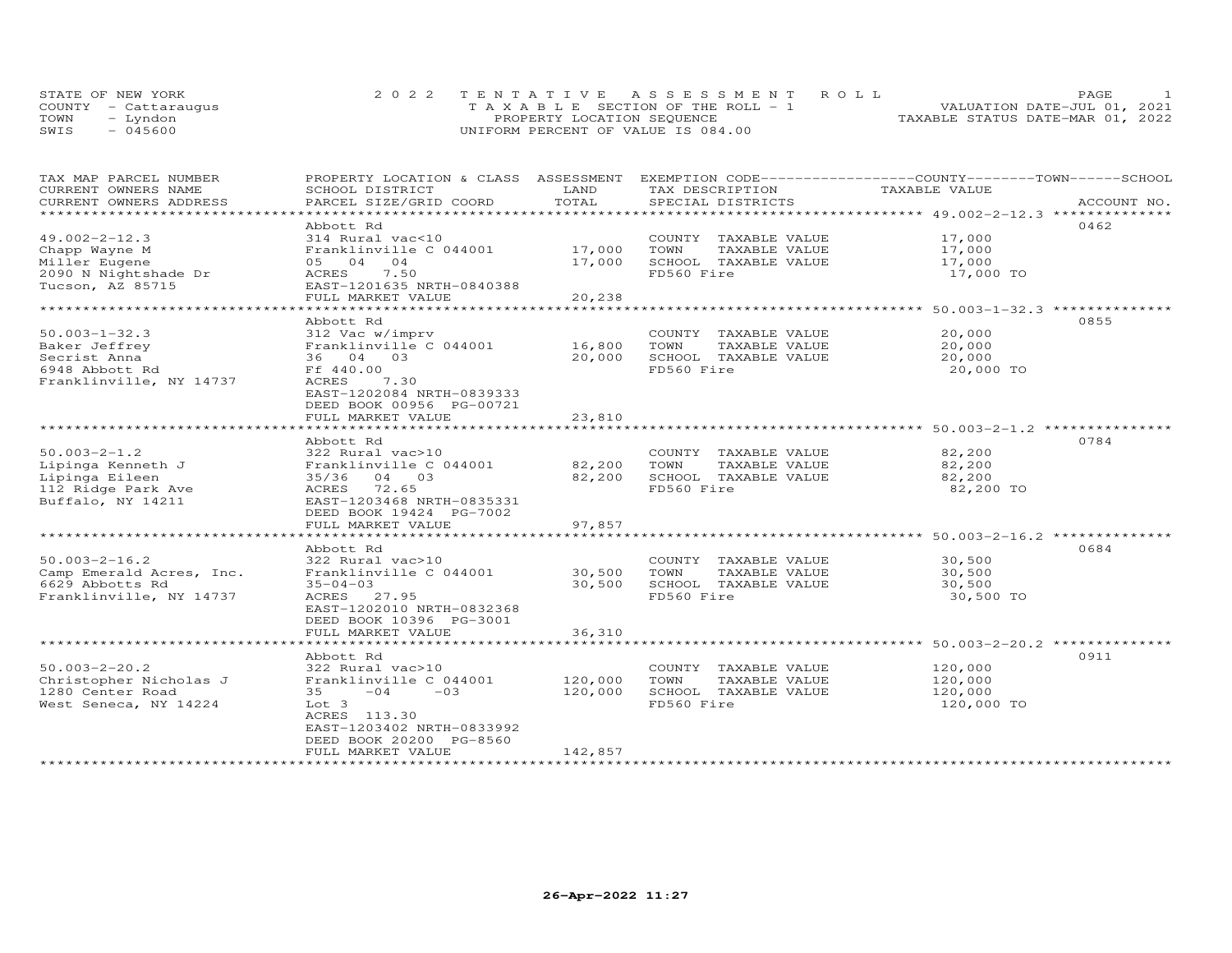|      | STATE OF NEW YORK    | 2022 TENTATIVE ASSESSMENT ROLL        | PAGE                             |  |
|------|----------------------|---------------------------------------|----------------------------------|--|
|      | COUNTY - Cattaraugus | T A X A B L E SECTION OF THE ROLL - 1 | VALUATION DATE-JUL 01, 2021      |  |
| TOWN | – Lyndon             | PROPERTY LOCATION SEQUENCE            | TAXABLE STATUS DATE-MAR 01, 2022 |  |
| SWIS | $-045600$            | UNIFORM PERCENT OF VALUE IS 084.00    |                                  |  |

| TAX MAP PARCEL NUMBER<br>CURRENT OWNERS NAME | PROPERTY LOCATION & CLASS ASSESSMENT EXEMPTION CODE-----------------COUNTY-------TOWN------SCHOOL<br>SCHOOL DISTRICT | LAND   | TAX DESCRIPTION       | TAXABLE VALUE                                          |                          |
|----------------------------------------------|----------------------------------------------------------------------------------------------------------------------|--------|-----------------------|--------------------------------------------------------|--------------------------|
| CURRENT OWNERS ADDRESS                       | PARCEL SIZE/GRID COORD                                                                                               | TOTAL  | SPECIAL DISTRICTS     |                                                        | ACCOUNT NO.              |
|                                              |                                                                                                                      |        |                       |                                                        |                          |
|                                              | Abbott Rd                                                                                                            |        |                       |                                                        | 0249                     |
| $59.001 - 1 - 11$                            | 322 Rural vac>10                                                                                                     |        | COUNTY TAXABLE VALUE  | 21,300                                                 |                          |
| Becerril Roberto Jr                          | Franklinville C 044001                                                                                               | 21,300 | TOWN<br>TAXABLE VALUE | 21,300                                                 |                          |
| 70 Dewitt Street                             | 30 04 03                                                                                                             | 21,300 | SCHOOL TAXABLE VALUE  | 21,300                                                 |                          |
| Buffalo, NY 14213                            | ACRES 11.84                                                                                                          |        | FD560 Fire            | 21,300 TO                                              |                          |
|                                              | EAST-1205848 NRTH-0828436                                                                                            |        |                       |                                                        |                          |
|                                              | DEED BOOK 20200 PG-9302                                                                                              |        |                       |                                                        |                          |
|                                              | FULL MARKET VALUE<br>*******************                                                                             | 25,357 |                       | *********************** 59.001-1-13.5 *********        |                          |
|                                              | Abbott Rd                                                                                                            |        |                       |                                                        | 0093                     |
| $59.001 - 1 - 13.5$                          | 260 Seasonal res                                                                                                     |        | COUNTY TAXABLE VALUE  | 61,900                                                 |                          |
| Reiss Kenneth G                              | Franklinville C 044001                                                                                               | 28,300 | TOWN<br>TAXABLE VALUE | 61,900                                                 |                          |
| 63 Wolf Run Rd                               | $59.001 - 1 - 13.5/1$ seperate                                                                                       | 61,900 | SCHOOL TAXABLE VALUE  | 61,900                                                 |                          |
| Cuba, NY 14727                               | 23.35<br>ACRES                                                                                                       |        | FD560 Fire            | 61,900 TO                                              |                          |
|                                              | EAST-1207165 NRTH-0831263                                                                                            |        |                       |                                                        |                          |
|                                              | DEED BOOK 22908 PG-2001                                                                                              |        |                       |                                                        |                          |
|                                              | FULL MARKET VALUE                                                                                                    | 73,690 |                       |                                                        |                          |
|                                              |                                                                                                                      |        |                       |                                                        |                          |
|                                              | Abbott Rd                                                                                                            |        |                       |                                                        | 0951                     |
| $59.001 - 1 - 17.7$                          | 312 Vac w/imprv                                                                                                      |        | COUNTY TAXABLE VALUE  | 20,000                                                 |                          |
| Kellogg James T                              | Franklinville C 044001                                                                                               | 13,900 | TOWN<br>TAXABLE VALUE | 20,000                                                 |                          |
| 6586 South Center Rd                         | 18/19/26/27 04 03                                                                                                    | 20,000 | SCHOOL TAXABLE VALUE  | 20,000                                                 |                          |
| Cuba, NY 14727                               | 4.90<br>ACRES                                                                                                        |        | FD560 Fire            | 20,000 TO                                              |                          |
|                                              | EAST-1209517 NRTH-0828332<br>DEED BOOK 13133 PG-7002                                                                 |        |                       |                                                        |                          |
|                                              | FULL MARKET VALUE                                                                                                    | 23,810 |                       |                                                        |                          |
|                                              |                                                                                                                      |        |                       | ************************ 59.002-1-29.1 *************** |                          |
|                                              | Abbott Rd                                                                                                            |        |                       |                                                        | 0165                     |
| $59.002 - 1 - 29.1$                          | 322 Rural vac>10                                                                                                     |        | COUNTY TAXABLE VALUE  | 42,900                                                 |                          |
| Ingalls Ted D                                | Cuba-Rush Cent 024801                                                                                                | 42,900 | TAXABLE VALUE<br>TOWN | 42,900                                                 |                          |
| 503 Abbott Rd                                | 01 04 03                                                                                                             | 42,900 | SCHOOL TAXABLE VALUE  | 42,900                                                 |                          |
| Cuba, NY 14727                               | ACRES 33.40                                                                                                          |        | FD560 Fire            | 42,900 TO                                              |                          |
|                                              | EAST-1215773 NRTH-0825964                                                                                            |        |                       |                                                        |                          |
|                                              | DEED BOOK 5097<br>PG-8002                                                                                            |        |                       |                                                        |                          |
|                                              | FULL MARKET VALUE<br>**********************                                                                          | 51,071 |                       |                                                        |                          |
|                                              |                                                                                                                      |        |                       |                                                        |                          |
| $59.002 - 1 - 29.4$                          | Abbott Rd<br>105 Vac farmland                                                                                        |        | AG DIST<br>41720      | 28,853                                                 | 0919<br>28,853<br>28,853 |
| Linderman John E                             | Cuba-Rush Cent 024801                                                                                                | 83,200 | COUNTY TAXABLE VALUE  | 54,347                                                 |                          |
| Linderman Casey J Sr.                        | 01 04 03                                                                                                             | 83,200 | TOWN<br>TAXABLE VALUE | 54,347                                                 |                          |
| 416 Abbott Rd                                | ACRES 73.65                                                                                                          |        | SCHOOL TAXABLE VALUE  | 54,347                                                 |                          |
| Cuba, NY 14727                               | EAST-1216392 NRTH-0826321                                                                                            |        | FD560 Fire            | 83,200 TO                                              |                          |
|                                              | DEED BOOK 5097 PG-8002                                                                                               |        |                       |                                                        |                          |
| MAY BE SUBJECT TO PAYMENT                    | FULL MARKET VALUE                                                                                                    | 99,048 |                       |                                                        |                          |
| UNDER AGDIST LAW TIL 2026                    |                                                                                                                      |        |                       |                                                        |                          |
|                                              |                                                                                                                      |        |                       |                                                        |                          |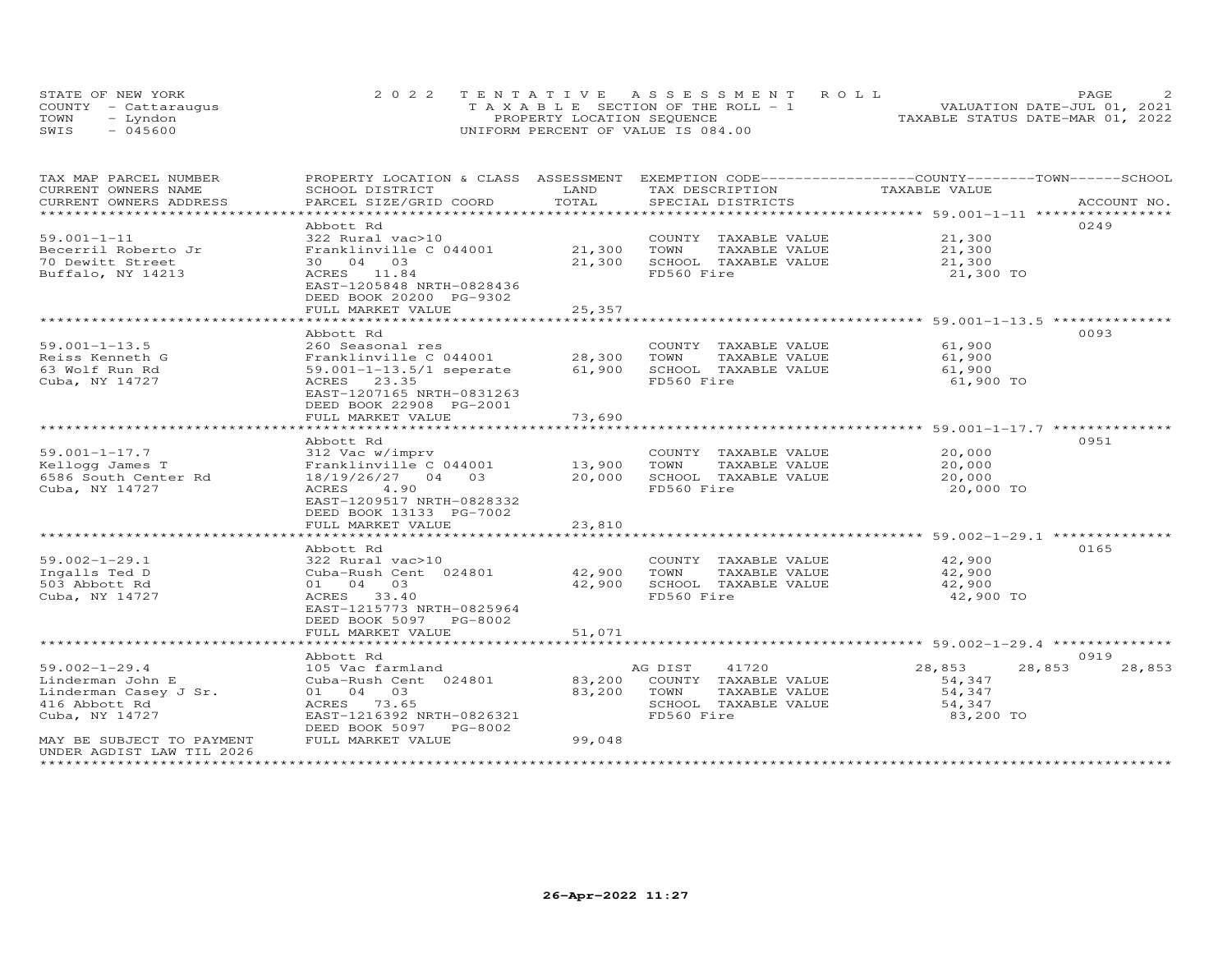|      | STATE OF NEW YORK    | 2022 TENTATIVE ASSESSMENT ROLL        | PAGE.                            |  |
|------|----------------------|---------------------------------------|----------------------------------|--|
|      | COUNTY - Cattarauqus | T A X A B L E SECTION OF THE ROLL - 1 | VALUATION DATE-JUL 01, 2021      |  |
| TOWN | - Lyndon             | PROPERTY LOCATION SEQUENCE            | TAXABLE STATUS DATE-MAR 01, 2022 |  |
| SWIS | $-045600$            | UNIFORM PERCENT OF VALUE IS 084.00    |                                  |  |

| TAX MAP PARCEL NUMBER     | PROPERTY LOCATION & CLASS ASSESSMENT EXEMPTION CODE----------------COUNTY-------TOWN-----SCHOOL |                  |                            |               |                |          |             |
|---------------------------|-------------------------------------------------------------------------------------------------|------------------|----------------------------|---------------|----------------|----------|-------------|
| CURRENT OWNERS NAME       | SCHOOL DISTRICT                                                                                 | LAND             | TAX DESCRIPTION            |               | TAXABLE VALUE  |          |             |
| CURRENT OWNERS ADDRESS    | PARCEL SIZE/GRID COORD                                                                          | TOTAL            | SPECIAL DISTRICTS          |               |                |          | ACCOUNT NO. |
|                           |                                                                                                 |                  |                            |               |                |          |             |
|                           | 394 Abbott Rd                                                                                   |                  |                            |               |                | 0910     |             |
| $59.002 - 1 - 29.3$       | 240 Rural res                                                                                   |                  | 41854<br>BAS STAR          |               | $\overline{O}$ | $\Omega$ | 28,200      |
| Murphy Jamie              | Cuba-Rush Cent 024801                                                                           | 32,500           | COUNTY TAXABLE VALUE       |               | 125,000        |          |             |
| 394 Abbotts Rd            | 03<br>01 04                                                                                     | 125,000          | TOWN                       | TAXABLE VALUE | 125,000        |          |             |
| Cuba, NY 14727            | ACRES 22.95                                                                                     |                  | SCHOOL TAXABLE VALUE       |               | 96,800         |          |             |
|                           | EAST-1217566 NRTH-0824228                                                                       |                  | FD560 Fire                 |               | 125,000 TO     |          |             |
|                           | DEED BOOK 13078 PG-3001                                                                         |                  |                            |               |                |          |             |
|                           | FULL MARKET VALUE                                                                               | 148,810          |                            |               |                |          |             |
|                           |                                                                                                 |                  |                            |               |                |          |             |
|                           | 416 Abbott Rd                                                                                   |                  |                            |               |                | 0674     |             |
| $59.002 - 1 - 29.2$       | 210 1 Family Res                                                                                |                  | <b>BAS STAR</b><br>41854   |               | $\overline{O}$ | $\Omega$ | 28,200      |
| Linderman John E          | Cuba-Rush Cent 024801                                                                           | 9,200            | COUNTY TAXABLE VALUE       |               | 68,500         |          |             |
| Linderman Roxanne         | 09 04 03                                                                                        | 68,500           | TOWN                       | TAXABLE VALUE | 68,500         |          |             |
| 416 Abbott Rd             | ACRES<br>1.80                                                                                   |                  | SCHOOL TAXABLE VALUE       |               | 40,300         |          |             |
| Cuba, NY 14727            | EAST-1216459 NRTH-0824471                                                                       |                  | FD560 Fire                 |               | 68,500 TO      |          |             |
|                           | DEED BOOK 1018 PG-648                                                                           |                  |                            |               |                |          |             |
|                           | FULL MARKET VALUE                                                                               | 81,548           |                            |               |                |          |             |
|                           |                                                                                                 |                  |                            |               |                |          |             |
|                           | 503 Abbott Rd                                                                                   |                  |                            |               |                | 0585     |             |
| $59.002 - 1 - 30.2$       | 270 Mfg housing                                                                                 |                  | BAS STAR<br>41854          |               | $\overline{O}$ | $\Omega$ | 25,000      |
| Ingalls Ted D             | Cuba-Rush Cent 024801                                                                           |                  | 8,400 COUNTY TAXABLE VALUE |               | 25,000         |          |             |
| 503 Abbott Rd             | 09 04 03                                                                                        | 25,000           | TOWN                       | TAXABLE VALUE | 25,000         |          |             |
| Cuba, NY 14727            | ACRES 1.28                                                                                      |                  | SCHOOL TAXABLE VALUE       |               | $\overline{0}$ |          |             |
|                           | EAST-1215481 NRTH-0824848                                                                       |                  | FD560 Fire                 |               | 25,000 TO      |          |             |
|                           | DEED BOOK 791<br>PG-00468                                                                       |                  |                            |               |                |          |             |
|                           | FULL MARKET VALUE                                                                               | 29,762           |                            |               |                |          |             |
|                           |                                                                                                 |                  |                            |               |                |          |             |
|                           | 538 Abbott Rd                                                                                   |                  |                            |               |                | 0368     |             |
| $59.002 - 1 - 31$         | 240 Rural res                                                                                   |                  | BAS STAR<br>41854          |               | $\overline{O}$ | $\cap$   | 28,200      |
| Swift Randy B             | Cuba-Rush Cent 024801                                                                           | 85,900           | COUNTY TAXABLE VALUE       |               | 110,000        |          |             |
| Swift Judy A              | 09 04 03                                                                                        | 110,000          | TOWN                       | TAXABLE VALUE | 110,000        |          |             |
| 538 Abbott Rd             | ACRES 76.39                                                                                     |                  | SCHOOL TAXABLE VALUE       |               | 81,800         |          |             |
| Cuba, NY 14727            | EAST-1215032 NRTH-0825988                                                                       |                  | FD560 Fire                 |               | 110,000 TO     |          |             |
|                           | DEED BOOK 00983 PG-00662                                                                        |                  |                            |               |                |          |             |
|                           | FULL MARKET VALUE                                                                               | 130,952          |                            |               |                |          |             |
|                           |                                                                                                 |                  |                            |               |                |          |             |
|                           | 588 Abbott Rd                                                                                   |                  |                            |               |                | 0369     |             |
| $59.002 - 1 - 32.2$       | 112 Dairy farm                                                                                  |                  | AG DIST<br>41720           |               | 85,846         | 85,846   | 85,846      |
| Hurlburt Cathy            | Cuba-Rush Cent 024801                                                                           | 156,200 BAS STAR | 41854                      |               | $\overline{0}$ | $\Omega$ | 28,200      |
| 588 Abbott Rd             | 17 04 03                                                                                        | 220,000          | COUNTY TAXABLE VALUE       |               | 134,154        |          |             |
| Cuba, NY 14727            | ACRES 146.70                                                                                    |                  | TOWN                       | TAXABLE VALUE | 134,154        |          |             |
|                           | EAST-1213741 NRTH-0825975                                                                       |                  | SCHOOL TAXABLE VALUE       |               | 105,954        |          |             |
| MAY BE SUBJECT TO PAYMENT | DEED BOOK 00979 PG-00017                                                                        |                  | FD560 Fire                 |               | 220,000 TO     |          |             |
| UNDER AGDIST LAW TIL 2026 | FULL MARKET VALUE                                                                               | 261,905          |                            |               |                |          |             |
|                           |                                                                                                 |                  |                            |               |                |          |             |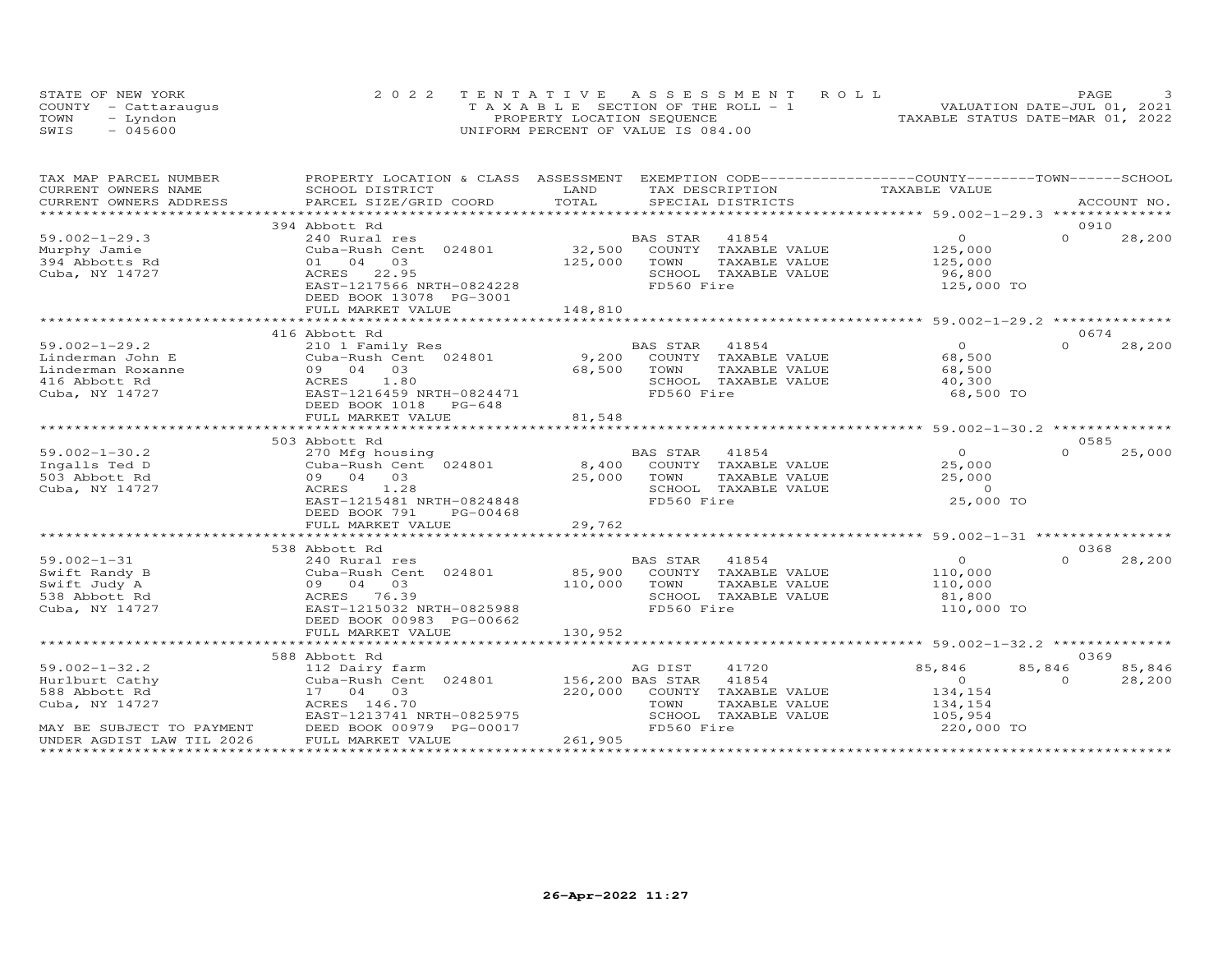| STATE OF NEW YORK    | 2022 TENTATIVE ASSESSMENT ROLL        |                                  | PAGE. |  |
|----------------------|---------------------------------------|----------------------------------|-------|--|
| COUNTY - Cattarauqus | T A X A B L E SECTION OF THE ROLL - 1 | VALUATION DATE-JUL 01, 2021      |       |  |
| TOWN<br>- Lyndon     | PROPERTY LOCATION SEQUENCE            | TAXABLE STATUS DATE-MAR 01, 2022 |       |  |
| $-045600$<br>SWIS    | UNIFORM PERCENT OF VALUE IS 084.00    |                                  |       |  |

| TAX MAP PARCEL NUMBER   | PROPERTY LOCATION & CLASS ASSESSMENT EXEMPTION CODE----------------COUNTY-------TOWN-----SCHOOL |         |                             |               |          |             |
|-------------------------|-------------------------------------------------------------------------------------------------|---------|-----------------------------|---------------|----------|-------------|
| CURRENT OWNERS NAME     | SCHOOL DISTRICT                                                                                 | LAND    | TAX DESCRIPTION             | TAXABLE VALUE |          |             |
| CURRENT OWNERS ADDRESS  | PARCEL SIZE/GRID COORD                                                                          | TOTAL   | SPECIAL DISTRICTS           |               |          | ACCOUNT NO. |
|                         |                                                                                                 |         |                             |               |          |             |
|                         | 677 Abbott Rd                                                                                   |         |                             |               | 0095     |             |
| $59.002 - 1 - 33$       | 240 Rural res                                                                                   |         | 41854<br>BAS STAR           | $\circ$       | $\Omega$ | 28,200      |
| Wolbert Valerie L       | Cuba-Rush Cent 024801                                                                           |         | 19,800 COUNTY TAXABLE VALUE | 101,900       |          |             |
| Thomas Jacob            | 17 04 03                                                                                        | 101,900 | TAXABLE VALUE<br>TOWN       | 101,900       |          |             |
| 677 Abbott Rd           | ACRES 10.26                                                                                     |         | SCHOOL TAXABLE VALUE        | 73,700        |          |             |
|                         | EAST-1212942 NRTH-0825463                                                                       |         | FD560 Fire                  | 101,900 TO    |          |             |
| Cuba, NY 14727          | DEED BOOK 15209 PG-7001                                                                         |         |                             |               |          |             |
|                         |                                                                                                 |         |                             |               |          |             |
|                         | FULL MARKET VALUE                                                                               | 121,310 |                             |               |          |             |
|                         |                                                                                                 |         |                             |               |          |             |
|                         | 763 Abbott Rd                                                                                   |         |                             |               | 0770     |             |
| $59.002 - 1 - 35.4$     | 270 Mfg housing                                                                                 |         | COUNTY TAXABLE VALUE        | 26,500        |          |             |
| Weidert George R        | Franklinville C 044001                                                                          | 19,600  | TAXABLE VALUE<br>TOWN       | 26,500        |          |             |
| 2929 Lower Mountain Rd  | 17 04 03                                                                                        | 26,500  | SCHOOL TAXABLE VALUE        | 26,500        |          |             |
| Ransomville, NY 14131   | ACRES 10.05                                                                                     |         | FD560 Fire                  | 26,500 TO     |          |             |
|                         | EAST-1212631 NRTH-0826542                                                                       |         |                             |               |          |             |
|                         | DEED BOOK 00937 PG-01147                                                                        |         |                             |               |          |             |
|                         | FULL MARKET VALUE                                                                               | 31,548  |                             |               |          |             |
|                         |                                                                                                 |         |                             |               |          |             |
|                         | 787 Abbott Rd                                                                                   |         |                             |               | 0345     |             |
| $59.002 - 1 - 36$       | 260 Seasonal res                                                                                |         | COUNTY TAXABLE VALUE        | 35,000        |          |             |
|                         | Franklinville C 044001                                                                          | 8,000   | TOWN<br>TAXABLE VALUE       | 35,000        |          |             |
| Weidert George          |                                                                                                 |         |                             |               |          |             |
| 2929 Lower Mountain Rd  | 17 04 03                                                                                        | 35,000  | SCHOOL TAXABLE VALUE        | 35,000        |          |             |
| Ransomville, NY 14131   | FRNT 200.00 DPTH 215.00                                                                         |         | FD560 Fire                  | 35,000 TO     |          |             |
|                         | EAST-1212367 NRTH-0827189                                                                       |         |                             |               |          |             |
|                         | DEED BOOK 00971 PG-00274                                                                        |         |                             |               |          |             |
|                         | FULL MARKET VALUE                                                                               | 41,667  |                             |               |          |             |
|                         |                                                                                                 |         |                             |               |          |             |
|                         | 795 Abbott Rd                                                                                   |         |                             |               | 0771     |             |
| $59.002 - 1 - 35.5$     | 322 Rural vac>10                                                                                |         | COUNTY TAXABLE VALUE        | 20,600        |          |             |
| Ratzel Douglas S        | Franklinville C 044001                                                                          | 20,600  | TOWN<br>TAXABLE VALUE       | 20,600        |          |             |
| 1367 Abbott Road        | 17 04 03                                                                                        | 20,600  | SCHOOL TAXABLE VALUE        | 20,600        |          |             |
| Franklinville, NY 14737 | ACRES 17.90                                                                                     |         | FD560 Fire                  | 20,600 TO     |          |             |
|                         | EAST-1211437 NRTH-0827128                                                                       |         |                             |               |          |             |
|                         | DEED BOOK 29111 PG-8001                                                                         |         |                             |               |          |             |
|                         | FULL MARKET VALUE                                                                               | 24,524  |                             |               |          |             |
|                         |                                                                                                 |         |                             |               |          |             |
|                         | 958 Abbott Rd                                                                                   |         |                             |               | 0830     |             |
| $59.001 - 1 - 19.2$     |                                                                                                 |         |                             | 78,000        |          |             |
|                         | 210 1 Family Res                                                                                |         | COUNTY TAXABLE VALUE        |               |          |             |
| Rix William             | Franklinville C 044001                                                                          | 9,200   | TOWN<br>TAXABLE VALUE       | 78,000        |          |             |
| 9562 Main St            | 25 04 03                                                                                        | 78,000  | SCHOOL TAXABLE VALUE        | 78,000        |          |             |
| Machias, NY 14101       | 1.80 BANK<br>ACRES<br>017                                                                       |         | FD560 Fire                  | 78,000 TO     |          |             |
|                         | EAST-1210431 NRTH-0827992                                                                       |         |                             |               |          |             |
|                         | DEED BOOK 20789 PG-6001                                                                         |         |                             |               |          |             |
|                         | FULL MARKET VALUE                                                                               | 92,857  |                             |               |          |             |
|                         |                                                                                                 |         |                             |               |          |             |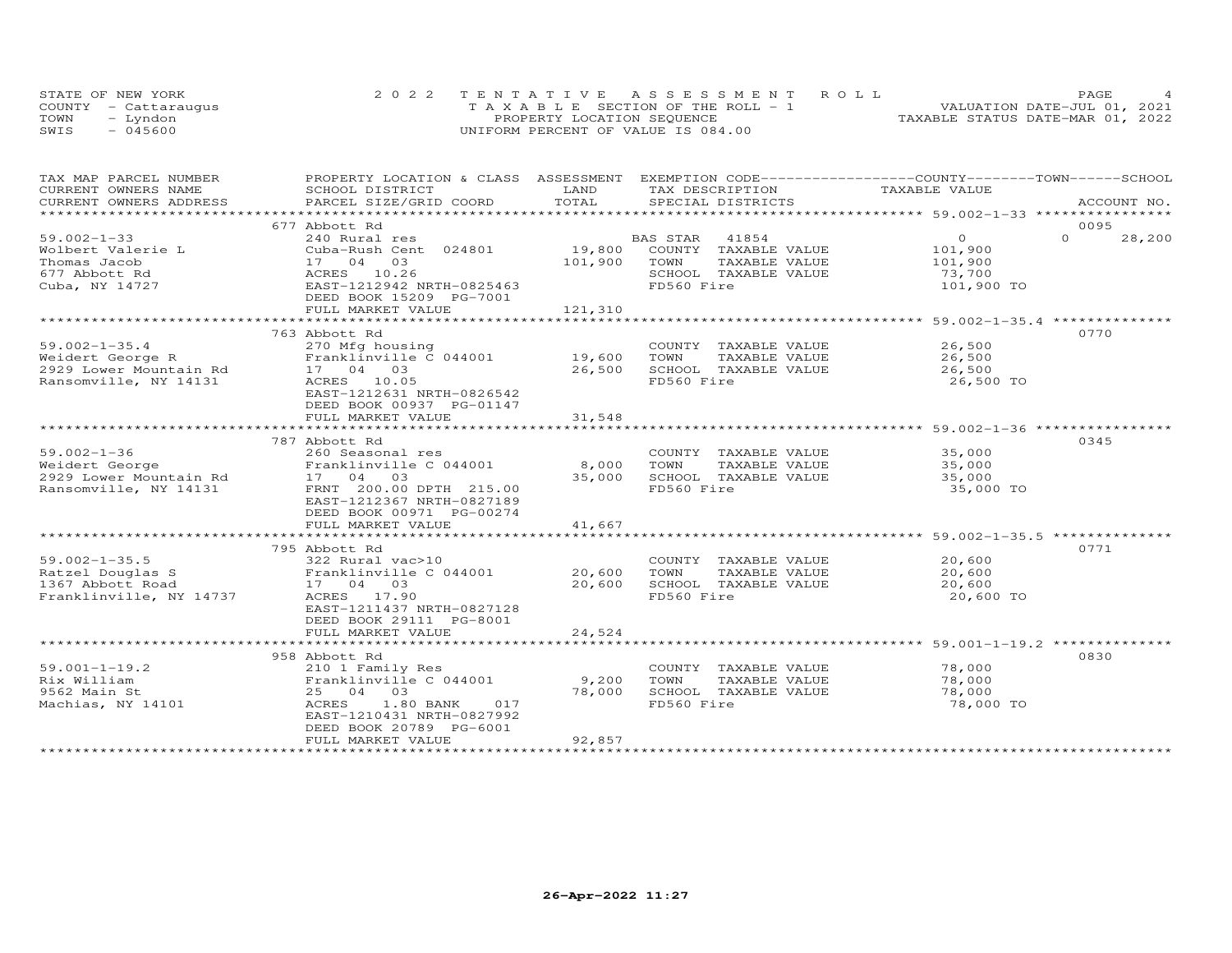|      | STATE OF NEW YORK    | 2022 TENTATIVE ASSESSMENT ROLL        | PAGE.                            |  |
|------|----------------------|---------------------------------------|----------------------------------|--|
|      | COUNTY - Cattarauqus | T A X A B L E SECTION OF THE ROLL - 1 | VALUATION DATE-JUL 01, 2021      |  |
| TOWN | – Lyndon             | PROPERTY LOCATION SEQUENCE            | TAXABLE STATUS DATE-MAR 01, 2022 |  |
| SWIS | $-045600$            | UNIFORM PERCENT OF VALUE IS 084.00    |                                  |  |

| TAX MAP PARCEL NUMBER     | PROPERTY LOCATION & CLASS ASSESSMENT EXEMPTION CODE----------------COUNTY-------TOWN-----SCHOOL |                 |                              |                |                    |
|---------------------------|-------------------------------------------------------------------------------------------------|-----------------|------------------------------|----------------|--------------------|
| CURRENT OWNERS NAME       | SCHOOL DISTRICT                                                                                 | LAND            | TAX DESCRIPTION              | TAXABLE VALUE  |                    |
| CURRENT OWNERS ADDRESS    | PARCEL SIZE/GRID COORD                                                                          | TOTAL           | SPECIAL DISTRICTS            |                | ACCOUNT NO.        |
|                           |                                                                                                 |                 |                              |                |                    |
|                           | 979 Abbott Rd                                                                                   |                 |                              |                | 0890               |
| $59.001 - 1 - 19.3$       | 270 Mfg housing                                                                                 |                 | COUNTY TAXABLE VALUE         | 65,000         |                    |
| Musielak Robert Donald    | Franklinville C 044001                                                                          | 37,300          | TAXABLE VALUE<br>TOWN        | 65,000         |                    |
| 11196 Winde Ln            | 25 04 03                                                                                        | 65,000          | SCHOOL TAXABLE VALUE         | 65,000         |                    |
| Lancaster, NY 14086       | ACRES 27.75                                                                                     |                 | FD560 Fire                   | 65,000 TO      |                    |
|                           | EAST-1210042 NRTH-0827396                                                                       |                 |                              |                |                    |
|                           | DEED BOOK 998<br>$PG-396$                                                                       |                 |                              |                |                    |
|                           | FULL MARKET VALUE                                                                               | 77,381          |                              |                |                    |
|                           |                                                                                                 |                 |                              |                |                    |
|                           |                                                                                                 |                 |                              |                |                    |
|                           | 1000 Abbott Rd                                                                                  |                 |                              |                | 0818               |
| $59.001 - 1 - 17.3$       | 210 1 Family Res                                                                                |                 | 41854<br>BAS STAR            | $\circ$        | $\Omega$<br>28,200 |
| Gunsolus Kenneth          | Franklinville C 044001                                                                          | 4,100           | COUNTY TAXABLE VALUE         | 48,000         |                    |
| Gunsolus Nancy            | 26 04 03                                                                                        | 48,000          | TOWN<br>TAXABLE VALUE        | 48,000         |                    |
| 1000 Abbott Rd            | FRNT 200.00 DPTH 75.00                                                                          |                 | SCHOOL TAXABLE VALUE         | 19,800         |                    |
| Cuba, NY 14727            | EAST-1209677 NRTH-0828155                                                                       |                 | FD560 Fire                   | 48,000 TO      |                    |
|                           | DEED BOOK 00901 PG-00230                                                                        |                 |                              |                |                    |
|                           | FULL MARKET VALUE                                                                               | 57,143          |                              |                |                    |
|                           | ************************                                                                        | *************   |                              |                |                    |
|                           | 1044 Abbott Rd                                                                                  |                 |                              |                | 0191               |
| $59.001 - 1 - 16.1$       | 210 1 Family Res                                                                                |                 | COUNTY TAXABLE VALUE         | 80,000         |                    |
| Kellogg James T           | Franklinville C 044001                                                                          | 11,800          | TOWN<br>TAXABLE VALUE        | 80,000         |                    |
| 1044 Abbott Rd            | 26 04 03                                                                                        | 80,000          | SCHOOL TAXABLE VALUE         | 80,000         |                    |
|                           |                                                                                                 |                 |                              |                |                    |
| Cuba, NY 14727            | 4.55<br>ACRES                                                                                   |                 | FD560 Fire                   | 80,000 TO      |                    |
|                           | EAST-1208903 NRTH-0828247                                                                       |                 |                              |                |                    |
|                           | DEED BOOK 20052 PG-2001                                                                         |                 |                              |                |                    |
|                           | FULL MARKET VALUE                                                                               | 95,238          |                              |                |                    |
|                           |                                                                                                 |                 |                              |                |                    |
|                           | 1049 Abbott Rd                                                                                  |                 |                              |                | 0232               |
| $59.001 - 1 - 21.1$       | 240 Rural res                                                                                   |                 | AG BLDG<br>41700             | 20,000         | 20,000<br>20,000   |
| Lee Edwin J               | Franklinville C 044001                                                                          | 62,600 BAS STAR | 41854                        | $\overline{0}$ | $\Omega$<br>28,200 |
| Lee Katie H               | 25 04 03                                                                                        |                 | 127,000 COUNTY TAXABLE VALUE | 107,000        |                    |
| 1049 Abbotts Rd           | Ff 1149.06                                                                                      |                 | TOWN<br>TAXABLE VALUE        | 107,000        |                    |
| Cuba, NY 14727            | ACRES 53.10                                                                                     |                 | SCHOOL TAXABLE VALUE         | 78,800         |                    |
|                           | EAST-1208950 NRTH-0827054                                                                       |                 | FD560 Fire                   | 127,000 TO     |                    |
| MAY BE SUBJECT TO PAYMENT | DEED BOOK 17522 PG-3005                                                                         |                 |                              |                |                    |
| UNDER RPTL483 UNTIL 2028  | FULL MARKET VALUE                                                                               | 151,190         |                              |                |                    |
|                           |                                                                                                 |                 |                              |                |                    |
|                           |                                                                                                 |                 |                              |                |                    |
|                           | 1084 Abbott Rd                                                                                  |                 |                              |                | 0568               |
| $59.001 - 1 - 16.3$       | 210 1 Family Res                                                                                |                 | VET WAR CT 41121             | 5,250          | 5,250<br>$\circ$   |
| Clarone Edward            | Franklinville C 044001                                                                          | 6,500 ENH STAR  | 41834                        | $\overline{O}$ | 35,000<br>$\Omega$ |
| Clarone Edith             | 26 04 03                                                                                        | 35,000          | COUNTY TAXABLE VALUE         | 29,750         |                    |
| 1084 Abbott Rd            | FRNT 225.00 DPTH 125.00                                                                         |                 | TOWN<br>TAXABLE VALUE        | 29,750         |                    |
| Cuba, NY 14727            | EAST-1208404 NRTH-0828169                                                                       |                 | SCHOOL TAXABLE VALUE         | $\Omega$       |                    |
|                           | DEED BOOK 00977 PG-00216                                                                        |                 | FD560 Fire                   | 35,000 TO      |                    |
|                           | FULL MARKET VALUE                                                                               | 41,667          |                              |                |                    |
|                           | *************************                                                                       |                 |                              |                |                    |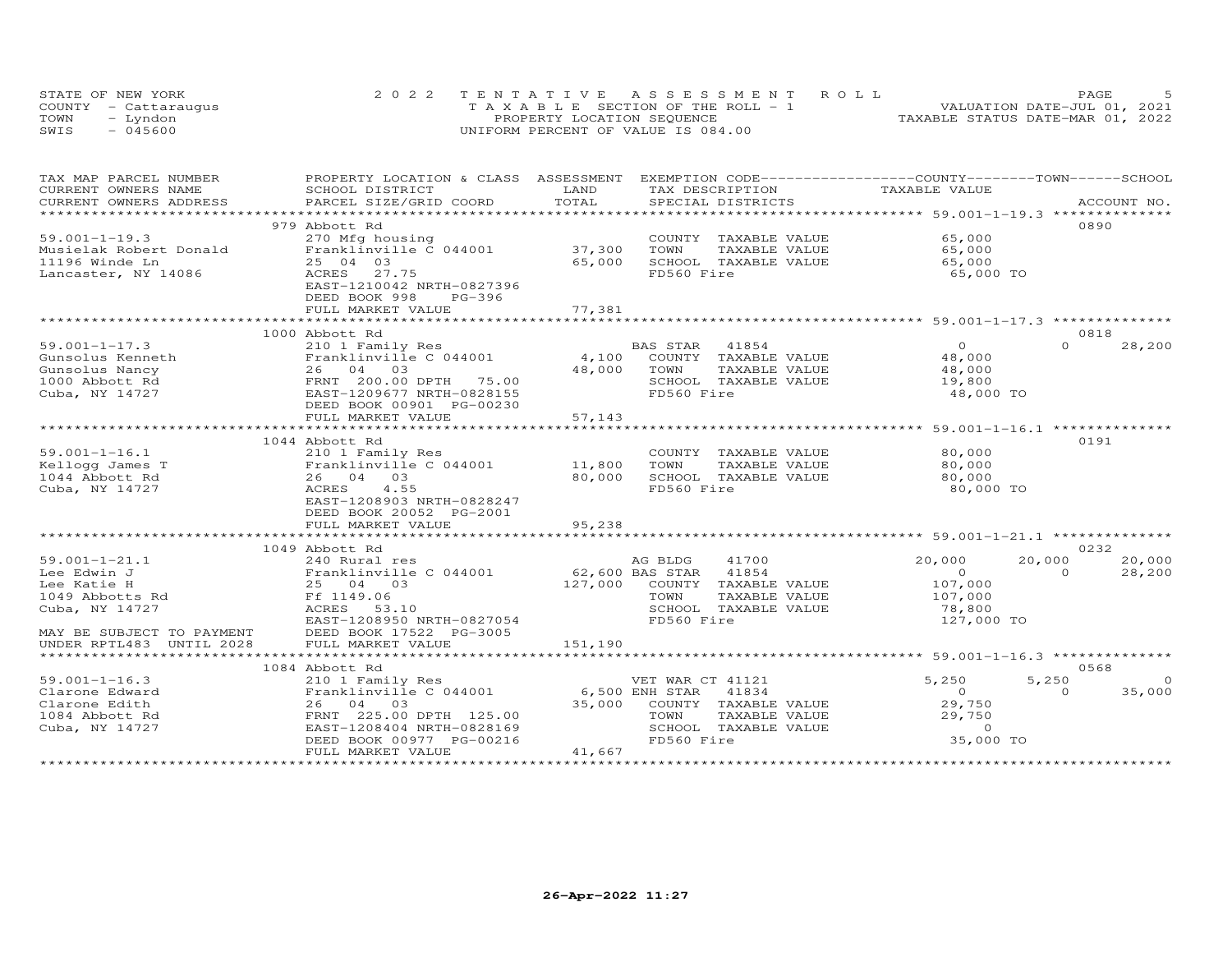|      | STATE OF NEW YORK    | 2022 TENTATIVE ASSESSMENT ROLL        | PAGE.                            |  |
|------|----------------------|---------------------------------------|----------------------------------|--|
|      | COUNTY - Cattarauqus | T A X A B L E SECTION OF THE ROLL - 1 | VALUATION DATE-JUL 01, 2021      |  |
| TOWN | – Lyndon             | PROPERTY LOCATION SEQUENCE            | TAXABLE STATUS DATE-MAR 01, 2022 |  |
| SWIS | $-045600$            | UNIFORM PERCENT OF VALUE IS 084.00    |                                  |  |

| TAX MAP PARCEL NUMBER | PROPERTY LOCATION & CLASS ASSESSMENT EXEMPTION CODE----------------COUNTY-------TOWN-----SCHOOL                                                                                                                                                      |         |                                                   |                   |                    |
|-----------------------|------------------------------------------------------------------------------------------------------------------------------------------------------------------------------------------------------------------------------------------------------|---------|---------------------------------------------------|-------------------|--------------------|
|                       |                                                                                                                                                                                                                                                      |         |                                                   | TAXABLE VALUE     |                    |
|                       |                                                                                                                                                                                                                                                      |         |                                                   |                   |                    |
|                       |                                                                                                                                                                                                                                                      |         |                                                   |                   |                    |
|                       | 1126 Abbott Rd                                                                                                                                                                                                                                       |         |                                                   |                   | 0383               |
| $59.001 - 1 - 15$     | 270 Mfg housing<br>Franklinville C 044001                                                                                                                                                                                                            |         | COUNTY TAXABLE VALUE 25,000                       |                   |                    |
| Kellogg Kayla         |                                                                                                                                                                                                                                                      | 7,700   | TOWN      TAXABLE VALUE<br>SCHOOL   TAXABLE VALUE | 25,000            |                    |
| 1126 Abbott Rd        | 26 04 03                                                                                                                                                                                                                                             | 25,000  |                                                   | 25,000            |                    |
| Cuba, NY 14727        | FRNT 465.00 DPTH 85.00                                                                                                                                                                                                                               |         | FD560 Fire                                        | 25,000 TO         |                    |
|                       | EAST-1208003 NRTH-0828151                                                                                                                                                                                                                            |         |                                                   |                   |                    |
|                       | DEED BOOK 29341 PG-9002                                                                                                                                                                                                                              |         |                                                   |                   |                    |
|                       | FULL MARKET VALUE                                                                                                                                                                                                                                    | 29,762  |                                                   |                   |                    |
|                       |                                                                                                                                                                                                                                                      |         |                                                   |                   |                    |
|                       | 1129 Abbott Rd                                                                                                                                                                                                                                       |         |                                                   |                   | 0532               |
|                       | 59.001-1-22.2<br>Lesinski Richard F<br>Lesinski Mary Jo (1993)<br>15 04 03 58,500 COUNTY TAXABLE VALUE<br>Cuba, NY 14727<br>Cuba, NY 14727<br>Cuba, NY 14727<br>Cuba, NY 14727<br>Cuba, NY 14727<br>Cuba, NY 14727<br>Cuba, NY 14727<br>Cuba, NY 147 |         |                                                   | 8,775             | 8,775              |
|                       |                                                                                                                                                                                                                                                      |         |                                                   | 20,475            | 20,475<br>$\Omega$ |
|                       |                                                                                                                                                                                                                                                      |         |                                                   | 29,250            |                    |
|                       |                                                                                                                                                                                                                                                      |         |                                                   | 29,250            |                    |
|                       |                                                                                                                                                                                                                                                      |         | SCHOOL TAXABLE VALUE                              | 58,500            |                    |
|                       | DEED BOOK 28766 PG-7001                                                                                                                                                                                                                              |         | FD560 Fire                                        | 58,500 TO         |                    |
|                       | FULL MARKET VALUE                                                                                                                                                                                                                                    | 69,643  |                                                   |                   |                    |
|                       |                                                                                                                                                                                                                                                      |         |                                                   |                   |                    |
|                       | 1131 Abbott Rd                                                                                                                                                                                                                                       |         |                                                   |                   | 0547               |
|                       |                                                                                                                                                                                                                                                      |         | COUNTY TAXABLE VALUE                              | 85,500            |                    |
|                       |                                                                                                                                                                                                                                                      |         | TAXABLE VALUE                                     | 85,500            |                    |
|                       |                                                                                                                                                                                                                                                      |         | SCHOOL TAXABLE VALUE                              | 85,500            |                    |
|                       | 99.001-1-22.3<br>Hubbard Gary C<br>Hubbard Annette M<br>3936 D. Ridge Lea Rd<br>Amherst, NY 14228<br>Amherst, NY 14228<br>Amherst, NY 14228<br>Amherst, NY 14228<br>Amherst, NY 14228<br>Amherst, NY 14228<br>Amherst, NY 14228<br>Amherst, NY 14228 |         | FD560 Fire                                        | 85,500 TO         |                    |
|                       |                                                                                                                                                                                                                                                      |         |                                                   |                   |                    |
|                       | DEED BOOK 11187 PG-6001                                                                                                                                                                                                                              |         |                                                   |                   |                    |
|                       | FULL MARKET VALUE                                                                                                                                                                                                                                    | 101,786 |                                                   |                   |                    |
|                       |                                                                                                                                                                                                                                                      |         |                                                   |                   |                    |
|                       | 1167 Abbott Rd                                                                                                                                                                                                                                       |         |                                                   |                   | 0595               |
| $59.001 - 1 - 22.4$   | 260 Seasonal res                                                                                                                                                                                                                                     |         | COUNTY TAXABLE VALUE                              | 49,900            |                    |
| Ertel Dennis J        |                                                                                                                                                                                                                                                      |         | TAXABLE VALUE                                     | 49,900            |                    |
| Ertel Linda A         |                                                                                                                                                                                                                                                      |         | SCHOOL TAXABLE VALUE                              | 49,900            |                    |
| 15 Schuler Ave        |                                                                                                                                                                                                                                                      |         | FD560 Fire                                        | 49,900 TO         |                    |
|                       | Tonawanda, NY 14150 EAST-1207244 NRTH-0827786                                                                                                                                                                                                        |         |                                                   |                   |                    |
|                       | DEED BOOK 16641 PG-8001                                                                                                                                                                                                                              |         |                                                   |                   |                    |
|                       | FULL MARKET VALUE                                                                                                                                                                                                                                    | 59,405  |                                                   |                   |                    |
|                       |                                                                                                                                                                                                                                                      |         |                                                   |                   |                    |
|                       |                                                                                                                                                                                                                                                      |         |                                                   |                   | 0151               |
|                       |                                                                                                                                                                                                                                                      |         | ENH STAR 41834                                    | $0 \qquad \qquad$ | 70,410             |
|                       |                                                                                                                                                                                                                                                      |         | COUNTY TAXABLE VALUE                              | 85,000            |                    |
|                       |                                                                                                                                                                                                                                                      |         | TAXABLE VALUE<br>TOWN                             | 85,000            |                    |
|                       |                                                                                                                                                                                                                                                      |         | SCHOOL TAXABLE VALUE                              | 14,590            |                    |
|                       |                                                                                                                                                                                                                                                      |         | FD560 Fire                                        | 85,000 TO         |                    |
|                       |                                                                                                                                                                                                                                                      |         |                                                   |                   |                    |
|                       | FULL MARKET VALUE                                                                                                                                                                                                                                    | 101,190 |                                                   |                   |                    |
|                       |                                                                                                                                                                                                                                                      |         |                                                   |                   |                    |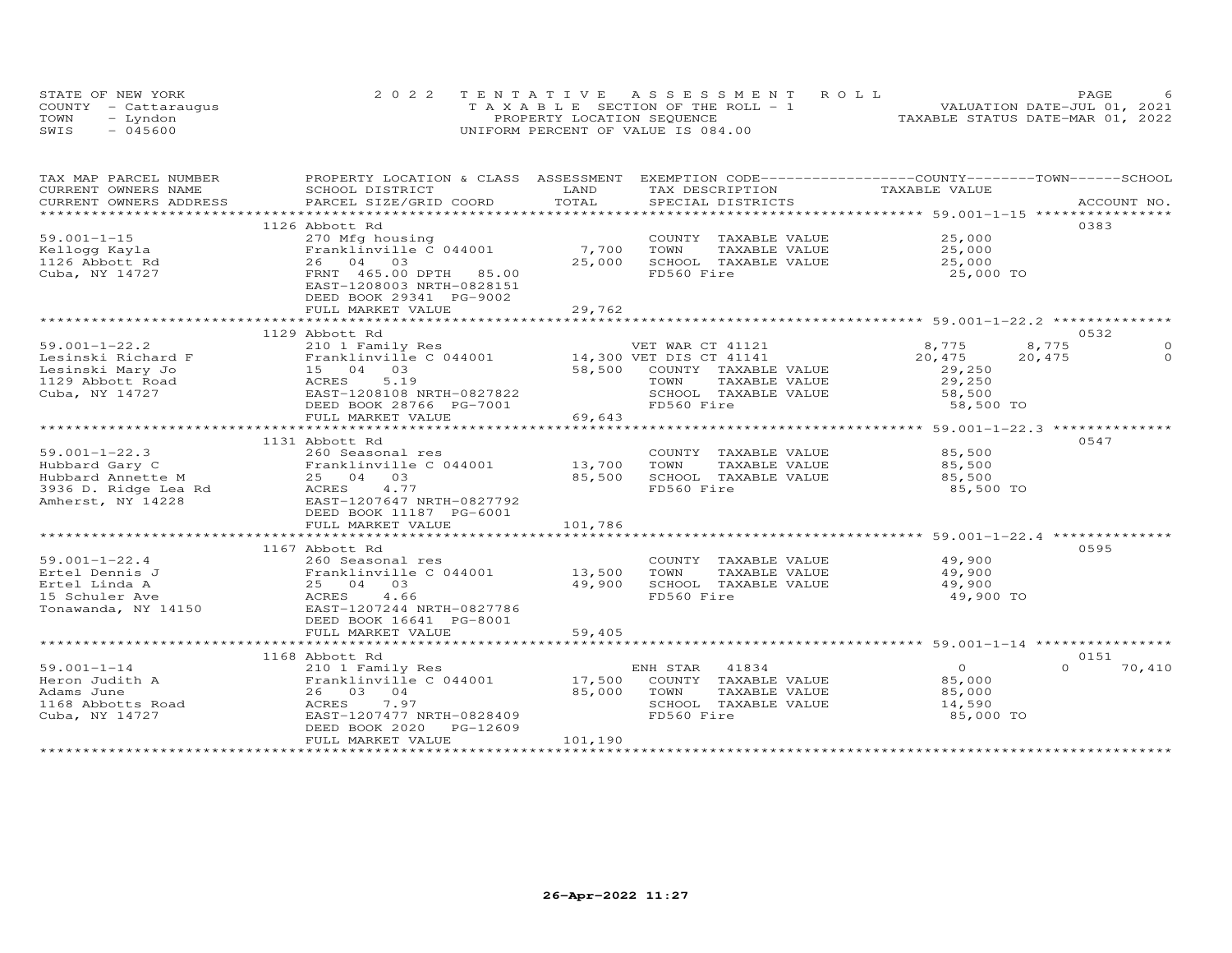| STATE OF NEW YORK    | 2022 TENTATIVE ASSESSMENT ROLL        | PAGE.                            |
|----------------------|---------------------------------------|----------------------------------|
| COUNTY - Cattaraugus | T A X A B L E SECTION OF THE ROLL - 1 | VALUATION DATE-JUL 01, 2021      |
| TOWN<br>– Lyndon     | PROPERTY LOCATION SEQUENCE            | TAXABLE STATUS DATE-MAR 01, 2022 |
| SWIS<br>- 045600     | UNIFORM PERCENT OF VALUE IS 084.00    |                                  |

| TAX MAP PARCEL NUMBER | PROPERTY LOCATION & CLASS ASSESSMENT EXEMPTION CODE----------------COUNTY-------TOWN-----SCHOOL                                                                                                                                |         |                             |               |             |
|-----------------------|--------------------------------------------------------------------------------------------------------------------------------------------------------------------------------------------------------------------------------|---------|-----------------------------|---------------|-------------|
| CURRENT OWNERS NAME   | SCHOOL DISTRICT                                                                                                                                                                                                                | LAND    | TAX DESCRIPTION             | TAXABLE VALUE |             |
|                       | .CURRENT OWNERS ADDRESS PARCEL SIZE/GRID COORD TOTAL SPECIAL DISTRICTS ACCOUNT NO ACCOUNT NO ACCOUNT NO ARE THE SERVER AND HER A LATER AND HER A LATER AND HER A LATER AND HER A LATER AND HER A LATER ON A LATER OF A LATER O |         |                             |               | ACCOUNT NO. |
|                       |                                                                                                                                                                                                                                |         |                             |               |             |
|                       | 1197 Abbott Rd                                                                                                                                                                                                                 |         |                             |               | 0574        |
| $59.001 - 1 - 22.5$   | 260 Seasonal res<br>59.001-1-22.5 260 Seasonal res<br>McLachlan Jennifer L<br>McLachlan Brian A 25 04 03<br>1197 Abbott Rd<br>Cuba, NY 14727 EAST-1206848 NRTH-0827782<br>RES 4.83<br>Cuba, NY 14727 EAST-1206848 NRTH-0827782 |         | COUNTY TAXABLE VALUE 75,000 |               |             |
|                       |                                                                                                                                                                                                                                | 13,700  | TOWN<br>TAXABLE VALUE       | 75,000        |             |
|                       |                                                                                                                                                                                                                                | 75,000  | SCHOOL TAXABLE VALUE        | 75,000        |             |
|                       |                                                                                                                                                                                                                                |         | FD560 Fire                  | 75,000 TO     |             |
|                       |                                                                                                                                                                                                                                |         |                             |               |             |
|                       | DEED BOOK 2020 PG-16362                                                                                                                                                                                                        |         |                             |               |             |
|                       | FULL MARKET VALUE                                                                                                                                                                                                              | 89,286  |                             |               |             |
|                       |                                                                                                                                                                                                                                |         |                             |               |             |
|                       | 1198 Abbott Rd                                                                                                                                                                                                                 |         |                             |               | 0093        |
| $59.001 - 1 - 13.1$   | 260 Seasonal res                                                                                                                                                                                                               |         | COUNTY TAXABLE VALUE        | 178,800       |             |
| Reiss Kenneth G       |                                                                                                                                                                                                                                |         | TOWN<br>TAXABLE VALUE       | 178,800       |             |
| 63 Wolf Run Rd        | 200 Seasonal res<br>Franklinville C 044001 64,300<br>Includes road for entire 178,800                                                                                                                                          |         | SCHOOL TAXABLE VALUE        | 178,800       |             |
| Cuba, NY 14727        | ACRES 35.09                                                                                                                                                                                                                    |         | FD560 Fire                  | 178,800 TO    |             |
|                       | EAST-1207196 NRTH-0829335                                                                                                                                                                                                      |         |                             |               |             |
|                       | DEED BOOK 22908 PG-2001                                                                                                                                                                                                        |         |                             |               |             |
|                       | FULL MARKET VALUE                                                                                                                                                                                                              | 212,857 |                             |               |             |
|                       |                                                                                                                                                                                                                                |         |                             |               |             |
|                       |                                                                                                                                                                                                                                |         |                             |               |             |
|                       | 1198 Abbott Rd                                                                                                                                                                                                                 |         |                             |               |             |
| $59.001 - 1 - 13.2$   |                                                                                                                                                                                                                                |         | COUNTY TAXABLE VALUE        | 13,900        |             |
|                       |                                                                                                                                                                                                                                |         | TAXABLE VALUE               | 13,900        |             |
|                       |                                                                                                                                                                                                                                |         | SCHOOL TAXABLE VALUE        | 13,900        |             |
|                       |                                                                                                                                                                                                                                |         | FD560 Fire                  | 13,900 TO     |             |
| Tonawanda, NY 14150   | EAST-1207272 NRTH-0830910                                                                                                                                                                                                      |         |                             |               |             |
|                       | DEED BOOK 24850 PG-6001                                                                                                                                                                                                        |         |                             |               |             |
|                       | FULL MARKET VALUE                                                                                                                                                                                                              | 16,548  |                             |               |             |
|                       |                                                                                                                                                                                                                                |         |                             |               |             |
|                       | 1198 Abbott Rd                                                                                                                                                                                                                 |         |                             |               | 0093        |
| $59.001 - 1 - 13.3$   | 312 Vac w/imprv                                                                                                                                                                                                                |         | COUNTY TAXABLE VALUE        | 25,500        |             |
| Mistriner Michele     | Franklinville C 044001 10,600 TOWN                                                                                                                                                                                             |         | TAXABLE VALUE               | 25,500        |             |
|                       | 26 04 03                                                                                                                                                                                                                       | 25,500  | SCHOOL TAXABLE VALUE        | 25,500        |             |
|                       | 5.76                                                                                                                                                                                                                           |         | FD560 Fire                  | 25,500 TO     |             |
|                       | EAST-1207205 NRTH-0830212                                                                                                                                                                                                      |         |                             |               |             |
|                       | DEED BOOK 2019 PG-12135                                                                                                                                                                                                        |         |                             |               |             |
|                       | FULL MARKET VALUE                                                                                                                                                                                                              | 30,357  |                             |               |             |
|                       |                                                                                                                                                                                                                                |         |                             |               |             |
|                       | 1198 Abbott Rd                                                                                                                                                                                                                 |         |                             |               | 0093        |
| $59.001 - 1 - 13.4$   |                                                                                                                                                                                                                                |         | COUNTY TAXABLE VALUE        | 16,000        |             |
|                       |                                                                                                                                                                                                                                |         | TOWN<br>TAXABLE VALUE       | 16,000        |             |
|                       |                                                                                                                                                                                                                                |         | SCHOOL TAXABLE VALUE        | 16,000        |             |
|                       | 59.001-1-13.4<br>Hardick Christopher Franklinville C 044001<br>Hardick Victoria 26 04 03 16,000<br>152 Calvert Blvd ACRES 67.42                                                                                                |         | FD560 Fire                  | 16,000 TO     |             |
| Tonawanda, NY 14150   | EAST-1207430 NRTH-0830287                                                                                                                                                                                                      |         |                             |               |             |
|                       | DEED BOOK 2021<br>PG-13356                                                                                                                                                                                                     |         |                             |               |             |
|                       | FULL MARKET VALUE                                                                                                                                                                                                              | 19,048  |                             |               |             |
|                       |                                                                                                                                                                                                                                |         |                             |               |             |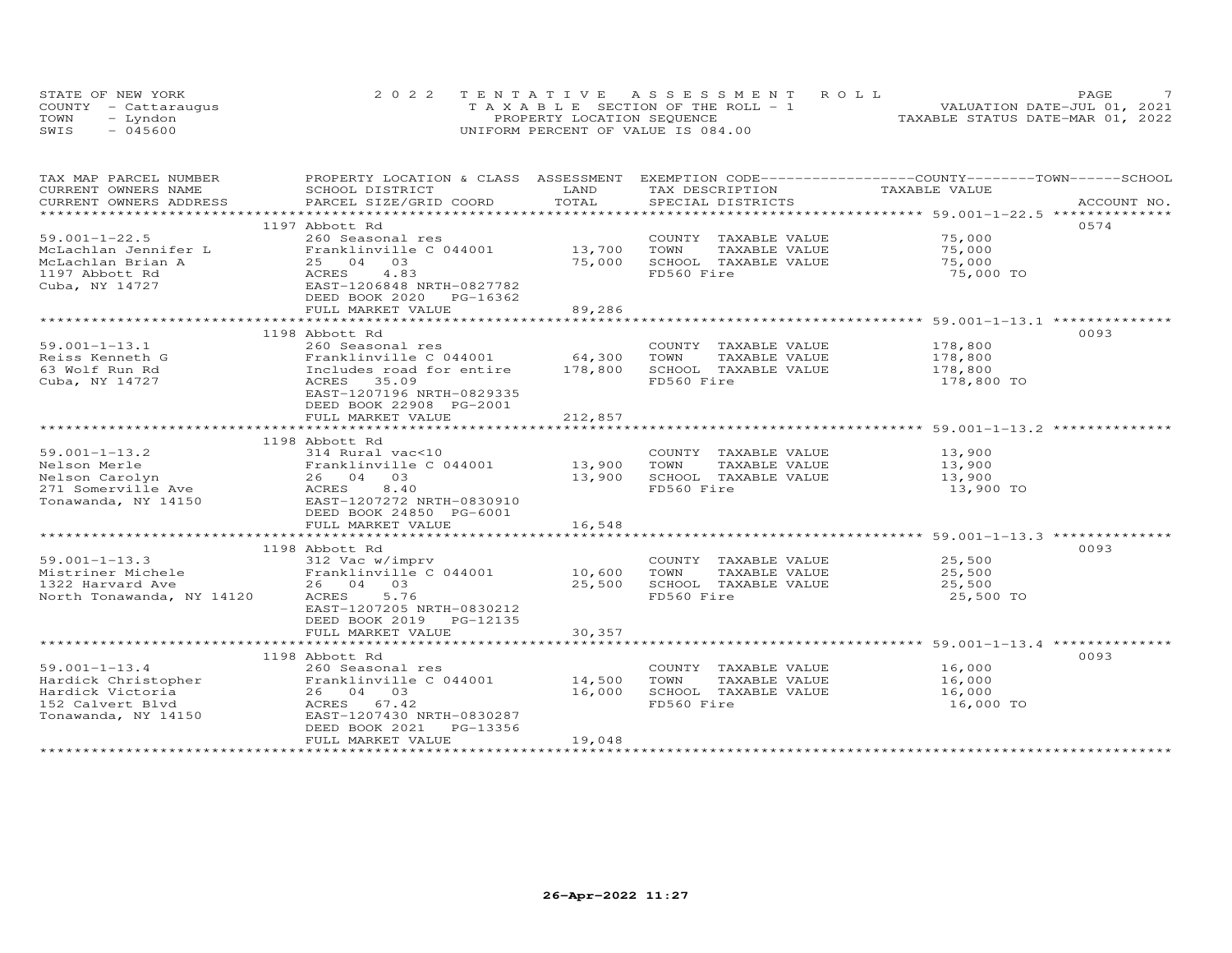| STATE OF NEW YORK    | 2022 TENTATIVE ASSESSMENT ROLL        | PAGE.                            |  |
|----------------------|---------------------------------------|----------------------------------|--|
| COUNTY - Cattaraugus | T A X A B L E SECTION OF THE ROLL - 1 | VALUATION DATE-JUL 01, 2021      |  |
| TOWN<br>– Lyndon     | PROPERTY LOCATION SEQUENCE            | TAXABLE STATUS DATE-MAR 01, 2022 |  |
| SWIS<br>- 045600     | UNIFORM PERCENT OF VALUE IS 084.00    |                                  |  |

| TAX MAP PARCEL NUMBER   | PROPERTY LOCATION & CLASS ASSESSMENT |                      | EXEMPTION CODE-----------------COUNTY-------TOWN------SCHOOL |                                                        |                    |
|-------------------------|--------------------------------------|----------------------|--------------------------------------------------------------|--------------------------------------------------------|--------------------|
| CURRENT OWNERS NAME     | SCHOOL DISTRICT                      | LAND                 | TAX DESCRIPTION                                              | TAXABLE VALUE                                          |                    |
| CURRENT OWNERS ADDRESS  | PARCEL SIZE/GRID COORD               | TOTAL                | SPECIAL DISTRICTS                                            |                                                        | ACCOUNT NO.        |
| *********************** | ****************************         |                      |                                                              |                                                        |                    |
|                         | 1198 Abbott Rd                       |                      |                                                              |                                                        | 0959               |
| $59.001 - 1 - 13.5/1$   | 240 Rural res                        |                      | BAS STAR<br>41854                                            | $\Omega$                                               | $\Omega$<br>28,200 |
| Reiss Kenneth G         | Franklinville C 044001               |                      | 19,900 COUNTY TAXABLE VALUE                                  | 124,000                                                |                    |
| Ward Russell            |                                      |                      | TOWN<br>TAXABLE VALUE                                        | 124,000                                                |                    |
|                         | former 59.001-1-13./1 124,000        |                      |                                                              |                                                        |                    |
| 63 Wolf Run Rd          |                                      |                      | SCHOOL TAXABLE VALUE                                         | 95,800                                                 |                    |
| Cuba, NY 14727          |                                      |                      | FD560 Fire                                                   | 124,000 TO                                             |                    |
|                         | FULL MARKET VALUE                    | 147,619              |                                                              |                                                        |                    |
|                         |                                      | ******************** |                                                              | ************************* 59.001-1-12 **************** |                    |
|                         | 1210 Abbott Rd                       |                      |                                                              |                                                        | 0040               |
| $59.001 - 1 - 12$       | 270 Mfg housing                      |                      | COUNTY TAXABLE VALUE                                         | 16,000                                                 |                    |
| Davis Jerry             | Franklinville C 044001               | 16,000               | TAXABLE VALUE<br>TOWN                                        | 16,000                                                 |                    |
| Davis Diane             | 30 04 03                             | 16,000               | SCHOOL TAXABLE VALUE                                         | 16,000                                                 |                    |
| 60 15th Ave             | 6.47<br>ACRES                        |                      | FD560 Fire                                                   | 16,000 TO                                              |                    |
| N Tonawanda, NY 14120   | EAST-1206443 NRTH-0828437            |                      |                                                              |                                                        |                    |
|                         | DEED BOOK 00943 PG-00301             |                      |                                                              |                                                        |                    |
|                         | FULL MARKET VALUE                    | 19,048               |                                                              |                                                        |                    |
|                         | ************************             | ***********          |                                                              | ************************ 59.001-1-28.2 ********        |                    |
|                         | 1269 Abbott Rd                       |                      |                                                              |                                                        | 0780               |
| $59.001 - 1 - 28.2$     |                                      |                      | COUNTY TAXABLE VALUE                                         | 82,500                                                 |                    |
|                         | 210 1 Family Res                     |                      |                                                              |                                                        |                    |
| Hallnan Jason E         | Franklinville C 044001               | 8,800                | TOWN<br>TAXABLE VALUE                                        | 82,500                                                 |                    |
| Hallnan Rebecca L       | 33 04 03                             | 82,500               | SCHOOL TAXABLE VALUE                                         | 82,500                                                 |                    |
| 1269 Abbott Rd          | ACRES<br>1.55 BANK<br>032            |                      | FD560 Fire                                                   | 82,500 TO                                              |                    |
| Lyndon, NY 14727        | EAST-1205779 NRTH-0827939            |                      |                                                              |                                                        |                    |
|                         | DEED BOOK 20210 PG-1177              |                      |                                                              |                                                        |                    |
|                         | FULL MARKET VALUE                    | 98,214               |                                                              |                                                        |                    |
|                         |                                      |                      |                                                              |                                                        |                    |
|                         | 6303 Abbott Rd                       |                      |                                                              |                                                        | 0241               |
| $59.001 - 1 - 64$       | 210 1 Family Res                     |                      | BAS STAR 41854<br>16,300 COUNTY TAXABLE VALUE                | $\Omega$                                               | $\cap$<br>28,200   |
| Wulff Alex              | Franklinville C 044001               |                      |                                                              | 60,000                                                 |                    |
| 6303 Abbott Rd          | 34 04 03                             | 60,000 TOWN          | TAXABLE VALUE                                                | 60,000                                                 |                    |
| Franklinville, NY 14737 | 6.79<br>ACRES                        |                      | SCHOOL TAXABLE VALUE                                         | 31,800                                                 |                    |
|                         | EAST-1204049 NRTH-0828329            |                      | FD560 Fire                                                   | 60,000 TO                                              |                    |
|                         | DEED BOOK 1015 PG-681                |                      |                                                              |                                                        |                    |
|                         | FULL MARKET VALUE                    | 71,429               |                                                              |                                                        |                    |
|                         |                                      |                      |                                                              |                                                        |                    |
|                         | 6379 Abbott Rd                       |                      |                                                              |                                                        | 0410               |
|                         |                                      |                      |                                                              |                                                        |                    |
| $59.001 - 1 - 2$        | 240 Rural res                        |                      | ENH STAR<br>41834                                            | $\Omega$                                               | 70,410<br>$\cap$   |
| Wulff Robert            | Franklinville C 044001               |                      | 45,400 COUNTY TAXABLE VALUE                                  | 134,000                                                |                    |
| Wulff Barbara           | 34 04 03                             | 134,000              | TOWN<br>TAXABLE VALUE                                        | 134,000                                                |                    |
| 6379 Abbotts Rd         | Lot 33                               |                      | SCHOOL TAXABLE VALUE                                         | 63,590                                                 |                    |
| Franklinville, NY 14737 | ACRES<br>29.92                       |                      | FD560 Fire                                                   | 134,000 TO                                             |                    |
|                         | EAST-1203729 NRTH-0829498            |                      |                                                              |                                                        |                    |
|                         | DEED BOOK 718<br>PG-01162            |                      |                                                              |                                                        |                    |
|                         | FULL MARKET VALUE                    | 159,524              |                                                              |                                                        |                    |
|                         |                                      |                      |                                                              |                                                        |                    |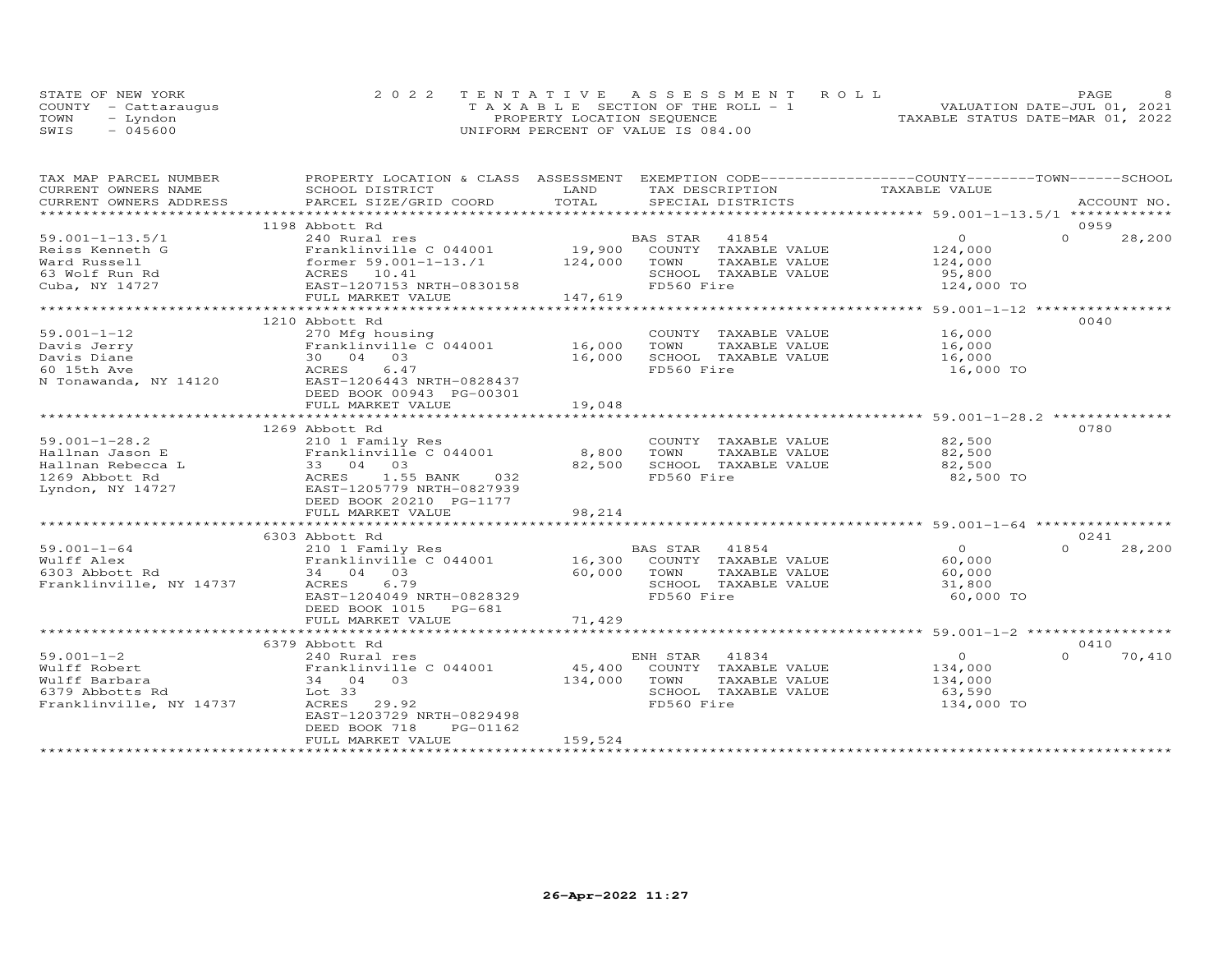| STATE OF NEW YORK    | 2022 TENTATIVE ASSESSMENT ROLL        | PAGE.                            |  |
|----------------------|---------------------------------------|----------------------------------|--|
| COUNTY - Cattaraugus | T A X A B L E SECTION OF THE ROLL - 1 | VALUATION DATE-JUL 01, 2021      |  |
| TOWN<br>– Lyndon     | PROPERTY LOCATION SEQUENCE            | TAXABLE STATUS DATE-MAR 01, 2022 |  |
| SWIS<br>- 045600     | UNIFORM PERCENT OF VALUE IS 084.00    |                                  |  |

| TAX MAP PARCEL NUMBER                                  |                                                                                                                                                                                                                                |         |                              | PROPERTY LOCATION & CLASS ASSESSMENT EXEMPTION CODE----------------COUNTY-------TOWN-----SCHOOL |        |
|--------------------------------------------------------|--------------------------------------------------------------------------------------------------------------------------------------------------------------------------------------------------------------------------------|---------|------------------------------|-------------------------------------------------------------------------------------------------|--------|
| CURRENT OWNERS NAME                                    | SCHOOL DISTRICT                                                                                                                                                                                                                | LAND    | TAX DESCRIPTION              | TAXABLE VALUE                                                                                   |        |
|                                                        | .CURRENT OWNERS ADDRESS PARCEL SIZE/GRID COORD TOTAL SPECIAL DISTRICTS ACCOUNT NO ACCOUNT NO ACCOUNT NO ARE A LATA AND MALL THAT A LATA AND MALL THAT A LATA AND MALL THAT A LATA AND MALL THAT AND MALL THAT AND MALL THAT AN |         |                              |                                                                                                 |        |
|                                                        |                                                                                                                                                                                                                                |         |                              |                                                                                                 |        |
|                                                        | 6414 Abbott Rd                                                                                                                                                                                                                 |         |                              |                                                                                                 | 0389   |
| $59.001 - 1 - 1.1$                                     | 270 Mfg housing                                                                                                                                                                                                                |         | COUNTY TAXABLE VALUE         | 60,000                                                                                          |        |
| Knight Ronald                                          | Franklinville C 044001                                                                                                                                                                                                         | 55,200  | TOWN<br>TAXABLE VALUE        | 60,000                                                                                          |        |
| 6414 Abbott Rd                                         | 34 04 03                                                                                                                                                                                                                       | 60,000  | SCHOOL TAXABLE VALUE         | 60,000                                                                                          |        |
| Franklinville, NY 14737                                | ACRES 45.65                                                                                                                                                                                                                    |         | FD560 Fire                   | 60,000 TO                                                                                       |        |
|                                                        | EAST-1203820 NRTH-0830964<br>DEED BOOK 26315 PG-7001                                                                                                                                                                           |         |                              |                                                                                                 |        |
|                                                        |                                                                                                                                                                                                                                | 71,429  |                              |                                                                                                 |        |
|                                                        | FULL MARKET VALUE                                                                                                                                                                                                              |         |                              |                                                                                                 |        |
|                                                        | 6439 Abbott Rd                                                                                                                                                                                                                 |         |                              |                                                                                                 | 0781   |
| $59.001 - 1 - 1.2$                                     | 240 Rural res                                                                                                                                                                                                                  |         | AG DISTOUT 41730             | 38,652<br>38,652                                                                                | 38,652 |
|                                                        |                                                                                                                                                                                                                                |         |                              | $\overline{0}$<br>$\Omega$                                                                      | 28,200 |
|                                                        |                                                                                                                                                                                                                                |         | 125,000 COUNTY TAXABLE VALUE | 86,348                                                                                          |        |
| Franklinville, NY 14737 ACRES 80.00                    |                                                                                                                                                                                                                                |         | TOWN<br>TAXABLE VALUE        | 86,348                                                                                          |        |
|                                                        | EAST-1202351 NRTH-0830897                                                                                                                                                                                                      |         | SCHOOL TAXABLE VALUE         | 58,148                                                                                          |        |
|                                                        | DEED BOOK 00924 PG-00495                                                                                                                                                                                                       |         | FD560 Fire                   | 125,000 TO                                                                                      |        |
| MAY BE SUBJECT TO PAYMENT<br>UNDER AGDIST LAW TIL 2029 | FULL MARKET VALUE                                                                                                                                                                                                              | 148,810 |                              |                                                                                                 |        |
|                                                        |                                                                                                                                                                                                                                |         |                              |                                                                                                 |        |
|                                                        | 6530 Abbott Rd                                                                                                                                                                                                                 |         |                              |                                                                                                 | 0444   |
| $50.003 - 2 - 15$                                      | 240 Rural res                                                                                                                                                                                                                  |         | COUNTY TAXABLE VALUE         | 350,000                                                                                         |        |
| Schachner Beth                                         | Franklinville C 044001                                                                                                                                                                                                         | 40,400  | TOWN<br>TAXABLE VALUE        | 350,000                                                                                         |        |
| 6530 Abbott Road                                       | 35 04 03                                                                                                                                                                                                                       | 350,000 | SCHOOL TAXABLE VALUE         | 350,000                                                                                         |        |
| Franklinville, NY 14737                                | ACRES 30.94                                                                                                                                                                                                                    |         | FD560 Fire                   | 350,000 TO                                                                                      |        |
|                                                        | EAST-1204030 NRTH-0832260                                                                                                                                                                                                      |         |                              |                                                                                                 |        |
|                                                        | DEED BOOK 20210 PG-8036                                                                                                                                                                                                        |         |                              |                                                                                                 |        |
|                                                        | FULL MARKET VALUE                                                                                                                                                                                                              | 416,667 |                              |                                                                                                 |        |
|                                                        |                                                                                                                                                                                                                                |         |                              |                                                                                                 |        |
|                                                        | 6531 Abbott Rd                                                                                                                                                                                                                 |         |                              |                                                                                                 | 0349   |
| $50.003 - 2 - 16.1$                                    |                                                                                                                                                                                                                                |         |                              | $\Omega$<br>$\Omega$                                                                            | 28,200 |
| Fox Robert D                                           |                                                                                                                                                                                                                                |         |                              | 84,500                                                                                          |        |
| Fox Stacy L                                            |                                                                                                                                                                                                                                |         |                              | 84,500                                                                                          |        |
| 6531 Abbott Rd                                         | 210 1 Family Res BAS STAR 41854<br>Franklinville C 044001 14,800 COUNTY TAXABLE VALUE<br>35 04 03 84,500 TOWN TAXABLE VALUE<br>ACRES 5.55 SCHOOL TAXABLE VALUE                                                                 |         |                              | 56,300                                                                                          |        |
| Franklinville, NY 14737                                | EAST-1202909 NRTH-0832239                                                                                                                                                                                                      |         | FD560 Fire                   | 84,500 TO                                                                                       |        |
|                                                        | DEED BOOK 1021    PG-651                                                                                                                                                                                                       |         |                              |                                                                                                 |        |
|                                                        | FULL MARKET VALUE                                                                                                                                                                                                              | 100,595 |                              |                                                                                                 |        |
|                                                        |                                                                                                                                                                                                                                |         |                              |                                                                                                 |        |
|                                                        | 6556 Abbott Rd                                                                                                                                                                                                                 |         |                              |                                                                                                 | 0364   |
| $50.003 - 2 - 14$                                      | 270 Mfg housing                                                                                                                                                                                                                |         | COUNTY TAXABLE VALUE         | 35,000                                                                                          |        |
| Clement Richard L                                      | Franklinville $C$ 044001 26,100                                                                                                                                                                                                |         | TOWN<br>TAXABLE VALUE        | 35,000                                                                                          |        |
| Clement Catherine S                                    | $35 -04$<br>$-03$                                                                                                                                                                                                              | 35,000  | SCHOOL TAXABLE VALUE         | 35,000                                                                                          |        |
| 675 E High St                                          | ACRES 16.56                                                                                                                                                                                                                    |         | FD560 Fire                   | 35,000 TO                                                                                       |        |
| Lockport, NY 14094                                     | EAST-1203972 NRTH-0832811                                                                                                                                                                                                      |         |                              |                                                                                                 |        |
|                                                        | DEED BOOK 829<br>PG-00517                                                                                                                                                                                                      |         |                              |                                                                                                 |        |
|                                                        | FULL MARKET VALUE                                                                                                                                                                                                              | 41,667  |                              |                                                                                                 |        |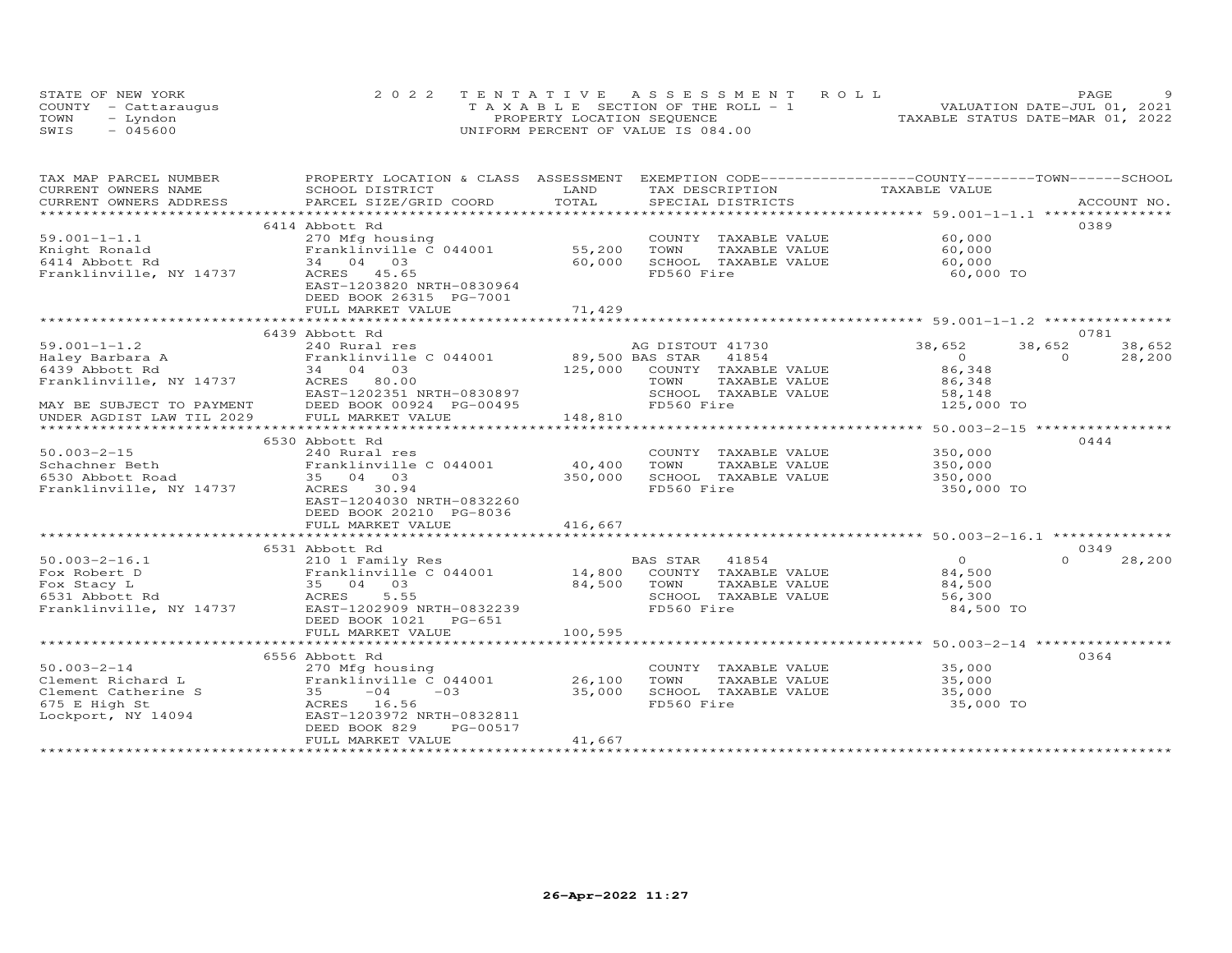|      | STATE OF NEW YORK    | 2022 TENTATIVE ASSESSMENT ROLL     | 10<br>PAGE.                      |
|------|----------------------|------------------------------------|----------------------------------|
|      | COUNTY - Cattaraugus | TAXABLE SECTION OF THE ROLL - 1    | VALUATION DATE-JUL 01, 2021      |
| TOWN | – Lyndon             | PROPERTY LOCATION SEQUENCE         | TAXABLE STATUS DATE-MAR 01, 2022 |
| SWIS | $-045600$            | UNIFORM PERCENT OF VALUE IS 084.00 |                                  |

| TAX MAP PARCEL NUMBER<br>CURRENT OWNERS NAME | PROPERTY LOCATION & CLASS ASSESSMENT EXEMPTION CODE----------------COUNTY-------TOWN------SCHOOL<br>SCHOOL DISTRICT | LAND    | TAX DESCRIPTION       | TAXABLE VALUE                                          |                    |
|----------------------------------------------|---------------------------------------------------------------------------------------------------------------------|---------|-----------------------|--------------------------------------------------------|--------------------|
| CURRENT OWNERS ADDRESS                       | PARCEL SIZE/GRID COORD                                                                                              | TOTAL   | SPECIAL DISTRICTS     |                                                        | ACCOUNT NO.        |
|                                              |                                                                                                                     |         |                       |                                                        |                    |
|                                              | 6581 Abbott Rd                                                                                                      |         |                       |                                                        | 0075               |
| $50.003 - 2 - 18$                            | 270 Mfg housing                                                                                                     |         | COUNTY TAXABLE VALUE  | 25,000                                                 |                    |
| Czerminski Matt                              | Franklinville C 044001                                                                                              | 6,600   | TOWN<br>TAXABLE VALUE | 25,000                                                 |                    |
| 6581 Abbott Rd                               | 35 04 03                                                                                                            | 25,000  | SCHOOL TAXABLE VALUE  | 25,000                                                 |                    |
| Franklinville, NY 14737                      | FRNT 140.00 DPTH 150.00                                                                                             |         | FD560 Fire            | 25,000 TO                                              |                    |
|                                              | EAST-1202832 NRTH-0833036                                                                                           |         |                       |                                                        |                    |
|                                              | DEED BOOK 25976 PG-7001                                                                                             |         |                       |                                                        |                    |
|                                              | FULL MARKET VALUE                                                                                                   | 29,762  |                       |                                                        |                    |
|                                              |                                                                                                                     |         |                       |                                                        |                    |
|                                              | 6605 Abbott Rd                                                                                                      |         |                       |                                                        | 0145               |
| $50.003 - 2 - 17$                            | 314 Rural vac<10                                                                                                    |         | COUNTY TAXABLE VALUE  | 18,900                                                 |                    |
| Schneegold Robin L                           | Franklinville C 044001                                                                                              | 18,900  | TOWN<br>TAXABLE VALUE | 18,900                                                 |                    |
| 6629 Abbotts Road                            | 35 04 03                                                                                                            | 18,900  | SCHOOL TAXABLE VALUE  | 18,900                                                 |                    |
| Franklinville, NY 14737                      | 9.40<br>ACRES                                                                                                       |         | FD560 Fire            | 18,900 TO                                              |                    |
|                                              | EAST-1202568 NRTH-0832866                                                                                           |         |                       |                                                        |                    |
|                                              | DEED BOOK 20210 PG-6148<br>FULL MARKET VALUE                                                                        | 22,500  |                       |                                                        |                    |
|                                              | ******************************                                                                                      |         |                       | ************************ 50.003-2-20.1 *************** |                    |
|                                              | 6629 Abbott Rd                                                                                                      |         |                       |                                                        | 0230               |
| $50.003 - 2 - 20.1$                          | 582 Camping park                                                                                                    |         | COUNTY TAXABLE VALUE  | 374,000                                                |                    |
| Camp Emerald Acres, Inc.                     | Franklinville C 044001                                                                                              | 124,300 | TOWN<br>TAXABLE VALUE | 374,000                                                |                    |
| 6629 Abbotts Rd                              | $-04$<br>$-0.3$<br>35                                                                                               | 374,000 | SCHOOL TAXABLE VALUE  | 374,000                                                |                    |
| Franklinville, NY 14737                      | Lot 3                                                                                                               |         | FD560 Fire            | 374,000 TO                                             |                    |
|                                              | ACRES 77.75                                                                                                         |         |                       |                                                        |                    |
|                                              | EAST-1201186 NRTH-0833280                                                                                           |         |                       |                                                        |                    |
|                                              | DEED BOOK 10396 PG-3001                                                                                             |         |                       |                                                        |                    |
|                                              | FULL MARKET VALUE                                                                                                   | 445,238 |                       |                                                        |                    |
|                                              |                                                                                                                     |         |                       |                                                        |                    |
|                                              | 6691 Abbott Rd                                                                                                      |         |                       |                                                        | 0226               |
| $50.003 - 2 - 21$                            | 260 Seasonal res                                                                                                    |         | COUNTY TAXABLE VALUE  | 35,000                                                 |                    |
| Lipinoga Kenneth J                           | Franklinville C 044001                                                                                              | 12,600  | TAXABLE VALUE<br>TOWN | 35,000                                                 |                    |
| Lipinoga Eileen                              | $-04$<br>$-0.5$<br>35                                                                                               | 35,000  | SCHOOL TAXABLE VALUE  | 35,000                                                 |                    |
| 112 Ridge Park Ave                           | 4.07<br>ACRES                                                                                                       |         | FD560 Fire            | 35,000 TO                                              |                    |
| Buffalo, NY 14211                            | EAST-1201608 NRTH-0834567                                                                                           |         |                       |                                                        |                    |
|                                              | DEED BOOK 5222 PG-8002                                                                                              |         |                       |                                                        |                    |
|                                              | FULL MARKET VALUE                                                                                                   | 41,667  |                       |                                                        |                    |
|                                              |                                                                                                                     |         |                       |                                                        |                    |
|                                              | 6736 Abbott Rd                                                                                                      |         |                       |                                                        | 0861               |
| $50.003 - 2 - 1.3$                           | 210 1 Family Res                                                                                                    |         | ENH STAR<br>41834     | $\Omega$                                               | $\Omega$<br>45,000 |
| Prutsman Jean Marie                          | Franklinville C 044001                                                                                              | 8,500   | COUNTY TAXABLE VALUE  | 45,000                                                 |                    |
| Prutsman Peter A                             | 35 04 03                                                                                                            | 45,000  | TAXABLE VALUE<br>TOWN | 45,000                                                 |                    |
| 6736 Abbott Rd                               | FRNT 184.60 DPTH                                                                                                    |         | SCHOOL TAXABLE VALUE  | $\circ$                                                |                    |
| Franklinville, NY 14737                      | ACRES<br>1.30                                                                                                       |         | FD560 Fire            | 45,000 TO                                              |                    |
|                                              | EAST-1202018 NRTH-0835494                                                                                           |         |                       |                                                        |                    |
|                                              | DEED BOOK 24868 PG-7002<br>FULL MARKET VALUE                                                                        | 53,571  |                       |                                                        |                    |
|                                              |                                                                                                                     |         |                       |                                                        |                    |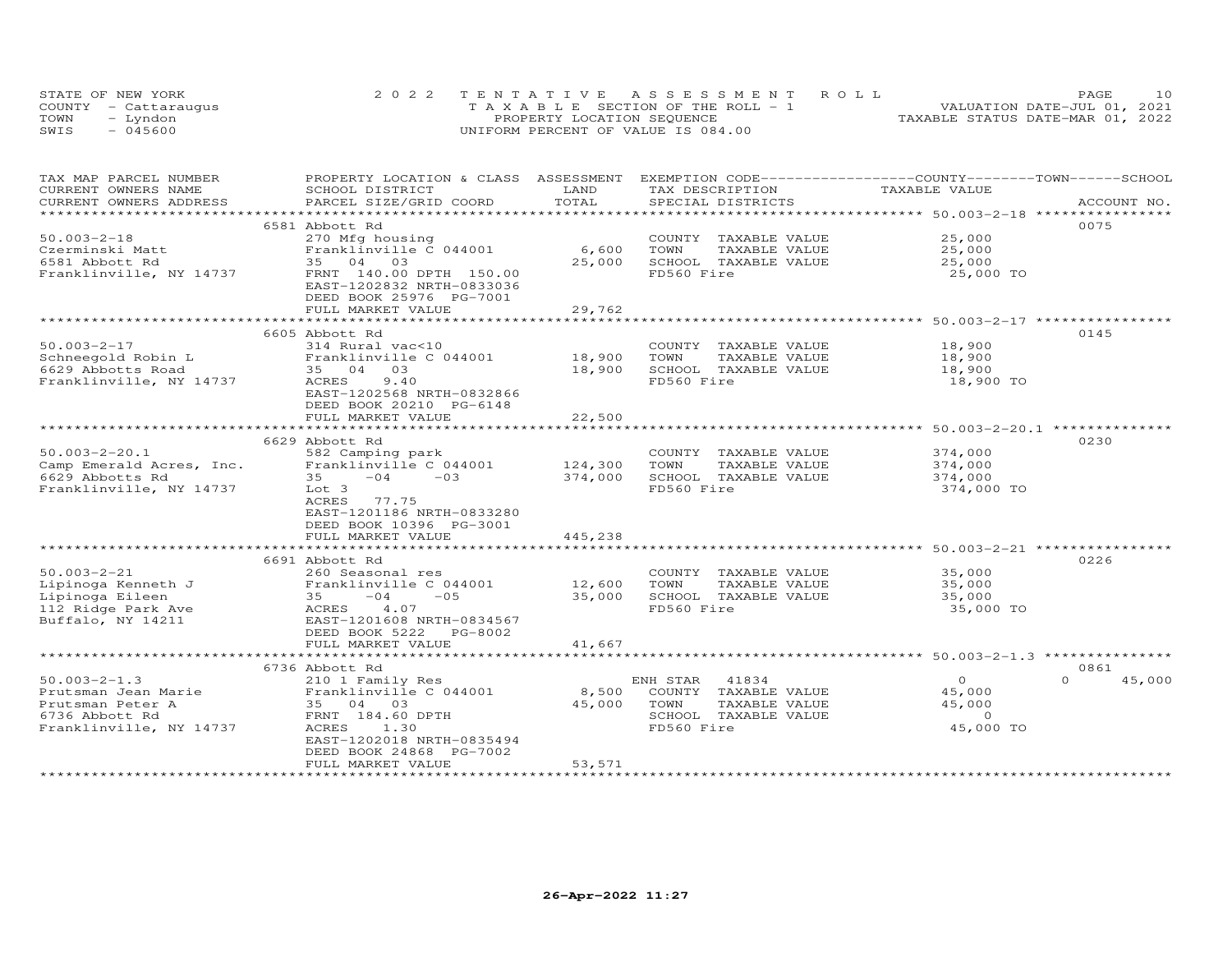| STATE OF NEW YORK    |           | 2022 TENTATIVE ASSESSMENT ROLL        |  |  |                                  | PAGE. |  |
|----------------------|-----------|---------------------------------------|--|--|----------------------------------|-------|--|
| COUNTY - Cattaraugus |           | T A X A B L E SECTION OF THE ROLL - 1 |  |  | VALUATION DATE-JUL 01, 2021      |       |  |
| TOWN                 | ™vndon    | PROPERTY LOCATION SEQUENCE            |  |  | TAXABLE STATUS DATE-MAR 01, 2022 |       |  |
| SWIS                 | $-045600$ | UNIFORM PERCENT OF VALUE IS 084.00    |  |  |                                  |       |  |

| TAX MAP PARCEL NUMBER   | PROPERTY LOCATION & CLASS ASSESSMENT |         | EXEMPTION CODE------------------COUNTY-------TOWN-----SCHOOL |                                              |                    |
|-------------------------|--------------------------------------|---------|--------------------------------------------------------------|----------------------------------------------|--------------------|
| CURRENT OWNERS NAME     | SCHOOL DISTRICT                      | LAND    | TAX DESCRIPTION                                              | TAXABLE VALUE                                |                    |
| CURRENT OWNERS ADDRESS  | PARCEL SIZE/GRID COORD               | TOTAL   | SPECIAL DISTRICTS                                            |                                              | ACCOUNT NO.        |
| *******************     |                                      |         |                                                              |                                              |                    |
|                         | 6764 Abbott Rd                       |         |                                                              |                                              |                    |
| $50.003 - 1 - 32.6$     | 280 Res Multiple                     |         | COUNTY TAXABLE VALUE                                         | 180,000                                      |                    |
| Miller Andrew R         | Franklinville C 044001               | 43,800  | TOWN<br>TAXABLE VALUE                                        | 180,000                                      |                    |
| Miller Lovina J         | ACRES<br>27.30                       | 180,000 | SCHOOL TAXABLE VALUE                                         | 180,000                                      |                    |
| 6764 Abbotts Rd         | EAST-1202288 NRTH-0836662            |         | FD560 Fire                                                   | 180,000 TO                                   |                    |
| Franklinville, NY 14737 | DEED BOOK 26907 PG-9001              |         |                                                              |                                              |                    |
|                         | FULL MARKET VALUE                    | 214,286 |                                                              |                                              |                    |
|                         |                                      |         |                                                              |                                              | ***************    |
|                         | 6773 Abbott Rd                       |         |                                                              |                                              | 0324               |
| $50.003 - 2 - 1.1$      | 312 Vac w/imprv                      |         | COUNTY TAXABLE VALUE                                         | 100,000                                      |                    |
| Morgan James A          | Franklinville C 044001               | 80,500  | TOWN<br>TAXABLE VALUE                                        | 100,000                                      |                    |
| 6773 Abbot Road         | 35/36<br>04 03                       | 100,000 | SCHOOL TAXABLE VALUE                                         | 100,000                                      |                    |
| Franklinville, NY 14737 | ACRES<br>71.00                       |         | FD560 Fire                                                   | 100,000 TO                                   |                    |
|                         | EAST-1200786 NRTH-0836185            |         |                                                              |                                              |                    |
|                         | DEED BOOK 28335 PG-3002              |         |                                                              |                                              |                    |
|                         | FULL MARKET VALUE                    | 119,048 |                                                              |                                              |                    |
|                         | *************                        |         |                                                              | ********************* 50.003-2-1.4           |                    |
|                         | 6795 Abbott Rd                       |         |                                                              |                                              | 0878               |
| $50.003 - 2 - 1.4$      | 210 1 Family Res                     |         | COUNTY TAXABLE VALUE                                         | 83,600                                       |                    |
| Werner Amy              | Franklinville C 044001               | 12,400  | TOWN<br>TAXABLE VALUE                                        | 83,600                                       |                    |
| 6795 Abbott Road        | 36 04 03                             | 83,600  | SCHOOL TAXABLE VALUE                                         | 83,600                                       |                    |
| Franklinville, NY 14737 | LIFE USE                             |         | FD560 Fire                                                   | 83,600 TO                                    |                    |
|                         | Ff 486.14                            |         |                                                              |                                              |                    |
|                         | <b>ACRES</b><br>3.95                 |         |                                                              |                                              |                    |
|                         | EAST-1201633 NRTH-0836746            |         |                                                              |                                              |                    |
|                         | DEED BOOK 2020 PG-12498              |         |                                                              |                                              |                    |
|                         | FULL MARKET VALUE                    | 99,524  |                                                              |                                              |                    |
|                         | *************************            |         |                                                              | ********************* 49.004-2-10.2 ******** |                    |
|                         | 6809 Abbott Rd                       |         |                                                              |                                              | 0637               |
| $49.004 - 2 - 10.2$     | 270 Mfg housing                      |         | COUNTY TAXABLE VALUE                                         | 55,500                                       |                    |
| Piorun Scott            | Franklinville C 044001               | 33,400  | TOWN<br>TAXABLE VALUE                                        | 55,500                                       |                    |
| Piorun Patricia         | 04 04 04                             | 55,500  | SCHOOL TAXABLE VALUE                                         | 55,500                                       |                    |
| 1891 Franch Road        | ACRES<br>23.85                       |         | FD560 Fire                                                   | 55,500 TO                                    |                    |
| Varysburg, NY 14167     | EAST-1200629 NRTH-0837152            |         |                                                              |                                              |                    |
|                         | DEED BOOK 24911 PG-2001              |         |                                                              |                                              |                    |
|                         | FULL MARKET VALUE                    | 66,071  |                                                              |                                              |                    |
|                         |                                      |         |                                                              |                                              |                    |
|                         | 6845 Abbott Rd                       |         |                                                              |                                              | 0897               |
| $50.003 - 1 - 32.5$     | 240 Rural res                        |         | BAS STAR<br>41854                                            | $\circ$                                      | 28,200<br>$\Omega$ |
| Sutter Daniel           | Franklinville C 044001               | 128,900 | COUNTY TAXABLE VALUE                                         | 250,000                                      |                    |
| Sutter Karen            | ACRES 119.35                         | 250,000 | TOWN<br>TAXABLE VALUE                                        | 250,000                                      |                    |
| 6845 Abbott Rd          | EAST-1201054 NRTH-0838417            |         | SCHOOL TAXABLE VALUE                                         | 221,800                                      |                    |
| Franklinville, NY 14737 | DEED BOOK 5367<br>PG-5004            |         | FD560 Fire                                                   | 250,000 TO                                   |                    |
|                         | FULL MARKET VALUE                    | 297,619 |                                                              |                                              |                    |
|                         |                                      |         |                                                              |                                              |                    |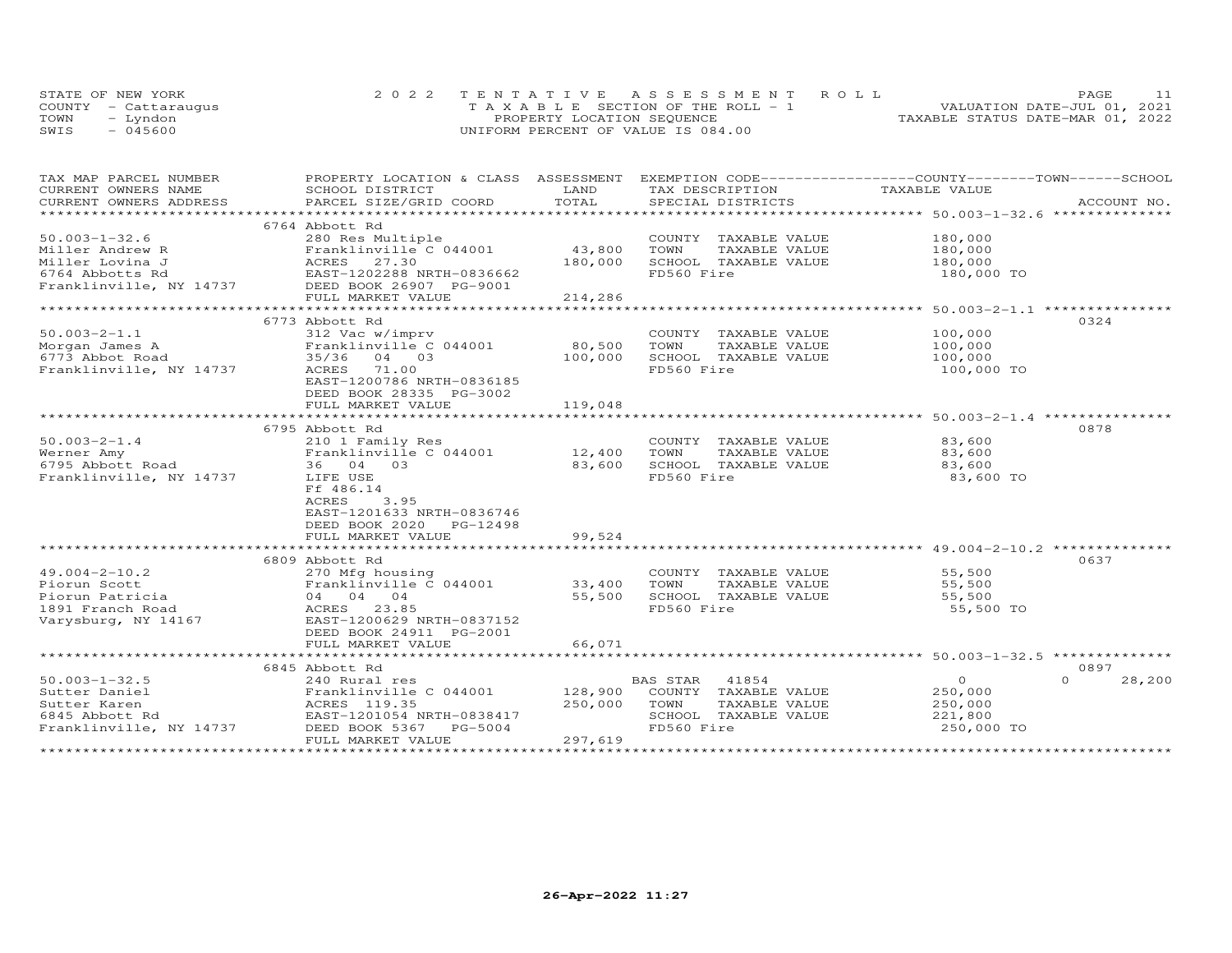|      | STATE OF NEW YORK    | 2022 TENTATIVE ASSESSMENT ROLL        | PAGE                             |
|------|----------------------|---------------------------------------|----------------------------------|
|      | COUNTY - Cattaraugus | T A X A B L E SECTION OF THE ROLL - 1 | VALUATION DATE-JUL 01, 2021      |
| TOWN | - Lyndon             | PROPERTY LOCATION SEQUENCE            | TAXABLE STATUS DATE-MAR 01, 2022 |
| SWIS | $-045600$            | UNIFORM PERCENT OF VALUE IS 084.00    |                                  |

| TAX MAP PARCEL NUMBER                                     | PROPERTY LOCATION & CLASS ASSESSMENT EXEMPTION CODE-----------------COUNTY-------TOWN------SCHOOL                                                                                                                              |             |                            |                |                    |
|-----------------------------------------------------------|--------------------------------------------------------------------------------------------------------------------------------------------------------------------------------------------------------------------------------|-------------|----------------------------|----------------|--------------------|
| CURRENT OWNERS NAME                                       | SCHOOL DISTRICT                                                                                                                                                                                                                | LAND        | TAX DESCRIPTION            | TAXABLE VALUE  |                    |
|                                                           | .CURRENT OWNERS ADDRESS PARCEL SIZE/GRID COORD TOTAL SPECIAL DISTRICTS ACCOUNT NO ACCOUNT NO ACCOUNT NO ARE THE SERVER AND RESELL ASSESS THAT AND THE SERVER SERVER AND THE SERVER SERVER AND THE SERVER SERVER AND THE SERVER |             |                            |                |                    |
|                                                           |                                                                                                                                                                                                                                |             |                            |                |                    |
|                                                           | 6877 Abbott Rd                                                                                                                                                                                                                 |             |                            |                | 0836               |
| $50.003 - 1 - 32.2$                                       | 260 Seasonal res                                                                                                                                                                                                               |             | COUNTY TAXABLE VALUE       | 62,500         |                    |
| Ayler Daniel E                                            | Franklinville C 044001                                                                                                                                                                                                         | 37,600      | TOWN<br>TAXABLE VALUE      | 62,500         |                    |
| Ayler Bridget L                                           | 04/36 04 03/04                                                                                                                                                                                                                 | 62,500      | SCHOOL TAXABLE VALUE       | 62,500         |                    |
| 73 Dreyer Ave                                             | ACRES<br>28.05                                                                                                                                                                                                                 |             | FD560 Fire                 | 62,500 TO      |                    |
| Tonawanda, $NY$ 14150                                     | EAST-1199959 NRTH-0838906                                                                                                                                                                                                      |             |                            |                |                    |
|                                                           | DEED BOOK 00943 PG-00148                                                                                                                                                                                                       |             |                            |                |                    |
|                                                           | FULL MARKET VALUE                                                                                                                                                                                                              | 74,405      |                            |                |                    |
|                                                           |                                                                                                                                                                                                                                |             |                            |                |                    |
|                                                           | 6913 Abbott Rd                                                                                                                                                                                                                 |             |                            |                | 0317               |
| $50.003 - 1 - 2$                                          | 210 1 Family Res<br>210 1 Family Res<br>Franklinville C 044001                   10,700                                                                                                                                        |             | COUNTY TAXABLE VALUE       | 79,500         |                    |
| Farrand Joey                                              |                                                                                                                                                                                                                                |             | TOWN<br>TAXABLE VALUE      | 79,500         |                    |
| Farrand Carol                                             | 36 04 03                                                                                                                                                                                                                       | 79,500      | SCHOOL TAXABLE VALUE       | 79,500         |                    |
| 6913 Abbott Road                                          | $B-L$<br>36 U-<br>ACRES<br>EAST-12'<br>2.80                                                                                                                                                                                    |             | FD560 Fire                 | 79,500 TO      |                    |
|                                                           | Franklinville, NY 14737 EAST-1201638 NRTH-0839171                                                                                                                                                                              |             |                            |                |                    |
|                                                           | DEED BOOK 25610 PG-6001                                                                                                                                                                                                        |             |                            |                |                    |
|                                                           | FULL MARKET VALUE                                                                                                                                                                                                              | 94,643      |                            |                |                    |
|                                                           |                                                                                                                                                                                                                                |             |                            |                |                    |
|                                                           | 6927 Abbott Rd                                                                                                                                                                                                                 |             |                            |                | 0596               |
| $50.003 - 1 - 3.5$                                        | 270 Mfg housing                                                                                                                                                                                                                |             | BAS STAR<br>41854          | $\overline{O}$ | $\Omega$<br>28,200 |
| Baker Jeffery A                                           | Franklinville C 044001                                                                                                                                                                                                         |             | 9,100 COUNTY TAXABLE VALUE | 35,000         |                    |
| Secrist Anna                                              | 36 04 03                                                                                                                                                                                                                       | 35,000 TOWN | TAXABLE VALUE              | 35,000         |                    |
| 6927 Abbott Rd                                            | ACRES 1.75                                                                                                                                                                                                                     |             | SCHOOL TAXABLE VALUE       | 6,800          |                    |
|                                                           | Franklinville, NY 14737 EAST-1201643 NRTH-0839398                                                                                                                                                                              |             | FD560 Fire                 | 35,000 TO      |                    |
|                                                           | DEED BOOK 902<br>PG-01160                                                                                                                                                                                                      |             |                            |                |                    |
|                                                           | FULL MARKET VALUE                                                                                                                                                                                                              | 41,667      |                            |                |                    |
|                                                           |                                                                                                                                                                                                                                |             |                            |                |                    |
|                                                           | 6935 Abbott Rd                                                                                                                                                                                                                 |             |                            |                | 0175               |
| $50.003 - 1 - 1$                                          | 260 Seasonal res                                                                                                                                                                                                               |             | COUNTY TAXABLE VALUE       | 43,000         |                    |
| Jezuit Richard J Jr                                       | Franklinville C 044001 26,800                                                                                                                                                                                                  |             | TOWN<br>TAXABLE VALUE      | 43,000         |                    |
| 38 Fairfield St                                           | 36 04 03                                                                                                                                                                                                                       | 43,000      | SCHOOL TAXABLE VALUE       | 43,000         |                    |
| Lancaster, NY 14086                                       | ACRES 17.29                                                                                                                                                                                                                    |             | FD560 Fire                 | 43,000 TO      |                    |
|                                                           | EAST-1201062 NRTH-0839617                                                                                                                                                                                                      |             |                            |                |                    |
|                                                           | DEED BOOK 15929 PG-6001                                                                                                                                                                                                        |             |                            |                |                    |
|                                                           | FULL MARKET VALUE                                                                                                                                                                                                              | 51,190      |                            |                |                    |
|                                                           |                                                                                                                                                                                                                                |             |                            |                |                    |
|                                                           | 6955 Abbott Rd                                                                                                                                                                                                                 |             |                            |                | 0463               |
| $49.002 - 2 - 12.2$                                       | 210 1 Family Res                                                                                                                                                                                                               |             | COUNTY TAXABLE VALUE       | 107,000        |                    |
|                                                           | Franklinville C 044001                                                                                                                                                                                                         | 21,300      | TOWN<br>TAXABLE VALUE      | 107,000        |                    |
| Kwiatkowski Stephen<br>Kwiatkowski Erin<br>6955 Abbott Rd | 05 04 04                                                                                                                                                                                                                       | 107,000     | SCHOOL TAXABLE VALUE       | 107,000        |                    |
|                                                           | ACRES 11.80                                                                                                                                                                                                                    |             | FD560 Fire                 | 107,000 TO     |                    |
| Lyndon, NY 14737                                          | EAST-1201218 NRTH-0840120                                                                                                                                                                                                      |             |                            |                |                    |
|                                                           | DEED BOOK 7259 PG-8001                                                                                                                                                                                                         |             |                            |                |                    |
|                                                           | FULL MARKET VALUE                                                                                                                                                                                                              | 127,381     |                            |                |                    |
|                                                           |                                                                                                                                                                                                                                |             |                            |                |                    |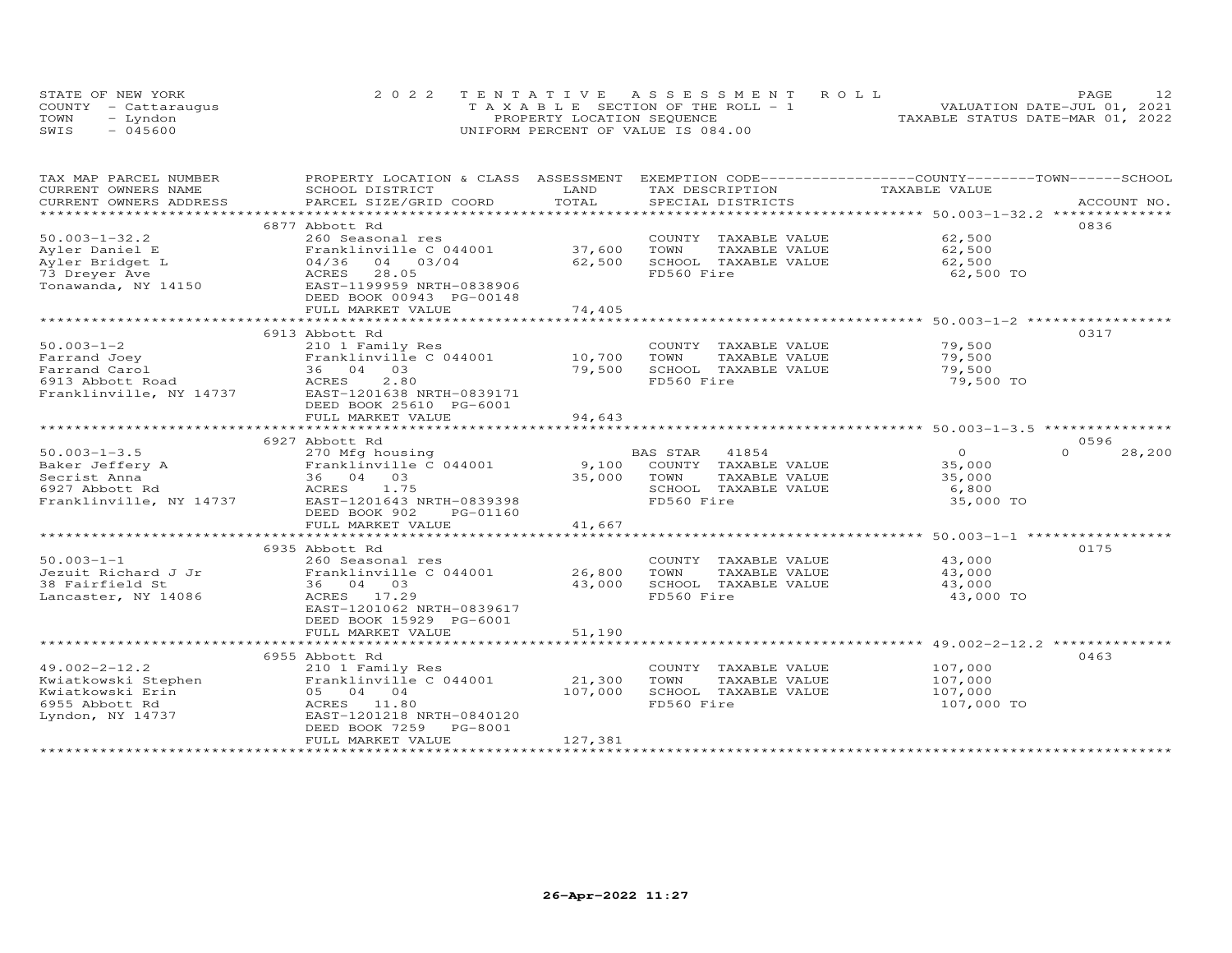|      | STATE OF NEW YORK    | 2022 TENTATIVE ASSESSMENT ROLL        | PAGE                             |
|------|----------------------|---------------------------------------|----------------------------------|
|      | COUNTY - Cattaraugus | T A X A B L E SECTION OF THE ROLL - 1 | VALUATION DATE-JUL 01, 2021      |
| TOWN | – Lyndon             | PROPERTY LOCATION SEQUENCE            | TAXABLE STATUS DATE-MAR 01, 2022 |
| SWIS | $-045600$            | UNIFORM PERCENT OF VALUE IS 084.00    |                                  |

| CURRENT OWNERS NAME<br>SCHOOL DISTRICT<br>LAND<br>TAX DESCRIPTION<br>TAXABLE VALUE<br>TOTAL<br>CURRENT OWNERS ADDRESS<br>PARCEL SIZE/GRID COORD<br>SPECIAL DISTRICTS<br>ACCOUNT NO.<br>***********************<br>7086 Abbott Rd<br>0760<br>$\circ$<br>$\Omega$<br>$49.002 - 2 - 15.4$<br>210 1 Family Res<br>BAS STAR<br>41854<br>28,200<br>Franklinville C 044001<br>7,800<br>COUNTY TAXABLE VALUE<br>Burrell James W II<br>48,000<br>05 04 04<br>Burrell Heather L<br>48,000<br>TOWN<br>TAXABLE VALUE<br>48,000<br>7086 Abbott Road<br>FRNT 330.00 DPTH 125.00<br>SCHOOL TAXABLE VALUE<br>19,800<br>Franklinville, NY 14737<br>EAST-1200651 NRTH-0841590<br>FD560 Fire<br>48,000 TO<br>DEED BOOK 27864 PG-3002<br>FULL MARKET VALUE<br>57,143<br>***********************************58.002-2-5.20 **************<br>1715 Blue Spruce<br>0863<br>$58.002 - 2 - 5.20$<br>4,600<br>314 Rural vac<10<br>COUNTY TAXABLE VALUE<br>Schreiner James N Sr.<br>Franklinville C 044001<br>4,600<br>4,600<br>TOWN<br>TAXABLE VALUE<br>4,600<br>SCHOOL TAXABLE VALUE<br>Schreiner Barbara A<br>02 04 04<br>4,600<br>1.40<br>FD560 Fire<br>1686 Pine Lane Dr<br>ACRES<br>4,600 TO<br>Franklinville, NY 14737<br>EAST-1197614 NRTH-0831441<br>DEED BOOK 14205 PG-7007<br>5,476<br>FULL MARKET VALUE<br>0649<br>1716 Blue Spruce<br>$58.002 - 2 - 5.4$<br>312 Vac w/imprv<br>8,000<br>COUNTY TAXABLE VALUE<br>Schreiner William<br>Franklinville C 044001<br>4,500<br>TOWN<br>TAXABLE VALUE<br>8,000<br>Cintron William<br>$02/10$ 04 04<br>8,000<br>SCHOOL TAXABLE VALUE<br>8,000<br>3548 James<br>ACRES<br>1.35<br>FD560 Fire<br>8,000 TO<br>Blasdell, NY 14219<br>EAST-1197476 NRTH-0831601<br>DEED BOOK 29944 PG-7001<br>FULL MARKET VALUE<br>9,524<br>*************************<br>* * * * * * * * * * * * * *<br>0648<br>1726 Blue Spruce<br>$58.002 - 2 - 5.3$<br>COUNTY TAXABLE VALUE<br>31,000<br>260 Seasonal res<br>Doran Glenn R<br>Franklinville C 044001<br>6,000<br>TOWN<br>TAXABLE VALUE<br>31,000<br>Doran Virginia L<br>31,000<br>SCHOOL TAXABLE VALUE<br>10 04 04<br>31,000<br>FD560 Fire<br>93 Pryor Ave<br>Lot 2<br>31,000 TO<br>Tonawanda, NY 14150<br>2.34<br>ACRES<br>EAST-1197173 NRTH-0831525<br>DEED BOOK 1002<br>PG-1093<br>FULL MARKET VALUE<br>36,905<br>1731 Blue Spruce<br>0654<br>$58.002 - 2 - 5.9$<br>210 1 Family Res<br>BAS STAR<br>41854<br>$\circ$<br>$\Omega$<br>28,200<br>Passero Dale<br>Franklinville C 044001<br>6,000<br>COUNTY TAXABLE VALUE<br>44,500<br>1731 Blue Spruce Rd<br>04 04<br>44,500<br>TAXABLE VALUE<br>02/10<br>TOWN<br>44,500<br>Franklinville, NY 14737<br>SCHOOL TAXABLE VALUE<br>Lot 3<br>16,300<br>FD560 Fire<br>44,500 TO<br>ACRES<br>2.34<br>EAST-1197376 NRTH-0831263<br>DEED BOOK 9812<br>PG-3001<br>52,976<br>FULL MARKET VALUE<br>*********************** | TAX MAP PARCEL NUMBER | PROPERTY LOCATION & CLASS ASSESSMENT EXEMPTION CODE----------------COUNTY-------TOWN------SCHOOL |  |  |
|---------------------------------------------------------------------------------------------------------------------------------------------------------------------------------------------------------------------------------------------------------------------------------------------------------------------------------------------------------------------------------------------------------------------------------------------------------------------------------------------------------------------------------------------------------------------------------------------------------------------------------------------------------------------------------------------------------------------------------------------------------------------------------------------------------------------------------------------------------------------------------------------------------------------------------------------------------------------------------------------------------------------------------------------------------------------------------------------------------------------------------------------------------------------------------------------------------------------------------------------------------------------------------------------------------------------------------------------------------------------------------------------------------------------------------------------------------------------------------------------------------------------------------------------------------------------------------------------------------------------------------------------------------------------------------------------------------------------------------------------------------------------------------------------------------------------------------------------------------------------------------------------------------------------------------------------------------------------------------------------------------------------------------------------------------------------------------------------------------------------------------------------------------------------------------------------------------------------------------------------------------------------------------------------------------------------------------------------------------------------------------------------------------------------------------------------------------------------------------------------------------------------------------------------------------------------------------------------------------------------------------------------------------------------------------------------------------------------------------------------------------------------------------------------------------------------|-----------------------|--------------------------------------------------------------------------------------------------|--|--|
|                                                                                                                                                                                                                                                                                                                                                                                                                                                                                                                                                                                                                                                                                                                                                                                                                                                                                                                                                                                                                                                                                                                                                                                                                                                                                                                                                                                                                                                                                                                                                                                                                                                                                                                                                                                                                                                                                                                                                                                                                                                                                                                                                                                                                                                                                                                                                                                                                                                                                                                                                                                                                                                                                                                                                                                                                     |                       |                                                                                                  |  |  |
|                                                                                                                                                                                                                                                                                                                                                                                                                                                                                                                                                                                                                                                                                                                                                                                                                                                                                                                                                                                                                                                                                                                                                                                                                                                                                                                                                                                                                                                                                                                                                                                                                                                                                                                                                                                                                                                                                                                                                                                                                                                                                                                                                                                                                                                                                                                                                                                                                                                                                                                                                                                                                                                                                                                                                                                                                     |                       |                                                                                                  |  |  |
|                                                                                                                                                                                                                                                                                                                                                                                                                                                                                                                                                                                                                                                                                                                                                                                                                                                                                                                                                                                                                                                                                                                                                                                                                                                                                                                                                                                                                                                                                                                                                                                                                                                                                                                                                                                                                                                                                                                                                                                                                                                                                                                                                                                                                                                                                                                                                                                                                                                                                                                                                                                                                                                                                                                                                                                                                     |                       |                                                                                                  |  |  |
|                                                                                                                                                                                                                                                                                                                                                                                                                                                                                                                                                                                                                                                                                                                                                                                                                                                                                                                                                                                                                                                                                                                                                                                                                                                                                                                                                                                                                                                                                                                                                                                                                                                                                                                                                                                                                                                                                                                                                                                                                                                                                                                                                                                                                                                                                                                                                                                                                                                                                                                                                                                                                                                                                                                                                                                                                     |                       |                                                                                                  |  |  |
|                                                                                                                                                                                                                                                                                                                                                                                                                                                                                                                                                                                                                                                                                                                                                                                                                                                                                                                                                                                                                                                                                                                                                                                                                                                                                                                                                                                                                                                                                                                                                                                                                                                                                                                                                                                                                                                                                                                                                                                                                                                                                                                                                                                                                                                                                                                                                                                                                                                                                                                                                                                                                                                                                                                                                                                                                     |                       |                                                                                                  |  |  |
|                                                                                                                                                                                                                                                                                                                                                                                                                                                                                                                                                                                                                                                                                                                                                                                                                                                                                                                                                                                                                                                                                                                                                                                                                                                                                                                                                                                                                                                                                                                                                                                                                                                                                                                                                                                                                                                                                                                                                                                                                                                                                                                                                                                                                                                                                                                                                                                                                                                                                                                                                                                                                                                                                                                                                                                                                     |                       |                                                                                                  |  |  |
|                                                                                                                                                                                                                                                                                                                                                                                                                                                                                                                                                                                                                                                                                                                                                                                                                                                                                                                                                                                                                                                                                                                                                                                                                                                                                                                                                                                                                                                                                                                                                                                                                                                                                                                                                                                                                                                                                                                                                                                                                                                                                                                                                                                                                                                                                                                                                                                                                                                                                                                                                                                                                                                                                                                                                                                                                     |                       |                                                                                                  |  |  |
|                                                                                                                                                                                                                                                                                                                                                                                                                                                                                                                                                                                                                                                                                                                                                                                                                                                                                                                                                                                                                                                                                                                                                                                                                                                                                                                                                                                                                                                                                                                                                                                                                                                                                                                                                                                                                                                                                                                                                                                                                                                                                                                                                                                                                                                                                                                                                                                                                                                                                                                                                                                                                                                                                                                                                                                                                     |                       |                                                                                                  |  |  |
|                                                                                                                                                                                                                                                                                                                                                                                                                                                                                                                                                                                                                                                                                                                                                                                                                                                                                                                                                                                                                                                                                                                                                                                                                                                                                                                                                                                                                                                                                                                                                                                                                                                                                                                                                                                                                                                                                                                                                                                                                                                                                                                                                                                                                                                                                                                                                                                                                                                                                                                                                                                                                                                                                                                                                                                                                     |                       |                                                                                                  |  |  |
|                                                                                                                                                                                                                                                                                                                                                                                                                                                                                                                                                                                                                                                                                                                                                                                                                                                                                                                                                                                                                                                                                                                                                                                                                                                                                                                                                                                                                                                                                                                                                                                                                                                                                                                                                                                                                                                                                                                                                                                                                                                                                                                                                                                                                                                                                                                                                                                                                                                                                                                                                                                                                                                                                                                                                                                                                     |                       |                                                                                                  |  |  |
|                                                                                                                                                                                                                                                                                                                                                                                                                                                                                                                                                                                                                                                                                                                                                                                                                                                                                                                                                                                                                                                                                                                                                                                                                                                                                                                                                                                                                                                                                                                                                                                                                                                                                                                                                                                                                                                                                                                                                                                                                                                                                                                                                                                                                                                                                                                                                                                                                                                                                                                                                                                                                                                                                                                                                                                                                     |                       |                                                                                                  |  |  |
|                                                                                                                                                                                                                                                                                                                                                                                                                                                                                                                                                                                                                                                                                                                                                                                                                                                                                                                                                                                                                                                                                                                                                                                                                                                                                                                                                                                                                                                                                                                                                                                                                                                                                                                                                                                                                                                                                                                                                                                                                                                                                                                                                                                                                                                                                                                                                                                                                                                                                                                                                                                                                                                                                                                                                                                                                     |                       |                                                                                                  |  |  |
|                                                                                                                                                                                                                                                                                                                                                                                                                                                                                                                                                                                                                                                                                                                                                                                                                                                                                                                                                                                                                                                                                                                                                                                                                                                                                                                                                                                                                                                                                                                                                                                                                                                                                                                                                                                                                                                                                                                                                                                                                                                                                                                                                                                                                                                                                                                                                                                                                                                                                                                                                                                                                                                                                                                                                                                                                     |                       |                                                                                                  |  |  |
|                                                                                                                                                                                                                                                                                                                                                                                                                                                                                                                                                                                                                                                                                                                                                                                                                                                                                                                                                                                                                                                                                                                                                                                                                                                                                                                                                                                                                                                                                                                                                                                                                                                                                                                                                                                                                                                                                                                                                                                                                                                                                                                                                                                                                                                                                                                                                                                                                                                                                                                                                                                                                                                                                                                                                                                                                     |                       |                                                                                                  |  |  |
|                                                                                                                                                                                                                                                                                                                                                                                                                                                                                                                                                                                                                                                                                                                                                                                                                                                                                                                                                                                                                                                                                                                                                                                                                                                                                                                                                                                                                                                                                                                                                                                                                                                                                                                                                                                                                                                                                                                                                                                                                                                                                                                                                                                                                                                                                                                                                                                                                                                                                                                                                                                                                                                                                                                                                                                                                     |                       |                                                                                                  |  |  |
|                                                                                                                                                                                                                                                                                                                                                                                                                                                                                                                                                                                                                                                                                                                                                                                                                                                                                                                                                                                                                                                                                                                                                                                                                                                                                                                                                                                                                                                                                                                                                                                                                                                                                                                                                                                                                                                                                                                                                                                                                                                                                                                                                                                                                                                                                                                                                                                                                                                                                                                                                                                                                                                                                                                                                                                                                     |                       |                                                                                                  |  |  |
|                                                                                                                                                                                                                                                                                                                                                                                                                                                                                                                                                                                                                                                                                                                                                                                                                                                                                                                                                                                                                                                                                                                                                                                                                                                                                                                                                                                                                                                                                                                                                                                                                                                                                                                                                                                                                                                                                                                                                                                                                                                                                                                                                                                                                                                                                                                                                                                                                                                                                                                                                                                                                                                                                                                                                                                                                     |                       |                                                                                                  |  |  |
|                                                                                                                                                                                                                                                                                                                                                                                                                                                                                                                                                                                                                                                                                                                                                                                                                                                                                                                                                                                                                                                                                                                                                                                                                                                                                                                                                                                                                                                                                                                                                                                                                                                                                                                                                                                                                                                                                                                                                                                                                                                                                                                                                                                                                                                                                                                                                                                                                                                                                                                                                                                                                                                                                                                                                                                                                     |                       |                                                                                                  |  |  |
|                                                                                                                                                                                                                                                                                                                                                                                                                                                                                                                                                                                                                                                                                                                                                                                                                                                                                                                                                                                                                                                                                                                                                                                                                                                                                                                                                                                                                                                                                                                                                                                                                                                                                                                                                                                                                                                                                                                                                                                                                                                                                                                                                                                                                                                                                                                                                                                                                                                                                                                                                                                                                                                                                                                                                                                                                     |                       |                                                                                                  |  |  |
|                                                                                                                                                                                                                                                                                                                                                                                                                                                                                                                                                                                                                                                                                                                                                                                                                                                                                                                                                                                                                                                                                                                                                                                                                                                                                                                                                                                                                                                                                                                                                                                                                                                                                                                                                                                                                                                                                                                                                                                                                                                                                                                                                                                                                                                                                                                                                                                                                                                                                                                                                                                                                                                                                                                                                                                                                     |                       |                                                                                                  |  |  |
|                                                                                                                                                                                                                                                                                                                                                                                                                                                                                                                                                                                                                                                                                                                                                                                                                                                                                                                                                                                                                                                                                                                                                                                                                                                                                                                                                                                                                                                                                                                                                                                                                                                                                                                                                                                                                                                                                                                                                                                                                                                                                                                                                                                                                                                                                                                                                                                                                                                                                                                                                                                                                                                                                                                                                                                                                     |                       |                                                                                                  |  |  |
|                                                                                                                                                                                                                                                                                                                                                                                                                                                                                                                                                                                                                                                                                                                                                                                                                                                                                                                                                                                                                                                                                                                                                                                                                                                                                                                                                                                                                                                                                                                                                                                                                                                                                                                                                                                                                                                                                                                                                                                                                                                                                                                                                                                                                                                                                                                                                                                                                                                                                                                                                                                                                                                                                                                                                                                                                     |                       |                                                                                                  |  |  |
|                                                                                                                                                                                                                                                                                                                                                                                                                                                                                                                                                                                                                                                                                                                                                                                                                                                                                                                                                                                                                                                                                                                                                                                                                                                                                                                                                                                                                                                                                                                                                                                                                                                                                                                                                                                                                                                                                                                                                                                                                                                                                                                                                                                                                                                                                                                                                                                                                                                                                                                                                                                                                                                                                                                                                                                                                     |                       |                                                                                                  |  |  |
|                                                                                                                                                                                                                                                                                                                                                                                                                                                                                                                                                                                                                                                                                                                                                                                                                                                                                                                                                                                                                                                                                                                                                                                                                                                                                                                                                                                                                                                                                                                                                                                                                                                                                                                                                                                                                                                                                                                                                                                                                                                                                                                                                                                                                                                                                                                                                                                                                                                                                                                                                                                                                                                                                                                                                                                                                     |                       |                                                                                                  |  |  |
|                                                                                                                                                                                                                                                                                                                                                                                                                                                                                                                                                                                                                                                                                                                                                                                                                                                                                                                                                                                                                                                                                                                                                                                                                                                                                                                                                                                                                                                                                                                                                                                                                                                                                                                                                                                                                                                                                                                                                                                                                                                                                                                                                                                                                                                                                                                                                                                                                                                                                                                                                                                                                                                                                                                                                                                                                     |                       |                                                                                                  |  |  |
|                                                                                                                                                                                                                                                                                                                                                                                                                                                                                                                                                                                                                                                                                                                                                                                                                                                                                                                                                                                                                                                                                                                                                                                                                                                                                                                                                                                                                                                                                                                                                                                                                                                                                                                                                                                                                                                                                                                                                                                                                                                                                                                                                                                                                                                                                                                                                                                                                                                                                                                                                                                                                                                                                                                                                                                                                     |                       |                                                                                                  |  |  |
|                                                                                                                                                                                                                                                                                                                                                                                                                                                                                                                                                                                                                                                                                                                                                                                                                                                                                                                                                                                                                                                                                                                                                                                                                                                                                                                                                                                                                                                                                                                                                                                                                                                                                                                                                                                                                                                                                                                                                                                                                                                                                                                                                                                                                                                                                                                                                                                                                                                                                                                                                                                                                                                                                                                                                                                                                     |                       |                                                                                                  |  |  |
|                                                                                                                                                                                                                                                                                                                                                                                                                                                                                                                                                                                                                                                                                                                                                                                                                                                                                                                                                                                                                                                                                                                                                                                                                                                                                                                                                                                                                                                                                                                                                                                                                                                                                                                                                                                                                                                                                                                                                                                                                                                                                                                                                                                                                                                                                                                                                                                                                                                                                                                                                                                                                                                                                                                                                                                                                     |                       |                                                                                                  |  |  |
|                                                                                                                                                                                                                                                                                                                                                                                                                                                                                                                                                                                                                                                                                                                                                                                                                                                                                                                                                                                                                                                                                                                                                                                                                                                                                                                                                                                                                                                                                                                                                                                                                                                                                                                                                                                                                                                                                                                                                                                                                                                                                                                                                                                                                                                                                                                                                                                                                                                                                                                                                                                                                                                                                                                                                                                                                     |                       |                                                                                                  |  |  |
|                                                                                                                                                                                                                                                                                                                                                                                                                                                                                                                                                                                                                                                                                                                                                                                                                                                                                                                                                                                                                                                                                                                                                                                                                                                                                                                                                                                                                                                                                                                                                                                                                                                                                                                                                                                                                                                                                                                                                                                                                                                                                                                                                                                                                                                                                                                                                                                                                                                                                                                                                                                                                                                                                                                                                                                                                     |                       |                                                                                                  |  |  |
|                                                                                                                                                                                                                                                                                                                                                                                                                                                                                                                                                                                                                                                                                                                                                                                                                                                                                                                                                                                                                                                                                                                                                                                                                                                                                                                                                                                                                                                                                                                                                                                                                                                                                                                                                                                                                                                                                                                                                                                                                                                                                                                                                                                                                                                                                                                                                                                                                                                                                                                                                                                                                                                                                                                                                                                                                     |                       |                                                                                                  |  |  |
|                                                                                                                                                                                                                                                                                                                                                                                                                                                                                                                                                                                                                                                                                                                                                                                                                                                                                                                                                                                                                                                                                                                                                                                                                                                                                                                                                                                                                                                                                                                                                                                                                                                                                                                                                                                                                                                                                                                                                                                                                                                                                                                                                                                                                                                                                                                                                                                                                                                                                                                                                                                                                                                                                                                                                                                                                     |                       |                                                                                                  |  |  |
|                                                                                                                                                                                                                                                                                                                                                                                                                                                                                                                                                                                                                                                                                                                                                                                                                                                                                                                                                                                                                                                                                                                                                                                                                                                                                                                                                                                                                                                                                                                                                                                                                                                                                                                                                                                                                                                                                                                                                                                                                                                                                                                                                                                                                                                                                                                                                                                                                                                                                                                                                                                                                                                                                                                                                                                                                     |                       |                                                                                                  |  |  |
|                                                                                                                                                                                                                                                                                                                                                                                                                                                                                                                                                                                                                                                                                                                                                                                                                                                                                                                                                                                                                                                                                                                                                                                                                                                                                                                                                                                                                                                                                                                                                                                                                                                                                                                                                                                                                                                                                                                                                                                                                                                                                                                                                                                                                                                                                                                                                                                                                                                                                                                                                                                                                                                                                                                                                                                                                     |                       |                                                                                                  |  |  |
|                                                                                                                                                                                                                                                                                                                                                                                                                                                                                                                                                                                                                                                                                                                                                                                                                                                                                                                                                                                                                                                                                                                                                                                                                                                                                                                                                                                                                                                                                                                                                                                                                                                                                                                                                                                                                                                                                                                                                                                                                                                                                                                                                                                                                                                                                                                                                                                                                                                                                                                                                                                                                                                                                                                                                                                                                     |                       |                                                                                                  |  |  |
|                                                                                                                                                                                                                                                                                                                                                                                                                                                                                                                                                                                                                                                                                                                                                                                                                                                                                                                                                                                                                                                                                                                                                                                                                                                                                                                                                                                                                                                                                                                                                                                                                                                                                                                                                                                                                                                                                                                                                                                                                                                                                                                                                                                                                                                                                                                                                                                                                                                                                                                                                                                                                                                                                                                                                                                                                     |                       |                                                                                                  |  |  |
|                                                                                                                                                                                                                                                                                                                                                                                                                                                                                                                                                                                                                                                                                                                                                                                                                                                                                                                                                                                                                                                                                                                                                                                                                                                                                                                                                                                                                                                                                                                                                                                                                                                                                                                                                                                                                                                                                                                                                                                                                                                                                                                                                                                                                                                                                                                                                                                                                                                                                                                                                                                                                                                                                                                                                                                                                     |                       |                                                                                                  |  |  |
|                                                                                                                                                                                                                                                                                                                                                                                                                                                                                                                                                                                                                                                                                                                                                                                                                                                                                                                                                                                                                                                                                                                                                                                                                                                                                                                                                                                                                                                                                                                                                                                                                                                                                                                                                                                                                                                                                                                                                                                                                                                                                                                                                                                                                                                                                                                                                                                                                                                                                                                                                                                                                                                                                                                                                                                                                     |                       |                                                                                                  |  |  |
|                                                                                                                                                                                                                                                                                                                                                                                                                                                                                                                                                                                                                                                                                                                                                                                                                                                                                                                                                                                                                                                                                                                                                                                                                                                                                                                                                                                                                                                                                                                                                                                                                                                                                                                                                                                                                                                                                                                                                                                                                                                                                                                                                                                                                                                                                                                                                                                                                                                                                                                                                                                                                                                                                                                                                                                                                     |                       |                                                                                                  |  |  |
|                                                                                                                                                                                                                                                                                                                                                                                                                                                                                                                                                                                                                                                                                                                                                                                                                                                                                                                                                                                                                                                                                                                                                                                                                                                                                                                                                                                                                                                                                                                                                                                                                                                                                                                                                                                                                                                                                                                                                                                                                                                                                                                                                                                                                                                                                                                                                                                                                                                                                                                                                                                                                                                                                                                                                                                                                     |                       |                                                                                                  |  |  |
|                                                                                                                                                                                                                                                                                                                                                                                                                                                                                                                                                                                                                                                                                                                                                                                                                                                                                                                                                                                                                                                                                                                                                                                                                                                                                                                                                                                                                                                                                                                                                                                                                                                                                                                                                                                                                                                                                                                                                                                                                                                                                                                                                                                                                                                                                                                                                                                                                                                                                                                                                                                                                                                                                                                                                                                                                     |                       |                                                                                                  |  |  |
|                                                                                                                                                                                                                                                                                                                                                                                                                                                                                                                                                                                                                                                                                                                                                                                                                                                                                                                                                                                                                                                                                                                                                                                                                                                                                                                                                                                                                                                                                                                                                                                                                                                                                                                                                                                                                                                                                                                                                                                                                                                                                                                                                                                                                                                                                                                                                                                                                                                                                                                                                                                                                                                                                                                                                                                                                     |                       |                                                                                                  |  |  |
|                                                                                                                                                                                                                                                                                                                                                                                                                                                                                                                                                                                                                                                                                                                                                                                                                                                                                                                                                                                                                                                                                                                                                                                                                                                                                                                                                                                                                                                                                                                                                                                                                                                                                                                                                                                                                                                                                                                                                                                                                                                                                                                                                                                                                                                                                                                                                                                                                                                                                                                                                                                                                                                                                                                                                                                                                     |                       |                                                                                                  |  |  |
|                                                                                                                                                                                                                                                                                                                                                                                                                                                                                                                                                                                                                                                                                                                                                                                                                                                                                                                                                                                                                                                                                                                                                                                                                                                                                                                                                                                                                                                                                                                                                                                                                                                                                                                                                                                                                                                                                                                                                                                                                                                                                                                                                                                                                                                                                                                                                                                                                                                                                                                                                                                                                                                                                                                                                                                                                     |                       |                                                                                                  |  |  |
|                                                                                                                                                                                                                                                                                                                                                                                                                                                                                                                                                                                                                                                                                                                                                                                                                                                                                                                                                                                                                                                                                                                                                                                                                                                                                                                                                                                                                                                                                                                                                                                                                                                                                                                                                                                                                                                                                                                                                                                                                                                                                                                                                                                                                                                                                                                                                                                                                                                                                                                                                                                                                                                                                                                                                                                                                     |                       |                                                                                                  |  |  |
|                                                                                                                                                                                                                                                                                                                                                                                                                                                                                                                                                                                                                                                                                                                                                                                                                                                                                                                                                                                                                                                                                                                                                                                                                                                                                                                                                                                                                                                                                                                                                                                                                                                                                                                                                                                                                                                                                                                                                                                                                                                                                                                                                                                                                                                                                                                                                                                                                                                                                                                                                                                                                                                                                                                                                                                                                     |                       |                                                                                                  |  |  |
|                                                                                                                                                                                                                                                                                                                                                                                                                                                                                                                                                                                                                                                                                                                                                                                                                                                                                                                                                                                                                                                                                                                                                                                                                                                                                                                                                                                                                                                                                                                                                                                                                                                                                                                                                                                                                                                                                                                                                                                                                                                                                                                                                                                                                                                                                                                                                                                                                                                                                                                                                                                                                                                                                                                                                                                                                     |                       |                                                                                                  |  |  |
|                                                                                                                                                                                                                                                                                                                                                                                                                                                                                                                                                                                                                                                                                                                                                                                                                                                                                                                                                                                                                                                                                                                                                                                                                                                                                                                                                                                                                                                                                                                                                                                                                                                                                                                                                                                                                                                                                                                                                                                                                                                                                                                                                                                                                                                                                                                                                                                                                                                                                                                                                                                                                                                                                                                                                                                                                     |                       |                                                                                                  |  |  |
|                                                                                                                                                                                                                                                                                                                                                                                                                                                                                                                                                                                                                                                                                                                                                                                                                                                                                                                                                                                                                                                                                                                                                                                                                                                                                                                                                                                                                                                                                                                                                                                                                                                                                                                                                                                                                                                                                                                                                                                                                                                                                                                                                                                                                                                                                                                                                                                                                                                                                                                                                                                                                                                                                                                                                                                                                     |                       |                                                                                                  |  |  |
|                                                                                                                                                                                                                                                                                                                                                                                                                                                                                                                                                                                                                                                                                                                                                                                                                                                                                                                                                                                                                                                                                                                                                                                                                                                                                                                                                                                                                                                                                                                                                                                                                                                                                                                                                                                                                                                                                                                                                                                                                                                                                                                                                                                                                                                                                                                                                                                                                                                                                                                                                                                                                                                                                                                                                                                                                     |                       |                                                                                                  |  |  |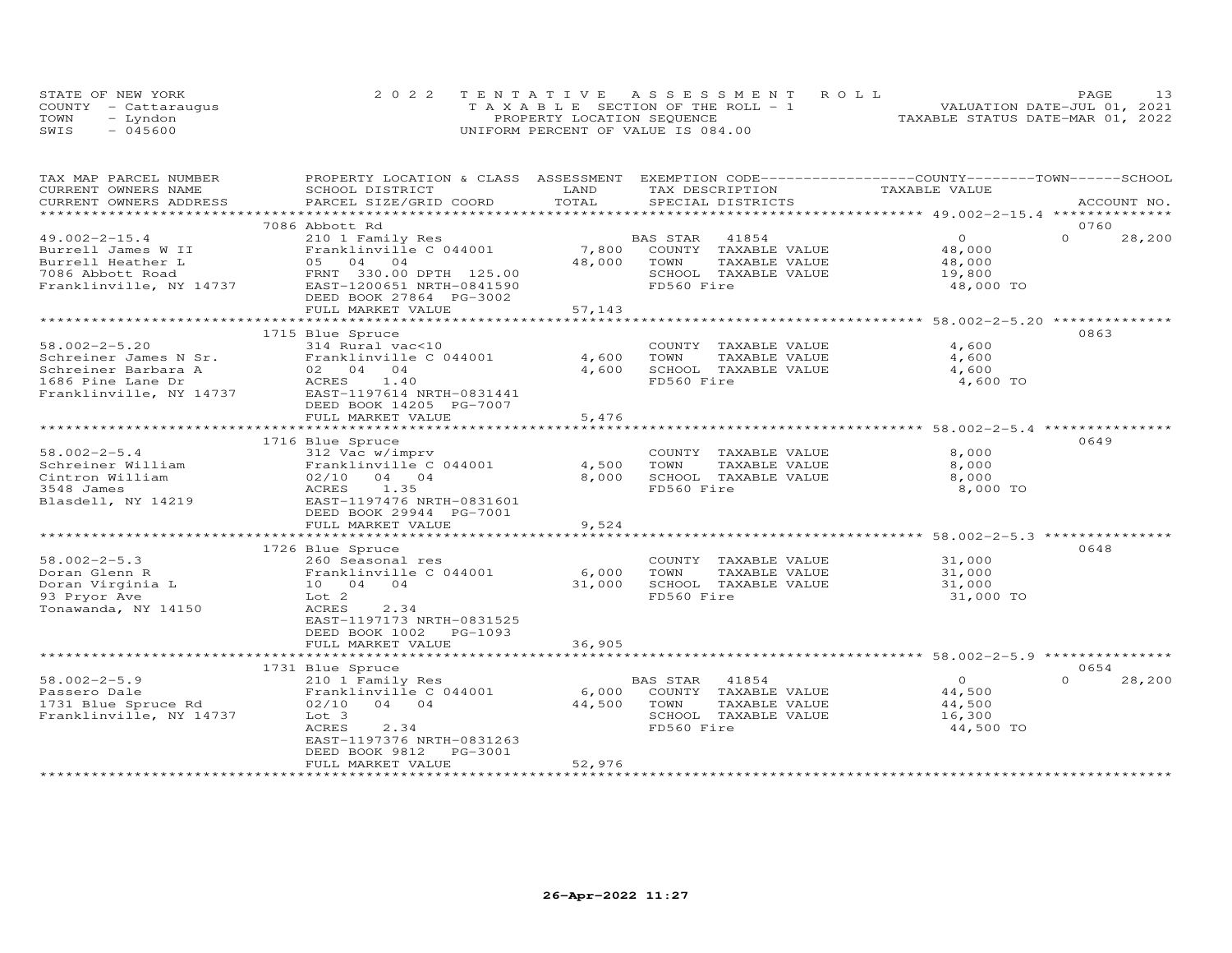|      | STATE OF NEW YORK    | 2022 TENTATIVE ASSESSMENT ROLL             | PAGE                             |
|------|----------------------|--------------------------------------------|----------------------------------|
|      | COUNTY - Cattaraugus | $T A X A B I E E$ SECTION OF THE ROLL $-1$ | VALUATION DATE-JUL 01, 2021      |
| TOWN | - Lyndon             | PROPERTY LOCATION SEQUENCE                 | TAXABLE STATUS DATE-MAR 01, 2022 |
| SWIS | $-045600$            | UNIFORM PERCENT OF VALUE IS 084.00         |                                  |

| TAX MAP PARCEL NUMBER<br>CURRENT OWNERS NAME<br>CURRENT OWNERS ADDRESS                                        | PROPERTY LOCATION & CLASS ASSESSMENT<br>SCHOOL DISTRICT<br>PARCEL SIZE/GRID COORD                                                                                                   | LAND<br>TOTAL             | TAX DESCRIPTION<br>SPECIAL DISTRICTS                                                                        | EXEMPTION CODE-----------------COUNTY-------TOWN------SCHOOL<br>TAXABLE VALUE | ACCOUNT NO.        |
|---------------------------------------------------------------------------------------------------------------|-------------------------------------------------------------------------------------------------------------------------------------------------------------------------------------|---------------------------|-------------------------------------------------------------------------------------------------------------|-------------------------------------------------------------------------------|--------------------|
|                                                                                                               |                                                                                                                                                                                     |                           |                                                                                                             |                                                                               |                    |
|                                                                                                               | 1748 Blue Spruce                                                                                                                                                                    |                           |                                                                                                             |                                                                               | 0656               |
| $58.002 - 2 - 5.11$<br>Fazzio Larry R<br>1748 East Hill Rd<br>Franklinville, NY 14737                         | 270 Mfg housing<br>Franklinville C 044001<br>02/10<br>04 04<br>ACRES<br>2.21<br>EAST-1197242 NRTH-0830948                                                                           | 5,800<br>25,000           | BAS STAR<br>41854<br>COUNTY<br>TAXABLE VALUE<br>TOWN<br>TAXABLE VALUE<br>SCHOOL TAXABLE VALUE<br>FD560 Fire | $\Omega$<br>25,000<br>25,000<br>$\circ$<br>25,000 TO                          | $\Omega$<br>25,000 |
|                                                                                                               | DEED BOOK 00952 PG-00495<br>FULL MARKET VALUE                                                                                                                                       | 29,762                    |                                                                                                             |                                                                               |                    |
|                                                                                                               |                                                                                                                                                                                     |                           |                                                                                                             | ******************* 58.002-2-5.2 **************                               |                    |
| $58.002 - 2 - 5.2$<br>Weldon Lorena J<br>Weldon Timothy M<br>1740 Blue Spruce Lane<br>Franklinville, NY 14737 | 1740 1738 Blue Spruce<br>280 Res Multiple<br>Franklinville C 044001<br>10 04 04<br>Lot 6<br>ACRES<br>2.76<br>EAST-1197016 NRTH-0831269                                              | 9,100<br>70,000           | COUNTY TAXABLE VALUE<br>TOWN<br>TAXABLE VALUE<br>SCHOOL TAXABLE VALUE<br>FD560 Fire                         | 70,000<br>70,000<br>70,000<br>70,000 TO                                       | 0556               |
|                                                                                                               | DEED BOOK 30243 PG-6002<br>FULL MARKET VALUE                                                                                                                                        | 83, 333                   |                                                                                                             |                                                                               |                    |
|                                                                                                               | ********************                                                                                                                                                                | ************              |                                                                                                             | *********************** 59.001-1-53 ****                                      |                    |
| $59.001 - 1 - 53$<br>Fink Jack C<br>74 Seymour St<br>Tonawanda, NY 14150                                      | 1417 Boardway Ln<br>260 Seasonal res<br>Franklinville C 044001<br>$-0.3$<br>33<br>$-04$<br>50% complete<br>ACRES<br>2.46<br>EAST-1203183 NRTH-0826807                               | 6,200<br>30,000           | COUNTY TAXABLE VALUE<br>TOWN<br>TAXABLE VALUE<br>SCHOOL TAXABLE VALUE<br>FD560 Fire                         | 30,000<br>30,000<br>30,000<br>30,000 TO                                       | 0514               |
|                                                                                                               | DEED BOOK 13589 PG-6002                                                                                                                                                             |                           |                                                                                                             |                                                                               |                    |
|                                                                                                               | FULL MARKET VALUE                                                                                                                                                                   | 35,714                    |                                                                                                             |                                                                               |                    |
|                                                                                                               |                                                                                                                                                                                     |                           |                                                                                                             | ******************************* 59.001-1-52 ***********                       | 0513               |
| $59.001 - 1 - 52$<br>Fink Jack C<br>74 Seymour St<br>Tonawanda, NY 14150                                      | 6174 Boardway Ln<br>312 Vac w/imprv<br>Franklinville C 044001<br>33 04 03<br>Lot $24$<br>ACRES<br>2.28<br>EAST-1203186 NRTH-0826616<br>DEED BOOK 13589 PG-6001<br>FULL MARKET VALUE | 9,900<br>14,500<br>17,262 | COUNTY TAXABLE VALUE<br>TOWN<br>TAXABLE VALUE<br>SCHOOL TAXABLE VALUE<br>FD560 Fire                         | 14,500<br>14,500<br>14,500<br>14,500 TO                                       |                    |
|                                                                                                               |                                                                                                                                                                                     |                           |                                                                                                             | ****************************** 59.001-1-55 *****************                  |                    |
| $59.001 - 1 - 55$<br>Hund Richard<br>6208 Boardway Dr<br>Franklinville, NY 14737                              | 6208 Boardway Ln<br>312 Vac w/imprv<br>Franklinville C 044001<br>33<br>$-04$<br>$-03$<br>Lot27<br>ACRES<br>2.51<br>EAST-1203175 NRTH-0827214<br>DEED BOOK 2576<br>PG-7001           | 6,300<br>6,300            | COUNTY TAXABLE VALUE<br>TOWN<br>TAXABLE VALUE<br>SCHOOL TAXABLE VALUE<br>FD560 Fire                         | 6,300<br>6,300<br>6,300<br>6,300 TO                                           | 0516               |
|                                                                                                               | FULL MARKET VALUE                                                                                                                                                                   | 7,500                     |                                                                                                             |                                                                               |                    |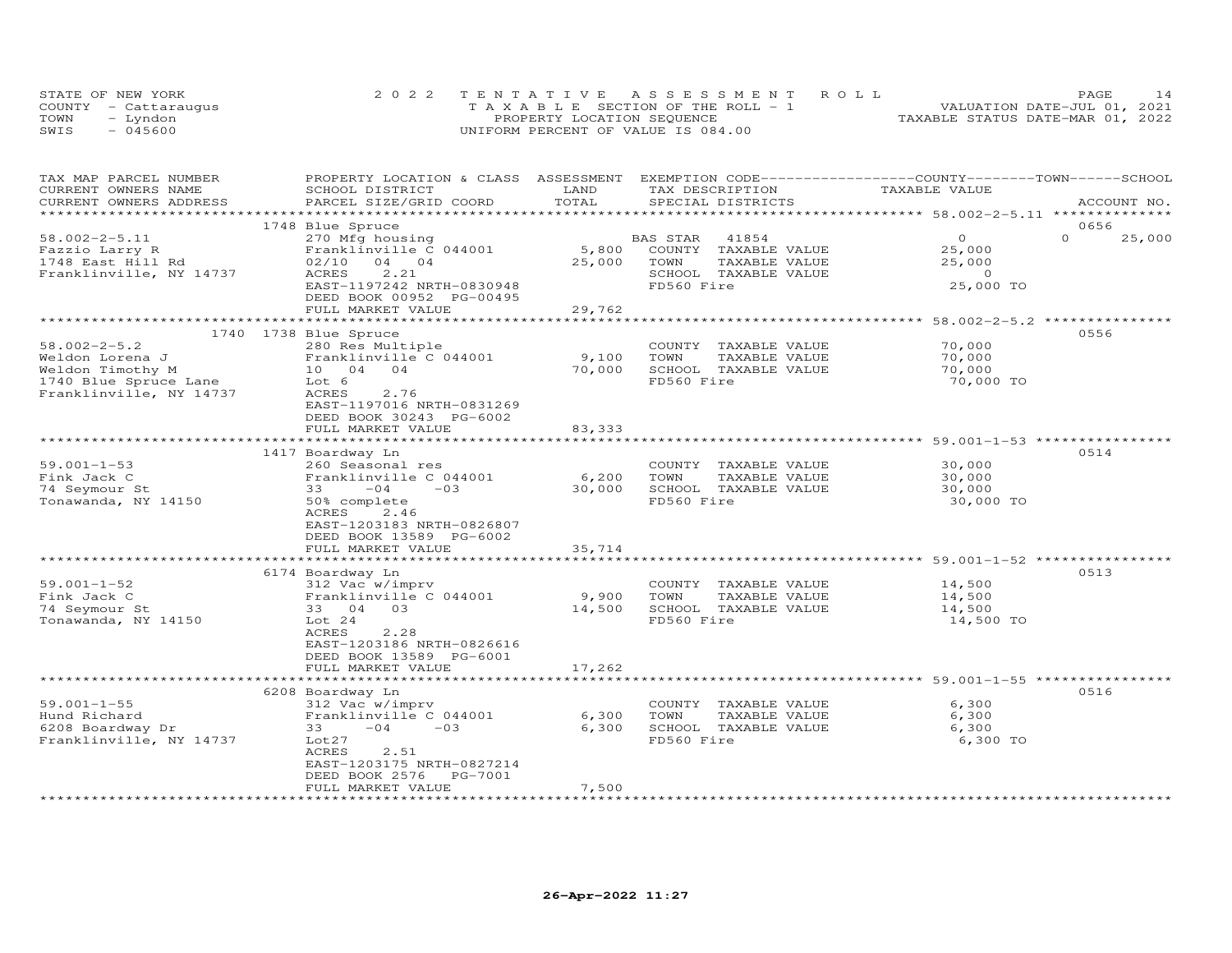|      | STATE OF NEW YORK    | 2022 TENTATIVE ASSESSMENT ROLL        | 15<br>PAGE                       |
|------|----------------------|---------------------------------------|----------------------------------|
|      | COUNTY - Cattaraugus | T A X A B L E SECTION OF THE ROLL - 1 | VALUATION DATE-JUL 01, 2021      |
| TOWN | – Lyndon             | PROPERTY LOCATION SEQUENCE            | TAXABLE STATUS DATE-MAR 01, 2022 |
| SWIS | $-045600$            | UNIFORM PERCENT OF VALUE IS 084.00    |                                  |

| TAX MAP PARCEL NUMBER<br>CURRENT OWNERS NAME | PROPERTY LOCATION & CLASS ASSESSMENT<br>SCHOOL DISTRICT | LAND   | EXEMPTION CODE-----------------COUNTY-------TOWN-----SCHOOL<br>TAX DESCRIPTION | TAXABLE VALUE |                    |
|----------------------------------------------|---------------------------------------------------------|--------|--------------------------------------------------------------------------------|---------------|--------------------|
| CURRENT OWNERS ADDRESS                       | PARCEL SIZE/GRID COORD                                  | TOTAL  | SPECIAL DISTRICTS                                                              |               | ACCOUNT NO.        |
|                                              |                                                         |        |                                                                                |               |                    |
|                                              | 6240 Boardway Ln                                        |        |                                                                                |               | 0521               |
| $59.001 - 1 - 60$                            | 210 1 Family Res                                        |        | 41854<br>BAS STAR                                                              | $\Omega$      | $\Omega$<br>28,200 |
| Becker Daryl                                 | Franklinville C 044001                                  | 10,500 | COUNTY TAXABLE VALUE                                                           | 75,000        |                    |
| PO Box 195                                   | 33 04 03                                                | 75,000 | TOWN<br>TAXABLE VALUE                                                          | 75,000        |                    |
| Machias, NY 14101                            | Lot1                                                    |        | SCHOOL TAXABLE VALUE                                                           | 46,800        |                    |
|                                              | ACRES<br>2.65                                           |        | FD560 Fire                                                                     | 75,000 TO     |                    |
|                                              | EAST-1202997 NRTH-0827647                               |        |                                                                                |               |                    |
|                                              | DEED BOOK 5223<br>PG-2001<br>FULL MARKET VALUE          | 89,286 |                                                                                |               |                    |
|                                              |                                                         |        |                                                                                |               |                    |
|                                              | 6200 Broadway Ln                                        |        |                                                                                |               | 0515               |
| $59.001 - 1 - 54$                            | 314 Rural vac<10                                        |        | COUNTY TAXABLE VALUE                                                           | 6,400         |                    |
| Freeman Kevin M                              | Franklinville C 044001                                  | 6,400  | TOWN<br>TAXABLE VALUE                                                          | 6,400         |                    |
| Freeman Raven C                              | 33 04 03                                                | 6,400  | SCHOOL TAXABLE VALUE                                                           | 6,400         |                    |
| 7189 Reserve Road                            | Lot26                                                   |        | FD560 Fire                                                                     | 6,400 TO      |                    |
| West Seneca, NY 14224                        | ACRES<br>2.57                                           |        |                                                                                |               |                    |
|                                              | EAST-1203178 NRTH-0827010                               |        |                                                                                |               |                    |
|                                              | DEED BOOK 20190 PG-9613                                 |        |                                                                                |               |                    |
|                                              | FULL MARKET VALUE                                       | 7,619  |                                                                                |               |                    |
|                                              |                                                         |        |                                                                                |               |                    |
|                                              | Carpenter Hill Rd                                       |        |                                                                                |               | 0265               |
| $59.001 - 1 - 20.1$                          | 322 Rural vac>10                                        |        | COUNTY TAXABLE VALUE                                                           | 73,800        |                    |
| Weidert George R                             | Franklinville C 044001                                  | 73,800 | TAXABLE VALUE<br>TOWN                                                          | 73,800        |                    |
| Mielke Dennis F                              | 25 04 03                                                | 73,800 | SCHOOL TAXABLE VALUE                                                           | 73,800        |                    |
| 2929 Lower Mountain Rd                       | ACRES 64.30                                             |        | FD560 Fire                                                                     | 73,800 TO     |                    |
| Ransomville, NY 14131                        | EAST-1210057 NRTH-0825467                               |        |                                                                                |               |                    |
|                                              | DEED BOOK 00918 PG-01059                                |        |                                                                                |               |                    |
|                                              | FULL MARKET VALUE                                       | 87,857 |                                                                                |               |                    |
|                                              | Carpenter Hill Rd                                       |        |                                                                                |               | 0851               |
| $59.001 - 1 - 21.2$                          | 322 Rural vac>10                                        |        | COUNTY TAXABLE VALUE                                                           | 62,600        |                    |
| Green Wayne B                                | Franklinville C 044001                                  | 62,600 | TOWN<br>TAXABLE VALUE                                                          | 62,600        |                    |
| Green Terry L                                | 25 04 03                                                | 62,600 | SCHOOL TAXABLE VALUE                                                           | 62,600        |                    |
| 6043 Hyde Flats Rd                           | Ff 1148.06                                              |        | FD560 Fire                                                                     | 62,600 TO     |                    |
| PO Box 10                                    | ACRES<br>53.10                                          |        |                                                                                |               |                    |
| Black Creek, NY 14717                        | EAST-1208971 NRTH-0825004                               |        |                                                                                |               |                    |
|                                              | DEED BOOK 8918 PG-3001                                  |        |                                                                                |               |                    |
|                                              | FULL MARKET VALUE                                       | 74,524 |                                                                                |               |                    |
|                                              |                                                         |        |                                                                                |               |                    |
|                                              | Carpenter Hill Rd                                       |        |                                                                                |               | 0769               |
| $59.002 - 1 - 35.3$                          | 312 Vac w/imprv                                         |        | COUNTY TAXABLE VALUE                                                           | 14,200        |                    |
| Hale Robert Scott                            | Franklinville C 044001                                  | 14,200 | TOWN<br>TAXABLE VALUE                                                          | 14,200        |                    |
| Hale Wendy                                   | 17 04 03                                                | 14,200 | SCHOOL TAXABLE VALUE                                                           | 14,200        |                    |
| 299 Lowden Point Rd                          | 5.15<br>ACRES                                           |        | FD560 Fire                                                                     | 14,200 TO     |                    |
| Rochester, NY 14612                          | EAST-1212542 NRTH-0824909<br>PG-407                     |        |                                                                                |               |                    |
|                                              | DEED BOOK 1032<br>FULL MARKET VALUE                     | 16,905 |                                                                                |               |                    |
|                                              |                                                         |        |                                                                                |               |                    |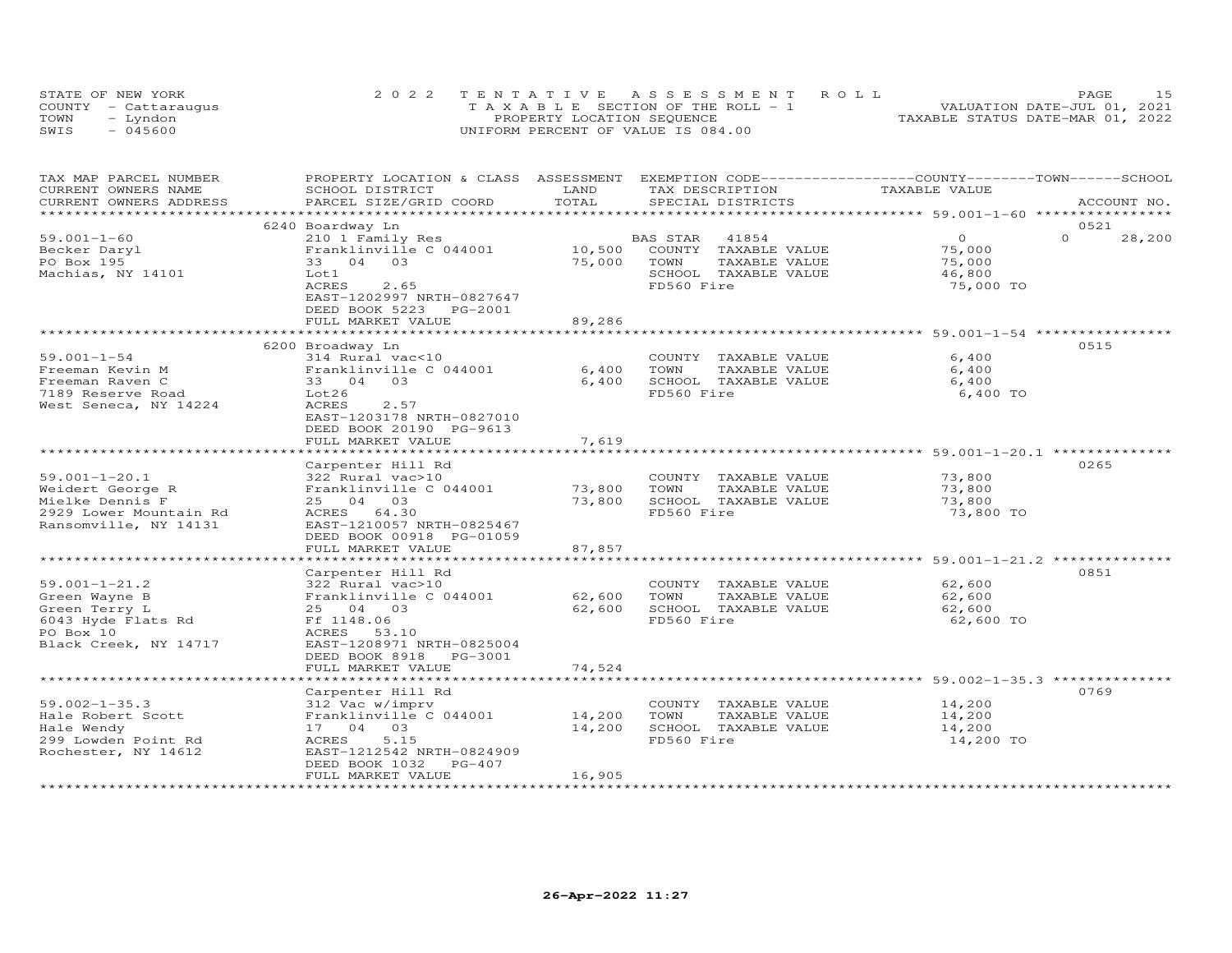|      | STATE OF NEW YORK    | 2022 TENTATIVE ASSESSMENT ROLL        | 16<br>PAGE.                      |
|------|----------------------|---------------------------------------|----------------------------------|
|      | COUNTY - Cattaraugus | T A X A B L E SECTION OF THE ROLL - 1 | VALUATION DATE-JUL 01, 2021      |
| TOWN | – Lyndon             | PROPERTY LOCATION SEQUENCE            | TAXABLE STATUS DATE-MAR 01, 2022 |
| SWIS | $-045600$            | UNIFORM PERCENT OF VALUE IS 084.00    |                                  |

| TAX MAP PARCEL NUMBER   | PROPERTY LOCATION & CLASS ASSESSMENT |             | EXEMPTION CODE-----------------COUNTY-------TOWN-----SCHOOL |                                                        |          |             |
|-------------------------|--------------------------------------|-------------|-------------------------------------------------------------|--------------------------------------------------------|----------|-------------|
| CURRENT OWNERS NAME     | SCHOOL DISTRICT                      | LAND        | TAX DESCRIPTION                                             | TAXABLE VALUE                                          |          |             |
| CURRENT OWNERS ADDRESS  | PARCEL SIZE/GRID COORD               | TOTAL       | SPECIAL DISTRICTS                                           |                                                        |          | ACCOUNT NO. |
| **********************  |                                      |             |                                                             |                                                        |          |             |
|                         | 756 Carpenter Hill Rd                |             |                                                             |                                                        | 0079     |             |
| $59.002 - 1 - 34$       | 210 1 Family Res                     |             | BAS STAR<br>41854                                           | $\circ$                                                | $\Omega$ | 28,200      |
| Crawford Cynthia        | Franklinville C 044001               | 9,100       | COUNTY<br>TAXABLE VALUE                                     | 56,000                                                 |          |             |
| 756 Carpenter Hill Road | 17 04 03                             | 56,000      | TOWN<br>TAXABLE VALUE                                       | 56,000                                                 |          |             |
| Cuba, NY 14727          | FRNT 170.00 DPTH 350.00              |             | SCHOOL TAXABLE VALUE                                        | 27,800                                                 |          |             |
|                         | 1.75<br>ACRES                        |             | FD560 Fire                                                  | 56,000 TO                                              |          |             |
|                         | EAST-1212194 NRTH-0824403            |             |                                                             |                                                        |          |             |
|                         | DEED BOOK 23158 PG-9002              |             |                                                             |                                                        |          |             |
|                         | FULL MARKET VALUE                    | 66,667      |                                                             |                                                        |          |             |
|                         |                                      |             |                                                             |                                                        |          |             |
|                         | 756 Carpenter Hill Rd                |             |                                                             |                                                        | 0264     |             |
| $59.002 - 1 - 35.1$     | 270 Mfg housing                      |             | COUNTY TAXABLE VALUE                                        | 42,500                                                 |          |             |
| Crawford Cynthia S      | Franklinville C 044001               | 34,500      | TOWN<br>TAXABLE VALUE                                       | 42,500                                                 |          |             |
| 766 Carpenter Hill Rd   | 17 04<br>03                          | 42,500      | SCHOOL TAXABLE VALUE                                        | 42,500                                                 |          |             |
| Cuba, NY 14727          | ACRES<br>24.95                       |             | FD560 Fire                                                  | 42,500 TO                                              |          |             |
|                         | EAST-1212221 NRTH-0825110            |             |                                                             |                                                        |          |             |
|                         | DEED BOOK 884<br>PG-00962            |             |                                                             |                                                        |          |             |
|                         | FULL MARKET VALUE                    | 50,595      |                                                             |                                                        |          |             |
|                         |                                      | *********** |                                                             | ************************* 59.002-1-35.2 ************** |          |             |
|                         | 777 Carpenter Hill Rd                |             |                                                             |                                                        | 0527     |             |
| $59.002 - 1 - 35.2$     | 210 1 Family Res                     |             | BAS STAR<br>41854                                           | $\Omega$                                               | $\Omega$ | 23,000      |
| Cline James E           | Franklinville C 044001               | 18,800      | COUNTY TAXABLE VALUE                                        | 23,000                                                 |          |             |
| Cline Valerie L         | 17 04 03                             | 23,000      | TOWN<br>TAXABLE VALUE                                       | 23,000                                                 |          |             |
| 777 Carepnter Hill Rd   | 9.34<br>ACRES                        |             | SCHOOL TAXABLE VALUE                                        | $\Omega$                                               |          |             |
| Cuba, NY 14727          | EAST-1212422 NRTH-0824180            |             | FD560 Fire                                                  | 23,000 TO                                              |          |             |
|                         | DEED BOOK 00967 PG-00987             |             |                                                             |                                                        |          |             |
|                         | FULL MARKET VALUE                    | 27,381      |                                                             |                                                        |          |             |
|                         |                                      |             |                                                             |                                                        |          |             |
|                         | 790 Carpenter Hill Rd                |             |                                                             |                                                        | 0841     |             |
| $59.002 - 1 - 35.6$     | 240 Rural res                        |             | ENH STAR<br>41834                                           | $\Omega$                                               | $\Omega$ | 70,410      |
| Bender William J        | Franklinville C 044001               |             | 108,800 VET WAR CT 41121                                    | 11,280                                                 | 11,280   | $\Omega$    |
| Bender Darlene          | 17 04 03                             | 142,000     | COUNTY TAXABLE VALUE                                        | 130,720                                                |          |             |
| 790 Carpenter Hill Rd   | ACRES<br>99.25 BANK<br>017           |             | TOWN<br>TAXABLE VALUE                                       | 130,720                                                |          |             |
| Cuba, NY 14727          | EAST-1211374 NRTH-0825587            |             | SCHOOL TAXABLE VALUE                                        | 71,590                                                 |          |             |
|                         | DEED BOOK 00949 PG-00390             |             | FD560 Fire                                                  | 142,000 TO                                             |          |             |
|                         | FULL MARKET VALUE                    | 169,048     |                                                             |                                                        |          |             |
|                         |                                      |             |                                                             |                                                        |          |             |
|                         | 900 Carpenter Hill Rd                |             |                                                             |                                                        | 0234     |             |
| $59.001 - 1 - 20.2$     | 270 Mfg housing                      |             | COUNTY TAXABLE VALUE                                        | 25,000                                                 |          |             |
| Thompson Deborah M      | Franklinville C 044001               | 13,700      | TOWN<br>TAXABLE VALUE                                       | 25,000                                                 |          |             |
| 900 Carpenter Hill Rd   | $-04$<br>$-0.3$<br>25                | 25,000      | SCHOOL TAXABLE VALUE                                        | 25,000                                                 |          |             |
| Cuba, NY 14727          | Lot 17                               |             | FD560 Fire                                                  | 25,000 TO                                              |          |             |
|                         | ACRES<br>4.78                        |             |                                                             |                                                        |          |             |
|                         | EAST-1210352 NRTH-0824106            |             |                                                             |                                                        |          |             |
|                         | DEED BOOK 27218 PG-8002              |             |                                                             |                                                        |          |             |
|                         | FULL MARKET VALUE                    | 29,762      |                                                             |                                                        |          |             |
|                         |                                      |             |                                                             |                                                        |          |             |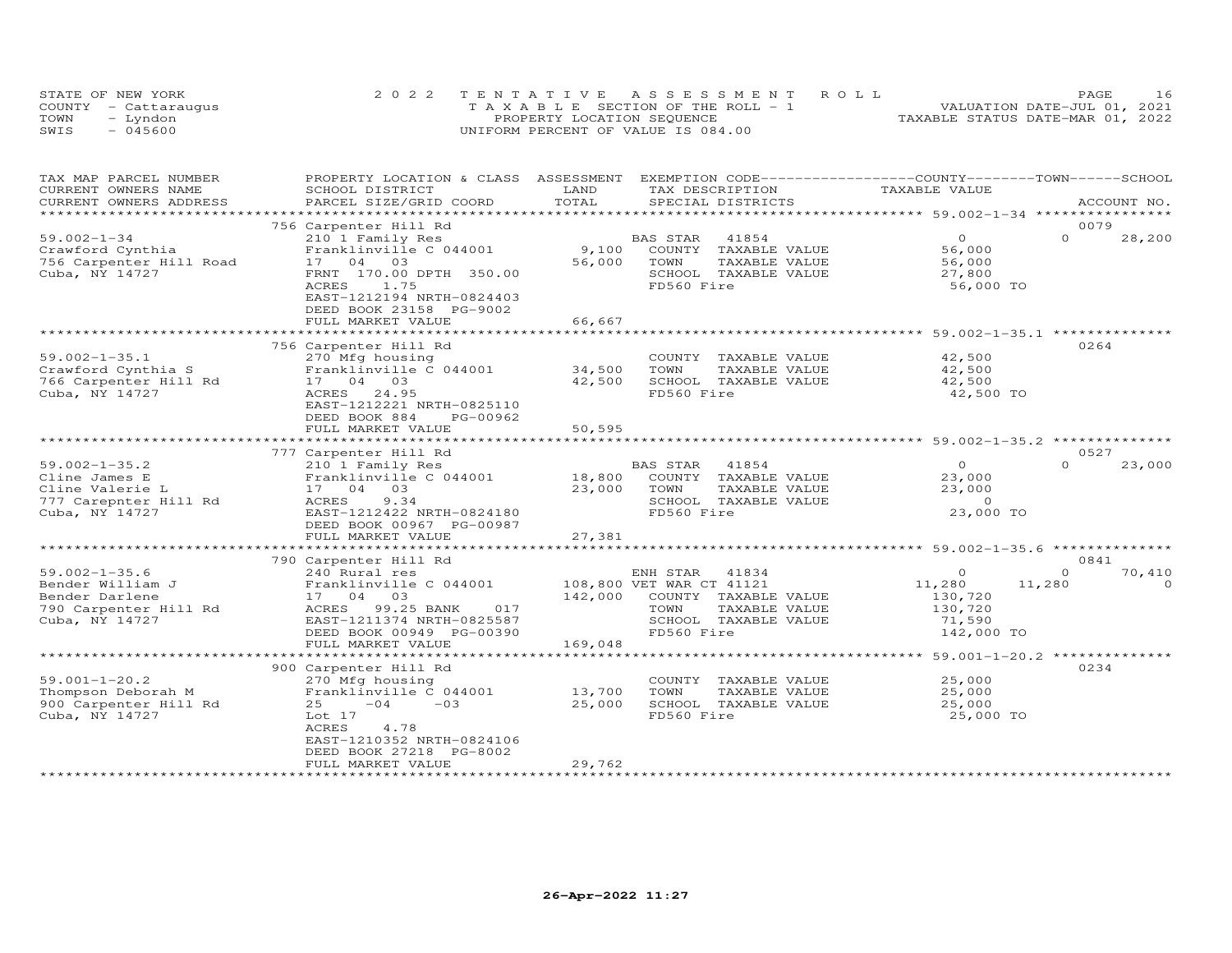|      | STATE OF NEW YORK    | 2022 TENTATIVE ASSESSMENT ROLL        | PAGE.                            |  |
|------|----------------------|---------------------------------------|----------------------------------|--|
|      | COUNTY - Cattaraugus | T A X A B L E SECTION OF THE ROLL - 1 | VALUATION DATE-JUL 01, 2021      |  |
| TOWN | - Lyndon             | PROPERTY LOCATION SEQUENCE            | TAXABLE STATUS DATE-MAR 01, 2022 |  |
| SWIS | $-045600$            | UNIFORM PERCENT OF VALUE IS 084.00    |                                  |  |

| PROPERTY LOCATION & CLASS ASSESSMENT EXEMPTION CODE----------------COUNTY-------TOWN------SCHOOL<br>TAX MAP PARCEL NUMBER                                                                                                               |                    |
|-----------------------------------------------------------------------------------------------------------------------------------------------------------------------------------------------------------------------------------------|--------------------|
| TAXABLE VALUE<br>CURRENT OWNERS NAME<br>SCHOOL DISTRICT<br>LAND<br>TAX DESCRIPTION                                                                                                                                                      |                    |
| TOTAL<br>.CURRENT OWNERS ADDRESS PARCEL SIZE/GRID COORD TOTAL SPECIAL DISTRICTS ACCOUNT NO ACCOUNT NO ACCOUNT NO ARE A LONGERTY AND HERE A LONGER AND HERE A LONGER A LONGER AND HERE A LONGER AND HERE ASSESS THAT A LONGER AND HERE A | ACCOUNT NO.        |
|                                                                                                                                                                                                                                         |                    |
| 1084 Carpenter Hill Rd                                                                                                                                                                                                                  | 0700               |
| COUNTY TAXABLE VALUE 68,000<br>$59.001 - 1 - 22.6$<br>260 Seasonal res                                                                                                                                                                  |                    |
| Franklinville C 044001<br>38,800<br>TOWN<br>Baehre William F<br>TAXABLE VALUE<br>68,000                                                                                                                                                 |                    |
| 68,000<br>25 04 03<br>68,000<br>SCHOOL TAXABLE VALUE<br>Baehre Mark D                                                                                                                                                                   |                    |
| 6127 Beech Tree Dr<br>Alexandria VA 22310<br>FD560 Fire<br>ACRES 29.25<br>68,000 TO                                                                                                                                                     |                    |
| EAST-1208076 NRTH-0824998<br>Alexandria, VA 22310                                                                                                                                                                                       |                    |
| DEED BOOK 860<br>PG-00319                                                                                                                                                                                                               |                    |
| 80,952<br>FULL MARKET VALUE                                                                                                                                                                                                             |                    |
| ***********************************59.001-1-23 *********************************<br>*************                                                                                                                                       |                    |
| 1140 Carpenter Hill Rd                                                                                                                                                                                                                  | 0056               |
| $59.001 - 1 - 23$<br>BAS STAR 41854<br>$\overline{O}$<br>240 Rural res                                                                                                                                                                  | $\Omega$<br>28,200 |
| 59.001-1-23 240 Rural res<br>Demick Richard B Franklinville C 044001<br>1140 Carpenter Hill Rd 25 04 03<br>127,000<br>60,200 COUNTY TAXABLE VALUE                                                                                       |                    |
| 127,000<br>127,000<br>TOWN<br>TAXABLE VALUE                                                                                                                                                                                             |                    |
| Cuba, NY 14727<br>ACRES 50.70<br>SCHOOL TAXABLE VALUE<br>98,800                                                                                                                                                                         |                    |
| FD560 Fire<br>EAST-1207227 NRTH-0824999<br>127,000 TO                                                                                                                                                                                   |                    |
| DEED BOOK 9519 PG-7001                                                                                                                                                                                                                  |                    |
| 151,190<br>FULL MARKET VALUE                                                                                                                                                                                                            |                    |
|                                                                                                                                                                                                                                         |                    |
|                                                                                                                                                                                                                                         | 0167               |
| $\overline{O}$                                                                                                                                                                                                                          | $\Omega$<br>70,410 |
| 115,000                                                                                                                                                                                                                                 |                    |
| 115,000<br>TAXABLE VALUE                                                                                                                                                                                                                |                    |
| 44,590                                                                                                                                                                                                                                  |                    |
| 115,000 TO                                                                                                                                                                                                                              |                    |
| DEED BOOK 00996 PG-01093                                                                                                                                                                                                                |                    |
| FULL MARKET VALUE<br>136,905                                                                                                                                                                                                            |                    |
|                                                                                                                                                                                                                                         |                    |
| 1290 Castle Ln                                                                                                                                                                                                                          | 0276               |
| $59.001 - 1 - 5$<br>98,000<br>COUNTY TAXABLE VALUE<br>260 Seasonal res                                                                                                                                                                  |                    |
| $59.001-1-5$ 260 Seasonal res 25,900 COUNT<br>Strough Robert W Franklinville C 044001 25,900 TOWN<br>202 Crowley 34 04 03 98 000 SCHOC<br>TAXABLE VALUE<br>98,000                                                                       |                    |
| 202 Crowley<br>98,000<br>SCHOOL TAXABLE VALUE<br>34 04 03<br>98,000                                                                                                                                                                     |                    |
| FD560 Fire<br>Buffalo, NY 14207<br>ACRES 20.40<br>98,000 TO                                                                                                                                                                             |                    |
| EAST-1205583 NRTH-0831249                                                                                                                                                                                                               |                    |
| DEED BOOK 893<br>PG-00310                                                                                                                                                                                                               |                    |
|                                                                                                                                                                                                                                         |                    |
|                                                                                                                                                                                                                                         |                    |
|                                                                                                                                                                                                                                         |                    |
| 7678 Cedar Ln                                                                                                                                                                                                                           |                    |
| $41.004 - 1 - 12.5/1$<br>128,800<br>COUNTY TAXABLE VALUE<br>260 Seasonal res<br>Cuba-Rush Cent 024801                                                                                                                                   |                    |
| 128,800<br>8,000<br>Graczyk Leonard J<br>TOWN<br>TAXABLE VALUE                                                                                                                                                                          |                    |
| Wodowski James & Judith Courtsey split from parce<br>128,800<br>SCHOOL TAXABLE VALUE<br>128,800                                                                                                                                         |                    |
| FD560 Fire<br>4236 Seabreeze<br>128,800 TO<br>$41.004 - 1 - 12.5$                                                                                                                                                                       |                    |
| Hamburg, NY 14075<br>ACRES 1.00                                                                                                                                                                                                         |                    |
| DEED BOOK 30567 PG-6001                                                                                                                                                                                                                 |                    |
| FULL MARKET VALUE<br>153,333                                                                                                                                                                                                            |                    |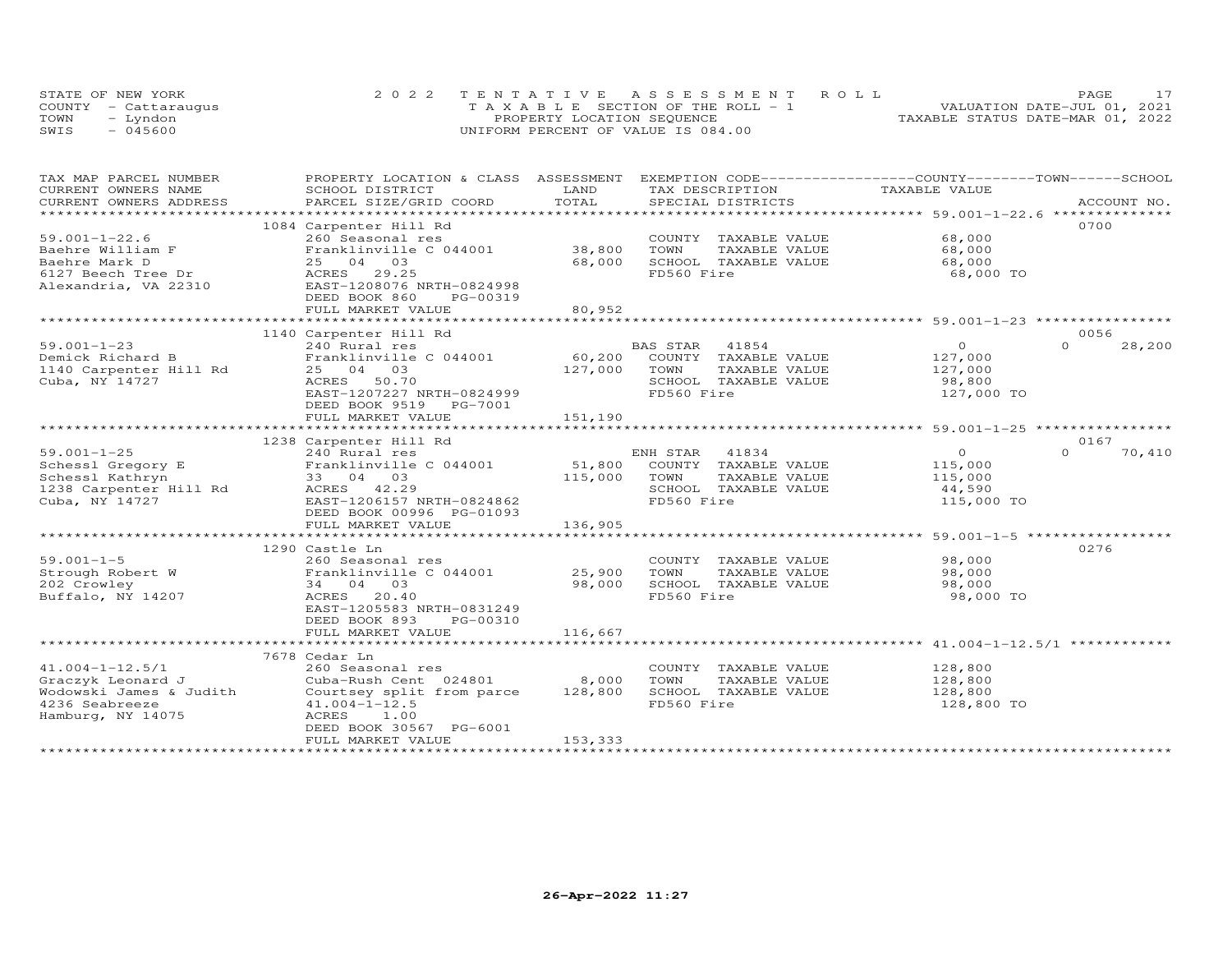| STATE OF NEW YORK    | 2022 TENTATIVE ASSESSMENT ROLL        | 18<br>PAGE.                      |
|----------------------|---------------------------------------|----------------------------------|
| COUNTY - Cattaraugus | T A X A B L E SECTION OF THE ROLL - 1 | VALUATION DATE-JUL 01, 2021      |
| TOWN<br>- Lyndon     | PROPERTY LOCATION SEQUENCE            | TAXABLE STATUS DATE-MAR 01, 2022 |
| $-045600$<br>SWIS    | UNIFORM PERCENT OF VALUE IS 084.00    |                                  |

| TAX MAP PARCEL NUMBER                               | PROPERTY LOCATION & CLASS ASSESSMENT |         | EXEMPTION CODE-----------------COUNTY-------TOWN-----SCHOOL |               |             |
|-----------------------------------------------------|--------------------------------------|---------|-------------------------------------------------------------|---------------|-------------|
| CURRENT OWNERS NAME                                 | SCHOOL DISTRICT                      | LAND    | TAX DESCRIPTION                                             | TAXABLE VALUE |             |
| CURRENT OWNERS ADDRESS                              | PARCEL SIZE/GRID COORD               | TOTAL   | SPECIAL DISTRICTS                                           |               | ACCOUNT NO. |
|                                                     |                                      |         |                                                             |               | 0540        |
| $41.004 - 1 - 12.5$                                 | 7691 Cedar Ln<br>260 Seasonal res    |         |                                                             | 98,900        |             |
|                                                     | Cuba-Rush Cent 024801                | 49,400  | COUNTY TAXABLE VALUE<br>TOWN<br>TAXABLE VALUE               | 98,900        |             |
| Graczyk Leonard J<br>Wodowski James & Judith        | 15 04 03                             | 98,900  | SCHOOL TAXABLE VALUE                                        | 98,900        |             |
| 4236 Seabreeze                                      | ACRES 39.91                          |         | FD560 Fire                                                  | 98,900 TO     |             |
| Hamburg, NY 14075                                   | EAST-1217553 NRTH-0851104            |         |                                                             |               |             |
|                                                     | DEED BOOK 30567 PG-6001              |         |                                                             |               |             |
|                                                     | FULL MARKET VALUE                    | 117,738 |                                                             |               |             |
|                                                     |                                      |         |                                                             |               |             |
|                                                     | Clark Rd                             |         |                                                             |               | 0889        |
| $41.003 - 1 - 1.12$                                 | 314 Rural vac<10                     |         | COUNTY TAXABLE VALUE                                        | 10,400        |             |
| Moody-Karl Sharon                                   | Franklinville C 044001               | 10,400  | TOWN<br>TAXABLE VALUE                                       | 10,400        |             |
| 83 Hickory Tavern Rd                                | 40 04<br>03                          | 10,400  | SCHOOL TAXABLE VALUE                                        | 10,400        |             |
| Gillette, NJ 07933                                  | ACRES<br>2.60                        |         | FD560 Fire                                                  | 10,400 TO     |             |
|                                                     | EAST-0120191 NRTH-0853883            |         |                                                             |               |             |
|                                                     | DEED BOOK 17131 PG-8001              |         |                                                             |               |             |
|                                                     | FULL MARKET VALUE                    | 12,381  |                                                             |               |             |
|                                                     |                                      |         |                                                             |               |             |
|                                                     | Clark Rd                             |         |                                                             |               | 0037        |
| $41.003 - 1 - 2$                                    | 314 Rural vac<10                     |         | COUNTY TAXABLE VALUE                                        | 5,100         |             |
| Hojnacki John J                                     | Franklinville C 044001               | 5,100   | TOWN<br>TAXABLE VALUE                                       | 5,100         |             |
| 1246 Clark Rd                                       | $-04 -03$<br>40                      | 5,100   | SCHOOL TAXABLE VALUE                                        | 5,100         |             |
| Franklinville, NY 14737                             | ACRES 3.43                           |         | FD560 Fire                                                  | 5,100 TO      |             |
|                                                     | EAST-1206137 NRTH-0855533            |         |                                                             |               |             |
|                                                     | DEED BOOK 22165 PG-4004              |         |                                                             |               |             |
|                                                     | FULL MARKET VALUE                    | 6,071   |                                                             |               |             |
|                                                     |                                      |         |                                                             |               |             |
|                                                     | Clark Rd                             |         |                                                             |               | 0038        |
| $41.003 - 1 - 3.1$                                  | 322 Rural vac>10                     |         | COUNTY TAXABLE VALUE                                        | 23,100        |             |
| JMF Properties, LLC                                 | Franklinville C 044001               | 23,100  | TOWN<br>TAXABLE VALUE                                       | 23,100        |             |
| 8050 Salt Rd.                                       | $32 -04 -03$                         | 23,100  | SCHOOL TAXABLE VALUE                                        | 23,100        |             |
| Clarence Center, NY 14032                           | ACRES 13.58                          |         | FD560 Fire                                                  | 23,100 TO     |             |
|                                                     | EAST-1207213 NRTH-0854787            |         |                                                             |               |             |
|                                                     | DEED BOOK 20210 PG-1534              |         |                                                             |               |             |
|                                                     | FULL MARKET VALUE                    | 27,500  |                                                             |               |             |
|                                                     |                                      |         |                                                             |               |             |
|                                                     | 578 Clark Rd                         |         |                                                             |               | 0113        |
| $41.003 - 1 - 7$                                    | 260 Seasonal res                     |         | COUNTY TAXABLE VALUE                                        | 77,000        |             |
| ravorumski Gerard<br>Cristler Cheryl<br>215 Mill St | Franklinville C 044001               | 55,800  | TOWN<br>TAXABLE VALUE                                       | 77,000        |             |
|                                                     | $-04$<br>$-03$<br>32                 | 77,000  | SCHOOL TAXABLE VALUE                                        | 77,000        |             |
|                                                     | ACRES 46.30                          |         | FD560 Fire                                                  | 77,000 TO     |             |
| Williamsville, NY 14221                             | EAST-1210369 NRTH-0854911            |         |                                                             |               |             |
|                                                     | DEED BOOK 29158 PG-2002              |         |                                                             |               |             |
|                                                     | FULL MARKET VALUE                    | 91,667  |                                                             |               |             |
|                                                     |                                      |         |                                                             |               |             |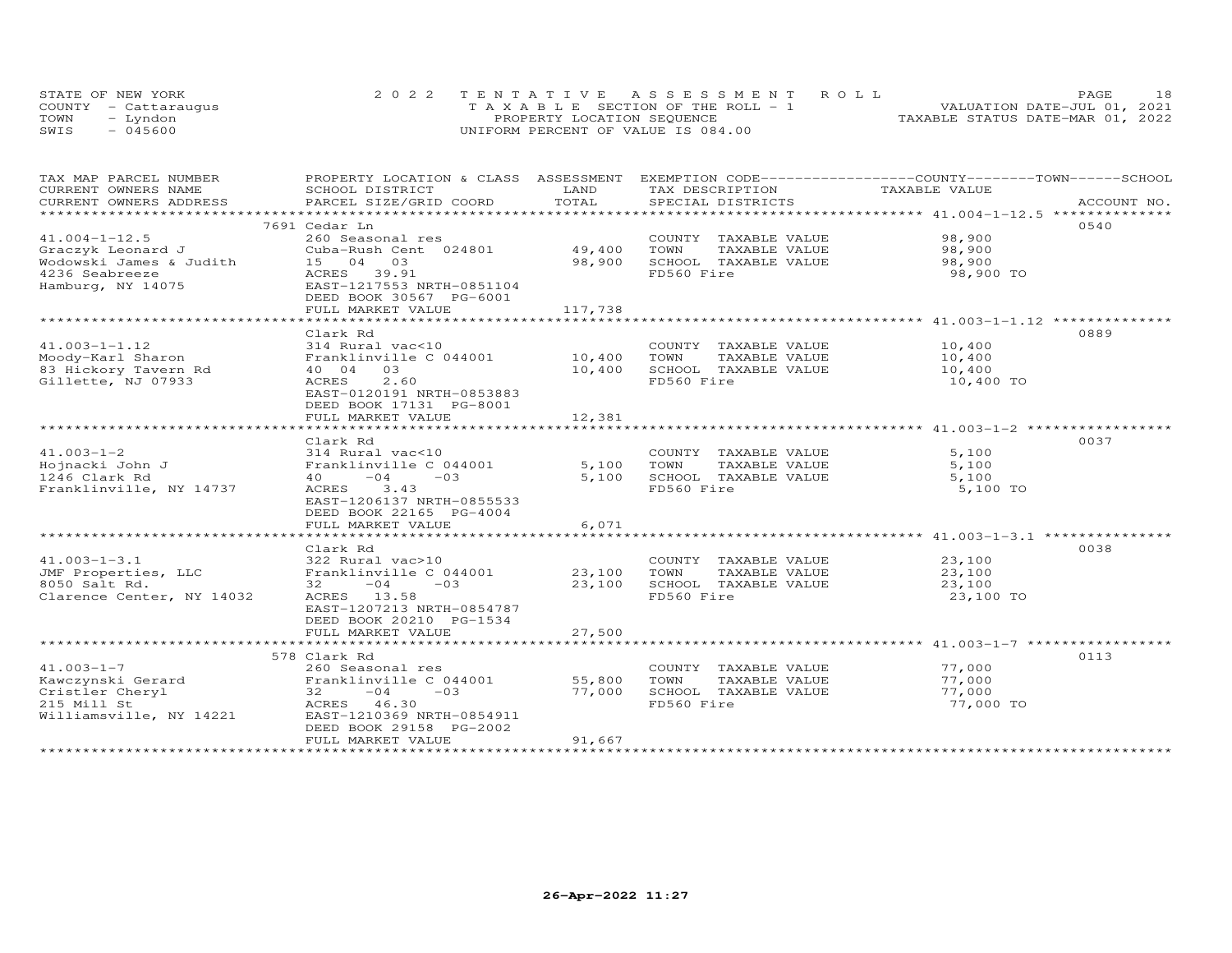|      | STATE OF NEW YORK    | 2022 TENTATIVE ASSESSMENT ROLL     | 19<br><b>PAGE</b>                |
|------|----------------------|------------------------------------|----------------------------------|
|      | COUNTY - Cattaraugus | TAXABLE SECTION OF THE ROLL - 1    | VALUATION DATE-JUL 01, 2021      |
| TOWN | – Lyndon             | PROPERTY LOCATION SEQUENCE         | TAXABLE STATUS DATE-MAR 01, 2022 |
| SWIS | $-045600$            | UNIFORM PERCENT OF VALUE IS 084.00 |                                  |

| TAX MAP PARCEL NUMBER | PROPERTY LOCATION & CLASS ASSESSMENT EXEMPTION CODE----------------COUNTY--------TOWN-----SCHOOL                                                                                                                 |              |                                                                                                               |                                                     |                    |
|-----------------------|------------------------------------------------------------------------------------------------------------------------------------------------------------------------------------------------------------------|--------------|---------------------------------------------------------------------------------------------------------------|-----------------------------------------------------|--------------------|
| CURRENT OWNERS NAME   | SCHOOL DISTRICT                                                                                                                                                                                                  | LAND         | TAX DESCRIPTION                                                                                               | TAXABLE VALUE                                       |                    |
|                       |                                                                                                                                                                                                                  |              |                                                                                                               |                                                     |                    |
|                       |                                                                                                                                                                                                                  |              |                                                                                                               |                                                     |                    |
|                       | 1202 Clark Rd                                                                                                                                                                                                    |              |                                                                                                               |                                                     | 0.571              |
| $41.003 - 1 - 3.2$    |                                                                                                                                                                                                                  |              | COUNTY TAXABLE VALUE                                                                                          | 65,000                                              |                    |
| Crooks William T      |                                                                                                                                                                                                                  |              | TAXABLE VALUE                                                                                                 | 65,000                                              |                    |
|                       | Crooks Kim M<br>175 Hi View Ter (1992)<br>175 Hi View Ter (1994)<br>175 Hi View Ter (1996)<br>1883 Tength 1206670 NRTH-0854764<br>$32 -04 -03$ 65,000                                                            |              | SCHOOL TAXABLE VALUE                                                                                          | 65,000                                              |                    |
|                       |                                                                                                                                                                                                                  |              | FD560 Fire                                                                                                    | 65,000 TO                                           |                    |
|                       |                                                                                                                                                                                                                  |              |                                                                                                               |                                                     |                    |
|                       | DEED BOOK 1016 PG-644                                                                                                                                                                                            |              |                                                                                                               |                                                     |                    |
|                       |                                                                                                                                                                                                                  | 77,381       |                                                                                                               |                                                     |                    |
|                       | FULL MARKET VALUE                                                                                                                                                                                                |              |                                                                                                               |                                                     |                    |
|                       |                                                                                                                                                                                                                  |              |                                                                                                               |                                                     |                    |
|                       | 1246 Clark Rd                                                                                                                                                                                                    |              |                                                                                                               |                                                     | 0592               |
| $41.003 - 1 - 1.3$    | 240 Rural res                                                                                                                                                                                                    |              | AGED C/T/S 41800                                                                                              | 5,500                                               | 5,500<br>22,000    |
|                       |                                                                                                                                                                                                                  |              | 35,800 VET COM CT 41131                                                                                       | 13,750           13,750<br>27,500            27,500 | $\overline{0}$     |
|                       |                                                                                                                                                                                                                  |              | 55,000 VET DIS CT 41141                                                                                       |                                                     | $\overline{0}$     |
|                       |                                                                                                                                                                                                                  |              | ENH STAR<br>41834                                                                                             | $\begin{array}{c} 0 \\ 8,250 \end{array}$           | 33,000<br>$\sim$ 0 |
|                       |                                                                                                                                                                                                                  |              | COUNTY TAXABLE VALUE                                                                                          |                                                     |                    |
|                       | DEED BOOK 794<br>PG-00130                                                                                                                                                                                        |              | TOWN<br>TAXABLE VALUE<br>TAXABLE VALUE<br>ire<br>TOWN       TAXABLE VALUE<br>65,476    SCHOOL   TAXABLE VALUE | 8,250<br>8,250                                      |                    |
|                       | FULL MARKET VALUE                                                                                                                                                                                                |              |                                                                                                               |                                                     |                    |
|                       |                                                                                                                                                                                                                  |              | FD560 Fire                                                                                                    | 55,000 TO                                           |                    |
|                       |                                                                                                                                                                                                                  |              |                                                                                                               |                                                     |                    |
|                       | 1319 Clark Rd                                                                                                                                                                                                    |              |                                                                                                               |                                                     | 0170               |
| $41.003 - 1 - 4.1$    | 240 Rural res                                                                                                                                                                                                    |              | BAS STAR 41854                                                                                                | $\overline{0}$                                      | $\Omega$<br>28,200 |
|                       | 41.005-1-4.1<br>Harding Harvey L<br>Harding Jean M<br>1319 Clark Rd<br>Franklinville, NY 14737<br>EAST-1205236 NRTH-0853060<br>Franklinville, NY 14737<br>EAST-1205236 NRTH-0853060<br>DEED BOOK 4132<br>PG-5002 |              | 35,600 COUNTY TAXABLE VALUE                                                                                   | 193,000                                             |                    |
|                       |                                                                                                                                                                                                                  | 193,000 TOWN | TAXABLE VALUE                                                                                                 | 193,000                                             |                    |
|                       |                                                                                                                                                                                                                  |              | SCHOOL TAXABLE VALUE                                                                                          | 164,800                                             |                    |
|                       |                                                                                                                                                                                                                  |              | FD560 Fire                                                                                                    | 193,000 TO                                          |                    |
|                       |                                                                                                                                                                                                                  |              |                                                                                                               |                                                     |                    |
|                       | FULL MARKET VALUE                                                                                                                                                                                                | 229,762      |                                                                                                               |                                                     |                    |
|                       |                                                                                                                                                                                                                  |              |                                                                                                               |                                                     |                    |
|                       | 1326 Clark Rd                                                                                                                                                                                                    |              |                                                                                                               |                                                     | 0926               |
|                       |                                                                                                                                                                                                                  |              |                                                                                                               |                                                     |                    |
|                       |                                                                                                                                                                                                                  |              | COUNTY TAXABLE VALUE 115,000<br>TOWN TAXABLE VALUE 115,000                                                    |                                                     |                    |
|                       |                                                                                                                                                                                                                  |              | SCHOOL TAXABLE VALUE                                                                                          | 115,000                                             |                    |
|                       |                                                                                                                                                                                                                  |              | FD560 Fire                                                                                                    | 115,000 TO                                          |                    |
|                       |                                                                                                                                                                                                                  |              |                                                                                                               |                                                     |                    |
|                       |                                                                                                                                                                                                                  |              |                                                                                                               |                                                     |                    |
|                       | DEED BOOK 18537 PG-5001                                                                                                                                                                                          |              |                                                                                                               |                                                     |                    |
|                       | FULL MARKET VALUE                                                                                                                                                                                                | 136,905      |                                                                                                               |                                                     |                    |
|                       |                                                                                                                                                                                                                  |              |                                                                                                               |                                                     |                    |
|                       | 1373 Clark Rd                                                                                                                                                                                                    |              |                                                                                                               |                                                     | 0112               |
|                       |                                                                                                                                                                                                                  |              | COUNTY TAXABLE VALUE                                                                                          | 100,000                                             |                    |
|                       |                                                                                                                                                                                                                  | 49,500       | TOWN<br>TAXABLE VALUE                                                                                         | 100,000                                             |                    |
|                       | 240 Rural res<br>Shaw Douglas K<br>1410 Witherell Heights<br>1410 Witherell Heights<br>140 04 03<br>160 04 00<br>201 03<br>201 03<br>201 03<br>201 03<br>201 03<br>201 03                                        | 100,000      | SCHOOL TAXABLE VALUE                                                                                          | 100,000                                             |                    |
|                       |                                                                                                                                                                                                                  |              | FD560 Fire                                                                                                    | 100,000 TO                                          |                    |
|                       | EAST-1204266 NRTH-0852757                                                                                                                                                                                        |              |                                                                                                               |                                                     |                    |
|                       | DEED BOOK 2020<br>PG-17538                                                                                                                                                                                       |              |                                                                                                               |                                                     |                    |
|                       | FULL MARKET VALUE                                                                                                                                                                                                | 119,048      |                                                                                                               |                                                     |                    |
|                       |                                                                                                                                                                                                                  |              |                                                                                                               |                                                     |                    |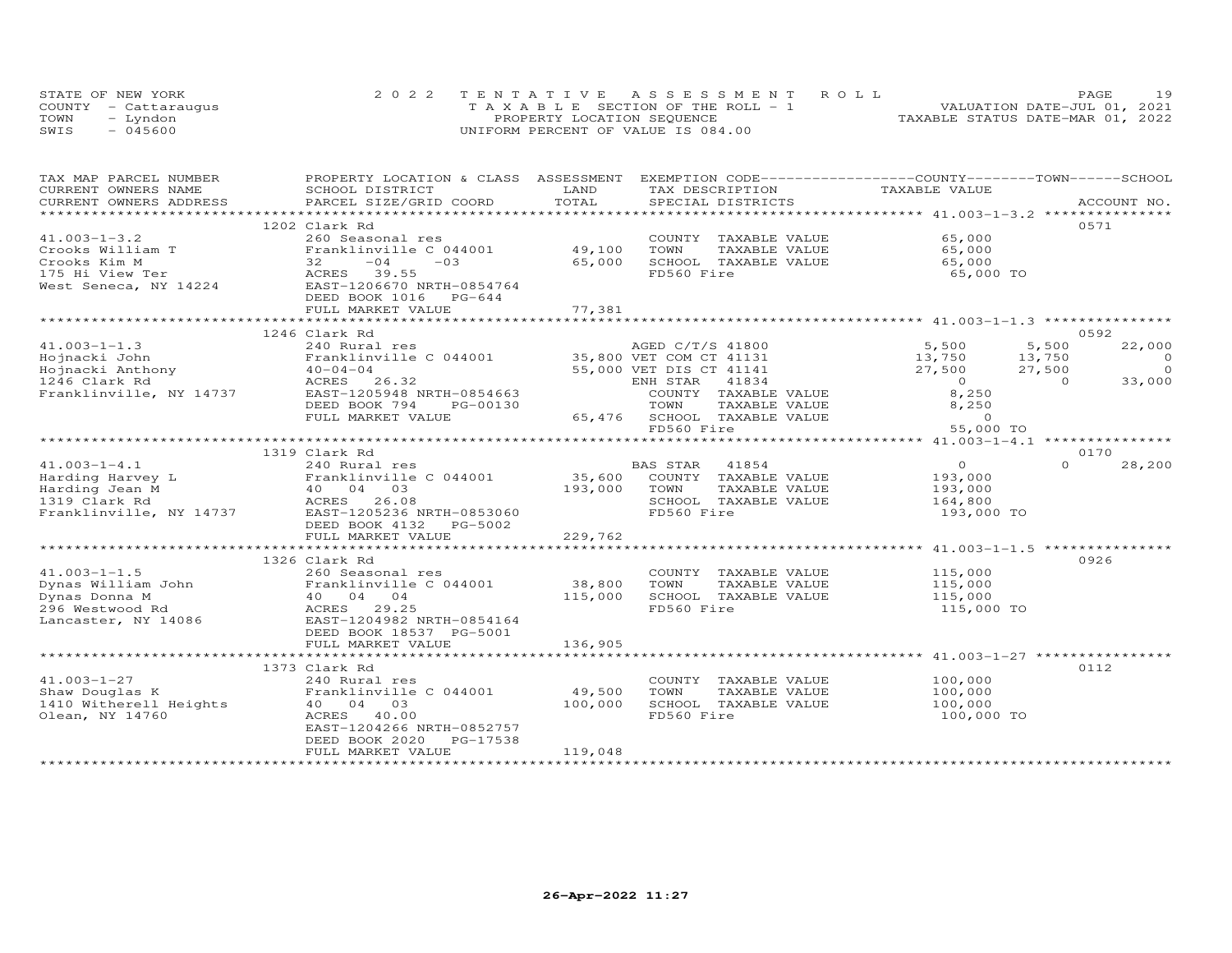| STATE OF NEW YORK    | 2022 TENTATIVE ASSESSMENT ROLL        | 20<br><b>PAGE</b>                |
|----------------------|---------------------------------------|----------------------------------|
| COUNTY - Cattaraugus | T A X A B L E SECTION OF THE ROLL - 1 | VALUATION DATE-JUL 01, 2021      |
| TOWN<br>- Lyndon     | PROPERTY LOCATION SEQUENCE            | TAXABLE STATUS DATE-MAR 01, 2022 |
| $-045600$<br>SWIS    | UNIFORM PERCENT OF VALUE IS 084.00    |                                  |

| TAX MAP PARCEL NUMBER<br>CURRENT OWNERS NAME                                                                | PROPERTY LOCATION & CLASS ASSESSMENT EXEMPTION CODE-----------------COUNTY-------TOWN------SCHOOL<br>SCHOOL DISTRICT                        | LAND                              | TAX DESCRIPTION                                                                                          | TAXABLE VALUE                                         |                      |
|-------------------------------------------------------------------------------------------------------------|---------------------------------------------------------------------------------------------------------------------------------------------|-----------------------------------|----------------------------------------------------------------------------------------------------------|-------------------------------------------------------|----------------------|
| CURRENT OWNERS ADDRESS                                                                                      | PARCEL SIZE/GRID COORD                                                                                                                      | TOTAL<br>************************ | SPECIAL DISTRICTS                                                                                        | ******************** 41.003-1-28 *****************    | ACCOUNT NO.          |
|                                                                                                             | 1401 Clark Rd                                                                                                                               |                                   |                                                                                                          |                                                       | 0332                 |
| $41.003 - 1 - 28$<br>Willman James<br>6740 Anton Rise<br>Victor, NY 14564                                   | 260 Seasonal res<br>Franklinville C 044001<br>$-04$<br>$-03$<br>40<br>ACRES 11.30<br>EAST-1203647 NRTH-0852753                              | 20,800<br>45,000                  | COUNTY TAXABLE VALUE<br>TOWN<br>TAXABLE VALUE<br>SCHOOL TAXABLE VALUE<br>FD560 Fire                      | 45,000<br>45,000<br>45,000<br>45,000 TO               |                      |
|                                                                                                             | DEED BOOK 30710 PG-3003<br>FULL MARKET VALUE                                                                                                | 53,571                            |                                                                                                          |                                                       |                      |
|                                                                                                             |                                                                                                                                             |                                   |                                                                                                          |                                                       |                      |
|                                                                                                             | 1415 Clark Rd                                                                                                                               |                                   |                                                                                                          |                                                       | 0052                 |
| $41.003 - 1 - 29$                                                                                           | 240 Rural res                                                                                                                               |                                   | AGED T/S 41806                                                                                           | $\Omega$                                              | 27,500<br>27,500     |
| Hatch John                                                                                                  | Franklinville C 044001                                                                                                                      | 26,200 AGED C                     | 41802                                                                                                    | 38,500                                                | $\Omega$<br>$\Omega$ |
| 1415 Clark Rd                                                                                               | 40 04 03                                                                                                                                    |                                   | 110,000 ENH STAR<br>41834                                                                                | $\overline{0}$                                        | $\Omega$<br>70,410   |
| Franklinville, NY 14737                                                                                     | FRNT 400.00 DPTH<br>ACRES 16.70                                                                                                             |                                   | COUNTY TAXABLE VALUE<br>TOWN<br>TAXABLE VALUE                                                            | 71,500<br>82,500                                      |                      |
|                                                                                                             | EAST-1203332 NRTH-0852762                                                                                                                   |                                   | SCHOOL TAXABLE VALUE                                                                                     | 12,090                                                |                      |
|                                                                                                             | DEED BOOK 00971 PG-00300<br>FULL MARKET VALUE                                                                                               | 130,952                           | FD560 Fire                                                                                               | 110,000 TO                                            |                      |
|                                                                                                             | **********************                                                                                                                      | ************************          |                                                                                                          | ******************** 41.003-1-1.6 ****************    |                      |
|                                                                                                             | 1432 Clark Rd                                                                                                                               |                                   |                                                                                                          |                                                       | 0928                 |
| $41.003 - 1 - 1.6$                                                                                          | 260 Seasonal res                                                                                                                            |                                   | COUNTY TAXABLE VALUE                                                                                     | 141,900                                               |                      |
| Bebak Robert A                                                                                              | Franklinville C 044001                                                                                                                      | 96,900                            | TOWN<br>TAXABLE VALUE                                                                                    | 141,900                                               |                      |
| Bebak Margaret C                                                                                            | 40 04 04                                                                                                                                    | 141,900                           | SCHOOL TAXABLE VALUE                                                                                     | 141,900                                               |                      |
| 144 Schultz Rd<br>West Seneca, NY 14224                                                                     | ACRES 110.43<br>EAST-1203978 NRTH-0854826<br>DEED BOOK 6293 PG-8002<br>FULL MARKET VALUE                                                    | 168,929                           | FD560 Fire                                                                                               | 141,900 TO                                            |                      |
|                                                                                                             | *****************************                                                                                                               |                                   |                                                                                                          |                                                       |                      |
|                                                                                                             | 1437 Clark Rd                                                                                                                               |                                   |                                                                                                          |                                                       | 0182                 |
| $41.003 - 1 - 31$<br>Pietkiewicz John<br>Pietkiewicz Mary Ann<br>1437 Clark Road<br>Franklinville, NY 14737 | 210 1 Family Res<br>Franklinville C 044001<br>40 04 03<br>Lot 4<br>ACRES<br>8.36<br>EAST-1203031 NRTH-0852752<br>DEED BOOK 2021<br>PG-12621 | 17,900<br>101,000                 | ENH STAR<br>41834<br>COUNTY TAXABLE VALUE<br>TOWN<br>TAXABLE VALUE<br>SCHOOL TAXABLE VALUE<br>FD560 Fire | $\circ$<br>101,000<br>101,000<br>30,590<br>101,000 TO | $\Omega$<br>70,410   |
|                                                                                                             | FULL MARKET VALUE                                                                                                                           | 120,238                           |                                                                                                          |                                                       |                      |
|                                                                                                             | *************************                                                                                                                   |                                   |                                                                                                          |                                                       |                      |
|                                                                                                             | 1447 Clark Rd                                                                                                                               |                                   |                                                                                                          |                                                       | 0127                 |
| $41.003 - 1 - 32$                                                                                           | 210 1 Family Res                                                                                                                            |                                   | BAS STAR<br>41854                                                                                        | $\circ$                                               | $\Omega$<br>28,200   |
| Stevens David T                                                                                             | Franklinville C 044001                                                                                                                      | 17,900                            | COUNTY TAXABLE VALUE                                                                                     | 72,500                                                |                      |
| 1447 Clark Rd                                                                                               | 40 04 03                                                                                                                                    | 72,500                            | TOWN<br>TAXABLE VALUE                                                                                    | 72,500                                                |                      |
| Franklinville, NY 14737                                                                                     | Lot 5<br>ACRES<br>8.36<br>EAST-1202829 NRTH-0852754<br>DEED BOOK 00959 PG-01197<br>FULL MARKET VALUE                                        | 86,310                            | SCHOOL TAXABLE VALUE<br>FD560 Fire                                                                       | 44,300<br>72,500 TO                                   |                      |
|                                                                                                             |                                                                                                                                             |                                   |                                                                                                          |                                                       |                      |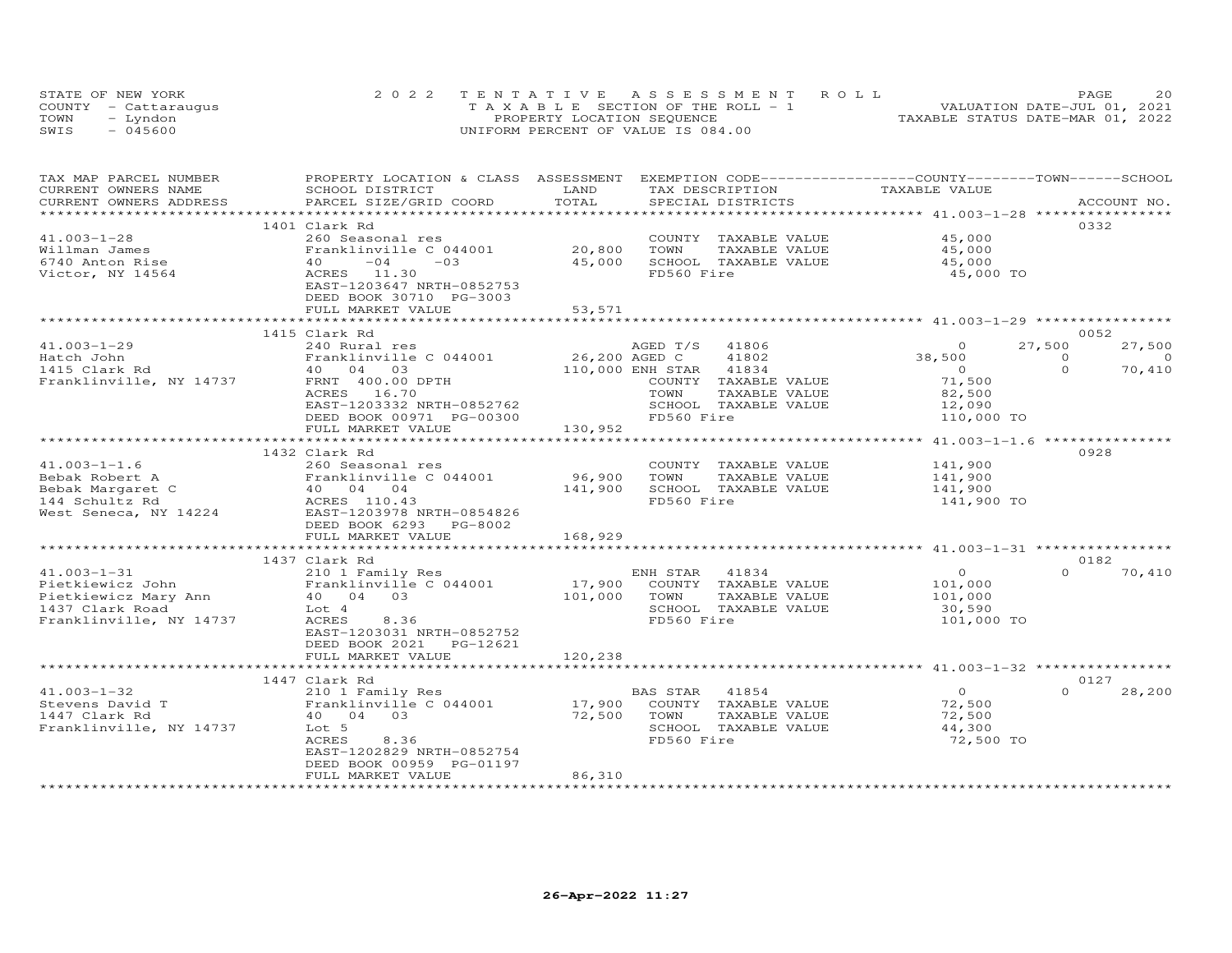|      | STATE OF NEW YORK    | 2022 TENTATIVE ASSESSMENT ROLL        | 21<br>PAGE                       |
|------|----------------------|---------------------------------------|----------------------------------|
|      | COUNTY - Cattaraugus | T A X A B L E SECTION OF THE ROLL - 1 | VALUATION DATE-JUL 01, 2021      |
| TOWN | - Lyndon             | PROPERTY LOCATION SEQUENCE            | TAXABLE STATUS DATE-MAR 01, 2022 |
| SWIS | $-045600$            | UNIFORM PERCENT OF VALUE IS 084.00    |                                  |

| TOTAL<br>CURRENT OWNERS ADDRESS<br>PARCEL SIZE/GRID COORD<br>SPECIAL DISTRICTS<br>ACCOUNT NO.<br>0319<br>1473 Clark Rd<br>$41.003 - 1 - 33$<br>80,000<br>260 Seasonal res<br>COUNTY TAXABLE VALUE<br>26,200<br>Franklinville C 044001<br>TOWN<br>TAXABLE VALUE<br>80,000<br>Gorczyca Matthew<br>Miskovski Michael<br>80,000<br>SCHOOL TAXABLE VALUE<br>12 04<br>03<br>80,000<br>FD560 Fire<br>Lot $6-7$<br>80,000 TO<br>69 Tracy Lane<br>West Seneca, NY 14224<br>ACRES 16.72<br>EAST-1202532 NRTH-0852750<br>DEED BOOK 2019 PG-10833<br>FULL MARKET VALUE<br>95,238<br>1491 Clark Rd<br>0087<br>$41.003 - 1 - 38$<br>312 Vac w/imprv<br>COUNTY TAXABLE VALUE<br>17,400<br>Franklinville C 044001<br>17,000<br>TOWN<br>TAXABLE VALUE<br>Gorczyca Matthew<br>17,400<br>69 Tracy Lynn Lane<br>40 04 03<br>SCHOOL TAXABLE VALUE<br>17,400<br>17,400<br>7.55<br>FD560 Fire<br>West Seneca, NY 14224<br>ACRES<br>17,400 TO<br>EAST-1202123 NRTH-0853253<br>DEED BOOK 20210 PG-8867<br>20,714<br>FULL MARKET VALUE<br>0361<br>1529 Clark Rd<br>$41.003 - 1 - 39$<br>48,800<br>260 Seasonal res<br>COUNTY TAXABLE VALUE<br>48,800<br>Franklinville C 044001 22,700<br>TAXABLE VALUE<br>Stillman Gary<br>TOWN<br>10061 Pineledge Drive East<br>40 04 03<br>48,800<br>SCHOOL TAXABLE VALUE<br>48,800<br>FD560 Fire<br>48,800 TO<br>Clarence, NY 14031<br>ACRES 13.20<br>EAST-1201590 NRTH-0853243<br>DEED BOOK 27731 PG-6002 | TAX MAP PARCEL NUMBER | PROPERTY LOCATION & CLASS ASSESSMENT |      | EXEMPTION CODE-----------------COUNTY-------TOWN------SCHOOL |               |  |
|---------------------------------------------------------------------------------------------------------------------------------------------------------------------------------------------------------------------------------------------------------------------------------------------------------------------------------------------------------------------------------------------------------------------------------------------------------------------------------------------------------------------------------------------------------------------------------------------------------------------------------------------------------------------------------------------------------------------------------------------------------------------------------------------------------------------------------------------------------------------------------------------------------------------------------------------------------------------------------------------------------------------------------------------------------------------------------------------------------------------------------------------------------------------------------------------------------------------------------------------------------------------------------------------------------------------------------------------------------------------------------------------------------------------|-----------------------|--------------------------------------|------|--------------------------------------------------------------|---------------|--|
|                                                                                                                                                                                                                                                                                                                                                                                                                                                                                                                                                                                                                                                                                                                                                                                                                                                                                                                                                                                                                                                                                                                                                                                                                                                                                                                                                                                                                     | CURRENT OWNERS NAME   | SCHOOL DISTRICT                      | LAND | TAX DESCRIPTION                                              | TAXABLE VALUE |  |
|                                                                                                                                                                                                                                                                                                                                                                                                                                                                                                                                                                                                                                                                                                                                                                                                                                                                                                                                                                                                                                                                                                                                                                                                                                                                                                                                                                                                                     |                       |                                      |      |                                                              |               |  |
|                                                                                                                                                                                                                                                                                                                                                                                                                                                                                                                                                                                                                                                                                                                                                                                                                                                                                                                                                                                                                                                                                                                                                                                                                                                                                                                                                                                                                     |                       |                                      |      |                                                              |               |  |
|                                                                                                                                                                                                                                                                                                                                                                                                                                                                                                                                                                                                                                                                                                                                                                                                                                                                                                                                                                                                                                                                                                                                                                                                                                                                                                                                                                                                                     |                       |                                      |      |                                                              |               |  |
|                                                                                                                                                                                                                                                                                                                                                                                                                                                                                                                                                                                                                                                                                                                                                                                                                                                                                                                                                                                                                                                                                                                                                                                                                                                                                                                                                                                                                     |                       |                                      |      |                                                              |               |  |
|                                                                                                                                                                                                                                                                                                                                                                                                                                                                                                                                                                                                                                                                                                                                                                                                                                                                                                                                                                                                                                                                                                                                                                                                                                                                                                                                                                                                                     |                       |                                      |      |                                                              |               |  |
|                                                                                                                                                                                                                                                                                                                                                                                                                                                                                                                                                                                                                                                                                                                                                                                                                                                                                                                                                                                                                                                                                                                                                                                                                                                                                                                                                                                                                     |                       |                                      |      |                                                              |               |  |
|                                                                                                                                                                                                                                                                                                                                                                                                                                                                                                                                                                                                                                                                                                                                                                                                                                                                                                                                                                                                                                                                                                                                                                                                                                                                                                                                                                                                                     |                       |                                      |      |                                                              |               |  |
|                                                                                                                                                                                                                                                                                                                                                                                                                                                                                                                                                                                                                                                                                                                                                                                                                                                                                                                                                                                                                                                                                                                                                                                                                                                                                                                                                                                                                     |                       |                                      |      |                                                              |               |  |
|                                                                                                                                                                                                                                                                                                                                                                                                                                                                                                                                                                                                                                                                                                                                                                                                                                                                                                                                                                                                                                                                                                                                                                                                                                                                                                                                                                                                                     |                       |                                      |      |                                                              |               |  |
|                                                                                                                                                                                                                                                                                                                                                                                                                                                                                                                                                                                                                                                                                                                                                                                                                                                                                                                                                                                                                                                                                                                                                                                                                                                                                                                                                                                                                     |                       |                                      |      |                                                              |               |  |
|                                                                                                                                                                                                                                                                                                                                                                                                                                                                                                                                                                                                                                                                                                                                                                                                                                                                                                                                                                                                                                                                                                                                                                                                                                                                                                                                                                                                                     |                       |                                      |      |                                                              |               |  |
|                                                                                                                                                                                                                                                                                                                                                                                                                                                                                                                                                                                                                                                                                                                                                                                                                                                                                                                                                                                                                                                                                                                                                                                                                                                                                                                                                                                                                     |                       |                                      |      |                                                              |               |  |
|                                                                                                                                                                                                                                                                                                                                                                                                                                                                                                                                                                                                                                                                                                                                                                                                                                                                                                                                                                                                                                                                                                                                                                                                                                                                                                                                                                                                                     |                       |                                      |      |                                                              |               |  |
|                                                                                                                                                                                                                                                                                                                                                                                                                                                                                                                                                                                                                                                                                                                                                                                                                                                                                                                                                                                                                                                                                                                                                                                                                                                                                                                                                                                                                     |                       |                                      |      |                                                              |               |  |
|                                                                                                                                                                                                                                                                                                                                                                                                                                                                                                                                                                                                                                                                                                                                                                                                                                                                                                                                                                                                                                                                                                                                                                                                                                                                                                                                                                                                                     |                       |                                      |      |                                                              |               |  |
|                                                                                                                                                                                                                                                                                                                                                                                                                                                                                                                                                                                                                                                                                                                                                                                                                                                                                                                                                                                                                                                                                                                                                                                                                                                                                                                                                                                                                     |                       |                                      |      |                                                              |               |  |
|                                                                                                                                                                                                                                                                                                                                                                                                                                                                                                                                                                                                                                                                                                                                                                                                                                                                                                                                                                                                                                                                                                                                                                                                                                                                                                                                                                                                                     |                       |                                      |      |                                                              |               |  |
|                                                                                                                                                                                                                                                                                                                                                                                                                                                                                                                                                                                                                                                                                                                                                                                                                                                                                                                                                                                                                                                                                                                                                                                                                                                                                                                                                                                                                     |                       |                                      |      |                                                              |               |  |
|                                                                                                                                                                                                                                                                                                                                                                                                                                                                                                                                                                                                                                                                                                                                                                                                                                                                                                                                                                                                                                                                                                                                                                                                                                                                                                                                                                                                                     |                       |                                      |      |                                                              |               |  |
|                                                                                                                                                                                                                                                                                                                                                                                                                                                                                                                                                                                                                                                                                                                                                                                                                                                                                                                                                                                                                                                                                                                                                                                                                                                                                                                                                                                                                     |                       |                                      |      |                                                              |               |  |
|                                                                                                                                                                                                                                                                                                                                                                                                                                                                                                                                                                                                                                                                                                                                                                                                                                                                                                                                                                                                                                                                                                                                                                                                                                                                                                                                                                                                                     |                       |                                      |      |                                                              |               |  |
|                                                                                                                                                                                                                                                                                                                                                                                                                                                                                                                                                                                                                                                                                                                                                                                                                                                                                                                                                                                                                                                                                                                                                                                                                                                                                                                                                                                                                     |                       |                                      |      |                                                              |               |  |
|                                                                                                                                                                                                                                                                                                                                                                                                                                                                                                                                                                                                                                                                                                                                                                                                                                                                                                                                                                                                                                                                                                                                                                                                                                                                                                                                                                                                                     |                       |                                      |      |                                                              |               |  |
|                                                                                                                                                                                                                                                                                                                                                                                                                                                                                                                                                                                                                                                                                                                                                                                                                                                                                                                                                                                                                                                                                                                                                                                                                                                                                                                                                                                                                     |                       |                                      |      |                                                              |               |  |
|                                                                                                                                                                                                                                                                                                                                                                                                                                                                                                                                                                                                                                                                                                                                                                                                                                                                                                                                                                                                                                                                                                                                                                                                                                                                                                                                                                                                                     |                       |                                      |      |                                                              |               |  |
|                                                                                                                                                                                                                                                                                                                                                                                                                                                                                                                                                                                                                                                                                                                                                                                                                                                                                                                                                                                                                                                                                                                                                                                                                                                                                                                                                                                                                     |                       |                                      |      |                                                              |               |  |
|                                                                                                                                                                                                                                                                                                                                                                                                                                                                                                                                                                                                                                                                                                                                                                                                                                                                                                                                                                                                                                                                                                                                                                                                                                                                                                                                                                                                                     |                       |                                      |      |                                                              |               |  |
|                                                                                                                                                                                                                                                                                                                                                                                                                                                                                                                                                                                                                                                                                                                                                                                                                                                                                                                                                                                                                                                                                                                                                                                                                                                                                                                                                                                                                     |                       |                                      |      |                                                              |               |  |
| FULL MARKET VALUE<br>58,095                                                                                                                                                                                                                                                                                                                                                                                                                                                                                                                                                                                                                                                                                                                                                                                                                                                                                                                                                                                                                                                                                                                                                                                                                                                                                                                                                                                         |                       |                                      |      |                                                              |               |  |
| ***************************** 40.004-2-3.1 ***************                                                                                                                                                                                                                                                                                                                                                                                                                                                                                                                                                                                                                                                                                                                                                                                                                                                                                                                                                                                                                                                                                                                                                                                                                                                                                                                                                          |                       |                                      |      |                                                              |               |  |
| 0274<br>1902 Clark Rd                                                                                                                                                                                                                                                                                                                                                                                                                                                                                                                                                                                                                                                                                                                                                                                                                                                                                                                                                                                                                                                                                                                                                                                                                                                                                                                                                                                               |                       |                                      |      |                                                              |               |  |
| $40.004 - 2 - 3.1$<br>COUNTY TAXABLE VALUE 20,600<br>312 Vac w/imprv                                                                                                                                                                                                                                                                                                                                                                                                                                                                                                                                                                                                                                                                                                                                                                                                                                                                                                                                                                                                                                                                                                                                                                                                                                                                                                                                                |                       |                                      |      |                                                              |               |  |
| Franklinville C 044001<br>15,600<br>Bartlett Rex<br>TOWN<br>TAXABLE VALUE<br>20,600                                                                                                                                                                                                                                                                                                                                                                                                                                                                                                                                                                                                                                                                                                                                                                                                                                                                                                                                                                                                                                                                                                                                                                                                                                                                                                                                 |                       |                                      |      |                                                              |               |  |
| Franklinville<br>16    04    04<br>Bartlett Marsha<br>20,600<br>SCHOOL TAXABLE VALUE<br>20,600                                                                                                                                                                                                                                                                                                                                                                                                                                                                                                                                                                                                                                                                                                                                                                                                                                                                                                                                                                                                                                                                                                                                                                                                                                                                                                                      |                       |                                      |      |                                                              |               |  |
| FD560 Fire<br>14 Green St<br>6.10<br>20,600 TO<br>ACRES                                                                                                                                                                                                                                                                                                                                                                                                                                                                                                                                                                                                                                                                                                                                                                                                                                                                                                                                                                                                                                                                                                                                                                                                                                                                                                                                                             |                       |                                      |      |                                                              |               |  |
| EAST-1195487 NRTH-0853969<br>Franklinville, NY 14737                                                                                                                                                                                                                                                                                                                                                                                                                                                                                                                                                                                                                                                                                                                                                                                                                                                                                                                                                                                                                                                                                                                                                                                                                                                                                                                                                                |                       |                                      |      |                                                              |               |  |
| DEED BOOK 8612 PG-2002                                                                                                                                                                                                                                                                                                                                                                                                                                                                                                                                                                                                                                                                                                                                                                                                                                                                                                                                                                                                                                                                                                                                                                                                                                                                                                                                                                                              |                       |                                      |      |                                                              |               |  |
| FULL MARKET VALUE<br>24,524                                                                                                                                                                                                                                                                                                                                                                                                                                                                                                                                                                                                                                                                                                                                                                                                                                                                                                                                                                                                                                                                                                                                                                                                                                                                                                                                                                                         |                       |                                      |      |                                                              |               |  |
|                                                                                                                                                                                                                                                                                                                                                                                                                                                                                                                                                                                                                                                                                                                                                                                                                                                                                                                                                                                                                                                                                                                                                                                                                                                                                                                                                                                                                     |                       |                                      |      |                                                              |               |  |
| 0233<br>1051 1074 Clark Rd                                                                                                                                                                                                                                                                                                                                                                                                                                                                                                                                                                                                                                                                                                                                                                                                                                                                                                                                                                                                                                                                                                                                                                                                                                                                                                                                                                                          |                       |                                      |      |                                                              |               |  |
| $41.003 - 1 - 6$<br>322 Rural vac>10<br>COUNTY TAXABLE VALUE                                                                                                                                                                                                                                                                                                                                                                                                                                                                                                                                                                                                                                                                                                                                                                                                                                                                                                                                                                                                                                                                                                                                                                                                                                                                                                                                                        |                       |                                      |      |                                                              |               |  |
| 131,400<br>131,400<br>131,400<br>TOWN<br>TAXABLE VALUE                                                                                                                                                                                                                                                                                                                                                                                                                                                                                                                                                                                                                                                                                                                                                                                                                                                                                                                                                                                                                                                                                                                                                                                                                                                                                                                                                              |                       |                                      |      |                                                              |               |  |
| 131,400<br>SCHOOL TAXABLE VALUE<br>131,400                                                                                                                                                                                                                                                                                                                                                                                                                                                                                                                                                                                                                                                                                                                                                                                                                                                                                                                                                                                                                                                                                                                                                                                                                                                                                                                                                                          |                       |                                      |      |                                                              |               |  |
| 41.0005-1-0<br>Magavern Jeffrey C<br>Magavern Jeffrey C<br>Tranklinville C 044001<br>22 -04 -03<br>19 Hillsboro Dr<br>ACRES 121.86<br>FD560 Fire<br>131,400 TO                                                                                                                                                                                                                                                                                                                                                                                                                                                                                                                                                                                                                                                                                                                                                                                                                                                                                                                                                                                                                                                                                                                                                                                                                                                      |                       |                                      |      |                                                              |               |  |
|                                                                                                                                                                                                                                                                                                                                                                                                                                                                                                                                                                                                                                                                                                                                                                                                                                                                                                                                                                                                                                                                                                                                                                                                                                                                                                                                                                                                                     |                       |                                      |      |                                                              |               |  |
| Orchard Park, NY 14127<br>EAST-1208722 NRTH-0854287                                                                                                                                                                                                                                                                                                                                                                                                                                                                                                                                                                                                                                                                                                                                                                                                                                                                                                                                                                                                                                                                                                                                                                                                                                                                                                                                                                 |                       |                                      |      |                                                              |               |  |
| DEED BOOK 29629 PG-2002                                                                                                                                                                                                                                                                                                                                                                                                                                                                                                                                                                                                                                                                                                                                                                                                                                                                                                                                                                                                                                                                                                                                                                                                                                                                                                                                                                                             |                       |                                      |      |                                                              |               |  |
| 156,429<br>FULL MARKET VALUE                                                                                                                                                                                                                                                                                                                                                                                                                                                                                                                                                                                                                                                                                                                                                                                                                                                                                                                                                                                                                                                                                                                                                                                                                                                                                                                                                                                        |                       |                                      |      |                                                              |               |  |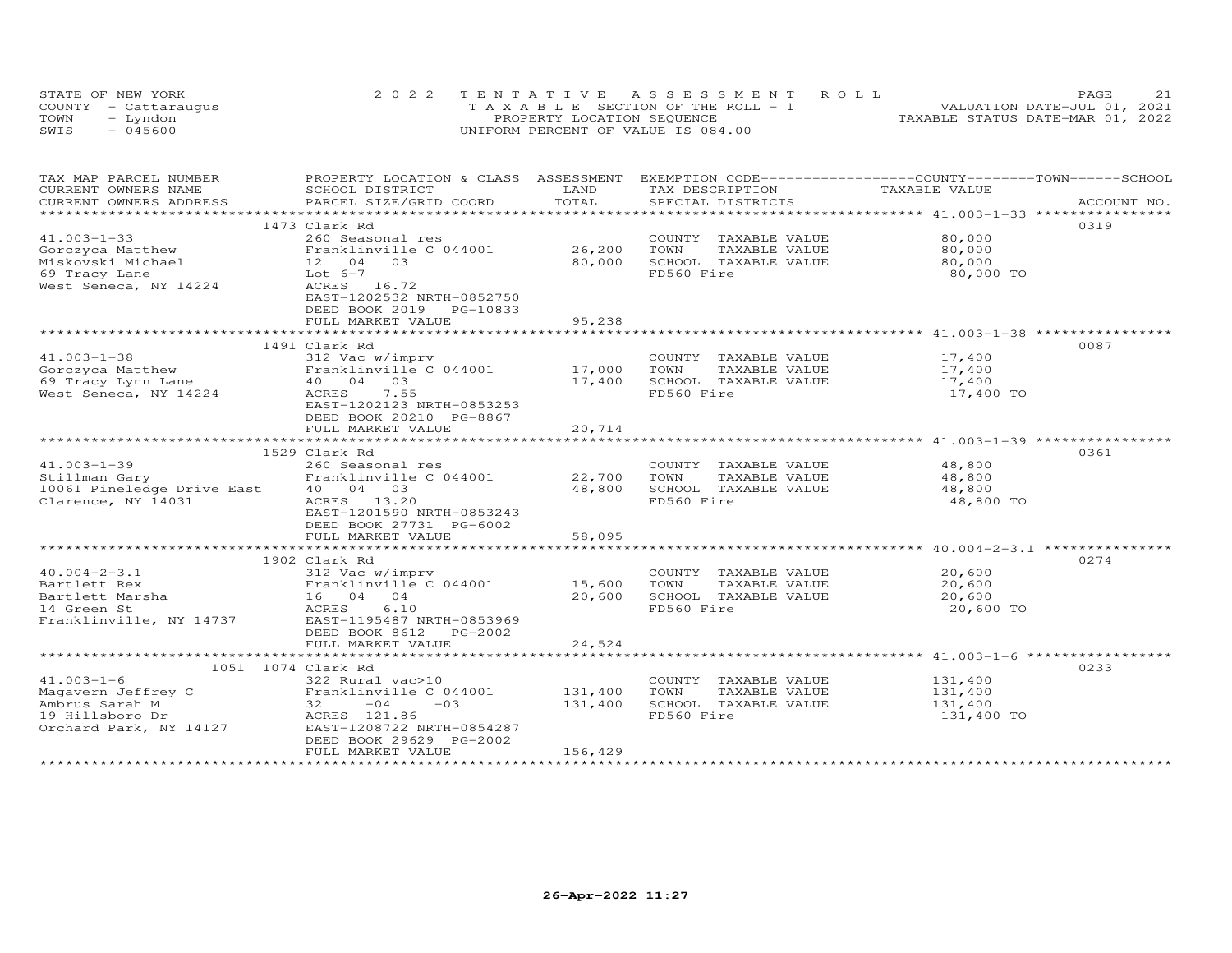|      | STATE OF NEW YORK    | 2022 TENTATIVE ASSESSMENT ROLL        | 22<br>PAGE.                      |
|------|----------------------|---------------------------------------|----------------------------------|
|      | COUNTY - Cattaraugus | T A X A B L E SECTION OF THE ROLL - 1 | VALUATION DATE-JUL 01, 2021      |
| TOWN | - Lyndon             | PROPERTY LOCATION SEQUENCE            | TAXABLE STATUS DATE-MAR 01, 2022 |
| SWIS | - 045600             | UNIFORM PERCENT OF VALUE IS 084.00    |                                  |

| TAX MAP PARCEL NUMBER<br>CURRENT OWNERS NAME | PROPERTY LOCATION & CLASS ASSESSMENT<br>SCHOOL DISTRICT                           | LAND<br>TOTAL  | TAX DESCRIPTION                               | EXEMPTION CODE------------------COUNTY-------TOWN------SCHOOL<br>TAXABLE VALUE |             |
|----------------------------------------------|-----------------------------------------------------------------------------------|----------------|-----------------------------------------------|--------------------------------------------------------------------------------|-------------|
| CURRENT OWNERS ADDRESS                       | PARCEL SIZE/GRID COORD                                                            |                | SPECIAL DISTRICTS                             |                                                                                | ACCOUNT NO. |
| $49.004 - 2 - 35.2$<br>Flewelling Norm       | East Hill Rd<br>270 Mfg housing<br>Franklinville C 044001                         | 9,500          | COUNTY TAXABLE VALUE<br>TOWN<br>TAXABLE VALUE | 19,100<br>19,100                                                               | 0839        |
| 18 King Ave<br>Depew, NY 14043               | 11 04 04<br>ACRES<br>6.00<br>EAST-1196193 NRTH-0835159<br>DEED BOOK 14383 PG-8002 | 19,100         | SCHOOL TAXABLE VALUE<br>FD560 Fire            | 19,100<br>19,100 TO                                                            |             |
|                                              | FULL MARKET VALUE<br>**************************************                       | 22,738         |                                               | ***********************************49.004-2-35.6 ***************               |             |
|                                              | East Hill Rd                                                                      |                |                                               |                                                                                | 0894        |
| $49.004 - 2 - 35.6$                          | 312 Vac w/imprv                                                                   |                | COUNTY TAXABLE VALUE                          | 12,000                                                                         |             |
| Flewelling Norm                              | Franklinville C 044001                                                            | 9,800          | TOWN<br>TAXABLE VALUE                         | 12,000                                                                         |             |
| 18 King Ave                                  | $11 \quad 4 \quad 4$                                                              | 12,000         | SCHOOL TAXABLE VALUE                          | 12,000                                                                         |             |
| Depew, NY 14043                              | 4.85<br>ACRES<br>EAST-1195737 NRTH-0834666<br>DEED BOOK 14383 PG-8002             |                | FD560 Fire                                    | 12,000 TO                                                                      |             |
|                                              | FULL MARKET VALUE                                                                 | 14,286         |                                               |                                                                                |             |
|                                              | East Hill Rd                                                                      |                |                                               |                                                                                | 0924        |
| $49.004 - 2 - 35.7$                          | 314 Rural vac<10                                                                  |                | COUNTY TAXABLE VALUE                          | 4,900                                                                          |             |
| Flewelling Norm                              | Franklinville C 044001                                                            | 4,900          | TOWN<br>TAXABLE VALUE                         | 4,900                                                                          |             |
| 18 King Ave<br>Depew, NY 14043               | ACRES<br>3.25<br>EAST-1195837 NRTH-0835104                                        | 4,900          | SCHOOL TAXABLE VALUE<br>FD560 Fire            | 4,900<br>4,900 TO                                                              |             |
|                                              | DEED BOOK 14383 PG-8002                                                           |                |                                               |                                                                                |             |
|                                              | FULL MARKET VALUE                                                                 | 5,833          |                                               |                                                                                |             |
|                                              | ******************************<br>East Hill Rd                                    |                |                                               | *************************** 49.004-2-35.8 **                                   | 0925        |
| $49.004 - 2 - 35.8$                          | 314 Rural vac<10                                                                  |                | COUNTY TAXABLE VALUE                          | 9,400                                                                          |             |
| Flewelling Norm                              | Franklinville C 044001                                                            | 9,400          | TOWN<br>TAXABLE VALUE                         | 9,400                                                                          |             |
| 18 King Ave                                  | 6.90<br>ACRES                                                                     | 9,400          | SCHOOL TAXABLE VALUE                          | 9,400                                                                          |             |
| Depew, NY 14043                              | EAST-1195982 NRTH-0835147                                                         |                | FD560 Fire                                    | 9,400 TO                                                                       |             |
|                                              | DEED BOOK 14383 PG-8002<br>FULL MARKET VALUE                                      | 11,190         |                                               |                                                                                |             |
|                                              |                                                                                   |                |                                               |                                                                                |             |
|                                              | East Hill Rd                                                                      |                |                                               |                                                                                | 0659        |
| $58.002 - 2 - 5.14$                          | 314 Rural vac<10                                                                  |                | COUNTY TAXABLE VALUE                          | 7,700                                                                          |             |
| Seyler Joshua T<br>558 Two Mile Creek        | Franklinville C 044001<br>02 04 04                                                | 7,700<br>7,700 | TOWN<br>TAXABLE VALUE<br>SCHOOL TAXABLE VALUE | 7,700<br>7,700                                                                 |             |
| Tonawanda, NY 14150                          | Lot 8                                                                             |                | FD560 Fire                                    | 7,700 TO                                                                       |             |
|                                              | ACRES<br>3.49                                                                     |                |                                               |                                                                                |             |
|                                              | EAST-1197789 NRTH-0830525                                                         |                |                                               |                                                                                |             |
|                                              | DEED BOOK 29485 PG-8001                                                           |                |                                               |                                                                                |             |
|                                              | FULL MARKET VALUE                                                                 | 9,167          |                                               |                                                                                |             |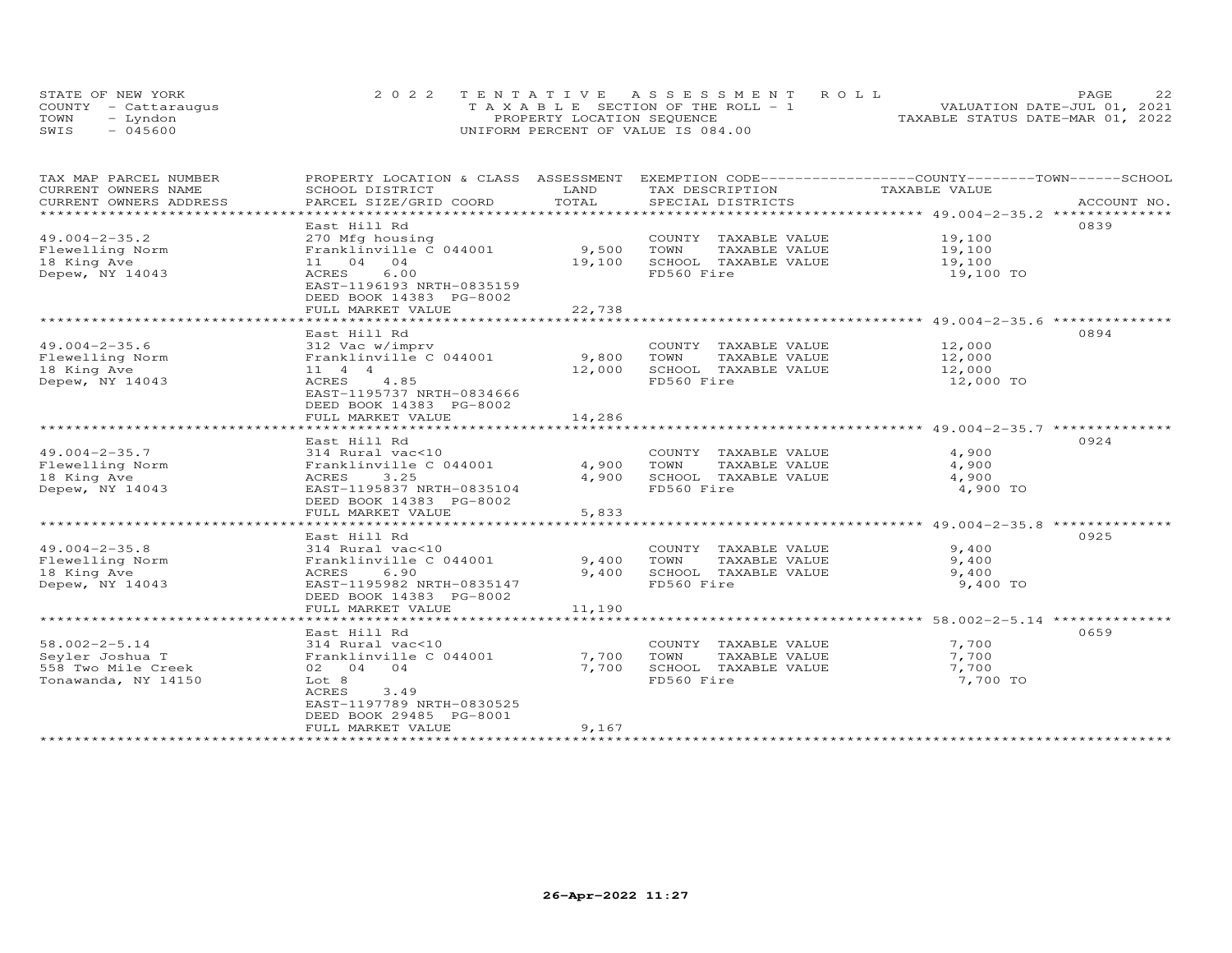|      | STATE OF NEW YORK    | 2022 TENTATIVE ASSESSMENT ROLL        | 23<br>PAGE.                      |
|------|----------------------|---------------------------------------|----------------------------------|
|      | COUNTY - Cattaraugus | T A X A B L E SECTION OF THE ROLL - 1 | VALUATION DATE-JUL 01, 2021      |
| TOWN | – Lyndon             | PROPERTY LOCATION SEQUENCE            | TAXABLE STATUS DATE-MAR 01, 2022 |
| SWIS | $-045600$            | UNIFORM PERCENT OF VALUE IS 084.00    |                                  |

| TAX MAP PARCEL NUMBER                                                                                                                                                                                                                                   | PROPERTY LOCATION & CLASS ASSESSMENT EXEMPTION CODE-----------------COUNTY-------TOWN------SCHOOL |         |                                                     |               |      |
|---------------------------------------------------------------------------------------------------------------------------------------------------------------------------------------------------------------------------------------------------------|---------------------------------------------------------------------------------------------------|---------|-----------------------------------------------------|---------------|------|
| CURRENT OWNERS NAME                                                                                                                                                                                                                                     | SCHOOL DISTRICT                                                                                   | LAND    | TAX DESCRIPTION                                     | TAXABLE VALUE |      |
| CURRENT OWNERS ADDRESS<br>.CURRENT OWNERS ADDRESS PARCEL SIZE/GRID COORD TOTAL SPECIAL DISTRICTS ACCOUNT NO ACCOUNT NO ACCOUNT NO ARE A LATA AND MALL SERVERS AND RESOLUT ASSESS AND MALL SERVERS AND RESOLUT NO A LATA AND MALL SERVERS AND RESOLUT AT |                                                                                                   |         |                                                     |               |      |
|                                                                                                                                                                                                                                                         |                                                                                                   |         |                                                     |               |      |
|                                                                                                                                                                                                                                                         | East Hill Rd                                                                                      |         |                                                     |               | 0880 |
| $58.002 - 2 - 5.21$                                                                                                                                                                                                                                     | 314 Rural vac<10                                                                                  |         | COUNTY TAXABLE VALUE                                | 6,800         |      |
| DeJesus Jacob                                                                                                                                                                                                                                           | Franklinville C 044001                                                                            | 6,800   | TOWN      TAXABLE  VALUE<br>SCHOOL   TAXABLE  VALUE | 6,800         |      |
| 94 Hoyt St                                                                                                                                                                                                                                              | 10 04 04                                                                                          | 6,800   |                                                     | 6,800         |      |
| Buffalo, NY 14213                                                                                                                                                                                                                                       | ACRES<br>2.84                                                                                     |         | FD560 Fire                                          | 6,800 TO      |      |
|                                                                                                                                                                                                                                                         | EAST-1197598 NRTH-0830098                                                                         |         |                                                     |               |      |
|                                                                                                                                                                                                                                                         | DEED BOOK 27726 PG-7001                                                                           |         |                                                     |               |      |
|                                                                                                                                                                                                                                                         | FULL MARKET VALUE                                                                                 | 8,095   |                                                     |               |      |
|                                                                                                                                                                                                                                                         |                                                                                                   |         |                                                     |               |      |
|                                                                                                                                                                                                                                                         | East Hill Rd                                                                                      |         |                                                     |               | 0755 |
| $58.002 - 2 - 8.2$                                                                                                                                                                                                                                      |                                                                                                   |         | COUNTY TAXABLE VALUE                                | 20,300        |      |
| Simons David P                                                                                                                                                                                                                                          |                                                                                                   |         | TAXABLE VALUE                                       | 20,300        |      |
| Simons Lisa M                                                                                                                                                                                                                                           |                                                                                                   |         | 20,300 SCHOOL TAXABLE VALUE                         | 20,300        |      |
| 4320 Humbert Rd                                                                                                                                                                                                                                         | Franklinville<br>09 04 04<br>ACRES 17.75                                                          |         | FD560 Fire                                          | 20,300 TO     |      |
| North Java, NY 14113 EAST-1196054 NRTH-0827348                                                                                                                                                                                                          |                                                                                                   |         |                                                     |               |      |
|                                                                                                                                                                                                                                                         | DEED BOOK 17388 PG-6002                                                                           |         |                                                     |               |      |
|                                                                                                                                                                                                                                                         | FULL MARKET VALUE                                                                                 | 24,167  |                                                     |               |      |
|                                                                                                                                                                                                                                                         |                                                                                                   |         |                                                     |               |      |
|                                                                                                                                                                                                                                                         | East Hill Rd                                                                                      |         |                                                     |               | 0826 |
| $58.002 - 2 - 8.3$                                                                                                                                                                                                                                      |                                                                                                   |         | COUNTY TAXABLE VALUE                                | 85,000        |      |
| Simons David                                                                                                                                                                                                                                            |                                                                                                   |         | TAXABLE VALUE                                       | 85,000        |      |
| Simons Lisa                                                                                                                                                                                                                                             | 02/09/10 04 04                                                                                    |         | 85,000 SCHOOL TAXABLE VALUE                         | 85,000        |      |
| 4320 Humbert Rd                                                                                                                                                                                                                                         | ACRES 67.95                                                                                       |         | FD560 Fire                                          | 85,000 TO     |      |
| North Java, NY 14113                                                                                                                                                                                                                                    | EAST-1197497 NRTH-0828663                                                                         |         |                                                     |               |      |
|                                                                                                                                                                                                                                                         | DEED BOOK 11763 PG-3002                                                                           |         |                                                     |               |      |
|                                                                                                                                                                                                                                                         | FULL MARKET VALUE                                                                                 | 101,190 |                                                     |               |      |
|                                                                                                                                                                                                                                                         |                                                                                                   |         |                                                     |               |      |
|                                                                                                                                                                                                                                                         | East Hill Rd                                                                                      |         |                                                     |               | 0828 |
| $58.002 - 2 - 8.5$                                                                                                                                                                                                                                      | 322 Rural vac>10                                                                                  |         | COUNTY TAXABLE VALUE                                | 25,300        |      |
| Simons David P                                                                                                                                                                                                                                          | Franklinville C 044001 25,300 TOWN                                                                |         | TAXABLE VALUE                                       | 25,300        |      |
| Simons Lisa M                                                                                                                                                                                                                                           | 09/10 04 04                                                                                       |         | 25,300 SCHOOL TAXABLE VALUE                         | 25,300        |      |
| 4320 Humbert Rd                                                                                                                                                                                                                                         | ACRES 22.75                                                                                       |         | FD560 Fire                                          | 25,300 TO     |      |
| North Java, NY 14113                                                                                                                                                                                                                                    | EAST-1196690 NRTH-0827558                                                                         |         |                                                     |               |      |
|                                                                                                                                                                                                                                                         | DEED BOOK 17388 PG-6002                                                                           |         |                                                     |               |      |
|                                                                                                                                                                                                                                                         | FULL MARKET VALUE                                                                                 | 30,119  |                                                     |               |      |
|                                                                                                                                                                                                                                                         |                                                                                                   |         |                                                     |               |      |
|                                                                                                                                                                                                                                                         | East Hill Rd                                                                                      |         |                                                     |               | 0966 |
|                                                                                                                                                                                                                                                         | 314 Rural vac<10                                                                                  |         | COUNTY TAXABLE VALUE                                | 9,000         |      |
| Hernandez Misael<br>255 W Tupper St                                                                                                                                                                                                                     | Franklinville C 044001                                                                            | 9,000   | TOWN<br>TAXABLE VALUE                               | 9,000         |      |
|                                                                                                                                                                                                                                                         | 02 04 04                                                                                          | 9,000   | SCHOOL TAXABLE VALUE                                | 9,000         |      |
| Buffalo, NY 14201                                                                                                                                                                                                                                       | ACRES 1.65                                                                                        |         | FD560 Fire                                          | 9,000 TO      |      |
|                                                                                                                                                                                                                                                         | EAST-1198288 NRTH-0830453                                                                         |         |                                                     |               |      |
|                                                                                                                                                                                                                                                         | DEED BOOK 16479 PG-5001                                                                           |         |                                                     |               |      |
|                                                                                                                                                                                                                                                         | FULL MARKET VALUE                                                                                 | 10,714  |                                                     |               |      |
|                                                                                                                                                                                                                                                         |                                                                                                   |         |                                                     |               |      |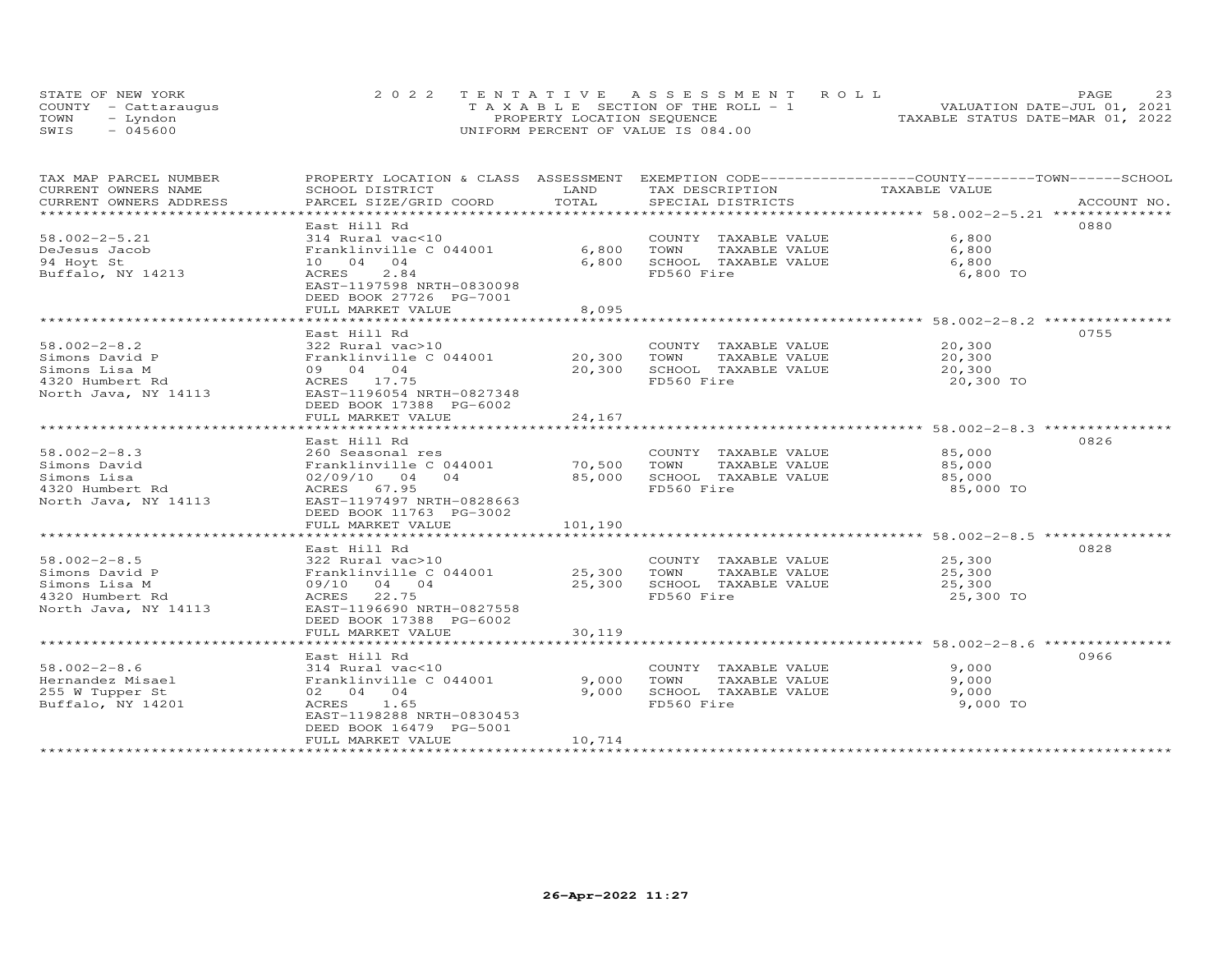|      | STATE OF NEW YORK    | 2022 TENTATIVE ASSESSMENT ROLL        | 2.4<br>PAGE                      |
|------|----------------------|---------------------------------------|----------------------------------|
|      | COUNTY - Cattaraugus | T A X A B L E SECTION OF THE ROLL - 1 | VALUATION DATE-JUL 01, 2021      |
| TOWN | - Lyndon             | PROPERTY LOCATION SEQUENCE            | TAXABLE STATUS DATE-MAR 01, 2022 |
| SWIS | $-045600$            | UNIFORM PERCENT OF VALUE IS 084.00    |                                  |

| CURRENT OWNERS NAME<br>SCHOOL DISTRICT<br>LAND<br>TAX DESCRIPTION<br>TAXABLE VALUE<br>TOTAL<br>CURRENT OWNERS ADDRESS<br>PARCEL SIZE/GRID COORD<br>SPECIAL DISTRICTS<br>ACCOUNT NO.<br>East Hill Rd<br>0179<br>30,525<br>30,525<br>$58.002 - 2 - 10$<br>240 Rural res<br>AG DIST<br>41720<br>30,525<br>240 Rural res<br>Franklinville C 044001 16,100 COUNTY TAXABLE VALUE<br>Johnson's Santa's Forest<br>30,475<br>02 04 04<br>61,000<br>TOWN<br>30,475<br>30,475<br>941 Boncliff St<br>TAXABLE VALUE<br>ACRES 36.60<br>Alden, NY 14004<br>SCHOOL TAXABLE VALUE<br>72,619<br>EAST-1199228 NRTH-0829007<br>FD560 Fire<br>61,000 TO<br>FULL MARKET VALUE<br>MAY BE SUBJECT TO PAYMENT<br>UNDER AGDIST LAW TIL 2026<br>East Hill Rd<br>0178<br>$58.002 - 2 - 18$<br>AG DIST<br>41720<br>38,151<br>38,151<br>38,151<br>105 Vac farmland<br>Franklinville C 044001 60,600 COUNTY TAXABLE VALUE<br>Johnson's Santa's Forest<br>22,449<br>22,449<br>941 Boncliff St<br>02 04 04<br>60,600 TOWN<br>TAXABLE VALUE<br>Alden, NY 14004<br>SCHOOL TAXABLE VALUE<br>22,449<br>ACRES 51.09<br>$-0828632$<br>72,143<br>EAST-1200522 NRTH-0828632<br>FD560 Fire<br>60,600 TO<br>MAY BE SUBJECT TO PAYMENT<br>FULL MARKET VALUE<br>UNDER AGDIST LAW TIL 2026<br>East Hill Rd<br>0518<br>8,500<br>$59.001 - 1 - 57.1$<br>314 Rural vac<10<br>COUNTY TAXABLE VALUE<br>Sa.uui-i-57.1<br>Lockwood Deborah A<br>314 Kurai vac<10<br>Franklinville C 044001<br>8,500 TOWN<br>TAXABLE VALUE<br>8,500<br>1381 East Hill Rd<br>33 04 03<br>8,500<br>SCHOOL TAXABLE VALUE<br>8,500<br>FD560 Fire<br>Franklinville, NY 14737<br>ACRES 1.35<br>8,500 TO<br>EAST-1203790 NRTH-0827857<br>DEED BOOK 00995 PG-00827<br>FULL MARKET VALUE<br>10,119<br>*********************************** 59.001-1-58 **************<br>0519<br>East Hill Rd<br>COUNTY TAXABLE VALUE 11,100<br>$59.001 - 1 - 58$<br>314 Rural vac<10<br>Galasso Joseph A Franklinville C 044001 11,100<br>TOWN<br>TAXABLE VALUE<br>11,100<br>11,100 SCHOOL TAXABLE VALUE<br>11,100<br>Darin Joseph<br>33 04 03<br>FD560 Fire<br>5844 Tyson Rd<br>11,100 TO<br>Lot 3<br>Sardis, BC, Canada V2R3N9<br>ACRES<br>3.09<br>EAST-1203390 NRTH-0827648<br>DEED BOOK 878<br>PG-00488<br>13,214<br>FULL MARKET VALUE<br>0180<br>East Hill Rd<br>$59.001 - 1 - 62.1$<br>41720<br>12,494<br>12,494<br>12,494<br>105 Vac farmland<br>AG DIST<br>Franklinville C 044001 14,800 COUNTY TAXABLE VALUE<br>Johnson's Santa's Forest<br>2,306<br>04 04 03<br>14,800 TOWN<br>TAXABLE VALUE<br>2,306<br>941 Boncliff St<br>2,306<br>Alden, NY 14004<br>ACRES<br>5.55<br>SCHOOL TAXABLE VALUE<br>EAST-1201610 NRTH-0828576<br>FD560 Fire<br>14,800 TO<br>DEED BOOK 4431<br>MAY BE SUBJECT TO PAYMENT<br>PG-8001<br>17,619<br>FULL MARKET VALUE<br>UNDER AGDIST LAW TIL 2026 | TAX MAP PARCEL NUMBER | PROPERTY LOCATION & CLASS ASSESSMENT EXEMPTION CODE----------------COUNTY-------TOWN------SCHOOL |  |  |
|----------------------------------------------------------------------------------------------------------------------------------------------------------------------------------------------------------------------------------------------------------------------------------------------------------------------------------------------------------------------------------------------------------------------------------------------------------------------------------------------------------------------------------------------------------------------------------------------------------------------------------------------------------------------------------------------------------------------------------------------------------------------------------------------------------------------------------------------------------------------------------------------------------------------------------------------------------------------------------------------------------------------------------------------------------------------------------------------------------------------------------------------------------------------------------------------------------------------------------------------------------------------------------------------------------------------------------------------------------------------------------------------------------------------------------------------------------------------------------------------------------------------------------------------------------------------------------------------------------------------------------------------------------------------------------------------------------------------------------------------------------------------------------------------------------------------------------------------------------------------------------------------------------------------------------------------------------------------------------------------------------------------------------------------------------------------------------------------------------------------------------------------------------------------------------------------------------------------------------------------------------------------------------------------------------------------------------------------------------------------------------------------------------------------------------------------------------------------------------------------------------------------------------------------------------------------------------------------------------------------------------------------------------------------------------------------------------------------------------------------------------------------------------------|-----------------------|--------------------------------------------------------------------------------------------------|--|--|
|                                                                                                                                                                                                                                                                                                                                                                                                                                                                                                                                                                                                                                                                                                                                                                                                                                                                                                                                                                                                                                                                                                                                                                                                                                                                                                                                                                                                                                                                                                                                                                                                                                                                                                                                                                                                                                                                                                                                                                                                                                                                                                                                                                                                                                                                                                                                                                                                                                                                                                                                                                                                                                                                                                                                                                                        |                       |                                                                                                  |  |  |
|                                                                                                                                                                                                                                                                                                                                                                                                                                                                                                                                                                                                                                                                                                                                                                                                                                                                                                                                                                                                                                                                                                                                                                                                                                                                                                                                                                                                                                                                                                                                                                                                                                                                                                                                                                                                                                                                                                                                                                                                                                                                                                                                                                                                                                                                                                                                                                                                                                                                                                                                                                                                                                                                                                                                                                                        |                       |                                                                                                  |  |  |
|                                                                                                                                                                                                                                                                                                                                                                                                                                                                                                                                                                                                                                                                                                                                                                                                                                                                                                                                                                                                                                                                                                                                                                                                                                                                                                                                                                                                                                                                                                                                                                                                                                                                                                                                                                                                                                                                                                                                                                                                                                                                                                                                                                                                                                                                                                                                                                                                                                                                                                                                                                                                                                                                                                                                                                                        |                       |                                                                                                  |  |  |
|                                                                                                                                                                                                                                                                                                                                                                                                                                                                                                                                                                                                                                                                                                                                                                                                                                                                                                                                                                                                                                                                                                                                                                                                                                                                                                                                                                                                                                                                                                                                                                                                                                                                                                                                                                                                                                                                                                                                                                                                                                                                                                                                                                                                                                                                                                                                                                                                                                                                                                                                                                                                                                                                                                                                                                                        |                       |                                                                                                  |  |  |
|                                                                                                                                                                                                                                                                                                                                                                                                                                                                                                                                                                                                                                                                                                                                                                                                                                                                                                                                                                                                                                                                                                                                                                                                                                                                                                                                                                                                                                                                                                                                                                                                                                                                                                                                                                                                                                                                                                                                                                                                                                                                                                                                                                                                                                                                                                                                                                                                                                                                                                                                                                                                                                                                                                                                                                                        |                       |                                                                                                  |  |  |
|                                                                                                                                                                                                                                                                                                                                                                                                                                                                                                                                                                                                                                                                                                                                                                                                                                                                                                                                                                                                                                                                                                                                                                                                                                                                                                                                                                                                                                                                                                                                                                                                                                                                                                                                                                                                                                                                                                                                                                                                                                                                                                                                                                                                                                                                                                                                                                                                                                                                                                                                                                                                                                                                                                                                                                                        |                       |                                                                                                  |  |  |
|                                                                                                                                                                                                                                                                                                                                                                                                                                                                                                                                                                                                                                                                                                                                                                                                                                                                                                                                                                                                                                                                                                                                                                                                                                                                                                                                                                                                                                                                                                                                                                                                                                                                                                                                                                                                                                                                                                                                                                                                                                                                                                                                                                                                                                                                                                                                                                                                                                                                                                                                                                                                                                                                                                                                                                                        |                       |                                                                                                  |  |  |
|                                                                                                                                                                                                                                                                                                                                                                                                                                                                                                                                                                                                                                                                                                                                                                                                                                                                                                                                                                                                                                                                                                                                                                                                                                                                                                                                                                                                                                                                                                                                                                                                                                                                                                                                                                                                                                                                                                                                                                                                                                                                                                                                                                                                                                                                                                                                                                                                                                                                                                                                                                                                                                                                                                                                                                                        |                       |                                                                                                  |  |  |
|                                                                                                                                                                                                                                                                                                                                                                                                                                                                                                                                                                                                                                                                                                                                                                                                                                                                                                                                                                                                                                                                                                                                                                                                                                                                                                                                                                                                                                                                                                                                                                                                                                                                                                                                                                                                                                                                                                                                                                                                                                                                                                                                                                                                                                                                                                                                                                                                                                                                                                                                                                                                                                                                                                                                                                                        |                       |                                                                                                  |  |  |
|                                                                                                                                                                                                                                                                                                                                                                                                                                                                                                                                                                                                                                                                                                                                                                                                                                                                                                                                                                                                                                                                                                                                                                                                                                                                                                                                                                                                                                                                                                                                                                                                                                                                                                                                                                                                                                                                                                                                                                                                                                                                                                                                                                                                                                                                                                                                                                                                                                                                                                                                                                                                                                                                                                                                                                                        |                       |                                                                                                  |  |  |
|                                                                                                                                                                                                                                                                                                                                                                                                                                                                                                                                                                                                                                                                                                                                                                                                                                                                                                                                                                                                                                                                                                                                                                                                                                                                                                                                                                                                                                                                                                                                                                                                                                                                                                                                                                                                                                                                                                                                                                                                                                                                                                                                                                                                                                                                                                                                                                                                                                                                                                                                                                                                                                                                                                                                                                                        |                       |                                                                                                  |  |  |
|                                                                                                                                                                                                                                                                                                                                                                                                                                                                                                                                                                                                                                                                                                                                                                                                                                                                                                                                                                                                                                                                                                                                                                                                                                                                                                                                                                                                                                                                                                                                                                                                                                                                                                                                                                                                                                                                                                                                                                                                                                                                                                                                                                                                                                                                                                                                                                                                                                                                                                                                                                                                                                                                                                                                                                                        |                       |                                                                                                  |  |  |
|                                                                                                                                                                                                                                                                                                                                                                                                                                                                                                                                                                                                                                                                                                                                                                                                                                                                                                                                                                                                                                                                                                                                                                                                                                                                                                                                                                                                                                                                                                                                                                                                                                                                                                                                                                                                                                                                                                                                                                                                                                                                                                                                                                                                                                                                                                                                                                                                                                                                                                                                                                                                                                                                                                                                                                                        |                       |                                                                                                  |  |  |
|                                                                                                                                                                                                                                                                                                                                                                                                                                                                                                                                                                                                                                                                                                                                                                                                                                                                                                                                                                                                                                                                                                                                                                                                                                                                                                                                                                                                                                                                                                                                                                                                                                                                                                                                                                                                                                                                                                                                                                                                                                                                                                                                                                                                                                                                                                                                                                                                                                                                                                                                                                                                                                                                                                                                                                                        |                       |                                                                                                  |  |  |
|                                                                                                                                                                                                                                                                                                                                                                                                                                                                                                                                                                                                                                                                                                                                                                                                                                                                                                                                                                                                                                                                                                                                                                                                                                                                                                                                                                                                                                                                                                                                                                                                                                                                                                                                                                                                                                                                                                                                                                                                                                                                                                                                                                                                                                                                                                                                                                                                                                                                                                                                                                                                                                                                                                                                                                                        |                       |                                                                                                  |  |  |
|                                                                                                                                                                                                                                                                                                                                                                                                                                                                                                                                                                                                                                                                                                                                                                                                                                                                                                                                                                                                                                                                                                                                                                                                                                                                                                                                                                                                                                                                                                                                                                                                                                                                                                                                                                                                                                                                                                                                                                                                                                                                                                                                                                                                                                                                                                                                                                                                                                                                                                                                                                                                                                                                                                                                                                                        |                       |                                                                                                  |  |  |
|                                                                                                                                                                                                                                                                                                                                                                                                                                                                                                                                                                                                                                                                                                                                                                                                                                                                                                                                                                                                                                                                                                                                                                                                                                                                                                                                                                                                                                                                                                                                                                                                                                                                                                                                                                                                                                                                                                                                                                                                                                                                                                                                                                                                                                                                                                                                                                                                                                                                                                                                                                                                                                                                                                                                                                                        |                       |                                                                                                  |  |  |
|                                                                                                                                                                                                                                                                                                                                                                                                                                                                                                                                                                                                                                                                                                                                                                                                                                                                                                                                                                                                                                                                                                                                                                                                                                                                                                                                                                                                                                                                                                                                                                                                                                                                                                                                                                                                                                                                                                                                                                                                                                                                                                                                                                                                                                                                                                                                                                                                                                                                                                                                                                                                                                                                                                                                                                                        |                       |                                                                                                  |  |  |
|                                                                                                                                                                                                                                                                                                                                                                                                                                                                                                                                                                                                                                                                                                                                                                                                                                                                                                                                                                                                                                                                                                                                                                                                                                                                                                                                                                                                                                                                                                                                                                                                                                                                                                                                                                                                                                                                                                                                                                                                                                                                                                                                                                                                                                                                                                                                                                                                                                                                                                                                                                                                                                                                                                                                                                                        |                       |                                                                                                  |  |  |
|                                                                                                                                                                                                                                                                                                                                                                                                                                                                                                                                                                                                                                                                                                                                                                                                                                                                                                                                                                                                                                                                                                                                                                                                                                                                                                                                                                                                                                                                                                                                                                                                                                                                                                                                                                                                                                                                                                                                                                                                                                                                                                                                                                                                                                                                                                                                                                                                                                                                                                                                                                                                                                                                                                                                                                                        |                       |                                                                                                  |  |  |
|                                                                                                                                                                                                                                                                                                                                                                                                                                                                                                                                                                                                                                                                                                                                                                                                                                                                                                                                                                                                                                                                                                                                                                                                                                                                                                                                                                                                                                                                                                                                                                                                                                                                                                                                                                                                                                                                                                                                                                                                                                                                                                                                                                                                                                                                                                                                                                                                                                                                                                                                                                                                                                                                                                                                                                                        |                       |                                                                                                  |  |  |
|                                                                                                                                                                                                                                                                                                                                                                                                                                                                                                                                                                                                                                                                                                                                                                                                                                                                                                                                                                                                                                                                                                                                                                                                                                                                                                                                                                                                                                                                                                                                                                                                                                                                                                                                                                                                                                                                                                                                                                                                                                                                                                                                                                                                                                                                                                                                                                                                                                                                                                                                                                                                                                                                                                                                                                                        |                       |                                                                                                  |  |  |
|                                                                                                                                                                                                                                                                                                                                                                                                                                                                                                                                                                                                                                                                                                                                                                                                                                                                                                                                                                                                                                                                                                                                                                                                                                                                                                                                                                                                                                                                                                                                                                                                                                                                                                                                                                                                                                                                                                                                                                                                                                                                                                                                                                                                                                                                                                                                                                                                                                                                                                                                                                                                                                                                                                                                                                                        |                       |                                                                                                  |  |  |
|                                                                                                                                                                                                                                                                                                                                                                                                                                                                                                                                                                                                                                                                                                                                                                                                                                                                                                                                                                                                                                                                                                                                                                                                                                                                                                                                                                                                                                                                                                                                                                                                                                                                                                                                                                                                                                                                                                                                                                                                                                                                                                                                                                                                                                                                                                                                                                                                                                                                                                                                                                                                                                                                                                                                                                                        |                       |                                                                                                  |  |  |
|                                                                                                                                                                                                                                                                                                                                                                                                                                                                                                                                                                                                                                                                                                                                                                                                                                                                                                                                                                                                                                                                                                                                                                                                                                                                                                                                                                                                                                                                                                                                                                                                                                                                                                                                                                                                                                                                                                                                                                                                                                                                                                                                                                                                                                                                                                                                                                                                                                                                                                                                                                                                                                                                                                                                                                                        |                       |                                                                                                  |  |  |
|                                                                                                                                                                                                                                                                                                                                                                                                                                                                                                                                                                                                                                                                                                                                                                                                                                                                                                                                                                                                                                                                                                                                                                                                                                                                                                                                                                                                                                                                                                                                                                                                                                                                                                                                                                                                                                                                                                                                                                                                                                                                                                                                                                                                                                                                                                                                                                                                                                                                                                                                                                                                                                                                                                                                                                                        |                       |                                                                                                  |  |  |
|                                                                                                                                                                                                                                                                                                                                                                                                                                                                                                                                                                                                                                                                                                                                                                                                                                                                                                                                                                                                                                                                                                                                                                                                                                                                                                                                                                                                                                                                                                                                                                                                                                                                                                                                                                                                                                                                                                                                                                                                                                                                                                                                                                                                                                                                                                                                                                                                                                                                                                                                                                                                                                                                                                                                                                                        |                       |                                                                                                  |  |  |
|                                                                                                                                                                                                                                                                                                                                                                                                                                                                                                                                                                                                                                                                                                                                                                                                                                                                                                                                                                                                                                                                                                                                                                                                                                                                                                                                                                                                                                                                                                                                                                                                                                                                                                                                                                                                                                                                                                                                                                                                                                                                                                                                                                                                                                                                                                                                                                                                                                                                                                                                                                                                                                                                                                                                                                                        |                       |                                                                                                  |  |  |
|                                                                                                                                                                                                                                                                                                                                                                                                                                                                                                                                                                                                                                                                                                                                                                                                                                                                                                                                                                                                                                                                                                                                                                                                                                                                                                                                                                                                                                                                                                                                                                                                                                                                                                                                                                                                                                                                                                                                                                                                                                                                                                                                                                                                                                                                                                                                                                                                                                                                                                                                                                                                                                                                                                                                                                                        |                       |                                                                                                  |  |  |
|                                                                                                                                                                                                                                                                                                                                                                                                                                                                                                                                                                                                                                                                                                                                                                                                                                                                                                                                                                                                                                                                                                                                                                                                                                                                                                                                                                                                                                                                                                                                                                                                                                                                                                                                                                                                                                                                                                                                                                                                                                                                                                                                                                                                                                                                                                                                                                                                                                                                                                                                                                                                                                                                                                                                                                                        |                       |                                                                                                  |  |  |
|                                                                                                                                                                                                                                                                                                                                                                                                                                                                                                                                                                                                                                                                                                                                                                                                                                                                                                                                                                                                                                                                                                                                                                                                                                                                                                                                                                                                                                                                                                                                                                                                                                                                                                                                                                                                                                                                                                                                                                                                                                                                                                                                                                                                                                                                                                                                                                                                                                                                                                                                                                                                                                                                                                                                                                                        |                       |                                                                                                  |  |  |
|                                                                                                                                                                                                                                                                                                                                                                                                                                                                                                                                                                                                                                                                                                                                                                                                                                                                                                                                                                                                                                                                                                                                                                                                                                                                                                                                                                                                                                                                                                                                                                                                                                                                                                                                                                                                                                                                                                                                                                                                                                                                                                                                                                                                                                                                                                                                                                                                                                                                                                                                                                                                                                                                                                                                                                                        |                       |                                                                                                  |  |  |
|                                                                                                                                                                                                                                                                                                                                                                                                                                                                                                                                                                                                                                                                                                                                                                                                                                                                                                                                                                                                                                                                                                                                                                                                                                                                                                                                                                                                                                                                                                                                                                                                                                                                                                                                                                                                                                                                                                                                                                                                                                                                                                                                                                                                                                                                                                                                                                                                                                                                                                                                                                                                                                                                                                                                                                                        |                       |                                                                                                  |  |  |
|                                                                                                                                                                                                                                                                                                                                                                                                                                                                                                                                                                                                                                                                                                                                                                                                                                                                                                                                                                                                                                                                                                                                                                                                                                                                                                                                                                                                                                                                                                                                                                                                                                                                                                                                                                                                                                                                                                                                                                                                                                                                                                                                                                                                                                                                                                                                                                                                                                                                                                                                                                                                                                                                                                                                                                                        |                       |                                                                                                  |  |  |
|                                                                                                                                                                                                                                                                                                                                                                                                                                                                                                                                                                                                                                                                                                                                                                                                                                                                                                                                                                                                                                                                                                                                                                                                                                                                                                                                                                                                                                                                                                                                                                                                                                                                                                                                                                                                                                                                                                                                                                                                                                                                                                                                                                                                                                                                                                                                                                                                                                                                                                                                                                                                                                                                                                                                                                                        |                       |                                                                                                  |  |  |
|                                                                                                                                                                                                                                                                                                                                                                                                                                                                                                                                                                                                                                                                                                                                                                                                                                                                                                                                                                                                                                                                                                                                                                                                                                                                                                                                                                                                                                                                                                                                                                                                                                                                                                                                                                                                                                                                                                                                                                                                                                                                                                                                                                                                                                                                                                                                                                                                                                                                                                                                                                                                                                                                                                                                                                                        |                       |                                                                                                  |  |  |
|                                                                                                                                                                                                                                                                                                                                                                                                                                                                                                                                                                                                                                                                                                                                                                                                                                                                                                                                                                                                                                                                                                                                                                                                                                                                                                                                                                                                                                                                                                                                                                                                                                                                                                                                                                                                                                                                                                                                                                                                                                                                                                                                                                                                                                                                                                                                                                                                                                                                                                                                                                                                                                                                                                                                                                                        |                       |                                                                                                  |  |  |
|                                                                                                                                                                                                                                                                                                                                                                                                                                                                                                                                                                                                                                                                                                                                                                                                                                                                                                                                                                                                                                                                                                                                                                                                                                                                                                                                                                                                                                                                                                                                                                                                                                                                                                                                                                                                                                                                                                                                                                                                                                                                                                                                                                                                                                                                                                                                                                                                                                                                                                                                                                                                                                                                                                                                                                                        |                       |                                                                                                  |  |  |
|                                                                                                                                                                                                                                                                                                                                                                                                                                                                                                                                                                                                                                                                                                                                                                                                                                                                                                                                                                                                                                                                                                                                                                                                                                                                                                                                                                                                                                                                                                                                                                                                                                                                                                                                                                                                                                                                                                                                                                                                                                                                                                                                                                                                                                                                                                                                                                                                                                                                                                                                                                                                                                                                                                                                                                                        |                       |                                                                                                  |  |  |
|                                                                                                                                                                                                                                                                                                                                                                                                                                                                                                                                                                                                                                                                                                                                                                                                                                                                                                                                                                                                                                                                                                                                                                                                                                                                                                                                                                                                                                                                                                                                                                                                                                                                                                                                                                                                                                                                                                                                                                                                                                                                                                                                                                                                                                                                                                                                                                                                                                                                                                                                                                                                                                                                                                                                                                                        |                       |                                                                                                  |  |  |
|                                                                                                                                                                                                                                                                                                                                                                                                                                                                                                                                                                                                                                                                                                                                                                                                                                                                                                                                                                                                                                                                                                                                                                                                                                                                                                                                                                                                                                                                                                                                                                                                                                                                                                                                                                                                                                                                                                                                                                                                                                                                                                                                                                                                                                                                                                                                                                                                                                                                                                                                                                                                                                                                                                                                                                                        |                       |                                                                                                  |  |  |
|                                                                                                                                                                                                                                                                                                                                                                                                                                                                                                                                                                                                                                                                                                                                                                                                                                                                                                                                                                                                                                                                                                                                                                                                                                                                                                                                                                                                                                                                                                                                                                                                                                                                                                                                                                                                                                                                                                                                                                                                                                                                                                                                                                                                                                                                                                                                                                                                                                                                                                                                                                                                                                                                                                                                                                                        |                       |                                                                                                  |  |  |
|                                                                                                                                                                                                                                                                                                                                                                                                                                                                                                                                                                                                                                                                                                                                                                                                                                                                                                                                                                                                                                                                                                                                                                                                                                                                                                                                                                                                                                                                                                                                                                                                                                                                                                                                                                                                                                                                                                                                                                                                                                                                                                                                                                                                                                                                                                                                                                                                                                                                                                                                                                                                                                                                                                                                                                                        |                       |                                                                                                  |  |  |
|                                                                                                                                                                                                                                                                                                                                                                                                                                                                                                                                                                                                                                                                                                                                                                                                                                                                                                                                                                                                                                                                                                                                                                                                                                                                                                                                                                                                                                                                                                                                                                                                                                                                                                                                                                                                                                                                                                                                                                                                                                                                                                                                                                                                                                                                                                                                                                                                                                                                                                                                                                                                                                                                                                                                                                                        |                       |                                                                                                  |  |  |
|                                                                                                                                                                                                                                                                                                                                                                                                                                                                                                                                                                                                                                                                                                                                                                                                                                                                                                                                                                                                                                                                                                                                                                                                                                                                                                                                                                                                                                                                                                                                                                                                                                                                                                                                                                                                                                                                                                                                                                                                                                                                                                                                                                                                                                                                                                                                                                                                                                                                                                                                                                                                                                                                                                                                                                                        |                       |                                                                                                  |  |  |
|                                                                                                                                                                                                                                                                                                                                                                                                                                                                                                                                                                                                                                                                                                                                                                                                                                                                                                                                                                                                                                                                                                                                                                                                                                                                                                                                                                                                                                                                                                                                                                                                                                                                                                                                                                                                                                                                                                                                                                                                                                                                                                                                                                                                                                                                                                                                                                                                                                                                                                                                                                                                                                                                                                                                                                                        |                       |                                                                                                  |  |  |
|                                                                                                                                                                                                                                                                                                                                                                                                                                                                                                                                                                                                                                                                                                                                                                                                                                                                                                                                                                                                                                                                                                                                                                                                                                                                                                                                                                                                                                                                                                                                                                                                                                                                                                                                                                                                                                                                                                                                                                                                                                                                                                                                                                                                                                                                                                                                                                                                                                                                                                                                                                                                                                                                                                                                                                                        |                       |                                                                                                  |  |  |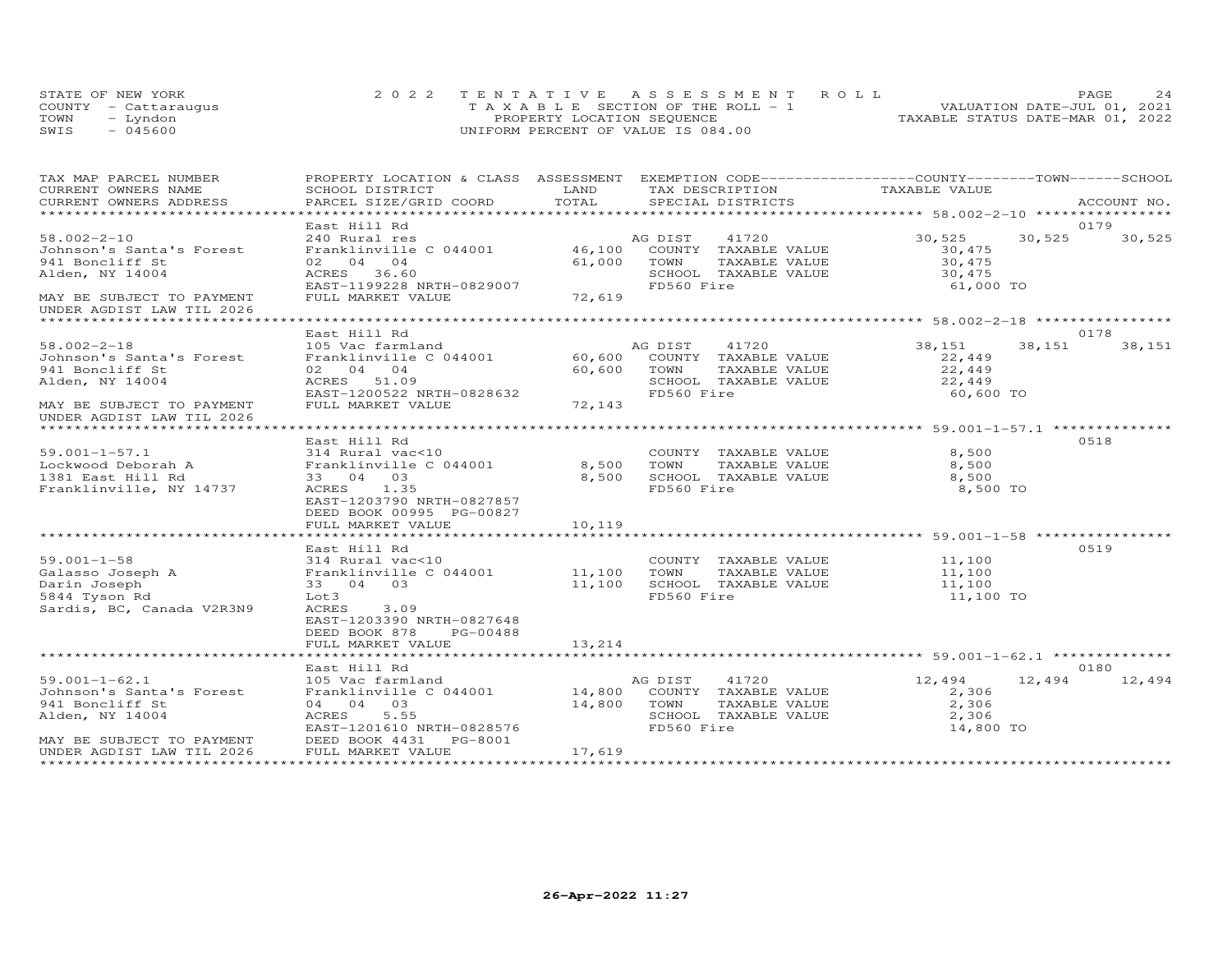| STATE OF NEW YORK    | 2022 TENTATIVE ASSESSMENT ROLL        |                            |  |                                  | PAGE | 25 |
|----------------------|---------------------------------------|----------------------------|--|----------------------------------|------|----|
| COUNTY - Cattaraugus | T A X A B L E SECTION OF THE ROLL - 1 |                            |  | VALUATION DATE-JUL 01, 2021      |      |    |
| TOWN<br>- Lyndon     |                                       | PROPERTY LOCATION SEQUENCE |  | TAXABLE STATUS DATE-MAR 01, 2022 |      |    |
| SWIS<br>$-045600$    | UNIFORM PERCENT OF VALUE IS 084.00    |                            |  |                                  |      |    |

| TAX MAP PARCEL NUMBER             | PROPERTY LOCATION & CLASS ASSESSMENT EXEMPTION CODE----------------COUNTY-------TOWN-----SCHOOL |                  |                                    |               |                    |
|-----------------------------------|-------------------------------------------------------------------------------------------------|------------------|------------------------------------|---------------|--------------------|
| CURRENT OWNERS NAME               | SCHOOL DISTRICT                                                                                 | LAND             | TAX DESCRIPTION                    | TAXABLE VALUE |                    |
| CURRENT OWNERS ADDRESS            | PARCEL SIZE/GRID COORD                                                                          | TOTAL            | SPECIAL DISTRICTS                  |               | ACCOUNT NO.        |
|                                   | 1377 East Hill Rd                                                                               |                  |                                    |               | 0813               |
| $59.001 - 1 - 29.2$               | 210 1 Family Res                                                                                |                  | BAS STAR 41854                     | $\Omega$      | $\Omega$<br>28,200 |
| Ratzel Douglas S                  | Franklinville C 044001                                                                          | 9,000            | COUNTY TAXABLE VALUE               | 72,500        |                    |
| 1377 East Hill Rd                 | 33 04 03                                                                                        | 72,500           | TOWN<br>TAXABLE VALUE              | 72,500        |                    |
| Franklinville, NY 14737           | ACRES 1.65                                                                                      |                  | SCHOOL TAXABLE VALUE               | 44,300        |                    |
|                                   | EAST-1204083 NRTH-0827866                                                                       |                  | FD560 Fire                         | 72,500 TO     |                    |
|                                   | DEED BOOK 00992 PG-00204                                                                        |                  |                                    |               |                    |
|                                   | FULL MARKET VALUE                                                                               | 86,310           |                                    |               |                    |
|                                   |                                                                                                 |                  |                                    |               |                    |
|                                   | 1393 East Hill Rd                                                                               |                  |                                    |               | 0804               |
| $59.001 - 1 - 57.2$               | 210 1 Family Res                                                                                |                  | BAS STAR 41854                     | $\Omega$      | $\Omega$<br>28,200 |
| Lockwood James R                  | Franklinville C 044001                                                                          | 9,800            | COUNTY TAXABLE VALUE               | 95,000        |                    |
|                                   |                                                                                                 |                  | 95,000 TOWN<br>TAXABLE VALUE       | 95,000        |                    |
|                                   |                                                                                                 |                  | SCHOOL TAXABLE VALUE               | 66,800        |                    |
|                                   |                                                                                                 |                  | FD560 Fire                         | 95,000 TO     |                    |
|                                   | DEED BOOK 00913 PG-00316                                                                        |                  |                                    |               |                    |
|                                   | FULL MARKET VALUE                                                                               | 113,095          |                                    |               |                    |
|                                   |                                                                                                 |                  |                                    |               |                    |
|                                   | 1423 East Hill Rd                                                                               |                  |                                    |               | 0520               |
| $59.001 - 1 - 59$                 | 314 Rural vac<10                                                                                |                  | COUNTY TAXABLE VALUE               | 11,500        |                    |
| Gerwitz William J                 |                                                                                                 |                  | TOWN<br>TAXABLE VALUE              | 11,500        |                    |
| 46 Wall Street                    | 5 ranklinville C 044001 11,500<br>33 04 03 11,500                                               |                  | SCHOOL TAXABLE VALUE               | 11,500        |                    |
| Tonawanda, NY 14150               | Lot 2                                                                                           |                  | FD560 Fire                         | 11,500 TO     |                    |
|                                   | Ff 200.00                                                                                       |                  |                                    |               |                    |
|                                   | ACRES<br>3.34                                                                                   |                  |                                    |               |                    |
|                                   | EAST-1203188 NRTH-0827647                                                                       |                  |                                    |               |                    |
|                                   | DEED BOOK 2020 PG-16464                                                                         |                  |                                    |               |                    |
|                                   | FULL MARKET VALUE                                                                               | 13,690           |                                    |               |                    |
|                                   |                                                                                                 |                  |                                    |               |                    |
|                                   | 1433 East Hill Rd                                                                               |                  |                                    |               | 0399               |
| $59.001 - 1 - 32$                 | 260 Seasonal res                                                                                |                  | COUNTY TAXABLE VALUE               | 70,000        |                    |
| Olszewski James L                 |                                                                                                 | 57,000           | TOWN<br>TAXABLE VALUE              | 70,000        |                    |
| Rusin William                     |                                                                                                 | 70,000           | SCHOOL TAXABLE VALUE               | 70,000        |                    |
| William Rusin                     | Franklinville C 044001<br>33 04 03<br>ACRES 50.00<br>EAST-1202544 NRTH-0826409                  |                  | FD560 Fire                         | 70,000 TO     |                    |
| 8365 Ericson Dr                   |                                                                                                 |                  |                                    |               |                    |
| Clarence, NY 14221                | DEED BOOK 773<br>PG-9001                                                                        |                  |                                    |               |                    |
|                                   | FULL MARKET VALUE                                                                               | 83,333           |                                    |               |                    |
|                                   |                                                                                                 |                  |                                    |               |                    |
|                                   | 1434 East Hill Rd                                                                               |                  |                                    |               | 0174               |
| $59.001 - 1 - 63$                 | 260 Seasonal res                                                                                |                  | COUNTY TAXABLE VALUE               | 64,800        |                    |
| Anderson Raymond                  | Franklinville C 044001<br>34 04 03                                                              | 50,400<br>64,800 | TOWN<br>TAXABLE VALUE              | 64,800        |                    |
| Anderson Rebecca                  |                                                                                                 |                  | SCHOOL TAXABLE VALUE<br>FD560 Fire | 64,800        |                    |
| 36 Joslyn Pl<br>Buffalo, NY 14207 | Lot 33<br>ACRES 40.92                                                                           |                  |                                    | 64,800 TO     |                    |
|                                   | EAST-1203206 NRTH-0828763                                                                       |                  |                                    |               |                    |
|                                   | DEED BOOK 866<br>PG-00034                                                                       |                  |                                    |               |                    |
|                                   | FULL MARKET VALUE                                                                               | 77,143           |                                    |               |                    |
|                                   |                                                                                                 |                  |                                    |               |                    |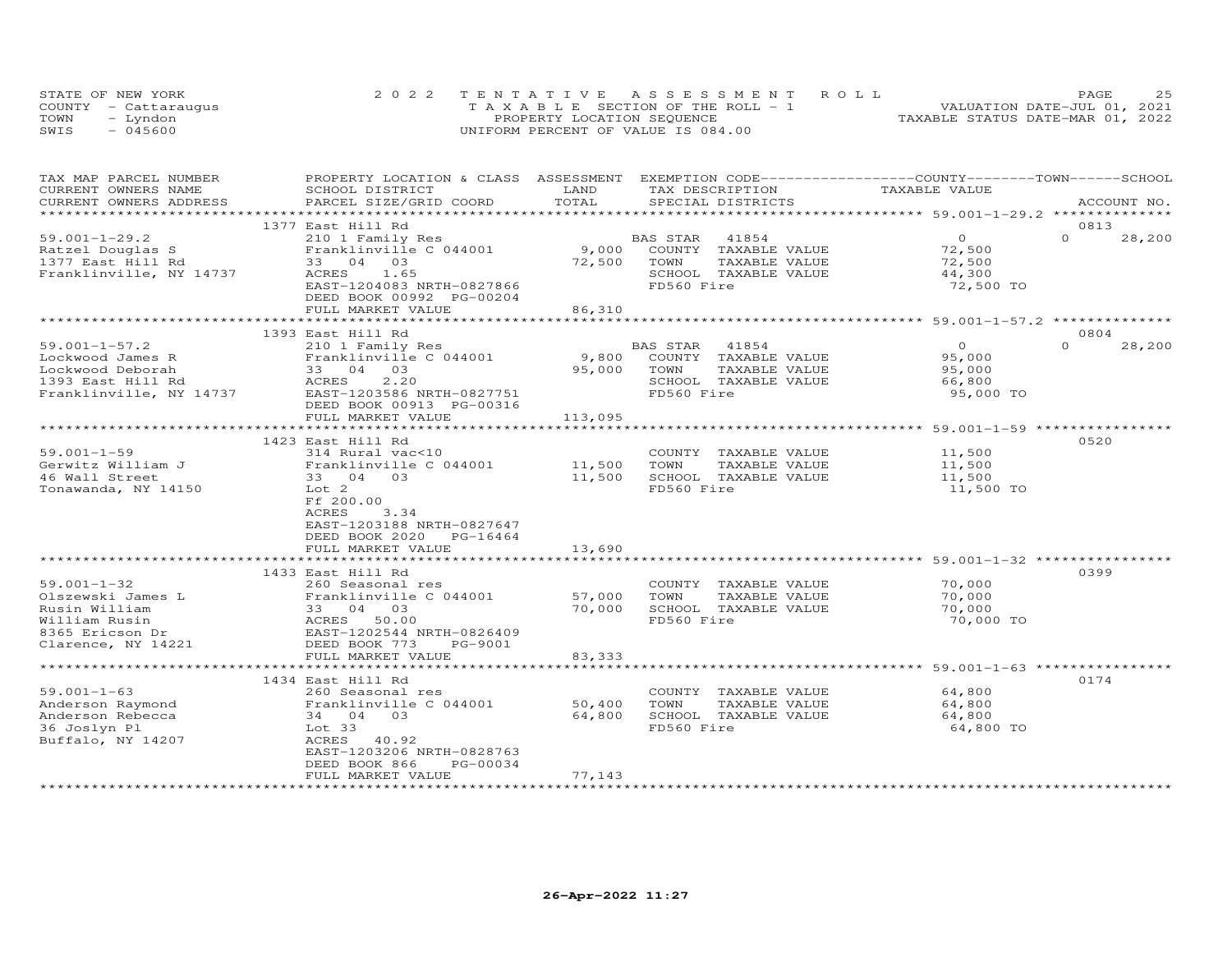|      | STATE OF NEW YORK    | 2022 TENTATIVE ASSESSMENT ROLL        | 26<br>PAGE                       |
|------|----------------------|---------------------------------------|----------------------------------|
|      | COUNTY - Cattaraugus | T A X A B L E SECTION OF THE ROLL - 1 | VALUATION DATE-JUL 01, 2021      |
| TOWN | – Lyndon             | PROPERTY LOCATION SEQUENCE            | TAXABLE STATUS DATE-MAR 01, 2022 |
| SWIS | $-045600$            | UNIFORM PERCENT OF VALUE IS 084.00    |                                  |

| TAX MAP PARCEL NUMBER                                                                                  |                                                                                           |                                                                                                                                                                                                                                        | PROPERTY LOCATION & CLASS ASSESSMENT EXEMPTION CODE----------------COUNTY-------TOWN------SCHOOL                |
|--------------------------------------------------------------------------------------------------------|-------------------------------------------------------------------------------------------|----------------------------------------------------------------------------------------------------------------------------------------------------------------------------------------------------------------------------------------|-----------------------------------------------------------------------------------------------------------------|
| CURRENT OWNERS NAME                                                                                    | SCHOOL DISTRICT                                                                           | LAND<br>TAX DESCRIPTION                                                                                                                                                                                                                | TAXABLE VALUE                                                                                                   |
|                                                                                                        |                                                                                           |                                                                                                                                                                                                                                        | .CURRENT OWNERS ADDRESS PARCEL SIZE/GRID COORD TOTAL SPECIAL DISTRICTS ACCOUNT NO ACCOUNT NO ACCOUNT NO ACCOUNT |
|                                                                                                        | 1464 East Hill Rd                                                                         |                                                                                                                                                                                                                                        | 0787                                                                                                            |
|                                                                                                        |                                                                                           |                                                                                                                                                                                                                                        |                                                                                                                 |
|                                                                                                        |                                                                                           |                                                                                                                                                                                                                                        |                                                                                                                 |
|                                                                                                        |                                                                                           |                                                                                                                                                                                                                                        |                                                                                                                 |
|                                                                                                        |                                                                                           |                                                                                                                                                                                                                                        |                                                                                                                 |
|                                                                                                        |                                                                                           |                                                                                                                                                                                                                                        |                                                                                                                 |
|                                                                                                        |                                                                                           |                                                                                                                                                                                                                                        |                                                                                                                 |
|                                                                                                        |                                                                                           |                                                                                                                                                                                                                                        |                                                                                                                 |
|                                                                                                        |                                                                                           |                                                                                                                                                                                                                                        |                                                                                                                 |
|                                                                                                        | 1479 East Hill Rd                                                                         |                                                                                                                                                                                                                                        | 0099                                                                                                            |
|                                                                                                        |                                                                                           |                                                                                                                                                                                                                                        | $\Omega$<br>28,200                                                                                              |
|                                                                                                        |                                                                                           |                                                                                                                                                                                                                                        |                                                                                                                 |
|                                                                                                        |                                                                                           |                                                                                                                                                                                                                                        |                                                                                                                 |
|                                                                                                        | 33 04 03<br>ACRES 1.20<br>EAST-1201756 NRTH-0827886<br>EAST-1201756 NRTH-0827886<br>FD560 |                                                                                                                                                                                                                                        |                                                                                                                 |
|                                                                                                        |                                                                                           | FD560 Fire                                                                                                                                                                                                                             | 95,500 TO                                                                                                       |
|                                                                                                        |                                                                                           |                                                                                                                                                                                                                                        |                                                                                                                 |
|                                                                                                        |                                                                                           |                                                                                                                                                                                                                                        |                                                                                                                 |
|                                                                                                        |                                                                                           |                                                                                                                                                                                                                                        |                                                                                                                 |
|                                                                                                        | 1578 East Hill Rd                                                                         |                                                                                                                                                                                                                                        | 0403                                                                                                            |
|                                                                                                        |                                                                                           | 58.002-2-15<br>Bonner Michael V 210 1 Family Res<br>Bonner Michael V Franklinville C 044001 12,600 VET WAR CT 41121 9,750<br>1578 East Hill Rd 02 04 04 65,000 ENH STAR 41834 0<br>Franklinville, NY 14737 ACRES 4.05 COUNTY TAXABLE V | 27,625<br>32,500                                                                                                |
|                                                                                                        |                                                                                           |                                                                                                                                                                                                                                        | $\Omega$                                                                                                        |
|                                                                                                        |                                                                                           |                                                                                                                                                                                                                                        | $9,750$ $9,750$<br>0<br>27,625<br>32,500                                                                        |
|                                                                                                        |                                                                                           |                                                                                                                                                                                                                                        |                                                                                                                 |
|                                                                                                        |                                                                                           |                                                                                                                                                                                                                                        |                                                                                                                 |
|                                                                                                        |                                                                                           |                                                                                                                                                                                                                                        |                                                                                                                 |
|                                                                                                        |                                                                                           | 02 04 04 05<br>ACRES 4.05 COUNTY TAXABLE VALUE 27,625<br>EAST-1200680 NRTH-0829564 TOWN TAXABLE VALUE 27,625<br>DEED BOOK 17329 PG-4001 77.381 FD560 Fire 65,000 TO                                                                    |                                                                                                                 |
|                                                                                                        |                                                                                           |                                                                                                                                                                                                                                        |                                                                                                                 |
|                                                                                                        | 1584 East Hill Rd                                                                         |                                                                                                                                                                                                                                        | 0184                                                                                                            |
| $58.002 - 2 - 14$                                                                                      | 210 1 Family Res                                                                          | AG DIST<br>41720                                                                                                                                                                                                                       | 4,133<br>4,133<br>4,133                                                                                         |
|                                                                                                        |                                                                                           |                                                                                                                                                                                                                                        | $\begin{array}{c} 0 \\ 53,367 \end{array}$<br>$\Omega$<br>28,200                                                |
|                                                                                                        |                                                                                           |                                                                                                                                                                                                                                        |                                                                                                                 |
|                                                                                                        |                                                                                           |                                                                                                                                                                                                                                        |                                                                                                                 |
|                                                                                                        |                                                                                           |                                                                                                                                                                                                                                        |                                                                                                                 |
|                                                                                                        |                                                                                           |                                                                                                                                                                                                                                        | TOWN TAXABLE VALUE<br>SCHOOL TAXABLE VALUE 53,367<br>FD560 Fire 57,500<br>57,500 TO                             |
|                                                                                                        |                                                                                           |                                                                                                                                                                                                                                        |                                                                                                                 |
| UNDER AGDIST LAW TIL 2026                                                                              |                                                                                           |                                                                                                                                                                                                                                        |                                                                                                                 |
|                                                                                                        |                                                                                           |                                                                                                                                                                                                                                        |                                                                                                                 |
|                                                                                                        | 1597 East Hill Rd                                                                         |                                                                                                                                                                                                                                        | 0181                                                                                                            |
| $58.002 - 2 - 17$                                                                                      |                                                                                           |                                                                                                                                                                                                                                        | COUNTY TAXABLE VALUE 142,000                                                                                    |
| Johnson Edna D                                                                                         | 280 Res Multiple<br>Franklinville C 044001 18,300<br>02 04 04                             | TOWN                                                                                                                                                                                                                                   | TAXABLE VALUE 142,000                                                                                           |
|                                                                                                        |                                                                                           | 142,000                                                                                                                                                                                                                                |                                                                                                                 |
|                                                                                                        | 6.19                                                                                      |                                                                                                                                                                                                                                        |                                                                                                                 |
| Edwards Alan & Janet<br>941 Boncliff St<br>Alden, NY 14004<br>RAGRES BALD EAST-1200038<br>EAST-1200038 | EAST-1200038 NRTH-0829410                                                                 |                                                                                                                                                                                                                                        |                                                                                                                 |
|                                                                                                        | DEED BOOK 6214<br>PG-6001                                                                 |                                                                                                                                                                                                                                        |                                                                                                                 |
|                                                                                                        | FULL MARKET VALUE                                                                         | 169,048                                                                                                                                                                                                                                |                                                                                                                 |
|                                                                                                        |                                                                                           |                                                                                                                                                                                                                                        |                                                                                                                 |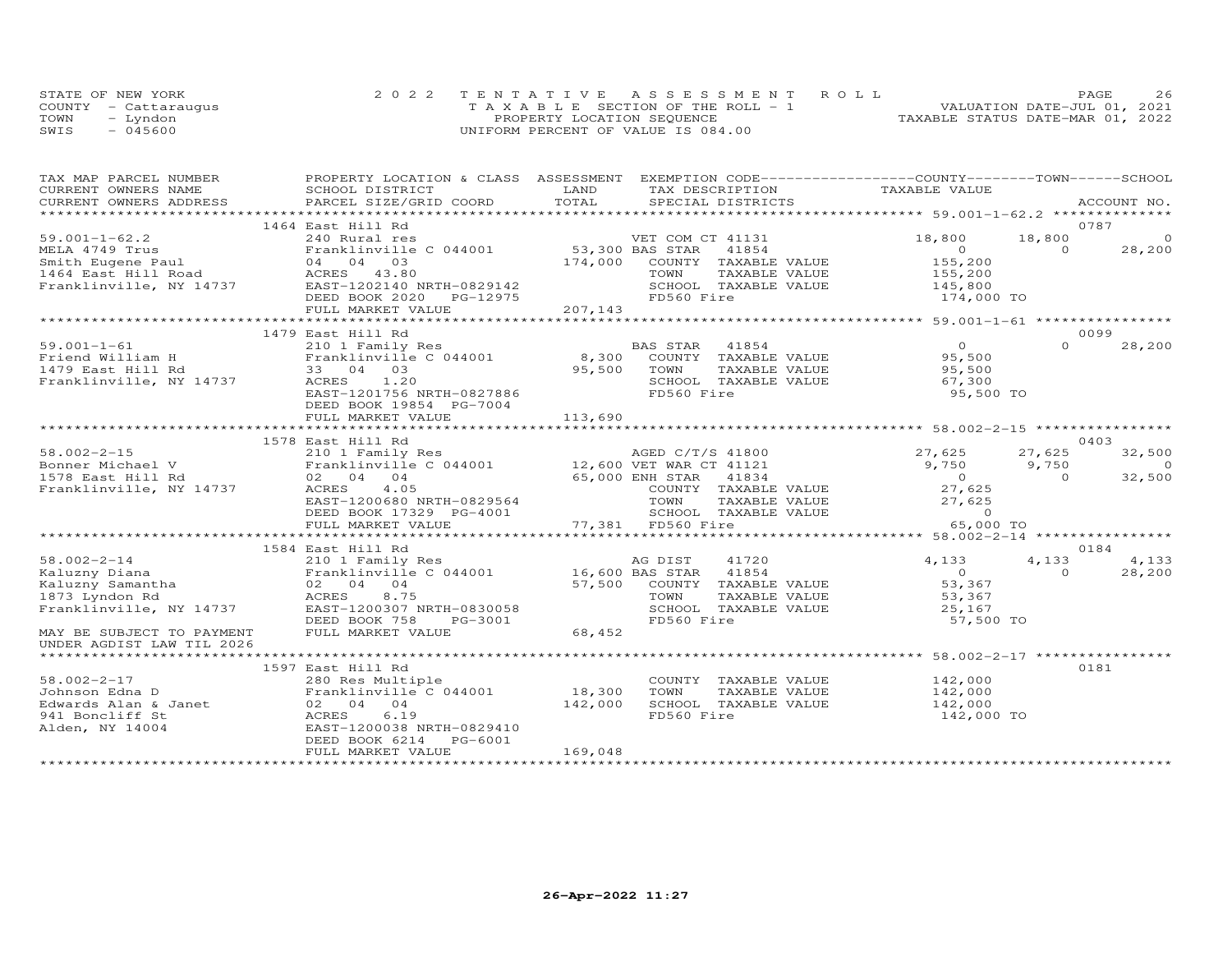| STATE OF NEW YORK    |           | 2022 TENTATIVE ASSESSMENT ROLL        |  |  |                                  | PAGE. | 27 |
|----------------------|-----------|---------------------------------------|--|--|----------------------------------|-------|----|
| COUNTY - Cattaraugus |           | T A X A B L E SECTION OF THE ROLL - 1 |  |  | VALUATION DATE-JUL 01, 2021      |       |    |
| TOWN                 | – Lyndon  | PROPERTY LOCATION SEQUENCE            |  |  | TAXABLE STATUS DATE-MAR 01, 2022 |       |    |
| SWIS                 | $-045600$ | UNIFORM PERCENT OF VALUE IS 084.00    |  |  |                                  |       |    |

| TAX MAP PARCEL NUMBER<br>CURRENT OWNERS NAME                                                                                              | PROPERTY LOCATION & CLASS ASSESSMENT<br>SCHOOL DISTRICT | LAND    | EXEMPTION CODE-----------------COUNTY-------TOWN------SCHOOL<br>TAX DESCRIPTION | TAXABLE VALUE                                                    |                   |
|-------------------------------------------------------------------------------------------------------------------------------------------|---------------------------------------------------------|---------|---------------------------------------------------------------------------------|------------------------------------------------------------------|-------------------|
| CURRENT OWNERS ADDRESS                                                                                                                    | PARCEL SIZE/GRID COORD                                  | TOTAL   | SPECIAL DISTRICTS                                                               |                                                                  | ACCOUNT NO.       |
| ***********************                                                                                                                   |                                                         |         |                                                                                 |                                                                  |                   |
|                                                                                                                                           |                                                         |         |                                                                                 |                                                                  | 0837              |
|                                                                                                                                           | 1618 East Hill Rd                                       |         |                                                                                 | $\overline{0}$                                                   | $\Omega$          |
| $58.002 - 2 - 7.3$                                                                                                                        | 240 Rural res                                           |         | ENH STAR<br>41834                                                               |                                                                  | 70,410            |
| Schichtel 2019 Family Trust                                                                                                               | Franklinville C 044001                                  | 92,700  | COUNTY TAXABLE VALUE                                                            | 250,000                                                          |                   |
|                                                                                                                                           |                                                         | 250,000 | TOWN<br>TAXABLE VALUE                                                           | 250,000                                                          |                   |
| Schichtel Jeanette 1987<br>Jeanette Schichtel 1618 E Hill Rd EAST-1200715 NRTH-0830711<br>Franklinville, NY 14737 DEED BOOK 20190 PG-9297 |                                                         |         | SCHOOL TAXABLE VALUE                                                            | 179,590                                                          |                   |
|                                                                                                                                           |                                                         |         | FD560 Fire                                                                      | 250,000 TO                                                       |                   |
|                                                                                                                                           |                                                         |         |                                                                                 |                                                                  |                   |
|                                                                                                                                           | FULL MARKET VALUE                                       | 297,619 |                                                                                 |                                                                  |                   |
|                                                                                                                                           |                                                         |         |                                                                                 |                                                                  |                   |
|                                                                                                                                           | 1642 East Hill Rd                                       |         |                                                                                 |                                                                  | 0074              |
| $58.002 - 2 - 7.1$                                                                                                                        | 240 Rural res                                           |         | COUNTY TAXABLE VALUE                                                            | 153,200                                                          |                   |
| Riethmiller Samantha Dawn                                                                                                                 | Franklinville C 044001                                  | 48,000  | TOWN<br>TAXABLE VALUE                                                           | 153,200                                                          |                   |
| Riethmiller Miranda Lynn                                                                                                                  | $\overline{04}$<br>02<br>04                             | 153,200 | SCHOOL TAXABLE VALUE                                                            | 153,200                                                          |                   |
| 1642 East Hill Rd                                                                                                                         | 530 Ff                                                  |         | FD560 Fire                                                                      | 153,200 TO                                                       |                   |
| Franklinville, NY 14737                                                                                                                   | ACRES<br>38.45                                          |         |                                                                                 |                                                                  |                   |
|                                                                                                                                           | EAST-1199372 NRTH-0830916                               |         |                                                                                 |                                                                  |                   |
|                                                                                                                                           | DEED BOOK 22701 PG-4001                                 |         |                                                                                 |                                                                  |                   |
|                                                                                                                                           | FULL MARKET VALUE                                       | 182,381 |                                                                                 |                                                                  |                   |
|                                                                                                                                           |                                                         |         |                                                                                 | ******************************** 58.002-2-5.16 *************     |                   |
|                                                                                                                                           | 1685 East Hill Rd                                       |         |                                                                                 |                                                                  | 0661              |
| $58.002 - 2 - 5.16$                                                                                                                       | 270 Mfg housing                                         |         | COUNTY TAXABLE VALUE                                                            | 15,500                                                           |                   |
|                                                                                                                                           | Franklinville C 044001                                  | 6,700   | TOWN<br>TAXABLE VALUE                                                           | 15,500                                                           |                   |
| Gallegos Kathleen<br>Gallegos Tim                                                                                                         | 02 04 04                                                | 15,500  | SCHOOL TAXABLE VALUE                                                            | 15,500                                                           |                   |
| 9631 Dickersonville Road<br>Ransomville, NY 14131                                                                                         | ACRES 1.48                                              |         | FD560 Fire                                                                      | 15,500 TO                                                        |                   |
|                                                                                                                                           | EAST-1197876 NRTH-0831095                               |         |                                                                                 |                                                                  |                   |
|                                                                                                                                           | DEED BOOK 20200 PG-2290                                 |         |                                                                                 |                                                                  |                   |
|                                                                                                                                           | FULL MARKET VALUE                                       | 18,452  |                                                                                 |                                                                  |                   |
|                                                                                                                                           |                                                         |         |                                                                                 |                                                                  |                   |
|                                                                                                                                           | 1686 East Hill Rd                                       |         |                                                                                 |                                                                  | 0653              |
| $58.002 - 2 - 5.8$                                                                                                                        |                                                         |         |                                                                                 | 2,775                                                            | 2,775<br>$\Omega$ |
|                                                                                                                                           | 270 Mfg housing                                         |         | VET WAR CT 41121                                                                | $\bigcirc$                                                       | $\Omega$          |
| Schreiner James N                                                                                                                         | Franklinvill<br>02 04 04<br>Franklinville C 044001      |         | 4,300 BAS STAR 41854                                                            |                                                                  | 18,500            |
| Schreiner Barbara                                                                                                                         |                                                         | 18,500  | COUNTY TAXABLE VALUE                                                            | 15,725                                                           |                   |
| 1686 Pine Lane                                                                                                                            | Lot 1                                                   |         | TOWN<br>TAXABLE VALUE                                                           | 15,725                                                           |                   |
| Franklinville, NY 14737                                                                                                                   | 1.20<br>ACRES                                           |         | SCHOOL TAXABLE VALUE                                                            | $\circ$                                                          |                   |
|                                                                                                                                           | EAST-1197768 NRTH-0831281                               |         | FD560 Fire                                                                      | 18,500 TO                                                        |                   |
|                                                                                                                                           | DEED BOOK 00978 PG-00714                                |         |                                                                                 |                                                                  |                   |
|                                                                                                                                           | FULL MARKET VALUE                                       | 22,024  |                                                                                 |                                                                  |                   |
|                                                                                                                                           |                                                         |         |                                                                                 | ********************************** 58.002-2-9 ****************** |                   |
|                                                                                                                                           | 1695 East Hill Rd                                       |         |                                                                                 |                                                                  | 0237              |
| $58.002 - 2 - 9$                                                                                                                          | 260 Seasonal res                                        |         | COUNTY TAXABLE VALUE                                                            | 77,500                                                           |                   |
| Czerminski Ronald                                                                                                                         | Franklinville C 044001                                  | 54,200  | TOWN<br>TAXABLE VALUE                                                           | 77,500                                                           |                   |
| 1839 Raub Rd                                                                                                                              | 02 04 04                                                | 77,500  | SCHOOL TAXABLE VALUE                                                            | 77,500                                                           |                   |
| Franklinville, NY 14737                                                                                                                   | ACRES 44.65                                             |         | FD560 Fire                                                                      | 77,500 TO                                                        |                   |
|                                                                                                                                           | EAST-1198562 NRTH-0829280                               |         |                                                                                 |                                                                  |                   |
|                                                                                                                                           | DEED BOOK 9402<br>PG-4001                               |         |                                                                                 |                                                                  |                   |
|                                                                                                                                           | FULL MARKET VALUE                                       | 92,262  |                                                                                 |                                                                  |                   |
|                                                                                                                                           |                                                         |         |                                                                                 |                                                                  |                   |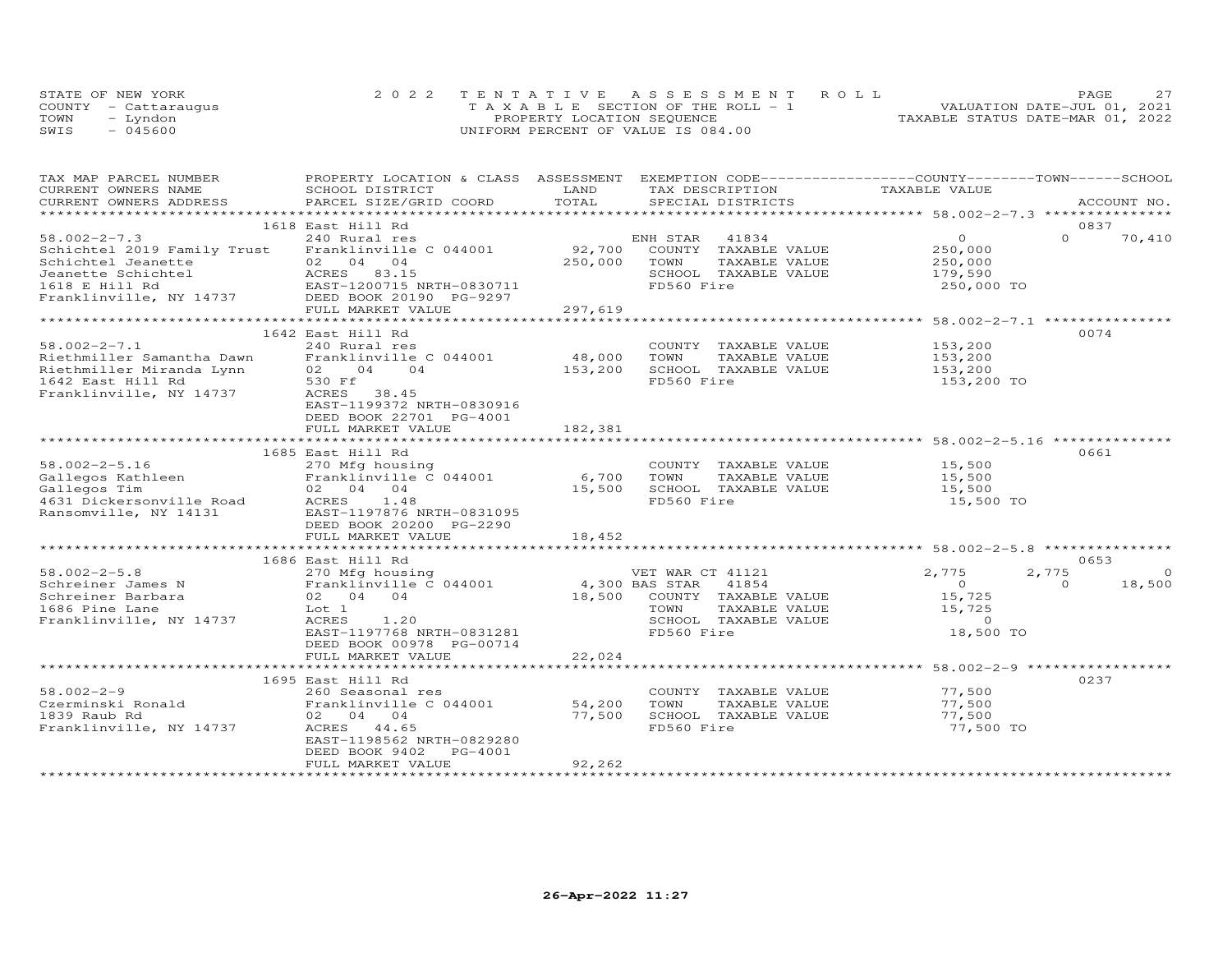|      | STATE OF NEW YORK    | 2022 TENTATIVE ASSESSMENT ROLL        | 28<br>PAGE                       |
|------|----------------------|---------------------------------------|----------------------------------|
|      | COUNTY - Cattaraugus | T A X A B L E SECTION OF THE ROLL - 1 | VALUATION DATE-JUL 01, 2021      |
| TOWN | - Lyndon             | PROPERTY LOCATION SEQUENCE            | TAXABLE STATUS DATE-MAR 01, 2022 |
| SWIS | $-045600$            | UNIFORM PERCENT OF VALUE IS 084.00    |                                  |

| TAX MAP PARCEL NUMBER<br>CURRENT OWNERS NAME        | PROPERTY LOCATION & CLASS ASSESSMENT<br>SCHOOL DISTRICT | LAND                | TAX DESCRIPTION            | EXEMPTION CODE-----------------COUNTY-------TOWN------SCHOOL<br>TAXABLE VALUE |                    |
|-----------------------------------------------------|---------------------------------------------------------|---------------------|----------------------------|-------------------------------------------------------------------------------|--------------------|
| CURRENT OWNERS ADDRESS                              | PARCEL SIZE/GRID COORD                                  | TOTAL               | SPECIAL DISTRICTS          |                                                                               | ACCOUNT NO.        |
|                                                     |                                                         |                     |                            |                                                                               |                    |
|                                                     | 1698 East Hill Rd                                       |                     |                            |                                                                               | 0833               |
| $58.002 - 2 - 7.2$                                  | 240 Rural res                                           |                     | COUNTY TAXABLE VALUE       | 320,000<br>320,000                                                            |                    |
| Cox Matthew                                         | Franklinville C 044001                                  | 25,500              | TOWN<br>TAXABLE VALUE      |                                                                               |                    |
| Potter Jamie                                        | 02 04 04                                                | 320,000             | SCHOOL TAXABLE VALUE       | 320,000                                                                       |                    |
| 182 Leocrest                                        | Ff 530.00                                               |                     | FD560 Fire                 | 320,000 TO                                                                    |                    |
| West Seneca, NY 14224                               | ACRES 16.00 BANK 017                                    |                     |                            |                                                                               |                    |
|                                                     | EAST-1198640 NRTH-0831371                               |                     |                            |                                                                               |                    |
|                                                     | DEED BOOK 16906 PG-7001                                 |                     |                            |                                                                               |                    |
|                                                     | FULL MARKET VALUE                                       | 380,952             |                            |                                                                               |                    |
|                                                     | 1702 East Hill Rd                                       |                     |                            |                                                                               | 0655               |
| $58.002 - 2 - 5.10$                                 | 210 1 Family Res                                        |                     | ENH STAR 41834             | $\overline{O}$                                                                | $\Omega$<br>45,000 |
| Anthon Patrick M                                    | Franklinville C 044001                                  |                     | 6,000 COUNTY TAXABLE VALUE | 45,000                                                                        |                    |
| Anthon Diane L                                      | 02/10 04 04                                             | 45,000              | TOWN<br>TAXABLE VALUE      | 45,000                                                                        |                    |
| 1702 Pine Lane Dr                                   | Lot 3                                                   |                     | SCHOOL TAXABLE VALUE       | $\overline{0}$                                                                |                    |
| Franklinville, NY 14737                             | ACRES<br>2.33                                           |                     | FD560 Fire                 | 45,000 TO                                                                     |                    |
|                                                     | EAST-1197570 NRTH-0831031                               |                     |                            |                                                                               |                    |
|                                                     | DEED BOOK 880<br>PG-01149                               |                     |                            |                                                                               |                    |
|                                                     | FULL MARKET VALUE                                       | 53,571              |                            |                                                                               |                    |
|                                                     | *************************                               | ******************* |                            | ********************************* 58.002-2-5.15 ***************               |                    |
|                                                     | 1713 East Hill Rd                                       |                     |                            |                                                                               | 0660               |
| $58.002 - 2 - 5.15$                                 | 312 Vac w/imprv                                         |                     | COUNTY TAXABLE VALUE       | 20,000                                                                        |                    |
| Rusinski Ronalda                                    | Franklinville C 044001                                  | 5,300               | TOWN<br>TAXABLE VALUE      | 20,000                                                                        |                    |
| Rusinski Linda M                                    |                                                         | 20,000              | SCHOOL TAXABLE VALUE       | 20,000                                                                        |                    |
| 52 Bielak Rd                                        | 02  04  04<br>ACRES  1.84<br>ACRES 1.84                 |                     | FD560 Fire                 | 20,000 TO                                                                     |                    |
| Orchard Park, NY 14127                              | EAST-1197820 NRTH-0830824                               |                     |                            |                                                                               |                    |
|                                                     | DEED BOOK 00940 PG-00920                                |                     |                            |                                                                               |                    |
|                                                     | FULL MARKET VALUE                                       | 23,810              |                            |                                                                               |                    |
|                                                     |                                                         |                     |                            |                                                                               |                    |
|                                                     | 1713 East Hill Rd                                       |                     |                            |                                                                               | 0236               |
| $58.002 - 2 - 8.1$                                  | 270 Mfg housing                                         |                     | COUNTY TAXABLE VALUE       | 36,000                                                                        |                    |
| Cremen Donald                                       | Franklinville C 044001                                  | 16,500              | TOWN<br>TAXABLE VALUE      | 36,000                                                                        |                    |
| 4595 Boncrest Drive East<br>Williamsville. NY 14221 | 02 04 04                                                | 36,000              | SCHOOL TAXABLE VALUE       | 36,000                                                                        |                    |
| Williamsville, NY 14221                             | ACRES<br>7.00                                           |                     | FD560 Fire                 | 36,000 TO                                                                     |                    |
|                                                     | EAST-1198121 NRTH-0830603                               |                     |                            |                                                                               |                    |
|                                                     | DEED BOOK 2020<br>PG-13271                              |                     |                            |                                                                               |                    |
|                                                     | FULL MARKET VALUE                                       | 42,857              |                            |                                                                               |                    |
|                                                     |                                                         |                     |                            | ********************* 58.002-2-5.19 ***********                               |                    |
|                                                     | 1722 East Hill Rd                                       |                     |                            |                                                                               | 0803               |
| $58.002 - 2 - 5.19$                                 | 270 Mfg housing                                         |                     | COUNTY TAXABLE VALUE       | 15,000                                                                        |                    |
|                                                     |                                                         | 6,100               | TOWN<br>TAXABLE VALUE      | 15,000                                                                        |                    |
|                                                     |                                                         | 15,000              | SCHOOL TAXABLE VALUE       | 15,000                                                                        |                    |
| Franklinville, NY 14737                             | 2.39<br>ACRES                                           |                     |                            |                                                                               |                    |
|                                                     | EAST-1197389 NRTH-0830639                               |                     |                            |                                                                               |                    |
|                                                     | PG-11969<br>DEED BOOK 2020                              |                     |                            |                                                                               |                    |
|                                                     | FULL MARKET VALUE                                       | 17,857              |                            |                                                                               |                    |
|                                                     |                                                         |                     |                            |                                                                               |                    |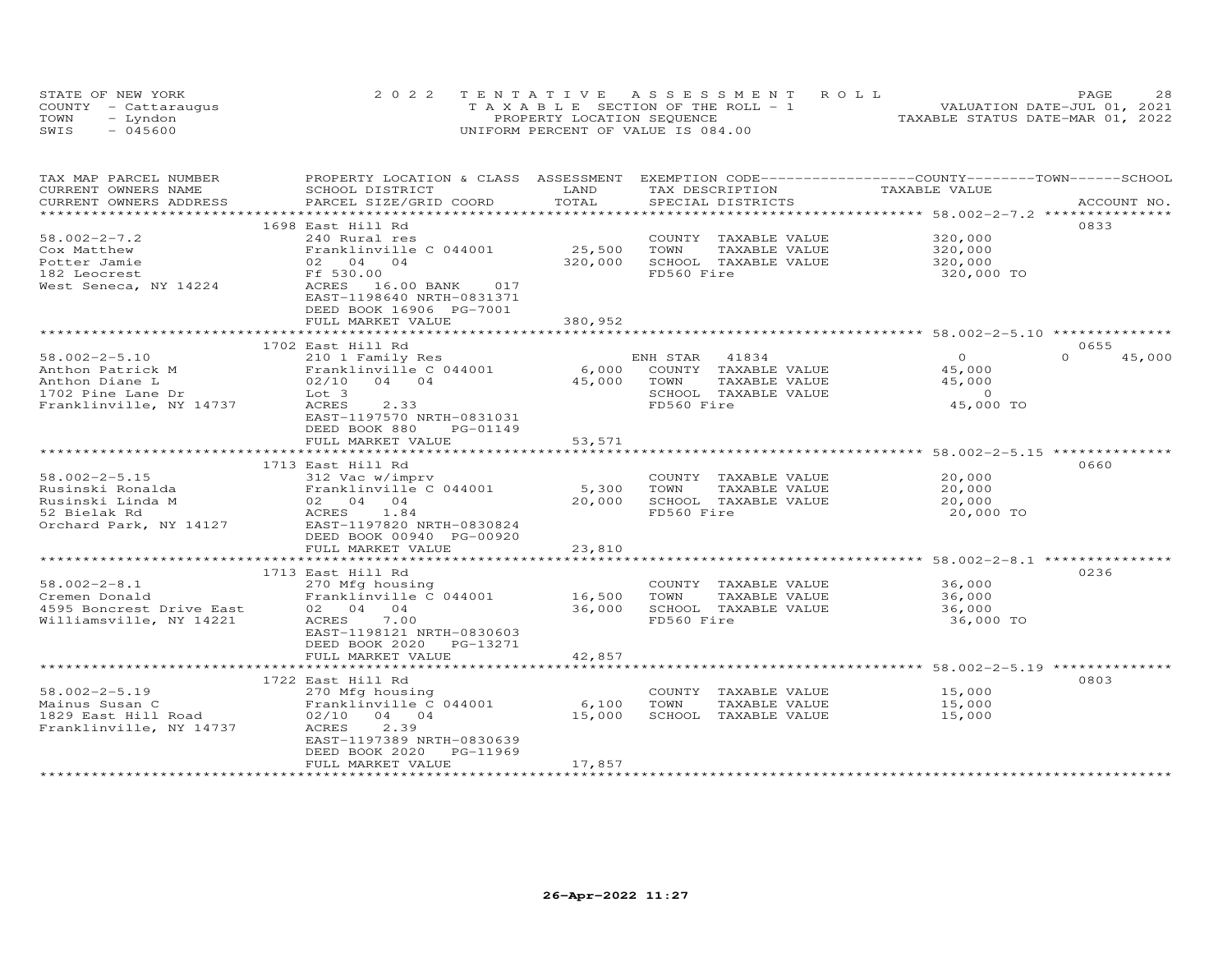|      | STATE OF NEW YORK    | 2022 TENTATIVE ASSESSMENT ROLL        | PAGE                             | 29 |
|------|----------------------|---------------------------------------|----------------------------------|----|
|      | COUNTY - Cattaraugus | T A X A B L E SECTION OF THE ROLL - 1 | VALUATION DATE-JUL 01, 2021      |    |
| TOWN | - Lyndon             | PROPERTY LOCATION SEQUENCE            | TAXABLE STATUS DATE-MAR 01, 2022 |    |
| SWIS | $-045600$            | UNIFORM PERCENT OF VALUE IS 084.00    |                                  |    |

| TAX MAP PARCEL NUMBER<br>CURRENT OWNERS NAME<br>CURRENT OWNERS ADDRESS | PROPERTY LOCATION & CLASS ASSESSMENT EXEMPTION CODE-----------------COUNTY-------TOWN------SCHOOL<br>SCHOOL DISTRICT<br>PARCEL SIZE/GRID COORD | LAND<br>TOTAL   | TAX DESCRIPTION<br>SPECIAL DISTRICTS | TAXABLE VALUE    | ACCOUNT NO.        |
|------------------------------------------------------------------------|------------------------------------------------------------------------------------------------------------------------------------------------|-----------------|--------------------------------------|------------------|--------------------|
| *************************                                              |                                                                                                                                                |                 |                                      |                  |                    |
|                                                                        | 1728 East Hill Rd                                                                                                                              |                 |                                      |                  | 0652               |
| $58.002 - 2 - 5.7$                                                     | 260 Seasonal res                                                                                                                               |                 | COUNTY TAXABLE VALUE                 | 42,600           |                    |
| Jones Jeffrey A                                                        | Franklinville C 044001                                                                                                                         | 10,500          | TAXABLE VALUE<br>TOWN                | 42,600           |                    |
| 3022 Monroe Ave                                                        | 02 04 04                                                                                                                                       | 42,600          | SCHOOL TAXABLE VALUE                 | 42,600           |                    |
| Niagara Falls, NY 14303                                                | <b>ACRES</b><br>2.69                                                                                                                           |                 | FD560 Fire                           | 42,600 TO        |                    |
|                                                                        | EAST-1198196 NRTH-0831334                                                                                                                      |                 |                                      |                  |                    |
|                                                                        | DEED BOOK 18410 PG-8001                                                                                                                        |                 |                                      |                  |                    |
|                                                                        | FULL MARKET VALUE                                                                                                                              | 50,714          |                                      |                  |                    |
|                                                                        |                                                                                                                                                |                 |                                      |                  |                    |
| $58.002 - 2 - 5.18$                                                    | 1730 East Hill Rd<br>260 Seasonal res                                                                                                          |                 | COUNTY TAXABLE VALUE                 | 26,000           | 0802               |
| Kirkpatrick Donald R                                                   | Franklinville C 044001                                                                                                                         | 12,600          | TOWN<br>TAXABLE VALUE                | 26,000           |                    |
| Caldwell Kathy J                                                       | 02 04 04                                                                                                                                       | 26,000          | SCHOOL TAXABLE VALUE                 | 26,000           |                    |
| 3075 Monroe Avenue                                                     | FRNT 150.00 DPTH 480.50                                                                                                                        |                 | FD560 Fire                           | 26,000 TO        |                    |
| Niagara Falls, NY 14305                                                | ACRES<br>1.58                                                                                                                                  |                 |                                      |                  |                    |
|                                                                        | EAST-1198068 NRTH-0831513                                                                                                                      |                 |                                      |                  |                    |
|                                                                        | DEED BOOK 29362 PG-2001                                                                                                                        |                 |                                      |                  |                    |
|                                                                        | FULL MARKET VALUE                                                                                                                              | 30,952          |                                      |                  |                    |
|                                                                        |                                                                                                                                                |                 |                                      |                  |                    |
|                                                                        | 1761 East Hill Rd                                                                                                                              |                 |                                      |                  | 0657               |
| $58.002 - 2 - 5.12$                                                    | 314 Rural vac<10                                                                                                                               |                 | COUNTY TAXABLE VALUE                 | 5,800            |                    |
| Shortridge Randall D                                                   | Franklinville C 044001                                                                                                                         | 5,800           | TAXABLE VALUE<br>TOWN                | 5,800            |                    |
| Shortridge Laura S                                                     | 02/10<br>04 04                                                                                                                                 | 5,800           | SCHOOL TAXABLE VALUE                 | 5,800            |                    |
| 4587 Townline Rd                                                       | Lot 10                                                                                                                                         |                 | FD560 Fire                           | 5,800 TO         |                    |
| Albion, NY 14411                                                       | ACRES<br>2.17<br>EAST-1197316 NRTH-0830154                                                                                                     |                 |                                      |                  |                    |
|                                                                        | DEED BOOK 21386 PG-7001                                                                                                                        |                 |                                      |                  |                    |
|                                                                        | FULL MARKET VALUE                                                                                                                              | 6,905           |                                      |                  |                    |
|                                                                        |                                                                                                                                                |                 |                                      |                  |                    |
|                                                                        | 1764 East Hill Rd                                                                                                                              |                 |                                      |                  | 0008               |
| $49.004 - 2 - 30$                                                      | 240 Rural res                                                                                                                                  |                 | AGED C/T/S 41800                     | 44,750<br>44,750 | 44,750             |
| Holmes Patricia J                                                      | Franklinville C 044001                                                                                                                         | 31,300 ENH STAR | 41834                                | $\circ$          | $\Omega$<br>44,750 |
| 1764 East Hill Rd                                                      | 03/11 04 04                                                                                                                                    | 89,500          | COUNTY TAXABLE VALUE                 | 44,750           |                    |
| Franklinville, NY 14737                                                | ACRES<br>21.80                                                                                                                                 |                 | TOWN<br>TAXABLE VALUE                | 44,750           |                    |
|                                                                        | EAST-1198040 NRTH-0832174                                                                                                                      |                 | SCHOOL TAXABLE VALUE                 | $\Omega$         |                    |
|                                                                        | DEED BOOK 00942 PG-00799                                                                                                                       |                 | FD560 Fire                           | 89,500 TO        |                    |
|                                                                        | FULL MARKET VALUE<br>***********************                                                                                                   | 106,548         |                                      |                  |                    |
|                                                                        |                                                                                                                                                |                 |                                      |                  |                    |
| $58.002 - 2 - 5.13$                                                    | 1767 East Hill Rd<br>260 Seasonal res                                                                                                          |                 | COUNTY TAXABLE VALUE                 | 16,000           | 0658               |
| Seyler Joshua T                                                        | Franklinville C 044001                                                                                                                         | 7,500           | TOWN<br>TAXABLE VALUE                | 16,000           |                    |
| 558 Two Mile Creek                                                     | $02/10$ 04 04                                                                                                                                  | 16,000          | SCHOOL TAXABLE VALUE                 | 16,000           |                    |
| Tonawanda, NY 14150                                                    | Lot 9                                                                                                                                          |                 | FD560 Fire                           | 16,000 TO        |                    |
|                                                                        | <b>ACRES</b><br>3.32                                                                                                                           |                 |                                      |                  |                    |
|                                                                        | EAST-1197713 NRTH-0830272                                                                                                                      |                 |                                      |                  |                    |
|                                                                        | DEED BOOK 29485 PG-8001                                                                                                                        |                 |                                      |                  |                    |
|                                                                        | FULL MARKET VALUE                                                                                                                              | 19,048          |                                      |                  |                    |
|                                                                        |                                                                                                                                                |                 |                                      |                  |                    |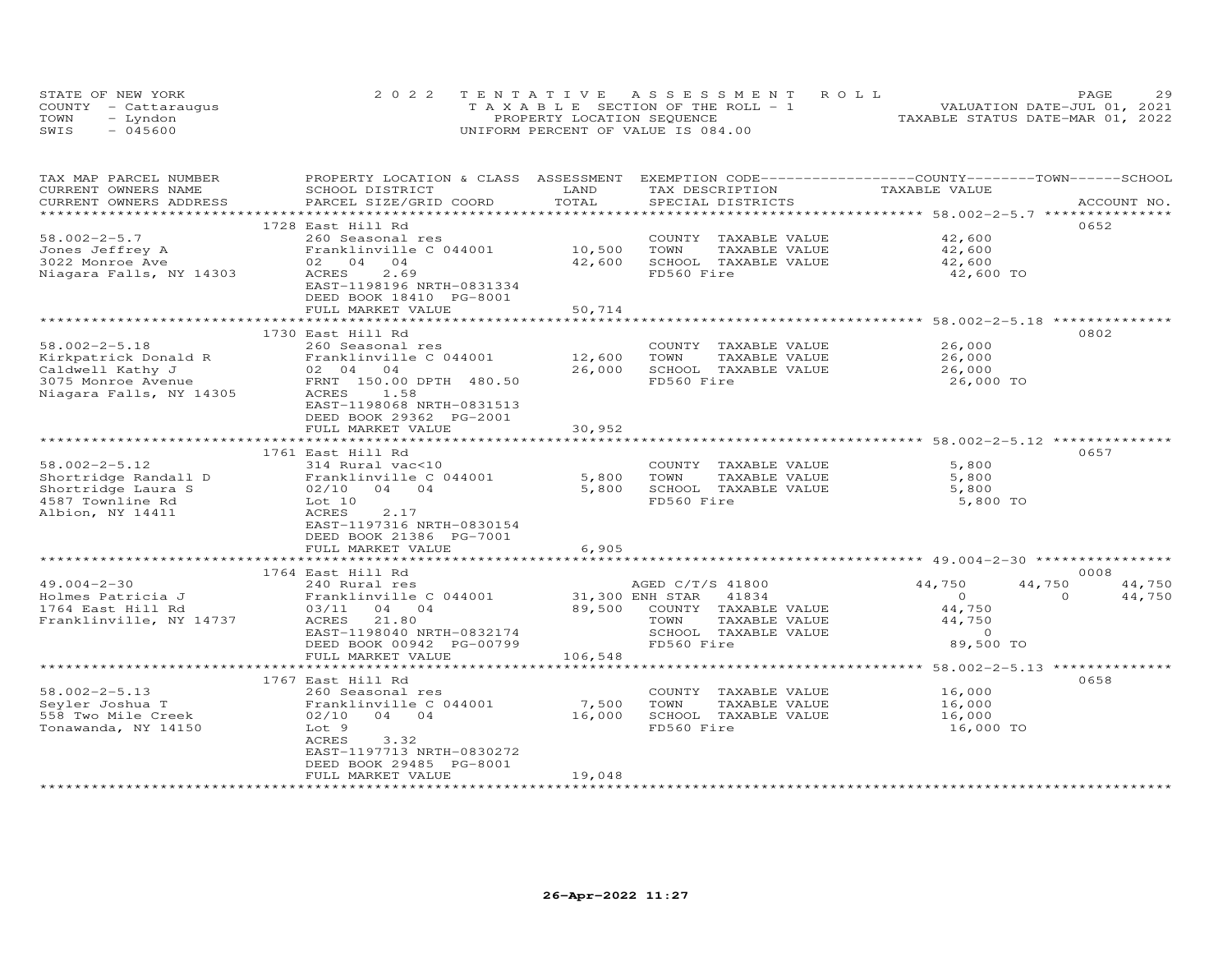|      | STATE OF NEW YORK    | 2022 TENTATIVE ASSESSMENT ROLL        |                                  | PAGE | 30 |
|------|----------------------|---------------------------------------|----------------------------------|------|----|
|      | COUNTY - Cattaraugus | T A X A B L E SECTION OF THE ROLL - 1 | VALUATION DATE-JUL 01, 2021      |      |    |
| TOWN | – Lyndon             | PROPERTY LOCATION SEQUENCE            | TAXABLE STATUS DATE-MAR 01, 2022 |      |    |
| SWIS | $-045600$            | UNIFORM PERCENT OF VALUE IS 084.00    |                                  |      |    |

| TAX MAP PARCEL NUMBER               |                                                                                             | PROPERTY LOCATION & CLASS ASSESSMENT EXEMPTION CODE----------------COUNTY-------TOWN------SCHOOL |                                                                                               |
|-------------------------------------|---------------------------------------------------------------------------------------------|--------------------------------------------------------------------------------------------------|-----------------------------------------------------------------------------------------------|
| CURRENT OWNERS NAME                 | SCHOOL DISTRICT                                                                             | LAND<br>TAX DESCRIPTION                                                                          | TAXABLE VALUE                                                                                 |
| CURRENT OWNERS ADDRESS              | PARCEL SIZE/GRID COORD                                                                      | TOTAL<br>SPECIAL DISTRICTS                                                                       | ACCOUNT NO.                                                                                   |
| ****************                    |                                                                                             |                                                                                                  |                                                                                               |
|                                     | 1773 East Hill Rd                                                                           |                                                                                                  | 0039                                                                                          |
| $49.004 - 2 - 31$                   | 210 1 Family Res                                                                            | ENH STAR<br>41834<br>$14,700$ <sup>E</sup>                                                       | $\overline{0}$<br>$\Omega$<br>70,410                                                          |
| Benjamin Betty L                    | Franklinville C 044001                                                                      | COUNTY TAXABLE VALUE                                                                             | 105,000                                                                                       |
| Benjamin Rand L                     | 10/11 04 04                                                                                 | 105,000<br>TOWN<br>TAXABLE VALUE                                                                 | 105,000                                                                                       |
| 1773 E Hill Rd                      | ACRES<br>5.45                                                                               | SCHOOL TAXABLE VALUE                                                                             | 34,590                                                                                        |
| Franklinville, NY 14737             | EAST-1197154 NRTH-0831915                                                                   | FD560 Fire                                                                                       | 105,000 TO                                                                                    |
|                                     | DEED BOOK 28722 PG-7003                                                                     |                                                                                                  |                                                                                               |
|                                     | FULL MARKET VALUE                                                                           | 125,000                                                                                          |                                                                                               |
|                                     |                                                                                             |                                                                                                  |                                                                                               |
|                                     | 1806 East Hill Rd                                                                           | VET DIS CT 41141<br>---- CT 41121                                                                | 0090                                                                                          |
| $49.004 - 2 - 33.1$                 | 270 Mfg housing                                                                             |                                                                                                  | $\circ$<br>1,700<br>1,700                                                                     |
| Haas Ellen E                        | Franklinville C 044001                                                                      | 13,100 VET WAR CT 41121                                                                          | $\overline{O}$<br>5,100<br>5,100                                                              |
| 1806 East Hill Rd                   | $\begin{bmatrix} \texttt{Frank1} & \texttt{04} \\ 11 & 04 & 04 \\ -3 & 4 & 4 \end{bmatrix}$ | 34,000 AGED C/T/S 41800                                                                          | 10,880<br>13,600<br>10,880                                                                    |
| Franklinville, NY 14737             | ACRES<br>4.40                                                                               | ENH STAR<br>41834                                                                                | $\overline{0}$<br>20,400                                                                      |
|                                     | EAST-1196716 NRTH-0833008                                                                   | COUNTY TAXABLE VALUE                                                                             | $\begin{array}{c}0\\16,320\end{array}$                                                        |
|                                     | DEED BOOK 815<br>PG-00993                                                                   | TAXABLE VALUE<br>TOWN                                                                            |                                                                                               |
|                                     | FULL MARKET VALUE                                                                           | 40,476 SCHOOL TAXABLE VALUE                                                                      | 16,320                                                                                        |
|                                     |                                                                                             | FD560 Fire                                                                                       | 34,000 TO                                                                                     |
|                                     |                                                                                             |                                                                                                  |                                                                                               |
|                                     | 1846 East Hill Rd                                                                           |                                                                                                  | 0933                                                                                          |
| $49.004 - 2 - 33.2$                 | 240 Rural res                                                                               | VET WAR CT 41121                                                                                 | 11,280<br>11,280<br>$\circ$                                                                   |
| Leasure Kenneth C                   | Franklinville C 044001 50,900 BAS STAR                                                      | 41854                                                                                            | 28,200<br>$\overline{O}$ and $\overline{O}$ and $\overline{O}$ and $\overline{O}$<br>$\Omega$ |
| 1846 East Hill Rd                   | 11 04 04                                                                                    | 115,000 COUNTY TAXABLE VALUE                                                                     | 103,720                                                                                       |
| Franklinville, NY 14737 ACRES 41.35 |                                                                                             | TAXABLE VALUE<br>TOWN                                                                            | 103,720                                                                                       |
|                                     | EAST-1196626 NRTH-0834367                                                                   | SCHOOL TAXABLE VALUE                                                                             | 86,800                                                                                        |
|                                     | DEED BOOK 7084 PG-3001                                                                      | FD560 Fire                                                                                       | 115,000 TO                                                                                    |
|                                     | FULL MARKET VALUE                                                                           | 136,905                                                                                          |                                                                                               |
|                                     |                                                                                             |                                                                                                  | ********************* 49.004-2-32.5 ***************                                           |
|                                     | 1853 East Hill Rd                                                                           |                                                                                                  | 0961                                                                                          |
|                                     |                                                                                             | BAS STAR<br>41854                                                                                | $\overline{0}$<br>$\Omega$<br>28,200                                                          |
|                                     |                                                                                             | COUNTY TAXABLE VALUE                                                                             | 42,000                                                                                        |
|                                     |                                                                                             | TOWN<br>TAXABLE VALUE                                                                            | 42,000                                                                                        |
| Franklinville, NY 14737             | ACRES 18.40                                                                                 | SCHOOL TAXABLE VALUE                                                                             | 13,800                                                                                        |
|                                     | EAST-1195955 NRTH-0832642                                                                   | FD560 Fire                                                                                       | 42,000 TO                                                                                     |
|                                     | DEED BOOK 15698 PG-3001                                                                     |                                                                                                  |                                                                                               |
|                                     | FULL MARKET VALUE                                                                           | 50,000                                                                                           |                                                                                               |
|                                     |                                                                                             |                                                                                                  |                                                                                               |
|                                     | 1858 East Hill Rd                                                                           |                                                                                                  | 0893                                                                                          |
| $49.004 - 2 - 35.5$                 | 210 1 Family Res                                                                            | BAS STAR<br>41854                                                                                | $\overline{0}$<br>$\cap$<br>28,200                                                            |
| Stevens Cathleen                    |                                                                                             | 18,500<br>COUNTY TAXABLE VALUE                                                                   |                                                                                               |
| 1858 E Hill Rd                      | Franklinville C 044001                                                                      | 85,000                                                                                           | 85,000                                                                                        |
| Franklinville, NY 14737             | 11 4 4                                                                                      | TOWN<br>TAXABLE VALUE<br>SCHOOL TAXABLE VALUE                                                    | 85,000                                                                                        |
|                                     | ACRES<br>9.00 BANK<br>018                                                                   | FD560 Fire                                                                                       | 56,800                                                                                        |
|                                     | EAST-1196113 NRTH-0833881                                                                   |                                                                                                  | 85,000 TO                                                                                     |
|                                     | DEED BOOK 1015<br>PG-992                                                                    |                                                                                                  |                                                                                               |
|                                     | FULL MARKET VALUE                                                                           | 101,190                                                                                          |                                                                                               |
|                                     |                                                                                             |                                                                                                  |                                                                                               |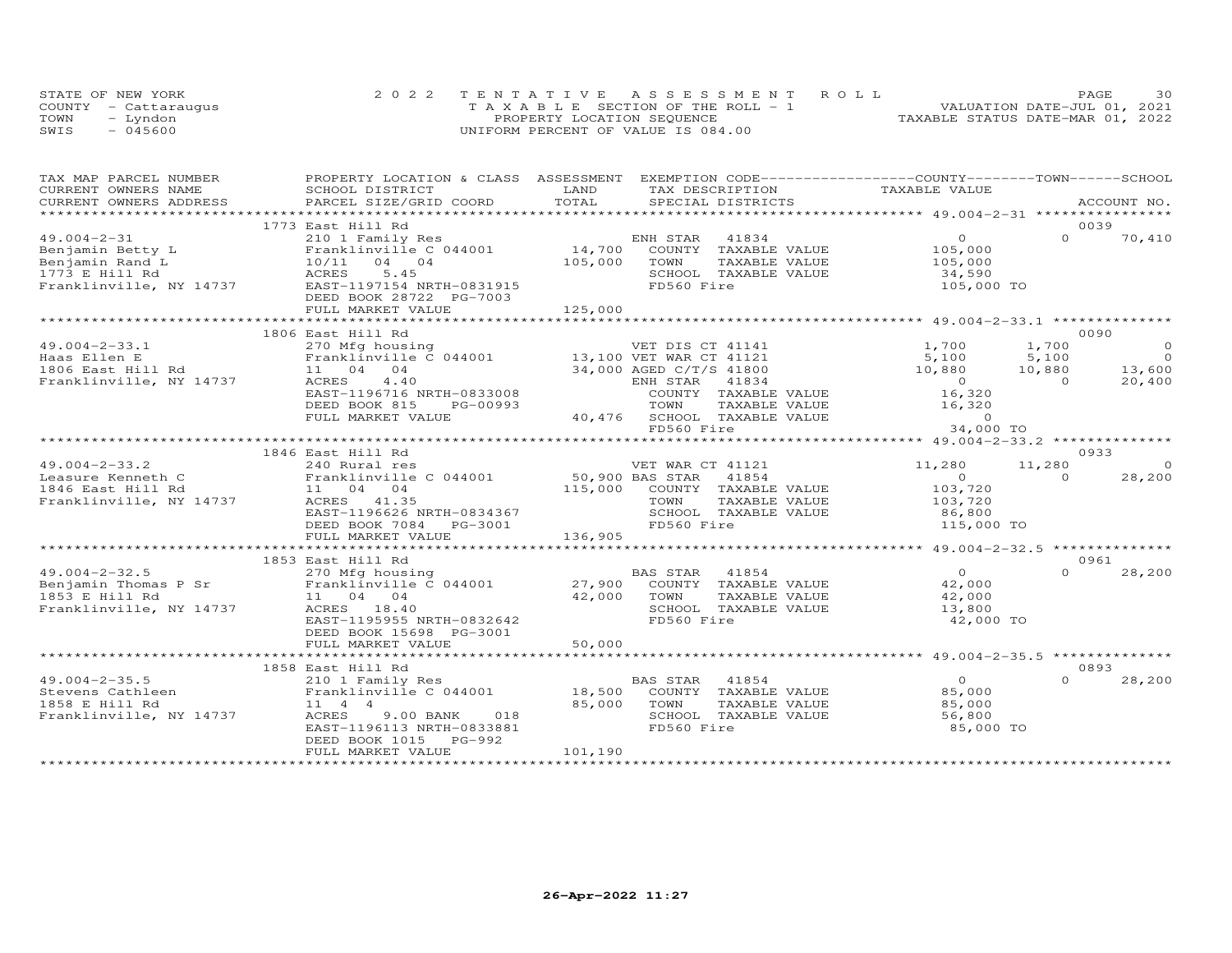|      | STATE OF NEW YORK    | 2022 TENTATIVE ASSESSMENT ROLL        | 31<br>PAGE                       |
|------|----------------------|---------------------------------------|----------------------------------|
|      | COUNTY - Cattaraugus | T A X A B L E SECTION OF THE ROLL - 1 | VALUATION DATE-JUL 01, 2021      |
| TOWN | - Lyndon             | PROPERTY LOCATION SEQUENCE            | TAXABLE STATUS DATE-MAR 01, 2022 |
| SWIS | $-045600$            | UNIFORM PERCENT OF VALUE IS 084.00    |                                  |

| CURRENT OWNERS NAME<br>TAXABLE VALUE<br>SCHOOL DISTRICT<br>LAND<br>TAX DESCRIPTION<br>TOTAL<br>CURRENT OWNERS ADDRESS<br>PARCEL SIZE/GRID COORD<br>SPECIAL DISTRICTS<br>ACCOUNT NO.<br>***********************<br>0843<br>1874 East Hill Rd<br>$49.004 - 2 - 35.4$<br>30,000<br>270 Mfg housing<br>COUNTY TAXABLE VALUE<br>11,900<br>Franklinville C 044001<br>TOWN<br>Santibanez Ruben A<br>TAXABLE VALUE<br>30,000<br>30,000<br>1874 Hill Rd<br>11 04 04<br>SCHOOL TAXABLE VALUE<br>30,000<br>FD560 Fire<br>Lyndon, NY 14737<br>Ff 180.00<br>30,000 TO<br>3.60<br>ACRES<br>EAST-1195870 NRTH-0833930<br>DEED BOOK 27723 PG-8002<br>FULL MARKET VALUE<br>35,714<br>1908 East Hill Rd<br>0831<br>$\Omega$<br>$49.004 - 2 - 38.3$<br>210 1 Family Res<br>BAS STAR<br>41854<br>$\Omega$<br>28,200<br>19,100<br>Franklinville C 044001<br>COUNTY TAXABLE VALUE<br>127,000<br>Blatner Peter L<br>11 04 04<br>127,000<br>Blatner Shannon L<br>TOWN<br>TAXABLE VALUE<br>127,000<br><b>ACRES</b><br>9.60<br>SCHOOL TAXABLE VALUE<br>1908 East Hill Road<br>98,800<br>FD560 Fire<br>Franklinville, NY 14737<br>EAST-1195388 NRTH-0834022<br>127,000 TO<br>DEED BOOK 23188 PG-9001<br>151,190<br>FULL MARKET VALUE<br>1914 East Hill Rd<br>ENH STAR 41834<br>$\Omega$<br>$\Omega$<br>60,000<br>$49.004 - 2 - 38.4$<br>210 1 Family Res<br>8,000<br>60,000<br>Franklinville C 044001<br>COUNTY TAXABLE VALUE<br>Wilder Mary Jo<br>1914 East Hill Road<br>60,000<br>60,000<br>11 04 04<br>TOWN<br>TAXABLE VALUE<br>1.00<br>SCHOOL TAXABLE VALUE<br>$\overline{a}$<br>Franklinville, NY 14737<br>ACRES<br>FD560 Fire<br>60,000 TO<br>EAST-1194947 NRTH-0833984<br>DEED BOOK 23689 PG-6002<br>71,429<br>FULL MARKET VALUE<br>0.318<br>1941 East Hill Rd<br>$49.004 - 2 - 38.1$<br>$\overline{0}$<br>$\Omega$<br>28,200<br>240 Rural res<br>BAS STAR<br>41854<br>Franklinville C 044001<br>39,200<br>MacElroy Harry R III<br>COUNTY TAXABLE VALUE<br>78,000<br>78,000<br>TOWN<br>TAXABLE VALUE<br>78,000<br>1941 East Hill Rd<br>11 04 04<br>Franklinville, NY 14737<br>ACRES 29.70<br>SCHOOL TAXABLE VALUE<br>49,800<br>EAST-1194271 NRTH-0833000<br>FD560 Fire<br>78,000 TO<br>DEED BOOK 19340 PG-3005<br>92,857<br>FULL MARKET VALUE<br>********************************<br>0748<br>1962 East Hill Rd<br>70,100<br>$49.004 - 2 - 38.2$<br>322 Rural vac>10<br>COUNTY TAXABLE VALUE<br>70,100<br>TOWN<br>70,100<br>Setter Duane K Sr<br>Franklinville C 044001<br>TAXABLE VALUE<br>70,100<br>Setter Linda A<br>11 04 04<br>SCHOOL TAXABLE VALUE<br>70,100<br>FD560 Fire<br>70,100 TO<br>14 Ravenwood Dr<br>ACRES<br>60.55<br>EAST-1194850 NRTH-0834865<br>Lancaster, NY 14086<br>DEED BOOK 18758 PG-8001<br>83,452<br>FULL MARKET VALUE | TAX MAP PARCEL NUMBER | PROPERTY LOCATION & CLASS ASSESSMENT |  | EXEMPTION CODE-----------------COUNTY-------TOWN------SCHOOL |  |
|-----------------------------------------------------------------------------------------------------------------------------------------------------------------------------------------------------------------------------------------------------------------------------------------------------------------------------------------------------------------------------------------------------------------------------------------------------------------------------------------------------------------------------------------------------------------------------------------------------------------------------------------------------------------------------------------------------------------------------------------------------------------------------------------------------------------------------------------------------------------------------------------------------------------------------------------------------------------------------------------------------------------------------------------------------------------------------------------------------------------------------------------------------------------------------------------------------------------------------------------------------------------------------------------------------------------------------------------------------------------------------------------------------------------------------------------------------------------------------------------------------------------------------------------------------------------------------------------------------------------------------------------------------------------------------------------------------------------------------------------------------------------------------------------------------------------------------------------------------------------------------------------------------------------------------------------------------------------------------------------------------------------------------------------------------------------------------------------------------------------------------------------------------------------------------------------------------------------------------------------------------------------------------------------------------------------------------------------------------------------------------------------------------------------------------------------------------------------------------------------------------------------------------------------------------------------------------------------------------------------------------------------------------------------------------------------------------------------------------|-----------------------|--------------------------------------|--|--------------------------------------------------------------|--|
|                                                                                                                                                                                                                                                                                                                                                                                                                                                                                                                                                                                                                                                                                                                                                                                                                                                                                                                                                                                                                                                                                                                                                                                                                                                                                                                                                                                                                                                                                                                                                                                                                                                                                                                                                                                                                                                                                                                                                                                                                                                                                                                                                                                                                                                                                                                                                                                                                                                                                                                                                                                                                                                                                                                             |                       |                                      |  |                                                              |  |
|                                                                                                                                                                                                                                                                                                                                                                                                                                                                                                                                                                                                                                                                                                                                                                                                                                                                                                                                                                                                                                                                                                                                                                                                                                                                                                                                                                                                                                                                                                                                                                                                                                                                                                                                                                                                                                                                                                                                                                                                                                                                                                                                                                                                                                                                                                                                                                                                                                                                                                                                                                                                                                                                                                                             |                       |                                      |  |                                                              |  |
|                                                                                                                                                                                                                                                                                                                                                                                                                                                                                                                                                                                                                                                                                                                                                                                                                                                                                                                                                                                                                                                                                                                                                                                                                                                                                                                                                                                                                                                                                                                                                                                                                                                                                                                                                                                                                                                                                                                                                                                                                                                                                                                                                                                                                                                                                                                                                                                                                                                                                                                                                                                                                                                                                                                             |                       |                                      |  |                                                              |  |
|                                                                                                                                                                                                                                                                                                                                                                                                                                                                                                                                                                                                                                                                                                                                                                                                                                                                                                                                                                                                                                                                                                                                                                                                                                                                                                                                                                                                                                                                                                                                                                                                                                                                                                                                                                                                                                                                                                                                                                                                                                                                                                                                                                                                                                                                                                                                                                                                                                                                                                                                                                                                                                                                                                                             |                       |                                      |  |                                                              |  |
|                                                                                                                                                                                                                                                                                                                                                                                                                                                                                                                                                                                                                                                                                                                                                                                                                                                                                                                                                                                                                                                                                                                                                                                                                                                                                                                                                                                                                                                                                                                                                                                                                                                                                                                                                                                                                                                                                                                                                                                                                                                                                                                                                                                                                                                                                                                                                                                                                                                                                                                                                                                                                                                                                                                             |                       |                                      |  |                                                              |  |
|                                                                                                                                                                                                                                                                                                                                                                                                                                                                                                                                                                                                                                                                                                                                                                                                                                                                                                                                                                                                                                                                                                                                                                                                                                                                                                                                                                                                                                                                                                                                                                                                                                                                                                                                                                                                                                                                                                                                                                                                                                                                                                                                                                                                                                                                                                                                                                                                                                                                                                                                                                                                                                                                                                                             |                       |                                      |  |                                                              |  |
|                                                                                                                                                                                                                                                                                                                                                                                                                                                                                                                                                                                                                                                                                                                                                                                                                                                                                                                                                                                                                                                                                                                                                                                                                                                                                                                                                                                                                                                                                                                                                                                                                                                                                                                                                                                                                                                                                                                                                                                                                                                                                                                                                                                                                                                                                                                                                                                                                                                                                                                                                                                                                                                                                                                             |                       |                                      |  |                                                              |  |
|                                                                                                                                                                                                                                                                                                                                                                                                                                                                                                                                                                                                                                                                                                                                                                                                                                                                                                                                                                                                                                                                                                                                                                                                                                                                                                                                                                                                                                                                                                                                                                                                                                                                                                                                                                                                                                                                                                                                                                                                                                                                                                                                                                                                                                                                                                                                                                                                                                                                                                                                                                                                                                                                                                                             |                       |                                      |  |                                                              |  |
|                                                                                                                                                                                                                                                                                                                                                                                                                                                                                                                                                                                                                                                                                                                                                                                                                                                                                                                                                                                                                                                                                                                                                                                                                                                                                                                                                                                                                                                                                                                                                                                                                                                                                                                                                                                                                                                                                                                                                                                                                                                                                                                                                                                                                                                                                                                                                                                                                                                                                                                                                                                                                                                                                                                             |                       |                                      |  |                                                              |  |
|                                                                                                                                                                                                                                                                                                                                                                                                                                                                                                                                                                                                                                                                                                                                                                                                                                                                                                                                                                                                                                                                                                                                                                                                                                                                                                                                                                                                                                                                                                                                                                                                                                                                                                                                                                                                                                                                                                                                                                                                                                                                                                                                                                                                                                                                                                                                                                                                                                                                                                                                                                                                                                                                                                                             |                       |                                      |  |                                                              |  |
|                                                                                                                                                                                                                                                                                                                                                                                                                                                                                                                                                                                                                                                                                                                                                                                                                                                                                                                                                                                                                                                                                                                                                                                                                                                                                                                                                                                                                                                                                                                                                                                                                                                                                                                                                                                                                                                                                                                                                                                                                                                                                                                                                                                                                                                                                                                                                                                                                                                                                                                                                                                                                                                                                                                             |                       |                                      |  |                                                              |  |
|                                                                                                                                                                                                                                                                                                                                                                                                                                                                                                                                                                                                                                                                                                                                                                                                                                                                                                                                                                                                                                                                                                                                                                                                                                                                                                                                                                                                                                                                                                                                                                                                                                                                                                                                                                                                                                                                                                                                                                                                                                                                                                                                                                                                                                                                                                                                                                                                                                                                                                                                                                                                                                                                                                                             |                       |                                      |  |                                                              |  |
|                                                                                                                                                                                                                                                                                                                                                                                                                                                                                                                                                                                                                                                                                                                                                                                                                                                                                                                                                                                                                                                                                                                                                                                                                                                                                                                                                                                                                                                                                                                                                                                                                                                                                                                                                                                                                                                                                                                                                                                                                                                                                                                                                                                                                                                                                                                                                                                                                                                                                                                                                                                                                                                                                                                             |                       |                                      |  |                                                              |  |
|                                                                                                                                                                                                                                                                                                                                                                                                                                                                                                                                                                                                                                                                                                                                                                                                                                                                                                                                                                                                                                                                                                                                                                                                                                                                                                                                                                                                                                                                                                                                                                                                                                                                                                                                                                                                                                                                                                                                                                                                                                                                                                                                                                                                                                                                                                                                                                                                                                                                                                                                                                                                                                                                                                                             |                       |                                      |  |                                                              |  |
|                                                                                                                                                                                                                                                                                                                                                                                                                                                                                                                                                                                                                                                                                                                                                                                                                                                                                                                                                                                                                                                                                                                                                                                                                                                                                                                                                                                                                                                                                                                                                                                                                                                                                                                                                                                                                                                                                                                                                                                                                                                                                                                                                                                                                                                                                                                                                                                                                                                                                                                                                                                                                                                                                                                             |                       |                                      |  |                                                              |  |
|                                                                                                                                                                                                                                                                                                                                                                                                                                                                                                                                                                                                                                                                                                                                                                                                                                                                                                                                                                                                                                                                                                                                                                                                                                                                                                                                                                                                                                                                                                                                                                                                                                                                                                                                                                                                                                                                                                                                                                                                                                                                                                                                                                                                                                                                                                                                                                                                                                                                                                                                                                                                                                                                                                                             |                       |                                      |  |                                                              |  |
|                                                                                                                                                                                                                                                                                                                                                                                                                                                                                                                                                                                                                                                                                                                                                                                                                                                                                                                                                                                                                                                                                                                                                                                                                                                                                                                                                                                                                                                                                                                                                                                                                                                                                                                                                                                                                                                                                                                                                                                                                                                                                                                                                                                                                                                                                                                                                                                                                                                                                                                                                                                                                                                                                                                             |                       |                                      |  |                                                              |  |
|                                                                                                                                                                                                                                                                                                                                                                                                                                                                                                                                                                                                                                                                                                                                                                                                                                                                                                                                                                                                                                                                                                                                                                                                                                                                                                                                                                                                                                                                                                                                                                                                                                                                                                                                                                                                                                                                                                                                                                                                                                                                                                                                                                                                                                                                                                                                                                                                                                                                                                                                                                                                                                                                                                                             |                       |                                      |  |                                                              |  |
|                                                                                                                                                                                                                                                                                                                                                                                                                                                                                                                                                                                                                                                                                                                                                                                                                                                                                                                                                                                                                                                                                                                                                                                                                                                                                                                                                                                                                                                                                                                                                                                                                                                                                                                                                                                                                                                                                                                                                                                                                                                                                                                                                                                                                                                                                                                                                                                                                                                                                                                                                                                                                                                                                                                             |                       |                                      |  |                                                              |  |
|                                                                                                                                                                                                                                                                                                                                                                                                                                                                                                                                                                                                                                                                                                                                                                                                                                                                                                                                                                                                                                                                                                                                                                                                                                                                                                                                                                                                                                                                                                                                                                                                                                                                                                                                                                                                                                                                                                                                                                                                                                                                                                                                                                                                                                                                                                                                                                                                                                                                                                                                                                                                                                                                                                                             |                       |                                      |  |                                                              |  |
|                                                                                                                                                                                                                                                                                                                                                                                                                                                                                                                                                                                                                                                                                                                                                                                                                                                                                                                                                                                                                                                                                                                                                                                                                                                                                                                                                                                                                                                                                                                                                                                                                                                                                                                                                                                                                                                                                                                                                                                                                                                                                                                                                                                                                                                                                                                                                                                                                                                                                                                                                                                                                                                                                                                             |                       |                                      |  |                                                              |  |
|                                                                                                                                                                                                                                                                                                                                                                                                                                                                                                                                                                                                                                                                                                                                                                                                                                                                                                                                                                                                                                                                                                                                                                                                                                                                                                                                                                                                                                                                                                                                                                                                                                                                                                                                                                                                                                                                                                                                                                                                                                                                                                                                                                                                                                                                                                                                                                                                                                                                                                                                                                                                                                                                                                                             |                       |                                      |  |                                                              |  |
|                                                                                                                                                                                                                                                                                                                                                                                                                                                                                                                                                                                                                                                                                                                                                                                                                                                                                                                                                                                                                                                                                                                                                                                                                                                                                                                                                                                                                                                                                                                                                                                                                                                                                                                                                                                                                                                                                                                                                                                                                                                                                                                                                                                                                                                                                                                                                                                                                                                                                                                                                                                                                                                                                                                             |                       |                                      |  |                                                              |  |
|                                                                                                                                                                                                                                                                                                                                                                                                                                                                                                                                                                                                                                                                                                                                                                                                                                                                                                                                                                                                                                                                                                                                                                                                                                                                                                                                                                                                                                                                                                                                                                                                                                                                                                                                                                                                                                                                                                                                                                                                                                                                                                                                                                                                                                                                                                                                                                                                                                                                                                                                                                                                                                                                                                                             |                       |                                      |  |                                                              |  |
|                                                                                                                                                                                                                                                                                                                                                                                                                                                                                                                                                                                                                                                                                                                                                                                                                                                                                                                                                                                                                                                                                                                                                                                                                                                                                                                                                                                                                                                                                                                                                                                                                                                                                                                                                                                                                                                                                                                                                                                                                                                                                                                                                                                                                                                                                                                                                                                                                                                                                                                                                                                                                                                                                                                             |                       |                                      |  |                                                              |  |
|                                                                                                                                                                                                                                                                                                                                                                                                                                                                                                                                                                                                                                                                                                                                                                                                                                                                                                                                                                                                                                                                                                                                                                                                                                                                                                                                                                                                                                                                                                                                                                                                                                                                                                                                                                                                                                                                                                                                                                                                                                                                                                                                                                                                                                                                                                                                                                                                                                                                                                                                                                                                                                                                                                                             |                       |                                      |  |                                                              |  |
|                                                                                                                                                                                                                                                                                                                                                                                                                                                                                                                                                                                                                                                                                                                                                                                                                                                                                                                                                                                                                                                                                                                                                                                                                                                                                                                                                                                                                                                                                                                                                                                                                                                                                                                                                                                                                                                                                                                                                                                                                                                                                                                                                                                                                                                                                                                                                                                                                                                                                                                                                                                                                                                                                                                             |                       |                                      |  |                                                              |  |
|                                                                                                                                                                                                                                                                                                                                                                                                                                                                                                                                                                                                                                                                                                                                                                                                                                                                                                                                                                                                                                                                                                                                                                                                                                                                                                                                                                                                                                                                                                                                                                                                                                                                                                                                                                                                                                                                                                                                                                                                                                                                                                                                                                                                                                                                                                                                                                                                                                                                                                                                                                                                                                                                                                                             |                       |                                      |  |                                                              |  |
|                                                                                                                                                                                                                                                                                                                                                                                                                                                                                                                                                                                                                                                                                                                                                                                                                                                                                                                                                                                                                                                                                                                                                                                                                                                                                                                                                                                                                                                                                                                                                                                                                                                                                                                                                                                                                                                                                                                                                                                                                                                                                                                                                                                                                                                                                                                                                                                                                                                                                                                                                                                                                                                                                                                             |                       |                                      |  |                                                              |  |
|                                                                                                                                                                                                                                                                                                                                                                                                                                                                                                                                                                                                                                                                                                                                                                                                                                                                                                                                                                                                                                                                                                                                                                                                                                                                                                                                                                                                                                                                                                                                                                                                                                                                                                                                                                                                                                                                                                                                                                                                                                                                                                                                                                                                                                                                                                                                                                                                                                                                                                                                                                                                                                                                                                                             |                       |                                      |  |                                                              |  |
|                                                                                                                                                                                                                                                                                                                                                                                                                                                                                                                                                                                                                                                                                                                                                                                                                                                                                                                                                                                                                                                                                                                                                                                                                                                                                                                                                                                                                                                                                                                                                                                                                                                                                                                                                                                                                                                                                                                                                                                                                                                                                                                                                                                                                                                                                                                                                                                                                                                                                                                                                                                                                                                                                                                             |                       |                                      |  |                                                              |  |
|                                                                                                                                                                                                                                                                                                                                                                                                                                                                                                                                                                                                                                                                                                                                                                                                                                                                                                                                                                                                                                                                                                                                                                                                                                                                                                                                                                                                                                                                                                                                                                                                                                                                                                                                                                                                                                                                                                                                                                                                                                                                                                                                                                                                                                                                                                                                                                                                                                                                                                                                                                                                                                                                                                                             |                       |                                      |  |                                                              |  |
|                                                                                                                                                                                                                                                                                                                                                                                                                                                                                                                                                                                                                                                                                                                                                                                                                                                                                                                                                                                                                                                                                                                                                                                                                                                                                                                                                                                                                                                                                                                                                                                                                                                                                                                                                                                                                                                                                                                                                                                                                                                                                                                                                                                                                                                                                                                                                                                                                                                                                                                                                                                                                                                                                                                             |                       |                                      |  |                                                              |  |
|                                                                                                                                                                                                                                                                                                                                                                                                                                                                                                                                                                                                                                                                                                                                                                                                                                                                                                                                                                                                                                                                                                                                                                                                                                                                                                                                                                                                                                                                                                                                                                                                                                                                                                                                                                                                                                                                                                                                                                                                                                                                                                                                                                                                                                                                                                                                                                                                                                                                                                                                                                                                                                                                                                                             |                       |                                      |  |                                                              |  |
|                                                                                                                                                                                                                                                                                                                                                                                                                                                                                                                                                                                                                                                                                                                                                                                                                                                                                                                                                                                                                                                                                                                                                                                                                                                                                                                                                                                                                                                                                                                                                                                                                                                                                                                                                                                                                                                                                                                                                                                                                                                                                                                                                                                                                                                                                                                                                                                                                                                                                                                                                                                                                                                                                                                             |                       |                                      |  |                                                              |  |
|                                                                                                                                                                                                                                                                                                                                                                                                                                                                                                                                                                                                                                                                                                                                                                                                                                                                                                                                                                                                                                                                                                                                                                                                                                                                                                                                                                                                                                                                                                                                                                                                                                                                                                                                                                                                                                                                                                                                                                                                                                                                                                                                                                                                                                                                                                                                                                                                                                                                                                                                                                                                                                                                                                                             |                       |                                      |  |                                                              |  |
|                                                                                                                                                                                                                                                                                                                                                                                                                                                                                                                                                                                                                                                                                                                                                                                                                                                                                                                                                                                                                                                                                                                                                                                                                                                                                                                                                                                                                                                                                                                                                                                                                                                                                                                                                                                                                                                                                                                                                                                                                                                                                                                                                                                                                                                                                                                                                                                                                                                                                                                                                                                                                                                                                                                             |                       |                                      |  |                                                              |  |
|                                                                                                                                                                                                                                                                                                                                                                                                                                                                                                                                                                                                                                                                                                                                                                                                                                                                                                                                                                                                                                                                                                                                                                                                                                                                                                                                                                                                                                                                                                                                                                                                                                                                                                                                                                                                                                                                                                                                                                                                                                                                                                                                                                                                                                                                                                                                                                                                                                                                                                                                                                                                                                                                                                                             |                       |                                      |  |                                                              |  |
|                                                                                                                                                                                                                                                                                                                                                                                                                                                                                                                                                                                                                                                                                                                                                                                                                                                                                                                                                                                                                                                                                                                                                                                                                                                                                                                                                                                                                                                                                                                                                                                                                                                                                                                                                                                                                                                                                                                                                                                                                                                                                                                                                                                                                                                                                                                                                                                                                                                                                                                                                                                                                                                                                                                             |                       |                                      |  |                                                              |  |
|                                                                                                                                                                                                                                                                                                                                                                                                                                                                                                                                                                                                                                                                                                                                                                                                                                                                                                                                                                                                                                                                                                                                                                                                                                                                                                                                                                                                                                                                                                                                                                                                                                                                                                                                                                                                                                                                                                                                                                                                                                                                                                                                                                                                                                                                                                                                                                                                                                                                                                                                                                                                                                                                                                                             |                       |                                      |  |                                                              |  |
|                                                                                                                                                                                                                                                                                                                                                                                                                                                                                                                                                                                                                                                                                                                                                                                                                                                                                                                                                                                                                                                                                                                                                                                                                                                                                                                                                                                                                                                                                                                                                                                                                                                                                                                                                                                                                                                                                                                                                                                                                                                                                                                                                                                                                                                                                                                                                                                                                                                                                                                                                                                                                                                                                                                             |                       |                                      |  |                                                              |  |
|                                                                                                                                                                                                                                                                                                                                                                                                                                                                                                                                                                                                                                                                                                                                                                                                                                                                                                                                                                                                                                                                                                                                                                                                                                                                                                                                                                                                                                                                                                                                                                                                                                                                                                                                                                                                                                                                                                                                                                                                                                                                                                                                                                                                                                                                                                                                                                                                                                                                                                                                                                                                                                                                                                                             |                       |                                      |  |                                                              |  |
|                                                                                                                                                                                                                                                                                                                                                                                                                                                                                                                                                                                                                                                                                                                                                                                                                                                                                                                                                                                                                                                                                                                                                                                                                                                                                                                                                                                                                                                                                                                                                                                                                                                                                                                                                                                                                                                                                                                                                                                                                                                                                                                                                                                                                                                                                                                                                                                                                                                                                                                                                                                                                                                                                                                             |                       |                                      |  |                                                              |  |
|                                                                                                                                                                                                                                                                                                                                                                                                                                                                                                                                                                                                                                                                                                                                                                                                                                                                                                                                                                                                                                                                                                                                                                                                                                                                                                                                                                                                                                                                                                                                                                                                                                                                                                                                                                                                                                                                                                                                                                                                                                                                                                                                                                                                                                                                                                                                                                                                                                                                                                                                                                                                                                                                                                                             |                       |                                      |  |                                                              |  |
|                                                                                                                                                                                                                                                                                                                                                                                                                                                                                                                                                                                                                                                                                                                                                                                                                                                                                                                                                                                                                                                                                                                                                                                                                                                                                                                                                                                                                                                                                                                                                                                                                                                                                                                                                                                                                                                                                                                                                                                                                                                                                                                                                                                                                                                                                                                                                                                                                                                                                                                                                                                                                                                                                                                             |                       |                                      |  |                                                              |  |
|                                                                                                                                                                                                                                                                                                                                                                                                                                                                                                                                                                                                                                                                                                                                                                                                                                                                                                                                                                                                                                                                                                                                                                                                                                                                                                                                                                                                                                                                                                                                                                                                                                                                                                                                                                                                                                                                                                                                                                                                                                                                                                                                                                                                                                                                                                                                                                                                                                                                                                                                                                                                                                                                                                                             |                       |                                      |  |                                                              |  |
|                                                                                                                                                                                                                                                                                                                                                                                                                                                                                                                                                                                                                                                                                                                                                                                                                                                                                                                                                                                                                                                                                                                                                                                                                                                                                                                                                                                                                                                                                                                                                                                                                                                                                                                                                                                                                                                                                                                                                                                                                                                                                                                                                                                                                                                                                                                                                                                                                                                                                                                                                                                                                                                                                                                             |                       |                                      |  |                                                              |  |
|                                                                                                                                                                                                                                                                                                                                                                                                                                                                                                                                                                                                                                                                                                                                                                                                                                                                                                                                                                                                                                                                                                                                                                                                                                                                                                                                                                                                                                                                                                                                                                                                                                                                                                                                                                                                                                                                                                                                                                                                                                                                                                                                                                                                                                                                                                                                                                                                                                                                                                                                                                                                                                                                                                                             |                       |                                      |  |                                                              |  |
|                                                                                                                                                                                                                                                                                                                                                                                                                                                                                                                                                                                                                                                                                                                                                                                                                                                                                                                                                                                                                                                                                                                                                                                                                                                                                                                                                                                                                                                                                                                                                                                                                                                                                                                                                                                                                                                                                                                                                                                                                                                                                                                                                                                                                                                                                                                                                                                                                                                                                                                                                                                                                                                                                                                             |                       |                                      |  |                                                              |  |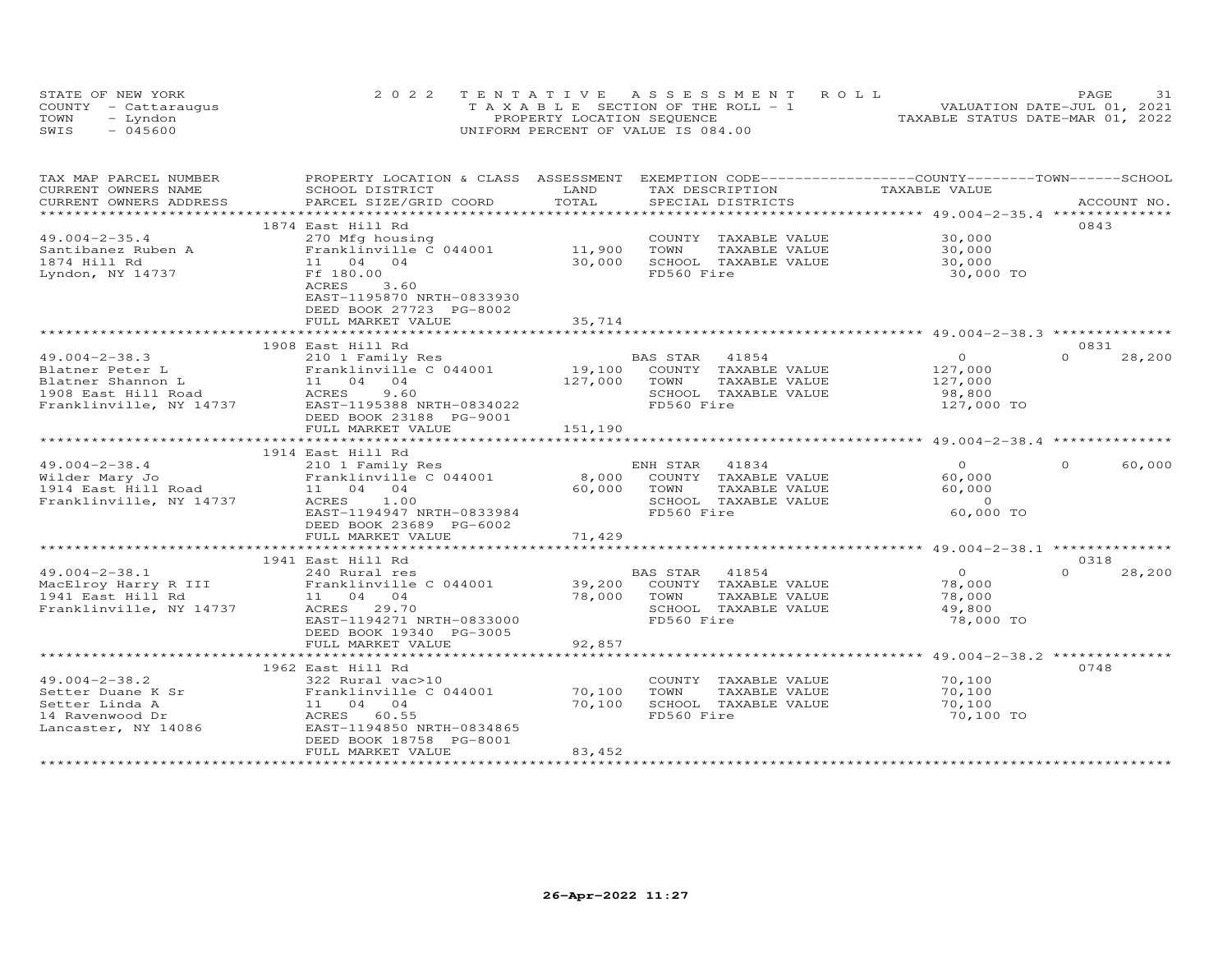| STATE OF NEW YORK |                      | 2022 TENTATIVE ASSESSMENT ROLL        |  |                                  | PAGE | 32 |
|-------------------|----------------------|---------------------------------------|--|----------------------------------|------|----|
|                   | COUNTY - Cattaraugus | T A X A B L E SECTION OF THE ROLL - 1 |  | VALUATION DATE-JUL 01, 2021      |      |    |
| TOWN              | - Lyndon             | PROPERTY LOCATION SEQUENCE            |  | TAXABLE STATUS DATE-MAR 01, 2022 |      |    |
| SWIS              | $-045600$            | UNIFORM PERCENT OF VALUE IS 084.00    |  |                                  |      |    |

| TAX MAP PARCEL NUMBER                                                                                                                                                                                                                                  | PROPERTY LOCATION & CLASS ASSESSMENT EXEMPTION CODE----------------COUNTY-------TOWN------SCHOOL       |         |            |                                    |                                                                |          |          |
|--------------------------------------------------------------------------------------------------------------------------------------------------------------------------------------------------------------------------------------------------------|--------------------------------------------------------------------------------------------------------|---------|------------|------------------------------------|----------------------------------------------------------------|----------|----------|
| CURRENT OWNERS NAME                                                                                                                                                                                                                                    | SCHOOL DISTRICT                                                                                        | LAND    |            |                                    | TAX DESCRIPTION TAXABLE VALUE                                  |          |          |
| CURRENT OWNERS ADDRESS<br>.CURRENT OWNERS ADDRESS PARCEL SIZE/GRID COORD TOTAL SPECIAL DISTRICTS ACCOUNT NO ACCOUNT NO ACCOUNT NO ACCOUNT                                                                                                              |                                                                                                        |         |            |                                    |                                                                |          |          |
|                                                                                                                                                                                                                                                        | 1969 East Hill Rd                                                                                      |         |            |                                    | 80 PCT OF VALUE USED FOR EXEMPTION PURPOSES                    |          | 0235     |
| $49.004 - 2 - 39$                                                                                                                                                                                                                                      | East Hill Rd 80 PCT OF VALUE USED<br>240 Rural res VET COM C<br>Franklinville C 044001 40,600 ENH STAR |         |            | VET COM CT 41131                   | 18,800                                                         | 18,800   | $\circ$  |
|                                                                                                                                                                                                                                                        |                                                                                                        |         |            |                                    | $\overline{0}$                                                 | $\Omega$ | 70,410   |
|                                                                                                                                                                                                                                                        |                                                                                                        |         |            |                                    | 78,700                                                         |          |          |
|                                                                                                                                                                                                                                                        |                                                                                                        |         |            | TAXABLE VALUE                      |                                                                |          |          |
| MacElroy Harry<br>MacElroy Bernice 11 04 04 97,500 COUNTY TAXABLE VALUE<br>1969 East Hill Rd ACRES 33.56 Tranklinville, NY 14737 EAST-1193711 NRTH-0833165 Franklinville, NY 14737 EAST-1193711 NRTH-0833165 Franklinville, NY 147                     |                                                                                                        |         |            | SCHOOL TAXABLE VALUE               | 78,700<br>27,090                                               |          |          |
|                                                                                                                                                                                                                                                        |                                                                                                        |         |            |                                    |                                                                |          |          |
|                                                                                                                                                                                                                                                        |                                                                                                        |         |            |                                    |                                                                |          |          |
|                                                                                                                                                                                                                                                        |                                                                                                        |         |            |                                    |                                                                |          |          |
|                                                                                                                                                                                                                                                        | 1970 East Hill Rd                                                                                      |         |            |                                    |                                                                |          | 0289     |
| 49.004-2-40<br>1970 East Hill Rd<br>1970 East Hill Rd<br>1970 East Hill Rd<br>1970 East Hill Rd<br>1970 East Hill Rd<br>1970 East Hill Rd<br>1970 East Hill Rd<br>1970 East Hill Rd<br>1970 East Hill Rd<br>1970 East Hill Rd<br>1970 East Hill Rd<br> |                                                                                                        |         |            | VET COM CT 41131                   | 18,000                                                         | 18,000   |          |
|                                                                                                                                                                                                                                                        |                                                                                                        |         |            | COUNTY TAXABLE VALUE               | 54,000                                                         |          |          |
|                                                                                                                                                                                                                                                        |                                                                                                        |         |            | TAXABLE VALUE                      | 54,000                                                         |          |          |
|                                                                                                                                                                                                                                                        |                                                                                                        |         |            | SCHOOL TAXABLE VALUE               |                                                                |          |          |
|                                                                                                                                                                                                                                                        |                                                                                                        |         | FD560 Fire |                                    | 72,000<br>72,000 TO                                            |          |          |
|                                                                                                                                                                                                                                                        | DEED BOOK 26266 PG-4002                                                                                |         |            |                                    |                                                                |          |          |
|                                                                                                                                                                                                                                                        | FULL MARKET VALUE                                                                                      | 85,714  |            |                                    |                                                                |          |          |
|                                                                                                                                                                                                                                                        |                                                                                                        |         |            |                                    | ***********************************49.004-2-32.3 ************* |          |          |
| 1815 1829 East Hill Rd                                                                                                                                                                                                                                 |                                                                                                        |         |            |                                    |                                                                |          | 0829     |
|                                                                                                                                                                                                                                                        |                                                                                                        |         |            |                                    |                                                                |          |          |
|                                                                                                                                                                                                                                                        |                                                                                                        |         |            |                                    | COUNTY TAXABLE VALUE 175,000<br>TOWN TAXABLE VALUE 175,000     |          |          |
|                                                                                                                                                                                                                                                        |                                                                                                        |         |            |                                    | SCHOOL TAXABLE VALUE 175,000                                   |          |          |
|                                                                                                                                                                                                                                                        |                                                                                                        | 175,000 | FD560 Fire |                                    | 175,000 TO                                                     |          |          |
|                                                                                                                                                                                                                                                        | EAST-1196360 NRTH-0832400                                                                              |         |            |                                    |                                                                |          |          |
|                                                                                                                                                                                                                                                        | DEED BOOK 997<br>PG-284                                                                                |         |            |                                    |                                                                |          |          |
|                                                                                                                                                                                                                                                        | FULL MARKET VALUE                                                                                      | 208,333 |            |                                    |                                                                |          |          |
|                                                                                                                                                                                                                                                        |                                                                                                        |         |            |                                    |                                                                |          |          |
| 1907 1901 East Hill Rd                                                                                                                                                                                                                                 |                                                                                                        |         |            |                                    |                                                                |          | 0176     |
|                                                                                                                                                                                                                                                        |                                                                                                        |         |            | CW_15_VET/ 41162<br>PAS STAR 41854 | 11,280                                                         | $\Omega$ | $\Omega$ |
|                                                                                                                                                                                                                                                        |                                                                                                        |         |            |                                    | $\sim$ 0                                                       | $\Omega$ | 28,200   |
|                                                                                                                                                                                                                                                        |                                                                                                        |         |            | 125,000 COUNTY TAXABLE VALUE       | 113,720<br>125,000                                             |          |          |
|                                                                                                                                                                                                                                                        |                                                                                                        |         |            | TAXABLE VALUE                      |                                                                |          |          |
| Franklinville, NY 14737 EAST-1195083 NRTH-0832807                                                                                                                                                                                                      |                                                                                                        |         |            | SCHOOL TAXABLE VALUE               | 96,800                                                         |          |          |
|                                                                                                                                                                                                                                                        | DEED BOOK 26951 PG-7001                                                                                |         | FD560 Fire |                                    | 125,000 TO                                                     |          |          |
|                                                                                                                                                                                                                                                        | FULL MARKET VALUE                                                                                      | 148,810 |            |                                    |                                                                |          |          |
|                                                                                                                                                                                                                                                        |                                                                                                        |         |            |                                    |                                                                |          |          |
|                                                                                                                                                                                                                                                        | Ewing Rd                                                                                               |         |            |                                    |                                                                |          | 0033     |
|                                                                                                                                                                                                                                                        |                                                                                                        |         |            | COUNTY TAXABLE VALUE               | 15,500                                                         |          |          |
| 50.004-1-43.1<br>Thompson William<br>Thompson Mina<br>Thompson Mina 19 04 03 15,500 SCHOC<br>4389 Salem Rd ACRES 6.00 FD560<br>ACRES 6.00 FD560                                                                                                        |                                                                                                        |         |            | TAXABLE VALUE                      | 15,500                                                         |          |          |
|                                                                                                                                                                                                                                                        |                                                                                                        |         |            | SCHOOL TAXABLE VALUE               | 15,500                                                         |          |          |
|                                                                                                                                                                                                                                                        |                                                                                                        |         | FD560 Fire |                                    | 15,500 TO                                                      |          |          |
| Blasdell, NY 14219                                                                                                                                                                                                                                     | EAST-1213443 NRTH-0832272                                                                              |         |            |                                    |                                                                |          |          |
|                                                                                                                                                                                                                                                        | DEED BOOK 1017 PG-159                                                                                  |         |            |                                    |                                                                |          |          |
|                                                                                                                                                                                                                                                        | FULL MARKET VALUE                                                                                      | 18,452  |            |                                    |                                                                |          |          |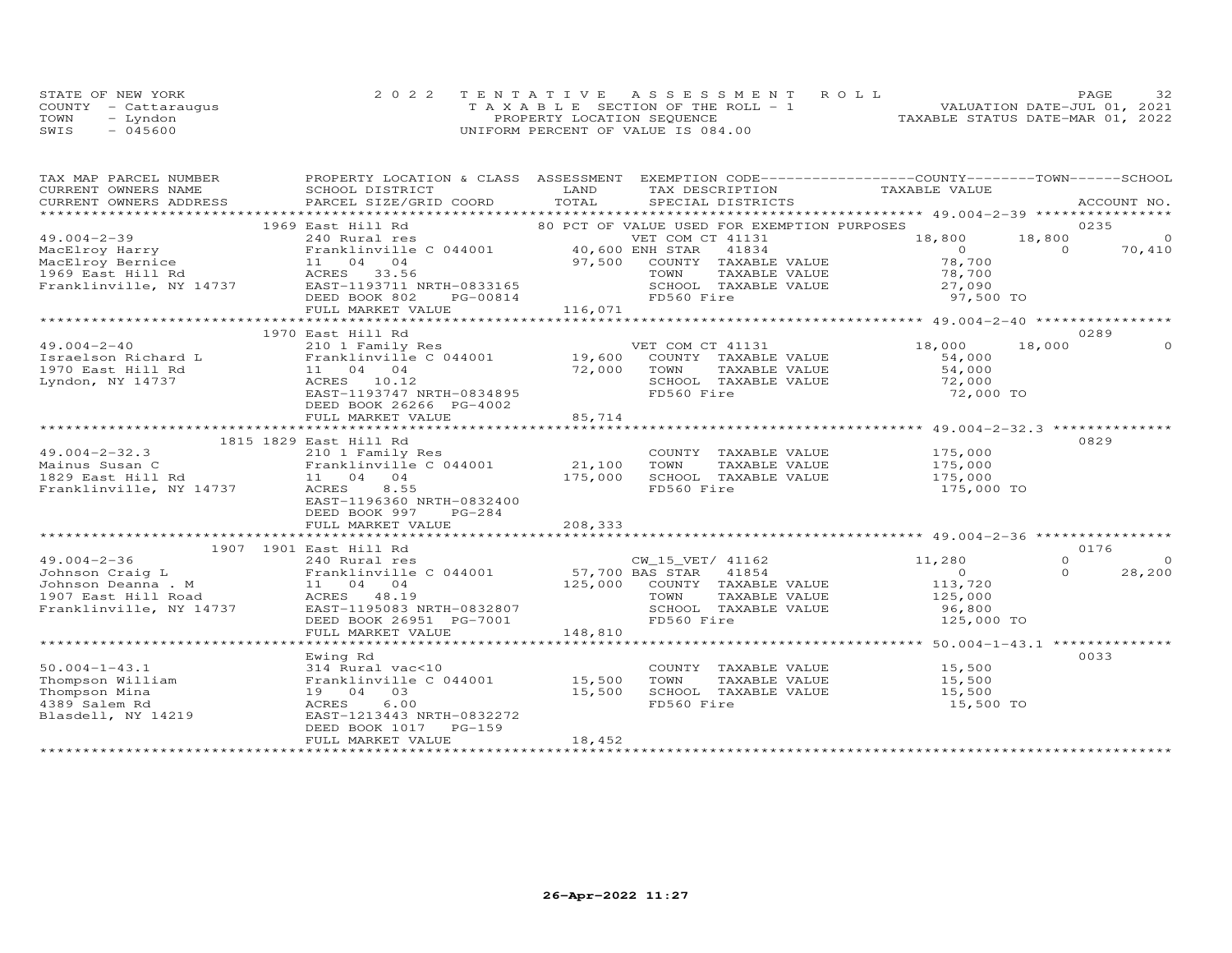|      | STATE OF NEW YORK    | 2022 TENTATIVE ASSESSMENT ROLL     | 33<br>PAGE.                      |
|------|----------------------|------------------------------------|----------------------------------|
|      | COUNTY - Cattaraugus | TAXABLE SECTION OF THE ROLL - 1    | VALUATION DATE-JUL 01, 2021      |
| TOWN | – Lyndon             | PROPERTY LOCATION SEQUENCE         | TAXABLE STATUS DATE-MAR 01, 2022 |
| SWIS | $-045600$            | UNIFORM PERCENT OF VALUE IS 084.00 |                                  |

| TAX MAP PARCEL NUMBER                         | PROPERTY LOCATION & CLASS ASSESSMENT      | LAND                | EXEMPTION CODE-----------------COUNTY-------TOWN------SCHOOL<br>TAX DESCRIPTION | TAXABLE VALUE  |                    |
|-----------------------------------------------|-------------------------------------------|---------------------|---------------------------------------------------------------------------------|----------------|--------------------|
| CURRENT OWNERS NAME<br>CURRENT OWNERS ADDRESS | SCHOOL DISTRICT<br>PARCEL SIZE/GRID COORD | TOTAL               | SPECIAL DISTRICTS                                                               |                | ACCOUNT NO.        |
| ******************************                |                                           |                     |                                                                                 |                |                    |
|                                               | Ewing Rd                                  |                     |                                                                                 |                | 0686               |
| $50.004 - 1 - 43.5$                           | 314 Rural vac<10                          |                     | COUNTY TAXABLE VALUE                                                            | 14,600         |                    |
| Mekarski John E                               | Franklinville C 044001                    | 14,600              | TOWN<br>TAXABLE VALUE                                                           | 14,600         |                    |
| Mekarski Mary Ann                             | 19 04 03                                  | 14,600              | SCHOOL TAXABLE VALUE                                                            | 14,600         |                    |
| 2580 Sunset Dr                                | 5.40<br>ACRES                             |                     | FD560 Fire                                                                      | 14,600 TO      |                    |
| New Smyrna Beach, FL 32168                    | EAST-1214292 NRTH-0832273                 |                     |                                                                                 |                |                    |
|                                               | DEED BOOK 00949 PG-01015                  |                     |                                                                                 |                |                    |
|                                               | FULL MARKET VALUE                         | 17,381              |                                                                                 |                |                    |
|                                               | ********************                      | ******************* | ********************************** 50.004-1-43.8 *********                      |                |                    |
|                                               | Ewing Rd                                  |                     |                                                                                 |                | 0715               |
| $50.004 - 1 - 43.8$                           | 322 Rural vac>10                          |                     | COUNTY TAXABLE VALUE                                                            | 25,500         |                    |
| Belling Roger J                               | Franklinville C 044001                    | 25,500              | TOWN<br>TAXABLE VALUE                                                           | 25,500         |                    |
| Belling Roy                                   | 19 04 03                                  | 25,500              | SCHOOL TAXABLE VALUE                                                            | 25,500         |                    |
| 73 Mallar Pl                                  | 20.00<br>ACRES                            |                     | FD560 Fire                                                                      | 25,500 TO      |                    |
| Lockport, NY 14094                            | EAST-1213435 NRTH-0833616                 |                     |                                                                                 |                |                    |
|                                               | DEED BOOK 25621 PG-3001                   |                     |                                                                                 |                |                    |
|                                               | FULL MARKET VALUE                         | 30,357              |                                                                                 |                |                    |
|                                               |                                           |                     |                                                                                 |                |                    |
|                                               | 550 Ewing Rd                              |                     |                                                                                 |                | 0714               |
| $50.004 - 1 - 41.8$                           | 270 Mfg housing                           |                     | COUNTY TAXABLE VALUE                                                            | 85,000         |                    |
| Koehler Bobbi J                               | Franklinville C 044001                    | 21,000              | TAXABLE VALUE<br>TOWN                                                           | 85,000         |                    |
| 550 Ewing Rd                                  | 11 04 03                                  | 85,000              | SCHOOL TAXABLE VALUE                                                            | 85,000         |                    |
| Cuba, NY 14727                                | ACRES 11.45                               |                     | FD560 Fire                                                                      | 85,000 TO      |                    |
|                                               | EAST-1215137 NRTH-0832564                 |                     |                                                                                 |                |                    |
|                                               | DEED BOOK 28164 PG-8001                   |                     |                                                                                 |                |                    |
|                                               | FULL MARKET VALUE                         | 101,190             |                                                                                 |                |                    |
|                                               |                                           |                     |                                                                                 |                |                    |
|                                               | 563 Ewing Rd                              |                     |                                                                                 |                | 0590               |
| $59.002 - 1 - 5.2$                            | 314 Rural vac<10                          |                     | COUNTY TAXABLE VALUE                                                            | 12,000         |                    |
| Hagmier Gerald                                | Franklinville C 044001                    | 12,000              | TOWN<br>TAXABLE VALUE                                                           | 12,000         |                    |
| 5135 Jo St                                    | 10 04 03                                  | 12,000              | SCHOOL TAXABLE VALUE                                                            | 12,000         |                    |
| Zephyrhills, FL 33542                         | $L/u$ - Ellwood & Laura                   |                     | FD560 Fire                                                                      | 12,000 TO      |                    |
|                                               | 3.68<br>ACRES                             |                     |                                                                                 |                |                    |
|                                               | EAST-1214572 NRTH-0831374                 |                     |                                                                                 |                |                    |
|                                               | DEED BOOK 1016 PG-1192                    |                     |                                                                                 |                |                    |
|                                               | FULL MARKET VALUE                         | 14,286              |                                                                                 |                |                    |
|                                               |                                           |                     |                                                                                 |                |                    |
|                                               | 565 Ewing Rd                              |                     |                                                                                 |                | 0807               |
| $59.002 - 1 - 5.11$                           | 210 1 Family Res                          |                     | BAS STAR<br>41854                                                               | $\overline{O}$ | $\Omega$<br>28,200 |
| Hagmier Roger                                 | Franklinville C 044001                    | 16,800              | COUNTY TAXABLE VALUE                                                            | 86,500         |                    |
| Hagmier Cynthia                               | 10 04 03                                  | 86,500              | TOWN<br>TAXABLE VALUE                                                           | 86,500         |                    |
| 565 Ewing Rd                                  | 7.30<br>ACRES                             |                     | SCHOOL TAXABLE VALUE                                                            | 58,300         |                    |
| Cuba, NY 14727                                | EAST-1214781 NRTH-0831354                 |                     | FD560 Fire                                                                      | 86,500 TO      |                    |
|                                               | DEED BOOK 1015<br>PG-1145                 |                     |                                                                                 |                |                    |
|                                               | FULL MARKET VALUE                         | 102,976             |                                                                                 |                |                    |
|                                               |                                           |                     |                                                                                 |                |                    |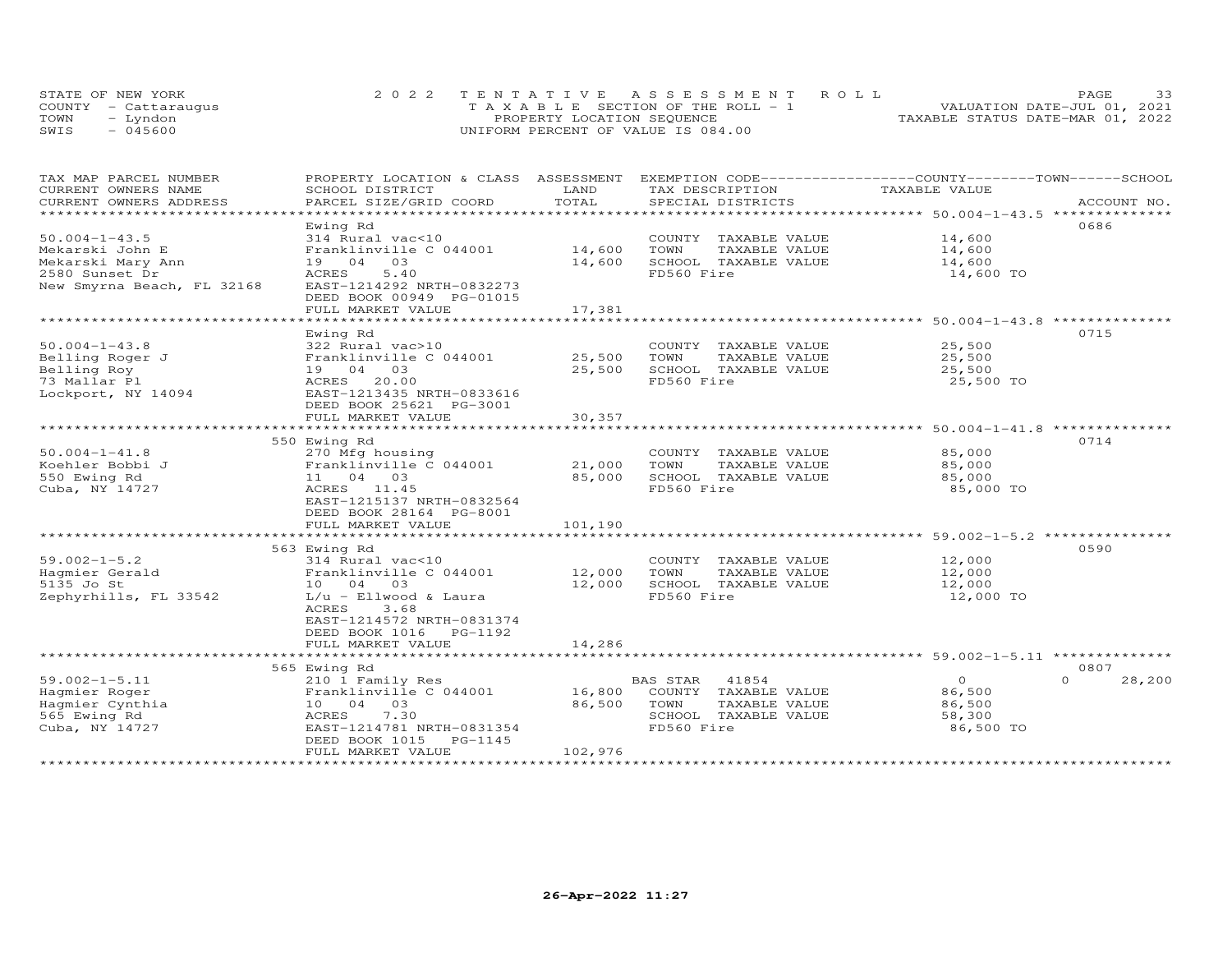|      | STATE OF NEW YORK    | 2022 TENTATIVE ASSESSMENT ROLL        | 34<br><b>PAGE</b>                |
|------|----------------------|---------------------------------------|----------------------------------|
|      | COUNTY - Cattarauqus | T A X A B L E SECTION OF THE ROLL - 1 | VALUATION DATE-JUL 01, 2021      |
| TOWN | - Lyndon             | PROPERTY LOCATION SEQUENCE            | TAXABLE STATUS DATE-MAR 01, 2022 |
| SWIS | $-045600$            | UNIFORM PERCENT OF VALUE IS 084.00    |                                  |

| TAX MAP PARCEL NUMBER   | PROPERTY LOCATION & CLASS         | ASSESSMENT                | EXEMPTION CODE-----------------COUNTY-------TOWN-----SCHOOL |                                                        |                    |
|-------------------------|-----------------------------------|---------------------------|-------------------------------------------------------------|--------------------------------------------------------|--------------------|
| CURRENT OWNERS NAME     | SCHOOL DISTRICT                   | LAND                      | TAX DESCRIPTION                                             | TAXABLE VALUE                                          |                    |
| CURRENT OWNERS ADDRESS  | PARCEL SIZE/GRID COORD            | TOTAL                     | SPECIAL DISTRICTS                                           |                                                        | ACCOUNT NO.        |
| ***************         | ***********************           | ************************* |                                                             | ************************ 50.004-1-41.5 *************** |                    |
|                         | 580 Ewing Rd                      |                           |                                                             |                                                        | 0711               |
| $50.004 - 1 - 41.5$     | 270 Mfg housing                   |                           | 41854<br>BAS STAR                                           | $\Omega$                                               | $\Omega$<br>28,200 |
| Mitchell Michael J      | Franklinville C 044001            | 21,100                    | COUNTY TAXABLE VALUE                                        | 45,000                                                 |                    |
| Golda Lynn M            | 11 04 03                          | 45,000                    | TOWN<br>TAXABLE VALUE                                       | 45,000                                                 |                    |
| 580 Ewing Rd            | ACRES 11.55                       |                           | SCHOOL TAXABLE VALUE                                        | 16,800                                                 |                    |
| Cuba, NY 14727          | EAST-1214711 NRTH-0832571         |                           | FD560 Fire                                                  | 45,000 TO                                              |                    |
|                         | DEED BOOK 5455<br>PG-4001         |                           |                                                             |                                                        |                    |
|                         | FULL MARKET VALUE                 | 53,571                    |                                                             |                                                        |                    |
|                         |                                   | ****************          |                                                             | **************** 50.004-1-43.10 *************          |                    |
|                         | 6510 Ewing Rd                     |                           |                                                             |                                                        | 0717               |
| $50.004 - 1 - 43.10$    | 270 Mfg housing                   |                           | COUNTY TAXABLE VALUE                                        | 19,000                                                 |                    |
| Zillner Fredric M       | Franklinville C 044001            | 10,700                    | TOWN<br>TAXABLE VALUE                                       | 19,000                                                 |                    |
| Cervi Tracey L          | $19 - 04 - 03$                    | 19,000                    | SCHOOL TAXABLE VALUE                                        | 19,000                                                 |                    |
|                         |                                   |                           |                                                             |                                                        |                    |
| 7419 Derby Road         | 5.45<br>ACRES                     |                           | FD560 Fire                                                  | 19,000 TO                                              |                    |
| Derby, NY 14047         | EAST-1213876 NRTH-0832266         |                           |                                                             |                                                        |                    |
|                         | DEED BOOK 25416 PG-7001           |                           |                                                             |                                                        |                    |
|                         | FULL MARKET VALUE                 | 22,619                    |                                                             |                                                        |                    |
|                         |                                   |                           |                                                             |                                                        |                    |
|                         | 6564 Ewing Rd                     |                           |                                                             |                                                        | 0718               |
| $50.004 - 1 - 43.11$    | 240 Rural res                     |                           | COUNTY<br>TAXABLE VALUE                                     | 94,000                                                 |                    |
| Zillner Fredric M       | Franklinville C 044001            | 25,600                    | TOWN<br>TAXABLE VALUE                                       | 94,000                                                 |                    |
| Cervi Tracey L          | 19 04 03                          | 94,000                    | SCHOOL TAXABLE VALUE                                        | 94,000                                                 |                    |
| 7419 Derby Road         | ACRES 20.06                       |                           | FD560 Fire                                                  | 94,000 TO                                              |                    |
| Derby, NY 14047         | EAST-1214176 NRTH-0833190         |                           |                                                             |                                                        |                    |
|                         | DEED BOOK 25416 PG-7001           |                           |                                                             |                                                        |                    |
|                         | FULL MARKET VALUE                 | 111,905                   |                                                             |                                                        |                    |
|                         | ********************************* | **************            |                                                             | ******************** 50.004-1-43.6 *************       |                    |
|                         | 6638 Ewing Rd                     |                           |                                                             |                                                        | 0699               |
| $50.004 - 1 - 43.6$     | 260 Seasonal res                  |                           | COUNTY TAXABLE VALUE                                        | 63,000                                                 |                    |
| Belling Roger J         | Franklinville C 044001            | 44,800                    | TOWN<br>TAXABLE VALUE                                       | 63,000                                                 |                    |
| Belling Roy D           | $19 - 04 - 03$                    | 63,000                    | SCHOOL TAXABLE VALUE                                        | 63,000                                                 |                    |
| 73 Mallar Pl            | ACRES 39.30                       |                           | FD560 Fire                                                  | 63,000 TO                                              |                    |
| Lockport, NY 14094      | EAST-1213615 NRTH-0834499         |                           |                                                             |                                                        |                    |
|                         | DEED BOOK 25621 PG-3001           |                           |                                                             |                                                        |                    |
|                         | FULL MARKET VALUE                 | 75,000                    |                                                             |                                                        |                    |
|                         | ****************************      |                           |                                                             |                                                        |                    |
|                         | Fawn Vly                          |                           |                                                             |                                                        | 0504               |
| $59.001 - 1 - 43$       | 314 Rural vac<10                  |                           | COUNTY TAXABLE VALUE                                        | 7,400                                                  |                    |
| Larnder Paul            | Franklinville C 044001            | 7,400                     | TOWN<br>TAXABLE VALUE                                       | 7,400                                                  |                    |
| Larnder Karla           | 33 04<br>03                       | 7,400                     | SCHOOL TAXABLE VALUE                                        | 7,400                                                  |                    |
| 1371 East Hill Rd       | Lot18                             |                           | FD560 Fire                                                  | 7,400 TO                                               |                    |
| Franklinville, NY 14737 | ACRES<br>3.28                     |                           |                                                             |                                                        |                    |
|                         | EAST-1202984 NRTH-0826103         |                           |                                                             |                                                        |                    |
|                         | DEED BOOK 00986 PG-00266          |                           |                                                             |                                                        |                    |
|                         |                                   |                           |                                                             |                                                        |                    |
|                         | FULL MARKET VALUE                 | 8,810                     |                                                             |                                                        |                    |
|                         |                                   |                           |                                                             |                                                        |                    |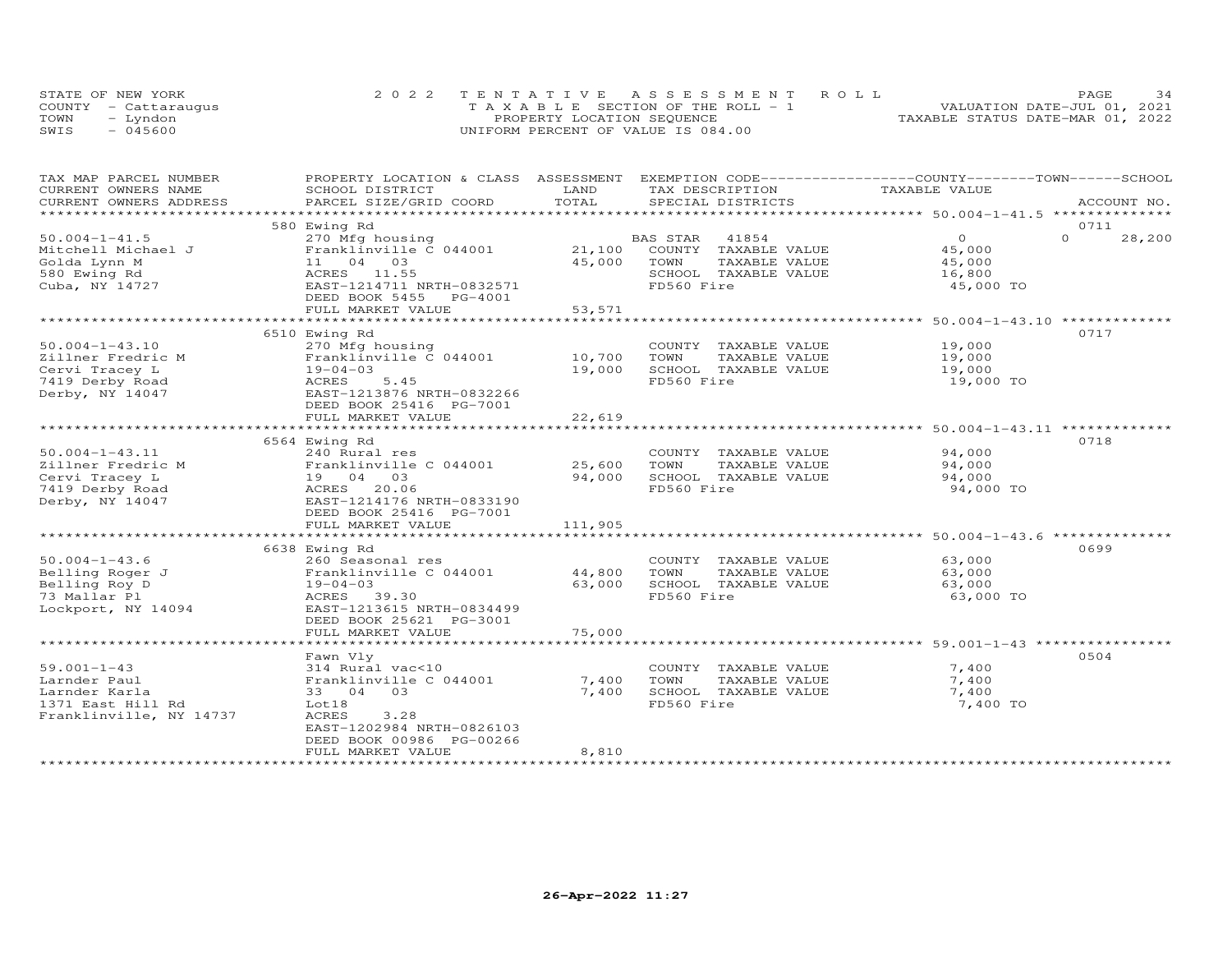| STATE OF NEW YORK    |          | 2022 TENTATIVE ASSESSMENT ROLL     |  |  |                                  | PAGE. | 35 |
|----------------------|----------|------------------------------------|--|--|----------------------------------|-------|----|
| COUNTY - Cattaraugus |          | TAXABLE SECTION OF THE ROLL - 1    |  |  | VALUATION DATE-JUL 01, 2021      |       |    |
| TOWN                 | - Lyndon | PROPERTY LOCATION SEQUENCE         |  |  | TAXABLE STATUS DATE-MAR 01, 2022 |       |    |
| SWIS                 | - 045600 | UNIFORM PERCENT OF VALUE IS 084.00 |  |  |                                  |       |    |

| TAX MAP PARCEL NUMBER               | PROPERTY LOCATION & CLASS ASSESSMENT EXEMPTION CODE----------------COUNTY-------TOWN-----SCHOOL |                 |                       |                                                                      |                    |
|-------------------------------------|-------------------------------------------------------------------------------------------------|-----------------|-----------------------|----------------------------------------------------------------------|--------------------|
| CURRENT OWNERS NAME                 | SCHOOL DISTRICT                                                                                 | LAND            | TAX DESCRIPTION       | TAXABLE VALUE                                                        |                    |
| CURRENT OWNERS ADDRESS              | PARCEL SIZE/GRID COORD                                                                          | TOTAL           |                       |                                                                      |                    |
|                                     |                                                                                                 |                 |                       |                                                                      |                    |
|                                     | Grove & Clark Rd                                                                                |                 |                       |                                                                      | 0963               |
| $41.003 - 1 - 1.9$                  | 314 Rural vac<10                                                                                |                 | COUNTY TAXABLE VALUE  | 10,500                                                               |                    |
| Kim Hee-Kyoun                       | Franklinville C 044001                                                                          | 10,500          | TAXABLE VALUE<br>TOWN | 10,500                                                               |                    |
| 8848 Town and County Blvd Apt 40 04 | 03                                                                                              | 10,500          | SCHOOL TAXABLE VALUE  | 10,500                                                               |                    |
| Ellicott City, MD 21043             | 2.65<br>ACRES                                                                                   |                 | FD560 Fire            | 10,500 TO                                                            |                    |
|                                     | EAST-1202276 NRTH-0853883                                                                       |                 |                       |                                                                      |                    |
|                                     | DEED BOOK 16346 PG-2001                                                                         |                 |                       |                                                                      |                    |
|                                     | FULL MARKET VALUE                                                                               | 12,500          |                       |                                                                      |                    |
|                                     |                                                                                                 | *************** |                       | ************************************* 41.003-1-1.10 **************** |                    |
|                                     | Grove & Clark Rd                                                                                |                 |                       |                                                                      | 0964               |
| $41.003 - 1 - 1.10$                 | 314 Rural vac<10                                                                                |                 | COUNTY TAXABLE VALUE  | 10,400                                                               |                    |
| Eron David C                        | Franklinville C 044001 10,400                                                                   |                 | TOWN<br>TAXABLE VALUE | 10,400                                                               |                    |
| 2554 N Forest Road                  | 40 04 03                                                                                        | 10,400          | SCHOOL TAXABLE VALUE  | 10,400                                                               |                    |
| Getzville, NY 14068                 | 2.60<br>ACRES                                                                                   |                 | FD560 Fire            | 10,400 TO                                                            |                    |
|                                     | EAST-1201676 NRTH-0853881                                                                       |                 |                       |                                                                      |                    |
|                                     | DEED BOOK 2020 PG-12574                                                                         |                 |                       |                                                                      |                    |
|                                     | FULL MARKET VALUE                                                                               | 12,381          |                       |                                                                      |                    |
|                                     |                                                                                                 |                 |                       |                                                                      |                    |
|                                     | Grove & Clark Rd                                                                                |                 |                       |                                                                      | 0965               |
| $41.003 - 1 - 1.11$                 | 314 Rural vac<10                                                                                |                 | COUNTY TAXABLE VALUE  | 10,100                                                               |                    |
| Witter Thomas A Jr                  | Franklinville C 044001 10,100                                                                   |                 | TOWN<br>TAXABLE VALUE | 10,100                                                               |                    |
| Kellogg James T                     | 40 04 03                                                                                        | 10,100          | SCHOOL TAXABLE VALUE  | 10,100                                                               |                    |
| 5409 Union Valley Road              | ACRES<br>2.40                                                                                   |                 | FD560 Fire            | 10,100 TO                                                            |                    |
| Cuba, NY 14727                      | EAST-1201388 NRTH-0853878                                                                       |                 |                       |                                                                      |                    |
|                                     | DEED BOOK 20210 PG-9981                                                                         |                 |                       |                                                                      |                    |
|                                     | FULL MARKET VALUE                                                                               | 12,024          |                       |                                                                      |                    |
|                                     |                                                                                                 |                 |                       |                                                                      |                    |
|                                     | 7926 Grove & Clark Rd                                                                           |                 |                       |                                                                      | 0889               |
| $41.003 - 1 - 1.4$                  |                                                                                                 |                 | COUNTY TAXABLE VALUE  | 20,500                                                               |                    |
| Borkowski David J                   |                                                                                                 |                 | TOWN<br>TAXABLE VALUE | 20,500                                                               |                    |
| 1750 Center St                      | 40 04 03                                                                                        | 20,500          | SCHOOL TAXABLE VALUE  | 20,500                                                               |                    |
| East Aurora, NY 14052               | ACRES 11.00                                                                                     |                 | FD560 Fire            | 20,500 TO                                                            |                    |
|                                     | EAST-1201840 NRTH-0854282                                                                       |                 |                       |                                                                      |                    |
|                                     | DEED BOOK 23840 PG-2001                                                                         |                 |                       |                                                                      |                    |
|                                     | FULL MARKET VALUE                                                                               | 24,405          |                       |                                                                      |                    |
|                                     |                                                                                                 |                 |                       |                                                                      |                    |
|                                     | 7926 Grove & Clark Rd                                                                           |                 |                       |                                                                      | 0889               |
| $41.003 - 1 - 1.13$                 | 240 Rural res                                                                                   |                 | VET COM CT 41131      | 18,800<br>18,800                                                     | $\circ$            |
| Nelson Robert                       | Franklinville C 044001<br>40 04 03<br>2008 04 03                                                |                 | 21,400 ENH STAR 41834 | $\overline{0}$                                                       | 70,410<br>$\Omega$ |
| Nelson Jennifer                     |                                                                                                 | 96.500          | COUNTY TAXABLE VALUE  | 77,700                                                               |                    |
| 7926 Grove Rd                       | ACRES 11.85                                                                                     |                 | TOWN<br>TAXABLE VALUE | 77,700                                                               |                    |
| Franklinville, NY 14737             | EAST-1201835 NRTH-0854673                                                                       |                 | SCHOOL TAXABLE VALUE  | 26,090                                                               |                    |
|                                     | DEED BOOK 21785 PG-9001                                                                         |                 | FD560 Fire            | 96,500 TO                                                            |                    |
|                                     | FULL MARKET VALUE                                                                               | 114,881         |                       |                                                                      |                    |
|                                     |                                                                                                 |                 |                       |                                                                      |                    |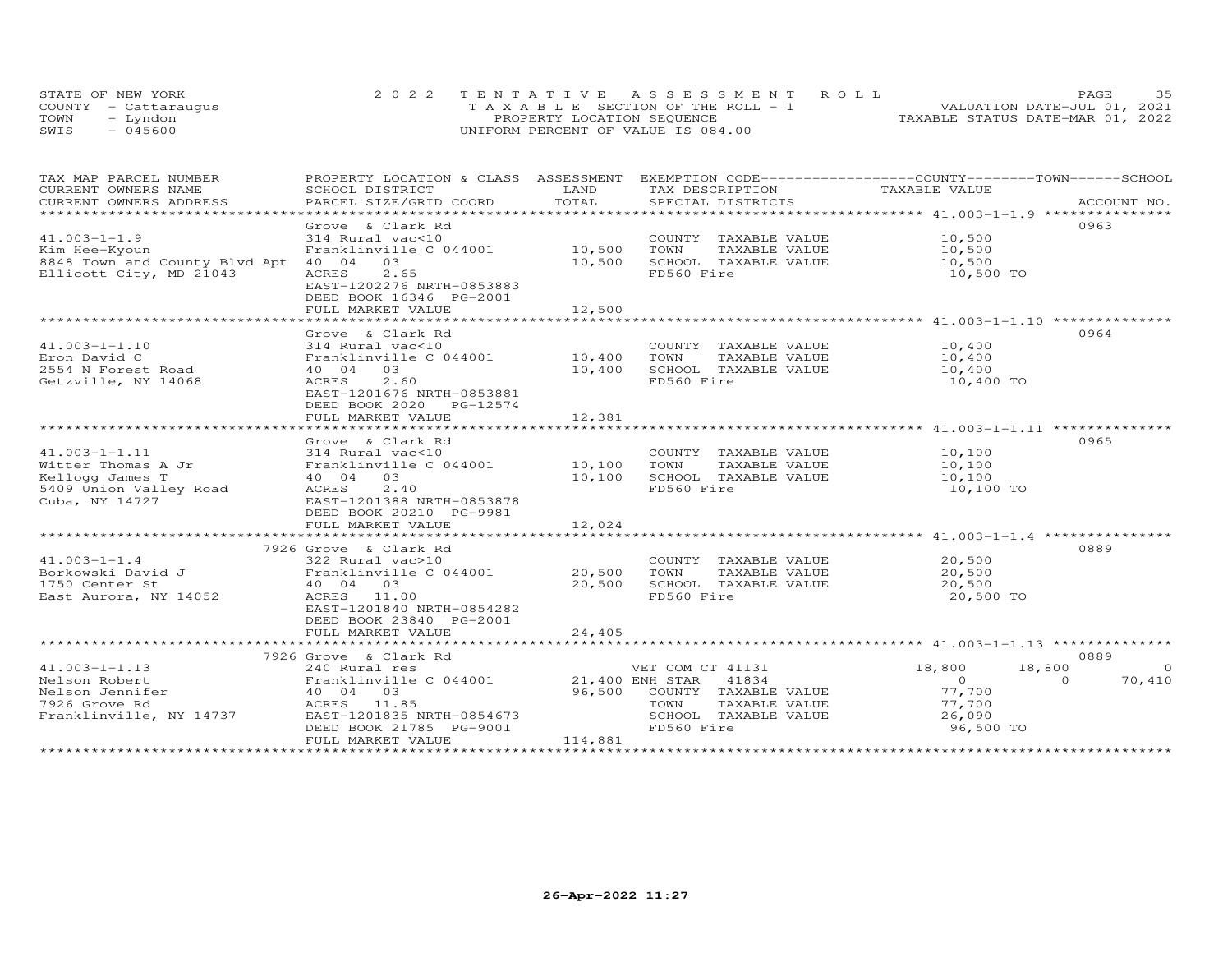|      | STATE OF NEW YORK    | 2022 TENTATIVE ASSESSMENT ROLL                  | 36<br>PAGE                       |
|------|----------------------|-------------------------------------------------|----------------------------------|
|      | COUNTY - Cattaraugus | $T A X A B I F S E C T I ON OF THE R O I J - 1$ | VALUATION DATE-JUL 01, 2021      |
| TOWN | - Lyndon             | PROPERTY LOCATION SEQUENCE                      | TAXABLE STATUS DATE-MAR 01, 2022 |
| SWIS | $-045600$            | UNIFORM PERCENT OF VALUE IS 084.00              |                                  |

| TAX MAP PARCEL NUMBER                            | PROPERTY LOCATION & CLASS ASSESSMENT EXEMPTION CODE----------------COUNTY-------TOWN-----SCHOOL |         |                                                                    |               |                  |
|--------------------------------------------------|-------------------------------------------------------------------------------------------------|---------|--------------------------------------------------------------------|---------------|------------------|
| CURRENT OWNERS NAME                              | SCHOOL DISTRICT                                                                                 | LAND    | TAX DESCRIPTION                                                    | TAXABLE VALUE |                  |
| CURRENT OWNERS ADDRESS<br>********************** | PARCEL SIZE/GRID COORD                                                                          | TOTAL   | SPECIAL DISTRICTS                                                  |               | ACCOUNT NO.      |
|                                                  |                                                                                                 |         |                                                                    |               |                  |
|                                                  | 7926 Grove & Clark Rd<br>314 Rural vac<10                                                       |         |                                                                    |               |                  |
| $41.003 - 1 - 1.14$                              |                                                                                                 | 14,200  | COUNTY TAXABLE VALUE                                               | 14,200        |                  |
| Benedict John J                                  | Franklinville C 044001<br>03                                                                    |         | TOWN<br>TAXABLE VALUE                                              | 14,200        |                  |
| 5559 Juno Dr                                     | 40 04                                                                                           | 14,200  | SCHOOL TAXABLE VALUE<br>FD560 Fire                                 | 14,200        |                  |
| Lake View, NY 14085                              | ACRES<br>5.15                                                                                   |         |                                                                    | 14,200 TO     |                  |
|                                                  | EAST-1201833 NRTH-0854965<br>DEED BOOK 22123 PG-3001                                            |         |                                                                    |               |                  |
|                                                  | FULL MARKET VALUE                                                                               | 16,905  |                                                                    |               |                  |
|                                                  |                                                                                                 |         | ************************************ 40.004-2-12.1 *************** |               |                  |
|                                                  | Grove Rd                                                                                        |         |                                                                    |               | 0451             |
| $40.004 - 2 - 12.1$                              | 322 Rural vac>10                                                                                |         | COUNTY TAXABLE VALUE                                               | 73,100        |                  |
| Trella Dorothy A                                 | Franklinville C 044001                                                                          | 73,100  | TOWN<br>TAXABLE VALUE                                              | 73,100        |                  |
| Jean Ashman                                      | $08 -04 -04$                                                                                    | 73,100  | SCHOOL TAXABLE VALUE                                               | 73,100        |                  |
| 680 Main St                                      | ACRES 70.87                                                                                     |         | FD560 Fire                                                         | 73,100 TO     |                  |
| West Seneca, NY 14224                            | EAST-1200385 NRTH-0852450                                                                       |         |                                                                    |               |                  |
|                                                  | DEED BOOK 783<br>PG-01153                                                                       |         |                                                                    |               |                  |
|                                                  | FULL MARKET VALUE                                                                               | 87,024  |                                                                    |               |                  |
|                                                  |                                                                                                 |         |                                                                    |               |                  |
|                                                  | Grove Rd                                                                                        |         |                                                                    |               | 0300             |
| $40.004 - 2 - 14$                                | 105 Vac farmland                                                                                |         | AG DIST<br>41720                                                   | 35,366        | 35,366<br>35,366 |
| Ciesla Alan                                      | Franklinville C 044001 72,400                                                                   |         | COUNTY TAXABLE VALUE                                               | 37,034        |                  |
| Rzepecki Louis                                   | 07 04 04                                                                                        | 72,400  | TOWN<br>TAXABLE VALUE                                              | 37,034        |                  |
| 7743 Grove Rd                                    | ACRES 62.89                                                                                     |         | SCHOOL TAXABLE VALUE                                               | 37,034        |                  |
| Franklinville, NY 14737                          | EAST-1199745 NRTH-0849878                                                                       |         | FD560 Fire                                                         | 72,400 TO     |                  |
|                                                  | DEED BOOK 00990 PG-00095                                                                        |         |                                                                    |               |                  |
| MAY BE SUBJECT TO PAYMENT                        | FULL MARKET VALUE                                                                               | 86,190  |                                                                    |               |                  |
| UNDER AGDIST LAW TIL 2026                        |                                                                                                 |         |                                                                    |               |                  |
|                                                  |                                                                                                 |         |                                                                    |               |                  |
|                                                  | Grove Rd                                                                                        |         |                                                                    |               | 0927             |
| $40.004 - 2 - 29$                                | 312 Vac w/imprv                                                                                 |         | COUNTY TAXABLE VALUE                                               | 27,500        |                  |
| Yager Robert                                     | Franklinville C 044001                                                                          | 26,600  | TOWN<br>TAXABLE VALUE                                              | 27,500        |                  |
| Yager Cheryl                                     | ACRES 17.10                                                                                     | 27,500  | SCHOOL TAXABLE VALUE                                               | 27,500        |                  |
| 1338 Lexington Ave<br>N. Tonawanda, NY 14120     | DEED BOOK 6071 PG-2001                                                                          |         | FD560 Fire                                                         | 27,500 TO     |                  |
| N. Tonawanda, NY 14120                           | FULL MARKET VALUE                                                                               | 32,738  |                                                                    |               |                  |
|                                                  |                                                                                                 |         |                                                                    |               |                  |
|                                                  | Grove Rd                                                                                        |         |                                                                    |               | 0291             |
| $41.003 - 1 - 26$                                | 322 Rural vac>10                                                                                |         | COUNTY TAXABLE VALUE                                               | 170,100       |                  |
| Wilamowski Henry G                               | Franklinville C 044001                                                                          | 170,100 | TAXABLE VALUE<br>TOWN                                              | 170,100       |                  |
| 6355 Woodland Ct                                 | 39 04 03                                                                                        | 170,100 | SCHOOL TAXABLE VALUE                                               | 170,100       |                  |
| East Amherst, NY 14051                           | ACRES 180.92                                                                                    |         | FD560 Fire                                                         | 170,100 TO    |                  |
|                                                  | EAST-1202618 NRTH-0850353                                                                       |         |                                                                    |               |                  |
|                                                  | DEED BOOK 00928 PG-00362                                                                        |         |                                                                    |               |                  |
|                                                  | FULL MARKET VALUE                                                                               | 202,500 |                                                                    |               |                  |
|                                                  |                                                                                                 |         |                                                                    |               |                  |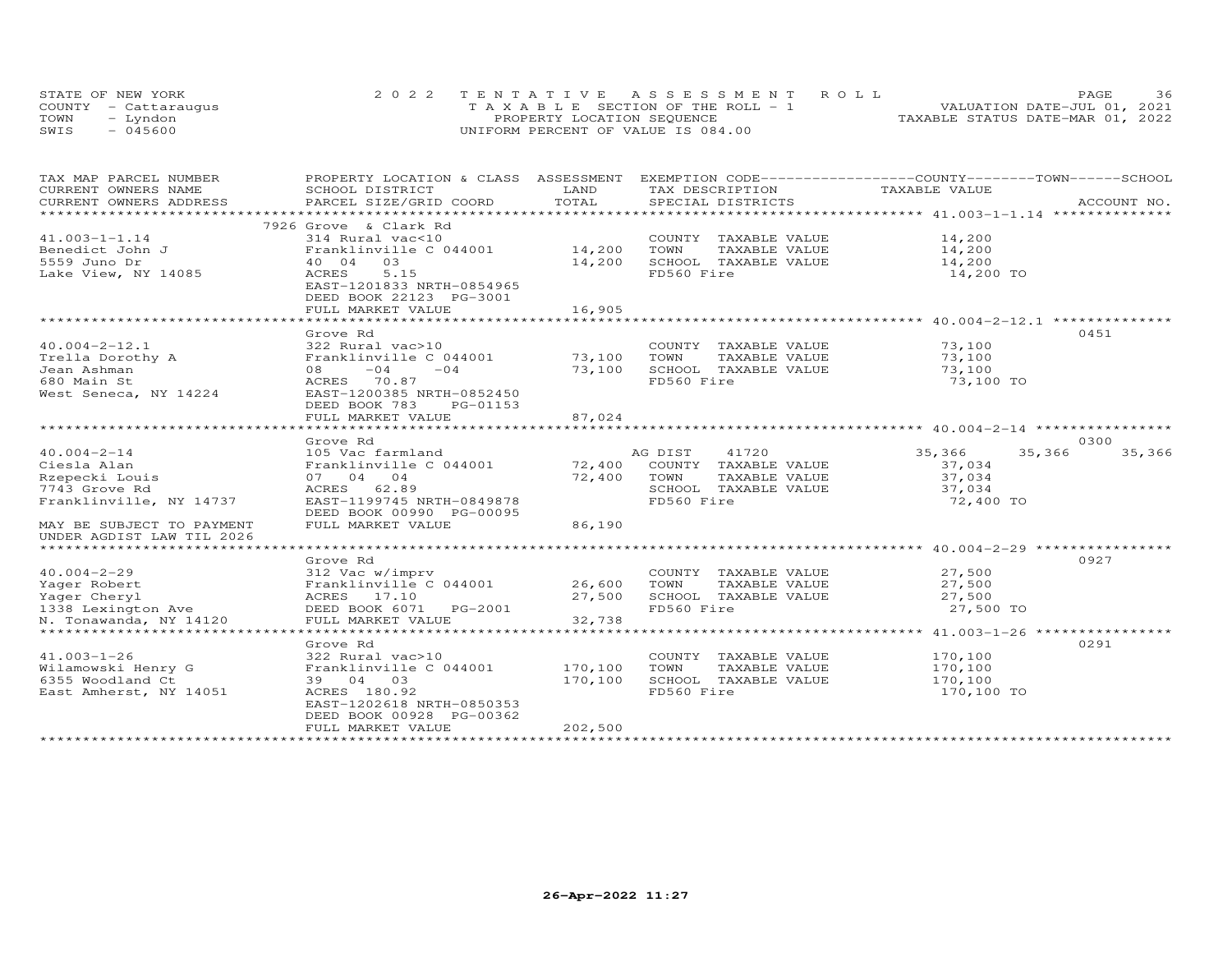| STATE OF NEW YORK    | 2022 TENTATIVE ASSESSMENT ROLL        | 37<br><b>PAGE</b>                |
|----------------------|---------------------------------------|----------------------------------|
| COUNTY - Cattaraugus | T A X A B L E SECTION OF THE ROLL - 1 | VALUATION DATE-JUL 01, 2021      |
| TOWN<br>– Lyndon     | PROPERTY LOCATION SEQUENCE            | TAXABLE STATUS DATE-MAR 01, 2022 |
| $-045600$<br>SWIS    | UNIFORM PERCENT OF VALUE IS 084.00    |                                  |

| TAX MAP PARCEL NUMBER<br>CURRENT OWNERS NAME<br>CURRENT OWNERS ADDRESS | PROPERTY LOCATION & CLASS ASSESSMENT<br>SCHOOL DISTRICT<br>PARCEL SIZE/GRID COORD | LAND<br>TOTAL | EXEMPTION CODE-----------------COUNTY-------TOWN------SCHOOL<br>TAX DESCRIPTION<br>SPECIAL DISTRICTS | TAXABLE VALUE                                                     | ACCOUNT NO.        |
|------------------------------------------------------------------------|-----------------------------------------------------------------------------------|---------------|------------------------------------------------------------------------------------------------------|-------------------------------------------------------------------|--------------------|
|                                                                        |                                                                                   | ********      |                                                                                                      |                                                                   |                    |
|                                                                        | Grove Rd                                                                          |               |                                                                                                      |                                                                   | 0373               |
| $41.003 - 1 - 37$                                                      | 314 Rural vac<10                                                                  |               | COUNTY TAXABLE VALUE                                                                                 | 34,900                                                            |                    |
| Ciesla Alan                                                            | Franklinville C 044001                                                            | 34,900        | TOWN<br>TAXABLE VALUE                                                                                | 34,900                                                            |                    |
| Ciesla Suzzane M                                                       | 40 04<br>03                                                                       | 34,900        | SCHOOL TAXABLE VALUE                                                                                 | 34,900                                                            |                    |
| 7743 Grove Rd                                                          | Lot 10                                                                            |               | FD560 Fire                                                                                           |                                                                   |                    |
| Franklinville, NY 14737                                                | 25.42<br>ACRES                                                                    |               |                                                                                                      | 34,900 TO                                                         |                    |
|                                                                        | EAST-1201798 NRTH-0852335                                                         |               |                                                                                                      |                                                                   |                    |
|                                                                        | DEED BOOK 3998<br>PG-3002                                                         |               |                                                                                                      |                                                                   |                    |
|                                                                        | FULL MARKET VALUE                                                                 | 41,548        |                                                                                                      |                                                                   |                    |
|                                                                        | *****************************                                                     |               |                                                                                                      |                                                                   |                    |
|                                                                        | Grove Rd                                                                          |               |                                                                                                      |                                                                   | 0775               |
| $49.002 - 2 - 9.5$                                                     | 322 Rural vac>10                                                                  |               | COUNTY TAXABLE VALUE                                                                                 | 43,200                                                            |                    |
| Wright David                                                           | Franklinville C 044001                                                            | 43,200        | TAXABLE VALUE<br>TOWN                                                                                | 43,200                                                            |                    |
|                                                                        | $06 - 04 - 04$                                                                    | 43,200        | SCHOOL TAXABLE VALUE                                                                                 |                                                                   |                    |
| 48 Kenton Rd                                                           | ACRES<br>33.65                                                                    |               | FD560 Fire                                                                                           | 43,200<br>43,200 TO                                               |                    |
| Kenmore, NY 14217                                                      | EAST-1199669 NRTH-0846907                                                         |               |                                                                                                      |                                                                   |                    |
|                                                                        |                                                                                   |               |                                                                                                      |                                                                   |                    |
|                                                                        | DEED BOOK 1028 PG-404                                                             |               |                                                                                                      |                                                                   |                    |
|                                                                        | FULL MARKET VALUE                                                                 | 51,429        |                                                                                                      | ********************** 49.002-2-7 ***********                     |                    |
|                                                                        |                                                                                   |               |                                                                                                      |                                                                   |                    |
|                                                                        | 7269 Grove Rd                                                                     |               |                                                                                                      |                                                                   | 0225               |
| $49.002 - 2 - 7$                                                       | 270 Mfg housing                                                                   |               | COUNTY TAXABLE VALUE                                                                                 | 76,400                                                            |                    |
| Fisher Randy J                                                         | Franklinville C 044001                                                            | 73,800        | TOWN<br>TAXABLE VALUE                                                                                | 76,400                                                            |                    |
| Fisher Denise G                                                        | 06 04 04                                                                          | 76,400        | SCHOOL TAXABLE VALUE                                                                                 | 76,400                                                            |                    |
| 1412 Doebler Drive                                                     | ACRES 64.33                                                                       |               | FD560 Fire                                                                                           | 76,400 TO                                                         |                    |
| North Tonawanda, NY 14120                                              | EAST-1198636 NRTH-0845327                                                         |               |                                                                                                      |                                                                   |                    |
|                                                                        | DEED BOOK 22544 PG-7001                                                           |               |                                                                                                      |                                                                   |                    |
|                                                                        | FULL MARKET VALUE                                                                 | 90,952        |                                                                                                      |                                                                   |                    |
|                                                                        | ************************                                                          |               |                                                                                                      |                                                                   |                    |
|                                                                        | 7345 Grove Rd                                                                     |               |                                                                                                      |                                                                   |                    |
| $49.002 - 2 - 11.3$                                                    | 240 Rural res                                                                     |               | 41700<br>AG BLDG                                                                                     | 20,000                                                            | 20,000<br>20,000   |
| Miller Joseph R                                                        | Franklinville C 044001                                                            | 58,300        | COUNTY TAXABLE VALUE                                                                                 | 125,000                                                           |                    |
| Miller Barbara A                                                       | 06 04 04                                                                          | 145,000       | TOWN<br>TAXABLE VALUE                                                                                | 125,000                                                           |                    |
| 7345 Grove Road                                                        | Lot <sub>38</sub>                                                                 |               | SCHOOL TAXABLE VALUE                                                                                 | 125,000                                                           |                    |
| Lyndon, NY 14737                                                       | ACRES<br>48.80                                                                    |               | FD560 Fire                                                                                           | 145,000 TO                                                        |                    |
|                                                                        | EAST-1199853 NRTH-0845639                                                         |               |                                                                                                      |                                                                   |                    |
| MAY BE SUBJECT TO PAYMENT                                              | DEED BOOK 28892 PG-4002                                                           |               |                                                                                                      |                                                                   |                    |
| UNDER RPTL483 UNTIL 2029                                               | FULL MARKET VALUE                                                                 | 172,619       |                                                                                                      |                                                                   |                    |
|                                                                        |                                                                                   |               |                                                                                                      | *********************************** 49.002-2-9.4 **************** |                    |
|                                                                        | 7491 Grove Rd                                                                     |               |                                                                                                      |                                                                   | 0768               |
| $49.002 - 2 - 9.4$                                                     | 210 1 Family Res                                                                  |               | 41854<br>BAS STAR                                                                                    | $\Omega$                                                          | $\Omega$<br>28,200 |
| Kenyon Mike R                                                          | Franklinville C 044001                                                            | 7,300         | COUNTY TAXABLE VALUE                                                                                 | 88,300                                                            |                    |
| 7491 Grove Rd                                                          | 06 04 04                                                                          | 88,300        | TOWN<br>TAXABLE VALUE                                                                                | 88,300                                                            |                    |
| Franklinville, NY 14737                                                | ACRES<br>1.60                                                                     |               | SCHOOL TAXABLE VALUE                                                                                 | 60,100                                                            |                    |
|                                                                        | EAST-1200871 NRTH-0846887                                                         |               | FD560 Fire                                                                                           | 88,300 TO                                                         |                    |
|                                                                        | DEED BOOK 16860 PG-4001                                                           |               |                                                                                                      |                                                                   |                    |
|                                                                        | FULL MARKET VALUE                                                                 | 105,119       |                                                                                                      |                                                                   |                    |
|                                                                        |                                                                                   |               |                                                                                                      |                                                                   |                    |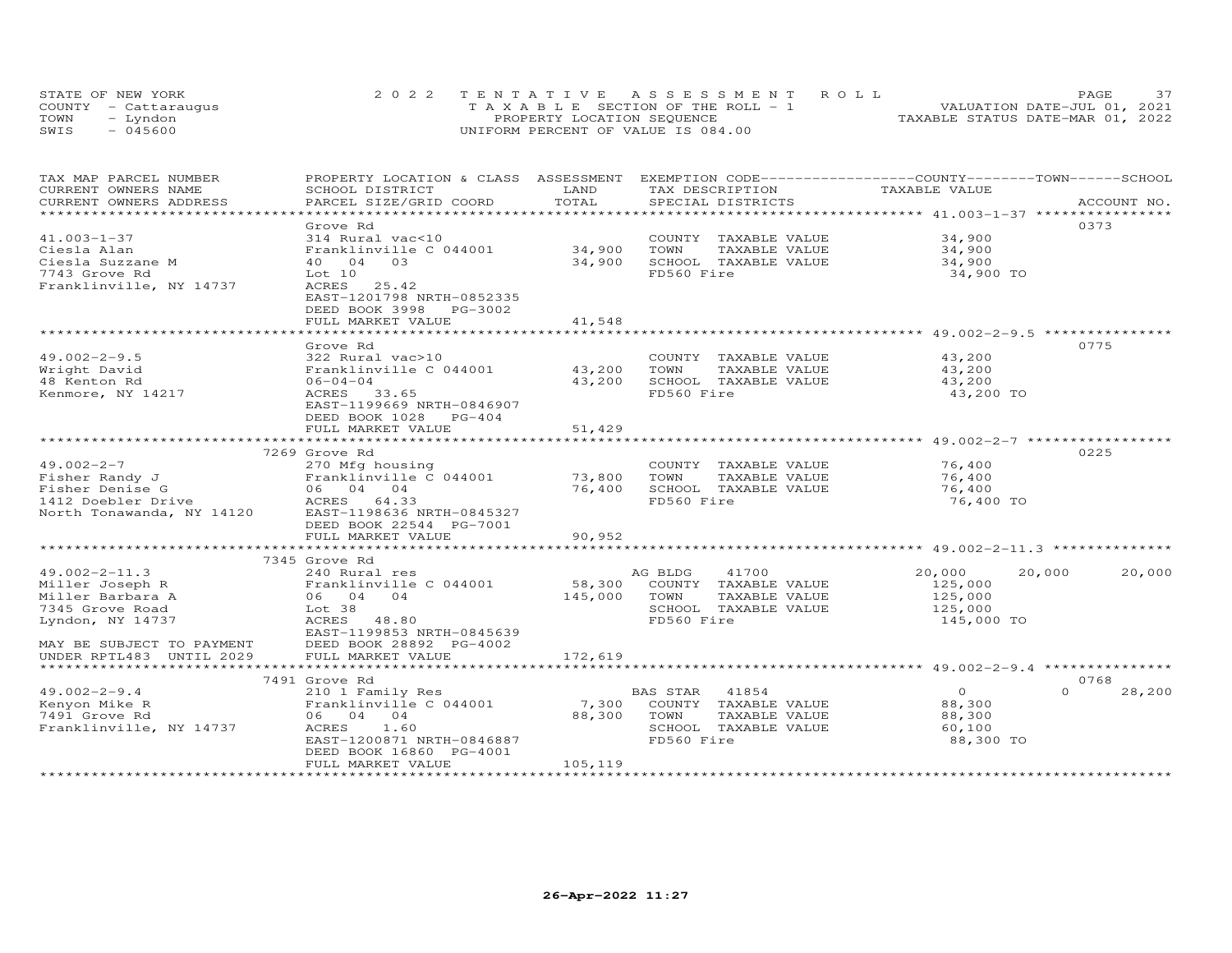|      | STATE OF NEW YORK    | 2022 TENTATIVE ASSESSMENT ROLL        | 38<br>PAGE                       |
|------|----------------------|---------------------------------------|----------------------------------|
|      | COUNTY - Cattaraugus | T A X A B L E SECTION OF THE ROLL - 1 | VALUATION DATE-JUL 01, 2021      |
| TOWN | - Lyndon             | PROPERTY LOCATION SEQUENCE            | TAXABLE STATUS DATE-MAR 01, 2022 |
| SWIS | $-045600$            | UNIFORM PERCENT OF VALUE IS 084.00    |                                  |

| TAX MAP PARCEL NUMBER   | PROPERTY LOCATION & CLASS ASSESSMENT                  |                    | EXEMPTION CODE-----------------COUNTY-------TOWN------SCHOOL |                                                    |                    |
|-------------------------|-------------------------------------------------------|--------------------|--------------------------------------------------------------|----------------------------------------------------|--------------------|
| CURRENT OWNERS NAME     | SCHOOL DISTRICT                                       | LAND               | TAX DESCRIPTION                                              | TAXABLE VALUE                                      |                    |
| CURRENT OWNERS ADDRESS  | PARCEL SIZE/GRID COORD                                | TOTAL              | SPECIAL DISTRICTS                                            |                                                    | ACCOUNT NO.        |
| *********************** |                                                       |                    |                                                              |                                                    |                    |
|                         | 7498 Grove Rd                                         |                    |                                                              |                                                    | 0080               |
| $49.002 - 2 - 10$       | 312 Vac w/imprv                                       |                    | COUNTY TAXABLE VALUE                                         | 9,200                                              |                    |
| Cobado Wayne            | Franklinville C 044001                                | 8,900              | TOWN<br>TAXABLE VALUE                                        | 9,200                                              |                    |
| 7498 Grove Rd           | 06 04 03                                              | 9,200              | SCHOOL TAXABLE VALUE                                         | 9,200                                              |                    |
| Franklinville, NY 14737 | 210x289 Irr<br>FRNT 210.00 DPTH 289.00                |                    | FD560 Fire                                                   | 9,200 TO                                           |                    |
|                         | EAST-1201233 NRTH-0846924<br>DEED BOOK 24870 PG-7001  |                    |                                                              |                                                    |                    |
|                         | FULL MARKET VALUE                                     | 10,952             |                                                              |                                                    |                    |
|                         |                                                       |                    |                                                              |                                                    |                    |
|                         | 7509 Grove Rd                                         |                    |                                                              |                                                    | 0211               |
| $49.002 - 2 - 9.1$      | 270 Mfg housing                                       |                    | COUNTY TAXABLE VALUE                                         | 40,000                                             |                    |
| Mengs Donald G          | Franklinville C 044001                                | 8,600              | TOWN<br>TAXABLE VALUE                                        | 40,000                                             |                    |
| Mengs Teri L            | Manufactured Home                                     | 40,000             | SCHOOL TAXABLE VALUE                                         | 40,000                                             |                    |
| 7509 Grove Road         | ACRES<br>2.45                                         |                    | FD560 Fire                                                   | 40,000 TO                                          |                    |
| Franklinville, NY 14737 | EAST-1200888 NRTH-0847151                             |                    |                                                              |                                                    |                    |
|                         | DEED BOOK 30449 PG-1                                  |                    |                                                              |                                                    |                    |
|                         | FULL MARKET VALUE                                     | 47,619             |                                                              |                                                    |                    |
|                         |                                                       |                    |                                                              |                                                    |                    |
|                         | 7511 Grove Rd                                         |                    |                                                              |                                                    | 0471               |
| $49.002 - 2 - 9.2$      | 240 Rural res                                         |                    | COUNTY TAXABLE VALUE                                         | 80,000                                             |                    |
| Wright David E          | Franklinville C 044001                                | 49,300             | TOWN<br>TAXABLE VALUE                                        | 80,000                                             |                    |
| Wright Cory E           | 06 04 04                                              | 80,000             | SCHOOL TAXABLE VALUE                                         | 80,000                                             |                    |
| 48 Kenton Rd            | ACRES<br>39.77                                        |                    | FD560 Fire                                                   | 80,000 TO                                          |                    |
| Kenmore, NY 14217       | EAST-1199907 NRTH-0847558                             |                    |                                                              |                                                    |                    |
|                         | DEED BOOK 00981 PG-00412                              |                    |                                                              |                                                    |                    |
|                         | FULL MARKET VALUE                                     | 95,238             |                                                              |                                                    |                    |
|                         |                                                       | ****************** |                                                              | ************************ 50.001-1-57 ************* |                    |
|                         | 7530 Grove Rd                                         |                    |                                                              |                                                    | 0759               |
| $50.001 - 1 - 57$       | 260 Seasonal res                                      |                    | COUNTY TAXABLE VALUE                                         | 75,700                                             |                    |
| Glenn Robert Ray        | Franklinville C 044001                                | 15,600             | TOWN<br>TAXABLE VALUE                                        | 75,700                                             |                    |
| Glenn Joyce P           | $6\38 - 04 - 0304$                                    | 75,700             | SCHOOL TAXABLE VALUE                                         | 75,700                                             |                    |
| 693 North Hampton St    | 6.10<br>ACRES                                         |                    | FD560 Fire                                                   | 75,700 TO                                          |                    |
| Buffalo, NY 14211       | EAST-1201610 NRTH-0847366                             |                    |                                                              |                                                    |                    |
|                         | DEED BOOK 884<br>PG-00655                             |                    |                                                              |                                                    |                    |
|                         | FULL MARKET VALUE                                     | 90,119             |                                                              |                                                    |                    |
|                         |                                                       |                    |                                                              |                                                    |                    |
|                         | 7555 Grove Rd                                         |                    |                                                              |                                                    | 0197               |
|                         |                                                       |                    |                                                              |                                                    |                    |
| $40.004 - 2 - 17$       | 210 1 Family Res                                      |                    | <b>BAS STAR</b><br>41854                                     | $\overline{O}$                                     | $\Omega$<br>28,200 |
| Lambert William G       | Franklinville C 044001                                | 5,600              | COUNTY TAXABLE VALUE                                         | 57,500                                             |                    |
| Webber Barbara          | 07 04 04                                              | 57,500             | TAXABLE VALUE<br>TOWN                                        | 57,500                                             |                    |
| 7555 Grove Rd           | ACRES<br>0.50                                         |                    | SCHOOL TAXABLE VALUE                                         | 29,300                                             |                    |
| Franklinville, NY 14737 | EAST-1201132 NRTH-0847944<br>DEED BOOK 00938 PG-00114 |                    | FD560 Fire                                                   | 57,500 TO                                          |                    |
|                         | FULL MARKET VALUE                                     | 68,452             |                                                              |                                                    |                    |
|                         |                                                       |                    |                                                              |                                                    |                    |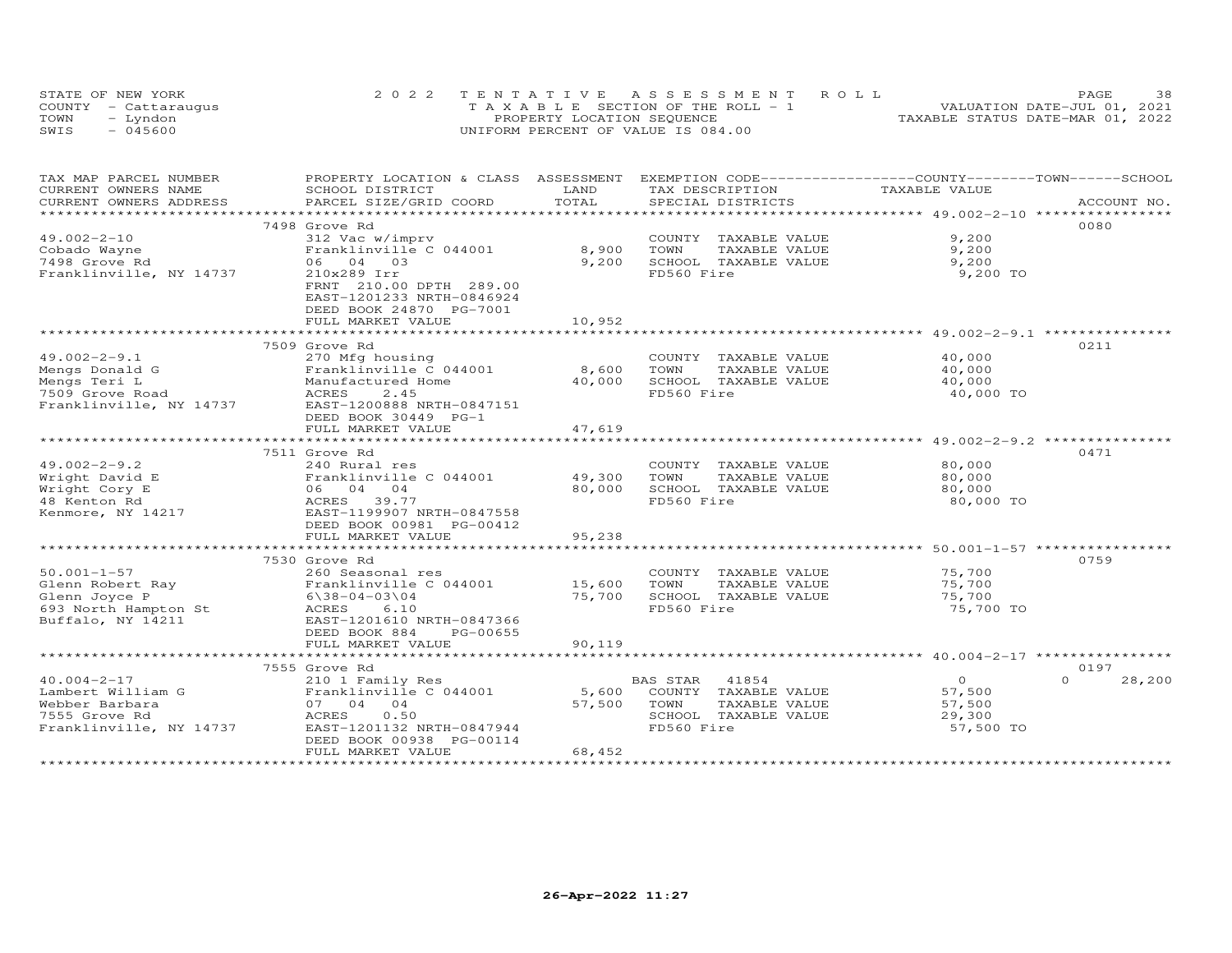|      | STATE OF NEW YORK    | 2022 TENTATIVE ASSESSMENT ROLL        | 39<br><b>PAGE</b>                |
|------|----------------------|---------------------------------------|----------------------------------|
|      | COUNTY - Cattarauqus | T A X A B L E SECTION OF THE ROLL - 1 | VALUATION DATE-JUL 01, 2021      |
| TOWN | - Lyndon             | PROPERTY LOCATION SEQUENCE            | TAXABLE STATUS DATE-MAR 01, 2022 |
| SWIS | $-045600$            | UNIFORM PERCENT OF VALUE IS 084.00    |                                  |

| TAX MAP PARCEL NUMBER                                                                                  | PROPERTY LOCATION & CLASS ASSESSMENT EXEMPTION CODE----------------COUNTY-------TOWN------SCHOOL |                                   |                                                               |                   |                          |
|--------------------------------------------------------------------------------------------------------|--------------------------------------------------------------------------------------------------|-----------------------------------|---------------------------------------------------------------|-------------------|--------------------------|
| CURRENT OWNERS NAME                                                                                    | SCHOOL DISTRICT                                                                                  | LAND                              | TAX DESCRIPTION                                               | TAXABLE VALUE     |                          |
| CURRENT OWNERS ADDRESS                                                                                 | PARCEL SIZE/GRID COORD                                                                           | TOTAL                             | SPECIAL DISTRICTS                                             |                   | ACCOUNT NO.              |
|                                                                                                        |                                                                                                  |                                   |                                                               |                   |                          |
|                                                                                                        | 7571 Grove Rd                                                                                    |                                   |                                                               |                   | 0394                     |
| $40.004 - 2 - 16$                                                                                      |                                                                                                  |                                   | BAS STAR<br>41854                                             | $\overline{0}$    | $\Omega$<br>28,200       |
| Atwater Robert D                                                                                       | B <sup>2</sup> 210 1 Family Res<br>Eranklinville C 044001 16,000                                 |                                   | COUNTY TAXABLE VALUE 46,500                                   |                   |                          |
| 7571 Grove Rd                                                                                          | 07 04 04                                                                                         | 46,500                            | TAXABLE VALUE<br>TOWN                                         | 46,500            |                          |
| Franklinville, NY 14737                                                                                | 6.45<br>ACRES                                                                                    |                                   | SCHOOL TAXABLE VALUE                                          | 18,300            |                          |
|                                                                                                        | EAST-1201140 NRTH-0848569                                                                        |                                   | FD560 Fire                                                    | 46,500 TO         |                          |
|                                                                                                        | DEED BOOK 9418 PG-9001                                                                           |                                   |                                                               |                   |                          |
|                                                                                                        |                                                                                                  |                                   |                                                               |                   |                          |
|                                                                                                        |                                                                                                  |                                   |                                                               |                   |                          |
|                                                                                                        | 7604 Grove Rd                                                                                    |                                   |                                                               |                   | 0212                     |
| $41.003 - 1 - 25$                                                                                      | 240 Rural res                                                                                    |                                   | COUNTY TAXABLE VALUE                                          | 204,000           |                          |
| Oshei Mary Martha (and Franklin version)<br>68 Crescent Ave (196/38/39)<br>Buffalo, NY 14214 (ACRES 18 | Franklinville C 044001                                                                           | 194,000                           | TAXABLE VALUE<br>TOWN                                         | 204,000           |                          |
|                                                                                                        | 03/04<br>04                                                                                      | 204,000                           | SCHOOL TAXABLE VALUE                                          | 204,000           |                          |
| Buffalo, NY 14214                                                                                      | ACRES 184.45                                                                                     |                                   | FD560 Fire                                                    | 204,000 TO        |                          |
|                                                                                                        | EAST-1203431 NRTH-0848245                                                                        |                                   |                                                               |                   |                          |
|                                                                                                        | DEED BOOK 1031 PG-765                                                                            |                                   |                                                               |                   |                          |
|                                                                                                        | FULL MARKET VALUE                                                                                | 242,857                           |                                                               |                   |                          |
|                                                                                                        |                                                                                                  |                                   |                                                               |                   |                          |
|                                                                                                        | 7609 Grove Rd                                                                                    |                                   |                                                               |                   | 0493                     |
| $40.004 - 2 - 15$                                                                                      | 240 Rural res                                                                                    |                                   | VET COM CT 41131                                              | 18,800            | $\circ$<br>18,800        |
| Rzepecki Louis F                                                                                       | Franklinville C 044001                                                                           |                                   | 41801                                                         | 56,420            | $\overline{O}$<br>56,420 |
| 7609 Grove Rd                                                                                          | 07 04 04                                                                                         | 72,200 AGED C/T<br>180,000 AGED S | 41804                                                         | $\overline{a}$    | 45,000<br>$\overline{0}$ |
| Franklinville, NY 14737                                                                                | ACRES 62.74                                                                                      |                                   | ENH STAR<br>41834                                             | $\sim$ 0 $\sim$   | $\Omega$<br>70,410       |
|                                                                                                        | EAST-1200144 NRTH-0848613                                                                        |                                   | COUNTY TAXABLE VALUE                                          | 104,780           |                          |
|                                                                                                        | DEED BOOK 27212 PG-3001                                                                          |                                   | TOWN<br>TAXABLE VALUE                                         | 104,780<br>64,590 |                          |
|                                                                                                        | FULL MARKET VALUE                                                                                |                                   | TOWN       TAXABLE VALUE<br>214,286    SCHOOL   TAXABLE VALUE |                   |                          |
|                                                                                                        |                                                                                                  |                                   | FD560 Fire                                                    | 180,000 TO        |                          |
|                                                                                                        |                                                                                                  |                                   |                                                               |                   |                          |
|                                                                                                        | 7743 Grove Rd                                                                                    |                                   |                                                               |                   | 0382                     |
| $40.004 - 2 - 12.2$                                                                                    |                                                                                                  |                                   | 41720<br>AG DIST                                              | 38,555            | 38,555<br>38,555         |
|                                                                                                        |                                                                                                  | 81,400 BAS STAR                   | 41854                                                         | $\overline{0}$    | $\Omega$<br>28,200       |
|                                                                                                        |                                                                                                  |                                   | 190,000 COUNTY TAXABLE VALUE                                  | 151,445           |                          |
|                                                                                                        |                                                                                                  |                                   | TOWN<br>TAXABLE VALUE                                         | 151,445           |                          |
|                                                                                                        |                                                                                                  |                                   | SCHOOL TAXABLE VALUE                                          | 123,245           |                          |
|                                                                                                        | DEED BOOK 00949 PG-00131                                                                         |                                   | FD560 Fire                                                    | 190,000 TO        |                          |
| MAY BE SUBJECT TO PAYMENT                                                                              | FULL MARKET VALUE                                                                                | 226,190                           |                                                               |                   |                          |
| UNDER AGDIST LAW TIL 2026                                                                              |                                                                                                  |                                   |                                                               |                   |                          |
|                                                                                                        |                                                                                                  |                                   |                                                               |                   |                          |
|                                                                                                        | 7927 Grove Rd                                                                                    |                                   |                                                               |                   | 0169                     |
| $40.004 - 2 - 28$                                                                                      | 210 1 Family Res                                                                                 |                                   | COUNTY TAXABLE VALUE                                          | 60,000            |                          |
| $40.007 - 7.$<br>Detweiler Ervin                                                                       | Franklinville C 044001 12,500                                                                    |                                   | TOWN<br>TAXABLE VALUE                                         | 60,000            |                          |
|                                                                                                        | Incomplete Value 2021                                                                            | 60,000                            | SCHOOL TAXABLE VALUE                                          | 60,000            |                          |
| Bear Lake, PA 16402                                                                                    | ACRES<br>4.00                                                                                    |                                   | FD560 Fire                                                    | 60,000 TO         |                          |
|                                                                                                        | EAST-1201043 NRTH-0854785                                                                        |                                   |                                                               |                   |                          |
|                                                                                                        | DEED BOOK 2020 PG-12508                                                                          |                                   |                                                               |                   |                          |
|                                                                                                        | FULL MARKET VALUE                                                                                | 71,429                            |                                                               |                   |                          |
|                                                                                                        |                                                                                                  |                                   |                                                               |                   |                          |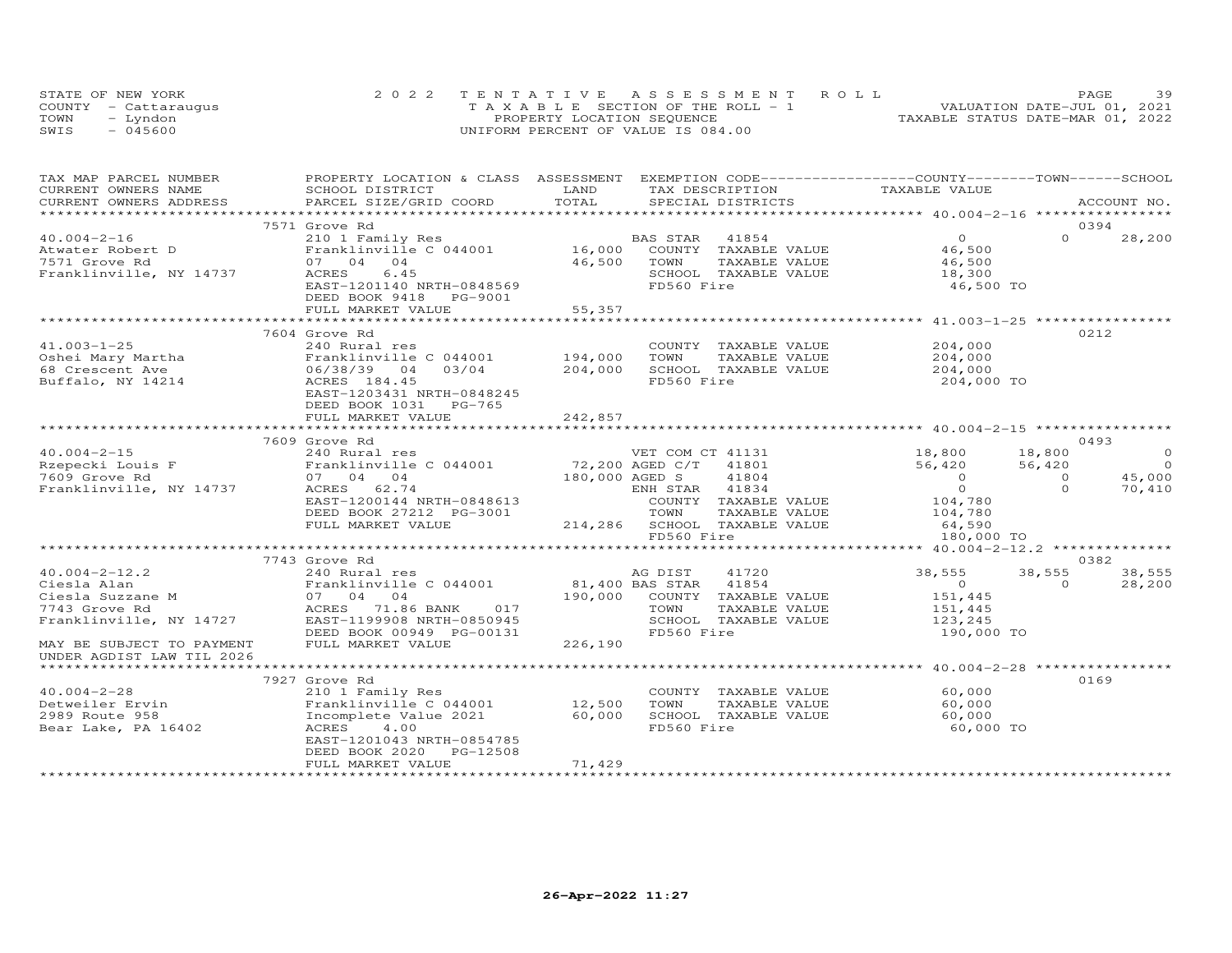|      | STATE OF NEW YORK    | 2022 TENTATIVE ASSESSMENT ROLL        | PAGE.                            |
|------|----------------------|---------------------------------------|----------------------------------|
|      | COUNTY - Cattaraugus | T A X A B L E SECTION OF THE ROLL - 1 | VALUATION DATE-JUL 01, 2021      |
| TOWN | uobnv."              | PROPERTY LOCATION SEQUENCE            | TAXABLE STATUS DATE-MAR 01, 2022 |
| SWIS | $-045600$            | UNIFORM PERCENT OF VALUE IS 084.00    |                                  |

| TAX MAP PARCEL NUMBER     | PROPERTY LOCATION & CLASS ASSESSMENT |         | EXEMPTION CODE-----------------COUNTY-------TOWN------SCHOOL |               |                    |
|---------------------------|--------------------------------------|---------|--------------------------------------------------------------|---------------|--------------------|
| CURRENT OWNERS NAME       | SCHOOL DISTRICT                      | LAND    | TAX DESCRIPTION                                              | TAXABLE VALUE |                    |
| CURRENT OWNERS ADDRESS    | PARCEL SIZE/GRID COORD               | TOTAL   | SPECIAL DISTRICTS                                            |               | ACCOUNT NO.        |
|                           |                                      |         |                                                              |               |                    |
|                           | 7972 Grove Rd                        |         |                                                              |               | 0936               |
| $41.003 - 1 - 1.7$        | 260 Seasonal res                     |         | COUNTY TAXABLE VALUE                                         | 70,000        |                    |
| Cook Robert               | Franklinville C 044001               | 47,300  | TOWN<br>TAXABLE VALUE                                        | 70,000        |                    |
| Cook Judy                 | ACRES<br>37.75                       | 70,000  | SCHOOL TAXABLE VALUE                                         | 70,000        |                    |
| $61$ Mayberry Dr.         | EAST-1202337 NRTH-0855441            |         | FD560 Fire                                                   | 70,000 TO     |                    |
| Cheektowaga, NY 14227     | DEED BOOK 22409 PG-9001              |         |                                                              |               |                    |
|                           | FULL MARKET VALUE                    | 83,333  |                                                              |               |                    |
|                           |                                      |         |                                                              |               |                    |
|                           | 6389 Hastings Ln                     |         |                                                              |               |                    |
|                           |                                      |         |                                                              |               | 0662               |
| $59.002 - 1 - 5.7$        | 260 Seasonal res                     |         | COUNTY TAXABLE VALUE                                         | 46,200        |                    |
| Rejman (L/U) Lawrence W   | Franklinville C 044001               | 16,900  | TAXABLE VALUE<br>TOWN                                        | 46,200        |                    |
| Rejman (L/U) Diane M      | $10 - 04 - 03$                       | 46,200  | SCHOOL TAXABLE VALUE                                         | 46,200        |                    |
| 40 Mann St                | ACRES 11.35                          |         | FD560 Fire                                                   | 46,200 TO     |                    |
| Sloan, NY 14206           | EAST-1215180 NRTH-0830222            |         |                                                              |               |                    |
|                           | DEED BOOK 15825 PG-2001              |         |                                                              |               |                    |
|                           | FULL MARKET VALUE                    | 55,000  |                                                              |               |                    |
|                           |                                      |         |                                                              |               |                    |
|                           | Healy Rd                             |         |                                                              |               |                    |
| $40.004 - 2 - 1.10$       | 270 Mfg housing                      |         | COUNTY TAXABLE VALUE                                         | 80,000        |                    |
| New Penny Development LLC | Franklinville C 044001               | 76,800  | TOWN<br>TAXABLE VALUE                                        | 80,000        |                    |
| PO Box 436                | 16 04 04                             | 80,000  | SCHOOL TAXABLE VALUE                                         | 80,000        |                    |
| Darlington, PA 16115      | ACRES 67.25                          |         | FD560 Fire                                                   | 80,000 TO     |                    |
|                           | EAST-1194437 NRTH-0855204            |         |                                                              |               |                    |
|                           | DEED BOOK 22547 PG-4002              |         |                                                              |               |                    |
|                           | FULL MARKET VALUE                    | 95,238  |                                                              |               |                    |
|                           |                                      |         |                                                              |               |                    |
|                           | Healy Rd                             |         |                                                              |               | 0192               |
| $40.004 - 2 - 4$          | 314 Rural vac<10                     |         | COUNTY TAXABLE VALUE                                         | 8,800         |                    |
| Kellogg Marvin E          | Franklinville C 044001               | 8,800   | TOWN<br>TAXABLE VALUE                                        | 8,800         |                    |
| 11336 Lost Nation Rd      | $-04$<br>$-04$<br>16 —               | 8,800   | SCHOOL TAXABLE VALUE                                         | 8,800         |                    |
|                           | 1.56                                 |         | FD560 Fire                                                   | 8,800 TO      |                    |
| Freedom, NY 14065         | ACRES                                |         |                                                              |               |                    |
|                           | EAST-1195460 NRTH-0854938            |         |                                                              |               |                    |
|                           | DEED BOOK 725<br>PG-00740            |         |                                                              |               |                    |
|                           | FULL MARKET VALUE                    | 10,476  |                                                              |               |                    |
|                           |                                      |         |                                                              |               |                    |
|                           | 1787 Healy Rd                        |         |                                                              |               | 0067               |
| $40.004 - 2 - 6.1$        | 240 Rural res                        |         | ENH STAR<br>41834                                            | $\circ$       | $\Omega$<br>70,410 |
| Wyant Steven A            | Franklinville C 044001               | 63,500  | COUNTY TAXABLE VALUE                                         | 100,000       |                    |
| Wyant Joyce E             | 16 04 03                             | 100,000 | TOWN<br>TAXABLE VALUE                                        | 100,000       |                    |
| 1839 Healy Rd             | ACRES 54.03                          |         | SCHOOL TAXABLE VALUE                                         | 29,590        |                    |
| Franklinville, NY 14737   | EAST-1195862 NRTH-0855073            |         | FD560 Fire                                                   | 100,000 TO    |                    |
|                           | DEED BOOK 903<br>PG-00167            |         |                                                              |               |                    |
|                           | FULL MARKET VALUE                    | 119,048 |                                                              |               |                    |
|                           |                                      |         |                                                              |               |                    |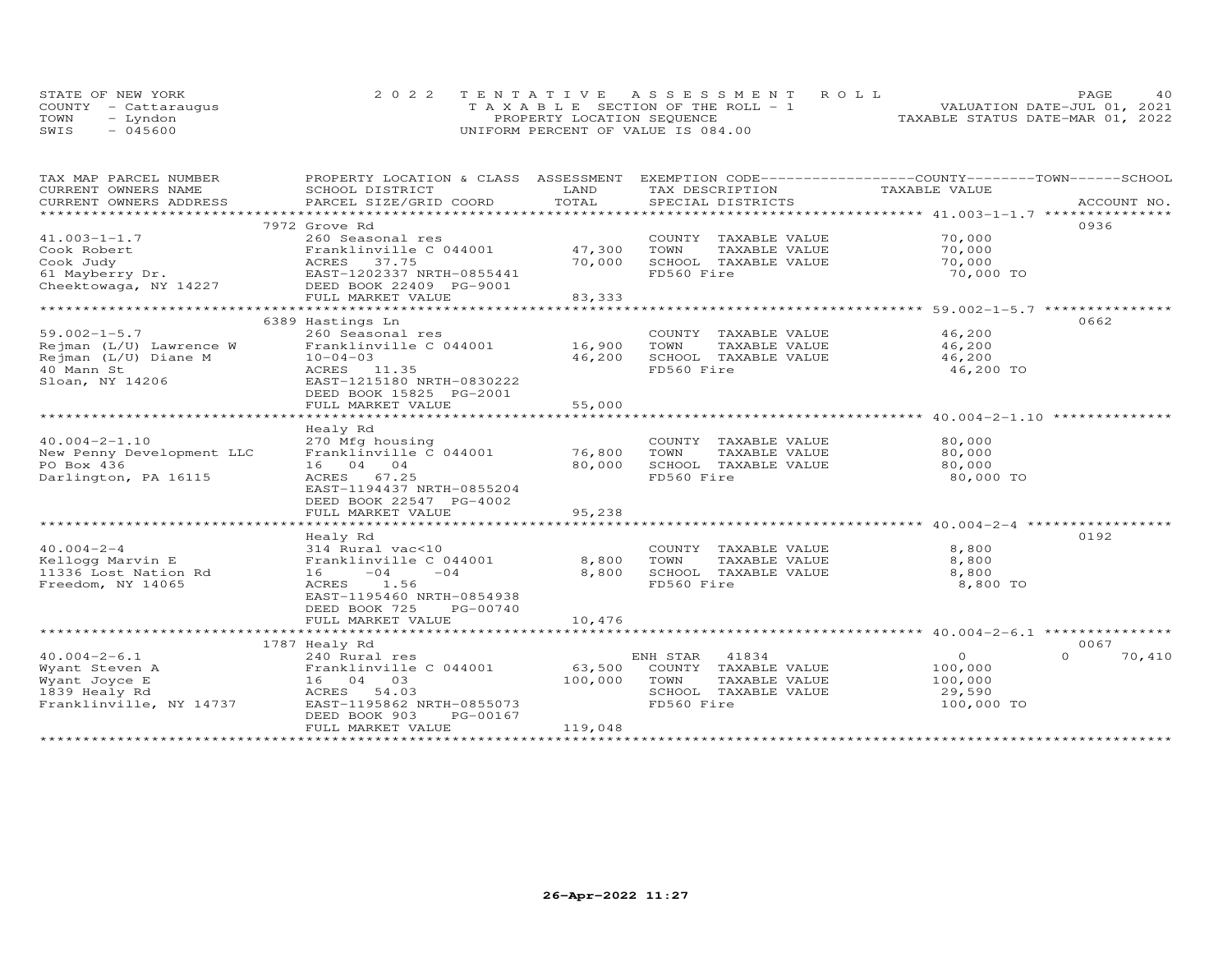|      | STATE OF NEW YORK    | 2022 TENTATIVE ASSESSMENT ROLL        | 41<br><b>PAGE</b>                |
|------|----------------------|---------------------------------------|----------------------------------|
|      | COUNTY - Cattaraugus | T A X A B L E SECTION OF THE ROLL - 1 | VALUATION DATE-JUL 01, 2021      |
| TOWN | - Lyndon             | PROPERTY LOCATION SEQUENCE            | TAXABLE STATUS DATE-MAR 01, 2022 |
| SWIS | - 045600             | UNIFORM PERCENT OF VALUE IS 084.00    |                                  |

| TAXABLE VALUE<br>.CURRENT OWNERS ADDRESS PARCEL SIZE/GRID COORD TOTAL SPECIAL DISTRICTS (ACCOUNT NO ACCOUNT NO ARCOUNT NO ACCOUNT NO ACCOUNT NO A LOGGER ALL SERVERS AND RESERVE A LOGGER A LOGGER AND A LOGGER AND RESERVE A LOGGER AND A LOGG<br>0247<br>1795 Healy Rd<br>$40.004 - 2 - 5$<br>40,000<br>260 Seasonal res<br>COUNTY TAXABLE VALUE<br>26,100<br>TOWN<br>TAXABLE VALUE<br>Sweeny Ralph F<br>Franklinville C 044001<br>40,000<br>7937 Reserve Rd<br>16 04 04<br>40,000<br>SCHOOL TAXABLE VALUE<br>40,000<br>FD560 Fire<br>West Seneca, NY 14224<br>ACRES 16.58<br>40,000 TO<br>EAST-1195869 NRTH-0855663<br>DEED BOOK 25170 PG-5001<br>47,619<br>FULL MARKET VALUE<br>0819<br>1915 Healy Rd<br>$40.004 - 2 - 1.7$<br>16,400<br>270 Mfg housing<br>COUNTY TAXABLE VALUE<br>TAXABLE VALUE<br>16,400<br>TOWN<br>SCHOOL TAXABLE VALUE<br>3849 Creek Rd<br>16 04 04<br>16,400<br>16,400<br>6.70<br>FD560 Fire<br>16,400 TO<br>Youngstown, NY 14174<br>ACRES<br>EAST-1195035 NRTH-0854654<br>DEED BOOK 00922 PG-00561<br>FULL MARKET VALUE<br>19,524<br>1839 1787 Healy Rd<br>$40.004 - 2 - 6.2$<br>240 Rural res<br>COUNTY TAXABLE VALUE<br>30,000<br>13,000<br>Franklinville C 044001<br>TAXABLE VALUE<br>30,000<br>Cook Kelly A<br>TOWN<br>1839 Healy Road<br>16 04 03<br>30,000<br>SCHOOL TAXABLE VALUE<br>30,000<br>Franklinville, NY 14737<br>ACRES 4.35<br>FD560 Fire<br>30,000 TO<br>EAST-1196377 NRTH-0855094<br>DEED BOOK 26957 PG-7002<br>FULL MARKET VALUE<br>35,714<br>1971 Healy Rd & Wilson Rd<br>0814<br>$40.004 - 2 - 1.6$<br>210 1 Family Res<br>BAS STAR 41854<br>$\Omega$<br>$\Omega$<br>28,200<br>BAS STAR    41854<br>18,500    COUNTY   TAXABLE  VALUE<br>Franklinville C 044001<br>99,500<br>Wilson Renee<br>99,500<br>McManus Mabel S<br>16 04 04<br>TOWN<br>TAXABLE VALUE<br>99,500<br>1971 Healy Rd<br>9.00<br>SCHOOL TAXABLE VALUE<br>ACRES<br>71,300<br>Franklinville, NY 14737<br>EAST-1193765 NRTH-0853850<br>FD560 Fire<br>99,500 TO | TAX MAP PARCEL NUMBER | PROPERTY LOCATION & CLASS ASSESSMENT EXEMPTION CODE-----------------COUNTY-------TOWN------SCHOOL |      |                 |  |
|------------------------------------------------------------------------------------------------------------------------------------------------------------------------------------------------------------------------------------------------------------------------------------------------------------------------------------------------------------------------------------------------------------------------------------------------------------------------------------------------------------------------------------------------------------------------------------------------------------------------------------------------------------------------------------------------------------------------------------------------------------------------------------------------------------------------------------------------------------------------------------------------------------------------------------------------------------------------------------------------------------------------------------------------------------------------------------------------------------------------------------------------------------------------------------------------------------------------------------------------------------------------------------------------------------------------------------------------------------------------------------------------------------------------------------------------------------------------------------------------------------------------------------------------------------------------------------------------------------------------------------------------------------------------------------------------------------------------------------------------------------------------------------------------------------------------------------------------------------------------------------------------------------------------------------------------------------------------------|-----------------------|---------------------------------------------------------------------------------------------------|------|-----------------|--|
|                                                                                                                                                                                                                                                                                                                                                                                                                                                                                                                                                                                                                                                                                                                                                                                                                                                                                                                                                                                                                                                                                                                                                                                                                                                                                                                                                                                                                                                                                                                                                                                                                                                                                                                                                                                                                                                                                                                                                                              | CURRENT OWNERS NAME   | SCHOOL DISTRICT                                                                                   | LAND | TAX DESCRIPTION |  |
|                                                                                                                                                                                                                                                                                                                                                                                                                                                                                                                                                                                                                                                                                                                                                                                                                                                                                                                                                                                                                                                                                                                                                                                                                                                                                                                                                                                                                                                                                                                                                                                                                                                                                                                                                                                                                                                                                                                                                                              |                       |                                                                                                   |      |                 |  |
|                                                                                                                                                                                                                                                                                                                                                                                                                                                                                                                                                                                                                                                                                                                                                                                                                                                                                                                                                                                                                                                                                                                                                                                                                                                                                                                                                                                                                                                                                                                                                                                                                                                                                                                                                                                                                                                                                                                                                                              |                       |                                                                                                   |      |                 |  |
|                                                                                                                                                                                                                                                                                                                                                                                                                                                                                                                                                                                                                                                                                                                                                                                                                                                                                                                                                                                                                                                                                                                                                                                                                                                                                                                                                                                                                                                                                                                                                                                                                                                                                                                                                                                                                                                                                                                                                                              |                       |                                                                                                   |      |                 |  |
|                                                                                                                                                                                                                                                                                                                                                                                                                                                                                                                                                                                                                                                                                                                                                                                                                                                                                                                                                                                                                                                                                                                                                                                                                                                                                                                                                                                                                                                                                                                                                                                                                                                                                                                                                                                                                                                                                                                                                                              |                       |                                                                                                   |      |                 |  |
|                                                                                                                                                                                                                                                                                                                                                                                                                                                                                                                                                                                                                                                                                                                                                                                                                                                                                                                                                                                                                                                                                                                                                                                                                                                                                                                                                                                                                                                                                                                                                                                                                                                                                                                                                                                                                                                                                                                                                                              |                       |                                                                                                   |      |                 |  |
|                                                                                                                                                                                                                                                                                                                                                                                                                                                                                                                                                                                                                                                                                                                                                                                                                                                                                                                                                                                                                                                                                                                                                                                                                                                                                                                                                                                                                                                                                                                                                                                                                                                                                                                                                                                                                                                                                                                                                                              |                       |                                                                                                   |      |                 |  |
|                                                                                                                                                                                                                                                                                                                                                                                                                                                                                                                                                                                                                                                                                                                                                                                                                                                                                                                                                                                                                                                                                                                                                                                                                                                                                                                                                                                                                                                                                                                                                                                                                                                                                                                                                                                                                                                                                                                                                                              |                       |                                                                                                   |      |                 |  |
|                                                                                                                                                                                                                                                                                                                                                                                                                                                                                                                                                                                                                                                                                                                                                                                                                                                                                                                                                                                                                                                                                                                                                                                                                                                                                                                                                                                                                                                                                                                                                                                                                                                                                                                                                                                                                                                                                                                                                                              |                       |                                                                                                   |      |                 |  |
|                                                                                                                                                                                                                                                                                                                                                                                                                                                                                                                                                                                                                                                                                                                                                                                                                                                                                                                                                                                                                                                                                                                                                                                                                                                                                                                                                                                                                                                                                                                                                                                                                                                                                                                                                                                                                                                                                                                                                                              |                       |                                                                                                   |      |                 |  |
|                                                                                                                                                                                                                                                                                                                                                                                                                                                                                                                                                                                                                                                                                                                                                                                                                                                                                                                                                                                                                                                                                                                                                                                                                                                                                                                                                                                                                                                                                                                                                                                                                                                                                                                                                                                                                                                                                                                                                                              |                       |                                                                                                   |      |                 |  |
|                                                                                                                                                                                                                                                                                                                                                                                                                                                                                                                                                                                                                                                                                                                                                                                                                                                                                                                                                                                                                                                                                                                                                                                                                                                                                                                                                                                                                                                                                                                                                                                                                                                                                                                                                                                                                                                                                                                                                                              |                       |                                                                                                   |      |                 |  |
|                                                                                                                                                                                                                                                                                                                                                                                                                                                                                                                                                                                                                                                                                                                                                                                                                                                                                                                                                                                                                                                                                                                                                                                                                                                                                                                                                                                                                                                                                                                                                                                                                                                                                                                                                                                                                                                                                                                                                                              |                       |                                                                                                   |      |                 |  |
|                                                                                                                                                                                                                                                                                                                                                                                                                                                                                                                                                                                                                                                                                                                                                                                                                                                                                                                                                                                                                                                                                                                                                                                                                                                                                                                                                                                                                                                                                                                                                                                                                                                                                                                                                                                                                                                                                                                                                                              |                       |                                                                                                   |      |                 |  |
|                                                                                                                                                                                                                                                                                                                                                                                                                                                                                                                                                                                                                                                                                                                                                                                                                                                                                                                                                                                                                                                                                                                                                                                                                                                                                                                                                                                                                                                                                                                                                                                                                                                                                                                                                                                                                                                                                                                                                                              |                       |                                                                                                   |      |                 |  |
|                                                                                                                                                                                                                                                                                                                                                                                                                                                                                                                                                                                                                                                                                                                                                                                                                                                                                                                                                                                                                                                                                                                                                                                                                                                                                                                                                                                                                                                                                                                                                                                                                                                                                                                                                                                                                                                                                                                                                                              |                       |                                                                                                   |      |                 |  |
|                                                                                                                                                                                                                                                                                                                                                                                                                                                                                                                                                                                                                                                                                                                                                                                                                                                                                                                                                                                                                                                                                                                                                                                                                                                                                                                                                                                                                                                                                                                                                                                                                                                                                                                                                                                                                                                                                                                                                                              |                       |                                                                                                   |      |                 |  |
|                                                                                                                                                                                                                                                                                                                                                                                                                                                                                                                                                                                                                                                                                                                                                                                                                                                                                                                                                                                                                                                                                                                                                                                                                                                                                                                                                                                                                                                                                                                                                                                                                                                                                                                                                                                                                                                                                                                                                                              |                       |                                                                                                   |      |                 |  |
|                                                                                                                                                                                                                                                                                                                                                                                                                                                                                                                                                                                                                                                                                                                                                                                                                                                                                                                                                                                                                                                                                                                                                                                                                                                                                                                                                                                                                                                                                                                                                                                                                                                                                                                                                                                                                                                                                                                                                                              |                       |                                                                                                   |      |                 |  |
|                                                                                                                                                                                                                                                                                                                                                                                                                                                                                                                                                                                                                                                                                                                                                                                                                                                                                                                                                                                                                                                                                                                                                                                                                                                                                                                                                                                                                                                                                                                                                                                                                                                                                                                                                                                                                                                                                                                                                                              |                       |                                                                                                   |      |                 |  |
|                                                                                                                                                                                                                                                                                                                                                                                                                                                                                                                                                                                                                                                                                                                                                                                                                                                                                                                                                                                                                                                                                                                                                                                                                                                                                                                                                                                                                                                                                                                                                                                                                                                                                                                                                                                                                                                                                                                                                                              |                       |                                                                                                   |      |                 |  |
|                                                                                                                                                                                                                                                                                                                                                                                                                                                                                                                                                                                                                                                                                                                                                                                                                                                                                                                                                                                                                                                                                                                                                                                                                                                                                                                                                                                                                                                                                                                                                                                                                                                                                                                                                                                                                                                                                                                                                                              |                       |                                                                                                   |      |                 |  |
|                                                                                                                                                                                                                                                                                                                                                                                                                                                                                                                                                                                                                                                                                                                                                                                                                                                                                                                                                                                                                                                                                                                                                                                                                                                                                                                                                                                                                                                                                                                                                                                                                                                                                                                                                                                                                                                                                                                                                                              |                       |                                                                                                   |      |                 |  |
|                                                                                                                                                                                                                                                                                                                                                                                                                                                                                                                                                                                                                                                                                                                                                                                                                                                                                                                                                                                                                                                                                                                                                                                                                                                                                                                                                                                                                                                                                                                                                                                                                                                                                                                                                                                                                                                                                                                                                                              |                       |                                                                                                   |      |                 |  |
|                                                                                                                                                                                                                                                                                                                                                                                                                                                                                                                                                                                                                                                                                                                                                                                                                                                                                                                                                                                                                                                                                                                                                                                                                                                                                                                                                                                                                                                                                                                                                                                                                                                                                                                                                                                                                                                                                                                                                                              |                       |                                                                                                   |      |                 |  |
|                                                                                                                                                                                                                                                                                                                                                                                                                                                                                                                                                                                                                                                                                                                                                                                                                                                                                                                                                                                                                                                                                                                                                                                                                                                                                                                                                                                                                                                                                                                                                                                                                                                                                                                                                                                                                                                                                                                                                                              |                       |                                                                                                   |      |                 |  |
|                                                                                                                                                                                                                                                                                                                                                                                                                                                                                                                                                                                                                                                                                                                                                                                                                                                                                                                                                                                                                                                                                                                                                                                                                                                                                                                                                                                                                                                                                                                                                                                                                                                                                                                                                                                                                                                                                                                                                                              |                       |                                                                                                   |      |                 |  |
|                                                                                                                                                                                                                                                                                                                                                                                                                                                                                                                                                                                                                                                                                                                                                                                                                                                                                                                                                                                                                                                                                                                                                                                                                                                                                                                                                                                                                                                                                                                                                                                                                                                                                                                                                                                                                                                                                                                                                                              |                       |                                                                                                   |      |                 |  |
|                                                                                                                                                                                                                                                                                                                                                                                                                                                                                                                                                                                                                                                                                                                                                                                                                                                                                                                                                                                                                                                                                                                                                                                                                                                                                                                                                                                                                                                                                                                                                                                                                                                                                                                                                                                                                                                                                                                                                                              |                       |                                                                                                   |      |                 |  |
|                                                                                                                                                                                                                                                                                                                                                                                                                                                                                                                                                                                                                                                                                                                                                                                                                                                                                                                                                                                                                                                                                                                                                                                                                                                                                                                                                                                                                                                                                                                                                                                                                                                                                                                                                                                                                                                                                                                                                                              |                       |                                                                                                   |      |                 |  |
|                                                                                                                                                                                                                                                                                                                                                                                                                                                                                                                                                                                                                                                                                                                                                                                                                                                                                                                                                                                                                                                                                                                                                                                                                                                                                                                                                                                                                                                                                                                                                                                                                                                                                                                                                                                                                                                                                                                                                                              |                       |                                                                                                   |      |                 |  |
|                                                                                                                                                                                                                                                                                                                                                                                                                                                                                                                                                                                                                                                                                                                                                                                                                                                                                                                                                                                                                                                                                                                                                                                                                                                                                                                                                                                                                                                                                                                                                                                                                                                                                                                                                                                                                                                                                                                                                                              |                       |                                                                                                   |      |                 |  |
|                                                                                                                                                                                                                                                                                                                                                                                                                                                                                                                                                                                                                                                                                                                                                                                                                                                                                                                                                                                                                                                                                                                                                                                                                                                                                                                                                                                                                                                                                                                                                                                                                                                                                                                                                                                                                                                                                                                                                                              |                       |                                                                                                   |      |                 |  |
|                                                                                                                                                                                                                                                                                                                                                                                                                                                                                                                                                                                                                                                                                                                                                                                                                                                                                                                                                                                                                                                                                                                                                                                                                                                                                                                                                                                                                                                                                                                                                                                                                                                                                                                                                                                                                                                                                                                                                                              |                       |                                                                                                   |      |                 |  |
|                                                                                                                                                                                                                                                                                                                                                                                                                                                                                                                                                                                                                                                                                                                                                                                                                                                                                                                                                                                                                                                                                                                                                                                                                                                                                                                                                                                                                                                                                                                                                                                                                                                                                                                                                                                                                                                                                                                                                                              |                       |                                                                                                   |      |                 |  |
|                                                                                                                                                                                                                                                                                                                                                                                                                                                                                                                                                                                                                                                                                                                                                                                                                                                                                                                                                                                                                                                                                                                                                                                                                                                                                                                                                                                                                                                                                                                                                                                                                                                                                                                                                                                                                                                                                                                                                                              |                       |                                                                                                   |      |                 |  |
| DEED BOOK 00950 PG-00850                                                                                                                                                                                                                                                                                                                                                                                                                                                                                                                                                                                                                                                                                                                                                                                                                                                                                                                                                                                                                                                                                                                                                                                                                                                                                                                                                                                                                                                                                                                                                                                                                                                                                                                                                                                                                                                                                                                                                     |                       |                                                                                                   |      |                 |  |
| FULL MARKET VALUE<br>118,452                                                                                                                                                                                                                                                                                                                                                                                                                                                                                                                                                                                                                                                                                                                                                                                                                                                                                                                                                                                                                                                                                                                                                                                                                                                                                                                                                                                                                                                                                                                                                                                                                                                                                                                                                                                                                                                                                                                                                 |                       |                                                                                                   |      |                 |  |
|                                                                                                                                                                                                                                                                                                                                                                                                                                                                                                                                                                                                                                                                                                                                                                                                                                                                                                                                                                                                                                                                                                                                                                                                                                                                                                                                                                                                                                                                                                                                                                                                                                                                                                                                                                                                                                                                                                                                                                              |                       |                                                                                                   |      |                 |  |
| 0372<br>Ingalls Rd                                                                                                                                                                                                                                                                                                                                                                                                                                                                                                                                                                                                                                                                                                                                                                                                                                                                                                                                                                                                                                                                                                                                                                                                                                                                                                                                                                                                                                                                                                                                                                                                                                                                                                                                                                                                                                                                                                                                                           |                       |                                                                                                   |      |                 |  |
| $59.002 - 1 - 22$<br>322 Rural vac>10<br>36,300<br>COUNTY TAXABLE VALUE                                                                                                                                                                                                                                                                                                                                                                                                                                                                                                                                                                                                                                                                                                                                                                                                                                                                                                                                                                                                                                                                                                                                                                                                                                                                                                                                                                                                                                                                                                                                                                                                                                                                                                                                                                                                                                                                                                      |                       |                                                                                                   |      |                 |  |
| VanSplunder Gregory P<br>36,300<br>TOWN<br>TAXABLE VALUE<br>36,300<br>Cuba-Rush Cent 024801                                                                                                                                                                                                                                                                                                                                                                                                                                                                                                                                                                                                                                                                                                                                                                                                                                                                                                                                                                                                                                                                                                                                                                                                                                                                                                                                                                                                                                                                                                                                                                                                                                                                                                                                                                                                                                                                                  |                       |                                                                                                   |      |                 |  |
| 6118 Ingalls Rd<br>36,300<br>SCHOOL TAXABLE VALUE<br>36,300<br>01 04 03                                                                                                                                                                                                                                                                                                                                                                                                                                                                                                                                                                                                                                                                                                                                                                                                                                                                                                                                                                                                                                                                                                                                                                                                                                                                                                                                                                                                                                                                                                                                                                                                                                                                                                                                                                                                                                                                                                      |                       |                                                                                                   |      |                 |  |
| ACRES 32.80<br>FD560 Fire<br>36,300 TO<br>Cuba, NY 14727                                                                                                                                                                                                                                                                                                                                                                                                                                                                                                                                                                                                                                                                                                                                                                                                                                                                                                                                                                                                                                                                                                                                                                                                                                                                                                                                                                                                                                                                                                                                                                                                                                                                                                                                                                                                                                                                                                                     |                       |                                                                                                   |      |                 |  |
| EAST-1221634 NRTH-0826517                                                                                                                                                                                                                                                                                                                                                                                                                                                                                                                                                                                                                                                                                                                                                                                                                                                                                                                                                                                                                                                                                                                                                                                                                                                                                                                                                                                                                                                                                                                                                                                                                                                                                                                                                                                                                                                                                                                                                    |                       |                                                                                                   |      |                 |  |
| DEED BOOK 00994 PG-00299                                                                                                                                                                                                                                                                                                                                                                                                                                                                                                                                                                                                                                                                                                                                                                                                                                                                                                                                                                                                                                                                                                                                                                                                                                                                                                                                                                                                                                                                                                                                                                                                                                                                                                                                                                                                                                                                                                                                                     |                       |                                                                                                   |      |                 |  |
| FULL MARKET VALUE<br>43,214                                                                                                                                                                                                                                                                                                                                                                                                                                                                                                                                                                                                                                                                                                                                                                                                                                                                                                                                                                                                                                                                                                                                                                                                                                                                                                                                                                                                                                                                                                                                                                                                                                                                                                                                                                                                                                                                                                                                                  |                       |                                                                                                   |      |                 |  |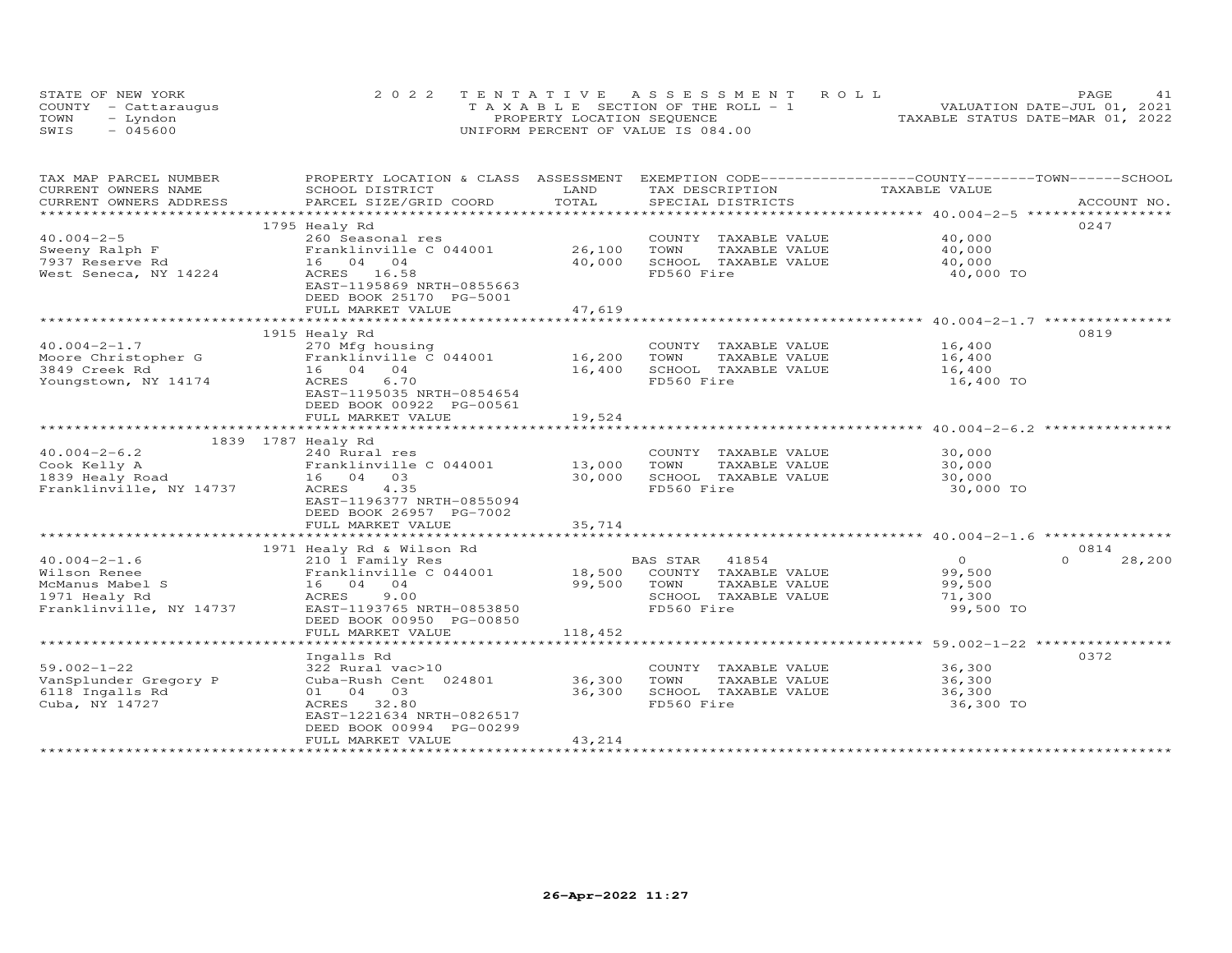| STATE OF NEW YORK    | 2022 TENTATIVE ASSESSMENT ROLL        | PAGE                             |
|----------------------|---------------------------------------|----------------------------------|
| COUNTY - Cattaraugus | T A X A B L E SECTION OF THE ROLL - 1 | VALUATION DATE-JUL 01, 2021      |
| TOWN<br>- Lyndon     | PROPERTY LOCATION SEQUENCE            | TAXABLE STATUS DATE-MAR 01, 2022 |
| $-045600$<br>SWIS    | UNIFORM PERCENT OF VALUE IS 084.00    |                                  |

| TAX MAP PARCEL NUMBER<br>CURRENT OWNERS NAME         | PROPERTY LOCATION & CLASS ASSESSMENT<br>SCHOOL DISTRICT | LAND                         | TAX DESCRIPTION                               | EXEMPTION CODE-----------------COUNTY-------TOWN------SCHOOL<br>TAXABLE VALUE |             |
|------------------------------------------------------|---------------------------------------------------------|------------------------------|-----------------------------------------------|-------------------------------------------------------------------------------|-------------|
| CURRENT OWNERS ADDRESS<br>******************         | PARCEL SIZE/GRID COORD                                  | TOTAL                        | SPECIAL DISTRICTS                             |                                                                               | ACCOUNT NO. |
|                                                      | Ingalls Rd                                              |                              |                                               |                                                                               | 0036        |
| $59.002 - 1 - 23.2$                                  | 322 Rural vac>10                                        |                              | COUNTY<br>TAXABLE VALUE                       | 47,300                                                                        |             |
| VanSplunder Living Trust Barba Cuba-Rush Cent 024801 |                                                         | 47,300                       | TOWN<br>TAXABLE VALUE                         | 47,300                                                                        |             |
| 880 Aurora Street                                    | 01 04<br>03                                             | 47,300                       | SCHOOL TAXABLE VALUE                          | 47,300                                                                        |             |
| Lancaster, NY 14086                                  | Lot 9                                                   |                              | FD560 Fire                                    | 47,300 TO                                                                     |             |
|                                                      | ACRES<br>37.80<br>EAST-1219123 NRTH-0827078             |                              |                                               |                                                                               |             |
|                                                      | DEED BOOK 24514 PG-3002                                 |                              |                                               |                                                                               |             |
|                                                      | FULL MARKET VALUE                                       | 56,310                       |                                               |                                                                               |             |
|                                                      |                                                         |                              |                                               | **************** 59.002-1-23.3 ********                                       |             |
| $59.002 - 1 - 23.3$                                  | Ingalls Rd                                              |                              |                                               |                                                                               | 0036        |
| Roulo Timothy D                                      | 322 Rural vac>10<br>Cuba-Rush Cent 024801               | 31,500                       | COUNTY TAXABLE VALUE<br>TOWN<br>TAXABLE VALUE | 31,500<br>31,500                                                              |             |
| Roulo Tracey L                                       | 01 04<br>03                                             | 31,500                       | SCHOOL TAXABLE VALUE                          | 31,500                                                                        |             |
| 6034 Snyder Rd.                                      | Lot 9                                                   |                              | FD560 Fire                                    | 31,500 TO                                                                     |             |
| Cuba, NY 14727                                       | ACRES<br>22.00<br>EAST-1218206 NRTH-0825913             |                              |                                               |                                                                               |             |
|                                                      | DEED BOOK 20190 PG-9167                                 |                              |                                               |                                                                               |             |
|                                                      | FULL MARKET VALUE                                       | 37,500                       |                                               |                                                                               |             |
|                                                      | **********************                                  | * * * * * * * * * * * * *    |                                               | ************************ 59.002-1-23.4 *************                          |             |
|                                                      | Ingalls Rd                                              |                              |                                               |                                                                               | 0036        |
| $59.002 - 1 - 23.4$                                  | 260 Seasonal res                                        |                              | COUNTY TAXABLE VALUE                          | 27,000                                                                        |             |
| Lanthier George                                      | Cuba-Rush Cent 024801                                   | 21,400                       | TOWN<br>TAXABLE VALUE                         | 27,000                                                                        |             |
| Bedell Cody                                          | 01 04<br>03                                             | 27,000                       | SCHOOL TAXABLE VALUE                          | 27,000                                                                        |             |
| 24 Sheldon Ave.                                      | Lot 9                                                   |                              | FD560 Fire                                    | 27,000 TO                                                                     |             |
| Depew, NY 14043                                      | ACRES 11.90<br>EAST-1218284 NRTH-0827418                |                              |                                               |                                                                               |             |
|                                                      | DEED BOOK 20190 PG-9763                                 |                              |                                               |                                                                               |             |
|                                                      | FULL MARKET VALUE                                       | 32,143                       |                                               |                                                                               |             |
|                                                      |                                                         |                              |                                               | ******** 59.002-1-24 *****                                                    |             |
|                                                      | Ingalls Rd                                              |                              |                                               |                                                                               | 0252        |
| $59.002 - 1 - 24$                                    | 322 Rural vac>10                                        |                              | COUNTY TAXABLE VALUE                          | 52,300                                                                        |             |
| Miller Kenneth E                                     | Cuba-Rush Cent 024801                                   | 52,300                       | TOWN<br>TAXABLE VALUE                         | 52,300                                                                        |             |
| Miller Sallie J                                      | 01 04 03                                                | 52,300                       | SCHOOL TAXABLE VALUE                          | 52,300                                                                        |             |
| 90 Abbott Road                                       | ACRES 49.84                                             |                              | FD560 Fire                                    | 52,300 TO                                                                     |             |
| Cuba, NY 14727                                       | EAST-1221529 NRTH-0824495                               |                              |                                               |                                                                               |             |
|                                                      | DEED BOOK 20210 PG-1026                                 |                              |                                               |                                                                               |             |
|                                                      | FULL MARKET VALUE                                       | 62,262                       |                                               |                                                                               |             |
|                                                      |                                                         |                              |                                               | ****************************** 59.002-1-25.2 ********                         |             |
|                                                      | Ingalls Rd                                              |                              |                                               |                                                                               | 0973        |
| $59.002 - 1 - 25.2$                                  | 322 Rural vac>10                                        |                              | COUNTY<br>TAXABLE VALUE                       | 35,500                                                                        |             |
| Shaffer Gary                                         | Cuba-Rush Cent 024801                                   | 35,500                       | TOWN<br>TAXABLE VALUE                         | 35,500                                                                        |             |
| Shaffer Carol                                        | 04<br>03<br>01                                          | 35,500                       | SCHOOL TAXABLE VALUE                          | 35,500                                                                        |             |
| 8645 Spring Valley Road                              | 50% complete 2013                                       |                              | FD560 Fire                                    | 35,500 TO                                                                     |             |
| Friendship, NY 14739                                 | ACRES<br>25.95                                          |                              |                                               |                                                                               |             |
|                                                      | EAST-1219157 NRTH-0824492                               |                              |                                               |                                                                               |             |
|                                                      | DEED BOOK 2020<br>PG-12326                              |                              |                                               |                                                                               |             |
| *********************                                | FULL MARKET VALUE<br>*************************          | 42,262<br>****************** |                                               |                                                                               |             |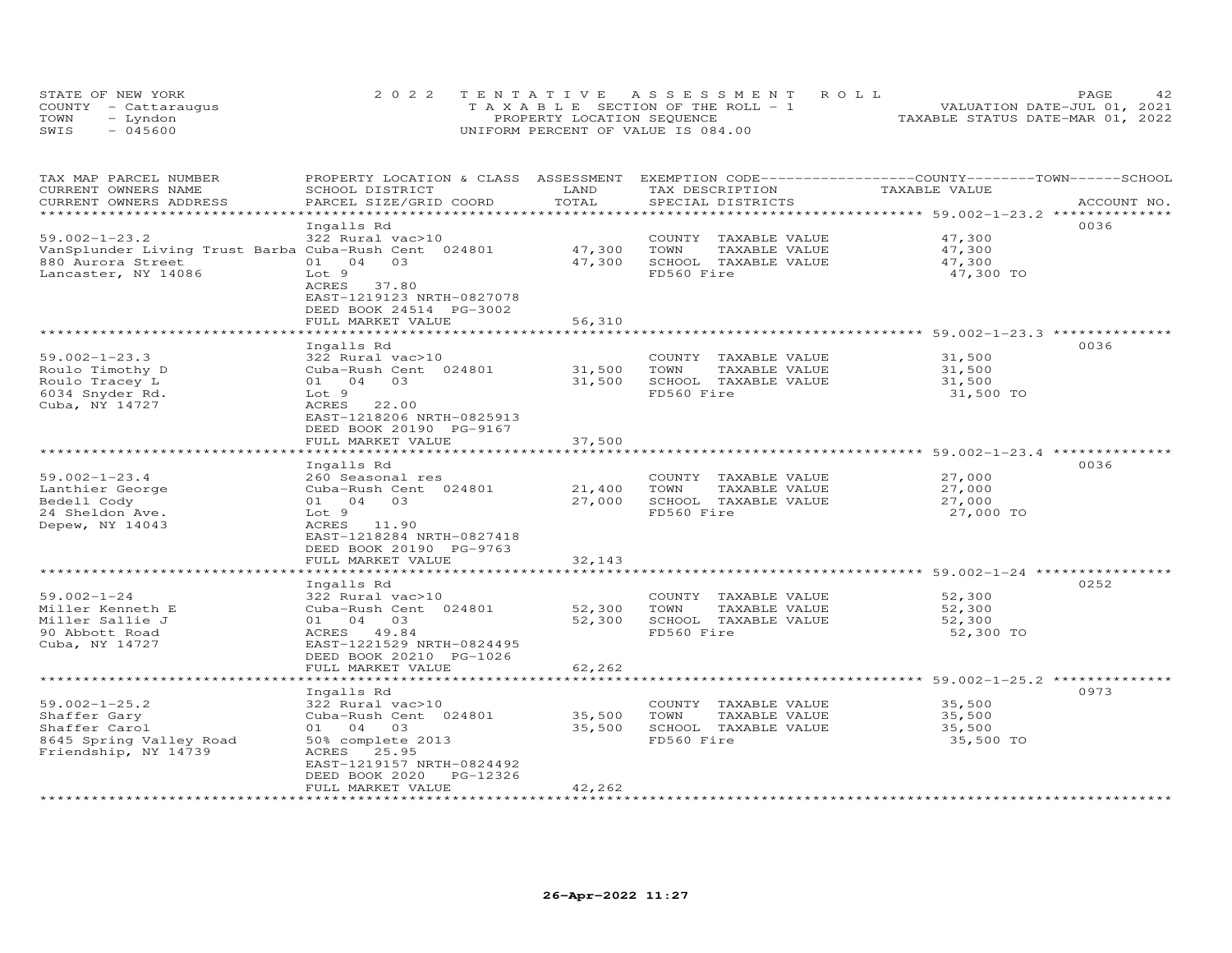| STATE OF NEW YORK    | 2022 TENTATIVE ASSESSMENT ROLL        | 43<br>PAGE.                      |
|----------------------|---------------------------------------|----------------------------------|
| COUNTY - Cattaraugus | T A X A B L E SECTION OF THE ROLL - 1 | VALUATION DATE-JUL 01, 2021      |
| TOWN<br>– Lyndon     | PROPERTY LOCATION SEQUENCE            | TAXABLE STATUS DATE-MAR 01, 2022 |
| SWIS<br>- 045600     | UNIFORM PERCENT OF VALUE IS 084.00    |                                  |

| TAX MAP PARCEL NUMBER                             | PROPERTY LOCATION & CLASS ASSESSMENT |         | EXEMPTION CODE-----------------COUNTY-------TOWN------SCHOOL |                |                    |
|---------------------------------------------------|--------------------------------------|---------|--------------------------------------------------------------|----------------|--------------------|
| CURRENT OWNERS NAME                               | SCHOOL DISTRICT                      | LAND    | TAX DESCRIPTION                                              | TAXABLE VALUE  |                    |
| CURRENT OWNERS ADDRESS<br>*********************** | PARCEL SIZE/GRID COORD               | TOTAL   | SPECIAL DISTRICTS                                            |                | ACCOUNT NO.        |
|                                                   |                                      |         |                                                              |                |                    |
| $59.002 - 1 - 25.1$                               | 6024 Ingalls Rd                      |         |                                                              | 72,400         | 0261               |
|                                                   | 240 Rural res                        | 33,600  | COUNTY TAXABLE VALUE                                         | 72,400         |                    |
| Shaffer Carol                                     | Cuba-Rush Cent 024801                |         | TOWN<br>TAXABLE VALUE                                        |                |                    |
| 8645 Spring Valley Rd                             | 01 04 03                             | 72,400  | SCHOOL TAXABLE VALUE                                         | 72,400         |                    |
| Friendship, NY 14739                              | 50% complete 2014                    |         | FD560 Fire                                                   | 72,400 TO      |                    |
|                                                   | no kitchen                           |         |                                                              |                |                    |
|                                                   | ACRES<br>24.05                       |         |                                                              |                |                    |
|                                                   | EAST-1220001 NRTH-0824492            |         |                                                              |                |                    |
|                                                   | DEED BOOK 19270 PG-80021             |         |                                                              |                |                    |
|                                                   | FULL MARKET VALUE                    | 86,190  |                                                              |                |                    |
|                                                   |                                      |         |                                                              |                | 0036               |
| $59.002 - 1 - 23.1$                               | 6089 Ingalls Rd<br>240 Rural res     |         | AGED S<br>41804                                              | $\Omega$       | $\Omega$           |
| Becker Raymond P Jr                               |                                      |         | 58,300 AGED C/T<br>41801                                     |                | 16,000<br>$\circ$  |
|                                                   | Cuba-Rush Cent 024801                |         |                                                              | 17,180         | 17,180<br>$\circ$  |
| Becker Joanne C                                   | 01 04 03                             |         | 80,000 VET WAR CT 41121                                      | 11,280         | 11,280<br>$\Omega$ |
| 6089 Ingalls Rd Rd                                | Lot 9                                |         | 41834<br>ENH STAR                                            | $\overline{0}$ | 64,000             |
| Cuba, NY 14727                                    | ACRES 48.75                          |         | COUNTY TAXABLE VALUE                                         | 51,540         |                    |
|                                                   | EAST-1219306 NRTH-0825710            |         | TOWN<br>TAXABLE VALUE                                        | 51,540         |                    |
|                                                   | DEED BOOK 311<br>PG-9001             |         | SCHOOL TAXABLE VALUE                                         | $\circ$        |                    |
|                                                   | FULL MARKET VALUE                    |         | 95,238 FD560 Fire                                            | 80,000 TO      |                    |
|                                                   | 6098 Ingalls Rd                      |         |                                                              |                | 0157               |
| $59.002 - 1 - 20$                                 | 210 1 Family Res                     |         | COUNTY TAXABLE VALUE                                         | 55,000         |                    |
| Giambra James                                     | Cuba-Rush Cent 024801                | 4,700   | TOWN<br>TAXABLE VALUE                                        | 55,000         |                    |
| Giambra Melissa                                   | 01 04 03                             | 55,000  | SCHOOL TAXABLE VALUE                                         | 55,000         |                    |
| 160 Carpenter Avenue                              | FRNT 125.00 DPTH 169.30              |         | FD560 Fire                                                   | 55,000 TO      |                    |
| Buffalo, NY 14223                                 | EAST-1220401 NRTH-0826231            |         |                                                              |                |                    |
|                                                   | DEED BOOK 2021 PG-12486              |         |                                                              |                |                    |
|                                                   | FULL MARKET VALUE                    | 65,476  |                                                              |                |                    |
|                                                   |                                      |         |                                                              |                |                    |
|                                                   | 6100 Ingalls Rd                      |         |                                                              |                | 0128               |
| $59.002 - 1 - 21$                                 | 210 1 Family Res                     |         | BAS STAR<br>41854                                            | $\Omega$       | $\Omega$<br>28,200 |
| Mahon Yvonne L                                    | Cuba-Rush Cent 024801                | 18,800  | COUNTY TAXABLE VALUE                                         | 95,000         |                    |
| 6100 Ingalls Rd                                   | 01 04 03                             | 95,000  | TOWN<br>TAXABLE VALUE                                        | 95,000         |                    |
| Cuba, NY 14727                                    | ACRES<br>9.30                        |         | SCHOOL TAXABLE VALUE                                         | 66,800         |                    |
|                                                   | EAST-1220504 NRTH-0826585            |         | FD560 Fire                                                   | 95,000 TO      |                    |
|                                                   | DEED BOOK 805<br>PG-00742            |         |                                                              |                |                    |
|                                                   | FULL MARKET VALUE                    | 113,095 |                                                              |                |                    |
|                                                   |                                      |         |                                                              |                |                    |
|                                                   | 6103 Ingalls Rd                      |         |                                                              |                | 0441               |
| $59.002 - 1 - 19$                                 | 210 1 Family Res                     |         | COUNTY TAXABLE VALUE                                         | 75,000         |                    |
| Schmidt John                                      | Cuba-Rush Cent 024801                | 15,800  | TOWN<br>TAXABLE VALUE                                        | 75,000         |                    |
| 6362 New Mexico Rd                                | 03<br>01 04                          | 75,000  | SCHOOL TAXABLE VALUE                                         | 75,000         |                    |
| Cuba, NY 14727                                    | 6.31<br>ACRES                        |         | FD560 Fire                                                   | 75,000 TO      |                    |
|                                                   | EAST-1219872 NRTH-0826309            |         |                                                              |                |                    |
|                                                   | DEED BOOK 1525<br>PG-3002            |         |                                                              |                |                    |
|                                                   | FULL MARKET VALUE                    | 89,286  |                                                              |                |                    |
|                                                   |                                      |         |                                                              |                |                    |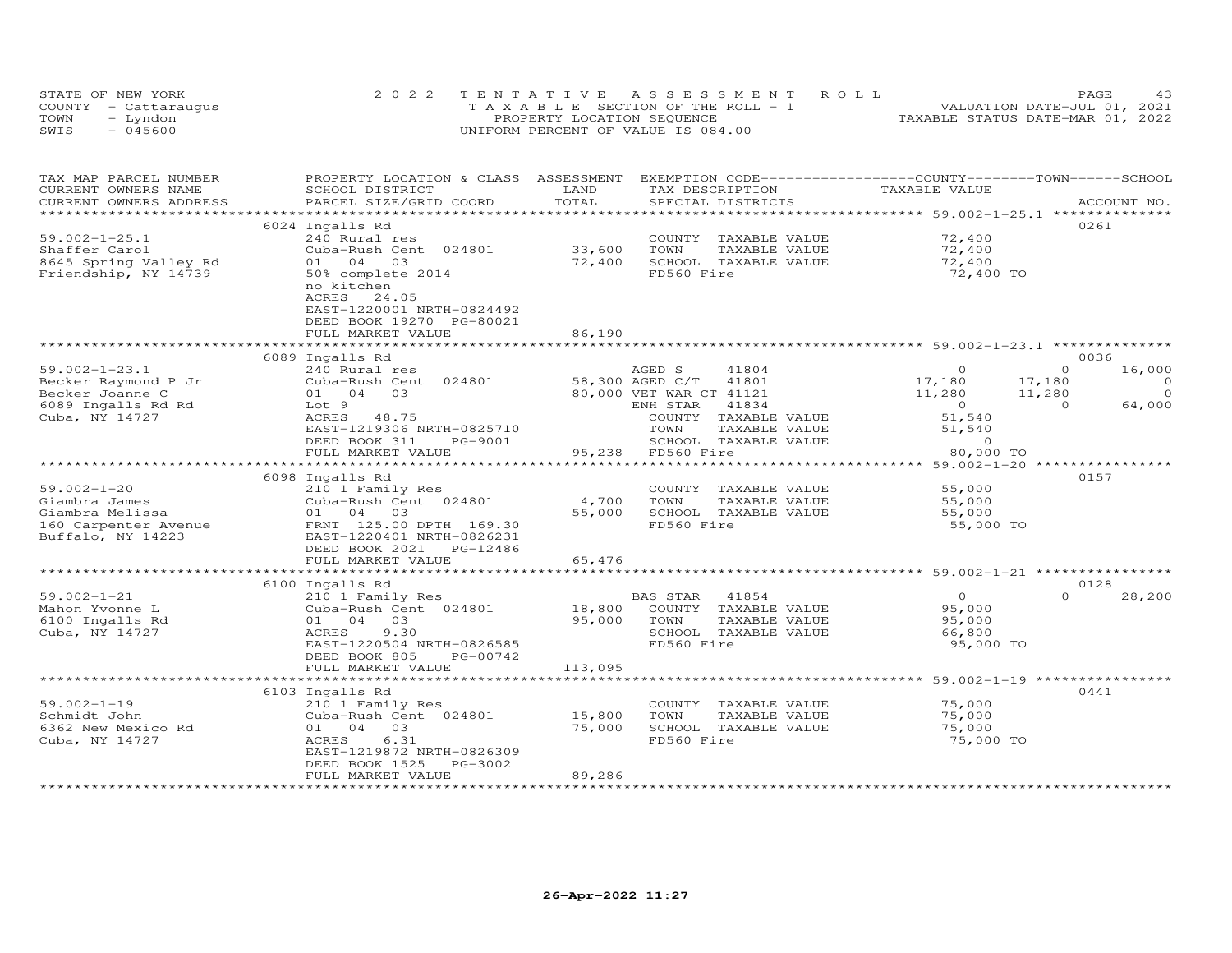| STATE OF NEW YORK    | 2022 TENTATIVE ASSESSMENT ROLL     | 44<br>PAGE.                      |
|----------------------|------------------------------------|----------------------------------|
| COUNTY - Cattaraugus | TAXABLE SECTION OF THE ROLL - 1    | VALUATION DATE-JUL 01, 2021      |
| TOWN<br>- Lyndon     | PROPERTY LOCATION SEQUENCE         | TAXABLE STATUS DATE-MAR 01, 2022 |
| - 045600<br>SWIS     | UNIFORM PERCENT OF VALUE IS 084.00 |                                  |

| TAX MAP PARCEL NUMBER<br>CURRENT OWNERS NAME | PROPERTY LOCATION & CLASS ASSESSMENT<br>SCHOOL DISTRICT | LAND                  |            | TAX DESCRIPTION      | EXEMPTION CODE-----------------COUNTY-------TOWN------SCHOOL<br>TAXABLE VALUE |                    |
|----------------------------------------------|---------------------------------------------------------|-----------------------|------------|----------------------|-------------------------------------------------------------------------------|--------------------|
| CURRENT OWNERS ADDRESS                       | PARCEL SIZE/GRID COORD                                  | TOTAL                 |            | SPECIAL DISTRICTS    |                                                                               | ACCOUNT NO.        |
| ***********************                      |                                                         |                       |            |                      |                                                                               |                    |
|                                              | 6103 Ingalls Rd                                         |                       |            |                      |                                                                               | 0036               |
| $59.002 - 1 - 23.5$                          | 322 Rural vac>10                                        |                       |            | COUNTY TAXABLE VALUE | 65,800                                                                        |                    |
| Schmidt Corey                                | Cuba-Rush Cent 024801                                   | 65,800                | TOWN       | TAXABLE VALUE        | 65,800                                                                        |                    |
| 6103 Ingalls Rd.                             | 01 04 03                                                | 65,800                |            | SCHOOL TAXABLE VALUE | 65,800                                                                        |                    |
| Cuba, NY 14727                               | Lot 9                                                   |                       | FD560 Fire |                      | 65,800 TO                                                                     |                    |
|                                              | 56.25<br>ACRES                                          |                       |            |                      |                                                                               |                    |
|                                              | EAST-1221370 NRTH-0825557                               |                       |            |                      |                                                                               |                    |
|                                              | DEED BOOK 20221 PG-1701                                 |                       |            |                      |                                                                               |                    |
|                                              | FULL MARKET VALUE                                       | 78,333                |            |                      |                                                                               |                    |
|                                              |                                                         |                       |            |                      |                                                                               |                    |
|                                              | 6118 Ingalls Rd                                         |                       |            |                      |                                                                               | 0934               |
| $59.002 - 1 - 17.4$                          | 240 Rural res                                           |                       | BAS STAR   | 41854                | $\overline{O}$                                                                | $\Omega$<br>28,200 |
| Van Splunder Gregory P                       | Cuba-Rush Cent 024801                                   | 77,400                |            | COUNTY TAXABLE VALUE | 195,000                                                                       |                    |
| 6118 Ingalls Rd                              | 01 04 03                                                | 195,000               | TOWN       | TAXABLE VALUE        | 195,000                                                                       |                    |
| Cuba, NY 14727                               | ACRES 67.90 BANK<br>084                                 |                       |            | SCHOOL TAXABLE VALUE | 166,800                                                                       |                    |
|                                              | EAST-1220944 NRTH-0827376                               |                       | FD560 Fire |                      | 195,000 TO                                                                    |                    |
|                                              | DEED BOOK 6950<br>PG-5003                               |                       |            |                      |                                                                               |                    |
|                                              | FULL MARKET VALUE                                       | 232,143               |            |                      |                                                                               |                    |
|                                              |                                                         | *************         |            |                      | ************************ 59.002-1-13.1 ***************                        |                    |
|                                              | 6172 Ingalls Rd                                         |                       |            |                      |                                                                               | 0398               |
| $59.002 - 1 - 13.1$                          | 240 Rural res                                           |                       |            | COUNTY TAXABLE VALUE | 262,400                                                                       |                    |
| Kloc Paul A                                  | Cuba-Rush Cent 024801                                   | 164,000               | TOWN       | TAXABLE VALUE        | 262,400                                                                       |                    |
| 4680 Clinton St                              | 02 04 03                                                | 262,400               |            | SCHOOL TAXABLE VALUE | 262,400                                                                       |                    |
| West Seneca, NY 14224                        | ACRES 154.45                                            |                       | FD560 Fire |                      | 262,400 TO                                                                    |                    |
|                                              | EAST-1219682 NRTH-0829455                               |                       |            |                      |                                                                               |                    |
|                                              | DEED BOOK 00961 PG-00586                                |                       |            |                      |                                                                               |                    |
|                                              | FULL MARKET VALUE                                       | 312,381               |            |                      |                                                                               |                    |
|                                              | *************************                               | ********************* |            |                      | ******************************* 59.002-1-17.2 *********                       |                    |
|                                              | 6179 Ingalls Rd                                         |                       |            |                      |                                                                               | 0823               |
| $59.002 - 1 - 17.2$                          | 312 Vac w/imprv                                         |                       |            | COUNTY TAXABLE VALUE | 20,400                                                                        |                    |
| Van Splunder Barbara M                       | Cuba-Rush Cent 024801                                   | 20,400                | TOWN       | TAXABLE VALUE        | 20,400                                                                        |                    |
| Barbara M Vansplunder Living T 01 04 03      |                                                         | 20,400                |            | SCHOOL TAXABLE VALUE | 20,400                                                                        |                    |
| 880 Aurora Street<br>Lancaster, NY 14086     | ACRES 10.85                                             |                       | FD560 Fire |                      | 20,400 TO                                                                     |                    |
| Lancaster, NY 14086                          | EAST-1219549 NRTH-0827452                               |                       |            |                      |                                                                               |                    |
|                                              | DEED BOOK 2020 PG-11227                                 |                       |            |                      |                                                                               |                    |
|                                              | FULL MARKET VALUE                                       | 24,286                |            |                      |                                                                               |                    |
|                                              |                                                         |                       |            |                      |                                                                               |                    |
|                                              | King Lane                                               |                       |            |                      |                                                                               |                    |
| $59.001 - 1 - 29.8$                          | 322 Rural vac>10                                        |                       |            | COUNTY TAXABLE VALUE | 19,600                                                                        |                    |
| Madej Ronald                                 | Franklinville C 044001                                  | 19,600                | TOWN       | TAXABLE VALUE        | 19,600                                                                        |                    |
| Madej Linda                                  | 33 04 03                                                | 19,600                |            | SCHOOL TAXABLE VALUE | 19,600                                                                        |                    |
| 108 Woodcrest Blvd                           | ACRES 10.05                                             |                       | FD560 Fire |                      | 19,600 TO                                                                     |                    |
| Tonawanda, NY 14223                          | EAST-1204936 NRTH-0829790                               |                       |            |                      |                                                                               |                    |
|                                              | DEED BOOK 27516 PG-2001                                 |                       |            |                      |                                                                               |                    |
| MAY BE SUBJECT TO PAYMENT                    | FULL MARKET VALUE                                       | 23,333                |            |                      |                                                                               |                    |
| UNDER RPTL483 UNTIL 2022                     |                                                         |                       |            |                      |                                                                               |                    |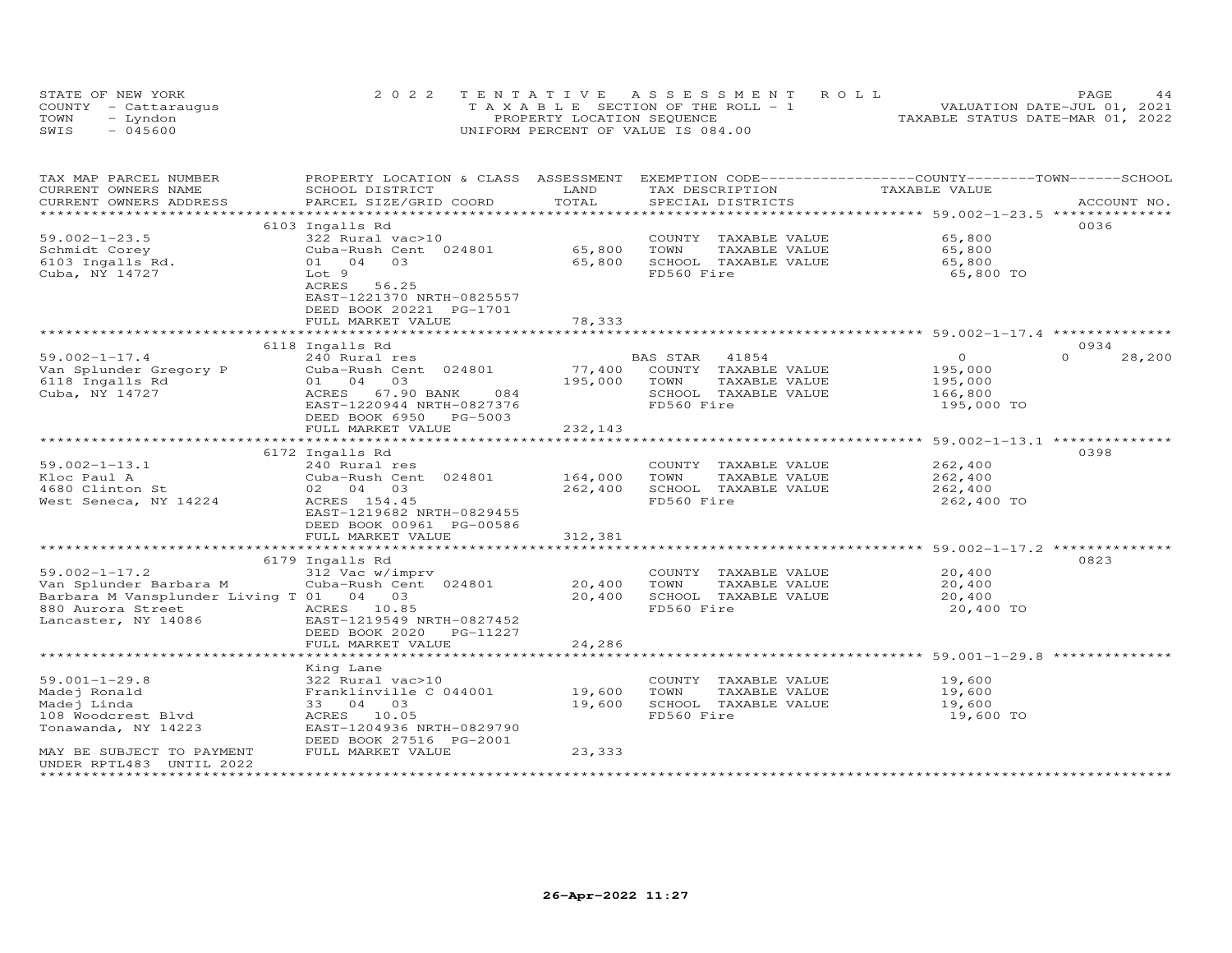| STATE OF NEW YORK    | 2022 TENTATIVE ASSESSMENT ROLL        |                            |  |                                  | PAGE. | 45 |
|----------------------|---------------------------------------|----------------------------|--|----------------------------------|-------|----|
| COUNTY - Cattaraugus | T A X A B L E SECTION OF THE ROLL - 1 |                            |  | VALUATION DATE-JUL 01, 2021      |       |    |
| TOWN<br>- Lyndon     |                                       | PROPERTY LOCATION SEQUENCE |  | TAXABLE STATUS DATE-MAR 01, 2022 |       |    |
| $-045600$<br>SWIS    | UNIFORM PERCENT OF VALUE IS 084.00    |                            |  |                                  |       |    |

| TAX MAP PARCEL NUMBER                         | PROPERTY LOCATION & CLASS ASSESSMENT      | LAND          | EXEMPTION CODE-----------------COUNTY-------TOWN------SCHOOL |                                                  |             |
|-----------------------------------------------|-------------------------------------------|---------------|--------------------------------------------------------------|--------------------------------------------------|-------------|
| CURRENT OWNERS NAME<br>CURRENT OWNERS ADDRESS | SCHOOL DISTRICT<br>PARCEL SIZE/GRID COORD | TOTAL         | TAX DESCRIPTION<br>SPECIAL DISTRICTS                         | TAXABLE VALUE                                    | ACCOUNT NO. |
| *********************                         |                                           |               |                                                              |                                                  |             |
|                                               |                                           |               |                                                              |                                                  | 0172        |
| $59.001 - 1 - 9.1$                            | 5 King Ln                                 |               |                                                              | 12,600                                           |             |
|                                               | 312 Vac w/imprv                           |               | COUNTY TAXABLE VALUE                                         |                                                  |             |
| McDermott Amanda A                            | Franklinville C 044001                    | 12,600        | TOWN<br>TAXABLE VALUE                                        | 12,600                                           |             |
| McDermott Paul J                              | 34 04 03                                  | 12,600        | SCHOOL TAXABLE VALUE                                         | 12,600                                           |             |
| 25 Woodgate Dr                                | 7.12<br>ACRES                             |               | FD560 Fire                                                   | 12,600 TO                                        |             |
| Lancaster, NY 14086                           | EAST-1205676 NRTH-0829520                 |               |                                                              |                                                  |             |
|                                               | DEED BOOK 16870 PG-8001                   |               |                                                              |                                                  |             |
|                                               | FULL MARKET VALUE                         | 15,000        |                                                              |                                                  |             |
|                                               |                                           |               |                                                              |                                                  |             |
|                                               | 1218 King Ln                              |               |                                                              |                                                  | 0101        |
| $59.001 - 1 - 7$                              | 260 Seasonal res                          |               | COUNTY TAXABLE VALUE                                         | 33,900                                           |             |
| Kosciolek Kenneth                             | Franklinville C 044001                    | 15,000        | TOWN<br>TAXABLE VALUE                                        | 33,900                                           |             |
| Kosciolek Kathleen                            | 34 04 03                                  | 33,900        | SCHOOL TAXABLE VALUE                                         | 33,900                                           |             |
| 198 Condon Ave                                | ACRES<br>9.45                             |               | FD560 Fire                                                   | 33,900 TO                                        |             |
| Buffalo, NY 14207                             | EAST-1205537 NRTH-0830312                 |               |                                                              |                                                  |             |
|                                               | DEED BOOK 890<br>PG-00108                 |               |                                                              |                                                  |             |
|                                               | FULL MARKET VALUE                         | 40,357        |                                                              |                                                  |             |
|                                               | ****************************              | ************* |                                                              | ******************************* 59.001-1-3 ***** |             |
|                                               | 1255 King Ln                              |               |                                                              |                                                  | 0260        |
| $59.001 - 1 - 3$                              | 260 Seasonal res                          |               | COUNTY TAXABLE VALUE                                         | 30,000                                           |             |
| Madej Ronald                                  | Franklinville C 044001                    | 15,100        | TAXABLE VALUE<br>TOWN                                        | 30,000                                           |             |
| Madej Linda                                   | $34 - 04 - 03$                            | 30,000        | SCHOOL TAXABLE VALUE                                         | 30,000                                           |             |
| 108 Woodcrest Blvd                            | 9.62<br>ACRES                             |               | FD560 Fire                                                   | 30,000 TO                                        |             |
| Tonawanda, NY 14223                           | EAST-1204711 NRTH-0830277                 |               |                                                              |                                                  |             |
|                                               | DEED BOOK 13544 PG-9001                   |               |                                                              |                                                  |             |
|                                               | FULL MARKET VALUE                         | 35,714        |                                                              |                                                  |             |
|                                               | *******************************           |               |                                                              |                                                  |             |
|                                               | 1287 King Ln                              |               |                                                              |                                                  | 0153        |
| $59.001 - 1 - 4$                              |                                           |               | COUNTY TAXABLE VALUE                                         |                                                  |             |
|                                               | 312 Vac w/imprv                           |               |                                                              | 36,000                                           |             |
| Pawliske Kenneth R                            | Franklinville C 044001                    | 33,000        | TOWN<br>TAXABLE VALUE                                        | 36,000                                           |             |
| Pawliske Marlynn H                            | 34 04 03                                  | 36,000        | SCHOOL TAXABLE VALUE                                         | 36,000                                           |             |
| 3196 Mill Rd                                  | ACRES 27.49                               |               | FD560 Fire                                                   | 36,000 TO                                        |             |
| Eden, NY 14057                                | EAST-1204782 NRTH-0831231                 |               |                                                              |                                                  |             |
|                                               | DEED BOOK 60032 PG-3001                   |               |                                                              |                                                  |             |
|                                               | FULL MARKET VALUE                         | 42,857        |                                                              |                                                  |             |
|                                               |                                           |               |                                                              |                                                  |             |
|                                               | 6303 King Ln                              |               |                                                              |                                                  | 0561        |
| $59.001 - 1 - 9.3$                            | 260 Seasonal res                          |               | COUNTY TAXABLE VALUE                                         | 16,600                                           |             |
| Becerril Roberto Jr                           | Franklinville C 044001                    | 5,400         | TOWN<br>TAXABLE VALUE                                        | 16,600                                           |             |
| Becerril Stessa                               | 34 04 03                                  | 16,600        | SCHOOL TAXABLE VALUE                                         | 16,600                                           |             |
| 70 Dewitt Street                              | Pt Of Lot 4                               |               | FD560 Fire                                                   | 16,600 TO                                        |             |
| Buffalo, NY 14213                             | ACRES<br>1.92                             |               |                                                              |                                                  |             |
|                                               | EAST-1205816 NRTH-0828854                 |               |                                                              |                                                  |             |
|                                               | DEED BOOK 20210 PG-7259                   |               |                                                              |                                                  |             |
|                                               | FULL MARKET VALUE                         | 19,762        |                                                              |                                                  |             |
|                                               |                                           |               |                                                              |                                                  |             |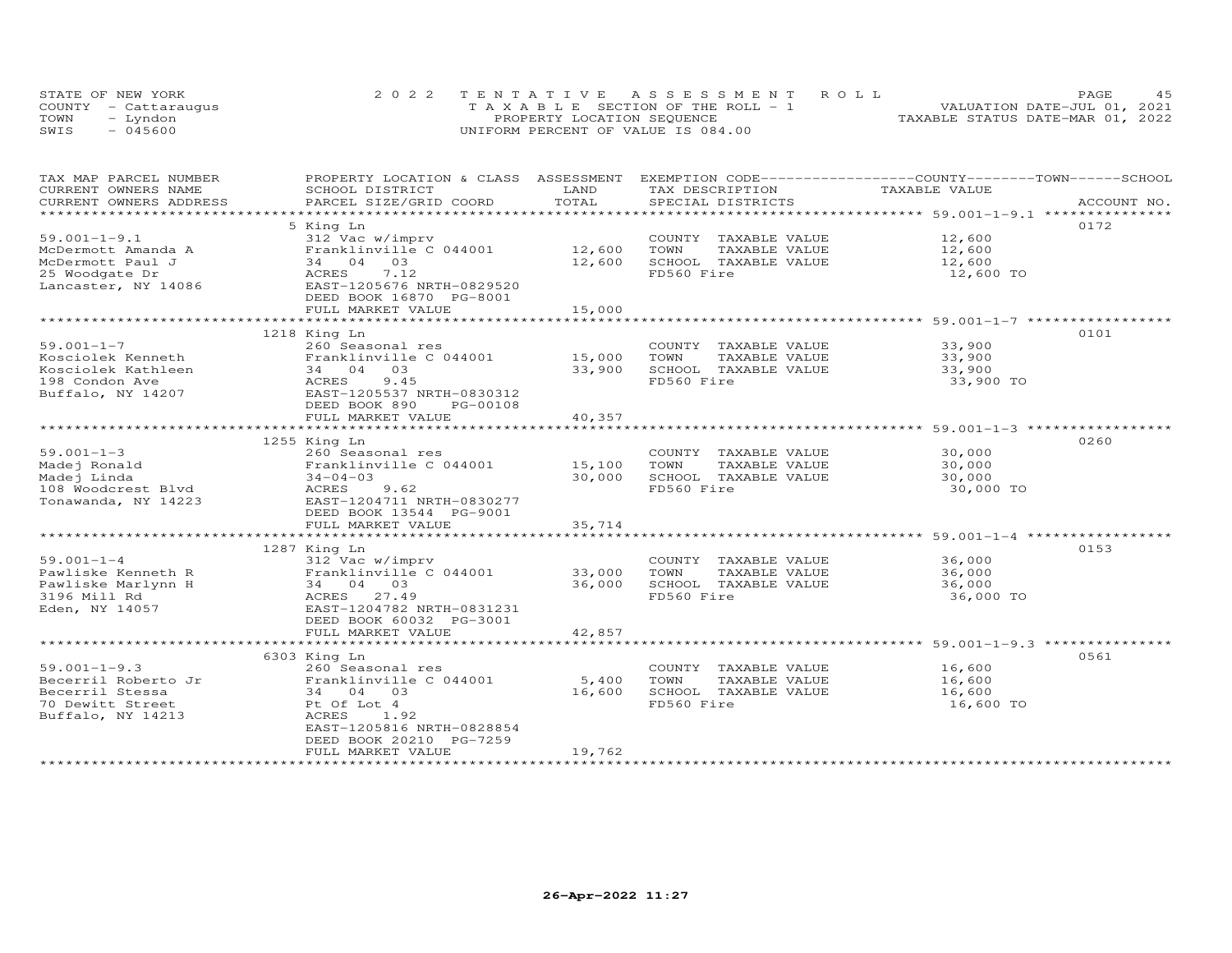| STATE OF NEW YORK    | 2022 TENTATIVE ASSESSMENT ROLL        | 46<br><b>PAGE</b>                |
|----------------------|---------------------------------------|----------------------------------|
| COUNTY - Cattaraugus | T A X A B L E SECTION OF THE ROLL - 1 | VALUATION DATE-JUL 01, 2021      |
| TOWN<br>– Lyndon     | PROPERTY LOCATION SEQUENCE            | TAXABLE STATUS DATE-MAR 01, 2022 |
| SWIS<br>- 045600     | UNIFORM PERCENT OF VALUE IS 084.00    |                                  |

| TAX MAP PARCEL NUMBER   | PROPERTY LOCATION & CLASS | ASSESSMENT          | EXEMPTION CODE-----------------COUNTY-------TOWN------SCHOOL |                                                    |                    |
|-------------------------|---------------------------|---------------------|--------------------------------------------------------------|----------------------------------------------------|--------------------|
| CURRENT OWNERS NAME     | SCHOOL DISTRICT           | LAND                | TAX DESCRIPTION                                              | TAXABLE VALUE                                      |                    |
| CURRENT OWNERS ADDRESS  | PARCEL SIZE/GRID COORD    | TOTAL               | SPECIAL DISTRICTS                                            |                                                    | ACCOUNT NO.        |
| **********************  |                           |                     |                                                              |                                                    |                    |
|                         | 6305 King Ln              |                     |                                                              |                                                    | 0397               |
| $59.001 - 1 - 10.1$     | 210 1 Family Res          |                     | BAS STAR<br>41854                                            | $\Omega$                                           | $\Omega$<br>28,200 |
| King Joseph             | Franklinville C 044001    | 4,200               | COUNTY TAXABLE VALUE                                         | 65,000                                             |                    |
| King April              | 34 04 03                  | 65,000              | TOWN<br>TAXABLE VALUE                                        | 65,000                                             |                    |
| 6305 King Ln            | 1.10<br>ACRES             |                     | SCHOOL TAXABLE VALUE                                         | 36,800                                             |                    |
| Cuba, NY 14727          | EAST-1205778 NRTH-0828970 |                     | FD560 Fire                                                   | 65,000 TO                                          |                    |
|                         | DEED BOOK 976<br>$PG-298$ |                     |                                                              |                                                    |                    |
|                         | FULL MARKET VALUE         | 77,381              |                                                              |                                                    |                    |
|                         |                           |                     |                                                              |                                                    |                    |
|                         | 6313 King Ln              |                     |                                                              |                                                    | 0940               |
| $59.001 - 1 - 10.3$     | 210 1 Family Res          |                     | <b>BAS STAR</b><br>41854                                     | $\circ$                                            | $\Omega$<br>28,200 |
|                         | Franklinville C 044001    | 4,000               |                                                              |                                                    |                    |
| Walker James            |                           |                     | COUNTY TAXABLE VALUE                                         | 67,500                                             |                    |
| 6313 King Ln            | 34 04<br>03               | 67,500              | TOWN<br>TAXABLE VALUE                                        | 67,500                                             |                    |
| Cuba, NY 14727          | ACRES<br>1.00             |                     | SCHOOL TAXABLE VALUE                                         | 39,300                                             |                    |
|                         | EAST-1205755 NRTH-0829066 |                     | FD560 Fire                                                   | 67,500 TO                                          |                    |
|                         | DEED BOOK 7664 PG-5001    |                     |                                                              |                                                    |                    |
|                         | FULL MARKET VALUE         | 80,357              |                                                              |                                                    |                    |
|                         |                           |                     |                                                              |                                                    |                    |
|                         | 6328 King Ln              |                     |                                                              |                                                    | 0785               |
| $59.001 - 1 - 10.2$     | 270 Mfg housing           |                     | COUNTY TAXABLE VALUE                                         | 15,500                                             |                    |
| Valencourt Patrick      | Franklinville C 044001    | 13,200              | TOWN<br>TAXABLE VALUE                                        | 15,500                                             |                    |
| Valencourt Sharon       | 34 04 03                  | 15,500              | SCHOOL TAXABLE VALUE                                         | 15,500                                             |                    |
| 26 Shirley St           | 7.65<br>ACRES             |                     | FD560 Fire                                                   | 15,500 TO                                          |                    |
| Buffalo, NY 14215       | EAST-1206342 NRTH-0829099 |                     |                                                              |                                                    |                    |
|                         | DEED BOOK 903<br>PG-01122 |                     |                                                              |                                                    |                    |
|                         | FULL MARKET VALUE         | 18,452              |                                                              |                                                    |                    |
|                         |                           |                     |                                                              |                                                    |                    |
|                         | 6336 King Ln              |                     |                                                              |                                                    | 0808               |
| $59.001 - 1 - 9.4$      | 270 Mfg housing           |                     | COUNTY TAXABLE VALUE                                         | 23,500                                             |                    |
| Pintabona Marc A        | Franklinville C 044001    | 16,000              | TOWN<br>TAXABLE VALUE                                        | 23,500                                             |                    |
| 4875 William St         | 34 04 03                  | 23,500              | SCHOOL TAXABLE VALUE                                         | 23,500                                             |                    |
| Lancaster, NY 14086     | ACRES 10.52               |                     | FD560 Fire                                                   | 23,500 TO                                          |                    |
|                         | EAST-1206245 NRTH-0829654 |                     |                                                              |                                                    |                    |
|                         |                           |                     |                                                              |                                                    |                    |
|                         | DEED BOOK 20190 PG-2395   |                     |                                                              |                                                    |                    |
|                         | FULL MARKET VALUE         | 27,976<br>********* |                                                              | ************************* 59.001-1-8 ************* |                    |
|                         |                           |                     |                                                              |                                                    |                    |
|                         | 6374 King Ln              |                     |                                                              |                                                    | 0279               |
| $59.001 - 1 - 8$        | 260 Seasonal res          |                     | COUNTY TAXABLE VALUE                                         | 42,500                                             |                    |
| Berndt Thomas G         | Franklinville C 044001    | 15,100              | TOWN<br>TAXABLE VALUE                                        | 42,500                                             |                    |
| Berndt Beverly J        | $34 - 04 - 03$            | 42,500              | SCHOOL TAXABLE VALUE                                         | 42,500                                             |                    |
| 8216 Tonawanda Creek Rj | Lot 6                     |                     | FD560 Fire                                                   | 42,500 TO                                          |                    |
| Lockport, NY 14094      | ACRES<br>9.56             |                     |                                                              |                                                    |                    |
|                         | EAST-1206282 NRTH-0830263 |                     |                                                              |                                                    |                    |
|                         | DEED BOOK 914<br>PG-00785 |                     |                                                              |                                                    |                    |
|                         | FULL MARKET VALUE         | 50,595              |                                                              |                                                    |                    |
|                         |                           |                     |                                                              |                                                    |                    |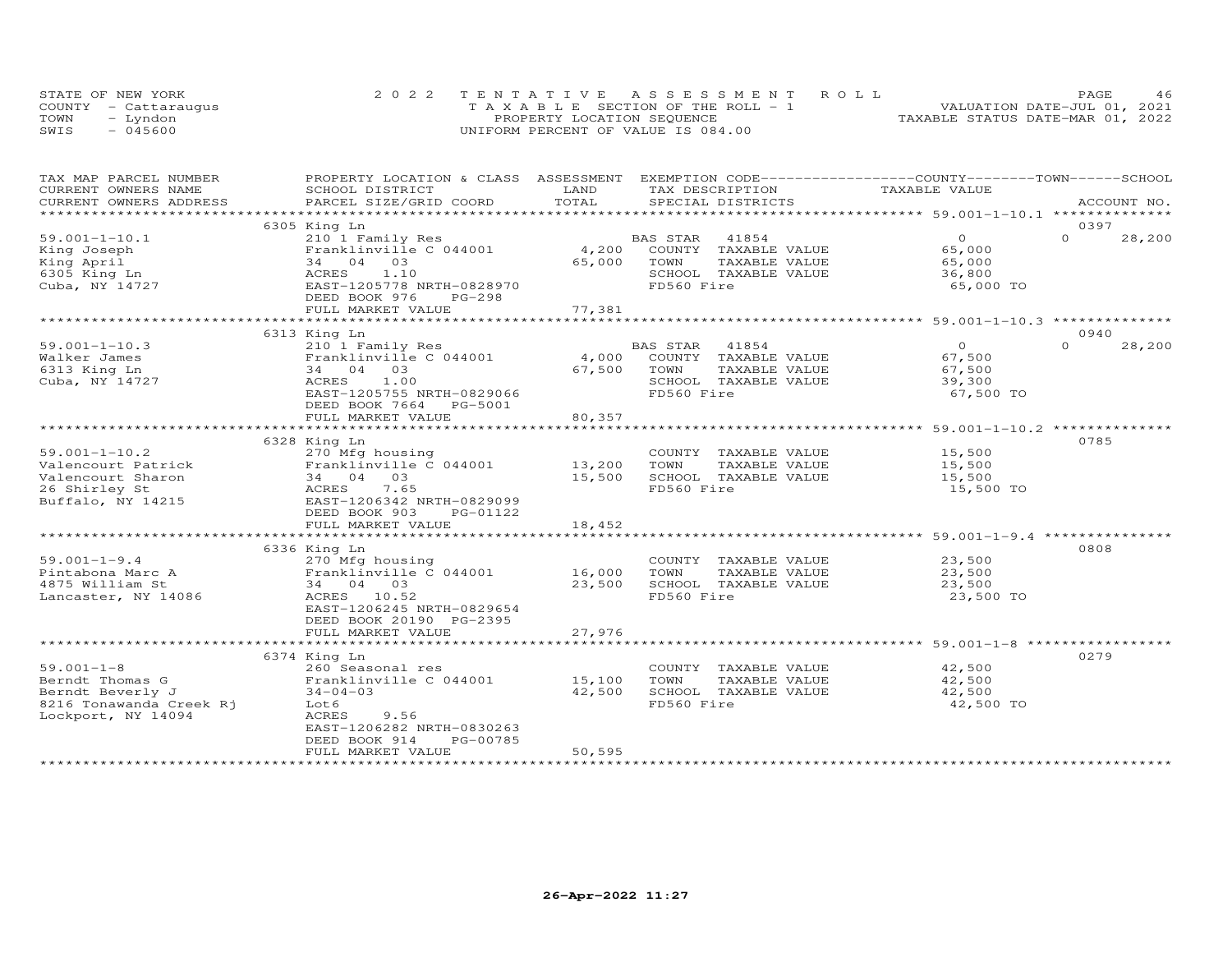|      | STATE OF NEW YORK    | 2022 TENTATIVE ASSESSMENT ROLL     | PAGE.                            |
|------|----------------------|------------------------------------|----------------------------------|
|      | COUNTY - Cattarauqus | TAXABLE SECTION OF THE ROLL - 1    | VALUATION DATE-JUL 01, 2021      |
| TOWN | – Lyndon             | PROPERTY LOCATION SEQUENCE         | TAXABLE STATUS DATE-MAR 01, 2022 |
| SWIS | $-045600$            | UNIFORM PERCENT OF VALUE IS 084.00 |                                  |

| TAX MAP PARCEL NUMBER                                            | PROPERTY LOCATION & CLASS                                                                    | ASSESSMENT   | EXEMPTION CODE-----------------COUNTY-------TOWN-----SCHOOL |                                             |             |
|------------------------------------------------------------------|----------------------------------------------------------------------------------------------|--------------|-------------------------------------------------------------|---------------------------------------------|-------------|
| CURRENT OWNERS NAME                                              | SCHOOL DISTRICT                                                                              | LAND         | TAX DESCRIPTION                                             | TAXABLE VALUE                               |             |
| CURRENT OWNERS ADDRESS                                           | PARCEL SIZE/GRID COORD                                                                       | TOTAL        | SPECIAL DISTRICTS                                           |                                             | ACCOUNT NO. |
| *********************                                            | ***************************                                                                  |              |                                                             |                                             |             |
|                                                                  | 6410 King Ln                                                                                 |              |                                                             |                                             | 0356        |
| $59.001 - 1 - 6$                                                 | 312 Vac w/imprv                                                                              |              | COUNTY TAXABLE VALUE                                        | 30,000                                      |             |
| Lanthier George J Jr                                             | Franklinville C 044001                                                                       | 26,000       | TOWN<br>TAXABLE VALUE                                       | 30,000                                      |             |
| 26 Francine Ln                                                   | $34 - 04 - 03$                                                                               | 30,000       | SCHOOL TAXABLE VALUE                                        | 30,000                                      |             |
| Cheektowaga, NY 14227                                            | ACRES 20.54<br>EAST-1206258 NRTH-0831253<br>DEED BOOK 00917 PG-00800<br>FULL MARKET VALUE    | 35,714       | FD560 Fire                                                  | 30,000 TO                                   |             |
|                                                                  |                                                                                              |              |                                                             |                                             |             |
|                                                                  | Livingston Rd                                                                                |              |                                                             |                                             | 0358        |
| $40.004 - 2 - 21.1$                                              | 260 Seasonal res                                                                             |              | COUNTY TAXABLE VALUE                                        | 48,800                                      |             |
| Vito Jeremy                                                      | Franklinville C 044001                                                                       | 28,700       | TOWN<br>TAXABLE VALUE                                       | 48,800                                      |             |
| 2000 Bullis Road                                                 | $-04$<br>$-04$<br>15                                                                         | 48,800       | SCHOOL TAXABLE VALUE                                        | 48,800                                      |             |
| Elma, NY 14059                                                   | ACRES 19.20<br>EAST-1193972 NRTH-0851357                                                     |              | FD560 Fire                                                  | 48,800 TO                                   |             |
|                                                                  | DEED BOOK 2021<br>PG-12298                                                                   |              |                                                             |                                             |             |
|                                                                  | FULL MARKET VALUE                                                                            | 58,095       |                                                             |                                             |             |
|                                                                  | Livingston Rd                                                                                |              |                                                             |                                             | 0584        |
| $40.004 - 2 - 21.2$                                              | 322 Rural vac>10                                                                             |              | COUNTY TAXABLE VALUE                                        | 150,000                                     |             |
| Campofelice Frank J                                              | Franklinville C 044001                                                                       | 150,000      | TOWN<br>TAXABLE VALUE                                       | 150,000                                     |             |
| Campofelice James                                                | 15 04 04                                                                                     | 150,000      | SCHOOL TAXABLE VALUE                                        | 150,000                                     |             |
| Attn: Phyllis E Campofelice<br>5 Timberline Dr<br>Elma, NY 14059 | inc. 21.4&.5<br>ACRES 171.31<br>EAST-1195409 NRTH-0849310<br>DEED BOOK 883<br>PG-00651       |              | FD560 Fire                                                  | 150,000 TO                                  |             |
|                                                                  | FULL MARKET VALUE                                                                            | 178,571      |                                                             |                                             |             |
|                                                                  | .                                                                                            | ************ |                                                             |                                             |             |
|                                                                  | Livingston Rd                                                                                |              |                                                             |                                             | 0675        |
| $40.004 - 2 - 21.3$                                              | 314 Rural vac<10                                                                             |              | COUNTY TAXABLE VALUE                                        | 7,500                                       |             |
| Demeis Margery L                                                 | Franklinville C 044001                                                                       | 7,500        | TOWN<br>TAXABLE VALUE                                       | 7,500                                       |             |
| 111 Brush Creek Rd                                               | $15 - 04 - 04$                                                                               | 7,500        | SCHOOL TAXABLE VALUE                                        | 7,500                                       |             |
| Williamsville, NY 14221                                          | 5.00<br>ACRES<br>EAST-1193980 NRTH-0850898<br>DEED BOOK 860<br>PG-00839<br>FULL MARKET VALUE | 8,929        | FD560 Fire                                                  | 7,500 TO                                    |             |
|                                                                  | ********************                                                                         |              |                                                             | ******************** 40.004-2-23.1 ******** |             |
|                                                                  | Livingston Rd                                                                                |              |                                                             |                                             | 0357        |
| $40.004 - 2 - 23.1$                                              | 322 Rural vac>10                                                                             |              | COUNTY TAXABLE VALUE                                        | 53,800                                      |             |
| Schneider Charles                                                | Franklinville C 044001                                                                       | 53,800       | TOWN<br>TAXABLE VALUE                                       | 53,800                                      |             |
| 249 Glenwood                                                     | $15 - 04 - 04$                                                                               | 53,800       | SCHOOL TAXABLE VALUE                                        | 53,800                                      |             |
| West Falls, NY 14170                                             | ACRES 48.30<br>EAST-1196563 NRTH-0851131<br>DEED BOOK 903<br>PG-00705                        |              | FD560 Fire                                                  | 53,800 TO                                   |             |
|                                                                  | FULL MARKET VALUE                                                                            | 64,048       |                                                             |                                             |             |
|                                                                  |                                                                                              |              |                                                             |                                             |             |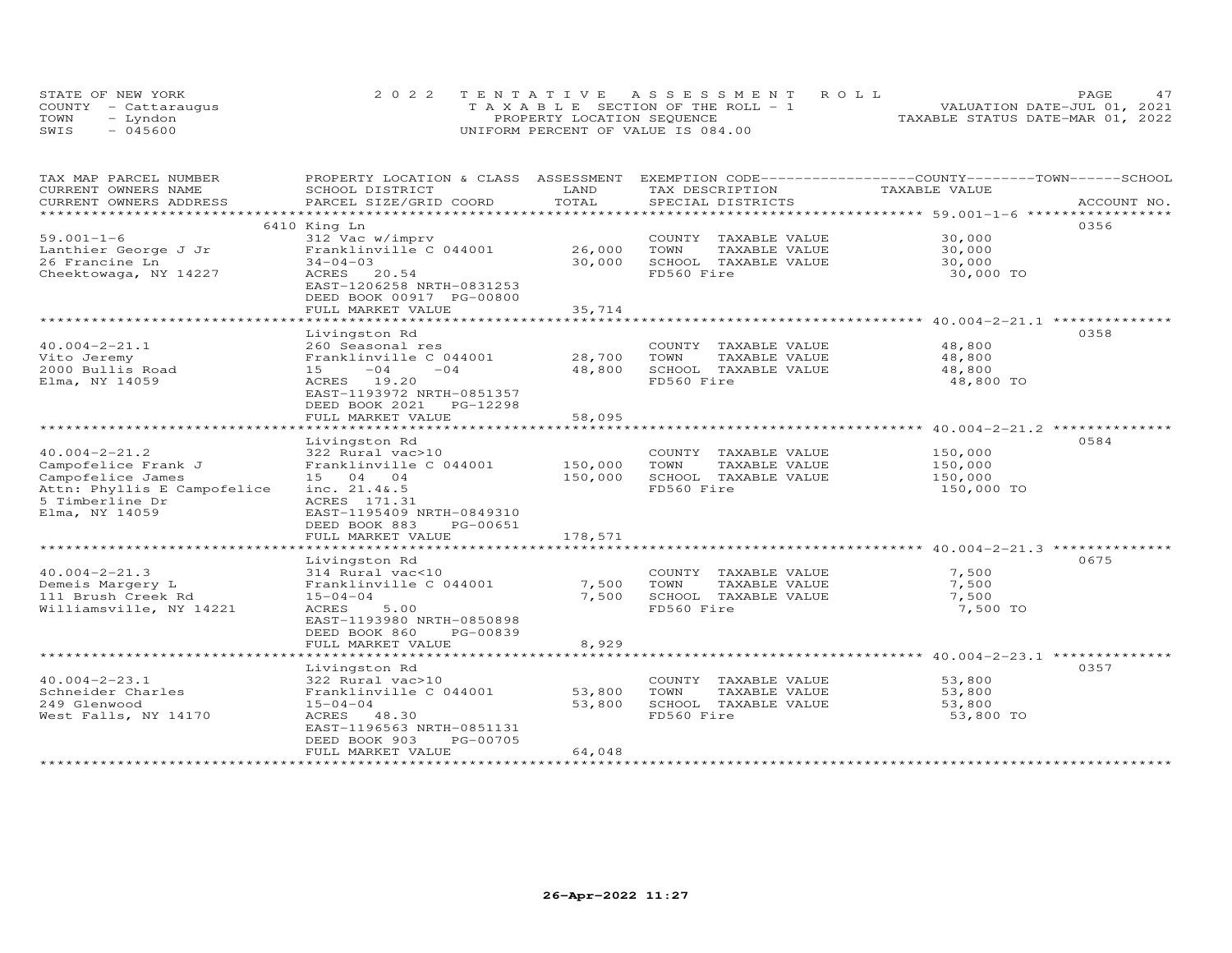| STATE OF NEW YORK    | 2022 TENTATIVE ASSESSMENT ROLL        |  |                                  | PAGE                        | 48 |
|----------------------|---------------------------------------|--|----------------------------------|-----------------------------|----|
| COUNTY - Cattaraugus | T A X A B L E SECTION OF THE ROLL - 1 |  |                                  | VALUATION DATE-JUL 01, 2021 |    |
| TOWN<br>- Lyndon     | PROPERTY LOCATION SEQUENCE            |  | TAXABLE STATUS DATE-MAR 01, 2022 |                             |    |
| $-045600$<br>SWIS    | UNIFORM PERCENT OF VALUE IS 084.00    |  |                                  |                             |    |

| TAX MAP PARCEL NUMBER     | PROPERTY LOCATION & CLASS ASSESSMENT |                      | EXEMPTION CODE-----------------COUNTY-------TOWN-----SCHOOL          |                                                        |                    |
|---------------------------|--------------------------------------|----------------------|----------------------------------------------------------------------|--------------------------------------------------------|--------------------|
| CURRENT OWNERS NAME       | SCHOOL DISTRICT                      | LAND<br>TOTAL        | TAX DESCRIPTION                                                      | TAXABLE VALUE                                          |                    |
| CURRENT OWNERS ADDRESS    | PARCEL SIZE/GRID COORD               | *************        | SPECIAL DISTRICTS                                                    | ************************ 49.002-2-2.8 **************** | ACCOUNT NO.        |
|                           |                                      |                      |                                                                      |                                                        | 0692               |
| $49.002 - 2 - 2.8$        | Livingston Rd<br>322 Rural vac>10    |                      | TAXABLE VALUE<br>COUNTY                                              | 31,300                                                 |                    |
| Nowak Robert J            | Franklinville C 044001               | 31,300               | TOWN<br>TAXABLE VALUE                                                | 31,300                                                 |                    |
| Nowak Arlene E            | 14 04 04                             | 31,300               | SCHOOL TAXABLE VALUE                                                 | 31,300                                                 |                    |
| 7095 Reserve Rd           | ACRES 49.70                          |                      | FD560 Fire                                                           |                                                        |                    |
| West Seneca, NY 14224     | EAST-1194975 NRTH-0845251            |                      |                                                                      | 31,300 TO                                              |                    |
|                           | DEED BOOK 00954 PG-01181             |                      |                                                                      |                                                        |                    |
|                           | FULL MARKET VALUE                    | 37,262               |                                                                      |                                                        |                    |
|                           | ********************                 | ******************** | *********************************** 49.002-2-6.1 **********          |                                                        |                    |
|                           | Livingston Rd                        |                      |                                                                      |                                                        | 0102               |
| $49.002 - 2 - 6.1$        | 314 Rural vac<10                     |                      | COUNTY TAXABLE VALUE                                                 | 8,300                                                  |                    |
| Moll William A            | Franklinville C 044001               | 8,300                | TOWN<br>TAXABLE VALUE                                                | 8,300                                                  |                    |
| Moll Dianne B             | 06 04 04                             | 8,300                | SCHOOL TAXABLE VALUE                                                 | 8,300                                                  |                    |
| 1103 Luther Rd            | 1.20<br>ACRES                        |                      | FD560 Fire                                                           | 8,300 TO                                               |                    |
| East Aurora, NY 14052     | EAST-1197573 NRTH-0845152            |                      |                                                                      |                                                        |                    |
|                           | DEED BOOK 890<br>PG-00611            |                      |                                                                      |                                                        |                    |
|                           | FULL MARKET VALUE                    | 9,881                |                                                                      |                                                        |                    |
|                           |                                      |                      | **************************************49.002-2-8.3 ***************** |                                                        |                    |
|                           | Livingston Rd                        |                      |                                                                      |                                                        | 0972               |
| $49.002 - 2 - 8.3$        | 322 Rural vac>10                     |                      | COUNTY TAXABLE VALUE                                                 | 67,200                                                 |                    |
| Ciesla Anna M             | Franklinville C 044001               | 67,200               | TOWN<br>TAXABLE VALUE                                                | 67,200                                                 |                    |
| Ciesla Allyson M          | 07 04 04                             | 67,200               | SCHOOL TAXABLE VALUE                                                 | 67,200                                                 |                    |
| 7743 Grove Road           | ACRES 57.65                          |                      | FD560 Fire                                                           | 67,200 TO                                              |                    |
| Franklinville, NY 14737   | EAST-1198349 NRTH-0848620            |                      |                                                                      |                                                        |                    |
|                           | DEED BOOK 20210 PG-8094              |                      |                                                                      |                                                        |                    |
|                           | FULL MARKET VALUE                    | 80,000               |                                                                      |                                                        |                    |
|                           |                                      |                      |                                                                      | *********************** 49.002-2-36 ***************    |                    |
|                           | 7260 Livingston Rd                   |                      |                                                                      |                                                        | 0430               |
| $49.002 - 2 - 36$         | 210 1 Family Res                     |                      | COUNTY TAXABLE VALUE                                                 | 75,000                                                 |                    |
| Goodwin Daniel C          | Franklinville C 044001               | 10,600               | TOWN<br>TAXABLE VALUE                                                | 75,000                                                 |                    |
| Goodwin Deborah R         | 06 04 04                             | 75,000               | SCHOOL TAXABLE VALUE                                                 | 75,000                                                 |                    |
| 7260 Livingston Rd        | FRNT 285.00 DPTH 210.00              |                      | FD560 Fire                                                           | 75,000 TO                                              |                    |
| Franklinville, NY 14737   | EAST-1197545 NRTH-0844076            |                      |                                                                      |                                                        |                    |
|                           | DEED BOOK 6444<br>PG-4001            |                      |                                                                      |                                                        |                    |
|                           | FULL MARKET VALUE                    | 89,286               |                                                                      |                                                        |                    |
|                           | *****************************        |                      |                                                                      |                                                        |                    |
|                           | 7271 Livingston Rd                   |                      |                                                                      |                                                        | 0341               |
| $49.002 - 2 - 16$         | 240 Rural res                        |                      | AG DIST<br>41720                                                     | 60,950                                                 | 60,950<br>60,950   |
| Kaluzny Leonard Jr        | Franklinville C 044001               |                      | 141,400 BAS STAR<br>41854                                            | $\overline{O}$                                         | $\Omega$<br>28,200 |
| Kaluzny Diana             | 05 04 04                             | 153,700              | COUNTY TAXABLE VALUE                                                 | 92,750                                                 |                    |
| 7271 Livingston Rd        | ACRES 131.90                         |                      | TOWN<br>TAXABLE VALUE                                                | 92,750                                                 |                    |
| Franklinville, NY 14737   | EAST-1196907 NRTH-0843435            |                      | SCHOOL<br>TAXABLE VALUE                                              | 64,550                                                 |                    |
|                           | DEED BOOK 15300 PG-3001              |                      | FD560 Fire                                                           | 153,700 TO                                             |                    |
| MAY BE SUBJECT TO PAYMENT | FULL MARKET VALUE                    | 182,976              |                                                                      |                                                        |                    |
| UNDER AGDIST LAW TIL 2026 |                                      |                      |                                                                      |                                                        |                    |
|                           |                                      |                      |                                                                      |                                                        |                    |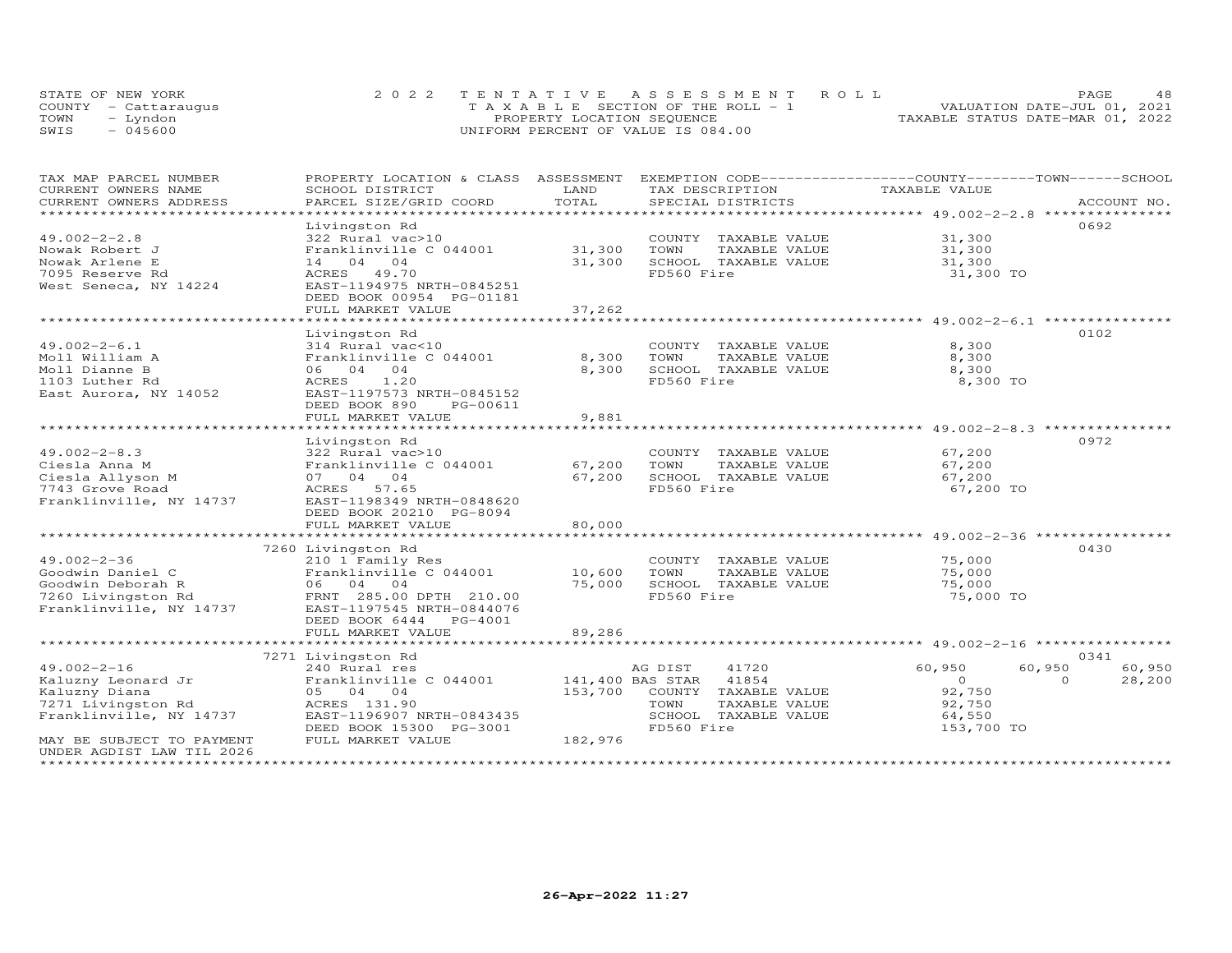| STATE OF NEW YORK    | 2022 TENTATIVE ASSESSMENT ROLL             |                            |  |                                  | PAGE | 49 |
|----------------------|--------------------------------------------|----------------------------|--|----------------------------------|------|----|
| COUNTY - Cattaraugus | $T A X A B I E E$ SECTION OF THE ROLL $-1$ |                            |  | VALUATION DATE-JUL 01, 2021      |      |    |
| TOWN<br>- Lyndon     |                                            | PROPERTY LOCATION SEQUENCE |  | TAXABLE STATUS DATE-MAR 01, 2022 |      |    |
| $-045600$<br>SWIS    | UNIFORM PERCENT OF VALUE IS 084.00         |                            |  |                                  |      |    |

| CURRENT OWNERS NAME<br>SCHOOL DISTRICT<br>LAND<br>TAX DESCRIPTION<br>TAXABLE VALUE<br>TOTAL<br>CURRENT OWNERS ADDRESS<br>0746<br>7312 Livingston Rd<br>60,000<br>$49.002 - 2 - 6.2$<br>260 Seasonal res<br>COUNTY TAXABLE VALUE<br>15,500<br>Franklinville C 044001<br>TOWN<br>TAXABLE VALUE<br>60,000<br>Robertson David E<br>23 St Boniface Rd<br>06 04 04<br>SCHOOL TAXABLE VALUE<br>60,000<br>60,000<br>6.00<br>FD560 Fire<br>Cheektowaga, NY 14225<br>ACRES<br>60,000 TO<br>EAST-1197607 NRTH-0844578<br>DEED BOOK 865<br>PG-00052<br>71,429<br>FULL MARKET VALUE<br>0539<br>7323 Livingston Rd<br>BAS STAR<br>41854<br>$\Omega$<br>$\Omega$<br>28,200<br>49.002-2-2.4<br>Gesegnet Daniel<br>7323 Livingston Rd<br>Franklinville NV 14727<br>Franklinville NV 14727<br>Franklinville NV 14727<br>37,800 COUNTY TAXABLE VALUE<br>102,500<br>102,500<br>TOWN<br>TAXABLE VALUE<br>102,500<br>Franklinville, NY 14737<br>SCHOOL TAXABLE VALUE<br>74,300<br>ACRES 28.30<br>FD560 Fire<br>102,500 TO<br>EAST-1196417 NRTH-0844863<br>DEED BOOK 16100 PG-5006<br>FULL MARKET VALUE<br>122,024<br>0255<br>7346 Livingston Rd<br>$49.002 - 2 - 5$<br>41,700<br>COUNTY TAXABLE VALUE<br>41,700<br>Moll William R<br>TAXABLE VALUE<br>06 - 04<br>ACRES 3.73<br>Moll Dianne B<br>$-04$ 41,700<br>SCHOOL TAXABLE VALUE<br>41,700<br>FD560 Fire<br>1103 Luther Rd<br>41,700 TO<br>East Aurora, NY 14052 EAST-1197604 NRTH-0845546<br>DEED BOOK 890<br>PG-00611<br>49,643<br>FULL MARKET VALUE<br>0705<br>7355 Livingston Rd<br>$49.002 - 2 - 2.11$<br>34,000<br>270 Mfg housing<br>COUNTY TAXABLE VALUE<br>Franklinville C 044001 26,000<br>34,000<br>TOWN<br>Nowak Robert J<br>TAXABLE VALUE<br>34,000<br>SCHOOL TAXABLE VALUE<br>Nowak Arlene E<br>34,000<br>$14 - 04 - 04$<br>ACRES<br>FD560 Fire<br>7095 Reserve Rd<br>ACRES 16.45<br>34,000 TO<br>West Seneca, NY 14224<br>EAST-1196460 NRTH-0845332<br>DEED BOOK 844<br>PG-00697<br>FULL MARKET VALUE<br>40,476<br>0695<br>7371 Livingston Rd<br>25,000<br>49.002-2-2.10<br>COUNTY TAXABLE VALUE<br>270 Mfg housing<br>Franklinville $C$ 044001 17,300<br>25,000<br>Nowak Robert J<br>TOWN<br>TAXABLE VALUE<br>25,000<br>SCHOOL TAXABLE VALUE<br>Nowak Arlene E<br>$14 - 04 - 04$<br>25,000<br>FD560 Fire<br>25,000 TO<br>7095 Reserve Rd<br>ACRES<br>7.75<br>West Seneca, NY 14224<br>EAST-1196980 NRTH-0845723<br>PG-00186<br>DEED BOOK 886<br>29,762<br>FULL MARKET VALUE | TAX MAP PARCEL NUMBER | PROPERTY LOCATION & CLASS ASSESSMENT EXEMPTION CODE----------------COUNTY-------TOWN-----SCHOOL |  |  |
|---------------------------------------------------------------------------------------------------------------------------------------------------------------------------------------------------------------------------------------------------------------------------------------------------------------------------------------------------------------------------------------------------------------------------------------------------------------------------------------------------------------------------------------------------------------------------------------------------------------------------------------------------------------------------------------------------------------------------------------------------------------------------------------------------------------------------------------------------------------------------------------------------------------------------------------------------------------------------------------------------------------------------------------------------------------------------------------------------------------------------------------------------------------------------------------------------------------------------------------------------------------------------------------------------------------------------------------------------------------------------------------------------------------------------------------------------------------------------------------------------------------------------------------------------------------------------------------------------------------------------------------------------------------------------------------------------------------------------------------------------------------------------------------------------------------------------------------------------------------------------------------------------------------------------------------------------------------------------------------------------------------------------------------------------------------------------------------------------------------------------------------------------------------------------------------------------------------------------------------------------------------------------------------------------------------------------------------------------------------------------------------------------------------------------|-----------------------|-------------------------------------------------------------------------------------------------|--|--|
|                                                                                                                                                                                                                                                                                                                                                                                                                                                                                                                                                                                                                                                                                                                                                                                                                                                                                                                                                                                                                                                                                                                                                                                                                                                                                                                                                                                                                                                                                                                                                                                                                                                                                                                                                                                                                                                                                                                                                                                                                                                                                                                                                                                                                                                                                                                                                                                                                           |                       |                                                                                                 |  |  |
|                                                                                                                                                                                                                                                                                                                                                                                                                                                                                                                                                                                                                                                                                                                                                                                                                                                                                                                                                                                                                                                                                                                                                                                                                                                                                                                                                                                                                                                                                                                                                                                                                                                                                                                                                                                                                                                                                                                                                                                                                                                                                                                                                                                                                                                                                                                                                                                                                           |                       |                                                                                                 |  |  |
|                                                                                                                                                                                                                                                                                                                                                                                                                                                                                                                                                                                                                                                                                                                                                                                                                                                                                                                                                                                                                                                                                                                                                                                                                                                                                                                                                                                                                                                                                                                                                                                                                                                                                                                                                                                                                                                                                                                                                                                                                                                                                                                                                                                                                                                                                                                                                                                                                           |                       |                                                                                                 |  |  |
|                                                                                                                                                                                                                                                                                                                                                                                                                                                                                                                                                                                                                                                                                                                                                                                                                                                                                                                                                                                                                                                                                                                                                                                                                                                                                                                                                                                                                                                                                                                                                                                                                                                                                                                                                                                                                                                                                                                                                                                                                                                                                                                                                                                                                                                                                                                                                                                                                           |                       |                                                                                                 |  |  |
|                                                                                                                                                                                                                                                                                                                                                                                                                                                                                                                                                                                                                                                                                                                                                                                                                                                                                                                                                                                                                                                                                                                                                                                                                                                                                                                                                                                                                                                                                                                                                                                                                                                                                                                                                                                                                                                                                                                                                                                                                                                                                                                                                                                                                                                                                                                                                                                                                           |                       |                                                                                                 |  |  |
|                                                                                                                                                                                                                                                                                                                                                                                                                                                                                                                                                                                                                                                                                                                                                                                                                                                                                                                                                                                                                                                                                                                                                                                                                                                                                                                                                                                                                                                                                                                                                                                                                                                                                                                                                                                                                                                                                                                                                                                                                                                                                                                                                                                                                                                                                                                                                                                                                           |                       |                                                                                                 |  |  |
|                                                                                                                                                                                                                                                                                                                                                                                                                                                                                                                                                                                                                                                                                                                                                                                                                                                                                                                                                                                                                                                                                                                                                                                                                                                                                                                                                                                                                                                                                                                                                                                                                                                                                                                                                                                                                                                                                                                                                                                                                                                                                                                                                                                                                                                                                                                                                                                                                           |                       |                                                                                                 |  |  |
|                                                                                                                                                                                                                                                                                                                                                                                                                                                                                                                                                                                                                                                                                                                                                                                                                                                                                                                                                                                                                                                                                                                                                                                                                                                                                                                                                                                                                                                                                                                                                                                                                                                                                                                                                                                                                                                                                                                                                                                                                                                                                                                                                                                                                                                                                                                                                                                                                           |                       |                                                                                                 |  |  |
|                                                                                                                                                                                                                                                                                                                                                                                                                                                                                                                                                                                                                                                                                                                                                                                                                                                                                                                                                                                                                                                                                                                                                                                                                                                                                                                                                                                                                                                                                                                                                                                                                                                                                                                                                                                                                                                                                                                                                                                                                                                                                                                                                                                                                                                                                                                                                                                                                           |                       |                                                                                                 |  |  |
|                                                                                                                                                                                                                                                                                                                                                                                                                                                                                                                                                                                                                                                                                                                                                                                                                                                                                                                                                                                                                                                                                                                                                                                                                                                                                                                                                                                                                                                                                                                                                                                                                                                                                                                                                                                                                                                                                                                                                                                                                                                                                                                                                                                                                                                                                                                                                                                                                           |                       |                                                                                                 |  |  |
|                                                                                                                                                                                                                                                                                                                                                                                                                                                                                                                                                                                                                                                                                                                                                                                                                                                                                                                                                                                                                                                                                                                                                                                                                                                                                                                                                                                                                                                                                                                                                                                                                                                                                                                                                                                                                                                                                                                                                                                                                                                                                                                                                                                                                                                                                                                                                                                                                           |                       |                                                                                                 |  |  |
|                                                                                                                                                                                                                                                                                                                                                                                                                                                                                                                                                                                                                                                                                                                                                                                                                                                                                                                                                                                                                                                                                                                                                                                                                                                                                                                                                                                                                                                                                                                                                                                                                                                                                                                                                                                                                                                                                                                                                                                                                                                                                                                                                                                                                                                                                                                                                                                                                           |                       |                                                                                                 |  |  |
|                                                                                                                                                                                                                                                                                                                                                                                                                                                                                                                                                                                                                                                                                                                                                                                                                                                                                                                                                                                                                                                                                                                                                                                                                                                                                                                                                                                                                                                                                                                                                                                                                                                                                                                                                                                                                                                                                                                                                                                                                                                                                                                                                                                                                                                                                                                                                                                                                           |                       |                                                                                                 |  |  |
|                                                                                                                                                                                                                                                                                                                                                                                                                                                                                                                                                                                                                                                                                                                                                                                                                                                                                                                                                                                                                                                                                                                                                                                                                                                                                                                                                                                                                                                                                                                                                                                                                                                                                                                                                                                                                                                                                                                                                                                                                                                                                                                                                                                                                                                                                                                                                                                                                           |                       |                                                                                                 |  |  |
|                                                                                                                                                                                                                                                                                                                                                                                                                                                                                                                                                                                                                                                                                                                                                                                                                                                                                                                                                                                                                                                                                                                                                                                                                                                                                                                                                                                                                                                                                                                                                                                                                                                                                                                                                                                                                                                                                                                                                                                                                                                                                                                                                                                                                                                                                                                                                                                                                           |                       |                                                                                                 |  |  |
|                                                                                                                                                                                                                                                                                                                                                                                                                                                                                                                                                                                                                                                                                                                                                                                                                                                                                                                                                                                                                                                                                                                                                                                                                                                                                                                                                                                                                                                                                                                                                                                                                                                                                                                                                                                                                                                                                                                                                                                                                                                                                                                                                                                                                                                                                                                                                                                                                           |                       |                                                                                                 |  |  |
|                                                                                                                                                                                                                                                                                                                                                                                                                                                                                                                                                                                                                                                                                                                                                                                                                                                                                                                                                                                                                                                                                                                                                                                                                                                                                                                                                                                                                                                                                                                                                                                                                                                                                                                                                                                                                                                                                                                                                                                                                                                                                                                                                                                                                                                                                                                                                                                                                           |                       |                                                                                                 |  |  |
|                                                                                                                                                                                                                                                                                                                                                                                                                                                                                                                                                                                                                                                                                                                                                                                                                                                                                                                                                                                                                                                                                                                                                                                                                                                                                                                                                                                                                                                                                                                                                                                                                                                                                                                                                                                                                                                                                                                                                                                                                                                                                                                                                                                                                                                                                                                                                                                                                           |                       |                                                                                                 |  |  |
|                                                                                                                                                                                                                                                                                                                                                                                                                                                                                                                                                                                                                                                                                                                                                                                                                                                                                                                                                                                                                                                                                                                                                                                                                                                                                                                                                                                                                                                                                                                                                                                                                                                                                                                                                                                                                                                                                                                                                                                                                                                                                                                                                                                                                                                                                                                                                                                                                           |                       |                                                                                                 |  |  |
|                                                                                                                                                                                                                                                                                                                                                                                                                                                                                                                                                                                                                                                                                                                                                                                                                                                                                                                                                                                                                                                                                                                                                                                                                                                                                                                                                                                                                                                                                                                                                                                                                                                                                                                                                                                                                                                                                                                                                                                                                                                                                                                                                                                                                                                                                                                                                                                                                           |                       |                                                                                                 |  |  |
|                                                                                                                                                                                                                                                                                                                                                                                                                                                                                                                                                                                                                                                                                                                                                                                                                                                                                                                                                                                                                                                                                                                                                                                                                                                                                                                                                                                                                                                                                                                                                                                                                                                                                                                                                                                                                                                                                                                                                                                                                                                                                                                                                                                                                                                                                                                                                                                                                           |                       |                                                                                                 |  |  |
|                                                                                                                                                                                                                                                                                                                                                                                                                                                                                                                                                                                                                                                                                                                                                                                                                                                                                                                                                                                                                                                                                                                                                                                                                                                                                                                                                                                                                                                                                                                                                                                                                                                                                                                                                                                                                                                                                                                                                                                                                                                                                                                                                                                                                                                                                                                                                                                                                           |                       |                                                                                                 |  |  |
|                                                                                                                                                                                                                                                                                                                                                                                                                                                                                                                                                                                                                                                                                                                                                                                                                                                                                                                                                                                                                                                                                                                                                                                                                                                                                                                                                                                                                                                                                                                                                                                                                                                                                                                                                                                                                                                                                                                                                                                                                                                                                                                                                                                                                                                                                                                                                                                                                           |                       |                                                                                                 |  |  |
|                                                                                                                                                                                                                                                                                                                                                                                                                                                                                                                                                                                                                                                                                                                                                                                                                                                                                                                                                                                                                                                                                                                                                                                                                                                                                                                                                                                                                                                                                                                                                                                                                                                                                                                                                                                                                                                                                                                                                                                                                                                                                                                                                                                                                                                                                                                                                                                                                           |                       |                                                                                                 |  |  |
|                                                                                                                                                                                                                                                                                                                                                                                                                                                                                                                                                                                                                                                                                                                                                                                                                                                                                                                                                                                                                                                                                                                                                                                                                                                                                                                                                                                                                                                                                                                                                                                                                                                                                                                                                                                                                                                                                                                                                                                                                                                                                                                                                                                                                                                                                                                                                                                                                           |                       |                                                                                                 |  |  |
|                                                                                                                                                                                                                                                                                                                                                                                                                                                                                                                                                                                                                                                                                                                                                                                                                                                                                                                                                                                                                                                                                                                                                                                                                                                                                                                                                                                                                                                                                                                                                                                                                                                                                                                                                                                                                                                                                                                                                                                                                                                                                                                                                                                                                                                                                                                                                                                                                           |                       |                                                                                                 |  |  |
|                                                                                                                                                                                                                                                                                                                                                                                                                                                                                                                                                                                                                                                                                                                                                                                                                                                                                                                                                                                                                                                                                                                                                                                                                                                                                                                                                                                                                                                                                                                                                                                                                                                                                                                                                                                                                                                                                                                                                                                                                                                                                                                                                                                                                                                                                                                                                                                                                           |                       |                                                                                                 |  |  |
|                                                                                                                                                                                                                                                                                                                                                                                                                                                                                                                                                                                                                                                                                                                                                                                                                                                                                                                                                                                                                                                                                                                                                                                                                                                                                                                                                                                                                                                                                                                                                                                                                                                                                                                                                                                                                                                                                                                                                                                                                                                                                                                                                                                                                                                                                                                                                                                                                           |                       |                                                                                                 |  |  |
|                                                                                                                                                                                                                                                                                                                                                                                                                                                                                                                                                                                                                                                                                                                                                                                                                                                                                                                                                                                                                                                                                                                                                                                                                                                                                                                                                                                                                                                                                                                                                                                                                                                                                                                                                                                                                                                                                                                                                                                                                                                                                                                                                                                                                                                                                                                                                                                                                           |                       |                                                                                                 |  |  |
|                                                                                                                                                                                                                                                                                                                                                                                                                                                                                                                                                                                                                                                                                                                                                                                                                                                                                                                                                                                                                                                                                                                                                                                                                                                                                                                                                                                                                                                                                                                                                                                                                                                                                                                                                                                                                                                                                                                                                                                                                                                                                                                                                                                                                                                                                                                                                                                                                           |                       |                                                                                                 |  |  |
|                                                                                                                                                                                                                                                                                                                                                                                                                                                                                                                                                                                                                                                                                                                                                                                                                                                                                                                                                                                                                                                                                                                                                                                                                                                                                                                                                                                                                                                                                                                                                                                                                                                                                                                                                                                                                                                                                                                                                                                                                                                                                                                                                                                                                                                                                                                                                                                                                           |                       |                                                                                                 |  |  |
|                                                                                                                                                                                                                                                                                                                                                                                                                                                                                                                                                                                                                                                                                                                                                                                                                                                                                                                                                                                                                                                                                                                                                                                                                                                                                                                                                                                                                                                                                                                                                                                                                                                                                                                                                                                                                                                                                                                                                                                                                                                                                                                                                                                                                                                                                                                                                                                                                           |                       |                                                                                                 |  |  |
|                                                                                                                                                                                                                                                                                                                                                                                                                                                                                                                                                                                                                                                                                                                                                                                                                                                                                                                                                                                                                                                                                                                                                                                                                                                                                                                                                                                                                                                                                                                                                                                                                                                                                                                                                                                                                                                                                                                                                                                                                                                                                                                                                                                                                                                                                                                                                                                                                           |                       |                                                                                                 |  |  |
|                                                                                                                                                                                                                                                                                                                                                                                                                                                                                                                                                                                                                                                                                                                                                                                                                                                                                                                                                                                                                                                                                                                                                                                                                                                                                                                                                                                                                                                                                                                                                                                                                                                                                                                                                                                                                                                                                                                                                                                                                                                                                                                                                                                                                                                                                                                                                                                                                           |                       |                                                                                                 |  |  |
|                                                                                                                                                                                                                                                                                                                                                                                                                                                                                                                                                                                                                                                                                                                                                                                                                                                                                                                                                                                                                                                                                                                                                                                                                                                                                                                                                                                                                                                                                                                                                                                                                                                                                                                                                                                                                                                                                                                                                                                                                                                                                                                                                                                                                                                                                                                                                                                                                           |                       |                                                                                                 |  |  |
|                                                                                                                                                                                                                                                                                                                                                                                                                                                                                                                                                                                                                                                                                                                                                                                                                                                                                                                                                                                                                                                                                                                                                                                                                                                                                                                                                                                                                                                                                                                                                                                                                                                                                                                                                                                                                                                                                                                                                                                                                                                                                                                                                                                                                                                                                                                                                                                                                           |                       |                                                                                                 |  |  |
|                                                                                                                                                                                                                                                                                                                                                                                                                                                                                                                                                                                                                                                                                                                                                                                                                                                                                                                                                                                                                                                                                                                                                                                                                                                                                                                                                                                                                                                                                                                                                                                                                                                                                                                                                                                                                                                                                                                                                                                                                                                                                                                                                                                                                                                                                                                                                                                                                           |                       |                                                                                                 |  |  |
|                                                                                                                                                                                                                                                                                                                                                                                                                                                                                                                                                                                                                                                                                                                                                                                                                                                                                                                                                                                                                                                                                                                                                                                                                                                                                                                                                                                                                                                                                                                                                                                                                                                                                                                                                                                                                                                                                                                                                                                                                                                                                                                                                                                                                                                                                                                                                                                                                           |                       |                                                                                                 |  |  |
|                                                                                                                                                                                                                                                                                                                                                                                                                                                                                                                                                                                                                                                                                                                                                                                                                                                                                                                                                                                                                                                                                                                                                                                                                                                                                                                                                                                                                                                                                                                                                                                                                                                                                                                                                                                                                                                                                                                                                                                                                                                                                                                                                                                                                                                                                                                                                                                                                           |                       |                                                                                                 |  |  |
|                                                                                                                                                                                                                                                                                                                                                                                                                                                                                                                                                                                                                                                                                                                                                                                                                                                                                                                                                                                                                                                                                                                                                                                                                                                                                                                                                                                                                                                                                                                                                                                                                                                                                                                                                                                                                                                                                                                                                                                                                                                                                                                                                                                                                                                                                                                                                                                                                           |                       |                                                                                                 |  |  |
|                                                                                                                                                                                                                                                                                                                                                                                                                                                                                                                                                                                                                                                                                                                                                                                                                                                                                                                                                                                                                                                                                                                                                                                                                                                                                                                                                                                                                                                                                                                                                                                                                                                                                                                                                                                                                                                                                                                                                                                                                                                                                                                                                                                                                                                                                                                                                                                                                           |                       |                                                                                                 |  |  |
|                                                                                                                                                                                                                                                                                                                                                                                                                                                                                                                                                                                                                                                                                                                                                                                                                                                                                                                                                                                                                                                                                                                                                                                                                                                                                                                                                                                                                                                                                                                                                                                                                                                                                                                                                                                                                                                                                                                                                                                                                                                                                                                                                                                                                                                                                                                                                                                                                           |                       |                                                                                                 |  |  |
|                                                                                                                                                                                                                                                                                                                                                                                                                                                                                                                                                                                                                                                                                                                                                                                                                                                                                                                                                                                                                                                                                                                                                                                                                                                                                                                                                                                                                                                                                                                                                                                                                                                                                                                                                                                                                                                                                                                                                                                                                                                                                                                                                                                                                                                                                                                                                                                                                           |                       |                                                                                                 |  |  |
|                                                                                                                                                                                                                                                                                                                                                                                                                                                                                                                                                                                                                                                                                                                                                                                                                                                                                                                                                                                                                                                                                                                                                                                                                                                                                                                                                                                                                                                                                                                                                                                                                                                                                                                                                                                                                                                                                                                                                                                                                                                                                                                                                                                                                                                                                                                                                                                                                           |                       |                                                                                                 |  |  |
|                                                                                                                                                                                                                                                                                                                                                                                                                                                                                                                                                                                                                                                                                                                                                                                                                                                                                                                                                                                                                                                                                                                                                                                                                                                                                                                                                                                                                                                                                                                                                                                                                                                                                                                                                                                                                                                                                                                                                                                                                                                                                                                                                                                                                                                                                                                                                                                                                           |                       |                                                                                                 |  |  |
|                                                                                                                                                                                                                                                                                                                                                                                                                                                                                                                                                                                                                                                                                                                                                                                                                                                                                                                                                                                                                                                                                                                                                                                                                                                                                                                                                                                                                                                                                                                                                                                                                                                                                                                                                                                                                                                                                                                                                                                                                                                                                                                                                                                                                                                                                                                                                                                                                           |                       |                                                                                                 |  |  |
|                                                                                                                                                                                                                                                                                                                                                                                                                                                                                                                                                                                                                                                                                                                                                                                                                                                                                                                                                                                                                                                                                                                                                                                                                                                                                                                                                                                                                                                                                                                                                                                                                                                                                                                                                                                                                                                                                                                                                                                                                                                                                                                                                                                                                                                                                                                                                                                                                           |                       |                                                                                                 |  |  |
|                                                                                                                                                                                                                                                                                                                                                                                                                                                                                                                                                                                                                                                                                                                                                                                                                                                                                                                                                                                                                                                                                                                                                                                                                                                                                                                                                                                                                                                                                                                                                                                                                                                                                                                                                                                                                                                                                                                                                                                                                                                                                                                                                                                                                                                                                                                                                                                                                           |                       |                                                                                                 |  |  |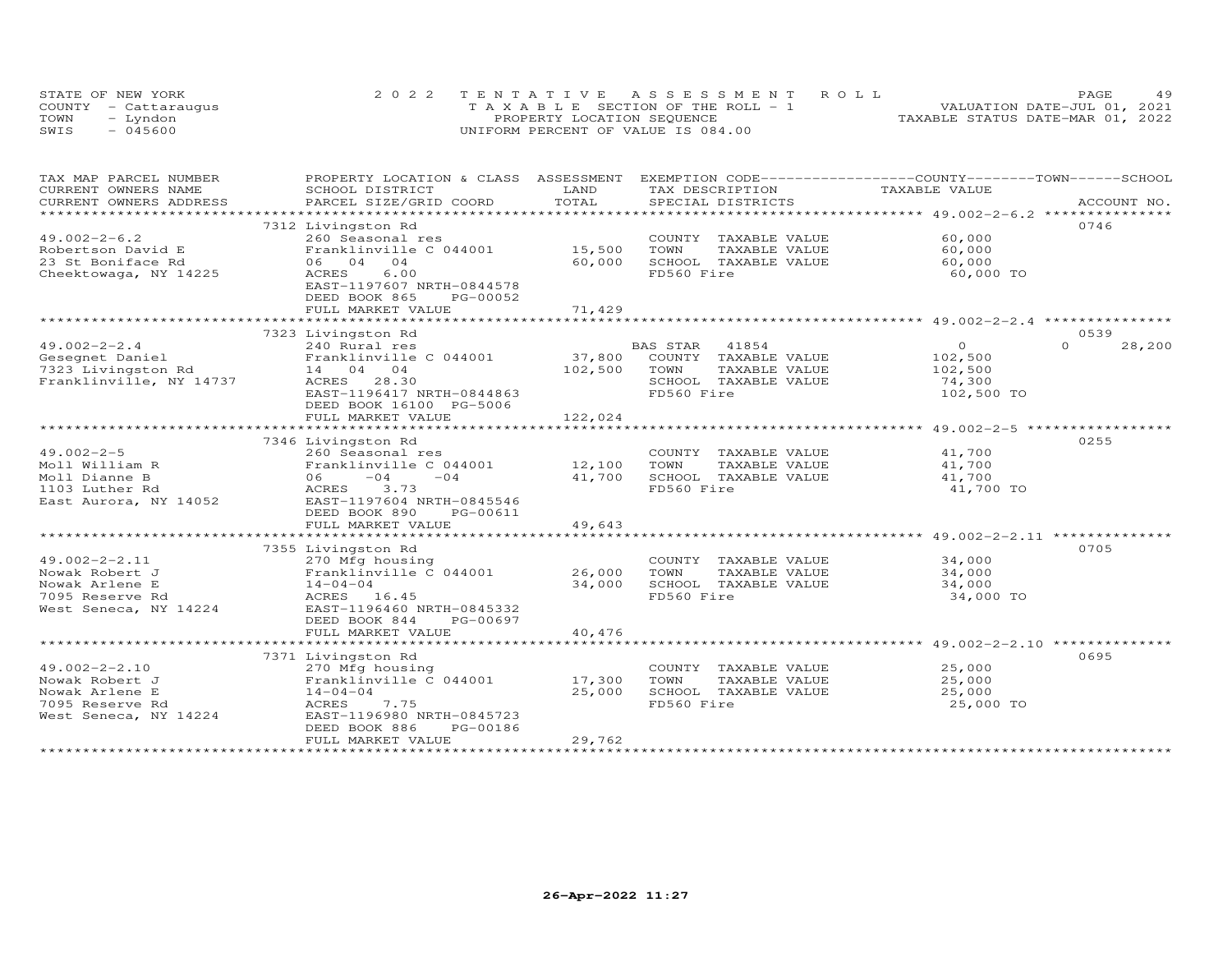| STATE OF NEW YORK    | 2022 TENTATIVE ASSESSMENT ROLL             | PAGE                             | 50 |
|----------------------|--------------------------------------------|----------------------------------|----|
| COUNTY - Cattaraugus | $T A X A B I E E$ SECTION OF THE ROLL $-1$ | VALUATION DATE-JUL 01, 2021      |    |
| TOWN<br>- Lyndon     | PROPERTY LOCATION SEQUENCE                 | TAXABLE STATUS DATE-MAR 01, 2022 |    |
| $-045600$<br>SWIS    | UNIFORM PERCENT OF VALUE IS 084.00         |                                  |    |

| TAX MAP PARCEL NUMBER<br>CURRENT OWNERS NAME | PROPERTY LOCATION & CLASS ASSESSMENT<br>SCHOOL DISTRICT | LAND                    | EXEMPTION CODE-----------------COUNTY-------TOWN------SCHOOL<br>TAX DESCRIPTION | TAXABLE VALUE                        |                  |
|----------------------------------------------|---------------------------------------------------------|-------------------------|---------------------------------------------------------------------------------|--------------------------------------|------------------|
| CURRENT OWNERS ADDRESS                       | PARCEL SIZE/GRID COORD                                  | TOTAL                   | SPECIAL DISTRICTS                                                               |                                      | ACCOUNT NO.      |
|                                              |                                                         | *********               |                                                                                 | ********** 49.002-2-2.7 ***          |                  |
|                                              | 7397 Livingston Rd                                      |                         |                                                                                 |                                      | 0623             |
| $49.002 - 2 - 2.7$                           | 260 Seasonal res                                        |                         | COUNTY<br>TAXABLE VALUE                                                         | 60,000                               |                  |
| Stahley Thomas                               | Franklinville C 044001                                  | 32,100                  | TOWN<br>TAXABLE VALUE                                                           | 60,000                               |                  |
| Stahley Paige                                | 14 04 04                                                | 60,000                  | SCHOOL TAXABLE VALUE                                                            | 60,000                               |                  |
| 4525 Hungry Hollow Road                      | ACRES<br>22.60                                          |                         | FD560 Fire                                                                      | 60,000 TO                            |                  |
| Great Valley, NY 14741                       | EAST-1196413 NRTH-0846191                               |                         |                                                                                 |                                      |                  |
|                                              | DEED BOOK 2020<br>PG-12935                              |                         |                                                                                 |                                      |                  |
|                                              | FULL MARKET VALUE                                       | 71,429                  |                                                                                 |                                      |                  |
|                                              | ************************                                |                         |                                                                                 | ********************* 49.002-2-8.1   |                  |
|                                              | 7426 Livingston Rd                                      |                         |                                                                                 |                                      | 0006             |
| $49.002 - 2 - 8.1$                           | 260 Seasonal res                                        |                         | COUNTY TAXABLE VALUE                                                            | 65,000                               |                  |
| Walton James T                               | Franklinville C 044001                                  | 33,900                  | TOWN<br>TAXABLE VALUE                                                           | 65,000                               |                  |
| 6281 Smith Rd                                | 06 04 04                                                | 65,000                  | SCHOOL TAXABLE VALUE                                                            | 65,000                               |                  |
| Hamburg, NY 14075                            | ACRES<br>24.44                                          |                         | FD560 Fire                                                                      | 65,000 TO                            |                  |
|                                              | EAST-1198016 NRTH-0846363                               |                         |                                                                                 |                                      |                  |
|                                              | DEED BOOK 18759 PG-8001                                 |                         |                                                                                 |                                      |                  |
|                                              | FULL MARKET VALUE                                       | 77,381                  |                                                                                 |                                      |                  |
|                                              |                                                         |                         |                                                                                 | *********************** 49.002-2-2.6 |                  |
|                                              | 7437 Livingston Rd                                      |                         |                                                                                 |                                      | 0565             |
| $49.002 - 2 - 2.6$                           | 270 Mfg housing                                         |                         | COUNTY TAXABLE VALUE                                                            | 55,000                               |                  |
| Santiago Jose L                              | Franklinville C 044001                                  | 13,600                  | TOWN<br>TAXABLE VALUE                                                           | 55,000                               |                  |
| 7437 Livingston Rd                           | 14 04<br>04                                             | 55,000                  | SCHOOL TAXABLE VALUE                                                            | 55,000                               |                  |
| Franklinville, NY 14737                      | ACRES<br>4.71                                           |                         | FD560 Fire                                                                      | 55,000 TO                            |                  |
|                                              | EAST-1197138 NRTH-0846630                               |                         |                                                                                 |                                      |                  |
|                                              | DEED BOOK 20190 PG-9313                                 |                         |                                                                                 |                                      |                  |
|                                              | FULL MARKET VALUE                                       | 65,476                  |                                                                                 |                                      |                  |
|                                              |                                                         |                         |                                                                                 | ********** 49.002-2-8.2 **           |                  |
|                                              | 7448 Livingston Rd                                      |                         |                                                                                 |                                      | 0465             |
| $49.002 - 2 - 8.2$                           | 260 Seasonal res                                        |                         | COUNTY TAXABLE VALUE                                                            | 53,000                               |                  |
| Stedman Jerry B                              | Franklinville C 044001                                  | 24,200                  | TOWN<br>TAXABLE VALUE                                                           | 53,000                               |                  |
| 5906 Cole Rd                                 | 07 04 04                                                | 53,000                  | SCHOOL TAXABLE VALUE                                                            | 53,000                               |                  |
| West Valley, NY 14171                        | ACRES 14.65                                             |                         | FD560 Fire                                                                      | 53,000 TO                            |                  |
|                                              | EAST-1198014 NRTH-0847137                               |                         |                                                                                 |                                      |                  |
|                                              | DEED BOOK 19708 PG-8005                                 |                         |                                                                                 |                                      |                  |
|                                              | FULL MARKET VALUE<br>************************           | 63,095<br>************* |                                                                                 |                                      |                  |
|                                              |                                                         |                         |                                                                                 |                                      |                  |
| $49.002 - 2 - 2.5$                           | 7453 Livingston Rd                                      |                         |                                                                                 | $\overline{O}$                       | 0582<br>$\Omega$ |
|                                              | 210 1 Family Res                                        |                         | <b>BAS STAR</b><br>41854                                                        |                                      | 28,200           |
| Lynch Michael                                | Franklinville C 044001<br>04                            | 10,800<br>45,500        | COUNTY TAXABLE VALUE<br>TOWN                                                    | 45,500                               |                  |
| 7453 Livingston Rd                           | 14 04<br>Lot 15                                         |                         | TAXABLE VALUE<br>SCHOOL TAXABLE VALUE                                           | 45,500<br>17,300                     |                  |
| Franklinville, NY 14737                      | <b>ACRES</b><br>2.87                                    |                         | FD560 Fire                                                                      | 45,500 TO                            |                  |
|                                              | EAST-1197135 NRTH-0846993                               |                         |                                                                                 |                                      |                  |
|                                              | DEED BOOK 14016 PG-4002                                 |                         |                                                                                 |                                      |                  |
|                                              | FULL MARKET VALUE                                       | 54,167                  |                                                                                 |                                      |                  |
|                                              |                                                         |                         |                                                                                 |                                      |                  |
|                                              |                                                         |                         |                                                                                 |                                      |                  |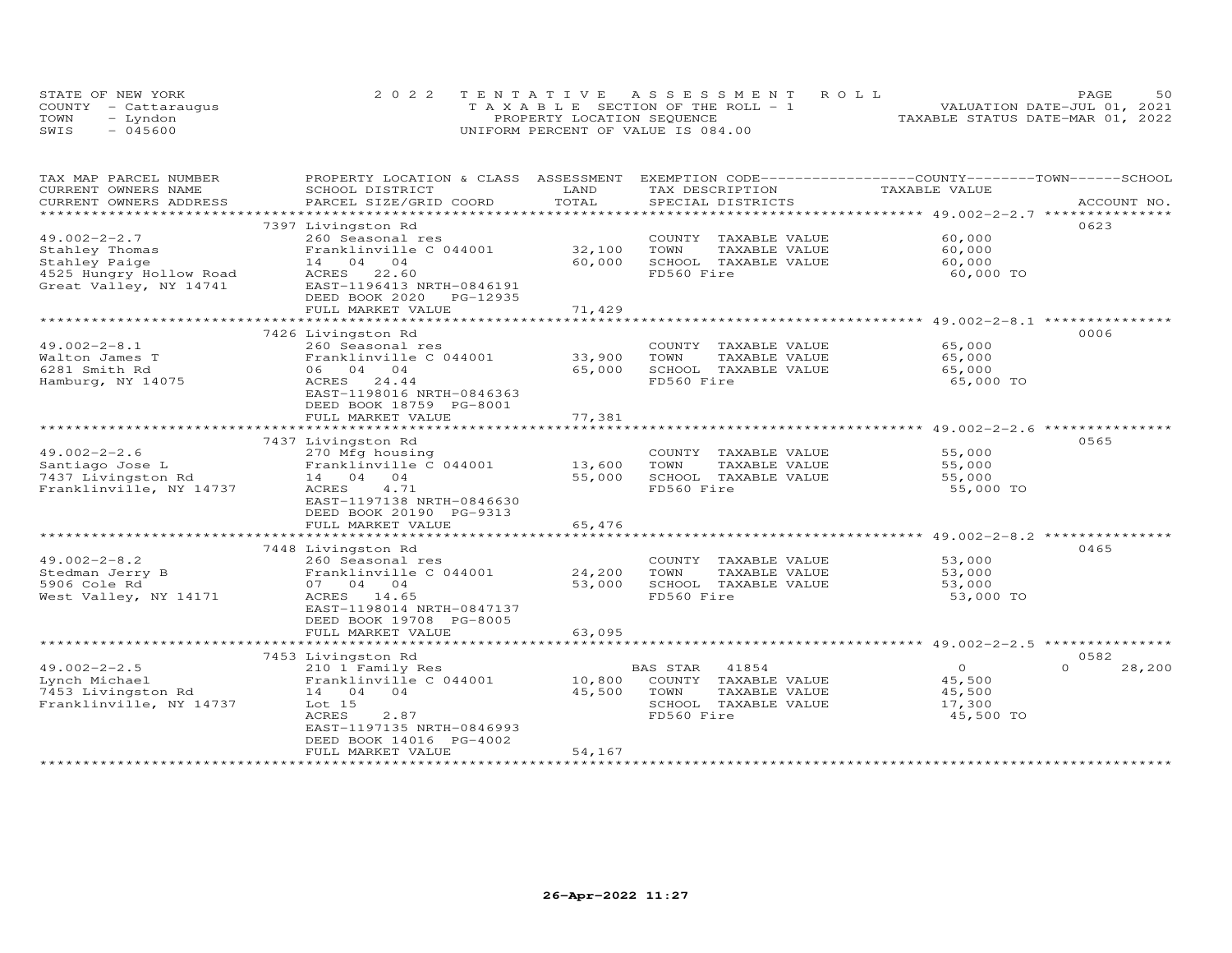|      | STATE OF NEW YORK    | 2022 TENTATIVE ASSESSMENT ROLL     | 51<br>PAGE.                      |
|------|----------------------|------------------------------------|----------------------------------|
|      | COUNTY - Cattaraugus | TAXABLE SECTION OF THE ROLL - 1    | VALUATION DATE-JUL 01, 2021      |
| TOWN | - Lyndon             | PROPERTY LOCATION SEQUENCE         | TAXABLE STATUS DATE-MAR 01, 2022 |
| SWIS | - 045600             | UNIFORM PERCENT OF VALUE IS 084.00 |                                  |

| TAX MAP PARCEL NUMBER                                                    | PROPERTY LOCATION & CLASS ASSESSMENT                                                                                                                  | LAND    | EXEMPTION CODE-----------------COUNTY-------TOWN------SCHOOL | TAXABLE VALUE   |                    |
|--------------------------------------------------------------------------|-------------------------------------------------------------------------------------------------------------------------------------------------------|---------|--------------------------------------------------------------|-----------------|--------------------|
| CURRENT OWNERS NAME<br>CURRENT OWNERS ADDRESS                            | SCHOOL DISTRICT                                                                                                                                       | TOTAL   | TAX DESCRIPTION                                              |                 | ACCOUNT NO.        |
| *************************                                                | PARCEL SIZE/GRID COORD                                                                                                                                |         | SPECIAL DISTRICTS                                            |                 |                    |
|                                                                          |                                                                                                                                                       |         |                                                              |                 | 0432               |
|                                                                          | 7469 Livingston Rd                                                                                                                                    |         |                                                              |                 |                    |
| $49.002 - 2 - 4$                                                         | 260 Seasonal res                                                                                                                                      |         | COUNTY TAXABLE VALUE                                         | 28,000          |                    |
|                                                                          |                                                                                                                                                       | 13,700  | TOWN<br>TAXABLE VALUE                                        | 28,000          |                    |
|                                                                          |                                                                                                                                                       | 28,000  | SCHOOL TAXABLE VALUE                                         | 28,000          |                    |
|                                                                          | Mendola Albert<br>Mendola Sherry<br>14 04 04<br>550 Oakwood Avenue<br>East Aurora, NY 14052<br>EAST-1197132 NRTH-0847294<br>EAST-1197132 NRTH-0847294 |         | FD560 Fire                                                   | 28,000 TO       |                    |
|                                                                          |                                                                                                                                                       |         |                                                              |                 |                    |
|                                                                          | DEED BOOK 26607 PG-7001                                                                                                                               |         |                                                              |                 |                    |
|                                                                          | FULL MARKET VALUE                                                                                                                                     | 33,333  |                                                              |                 |                    |
|                                                                          |                                                                                                                                                       |         |                                                              |                 |                    |
|                                                                          | 7493 Livingston Rd                                                                                                                                    |         |                                                              |                 | 0428               |
| $49.002 - 2 - 3$                                                         | 240 Rural res                                                                                                                                         |         | COUNTY TAXABLE VALUE                                         | 120,000         |                    |
| Miller Douglas E                                                         | Franklinville C 044001                                                                                                                                | 54,500  | TOWN<br>TAXABLE VALUE                                        | 120,000         |                    |
| Miller Jamie C                                                           | $\begin{bmatrix} \texttt{Franklinville} \\ 14 & 04 & 04 \end{bmatrix}$                                                                                | 120,000 | SCHOOL TAXABLE VALUE                                         | 120,000         |                    |
|                                                                          | ACRES 44.97                                                                                                                                           |         | FD560 Fire                                                   | 120,000 TO      |                    |
| 115 Princeton Blvd.<br>Kenmore, NY 14217<br>Kenmore, NY 14217            | EAST-1196322 NRTH-0847151                                                                                                                             |         |                                                              |                 |                    |
|                                                                          | DEED BOOK 20220 PG-949                                                                                                                                |         |                                                              |                 |                    |
| PRIOR OWNER ON 3/01/2022 FULL MARKET VALUE                               |                                                                                                                                                       | 142,857 |                                                              |                 |                    |
| Miller Douglas E                                                         |                                                                                                                                                       |         |                                                              |                 |                    |
|                                                                          |                                                                                                                                                       |         |                                                              |                 |                    |
|                                                                          | 7503 Livingston Rd                                                                                                                                    |         |                                                              |                 | 0.544              |
| $49.002 - 2 - 2.3$                                                       | 210 1 Family Res                                                                                                                                      |         | VET WAR CT 41121                                             | 4,575           | 4,575<br>$\circ$   |
| Krawczyk Dennis                                                          | Franklinville C 044001 9,400 BAS STAR                                                                                                                 |         | 41854                                                        | $\overline{0}$  | 28,200<br>$\Omega$ |
| 7503 Livingston Rd                                                       | 14 04 04                                                                                                                                              |         | 30,500 COUNTY TAXABLE VALUE                                  | 25,925          |                    |
| Franklinville, NY 14737                                                  | 1.91<br>ACRES                                                                                                                                         |         | TOWN<br>TAXABLE VALUE                                        |                 |                    |
|                                                                          |                                                                                                                                                       |         |                                                              | 25,925<br>2,300 |                    |
|                                                                          | EAST-1197132 NRTH-0847776                                                                                                                             |         | SCHOOL TAXABLE VALUE                                         |                 |                    |
|                                                                          | DEED BOOK 00923 PG-00796                                                                                                                              |         | FD560 Fire                                                   | 30,500 TO       |                    |
|                                                                          | FULL MARKET VALUE                                                                                                                                     | 36,310  |                                                              |                 |                    |
|                                                                          |                                                                                                                                                       |         |                                                              |                 |                    |
|                                                                          | 7516 Livingston Rd                                                                                                                                    |         |                                                              |                 | 0429               |
| $40.004 - 2 - 18$                                                        | 260 Seasonal res<br>Franklinville C 044001 10,700                                                                                                     |         | COUNTY TAXABLE VALUE                                         | 40,000          |                    |
| Mencell Richard W                                                        |                                                                                                                                                       |         | TOWN<br>TAXABLE VALUE                                        | 40,000          |                    |
| Mencell Leah A                                                           | $07 -04$<br>$-04$                                                                                                                                     | 40,000  | SCHOOL TAXABLE VALUE                                         | 40,000          |                    |
| 95 Weiss St                                                              | 2.83<br>ACRES                                                                                                                                         |         | FD560 Fire                                                   | 40,000 TO       |                    |
| Buffalo, NY 14206                                                        | EAST-1197717 NRTH-0847964                                                                                                                             |         |                                                              |                 |                    |
|                                                                          | DEED BOOK 19335 PG-4001                                                                                                                               |         |                                                              |                 |                    |
|                                                                          | FULL MARKET VALUE                                                                                                                                     | 47,619  |                                                              |                 |                    |
|                                                                          |                                                                                                                                                       |         |                                                              |                 |                    |
|                                                                          | 7519 Livingston Rd                                                                                                                                    |         |                                                              |                 | 0549               |
| $49.002 - 2 - 2.2$                                                       | 240 Rural res                                                                                                                                         |         | COUNTY TAXABLE VALUE                                         | 77,200          |                    |
|                                                                          | Franklinville C 044001                                                                                                                                | 24,300  | TOWN<br>TAXABLE VALUE                                        | 77,200          |                    |
| Esford David B<br>Esford Lilly 15 04 04<br>7519 Livingston Rd ACRES 14.8 |                                                                                                                                                       | 77,200  | SCHOOL TAXABLE VALUE                                         | 77,200          |                    |
|                                                                          | ACRES 14.84                                                                                                                                           |         | FD560 Fire                                                   | 77,200 TO       |                    |
| Franklinville, NY 14737                                                  | EAST-1196591 NRTH-0848065                                                                                                                             |         |                                                              |                 |                    |
|                                                                          | DEED BOOK 00981 PG-00048                                                                                                                              |         |                                                              |                 |                    |
|                                                                          | FULL MARKET VALUE                                                                                                                                     | 91,905  |                                                              |                 |                    |
|                                                                          |                                                                                                                                                       |         |                                                              |                 |                    |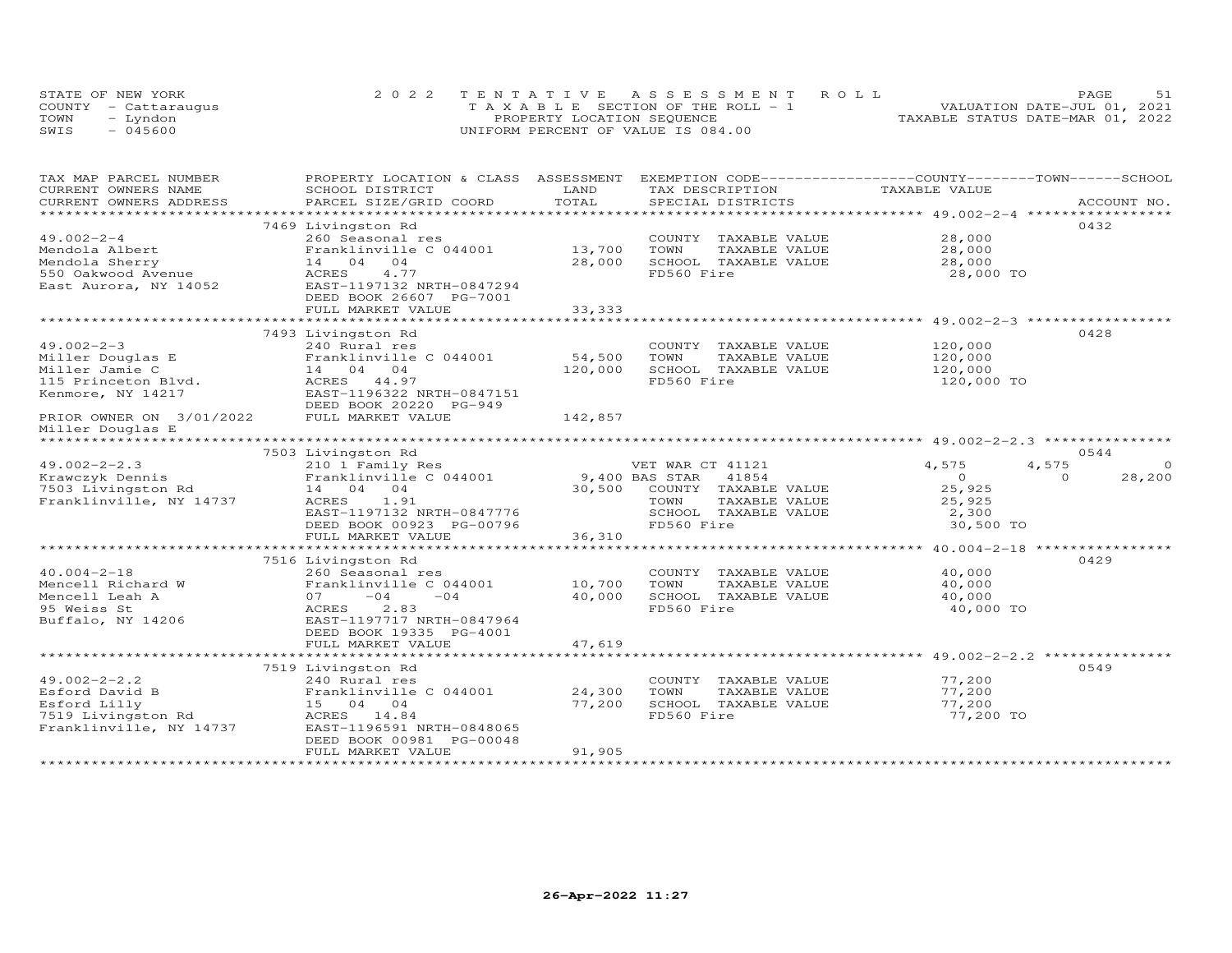|      | STATE OF NEW YORK    | 2022 TENTATIVE ASSESSMENT ROLL                | 52<br>PAGE                       |
|------|----------------------|-----------------------------------------------|----------------------------------|
|      | COUNTY - Cattaraugus | $T A X A B I E S E C T I ON OF THE RO I. - 1$ | VALUATION DATE-JUL 01, 2021      |
| TOWN | Lyndon               | PROPERTY LOCATION SEQUENCE                    | TAXABLE STATUS DATE-MAR 01, 2022 |
| SWIS | - 045600             | UNIFORM PERCENT OF VALUE IS 084.00            |                                  |

| TAX MAP PARCEL NUMBER    | PROPERTY LOCATION & CLASS ASSESSMENT |            | EXEMPTION CODE------------------COUNTY-------TOWN------SCHOOL |                |                    |
|--------------------------|--------------------------------------|------------|---------------------------------------------------------------|----------------|--------------------|
| CURRENT OWNERS NAME      | SCHOOL DISTRICT                      | LAND       | TAX DESCRIPTION                                               | TAXABLE VALUE  |                    |
| CURRENT OWNERS ADDRESS   | PARCEL SIZE/GRID COORD               | TOTAL      | SPECIAL DISTRICTS                                             |                | ACCOUNT NO.        |
| ************************ |                                      |            |                                                               |                |                    |
|                          | 7524 Livingston Rd                   |            |                                                               |                | 0435               |
| $40.004 - 2 - 19$        | 260 Seasonal res                     |            | COUNTY TAXABLE VALUE                                          | 33,000         |                    |
| Hahn David D             | Franklinville C 044001               | 10,800     | TOWN<br>TAXABLE VALUE                                         | 33,000         |                    |
| Hahn Rhonda L            | 15 04 04                             | 33,000     | SCHOOL TAXABLE VALUE                                          | 33,000         |                    |
| 30 Brandel Avenue        | ACRES<br>2.89                        |            | FD560 Fire                                                    | 33,000 TO      |                    |
| Lancaster, NY 14086      | EAST-1197718 NRTH-0848183            |            |                                                               |                |                    |
|                          | DEED BOOK 25713 PG-9001              |            |                                                               |                |                    |
|                          | FULL MARKET VALUE                    | 39,286     |                                                               |                |                    |
|                          | *************************            | ********** |                                                               |                |                    |
|                          | 7542 Livingston Rd                   |            |                                                               |                | 0442               |
| $40.004 - 2 - 20.1$      | 240 Rural res                        |            | ENH STAR<br>41834                                             | $\overline{0}$ | $\Omega$<br>70,410 |
| Dugan Timothy            | Franklinville C 044001               | 54,000     | COUNTY TAXABLE VALUE                                          | 95,000         |                    |
| Dugan Timothy Jr         | $-04$<br>$-04$<br>15                 | 95,000     | TOWN<br>TAXABLE VALUE                                         | 95,000         |                    |
| 7542 Livingston Rd       | ACRES 44.46                          |            | SCHOOL TAXABLE VALUE                                          | 24,590         |                    |
| Franklinville, NY 14737  | EAST-1197730 NRTH-0850030            |            | FD560 Fire                                                    | 95,000 TO      |                    |
|                          |                                      |            |                                                               |                |                    |
|                          | DEED BOOK 20190 PG-2980              |            |                                                               |                |                    |
|                          | FULL MARKET VALUE                    | 113,095    |                                                               |                |                    |
|                          |                                      |            |                                                               |                |                    |
|                          | Lyndon Center Rd                     |            |                                                               |                | 0203               |
| $50.002 - 1 - 21$        | 260 Seasonal res                     |            | COUNTY TAXABLE VALUE                                          | 67,500         |                    |
| Kokanovich Steven P      | Cuba-Rush Cent 024801                | 27,300     | TOWN<br>TAXABLE VALUE                                         | 67,500         |                    |
| 1333 Parkview Dr         | 05 04 03                             | 67,500     | SCHOOL TAXABLE VALUE                                          | 67,500         |                    |
| N Tonawanda, NY 14120    | ACRES 17.80                          |            | FD560 Fire                                                    | 67,500 TO      |                    |
|                          | EAST-1218683 NRTH-0843372            |            |                                                               |                |                    |
|                          | DEED BOOK 759<br>PG-00109            |            |                                                               |                |                    |
|                          | FULL MARKET VALUE                    | 80,357     |                                                               |                |                    |
|                          | *****************************        |            |                                                               |                |                    |
|                          | Lyndon Center Rd                     |            |                                                               |                | 0229               |
| $50.002 - 1 - 22$        | 260 Seasonal res                     |            | COUNTY TAXABLE VALUE                                          | 45,000         |                    |
| Loscher Dale             | Cuba-Rush Cent 024801                | 18,200     | TOWN<br>TAXABLE VALUE                                         | 45,000         |                    |
| Loscher Beverly          | 05 04 03                             | 45,000     | SCHOOL TAXABLE VALUE                                          | 45,000         |                    |
| 72 Buffalo St            | 8.65<br>ACRES                        |            | FD560 Fire                                                    | 45,000 TO      |                    |
| Silver Creek, NY 14136   | EAST-1219750 NRTH-0843693            |            |                                                               |                |                    |
|                          | DEED BOOK 00967 PG-00404             |            |                                                               |                |                    |
|                          | FULL MARKET VALUE                    | 53,571     |                                                               |                |                    |
|                          |                                      |            |                                                               |                |                    |
|                          | Lyndon Center Rd                     |            |                                                               |                | 0392               |
| $50.002 - 1 - 23$        | 260 Seasonal res                     |            | COUNTY TAXABLE VALUE                                          | 44,000         |                    |
| Berry Wayne A            | Cuba-Rush Cent 024801                | 17,900     | TOWN<br>TAXABLE VALUE                                         | 44,000         |                    |
| 38 Malvern Curv          | 05 04 03                             | 44,000     | SCHOOL TAXABLE VALUE                                          | 44,000         |                    |
| Tonawanda, NY 14150      | ACRES<br>8.41                        |            | FD560 Fire                                                    | 44,000 TO      |                    |
|                          | EAST-1219385 NRTH-0843285            |            |                                                               |                |                    |
|                          | DEED BOOK 1002<br>$PG-412$           |            |                                                               |                |                    |
|                          | FULL MARKET VALUE                    | 52,381     |                                                               |                |                    |
|                          |                                      |            |                                                               |                |                    |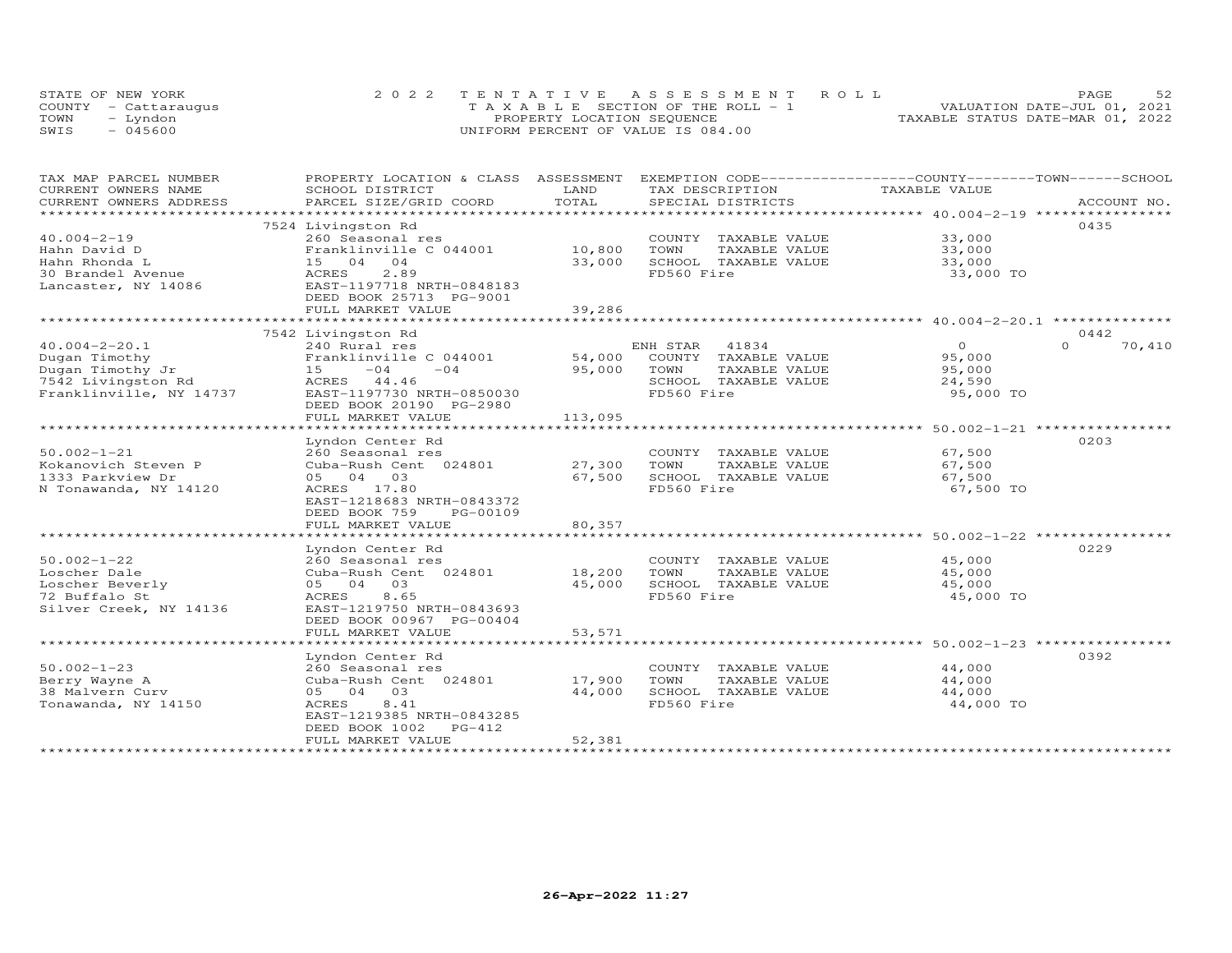|      | STATE OF NEW YORK    | 2022 TENTATIVE ASSESSMENT ROLL     | PAGE.                            |
|------|----------------------|------------------------------------|----------------------------------|
|      | COUNTY - Cattarauqus | TAXABLE SECTION OF THE ROLL - 1    | VALUATION DATE-JUL 01, 2021      |
| TOWN | – Lyndon             | PROPERTY LOCATION SEQUENCE         | TAXABLE STATUS DATE-MAR 01, 2022 |
| SWIS | $-045600$            | UNIFORM PERCENT OF VALUE IS 084.00 |                                  |

| SCHOOL DISTRICT                                                                                                                                                          | LAND                                                                                                                                   | TAX DESCRIPTION                                                                     |                                                                                                                        | ACCOUNT NO.                                                                                                                                                                                                                                                                                                                                      |
|--------------------------------------------------------------------------------------------------------------------------------------------------------------------------|----------------------------------------------------------------------------------------------------------------------------------------|-------------------------------------------------------------------------------------|------------------------------------------------------------------------------------------------------------------------|--------------------------------------------------------------------------------------------------------------------------------------------------------------------------------------------------------------------------------------------------------------------------------------------------------------------------------------------------|
| ******************************                                                                                                                                           |                                                                                                                                        |                                                                                     |                                                                                                                        |                                                                                                                                                                                                                                                                                                                                                  |
| Lyndon Center Rd<br>105 Vac farmland<br>04 04 03<br>Lot 5<br>ACRES 31.90<br>EAST-1221383 NRTH-0842936<br>DEED BOOK 20210 PG-9608                                         | 38,900                                                                                                                                 | TOWN<br>TAXABLE VALUE<br>SCHOOL TAXABLE VALUE<br>FD560 Fire                         | 38,900<br>38,900 TO                                                                                                    | 0494                                                                                                                                                                                                                                                                                                                                             |
|                                                                                                                                                                          |                                                                                                                                        |                                                                                     |                                                                                                                        |                                                                                                                                                                                                                                                                                                                                                  |
| Lyndon Center Rd<br>314 Rural vac<10<br>Cuba-Rush Cent 024801<br>05 04 03<br>2.20<br>ACRES<br>EAST-1222314 NRTH-0842104<br>DEED BOOK 20210 PG-9608                       | 9,800<br>9,800                                                                                                                         | COUNTY TAXABLE VALUE<br>TAXABLE VALUE<br>TOWN<br>SCHOOL TAXABLE VALUE<br>FD560 Fire | 9,800<br>9,800<br>9,800<br>9,800 TO                                                                                    | 0460                                                                                                                                                                                                                                                                                                                                             |
|                                                                                                                                                                          |                                                                                                                                        |                                                                                     |                                                                                                                        |                                                                                                                                                                                                                                                                                                                                                  |
| Lyndon Center Rd<br>314 Rural vac<10<br>Cuba-Rush Cent 024801<br>05 04 03<br>1.20<br>ACRES<br>EAST-1219410 NRTH-0842900<br>DEED BOOK 00919 PG-00510<br>FULL MARKET VALUE | 8,300<br>8,300<br>9,881                                                                                                                | TOWN<br>TAXABLE VALUE<br>SCHOOL TAXABLE VALUE<br>FD560 Fire                         | 8,300<br>8,300<br>8,300<br>8,300 TO                                                                                    | 0812                                                                                                                                                                                                                                                                                                                                             |
|                                                                                                                                                                          |                                                                                                                                        |                                                                                     |                                                                                                                        |                                                                                                                                                                                                                                                                                                                                                  |
| 322 Rural vac>10<br>Cuba-Rush Cent 024801<br>ACRES 32.00<br>EAST-1220553 NRTH-0838505<br>DEED BOOK 16994 PG-6002                                                         | 32,000<br>32,000                                                                                                                       | TOWN<br>TAXABLE VALUE<br>SCHOOL TAXABLE VALUE<br>FD560 Fire                         | 32,000<br>32,000 TO                                                                                                    | 0907                                                                                                                                                                                                                                                                                                                                             |
|                                                                                                                                                                          |                                                                                                                                        |                                                                                     |                                                                                                                        |                                                                                                                                                                                                                                                                                                                                                  |
| 22 Lyndon Center Rd<br>312 Vac w/imprv<br>Cuba-Rush Cent 024801<br>05 04 03<br>ACRES 20.85<br>EAST-1221995 NRTH-0843322<br>FULL MARKET VALUE                             | 19,200<br>19,200<br>22,857                                                                                                             | COUNTY TAXABLE VALUE<br>TOWN<br>TAXABLE VALUE<br>SCHOOL TAXABLE VALUE<br>FD560 Fire | 19,200<br>19,200<br>19,200<br>19,200 TO                                                                                | 0370                                                                                                                                                                                                                                                                                                                                             |
|                                                                                                                                                                          | PARCEL SIZE/GRID COORD<br>FULL MARKET VALUE<br>*************************<br>FULL MARKET VALUE<br>Lyndon Center Rd<br>FULL MARKET VALUE | TOTAL<br>46,310<br>11,667<br>38,095                                                 | PROPERTY LOCATION & CLASS ASSESSMENT<br>SPECIAL DISTRICTS<br>Cuba-Rush Cent 024801 38,900<br>* * * * * * * * * * * * * | EXEMPTION CODE-----------------COUNTY-------TOWN------SCHOOL<br>TAXABLE VALUE<br>COUNTY TAXABLE VALUE 38,900<br>38,900<br>***********************************50.002-1-29.3 ********************************<br>COUNTY TAXABLE VALUE<br>COUNTY TAXABLE VALUE 32,000<br>32,000<br>********************************** 50.002-1-28 ***************** |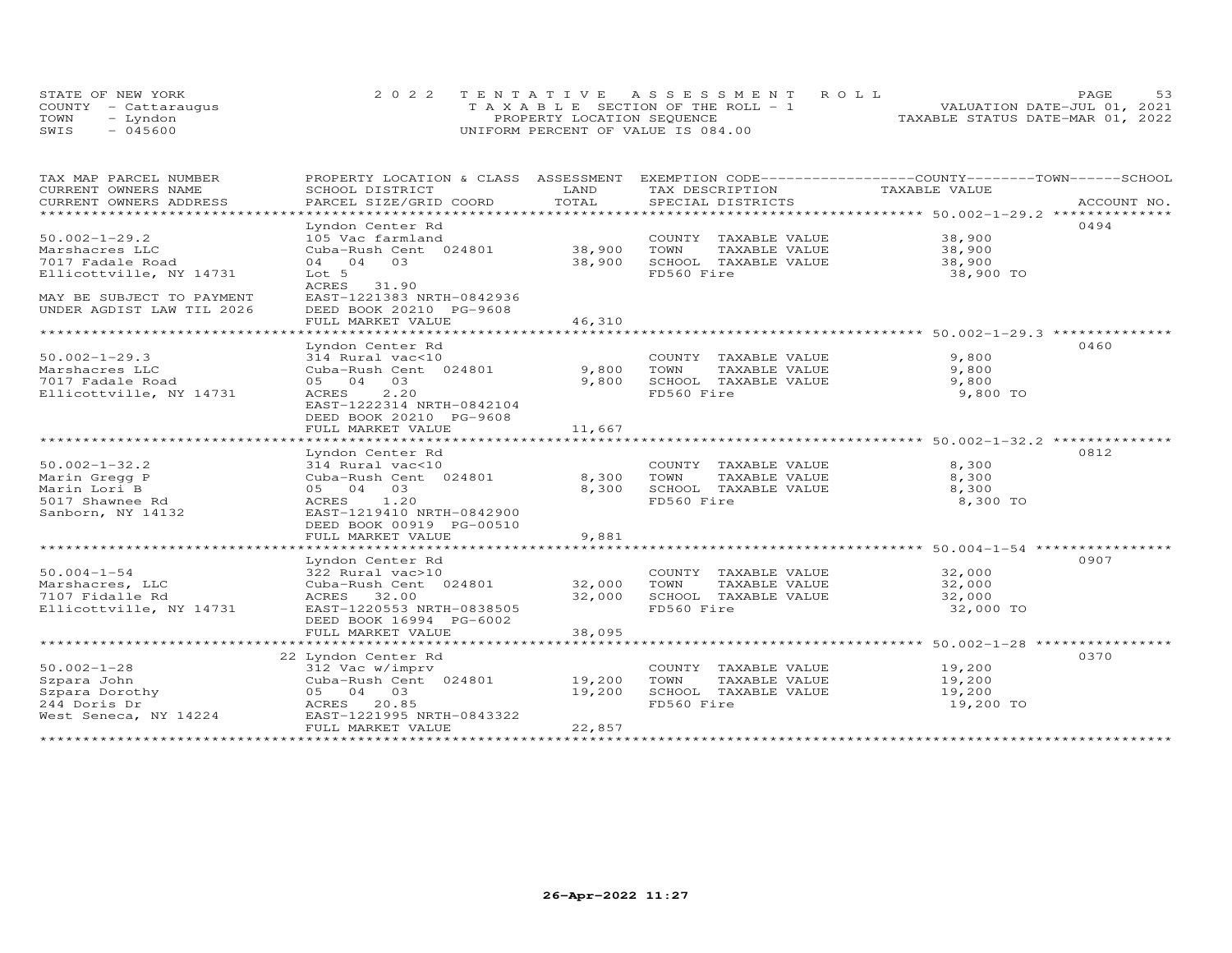|      | STATE OF NEW YORK    | 2022 TENTATIVE ASSESSMENT ROLL        | 54<br>PAGE                       |
|------|----------------------|---------------------------------------|----------------------------------|
|      | COUNTY - Cattaraugus | T A X A B L E SECTION OF THE ROLL - 1 | VALUATION DATE-JUL 01, 2021      |
| TOWN | - Lyndon             | PROPERTY LOCATION SEQUENCE            | TAXABLE STATUS DATE-MAR 01, 2022 |
| SWIS | $-045600$            | UNIFORM PERCENT OF VALUE IS 084.00    |                                  |

| TAX MAP PARCEL NUMBER<br>CURRENT OWNERS NAME | PROPERTY LOCATION & CLASS ASSESSMENT<br>SCHOOL DISTRICT | LAND        | EXEMPTION CODE------------------COUNTY-------TOWN------SCHOOL<br>TAX DESCRIPTION | TAXABLE VALUE                                              |                          |
|----------------------------------------------|---------------------------------------------------------|-------------|----------------------------------------------------------------------------------|------------------------------------------------------------|--------------------------|
| CURRENT OWNERS ADDRESS                       | PARCEL SIZE/GRID COORD                                  | TOTAL       | SPECIAL DISTRICTS                                                                |                                                            | ACCOUNT NO.              |
| ************************                     | 99 Lyndon Center Rd                                     |             |                                                                                  |                                                            | 0448                     |
| $50.002 - 1 - 31$                            | 240 Rural res                                           |             | AGED S<br>41804                                                                  | $\Omega$                                                   | $\circ$<br>12,759        |
| Radomski Thomas A                            | Cuba-Rush Cent 024801                                   |             | 93,700 AGED C/T<br>41801                                                         | 19,138                                                     | 19,138<br>$\overline{0}$ |
| 99 Lyndon Rd                                 | 05 04 03                                                |             | 170,000 AG DIST<br>41720                                                         | 42,412                                                     | 42,412<br>42,412         |
| Cuba, NY 14727                               | ACRES 84.20                                             |             | 41834<br>ENH STAR                                                                | $\overline{0}$                                             | $\Omega$<br>70,410       |
| MAY BE SUBJECT TO PAYMENT                    | EAST-1220215 NRTH-0841327<br>DEED BOOK 815<br>PG-00105  |             | COUNTY TAXABLE VALUE<br>TOWN<br>TAXABLE VALUE                                    | 108,450                                                    |                          |
| UNDER AGDIST LAW TIL 2026                    | FULL MARKET VALUE                                       | 202,381     | SCHOOL TAXABLE VALUE                                                             | 108,450<br>44,419                                          |                          |
|                                              |                                                         |             | FD560 Fire                                                                       | 170,000 TO                                                 |                          |
|                                              |                                                         |             |                                                                                  |                                                            |                          |
|                                              | 120 Lyndon Center Rd                                    |             |                                                                                  |                                                            | 0013                     |
| $50.002 - 1 - 26$<br>Robideau Dean E         | 240 Rural res                                           | 22,000      | COUNTY TAXABLE VALUE<br>TOWN<br>TAXABLE VALUE                                    | 78,500<br>78,500                                           |                          |
| 6441 Rapids Rd                               | Cuba-Rush Cent 024801<br>05 04 03                       | 78,500      | SCHOOL TAXABLE VALUE                                                             | 78,500                                                     |                          |
| Lockport, NY 14094                           | ACRES 12.54                                             |             | FD560 Fire                                                                       | 78,500 TO                                                  |                          |
|                                              | EAST-1220691 NRTH-0843124                               |             |                                                                                  |                                                            |                          |
|                                              | DEED BOOK 00948 PG-00318                                |             |                                                                                  |                                                            |                          |
|                                              | FULL MARKET VALUE                                       | 93,452      |                                                                                  |                                                            |                          |
|                                              | *************************                               | *********** |                                                                                  | ********************************* 50.002-1-25 ************ |                          |
| $50.002 - 1 - 25$                            | 134 Lyndon Center Rd<br>260 Seasonal res                |             | COUNTY TAXABLE VALUE                                                             | 38,500                                                     | 0135                     |
| Hennigan Thomas                              | Cuba-Rush Cent 024801                                   | 23,200      | TOWN<br>TAXABLE VALUE                                                            | 38,500                                                     |                          |
| Dunmyer David                                | 03<br>05 04                                             | 38,500      | SCHOOL TAXABLE VALUE                                                             | 38,500                                                     |                          |
| 77 Garvey Street                             | Life Use - Max                                          |             | FD560 Fire                                                                       | 38,500 TO                                                  |                          |
| Buffalo, NY 14220                            | ACRES 13.72                                             |             |                                                                                  |                                                            |                          |
|                                              | EAST-1220228 NRTH-0843296                               |             |                                                                                  |                                                            |                          |
|                                              | DEED BOOK 20210 PG-6642<br>FULL MARKET VALUE            | 45,833      |                                                                                  |                                                            |                          |
|                                              |                                                         |             |                                                                                  |                                                            |                          |
|                                              | 155 Lyndon Center Rd                                    |             |                                                                                  |                                                            | 0224                     |
| $50.002 - 1 - 24.1$                          | 210 1 Family Res                                        |             | COUNTY TAXABLE VALUE                                                             | 48,300                                                     |                          |
| Caryl Michele B                              | Cuba-Rush Cent 024801                                   | 18,500      | TOWN<br>TAXABLE VALUE                                                            | 48,300                                                     |                          |
| 114 Sibley Road                              | 05 04 03                                                | 48,300      | SCHOOL TAXABLE VALUE                                                             | 48,300                                                     |                          |
| Honeoye Falls, NY 14472                      | 8.95 BANK<br>022<br>ACRES<br>EAST-1219958 NRTH-0842585  |             | FD560 Fire                                                                       | 48,300 TO                                                  |                          |
|                                              | DEED BOOK 24297 PG-9001                                 |             |                                                                                  |                                                            |                          |
|                                              | FULL MARKET VALUE                                       | 57,500      |                                                                                  |                                                            |                          |
|                                              |                                                         |             |                                                                                  | ********************** 50.002-1-24.2 *********             |                          |
|                                              | 183 Lyndon Center Rd                                    |             |                                                                                  |                                                            | 0708                     |
| $50.002 - 1 - 24.2$                          | 210 1 Family Res                                        |             | COUNTY TAXABLE VALUE                                                             | 80,000                                                     |                          |
| Witter Tony A                                | Cuba-Rush Cent 024801                                   | 5,400       | TOWN<br>TAXABLE VALUE                                                            | 80,000                                                     |                          |
| 183 Lyndon Center Rd<br>Cuba, NY 14727       | 05 04 03<br>FRNT 125.00 DPTH 166.00                     | 80,000      | SCHOOL TAXABLE VALUE<br>FD560 Fire                                               | 80,000<br>80,000 TO                                        |                          |
|                                              | EAST-1219635 NRTH-0842900                               |             |                                                                                  |                                                            |                          |
|                                              | PG-16963<br>DEED BOOK 2021                              |             |                                                                                  |                                                            |                          |
|                                              | FULL MARKET VALUE                                       | 95,238      |                                                                                  |                                                            |                          |
|                                              |                                                         |             |                                                                                  |                                                            |                          |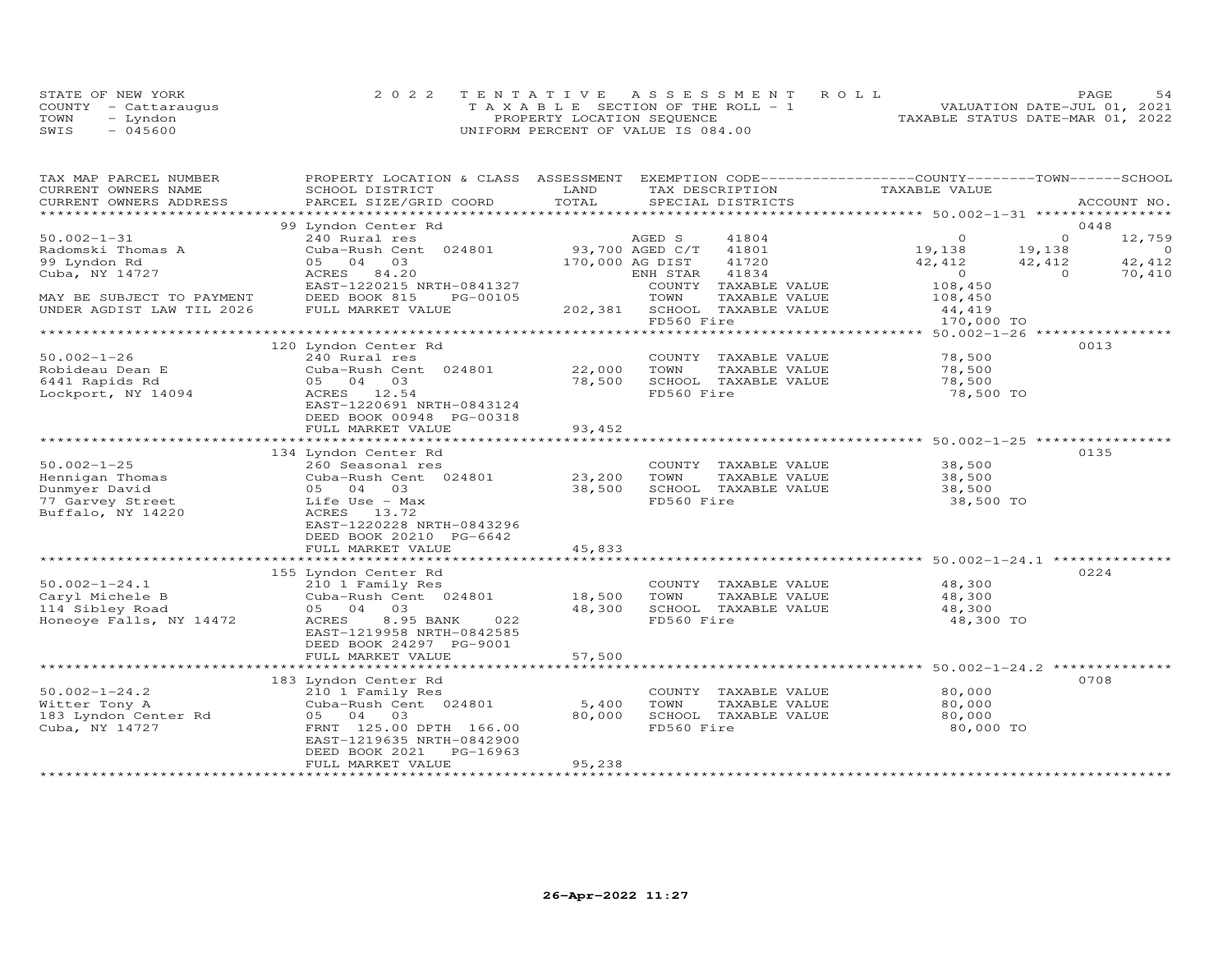| STATE OF NEW YORK    | 2022 TENTATIVE ASSESSMENT ROLL        |  |                                  | <b>PAGE</b> | 55 |
|----------------------|---------------------------------------|--|----------------------------------|-------------|----|
| COUNTY - Cattaraugus | T A X A B L E SECTION OF THE ROLL - 1 |  | VALUATION DATE-JUL 01, 2021      |             |    |
| TOWN<br>- Lyndon     | PROPERTY LOCATION SEQUENCE            |  | TAXABLE STATUS DATE-MAR 01, 2022 |             |    |
| - 045600<br>SWIS     | UNIFORM PERCENT OF VALUE IS 084.00    |  |                                  |             |    |

| TAX MAP PARCEL NUMBER                        | PROPERTY LOCATION & CLASS ASSESSMENT EXEMPTION CODE----------------COUNTY-------TOWN------SCHOOL | LAND         |                  |                                             |                                                  |          |             |
|----------------------------------------------|--------------------------------------------------------------------------------------------------|--------------|------------------|---------------------------------------------|--------------------------------------------------|----------|-------------|
| CURRENT OWNERS NAME                          | SCHOOL DISTRICT                                                                                  | TOTAL        |                  | TAX DESCRIPTION                             | TAXABLE VALUE                                    |          |             |
| CURRENT OWNERS ADDRESS<br>****************** | PARCEL SIZE/GRID COORD<br>*********************                                                  |              |                  | SPECIAL DISTRICTS                           |                                                  |          | ACCOUNT NO. |
|                                              |                                                                                                  |              |                  |                                             |                                                  |          |             |
|                                              | 256 Lyndon Center Rd                                                                             |              |                  | 90 PCT OF VALUE USED FOR EXEMPTION PURPOSES |                                                  |          | 0054        |
| $50.002 - 1 - 34$                            | 240 Rural res                                                                                    |              | VET WAR CT 41121 |                                             | 11,280                                           | 11,280   |             |
| Quinn Kenneth B                              | Cuba-Rush Cent 024801                                                                            | 36,200       |                  | COUNTY TAXABLE VALUE                        | 94,720                                           |          |             |
| Quinn Christine A                            | 13 04<br>03                                                                                      | 106,000      | TOWN             | TAXABLE VALUE                               | 94,720                                           |          |             |
| 256 Lyndon Center Road                       | inc.33                                                                                           |              |                  | SCHOOL TAXABLE VALUE                        | 106,000                                          |          |             |
| Cuba, NY 14727                               | ACRES<br>26.65 BANK<br>017                                                                       |              | FD560 Fire       |                                             | 106,000 TO                                       |          |             |
|                                              | EAST-1218097 NRTH-0842702                                                                        |              |                  |                                             |                                                  |          |             |
|                                              | DEED BOOK 25250 PG-2002                                                                          |              |                  |                                             |                                                  |          |             |
|                                              | FULL MARKET VALUE                                                                                | 126,190      |                  |                                             |                                                  |          |             |
|                                              |                                                                                                  |              |                  |                                             |                                                  |          |             |
|                                              | 257 Lyndon Center Rd                                                                             |              |                  |                                             |                                                  |          | 0275        |
| $50.002 - 1 - 32.1$                          | 240 Rural res                                                                                    |              | ENH STAR         | 41834                                       | $\overline{0}$                                   | $\Omega$ | 70,410      |
| Oswald Betty Jane                            | Cuba-Rush Cent 024801                                                                            | 137,900      |                  | COUNTY TAXABLE VALUE                        | 145,000                                          |          |             |
| Oswald Wayne S                               | 0.3<br>$04/05/13$ 04                                                                             | 145,000      | TOWN             | TAXABLE VALUE                               | 145,000                                          |          |             |
| 257 Lyndon Center Rd                         | ACRES 128.35                                                                                     |              |                  | SCHOOL TAXABLE VALUE                        | 74,590                                           |          |             |
| Cuba, NY 14727                               | EAST-1218735 NRTH-0840932                                                                        |              | FD560 Fire       |                                             | 145,000 TO                                       |          |             |
|                                              | DEED BOOK 2019<br>PG-11082                                                                       |              |                  |                                             |                                                  |          |             |
|                                              | FULL MARKET VALUE                                                                                | 172,619      |                  |                                             |                                                  |          |             |
|                                              | *******************************                                                                  | ************ |                  |                                             | ******************* 50.002-1-36 **************** |          |             |
|                                              | 379 Lyndon Center Rd                                                                             |              |                  |                                             |                                                  |          | 0142        |
| $50.002 - 1 - 36$                            | 270 Mfg housing                                                                                  |              |                  | COUNTY TAXABLE VALUE                        | 54,000                                           |          |             |
| Korte Dale A                                 | Franklinville C 044001                                                                           | 47,400       | TOWN             | TAXABLE VALUE                               | 54,000                                           |          |             |
| Verdi-Korte M. L.                            | 13 04 03                                                                                         | 54,000       |                  | SCHOOL TAXABLE VALUE                        | 54,000                                           |          |             |
| 10980 Stage Rd                               | ACRES 37.88                                                                                      |              | FD560 Fire       |                                             | 54,000 TO                                        |          |             |
| Clarence, NY 14031                           | EAST-1217175 NRTH-0840711                                                                        |              |                  |                                             |                                                  |          |             |
|                                              | DEED BOOK 22924 PG-2003                                                                          |              |                  |                                             |                                                  |          |             |
|                                              | FULL MARKET VALUE                                                                                | 64,286       |                  |                                             |                                                  |          |             |
|                                              |                                                                                                  |              |                  |                                             |                                                  |          |             |
|                                              | 380 Lyndon Center Rd                                                                             |              |                  |                                             |                                                  |          | 0401        |
| $50.002 - 1 - 35$                            | 270 Mfg housing                                                                                  |              |                  | COUNTY TAXABLE VALUE                        | 72,000                                           |          |             |
| Cramer William C Sr                          | Franklinville C 044001                                                                           | 48,100       | TOWN             | TAXABLE VALUE                               | 72,000                                           |          |             |
| Cramer William C Jr                          | 13 04 03                                                                                         | 72,000       |                  | SCHOOL TAXABLE VALUE                        | 72,000                                           |          |             |
| 2876 Lower Mountain Rd                       | $L/u$ - Steve Mervak                                                                             |              | FD560 Fire       |                                             | 72,000 TO                                        |          |             |
| Ransomville, NY 14131                        | 59.36<br>ACRES                                                                                   |              |                  |                                             |                                                  |          |             |
|                                              | EAST-1217074 NRTH-0842689                                                                        |              |                  |                                             |                                                  |          |             |
|                                              | DEED BOOK 18625 PG-5001                                                                          |              |                  |                                             |                                                  |          |             |
|                                              | FULL MARKET VALUE                                                                                | 85,714       |                  |                                             |                                                  |          |             |
|                                              |                                                                                                  |              |                  |                                             |                                                  |          |             |
|                                              | 452 Lyndon Center Rd                                                                             |              |                  |                                             |                                                  |          | 0092        |
| $50.002 - 1 - 37$                            | 312 Vac w/imprv                                                                                  |              |                  | COUNTY TAXABLE VALUE                        | 95,000                                           |          |             |
| Edmister Brian W III                         | Franklinville C 044001                                                                           | 95,000       | TOWN             | TAXABLE VALUE                               | 95,000                                           |          |             |
| Edmister Tina Renee                          | 13  04  03                                                                                       | 95,000       |                  | SCHOOL TAXABLE VALUE                        | 95,000                                           |          |             |
| 5629 Cemetery Hill Road                      | ACRES 96.11                                                                                      |              | FD560 Fire       |                                             | 95,000 TO                                        |          |             |
| Belmont, NY 14813                            | EAST-1216020 NRTH-0841904                                                                        |              |                  |                                             |                                                  |          |             |
|                                              | DEED BOOK 21538 PG-8002                                                                          |              |                  |                                             |                                                  |          |             |
|                                              | FULL MARKET VALUE                                                                                | 113,095      |                  |                                             |                                                  |          |             |
|                                              |                                                                                                  |              |                  |                                             |                                                  |          |             |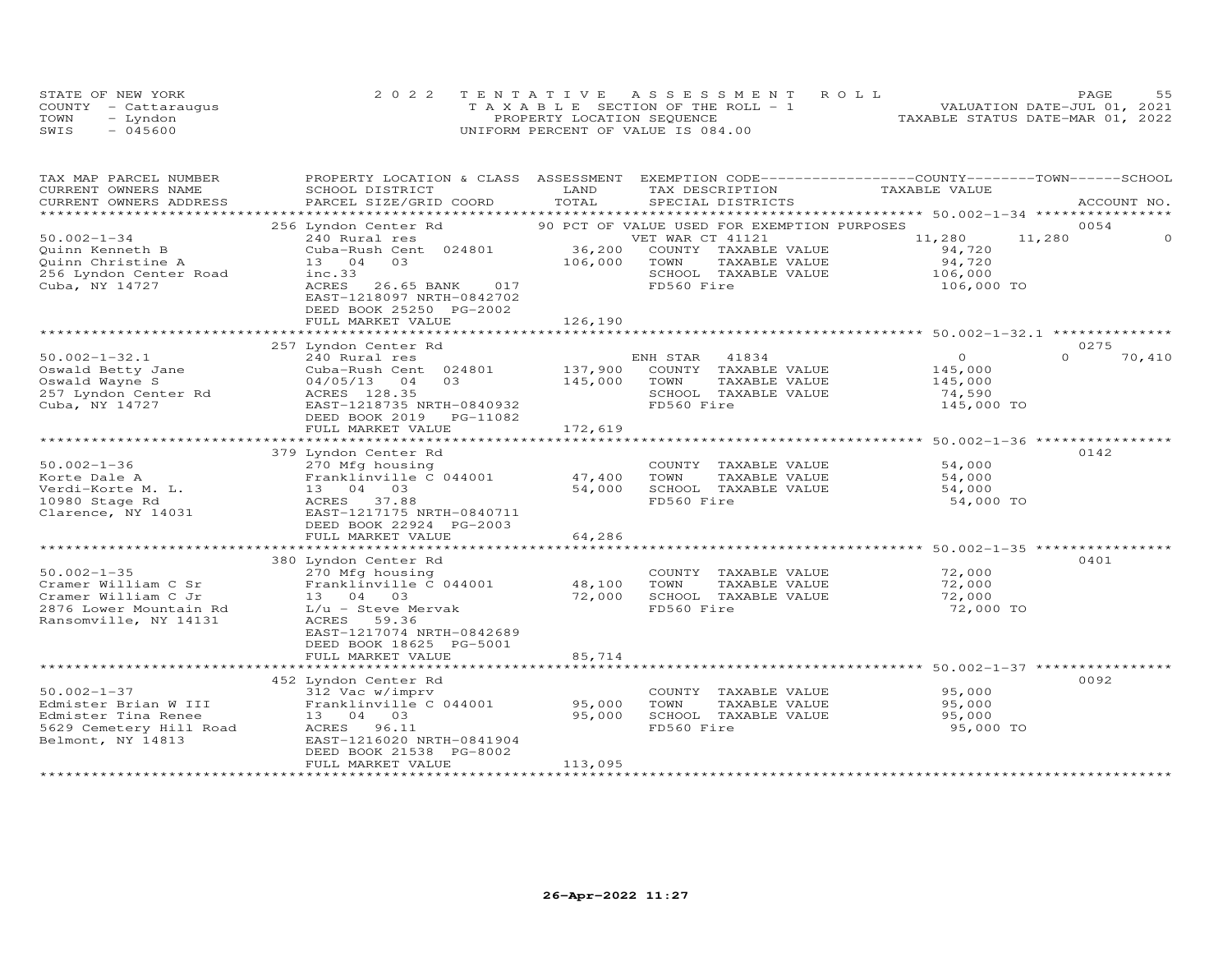|      | STATE OF NEW YORK    | 2022 TENTATIVE ASSESSMENT ROLL        | PAGE                             | 56 |
|------|----------------------|---------------------------------------|----------------------------------|----|
|      | COUNTY - Cattaraugus | T A X A B L E SECTION OF THE ROLL - 1 | VALUATION DATE-JUL 01, 2021      |    |
| TOWN | - Lyndon             | PROPERTY LOCATION SEQUENCE            | TAXABLE STATUS DATE-MAR 01, 2022 |    |
| SWIS | $-045600$            | UNIFORM PERCENT OF VALUE IS 084.00    |                                  |    |

| TAXABLE VALUE<br>CURRENT OWNERS NAME<br>SCHOOL DISTRICT<br>LAND<br>TAX DESCRIPTION<br>TOTAL<br>CURRENT OWNERS ADDRESS<br>PARCEL SIZE/GRID COORD<br>SPECIAL DISTRICTS<br>ACCOUNT NO.<br>**********************<br>*******************<br>0949<br>550 Lyndon Center Rd<br>$50.002 - 1 - 38.3$<br>$\overline{O}$<br>$\Omega$<br>210 1 Family Res<br>ENH STAR<br>41834<br>8,200<br>Franklinville C 044001<br>COUNTY TAXABLE VALUE<br>58,000<br>Kooken Carl J | 58,000 |
|----------------------------------------------------------------------------------------------------------------------------------------------------------------------------------------------------------------------------------------------------------------------------------------------------------------------------------------------------------------------------------------------------------------------------------------------------------|--------|
|                                                                                                                                                                                                                                                                                                                                                                                                                                                          |        |
|                                                                                                                                                                                                                                                                                                                                                                                                                                                          |        |
|                                                                                                                                                                                                                                                                                                                                                                                                                                                          |        |
|                                                                                                                                                                                                                                                                                                                                                                                                                                                          |        |
|                                                                                                                                                                                                                                                                                                                                                                                                                                                          |        |
| 58,000<br>Kooken Irene<br>13 04 03<br>TOWN<br>TAXABLE VALUE<br>58,000                                                                                                                                                                                                                                                                                                                                                                                    |        |
| 550 Lyndon Center Rd<br>1.10<br>SCHOOL TAXABLE VALUE<br>$\overline{0}$<br>ACRES                                                                                                                                                                                                                                                                                                                                                                          |        |
| 58,000 TO<br>FD560 Fire<br>Cuba, NY 14727<br>EAST-1215029 NRTH-0940038                                                                                                                                                                                                                                                                                                                                                                                   |        |
| DEED BOOK 11834 PG-8001                                                                                                                                                                                                                                                                                                                                                                                                                                  |        |
| FULL MARKET VALUE<br>69,048                                                                                                                                                                                                                                                                                                                                                                                                                              |        |
|                                                                                                                                                                                                                                                                                                                                                                                                                                                          |        |
| 583 Lyndon Center Rd<br>0480                                                                                                                                                                                                                                                                                                                                                                                                                             |        |
| $50.004 - 1 - 3.2$<br>AGED C/T/S 41800<br>40,500<br>40,500<br>210 1 Family Res                                                                                                                                                                                                                                                                                                                                                                           | 40,500 |
| 9,700 ENH STAR<br>41834<br>Slocum Charlene M<br>Franklinville C 044001<br>$\circ$<br>$\Omega$                                                                                                                                                                                                                                                                                                                                                            | 49,500 |
| Hoellig Denise L<br>12 03 04<br>90,000<br>COUNTY TAXABLE VALUE<br>49,500                                                                                                                                                                                                                                                                                                                                                                                 |        |
| 583 Lyndon Center Rd<br>LIFE USE<br>TOWN<br>TAXABLE VALUE<br>49,500                                                                                                                                                                                                                                                                                                                                                                                      |        |
| 2.13<br>Cuba, NY 14727<br>ACRES<br>SCHOOL TAXABLE VALUE<br>$\Omega$                                                                                                                                                                                                                                                                                                                                                                                      |        |
| FD560 Fire<br>90,000 TO<br>EAST-1214630 NRTH-0839789                                                                                                                                                                                                                                                                                                                                                                                                     |        |
| DEED BOOK 16470 PG-7002                                                                                                                                                                                                                                                                                                                                                                                                                                  |        |
|                                                                                                                                                                                                                                                                                                                                                                                                                                                          |        |
| 107,143<br>FULL MARKET VALUE                                                                                                                                                                                                                                                                                                                                                                                                                             |        |
| 0019                                                                                                                                                                                                                                                                                                                                                                                                                                                     |        |
| 595 Lyndon Center Rd<br>$50.004 - 1 - 2.2$<br>COUNTY TAXABLE VALUE<br>105,000                                                                                                                                                                                                                                                                                                                                                                            |        |
| 210 1 Family Res<br>Franklinville C 044001                                                                                                                                                                                                                                                                                                                                                                                                               |        |
| 9,300<br>Bainbridge Allen R<br>TOWN<br>TAXABLE VALUE<br>105,000<br>105,000<br>SCHOOL TAXABLE VALUE                                                                                                                                                                                                                                                                                                                                                       |        |
| Bainbridge Darlene<br>30 04 03<br>105,000                                                                                                                                                                                                                                                                                                                                                                                                                |        |
| FD560 Fire<br>3334 East Hill Rd<br>1.87<br>105,000 TO<br>ACRES                                                                                                                                                                                                                                                                                                                                                                                           |        |
| Friendship, NY 14739<br>EAST-1214297 NRTH-0839699                                                                                                                                                                                                                                                                                                                                                                                                        |        |
| DEED BOOK 790<br>PG-00876<br>125,000                                                                                                                                                                                                                                                                                                                                                                                                                     |        |
| FULL MARKET VALUE                                                                                                                                                                                                                                                                                                                                                                                                                                        |        |
| 0020                                                                                                                                                                                                                                                                                                                                                                                                                                                     |        |
| 627 Lyndon Center Rd                                                                                                                                                                                                                                                                                                                                                                                                                                     |        |
| $50.004 - 1 - 2.1$<br>BAS STAR<br>41854<br>$\Omega$<br>240 Rural res<br>$\overline{0}$<br>158,700 COUNTY TAXABLE VALUE                                                                                                                                                                                                                                                                                                                                   | 28,200 |
| Armstrong Brian E<br>Franklinville C 044001<br>199,000<br>199,000<br>627 Lyndon Center Rd<br>20  04  03<br>TOWN<br>TAXABLE VALUE                                                                                                                                                                                                                                                                                                                         |        |
| 199,000<br>005                                                                                                                                                                                                                                                                                                                                                                                                                                           |        |
| Cuba, NY 14727<br>ACRES 199.86 BANK<br>SCHOOL TAXABLE VALUE<br>170,800<br>FD560 Fire                                                                                                                                                                                                                                                                                                                                                                     |        |
| 199,000 TO<br>EAST-1213318 NRTH-0837862                                                                                                                                                                                                                                                                                                                                                                                                                  |        |
| DEED BOOK 866<br>PG-00716<br>FULL MARKET VALUE<br>236,905                                                                                                                                                                                                                                                                                                                                                                                                |        |
|                                                                                                                                                                                                                                                                                                                                                                                                                                                          |        |
| 0303                                                                                                                                                                                                                                                                                                                                                                                                                                                     |        |
| 636 Lyndon Center Rd<br>$\Omega$                                                                                                                                                                                                                                                                                                                                                                                                                         |        |
| $50.002 - 1 - 39.1$<br>$\overline{O}$<br>210 1 Family Res<br>BAS STAR<br>41854                                                                                                                                                                                                                                                                                                                                                                           | 28,200 |
| 19,100<br>Roll James<br>Franklinville C 044001<br>COUNTY TAXABLE VALUE<br>92,500                                                                                                                                                                                                                                                                                                                                                                         |        |
| 636 Lyndon Center Rd<br>21 04 03<br>92,500<br>TOWN<br>TAXABLE VALUE<br>92,500                                                                                                                                                                                                                                                                                                                                                                            |        |
| Cuba, NY 14727<br>9.55<br>SCHOOL TAXABLE VALUE<br>64,300<br>ACRES                                                                                                                                                                                                                                                                                                                                                                                        |        |
| FD560 Fire<br>EAST-1214006 NRTH-0840193<br>92,500 TO                                                                                                                                                                                                                                                                                                                                                                                                     |        |
| DEED BOOK 6923<br>PG-6001                                                                                                                                                                                                                                                                                                                                                                                                                                |        |
| 110,119<br>FULL MARKET VALUE                                                                                                                                                                                                                                                                                                                                                                                                                             |        |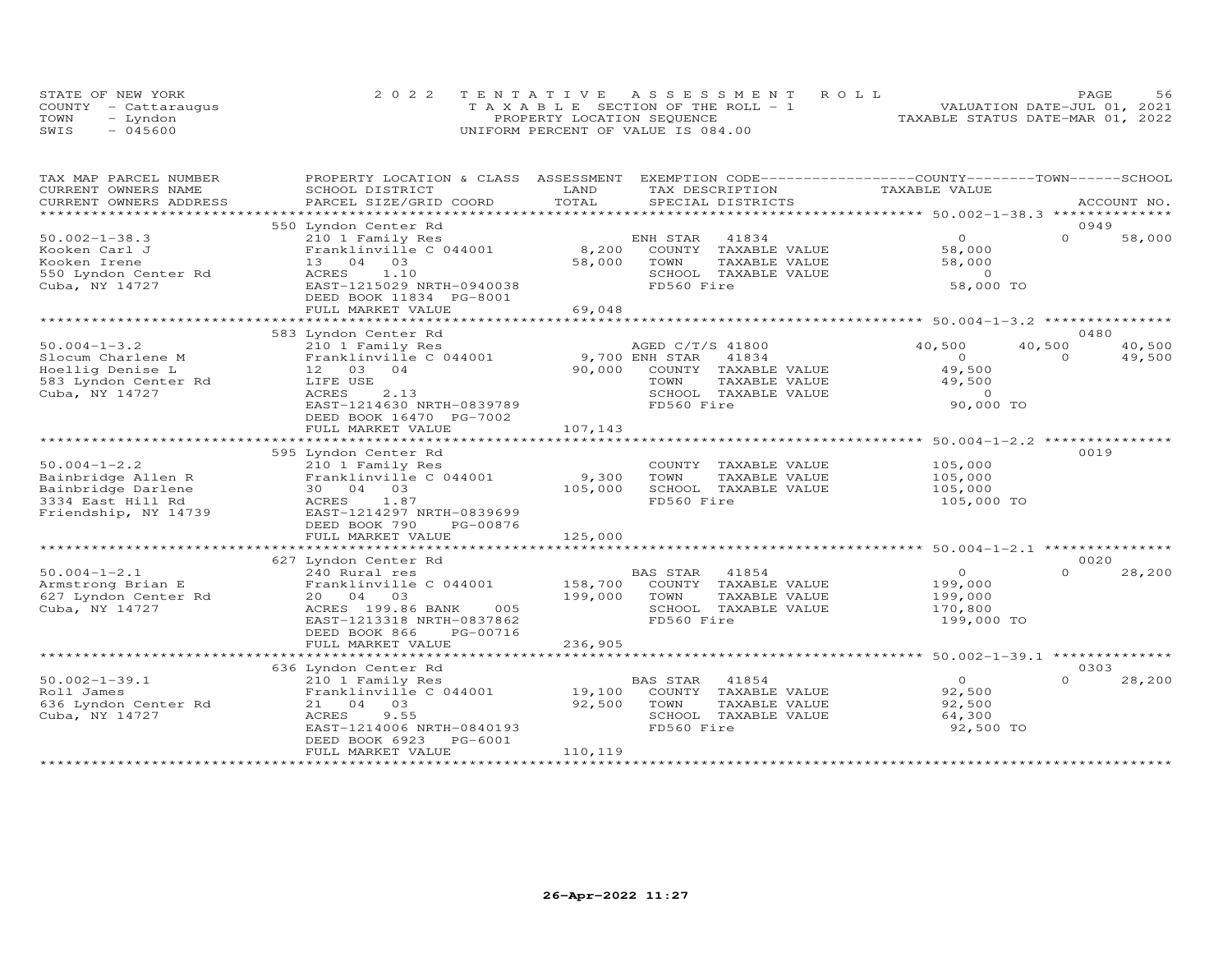|      | STATE OF NEW YORK    | 2022 TENTATIVE ASSESSMENT ROLL        | PAGE.                            |
|------|----------------------|---------------------------------------|----------------------------------|
|      | COUNTY - Cattaraugus | T A X A B L E SECTION OF THE ROLL - 1 | VALUATION DATE-JUL 01, 2021      |
| TOWN | – Lyndon             | PROPERTY LOCATION SEQUENCE            | TAXABLE STATUS DATE-MAR 01, 2022 |
| SWIS | $-045600$            | UNIFORM PERCENT OF VALUE IS 084.00    |                                  |

| TAX MAP PARCEL NUMBER     | PROPERTY LOCATION & CLASS ASSESSMENT EXEMPTION CODE----------------COUNTY-------TOWN-----SCHOOL |                      |                       |                                                      |                  |
|---------------------------|-------------------------------------------------------------------------------------------------|----------------------|-----------------------|------------------------------------------------------|------------------|
| CURRENT OWNERS NAME       | SCHOOL DISTRICT                                                                                 | LAND                 | TAX DESCRIPTION       | TAXABLE VALUE                                        |                  |
| CURRENT OWNERS ADDRESS    | PARCEL SIZE/GRID COORD                                                                          | TOTAL                | SPECIAL DISTRICTS     |                                                      | ACCOUNT NO.      |
|                           |                                                                                                 |                      |                       |                                                      |                  |
|                           | 736 Lyndon Center Rd                                                                            |                      |                       |                                                      | 0248             |
| $50.002 - 1 - 41$         | 314 Rural vac<10                                                                                |                      | AG DISTOUT 41730      | 8,445                                                | 8,445<br>8,445   |
| Marshacres, LLC           | Franklinville C 044001                                                                          | 9,500                | COUNTY TAXABLE VALUE  | 1,055                                                |                  |
| 7017 Fidale Rd            | $-04$<br>$-03$<br>21 —                                                                          | 9,500                | TOWN<br>TAXABLE VALUE | 1,055                                                |                  |
| Ellicottville, NY 14731   | ACRES<br>2,00                                                                                   |                      | SCHOOL TAXABLE VALUE  | 1,055                                                |                  |
|                           | EAST-1212482 NRTH-0840009                                                                       |                      | FD560 Fire            | 9,500 TO                                             |                  |
| MAY BE SUBJECT TO PAYMENT | DEED BOOK 10607 PG-8002                                                                         |                      |                       |                                                      |                  |
| UNDER AGDIST LAW TIL 2029 | FULL MARKET VALUE                                                                               | 11,310               |                       |                                                      |                  |
|                           |                                                                                                 |                      |                       |                                                      |                  |
|                           | 892 Lyndon Center Rd                                                                            |                      |                       |                                                      | 0721             |
| $50.002 - 1 - 39.2$       | 312 Vac w/imprv                                                                                 |                      | COUNTY TAXABLE VALUE  | 8,500                                                |                  |
| Gilbert Gregory D         | Franklinville C 044001                                                                          | 8,000                | TOWN<br>TAXABLE VALUE | 8,500                                                |                  |
| 8 Second Avenue           | 21 04 03                                                                                        | 8,500                | SCHOOL TAXABLE VALUE  | 8,500                                                |                  |
| Franklinville, NY 14737   | .81 A                                                                                           |                      | FD560 Fire            | 8,500 TO                                             |                  |
|                           | FRNT 140.00 DPTH 188.00                                                                         |                      |                       |                                                      |                  |
|                           | EAST-1210486 NRTH-0840011                                                                       |                      |                       |                                                      |                  |
|                           | DEED BOOK 20210 PG-8322                                                                         |                      |                       |                                                      |                  |
|                           | FULL MARKET VALUE                                                                               | 10,119               |                       |                                                      |                  |
|                           | ***************************                                                                     | *************        |                       |                                                      |                  |
|                           | 3841 Lyndon Center Rd                                                                           |                      |                       |                                                      | 0239             |
| $50.002 - 1 - 38.1$       | 105 Vac farmland                                                                                |                      | AG DIST<br>41720      | 62,679                                               | 62,679<br>62,679 |
| McCaa Douglas H           | Franklinville C 044001                                                                          | 101,800              | COUNTY TAXABLE VALUE  | 39,121                                               |                  |
| Jane McCaa                | 13 04 03                                                                                        | 101,800              | TOWN<br>TAXABLE VALUE | 39,121                                               |                  |
| 9355 Co Rd 7B             | ACRES 94.77                                                                                     |                      | SCHOOL TAXABLE VALUE  | 39,121                                               |                  |
| Cuba, NY 14727            | EAST-1214944 NRTH-0841984                                                                       |                      | FD560 Fire            | 101,800 TO                                           |                  |
|                           | DEED BOOK 793<br>PG-00062                                                                       |                      |                       |                                                      |                  |
| MAY BE SUBJECT TO PAYMENT | FULL MARKET VALUE                                                                               | 121,190              |                       |                                                      |                  |
| UNDER AGDIST LAW TIL 2026 |                                                                                                 |                      |                       |                                                      |                  |
|                           |                                                                                                 |                      |                       |                                                      |                  |
|                           | Lyndon Rd                                                                                       |                      |                       |                                                      |                  |
| $49.002 - 2 - 15.6$       | 322 Rural vac>10                                                                                |                      | COUNTY TAXABLE VALUE  | 32,400                                               |                  |
| Center Cut Farm, LLC      | Franklinville C 044001                                                                          | 32,400               | TAXABLE VALUE<br>TOWN | 32,400                                               |                  |
| 616 Columbia Ave          | 05 04 04                                                                                        | 32,400               | SCHOOL TAXABLE VALUE  | 32,400                                               |                  |
|                           | ACRES 22.85                                                                                     |                      | FD560 Fire            | 32,400 TO                                            |                  |
| Lancaster, NY 14086       |                                                                                                 |                      |                       |                                                      |                  |
|                           | EAST-1201348 NRTH-0841246                                                                       |                      |                       |                                                      |                  |
|                           | DEED BOOK 25035 PG-5002                                                                         |                      |                       |                                                      |                  |
|                           | FULL MARKET VALUE<br>***********************                                                    | 38,571<br>********** |                       | ********************** 49.002-2-15.7 *************** |                  |
|                           |                                                                                                 |                      |                       |                                                      |                  |
|                           | Lyndon Rd                                                                                       |                      |                       |                                                      |                  |
| $49.002 - 2 - 15.7$       | 322 Rural vac>10                                                                                |                      | COUNTY TAXABLE VALUE  | 59,400                                               |                  |
| Kwiatkowski Stephen       | Franklinville C 044001                                                                          | 59,400               | TOWN<br>TAXABLE VALUE | 59,400                                               |                  |
| Wells Larry               | 05 04 04                                                                                        | 59,400               | SCHOOL TAXABLE VALUE  | 59,400                                               |                  |
| 6955 Abbott Rd            | ACRES 49.85                                                                                     |                      | FD560 Fire            | 59,400 TO                                            |                  |
| Franklinville, NY 14737   | EAST-1200140 NRTH-0840549                                                                       |                      |                       |                                                      |                  |
|                           | DEED BOOK 26932 PG-9002                                                                         |                      |                       |                                                      |                  |
|                           | FULL MARKET VALUE                                                                               | 70,714               |                       |                                                      |                  |
|                           |                                                                                                 |                      |                       |                                                      |                  |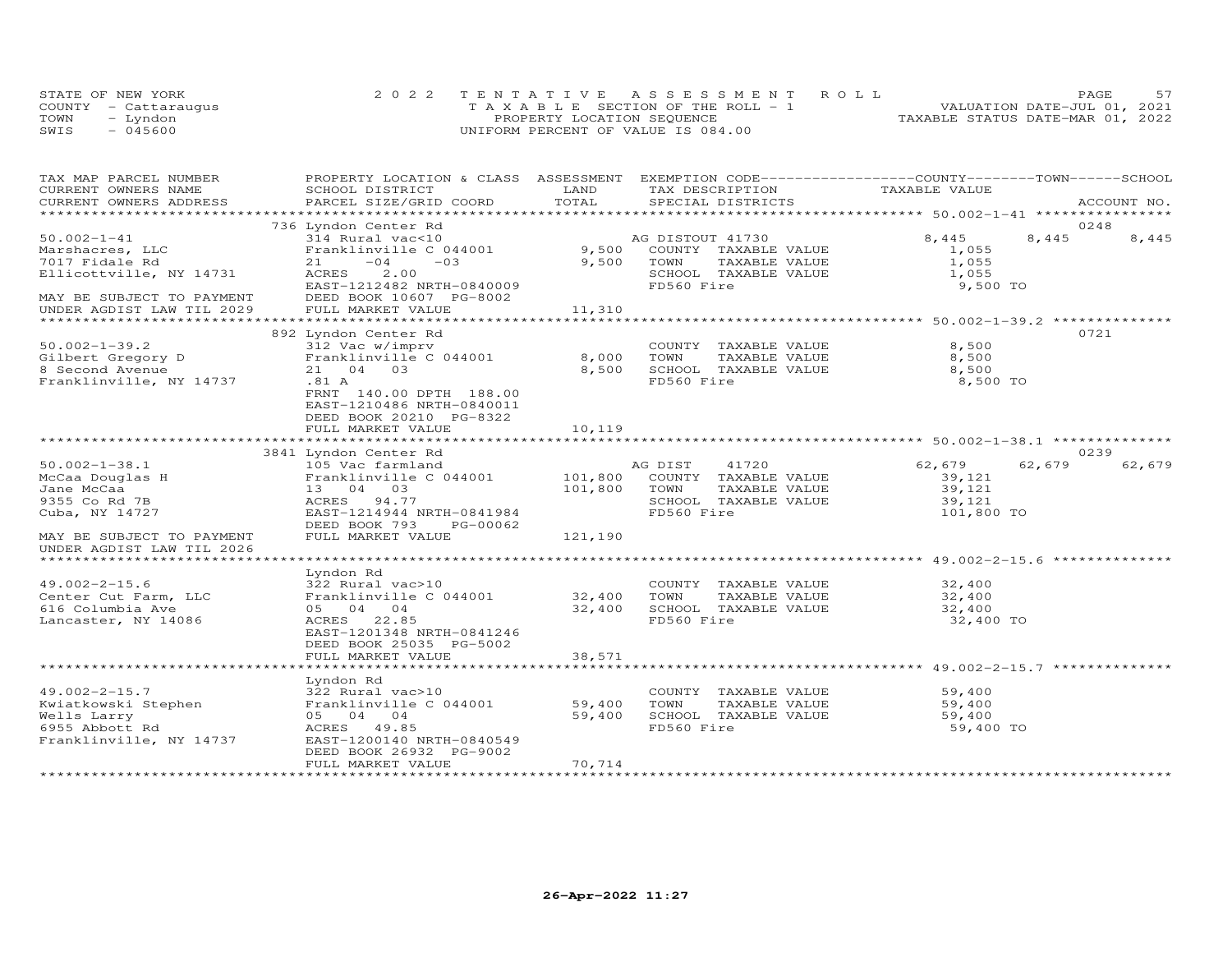|      | STATE OF NEW YORK    | 2022 TENTATIVE ASSESSMENT ROLL        | 58<br>PAGE.                      |
|------|----------------------|---------------------------------------|----------------------------------|
|      | COUNTY - Cattaraugus | T A X A B L E SECTION OF THE ROLL - 1 | VALUATION DATE-JUL 01, 2021      |
| TOWN | - Lyndon             | PROPERTY LOCATION SEQUENCE            | TAXABLE STATUS DATE-MAR 01, 2022 |
| SWTS | $-045600$            | UNIFORM PERCENT OF VALUE IS 084.00    |                                  |

| TAX MAP PARCEL NUMBER<br>CURRENT OWNERS NAME | PROPERTY LOCATION & CLASS ASSESSMENT<br>SCHOOL DISTRICT | LAND    | EXEMPTION CODE-----------------COUNTY-------TOWN------SCHOOL<br>TAX DESCRIPTION | TAXABLE VALUE |             |
|----------------------------------------------|---------------------------------------------------------|---------|---------------------------------------------------------------------------------|---------------|-------------|
| CURRENT OWNERS ADDRESS                       | PARCEL SIZE/GRID COORD                                  | TOTAL   | SPECIAL DISTRICTS                                                               |               | ACCOUNT NO. |
| ***************                              |                                                         |         |                                                                                 |               |             |
|                                              | Lyndon Rd                                               |         |                                                                                 |               |             |
| $49.002 - 2 - 15.9$                          | 312 Vac w/imprv                                         |         | COUNTY TAXABLE VALUE                                                            | 40,000        |             |
| Kwiatkowski Stephen J                        | Franklinville C 044001                                  | 34,100  | TOWN<br>TAXABLE VALUE                                                           | 40,000        |             |
| Kwiatkowski Erin J                           | 05 04 04                                                | 40,000  | SCHOOL TAXABLE VALUE                                                            | 40,000        |             |
| 6955 Abbott Rd                               | ACRES 24.60                                             |         | FD560 Fire                                                                      | 40,000 TO     |             |
| Franklinville, NY 14737                      | EAST-1198813 NRTH-0840794                               |         |                                                                                 |               |             |
|                                              | DEED BOOK 30976 PG-3002                                 |         |                                                                                 |               |             |
|                                              | FULL MARKET VALUE                                       | 47,619  |                                                                                 |               |             |
|                                              | ***********************                                 |         |                                                                                 |               |             |
|                                              | Lyndon Rd                                               |         |                                                                                 |               | 0707        |
| $49.002 - 2 - 29.5$                          | 314 Rural vac<10                                        |         | COUNTY TAXABLE VALUE                                                            | 8,500         |             |
| Landsittel Shirley                           | Franklinville C 044001                                  | 8,500   | TOWN<br>TAXABLE VALUE                                                           | 8,500         |             |
| 4056 Buffalo Ave                             | 13 04 04                                                | 8,500   | SCHOOL TAXABLE VALUE                                                            | 8,500         |             |
| Buffalo, NY 14219                            | ACRES<br>1.35                                           |         | FD560 Fire                                                                      | 8,500 TO      |             |
|                                              | EAST-1194383 NRTH-0841488                               |         |                                                                                 |               |             |
|                                              | DEED BOOK 855<br>PG-01019                               |         |                                                                                 |               |             |
|                                              | FULL MARKET VALUE                                       | 10,119  |                                                                                 |               |             |
|                                              |                                                         |         |                                                                                 |               |             |
|                                              | Lyndon Rd                                               |         |                                                                                 |               |             |
| $49.004 - 2 - 45$                            | 322 Rural vac>10                                        |         | COUNTY TAXABLE VALUE                                                            | 77,300        |             |
| Pauly James P                                | Franklinville C 044001                                  | 77,300  | TOWN<br>TAXABLE VALUE                                                           | 77,300        |             |
| Pauly Ann B                                  | 03 04 04                                                | 77,300  | SCHOOL TAXABLE VALUE                                                            | 77,300        |             |
| 8110 Leah Cts                                | $L/p$ 786-961 & 906-41                                  |         | FD560 Fire                                                                      | 77,300 TO     |             |
| Williamsville, NY 14221                      | ACRES 74.83                                             |         |                                                                                 |               |             |
|                                              | EAST-1198981 NRTH-0837822                               |         |                                                                                 |               |             |
|                                              | DEED BOOK 2132    PG-7001                               |         |                                                                                 |               |             |
|                                              | FULL MARKET VALUE                                       | 92,024  |                                                                                 |               |             |
|                                              |                                                         |         | ********************************** 50.001-1-46 ***************                  |               |             |
|                                              | Lyndon Rd                                               |         |                                                                                 |               | 0125        |
| $50.001 - 1 - 46$                            | 322 Rural vac>10                                        |         | COUNTY TAXABLE VALUE                                                            | 56,100        |             |
| Budik Louis W                                | Franklinville C 044001                                  | 56,100  | TAXABLE VALUE<br>TOWN                                                           | 56,100        |             |
| 8405 Tonawanda Creek Rd                      | 29 04 03                                                | 56,100  | SCHOOL TAXABLE VALUE                                                            | 56,100        |             |
| E Amherst, NY 14051                          | ACRES 46.58                                             |         | FD560 Fire                                                                      | 56,100 TO     |             |
|                                              | EAST-1206695 NRTH-0841868                               |         |                                                                                 |               |             |
|                                              | DEED BOOK 00961 PG-00584                                |         |                                                                                 |               |             |
|                                              | FULL MARKET VALUE                                       | 66,786  |                                                                                 |               |             |
|                                              |                                                         |         |                                                                                 |               |             |
|                                              | Lyndon Rd                                               |         |                                                                                 |               | 0124        |
| $50.001 - 1 - 48$                            | 312 Vac w/imprv                                         |         | COUNTY TAXABLE VALUE                                                            | 120,000       |             |
| Budik Louis W                                | Franklinville C 044001                                  | 117,300 | TOWN<br>TAXABLE VALUE                                                           | 120,000       |             |
| 8405 Tonawanda Creek Rd                      | 37 04 03                                                | 120,000 | SCHOOL TAXABLE VALUE                                                            | 120,000       |             |
| E Amherst, NY 14051                          | ACRES 107.76                                            |         | FD560 Fire                                                                      | 120,000 TO    |             |
|                                              | EAST-1205837 NRTH-0841899                               |         |                                                                                 |               |             |
|                                              | DEED BOOK 00961 PG-00584                                |         |                                                                                 |               |             |
|                                              | FULL MARKET VALUE                                       | 142,857 |                                                                                 |               |             |
| ************************                     |                                                         |         |                                                                                 |               |             |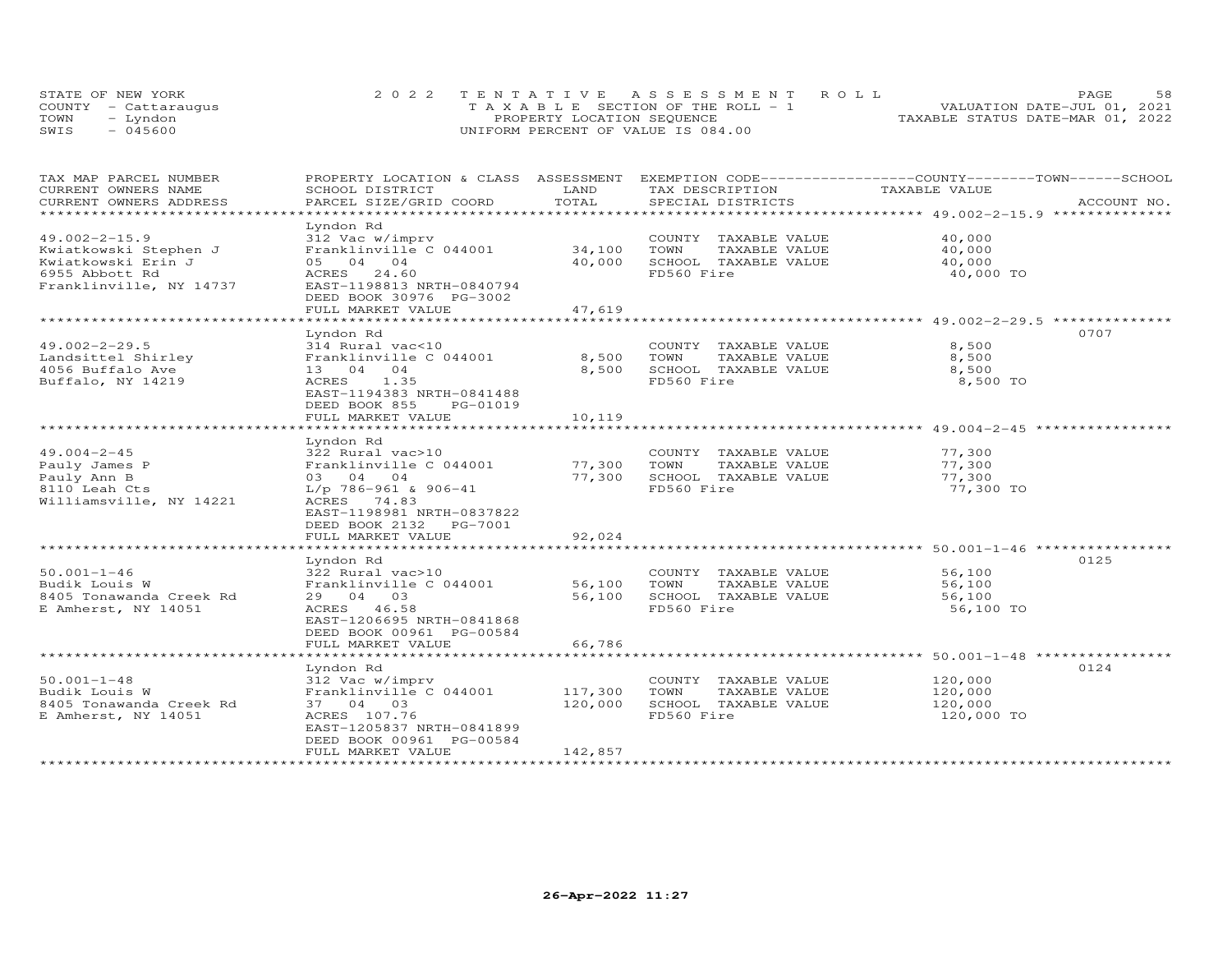| STATE OF NEW YORK    | 2022 TENTATIVE ASSESSMENT ROLL                |                                  | PAGE.                       | 59 |
|----------------------|-----------------------------------------------|----------------------------------|-----------------------------|----|
| COUNTY - Cattaraugus | $T A X A B I E S E C T I ON OF THE RO I. - 1$ |                                  | VALUATION DATE-JUL 01, 2021 |    |
| TOWN<br>- Lyndon     | PROPERTY LOCATION SEQUENCE                    | TAXABLE STATUS DATE-MAR 01, 2022 |                             |    |
| $-045600$<br>SWIS    | UNIFORM PERCENT OF VALUE IS 084.00            |                                  |                             |    |

| TAX MAP PARCEL NUMBER                           | PROPERTY LOCATION & CLASS ASSESSMENT              |                        | EXEMPTION CODE-----------------COUNTY-------TOWN-----SCHOOL |                                                             |             |
|-------------------------------------------------|---------------------------------------------------|------------------------|-------------------------------------------------------------|-------------------------------------------------------------|-------------|
| CURRENT OWNERS NAME                             | SCHOOL DISTRICT                                   | LAND                   | TAX DESCRIPTION                                             | TAXABLE VALUE                                               |             |
| CURRENT OWNERS ADDRESS<br>********************* | PARCEL SIZE/GRID COORD                            | TOTAL                  | SPECIAL DISTRICTS                                           |                                                             | ACCOUNT NO. |
|                                                 |                                                   |                        |                                                             |                                                             |             |
|                                                 | Lyndon Rd                                         |                        |                                                             |                                                             | 0299        |
| $50.001 - 1 - 53.1$                             | 314 Rural vac<10                                  |                        | COUNTY TAXABLE VALUE                                        | 3,400                                                       |             |
| Ford Gail                                       | Franklinville C 044001                            | 3,400                  | TOWN<br>TAXABLE VALUE                                       | 3,400                                                       |             |
| Nace Rebecca                                    | 03<br>37 04                                       | 3,400                  | SCHOOL TAXABLE VALUE                                        | 3,400                                                       |             |
| 305 Old Mine Rd                                 | Lot 6                                             |                        | FD560 Fire                                                  | 3,400 TO                                                    |             |
| Lebanon, PA 17042                               | 2.25<br>ACRES                                     |                        |                                                             |                                                             |             |
|                                                 | EAST-1203390 NRTH-0842335                         |                        |                                                             |                                                             |             |
|                                                 | DEED BOOK 15135 PG-9003                           |                        |                                                             |                                                             |             |
|                                                 | FULL MARKET VALUE                                 | 4,048                  |                                                             |                                                             |             |
|                                                 |                                                   |                        |                                                             |                                                             |             |
|                                                 | Lyndon Rd                                         |                        |                                                             |                                                             | 0958        |
| $50.001 - 1 - 53.4$                             | 314 Rural vac<10                                  |                        | COUNTY TAXABLE VALUE                                        | 3,400                                                       |             |
| Ratzel Daniel                                   | Franklinville C 044001                            | 3,400                  | TOWN<br>TAXABLE VALUE                                       | 3,400                                                       |             |
| 1001 Johnson Hollow Rd                          | 37 04 03                                          | 3,400                  | SCHOOL TAXABLE VALUE                                        | 3,400                                                       |             |
| Hinsdale, NY 14743                              | Lot 6                                             |                        | FD560 Fire                                                  | 3,400 TO                                                    |             |
|                                                 | ACRES<br>2.25                                     |                        |                                                             |                                                             |             |
|                                                 | EAST-1203529 NRTH-0842332                         |                        |                                                             |                                                             |             |
|                                                 | DEED BOOK 15135 PG-9002                           |                        |                                                             |                                                             |             |
|                                                 | FULL MARKET VALUE<br>**************************** | 4,048<br>************* |                                                             | ******************************* 50.001-1-43 *************** |             |
|                                                 |                                                   |                        |                                                             |                                                             |             |
|                                                 | 954 Lyndon Rd                                     |                        |                                                             |                                                             | 0214        |
| $50.001 - 1 - 43$                               | 240 Rural res                                     |                        | COUNTY TAXABLE VALUE                                        | 82,000                                                      |             |
| Gabel Gregory S Sr                              | Franklinville C 044001                            | 27,100                 | TOWN<br>TAXABLE VALUE                                       | 82,000                                                      |             |
| Gabel Joan E                                    | 29 04 03                                          | 82,000                 | SCHOOL TAXABLE VALUE                                        | 82,000                                                      |             |
| 89 West Girard Boulevard                        | ACRES 17.55                                       |                        | FD560 Fire                                                  | 82,000 TO                                                   |             |
| Kenmore, NY 14217                               | EAST-1209662 NRTH-0840242                         |                        |                                                             |                                                             |             |
|                                                 | DEED BOOK 25130 PG-9003                           |                        |                                                             |                                                             |             |
|                                                 | FULL MARKET VALUE                                 | 97,619                 |                                                             |                                                             |             |
|                                                 |                                                   |                        |                                                             |                                                             |             |
|                                                 | 991 Lyndon Rd                                     |                        |                                                             |                                                             | 5009        |
| $50.003 - 1 - 12.2$                             | 210 1 Family Res                                  |                        | COUNTY TAXABLE VALUE                                        | 95,000                                                      |             |
| Giordano Sandra L                               | Franklinville C 044001<br>ACRES<br>4.75           | 13,600<br>95,000       | TOWN<br>TAXABLE VALUE                                       | 95,000                                                      |             |
| Giordano Paul J                                 |                                                   |                        | SCHOOL TAXABLE VALUE<br>FD560 Fire                          | 95,000<br>95,000 TO                                         |             |
| 991 Lyndon Road                                 | EAST-1209009 NRTH-0839664                         |                        |                                                             |                                                             |             |
| Lyndon, NY 14737                                | DEED BOOK 2020 PG-13882<br>FULL MARKET VALUE      | 113,095                |                                                             |                                                             |             |
|                                                 | ****************************                      |                        |                                                             |                                                             |             |
|                                                 |                                                   |                        |                                                             |                                                             | 0286        |
|                                                 | 1000 Lyndon Rd                                    |                        |                                                             |                                                             |             |
| $50.001 - 1 - 41.1$<br>Potwora Andrew J         | 260 Seasonal res<br>Franklinville C 044001        | 17,600                 | COUNTY TAXABLE VALUE<br>TOWN<br>TAXABLE VALUE               | 30,000<br>30,000                                            |             |
| Potwora Alice L                                 | 29 04 03                                          | 30,000                 | SCHOOL TAXABLE VALUE                                        | 30,000                                                      |             |
| 33 Emerald Drive                                | 8.05<br>ACRES                                     |                        | FD560 Fire                                                  | 30,000 TO                                                   |             |
| West Seneca, NY 14224                           | EAST-1208873 NRTH-0840363                         |                        |                                                             |                                                             |             |
|                                                 | DEED BOOK 1022<br>PG-1157                         |                        |                                                             |                                                             |             |
|                                                 | FULL MARKET VALUE                                 | 35,714                 |                                                             |                                                             |             |
|                                                 |                                                   |                        |                                                             |                                                             |             |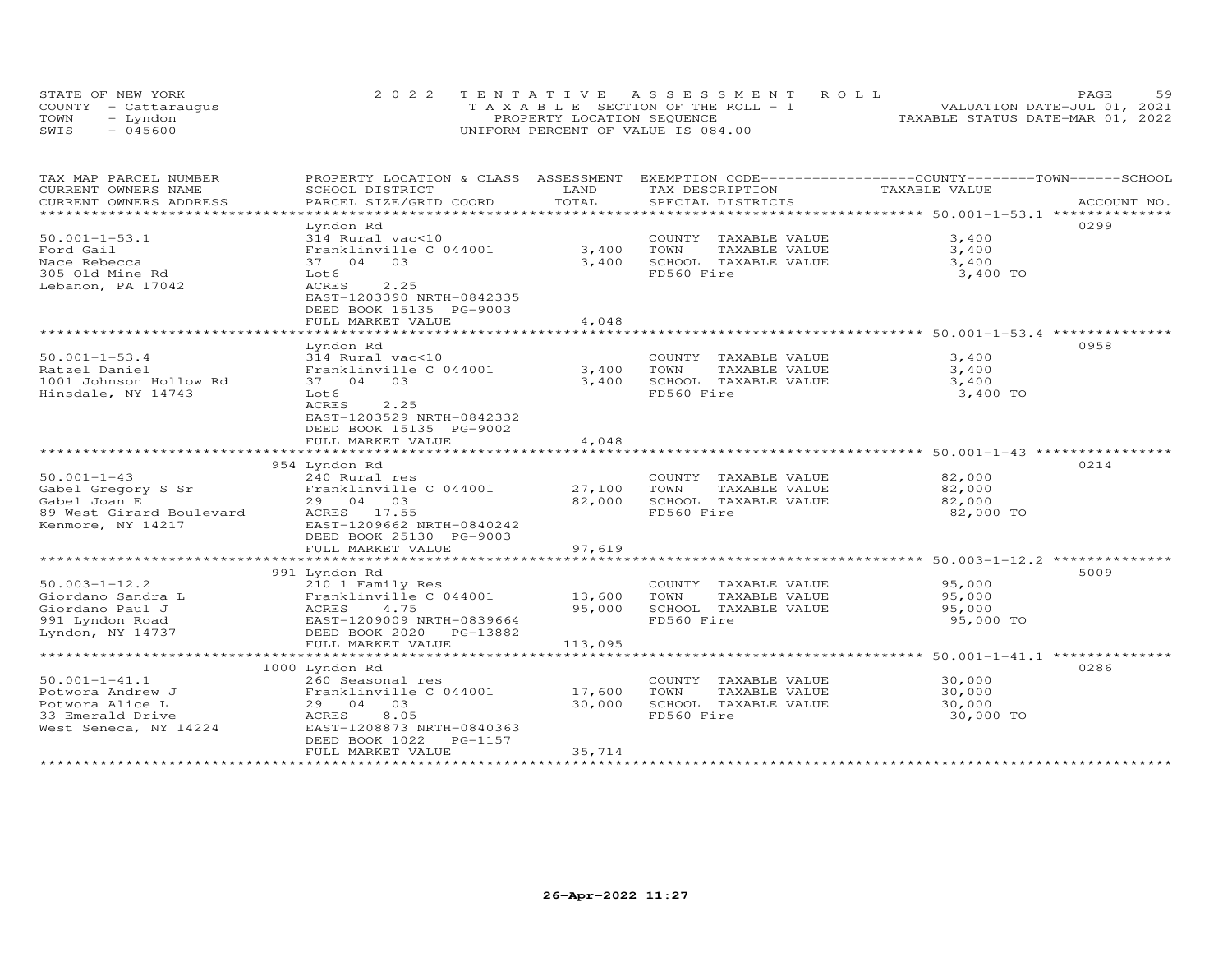|      | STATE OF NEW YORK    | 2022 TENTATIVE ASSESSMENT ROLL     | 60<br>PAGE.                      |
|------|----------------------|------------------------------------|----------------------------------|
|      | COUNTY - Cattaraugus | TAXABLE SECTION OF THE ROLL - 1    | VALUATION DATE-JUL 01, 2021      |
| TOWN | – Lyndon             | PROPERTY LOCATION SEQUENCE         | TAXABLE STATUS DATE-MAR 01, 2022 |
| SWIS | $-045600$            | UNIFORM PERCENT OF VALUE IS 084.00 |                                  |

| TAX MAP PARCEL NUMBER    | PROPERTY LOCATION & CLASS ASSESSMENT |              |                       | EXEMPTION CODE-----------------COUNTY-------TOWN------SCHOOL |                    |
|--------------------------|--------------------------------------|--------------|-----------------------|--------------------------------------------------------------|--------------------|
| CURRENT OWNERS NAME      | SCHOOL DISTRICT                      | LAND         | TAX DESCRIPTION       | TAXABLE VALUE                                                |                    |
| CURRENT OWNERS ADDRESS   | PARCEL SIZE/GRID COORD               | TOTAL        | SPECIAL DISTRICTS     |                                                              | ACCOUNT NO.        |
| ************************ |                                      |              |                       |                                                              |                    |
|                          | 1035 Lyndon Rd                       |              |                       |                                                              | 0404               |
| $50.003 - 1 - 10.1$      | 240 Rural res                        |              | COUNTY TAXABLE VALUE  | 135,000                                                      |                    |
| Leaderstorf Dean C       | Franklinville C 044001               | 21,100       | TOWN<br>TAXABLE VALUE | 135,000                                                      |                    |
| Leadersdorf Lynne A      | 04 04 04                             | 135,000      | SCHOOL TAXABLE VALUE  | 135,000                                                      |                    |
| 94 Aspenwood Place       | ACRES 11.58                          |              | FD560 Fire            | 135,000 TO                                                   |                    |
| Buffalo, NY 14223        | EAST-1208522 NRTH-0839177            |              |                       |                                                              |                    |
|                          | DEED BOOK 28915 PG-4001              |              |                       |                                                              |                    |
|                          | FULL MARKET VALUE                    | 160,714      |                       |                                                              |                    |
|                          |                                      | ************ |                       |                                                              |                    |
|                          | 1051 Lyndon Rd                       |              |                       |                                                              | 0625               |
| $50.003 - 1 - 10.2$      | 240 Rural res                        |              | COUNTY TAXABLE VALUE  | 170,000                                                      |                    |
| Schlabach Steven         | Franklinville C 044001               | 93,900       | TOWN<br>TAXABLE VALUE | 170,000                                                      |                    |
| Schlabach Wendy          | 28 04 03                             | 170,000      | SCHOOL TAXABLE VALUE  | 170,000                                                      |                    |
| 1051 Lyndon Road         | ACRES 84.44                          |              | FD560 Fire            | 170,000 TO                                                   |                    |
| Franklinville, NY 14737  | EAST-1208150 NRTH-0837592            |              |                       |                                                              |                    |
|                          |                                      |              |                       |                                                              |                    |
|                          | DEED BOOK 20210 PG-2430              |              |                       |                                                              |                    |
|                          | FULL MARKET VALUE                    | 202,381      |                       |                                                              |                    |
|                          |                                      |              |                       |                                                              |                    |
|                          | 1062 Lyndon Rd                       |              |                       |                                                              | 0696               |
| $50.001 - 1 - 44.2$      | 210 1 Family Res                     |              | BAS STAR<br>41854     | $\circ$                                                      | $\Omega$<br>28,200 |
| Yoder Emanual E          | Franklinville C 044001               | 15,600       | COUNTY TAXABLE VALUE  | 115,000                                                      |                    |
| Yoder Lydia A            | 29 04 03                             | 115,000      | TOWN<br>TAXABLE VALUE | 115,000                                                      |                    |
| 1062 Lyndon Rd           | ACRES<br>6.10                        |              | SCHOOL TAXABLE VALUE  | 86,800                                                       |                    |
| Franklinville, NY 14737  | EAST-1208306 NRTH-0840106            |              | FD560 Fire            | 115,000 TO                                                   |                    |
|                          | DEED BOOK 21723 PG-7005              |              |                       |                                                              |                    |
|                          | FULL MARKET VALUE                    | 136,905      |                       |                                                              |                    |
|                          |                                      |              |                       |                                                              |                    |
|                          | 1075 Lyndon Rd                       |              |                       |                                                              | 0434               |
| $50.003 - 1 - 11$        | 210 1 Family Res                     |              | BAS STAR<br>41854     | $\Omega$                                                     | $\Omega$<br>28,200 |
| Frascella Joseph         | Franklinville C 044001               | 11,000       | COUNTY TAXABLE VALUE  | 125,000                                                      |                    |
| 1075 Lyndon Rd           | 28 04 03                             | 125,000      | TOWN<br>TAXABLE VALUE | 125,000                                                      |                    |
| Franklinville, NY 14737  | 3.00<br>ACRES                        |              | SCHOOL TAXABLE VALUE  | 96,800                                                       |                    |
|                          | EAST-1207938 NRTH-0839529            |              | FD560 Fire            | 125,000 TO                                                   |                    |
|                          | DEED BOOK 00942 PG-00351             |              |                       |                                                              |                    |
|                          | FULL MARKET VALUE                    | 148,810      |                       |                                                              |                    |
|                          |                                      |              |                       |                                                              |                    |
|                          | 1076 Lyndon Rd                       |              |                       |                                                              | 0645               |
| $50.001 - 1 - 45.2$      | 322 Rural vac>10                     |              | COUNTY TAXABLE VALUE  | 59,400                                                       |                    |
| Montante Peter P         | Franklinville C 044001               | 59,400       | TOWN<br>TAXABLE VALUE | 59,400                                                       |                    |
| Montante Barbara K       | 29 04 03                             | 59,400       | SCHOOL TAXABLE VALUE  | 59,400                                                       |                    |
| 1134 Lyndon Rd           | ACRES 49.90                          |              | FD560 Fire            | 59,400 TO                                                    |                    |
| Franklinville, NY 14737  | EAST-1208416 NRTH-0842066            |              |                       |                                                              |                    |
|                          | DEED BOOK 11006 PG-5001              |              |                       |                                                              |                    |
|                          | FULL MARKET VALUE                    | 70,714       |                       |                                                              |                    |
|                          |                                      |              |                       |                                                              |                    |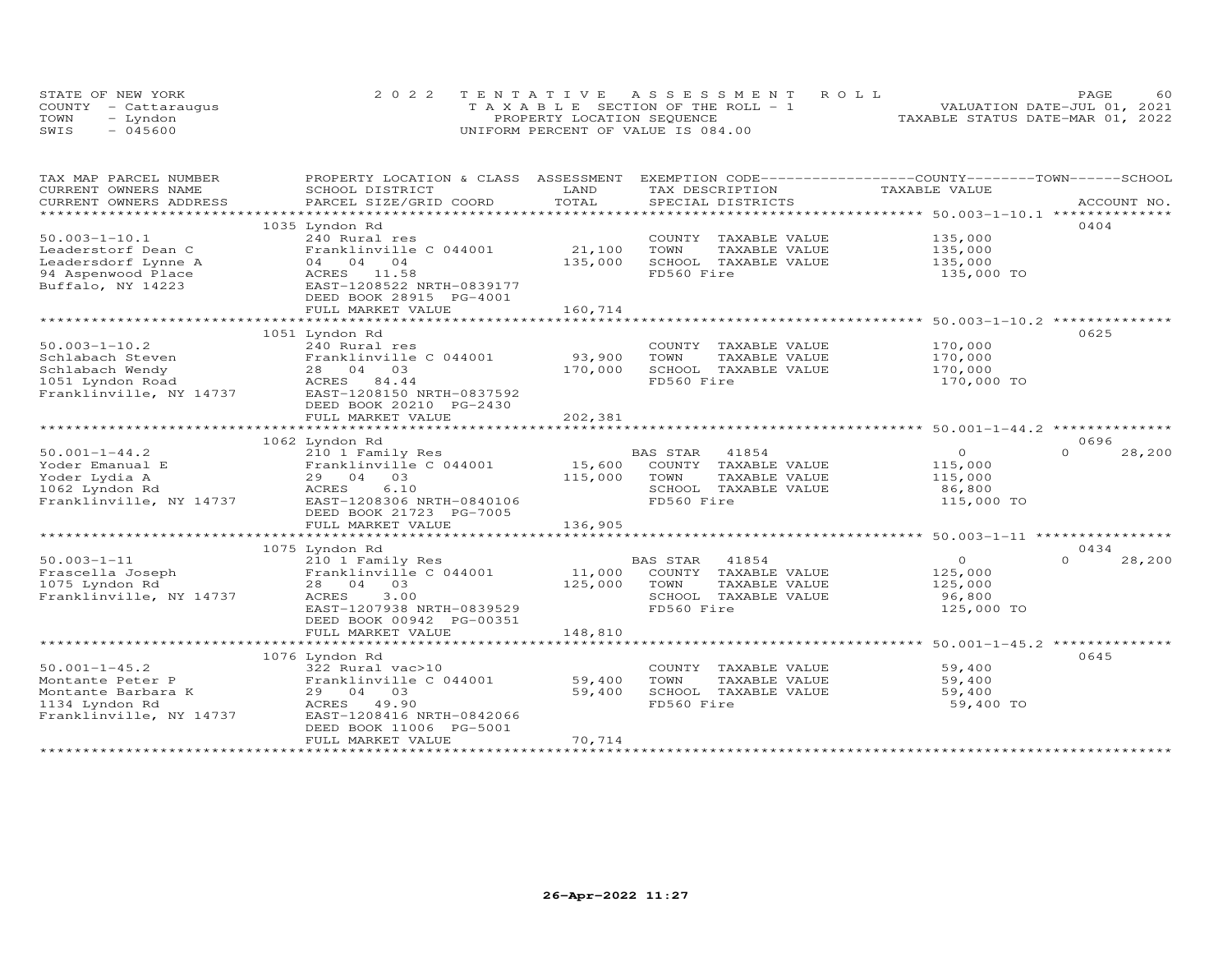|      | STATE OF NEW YORK    | 2022 TENTATIVE ASSESSMENT ROLL                | <b>PAGE</b>                      |
|------|----------------------|-----------------------------------------------|----------------------------------|
|      | COUNTY - Cattaraugus | $T A X A B I E S E C T I ON OF THE RO I. - 1$ | VALUATION DATE-JUL 01, 2021      |
| TOWN | Lyndon               | PROPERTY LOCATION SEQUENCE                    | TAXABLE STATUS DATE-MAR 01, 2022 |
| SWIS | $-045600$            | UNIFORM PERCENT OF VALUE IS 084.00            |                                  |

| TAX MAP PARCEL NUMBER<br>CURRENT OWNERS NAME | PROPERTY LOCATION & CLASS ASSESSMENT<br>SCHOOL DISTRICT | LAND        | EXEMPTION CODE-----------------COUNTY-------TOWN------SCHOOL<br>TAX DESCRIPTION | TAXABLE VALUE                                                  |                    |
|----------------------------------------------|---------------------------------------------------------|-------------|---------------------------------------------------------------------------------|----------------------------------------------------------------|--------------------|
| CURRENT OWNERS ADDRESS                       | PARCEL SIZE/GRID COORD                                  | TOTAL       | SPECIAL DISTRICTS                                                               |                                                                | ACCOUNT NO.        |
|                                              |                                                         |             |                                                                                 |                                                                |                    |
|                                              | 1094 Lyndon Rd                                          |             |                                                                                 |                                                                | 0883               |
| $50.001 - 1 - 45.4$                          | 240 Rural res                                           |             | COUNTY TAXABLE VALUE                                                            | 250,000                                                        |                    |
| Kohler John M                                | Franklinville C 044001                                  | 17,200      | TOWN<br>TAXABLE VALUE                                                           | 250,000                                                        |                    |
| Kohler Debra G                               | 29 04 03                                                | 250,000     | SCHOOL TAXABLE VALUE                                                            | 250,000                                                        |                    |
| 3686 Baker Road                              | Ff 350.60                                               |             | FD560 Fire                                                                      | 250,000 TO                                                     |                    |
| Orchard Park, NY 14127                       | ACRES 95.85                                             |             |                                                                                 |                                                                |                    |
|                                              | EAST-1207495 NRTH-0840387                               |             |                                                                                 |                                                                |                    |
|                                              | DEED BOOK 2020<br>PG-12017                              |             |                                                                                 |                                                                |                    |
|                                              | FULL MARKET VALUE                                       | 297,619     |                                                                                 |                                                                |                    |
|                                              |                                                         |             |                                                                                 |                                                                |                    |
|                                              | 1129 Lyndon Rd                                          |             |                                                                                 |                                                                | 0106               |
| $50.003 - 1 - 8$                             | 240 Rural res                                           |             | COUNTY TAXABLE VALUE                                                            | 196,900                                                        |                    |
| Igel David R                                 | Franklinville C 044001                                  | 113,500     | TOWN<br>TAXABLE VALUE                                                           | 196,900                                                        |                    |
| 6 Broadmoor Court                            | 28 04 03                                                | 196,900     | SCHOOL TAXABLE VALUE                                                            | 196,900                                                        |                    |
| Lancaster, NY 14086                          | ACRES 104.00 BANK<br>032                                |             | FD560 Fire                                                                      | 196,900 TO                                                     |                    |
|                                              | EAST-1207072 NRTH-0837873                               |             |                                                                                 |                                                                |                    |
|                                              | DEED BOOK 30426 PG-7002                                 |             |                                                                                 |                                                                |                    |
|                                              | FULL MARKET VALUE                                       | 234,405     |                                                                                 |                                                                |                    |
|                                              | ***************************                             | *********** |                                                                                 | ******************************** 50.001-1-45.3 *************** |                    |
|                                              | 1134 Lyndon Rd                                          |             |                                                                                 |                                                                | 0882               |
| $50.001 - 1 - 45.3$                          | 210 1 Family Res                                        |             | 41854<br>BAS STAR                                                               | $\overline{O}$                                                 | $\Omega$<br>28,200 |
| Montante Peter P                             | Franklinville C 044001                                  | 18,300      | COUNTY TAXABLE VALUE                                                            | 81,000                                                         |                    |
| Montante Barbara K                           | 29 04 03                                                | 81,000      | TOWN<br>TAXABLE VALUE                                                           | 81,000                                                         |                    |
| 1134 Lyndon Rd                               | Ff 349.50                                               |             | SCHOOL TAXABLE VALUE                                                            | 52,800                                                         |                    |
| Franklinville, NY 14737                      | ACRES<br>8.75                                           |             | FD560 Fire                                                                      | 81,000 TO                                                      |                    |
|                                              | EAST-1207150 NRTH-0840404                               |             |                                                                                 |                                                                |                    |
|                                              | DEED BOOK 10889 PG-9002                                 |             |                                                                                 |                                                                |                    |
|                                              | FULL MARKET VALUE                                       | 96,429      |                                                                                 |                                                                |                    |
|                                              |                                                         |             |                                                                                 |                                                                |                    |
|                                              | 1179 Lyndon Rd                                          |             |                                                                                 |                                                                | 0450               |
| $50.003 - 1 - 7$                             | 240 Rural res                                           |             | VET WAR CT 41121                                                                | 10,950<br>10,950                                               | $\overline{0}$     |
| Schultz Alice L                              | Franklinville C 044001                                  |             | 23,900 AGED C/T/S 41800                                                         | 31,025<br>31,025                                               | 36,500             |
| PO Box 173                                   | 36 04 03                                                |             | 73,000 ENH STAR<br>41834                                                        | $\overline{0}$                                                 | 36,500<br>$\Omega$ |
| Franklinville, NY 14737                      | ACRES 14.38                                             |             | COUNTY TAXABLE VALUE                                                            | 31,025                                                         |                    |
|                                              | EAST-1206387 NRTH-0838115                               |             | TOWN<br>TAXABLE VALUE                                                           | 31,025<br>$\Omega$                                             |                    |
|                                              | DEED BOOK 760<br>PG-00452                               |             | SCHOOL TAXABLE VALUE                                                            |                                                                |                    |
|                                              | FULL MARKET VALUE<br>*****************************      | 86,905      | FD560 Fire                                                                      | 73,000 TO                                                      |                    |
|                                              |                                                         |             |                                                                                 |                                                                | 0310               |
| $50.003 - 1 - 6$                             | 1197 Lyndon Rd                                          |             | COUNTY TAXABLE VALUE                                                            |                                                                |                    |
| Gillard Carrie A                             | 210 1 Family Res<br>Franklinville C 044001              | 13,700      | TOWN<br>TAXABLE VALUE                                                           | 14,500                                                         |                    |
|                                              | 36/37<br>03<br>04                                       | 14,500      | SCHOOL TAXABLE VALUE                                                            | 14,500                                                         |                    |
| 2816 Woodmark Ct<br>Henrico, VA 23233        | ACRES<br>4.82                                           |             | FD560 Fire                                                                      | 14,500<br>14,500 TO                                            |                    |
|                                              | EAST-1206213 NRTH-0839605                               |             |                                                                                 |                                                                |                    |
|                                              | DEED BOOK 29805 PG-9006                                 |             |                                                                                 |                                                                |                    |
|                                              | FULL MARKET VALUE                                       | 17,262      |                                                                                 |                                                                |                    |
|                                              |                                                         |             |                                                                                 |                                                                |                    |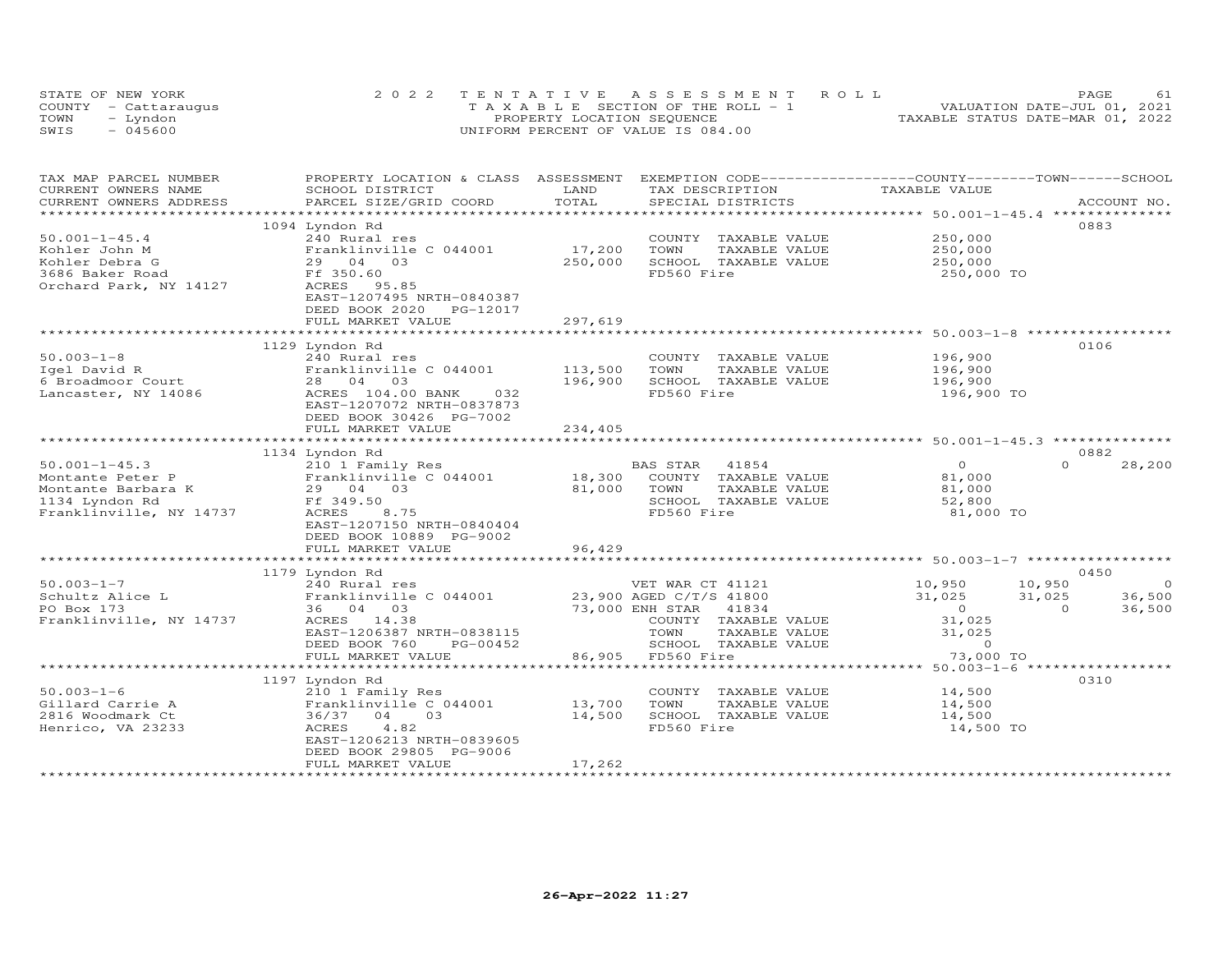| STATE OF NEW YORK    | 2022 TENTATIVE ASSESSMENT ROLL        | <b>PAGE</b>                      |
|----------------------|---------------------------------------|----------------------------------|
| COUNTY - Cattaraugus | T A X A B L E SECTION OF THE ROLL - 1 | VALUATION DATE-JUL 01, 2021      |
| TOWN<br>- Lyndon     | PROPERTY LOCATION SEQUENCE            | TAXABLE STATUS DATE-MAR 01, 2022 |
| $-045600$<br>SWIS    | UNIFORM PERCENT OF VALUE IS 084.00    |                                  |

| TAX MAP PARCEL NUMBER<br>CURRENT OWNERS NAME     | PROPERTY LOCATION & CLASS ASSESSMENT<br>SCHOOL DISTRICT | LAND    | EXEMPTION CODE------------------COUNTY-------TOWN------SCHOOL<br>TAX DESCRIPTION | TAXABLE VALUE |                   |
|--------------------------------------------------|---------------------------------------------------------|---------|----------------------------------------------------------------------------------|---------------|-------------------|
| CURRENT OWNERS ADDRESS<br>********************** | PARCEL SIZE/GRID COORD<br>****************************  | TOTAL   | SPECIAL DISTRICTS                                                                |               | ACCOUNT NO.       |
|                                                  | 1271 Lyndon Rd                                          |         |                                                                                  |               | 0307              |
| $50.001 - 1 - 50.1$                              | 240 Rural res                                           |         | TAXABLE VALUE<br>COUNTY                                                          | 165,000       |                   |
| Palka Timothy J                                  | Franklinville C 044001                                  | 113,800 | TAXABLE VALUE<br>TOWN                                                            | 165,000       |                   |
| Palka Karen L                                    | 37 04 03                                                | 165,000 | SCHOOL<br>TAXABLE VALUE                                                          | 165,000       |                   |
| 101 Sweet Briar Rd                               | See Note                                                |         | FD560 Fire                                                                       | 165,000 TO    |                   |
| Tonawanda, NY 14150                              | ACRES 104.25                                            |         |                                                                                  |               |                   |
|                                                  | EAST-1203798 NRTH-0840721                               |         |                                                                                  |               |                   |
|                                                  | DEED BOOK 00956 PG-00360                                |         |                                                                                  |               |                   |
|                                                  | FULL MARKET VALUE                                       | 196,429 |                                                                                  |               |                   |
|                                                  | 1346 Lyndon Rd                                          |         |                                                                                  |               | 0003              |
| $50.001 - 1 - 49.1$                              | 260 Seasonal res                                        |         | COUNTY TAXABLE VALUE                                                             | 163,500       |                   |
| Alagna Alessio                                   | Franklinville C 044001                                  | 108,100 | TOWN<br>TAXABLE VALUE                                                            | 163,500       |                   |
| Alagna Caroline J                                | 37 04 03                                                | 163,500 | SCHOOL TAXABLE VALUE                                                             | 163,500       |                   |
| 88 Tennyson Ave                                  | ACRES<br>98.58                                          |         | FD560 Fire                                                                       | 163,500 TO    |                   |
| Buffalo, NY 14216                                | EAST-1204518 NRTH-0842408                               |         |                                                                                  |               |                   |
|                                                  | DEED BOOK 00939 PG-00609                                |         |                                                                                  |               |                   |
|                                                  | FULL MARKET VALUE                                       | 194,643 |                                                                                  |               |                   |
|                                                  |                                                         |         |                                                                                  |               |                   |
|                                                  | 1400 Lyndon Rd                                          |         |                                                                                  | $\circ$       | 00957<br>$\Omega$ |
| $50.001 - 1 - 53.3$<br>Ratzel Richard            | 210 1 Family Res<br>Franklinville C 044001              | 5,500   | 41854<br>BAS STAR<br>COUNTY<br>TAXABLE VALUE                                     | 45,000        | 28,200            |
| 1400 Lyndon Rd                                   | 03<br>37 04                                             | 45,000  | TOWN<br>TAXABLE VALUE                                                            | 45,000        |                   |
| Franklinville, NY 14737                          | Lot 6                                                   |         | SCHOOL TAXABLE VALUE                                                             | 16,800        |                   |
|                                                  | <b>ACRES</b><br>2.00                                    |         | FD560 Fire                                                                       | 45,000 TO     |                   |
|                                                  | EAST-1203390 NRTH-0842335                               |         |                                                                                  |               |                   |
|                                                  | DEED BOOK 15135 PG-9001                                 |         |                                                                                  |               |                   |
|                                                  | FULL MARKET VALUE                                       | 53,571  |                                                                                  |               |                   |
|                                                  |                                                         |         |                                                                                  |               |                   |
|                                                  | 1412 Lyndon Rd                                          |         |                                                                                  |               | 0898              |
| $50.001 - 1 - 53.2$                              | 210 1 Family Res                                        |         | BAS STAR<br>41854                                                                | $\Omega$      | $\cap$<br>28,200  |
| Ratzel Carole                                    | Franklinville C 044001                                  | 9,300   | COUNTY<br>TAXABLE VALUE                                                          | 80,000        |                   |
| Pequeen Amy                                      | 37 4<br>3                                               | 80,000  | TOWN<br>TAXABLE VALUE                                                            | 80,000        |                   |
| 1412 Lyndon Center Rd                            | ACRES<br>1.85                                           |         | SCHOOL TAXABLE VALUE                                                             | 51,800        |                   |
| Franklinville, NY 14737                          | EAST-1203486 NRTH-0841523                               |         | FD560 Fire                                                                       | 80,000 TO     |                   |
|                                                  | DEED BOOK 01009 PG-0633                                 |         |                                                                                  |               |                   |
|                                                  | FULL MARKET VALUE                                       | 95,238  |                                                                                  |               |                   |
|                                                  | 1440 Lyndon Rd                                          |         |                                                                                  |               | 0277              |
| $50.001 - 1 - 54$                                | 322 Rural vac>10                                        |         | COUNTY TAXABLE VALUE                                                             | 49,200        |                   |
| Palka Eugene J                                   | Franklinville C 044001                                  | 49,200  | TOWN<br>TAXABLE VALUE                                                            | 49,200        |                   |
| Palka Janet M                                    | 03<br>37 04                                             | 49,200  | SCHOOL TAXABLE VALUE                                                             | 49,200        |                   |
| 201 Nokomis Pkw                                  | Lot $4-5$                                               |         | FD560 Fire                                                                       | 49,200 TO     |                   |
| Cheektowaga, NY 14225                            | ACRES<br>39.70                                          |         |                                                                                  |               |                   |
|                                                  | EAST-1203141 NRTH-0842758                               |         |                                                                                  |               |                   |
|                                                  | DEED BOOK 2069<br>PG-8001                               |         |                                                                                  |               |                   |
|                                                  | FULL MARKET VALUE                                       | 58,571  |                                                                                  |               |                   |
|                                                  |                                                         |         |                                                                                  |               |                   |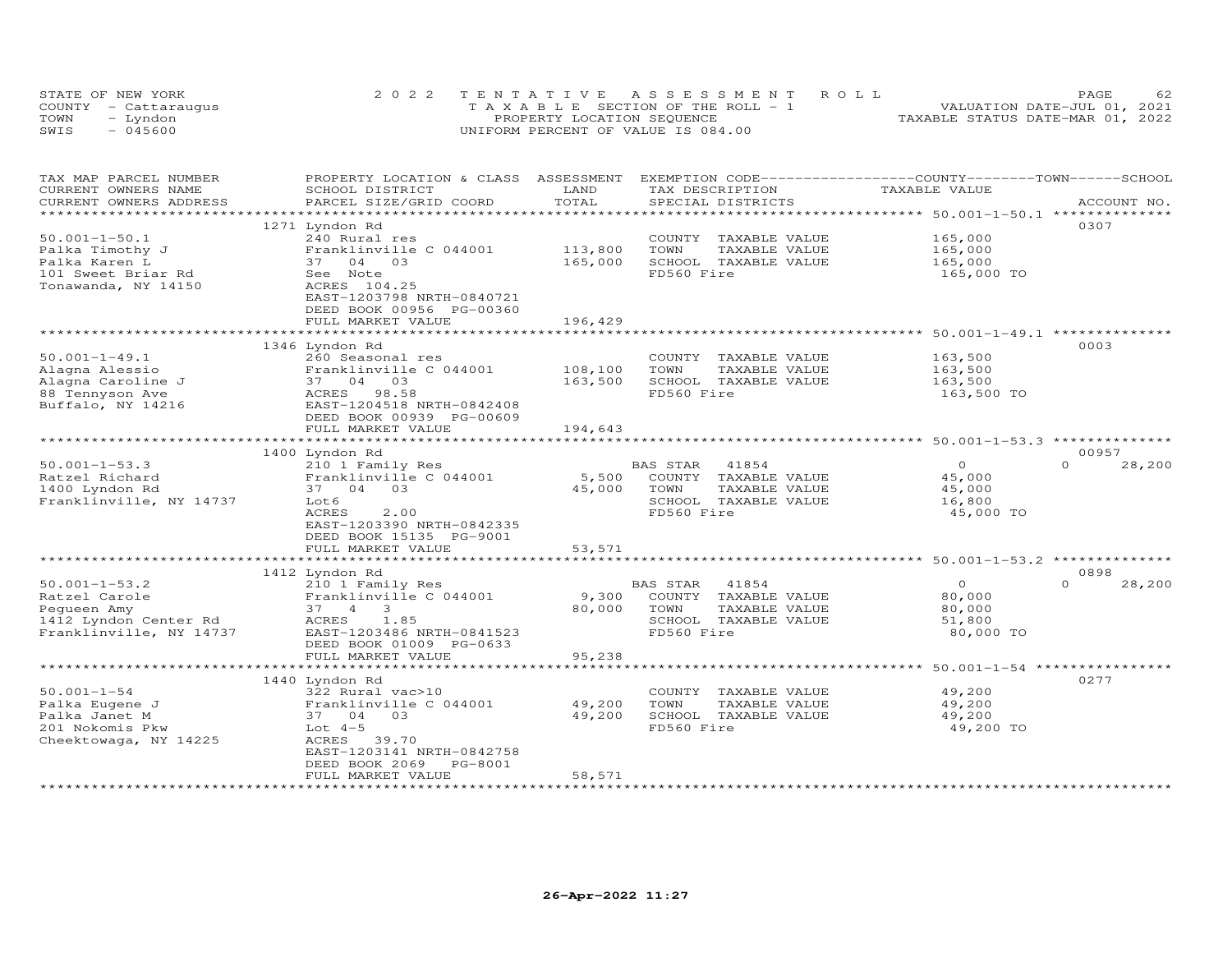|      | STATE OF NEW YORK    | 2022 TENTATIVE ASSESSMENT ROLL        | PAGE                             |
|------|----------------------|---------------------------------------|----------------------------------|
|      | COUNTY - Cattaraugus | T A X A B L E SECTION OF THE ROLL - 1 | VALUATION DATE-JUL 01, 2021      |
| TOWN | - Lyndon             | PROPERTY LOCATION SEQUENCE            | TAXABLE STATUS DATE-MAR 01, 2022 |
| SWIS | - 045600             | UNIFORM PERCENT OF VALUE IS 084.00    |                                  |

| TAX MAP PARCEL NUMBER<br>CURRENT OWNERS NAME                                                                         | PROPERTY LOCATION & CLASS ASSESSMENT<br>SCHOOL DISTRICT                                                                            | LAND             | EXEMPTION CODE-----------------COUNTY-------TOWN-----SCHOOL<br>TAX DESCRIPTION                           | TAXABLE VALUE                                     |                    |
|----------------------------------------------------------------------------------------------------------------------|------------------------------------------------------------------------------------------------------------------------------------|------------------|----------------------------------------------------------------------------------------------------------|---------------------------------------------------|--------------------|
| CURRENT OWNERS ADDRESS                                                                                               | PARCEL SIZE/GRID COORD                                                                                                             | TOTAL            | SPECIAL DISTRICTS                                                                                        |                                                   | ACCOUNT NO.        |
| *************************                                                                                            |                                                                                                                                    |                  |                                                                                                          |                                                   |                    |
| $50.001 - 1 - 52.1$                                                                                                  | 1463 Lyndon Rd<br>210 1 Family Res                                                                                                 |                  | COUNTY TAXABLE VALUE                                                                                     | 95,000                                            | 0393               |
| Lambert Barbara E<br>Lambert William G<br>7555 Grove Road                                                            | Franklinville C 044001<br>37 04 03<br>2.45<br>ACRES                                                                                | 10,200<br>95,000 | TOWN<br>TAXABLE VALUE<br>SCHOOL TAXABLE VALUE<br>FD560 Fire                                              | 95,000<br>95,000<br>95,000 TO                     |                    |
| Franklinville, NY 14737                                                                                              | EAST-1202765 NRTH-0841430<br>DEED BOOK 20221 PG-2443                                                                               |                  |                                                                                                          |                                                   |                    |
| PRIOR OWNER ON 3/01/2022<br>Lambert Barbara E                                                                        | FULL MARKET VALUE                                                                                                                  | 113,095          |                                                                                                          |                                                   |                    |
|                                                                                                                      | 1468 Lyndon Rd                                                                                                                     |                  |                                                                                                          |                                                   | 0051               |
| $50.001 - 1 - 55$<br>McMurray Kenneth J<br>1468 Lyndon Rd                                                            | 240 Rural res<br>Franklinville C 044001<br>37 04 03                                                                                | 23,600<br>90,000 | 41854<br>BAS STAR<br>COUNTY TAXABLE VALUE<br>TAXABLE VALUE<br>TOWN                                       | $\overline{O}$<br>90,000<br>90,000                | $\Omega$<br>28,200 |
| Franklinville, NY 14737                                                                                              | Lot 3<br>ACRES<br>14.10<br>EAST-1202617 NRTH-0842727<br>DEED BOOK 20325 PG-5001<br>FULL MARKET VALUE                               | 107,143          | SCHOOL TAXABLE VALUE<br>FD560 Fire                                                                       | 61,800<br>90,000 TO                               |                    |
|                                                                                                                      |                                                                                                                                    |                  |                                                                                                          |                                                   |                    |
|                                                                                                                      | 1503 Lyndon Rd                                                                                                                     |                  |                                                                                                          |                                                   | 0825               |
| $50.001 - 1 - 52.2$<br>Schneider George S Jr<br>Schneider Pamela<br>1503 Lyndon Center Rd<br>Franklinville, NY 14737 | 270 Mfg housing<br>Franklinville C 044001<br>37 04<br>03<br>2.80<br>ACRES<br>EAST-1202258 NRTH-8415554<br>DEED BOOK 00928 PG-00976 | 12,200<br>38,000 | BAS STAR<br>41854<br>COUNTY TAXABLE VALUE<br>TOWN<br>TAXABLE VALUE<br>SCHOOL TAXABLE VALUE<br>FD560 Fire | $\circ$<br>38,000<br>38,000<br>9,800<br>38,000 TO | $\Omega$<br>28,200 |
|                                                                                                                      | FULL MARKET VALUE                                                                                                                  | 45,238           |                                                                                                          |                                                   |                    |
|                                                                                                                      |                                                                                                                                    |                  |                                                                                                          |                                                   |                    |
| $50.001 - 1 - 56$                                                                                                    | 1510 Lyndon Rd<br>270 Mfg housing                                                                                                  |                  | COUNTY TAXABLE VALUE                                                                                     | 44,000                                            | 0290               |
| Poslinski Thomas<br>Poslinski Monika<br>6320 Seneca St Apt Upper<br>Elma, NY 14059                                   | Franklinville C 044001<br>37 04 03<br>Lots $1 + 2$<br>ACRES<br>27.64<br>EAST-1202202 NRTH-0842787                                  | 37,100<br>44,000 | TOWN<br>TAXABLE VALUE<br>SCHOOL TAXABLE VALUE<br>FD560 Fire                                              | 44,000<br>44,000<br>44,000 TO                     |                    |
|                                                                                                                      | DEED BOOK 7299 PG-8001<br>FULL MARKET VALUE                                                                                        | 52,381           |                                                                                                          |                                                   |                    |
|                                                                                                                      |                                                                                                                                    |                  |                                                                                                          |                                                   |                    |
| $50.001 - 1 - 51$                                                                                                    | 1521 Lyndon Rd<br>312 Vac w/imprv                                                                                                  |                  | COUNTY TAXABLE VALUE                                                                                     | 50,000                                            | 0360               |
| Lindauer Craig<br>Lindauer Felicia                                                                                   | Franklinville C 044001<br>37 04 03                                                                                                 | 34,300<br>50,000 | TOWN<br>TAXABLE VALUE<br>SCHOOL TAXABLE VALUE                                                            | 50,000<br>50,000                                  |                    |
| 616 Columbia Ave<br>Lancaster, NY 14086                                                                              | ACRES<br>24.80<br>EAST-1202297 NRTH-0840658<br>DEED BOOK 3427<br>PG-6001<br>FULL MARKET VALUE                                      | 59,524           | FD560 Fire                                                                                               | 50,000 TO                                         |                    |
|                                                                                                                      |                                                                                                                                    |                  |                                                                                                          |                                                   |                    |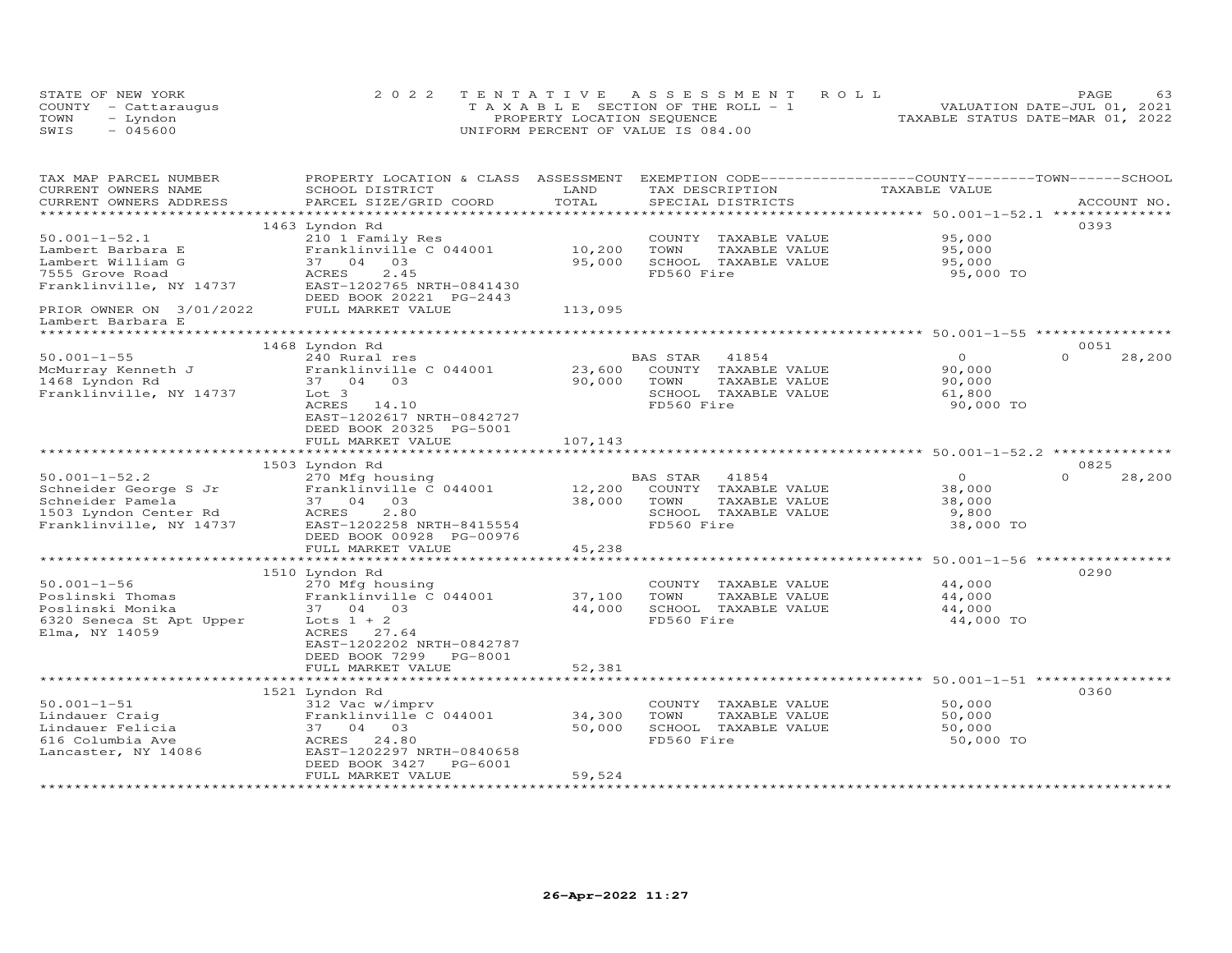|      | STATE OF NEW YORK    | 2022 TENTATIVE ASSESSMENT ROLL     | 64<br>PAGE.                      |
|------|----------------------|------------------------------------|----------------------------------|
|      | COUNTY - Cattaraugus | TAXABLE SECTION OF THE ROLL - 1    | VALUATION DATE-JUL 01, 2021      |
| TOWN | – Lyndon             | PROPERTY LOCATION SEQUENCE         | TAXABLE STATUS DATE-MAR 01, 2022 |
| SWIS | $-045600$            | UNIFORM PERCENT OF VALUE IS 084.00 |                                  |

| TAX MAP PARCEL NUMBER                 | PROPERTY LOCATION & CLASS ASSESSMENT      |                                                         | EXEMPTION CODE-----------------COUNTY-------TOWN------SCHOOL |
|---------------------------------------|-------------------------------------------|---------------------------------------------------------|--------------------------------------------------------------|
| CURRENT OWNERS NAME                   | SCHOOL DISTRICT                           | LAND<br>TAX DESCRIPTION                                 | TAXABLE VALUE                                                |
| CURRENT OWNERS ADDRESS                | PARCEL SIZE/GRID COORD                    | TOTAL<br>SPECIAL DISTRICTS                              | ACCOUNT NO.                                                  |
| * * * * * * * * * * * * * * * * * * * |                                           |                                                         |                                                              |
|                                       | 1550 Lyndon Rd                            |                                                         | 0546                                                         |
| $49.002 - 2 - 12.6$                   | 322 Rural vac>10                          | COUNTY TAXABLE VALUE                                    | 38,900                                                       |
| Newberry Robert W                     | Franklinville C 044001                    | 38,900<br>TOWN<br>TAXABLE VALUE                         | 38,900                                                       |
| Newberry Deana M                      | 05 04 04                                  | 38,900<br>SCHOOL TAXABLE VALUE                          | 38,900                                                       |
| 6069 Thornwood Dr                     | ACRES 29.35                               | FD560 Fire                                              | 38,900 TO                                                    |
| Hamburg, NY 14075                     | EAST-1201263 NRTH-0843256                 |                                                         |                                                              |
|                                       | DEED BOOK 5210<br>PG-5001                 |                                                         |                                                              |
|                                       | FULL MARKET VALUE                         | 46,310                                                  |                                                              |
|                                       |                                           |                                                         |                                                              |
|                                       | 1614 Lyndon Rd                            |                                                         | 0222                                                         |
| $49.002 - 2 - 13$                     | 210 1 Family Res                          | VET DIS CT 41141                                        | $\Omega$<br>11,500<br>11,500                                 |
| Landow Jennifer                       | Franklinville C 044001                    | 8,800 BAS STAR<br>41854                                 | $\Omega$<br>28,200<br>$\circ$                                |
|                                       |                                           |                                                         |                                                              |
| 1610 Lyndon Rd                        | 05 04 04                                  | 115,000<br>COUNTY TAXABLE VALUE                         | 103,500                                                      |
| Franklinville, NY 14737               | Ff 200.00                                 | TOWN<br>TAXABLE VALUE                                   | 103,500                                                      |
|                                       | 087<br>ACRES<br>1.50 BANK                 | SCHOOL TAXABLE VALUE                                    | 86,800                                                       |
|                                       | EAST-1200651 NRTH-0842003                 | FD560 Fire                                              | 115,000 TO                                                   |
|                                       | DEED BOOK 16553 PG-2001                   |                                                         |                                                              |
|                                       | FULL MARKET VALUE                         | 136,905                                                 |                                                              |
|                                       |                                           |                                                         | ************************ 49.002-2-14 **********              |
|                                       | 1624 Lyndon Rd                            |                                                         | 0043                                                         |
| $49.002 - 2 - 14$                     | 210 1 Family Res                          | CW_15_VET/ 41162                                        | 8,400<br>$\Omega$<br>$\circ$                                 |
| Krueger Judith Ann                    | Franklinville C 044001                    | 10,700 ENH STAR<br>41834                                | $\Omega$<br>$\Omega$<br>56,000                               |
| Krueger David                         | 05 04<br>0 <sub>4</sub>                   | 56,000<br>COUNTY TAXABLE VALUE                          | 47,600                                                       |
| 1624 Lyndon Center Rd                 | 2.80<br>ACRES                             | TAXABLE VALUE<br>TOWN                                   | 56,000                                                       |
| Franklinville, NY 14737               | EAST-1200370 NRTH-0841978                 | SCHOOL TAXABLE VALUE                                    | $\circ$                                                      |
|                                       | DEED BOOK 00924 PG-01042                  | FD560 Fire                                              | 56,000 TO                                                    |
|                                       | FULL MARKET VALUE                         | 66,667                                                  |                                                              |
|                                       | *************************                 |                                                         | **************                                               |
|                                       | 1644 Lyndon Rd                            |                                                         | 0469                                                         |
| $49.002 - 2 - 12.5$                   | 240 Rural res                             | ENH STAR<br>41834                                       | $\Omega$<br>$\Omega$<br>70,000                               |
| French Kevin M                        | Franklinville C 044001                    | 37,600<br>COUNTY TAXABLE VALUE                          | 70,000                                                       |
| French Patricia                       | 05 04 04                                  | 70,000<br>TAXABLE VALUE<br>TOWN                         | 70,000                                                       |
| 1644 Lyndon Rd                        | <b>ACRES</b><br>28.05                     | SCHOOL TAXABLE VALUE                                    | $\circ$                                                      |
| Franklinville, NY 14737               | EAST-1200482 NRTH-0842992                 | FD560 Fire                                              | 70,000 TO                                                    |
|                                       | DEED BOOK 00927 PG-00586                  |                                                         |                                                              |
|                                       | FULL MARKET VALUE                         | 83,333                                                  |                                                              |
|                                       |                                           |                                                         |                                                              |
|                                       | 1664 Lyndon Rd                            |                                                         | 0161                                                         |
| $49.002 - 2 - 15.1$                   |                                           |                                                         | 50,000                                                       |
| Center Cut Farm, LLC                  | 270 Mfg housing<br>Franklinville C 044001 | COUNTY TAXABLE VALUE<br>31,900<br>TOWN<br>TAXABLE VALUE | 50,000                                                       |
|                                       |                                           |                                                         |                                                              |
| 616 Columbia Ave                      | 05 04 04                                  | 50,000<br>SCHOOL TAXABLE VALUE                          | 50,000                                                       |
| Lancaster, NY 14086                   | 22.40<br>ACRES                            | FD560 Fire                                              | 50,000 TO                                                    |
|                                       | EAST-1201469 NRTH-0842423                 |                                                         |                                                              |
|                                       | DEED BOOK 25035 PG-5003                   |                                                         |                                                              |
|                                       | FULL MARKET VALUE                         | 59,524                                                  |                                                              |
|                                       |                                           |                                                         |                                                              |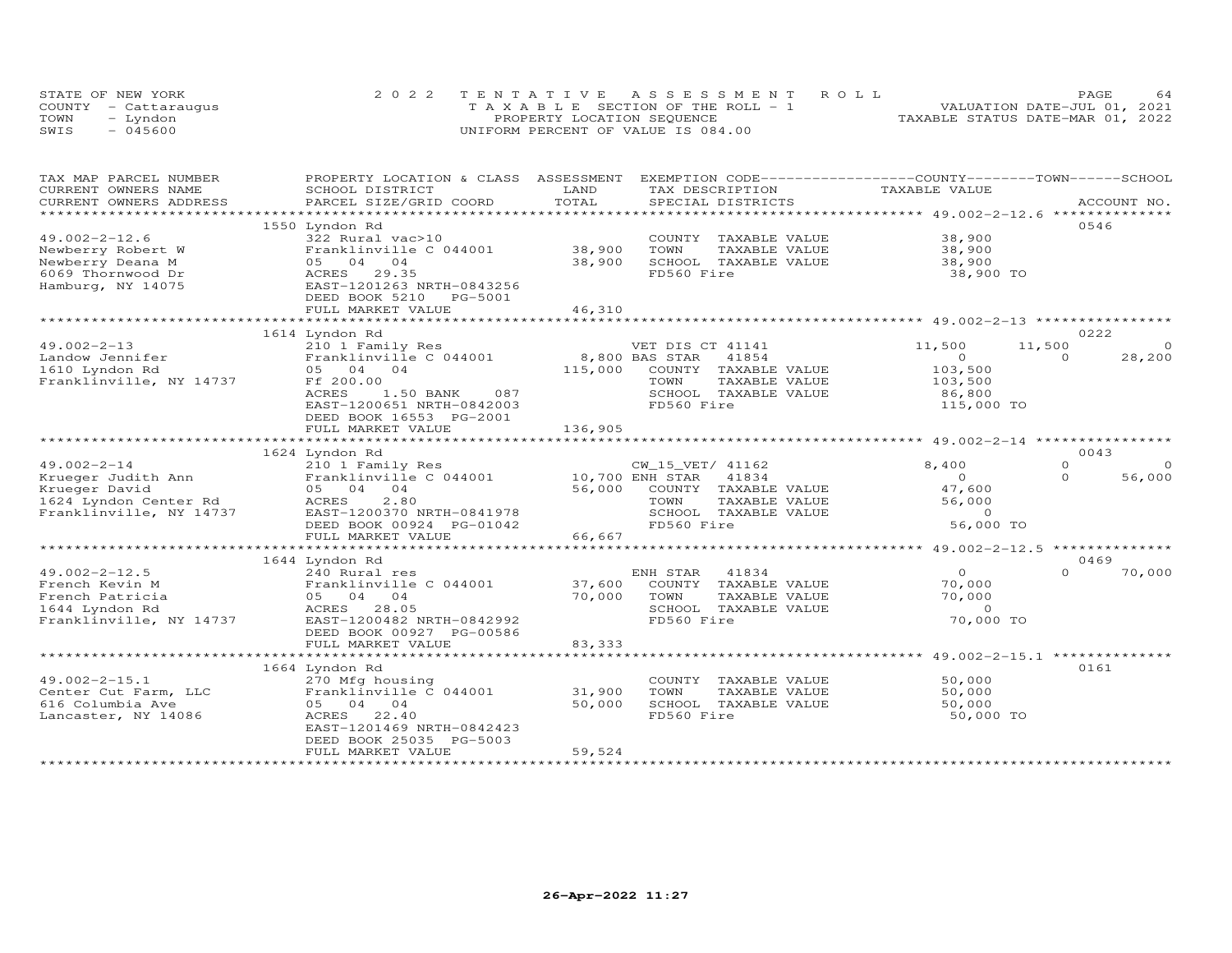|      | STATE OF NEW YORK    | 2022 TENTATIVE ASSESSMENT ROLL        | 65<br>PAGE                       |
|------|----------------------|---------------------------------------|----------------------------------|
|      | COUNTY - Cattaraugus | T A X A B L E SECTION OF THE ROLL - 1 | VALUATION DATE-JUL 01, 2021      |
| TOWN | – Lyndon             | PROPERTY LOCATION SEQUENCE            | TAXABLE STATUS DATE-MAR 01, 2022 |
| SWIS | $-045600$            | UNIFORM PERCENT OF VALUE IS 084.00    |                                  |

| TAX MAP PARCEL NUMBER<br>CURRENT OWNERS NAME | PROPERTY LOCATION & CLASS ASSESSMENT<br>SCHOOL DISTRICT | LAND    | EXEMPTION CODE-----------------COUNTY-------TOWN------SCHOOL<br>TAX DESCRIPTION | TAXABLE VALUE |                    |
|----------------------------------------------|---------------------------------------------------------|---------|---------------------------------------------------------------------------------|---------------|--------------------|
| CURRENT OWNERS ADDRESS                       | PARCEL SIZE/GRID COORD                                  | TOTAL   | SPECIAL DISTRICTS                                                               |               | ACCOUNT NO.        |
| ******************                           |                                                         |         |                                                                                 |               |                    |
|                                              | 1664 Lyndon Rd                                          |         |                                                                                 |               |                    |
| $49.002 - 2 - 15.5$                          | 240 Rural res                                           |         | COUNTY TAXABLE VALUE                                                            | 161,000       |                    |
|                                              |                                                         | 87,300  |                                                                                 |               |                    |
| Shetler Noah E                               | Franklinville C 044001                                  |         | TOWN<br>TAXABLE VALUE                                                           | 161,000       |                    |
| Shetler Clara                                | 05 04 04                                                | 161,000 | SCHOOL TAXABLE VALUE                                                            | 161,000       |                    |
| 5401 Home Rd                                 | ACRES 77.82                                             |         | FD560 Fire                                                                      | 161,000 TO    |                    |
| Atlantic, PA 16111                           | EAST-1199787 NRTH-0842272                               |         |                                                                                 |               |                    |
|                                              | DEED BOOK 22996 PG-9001                                 |         |                                                                                 |               |                    |
|                                              | FULL MARKET VALUE                                       | 191,667 |                                                                                 |               |                    |
|                                              |                                                         |         |                                                                                 |               |                    |
|                                              | 1664 Lyndon Rd                                          |         |                                                                                 |               |                    |
| $49.002 - 2 - 15.8$                          | 312 Vac w/imprv                                         |         | COUNTY TAXABLE VALUE                                                            | 14,000        |                    |
| Burrell James W II                           | Franklinville C 044001                                  | 12,500  | TOWN<br>TAXABLE VALUE                                                           | 14,000        |                    |
| Burrell Heather L                            | 05 04 04                                                | 14,000  | SCHOOL TAXABLE VALUE                                                            | 14,000        |                    |
| 7086 Abbott Road                             | 4.00<br>ACRES                                           |         | FD560 Fire                                                                      | 14,000 TO     |                    |
| Franklinville, NY 14737                      | EAST-1200528 NRTH-0841258                               |         |                                                                                 |               |                    |
|                                              | DEED BOOK 27864 PG-3002                                 |         |                                                                                 |               |                    |
|                                              | FULL MARKET VALUE                                       | 16,667  |                                                                                 |               |                    |
|                                              |                                                         |         |                                                                                 |               |                    |
|                                              | 1722 Lyndon Rd                                          |         |                                                                                 |               | 0495               |
| $49.002 - 2 - 15.3$                          | 270 Mfg housing                                         |         | COUNTY TAXABLE VALUE                                                            | 55,000        |                    |
| Estep Ralph                                  | Franklinville C 044001                                  | 28,900  | TOWN<br>TAXABLE VALUE                                                           | 55,000        |                    |
|                                              |                                                         |         |                                                                                 |               |                    |
| 11992 Springville Boston Rd                  | 05 04 04                                                | 55,000  | SCHOOL TAXABLE VALUE                                                            | 55,000        |                    |
| Springville, NY 14141                        | ACRES 19.43                                             |         | FD560 Fire                                                                      | 55,000 TO     |                    |
|                                              | EAST-1198707 NRTH-0842844                               |         |                                                                                 |               |                    |
|                                              | DEED BOOK 20190 PG-8487                                 |         |                                                                                 |               |                    |
|                                              | FULL MARKET VALUE                                       | 65,476  |                                                                                 |               |                    |
|                                              |                                                         |         |                                                                                 |               |                    |
|                                              | 1757 Lyndon Rd                                          |         |                                                                                 |               | 0849               |
| $49.002 - 2 - 19.3$                          | 210 1 Family Res                                        |         | BAS STAR 41854                                                                  | $\Omega$      | $\Omega$<br>28,200 |
| Songster Jeffrey C                           | Franklinville C 044001                                  | 10,400  | COUNTY TAXABLE VALUE                                                            | 115,000       |                    |
| Songster Kimberly J                          | 05 04 04                                                | 115,000 | TOWN<br>TAXABLE VALUE                                                           | 115,000       |                    |
| 1757 Lyndon Center Rd                        | Ff 250.00                                               |         | SCHOOL TAXABLE VALUE                                                            | 86,800        |                    |
| Franklinville, NY 14737                      | ACRES<br>2.60                                           |         | FD560 Fire                                                                      | 115,000 TO    |                    |
|                                              | EAST-1198200 NRTH-0841570                               |         |                                                                                 |               |                    |
|                                              | DEED BOOK 16<br>PG-3001                                 |         |                                                                                 |               |                    |
|                                              | FULL MARKET VALUE                                       | 136,905 |                                                                                 |               |                    |
|                                              |                                                         |         |                                                                                 |               |                    |
|                                              | 1777 Lyndon Rd                                          |         |                                                                                 |               | 0581               |
| $49.002 - 2 - 19.2$                          | 312 Vac w/imprv                                         |         | COUNTY TAXABLE VALUE                                                            | 14,500        |                    |
| Georger Christopher H                        | Franklinville C 044001                                  | 10,400  | TOWN<br>TAXABLE VALUE                                                           | 14,500        |                    |
|                                              |                                                         | 14,500  |                                                                                 |               |                    |
| Georger Mary L                               | 13 04 04                                                |         | SCHOOL TAXABLE VALUE                                                            | 14,500        |                    |
| 240 N Autumn                                 | 3.90<br>ACRES                                           |         | FD560 Fire                                                                      | 14,500 TO     |                    |
| Williamsville, NY 14221                      | EAST-1197979 NRTH-0841352                               |         |                                                                                 |               |                    |
|                                              | DEED BOOK 24287 PG-8002                                 |         |                                                                                 |               |                    |
|                                              | FULL MARKET VALUE                                       | 17,262  |                                                                                 |               |                    |
|                                              |                                                         |         |                                                                                 |               |                    |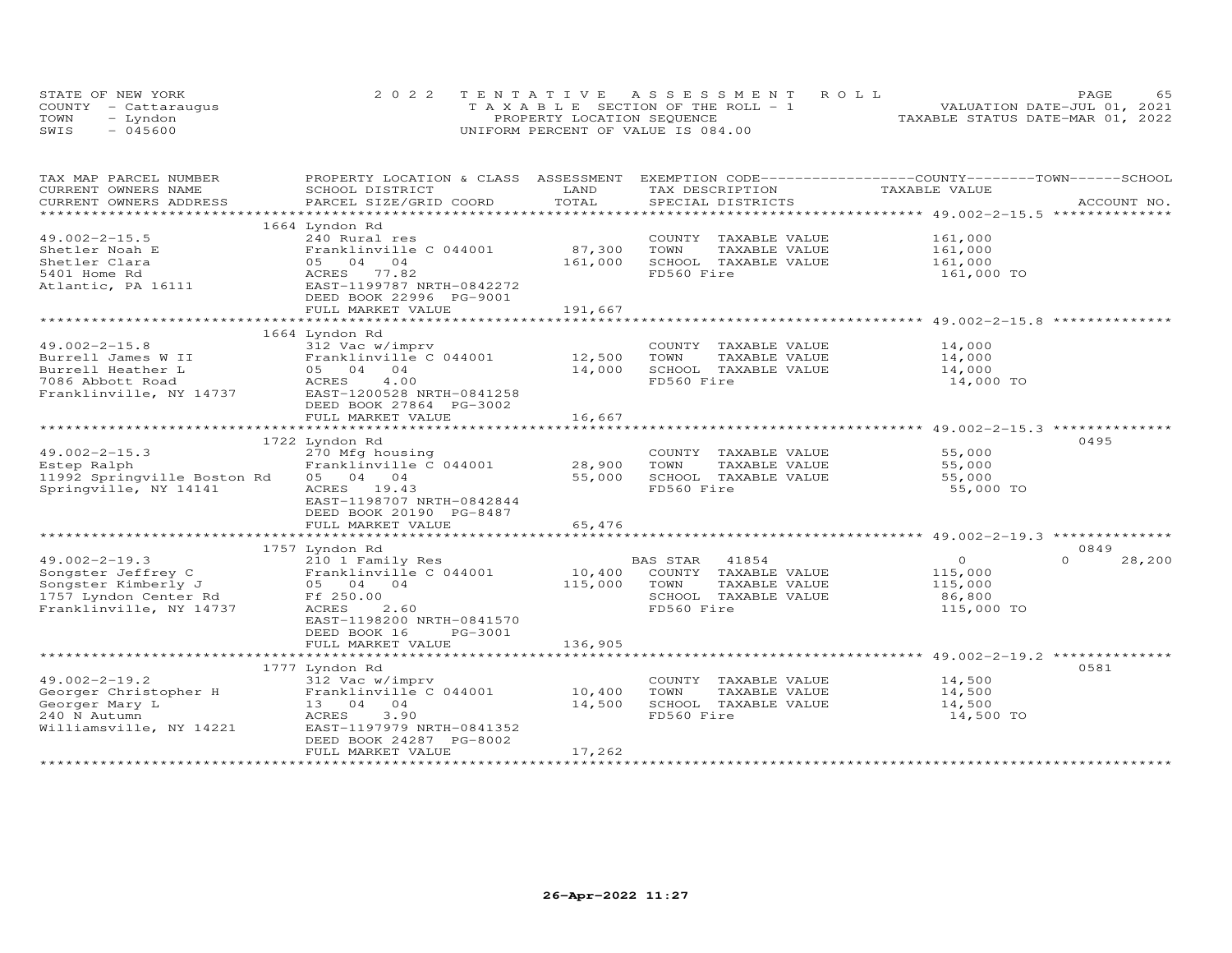|      | STATE OF NEW YORK    | 2022 TENTATIVE ASSESSMENT ROLL        | 66<br><b>PAGE</b>                |
|------|----------------------|---------------------------------------|----------------------------------|
|      | COUNTY - Cattaraugus | T A X A B L E SECTION OF THE ROLL - 1 | VALUATION DATE-JUL 01, 2021      |
| TOWN | - Lyndon             | PROPERTY LOCATION SEQUENCE            | TAXABLE STATUS DATE-MAR 01, 2022 |
| SWIS | $-045600$            | UNIFORM PERCENT OF VALUE IS 084.00    |                                  |

| TAX MAP PARCEL NUMBER     | PROPERTY LOCATION & CLASS ASSESSMENT EXEMPTION CODE----------------COUNTY-------TOWN------SCHOOL |         |                                  |                                       |          |                |
|---------------------------|--------------------------------------------------------------------------------------------------|---------|----------------------------------|---------------------------------------|----------|----------------|
| CURRENT OWNERS NAME       | SCHOOL DISTRICT                                                                                  | LAND    | TAX DESCRIPTION                  | TAXABLE VALUE                         |          |                |
| CURRENT OWNERS ADDRESS    |                                                                                                  | TOTAL   |                                  |                                       |          | ACCOUNT NO.    |
|                           |                                                                                                  |         |                                  |                                       |          |                |
|                           | 1783 Lyndon Rd                                                                                   |         |                                  |                                       |          | 0913           |
| $49.002 - 2 - 19.4$       | 210 1 Family Res                                                                                 |         | VET COM CT 41131 18,800          |                                       | 18,800   | $\circ$        |
| Kilton Robert I           | Franklinville C 044001                                                                           |         | 12,300 VET DIS CT 41141          | 37,600                                | 37,600   | $\overline{0}$ |
| 1783 Lyndon Rd            | 13 04 04                                                                                         |         | 115,000 ENH STAR<br>41834        | $\overline{0}$                        | $\Omega$ | 70,410         |
| Franklinville, NY 14737   | 3.85<br>ACRES                                                                                    |         | COUNTY TAXABLE VALUE             | 58,600                                |          |                |
|                           | EAST-1197778 NRTH-8413392                                                                        |         | TOWN<br>TAXABLE VALUE            | 58,600                                |          |                |
|                           | DEED BOOK 3143 PG-5001                                                                           |         | SCHOOL TAXABLE VALUE             | 44,590                                |          |                |
|                           | FULL MARKET VALUE                                                                                |         | 136,905 FD560 Fire               | 115,000 TO                            |          |                |
|                           | ****************************                                                                     |         | ***************************      | ********* 49.002-2-18 *************** |          |                |
|                           | 1795 Lyndon Rd                                                                                   |         |                                  |                                       |          | 0348           |
| $49.002 - 2 - 18$         | 240 Rural res                                                                                    |         | COUNTY TAXABLE VALUE             | 115,000                               |          |                |
| Toaddo Trust              | Franklinville C 044001                                                                           | 90,600  | TOWN<br>TAXABLE VALUE            | 115,000                               |          |                |
| Songster Conrad           | 05 04 04                                                                                         | 115,000 | SCHOOL TAXABLE VALUE             | 115,000                               |          |                |
| 1795 Lyndon Road          | L/p 904-597                                                                                      |         | FD560 Fire                       | 115,000 TO                            |          |                |
| Franklinville, NY 14737   | ACRES 81.10                                                                                      |         |                                  |                                       |          |                |
|                           | EAST-1198049 NRTH-0839738                                                                        |         |                                  |                                       |          |                |
|                           | DEED BOOK 2019<br>PG-11624                                                                       |         |                                  |                                       |          |                |
|                           | FULL MARKET VALUE                                                                                | 136,905 |                                  |                                       |          |                |
|                           |                                                                                                  |         |                                  |                                       |          |                |
|                           | 1835 Lyndon Rd                                                                                   |         |                                  |                                       |          | 0061           |
| $49.002 - 2 - 21$         | 112 Dairy farm                                                                                   |         | AGED C/T/S 41800                 | 122,119                               | 122,119  | 122, 119       |
| Kaluzny Nancy             | Franklinville C 044001 132,600 AG DIST                                                           |         | 41720                            | 55,762                                | 55,762   | 55,762         |
| 1873 Lyndon Rd            | 14 04 04                                                                                         |         | 300,000 ENH STAR 41834           | $\overline{O}$                        | $\Omega$ | 70,410         |
| Franklinville, NY 14737   | ACRES 132.79                                                                                     |         | COUNTY TAXABLE VALUE             | 122,119                               |          |                |
|                           | EAST-1196418 NRTH-0841621                                                                        |         | TOWN<br>TAXABLE VALUE            | 122, 119<br>51, 709                   |          |                |
| MAY BE SUBJECT TO PAYMENT | DEED BOOK 00939 PG-01011                                                                         |         | SCHOOL TAXABLE VALUE             |                                       |          |                |
| UNDER AGDIST LAW TIL 2026 | FULL MARKET VALUE                                                                                |         | SCROOD 143<br>357,143 FD560 Fire | 300,000 TO                            |          |                |
|                           |                                                                                                  |         |                                  |                                       |          |                |
|                           | 1865 Lyndon Rd                                                                                   |         |                                  |                                       |          | 0109           |
| $49.002 - 2 - 22$         | 312 Vac w/imprv                                                                                  |         | COUNTY TAXABLE VALUE             | 6,600                                 |          |                |
| Richmeyer Douglas         | Franklinville C 044001                                                                           | 4,900   | TOWN<br>TAXABLE VALUE            | 6,600                                 |          |                |
| 60 Tuxedo Pl              | 13 04 04                                                                                         | 6,600   | SCHOOL TAXABLE VALUE             | 6,600                                 |          |                |
| Buffalo, NY 14207         | FRNT 132.00 DPTH 140.00                                                                          |         | FD560 Fire                       | 6,600 TO                              |          |                |
|                           | EAST-1196330 NRTH-0841398                                                                        |         |                                  |                                       |          |                |
|                           | DEED BOOK 843<br>PG-00396                                                                        |         |                                  |                                       |          |                |
|                           | FULL MARKET VALUE                                                                                | 7,857   |                                  |                                       |          |                |
|                           |                                                                                                  |         |                                  |                                       |          |                |
|                           | 1901 Lyndon Rd                                                                                   |         |                                  |                                       |          | 0938           |
| $49.002 - 2 - 23.2$       | 270 Mfg housing                                                                                  |         | COUNTY TAXABLE VALUE             | 27,000                                |          |                |
| Westfall Kenneth L        | Franklinville C 044001                                                                           | 9,700   | TOWN<br>TAXABLE VALUE            | 27,000                                |          |                |
| 12479 Savage Rd           | ACRES<br>2.15                                                                                    | 27,000  | SCHOOL TAXABLE VALUE             | 27,000                                |          |                |
| Chaffee, NY 14030         | EAST-1195498 NRTH-0841151                                                                        |         | FD560 Fire                       | 27,000 TO                             |          |                |
|                           | DEED BOOK 8326<br>PG-7001                                                                        |         |                                  |                                       |          |                |
|                           | FULL MARKET VALUE                                                                                | 32,143  |                                  |                                       |          |                |
|                           |                                                                                                  |         |                                  |                                       |          |                |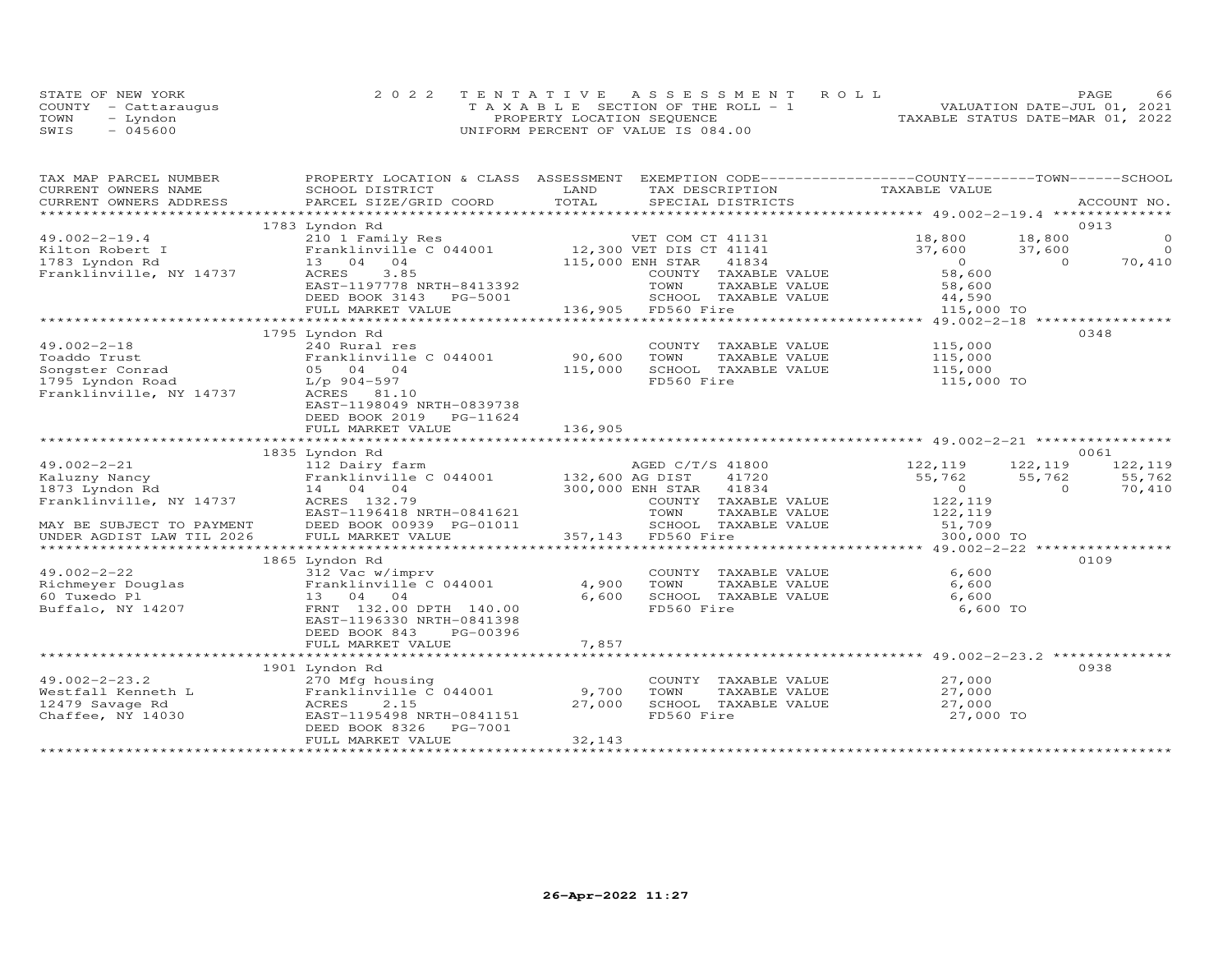|      | STATE OF NEW YORK    | 2022 TENTATIVE ASSESSMENT ROLL        | PAGE.                            |
|------|----------------------|---------------------------------------|----------------------------------|
|      | COUNTY - Cattarauqus | T A X A B L E SECTION OF THE ROLL - 1 | VALUATION DATE-JUL 01, 2021      |
| TOWN | - Lyndon             | PROPERTY LOCATION SEQUENCE            | TAXABLE STATUS DATE-MAR 01, 2022 |
| SWIS | $-045600$            | UNIFORM PERCENT OF VALUE IS 084.00    |                                  |

| EXEMPTION CODE-----------------COUNTY-------TOWN------SCHOOL<br>TAX MAP PARCEL NUMBER<br>PROPERTY LOCATION & CLASS ASSESSMENT |                            |
|-------------------------------------------------------------------------------------------------------------------------------|----------------------------|
| TAXABLE VALUE<br>CURRENT OWNERS NAME<br>SCHOOL DISTRICT<br>LAND<br>TAX DESCRIPTION                                            |                            |
| TOTAL<br>PARCEL SIZE/GRID COORD<br>CURRENT OWNERS ADDRESS<br>SPECIAL DISTRICTS                                                | ACCOUNT NO.                |
|                                                                                                                               |                            |
| 1923 Lyndon Rd                                                                                                                | 0029                       |
| $49.002 - 2 - 23.1$<br>132,000<br>240 Rural res<br>COUNTY TAXABLE VALUE                                                       |                            |
| 109,700<br>Franklinville C 044001<br>TOWN<br>TAXABLE VALUE<br>132,000<br>Viscardi Robert M                                    |                            |
| 132,000<br>SCHOOL TAXABLE VALUE<br>132,000                                                                                    |                            |
| FD560 Fire<br>132,000 TO                                                                                                      |                            |
|                                                                                                                               |                            |
| EAST-1195671 NRTH-0839640                                                                                                     |                            |
| DEED BOOK 20210 PG-7059                                                                                                       |                            |
|                                                                                                                               |                            |
|                                                                                                                               |                            |
| 1927 Lyndon Rd                                                                                                                | 0943                       |
| $49.002 - 2 - 23.3$<br>AGED C/T/S 41800<br>4,238<br>240 Rural res                                                             | 4,238<br>5,650             |
| $240$ Mulai res<br>Franklinville C 044001 33,600 VET COM CT 41131<br>Westfall David M<br>14,125                               | 14,125<br>$\Omega$         |
| 56,500<br>1927 Lyndon Rd<br>COUNTY TAXABLE VALUE<br>38,137<br>13 04 04                                                        |                            |
| Franklinville, NY 14737<br>ACRES 24.10<br>TOWN<br>38,137<br>TAXABLE VALUE                                                     |                            |
| EAST-1194863 NRTH-0840635<br>SCHOOL TAXABLE VALUE<br>50,850                                                                   |                            |
| DEED BOOK 8309 PG-6001<br>FD560 Fire<br>56,500 TO                                                                             |                            |
| 67,262<br>FULL MARKET VALUE                                                                                                   |                            |
|                                                                                                                               |                            |
| 1936 Lyndon Rd                                                                                                                | 0085                       |
| 41720<br>23,632<br>$49.002 - 2 - 33.1$<br>240 Rural res<br>AG DIST                                                            | 23,632<br>23,632           |
| 69,200 BAS STAR<br>Herman Gregory R.<br>Franklinville C 044001<br>41854<br>$\Omega$                                           | $\Omega$<br>28,200         |
| 1936 Lyndon Rd<br>115,000 COUNTY TAXABLE VALUE<br>91,368<br>Incomplete 2018                                                   |                            |
| Franklinville, NY 14737<br>ACRES 59.65<br>TOWN<br>TAXABLE VALUE<br>91,368                                                     |                            |
| SCHOOL TAXABLE VALUE<br>EAST-1195131 NRTH-0842870<br>63,168                                                                   |                            |
| FD560 Fire<br>115,000 TO<br>MAY BE SUBJECT TO PAYMENT<br>DEED BOOK 19179 PG-6002                                              |                            |
| FULL MARKET VALUE<br>136,905<br>UNDER AGDIST LAW TIL 2026                                                                     |                            |
| ************************* 49.002-2-32 ****************                                                                        |                            |
| 1944 Lyndon Rd                                                                                                                | 0309                       |
| COUNTY TAXABLE VALUE 95,900<br>$49.002 - 2 - 32$<br>210 1 Family Res                                                          |                            |
| Franklinville C 044001<br>9,200<br>95,900<br>Jordan Carole<br>TOWN<br>TAXABLE VALUE                                           |                            |
| 328 Everett Pl<br>13 04 04<br>95,900<br>SCHOOL TAXABLE VALUE<br>95,900                                                        |                            |
| FD560 Fire<br>95,900 TO<br>Tonawanda, NY 14150<br>ACRES<br>1.80                                                               |                            |
| EAST-1194649 NRTH-0841755                                                                                                     |                            |
| DEED BOOK 20392 PG-2001                                                                                                       |                            |
| FULL MARKET VALUE<br>114,167                                                                                                  |                            |
|                                                                                                                               |                            |
| 1952 Lyndon Rd                                                                                                                | 0059                       |
| $49.002 - 2 - 1$<br>CW 15 VET/ 41162                                                                                          | $\Omega$<br>$\overline{0}$ |
| 11,280<br>240 Rural res<br>Franklinville C $044001$ 141,400 AGED C/T/S 41800<br>Werzak William<br>57,488                      | 62,000<br>62,000           |
| 155,000 ENH STAR<br>$\overline{0}$                                                                                            | $\Omega$                   |
| Ekes George<br>14 04 04<br>41834<br>ACRES 135.85<br>86,232                                                                    | 70,410                     |
| 1952 Lyndon Rd<br>COUNTY TAXABLE VALUE                                                                                        |                            |
| Franklinville, NY 14727<br>EAST-1194270 NRTH-0846078<br>TOWN<br>TAXABLE VALUE<br>93,000                                       |                            |
| SCHOOL TAXABLE VALUE<br>DEED BOOK 787<br>PG-00470<br>22,590                                                                   |                            |
| 184,524 FD560 Fire<br>155,000 TO<br>FULL MARKET VALUE                                                                         |                            |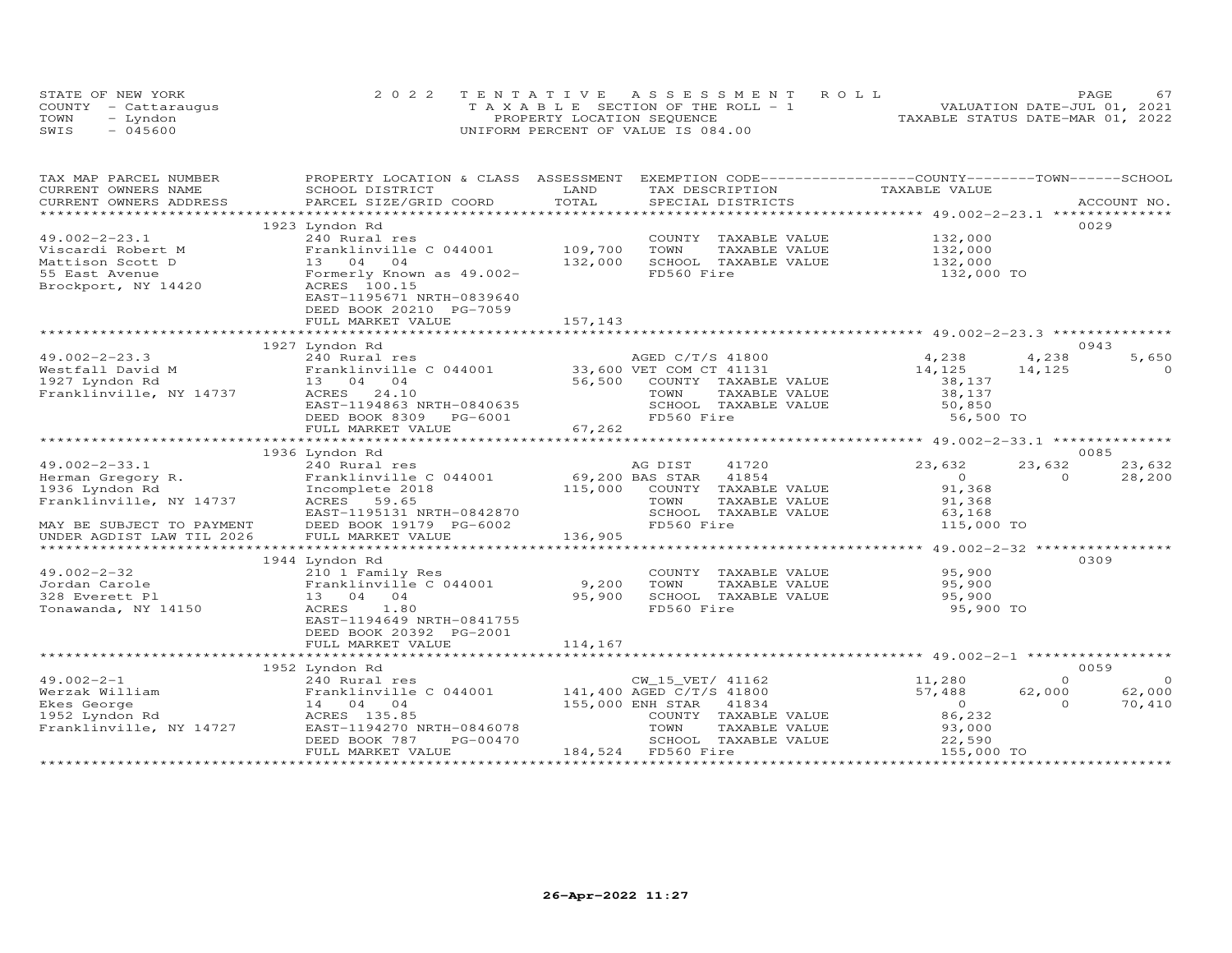|      | STATE OF NEW YORK    | 2022 TENTATIVE ASSESSMENT ROLL     | 68<br>PAGE.                      |
|------|----------------------|------------------------------------|----------------------------------|
|      | COUNTY - Cattaraugus | TAXABLE SECTION OF THE ROLL - 1    | VALUATION DATE-JUL 01, 2021      |
| TOWN | – Lyndon             | PROPERTY LOCATION SEQUENCE         | TAXABLE STATUS DATE-MAR 01, 2022 |
| SWIS | $-045600$            | UNIFORM PERCENT OF VALUE IS 084.00 |                                  |

| TAX MAP PARCEL NUMBER                         | PROPERTY LOCATION & CLASS ASSESSMENT |                  | EXEMPTION CODE-----------------COUNTY-------TOWN------SCHOOL | TAXABLE VALUE  |                    |
|-----------------------------------------------|--------------------------------------|------------------|--------------------------------------------------------------|----------------|--------------------|
| CURRENT OWNERS NAME<br>CURRENT OWNERS ADDRESS | SCHOOL DISTRICT                      | LAND<br>TOTAL    | TAX DESCRIPTION<br>SPECIAL DISTRICTS                         |                | ACCOUNT NO.        |
| ***********************                       | PARCEL SIZE/GRID COORD               |                  |                                                              |                |                    |
|                                               | 1964 Lyndon Rd                       |                  |                                                              |                | 0053               |
| $49.002 - 2 - 31$                             | 260 Seasonal res                     |                  | COUNTY TAXABLE VALUE                                         | 100,000        |                    |
| Carlson Nancy M                               | Franklinville C 044001               | 31,200           | TOWN<br>TAXABLE VALUE                                        | 100,000        |                    |
| 5067 Chapman Pkwy                             | 13 04 04                             | 100,000          | SCHOOL TAXABLE VALUE                                         | 100,000        |                    |
| Hamburg, NY 14075                             | ACRES 21.69                          |                  | FD560 Fire                                                   | 100,000 TO     |                    |
|                                               | EAST-1194215 NRTH-0842565            |                  |                                                              |                |                    |
|                                               | DEED BOOK 29251 PG-6001              |                  |                                                              |                |                    |
|                                               | FULL MARKET VALUE                    | 119,048          |                                                              |                |                    |
|                                               |                                      |                  |                                                              |                |                    |
|                                               | 1965 Lyndon Rd                       |                  |                                                              |                | 0682               |
| $49.002 - 2 - 29.3$                           | 312 Vac w/imprv                      |                  | COUNTY TAXABLE VALUE                                         | 15,300         |                    |
| Brundage Kathy D                              | Franklinville C 044001               | 9,300            | TOWN<br>TAXABLE VALUE                                        | 15,300         |                    |
| Sinapore American School                      | 13 04 04                             | 15,300           | SCHOOL TAXABLE VALUE                                         | 15,300         |                    |
| 40 Woodland St                                | ACRES<br>1.85                        |                  | FD560 Fire                                                   | 15,300 TO      |                    |
| Republic of Singapore                         | EAST-1194107 NRTH-0841524            |                  |                                                              |                |                    |
| 738547                                        | DEED BOOK 132<br>PG-9001             |                  |                                                              |                |                    |
|                                               | FULL MARKET VALUE                    | 18,214           |                                                              |                |                    |
|                                               |                                      |                  |                                                              |                |                    |
|                                               | 1986 Lyndon Rd                       |                  |                                                              |                | 0069               |
| $49.002 - 2 - 30$                             | 210 1 Family Res                     |                  | COUNTY TAXABLE VALUE                                         | 150,000        |                    |
| Negrych Deborah A                             | Franklinville C 044001               | 28,100           | TOWN<br>TAXABLE VALUE                                        | 150,000        |                    |
| 414 Willow Green Dr                           | 13  04  04                           | 150,000          | SCHOOL TAXABLE VALUE                                         | 150,000        |                    |
| Amherst, NY 14228                             | ACRES 18.61                          |                  | FD560 Fire                                                   | 150,000 TO     |                    |
|                                               | EAST-1193689 NRTH-0842618            |                  |                                                              |                |                    |
|                                               | DEED BOOK 6388<br>PG-2001            |                  |                                                              |                |                    |
|                                               | FULL MARKET VALUE                    | 178,571          |                                                              |                |                    |
|                                               |                                      |                  |                                                              |                |                    |
|                                               | 1991 Lyndon Rd                       |                  |                                                              |                | 0221               |
| $49.002 - 2 - 29.1$                           | 210 1 Family Res                     |                  | ENH STAR 41834                                               | $\overline{O}$ | $\Omega$<br>70,410 |
| Ekes George R                                 | Franklinville C 044001               | 14,900           | COUNTY TAXABLE VALUE                                         | 75,000         |                    |
| Ekes Marion R                                 | 13 04 04                             | 75,000 TOWN      | TAXABLE VALUE                                                | 75,000         |                    |
| PO Box 102                                    | Lyndon Center-Town Line              |                  | SCHOOL TAXABLE VALUE                                         | 4,590          |                    |
| Franklinville, NY 14737                       | ACRES<br>5.60                        |                  | FD560 Fire                                                   | 75,000 TO      |                    |
|                                               | EAST-1193701 NRTH-0841534            |                  |                                                              |                |                    |
|                                               | PG-01017<br>DEED BOOK 855            |                  |                                                              |                |                    |
|                                               | FULL MARKET VALUE                    | 89,286           |                                                              |                |                    |
|                                               |                                      |                  |                                                              |                |                    |
|                                               | 6027 Martin Corners                  |                  | 90 PCT OF VALUE USED FOR EXEMPTION PURPOSES                  |                | 0321               |
| $58.002 - 2 - 20$                             | 240 Rural res                        |                  | AGED C/T/S 41800                                             | 87,750         | 87,750<br>87,750   |
| Schoening Colette M                           | Franklinville C 044001               | 123,400 ENH STAR | 41834                                                        | $\overline{0}$ | 70,410<br>$\Omega$ |
| 6027 Martin Corners Road                      | 01 04 04                             | 195,000          | COUNTY TAXABLE VALUE                                         | 107,250        |                    |
| Hinsdale, NY 14743                            | ACRES 113.87                         |                  | TOWN<br>TAXABLE VALUE                                        | 107,250        |                    |
|                                               | EAST-1201083 NRTH-0825051            |                  | SCHOOL TAXABLE VALUE                                         | 36,840         |                    |
|                                               | DEED BOOK 25241 PG-3001              |                  | FD560 Fire                                                   | 195,000 TO     |                    |
|                                               | FULL MARKET VALUE                    | 232,143          |                                                              |                |                    |
|                                               |                                      |                  |                                                              |                |                    |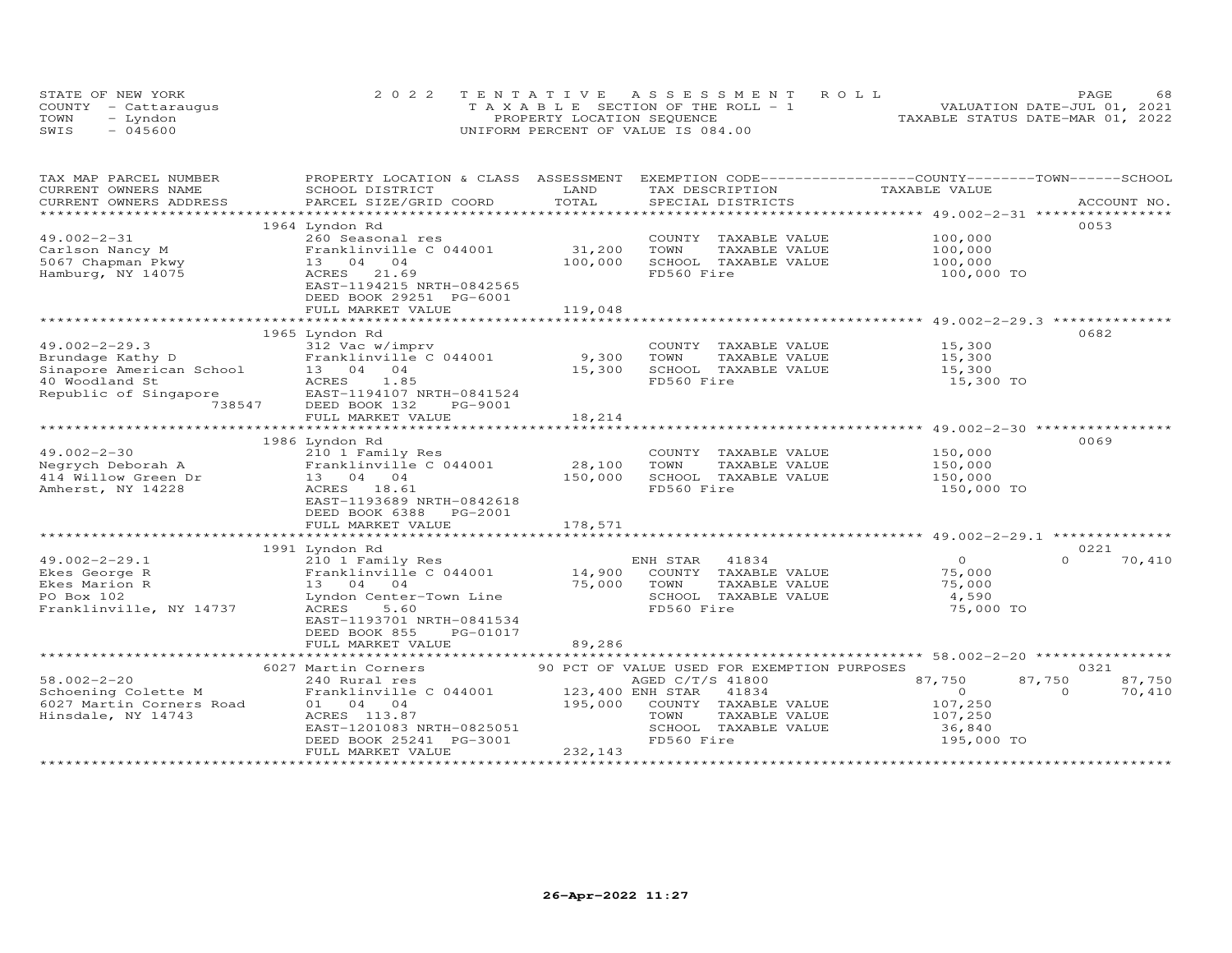| STATE OF NEW YORK    | 2022 TENTATIVE ASSESSMENT ROLL                                 | PAGE.                       | 69 |
|----------------------|----------------------------------------------------------------|-----------------------------|----|
| COUNTY - Cattaraugus | $T A X A B I E S E C T I ON OF THE RO I. - 1$                  | VALUATION DATE-JUL 01, 2021 |    |
| TOWN<br>- Lyndon     | TAXABLE STATUS DATE-MAR 01, 2022<br>PROPERTY LOCATION SEQUENCE |                             |    |
| $-045600$<br>SWIS    | UNIFORM PERCENT OF VALUE IS 084.00                             |                             |    |

| TAX MAP PARCEL NUMBER<br>CURRENT OWNERS NAME    | PROPERTY LOCATION & CLASS ASSESSMENT<br>SCHOOL DISTRICT | LAND<br>TOTAL         | EXEMPTION CODE-----------------COUNTY-------TOWN------SCHOOL<br>TAX DESCRIPTION | TAXABLE VALUE                                      |                    |
|-------------------------------------------------|---------------------------------------------------------|-----------------------|---------------------------------------------------------------------------------|----------------------------------------------------|--------------------|
| CURRENT OWNERS ADDRESS<br>********************* | PARCEL SIZE/GRID COORD                                  | ********************* | SPECIAL DISTRICTS                                                               | ******************** 59.001-1-33 ***************** | ACCOUNT NO.        |
|                                                 | Martin Corners Rd                                       |                       |                                                                                 |                                                    | 0002               |
| $59.001 - 1 - 33$                               | 314 Rural vac<10                                        |                       | COUNTY<br>TAXABLE VALUE                                                         | 4,800                                              |                    |
| Knill Charles F Jr                              | Franklinville C 044001                                  | 4,800                 | TOWN<br>TAXABLE VALUE                                                           | 4,800                                              |                    |
| 36 Archer Ave                                   | $-04$<br>$-03$<br>33                                    | 4,800                 | SCHOOL TAXABLE VALUE                                                            | 4,800                                              |                    |
| Buffalo, NY 14210                               | Lot 20                                                  |                       | FD560 Fire                                                                      | 4,800 TO                                           |                    |
|                                                 | ACRES<br>1.55                                           |                       |                                                                                 |                                                    |                    |
|                                                 | EAST-1203039 NRTH-0825189                               |                       |                                                                                 |                                                    |                    |
|                                                 | DEED BOOK 16245 PG-6001                                 |                       |                                                                                 |                                                    |                    |
|                                                 | FULL MARKET VALUE                                       | 5,714                 |                                                                                 |                                                    |                    |
|                                                 | *************                                           |                       |                                                                                 | ************ 59.001-1-34 *********                 |                    |
|                                                 | Martin Corners Rd                                       |                       |                                                                                 |                                                    | 0496               |
| $59.001 - 1 - 34$                               | 314 Rural vac<10                                        |                       | COUNTY TAXABLE VALUE                                                            | 5,800                                              |                    |
| Knill Charles F Jr                              | Franklinville C 044001                                  | 5,800                 | TOWN<br>TAXABLE VALUE                                                           | 5,800                                              |                    |
| 36 Archer Ave                                   | $-04$<br>$-0.3$<br>33                                   | 5,800                 | SCHOOL TAXABLE VALUE                                                            | 5,800                                              |                    |
| Buffalo, NY 14210                               | Lot21                                                   |                       | FD560 Fire                                                                      | 5,800 TO                                           |                    |
|                                                 | <b>ACRES</b><br>2.17                                    |                       |                                                                                 |                                                    |                    |
|                                                 | EAST-1203298 NRTH-0825305                               |                       |                                                                                 |                                                    |                    |
|                                                 | DEED BOOK 16245 PG-6001                                 |                       |                                                                                 |                                                    |                    |
|                                                 | FULL MARKET VALUE                                       | 6,905                 |                                                                                 |                                                    |                    |
|                                                 |                                                         |                       | ******************************** 59.001-1-35 *************                      |                                                    |                    |
|                                                 | Martin Corners Rd                                       |                       |                                                                                 |                                                    | 0497               |
| $59.001 - 1 - 35$                               | 314 Rural vac<10                                        |                       | COUNTY TAXABLE VALUE                                                            | 5,700                                              |                    |
| Newman Frank                                    | Franklinville C 044001                                  | 5,700                 | TOWN<br>TAXABLE VALUE                                                           | 5,700                                              |                    |
| 99 Morningside Drive                            | 33 04<br>03                                             | 5,700                 | SCHOOL TAXABLE VALUE                                                            | 5,700                                              |                    |
| Grand Island, NY 14072                          | Lot22                                                   |                       | FD560 Fire                                                                      | 5,700 TO                                           |                    |
|                                                 | <b>ACRES</b><br>2.11                                    |                       |                                                                                 |                                                    |                    |
|                                                 | EAST-1203567 NRTH-0825428                               |                       |                                                                                 |                                                    |                    |
|                                                 | DEED BOOK 20210 PG-3272<br>FULL MARKET VALUE            |                       |                                                                                 |                                                    |                    |
|                                                 |                                                         | 6,786                 |                                                                                 | **** 59.001-1-31 ****                              |                    |
|                                                 | 6114 Martin Corners Rd                                  |                       |                                                                                 |                                                    | 0246               |
| $59.001 - 1 - 31$                               | 260 Seasonal res                                        |                       | COUNTY TAXABLE VALUE                                                            | 61,000                                             |                    |
| Generoso Leonard                                | Franklinville C 044001                                  | 31,000                | TOWN<br>TAXABLE VALUE                                                           | 61,000                                             |                    |
| Generoso Susan M                                | 33 04 03                                                | 61,000                | SCHOOL TAXABLE VALUE                                                            | 61,000                                             |                    |
| 161 Rosewood                                    | $L/p$ 954-756                                           |                       | FD560 Fire                                                                      | 61,000 TO                                          |                    |
| West Seneca, NY 14224                           | ACRES 21.45                                             |                       |                                                                                 |                                                    |                    |
|                                                 | EAST-1202933 NRTH-0824619                               |                       |                                                                                 |                                                    |                    |
|                                                 | DEED BOOK 22114 PG-7001                                 |                       |                                                                                 |                                                    |                    |
|                                                 | FULL MARKET VALUE                                       | 72,619                |                                                                                 |                                                    |                    |
|                                                 | ******************                                      |                       |                                                                                 |                                                    |                    |
|                                                 | 6165 Martin Corners Rd                                  |                       |                                                                                 |                                                    | 0.311              |
| $59.001 - 1 - 37$                               | 210 1 Family Res                                        |                       | ENH STAR<br>41834                                                               | $\circ$                                            | $\Omega$<br>70,410 |
| Rogosienski Joseph                              | Franklinville C 044001                                  | 17,400                | COUNTY TAXABLE VALUE                                                            | 105,000                                            |                    |
| Rogosienski Helen                               | 33 04 03                                                | 105,000               | TOWN<br>TAXABLE VALUE                                                           | 105,000                                            |                    |
| 6165 Martins Corners Rd                         | 7.87<br>ACRES                                           |                       | SCHOOL TAXABLE VALUE                                                            | 34,590                                             |                    |
| Cuba, NY 14727                                  | EAST-1204065 NRTH-0826341                               |                       | FD560 Fire                                                                      | 105,000 TO                                         |                    |
|                                                 | DEED BOOK 694<br>PG-01131                               |                       |                                                                                 |                                                    |                    |
|                                                 | FULL MARKET VALUE                                       | 125,000               |                                                                                 |                                                    |                    |
| ************************                        | **************************                              | ******************    |                                                                                 |                                                    |                    |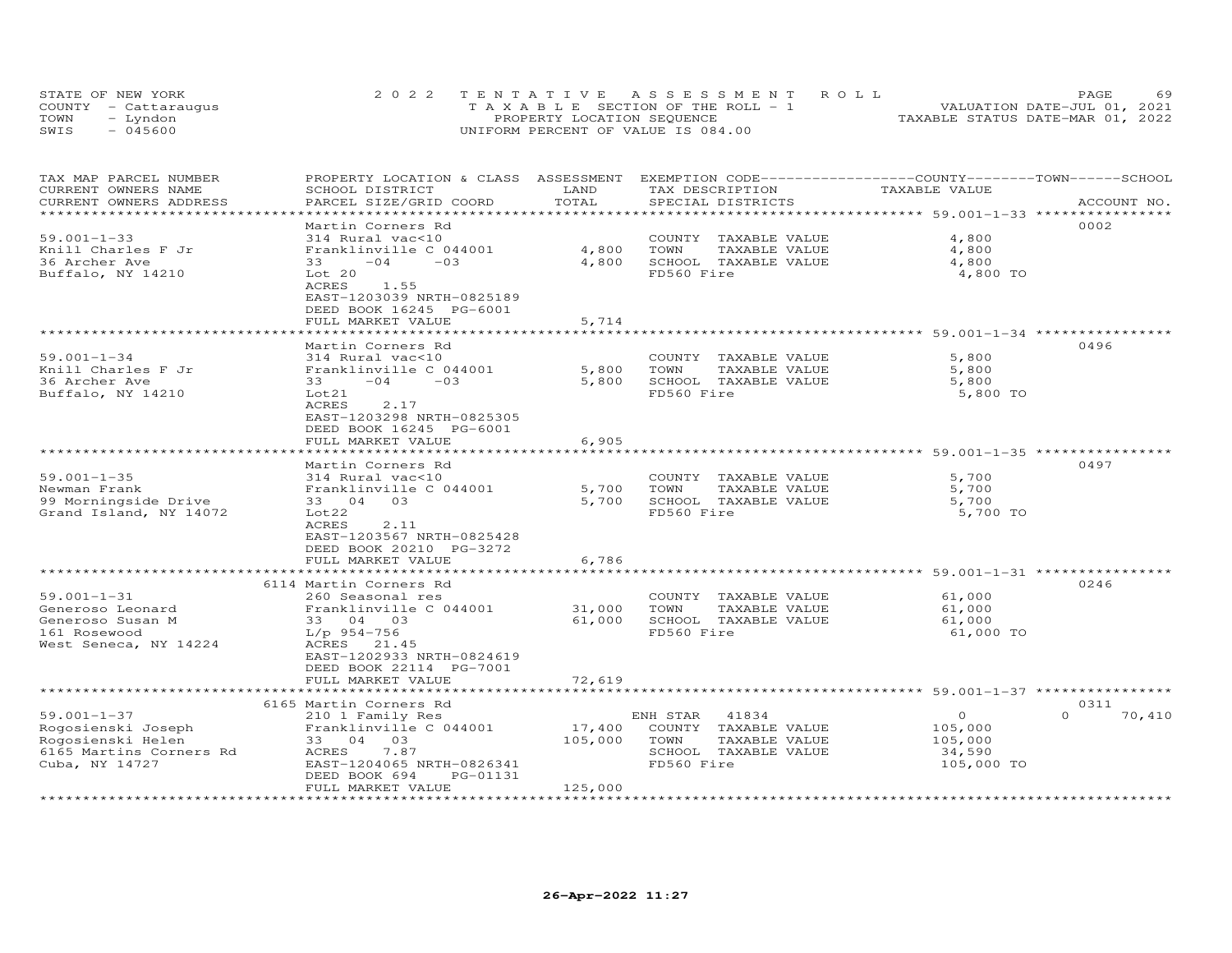|      | STATE OF NEW YORK    | 2022 TENTATIVE ASSESSMENT ROLL        | 70<br><b>PAGE</b>                |
|------|----------------------|---------------------------------------|----------------------------------|
|      | COUNTY - Cattaraugus | T A X A B L E SECTION OF THE ROLL - 1 | VALUATION DATE-JUL 01, 2021      |
| TOWN | Lyndon               | PROPERTY LOCATION SEQUENCE            | TAXABLE STATUS DATE-MAR 01, 2022 |
| SWIS | $-045600$            | UNIFORM PERCENT OF VALUE IS 084.00    |                                  |

| TAX MAP PARCEL NUMBER                                                                                                                                                  | PROPERTY LOCATION & CLASS ASSESSMENT EXEMPTION CODE----------------COUNTY-------TOWN-----SCHOOL                     |             |            |                                                     |                                                               |          |             |
|------------------------------------------------------------------------------------------------------------------------------------------------------------------------|---------------------------------------------------------------------------------------------------------------------|-------------|------------|-----------------------------------------------------|---------------------------------------------------------------|----------|-------------|
| CURRENT OWNERS NAME                                                                                                                                                    | SCHOOL DISTRICT                                                                                                     | LAND        |            | TAX DESCRIPTION                                     | TAXABLE VALUE                                                 |          |             |
| CURRENT OWNERS ADDRESS                                                                                                                                                 | PARCEL SIZE/GRID COORD                                                                                              | TOTAL       |            | SPECIAL DISTRICTS                                   |                                                               |          | ACCOUNT NO. |
|                                                                                                                                                                        |                                                                                                                     |             |            |                                                     |                                                               |          |             |
|                                                                                                                                                                        | 6182 Martin Corners Rd                                                                                              |             |            |                                                     |                                                               |          | 0892        |
|                                                                                                                                                                        |                                                                                                                     |             |            | COUNTY TAXABLE VALUE<br>TOWN TAXABLE VALUE          |                                                               |          |             |
|                                                                                                                                                                        | Franklinville C 044001 29,900 TOWN                                                                                  |             |            |                                                     | 139,300<br>139,300                                            |          |             |
|                                                                                                                                                                        |                                                                                                                     | 002 139,300 |            |                                                     |                                                               |          |             |
|                                                                                                                                                                        |                                                                                                                     |             |            |                                                     | SCHOOL TAXABLE VALUE 139,300<br>FD560 Fire 139,300 TO         |          |             |
|                                                                                                                                                                        |                                                                                                                     |             |            |                                                     |                                                               |          |             |
|                                                                                                                                                                        | FULL MARKET VALUE                                                                                                   | 165,833     |            |                                                     |                                                               |          |             |
|                                                                                                                                                                        |                                                                                                                     |             |            |                                                     |                                                               |          |             |
|                                                                                                                                                                        | 6198 Martin Corners Rd                                                                                              |             |            |                                                     |                                                               |          | 0967        |
|                                                                                                                                                                        |                                                                                                                     |             |            |                                                     |                                                               | $\Omega$ | 28,200      |
|                                                                                                                                                                        |                                                                                                                     |             |            |                                                     | 28,200 28,200 28,200<br>17,100 17,100 17,100<br>94.700 17,100 |          |             |
|                                                                                                                                                                        |                                                                                                                     |             |            |                                                     |                                                               |          |             |
|                                                                                                                                                                        |                                                                                                                     |             |            |                                                     | 94,700                                                        |          |             |
|                                                                                                                                                                        |                                                                                                                     |             |            |                                                     |                                                               |          |             |
|                                                                                                                                                                        |                                                                                                                     |             |            |                                                     |                                                               |          |             |
|                                                                                                                                                                        |                                                                                                                     |             |            |                                                     | 140,000 TO                                                    |          |             |
|                                                                                                                                                                        |                                                                                                                     |             |            |                                                     |                                                               |          |             |
|                                                                                                                                                                        | 6245 Martin Corners Rd                                                                                              |             |            |                                                     |                                                               |          | 0390        |
| $59.001 - 1 - 29.1$                                                                                                                                                    | 240 Rural res                                                                                                       |             |            | COUNTY TAXABLE VALUE                                | 60,000                                                        |          |             |
| 59.001-1-29.1 240 Rural res<br>Smith Corey S. Franklinville C 044001 21,500<br>Smith Brittany Elizabeth 33 04 03 60,000<br>6245 Martin Corners Road ACRES 12.00 60,000 |                                                                                                                     |             |            |                                                     |                                                               |          |             |
|                                                                                                                                                                        |                                                                                                                     |             | TOWN       |                                                     | TAXABLE VALUE 60,000                                          |          |             |
|                                                                                                                                                                        |                                                                                                                     |             |            | SCHOOL TAXABLE VALUE<br>FD560 Fire                  | 60,000                                                        |          |             |
|                                                                                                                                                                        |                                                                                                                     |             |            |                                                     | 60,000 TO                                                     |          |             |
| Cuba, NY 14727                                                                                                                                                         | EAST-1204286 NRTH-0827608                                                                                           |             |            |                                                     |                                                               |          |             |
|                                                                                                                                                                        | DEED BOOK 27766 PG-9003                                                                                             |             |            |                                                     |                                                               |          |             |
| MAY BE SUBJECT TO PAYMENT                                                                                                                                              | FULL MARKET VALUE                                                                                                   | 71,429      |            |                                                     |                                                               |          |             |
| UNDER RPTL483 UNTIL 2022                                                                                                                                               |                                                                                                                     |             |            |                                                     |                                                               |          |             |
|                                                                                                                                                                        |                                                                                                                     |             |            |                                                     |                                                               |          |             |
|                                                                                                                                                                        | 6245 Martin Corners Rd                                                                                              |             |            |                                                     |                                                               |          |             |
| $59.001 - 1 - 29.6$                                                                                                                                                    | 314 Rural vac<10                                                                                                    |             |            | COUNTY TAXABLE VALUE                                | 16,200                                                        |          |             |
|                                                                                                                                                                        | Franklinville C 044001 16,200 TOWN TAXABLE VALUE 16,200<br>33 04 03<br>16,200 SCHOOL TAXABLE VALUE 16,200<br>16.200 |             |            |                                                     |                                                               |          |             |
|                                                                                                                                                                        |                                                                                                                     |             |            |                                                     |                                                               |          |             |
|                                                                                                                                                                        |                                                                                                                     |             | FD560 Fire |                                                     | 16,200 TO                                                     |          |             |
|                                                                                                                                                                        | EAST-1204938 NRTH-0827672                                                                                           |             |            |                                                     |                                                               |          |             |
| 9.001-1-29.6<br>Borkholder Eli L<br>Fanklinville<br>6198 Martin Corners Road<br>Cuba, NY 14727<br>Cuba, NY 14727<br>EAST-1204938 N<br>DEED BOOK 2416                   | DEED BOOK 24163 PG-6001                                                                                             |             |            |                                                     |                                                               |          |             |
|                                                                                                                                                                        | FULL MARKET VALUE                                                                                                   | 19,286      |            |                                                     |                                                               |          |             |
|                                                                                                                                                                        |                                                                                                                     |             |            |                                                     |                                                               |          |             |
|                                                                                                                                                                        | 6245 Martin Corners Rd                                                                                              |             |            |                                                     |                                                               |          |             |
|                                                                                                                                                                        | 312 Vac w/imprv                                                                                                     |             |            |                                                     | COUNTY TAXABLE VALUE 68,000                                   |          |             |
|                                                                                                                                                                        | Franklinville C 044001 48,200                                                                                       |             |            | TOWN      TAXABLE  VALUE<br>SCHOOL   TAXABLE  VALUE | 68,000                                                        |          |             |
|                                                                                                                                                                        |                                                                                                                     | 68,000      |            |                                                     | 68,000                                                        |          |             |
| 59.001-1-29.7<br>Smith Corey S<br>Smith Brittany Elizabe<br>6245 Martin Corners Rd<br>ACRES 38.65<br>Martin Corners Rd<br>RAST-1204945 N                               |                                                                                                                     |             | FD560 Fire |                                                     | 68,000 TO                                                     |          |             |
| Cuba, NY 14727                                                                                                                                                         | EAST-1204945 NRTH-0828856                                                                                           |             |            |                                                     |                                                               |          |             |
|                                                                                                                                                                        | DEED BOOK 27766 PG-9004                                                                                             |             |            |                                                     |                                                               |          |             |
| MAY BE SUBJECT TO PAYMENT                                                                                                                                              | FULL MARKET VALUE                                                                                                   | 80,952      |            |                                                     |                                                               |          |             |
| UNDER RPTL483 UNTIL 2022                                                                                                                                               |                                                                                                                     |             |            |                                                     |                                                               |          |             |
|                                                                                                                                                                        |                                                                                                                     |             |            |                                                     |                                                               |          |             |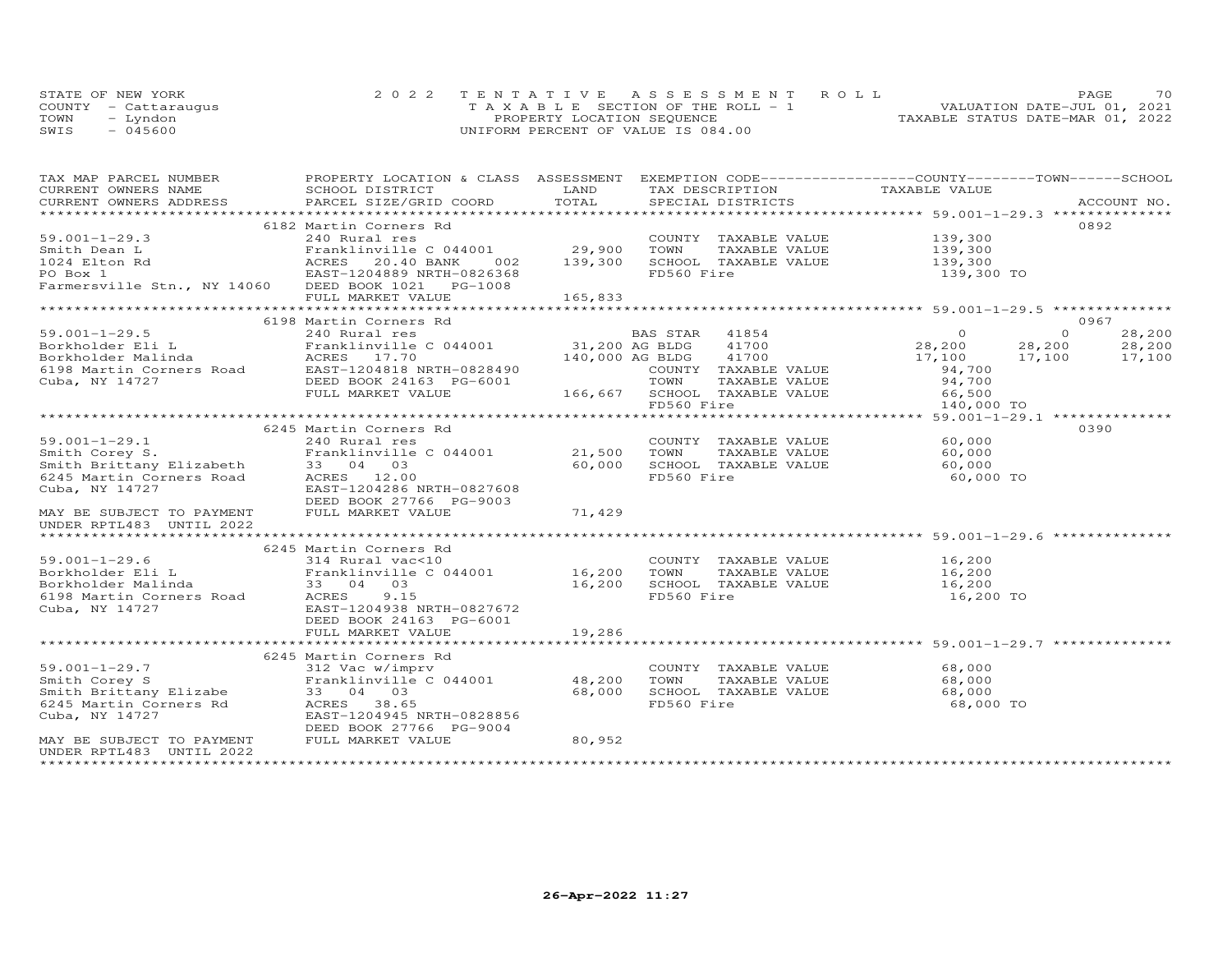| STATE OF NEW YORK |                      | 2022 TENTATIVE ASSESSMENT ROLL        | 71<br>PAGE.                      |
|-------------------|----------------------|---------------------------------------|----------------------------------|
|                   | COUNTY - Cattaraugus | T A X A B L E SECTION OF THE ROLL - 1 | VALUATION DATE-JUL 01, 2021      |
| TOWN              | - Lyndon             | PROPERTY LOCATION SEQUENCE            | TAXABLE STATUS DATE-MAR 01, 2022 |
| SWIS              | - 045600             | UNIFORM PERCENT OF VALUE IS 084.00    |                                  |

| TAX MAP PARCEL NUMBER     | PROPERTY LOCATION & CLASS ASSESSMENT EXEMPTION CODE----------------COUNTY-------TOWN------SCHOOL |             |                       |                                                  |             |
|---------------------------|--------------------------------------------------------------------------------------------------|-------------|-----------------------|--------------------------------------------------|-------------|
| CURRENT OWNERS NAME       | SCHOOL DISTRICT                                                                                  | LAND        | TAX DESCRIPTION       | TAXABLE VALUE                                    |             |
| CURRENT OWNERS ADDRESS    | PARCEL SIZE/GRID COORD                                                                           | TOTAL       | SPECIAL DISTRICTS     |                                                  | ACCOUNT NO. |
| **********************    |                                                                                                  |             |                       |                                                  |             |
|                           | McAffee Rd                                                                                       |             |                       |                                                  | 0159        |
| $50.004 - 1 - 48$         | 322 Rural vac>10                                                                                 |             | COUNTY TAXABLE VALUE  | 21,300                                           |             |
| Kapuscinski Kevin J       | Franklinville C 044001                                                                           | 21,300      | TOWN<br>TAXABLE VALUE | 21,300                                           |             |
| 8116 Red Clover Ave       | 19 04 03                                                                                         | 21,300      | SCHOOL TAXABLE VALUE  | 21,300                                           |             |
| Williamsville, NY 14221   | ACRES 11.76                                                                                      |             | FD560 Fire            | 21,300 TO                                        |             |
|                           | EAST-1210921 NRTH-0833531                                                                        |             |                       |                                                  |             |
|                           | DEED BOOK 26517 PG-3001                                                                          |             |                       |                                                  |             |
|                           | FULL MARKET VALUE                                                                                | 25,357      |                       |                                                  |             |
|                           |                                                                                                  | *********** |                       | ************************ 59.002-1-2.1 ********** |             |
|                           | McAffee Rd                                                                                       |             |                       |                                                  | 0010        |
| $59.002 - 1 - 2.1$        | 312 Vac w/imprv                                                                                  |             | COUNTY TAXABLE VALUE  | 6,600                                            |             |
| Scheer Ernie              | Franklinville C 044001                                                                           | 6,600       | TOWN<br>TAXABLE VALUE | 6,600                                            |             |
| 531 Fillmore Ave          | 18  04  03                                                                                       | 6,600       | SCHOOL TAXABLE VALUE  | 6,600                                            |             |
| East Aurora, NY 14052     | FRNT 155.00 DPTH 140.00                                                                          |             | FD560 Fire            | 6,600 TO                                         |             |
|                           | EAST-1212634 NRTH-0829905                                                                        |             |                       |                                                  |             |
|                           | DEED BOOK 2181    PG-6001                                                                        |             |                       |                                                  |             |
|                           | FULL MARKET VALUE                                                                                | 7,857       |                       |                                                  |             |
|                           | ***********************                                                                          | *********** |                       | ************************ 59.002-1-3.1 ********** |             |
|                           | McAffee Rd                                                                                       |             |                       |                                                  | 0089        |
| $59.002 - 1 - 3.1$        | 322 Rural vac>10                                                                                 |             | COUNTY TAXABLE VALUE  | 64,500                                           |             |
| Hastings Ronald           | Franklinville C 044001                                                                           | 64,500      | TOWN<br>TAXABLE VALUE | 64,500                                           |             |
| Hastings Jill             | $-04$<br>$-03$<br>18                                                                             | 64,500      | SCHOOL TAXABLE VALUE  | 64,500                                           |             |
| 1647 Ruie Road            | ACRES 55.02                                                                                      |             | FD560 Fire            | 64,500 TO                                        |             |
| North Tonawanda, NY 14120 | EAST-1213540 NRTH-0829677                                                                        |             |                       |                                                  |             |
|                           | DEED BOOK 20210 PG-4682                                                                          |             |                       |                                                  |             |
|                           | FULL MARKET VALUE                                                                                | 76,786      |                       |                                                  |             |
|                           |                                                                                                  |             |                       |                                                  |             |
|                           | McAffee Rd                                                                                       |             |                       |                                                  | 0088        |
| $59.002 - 1 - 4$          | 322 Rural vac>10                                                                                 |             | COUNTY TAXABLE VALUE  | 76,000                                           |             |
| Hastings Ronald           | Franklinville C 044001                                                                           | 76,000      | TOWN<br>TAXABLE VALUE | 76,000                                           |             |
| Hastings Jill             | $18 -04$<br>$-03$                                                                                | 76,000      | SCHOOL TAXABLE VALUE  | 76,000                                           |             |
| 1647 Ruie Rd              | ACRES 66.46                                                                                      |             | FD560 Fire            | 76,000 TO                                        |             |
| North Tonawanda, NY 14120 | EAST-1213618 NRTH-0831098                                                                        |             |                       |                                                  |             |
|                           | DEED BOOK 20210 PG-4682                                                                          |             |                       |                                                  |             |
|                           | FULL MARKET VALUE                                                                                | 90,476      |                       |                                                  |             |
|                           |                                                                                                  |             |                       |                                                  |             |
|                           | 6218 McAffee Rd                                                                                  |             |                       |                                                  | 0083        |
| $59.002 - 1 - 37$         | 210 1 Family Res                                                                                 |             | COUNTY TAXABLE VALUE  | 7,700                                            |             |
| Swift Scott L             | Franklinville C 044001                                                                           | 7,700       | TOWN<br>TAXABLE VALUE | 7,700                                            |             |
| 833 Carpenter Hill Rd     | 17 04 03                                                                                         | 7,700       | SCHOOL TAXABLE VALUE  | 7,700                                            |             |
| Cuba, NY 14727            | FRNT 395.00 DPTH 100.00                                                                          |             | FD560 Fire            | 7,700 TO                                         |             |
|                           | EAST-1212448 NRTH-0827708                                                                        |             |                       |                                                  |             |
|                           | DEED BOOK 829<br>PG-00501                                                                        |             |                       |                                                  |             |
|                           | FULL MARKET VALUE                                                                                | 9,167       |                       |                                                  |             |
|                           |                                                                                                  |             |                       |                                                  |             |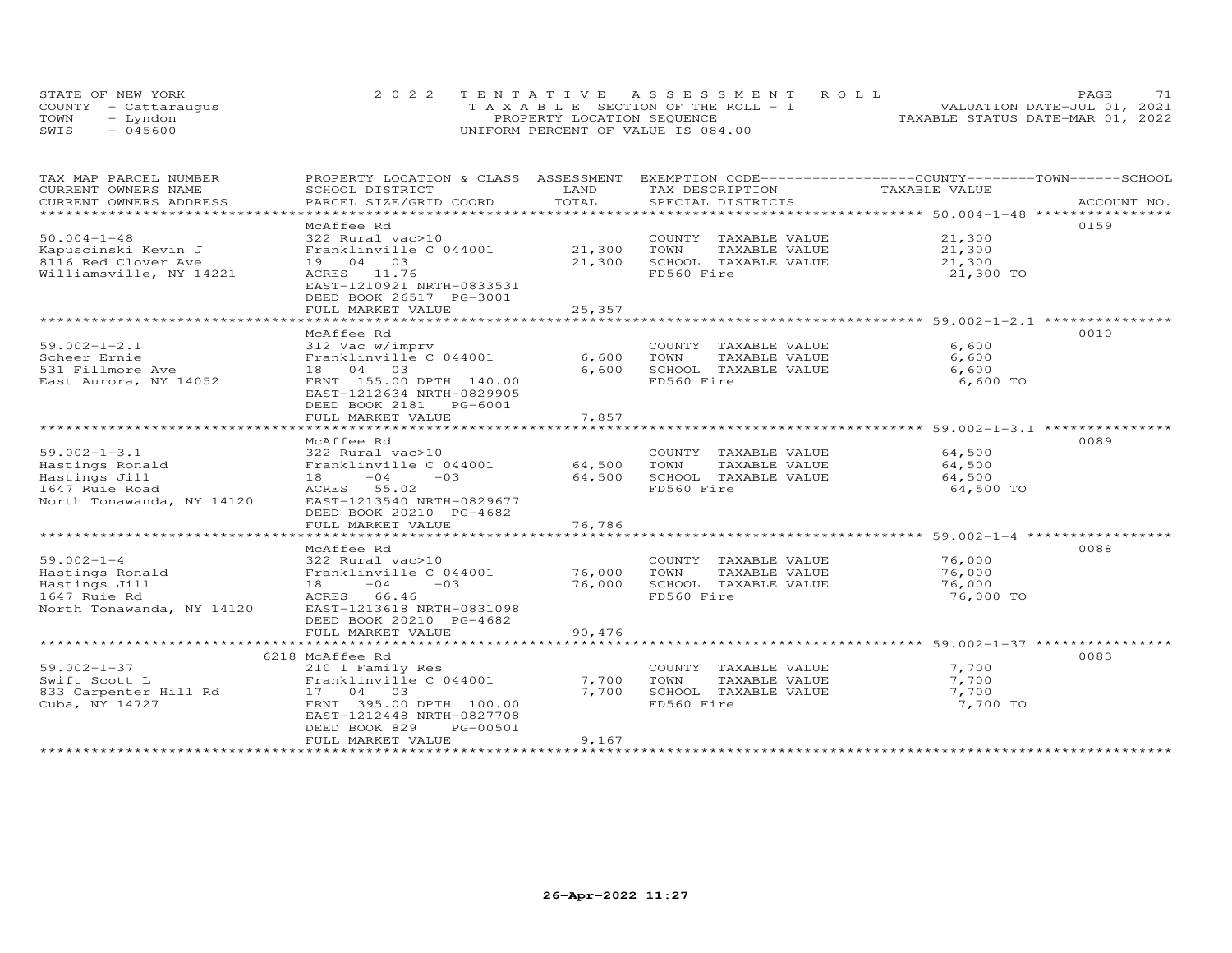| STATE OF NEW YORK    | 2022 TENTATIVE ASSESSMENT ROLL        | 72<br>PAGE.                      |
|----------------------|---------------------------------------|----------------------------------|
| COUNTY - Cattaraugus | T A X A B L E SECTION OF THE ROLL - 1 | VALUATION DATE-JUL 01, 2021      |
| TOWN<br>- Lyndon     | PROPERTY LOCATION SEQUENCE            | TAXABLE STATUS DATE-MAR 01, 2022 |
| $-045600$<br>SWIS    | UNIFORM PERCENT OF VALUE IS 084.00    |                                  |

| TAX MAP PARCEL NUMBER              | PROPERTY LOCATION & CLASS ASSESSMENT EXEMPTION CODE-----------------COUNTY-------TOWN------SCHOOL                                                                                                                              |         |                                              |                |                    |
|------------------------------------|--------------------------------------------------------------------------------------------------------------------------------------------------------------------------------------------------------------------------------|---------|----------------------------------------------|----------------|--------------------|
| CURRENT OWNERS NAME                | SCHOOL DISTRICT                                                                                                                                                                                                                | LAND    | TAX DESCRIPTION                              | TAXABLE VALUE  |                    |
|                                    | .CURRENT OWNERS ADDRESS PARCEL SIZE/GRID COORD TOTAL SPECIAL DISTRICTS ACCOUNT NO ACCOUNT NO ACCOUNT NO ARE A LATA AND MALL SERVERS ASSESS THAT A LATA AND MALL SERVERS AND RESOUNT NO A LATA AND HARPY AND HARPY AND RESOUN T |         |                                              |                | ACCOUNT NO.        |
|                                    |                                                                                                                                                                                                                                |         |                                              |                |                    |
|                                    | 6238 McAffee Rd                                                                                                                                                                                                                |         |                                              |                | 0367               |
| $59.002 - 1 - 38$                  | 312 Vac w/imprv                                                                                                                                                                                                                |         | COUNTY TAXABLE VALUE                         | 115,000        |                    |
| Swift Robert/Elaine                | Franklinville C 044001                                                                                                                                                                                                         | 112,900 | TOWN<br>TAXABLE VALUE                        | 115,000        |                    |
| Hurlburt Cathy                     | 17 04 03                                                                                                                                                                                                                       | 115,000 | SCHOOL TAXABLE VALUE                         | 115,000        |                    |
| 833 Carpenter Hill Rd ACRES 103.41 |                                                                                                                                                                                                                                |         | FD560 Fire                                   | 115,000 TO     |                    |
| Cuba, NY 14727                     | EAST-1212665 NRTH-0828169                                                                                                                                                                                                      |         |                                              |                |                    |
|                                    | DEED BOOK 1025 PG-732                                                                                                                                                                                                          |         |                                              |                |                    |
|                                    | FULL MARKET VALUE                                                                                                                                                                                                              | 136,905 |                                              |                |                    |
|                                    |                                                                                                                                                                                                                                |         |                                              |                |                    |
|                                    | 6283 McAffee Rd                                                                                                                                                                                                                |         |                                              |                | 0313               |
| $59.002 - 1 - 1$                   | 240 Rural res                                                                                                                                                                                                                  |         | COUNTY TAXABLE VALUE                         | 125,000        |                    |
| Johnson Monica                     | Franklinville C 044001                                                                                                                                                                                                         | 25,300  | TOWN<br>TAXABLE VALUE                        | 125,000        |                    |
| 94 Lamark Dr                       | 18  04  03                                                                                                                                                                                                                     | 125,000 | SCHOOL TAXABLE VALUE                         | 125,000        |                    |
| Amherst, NY 14226                  | ACRES 15.81                                                                                                                                                                                                                    |         | FD560 Fire                                   | 125,000 TO     |                    |
|                                    | EAST-1212033 NRTH-0828842                                                                                                                                                                                                      |         |                                              |                |                    |
|                                    | DEED BOOK 20210 PG-9320                                                                                                                                                                                                        |         |                                              |                |                    |
|                                    | FULL MARKET VALUE                                                                                                                                                                                                              | 148,810 |                                              |                |                    |
|                                    |                                                                                                                                                                                                                                |         |                                              |                |                    |
|                                    | 6369 McAffee Rd                                                                                                                                                                                                                |         |                                              |                | 0865               |
| $59.002 - 1 - 2.2$                 | 210 1 Family Res                                                                                                                                                                                                               |         | ENH STAR<br>41834                            | $\overline{O}$ | $\Omega$<br>70,410 |
| Schurr Kim R                       | Franklinville C 044001                                                                                                                                                                                                         |         | ENH SIAN SIAN<br>14,000 COUNTY TAXABLE VALUE | 87,000         |                    |
| 6369 McAffee Rd                    | 18  04  03                                                                                                                                                                                                                     | 87,000  | TOWN<br>TAXABLE VALUE                        | 87,000         |                    |
| Cuba, NY 14727                     | 5.00<br>ACRES                                                                                                                                                                                                                  |         | SCHOOL TAXABLE VALUE                         | 16,590         |                    |
|                                    | EAST-1212090 NRTH-0829854                                                                                                                                                                                                      |         | FD560 Fire                                   | 87,000 TO      |                    |
|                                    | DEED BOOK 21688 PG-2001                                                                                                                                                                                                        |         |                                              |                |                    |
|                                    | FULL MARKET VALUE                                                                                                                                                                                                              | 103,571 |                                              |                |                    |
|                                    |                                                                                                                                                                                                                                |         |                                              |                |                    |
|                                    | 6390 McAffee Rd                                                                                                                                                                                                                |         |                                              |                | 0089               |
| $59.002 - 1 - 3.2$                 |                                                                                                                                                                                                                                |         |                                              | 128,400        |                    |
|                                    | 322 Rural vac>10                                                                                                                                                                                                               |         | COUNTY TAXABLE VALUE                         |                |                    |
| Kellogg James                      | Franklinville C 044001                                                                                                                                                                                                         | 128,400 | TOWN<br>TAXABLE VALUE                        | 128,400        |                    |
| 6586 South Center Road             | $-03$<br>$18 - 04$                                                                                                                                                                                                             | 128,400 | SCHOOL TAXABLE VALUE                         | 128,400        |                    |
| Cuba, NY 14727                     | ACRES 118.86                                                                                                                                                                                                                   |         | FD560 Fire                                   | 128,400 TO     |                    |
|                                    | EAST-1211175 NRTH-0829880                                                                                                                                                                                                      |         |                                              |                |                    |
|                                    | DEED BOOK 20210 PG-4675                                                                                                                                                                                                        |         |                                              |                |                    |
|                                    | FULL MARKET VALUE                                                                                                                                                                                                              | 152,857 |                                              |                |                    |
|                                    |                                                                                                                                                                                                                                |         |                                              |                |                    |
|                                    | 6471 McAffee Rd                                                                                                                                                                                                                |         |                                              |                | 0121               |
| $50.004 - 1 - 45$                  | 260 Seasonal res                                                                                                                                                                                                               |         | COUNTY TAXABLE VALUE                         | 42,500         |                    |
| Myers Edward B                     | Franklinville C 044001 12,200                                                                                                                                                                                                  |         | TAXABLE VALUE<br>TOWN                        | 42,500         |                    |
| Myers Judith A                     | 18  04  03                                                                                                                                                                                                                     | 42,500  | SCHOOL TAXABLE VALUE                         | 42,500         |                    |
| 29 Wrexham Ct S                    | ACRES<br>3.83                                                                                                                                                                                                                  |         | FD560 Fire                                   | 42,500 TO      |                    |
| Tonawanda, NY 14150                | EAST-1212276 NRTH-0831486                                                                                                                                                                                                      |         |                                              |                |                    |
|                                    | DEED BOOK 31204 PG-2001                                                                                                                                                                                                        |         |                                              |                |                    |
|                                    | FULL MARKET VALUE                                                                                                                                                                                                              | 50,595  |                                              |                |                    |
|                                    |                                                                                                                                                                                                                                |         |                                              |                |                    |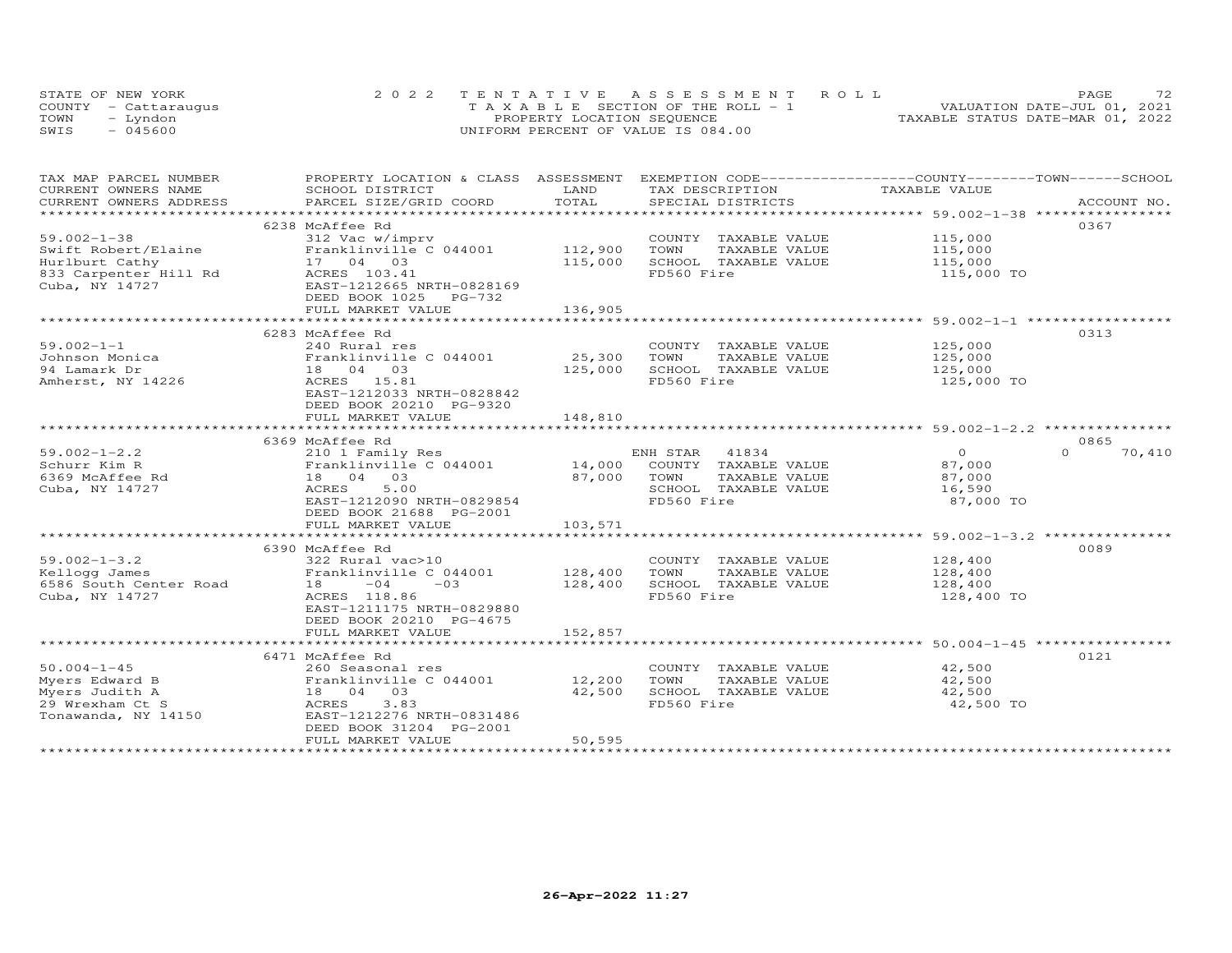|      | STATE OF NEW YORK    | 2022 TENTATIVE ASSESSMENT ROLL        | 73<br>PAGE                       |
|------|----------------------|---------------------------------------|----------------------------------|
|      | COUNTY - Cattaraugus | T A X A B L E SECTION OF THE ROLL - 1 | VALUATION DATE-JUL 01, 2021      |
| TOWN | - Lyndon             | PROPERTY LOCATION SEQUENCE            | TAXABLE STATUS DATE-MAR 01, 2022 |
| SWIS | $-045600$            | UNIFORM PERCENT OF VALUE IS 084.00    |                                  |

| TAX MAP PARCEL NUMBER   |                                                       |                       |                       | PROPERTY LOCATION & CLASS ASSESSMENT EXEMPTION CODE----------------COUNTY-------TOWN-----SCHOOL |  |
|-------------------------|-------------------------------------------------------|-----------------------|-----------------------|-------------------------------------------------------------------------------------------------|--|
| CURRENT OWNERS NAME     | SCHOOL DISTRICT                                       | LAND                  | TAX DESCRIPTION       | TAXABLE VALUE                                                                                   |  |
| CURRENT OWNERS ADDRESS  | PARCEL SIZE/GRID COORD                                | TOTAL                 | SPECIAL DISTRICTS     | ACCOUNT NO.                                                                                     |  |
| *******************     |                                                       |                       |                       |                                                                                                 |  |
|                         | 6497 McAffee Rd                                       |                       |                       | 0800                                                                                            |  |
| $50.004 - 1 - 53$       | 270 Mfg housing                                       |                       | COUNTY TAXABLE VALUE  | 36,500                                                                                          |  |
| Sobocinski Bruce        | Franklinville C 044001                                | 29,200                | TOWN<br>TAXABLE VALUE | 36,500                                                                                          |  |
| 56 S Wrexhan Ct         | 18/19 04 03                                           | 36,500                | SCHOOL TAXABLE VALUE  | 36,500                                                                                          |  |
| Tonawanda, NY 14150     | ACRES 19.70                                           |                       | FD560 Fire            | 36,500 TO                                                                                       |  |
|                         | EAST-1212230 NRTH-0832424                             |                       |                       |                                                                                                 |  |
|                         | DEED BOOK 4044 PG-5002                                |                       |                       |                                                                                                 |  |
|                         | FULL MARKET VALUE                                     | 43,452                |                       |                                                                                                 |  |
|                         |                                                       | ********************* |                       | ************************************50.004-1-43.7 **************                                |  |
|                         | 6508 McAffee Rd                                       |                       |                       | 0744                                                                                            |  |
| $50.004 - 1 - 43.7$     | 260 Seasonal res                                      |                       | COUNTY TAXABLE VALUE  | 86,000                                                                                          |  |
| Thompson William R      | Franklinville C 044001                                | 14,300                | TOWN<br>TAXABLE VALUE | 86,000                                                                                          |  |
| Thompson Mina M         | $19 - 04 - 03$                                        | 86,000                | SCHOOL TAXABLE VALUE  | 86,000                                                                                          |  |
| 4389 Salem Dr           | 5.20<br>ACRES                                         |                       | FD560 Fire            | 86,000 TO                                                                                       |  |
| Blasdell, NY 14219      | EAST-1213021 NRTH-0832272                             |                       |                       |                                                                                                 |  |
|                         | DEED BOOK 835<br>PG-00540                             |                       |                       |                                                                                                 |  |
|                         | FULL MARKET VALUE                                     | 102,381               |                       |                                                                                                 |  |
|                         |                                                       |                       |                       |                                                                                                 |  |
|                         | 6545 McAffee Rd                                       |                       |                       | 0716                                                                                            |  |
| $50.004 - 1 - 43.9$     | 314 Rural vac<10                                      |                       | COUNTY TAXABLE VALUE  | 21,400                                                                                          |  |
| Songster Thomas         | Franklinville C 044001                                | 21,400                | TOWN<br>TAXABLE VALUE | 21,400                                                                                          |  |
| Songster Sandra         | 19  04  03                                            | 21,400                | SCHOOL TAXABLE VALUE  | 21,400                                                                                          |  |
| 3072 Bakerstand Rd      | L/p 962-552                                           |                       | FD560 Fire            | 21,400 TO                                                                                       |  |
| Franklinville, NY 14737 | ACRES 15.90                                           |                       |                       |                                                                                                 |  |
|                         | EAST-1213293 NRTH-0832916                             |                       |                       |                                                                                                 |  |
|                         | DEED BOOK 00962 PG-00552                              |                       |                       |                                                                                                 |  |
|                         | FULL MARKET VALUE                                     | 25,476                |                       |                                                                                                 |  |
|                         |                                                       |                       |                       |                                                                                                 |  |
|                         | 6581 McAffee Rd                                       |                       |                       | 0799                                                                                            |  |
| $50.004 - 1 - 52$       | 240 Rural res                                         |                       | COUNTY TAXABLE VALUE  | 148,000                                                                                         |  |
|                         | Irrevocable Trust Joseph & Jan Franklinville C 044001 | 43,800                | TOWN<br>TAXABLE VALUE | 148,000                                                                                         |  |
| Wodowski Joseph         | 18/19 04 03                                           | 148,000               | SCHOOL TAXABLE VALUE  | 148,000                                                                                         |  |
| 6581 McAffee Rd         | 34.25<br>ACRES                                        |                       | FD560 Fire            | 148,000 TO                                                                                      |  |
|                         | Franklinville, NY 14727 EAST-1211603 NRTH-0832261     |                       |                       |                                                                                                 |  |
|                         | DEED BOOK 20190 PG-3893                               |                       |                       |                                                                                                 |  |
|                         | FULL MARKET VALUE                                     | 176,190               |                       |                                                                                                 |  |
|                         |                                                       |                       |                       |                                                                                                 |  |
|                         | 6599 McAffee Rd                                       |                       |                       | 0004                                                                                            |  |
| $50.004 - 1 - 47$       | 314 Rural vac<10                                      |                       | COUNTY TAXABLE VALUE  | 11,000                                                                                          |  |
| Gasiewicz Donald R      | Franklinville C 044001                                | 11,000                | TAXABLE VALUE<br>TOWN | 11,000                                                                                          |  |
| Gasiewicz Hollis M      | 19 04 03                                              | 11,000                | SCHOOL TAXABLE VALUE  | 11,000                                                                                          |  |
| 2320 Centerline Rd      | ACRES<br>3.02                                         |                       | FD560 Fire            | 11,000 TO                                                                                       |  |
| Varysburg, NY 14167     | EAST-1211467 NRTH-0833350                             |                       |                       |                                                                                                 |  |
|                         | DEED BOOK 00961 PG-00048                              |                       |                       |                                                                                                 |  |
|                         | FULL MARKET VALUE                                     | 13,095                |                       |                                                                                                 |  |
|                         |                                                       |                       |                       |                                                                                                 |  |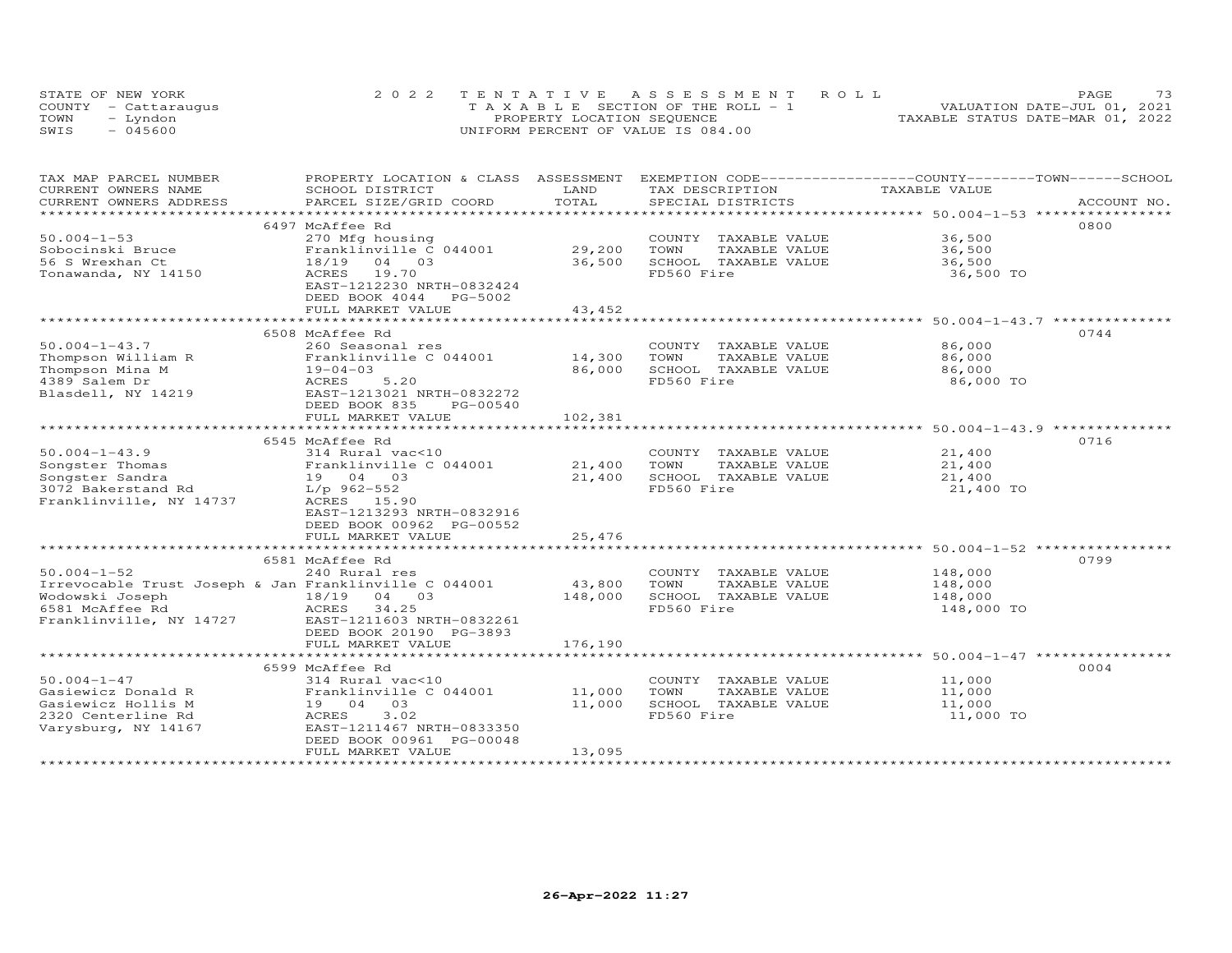| STATE OF NEW YORK    | 2022 TENTATIVE ASSESSMENT ROLL        | 74<br>PAGE.                      |
|----------------------|---------------------------------------|----------------------------------|
| COUNTY - Cattaraugus | T A X A B L E SECTION OF THE ROLL - 1 | VALUATION DATE-JUL 01, 2021      |
| TOWN<br>– Lyndon     | PROPERTY LOCATION SEQUENCE            | TAXABLE STATUS DATE-MAR 01, 2022 |
| SWIS<br>- 045600     | UNIFORM PERCENT OF VALUE IS 084.00    |                                  |

| TAX MAP PARCEL NUMBER<br>CURRENT OWNERS NAME | PROPERTY LOCATION & CLASS ASSESSMENT EXEMPTION CODE-----------------COUNTY-------TOWN------SCHOOL<br>SCHOOL DISTRICT | LAND    | TAX DESCRIPTION       | TAXABLE VALUE |             |
|----------------------------------------------|----------------------------------------------------------------------------------------------------------------------|---------|-----------------------|---------------|-------------|
| CURRENT OWNERS ADDRESS                       | PARCEL SIZE/GRID COORD                                                                                               | TOTAL   | SPECIAL DISTRICTS     |               | ACCOUNT NO. |
|                                              |                                                                                                                      |         |                       |               |             |
| $50.004 - 1 - 49$                            | 6643 McAffee Rd<br>314 Rural vac<10                                                                                  |         | COUNTY TAXABLE VALUE  | 15,900        | 0198        |
| Kennedy James P                              | Franklinville C 044001                                                                                               | 15,900  | TOWN<br>TAXABLE VALUE | 15,900        |             |
| Kennedy Mary Eileen                          | $-04$<br>$-04$<br>19                                                                                                 | 15,900  | SCHOOL TAXABLE VALUE  | 15,900        |             |
| 186 Woodcrest Dr                             | ACRES<br>6.39                                                                                                        |         | FD560 Fire            | 15,900 TO     |             |
| Buffalo, NY 14220                            | EAST-1210773 NRTH-0834059                                                                                            |         |                       |               |             |
|                                              | DEED BOOK 885<br>PG-00180                                                                                            |         |                       |               |             |
|                                              | FULL MARKET VALUE                                                                                                    | 18,929  |                       |               |             |
|                                              |                                                                                                                      |         |                       |               |             |
|                                              | 6646-6647 McAffee Rd                                                                                                 |         |                       |               | 0205        |
| $50.004 - 1 - 50$                            | 312 Vac w/imprv                                                                                                      |         | COUNTY TAXABLE VALUE  | 145,000       |             |
| Kottwitz David D                             | Franklinville C 044001                                                                                               | 141,300 | TOWN<br>TAXABLE VALUE | 145,000       |             |
| Kottwitz Barbara                             | 19 04 03                                                                                                             | 145,000 | SCHOOL TAXABLE VALUE  | 145,000       |             |
| 13 Chestnut St                               | Inc. $50.004-1-44$ & $50.003$                                                                                        |         | FD560 Fire            | 145,000 TO    |             |
| Franklinville, NY 14737                      | ACRES 131.75                                                                                                         |         |                       |               |             |
|                                              | EAST-1212245 NRTH-0834049                                                                                            |         |                       |               |             |
|                                              | DEED BOOK 806<br>PG-01059                                                                                            |         |                       |               |             |
|                                              | FULL MARKET VALUE                                                                                                    | 172,619 |                       |               |             |
|                                              | North Center Rd                                                                                                      |         |                       |               | 0293        |
| $41.003 - 1 - 9$                             | 322 Rural vac>10                                                                                                     |         | COUNTY TAXABLE VALUE  | 25,400        |             |
| Proefrock Warren H                           | Franklinville C 044001                                                                                               | 25,400  | TOWN<br>TAXABLE VALUE | 25,400        |             |
| Proefrock Virginia R                         | 32/34<br>04 03                                                                                                       | 25,400  | SCHOOL TAXABLE VALUE  | 25,400        |             |
| 496 Stenzil St                               | ACRES 15.88                                                                                                          |         | FD560 Fire            | 25,400 TO     |             |
| N Tonawanda, NY 14120                        | EAST-1210411 NRTH-0853604                                                                                            |         |                       |               |             |
|                                              | DEED BOOK 812<br>PG-01116                                                                                            |         |                       |               |             |
|                                              | FULL MARKET VALUE                                                                                                    | 30,238  |                       |               |             |
|                                              | ***************************                                                                                          |         |                       |               |             |
|                                              | North Center Rd                                                                                                      |         |                       |               | 0376        |
| $41.004 - 1 - 17.11$                         | 322 Rural vac>10                                                                                                     |         | COUNTY TAXABLE VALUE  | 97,600        |             |
| Gutmann Michael                              | Franklinville C 044001                                                                                               | 97,600  | TOWN<br>TAXABLE VALUE | 97,600        |             |
| Gutmann Maureen B                            | 03<br>23/24/32<br>04                                                                                                 | 97,600  | SCHOOL TAXABLE VALUE  | 97,600        |             |
| 12444 Warner Hill Road                       | Ff 2025.00                                                                                                           |         | FD560 Fire            | 97,600 TO     |             |
| South Wales, NY 14139                        | ACRES 88.10                                                                                                          |         |                       |               |             |
|                                              | EAST-1211055 NRTH-0851215                                                                                            |         |                       |               |             |
|                                              | DEED BOOK 2020 PG-13359                                                                                              |         |                       |               |             |
|                                              | FULL MARKET VALUE                                                                                                    | 116,190 |                       |               |             |
|                                              | North Center Rd                                                                                                      |         |                       |               | 0376        |
| $41.004 - 1 - 17.12$                         | 314 Rural vac<10                                                                                                     |         | COUNTY TAXABLE VALUE  | 6,500         |             |
| Thompson Carol J                             | Franklinville C 044001                                                                                               | 6,500   | TOWN<br>TAXABLE VALUE | 6,500         |             |
| 7746 N Center Rd                             | $23/24/32$ 04 03                                                                                                     | 6,500   | SCHOOL TAXABLE VALUE  | 6,500         |             |
| Franklinville, NY 14737                      | Ff 2025.00                                                                                                           |         | FD560 Fire            | 6,500 TO      |             |
|                                              | ACRES<br>1.72                                                                                                        |         |                       |               |             |
|                                              | EAST-1209925 NRTH-0852852                                                                                            |         |                       |               |             |
|                                              | DEED BOOK 11697 PG-3001                                                                                              |         |                       |               |             |
|                                              | FULL MARKET VALUE                                                                                                    | 7,738   |                       |               |             |
|                                              |                                                                                                                      |         |                       |               |             |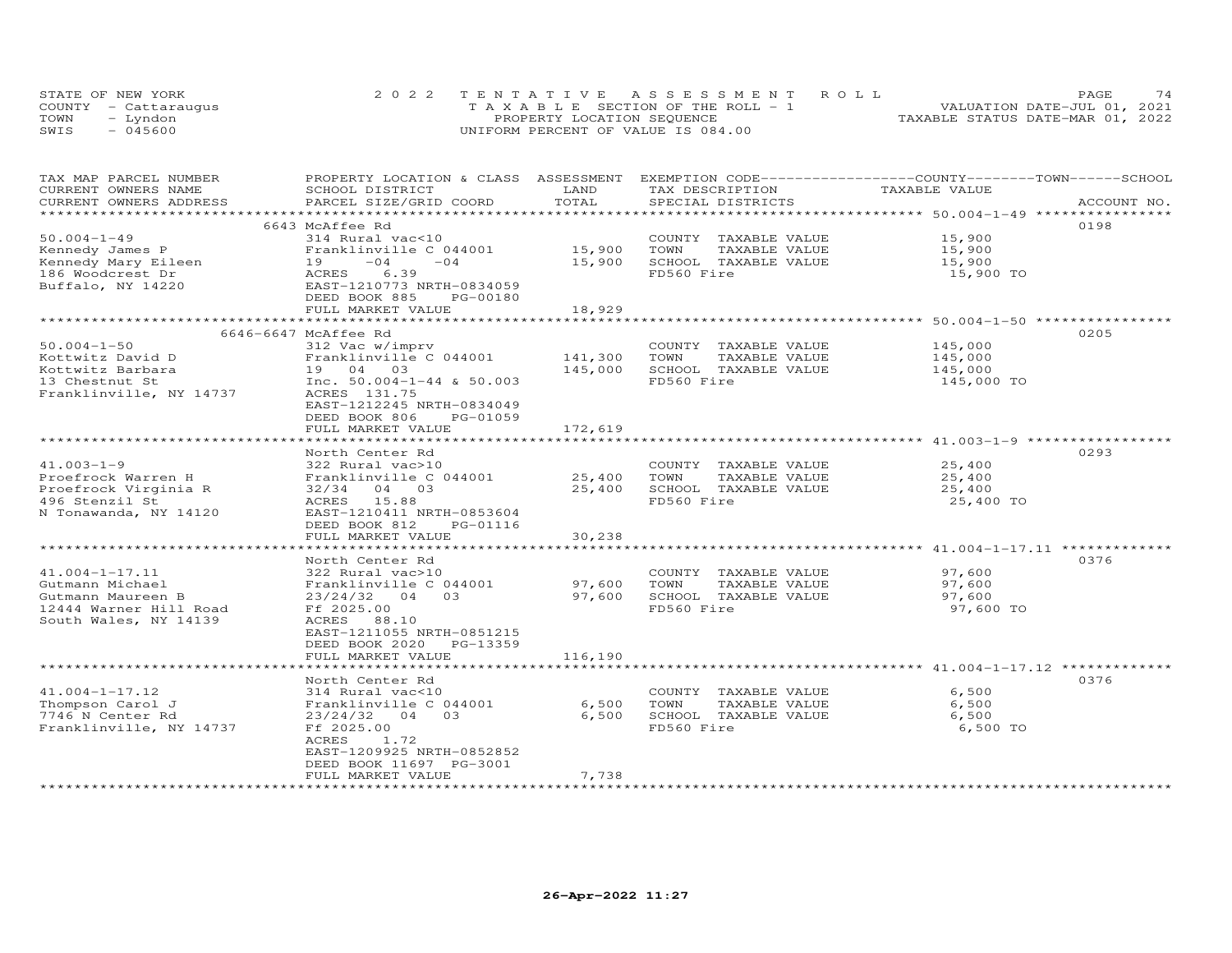|      | STATE OF NEW YORK    | 2022 TENTATIVE ASSESSMENT ROLL        | 75<br>PAGE.                      |
|------|----------------------|---------------------------------------|----------------------------------|
|      | COUNTY - Cattarauqus | T A X A B L E SECTION OF THE ROLL - 1 | VALUATION DATE-JUL 01, 2021      |
| TOWN | – Lyndon             | PROPERTY LOCATION SEQUENCE            | TAXABLE STATUS DATE-MAR 01, 2022 |
| SWIS | $-045600$            | UNIFORM PERCENT OF VALUE IS 084.00    |                                  |

| TAX MAP PARCEL NUMBER<br>CURRENT OWNERS NAME                                                                       | PROPERTY LOCATION & CLASS ASSESSMENT EXEMPTION CODE-----------------COUNTY-------TOWN------SCHOOL<br>SCHOOL DISTRICT                                                                                      | LAND<br>TOTAL                                | TAX DESCRIPTION                                                                     | TAXABLE VALUE                                                                          |             |
|--------------------------------------------------------------------------------------------------------------------|-----------------------------------------------------------------------------------------------------------------------------------------------------------------------------------------------------------|----------------------------------------------|-------------------------------------------------------------------------------------|----------------------------------------------------------------------------------------|-------------|
| CURRENT OWNERS ADDRESS<br>****************************                                                             | PARCEL SIZE/GRID COORD                                                                                                                                                                                    |                                              | SPECIAL DISTRICTS                                                                   |                                                                                        | ACCOUNT NO. |
| $41.004 - 1 - 19.1$<br>Price Edwin G<br>3160 Apple Ct.<br>Niagara Falls, NY 14304                                  | North Center Rd<br>322 Rural vac>10<br>Franklinville C 044001<br>$22/23$ 04 03<br>Ff 580.00<br>ACRES<br>9.50<br>EAST-1210655 NRTH-0848128<br>DEED BOOK 20210 PG-1331                                      | 19,000<br>19,000                             | COUNTY TAXABLE VALUE<br>TOWN<br>TAXABLE VALUE<br>SCHOOL TAXABLE VALUE<br>FD560 Fire | 19,000<br>19,000<br>19,000<br>19,000 TO                                                | 0723        |
|                                                                                                                    | FULL MARKET VALUE                                                                                                                                                                                         | 22,619                                       |                                                                                     |                                                                                        |             |
| $50.001 - 1 - 27$<br>Ressler Ralph C<br>Ressler Edith<br>Gary Ressler<br>3085 Four Rod Rd<br>East Aurora, NY 14052 | North Center Rd<br>322 Rural vac>10<br>Franklinville C 044001<br>30 04 03<br>Lot5<br>By Will L/p 956-235<br>ACRES 12.15<br>EAST-1209517 NRTH-0845321<br>DEED BOOK 00986 PG-00995                          | 21,700<br>21,700                             | COUNTY TAXABLE VALUE<br>TAXABLE VALUE<br>TOWN<br>SCHOOL TAXABLE VALUE<br>FD560 Fire | 21,700<br>21,700<br>21,700<br>21,700 TO                                                | 0070        |
|                                                                                                                    | FULL MARKET VALUE                                                                                                                                                                                         | 25,833                                       |                                                                                     |                                                                                        |             |
| $50.001 - 1 - 33$<br>Knapic Michael<br>392 Hinman Ave<br>Buffalo, NY 14216                                         | North Center Rd<br>314 Rural vac<10<br>Franklinville C 044001<br>$-04$<br>$-03$<br>29<br>ACRES 6.45<br>EAST-1209497 NRTH-0843765<br>DEED BOOK 28150 PG-7001<br>FULL MARKET VALUE<br>********************* | 16,000<br>16,000<br>19,048<br>************** | COUNTY TAXABLE VALUE<br>TOWN<br>TAXABLE VALUE<br>SCHOOL TAXABLE VALUE<br>FD560 Fire | 16,000<br>16,000<br>16,000<br>16,000 TO<br>******************** 50.001-1-34.1 ******** | 0200        |
|                                                                                                                    | North Center Rd                                                                                                                                                                                           |                                              |                                                                                     |                                                                                        | 0287        |
| $50.001 - 1 - 34.1$<br>Knapic Edward<br>179 Vandervoort St Upper<br>North Tonawanda, NY 14120                      | 260 Seasonal res<br>Franklinville C 044001<br>29 04 03<br>6.05<br>ACRES<br>EAST-1209504 NRTH-0843419<br>DEED BOOK 779<br>PG-00682                                                                         | 15,600<br>28,000                             | COUNTY TAXABLE VALUE<br>TAXABLE VALUE<br>TOWN<br>SCHOOL TAXABLE VALUE<br>FD560 Fire | 28,000<br>28,000<br>28,000<br>28,000 TO                                                |             |
|                                                                                                                    | FULL MARKET VALUE                                                                                                                                                                                         | 33, 333                                      |                                                                                     | ********* 50.001-1-36 ****                                                             |             |
| $50.001 - 1 - 36$<br>Knapic Michael S<br>11203 Matteson Corners Rd<br>Holland, NY 14080                            | North Center Rd<br>322 Rural vac>10<br>Franklinville C 044001<br>29 04 03<br>ACRES 12.05<br>EAST-1209474 NRTH-0842897<br>DEED BOOK 23623 PG-7002<br>FULL MARKET VALUE                                     | 21,600<br>21,600<br>25,714                   | COUNTY TAXABLE VALUE<br>TAXABLE VALUE<br>TOWN<br>SCHOOL TAXABLE VALUE<br>FD560 Fire | 21,600<br>21,600<br>21,600<br>21,600 TO                                                | 0557        |
|                                                                                                                    |                                                                                                                                                                                                           | ********************                         |                                                                                     |                                                                                        |             |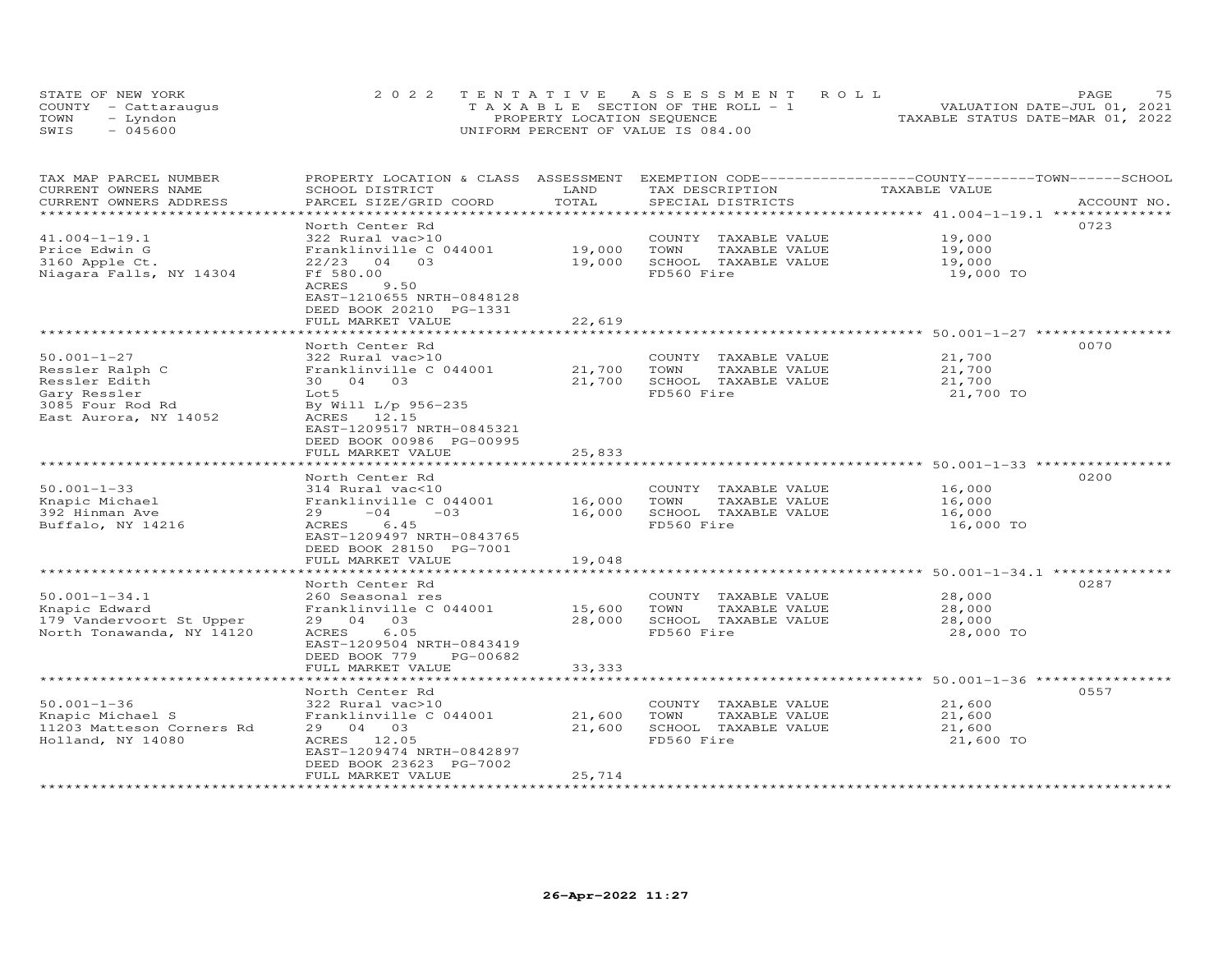|      | STATE OF NEW YORK    | 2022 TENTATIVE ASSESSMENT ROLL     |  |                                  | PAGE | 76 |
|------|----------------------|------------------------------------|--|----------------------------------|------|----|
|      | COUNTY - Cattaraugus | TAXABLE SECTION OF THE ROLL - 1    |  | VALUATION DATE-JUL 01, 2021      |      |    |
| TOWN | - Lyndon             | PROPERTY LOCATION SEQUENCE         |  | TAXABLE STATUS DATE-MAR 01, 2022 |      |    |
| SWIS | $-045600$            | UNIFORM PERCENT OF VALUE IS 084.00 |  |                                  |      |    |

| TAX MAP PARCEL NUMBER                 | PROPERTY LOCATION & CLASS ASSESSMENT EXEMPTION CODE----------------COUNTY-------TOWN-----SCHOOL                                                                                                      |             |                             |                                                        |                 |             |
|---------------------------------------|------------------------------------------------------------------------------------------------------------------------------------------------------------------------------------------------------|-------------|-----------------------------|--------------------------------------------------------|-----------------|-------------|
| CURRENT OWNERS NAME                   | SCHOOL DISTRICT                                                                                                                                                                                      | LAND        | TAX DESCRIPTION             | TAXABLE VALUE                                          |                 |             |
| CURRENT OWNERS ADDRESS                | PARCEL SIZE/GRID COORD                                                                                                                                                                               | TOTAL       | SPECIAL DISTRICTS           |                                                        |                 | ACCOUNT NO. |
|                                       | North Center Rd                                                                                                                                                                                      |             |                             |                                                        | 0874            |             |
| $50.002 - 1 - 39.4$                   |                                                                                                                                                                                                      |             |                             | 111,084                                                | 111,084 111,084 |             |
| Marshacres, LLC                       |                                                                                                                                                                                                      |             |                             | 87,216                                                 |                 |             |
| 7017 Fadale Rd                        | 21 04 03                                                                                                                                                                                             | 198,300     | TOWN<br>TAXABLE VALUE       |                                                        |                 |             |
| Ellicottville, NY 14731               | ACRES 188.75                                                                                                                                                                                         |             | SCHOOL TAXABLE VALUE        | 87,216<br>87,216                                       |                 |             |
|                                       | ACRES 188.75<br>EAST-1212980 NRTH-0841593                                                                                                                                                            |             | FD560 Fire                  | 198,300 TO                                             |                 |             |
| MAY BE SUBJECT TO PAYMENT             | DEED BOOK 1023 PG-978                                                                                                                                                                                |             |                             |                                                        |                 |             |
| UNDER AGDIST LAW TIL 2026             | FULL MARKET VALUE                                                                                                                                                                                    | 236,071     |                             |                                                        |                 |             |
|                                       |                                                                                                                                                                                                      |             |                             |                                                        |                 |             |
|                                       | North Center Rd                                                                                                                                                                                      |             |                             |                                                        | 0577            |             |
| $50.002 - 1 - 46.3$                   | 322 Rural vac>10                                                                                                                                                                                     |             | COUNTY TAXABLE VALUE        | 34,700                                                 |                 |             |
| Donner Donald A                       | Franklinville $C$ 044001 34,700                                                                                                                                                                      |             | TOWN                        |                                                        |                 |             |
| Donner Richard A                      | 21/22 04 03                                                                                                                                                                                          | 34,700      | SCHOOL TAXABLE VALUE        | TAXABLE VALUE 34,700<br>TAXABLE VALUE 34,700<br>34,700 |                 |             |
| 7132 Ward Rd                          | ACRES 55.41                                                                                                                                                                                          |             | FD560 Fire                  | 34,700 TO                                              |                 |             |
| N.Tonawanda, NY 14120                 | EAST-1213268 NRTH-0844419                                                                                                                                                                            |             |                             |                                                        |                 |             |
|                                       | DEED BOOK 14651 PG-3001                                                                                                                                                                              |             |                             |                                                        |                 |             |
|                                       | FULL MARKET VALUE                                                                                                                                                                                    | 41,310      |                             |                                                        |                 |             |
|                                       |                                                                                                                                                                                                      |             |                             |                                                        |                 |             |
|                                       | North Center Rd                                                                                                                                                                                      |             |                             |                                                        | 0866            |             |
| $50.003 - 1 - 33.2$                   | 105 Vac farmland                                                                                                                                                                                     |             | AG DISTOUT 41730            | 45,482                                                 | 45,482          | 45,482      |
| Marshacres, LLC                       | Franklinville C 044001 68,900 COUNTY TAXABLE VALUE                                                                                                                                                   |             |                             | 23,418                                                 |                 |             |
| 7017 Fadale Rd                        | 28 04 03                                                                                                                                                                                             | 68,900 TOWN | TAXABLE VALUE               | 23, 418                                                |                 |             |
| Ellicottville, NY 14731               | FRNT 2275.00 DPTH                                                                                                                                                                                    |             | SCHOOL TAXABLE VALUE        | 23,418                                                 |                 |             |
|                                       | 017<br>ACRES 59.35 BANK                                                                                                                                                                              |             | FD560 Fire                  | 68,900 TO                                              |                 |             |
| MAY BE SUBJECT TO PAYMENT             | EAST-1209828 NRTH-0838724                                                                                                                                                                            |             |                             |                                                        |                 |             |
| UNDER AGDIST LAW TIL 2029             | DEED BOOK 1023 PG-978                                                                                                                                                                                |             |                             |                                                        |                 |             |
|                                       | FULL MARKET VALUE                                                                                                                                                                                    | 82,024      |                             |                                                        |                 |             |
|                                       | 7029 North Center Rd                                                                                                                                                                                 |             |                             |                                                        | 0467            |             |
|                                       | 10,6001-1-42.2<br>Werley David J<br>Werley Douglas E 29-04-03<br>6750 Sy Rd ACRES 2.76<br>Niagara Falls, NY 14304<br>Recently and ACRES 2.76<br>Niagara Falls, NY 14304<br>EAST-1210205 NRTH-0840302 |             | COUNTY TAXABLE VALUE 12,000 |                                                        |                 |             |
|                                       |                                                                                                                                                                                                      |             | TAXABLE VALUE               | 12,000                                                 |                 |             |
|                                       |                                                                                                                                                                                                      |             | 12,000 SCHOOL TAXABLE VALUE | 12,000                                                 |                 |             |
|                                       |                                                                                                                                                                                                      |             | FD560 Fire                  | 12,000 TO                                              |                 |             |
|                                       |                                                                                                                                                                                                      |             |                             |                                                        |                 |             |
|                                       | DEED BOOK 616<br>PG-8001                                                                                                                                                                             |             |                             |                                                        |                 |             |
|                                       | FULL MARKET VALUE                                                                                                                                                                                    | 14,286      |                             |                                                        |                 |             |
|                                       |                                                                                                                                                                                                      |             |                             |                                                        |                 |             |
|                                       | 7045 North Center Rd                                                                                                                                                                                 |             |                             |                                                        | 0701            |             |
| $50.001 - 1 - 41.8$                   | 260 Seasonal res                                                                                                                                                                                     |             | COUNTY TAXABLE VALUE        | 16,500                                                 |                 |             |
| 50.001-1-41.8<br>Salansky Daniel J    | Franklinville C 044001 2,800                                                                                                                                                                         |             | TOWN                        | TAXABLE VALUE 16,500                                   |                 |             |
| 1309 Wisconsin Rdd<br>Derby, NY 14347 | 29 04 03                                                                                                                                                                                             | 16,500      | SCHOOL TAXABLE VALUE        | 16,500                                                 |                 |             |
| Derby, NY 14347                       | FRNT 100.00 DPTH 100.00                                                                                                                                                                              |             | FD560 Fire                  | 16,500 TO                                              |                 |             |
|                                       | EAST-1209817 NRTH-0840629                                                                                                                                                                            |             |                             |                                                        |                 |             |
|                                       | DEED BOOK 1014 PG-227                                                                                                                                                                                |             |                             |                                                        |                 |             |
|                                       | FULL MARKET VALUE                                                                                                                                                                                    | 19,643      |                             |                                                        |                 |             |
|                                       |                                                                                                                                                                                                      |             |                             |                                                        |                 |             |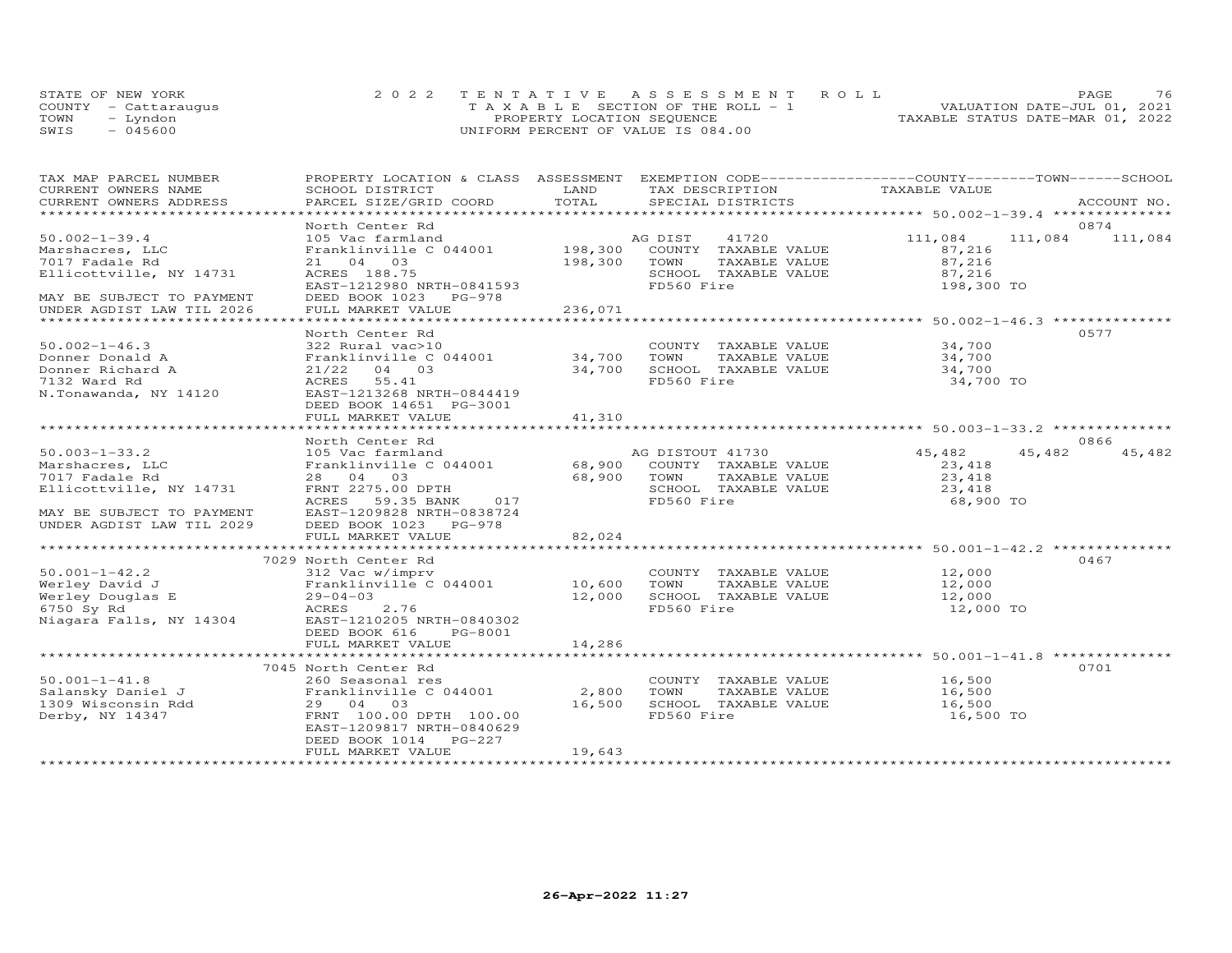|      | STATE OF NEW YORK    | 2022 TENTATIVE ASSESSMENT ROLL        | 77<br>PAGE                       |
|------|----------------------|---------------------------------------|----------------------------------|
|      | COUNTY - Cattaraugus | T A X A B L E SECTION OF THE ROLL - 1 | VALUATION DATE-JUL 01, 2021      |
| TOWN | – Lyndon             | PROPERTY LOCATION SEQUENCE            | TAXABLE STATUS DATE-MAR 01, 2022 |
| SWIS | $-045600$            | UNIFORM PERCENT OF VALUE IS 084.00    |                                  |

| PROPERTY LOCATION & CLASS ASSESSMENT EXEMPTION CODE----------------COUNTY-------TOWN------SCHOOL<br>TAX MAP PARCEL NUMBER<br>TAXABLE VALUE<br>CURRENT OWNERS NAME<br>SCHOOL DISTRICT<br>LAND<br>TAX DESCRIPTION                                                                                                                                                                                                                                                 |             |
|-----------------------------------------------------------------------------------------------------------------------------------------------------------------------------------------------------------------------------------------------------------------------------------------------------------------------------------------------------------------------------------------------------------------------------------------------------------------|-------------|
| TOTAL<br>CURRENT OWNERS ADDRESS<br>PARCEL SIZE/GRID COORD<br>SPECIAL DISTRICTS                                                                                                                                                                                                                                                                                                                                                                                  | ACCOUNT NO. |
| *******************                                                                                                                                                                                                                                                                                                                                                                                                                                             |             |
| 7077 North Center Rd                                                                                                                                                                                                                                                                                                                                                                                                                                            | 0666        |
| $50.001 - 1 - 41.4$<br>21,000<br>21,000<br>270 Mfg housing<br>Franklinville C 044001 24,600 ENH STAR 41834                                                                                                                                                                                                                                                                                                                                                      | 21,000      |
| Brogan Daniel J<br>$\circ$<br>$\Omega$                                                                                                                                                                                                                                                                                                                                                                                                                          | 21,000      |
| 42,000 COUNTY TAXABLE VALUE<br>21,000<br>7077 N Center Rd<br>29 04 03                                                                                                                                                                                                                                                                                                                                                                                           |             |
| Franklinville, NY 14737<br>ACRES 15.05<br>TAXABLE VALUE<br>21,000<br>TOWN                                                                                                                                                                                                                                                                                                                                                                                       |             |
| H-0841082<br>PG-2001<br>EAST-1209541 NRTH-0841082<br>SCHOOL TAXABLE VALUE<br>$0$ 0<br>42,000 TO                                                                                                                                                                                                                                                                                                                                                                 |             |
| FD560 Fire<br>DEED BOOK 815                                                                                                                                                                                                                                                                                                                                                                                                                                     |             |
| 50,000<br>FULL MARKET VALUE                                                                                                                                                                                                                                                                                                                                                                                                                                     |             |
|                                                                                                                                                                                                                                                                                                                                                                                                                                                                 |             |
| 7084 North Center Rd                                                                                                                                                                                                                                                                                                                                                                                                                                            | 0731        |
| COUNTY TAXABLE VALUE 35,000<br>IAANDDD -<br>TAXABLE VALUE<br>TAVARLE VALUE                                                                                                                                                                                                                                                                                                                                                                                      |             |
| 26,600<br>35,000<br>TOWN<br>35,000<br>35,000                                                                                                                                                                                                                                                                                                                                                                                                                    |             |
| SCHOOL TAXABLE VALUE                                                                                                                                                                                                                                                                                                                                                                                                                                            |             |
| CMCM Homes LLC<br>1326 Fairfax Avenue<br>1326 Fairfax Avenue<br>1326 Tonawanda, NY 14120<br>14120 ACRES 17.05<br>FD560 Fire<br>35,000 TO                                                                                                                                                                                                                                                                                                                        |             |
| EAST-1211573 NRTH-0841245                                                                                                                                                                                                                                                                                                                                                                                                                                       |             |
| DEED BOOK 2021 PG-16756<br>FULL MARKET VALUE<br>41,667                                                                                                                                                                                                                                                                                                                                                                                                          |             |
|                                                                                                                                                                                                                                                                                                                                                                                                                                                                 |             |
| 7096 North Center Rd                                                                                                                                                                                                                                                                                                                                                                                                                                            |             |
| $50.002 - 1 - 45.2$<br>322 Rural vac>10<br>COUNTY TAXABLE VALUE<br>25,700                                                                                                                                                                                                                                                                                                                                                                                       |             |
| Franklinville C 044001 25,700<br>25,700<br>Pask Elizabeth Marie<br>TOWN<br>TAXABLE VALUE                                                                                                                                                                                                                                                                                                                                                                        |             |
| 21 04 03<br>25,700<br>SCHOOL TAXABLE VALUE<br>25,700                                                                                                                                                                                                                                                                                                                                                                                                            |             |
| Pask Michael Joseph<br>5900 Beull Rd<br>5900 Beull Rd<br>FD560 Fire<br>25,700 TO                                                                                                                                                                                                                                                                                                                                                                                |             |
| 21 04 03<br>L/p 976-918<br>ACRES 16.2<br>Akron, NY 14001<br>ACRES 16.20                                                                                                                                                                                                                                                                                                                                                                                         |             |
| EAST-1211568 NRTH-0841876                                                                                                                                                                                                                                                                                                                                                                                                                                       |             |
| DEED BOOK 28140 PG-9004                                                                                                                                                                                                                                                                                                                                                                                                                                         |             |
| 30,595<br>FULL MARKET VALUE                                                                                                                                                                                                                                                                                                                                                                                                                                     |             |
|                                                                                                                                                                                                                                                                                                                                                                                                                                                                 |             |
| 7096 North Center Rd                                                                                                                                                                                                                                                                                                                                                                                                                                            | 0730        |
| $50.002 - 1 - 45.9$<br>$\overline{O}$<br>$\Omega$<br>240 Rural res<br>ENH STAR 41834                                                                                                                                                                                                                                                                                                                                                                            | 70,410      |
| 89,000<br>89,000<br>25,700 COUNTY TAXABLE VALUE<br>Franklinville C 044001<br>Behm Kathleen H                                                                                                                                                                                                                                                                                                                                                                    |             |
| 7096 North Center Road<br>89,000<br>TOWN<br>TAXABLE VALUE<br>21 04 03                                                                                                                                                                                                                                                                                                                                                                                           |             |
| Franklinville, NY 14737<br>SCHOOL TAXABLE VALUE<br>L/p 976-918<br>18,590                                                                                                                                                                                                                                                                                                                                                                                        |             |
| FD560 Fire<br>ACRES 16.20<br>89,000 TO                                                                                                                                                                                                                                                                                                                                                                                                                          |             |
| EAST-1211572 NRTH-0841575                                                                                                                                                                                                                                                                                                                                                                                                                                       |             |
| DEED BOOK 28140 PG-9003                                                                                                                                                                                                                                                                                                                                                                                                                                         |             |
| FULL MARKET VALUE<br>105,952                                                                                                                                                                                                                                                                                                                                                                                                                                    |             |
|                                                                                                                                                                                                                                                                                                                                                                                                                                                                 |             |
| 7109 North Center Rd                                                                                                                                                                                                                                                                                                                                                                                                                                            | 0231        |
| <u>sa sa sana</u><br>$50.001 - 1 - 40$<br>11,280<br>VET WAR CT 41121 11,280<br>240 Rural res                                                                                                                                                                                                                                                                                                                                                                    | $\Omega$    |
| Evans Clifford A $\begin{array}{l} \text{Evans} & \text{Cint} & \text{Cint} & \text{Cint} & \text{Cint} & \text{Cint} & \text{Cint} & \text{Cint} & \text{Cint} & \text{Cint} \\ \text{Evans Carol A} & \text{Evans Card A} & \text{Cint} & \text{Cint} & \text{C} & \text{C} & \text{CUNTY} & \text{TAXABLE VALUE} \\ \text{7109 N Center Rd} & \text{ACRES} & \text{18.50} & \text{COWN} & \text{TAXABLE VALUE} \\ \end{array}$<br>$\overline{O}$<br>$\Omega$ | 28,200      |
| 114,720                                                                                                                                                                                                                                                                                                                                                                                                                                                         |             |
| 114,720                                                                                                                                                                                                                                                                                                                                                                                                                                                         |             |
| Franklinville, NY 14737 EAST-1209521 NRTH-0841528<br>97,800<br>SCHOOL TAXABLE VALUE                                                                                                                                                                                                                                                                                                                                                                             |             |
| FD560 Fire<br>DEED BOOK 00995 PG-00825<br>126,000 TO                                                                                                                                                                                                                                                                                                                                                                                                            |             |
| FULL MARKET VALUE<br>150,000<br>************************************                                                                                                                                                                                                                                                                                                                                                                                            |             |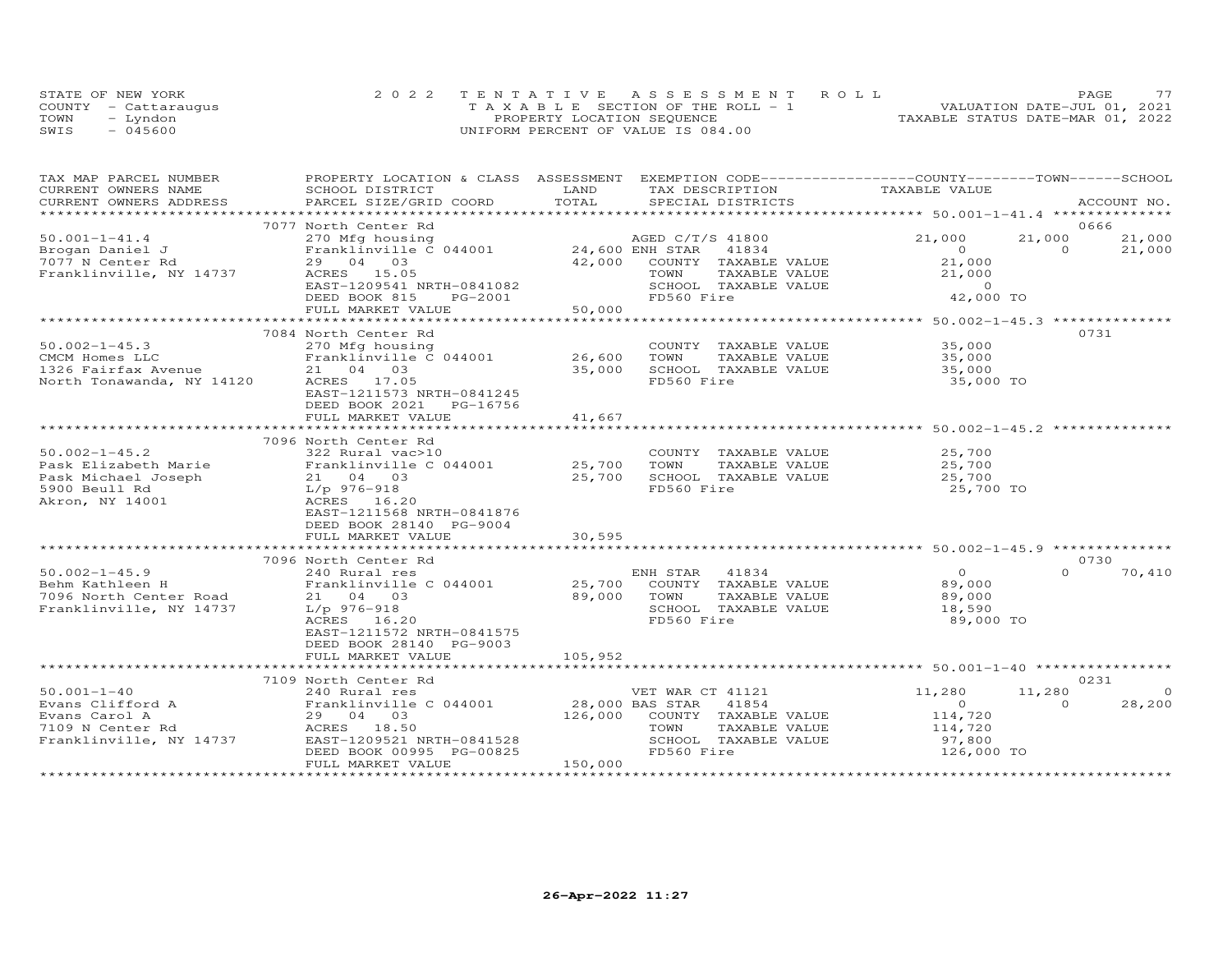|      | STATE OF NEW YORK    | 2022 TENTATIVE ASSESSMENT ROLL        | 78<br>PAGE                       |
|------|----------------------|---------------------------------------|----------------------------------|
|      | COUNTY - Cattarauqus | T A X A B L E SECTION OF THE ROLL - 1 | VALUATION DATE-JUL 01, 2021      |
| TOWN | - Lyndon             | PROPERTY LOCATION SEQUENCE            | TAXABLE STATUS DATE-MAR 01, 2022 |
| SWIS | $-045600$            | UNIFORM PERCENT OF VALUE IS 084.00    |                                  |

| TAX MAP PARCEL NUMBER    | PROPERTY LOCATION & CLASS ASSESSMENT EXEMPTION CODE----------------COUNTY-------TOWN------SCHOOL |            |                             |                                               |                    |
|--------------------------|--------------------------------------------------------------------------------------------------|------------|-----------------------------|-----------------------------------------------|--------------------|
| CURRENT OWNERS NAME      | SCHOOL DISTRICT                                                                                  | LAND       | TAX DESCRIPTION             | TAXABLE VALUE                                 |                    |
| CURRENT OWNERS ADDRESS   | PARCEL SIZE/GRID COORD                                                                           | TOTAL      | SPECIAL DISTRICTS           |                                               | ACCOUNT NO.        |
| ************************ |                                                                                                  |            |                             |                                               |                    |
|                          | 7134 North Center Rd                                                                             |            |                             |                                               | 0772               |
| $50.002 - 1 - 45.6$      | 260 Seasonal res                                                                                 |            | COUNTY TAXABLE VALUE        | 75,000                                        |                    |
| Donahue James P          | Franklinville C 044001                                                                           | 25,700     | TOWN<br>TAXABLE VALUE       | 75,000                                        |                    |
| Donahue Kathleen P       | 21 04 03                                                                                         | 75,000     | SCHOOL TAXABLE VALUE        | 75,000                                        |                    |
| 307 Meadowlawn Rd        | ACRES 16.15                                                                                      |            | FD560 Fire                  | 75,000 TO                                     |                    |
| Cheektowaga, NY 14225    | ACRES 10.15<br>EAST-1211557 NRTH-0842163                                                         |            |                             |                                               |                    |
|                          | DEED BOOK 24235 PG-4001                                                                          |            |                             |                                               |                    |
|                          | FULL MARKET VALUE                                                                                | 89,286     |                             |                                               |                    |
|                          | ************************                                                                         | ********** |                             | ********************* 50.001-1-37 *********** |                    |
|                          | 7143 North Center Rd                                                                             |            |                             |                                               | 0188               |
| $50.001 - 1 - 37$        | 260 Seasonal res                                                                                 |            | COUNTY TAXABLE VALUE        | 80,000                                        |                    |
| Sullivan Maureen         | Franklinville C 044001                                                                           | 46,400     | TOWN<br>TAXABLE VALUE       | 80,000                                        |                    |
| Keleher Thomas J         | 29<br>$-04$<br>$-03$                                                                             | 80,000     | SCHOOL TAXABLE VALUE        | 80,000                                        |                    |
| 45 Deumant Ter           | ACRES 36.93                                                                                      |            | FD560 Fire                  | 80,000 TO                                     |                    |
| Buffalo, NY 14223        | EAST-1209520 NRTH-0842331                                                                        |            |                             |                                               |                    |
|                          | DEED BOOK 22623 PG-8004                                                                          |            |                             |                                               |                    |
|                          | FULL MARKET VALUE                                                                                | 95,238     |                             |                                               |                    |
|                          |                                                                                                  |            |                             |                                               |                    |
|                          | 7178 North Center Rd                                                                             |            |                             |                                               | 0763               |
| $50.002 - 1 - 45.5$      | 240 Rural res                                                                                    |            | ENH STAR<br>41834           | $\Omega$                                      | $\Omega$<br>70,410 |
| Dougherty Thomas P       | Franklinville C 044001                                                                           |            | 44,500 COUNTY TAXABLE VALUE | 95,000                                        |                    |
| PO Box 282               | 21 04 03                                                                                         | 95,000     | TOWN<br>TAXABLE VALUE       | 95,000                                        |                    |
| Franklinville, NY 14737  | ACRES 35.00                                                                                      |            | SCHOOL TAXABLE VALUE        | 24,590                                        |                    |
|                          | EAST-1211554 NRTH-0842636                                                                        |            | FD560 Fire                  | 95,000 TO                                     |                    |
|                          | DEED BOOK 00996 PG-00610                                                                         |            |                             |                                               |                    |
|                          | FULL MARKET VALUE                                                                                | 113,095    |                             |                                               |                    |
|                          |                                                                                                  |            |                             |                                               |                    |
|                          | 7190 North Center Rd                                                                             |            |                             |                                               | 0284               |
| $50.002 - 1 - 45.1$      | 312 Vac w/imprv                                                                                  |            | COUNTY TAXABLE VALUE        | 34,900                                        |                    |
| Shaffer Robert L         | Franklinville C 044001                                                                           | 20,300     | TOWN<br>TAXABLE VALUE       | 34,900                                        |                    |
| 375 Denrose              | 21 04 03                                                                                         | 34,900     | SCHOOL TAXABLE VALUE        | 34,900                                        |                    |
| Amherst, NY 14228        | ACRES 10.80                                                                                      |            | FD560 Fire                  | 34,900 TO                                     |                    |
|                          | EAST-1211558 NRTH-0843057                                                                        |            |                             |                                               |                    |
|                          | DEED BOOK 902<br>PG-00211                                                                        |            |                             |                                               |                    |
|                          | FULL MARKET VALUE                                                                                | 41,548     |                             |                                               |                    |
|                          |                                                                                                  |            |                             |                                               |                    |
|                          | 7199 North Center Rd                                                                             |            |                             |                                               | 0201               |
| $50.001 - 1 - 35$        | 260 Seasonal res                                                                                 |            | COUNTY TAXABLE VALUE        | 24,000                                        |                    |
| De Maria Jennifer E      | Franklinville C 044001                                                                           | 19,300     | TOWN<br>TAXABLE VALUE       | 24,000                                        |                    |
| 48 Parkhurst Blvd        | 29 04 03                                                                                         | 24,000     | SCHOOL TAXABLE VALUE        | 24,000                                        |                    |
| Tonawanda, NY 14223      | 9.75<br>ACRES                                                                                    |            | FD560 Fire                  | 24,000 TO                                     |                    |
|                          | EAST-1209407 NRTH-0843192                                                                        |            |                             |                                               |                    |
|                          | DEED BOOK 11022 PG-9001                                                                          |            |                             |                                               |                    |
|                          | FULL MARKET VALUE                                                                                | 28,571     |                             |                                               |                    |
|                          |                                                                                                  |            |                             |                                               |                    |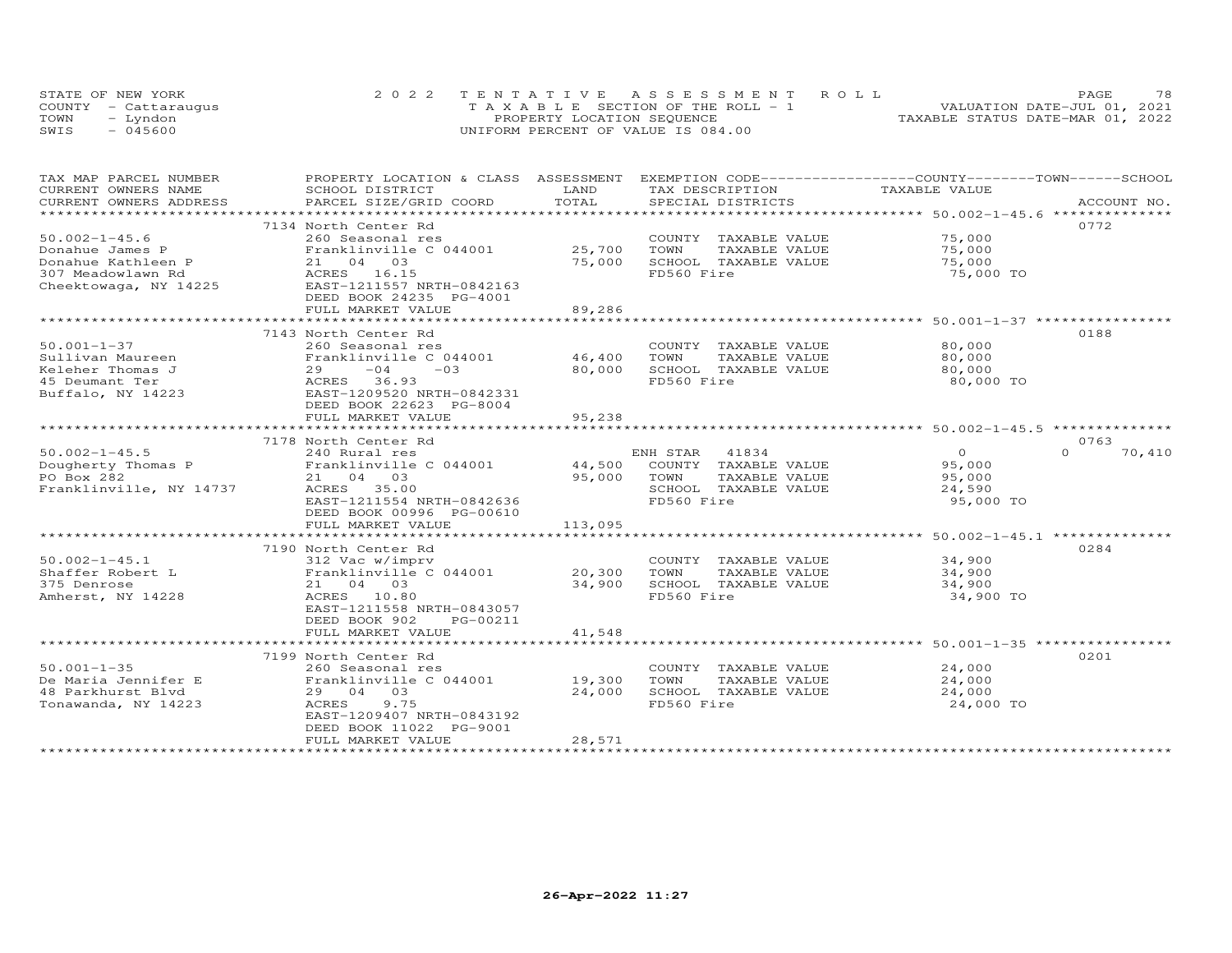|      | STATE OF NEW YORK    | 2022 TENTATIVE ASSESSMENT ROLL     | PAGE.                            | 79 |
|------|----------------------|------------------------------------|----------------------------------|----|
|      | COUNTY - Cattaraugus | TAXABLE SECTION OF THE ROLL - 1    | VALUATION DATE-JUL 01, 2021      |    |
| TOWN | – Lyndon             | PROPERTY LOCATION SEQUENCE         | TAXABLE STATUS DATE-MAR 01, 2022 |    |
| SWIS | - 045600             | UNIFORM PERCENT OF VALUE IS 084.00 |                                  |    |

| TOTAL<br>CURRENT OWNERS ADDRESS<br>PARCEL SIZE/GRID COORD<br>SPECIAL DISTRICTS<br>ACCOUNT NO.<br>************************ 50.002-1-45.4 ***************<br>**********************<br>7204 North Center Rd<br>0753<br>18,800<br>18,800<br>$50.002 - 1 - 45.4$<br>240 Rural res<br>VET COM CT 41131<br>30,700<br>Franklinville C 044001<br>COUNTY TAXABLE VALUE<br>76,200<br>Hanley David<br>95,000<br>76,200<br>7204 N Center Rd<br>21 04 03<br>TOWN<br>TAXABLE VALUE<br>Franklinville, NY 14737<br>ACRES 21.20<br>SCHOOL TAXABLE VALUE<br>95,000<br>EAST-1211805 NRTH-0843392<br>FD560 Fire<br>95,000 TO<br>DEED BOOK 890<br>PG-01069<br>113,095<br>FULL MARKET VALUE<br>7219 North Center Rd<br>0492<br>$\Omega$<br>$\Omega$<br>28,200<br>$50.001 - 1 - 34.2$<br>BAS STAR 41854<br>210 1 Family Res<br>16,000<br>Knapic Paul A<br>Franklinville C 044001<br>COUNTY TAXABLE VALUE<br>86,500<br>86,500<br>Knapic Sharon M<br>29 04 03<br>TOWN<br>TAXABLE VALUE<br>86,500<br>6.45<br>SCHOOL TAXABLE VALUE<br>7219 N Center Rd<br>ACRES<br>58,300<br>FD560 Fire<br>Franklinville, NY 14737<br>EAST-1209503 NRTH-0843596<br>86,500 TO<br>DEED BOOK 1005 PG-546<br>102,976<br>FULL MARKET VALUE<br>7232 North Center Rd<br>0576<br>$50.002 - 1 - 46.2$<br>312 Vac w/imprv<br>45,000<br>COUNTY TAXABLE VALUE<br>Donner Donald A<br>39,300<br>Franklinville C 044001<br>TOWN<br>TAXABLE VALUE<br>45,000<br>45,000<br>Donner Richard A<br>$21/22$ 04 03<br>SCHOOL TAXABLE VALUE<br>45,000<br>FD560 Fire<br>7132 Ward Rd<br>ACRES 29.82<br>45,000 TO<br>N.Tonawanda, NY 14120<br>EAST-1211287 NRTH-0843829<br>DEED BOOK 14651 PG-3001<br>53,571<br>FULL MARKET VALUE<br>******************************** 50.001-1-32 *****************<br>*************<br>0091<br>7241 North Center Rd<br>$50.001 - 1 - 32$<br>80,000<br>260 Seasonal res<br>COUNTY TAXABLE VALUE<br>24,000<br>Haley Mathew<br>Franklinville C 044001<br>TOWN<br>TAXABLE VALUE<br>80,000<br>9980 Route 16<br>80,000<br>SCHOOL TAXABLE VALUE<br>80,000<br>30 04 03<br>FD560 Fire<br>Machias, NY 14101<br>80,000 TO<br>Lot 1<br>ACRES 14.47<br>EAST-1209535 NRTH-0844046<br>DEED BOOK 19416 PG-5003<br>95,238<br>FULL MARKET VALUE<br>0273<br>7250 North Center Rd<br>$50.002 - 1 - 46.1$<br>COUNTY TAXABLE VALUE<br>40,500<br>270 Mfg housing<br>Olson Richard A<br>Franklinville C 044001<br>40,200<br>TOWN<br>TAXABLE VALUE<br>40,500<br>Darryl Olson<br>21 04 03<br>40,500<br>SCHOOL TAXABLE VALUE<br>40,500<br>11986 Weaver Rd Lot 15<br>FD560 Fire<br>ACRES 30.73<br>40,500 TO<br>Delevan, NY 14042<br>EAST-1211245 NRTH-0844589<br>DEED BOOK 394<br>PG-00147<br>48,214<br>FULL MARKET VALUE | TAX MAP PARCEL NUMBER<br>CURRENT OWNERS NAME | PROPERTY LOCATION & CLASS ASSESSMENT<br>SCHOOL DISTRICT | LAND | EXEMPTION CODE------------------COUNTY-------TOWN------SCHOOL<br>TAX DESCRIPTION | TAXABLE VALUE |  |
|----------------------------------------------------------------------------------------------------------------------------------------------------------------------------------------------------------------------------------------------------------------------------------------------------------------------------------------------------------------------------------------------------------------------------------------------------------------------------------------------------------------------------------------------------------------------------------------------------------------------------------------------------------------------------------------------------------------------------------------------------------------------------------------------------------------------------------------------------------------------------------------------------------------------------------------------------------------------------------------------------------------------------------------------------------------------------------------------------------------------------------------------------------------------------------------------------------------------------------------------------------------------------------------------------------------------------------------------------------------------------------------------------------------------------------------------------------------------------------------------------------------------------------------------------------------------------------------------------------------------------------------------------------------------------------------------------------------------------------------------------------------------------------------------------------------------------------------------------------------------------------------------------------------------------------------------------------------------------------------------------------------------------------------------------------------------------------------------------------------------------------------------------------------------------------------------------------------------------------------------------------------------------------------------------------------------------------------------------------------------------------------------------------------------------------------------------------------------------------------------------------------------------------------------------------------------------------------------------------------------------------------------------------|----------------------------------------------|---------------------------------------------------------|------|----------------------------------------------------------------------------------|---------------|--|
|                                                                                                                                                                                                                                                                                                                                                                                                                                                                                                                                                                                                                                                                                                                                                                                                                                                                                                                                                                                                                                                                                                                                                                                                                                                                                                                                                                                                                                                                                                                                                                                                                                                                                                                                                                                                                                                                                                                                                                                                                                                                                                                                                                                                                                                                                                                                                                                                                                                                                                                                                                                                                                                          |                                              |                                                         |      |                                                                                  |               |  |
|                                                                                                                                                                                                                                                                                                                                                                                                                                                                                                                                                                                                                                                                                                                                                                                                                                                                                                                                                                                                                                                                                                                                                                                                                                                                                                                                                                                                                                                                                                                                                                                                                                                                                                                                                                                                                                                                                                                                                                                                                                                                                                                                                                                                                                                                                                                                                                                                                                                                                                                                                                                                                                                          |                                              |                                                         |      |                                                                                  |               |  |
|                                                                                                                                                                                                                                                                                                                                                                                                                                                                                                                                                                                                                                                                                                                                                                                                                                                                                                                                                                                                                                                                                                                                                                                                                                                                                                                                                                                                                                                                                                                                                                                                                                                                                                                                                                                                                                                                                                                                                                                                                                                                                                                                                                                                                                                                                                                                                                                                                                                                                                                                                                                                                                                          |                                              |                                                         |      |                                                                                  |               |  |
|                                                                                                                                                                                                                                                                                                                                                                                                                                                                                                                                                                                                                                                                                                                                                                                                                                                                                                                                                                                                                                                                                                                                                                                                                                                                                                                                                                                                                                                                                                                                                                                                                                                                                                                                                                                                                                                                                                                                                                                                                                                                                                                                                                                                                                                                                                                                                                                                                                                                                                                                                                                                                                                          |                                              |                                                         |      |                                                                                  |               |  |
|                                                                                                                                                                                                                                                                                                                                                                                                                                                                                                                                                                                                                                                                                                                                                                                                                                                                                                                                                                                                                                                                                                                                                                                                                                                                                                                                                                                                                                                                                                                                                                                                                                                                                                                                                                                                                                                                                                                                                                                                                                                                                                                                                                                                                                                                                                                                                                                                                                                                                                                                                                                                                                                          |                                              |                                                         |      |                                                                                  |               |  |
|                                                                                                                                                                                                                                                                                                                                                                                                                                                                                                                                                                                                                                                                                                                                                                                                                                                                                                                                                                                                                                                                                                                                                                                                                                                                                                                                                                                                                                                                                                                                                                                                                                                                                                                                                                                                                                                                                                                                                                                                                                                                                                                                                                                                                                                                                                                                                                                                                                                                                                                                                                                                                                                          |                                              |                                                         |      |                                                                                  |               |  |
|                                                                                                                                                                                                                                                                                                                                                                                                                                                                                                                                                                                                                                                                                                                                                                                                                                                                                                                                                                                                                                                                                                                                                                                                                                                                                                                                                                                                                                                                                                                                                                                                                                                                                                                                                                                                                                                                                                                                                                                                                                                                                                                                                                                                                                                                                                                                                                                                                                                                                                                                                                                                                                                          |                                              |                                                         |      |                                                                                  |               |  |
|                                                                                                                                                                                                                                                                                                                                                                                                                                                                                                                                                                                                                                                                                                                                                                                                                                                                                                                                                                                                                                                                                                                                                                                                                                                                                                                                                                                                                                                                                                                                                                                                                                                                                                                                                                                                                                                                                                                                                                                                                                                                                                                                                                                                                                                                                                                                                                                                                                                                                                                                                                                                                                                          |                                              |                                                         |      |                                                                                  |               |  |
|                                                                                                                                                                                                                                                                                                                                                                                                                                                                                                                                                                                                                                                                                                                                                                                                                                                                                                                                                                                                                                                                                                                                                                                                                                                                                                                                                                                                                                                                                                                                                                                                                                                                                                                                                                                                                                                                                                                                                                                                                                                                                                                                                                                                                                                                                                                                                                                                                                                                                                                                                                                                                                                          |                                              |                                                         |      |                                                                                  |               |  |
|                                                                                                                                                                                                                                                                                                                                                                                                                                                                                                                                                                                                                                                                                                                                                                                                                                                                                                                                                                                                                                                                                                                                                                                                                                                                                                                                                                                                                                                                                                                                                                                                                                                                                                                                                                                                                                                                                                                                                                                                                                                                                                                                                                                                                                                                                                                                                                                                                                                                                                                                                                                                                                                          |                                              |                                                         |      |                                                                                  |               |  |
|                                                                                                                                                                                                                                                                                                                                                                                                                                                                                                                                                                                                                                                                                                                                                                                                                                                                                                                                                                                                                                                                                                                                                                                                                                                                                                                                                                                                                                                                                                                                                                                                                                                                                                                                                                                                                                                                                                                                                                                                                                                                                                                                                                                                                                                                                                                                                                                                                                                                                                                                                                                                                                                          |                                              |                                                         |      |                                                                                  |               |  |
|                                                                                                                                                                                                                                                                                                                                                                                                                                                                                                                                                                                                                                                                                                                                                                                                                                                                                                                                                                                                                                                                                                                                                                                                                                                                                                                                                                                                                                                                                                                                                                                                                                                                                                                                                                                                                                                                                                                                                                                                                                                                                                                                                                                                                                                                                                                                                                                                                                                                                                                                                                                                                                                          |                                              |                                                         |      |                                                                                  |               |  |
|                                                                                                                                                                                                                                                                                                                                                                                                                                                                                                                                                                                                                                                                                                                                                                                                                                                                                                                                                                                                                                                                                                                                                                                                                                                                                                                                                                                                                                                                                                                                                                                                                                                                                                                                                                                                                                                                                                                                                                                                                                                                                                                                                                                                                                                                                                                                                                                                                                                                                                                                                                                                                                                          |                                              |                                                         |      |                                                                                  |               |  |
|                                                                                                                                                                                                                                                                                                                                                                                                                                                                                                                                                                                                                                                                                                                                                                                                                                                                                                                                                                                                                                                                                                                                                                                                                                                                                                                                                                                                                                                                                                                                                                                                                                                                                                                                                                                                                                                                                                                                                                                                                                                                                                                                                                                                                                                                                                                                                                                                                                                                                                                                                                                                                                                          |                                              |                                                         |      |                                                                                  |               |  |
|                                                                                                                                                                                                                                                                                                                                                                                                                                                                                                                                                                                                                                                                                                                                                                                                                                                                                                                                                                                                                                                                                                                                                                                                                                                                                                                                                                                                                                                                                                                                                                                                                                                                                                                                                                                                                                                                                                                                                                                                                                                                                                                                                                                                                                                                                                                                                                                                                                                                                                                                                                                                                                                          |                                              |                                                         |      |                                                                                  |               |  |
|                                                                                                                                                                                                                                                                                                                                                                                                                                                                                                                                                                                                                                                                                                                                                                                                                                                                                                                                                                                                                                                                                                                                                                                                                                                                                                                                                                                                                                                                                                                                                                                                                                                                                                                                                                                                                                                                                                                                                                                                                                                                                                                                                                                                                                                                                                                                                                                                                                                                                                                                                                                                                                                          |                                              |                                                         |      |                                                                                  |               |  |
|                                                                                                                                                                                                                                                                                                                                                                                                                                                                                                                                                                                                                                                                                                                                                                                                                                                                                                                                                                                                                                                                                                                                                                                                                                                                                                                                                                                                                                                                                                                                                                                                                                                                                                                                                                                                                                                                                                                                                                                                                                                                                                                                                                                                                                                                                                                                                                                                                                                                                                                                                                                                                                                          |                                              |                                                         |      |                                                                                  |               |  |
|                                                                                                                                                                                                                                                                                                                                                                                                                                                                                                                                                                                                                                                                                                                                                                                                                                                                                                                                                                                                                                                                                                                                                                                                                                                                                                                                                                                                                                                                                                                                                                                                                                                                                                                                                                                                                                                                                                                                                                                                                                                                                                                                                                                                                                                                                                                                                                                                                                                                                                                                                                                                                                                          |                                              |                                                         |      |                                                                                  |               |  |
|                                                                                                                                                                                                                                                                                                                                                                                                                                                                                                                                                                                                                                                                                                                                                                                                                                                                                                                                                                                                                                                                                                                                                                                                                                                                                                                                                                                                                                                                                                                                                                                                                                                                                                                                                                                                                                                                                                                                                                                                                                                                                                                                                                                                                                                                                                                                                                                                                                                                                                                                                                                                                                                          |                                              |                                                         |      |                                                                                  |               |  |
|                                                                                                                                                                                                                                                                                                                                                                                                                                                                                                                                                                                                                                                                                                                                                                                                                                                                                                                                                                                                                                                                                                                                                                                                                                                                                                                                                                                                                                                                                                                                                                                                                                                                                                                                                                                                                                                                                                                                                                                                                                                                                                                                                                                                                                                                                                                                                                                                                                                                                                                                                                                                                                                          |                                              |                                                         |      |                                                                                  |               |  |
|                                                                                                                                                                                                                                                                                                                                                                                                                                                                                                                                                                                                                                                                                                                                                                                                                                                                                                                                                                                                                                                                                                                                                                                                                                                                                                                                                                                                                                                                                                                                                                                                                                                                                                                                                                                                                                                                                                                                                                                                                                                                                                                                                                                                                                                                                                                                                                                                                                                                                                                                                                                                                                                          |                                              |                                                         |      |                                                                                  |               |  |
|                                                                                                                                                                                                                                                                                                                                                                                                                                                                                                                                                                                                                                                                                                                                                                                                                                                                                                                                                                                                                                                                                                                                                                                                                                                                                                                                                                                                                                                                                                                                                                                                                                                                                                                                                                                                                                                                                                                                                                                                                                                                                                                                                                                                                                                                                                                                                                                                                                                                                                                                                                                                                                                          |                                              |                                                         |      |                                                                                  |               |  |
|                                                                                                                                                                                                                                                                                                                                                                                                                                                                                                                                                                                                                                                                                                                                                                                                                                                                                                                                                                                                                                                                                                                                                                                                                                                                                                                                                                                                                                                                                                                                                                                                                                                                                                                                                                                                                                                                                                                                                                                                                                                                                                                                                                                                                                                                                                                                                                                                                                                                                                                                                                                                                                                          |                                              |                                                         |      |                                                                                  |               |  |
|                                                                                                                                                                                                                                                                                                                                                                                                                                                                                                                                                                                                                                                                                                                                                                                                                                                                                                                                                                                                                                                                                                                                                                                                                                                                                                                                                                                                                                                                                                                                                                                                                                                                                                                                                                                                                                                                                                                                                                                                                                                                                                                                                                                                                                                                                                                                                                                                                                                                                                                                                                                                                                                          |                                              |                                                         |      |                                                                                  |               |  |
|                                                                                                                                                                                                                                                                                                                                                                                                                                                                                                                                                                                                                                                                                                                                                                                                                                                                                                                                                                                                                                                                                                                                                                                                                                                                                                                                                                                                                                                                                                                                                                                                                                                                                                                                                                                                                                                                                                                                                                                                                                                                                                                                                                                                                                                                                                                                                                                                                                                                                                                                                                                                                                                          |                                              |                                                         |      |                                                                                  |               |  |
|                                                                                                                                                                                                                                                                                                                                                                                                                                                                                                                                                                                                                                                                                                                                                                                                                                                                                                                                                                                                                                                                                                                                                                                                                                                                                                                                                                                                                                                                                                                                                                                                                                                                                                                                                                                                                                                                                                                                                                                                                                                                                                                                                                                                                                                                                                                                                                                                                                                                                                                                                                                                                                                          |                                              |                                                         |      |                                                                                  |               |  |
|                                                                                                                                                                                                                                                                                                                                                                                                                                                                                                                                                                                                                                                                                                                                                                                                                                                                                                                                                                                                                                                                                                                                                                                                                                                                                                                                                                                                                                                                                                                                                                                                                                                                                                                                                                                                                                                                                                                                                                                                                                                                                                                                                                                                                                                                                                                                                                                                                                                                                                                                                                                                                                                          |                                              |                                                         |      |                                                                                  |               |  |
|                                                                                                                                                                                                                                                                                                                                                                                                                                                                                                                                                                                                                                                                                                                                                                                                                                                                                                                                                                                                                                                                                                                                                                                                                                                                                                                                                                                                                                                                                                                                                                                                                                                                                                                                                                                                                                                                                                                                                                                                                                                                                                                                                                                                                                                                                                                                                                                                                                                                                                                                                                                                                                                          |                                              |                                                         |      |                                                                                  |               |  |
|                                                                                                                                                                                                                                                                                                                                                                                                                                                                                                                                                                                                                                                                                                                                                                                                                                                                                                                                                                                                                                                                                                                                                                                                                                                                                                                                                                                                                                                                                                                                                                                                                                                                                                                                                                                                                                                                                                                                                                                                                                                                                                                                                                                                                                                                                                                                                                                                                                                                                                                                                                                                                                                          |                                              |                                                         |      |                                                                                  |               |  |
|                                                                                                                                                                                                                                                                                                                                                                                                                                                                                                                                                                                                                                                                                                                                                                                                                                                                                                                                                                                                                                                                                                                                                                                                                                                                                                                                                                                                                                                                                                                                                                                                                                                                                                                                                                                                                                                                                                                                                                                                                                                                                                                                                                                                                                                                                                                                                                                                                                                                                                                                                                                                                                                          |                                              |                                                         |      |                                                                                  |               |  |
|                                                                                                                                                                                                                                                                                                                                                                                                                                                                                                                                                                                                                                                                                                                                                                                                                                                                                                                                                                                                                                                                                                                                                                                                                                                                                                                                                                                                                                                                                                                                                                                                                                                                                                                                                                                                                                                                                                                                                                                                                                                                                                                                                                                                                                                                                                                                                                                                                                                                                                                                                                                                                                                          |                                              |                                                         |      |                                                                                  |               |  |
|                                                                                                                                                                                                                                                                                                                                                                                                                                                                                                                                                                                                                                                                                                                                                                                                                                                                                                                                                                                                                                                                                                                                                                                                                                                                                                                                                                                                                                                                                                                                                                                                                                                                                                                                                                                                                                                                                                                                                                                                                                                                                                                                                                                                                                                                                                                                                                                                                                                                                                                                                                                                                                                          |                                              |                                                         |      |                                                                                  |               |  |
|                                                                                                                                                                                                                                                                                                                                                                                                                                                                                                                                                                                                                                                                                                                                                                                                                                                                                                                                                                                                                                                                                                                                                                                                                                                                                                                                                                                                                                                                                                                                                                                                                                                                                                                                                                                                                                                                                                                                                                                                                                                                                                                                                                                                                                                                                                                                                                                                                                                                                                                                                                                                                                                          |                                              |                                                         |      |                                                                                  |               |  |
|                                                                                                                                                                                                                                                                                                                                                                                                                                                                                                                                                                                                                                                                                                                                                                                                                                                                                                                                                                                                                                                                                                                                                                                                                                                                                                                                                                                                                                                                                                                                                                                                                                                                                                                                                                                                                                                                                                                                                                                                                                                                                                                                                                                                                                                                                                                                                                                                                                                                                                                                                                                                                                                          |                                              |                                                         |      |                                                                                  |               |  |
|                                                                                                                                                                                                                                                                                                                                                                                                                                                                                                                                                                                                                                                                                                                                                                                                                                                                                                                                                                                                                                                                                                                                                                                                                                                                                                                                                                                                                                                                                                                                                                                                                                                                                                                                                                                                                                                                                                                                                                                                                                                                                                                                                                                                                                                                                                                                                                                                                                                                                                                                                                                                                                                          |                                              |                                                         |      |                                                                                  |               |  |
|                                                                                                                                                                                                                                                                                                                                                                                                                                                                                                                                                                                                                                                                                                                                                                                                                                                                                                                                                                                                                                                                                                                                                                                                                                                                                                                                                                                                                                                                                                                                                                                                                                                                                                                                                                                                                                                                                                                                                                                                                                                                                                                                                                                                                                                                                                                                                                                                                                                                                                                                                                                                                                                          |                                              |                                                         |      |                                                                                  |               |  |
|                                                                                                                                                                                                                                                                                                                                                                                                                                                                                                                                                                                                                                                                                                                                                                                                                                                                                                                                                                                                                                                                                                                                                                                                                                                                                                                                                                                                                                                                                                                                                                                                                                                                                                                                                                                                                                                                                                                                                                                                                                                                                                                                                                                                                                                                                                                                                                                                                                                                                                                                                                                                                                                          |                                              |                                                         |      |                                                                                  |               |  |
|                                                                                                                                                                                                                                                                                                                                                                                                                                                                                                                                                                                                                                                                                                                                                                                                                                                                                                                                                                                                                                                                                                                                                                                                                                                                                                                                                                                                                                                                                                                                                                                                                                                                                                                                                                                                                                                                                                                                                                                                                                                                                                                                                                                                                                                                                                                                                                                                                                                                                                                                                                                                                                                          |                                              |                                                         |      |                                                                                  |               |  |
|                                                                                                                                                                                                                                                                                                                                                                                                                                                                                                                                                                                                                                                                                                                                                                                                                                                                                                                                                                                                                                                                                                                                                                                                                                                                                                                                                                                                                                                                                                                                                                                                                                                                                                                                                                                                                                                                                                                                                                                                                                                                                                                                                                                                                                                                                                                                                                                                                                                                                                                                                                                                                                                          |                                              |                                                         |      |                                                                                  |               |  |
|                                                                                                                                                                                                                                                                                                                                                                                                                                                                                                                                                                                                                                                                                                                                                                                                                                                                                                                                                                                                                                                                                                                                                                                                                                                                                                                                                                                                                                                                                                                                                                                                                                                                                                                                                                                                                                                                                                                                                                                                                                                                                                                                                                                                                                                                                                                                                                                                                                                                                                                                                                                                                                                          |                                              |                                                         |      |                                                                                  |               |  |
|                                                                                                                                                                                                                                                                                                                                                                                                                                                                                                                                                                                                                                                                                                                                                                                                                                                                                                                                                                                                                                                                                                                                                                                                                                                                                                                                                                                                                                                                                                                                                                                                                                                                                                                                                                                                                                                                                                                                                                                                                                                                                                                                                                                                                                                                                                                                                                                                                                                                                                                                                                                                                                                          |                                              |                                                         |      |                                                                                  |               |  |
|                                                                                                                                                                                                                                                                                                                                                                                                                                                                                                                                                                                                                                                                                                                                                                                                                                                                                                                                                                                                                                                                                                                                                                                                                                                                                                                                                                                                                                                                                                                                                                                                                                                                                                                                                                                                                                                                                                                                                                                                                                                                                                                                                                                                                                                                                                                                                                                                                                                                                                                                                                                                                                                          |                                              |                                                         |      |                                                                                  |               |  |
|                                                                                                                                                                                                                                                                                                                                                                                                                                                                                                                                                                                                                                                                                                                                                                                                                                                                                                                                                                                                                                                                                                                                                                                                                                                                                                                                                                                                                                                                                                                                                                                                                                                                                                                                                                                                                                                                                                                                                                                                                                                                                                                                                                                                                                                                                                                                                                                                                                                                                                                                                                                                                                                          |                                              |                                                         |      |                                                                                  |               |  |
|                                                                                                                                                                                                                                                                                                                                                                                                                                                                                                                                                                                                                                                                                                                                                                                                                                                                                                                                                                                                                                                                                                                                                                                                                                                                                                                                                                                                                                                                                                                                                                                                                                                                                                                                                                                                                                                                                                                                                                                                                                                                                                                                                                                                                                                                                                                                                                                                                                                                                                                                                                                                                                                          |                                              |                                                         |      |                                                                                  |               |  |
|                                                                                                                                                                                                                                                                                                                                                                                                                                                                                                                                                                                                                                                                                                                                                                                                                                                                                                                                                                                                                                                                                                                                                                                                                                                                                                                                                                                                                                                                                                                                                                                                                                                                                                                                                                                                                                                                                                                                                                                                                                                                                                                                                                                                                                                                                                                                                                                                                                                                                                                                                                                                                                                          |                                              |                                                         |      |                                                                                  |               |  |
|                                                                                                                                                                                                                                                                                                                                                                                                                                                                                                                                                                                                                                                                                                                                                                                                                                                                                                                                                                                                                                                                                                                                                                                                                                                                                                                                                                                                                                                                                                                                                                                                                                                                                                                                                                                                                                                                                                                                                                                                                                                                                                                                                                                                                                                                                                                                                                                                                                                                                                                                                                                                                                                          |                                              |                                                         |      |                                                                                  |               |  |
|                                                                                                                                                                                                                                                                                                                                                                                                                                                                                                                                                                                                                                                                                                                                                                                                                                                                                                                                                                                                                                                                                                                                                                                                                                                                                                                                                                                                                                                                                                                                                                                                                                                                                                                                                                                                                                                                                                                                                                                                                                                                                                                                                                                                                                                                                                                                                                                                                                                                                                                                                                                                                                                          |                                              |                                                         |      |                                                                                  |               |  |
|                                                                                                                                                                                                                                                                                                                                                                                                                                                                                                                                                                                                                                                                                                                                                                                                                                                                                                                                                                                                                                                                                                                                                                                                                                                                                                                                                                                                                                                                                                                                                                                                                                                                                                                                                                                                                                                                                                                                                                                                                                                                                                                                                                                                                                                                                                                                                                                                                                                                                                                                                                                                                                                          |                                              |                                                         |      |                                                                                  |               |  |
|                                                                                                                                                                                                                                                                                                                                                                                                                                                                                                                                                                                                                                                                                                                                                                                                                                                                                                                                                                                                                                                                                                                                                                                                                                                                                                                                                                                                                                                                                                                                                                                                                                                                                                                                                                                                                                                                                                                                                                                                                                                                                                                                                                                                                                                                                                                                                                                                                                                                                                                                                                                                                                                          |                                              |                                                         |      |                                                                                  |               |  |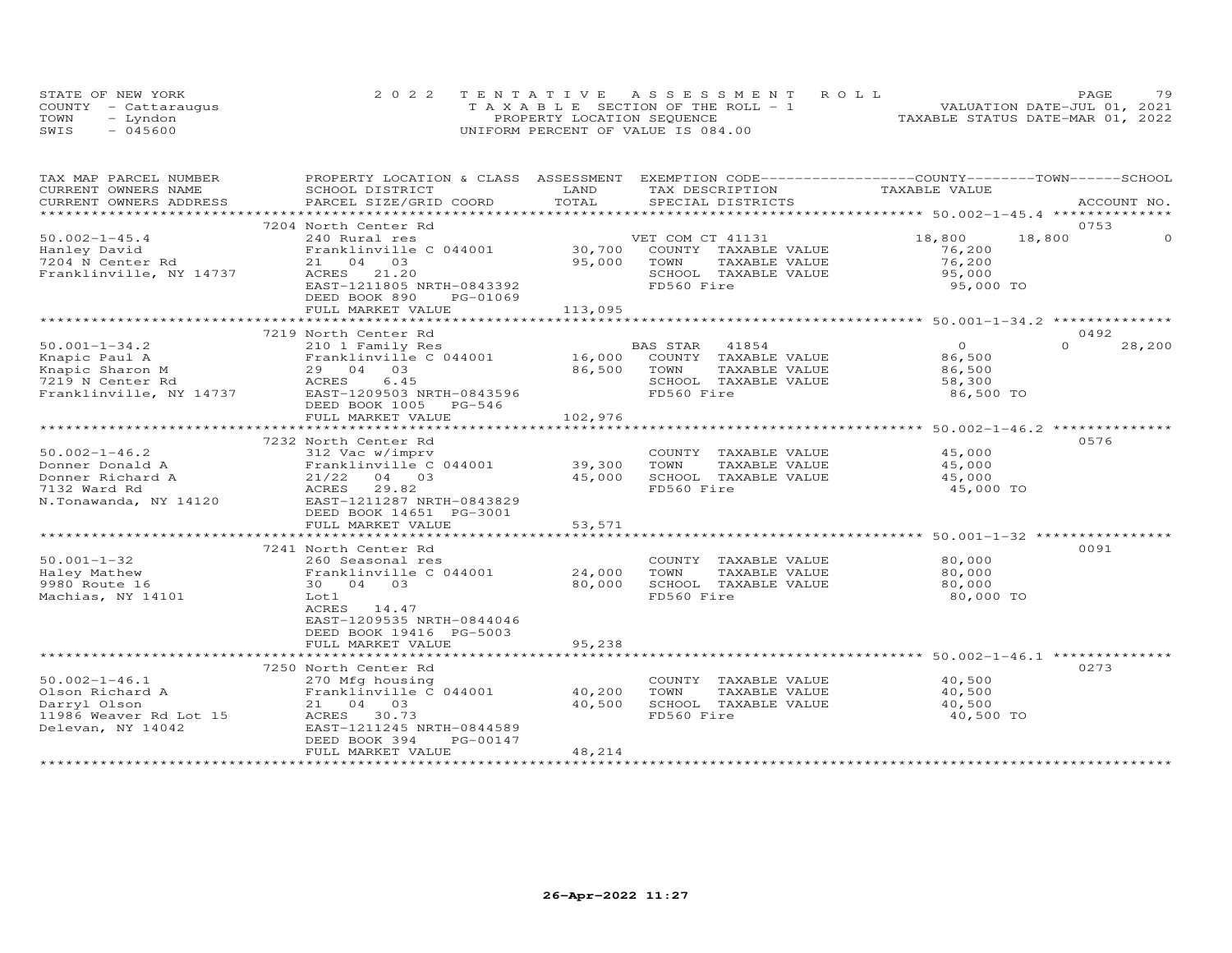| STATE OF NEW YORK |                      | 2022 TENTATIVE ASSESSMENT ROLL        |  |                                  | PAGE                        | 80 |
|-------------------|----------------------|---------------------------------------|--|----------------------------------|-----------------------------|----|
|                   | COUNTY - Cattaraugus | T A X A B L E SECTION OF THE ROLL - 1 |  |                                  | VALUATION DATE-JUL 01, 2021 |    |
| TOWN              | - Lyndon             | PROPERTY LOCATION SEQUENCE            |  | TAXABLE STATUS DATE-MAR 01, 2022 |                             |    |
| SWIS              | $-045600$            | UNIFORM PERCENT OF VALUE IS 084.00    |  |                                  |                             |    |

| TAX MAP PARCEL NUMBER<br>CURRENT OWNERS NAME<br>CURRENT OWNERS ADDRESS                                           | PROPERTY LOCATION & CLASS ASSESSMENT EXEMPTION CODE----------------COUNTY-------TOWN-----SCHOOL<br>SCHOOL DISTRICT<br>PARCEL SIZE/GRID COORD                     | LAND<br>TOTAL      | TAX DESCRIPTION<br>SPECIAL DISTRICTS                                                                     | TAXABLE VALUE                                             | ACCOUNT NO.                                      |
|------------------------------------------------------------------------------------------------------------------|------------------------------------------------------------------------------------------------------------------------------------------------------------------|--------------------|----------------------------------------------------------------------------------------------------------|-----------------------------------------------------------|--------------------------------------------------|
|                                                                                                                  |                                                                                                                                                                  |                    |                                                                                                          |                                                           |                                                  |
| $50.001 - 1 - 31$<br>Cooper Donald H                                                                             | 7259 North Center Rd<br>210 1 Family Res<br>Franklinville C 044001                                                                                               | 17,200 BAS STAR    | VET COM CT 41131<br>41854                                                                                | 18,750<br>$\overline{O}$                                  | 0314<br>18,750<br>$\Omega$<br>$\Omega$<br>28,200 |
| 7259 North Center Rd<br>Franklinville, NY 14737                                                                  | 30  04  03<br>Lot2<br>ACRES<br>7.70<br>EAST-1209432 NRTH-0844367                                                                                                 | 75,000             | COUNTY TAXABLE VALUE<br>TOWN<br>TAXABLE VALUE<br>SCHOOL TAXABLE VALUE<br>FD560 Fire                      | 56,250<br>56,250<br>46,800<br>75,000 TO                   |                                                  |
|                                                                                                                  | DEED BOOK 875<br>PG-00062<br>FULL MARKET VALUE                                                                                                                   | 89,286             |                                                                                                          |                                                           |                                                  |
|                                                                                                                  | ***********************                                                                                                                                          | ************       | ***********************************50.001-1-29 *********************************                         |                                                           |                                                  |
| $50.001 - 1 - 29$<br>Evans Clifford A<br>Evans Carol A<br>7109 N Center Rd<br>Franklinville, NY 14737            | 7287 North Center Rd<br>270 Mfg housing<br>Franklinville C 044001<br>30 04<br>ACRES 14.85<br>----1209592<br>EAST-1209592 NRTH-0844661<br>DEED BOOK 25547 PG-8001 | 24,400<br>65,000   | COUNTY TAXABLE VALUE<br>TAXABLE VALUE<br>TOWN<br>SCHOOL TAXABLE VALUE<br>FD560 Fire                      | 65,000<br>65,000<br>65,000<br>65,000 TO                   | 0103                                             |
|                                                                                                                  | FULL MARKET VALUE                                                                                                                                                | 77,381             |                                                                                                          |                                                           |                                                  |
|                                                                                                                  | 7300 North Center Rd                                                                                                                                             | *******            |                                                                                                          | *********************** 50.002-1-50.2 *********           | 0885                                             |
| $50.002 - 1 - 50.2$<br>Evans Darl W Jr<br>7300 North Center Road<br>Franklinville, NY 14737                      | 270 Mfg housing<br>Franklinville C 044001<br>22 04 03<br>Ff 375.25 Porter<br>Ff 514.25 N Center<br><b>ACRES</b><br>9.35                                          | 18,900<br>67,000   | COUNTY TAXABLE VALUE<br>TOWN<br>TAXABLE VALUE<br>SCHOOL TAXABLE VALUE<br>FD560 Fire                      | 67,000<br>67,000<br>67,000<br>67,000 TO                   |                                                  |
|                                                                                                                  | EAST-1210743 NRTH-0845252<br>DEED BOOK 20190 PG-6424<br>FULL MARKET VALUE                                                                                        | 79,762             |                                                                                                          |                                                           |                                                  |
|                                                                                                                  | 7301 North Center Rd                                                                                                                                             |                    |                                                                                                          |                                                           | 0163                                             |
| $50.001 - 1 - 28$<br>Grossman Brett R<br>Grossman Michelle<br>7301 North Center Rd<br>Franklinville, NY 14737    | 240 Rural res<br>Franklinville C 044001<br>30  04  03<br>Lot 4<br>ACRES 10.32<br>EAST-1209520 NRTH-0845012<br>DEED BOOK 00975 PG-00063                           | 19,800<br>72,000   | BAS STAR<br>41854<br>COUNTY TAXABLE VALUE<br>TOWN<br>TAXABLE VALUE<br>SCHOOL TAXABLE VALUE<br>FD560 Fire | $\overline{0}$<br>72,000<br>72,000<br>43,800<br>72,000 TO | $\Omega$<br>28,200                               |
|                                                                                                                  | FULL MARKET VALUE                                                                                                                                                | 85,714             |                                                                                                          |                                                           |                                                  |
|                                                                                                                  | ************************                                                                                                                                         | ****************** |                                                                                                          |                                                           |                                                  |
| $50.001 - 1 - 26$<br>Ressler Ralph<br>Ressler Edith<br>Gary Ressler<br>3085 Four Rod Rd<br>East Aurora, NY 14052 | 7333 North Center Rd<br>322 Rural vac>10<br>Franklinville C 044001<br>30 04 03<br>Lot 6<br>ACRES 11.57<br>EAST-1209511 NRTH-0845649<br>DEED BOOK 689<br>$PG-231$ | 21,100<br>21,100   | COUNTY TAXABLE VALUE<br>TOWN<br>TAXABLE VALUE<br>SCHOOL TAXABLE VALUE<br>FD560 Fire                      | 21,100<br>21,100<br>21,100<br>21,100 TO                   | 0302                                             |
|                                                                                                                  | FULL MARKET VALUE                                                                                                                                                | 25,119             |                                                                                                          |                                                           |                                                  |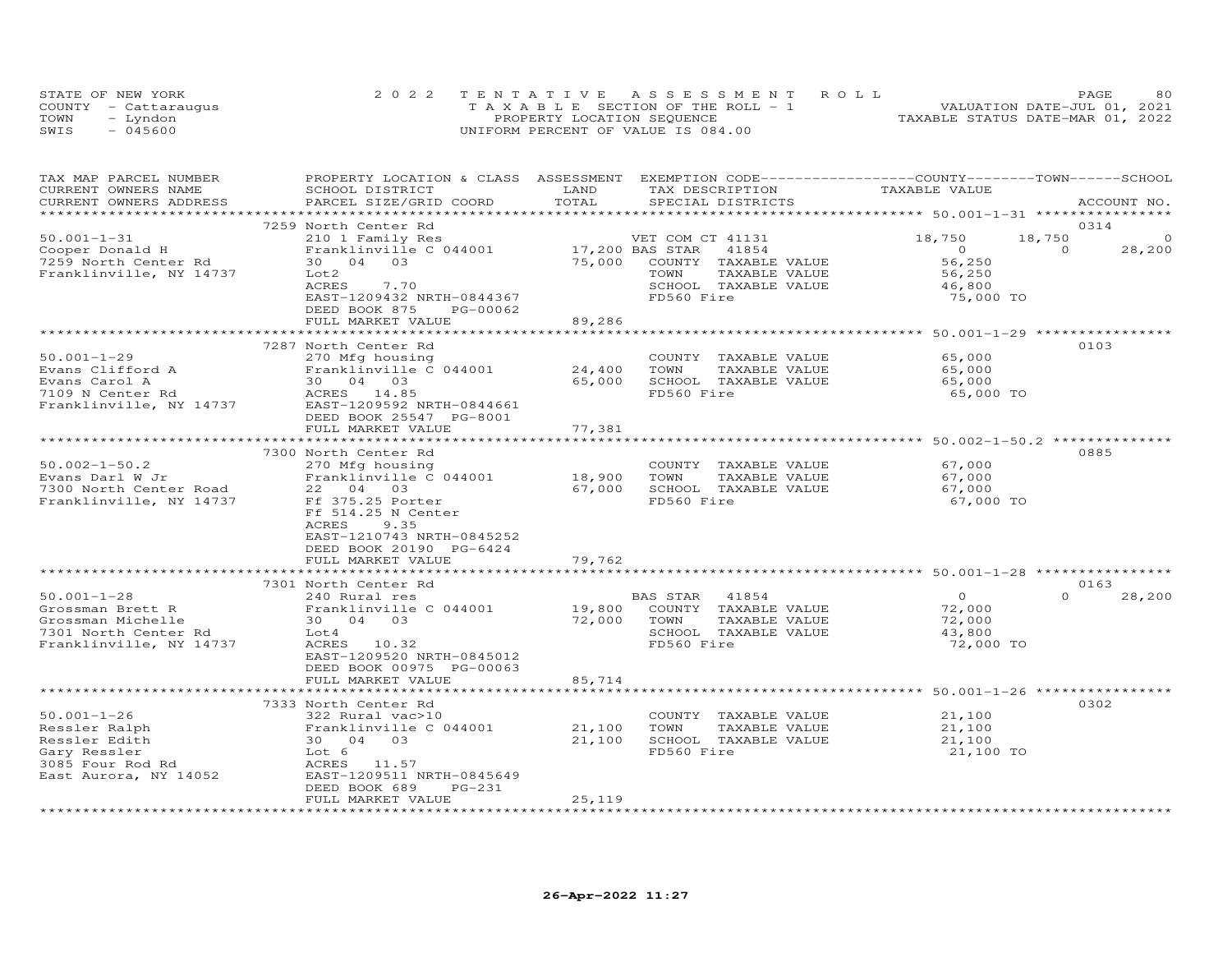|      | STATE OF NEW YORK    | 2022 TENTATIVE ASSESSMENT ROLL               | 81<br>PAGE.                      |
|------|----------------------|----------------------------------------------|----------------------------------|
|      | COUNTY - Cattaraugus | $T A X A B I F S E C T T ON OF THE ROLL - 1$ | VALUATION DATE-JUL 01, 2021      |
| TOWN | Lyndon               | PROPERTY LOCATION SEQUENCE                   | TAXABLE STATUS DATE-MAR 01, 2022 |
| SWIS | - 045600             | UNIFORM PERCENT OF VALUE IS 084.00           |                                  |

| TAX MAP PARCEL NUMBER<br>CURRENT OWNERS NAME<br>CURRENT OWNERS ADDRESS                                   | PROPERTY LOCATION & CLASS<br>SCHOOL DISTRICT<br>PARCEL SIZE/GRID COORD                                                                                                                | ASSESSMENT<br>LAND<br>TOTAL | EXEMPTION CODE-----------------COUNTY-------TOWN-----SCHOOL<br>TAX DESCRIPTION<br>SPECIAL DISTRICTS | TAXABLE VALUE                                                  | ACCOUNT NO. |
|----------------------------------------------------------------------------------------------------------|---------------------------------------------------------------------------------------------------------------------------------------------------------------------------------------|-----------------------------|-----------------------------------------------------------------------------------------------------|----------------------------------------------------------------|-------------|
|                                                                                                          |                                                                                                                                                                                       | ********                    |                                                                                                     | **************************** 50.001-1-25 ****************      |             |
| $50.001 - 1 - 25$<br>Williams David J<br>14414 Bagdad Road<br>Collins, NY 14034                          | 7363 North Center Rd<br>312 Vac w/imprv<br>Franklinville C 044001<br>30 04 03<br>Lot 7<br>ACRES<br>12.18<br>EAST-1209499 NRTH-0845982<br>DEED BOOK 20190 PG-8365<br>FULL MARKET VALUE | 21,700<br>31,500<br>37,500  | COUNTY TAXABLE VALUE<br>TOWN<br>TAXABLE VALUE<br>SCHOOL TAXABLE VALUE<br>FD560 Fire                 | 31,500<br>31,500<br>31,500<br>31,500 TO                        | 0400        |
|                                                                                                          |                                                                                                                                                                                       |                             |                                                                                                     | ******************** 50.001-1-24 **********                    |             |
| $50.001 - 1 - 24$<br>Sprada Paul<br>Sprada Michael T<br>58 Arqus Dr.<br>Depew, NY 14043                  | 7393 North Center Rd<br>270 Mfg housing<br>Franklinville C 044001<br>30 04 03<br>Lot <sub>8</sub><br>ACRES 11.97<br>EAST-1209505 NRTH-0846321<br>DEED BOOK 20210 PG-2063              | 21,500<br>31,500            | COUNTY TAXABLE VALUE<br>TOWN<br>TAXABLE VALUE<br>SCHOOL TAXABLE VALUE<br>FD560 Fire                 | 31,500<br>31,500<br>31,500<br>31,500 TO                        | 0353        |
|                                                                                                          | FULL MARKET VALUE                                                                                                                                                                     | 37,500                      |                                                                                                     |                                                                |             |
|                                                                                                          | 7396 North Center Rd                                                                                                                                                                  |                             |                                                                                                     | ******************************** 50.002-1-1.3 **************** | 0749        |
| $50.002 - 1 - 1.3$<br>Graves Ryan<br>Graves Lisa<br>145 Pinewood Drive<br>West Seneca, NY 14224          | 270 Mfg housing<br>Franklinville C 044001<br>22 04 03<br>ACRES 17.80<br>EAST-1211559 NRTH-0846567<br>DEED BOOK 2020<br>PG-10189                                                       | 27,300<br>37,000            | TAXABLE VALUE<br>COUNTY<br>TOWN<br>TAXABLE VALUE<br>SCHOOL TAXABLE VALUE<br>FD560 Fire              | 37,000<br>37,000<br>37,000<br>37,000 TO                        |             |
|                                                                                                          | FULL MARKET VALUE                                                                                                                                                                     | 44,048                      |                                                                                                     |                                                                |             |
|                                                                                                          |                                                                                                                                                                                       | ***********                 |                                                                                                     | ******************************* 50.001-1-23 *****************  |             |
| $50.001 - 1 - 23$<br>Rakowski Richard A<br>Rakowski Gisela E<br>33 Idlewood Drive<br>Tonawanda, NY 14150 | 7411 North Center Rd<br>260 Seasonal res<br>Franklinville C 044001<br>30 04 03<br>50% Complete 2013<br>ACRES 11.87<br>EAST-1209491 NRTH-0846648<br>DEED BOOK 20190 PG-5649            | 21,400<br>50,000            | COUNTY TAXABLE VALUE<br>TOWN<br>TAXABLE VALUE<br>SCHOOL TAXABLE VALUE<br>FD560 Fire                 | 50,000<br>50,000<br>50,000<br>50,000 TO                        | 0117        |
|                                                                                                          | FULL MARKET VALUE<br>***************                                                                                                                                                  | 59,524                      |                                                                                                     | ********* 50.002-1-1.6                                         |             |
| $50.002 - 1 - 1.6$<br>Dickerson Dale R<br>Dickerson Linda M<br>7424 North Center Rd<br>Lyndon, NY 14737  | 7424 North Center Rd<br>240 Rural res<br>Franklinville C 044001<br>$22 - 04 - 03$<br>ACRES 13.55<br>EAST-1211553 NRTH-0846842<br>DEED BOOK 28665 PG-5004                              | 23,100<br>85,000            | COUNTY TAXABLE VALUE<br>TOWN<br>TAXABLE VALUE<br>SCHOOL TAXABLE VALUE<br>FD560 Fire                 | 85,000<br>85,000<br>85,000<br>85,000 TO                        | 0752        |
|                                                                                                          | FULL MARKET VALUE                                                                                                                                                                     | 101,190                     |                                                                                                     |                                                                |             |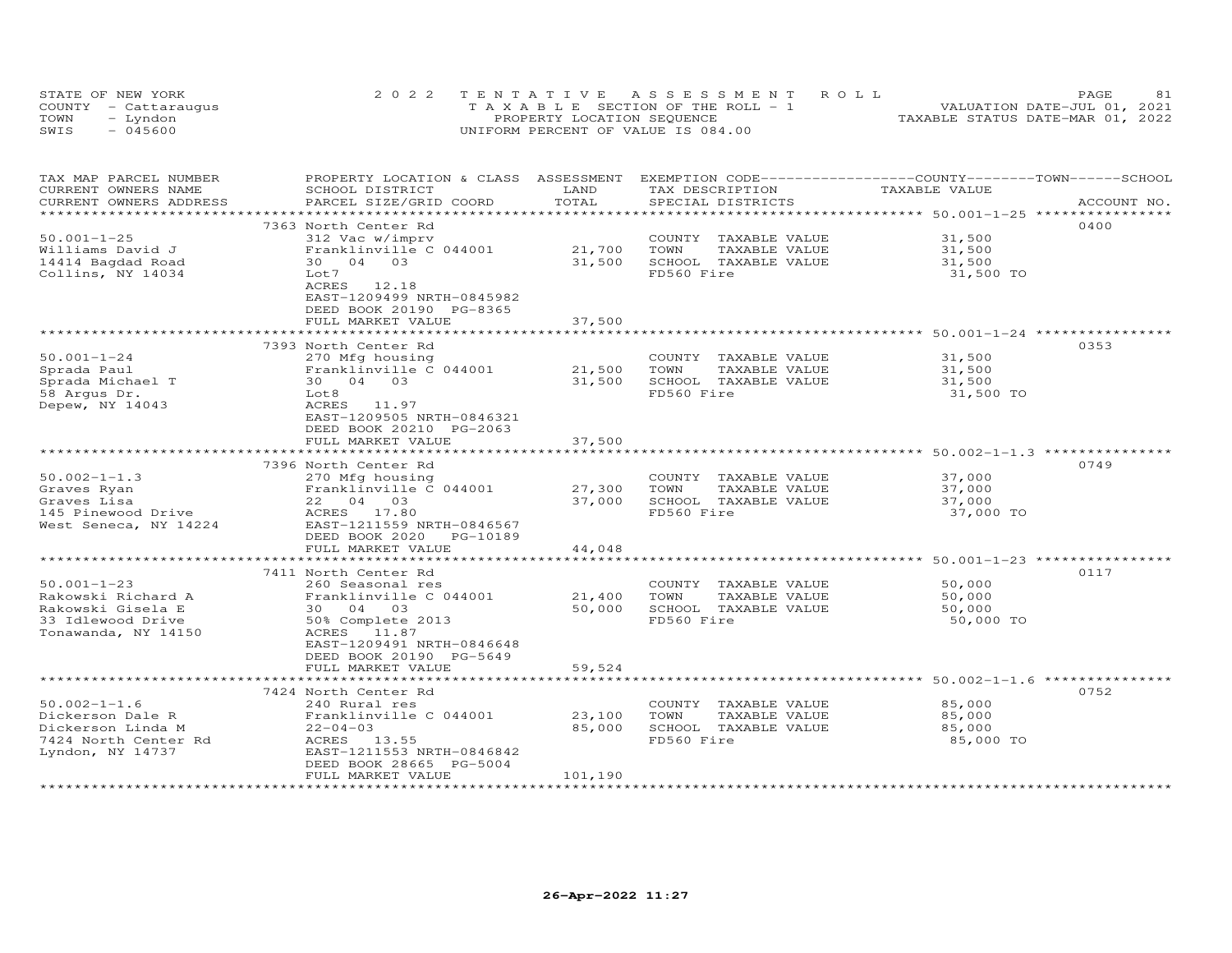|      | STATE OF NEW YORK    | 2022 TENTATIVE ASSESSMENT ROLL               | 82<br>PAGE.                      |
|------|----------------------|----------------------------------------------|----------------------------------|
|      | COUNTY - Cattaraugus | $T A X A B I F S E C T T ON OF THE ROLL - 1$ | VALUATION DATE-JUL 01, 2021      |
| TOWN | Lyndon               | PROPERTY LOCATION SEQUENCE                   | TAXABLE STATUS DATE-MAR 01, 2022 |
| SWIS | - 045600             | UNIFORM PERCENT OF VALUE IS 084.00           |                                  |

| TAXABLE VALUE<br>CURRENT OWNERS NAME<br>SCHOOL DISTRICT<br>LAND<br>TAX DESCRIPTION<br>TOTAL<br>CURRENT OWNERS ADDRESS<br>PARCEL SIZE/GRID COORD<br>SPECIAL DISTRICTS<br>ACCOUNT NO.<br>***********************<br>0437<br>7437 North Center Rd<br>$50.001 - 1 - 22$<br>28,000<br>312 Vac w/imprv<br>COUNTY TAXABLE VALUE<br>Franklinville C 044001<br>22,100<br>TOWN<br>TAXABLE VALUE<br>Skok Cory<br>28,000<br>$\frac{1}{28}$ , 000<br>SCHOOL TAXABLE VALUE<br>Warrington Robert<br>30 04 03<br>28,000<br>FD560 Fire<br>201 Nathans Trail<br>ACRES 12.61<br>28,000 TO<br>EAST-1209724 NRTH-0847045<br>Lancaster, NY 14086<br>DEED BOOK 2019 PG-10310<br>33,333<br>FULL MARKET VALUE<br>***************************<br>7440 North Center Rd<br>0751<br>16,250<br>16,250<br>270 Mfg housing<br>VET COM CT 41131<br>$\circ$<br>$\Omega$<br>13,000<br>13,000<br>3,000<br>0<br>65,000<br>22 04 03<br>65,000 ENH STAR 41834<br>$\Omega$<br>7440 North Center Rd<br>ACRES 16.15<br>EAST-1211552 NRTH-0847105<br>35,750<br>COUNTY TAXABLE VALUE<br>35,750<br>TOWN<br>TAXABLE VALUE<br>DEED BOOK 989<br>SCHOOL TAXABLE VALUE<br>PG-185<br>$\sim$ 0<br>77,381 FD560 Fire<br>FULL MARKET VALUE<br>65,000 TO<br>0271<br>7459 North Center Rd<br>$50.001 - 1 - 21.1$<br>5,400<br>314 Rural vac<10<br>COUNTY TAXABLE VALUE<br>5,400<br>Skok Cory<br>Franklinville C 044001<br>TOWN<br>TAXABLE VALUE<br>5,400<br>SCHOOL TAXABLE VALUE<br>Warrington Robert<br>30  04  03<br>5,400<br>5,400<br>FD560 Fire<br>201 Nathans Trail<br>ACRES<br>3.63<br>5,400 TO<br>EAST-1209673 NRTH-0847377<br>Lancaster, NY 14086<br>DEED BOOK 2019<br>PG-10310<br>FULL MARKET VALUE<br>6,429<br>0271<br>7459 North Center Rd<br>$50.001 - 1 - 21.2$<br>7,500<br>314 Rural vac<10<br>COUNTY TAXABLE VALUE<br>314 Kurai vacente<br>Franklinville C 044001<br>7,500<br>Riordan Michael<br>TOWN<br>7,500<br>TAXABLE VALUE<br>24 Wildwood Dr<br>7,500<br>SCHOOL TAXABLE VALUE<br>7,500<br>30 04 03<br>FD560 Fire<br>7,500 TO<br>Lancaster, NY 14737<br>ACRES 0.84<br>EAST-1210170 NRTH-0847377<br>PRIOR OWNER ON 3/01/2022<br>DEED BOOK 20220 PG-380<br>FULL MARKET VALUE<br>8,929<br>********************************<br>******************<br>0750<br>7462 North Center Rd<br>270 Mfg housing<br>COUNTY TAXABLE VALUE<br>50,000<br>28,600<br>Franklinville C 044001<br>TOWN<br>TAXABLE VALUE<br>50,000<br>530 Old Falls Boulevard<br>$22 - 04 - 03$<br>50,000<br>SCHOOL TAXABLE VALUE<br>50,000<br>FD560 Fire<br>ACRES 19.08<br>50,000 TO<br>EAST-1211529 NRTH-0847412<br>DEED BOOK 30235 PG-5002<br>59,524<br>FULL MARKET VALUE | TAX MAP PARCEL NUMBER     | PROPERTY LOCATION & CLASS ASSESSMENT EXEMPTION CODE----------------COUNTY-------TOWN------SCHOOL |  |  |
|-----------------------------------------------------------------------------------------------------------------------------------------------------------------------------------------------------------------------------------------------------------------------------------------------------------------------------------------------------------------------------------------------------------------------------------------------------------------------------------------------------------------------------------------------------------------------------------------------------------------------------------------------------------------------------------------------------------------------------------------------------------------------------------------------------------------------------------------------------------------------------------------------------------------------------------------------------------------------------------------------------------------------------------------------------------------------------------------------------------------------------------------------------------------------------------------------------------------------------------------------------------------------------------------------------------------------------------------------------------------------------------------------------------------------------------------------------------------------------------------------------------------------------------------------------------------------------------------------------------------------------------------------------------------------------------------------------------------------------------------------------------------------------------------------------------------------------------------------------------------------------------------------------------------------------------------------------------------------------------------------------------------------------------------------------------------------------------------------------------------------------------------------------------------------------------------------------------------------------------------------------------------------------------------------------------------------------------------------------------------------------------------------------------------------------------------------------------------------------------------------------------------------------------------------------------------------------------------------|---------------------------|--------------------------------------------------------------------------------------------------|--|--|
|                                                                                                                                                                                                                                                                                                                                                                                                                                                                                                                                                                                                                                                                                                                                                                                                                                                                                                                                                                                                                                                                                                                                                                                                                                                                                                                                                                                                                                                                                                                                                                                                                                                                                                                                                                                                                                                                                                                                                                                                                                                                                                                                                                                                                                                                                                                                                                                                                                                                                                                                                                                               |                           |                                                                                                  |  |  |
|                                                                                                                                                                                                                                                                                                                                                                                                                                                                                                                                                                                                                                                                                                                                                                                                                                                                                                                                                                                                                                                                                                                                                                                                                                                                                                                                                                                                                                                                                                                                                                                                                                                                                                                                                                                                                                                                                                                                                                                                                                                                                                                                                                                                                                                                                                                                                                                                                                                                                                                                                                                               |                           |                                                                                                  |  |  |
|                                                                                                                                                                                                                                                                                                                                                                                                                                                                                                                                                                                                                                                                                                                                                                                                                                                                                                                                                                                                                                                                                                                                                                                                                                                                                                                                                                                                                                                                                                                                                                                                                                                                                                                                                                                                                                                                                                                                                                                                                                                                                                                                                                                                                                                                                                                                                                                                                                                                                                                                                                                               |                           |                                                                                                  |  |  |
|                                                                                                                                                                                                                                                                                                                                                                                                                                                                                                                                                                                                                                                                                                                                                                                                                                                                                                                                                                                                                                                                                                                                                                                                                                                                                                                                                                                                                                                                                                                                                                                                                                                                                                                                                                                                                                                                                                                                                                                                                                                                                                                                                                                                                                                                                                                                                                                                                                                                                                                                                                                               |                           |                                                                                                  |  |  |
|                                                                                                                                                                                                                                                                                                                                                                                                                                                                                                                                                                                                                                                                                                                                                                                                                                                                                                                                                                                                                                                                                                                                                                                                                                                                                                                                                                                                                                                                                                                                                                                                                                                                                                                                                                                                                                                                                                                                                                                                                                                                                                                                                                                                                                                                                                                                                                                                                                                                                                                                                                                               |                           |                                                                                                  |  |  |
|                                                                                                                                                                                                                                                                                                                                                                                                                                                                                                                                                                                                                                                                                                                                                                                                                                                                                                                                                                                                                                                                                                                                                                                                                                                                                                                                                                                                                                                                                                                                                                                                                                                                                                                                                                                                                                                                                                                                                                                                                                                                                                                                                                                                                                                                                                                                                                                                                                                                                                                                                                                               |                           |                                                                                                  |  |  |
|                                                                                                                                                                                                                                                                                                                                                                                                                                                                                                                                                                                                                                                                                                                                                                                                                                                                                                                                                                                                                                                                                                                                                                                                                                                                                                                                                                                                                                                                                                                                                                                                                                                                                                                                                                                                                                                                                                                                                                                                                                                                                                                                                                                                                                                                                                                                                                                                                                                                                                                                                                                               |                           |                                                                                                  |  |  |
|                                                                                                                                                                                                                                                                                                                                                                                                                                                                                                                                                                                                                                                                                                                                                                                                                                                                                                                                                                                                                                                                                                                                                                                                                                                                                                                                                                                                                                                                                                                                                                                                                                                                                                                                                                                                                                                                                                                                                                                                                                                                                                                                                                                                                                                                                                                                                                                                                                                                                                                                                                                               |                           |                                                                                                  |  |  |
|                                                                                                                                                                                                                                                                                                                                                                                                                                                                                                                                                                                                                                                                                                                                                                                                                                                                                                                                                                                                                                                                                                                                                                                                                                                                                                                                                                                                                                                                                                                                                                                                                                                                                                                                                                                                                                                                                                                                                                                                                                                                                                                                                                                                                                                                                                                                                                                                                                                                                                                                                                                               |                           |                                                                                                  |  |  |
|                                                                                                                                                                                                                                                                                                                                                                                                                                                                                                                                                                                                                                                                                                                                                                                                                                                                                                                                                                                                                                                                                                                                                                                                                                                                                                                                                                                                                                                                                                                                                                                                                                                                                                                                                                                                                                                                                                                                                                                                                                                                                                                                                                                                                                                                                                                                                                                                                                                                                                                                                                                               |                           |                                                                                                  |  |  |
|                                                                                                                                                                                                                                                                                                                                                                                                                                                                                                                                                                                                                                                                                                                                                                                                                                                                                                                                                                                                                                                                                                                                                                                                                                                                                                                                                                                                                                                                                                                                                                                                                                                                                                                                                                                                                                                                                                                                                                                                                                                                                                                                                                                                                                                                                                                                                                                                                                                                                                                                                                                               |                           |                                                                                                  |  |  |
|                                                                                                                                                                                                                                                                                                                                                                                                                                                                                                                                                                                                                                                                                                                                                                                                                                                                                                                                                                                                                                                                                                                                                                                                                                                                                                                                                                                                                                                                                                                                                                                                                                                                                                                                                                                                                                                                                                                                                                                                                                                                                                                                                                                                                                                                                                                                                                                                                                                                                                                                                                                               |                           |                                                                                                  |  |  |
|                                                                                                                                                                                                                                                                                                                                                                                                                                                                                                                                                                                                                                                                                                                                                                                                                                                                                                                                                                                                                                                                                                                                                                                                                                                                                                                                                                                                                                                                                                                                                                                                                                                                                                                                                                                                                                                                                                                                                                                                                                                                                                                                                                                                                                                                                                                                                                                                                                                                                                                                                                                               | $50.002 - 1 - 1.5$        |                                                                                                  |  |  |
|                                                                                                                                                                                                                                                                                                                                                                                                                                                                                                                                                                                                                                                                                                                                                                                                                                                                                                                                                                                                                                                                                                                                                                                                                                                                                                                                                                                                                                                                                                                                                                                                                                                                                                                                                                                                                                                                                                                                                                                                                                                                                                                                                                                                                                                                                                                                                                                                                                                                                                                                                                                               | Surdej Robert J           |                                                                                                  |  |  |
|                                                                                                                                                                                                                                                                                                                                                                                                                                                                                                                                                                                                                                                                                                                                                                                                                                                                                                                                                                                                                                                                                                                                                                                                                                                                                                                                                                                                                                                                                                                                                                                                                                                                                                                                                                                                                                                                                                                                                                                                                                                                                                                                                                                                                                                                                                                                                                                                                                                                                                                                                                                               | Surdej Loretta A          |                                                                                                  |  |  |
|                                                                                                                                                                                                                                                                                                                                                                                                                                                                                                                                                                                                                                                                                                                                                                                                                                                                                                                                                                                                                                                                                                                                                                                                                                                                                                                                                                                                                                                                                                                                                                                                                                                                                                                                                                                                                                                                                                                                                                                                                                                                                                                                                                                                                                                                                                                                                                                                                                                                                                                                                                                               |                           |                                                                                                  |  |  |
|                                                                                                                                                                                                                                                                                                                                                                                                                                                                                                                                                                                                                                                                                                                                                                                                                                                                                                                                                                                                                                                                                                                                                                                                                                                                                                                                                                                                                                                                                                                                                                                                                                                                                                                                                                                                                                                                                                                                                                                                                                                                                                                                                                                                                                                                                                                                                                                                                                                                                                                                                                                               | Franklinville, NY 14737   |                                                                                                  |  |  |
|                                                                                                                                                                                                                                                                                                                                                                                                                                                                                                                                                                                                                                                                                                                                                                                                                                                                                                                                                                                                                                                                                                                                                                                                                                                                                                                                                                                                                                                                                                                                                                                                                                                                                                                                                                                                                                                                                                                                                                                                                                                                                                                                                                                                                                                                                                                                                                                                                                                                                                                                                                                               |                           |                                                                                                  |  |  |
|                                                                                                                                                                                                                                                                                                                                                                                                                                                                                                                                                                                                                                                                                                                                                                                                                                                                                                                                                                                                                                                                                                                                                                                                                                                                                                                                                                                                                                                                                                                                                                                                                                                                                                                                                                                                                                                                                                                                                                                                                                                                                                                                                                                                                                                                                                                                                                                                                                                                                                                                                                                               |                           |                                                                                                  |  |  |
|                                                                                                                                                                                                                                                                                                                                                                                                                                                                                                                                                                                                                                                                                                                                                                                                                                                                                                                                                                                                                                                                                                                                                                                                                                                                                                                                                                                                                                                                                                                                                                                                                                                                                                                                                                                                                                                                                                                                                                                                                                                                                                                                                                                                                                                                                                                                                                                                                                                                                                                                                                                               |                           |                                                                                                  |  |  |
|                                                                                                                                                                                                                                                                                                                                                                                                                                                                                                                                                                                                                                                                                                                                                                                                                                                                                                                                                                                                                                                                                                                                                                                                                                                                                                                                                                                                                                                                                                                                                                                                                                                                                                                                                                                                                                                                                                                                                                                                                                                                                                                                                                                                                                                                                                                                                                                                                                                                                                                                                                                               |                           |                                                                                                  |  |  |
|                                                                                                                                                                                                                                                                                                                                                                                                                                                                                                                                                                                                                                                                                                                                                                                                                                                                                                                                                                                                                                                                                                                                                                                                                                                                                                                                                                                                                                                                                                                                                                                                                                                                                                                                                                                                                                                                                                                                                                                                                                                                                                                                                                                                                                                                                                                                                                                                                                                                                                                                                                                               |                           |                                                                                                  |  |  |
|                                                                                                                                                                                                                                                                                                                                                                                                                                                                                                                                                                                                                                                                                                                                                                                                                                                                                                                                                                                                                                                                                                                                                                                                                                                                                                                                                                                                                                                                                                                                                                                                                                                                                                                                                                                                                                                                                                                                                                                                                                                                                                                                                                                                                                                                                                                                                                                                                                                                                                                                                                                               |                           |                                                                                                  |  |  |
|                                                                                                                                                                                                                                                                                                                                                                                                                                                                                                                                                                                                                                                                                                                                                                                                                                                                                                                                                                                                                                                                                                                                                                                                                                                                                                                                                                                                                                                                                                                                                                                                                                                                                                                                                                                                                                                                                                                                                                                                                                                                                                                                                                                                                                                                                                                                                                                                                                                                                                                                                                                               |                           |                                                                                                  |  |  |
|                                                                                                                                                                                                                                                                                                                                                                                                                                                                                                                                                                                                                                                                                                                                                                                                                                                                                                                                                                                                                                                                                                                                                                                                                                                                                                                                                                                                                                                                                                                                                                                                                                                                                                                                                                                                                                                                                                                                                                                                                                                                                                                                                                                                                                                                                                                                                                                                                                                                                                                                                                                               |                           |                                                                                                  |  |  |
|                                                                                                                                                                                                                                                                                                                                                                                                                                                                                                                                                                                                                                                                                                                                                                                                                                                                                                                                                                                                                                                                                                                                                                                                                                                                                                                                                                                                                                                                                                                                                                                                                                                                                                                                                                                                                                                                                                                                                                                                                                                                                                                                                                                                                                                                                                                                                                                                                                                                                                                                                                                               |                           |                                                                                                  |  |  |
|                                                                                                                                                                                                                                                                                                                                                                                                                                                                                                                                                                                                                                                                                                                                                                                                                                                                                                                                                                                                                                                                                                                                                                                                                                                                                                                                                                                                                                                                                                                                                                                                                                                                                                                                                                                                                                                                                                                                                                                                                                                                                                                                                                                                                                                                                                                                                                                                                                                                                                                                                                                               |                           |                                                                                                  |  |  |
|                                                                                                                                                                                                                                                                                                                                                                                                                                                                                                                                                                                                                                                                                                                                                                                                                                                                                                                                                                                                                                                                                                                                                                                                                                                                                                                                                                                                                                                                                                                                                                                                                                                                                                                                                                                                                                                                                                                                                                                                                                                                                                                                                                                                                                                                                                                                                                                                                                                                                                                                                                                               |                           |                                                                                                  |  |  |
|                                                                                                                                                                                                                                                                                                                                                                                                                                                                                                                                                                                                                                                                                                                                                                                                                                                                                                                                                                                                                                                                                                                                                                                                                                                                                                                                                                                                                                                                                                                                                                                                                                                                                                                                                                                                                                                                                                                                                                                                                                                                                                                                                                                                                                                                                                                                                                                                                                                                                                                                                                                               |                           |                                                                                                  |  |  |
|                                                                                                                                                                                                                                                                                                                                                                                                                                                                                                                                                                                                                                                                                                                                                                                                                                                                                                                                                                                                                                                                                                                                                                                                                                                                                                                                                                                                                                                                                                                                                                                                                                                                                                                                                                                                                                                                                                                                                                                                                                                                                                                                                                                                                                                                                                                                                                                                                                                                                                                                                                                               |                           |                                                                                                  |  |  |
|                                                                                                                                                                                                                                                                                                                                                                                                                                                                                                                                                                                                                                                                                                                                                                                                                                                                                                                                                                                                                                                                                                                                                                                                                                                                                                                                                                                                                                                                                                                                                                                                                                                                                                                                                                                                                                                                                                                                                                                                                                                                                                                                                                                                                                                                                                                                                                                                                                                                                                                                                                                               |                           |                                                                                                  |  |  |
|                                                                                                                                                                                                                                                                                                                                                                                                                                                                                                                                                                                                                                                                                                                                                                                                                                                                                                                                                                                                                                                                                                                                                                                                                                                                                                                                                                                                                                                                                                                                                                                                                                                                                                                                                                                                                                                                                                                                                                                                                                                                                                                                                                                                                                                                                                                                                                                                                                                                                                                                                                                               |                           |                                                                                                  |  |  |
|                                                                                                                                                                                                                                                                                                                                                                                                                                                                                                                                                                                                                                                                                                                                                                                                                                                                                                                                                                                                                                                                                                                                                                                                                                                                                                                                                                                                                                                                                                                                                                                                                                                                                                                                                                                                                                                                                                                                                                                                                                                                                                                                                                                                                                                                                                                                                                                                                                                                                                                                                                                               |                           |                                                                                                  |  |  |
|                                                                                                                                                                                                                                                                                                                                                                                                                                                                                                                                                                                                                                                                                                                                                                                                                                                                                                                                                                                                                                                                                                                                                                                                                                                                                                                                                                                                                                                                                                                                                                                                                                                                                                                                                                                                                                                                                                                                                                                                                                                                                                                                                                                                                                                                                                                                                                                                                                                                                                                                                                                               |                           |                                                                                                  |  |  |
|                                                                                                                                                                                                                                                                                                                                                                                                                                                                                                                                                                                                                                                                                                                                                                                                                                                                                                                                                                                                                                                                                                                                                                                                                                                                                                                                                                                                                                                                                                                                                                                                                                                                                                                                                                                                                                                                                                                                                                                                                                                                                                                                                                                                                                                                                                                                                                                                                                                                                                                                                                                               |                           |                                                                                                  |  |  |
|                                                                                                                                                                                                                                                                                                                                                                                                                                                                                                                                                                                                                                                                                                                                                                                                                                                                                                                                                                                                                                                                                                                                                                                                                                                                                                                                                                                                                                                                                                                                                                                                                                                                                                                                                                                                                                                                                                                                                                                                                                                                                                                                                                                                                                                                                                                                                                                                                                                                                                                                                                                               | Riordan Michael           |                                                                                                  |  |  |
|                                                                                                                                                                                                                                                                                                                                                                                                                                                                                                                                                                                                                                                                                                                                                                                                                                                                                                                                                                                                                                                                                                                                                                                                                                                                                                                                                                                                                                                                                                                                                                                                                                                                                                                                                                                                                                                                                                                                                                                                                                                                                                                                                                                                                                                                                                                                                                                                                                                                                                                                                                                               |                           |                                                                                                  |  |  |
|                                                                                                                                                                                                                                                                                                                                                                                                                                                                                                                                                                                                                                                                                                                                                                                                                                                                                                                                                                                                                                                                                                                                                                                                                                                                                                                                                                                                                                                                                                                                                                                                                                                                                                                                                                                                                                                                                                                                                                                                                                                                                                                                                                                                                                                                                                                                                                                                                                                                                                                                                                                               |                           |                                                                                                  |  |  |
|                                                                                                                                                                                                                                                                                                                                                                                                                                                                                                                                                                                                                                                                                                                                                                                                                                                                                                                                                                                                                                                                                                                                                                                                                                                                                                                                                                                                                                                                                                                                                                                                                                                                                                                                                                                                                                                                                                                                                                                                                                                                                                                                                                                                                                                                                                                                                                                                                                                                                                                                                                                               | $50.002 - 1 - 1.4$        |                                                                                                  |  |  |
|                                                                                                                                                                                                                                                                                                                                                                                                                                                                                                                                                                                                                                                                                                                                                                                                                                                                                                                                                                                                                                                                                                                                                                                                                                                                                                                                                                                                                                                                                                                                                                                                                                                                                                                                                                                                                                                                                                                                                                                                                                                                                                                                                                                                                                                                                                                                                                                                                                                                                                                                                                                               | Porto Phillip             |                                                                                                  |  |  |
|                                                                                                                                                                                                                                                                                                                                                                                                                                                                                                                                                                                                                                                                                                                                                                                                                                                                                                                                                                                                                                                                                                                                                                                                                                                                                                                                                                                                                                                                                                                                                                                                                                                                                                                                                                                                                                                                                                                                                                                                                                                                                                                                                                                                                                                                                                                                                                                                                                                                                                                                                                                               |                           |                                                                                                  |  |  |
|                                                                                                                                                                                                                                                                                                                                                                                                                                                                                                                                                                                                                                                                                                                                                                                                                                                                                                                                                                                                                                                                                                                                                                                                                                                                                                                                                                                                                                                                                                                                                                                                                                                                                                                                                                                                                                                                                                                                                                                                                                                                                                                                                                                                                                                                                                                                                                                                                                                                                                                                                                                               | North Tonawanda, NY 14120 |                                                                                                  |  |  |
|                                                                                                                                                                                                                                                                                                                                                                                                                                                                                                                                                                                                                                                                                                                                                                                                                                                                                                                                                                                                                                                                                                                                                                                                                                                                                                                                                                                                                                                                                                                                                                                                                                                                                                                                                                                                                                                                                                                                                                                                                                                                                                                                                                                                                                                                                                                                                                                                                                                                                                                                                                                               |                           |                                                                                                  |  |  |
|                                                                                                                                                                                                                                                                                                                                                                                                                                                                                                                                                                                                                                                                                                                                                                                                                                                                                                                                                                                                                                                                                                                                                                                                                                                                                                                                                                                                                                                                                                                                                                                                                                                                                                                                                                                                                                                                                                                                                                                                                                                                                                                                                                                                                                                                                                                                                                                                                                                                                                                                                                                               |                           |                                                                                                  |  |  |
|                                                                                                                                                                                                                                                                                                                                                                                                                                                                                                                                                                                                                                                                                                                                                                                                                                                                                                                                                                                                                                                                                                                                                                                                                                                                                                                                                                                                                                                                                                                                                                                                                                                                                                                                                                                                                                                                                                                                                                                                                                                                                                                                                                                                                                                                                                                                                                                                                                                                                                                                                                                               |                           |                                                                                                  |  |  |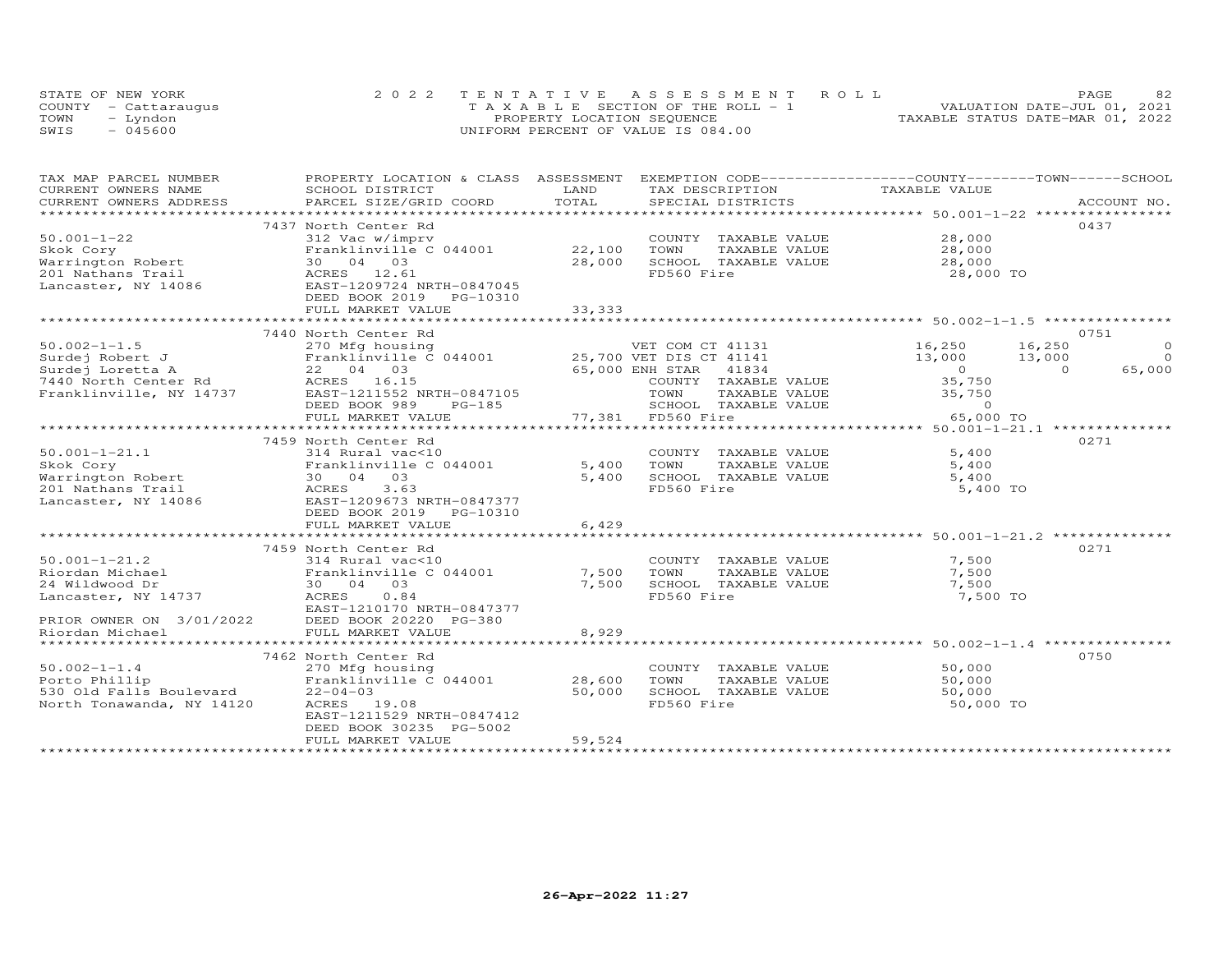|      | STATE OF NEW YORK    | 2022 TENTATIVE ASSESSMENT ROLL     | PAGE.                            | 83 |
|------|----------------------|------------------------------------|----------------------------------|----|
|      | COUNTY - Cattaraugus | TAXABLE SECTION OF THE ROLL - 1    | VALUATION DATE-JUL 01, 2021      |    |
| TOWN | - Lyndon             | PROPERTY LOCATION SEQUENCE         | TAXABLE STATUS DATE-MAR 01, 2022 |    |
| SWIS | $-045600$            | UNIFORM PERCENT OF VALUE IS 084.00 |                                  |    |

| TAX MAP PARCEL NUMBER<br>CURRENT OWNERS NAME | PROPERTY LOCATION & CLASS ASSESSMENT EXEMPTION CODE----------------COUNTY-------TOWN------SCHOOL<br>SCHOOL DISTRICT | LAND<br>TOTAL | TAX DESCRIPTION        | TAXABLE VALUE  |                      |
|----------------------------------------------|---------------------------------------------------------------------------------------------------------------------|---------------|------------------------|----------------|----------------------|
| CURRENT OWNERS ADDRESS                       | PARCEL SIZE/GRID COORD                                                                                              |               | SPECIAL DISTRICTS      |                | ACCOUNT NO.          |
|                                              | 7476 North Center Rd                                                                                                |               |                        |                | 0783                 |
| $50.002 - 1 - 1.7$                           | 270 Mfg housing                                                                                                     |               | VET WAR CT 41121       | 5,250          | 5,250<br>$\mathbf 0$ |
| Stone David                                  | Franklinville C 044001                                                                                              |               | 8,900 VET DIS CT 41141 | 14,000         | $\Omega$<br>14,000   |
| Stone Kelly                                  | 22 04 03                                                                                                            | 35,000        | COUNTY TAXABLE VALUE   | 15,750         |                      |
| 7476 N Center Rd                             | FRNT 212.60 DPTH 188.00                                                                                             |               | TOWN<br>TAXABLE VALUE  | 15,750         |                      |
| Franklinville, NY 14737                      | EAST-1210412 NRTH-0847629                                                                                           |               | SCHOOL TAXABLE VALUE   | 35,000         |                      |
|                                              | DEED BOOK 26595 PG-9002                                                                                             |               | FD560 Fire             | 35,000 TO      |                      |
|                                              | FULL MARKET VALUE                                                                                                   | 41,667        |                        |                |                      |
|                                              |                                                                                                                     |               |                        |                |                      |
|                                              | 7559 North Center Rd                                                                                                |               |                        |                | 0139                 |
| $41.003 - 1 - 19$                            | 260 Seasonal res                                                                                                    |               | COUNTY TAXABLE VALUE   | 65,000         |                      |
| Gutmann Michael P                            | Franklinville C 044001                                                                                              | 19,200        | TOWN<br>TAXABLE VALUE  | 65,000         |                      |
| 12444 Warner Hill Rd                         | 31<br>$-04$<br>$-0.3$                                                                                               | 65,000        | SCHOOL TAXABLE VALUE   | 65,000         |                      |
| South Wales, NY 14139                        | ACRES<br>9.68                                                                                                       |               | FD560 Fire             | 65,000 TO      |                      |
|                                              | EAST-1209719 NRTH-0848530                                                                                           |               |                        |                |                      |
|                                              | DEED BOOK 20210 PG-7627                                                                                             |               |                        |                |                      |
|                                              | FULL MARKET VALUE                                                                                                   | 77,381        |                        |                |                      |
|                                              |                                                                                                                     |               |                        |                |                      |
|                                              | 7586 North Center Rd                                                                                                |               |                        |                | 0881                 |
| $41.004 - 1 - 19.2$                          | 240 Rural res                                                                                                       |               | BAS STAR<br>41854      | $\overline{O}$ | $\Omega$<br>28,200   |
| Spencer Julia                                | Franklinville C 044001                                                                                              | 19,500        | COUNTY TAXABLE VALUE   | 85,000         |                      |
| 7586 North Center Road                       | 23 04 03                                                                                                            | 85,000        | TOWN<br>TAXABLE VALUE  | 85,000         |                      |
| Franklinville, NY 14737                      | Ff 660.00 Palmer                                                                                                    |               | SCHOOL TAXABLE VALUE   | 56,800         |                      |
|                                              | Ff 510.00 North Rd                                                                                                  |               | FD560 Fire             | 85,000 TO      |                      |
|                                              | 032<br>ACRES<br>10.00 BANK                                                                                          |               |                        |                |                      |
|                                              | EAST-1210670 NRTH-0848755                                                                                           |               |                        |                |                      |
|                                              | DEED BOOK 23164 PG-8003                                                                                             |               |                        |                |                      |
|                                              | FULL MARKET VALUE                                                                                                   | 101,190       |                        |                |                      |
|                                              | **************************                                                                                          |               |                        |                |                      |
|                                              | 7605 North Center Rd                                                                                                |               |                        |                | 0105                 |
| $41.003 - 1 - 18$                            | 270 Mfg housing                                                                                                     |               | COUNTY TAXABLE VALUE   | 45,000         |                      |
| Limina Louis P                               | Franklinville C 044001                                                                                              | 24,300        | TOWN<br>TAXABLE VALUE  | 45,000         |                      |
| Limina Ida J                                 | 31 04 03                                                                                                            | 45,000        | SCHOOL TAXABLE VALUE   | 45,000         |                      |
| 53 North Park                                | ACRES 14.79                                                                                                         |               | FD560 Fire             | 45,000 TO      |                      |
| Buffalo, NY 14216                            | EAST-1209712 NRTH-0849009                                                                                           |               |                        |                |                      |
|                                              | DEED BOOK 11421 PG-3001                                                                                             |               |                        |                |                      |
|                                              | FULL MARKET VALUE                                                                                                   | 53,571        |                        |                |                      |
|                                              | **************************                                                                                          |               |                        |                |                      |
|                                              | 7621 North Center Rd                                                                                                |               |                        |                | 0185                 |
| $41.003 - 1 - 10$                            | 260 Seasonal res                                                                                                    |               | COUNTY TAXABLE VALUE   | 35,000         |                      |
| Kanoti Linda Ann                             | Franklinville C 044001                                                                                              | 14,700        | TOWN<br>TAXABLE VALUE  | 35,000         |                      |
| 504 Dogwood Ln                               | 31 04 03                                                                                                            | 35,000        | SCHOOL TAXABLE VALUE   | 35,000         |                      |
| Chagrin Falls, OH 44023                      | FRNT 186.00 DPTH 107.00                                                                                             |               | FD560 Fire             | 35,000 TO      |                      |
|                                              | 5.45<br>ACRES                                                                                                       |               |                        |                |                      |
|                                              | EAST-1210209 NRTH-0849428                                                                                           |               |                        |                |                      |
|                                              | DEED BOOK 00978 PG-01010                                                                                            |               |                        |                |                      |
|                                              | FULL MARKET VALUE                                                                                                   | 41,667        |                        |                |                      |
|                                              |                                                                                                                     |               |                        |                |                      |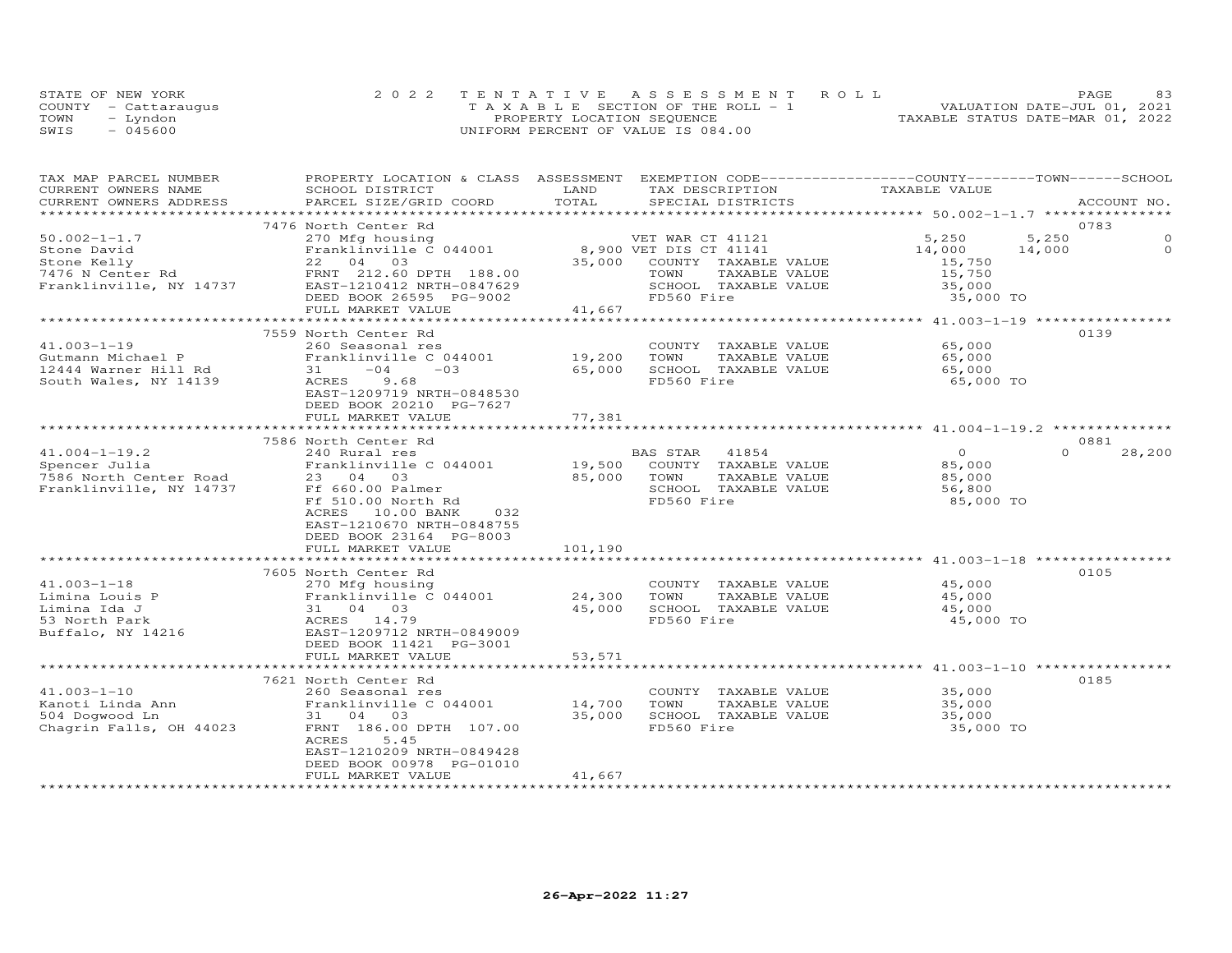|      | STATE OF NEW YORK    | 2022 TENTATIVE ASSESSMENT ROLL        | 84<br>PAGE                       |
|------|----------------------|---------------------------------------|----------------------------------|
|      | COUNTY - Cattaraugus | T A X A B L E SECTION OF THE ROLL - 1 | VALUATION DATE-JUL 01, 2021      |
| TOWN | Lyndon               | PROPERTY LOCATION SEQUENCE            | TAXABLE STATUS DATE-MAR 01, 2022 |
| SWIS | - 045600             | UNIFORM PERCENT OF VALUE IS 084.00    |                                  |

| TAX MAP PARCEL NUMBER<br>CURRENT OWNERS NAME      | PROPERTY LOCATION & CLASS ASSESSMENT EXEMPTION CODE----------------COUNTY-------TOWN------SCHOOL<br>SCHOOL DISTRICT                      | LAND    | TAX DESCRIPTION             | TAXABLE VALUE |                    |
|---------------------------------------------------|------------------------------------------------------------------------------------------------------------------------------------------|---------|-----------------------------|---------------|--------------------|
| CURRENT OWNERS ADDRESS<br>*********************** |                                                                                                                                          | TOTAL   |                             |               |                    |
|                                                   | 7631 North Center Rd                                                                                                                     |         |                             |               | 0294               |
| $41.003 - 1 - 16$                                 | 314 Rural vac<10                                                                                                                         |         | COUNTY TAXABLE VALUE 19,200 |               |                    |
| Pusateri Robert                                   |                                                                                                                                          |         | TAXABLE VALUE               | 19,200        |                    |
| Pusateri Nancy                                    | $\begin{array}{c} 31 \\ \text{ACRES} \\ \overline{\blacksquare^{\wedge}\mathsf{ST}}\neg 120 \end{array}$<br>31 04 03                     | 19,200  | SCHOOL TAXABLE VALUE        | 19,200        |                    |
| 15 Bernice Dr                                     | 9.70                                                                                                                                     |         | FD560 Fire                  | 19,200 TO     |                    |
|                                                   | West Seneca, NY 14224 EAST-1209706 NRTH-0849706                                                                                          |         |                             |               |                    |
|                                                   | DEED BOOK 809<br>PG-00467<br>FULL MARKET VALUE                                                                                           | 22,857  |                             |               |                    |
|                                                   |                                                                                                                                          |         |                             |               |                    |
|                                                   | 7634 North Center Rd                                                                                                                     |         |                             |               | 0859               |
| $41.004 - 1 - 17.6$                               | 312 Vac w/imprv                                                                                                                          |         | COUNTY TAXABLE VALUE        | 11,900        |                    |
| Becker Robert L Jr                                | Franklinville C 044001 7,600                                                                                                             |         | TOWN<br>TAXABLE VALUE       | 11,900        |                    |
| 312 Cook Road                                     | 23 04 03                                                                                                                                 | 11,900  | SCHOOL TAXABLE VALUE        | 11,900        |                    |
| East Aurora, NY 14052                             | FRNT 250.00 DPTH 150.00                                                                                                                  |         | FD560 Fire                  | 11,900 TO     |                    |
|                                                   | 0.86<br>ACRES                                                                                                                            |         |                             |               |                    |
|                                                   | EAST-1210382 NRTH-0849712                                                                                                                |         |                             |               |                    |
|                                                   | DEED BOOK 20190 PG-9269<br>FULL MARKET VALUE                                                                                             | 14,167  |                             |               |                    |
|                                                   |                                                                                                                                          |         |                             |               |                    |
|                                                   | 7663 North Center Rd                                                                                                                     |         |                             |               | 0269               |
| $41.003 - 1 - 15$                                 | NULLI UNIVERSITY NEWSLAUD ENH STAR 41834<br>210 1 Family Res 19,400 COUNTY TAXABLE VALUE 97,500<br>27 500 1000 1000 TAXABLE VALUE 97,500 |         |                             |               | $\Omega$<br>70,410 |
| Yost David E<br>7663 North Center Rd              |                                                                                                                                          |         |                             |               |                    |
|                                                   |                                                                                                                                          |         |                             |               |                    |
| Franklinville, NY 14737                           | ACRES<br>9.93                                                                                                                            |         | SCHOOL TAXABLE VALUE        | 27,090        |                    |
|                                                   | EAST-1209701 NRTH-0850094                                                                                                                |         | FD560 Fire                  | 97,500 TO     |                    |
|                                                   | DEED BOOK 00985 PG-00018                                                                                                                 |         |                             |               |                    |
|                                                   | FULL MARKET VALUE                                                                                                                        | 116,071 |                             |               |                    |
|                                                   | 7669 North Center Rd                                                                                                                     |         |                             |               | 0021               |
| $41.003 - 1 - 14$                                 |                                                                                                                                          |         | COUNTY TAXABLE VALUE 42,500 |               |                    |
| Czekalski Ryan M.<br>10465 Greiner Rd             | 260 Seasonal res<br>Franklinville C 044001 19,900 TOWN                                                                                   |         | TAXABLE VALUE               | 42,500        |                    |
| 10465 Greiner Rd                                  | 31 04 03                                                                                                                                 | 42,500  | SCHOOL TAXABLE VALUE        | 42,500        |                    |
| Clarence, NY 14031                                | ACRES 10.38                                                                                                                              |         | FD560 Fire                  | 42,500 TO     |                    |
|                                                   | EAST-1209701 NRTH-0850493                                                                                                                |         |                             |               |                    |
|                                                   | DEED BOOK 21286 PG-6002                                                                                                                  |         |                             |               |                    |
|                                                   | FULL MARKET VALUE                                                                                                                        | 50,595  |                             |               |                    |
|                                                   | 7701 North Center Rd                                                                                                                     |         |                             |               | 0408               |
| $41.003 - 1 - 12$                                 | 270 Mfg housing                                                                                                                          |         | COUNTY TAXABLE VALUE        | 76,500        |                    |
| Marks Katherine A                                 | Franklinville C 044001                                                                                                                   | 40,300  | TOWN<br>TAXABLE VALUE       | 76,500        |                    |
| 200 Delware Ave, #1405                            | 31 04 03                                                                                                                                 | 76,500  | SCHOOL TAXABLE VALUE        | 76,500        |                    |
| Buffalo, NY 14202                                 | ACRES 30.75                                                                                                                              |         | FD560 Fire                  | 76,500 TO     |                    |
|                                                   | EAST-1209688 NRTH-0851268                                                                                                                |         |                             |               |                    |
|                                                   | DEED BOOK 20190 PG-3727                                                                                                                  |         |                             |               |                    |
|                                                   | FULL MARKET VALUE                                                                                                                        | 91,071  |                             |               |                    |
|                                                   |                                                                                                                                          |         |                             |               |                    |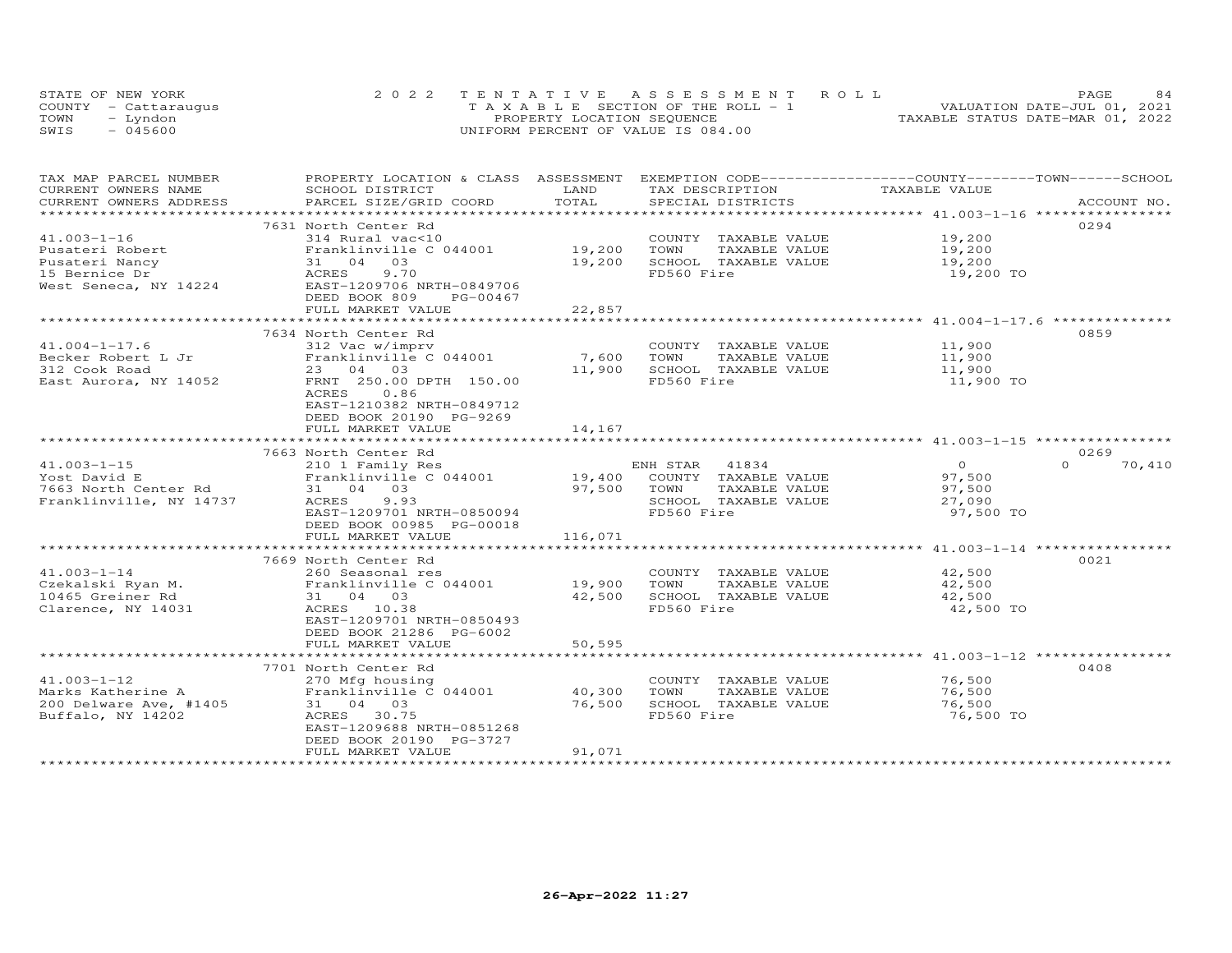|      | STATE OF NEW YORK    | 2022 TENTATIVE ASSESSMENT ROLL        | 8.5<br>PAGE                      |
|------|----------------------|---------------------------------------|----------------------------------|
|      | COUNTY - Cattarauqus | T A X A B L E SECTION OF THE ROLL - 1 | VALUATION DATE-JUL 01, 2021      |
| TOWN | - Lyndon             | PROPERTY LOCATION SEQUENCE            | TAXABLE STATUS DATE-MAR 01, 2022 |
| SWIS | $-045600$            | UNIFORM PERCENT OF VALUE IS 084.00    |                                  |

| TAX MAP PARCEL NUMBER<br>CURRENT OWNERS NAME         | PROPERTY LOCATION & CLASS ASSESSMENT<br>SCHOOL DISTRICT | LAND      |            | TAX DESCRIPTION      | EXEMPTION CODE-----------------COUNTY-------TOWN------SCHOOL<br>TAXABLE VALUE |          |             |
|------------------------------------------------------|---------------------------------------------------------|-----------|------------|----------------------|-------------------------------------------------------------------------------|----------|-------------|
| CURRENT OWNERS ADDRESS                               | PARCEL SIZE/GRID COORD                                  | TOTAL     |            | SPECIAL DISTRICTS    |                                                                               |          | ACCOUNT NO. |
| **********************                               |                                                         |           |            |                      |                                                                               |          |             |
|                                                      | 7746 North Center Rd                                    |           |            |                      |                                                                               |          | 0376        |
| $41.004 - 1 - 17.1$                                  | 210 1 Family Res                                        |           | ENH STAR   | 41834                | $\overline{O}$                                                                | $\Omega$ | 70,410      |
| Thompson Carol J                                     | Franklinville C 044001                                  | 14,000    |            | COUNTY TAXABLE VALUE | 75,000                                                                        |          |             |
| 7746 N Center Rd                                     | $23/24/32$ 04<br>03                                     | 75,000    | TOWN       | TAXABLE VALUE        | 75,000                                                                        |          |             |
| Franklinville, NY 14737                              | Ff 2025.00                                              |           |            | SCHOOL TAXABLE VALUE | 4,590                                                                         |          |             |
|                                                      | ACRES<br>5.00<br>EAST-1210475 NRTH-0851860              |           | FD560 Fire |                      | 75,000 TO                                                                     |          |             |
|                                                      | DEED BOOK 11697 PG-3001                                 |           |            |                      |                                                                               |          |             |
|                                                      | FULL MARKET VALUE                                       | 89,286    |            |                      |                                                                               |          |             |
|                                                      |                                                         |           |            |                      |                                                                               |          |             |
|                                                      | 7788 North Center Rd                                    |           |            |                      |                                                                               |          | 0762        |
| $41.004 - 1 - 17.5$                                  | 270 Mfg housing                                         |           | BAS STAR   | 41854                | $\Omega$                                                                      | $\Omega$ | 16,800      |
| Thompson Bud A                                       | Franklinville C 044001                                  | 11,700    |            | COUNTY TAXABLE VALUE | 16,800                                                                        |          |             |
| 7788 N Center Rd                                     | 32 04 03                                                | 16,800    | TOWN       | TAXABLE VALUE        | 16,800                                                                        |          |             |
| Franklinville, NY 14737                              | ACRES<br>3.45                                           |           |            | SCHOOL TAXABLE VALUE | $\Omega$                                                                      |          |             |
|                                                      | EAST-1210038 NRTH-0852181                               |           | FD560 Fire |                      | 16,800 TO                                                                     |          |             |
|                                                      | DEED BOOK 884<br>PG-00913                               |           |            |                      |                                                                               |          |             |
|                                                      | FULL MARKET VALUE                                       | 20,000    |            |                      |                                                                               |          |             |
|                                                      | ***********************                                 | ********* |            |                      | *********** 41.003-1-11 ***********                                           |          |             |
|                                                      | 7811 North Center Rd                                    |           |            |                      |                                                                               |          | 0094        |
| $41.003 - 1 - 11$                                    | 312 Vac w/imprv                                         |           |            | COUNTY TAXABLE VALUE | 56,400                                                                        |          |             |
| Losito James M                                       | Franklinville C 044001                                  | 56,400    | TOWN       | TAXABLE VALUE        | 56,400                                                                        |          |             |
| 2770 Niagara Rd                                      | 32 04 03                                                | 56,400    |            | SCHOOL TAXABLE VALUE | 56,400                                                                        |          |             |
| Niagara Falls, NY 14304                              | ACRES 46.85                                             |           | FD560 Fire |                      | 56,400 TO                                                                     |          |             |
|                                                      | EAST-1209273 NRTH-0852844                               |           |            |                      |                                                                               |          |             |
|                                                      | DEED BOOK 1350 PG-4001                                  |           |            |                      |                                                                               |          |             |
|                                                      | FULL MARKET VALUE                                       | 67,143    |            |                      |                                                                               |          |             |
|                                                      | 7047 7057 North Center Rd                               |           |            |                      |                                                                               |          | 0669        |
| $50.001 - 1 - 41.7$                                  | 270 Mfg housing                                         |           |            | COUNTY TAXABLE VALUE | 25,000                                                                        |          |             |
| Salansky David C                                     | Franklinville C 044001                                  | 18,000    | TOWN       | TAXABLE VALUE        | 25,000                                                                        |          |             |
| Salansky Beth A                                      | 29 04 03                                                | 25,000    |            | SCHOOL TAXABLE VALUE | 25,000                                                                        |          |             |
| 4003 Grant Avenue                                    | Ff 175.00                                               |           | FD560 Fire |                      | 25,000 TO                                                                     |          |             |
| Hamburg, NY 14075                                    | 8.45<br>ACRES                                           |           |            |                      |                                                                               |          |             |
|                                                      | EAST-1209859 NRTH-0840709                               |           |            |                      |                                                                               |          |             |
|                                                      | DEED BOOK 27159 PG-8001                                 |           |            |                      |                                                                               |          |             |
|                                                      | FULL MARKET VALUE                                       | 29,762    |            |                      |                                                                               |          |             |
|                                                      |                                                         |           |            |                      | *********************** 58.002-2-19 *****************                         |          |             |
|                                                      | Olran Rd                                                |           |            |                      |                                                                               |          | 0177        |
| $58.002 - 2 - 19$                                    | 105 Vac farmland                                        |           | AG DIST    | 41720                | 56,957                                                                        | 56,957   | 56,957      |
| Johnson's Santa's Forest Inc. Franklinville C 044001 |                                                         | 98,800    |            | COUNTY TAXABLE VALUE | 41,843                                                                        |          |             |
| 941 Boncliff St                                      | 04 04 03                                                | 98,800    | TOWN       | TAXABLE VALUE        | 41,843                                                                        |          |             |
| Alden, NY 14004                                      | ACRES 91.80                                             |           |            | SCHOOL TAXABLE VALUE | 41,843                                                                        |          |             |
|                                                      | EAST-1201073 NRTH-0827038                               |           | FD560 Fire |                      | 98,800 TO                                                                     |          |             |
| MAY BE SUBJECT TO PAYMENT                            | DEED BOOK 7830<br>PG-4001                               |           |            |                      |                                                                               |          |             |
| UNDER AGDIST LAW TIL 2026                            | FULL MARKET VALUE                                       | 117,619   |            |                      |                                                                               |          |             |
|                                                      |                                                         |           |            |                      |                                                                               |          |             |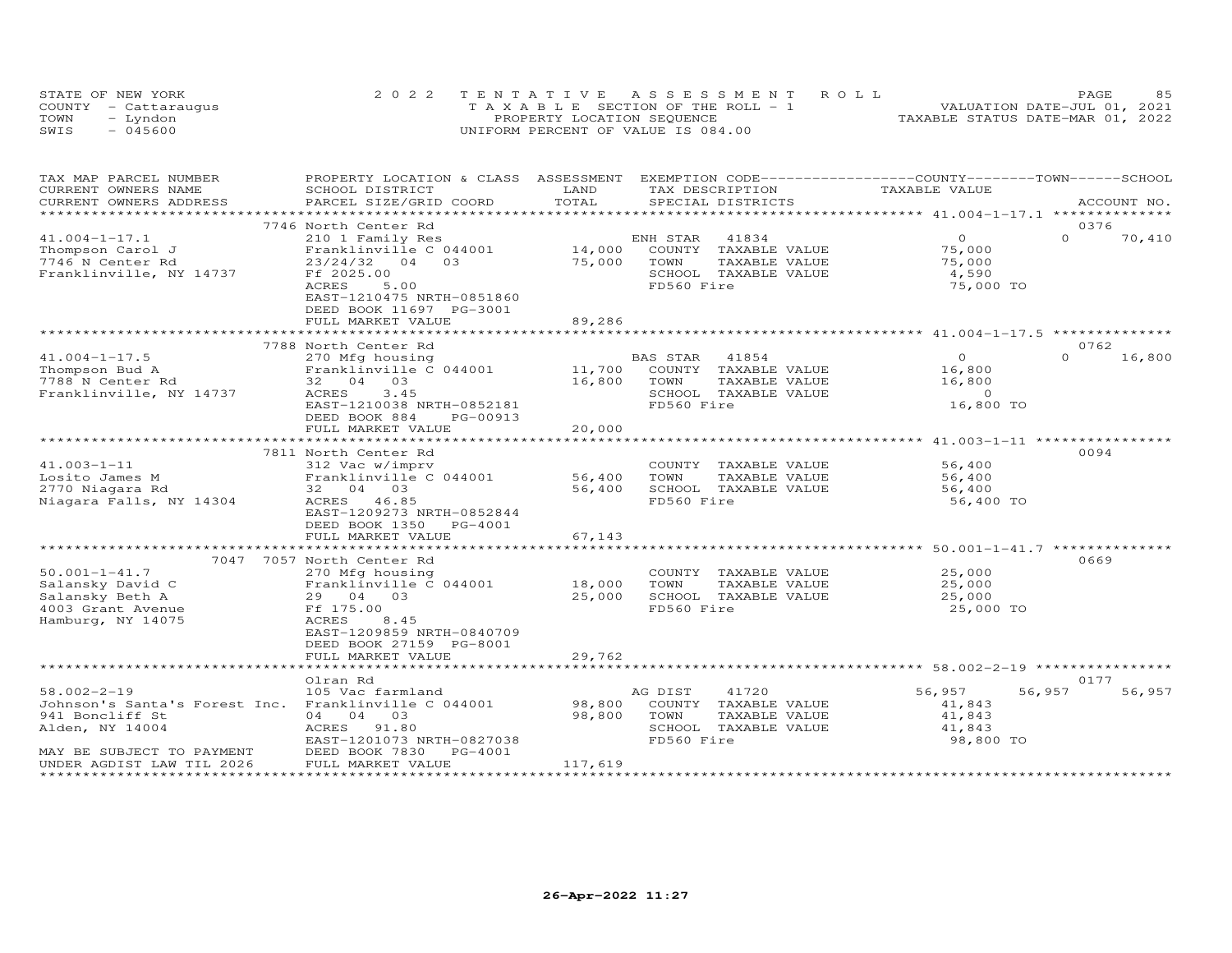|      | STATE OF NEW YORK    | 2022 TENTATIVE ASSESSMENT ROLL        | 86<br><b>PAGE</b>                |
|------|----------------------|---------------------------------------|----------------------------------|
|      | COUNTY - Cattaraugus | T A X A B L E SECTION OF THE ROLL - 1 | VALUATION DATE-JUL 01, 2021      |
| TOWN | - Lyndon             | PROPERTY LOCATION SEQUENCE            | TAXABLE STATUS DATE-MAR 01, 2022 |
| SWIS | $-045600$            | UNIFORM PERCENT OF VALUE IS 084.00    |                                  |

| TAX MAP PARCEL NUMBER                         | PROPERTY LOCATION & CLASS ASSESSMENT      | LAND        |                                      | EXEMPTION CODE-----------------COUNTY-------TOWN------SCHOOL<br>TAXABLE VALUE |
|-----------------------------------------------|-------------------------------------------|-------------|--------------------------------------|-------------------------------------------------------------------------------|
| CURRENT OWNERS NAME<br>CURRENT OWNERS ADDRESS | SCHOOL DISTRICT<br>PARCEL SIZE/GRID COORD | TOTAL       | TAX DESCRIPTION<br>SPECIAL DISTRICTS | ACCOUNT NO.                                                                   |
|                                               |                                           | *********   |                                      | *********** 58.002-2-21.2 *********                                           |
|                                               |                                           |             |                                      | 0778                                                                          |
| $58.002 - 2 - 21.2$                           | Olran Rd                                  |             |                                      | 82,000                                                                        |
|                                               | 322 Rural vac>10                          |             | COUNTY TAXABLE VALUE                 |                                                                               |
| Anastasia Ronald R                            | Franklinville C 044001                    | 82,000      | TOWN<br>TAXABLE VALUE                | 82,000                                                                        |
| Anastasia Lori L                              | 01 04 04                                  | 82,000      | SCHOOL TAXABLE VALUE                 | 82,000                                                                        |
| 313 N 13th Street                             | ACRES 100.00                              |             | FD560 Fire                           | 82,000 TO                                                                     |
| Olean, NY 14760                               | EAST-1198221 NRTH-0826304                 |             |                                      |                                                                               |
|                                               | DEED BOOK 27387 PG-4001                   |             |                                      |                                                                               |
|                                               | FULL MARKET VALUE                         | 97,619      |                                      |                                                                               |
|                                               |                                           |             |                                      |                                                                               |
|                                               | Orlan Rd                                  |             |                                      | 0240                                                                          |
| $58.002 - 2 - 21.1$                           | 322 Rural vac>10                          |             | COUNTY TAXABLE VALUE                 | 98,000                                                                        |
| Anastasia Ronald R                            | Franklinville C 044001                    | 98,000      | TAXABLE VALUE<br>TOWN                | 98,000                                                                        |
| Anastasia Lori L                              | 01 04 04                                  | 98,000      | SCHOOL TAXABLE VALUE                 | 98,000                                                                        |
| 313 N 13th Street                             | ACRES 120.00                              |             | FD560 Fire                           | 98,000 TO                                                                     |
| Olean, NY 14760                               | EAST-1199192 NRTH-0825655                 |             |                                      |                                                                               |
|                                               | DEED BOOK 27387 PG-4001                   |             |                                      |                                                                               |
|                                               | FULL MARKET VALUE                         | 116,667     |                                      |                                                                               |
|                                               |                                           |             |                                      | ********************** 41.004-1-17.3 *********                                |
|                                               | Palmer Rd                                 |             |                                      | 0679                                                                          |
| $41.004 - 1 - 17.3$                           | 314 Rural vac<10                          |             | COUNTY TAXABLE VALUE                 | 13,400                                                                        |
| Thompson James L                              | Franklinville C 044001                    | 13,400      | TOWN<br>TAXABLE VALUE                | 13,400                                                                        |
| 7798 Palmer Rd                                | 23 04 03                                  | 13,400      | SCHOOL TAXABLE VALUE                 | 13,400                                                                        |
| Franklinville, NY 14737                       | Ff 350.00                                 |             | FD560 Fire                           | 13,400 TO                                                                     |
|                                               | 4.60<br>ACRES                             |             |                                      |                                                                               |
|                                               | EAST-1210577 NRTH-0849369                 |             |                                      |                                                                               |
|                                               | DEED BOOK 820<br>PG-00019                 |             |                                      |                                                                               |
|                                               | FULL MARKET VALUE                         | 15,952      |                                      |                                                                               |
|                                               |                                           |             |                                      |                                                                               |
|                                               | Palmer Rd                                 |             |                                      | 0376                                                                          |
| $41.004 - 1 - 17.13$                          | 322 Rural vac>10                          |             | COUNTY TAXABLE VALUE                 | 36,000                                                                        |
| Thompson Carol J                              | Franklinville C 044001                    | 36,000      | TOWN<br>TAXABLE VALUE                | 36,000                                                                        |
| 7746 N Center Rd                              | 23/24/32<br>04<br>03                      | 36,000      | SCHOOL TAXABLE VALUE                 | 36,000                                                                        |
| Franklinville, NY 14737                       | Ff 2025.00                                |             | FD560 Fire                           | 36,000 TO                                                                     |
|                                               | 26.48<br>ACRES                            |             |                                      |                                                                               |
|                                               | EAST-0121485 NRTH-0850050                 |             |                                      |                                                                               |
|                                               | DEED BOOK 11697 PG-3001                   |             |                                      |                                                                               |
|                                               | FULL MARKET VALUE                         | 42,857      |                                      |                                                                               |
|                                               | *********************                     | *********** |                                      |                                                                               |
|                                               | 64 Palmer Rd                              |             |                                      | 0694                                                                          |
| $41.004 - 1 - 8.5$                            | 240 Rural res                             |             | ENH STAR<br>41834                    | $\circ$<br>70,000<br>$\Omega$                                                 |
| Murphy Linda L                                | Cuba-Rush Cent 024801                     | 32,700      | COUNTY TAXABLE VALUE                 | 70,000                                                                        |
| 64 Palmer Rd                                  | 03<br>07 04                               | 70,000      | TOWN<br>TAXABLE VALUE                | 70,000                                                                        |
| Cuba, NY 14727                                | 23.20 BANK<br>080<br>ACRES                |             | SCHOOL TAXABLE VALUE                 | $\circ$                                                                       |
|                                               | EAST-1221526 NRTH-0850749                 |             | FD560 Fire                           | 70,000 TO                                                                     |
|                                               | DEED BOOK 00975 PG-01045                  |             |                                      |                                                                               |
|                                               | FULL MARKET VALUE                         | 83,333      |                                      |                                                                               |
|                                               |                                           |             |                                      |                                                                               |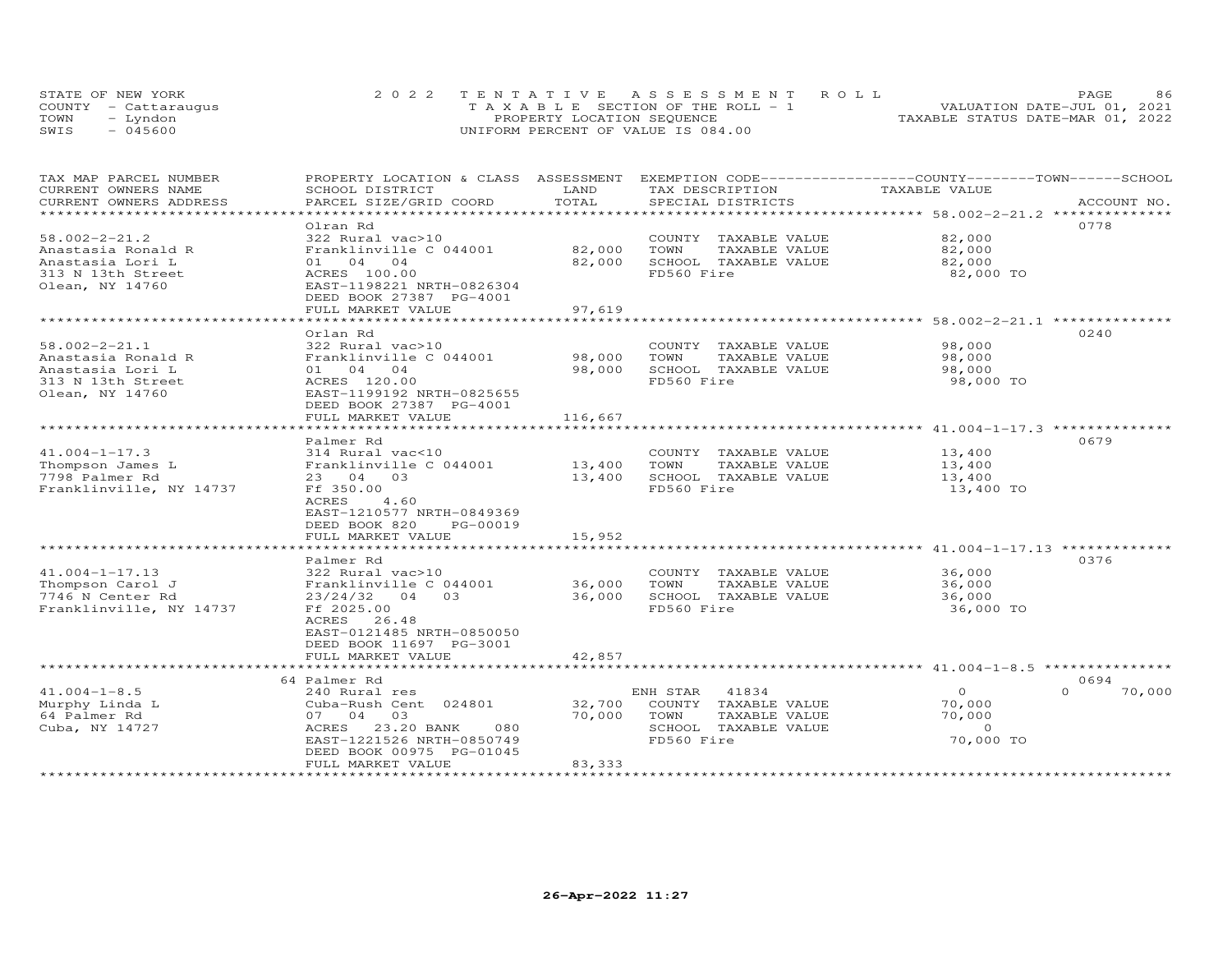|      | STATE OF NEW YORK    | 2022 TENTATIVE ASSESSMENT ROLL     | 87<br>PAGE.                      |
|------|----------------------|------------------------------------|----------------------------------|
|      | COUNTY - Cattarauqus | TAXABLE SECTION OF THE ROLL - 1    | VALUATION DATE-JUL 01, 2021      |
| TOWN | – Lyndon             | PROPERTY LOCATION SEQUENCE         | TAXABLE STATUS DATE-MAR 01, 2022 |
| SWIS | $-045600$            | UNIFORM PERCENT OF VALUE IS 084.00 |                                  |

| CURRENT OWNERS NAME<br>LAND<br>TAX DESCRIPTION<br>TAXABLE VALUE<br>SCHOOL DISTRICT<br>TOTAL<br>CURRENT OWNERS ADDRESS<br>PARCEL SIZE/GRID COORD<br>SPECIAL DISTRICTS<br>ACCOUNT NO.<br>119 Palmer Rd<br>0219<br>$\circ$<br>$\Omega$<br>$41.004 - 1 - 9.1$<br>210 1 Family Res<br>BAS STAR<br>41854<br>28,200<br>14,400<br>COUNTY TAXABLE VALUE<br>Breton Thomas<br>Cuba-Rush Cent 024801<br>47,500<br>07 04 03<br>47,500<br>Breton Shana<br>TOWN<br>TAXABLE VALUE<br>47,500<br>119 Palmer Rd<br>ACRES<br>5.25 BANK<br>005<br>SCHOOL TAXABLE VALUE<br>19,300<br>FD560 Fire<br>Cuba, NY 14727<br>EAST-1220764 NRTH-0849931<br>47,500 TO<br>DEED BOOK 3327 PG-3001<br>FULL MARKET VALUE<br>56,548<br>********************************** 41.004-1-9.6<br>*************<br>******************************<br>***************<br>0860<br>155 Palmer Rd<br>$41.004 - 1 - 9.6$<br>270 Mfg housing<br>COUNTY TAXABLE VALUE<br>25,500<br>Previty John T<br>Cuba-Rush Cent 024801<br>18,000<br>TOWN<br>TAXABLE VALUE<br>25,500<br>25,500<br>SCHOOL TAXABLE VALUE<br>4501 Lake Shore Rd.<br>07 04<br>03<br>25,500<br>FRNT 410.00 DPTH<br>FD560 Fire<br>Hamburg, NY 14075<br>25,500 TO<br>ACRES<br>8.50<br>EAST-1220427 NRTH-0849938<br>DEED BOOK 20220 PG-1064<br>FULL MARKET VALUE<br>30,357<br>************<br>0278<br>280 Palmer Rd<br>$41.004 - 1 - 8.1$<br>50,000<br>260 Seasonal res<br>COUNTY TAXABLE VALUE<br>McGill Lisa M<br>Cuba-Rush Cent 024801<br>45,100<br>50,000<br>TOWN<br>TAXABLE VALUE<br>1724 SE Ripplewood Ave<br>50,000<br>SCHOOL TAXABLE VALUE<br>07 04 03<br>50,000<br>Hillsboro, OR 97123<br>FD560 Fire<br>$L/p$ 946-901<br>50,000 TO<br>ACRES 35.60<br>EAST-1219470 NRTH-0850762 |
|------------------------------------------------------------------------------------------------------------------------------------------------------------------------------------------------------------------------------------------------------------------------------------------------------------------------------------------------------------------------------------------------------------------------------------------------------------------------------------------------------------------------------------------------------------------------------------------------------------------------------------------------------------------------------------------------------------------------------------------------------------------------------------------------------------------------------------------------------------------------------------------------------------------------------------------------------------------------------------------------------------------------------------------------------------------------------------------------------------------------------------------------------------------------------------------------------------------------------------------------------------------------------------------------------------------------------------------------------------------------------------------------------------------------------------------------------------------------------------------------------------------------------------------------------------------------------------------------------------------------------------------------------------------------------------------------|
|                                                                                                                                                                                                                                                                                                                                                                                                                                                                                                                                                                                                                                                                                                                                                                                                                                                                                                                                                                                                                                                                                                                                                                                                                                                                                                                                                                                                                                                                                                                                                                                                                                                                                                |
|                                                                                                                                                                                                                                                                                                                                                                                                                                                                                                                                                                                                                                                                                                                                                                                                                                                                                                                                                                                                                                                                                                                                                                                                                                                                                                                                                                                                                                                                                                                                                                                                                                                                                                |
|                                                                                                                                                                                                                                                                                                                                                                                                                                                                                                                                                                                                                                                                                                                                                                                                                                                                                                                                                                                                                                                                                                                                                                                                                                                                                                                                                                                                                                                                                                                                                                                                                                                                                                |
|                                                                                                                                                                                                                                                                                                                                                                                                                                                                                                                                                                                                                                                                                                                                                                                                                                                                                                                                                                                                                                                                                                                                                                                                                                                                                                                                                                                                                                                                                                                                                                                                                                                                                                |
|                                                                                                                                                                                                                                                                                                                                                                                                                                                                                                                                                                                                                                                                                                                                                                                                                                                                                                                                                                                                                                                                                                                                                                                                                                                                                                                                                                                                                                                                                                                                                                                                                                                                                                |
|                                                                                                                                                                                                                                                                                                                                                                                                                                                                                                                                                                                                                                                                                                                                                                                                                                                                                                                                                                                                                                                                                                                                                                                                                                                                                                                                                                                                                                                                                                                                                                                                                                                                                                |
|                                                                                                                                                                                                                                                                                                                                                                                                                                                                                                                                                                                                                                                                                                                                                                                                                                                                                                                                                                                                                                                                                                                                                                                                                                                                                                                                                                                                                                                                                                                                                                                                                                                                                                |
|                                                                                                                                                                                                                                                                                                                                                                                                                                                                                                                                                                                                                                                                                                                                                                                                                                                                                                                                                                                                                                                                                                                                                                                                                                                                                                                                                                                                                                                                                                                                                                                                                                                                                                |
|                                                                                                                                                                                                                                                                                                                                                                                                                                                                                                                                                                                                                                                                                                                                                                                                                                                                                                                                                                                                                                                                                                                                                                                                                                                                                                                                                                                                                                                                                                                                                                                                                                                                                                |
|                                                                                                                                                                                                                                                                                                                                                                                                                                                                                                                                                                                                                                                                                                                                                                                                                                                                                                                                                                                                                                                                                                                                                                                                                                                                                                                                                                                                                                                                                                                                                                                                                                                                                                |
|                                                                                                                                                                                                                                                                                                                                                                                                                                                                                                                                                                                                                                                                                                                                                                                                                                                                                                                                                                                                                                                                                                                                                                                                                                                                                                                                                                                                                                                                                                                                                                                                                                                                                                |
|                                                                                                                                                                                                                                                                                                                                                                                                                                                                                                                                                                                                                                                                                                                                                                                                                                                                                                                                                                                                                                                                                                                                                                                                                                                                                                                                                                                                                                                                                                                                                                                                                                                                                                |
|                                                                                                                                                                                                                                                                                                                                                                                                                                                                                                                                                                                                                                                                                                                                                                                                                                                                                                                                                                                                                                                                                                                                                                                                                                                                                                                                                                                                                                                                                                                                                                                                                                                                                                |
|                                                                                                                                                                                                                                                                                                                                                                                                                                                                                                                                                                                                                                                                                                                                                                                                                                                                                                                                                                                                                                                                                                                                                                                                                                                                                                                                                                                                                                                                                                                                                                                                                                                                                                |
|                                                                                                                                                                                                                                                                                                                                                                                                                                                                                                                                                                                                                                                                                                                                                                                                                                                                                                                                                                                                                                                                                                                                                                                                                                                                                                                                                                                                                                                                                                                                                                                                                                                                                                |
|                                                                                                                                                                                                                                                                                                                                                                                                                                                                                                                                                                                                                                                                                                                                                                                                                                                                                                                                                                                                                                                                                                                                                                                                                                                                                                                                                                                                                                                                                                                                                                                                                                                                                                |
|                                                                                                                                                                                                                                                                                                                                                                                                                                                                                                                                                                                                                                                                                                                                                                                                                                                                                                                                                                                                                                                                                                                                                                                                                                                                                                                                                                                                                                                                                                                                                                                                                                                                                                |
|                                                                                                                                                                                                                                                                                                                                                                                                                                                                                                                                                                                                                                                                                                                                                                                                                                                                                                                                                                                                                                                                                                                                                                                                                                                                                                                                                                                                                                                                                                                                                                                                                                                                                                |
|                                                                                                                                                                                                                                                                                                                                                                                                                                                                                                                                                                                                                                                                                                                                                                                                                                                                                                                                                                                                                                                                                                                                                                                                                                                                                                                                                                                                                                                                                                                                                                                                                                                                                                |
|                                                                                                                                                                                                                                                                                                                                                                                                                                                                                                                                                                                                                                                                                                                                                                                                                                                                                                                                                                                                                                                                                                                                                                                                                                                                                                                                                                                                                                                                                                                                                                                                                                                                                                |
|                                                                                                                                                                                                                                                                                                                                                                                                                                                                                                                                                                                                                                                                                                                                                                                                                                                                                                                                                                                                                                                                                                                                                                                                                                                                                                                                                                                                                                                                                                                                                                                                                                                                                                |
|                                                                                                                                                                                                                                                                                                                                                                                                                                                                                                                                                                                                                                                                                                                                                                                                                                                                                                                                                                                                                                                                                                                                                                                                                                                                                                                                                                                                                                                                                                                                                                                                                                                                                                |
|                                                                                                                                                                                                                                                                                                                                                                                                                                                                                                                                                                                                                                                                                                                                                                                                                                                                                                                                                                                                                                                                                                                                                                                                                                                                                                                                                                                                                                                                                                                                                                                                                                                                                                |
|                                                                                                                                                                                                                                                                                                                                                                                                                                                                                                                                                                                                                                                                                                                                                                                                                                                                                                                                                                                                                                                                                                                                                                                                                                                                                                                                                                                                                                                                                                                                                                                                                                                                                                |
|                                                                                                                                                                                                                                                                                                                                                                                                                                                                                                                                                                                                                                                                                                                                                                                                                                                                                                                                                                                                                                                                                                                                                                                                                                                                                                                                                                                                                                                                                                                                                                                                                                                                                                |
|                                                                                                                                                                                                                                                                                                                                                                                                                                                                                                                                                                                                                                                                                                                                                                                                                                                                                                                                                                                                                                                                                                                                                                                                                                                                                                                                                                                                                                                                                                                                                                                                                                                                                                |
|                                                                                                                                                                                                                                                                                                                                                                                                                                                                                                                                                                                                                                                                                                                                                                                                                                                                                                                                                                                                                                                                                                                                                                                                                                                                                                                                                                                                                                                                                                                                                                                                                                                                                                |
|                                                                                                                                                                                                                                                                                                                                                                                                                                                                                                                                                                                                                                                                                                                                                                                                                                                                                                                                                                                                                                                                                                                                                                                                                                                                                                                                                                                                                                                                                                                                                                                                                                                                                                |
|                                                                                                                                                                                                                                                                                                                                                                                                                                                                                                                                                                                                                                                                                                                                                                                                                                                                                                                                                                                                                                                                                                                                                                                                                                                                                                                                                                                                                                                                                                                                                                                                                                                                                                |
| DEED BOOK 26376 PG-5001                                                                                                                                                                                                                                                                                                                                                                                                                                                                                                                                                                                                                                                                                                                                                                                                                                                                                                                                                                                                                                                                                                                                                                                                                                                                                                                                                                                                                                                                                                                                                                                                                                                                        |
| 59,524<br>FULL MARKET VALUE                                                                                                                                                                                                                                                                                                                                                                                                                                                                                                                                                                                                                                                                                                                                                                                                                                                                                                                                                                                                                                                                                                                                                                                                                                                                                                                                                                                                                                                                                                                                                                                                                                                                    |
|                                                                                                                                                                                                                                                                                                                                                                                                                                                                                                                                                                                                                                                                                                                                                                                                                                                                                                                                                                                                                                                                                                                                                                                                                                                                                                                                                                                                                                                                                                                                                                                                                                                                                                |
| 0635<br>281 Palmer Rd                                                                                                                                                                                                                                                                                                                                                                                                                                                                                                                                                                                                                                                                                                                                                                                                                                                                                                                                                                                                                                                                                                                                                                                                                                                                                                                                                                                                                                                                                                                                                                                                                                                                          |
| $41.004 - 1 - 9.5$<br>129,100<br>240 Rural res<br>COUNTY TAXABLE VALUE                                                                                                                                                                                                                                                                                                                                                                                                                                                                                                                                                                                                                                                                                                                                                                                                                                                                                                                                                                                                                                                                                                                                                                                                                                                                                                                                                                                                                                                                                                                                                                                                                         |
| 129,100<br>Bartus Robert<br>Cuba-Rush Cent 024801<br>49,700<br>TOWN<br>TAXABLE VALUE                                                                                                                                                                                                                                                                                                                                                                                                                                                                                                                                                                                                                                                                                                                                                                                                                                                                                                                                                                                                                                                                                                                                                                                                                                                                                                                                                                                                                                                                                                                                                                                                           |
| Bartus Margaret<br>07 04 03<br>129,100<br>SCHOOL TAXABLE VALUE<br>129,100                                                                                                                                                                                                                                                                                                                                                                                                                                                                                                                                                                                                                                                                                                                                                                                                                                                                                                                                                                                                                                                                                                                                                                                                                                                                                                                                                                                                                                                                                                                                                                                                                      |
| 199 Burman Dr<br>FD560 Fire<br>ACRES 40.20<br>129,100 TO                                                                                                                                                                                                                                                                                                                                                                                                                                                                                                                                                                                                                                                                                                                                                                                                                                                                                                                                                                                                                                                                                                                                                                                                                                                                                                                                                                                                                                                                                                                                                                                                                                       |
| EAST-1219264 NRTH-0849935                                                                                                                                                                                                                                                                                                                                                                                                                                                                                                                                                                                                                                                                                                                                                                                                                                                                                                                                                                                                                                                                                                                                                                                                                                                                                                                                                                                                                                                                                                                                                                                                                                                                      |
| Orchard Park, NY 14127<br>DEED BOOK 8044<br>PG-4001                                                                                                                                                                                                                                                                                                                                                                                                                                                                                                                                                                                                                                                                                                                                                                                                                                                                                                                                                                                                                                                                                                                                                                                                                                                                                                                                                                                                                                                                                                                                                                                                                                            |
|                                                                                                                                                                                                                                                                                                                                                                                                                                                                                                                                                                                                                                                                                                                                                                                                                                                                                                                                                                                                                                                                                                                                                                                                                                                                                                                                                                                                                                                                                                                                                                                                                                                                                                |
| FULL MARKET VALUE<br>153,690<br>**************************************41.004-1-12.1 ***************                                                                                                                                                                                                                                                                                                                                                                                                                                                                                                                                                                                                                                                                                                                                                                                                                                                                                                                                                                                                                                                                                                                                                                                                                                                                                                                                                                                                                                                                                                                                                                                            |
|                                                                                                                                                                                                                                                                                                                                                                                                                                                                                                                                                                                                                                                                                                                                                                                                                                                                                                                                                                                                                                                                                                                                                                                                                                                                                                                                                                                                                                                                                                                                                                                                                                                                                                |
| 0220<br>306 Palmer Rd                                                                                                                                                                                                                                                                                                                                                                                                                                                                                                                                                                                                                                                                                                                                                                                                                                                                                                                                                                                                                                                                                                                                                                                                                                                                                                                                                                                                                                                                                                                                                                                                                                                                          |
| $41.004 - 1 - 12.1$<br>90,600<br>322 Rural vac>10<br>COUNTY TAXABLE VALUE                                                                                                                                                                                                                                                                                                                                                                                                                                                                                                                                                                                                                                                                                                                                                                                                                                                                                                                                                                                                                                                                                                                                                                                                                                                                                                                                                                                                                                                                                                                                                                                                                      |
| Berndt Thomas<br>Cuba-Rush Cent 024801<br>90,600<br>TOWN<br>TAXABLE VALUE<br>90,600                                                                                                                                                                                                                                                                                                                                                                                                                                                                                                                                                                                                                                                                                                                                                                                                                                                                                                                                                                                                                                                                                                                                                                                                                                                                                                                                                                                                                                                                                                                                                                                                            |
| 90,600<br>SCHOOL TAXABLE VALUE<br>Berndt Beverly J<br>15/16 04 03<br>90,600                                                                                                                                                                                                                                                                                                                                                                                                                                                                                                                                                                                                                                                                                                                                                                                                                                                                                                                                                                                                                                                                                                                                                                                                                                                                                                                                                                                                                                                                                                                                                                                                                    |
| ACRES 83.10<br>FD560 Fire<br>8216 Tonawanda Creek Rd<br>90,600 TO                                                                                                                                                                                                                                                                                                                                                                                                                                                                                                                                                                                                                                                                                                                                                                                                                                                                                                                                                                                                                                                                                                                                                                                                                                                                                                                                                                                                                                                                                                                                                                                                                              |
| Lockport, NY 14094<br>EAST-1217391 NRTH-0852555                                                                                                                                                                                                                                                                                                                                                                                                                                                                                                                                                                                                                                                                                                                                                                                                                                                                                                                                                                                                                                                                                                                                                                                                                                                                                                                                                                                                                                                                                                                                                                                                                                                |
| DEED BOOK 00953 PG-00528                                                                                                                                                                                                                                                                                                                                                                                                                                                                                                                                                                                                                                                                                                                                                                                                                                                                                                                                                                                                                                                                                                                                                                                                                                                                                                                                                                                                                                                                                                                                                                                                                                                                       |
| FULL MARKET VALUE<br>107,857                                                                                                                                                                                                                                                                                                                                                                                                                                                                                                                                                                                                                                                                                                                                                                                                                                                                                                                                                                                                                                                                                                                                                                                                                                                                                                                                                                                                                                                                                                                                                                                                                                                                   |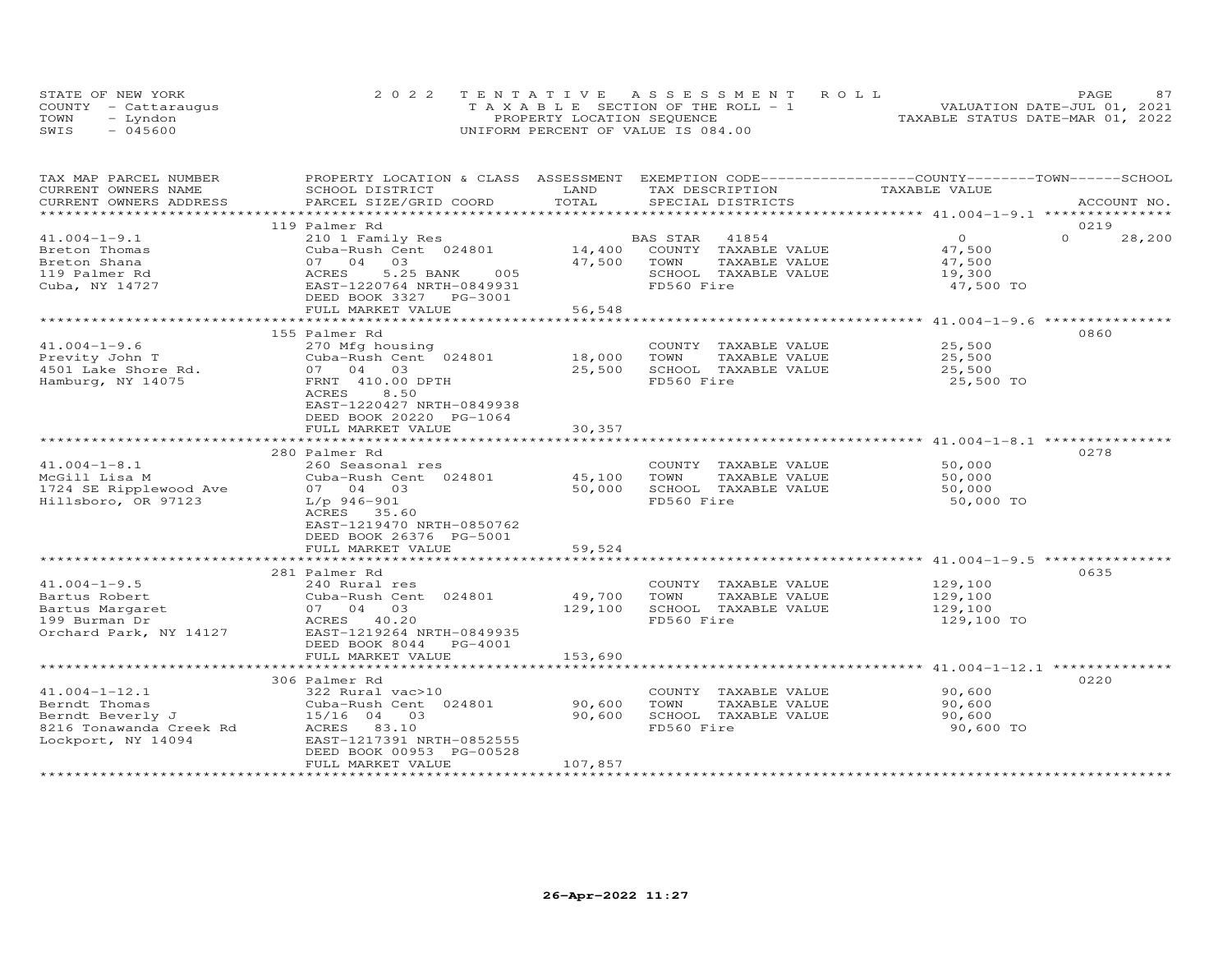|      | STATE OF NEW YORK    | 2022 TENTATIVE ASSESSMENT ROLL        |                                  | PAGE                        | 88 |
|------|----------------------|---------------------------------------|----------------------------------|-----------------------------|----|
|      | COUNTY - Cattaraugus | T A X A B L E SECTION OF THE ROLL - 1 |                                  | VALUATION DATE-JUL 01, 2021 |    |
| TOWN | - Lyndon             | PROPERTY LOCATION SEQUENCE            | TAXABLE STATUS DATE-MAR 01, 2022 |                             |    |
| SWIS | $-045600$            | UNIFORM PERCENT OF VALUE IS 084.00    |                                  |                             |    |

| TAX MAP PARCEL NUMBER<br>CURRENT OWNERS NAME<br>CURRENT OWNERS ADDRESS                                         | PROPERTY LOCATION & CLASS ASSESSMENT EXEMPTION CODE----------------COUNTY-------TOWN------SCHOOL<br>SCHOOL DISTRICT<br>PARCEL SIZE/GRID COORD                       | LAND<br>TOTAL                | TAX DESCRIPTION<br>SPECIAL DISTRICTS                                                        | TAXABLE VALUE                                                                                           | ACCOUNT NO. |
|----------------------------------------------------------------------------------------------------------------|---------------------------------------------------------------------------------------------------------------------------------------------------------------------|------------------------------|---------------------------------------------------------------------------------------------|---------------------------------------------------------------------------------------------------------|-------------|
|                                                                                                                |                                                                                                                                                                     |                              |                                                                                             |                                                                                                         |             |
| $41.004 - 1 - 12.2$<br>Hildebrand Michael<br>Hildebrand Joanne<br>112 Burman Dr<br>Orchard Park, NY 14127-1043 | 325 Palmer Rd<br>260 Seasonal res<br>Cuba-Rush Cent 024801<br>15 04 03<br>ACRES 35.00<br>EAST-1217984 NRTH-0849013<br>DEED BOOK 00975 PG-00061<br>FULL MARKET VALUE | 44,500<br>137,500<br>163,690 | COUNTY TAXABLE VALUE 137,500<br>TOWN<br>TAXABLE VALUE<br>SCHOOL TAXABLE VALUE<br>FD560 Fire | 137,500<br>137,500<br>137,500 TO                                                                        | 0456        |
|                                                                                                                | 357 Palmer Rd                                                                                                                                                       |                              |                                                                                             |                                                                                                         | 0457        |
| $41.004 - 1 - 12.3$<br>Smith Michael P<br>Smith Peter A<br>5001 Callan Drive<br>Lewiston, NY 14092             | 270 Mfg housing<br>Cuba-Rush Cent 024801 44,500<br>15 04 03<br>ACRES 35.00<br>EAST-1217339 NRTH-0848981<br>DEED BOOK 24819 PG-4001<br>FULL MARKET VALUE             | 46,500<br>55,357             | COUNTY TAXABLE VALUE 46,500<br>TOWN<br>TAXABLE VALUE<br>SCHOOL TAXABLE VALUE<br>FD560 Fire  | 46,500<br>46,500<br>46,500 TO                                                                           |             |
|                                                                                                                |                                                                                                                                                                     |                              |                                                                                             |                                                                                                         |             |
| $41.004 - 1 - 12.4$<br>Wedzina Frank S Jr<br>123 Milnor Ave<br>Lackawanna, NY 14218                            | 383 Palmer Rd<br>270 Mfg housing<br>Cuba-Rush Cent 024801 74,200<br>$15 -04 -03$<br>ACRES 64.73<br>EAST-1216366 NRTH-0849029<br>FULL MARKET VALUE                   | 78,000<br>92,857             | COUNTY TAXABLE VALUE<br>TOWN<br>TAXABLE VALUE<br>SCHOOL TAXABLE VALUE<br>FD560 Fire         | 78,000<br>78,000<br>78,000<br>78,000 TO<br>***********************************41.004-1-15.1 *********** | 0481        |
|                                                                                                                | 783 Palmer Rd                                                                                                                                                       |                              |                                                                                             |                                                                                                         | 0427        |
| $41.004 - 1 - 15.1$<br>Bagley Charles W<br>Bagley Michelle L<br>19 Meadowloawn Rd<br>Orchard Park, NY 14127    | 260 Seasonal res<br>Franklinville C 044001<br>23 04 03<br>ACRES 65.92<br>EAST-1212097 NRTH-0848444<br>DEED BOOK 29359 PG-6002<br>FULL MARKET VALUE                  | 75,400<br>100,000<br>119,048 | COUNTY TAXABLE VALUE<br>TOWN<br>TAXABLE VALUE<br>SCHOOL TAXABLE VALUE<br>FD560 Fire         | 100,000<br>100,000<br>100,000<br>100,000 TO                                                             |             |
|                                                                                                                |                                                                                                                                                                     |                              |                                                                                             |                                                                                                         |             |
| $41.004 - 1 - 16$<br>Watson Frederick D Sr<br>533 Briarwood Ct<br>Alden, NY 14004                              | 784 Palmer Rd<br>260 Seasonal res<br>Franklinville C 044001<br>23 04 03<br>ACRES<br>3.75<br>EAST-1211876 NRTH-0849512<br>DEED BOOK 1010 PG-338<br>FULL MARKET VALUE | 12,100<br>37,200<br>44,286   | COUNTY TAXABLE VALUE<br>TOWN<br>TAXABLE VALUE<br>SCHOOL TAXABLE VALUE<br>FD560 Fire         | 37,200<br>37,200<br>37,200<br>37,200 TO                                                                 | 0431        |
|                                                                                                                |                                                                                                                                                                     |                              |                                                                                             |                                                                                                         |             |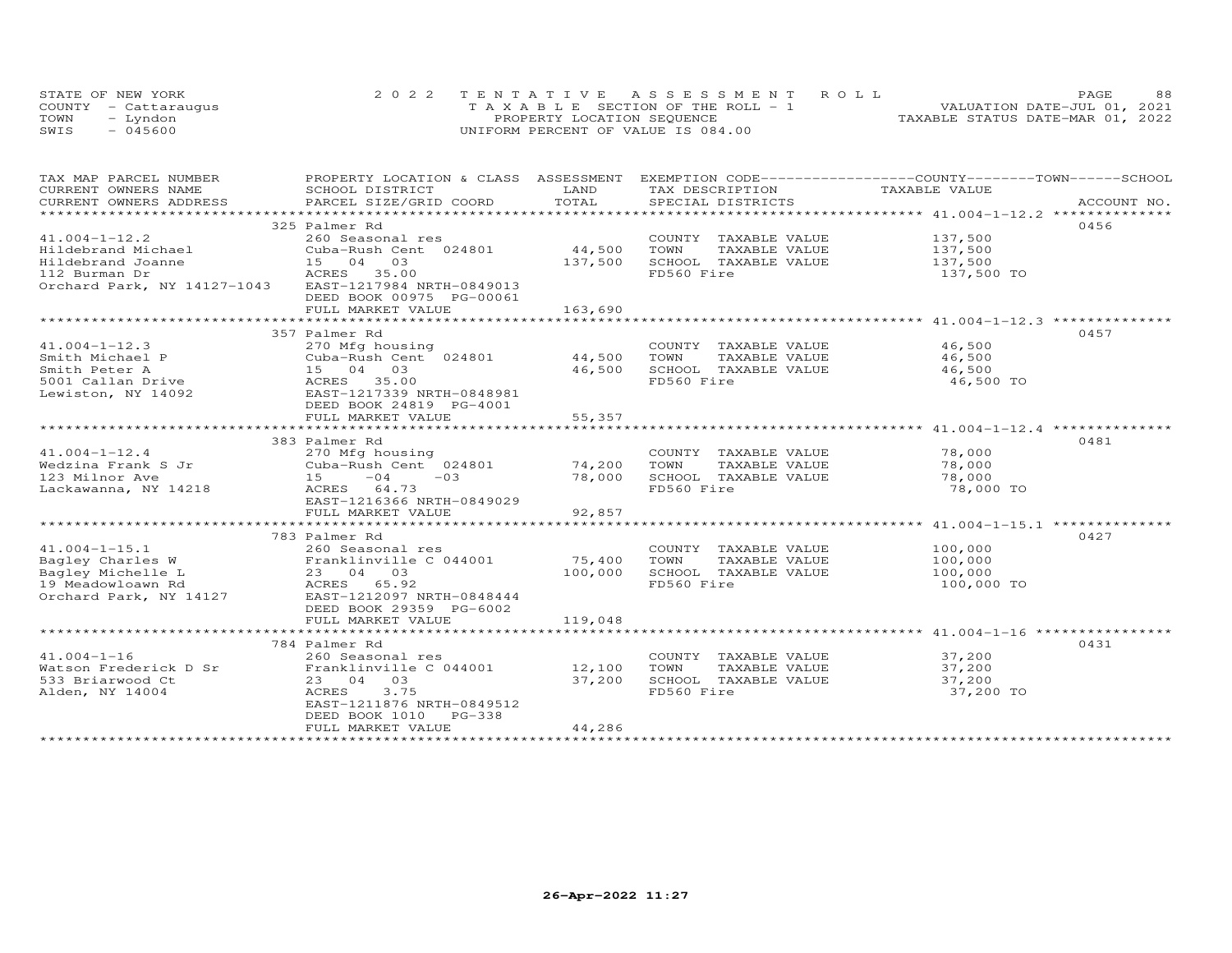| STATE OF NEW YORK    | 2022 TENTATIVE ASSESSMENT ROLL        | 89<br>PAGE.                      |
|----------------------|---------------------------------------|----------------------------------|
| COUNTY - Cattaraugus | T A X A B L E SECTION OF THE ROLL - 1 | VALUATION DATE-JUL 01, 2021      |
| TOWN<br>– Lyndon     | PROPERTY LOCATION SEQUENCE            | TAXABLE STATUS DATE-MAR 01, 2022 |
| $-045600$<br>SWIS    | UNIFORM PERCENT OF VALUE IS 084.00    |                                  |

| TAX MAP PARCEL NUMBER<br>CURRENT OWNERS NAME<br>CURRENT OWNERS ADDRESS                                  | PROPERTY LOCATION & CLASS ASSESSMENT<br>SCHOOL DISTRICT<br>PARCEL SIZE/GRID COORD                                                                                                                                    | LAND<br>TOTAL              | EXEMPTION CODE-----------------COUNTY-------TOWN-----SCHOOL<br>TAX DESCRIPTION<br>SPECIAL DISTRICTS             | TAXABLE VALUE                                                    | ACCOUNT NO.                |
|---------------------------------------------------------------------------------------------------------|----------------------------------------------------------------------------------------------------------------------------------------------------------------------------------------------------------------------|----------------------------|-----------------------------------------------------------------------------------------------------------------|------------------------------------------------------------------|----------------------------|
|                                                                                                         |                                                                                                                                                                                                                      |                            |                                                                                                                 |                                                                  |                            |
| $41.004 - 1 - 17.10$<br>Elliott Edwin L Jr<br>836 Palmer Rd<br>Franklinville, NY 14737                  | 836 Palmer Rd<br>210 1 Family Res<br>Franklinville C 044001<br>Partial Value 2017<br>4.50<br>ACRES<br>EAST-1211298 NRTH-0849509<br>DEED BOOK 27181 PG-9001                                                           | 13,300<br>105,000          | COUNTY TAXABLE VALUE<br>TOWN<br>TAXABLE VALUE<br>SCHOOL TAXABLE VALUE<br>FD560 Fire                             | 105,000<br>105,000<br>105,000<br>105,000 TO                      |                            |
|                                                                                                         | FULL MARKET VALUE                                                                                                                                                                                                    | 125,000                    |                                                                                                                 |                                                                  |                            |
| $41.004 - 1 - 18.1$<br>Koutsandreas Milton                                                              | 837 Palmer Rd<br>314 Rural vac<10<br>Franklinville C 044001                                                                                                                                                          | 13,700                     | COUNTY TAXABLE VALUE<br>TOWN<br>TAXABLE VALUE                                                                   | 13,700<br>13,700                                                 | 0722                       |
| 25 Green Meadow Drive<br>Lancaster, NY 14086                                                            | 23 04 03<br>L/p 893-181<br>FRNT 320.00 DPTH<br>4.79<br>ACRES<br>EAST-1211237 NRTH-0848532<br>DEED BOOK 2021    PG-10781<br>FULL MARKET VALUE                                                                         | 13,700<br>16,310           | SCHOOL TAXABLE VALUE<br>FD560 Fire                                                                              | 13,700<br>13,700 TO                                              |                            |
|                                                                                                         |                                                                                                                                                                                                                      |                            |                                                                                                                 |                                                                  |                            |
| $41.004 - 1 - 18.2$<br>Previty John<br>4501 Lakeshore Road<br>Hamburg, NY 14075                         | 837 Palmer Rd<br>314 Rural vac<10<br>Franklinville C 044001<br>23 04 03<br>$L/p$ 893-181<br>FRNT 320.00 DPTH<br><b>ACRES</b><br>4.78<br>EAST-1211080 NRTH-0848477<br>DEED BOOK 2021<br>PG-10780<br>FULL MARKET VALUE | 13,700<br>13,700<br>16,310 | COUNTY TAXABLE VALUE<br>TOWN<br>TAXABLE VALUE<br>SCHOOL TAXABLE VALUE<br>FD560 Fire                             | 13,700<br>13,700<br>13,700<br>13,700 TO                          | 0722                       |
|                                                                                                         | ************************                                                                                                                                                                                             |                            |                                                                                                                 | ********************************** 41.004-1-17.8 *************** |                            |
| $41.004 - 1 - 17.8$<br>Thompson Derek<br>Thompson Katherine<br>856 Palmer Rd<br>Franklinville, NY 14737 | 856 Palmer Rd<br>210 1 Family Res<br>Franklinville C 044001<br>$\mathbf{3}$<br>23 4<br>3.30<br>ACRES<br>EAST-1211166 NRTH-0849488<br>DEED BOOK 11970 PG-4006<br>FULL MARKET VALUE                                    | 11,500<br>83,500<br>99,405 | <b>BAS STAR</b><br>41854<br>COUNTY TAXABLE VALUE<br>TOWN<br>TAXABLE VALUE<br>SCHOOL TAXABLE VALUE<br>FD560 Fire | $\Omega$<br>83,500<br>83,500<br>55,300<br>83,500 TO              | 0901<br>$\Omega$<br>28,200 |
|                                                                                                         |                                                                                                                                                                                                                      |                            |                                                                                                                 |                                                                  |                            |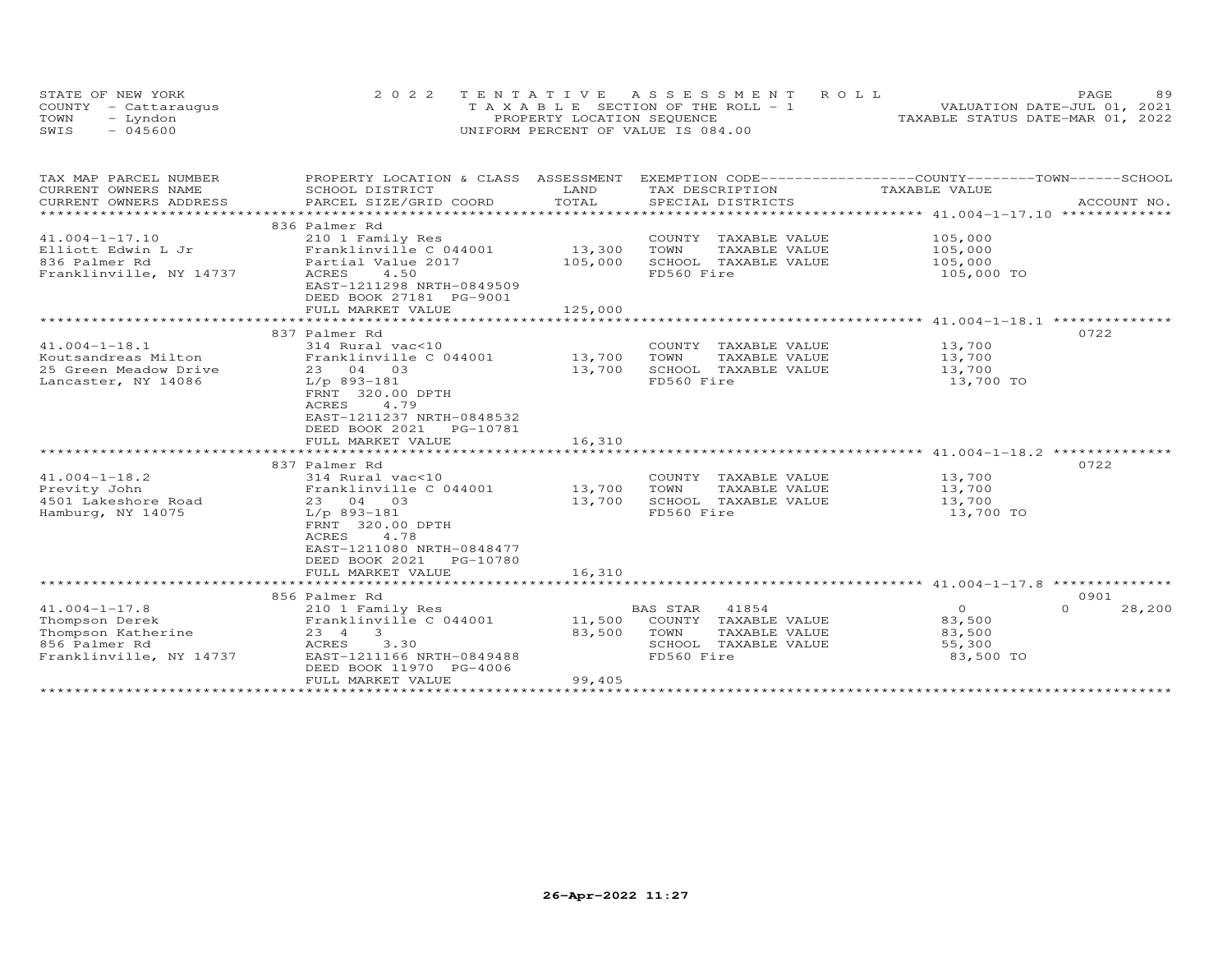|      | STATE OF NEW YORK    |                            | 2022 TENTATIVE ASSESSMENT ROLL     |  |  |  |                                  | PAGE | 90 |
|------|----------------------|----------------------------|------------------------------------|--|--|--|----------------------------------|------|----|
|      | COUNTY - Cattaraugus |                            | TAXABLE SECTION OF THE ROLL - 1    |  |  |  | VALUATION DATE-JUL 01, 2021      |      |    |
| TOWN | - Lyndon             | PROPERTY LOCATION SEQUENCE |                                    |  |  |  | TAXABLE STATUS DATE-MAR 01, 2022 |      |    |
| SWIS | $-045600$            |                            | UNIFORM PERCENT OF VALUE IS 084.00 |  |  |  |                                  |      |    |

| TAX MAP PARCEL NUMBER<br>CURRENT OWNERS NAME                                                                                                                       | PROPERTY LOCATION & CLASS ASSESSMENT EXEMPTION CODE----------------COUNTY-------TOWN------SCHOOL<br>SCHOOL DISTRICT | LAND        | TAX DESCRIPTION TAXABLE VALUE                                                                                                                                                                   |                                                                                                                      |                |             |
|--------------------------------------------------------------------------------------------------------------------------------------------------------------------|---------------------------------------------------------------------------------------------------------------------|-------------|-------------------------------------------------------------------------------------------------------------------------------------------------------------------------------------------------|----------------------------------------------------------------------------------------------------------------------|----------------|-------------|
|                                                                                                                                                                    |                                                                                                                     |             | SPECIAL DISTRICTS                                                                                                                                                                               |                                                                                                                      |                | ACCOUNT NO. |
|                                                                                                                                                                    |                                                                                                                     |             |                                                                                                                                                                                                 |                                                                                                                      |                |             |
|                                                                                                                                                                    | 890 Palmer Rd                                                                                                       |             |                                                                                                                                                                                                 |                                                                                                                      |                |             |
| $41.004 - 1 - 17.9$                                                                                                                                                |                                                                                                                     |             |                                                                                                                                                                                                 | 23,000                                                                                                               | 23,000         | 23,000      |
|                                                                                                                                                                    |                                                                                                                     |             |                                                                                                                                                                                                 | $\overline{0}$                                                                                                       | $\overline{O}$ | 69,000      |
|                                                                                                                                                                    | 23 04 03                                                                                                            |             | 92,000 COUNTY TAXABLE VALUE                                                                                                                                                                     | 69,000                                                                                                               |                |             |
| Thompson James L<br>Thompson Dawn 23 04<br>890 Palmer Rd Franklinvi<br>Ff 350.00                                                                                   |                                                                                                                     |             | TAXABLE VALUE<br>TOWN                                                                                                                                                                           | 69,000                                                                                                               |                |             |
| Franklinville, NY 14737                                                                                                                                            | ACRES<br>2.15                                                                                                       |             |                                                                                                                                                                                                 |                                                                                                                      |                |             |
|                                                                                                                                                                    | EAST-1210480 NRTH-0849236                                                                                           |             | FD560 Fire                                                                                                                                                                                      |                                                                                                                      |                |             |
|                                                                                                                                                                    | DEED BOOK 24427 PG-9001                                                                                             |             |                                                                                                                                                                                                 |                                                                                                                      |                |             |
|                                                                                                                                                                    |                                                                                                                     |             |                                                                                                                                                                                                 |                                                                                                                      |                |             |
|                                                                                                                                                                    |                                                                                                                     |             |                                                                                                                                                                                                 |                                                                                                                      |                |             |
|                                                                                                                                                                    | Porter Rd                                                                                                           |             |                                                                                                                                                                                                 |                                                                                                                      |                | 0134        |
| $50.002 - 1 - 5.1$                                                                                                                                                 | 312 Vac w/imprv                                                                                                     |             |                                                                                                                                                                                                 |                                                                                                                      |                |             |
|                                                                                                                                                                    |                                                                                                                     |             | COUNTY TAXABLE VALUE 38,200<br>TOWN TAXABLE VALUE 38,200                                                                                                                                        |                                                                                                                      |                |             |
| 90.002-1-5.1 512 Vac w/imprv<br>Schaffer Donald Franklinville C 044001 38,200 TOWN<br>Schaffer Joan 14/22 04 03 38,200 SCHOC<br>6 Partridge Walk 12RES 28.65 28.65 |                                                                                                                     |             | SCHOOL TAXABLE VALUE 38,200                                                                                                                                                                     |                                                                                                                      |                |             |
| 6 Partridge Walk                                                                                                                                                   |                                                                                                                     |             | FD560 Fire                                                                                                                                                                                      | 38,200 TO                                                                                                            |                |             |
| Lancaster, NY 14086                                                                                                                                                | EAST-1214602 NRTH-0844958                                                                                           |             |                                                                                                                                                                                                 |                                                                                                                      |                |             |
|                                                                                                                                                                    | DEED BOOK 885 PG-00971                                                                                              |             |                                                                                                                                                                                                 |                                                                                                                      |                |             |
|                                                                                                                                                                    | FULL MARKET VALUE                                                                                                   | 45,476      |                                                                                                                                                                                                 |                                                                                                                      |                |             |
|                                                                                                                                                                    |                                                                                                                     |             |                                                                                                                                                                                                 |                                                                                                                      |                |             |
|                                                                                                                                                                    | Porter Rd                                                                                                           |             |                                                                                                                                                                                                 |                                                                                                                      |                | 0381        |
| $50.002 - 1 - 12$                                                                                                                                                  | 105 Vac farmland                                                                                                    |             | AG DIST 41720                                                                                                                                                                                   | 8,212                                                                                                                | 8,212          | 8,212       |
| Pfenter Jasonn D                                                                                                                                                   | Cuba-Rush Cent 024801 48,100                                                                                        |             | COUNTY TAXABLE VALUE                                                                                                                                                                            | 39,888                                                                                                               |                |             |
| 5851 Singer Rd                                                                                                                                                     | 14 04 03                                                                                                            | 48,100 TOWN | TAXABLE VALUE                                                                                                                                                                                   | 39,888                                                                                                               |                |             |
| Lockport, NY 14094                                                                                                                                                 | 38.56<br><b>ACRES</b>                                                                                               |             | SCHOOL TAXABLE VALUE 39,888                                                                                                                                                                     |                                                                                                                      |                |             |
|                                                                                                                                                                    | EAST-1217835 NRTH-0844743                                                                                           |             | FD560 Fire                                                                                                                                                                                      | 48,100 TO                                                                                                            |                |             |
| MAY BE SUBJECT TO PAYMENT                                                                                                                                          | DEED BOOK 2020 PG-12023                                                                                             |             |                                                                                                                                                                                                 |                                                                                                                      |                |             |
| UNDER AGDIST LAW TIL 2026                                                                                                                                          | FULL MARKET VALUE                                                                                                   | 57,262      |                                                                                                                                                                                                 |                                                                                                                      |                |             |
|                                                                                                                                                                    |                                                                                                                     |             |                                                                                                                                                                                                 |                                                                                                                      |                |             |
|                                                                                                                                                                    | Porter Rd                                                                                                           |             |                                                                                                                                                                                                 |                                                                                                                      |                | 0533        |
| $50.002 - 1 - 18$                                                                                                                                                  |                                                                                                                     |             | COUNTY TAXABLE VALUE 2,300                                                                                                                                                                      |                                                                                                                      |                |             |
| Mallards Dairy, LLC                                                                                                                                                |                                                                                                                     |             |                                                                                                                                                                                                 |                                                                                                                      |                |             |
| 7017 Fadale Rd                                                                                                                                                     | 314 Rural vac<10 COUNT<br>Cuba-Rush Cent 024801 2,300 TOWN<br>06 04 03 2,300 SCHOO                                  |             | 2,300 SCHOOL TAXABLE VALUE                                                                                                                                                                      |                                                                                                                      |                |             |
| Ellicottville, NY 14731                                                                                                                                            | 7.75<br>ACRES                                                                                                       |             | FD560 Fire                                                                                                                                                                                      | TAXABLE VALUE<br>TAXABLE VALUE $\begin{array}{ccc}\n & -1.1 \\ -7.1.1 \\ -2.300 \\  & 2.30\n\end{array}$<br>2,300 TO |                |             |
|                                                                                                                                                                    | EAST-1222130 NRTH-0845402                                                                                           |             |                                                                                                                                                                                                 |                                                                                                                      |                |             |
|                                                                                                                                                                    | DEED BOOK 1024 PG-504                                                                                               |             |                                                                                                                                                                                                 |                                                                                                                      |                |             |
|                                                                                                                                                                    | FULL MARKET VALUE                                                                                                   | 2,738       |                                                                                                                                                                                                 |                                                                                                                      |                |             |
|                                                                                                                                                                    |                                                                                                                     |             |                                                                                                                                                                                                 |                                                                                                                      |                |             |
|                                                                                                                                                                    | Porter Rd                                                                                                           |             |                                                                                                                                                                                                 |                                                                                                                      |                | 0346        |
| $50.002 - 1 - 19$                                                                                                                                                  | 314 Rural vac<10                                                                                                    |             |                                                                                                                                                                                                 |                                                                                                                      |                |             |
| Shetler Mose J                                                                                                                                                     | Cuba-Rush Cent 024801                                                                                               | 2,700       | $\begin{tabular}{lllllllll} \multicolumn{2}{c}{\textbf{COUNTY}} & \textbf{TAXABLE VALUE} & & & & 2,700 \\ \multicolumn{2}{c}{\textbf{TOWN}} & \textbf{TAXABLE VALUE} & & & 2,700 \end{tabular}$ |                                                                                                                      |                |             |
| Shetler Anna N                                                                                                                                                     | $06 -04$<br>$-03$                                                                                                   | 2,700       | SCHOOL TAXABLE VALUE                                                                                                                                                                            | 2,700                                                                                                                |                |             |
| 7295 Rawson Rd                                                                                                                                                     | ACRES 1.79                                                                                                          |             | FD560 Fire                                                                                                                                                                                      | 2,700 TO                                                                                                             |                |             |
| Cuba, NY 14727                                                                                                                                                     | EAST-1222294 NRTH-0844863                                                                                           |             |                                                                                                                                                                                                 |                                                                                                                      |                |             |
|                                                                                                                                                                    | DEED BOOK 27498 PG-9001                                                                                             |             |                                                                                                                                                                                                 |                                                                                                                      |                |             |
|                                                                                                                                                                    | FULL MARKET VALUE                                                                                                   | 3,214       |                                                                                                                                                                                                 |                                                                                                                      |                |             |
|                                                                                                                                                                    |                                                                                                                     |             |                                                                                                                                                                                                 |                                                                                                                      |                |             |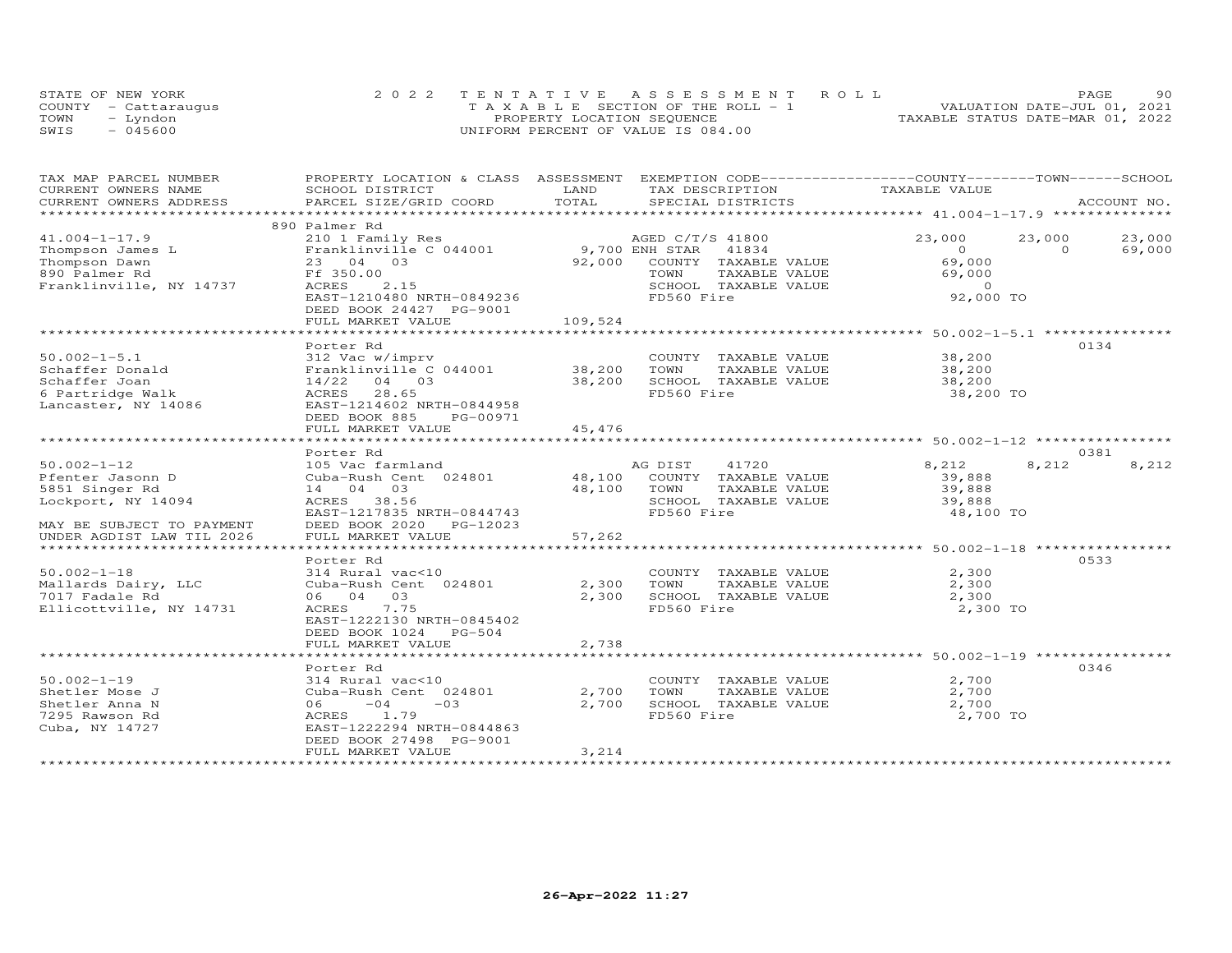|      | STATE OF NEW YORK    | 2022 TENTATIVE ASSESSMENT ROLL        | 91<br>PAGE                       |
|------|----------------------|---------------------------------------|----------------------------------|
|      | COUNTY - Cattarauqus | T A X A B L E SECTION OF THE ROLL - 1 | VALUATION DATE-JUL 01, 2021      |
| TOWN | - Lyndon             | PROPERTY LOCATION SEQUENCE            | TAXABLE STATUS DATE-MAR 01, 2022 |
| SWIS | $-045600$            | UNIFORM PERCENT OF VALUE IS 084.00    |                                  |

| TAX MAP PARCEL NUMBER<br>CURRENT OWNERS NAME            | PROPERTY LOCATION & CLASS ASSESSMENT<br>SCHOOL DISTRICT | LAND    | EXEMPTION CODE------------------COUNTY-------TOWN------SCHOOL<br>TAX DESCRIPTION | TAXABLE VALUE |             |
|---------------------------------------------------------|---------------------------------------------------------|---------|----------------------------------------------------------------------------------|---------------|-------------|
| CURRENT OWNERS ADDRESS                                  | PARCEL SIZE/GRID COORD                                  | TOTAL   | SPECIAL DISTRICTS                                                                |               | ACCOUNT NO. |
|                                                         |                                                         |         |                                                                                  |               |             |
|                                                         | 61 Porter Rd                                            |         |                                                                                  |               | 0096        |
| $50.002 - 1 - 17.1$                                     | 210 1 Family Res                                        |         | COUNTY TAXABLE VALUE                                                             | 45,000        |             |
| Mallards Dairy, LLC                                     | Cuba-Rush Cent 024801                                   | 14,400  | TOWN<br>TAXABLE VALUE                                                            | 45,000        |             |
| 7017 Fadale Rd                                          | 06 04 03                                                | 45,000  | SCHOOL TAXABLE VALUE                                                             | 45,000        |             |
| Ellicottville, NY 14731                                 | ACRES<br>5.25                                           |         | FD560 Fire                                                                       | 45,000 TO     |             |
|                                                         | EAST-1221844 NRTH-0845540                               |         |                                                                                  |               |             |
|                                                         | DEED BOOK 1023 PG-952                                   |         |                                                                                  |               |             |
|                                                         | FULL MARKET VALUE                                       | 53,571  |                                                                                  |               |             |
|                                                         |                                                         |         |                                                                                  |               |             |
|                                                         | 141 Porter Rd                                           |         |                                                                                  |               | 0155        |
| $50.002 - 1 - 20$                                       | 260 Seasonal res                                        |         | COUNTY TAXABLE VALUE                                                             | 85,000        |             |
|                                                         | Cuba-Rush Cent 024801                                   | 47,900  | TOWN<br>TAXABLE VALUE                                                            | 85,000        |             |
| Serianni Pamela L<br>Serianni Todd E<br>Serianni Todd E | 06 04 03                                                | 85,000  | SCHOOL TAXABLE VALUE                                                             | 85,000        |             |
| 2630 Youngstown/Lockport Road ACRES 55.92               |                                                         |         | FD560 Fire                                                                       | 85,000 TO     |             |
| Ransomville, NY 14131                                   | EAST-1221320 NRTH-0844422                               |         |                                                                                  |               |             |
|                                                         | DEED BOOK 29567 PG-9001                                 |         |                                                                                  |               |             |
|                                                         | FULL MARKET VALUE                                       | 101,190 |                                                                                  |               |             |
|                                                         |                                                         |         |                                                                                  |               |             |
|                                                         | 306 Porter Rd                                           |         |                                                                                  |               | 0154        |
| $50.002 - 1 - 13$                                       | 312 Vac w/imprv                                         |         | COUNTY TAXABLE VALUE                                                             | 10,900        |             |
| Abbate II Gerard P                                      | Cuba-Rush Cent 024801                                   | 10,900  | TAXABLE VALUE<br>TOWN                                                            | 10,900        |             |
| 225 Camel Ave Apt 4                                     | 06 04 03                                                | 10,900  | SCHOOL TAXABLE VALUE                                                             | 10,900        |             |
| Buffalo, NY 14214                                       | 2.95<br>ACRES                                           |         | FD560 Fire                                                                       | 10,900 TO     |             |
|                                                         | EAST-1218511 NRTH-0845818                               |         |                                                                                  |               |             |
|                                                         | DEED BOOK 1032 PG-621                                   |         |                                                                                  |               |             |
|                                                         | FULL MARKET VALUE                                       | 12,976  |                                                                                  |               |             |
|                                                         |                                                         |         |                                                                                  |               |             |
|                                                         | 316 Porter Rd                                           |         |                                                                                  |               | 0238        |
| $50.002 - 1 - 9$                                        | 260 Seasonal res                                        |         | COUNTY TAXABLE VALUE                                                             | 70,000        |             |
| Matheis Dennis                                          | Cuba-Rush Cent 024801                                   | 57,200  | TOWN<br>TAXABLE VALUE                                                            | 70,000        |             |
| Matheis Steven                                          | $14 -04$<br>$-0.3$                                      | 70,000  | SCHOOL TAXABLE VALUE                                                             | 70,000        |             |
| 3160 Tonawanda Creek Rd                                 | ACRES 47.69                                             |         | FD560 Fire                                                                       | 70,000 TO     |             |
| Amherst, NY 14228                                       | EAST-1217828 NRTH-0846777                               |         |                                                                                  |               |             |
|                                                         | DEED BOOK 20190 PG-2662                                 |         |                                                                                  |               |             |
|                                                         | FULL MARKET VALUE                                       | 83, 333 |                                                                                  |               |             |
|                                                         |                                                         |         |                                                                                  |               |             |
|                                                         | 397 Porter Rd                                           |         |                                                                                  |               | 0850        |
| $50.002 - 1 - 11.2$                                     | 270 Mfg housing                                         |         | COUNTY TAXABLE VALUE                                                             | 25,000        |             |
| Scime Anthony D                                         | Cuba-Rush Cent 024801                                   | 12,400  | TOWN<br>TAXABLE VALUE                                                            | 25,000        |             |
| 752 Sweethome Rd                                        | 14 04 03                                                | 25,000  | SCHOOL TAXABLE VALUE                                                             | 25,000        |             |
| Amherst, NY 14226                                       | Ff 209.00                                               |         | FD560 Fire                                                                       | 25,000 TO     |             |
|                                                         | ACRES<br>3.90                                           |         |                                                                                  |               |             |
|                                                         | EAST-1217258 NRTH-0845227                               |         |                                                                                  |               |             |
|                                                         | DEED BOOK 19871 PG-4001                                 |         |                                                                                  |               |             |
|                                                         | FULL MARKET VALUE                                       | 29,762  |                                                                                  |               |             |
|                                                         |                                                         |         |                                                                                  |               |             |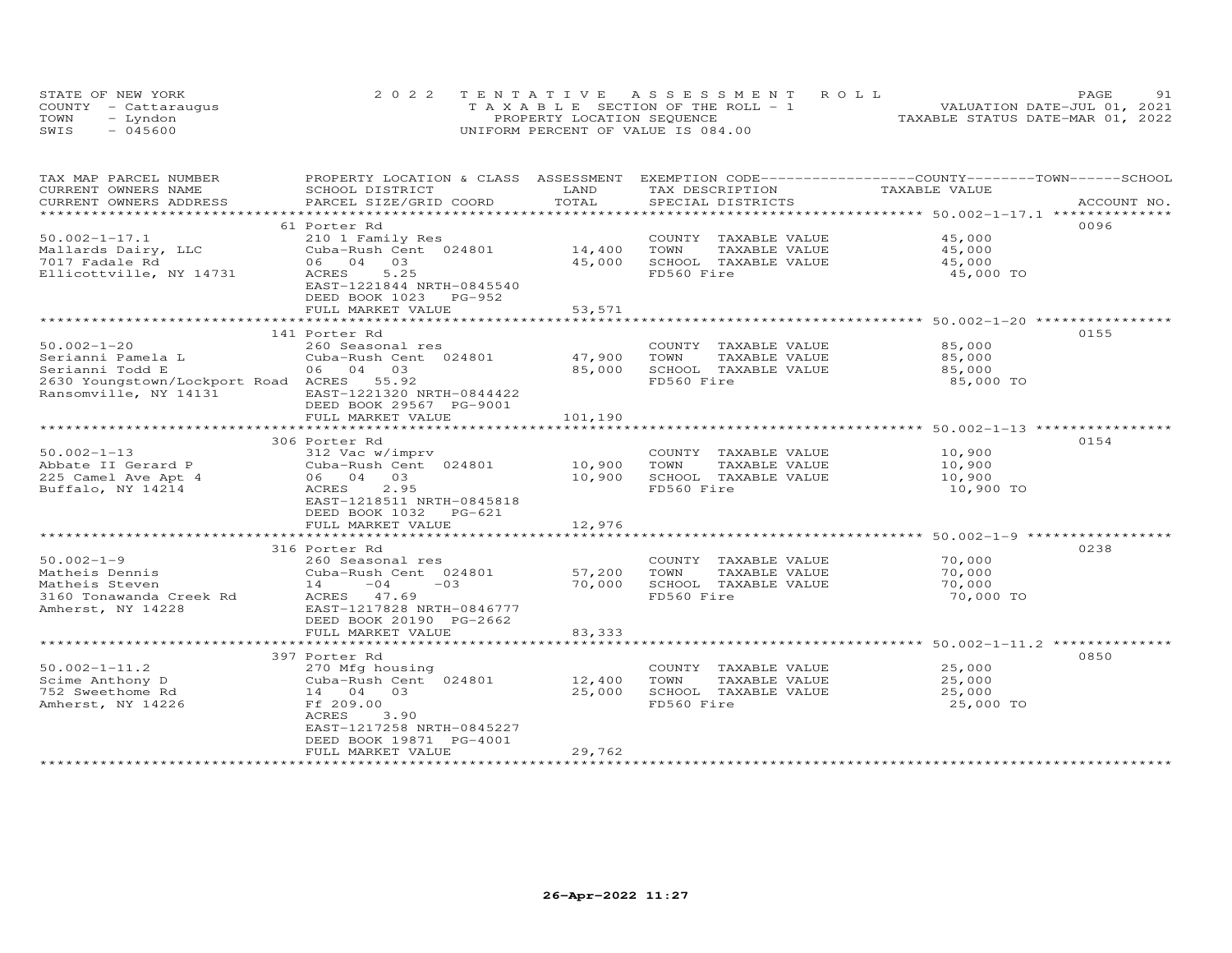|      | STATE OF NEW YORK    | 2022 TENTATIVE ASSESSMENT ROLL        | 92<br>PAGE                       |
|------|----------------------|---------------------------------------|----------------------------------|
|      | COUNTY - Cattaraugus | T A X A B L E SECTION OF THE ROLL - 1 | VALUATION DATE-JUL 01, 2021      |
| TOWN | – Lyndon             | PROPERTY LOCATION SEQUENCE            | TAXABLE STATUS DATE-MAR 01, 2022 |
| SWIS | $-045600$            | UNIFORM PERCENT OF VALUE IS 084.00    |                                  |

| TAX MAP PARCEL NUMBER<br>CURRENT OWNERS NAME<br>CURRENT OWNERS ADDRESS                                                   | PROPERTY LOCATION & CLASS ASSESSMENT<br>SCHOOL DISTRICT<br>PARCEL SIZE/GRID COORD                                                                                              | LAND<br>TOTAL               | TAX DESCRIPTION<br>SPECIAL DISTRICTS                                                | EXEMPTION CODE-----------------COUNTY-------TOWN------SCHOOL<br>TAXABLE VALUE | ACCOUNT NO. |
|--------------------------------------------------------------------------------------------------------------------------|--------------------------------------------------------------------------------------------------------------------------------------------------------------------------------|-----------------------------|-------------------------------------------------------------------------------------|-------------------------------------------------------------------------------|-------------|
| *********************                                                                                                    |                                                                                                                                                                                | **************              |                                                                                     |                                                                               |             |
| $50.002 - 1 - 11.1$<br>Lippert Francis<br>Lippert Lois J<br>11783 Clarence Center Rd<br>Akron, NY 14001                  | 417 Porter Rd<br>312 Vac w/imprv<br>Cuba-Rush Cent 024801<br>14 04 03<br>Ff 420.00<br>ACRES 24.35<br>EAST-1216964 NRTH-0844598<br>DEED BOOK 11503 PG-3001<br>FULL MARKET VALUE | 33,900<br>40,000<br>47,619  | COUNTY TAXABLE VALUE<br>TOWN<br>TAXABLE VALUE<br>SCHOOL TAXABLE VALUE<br>FD560 Fire | 0295<br>40,000<br>40,000<br>40,000<br>40,000 TO                               |             |
|                                                                                                                          | 462 Porter Rd                                                                                                                                                                  |                             |                                                                                     | 0253                                                                          |             |
| $50.002 - 1 - 7$<br>Miller Wesley A<br>2216 Staley Rd<br>Grand Island, NY 14072                                          | 260 Seasonal res<br>Franklinville C 044001<br>14 04 03<br>ACRES 20.33<br>EAST-1216524 NRTH-0846810<br>DEED BOOK 26360 PG-6002                                                  | 29,800<br>45,000            | COUNTY TAXABLE VALUE<br>TOWN<br>TAXABLE VALUE<br>SCHOOL TAXABLE VALUE<br>FD560 Fire | 45,000<br>45,000<br>45,000<br>45,000 TO                                       |             |
|                                                                                                                          | FULL MARKET VALUE                                                                                                                                                              | 53,571                      |                                                                                     |                                                                               |             |
|                                                                                                                          |                                                                                                                                                                                | **************              |                                                                                     | ********************************* 50.002-1-10 ************                    |             |
| $50.002 - 1 - 10$<br>Astri Paul<br>Paul & Barbara Astri Irr. Trus 14 04 03<br>11681 Whitetail Drive<br>Marilla, NY 14102 | 467 Porter Rd<br>260 Seasonal res<br>Franklinville C 044001<br>ACRES 81.30<br>EAST-1216460 NRTH-0845586<br>DEED BOOK 20210 PG-916<br>FULL MARKET VALUE                         | 82,500<br>89,000<br>105,952 | COUNTY TAXABLE VALUE<br>TOWN<br>TAXABLE VALUE<br>SCHOOL TAXABLE VALUE<br>FD560 Fire | 0022<br>89,000<br>89,000<br>89,000<br>89,000 TO                               |             |
|                                                                                                                          | 474 Porter Rd                                                                                                                                                                  |                             |                                                                                     | 0886                                                                          |             |
| $50.002 - 1 - 6.4$<br>Anderson Clay<br>56 Weyand Avenue<br>Buffalo, NY 14210                                             | 312 Vac w/imprv<br>Franklinville C 044001<br>14 04 03<br>Ff 250.00<br>ACRES<br>5.85<br>EAST-1216196 NRTH-0846272<br>DEED BOOK 2021 PG-10870                                    | 15,300<br>27,500            | COUNTY TAXABLE VALUE<br>TOWN<br>TAXABLE VALUE<br>SCHOOL TAXABLE VALUE<br>FD560 Fire | 27,500<br>27,500<br>27,500<br>27,500 TO                                       |             |
|                                                                                                                          | FULL MARKET VALUE                                                                                                                                                              | 32,738                      |                                                                                     |                                                                               |             |
|                                                                                                                          | ************************                                                                                                                                                       |                             |                                                                                     |                                                                               |             |
| $50.002 - 1 - 6.1$<br>Casselberry Spencer<br>Casselberry Austin<br>16 Creekview Drive<br>West Seneca, NY 14224           | 496 Porter Rd<br>312 Vac w/imprv<br>Franklinville C 044001<br>14 04 03<br>Ff 360.00<br>ACRES<br>24.15<br>EAST-1215968 NRTH-0846989<br>DEED BOOK 23614 PG-6001                  | 33,700<br>35,000            | COUNTY TAXABLE VALUE<br>TOWN<br>TAXABLE VALUE<br>SCHOOL TAXABLE VALUE<br>FD560 Fire | 0455<br>35,000<br>35,000<br>35,000<br>35,000 TO                               |             |
|                                                                                                                          | FULL MARKET VALUE                                                                                                                                                              | 41,667                      |                                                                                     |                                                                               |             |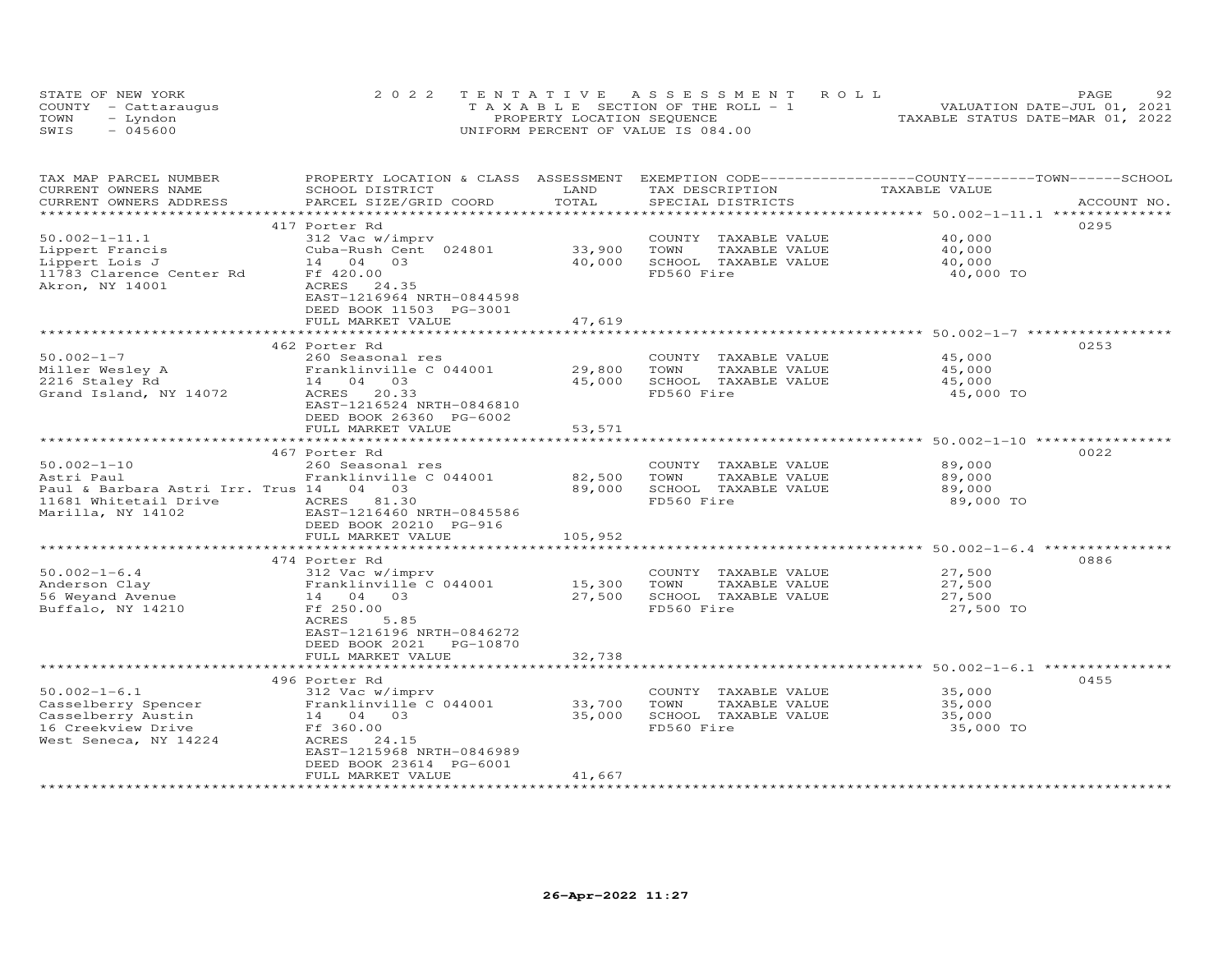|      | STATE OF NEW YORK    | 2022 TENTATIVE ASSESSMENT ROLL     | 93<br>PAGE.                      |
|------|----------------------|------------------------------------|----------------------------------|
|      | COUNTY - Cattaraugus | TAXABLE SECTION OF THE ROLL - 1    | VALUATION DATE-JUL 01, 2021      |
| TOWN | – Lyndon             | PROPERTY LOCATION SEQUENCE         | TAXABLE STATUS DATE-MAR 01, 2022 |
| SWIS | $-045600$            | UNIFORM PERCENT OF VALUE IS 084.00 |                                  |

| TAX MAP PARCEL NUMBER                         |                               |             |                       | PROPERTY LOCATION & CLASS ASSESSMENT EXEMPTION CODE-----------------COUNTY-------TOWN------SCHOOL |
|-----------------------------------------------|-------------------------------|-------------|-----------------------|---------------------------------------------------------------------------------------------------|
| CURRENT OWNERS NAME                           | SCHOOL DISTRICT               | LAND        | TAX DESCRIPTION       | TAXABLE VALUE                                                                                     |
| CURRENT OWNERS ADDRESS                        | PARCEL SIZE/GRID COORD        | TOTAL       | SPECIAL DISTRICTS     | ACCOUNT NO.                                                                                       |
|                                               |                               |             |                       |                                                                                                   |
|                                               | 526 Porter Rd                 |             |                       | 0454                                                                                              |
| $50.002 - 1 - 6.2$                            | 260 Seasonal res              |             | COUNTY TAXABLE VALUE  | 125,000                                                                                           |
| Schuse Edward M                               | Franklinville C 044001        | 39,100      | TOWN<br>TAXABLE VALUE | 125,000                                                                                           |
| PO Box 84                                     | 14<br>$-04$<br>$-03$          | 125,000     | SCHOOL TAXABLE VALUE  | 125,000                                                                                           |
| Franklinville, NY 14737                       | ACRES 29.60                   |             | FD560 Fire            | 125,000 TO                                                                                        |
|                                               | EAST-1215394 NRTH-0846898     |             |                       |                                                                                                   |
|                                               | DEED BOOK 22150 PG-7002       |             |                       |                                                                                                   |
|                                               | FULL MARKET VALUE             | 148,810     |                       |                                                                                                   |
|                                               |                               |             |                       |                                                                                                   |
|                                               | 567 Porter Rd                 |             |                       | 0767                                                                                              |
| $50.002 - 1 - 5.3$                            | 270 Mfg housing               |             | COUNTY TAXABLE VALUE  | 42,000                                                                                            |
| Petrasio Frank                                | Franklinville C 044001        | 39,500      | TOWN<br>TAXABLE VALUE | 42,000                                                                                            |
| Petrasio Linda                                | 14 04 03                      | 42,000      | SCHOOL TAXABLE VALUE  | 42,000                                                                                            |
| 20 Grafton Ct                                 | ACRES 30.00                   |             | FD560 Fire            | 42,000 TO                                                                                         |
| Lancaster, NY 14086 EAST-1215192 NRTH-0844875 |                               |             |                       |                                                                                                   |
|                                               | DEED BOOK 00967 PG-00446      |             |                       |                                                                                                   |
|                                               | FULL MARKET VALUE             | 50,000      |                       |                                                                                                   |
|                                               |                               |             |                       |                                                                                                   |
|                                               | 602 Porter Rd                 |             |                       | 0757                                                                                              |
| $50.002 - 1 - 5.2$                            | 260 Seasonal res              |             | COUNTY TAXABLE VALUE  | 87,400                                                                                            |
| Schaumloeffel Kevin                           | Franklinville C 044001        | 44,100 TOWN | TAXABLE VALUE         | 87,400                                                                                            |
| Schaumloeffel Donna                           | 14 04 03                      | 87,400      | SCHOOL TAXABLE VALUE  | 87,400                                                                                            |
| 22 Inter Dr                                   | ACRES 34.60                   |             | FD560 Fire            | 87,400 TO                                                                                         |
|                                               | EAST-1214670 NRTH-0846978     |             |                       |                                                                                                   |
| W. Seneca, NY 14224                           |                               |             |                       |                                                                                                   |
|                                               | DEED BOOK 11518 PG-5002       |             |                       |                                                                                                   |
|                                               | FULL MARKET VALUE             | 104,048     |                       |                                                                                                   |
|                                               |                               |             |                       |                                                                                                   |
|                                               | 657 Porter Rd                 |             |                       | 0133                                                                                              |
| $50.002 - 1 - 4$                              | 240 Rural res                 |             | COUNTY TAXABLE VALUE  | 165,000                                                                                           |
| Stadler Brock                                 | Franklinville C 044001        | 93,200      | TOWN<br>TAXABLE VALUE | 165,000                                                                                           |
| PO Box 95                                     | 22 04 03                      | 165,000     | SCHOOL TAXABLE VALUE  | 165,000                                                                                           |
| Cuba, NY 14727                                | ACRES 83.65                   |             | FD560 Fire            | 165,000 TO                                                                                        |
|                                               | EAST-1213529 NRTH-0846473     |             |                       |                                                                                                   |
|                                               | DEED BOOK 27275 PG-8004       |             |                       |                                                                                                   |
|                                               | FULL MARKET VALUE             | 196,429     |                       |                                                                                                   |
|                                               |                               |             |                       |                                                                                                   |
|                                               | 705 Porter Rd                 |             |                       | 0171                                                                                              |
| $50.002 - 1 - 47$                             | 260 Seasonal res              |             | COUNTY TAXABLE VALUE  | 74,000                                                                                            |
| Nalbach Christopher                           | Franklinville C 044001 18,400 |             | TOWN<br>TAXABLE VALUE | 74,000                                                                                            |
| 72 Delray Dr.                                 | $22 - 04 - 03$                | 74,000      | SCHOOL TAXABLE VALUE  | 74,000                                                                                            |
| Cheektowaga, NY 14225                         | ACRES<br>8.90                 |             | FD560 Fire            | 74,000 TO                                                                                         |
|                                               | EAST-1213146 NRTH-0845245     |             |                       |                                                                                                   |
|                                               | DEED BOOK 26002 PG-9001       |             |                       |                                                                                                   |
|                                               | FULL MARKET VALUE             | 88,095      |                       |                                                                                                   |
|                                               |                               |             |                       |                                                                                                   |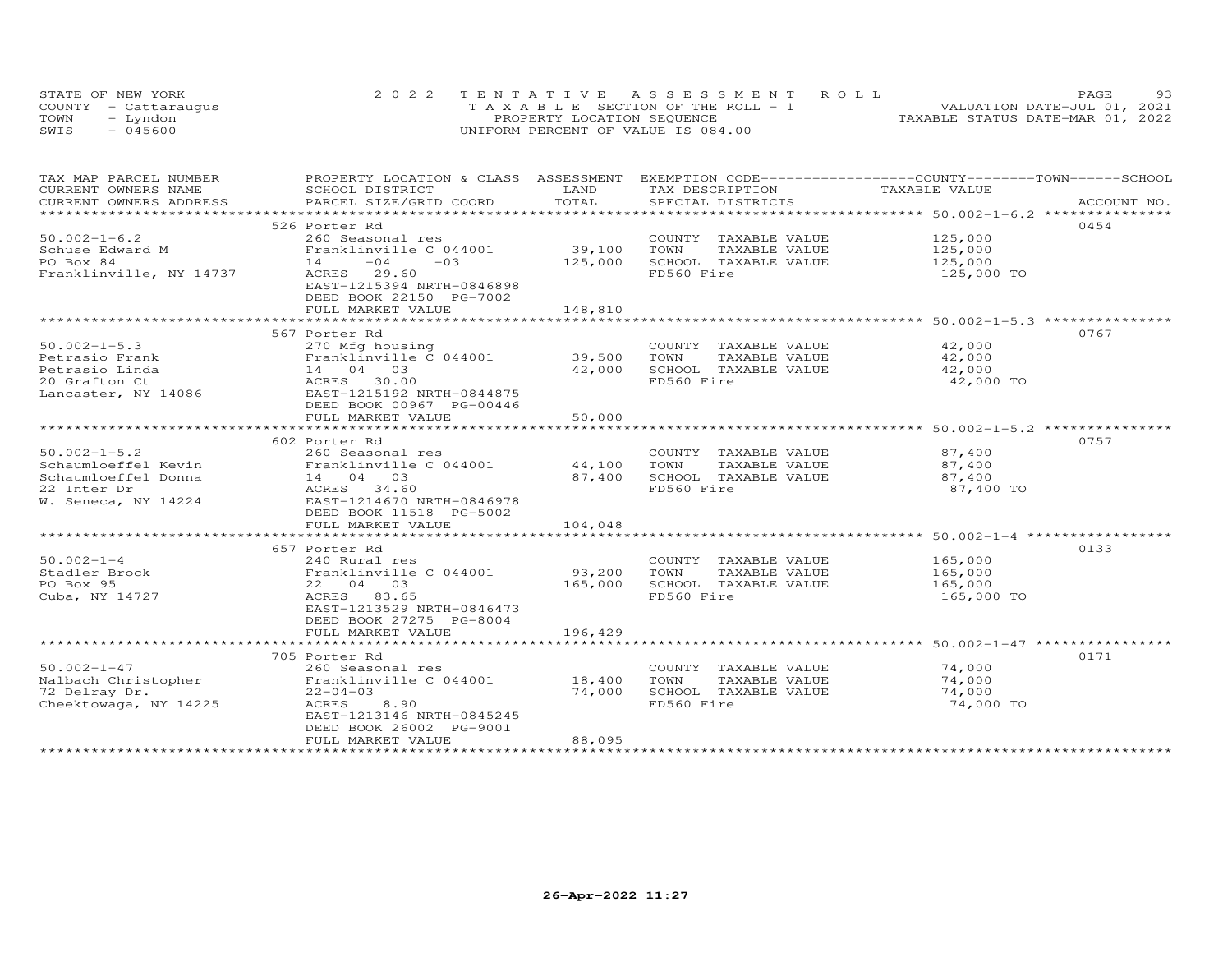| STATE OF NEW YORK    | 2022 TENTATIVE ASSESSMENT ROLL        | 94<br><b>PAGE</b>                |
|----------------------|---------------------------------------|----------------------------------|
| COUNTY - Cattaraugus | T A X A B L E SECTION OF THE ROLL - 1 | VALUATION DATE-JUL 01, 2021      |
| TOWN<br>– Lyndon     | PROPERTY LOCATION SEQUENCE            | TAXABLE STATUS DATE-MAR 01, 2022 |
| SWIS<br>- 045600     | UNIFORM PERCENT OF VALUE IS 084.00    |                                  |

| TAX MAP PARCEL NUMBER                  | PROPERTY LOCATION & CLASS ASSESSMENT EXEMPTION CODE-----------------COUNTY-------TOWN------SCHOOL |              |                                               |                |                    |
|----------------------------------------|---------------------------------------------------------------------------------------------------|--------------|-----------------------------------------------|----------------|--------------------|
| CURRENT OWNERS NAME                    | SCHOOL DISTRICT                                                                                   | LAND         | TAX DESCRIPTION                               | TAXABLE VALUE  |                    |
| CURRENT OWNERS ADDRESS                 | PARCEL SIZE/GRID COORD                                                                            | TOTAL        | SPECIAL DISTRICTS                             |                | ACCOUNT NO.        |
|                                        |                                                                                                   |              |                                               |                |                    |
|                                        | 748 Porter Rd                                                                                     |              |                                               |                | 0158               |
| $50.002 - 1 - 55$                      | 314 Rural vac<10                                                                                  |              | COUNTY TAXABLE VALUE                          | 19,200         |                    |
| kohlmeier EWric J                      | Franklinville C 044001                                                                            | 19,200       | TOWN<br>TAXABLE VALUE                         | 19,200         |                    |
| Kohlmeier Cynthia A                    | 22 04 03                                                                                          | 19,200       | SCHOOL TAXABLE VALUE                          | 19,200         |                    |
| 8629 East Eden Road                    | 9.67<br>ACRES                                                                                     |              | FD560 Fire                                    | 19,200 TO      |                    |
| Eden, NY 14057                         | EAST-1212548 NRTH-0845978                                                                         |              |                                               |                |                    |
|                                        | DEED BOOK 20210 PG-9704                                                                           |              |                                               |                |                    |
|                                        | FULL MARKET VALUE                                                                                 | 22,857       |                                               |                |                    |
|                                        |                                                                                                   |              |                                               |                |                    |
|                                        | 778 Porter Rd                                                                                     |              |                                               |                | 0082               |
| $50.002 - 1 - 54$                      | 260 Seasonal res                                                                                  |              | COUNTY TAXABLE VALUE                          | 28,400         |                    |
|                                        | Franklinville C 044001                                                                            | 19,200       | TOWN<br>TAXABLE VALUE                         | 28,400         |                    |
| Metzger Kenneth                        | 32 04 03                                                                                          | 28,400       | SCHOOL TAXABLE VALUE                          | 28,400         |                    |
| Metzger Lori                           |                                                                                                   |              |                                               |                |                    |
| 3977 Caitlin Terrace                   | Ff 500.0                                                                                          |              | FD560 Fire                                    | 28,400 TO      |                    |
| Blasdell, NY 14219                     | ACRES<br>9.73                                                                                     |              |                                               |                |                    |
|                                        | EAST-1212050 NRTH-0845982                                                                         |              |                                               |                |                    |
|                                        | DEED BOOK 21638 PG-7001                                                                           |              |                                               |                |                    |
|                                        | FULL MARKET VALUE                                                                                 | 33,810       |                                               |                |                    |
|                                        |                                                                                                   |              |                                               |                |                    |
|                                        | 783 Porter Rd                                                                                     |              |                                               |                | 0406               |
| $50.002 - 1 - 48$                      | 240 Rural res                                                                                     |              | COUNTY TAXABLE VALUE                          | 65,000         |                    |
| Wisinski Scott B                       | Franklinville C 044001                                                                            | 20,200       | TOWN<br>TAXABLE VALUE                         | 65,000         |                    |
| Attn: Myron Wisinski<br>303 Hilltop Dr | 30  04  03                                                                                        | 65,000       | SCHOOL TAXABLE VALUE                          | 65,000         |                    |
| 303 Hilltop Dr                         | ACRES 10.65                                                                                       |              | FD560 Fire                                    | 65,000 TO      |                    |
| Elma, NY 14059                         | EAST-1212397 NRTH-0845245                                                                         |              |                                               |                |                    |
|                                        | DEED BOOK 2402    PG-3001                                                                         |              |                                               |                |                    |
|                                        | FULL MARKET VALUE                                                                                 | 77,381       |                                               |                |                    |
|                                        |                                                                                                   |              |                                               |                |                    |
|                                        | 799 Porter Rd                                                                                     |              |                                               |                | 0208               |
| $50.002 - 1 - 49$                      | 240 Rural res                                                                                     |              | ENH STAR<br>41834                             | $\overline{O}$ | $\Omega$<br>70,410 |
| Palmer Jack                            | Franklinville C 044001                                                                            |              | 20,600 COUNTY TAXABLE VALUE                   | 100,000        |                    |
| 799 Porter Rd                          | 22 04 03                                                                                          | 100,000 TOWN | TAXABLE VALUE                                 | 100,000        |                    |
| Franklinville, NY 14737                | ACRES 11.08 BANK 032                                                                              |              | SCHOOL TAXABLE VALUE                          | 29,590         |                    |
|                                        | EAST-1211566 NRTH-0845245                                                                         |              | FD560 Fire                                    | 100,000 TO     |                    |
|                                        | DEED BOOK 00932 PG-00269                                                                          |              |                                               |                |                    |
|                                        | FULL MARKET VALUE                                                                                 | 119,048      |                                               |                |                    |
|                                        |                                                                                                   |              |                                               |                |                    |
|                                        | 822 Porter Rd                                                                                     |              |                                               |                | 0244               |
| $50.002 - 1 - 53$                      |                                                                                                   |              |                                               | 55,000         |                    |
| Gawlak Catherine                       | 260 Seasonal res<br>Franklinville C 044001 19,400                                                 |              | COUNTY TAXABLE VALUE<br>TOWN<br>TAXABLE VALUE | 55,000         |                    |
|                                        |                                                                                                   |              |                                               |                |                    |
| Pokigo Walter                          | 22 04 03                                                                                          | 55,000       | SCHOOL TAXABLE VALUE                          | 55,000         |                    |
| 8913 Deana Ln                          | ACRES<br>9.91                                                                                     |              | FD560 Fire                                    | 55,000 TO      |                    |
| Angola, NY 14006                       | EAST-1211552 NRTH-0845981                                                                         |              |                                               |                |                    |
|                                        | DEED BOOK 00993 PG-00408                                                                          |              |                                               |                |                    |
|                                        | FULL MARKET VALUE                                                                                 | 65,476       |                                               |                |                    |
|                                        |                                                                                                   |              |                                               |                |                    |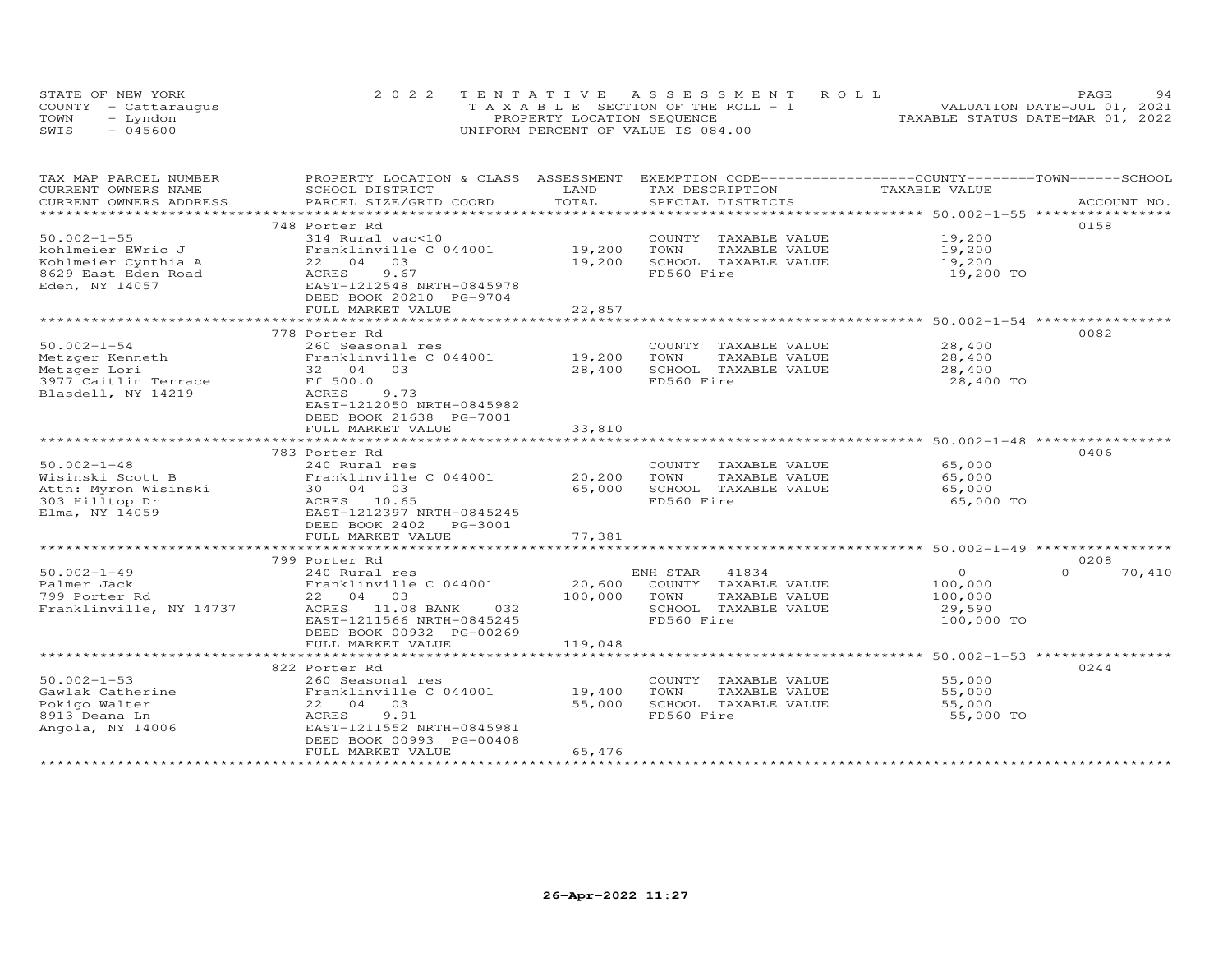|      | STATE OF NEW YORK    | 2022 TENTATIVE ASSESSMENT ROLL                | 95<br>PAGE                       |
|------|----------------------|-----------------------------------------------|----------------------------------|
|      | COUNTY - Cattaraugus | $T A X A B I E S E C T I ON OF THE RO I. - 1$ | VALUATION DATE-JUL 01, 2021      |
| TOWN | Lyndon               | PROPERTY LOCATION SEQUENCE                    | TAXABLE STATUS DATE-MAR 01, 2022 |
| SWIS | $-045600$            | UNIFORM PERCENT OF VALUE IS 084.00            |                                  |

| TAX MAP PARCEL NUMBER<br>CURRENT OWNERS NAME | PROPERTY LOCATION & CLASS ASSESSMENT      | LAND                    | EXEMPTION CODE-----------------COUNTY-------TOWN------SCHOOL | TAXABLE VALUE                                         |                    |
|----------------------------------------------|-------------------------------------------|-------------------------|--------------------------------------------------------------|-------------------------------------------------------|--------------------|
| CURRENT OWNERS ADDRESS                       | SCHOOL DISTRICT<br>PARCEL SIZE/GRID COORD | TOTAL                   | TAX DESCRIPTION<br>SPECIAL DISTRICTS                         |                                                       | ACCOUNT NO.        |
| ********************                         |                                           |                         |                                                              |                                                       |                    |
|                                              | 848 Porter Rd                             |                         |                                                              |                                                       | 0071               |
| $50.002 - 1 - 52.1$                          |                                           |                         |                                                              | 35,000                                                |                    |
|                                              | 270 Mfg housing                           |                         | COUNTY TAXABLE VALUE                                         |                                                       |                    |
| Dale Michael E                               | Franklinville C 044001                    | 13,900                  | TAXABLE VALUE<br>TOWN                                        | 35,000                                                |                    |
| Dale Patricia A                              | 22 04 03                                  | 35,000                  | SCHOOL TAXABLE VALUE                                         | 35,000                                                |                    |
| 200 Garland Ave                              | 4.95<br>ACRES                             |                         | FD560 Fire                                                   | 35,000 TO                                             |                    |
| Cheektowaga, NY 14206                        | EAST-1211181 NRTH-0845984                 |                         |                                                              |                                                       |                    |
|                                              | DEED BOOK 12791 PG-7001                   |                         |                                                              |                                                       |                    |
|                                              | FULL MARKET VALUE                         | 41,667                  |                                                              |                                                       |                    |
|                                              |                                           | *****************       |                                                              | ******************** 50.002-1-52.2 *********          |                    |
|                                              | 854 Porter Rd                             |                         |                                                              |                                                       | 0852               |
| $50.002 - 1 - 52.2$                          | 270 Mfg housing                           |                         | COUNTY TAXABLE VALUE                                         | 18,000                                                |                    |
| Ferger Kevin                                 | Franklinville C 044001                    | 13,900                  | TAXABLE VALUE<br>TOWN                                        | 18,000                                                |                    |
| 214 Seneca Pl                                | 22 04 03                                  | 18,000                  | SCHOOL TAXABLE VALUE                                         | 18,000                                                |                    |
| Lancaster, NY 14086                          | 4.95<br>ACRES                             |                         | FD560 Fire                                                   | 18,000 TO                                             |                    |
|                                              | EAST-1210933 NRTH-0845983                 |                         |                                                              |                                                       |                    |
|                                              | DEED BOOK 12791 PG-3004                   |                         |                                                              |                                                       |                    |
|                                              | FULL MARKET VALUE                         | 21,429                  |                                                              |                                                       |                    |
|                                              |                                           |                         |                                                              |                                                       |                    |
|                                              | 882 Porter Rd                             |                         |                                                              |                                                       | 0156               |
| $50.002 - 1 - 51$                            | 210 1 Family Res                          |                         | 41854<br>BAS STAR                                            | $\Omega$                                              | $\Omega$<br>28,200 |
| Linski Robert                                | Franklinville C 044001                    | 18,300                  | COUNTY TAXABLE VALUE                                         | 67,200                                                |                    |
| 882 Porter Rd                                | 22 04 03                                  | 67,200                  | TOWN<br>TAXABLE VALUE                                        | 67,200                                                |                    |
| Franklinville, NY 14737                      | ACRES<br>8.83 BANK<br>032                 |                         | SCHOOL TAXABLE VALUE                                         | 39,000                                                |                    |
|                                              | EAST-1210572 NRTH-0845985                 |                         | FD560 Fire                                                   | 67,200 TO                                             |                    |
|                                              | DEED BOOK 00978 PG-01153                  |                         |                                                              |                                                       |                    |
|                                              | FULL MARKET VALUE                         | 80,000                  |                                                              |                                                       |                    |
|                                              |                                           | ***********             |                                                              | ************************ 49.004-2-21.2 ************** |                    |
|                                              |                                           |                         |                                                              |                                                       | 0628               |
| $49.004 - 2 - 21.2$                          | Raub Rd                                   |                         |                                                              | 9,300                                                 |                    |
|                                              | 314 Rural vac<10                          |                         | COUNTY TAXABLE VALUE                                         |                                                       |                    |
| Pauly James                                  | Franklinville C 044001                    | 9,300                   | TOWN<br>TAXABLE VALUE                                        | 9,300                                                 |                    |
| 8110 Leah Ct                                 | 04<br>03/04/11<br>04                      | 9,300                   | SCHOOL TAXABLE VALUE                                         | 9,300                                                 |                    |
| Williamsville, NY 14221                      | ACRES<br>1.89                             |                         | FD560 Fire                                                   | 9,300 TO                                              |                    |
|                                              | EAST-1198164 NRTH-0833701                 |                         |                                                              |                                                       |                    |
|                                              | DEED BOOK 12943 PG-3001                   |                         |                                                              |                                                       |                    |
|                                              | FULL MARKET VALUE                         | 11,071<br>************* |                                                              |                                                       |                    |
|                                              | **********************                    |                         |                                                              |                                                       |                    |
|                                              | Raub Rd                                   |                         |                                                              |                                                       | 0415               |
| $49.004 - 2 - 25.1$                          | 314 Rural vac<10                          |                         | COUNTY TAXABLE VALUE                                         | 12,200                                                |                    |
| Zimmerman Herbert                            | Franklinville C 044001                    | 12,200                  | TOWN<br>TAXABLE VALUE                                        | 12,200                                                |                    |
| 121 North End Ave                            | $-04$<br>$-04$<br>03                      | 12,200                  | SCHOOL TAXABLE VALUE                                         | 12,200                                                |                    |
| Kenmore, NY 14217                            | Lot $5-6$                                 |                         | FD560 Fire                                                   | 12,200 TO                                             |                    |
|                                              | ACRES<br>3.78                             |                         |                                                              |                                                       |                    |
|                                              | EAST-1197950 NRTH-0832960                 |                         |                                                              |                                                       |                    |
|                                              | DEED BOOK 741<br>PG-00202                 |                         |                                                              |                                                       |                    |
|                                              | FULL MARKET VALUE                         | 14,524                  |                                                              |                                                       |                    |
|                                              | *************************                 |                         |                                                              |                                                       |                    |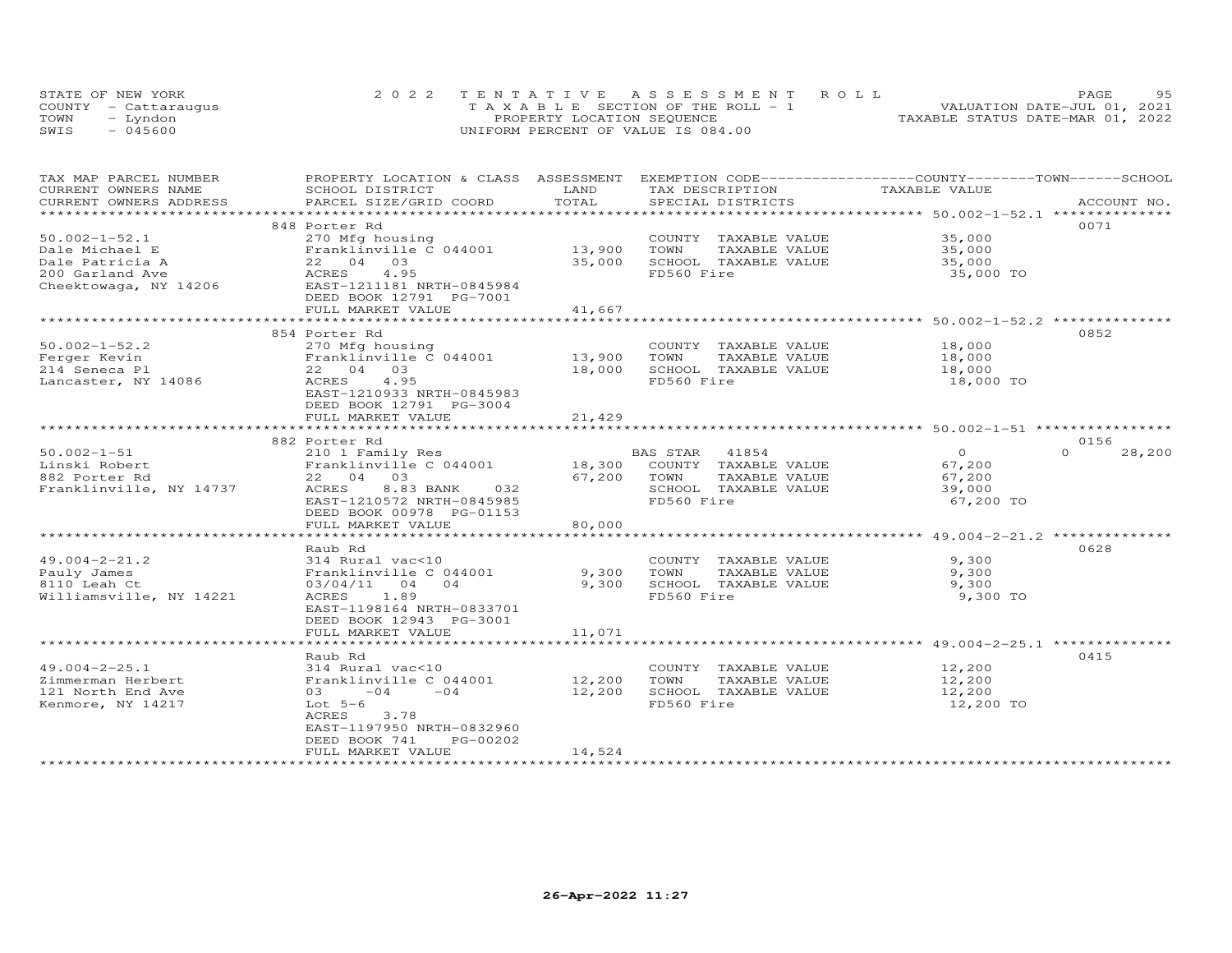| STATE OF NEW YORK    | 2022 TENTATIVE ASSESSMENT ROLL        | 96<br>PAGE.                      |
|----------------------|---------------------------------------|----------------------------------|
| COUNTY - Cattaraugus | T A X A B L E SECTION OF THE ROLL - 1 | VALUATION DATE-JUL 01, 2021      |
| TOWN<br>- Lyndon     | PROPERTY LOCATION SEQUENCE            | TAXABLE STATUS DATE-MAR 01, 2022 |
| $-045600$<br>SWIS    | UNIFORM PERCENT OF VALUE IS 084.00    |                                  |

| TAX MAP PARCEL NUMBER<br>CURRENT OWNERS NAME         | PROPERTY LOCATION & CLASS ASSESSMENT<br>SCHOOL DISTRICT | LAND                   | TAX DESCRIPTION                    | EXEMPTION CODE-----------------COUNTY-------TOWN------SCHOOL<br>TAXABLE VALUE |             |
|------------------------------------------------------|---------------------------------------------------------|------------------------|------------------------------------|-------------------------------------------------------------------------------|-------------|
| CURRENT OWNERS ADDRESS<br>*********************      | PARCEL SIZE/GRID COORD                                  | TOTAL<br>************* | SPECIAL DISTRICTS                  | ********************************** 49.004-2-25.2 **************               | ACCOUNT NO. |
|                                                      | Raub Rd                                                 |                        |                                    |                                                                               | 0971        |
| $49.004 - 2 - 25.2$                                  | 314 Rural vac<10                                        |                        | COUNTY TAXABLE VALUE               | 1,700                                                                         |             |
| Southern Tier Sportsman Assoc Franklinville C 044001 |                                                         | 1,700                  | TOWN<br>TAXABLE VALUE              | 1,700                                                                         |             |
| 9100 Martin Rd                                       | 03<br>$-04$<br>$-04$                                    | 1,700                  | SCHOOL TAXABLE VALUE               | 1,700                                                                         |             |
| Clarence Cntr., NY 14032                             | Lot $5-6$                                               |                        | FD560 Fire                         | 1,700 TO                                                                      |             |
|                                                      | ACRES<br>1.15                                           |                        |                                    |                                                                               |             |
|                                                      | EAST-1197891 NRTH-0832748                               |                        |                                    |                                                                               |             |
|                                                      | DEED BOOK 17783 PG-7002                                 |                        |                                    |                                                                               |             |
|                                                      | FULL MARKET VALUE                                       | 2,024                  |                                    |                                                                               |             |
|                                                      |                                                         |                        |                                    |                                                                               |             |
|                                                      | Raub Rd                                                 |                        |                                    |                                                                               | 0414        |
| $49.004 - 2 - 27$                                    | 314 Rural vac<10                                        |                        | COUNTY TAXABLE VALUE               | 9,600                                                                         |             |
| Southern Tier Sportsmen Assoc Franklinville C 044001 |                                                         | 9,600                  | TOWN<br>TAXABLE VALUE              | 9,600                                                                         |             |
| 9100 Martin Rd                                       | $3/11$ 04 04                                            | 9,600                  | SCHOOL TAXABLE VALUE<br>FD560 Fire | 9,600                                                                         |             |
| Clarence Cntr., NY 14032                             | Lot3<br>ACRES<br>2.05                                   |                        |                                    | 9,600 TO                                                                      |             |
|                                                      | EAST-1197504 NRTH-0832586                               |                        |                                    |                                                                               |             |
|                                                      | DEED BOOK 17783 PG-7003                                 |                        |                                    |                                                                               |             |
|                                                      | FULL MARKET VALUE                                       | 11,429                 |                                    |                                                                               |             |
|                                                      | ***********************                                 |                        |                                    |                                                                               |             |
|                                                      | Raub Rd                                                 |                        |                                    |                                                                               | 0334        |
| $58.002 - 2 - 3$                                     | 322 Rural vac>10                                        |                        | COUNTY TAXABLE VALUE               | 35,400                                                                        |             |
| Benjamin Rand L                                      | Franklinville C 044001                                  | 35,400                 | TOWN<br>TAXABLE VALUE              | 35,400                                                                        |             |
| Benjamin Tammy                                       | 10 04 04                                                | 35,400                 | SCHOOL TAXABLE VALUE               | 35,400                                                                        |             |
| Betty Benjamin                                       | 25.85<br>ACRES                                          |                        | FD560 Fire                         | 35,400 TO                                                                     |             |
| 1773 E Hill Rd                                       | EAST-1196216 NRTH-0829496                               |                        |                                    |                                                                               |             |
| Franklinville, NY 14737                              | DEED BOOK 28722 PG-7004                                 |                        |                                    |                                                                               |             |
|                                                      | FULL MARKET VALUE                                       | 42,143                 |                                    | ******************* 58.002-2-4 *****                                          |             |
|                                                      | Raub Rd                                                 |                        |                                    |                                                                               | 0055        |
| $58.002 - 2 - 4$                                     | 322 Rural vac>10                                        |                        | COUNTY TAXABLE VALUE               | 31,000                                                                        |             |
| Mainus Susan                                         | Franklinville C 044001                                  | 31,000                 | TOWN<br>TAXABLE VALUE              | 31,000                                                                        |             |
| 1829 East Hill Rd                                    | 10 04 04                                                | 31,000                 | SCHOOL TAXABLE VALUE               | 31,000                                                                        |             |
| Franklinville, NY 14737                              | ACRES 21.50                                             |                        | FD560 Fire                         | 31,000 TO                                                                     |             |
|                                                      | EAST-1196845 NRTH-0829579                               |                        |                                    |                                                                               |             |
|                                                      | DEED BOOK 30723 PG-4002                                 |                        |                                    |                                                                               |             |
|                                                      | FULL MARKET VALUE                                       | 36,905                 |                                    |                                                                               |             |
|                                                      | *********************                                   |                        |                                    | ****************************** 58.002-2-22 ****************                   |             |
|                                                      | Raub Rd                                                 |                        |                                    |                                                                               | 0411        |
| $58.002 - 2 - 22$                                    | 322 Rural vac>10                                        |                        | COUNTY TAXABLE VALUE               | 250,400                                                                       |             |
| Penn York Resources, Inc.                            | Franklinville C 044001                                  | 250,400                | TOWN<br>TAXABLE VALUE              | 250,400                                                                       |             |
| 1716 Honeoye Rd                                      | 09<br>$-04$<br>$-04$                                    | 250,400                | SCHOOL TAXABLE VALUE               | 250,400                                                                       |             |
| Shinglehouse, PA 16748                               | ACRES 247.90<br>EAST-1195525 NRTH-0825348               |                        | FD560 Fire                         | 250,400 TO                                                                    |             |
|                                                      | DEED BOOK 17473 PG-5003                                 |                        |                                    |                                                                               |             |
|                                                      | FULL MARKET VALUE                                       | 298,095                |                                    |                                                                               |             |
|                                                      |                                                         |                        |                                    |                                                                               |             |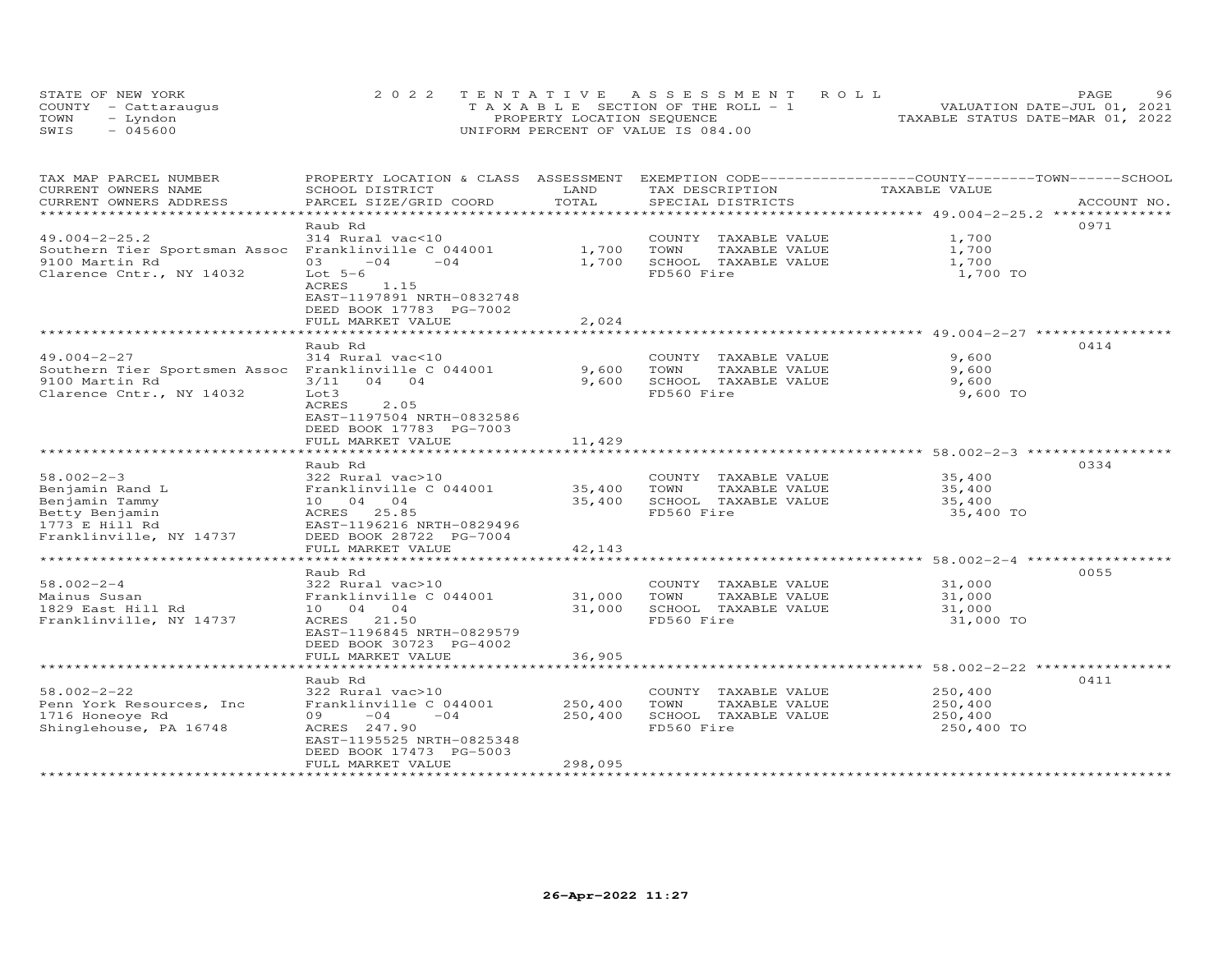|      | STATE OF NEW YORK    | 2022 TENTATIVE ASSESSMENT ROLL        | PAGE.                            | 97 |
|------|----------------------|---------------------------------------|----------------------------------|----|
|      | COUNTY - Cattaraugus | T A X A B L E SECTION OF THE ROLL - 1 | VALUATION DATE-JUL 01, 2021      |    |
| TOWN | - Lyndon             | PROPERTY LOCATION SEQUENCE            | TAXABLE STATUS DATE-MAR 01, 2022 |    |
| SWIS | $-045600$            | UNIFORM PERCENT OF VALUE IS 084.00    |                                  |    |

| TAX MAP PARCEL NUMBER<br>CURRENT OWNERS NAME           | PROPERTY LOCATION & CLASS ASSESSMENT EXEMPTION CODE-----------------COUNTY-------TOWN------SCHOOL<br>SCHOOL DISTRICT | LAND           | TAX DESCRIPTION        | TAXABLE VALUE  |          |             |
|--------------------------------------------------------|----------------------------------------------------------------------------------------------------------------------|----------------|------------------------|----------------|----------|-------------|
| CURRENT OWNERS ADDRESS                                 | PARCEL SIZE/GRID COORD                                                                                               | TOTAL          | SPECIAL DISTRICTS      |                |          | ACCOUNT NO. |
|                                                        |                                                                                                                      |                |                        |                |          |             |
|                                                        | 1578 Raub Rd                                                                                                         |                |                        |                |          | 0326        |
| $49.004 - 2 - 12$                                      | 240 Rural res                                                                                                        |                | VET WAR C 41122        | 11,280         | $\Omega$ | $\circ$     |
| Fetzer Thomas C                                        | Franklinville C 044001                                                                                               | 60,500 AG DIST | 41720                  | 27,458         | 27,458   | 27,458      |
| Bricker Melanie                                        | 03 04 04                                                                                                             |                | 163,000 BAS STAR 41854 | $\overline{O}$ | $\Omega$ | 28,200      |
| 1578 Raub Rd                                           | ACRES<br>51.00                                                                                                       |                | COUNTY TAXABLE VALUE   | 124,262        |          |             |
| Franklinville, NY 14737                                | EAST-1200812 NRTH-0834898                                                                                            |                | TOWN<br>TAXABLE VALUE  | 135,542        |          |             |
|                                                        | DEED BOOK 00921 PG-00255                                                                                             |                | SCHOOL TAXABLE VALUE   | 107,342        |          |             |
| MAY BE SUBJECT TO PAYMENT<br>UNDER AGDIST LAW TIL 2026 | FULL MARKET VALUE                                                                                                    |                | 194,048 FD560 Fire     | 163,000 TO     |          |             |
|                                                        |                                                                                                                      |                |                        |                |          |             |
|                                                        | 1610 Raub Rd                                                                                                         |                |                        |                |          | 0449        |
| $49.004 - 2 - 13.1$                                    |                                                                                                                      |                | COUNTY TAXABLE VALUE   | 75,000         |          |             |
| Baker Jeffery A II                                     | 210 1 Family Res<br>Franklinville C 044001 14,300                                                                    |                | TOWN<br>TAXABLE VALUE  | 75,000         |          |             |
| Yeager Tamra J                                         | 03 04 04                                                                                                             | 75,000         | SCHOOL TAXABLE VALUE   | 75,000         |          |             |
| 1699 Raub Rd                                           | incomplete value                                                                                                     |                | FD560 Fire             | 75,000 TO      |          |             |
| Franklinville, NY 14737                                | ACRES<br>5.21                                                                                                        |                |                        |                |          |             |
|                                                        | EAST-1200091 NRTH-0834328                                                                                            |                |                        |                |          |             |
|                                                        | DEED BOOK 22343 PG-9003                                                                                              |                |                        |                |          |             |
|                                                        | FULL MARKET VALUE                                                                                                    | 89,286         |                        |                |          |             |
|                                                        |                                                                                                                      |                |                        |                |          |             |
|                                                        | 1628 Raub Rd                                                                                                         |                |                        |                |          | 0129        |
| $49.004 - 2 - 14$                                      | 260 Seasonal res                                                                                                     |                | COUNTY TAXABLE VALUE   | 55,000         |          |             |
| Krzeminski Joseph                                      | Franklinville C 044001                                                                                               | 28,900         | TAXABLE VALUE<br>TOWN  | 55,000         |          |             |
| Krzeminski Nancy                                       | 03 04 04                                                                                                             | 55,000         | SCHOOL TAXABLE VALUE   | 55,000         |          |             |
| 12 Leamington Pl                                       | ACRES 19.35                                                                                                          |                | FD560 Fire             | 55,000 TO      |          |             |
| Buffalo, NY 14210                                      | EAST-1199935 NRTH-0834872                                                                                            |                |                        |                |          |             |
|                                                        | DEED BOOK 22410 PG-9003                                                                                              |                |                        |                |          |             |
|                                                        | FULL MARKET VALUE                                                                                                    | 65,476         |                        |                |          |             |
|                                                        |                                                                                                                      |                |                        |                |          |             |
|                                                        | 1645 Raub Rd                                                                                                         |                |                        |                |          | 0875        |
| $49.004 - 2 - 15.2$                                    | 312 Vac w/imprv                                                                                                      |                | COUNTY TAXABLE VALUE   | 61,500         |          |             |
| Certo Anthony D                                        | Franklinville C 044001                                                                                               | 59,500         | TOWN<br>TAXABLE VALUE  | 61,500         |          |             |
| Furman Sharon                                          | 03 04 04                                                                                                             | 61,500         | SCHOOL TAXABLE VALUE   | 61,500         |          |             |
| 3787 Lower River Rd                                    | ACRES 49.95                                                                                                          |                | FD560 Fire             | 61,500 TO      |          |             |
| Youngstown, NY 14174                                   | EAST-1199687 NRTH-0832857                                                                                            |                |                        |                |          |             |
|                                                        | DEED BOOK 00977 PG-00736                                                                                             |                |                        |                |          |             |
|                                                        | FULL MARKET VALUE                                                                                                    | 73,214         |                        |                |          |             |
|                                                        | **************************                                                                                           |                |                        |                |          |             |
|                                                        | 1646 Raub Rd                                                                                                         |                |                        |                |          | 0005        |
| $49.004 - 2 - 15.1$                                    | 240 Rural res                                                                                                        |                | AG BLDG<br>41700       | 10,000         | 10,000   | 10,000      |
| Shetler Dan H                                          | Franklinville C 044001                                                                                               | 34,200         | COUNTY TAXABLE VALUE   | 125,000        |          |             |
| Shetler Lizzie N                                       | 03 04 04                                                                                                             | 135,000        | TOWN<br>TAXABLE VALUE  | 125,000        |          |             |
| 1646 Raub Road                                         | $L/p$ 786-961 & 906-41                                                                                               |                | SCHOOL TAXABLE VALUE   | 125,000        |          |             |
| Franklinville, NY 14737                                | ACRES 24.70                                                                                                          |                | FD560 Fire             | 135,000 TO     |          |             |
|                                                        | EAST-1199382 NRTH-0834851                                                                                            |                |                        |                |          |             |
| MAY BE SUBJECT TO PAYMENT                              | DEED BOOK 20200 PG-9201                                                                                              |                |                        |                |          |             |
| UNDER RPTL483 UNTIL 2029<br>************************** | FULL MARKET VALUE                                                                                                    | 160,714        |                        |                |          |             |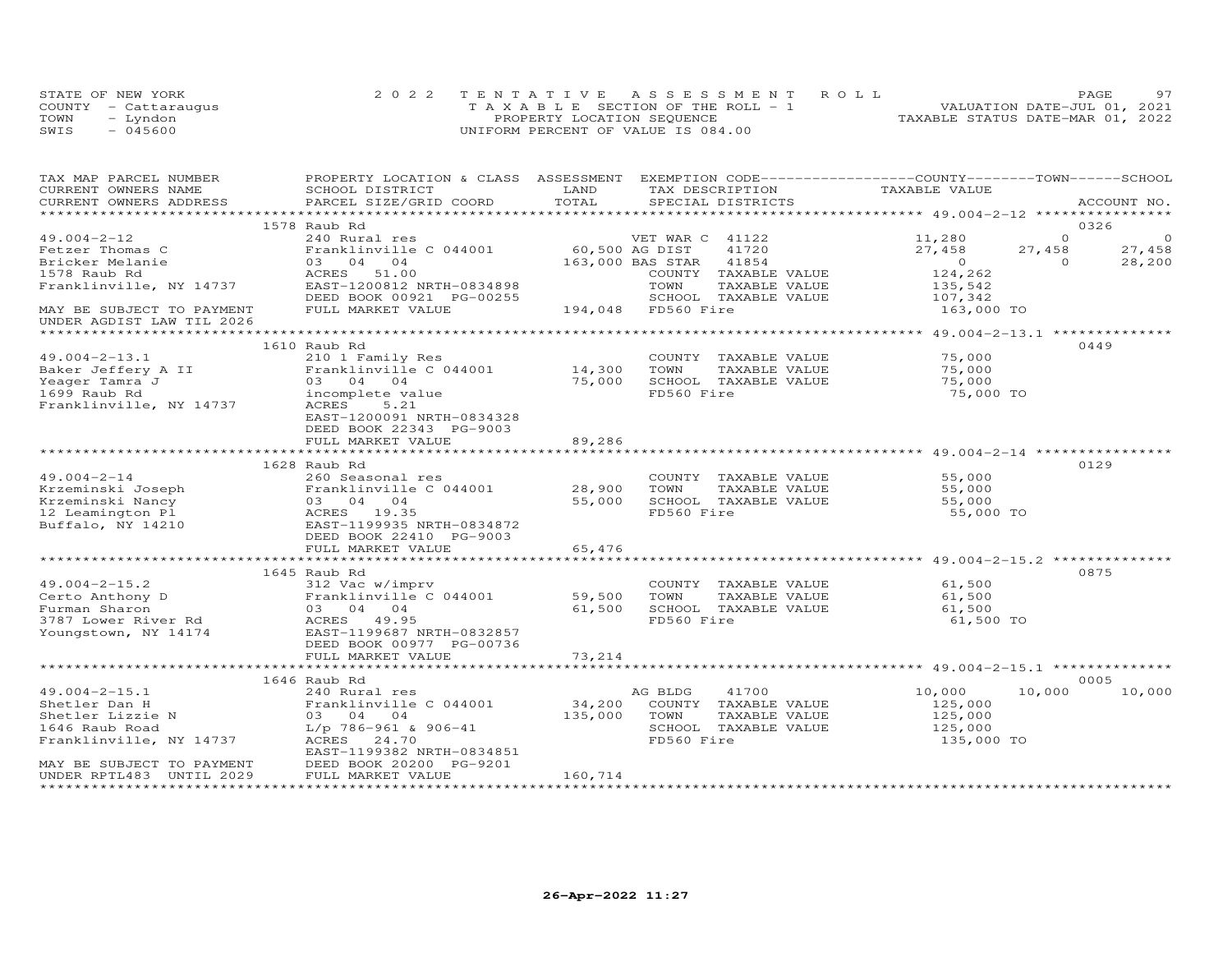|      | STATE OF NEW YORK    | 2022 TENTATIVE ASSESSMENT ROLL        | 98.<br><b>PAGE</b>               |
|------|----------------------|---------------------------------------|----------------------------------|
|      | COUNTY - Cattaraugus | T A X A B L E SECTION OF THE ROLL - 1 | VALUATION DATE-JUL 01, 2021      |
| TOWN | - Lyndon             | PROPERTY LOCATION SEQUENCE            | TAXABLE STATUS DATE-MAR 01, 2022 |
| SWIS | $-045600$            | UNIFORM PERCENT OF VALUE IS 084.00    |                                  |

| TAX MAP PARCEL NUMBER             | PROPERTY LOCATION & CLASS ASSESSMENT                                                                                                                   |                  | EXEMPTION CODE-----------------COUNTY-------TOWN------SCHOOL       |                            |                    |
|-----------------------------------|--------------------------------------------------------------------------------------------------------------------------------------------------------|------------------|--------------------------------------------------------------------|----------------------------|--------------------|
| CURRENT OWNERS NAME               | SCHOOL DISTRICT                                                                                                                                        | LAND             | TAX DESCRIPTION                                                    | TAXABLE VALUE              |                    |
| CURRENT OWNERS ADDRESS            | PARCEL SIZE/GRID COORD                                                                                                                                 | TOTAL            | SPECIAL DISTRICTS                                                  |                            | ACCOUNT NO.        |
|                                   |                                                                                                                                                        |                  |                                                                    |                            |                    |
|                                   | 1675 Raub Rd                                                                                                                                           |                  |                                                                    |                            | 0223               |
| $49.004 - 2 - 19$                 | 260 Seasonal res                                                                                                                                       |                  | COUNTY TAXABLE VALUE                                               | 75,000                     |                    |
| Certo Anthony J                   | Franklinville C 044001                                                                                                                                 | 21,900           | TAXABLE VALUE<br>TOWN                                              | 75,000                     |                    |
| Certo Patricia                    | 03 03 03                                                                                                                                               | 75,000           | SCHOOL TAXABLE VALUE                                               | 75,000                     |                    |
| 892 Upper Mountain Rd ACRES 12.43 |                                                                                                                                                        |                  | FD560 Fire                                                         | 75,000 TO                  |                    |
| Lewiston, NY 14092                | EAST-1198996 NRTH-0832857                                                                                                                              |                  |                                                                    |                            |                    |
|                                   | FULL MARKET VALUE                                                                                                                                      | 89,286           |                                                                    |                            |                    |
|                                   |                                                                                                                                                        |                  | . *********************************** 49.004-2-16.1 ************** |                            |                    |
|                                   | 1676 Raub Rd                                                                                                                                           |                  |                                                                    |                            | 0292               |
| $49.004 - 2 - 16.1$               | 322 Rural vac>10                                                                                                                                       |                  | COUNTY TAXABLE VALUE                                               | 34,200                     |                    |
|                                   |                                                                                                                                                        |                  | TOWN<br>TAXABLE VALUE                                              | 34,200                     |                    |
|                                   |                                                                                                                                                        | 34,200<br>34,200 | SCHOOL TAXABLE VALUE                                               | 34,200                     |                    |
|                                   |                                                                                                                                                        |                  | FD560 Fire                                                         |                            |                    |
|                                   | Certo Anthony<br>Certo Patricia A and Franklinville C 044001<br>892 Upper Mountain Rd<br>Lewiston, NY 14092<br>CRES 24.65<br>EAST-1198835 NRTH-0834835 |                  |                                                                    | 34,200 TO                  |                    |
|                                   |                                                                                                                                                        |                  |                                                                    |                            |                    |
|                                   | DEED BOOK 854<br>PG-00160                                                                                                                              |                  |                                                                    |                            |                    |
|                                   | FULL MARKET VALUE                                                                                                                                      | 40,714           |                                                                    |                            |                    |
|                                   |                                                                                                                                                        |                  |                                                                    |                            |                    |
|                                   | 1689 Raub Rd                                                                                                                                           |                  |                                                                    |                            | 0351               |
| $49.004 - 2 - 20$                 | 322 Rural vac>10                                                                                                                                       |                  | COUNTY TAXABLE VALUE                                               | 21,600                     |                    |
| Jayes Daniel L                    | Franklinville C 044001                                                                                                                                 | 21,600           | TAXABLE VALUE<br>TOWN                                              | 21,600                     |                    |
| 141 Brookwood Dr                  | 03 04 04                                                                                                                                               | 21,600           | SCHOOL TAXABLE VALUE                                               | 21,600                     |                    |
| Hamburg, NY 14075                 | ACRES 12.11                                                                                                                                            |                  | FD560 Fire                                                         | 21,600 TO                  |                    |
|                                   | EAST-1198719 NRTH-0832792                                                                                                                              |                  |                                                                    |                            |                    |
|                                   | DEED BOOK 820<br>PG-00034                                                                                                                              |                  |                                                                    |                            |                    |
|                                   | FULL MARKET VALUE                                                                                                                                      | 25,714           |                                                                    |                            |                    |
|                                   |                                                                                                                                                        |                  |                                                                    |                            |                    |
|                                   | 1699 Raub Rd                                                                                                                                           |                  |                                                                    |                            | 0146               |
| $49.004 - 2 - 22$                 | 270 Mfg housing                                                                                                                                        |                  | BAS STAR 41854<br>11,200 COUNTY TAXABLE VALUE                      | $\overline{O}$             | 28,200<br>$\Omega$ |
| Baker Jeffery II                  | Franklinville C 044001                                                                                                                                 |                  |                                                                    | 55,000                     |                    |
| 1699 Raub Rd                      | 03 04 04                                                                                                                                               | 55,000 TOWN      | TAXABLE VALUE                                                      | 55,000                     |                    |
| Franklinville, NY 14737           | Lot 9                                                                                                                                                  |                  | SCHOOL TAXABLE VALUE                                               | 26,800                     |                    |
|                                   | 3.15<br>ACRES                                                                                                                                          |                  | FD560 Fire                                                         | 55,000 TO                  |                    |
|                                   | EAST-1198506 NRTH-0833320                                                                                                                              |                  |                                                                    |                            |                    |
|                                   | DEED BOOK 13683 PG-5002                                                                                                                                |                  |                                                                    |                            |                    |
|                                   | FULL MARKET VALUE                                                                                                                                      | 65,476           |                                                                    |                            |                    |
|                                   |                                                                                                                                                        |                  |                                                                    |                            |                    |
|                                   | 1729 Raub Rd                                                                                                                                           |                  |                                                                    |                            | 0110               |
| $49.004 - 2 - 24$                 | 260 Seasonal res                                                                                                                                       |                  | COUNTY TAXABLE VALUE                                               |                            |                    |
| Hogan Patrick                     | Franklinville C 044001                                                                                                                                 | 15,900           | TAXABLE VALUE<br>TOWN                                              | 47,500<br>47.500<br>47,500 |                    |
| Hogan Barbara                     | 03 04 04                                                                                                                                               | 47,500           | SCHOOL TAXABLE VALUE                                               | 47,500                     |                    |
| 6389 Nash Rd                      | Lot 8                                                                                                                                                  |                  | FD560 Fire                                                         | 47,500 TO                  |                    |
| North Tonawanda, NY 14120         | FRNT 530.00 DPTH                                                                                                                                       |                  |                                                                    |                            |                    |
|                                   | 6.35<br>ACRES                                                                                                                                          |                  |                                                                    |                            |                    |
|                                   | EAST-1198279 NRTH-0833084                                                                                                                              |                  |                                                                    |                            |                    |
|                                   | DEED BOOK 00974 PG-00147                                                                                                                               |                  |                                                                    |                            |                    |
|                                   | FULL MARKET VALUE                                                                                                                                      | 56,548           |                                                                    |                            |                    |
|                                   |                                                                                                                                                        |                  |                                                                    |                            |                    |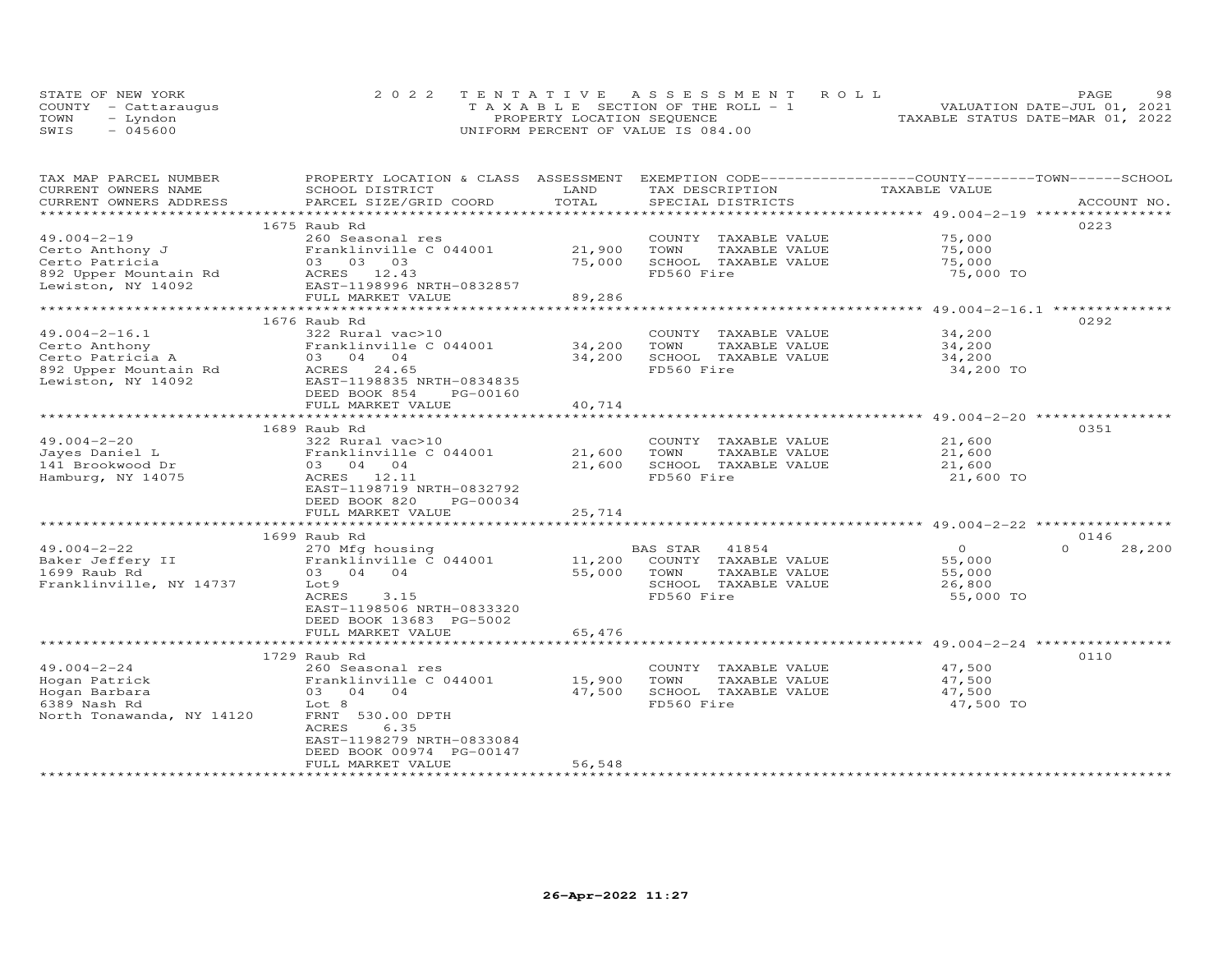|      | STATE OF NEW YORK    | 2022 TENTATIVE ASSESSMENT ROLL        | 99<br>PAGE.                      |
|------|----------------------|---------------------------------------|----------------------------------|
|      | COUNTY - Cattaraugus | T A X A B L E SECTION OF THE ROLL - 1 | VALUATION DATE-JUL 01, 2021      |
| TOWN | - Lyndon             | PROPERTY LOCATION SEQUENCE            | TAXABLE STATUS DATE-MAR 01, 2022 |
| SWIS | $-045600$            | UNIFORM PERCENT OF VALUE IS 084.00    |                                  |

| TAX MAP PARCEL NUMBER                                | PROPERTY LOCATION & CLASS ASSESSMENT EXEMPTION CODE----------------COUNTY-------TOWN-----SCHOOL |         |                       |                |                    |
|------------------------------------------------------|-------------------------------------------------------------------------------------------------|---------|-----------------------|----------------|--------------------|
| CURRENT OWNERS NAME                                  | SCHOOL DISTRICT                                                                                 | LAND    | TAX DESCRIPTION       | TAXABLE VALUE  |                    |
| CURRENT OWNERS ADDRESS                               | PARCEL SIZE/GRID COORD                                                                          | TOTAL   | SPECIAL DISTRICTS     |                | ACCOUNT NO.        |
|                                                      |                                                                                                 |         |                       |                |                    |
|                                                      | 1773 Raub Rd                                                                                    |         |                       |                | 0413               |
| $49.004 - 2 - 26$                                    | 260 Seasonal res                                                                                |         | COUNTY TAXABLE VALUE  | 60,000         |                    |
| Southern Tier Sportsmen Assoc Franklinville C 044001 |                                                                                                 | 9,600   | TOWN<br>TAXABLE VALUE | 60,000         |                    |
| 9100 Martin Rd                                       | $-04$<br>$-04$<br>03                                                                            | 60,000  | SCHOOL TAXABLE VALUE  | 60,000         |                    |
| Clarence Cntr., NY 14032                             | 2.06<br>ACRES                                                                                   |         | FD560 Fire            | 60,000 TO      |                    |
|                                                      | EAST-1197661 NRTH-0832714                                                                       |         |                       |                |                    |
|                                                      | DEED BOOK 17783 PG-7003                                                                         |         |                       |                |                    |
|                                                      | FULL MARKET VALUE                                                                               | 71,429  |                       |                |                    |
|                                                      | **************************                                                                      |         |                       |                |                    |
|                                                      | 1787 Raub Rd                                                                                    |         |                       |                | 0268               |
| $49.004 - 2 - 28$                                    | 210 1 Family Res                                                                                |         | COUNTY TAXABLE VALUE  | 109,000        |                    |
| O'Brien Levi                                         | Franklinville C 044001                                                                          | 12,600  | TOWN<br>TAXABLE VALUE | 109,000        |                    |
| O'Brien Deandra                                      | 11 04 04                                                                                        | 109,000 | SCHOOL TAXABLE VALUE  | 109,000        |                    |
| 9685 Main Street                                     | Lots $1, 2, +3$                                                                                 |         | FD560 Fire            | 109,000 TO     |                    |
| Machias, NY 14101                                    | FRNT 375.00 DPTH 475.00                                                                         |         |                       |                |                    |
|                                                      | ACRES<br>4.08 BANK<br>007                                                                       |         |                       |                |                    |
|                                                      | EAST-1197277 NRTH-0832404                                                                       |         |                       |                |                    |
|                                                      | DEED BOOK 29527 PG-3001                                                                         |         |                       |                |                    |
|                                                      | FULL MARKET VALUE                                                                               | 129,762 |                       |                |                    |
|                                                      |                                                                                                 |         |                       |                |                    |
|                                                      | 1792 Raub Rd                                                                                    |         |                       |                | 0078               |
| $49.004 - 2 - 21.1$                                  | 210 1 Family Res                                                                                |         | COUNTY TAXABLE VALUE  | 235,000        |                    |
| Pauly James P                                        | Franklinville C 044001                                                                          | 167,800 | TOWN<br>TAXABLE VALUE | 235,000        |                    |
| Pauly Ann B                                          | 03/04/11<br>04<br>04                                                                            | 235,000 | SCHOOL TAXABLE VALUE  | 235,000        |                    |
| 8110 Lean Ct                                         | ACRES 158.25                                                                                    |         | FD560 Fire            | 235,000 TO     |                    |
| Williamsville, NY 14221                              | EAST-1197802 NRTH-0835412                                                                       |         |                       |                |                    |
|                                                      | DEED BOOK 00989 PG-00949                                                                        |         |                       |                |                    |
|                                                      | FULL MARKET VALUE                                                                               | 279,762 |                       |                |                    |
|                                                      |                                                                                                 |         |                       |                |                    |
|                                                      | 1806 Raub Rd                                                                                    |         |                       |                | 0809               |
| $49.004 - 2 - 32.2$                                  | 210 1 Family Res                                                                                |         | 41854<br>BAS STAR     | $\overline{O}$ | $\Omega$<br>28,200 |
| Shortz Alan J                                        | Franklinville C 044001                                                                          | 15,700  | COUNTY TAXABLE VALUE  | 145,000        |                    |
| Shortz Ivy J                                         | 11 04 04                                                                                        | 145,000 | TOWN<br>TAXABLE VALUE | 145,000        |                    |
| 1806 Raub Rd                                         | ACRES<br>6.15 BANK<br>002                                                                       |         | SCHOOL TAXABLE VALUE  | 116,800        |                    |
| Franklinville, NY 14737                              | EAST-1196681 NRTH-0832183                                                                       |         | FD560 Fire            | 145,000 TO     |                    |
|                                                      | DEED BOOK 1013 PG-95                                                                            |         |                       |                |                    |
|                                                      | FULL MARKET VALUE                                                                               | 172,619 |                       |                |                    |
|                                                      |                                                                                                 |         |                       |                |                    |
|                                                      | 1833 Raub Rd                                                                                    |         |                       |                | 0906               |
| $58.002 - 2 - 5.22$                                  | 260 Seasonal res                                                                                |         | COUNTY TAXABLE VALUE  | 67,000         |                    |
| Haynes Craig B                                       | Franklinville C 044001                                                                          | 20,000  | TOWN<br>TAXABLE VALUE | 67,000         |                    |
| Haynes Kenneth                                       | ACRES<br>14.50                                                                                  | 67,000  | SCHOOL TAXABLE VALUE  | 67,000         |                    |
| 966 Castlebar Drive                                  | EAST-1196625 NRTH-0830019                                                                       |         | FD560 Fire            | 67,000 TO      |                    |
| North Tonawanda, NY 14120                            | DEED BOOK 28003 PG-2001                                                                         |         |                       |                |                    |
|                                                      | FULL MARKET VALUE                                                                               | 79,762  |                       |                |                    |
|                                                      |                                                                                                 |         |                       |                |                    |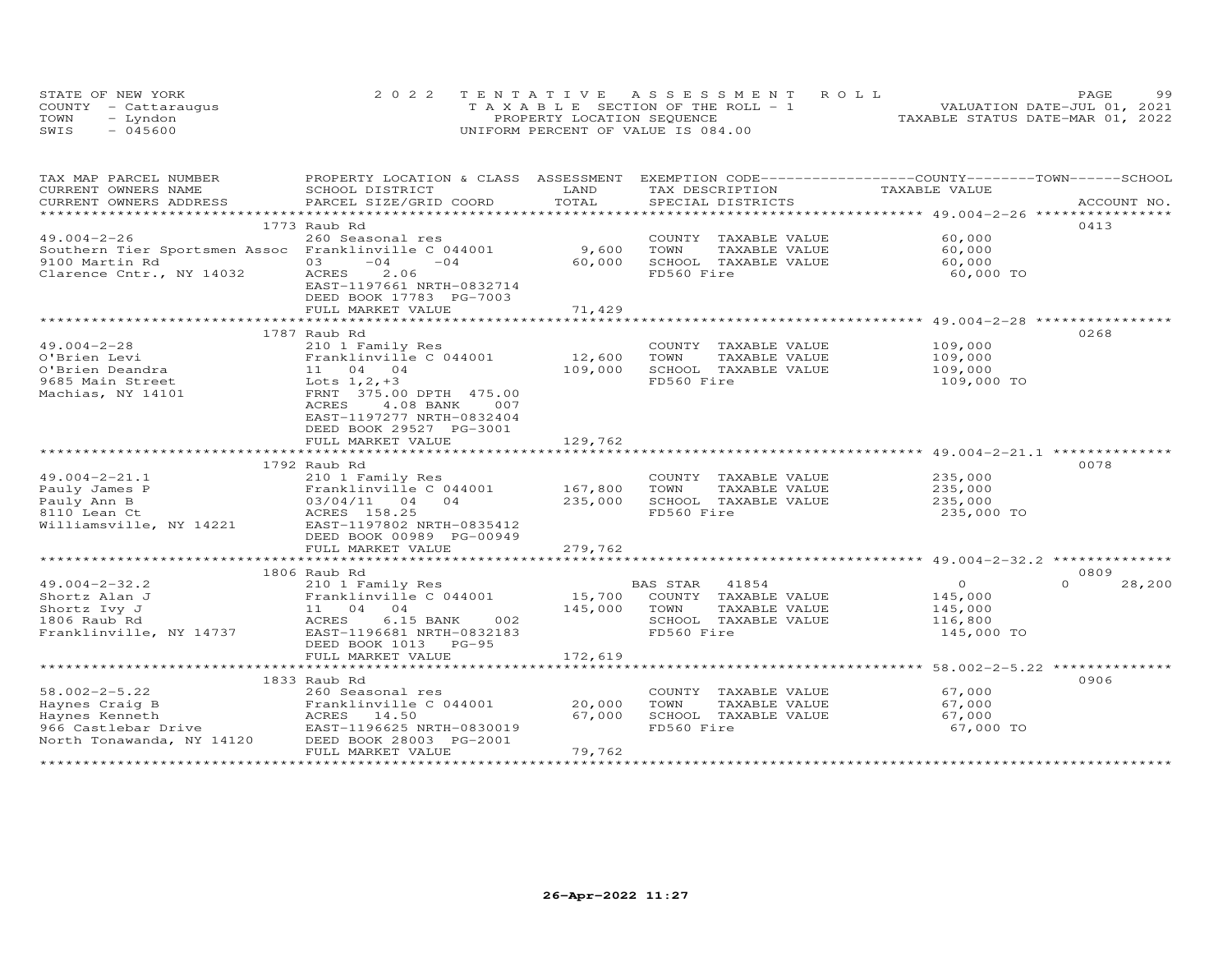|      | STATE OF NEW YORK    | 2022 TENTATIVE ASSESSMENT ROLL        | 100<br>PAGE.                     |
|------|----------------------|---------------------------------------|----------------------------------|
|      | COUNTY - Cattaraugus | T A X A B L E SECTION OF THE ROLL - 1 | VALUATION DATE-JUL 01, 2021      |
| TOWN | uobnv."              | PROPERTY LOCATION SEQUENCE            | TAXABLE STATUS DATE-MAR 01, 2022 |
| SWIS | $-045600$            | UNIFORM PERCENT OF VALUE IS 084.00    |                                  |

| TAX MAP PARCEL NUMBER   | PROPERTY LOCATION & CLASS ASSESSMENT EXEMPTION CODE----------------COUNTY-------TOWN------SCHOOL |         |                             |                |                    |
|-------------------------|--------------------------------------------------------------------------------------------------|---------|-----------------------------|----------------|--------------------|
| CURRENT OWNERS NAME     | SCHOOL DISTRICT                                                                                  | LAND    | TAX DESCRIPTION             | TAXABLE VALUE  |                    |
| CURRENT OWNERS ADDRESS  | PARCEL SIZE/GRID COORD                                                                           | TOTAL   | SPECIAL DISTRICTS           |                | ACCOUNT NO.        |
|                         |                                                                                                  |         |                             |                |                    |
|                         | 1839 Raub Rd                                                                                     |         |                             |                | 0001               |
| $58.002 - 2 - 5.1$      | 271 Mfg housings                                                                                 |         | BAS STAR<br>41854           | $\overline{0}$ | $\Omega$<br>28,200 |
| Czerminski Ronald       | Franklinville C 044001                                                                           |         | 20,600 COUNTY TAXABLE VALUE | 58,500         |                    |
| 1839 Raub Rd            | 10 04 04                                                                                         | 58,500  | TOWN<br>TAXABLE VALUE       | 58,500         |                    |
| Franklinville, NY 14737 | Ff 290.00                                                                                        |         | SCHOOL TAXABLE VALUE        | 30,300         |                    |
|                         | 8.05<br>ACRES                                                                                    |         | FD560 Fire                  | 58,500 TO      |                    |
|                         | EAST-1196700 NRTH-0830993                                                                        |         |                             |                |                    |
|                         | DEED BOOK 13160 PG-9001                                                                          |         |                             |                |                    |
|                         | FULL MARKET VALUE                                                                                | 69,643  |                             |                |                    |
|                         |                                                                                                  |         |                             |                |                    |
|                         | 1848 Raub Rd                                                                                     |         |                             |                | 0111               |
| $58.002 - 2 - 2$        | 260 Seasonal res                                                                                 |         | COUNTY TAXABLE VALUE        | 35,000         |                    |
|                         | Franklinville C 044001 18,600                                                                    |         | TOWN<br>TAXABLE VALUE       | 35,000         |                    |
|                         | 10 04 04                                                                                         | 35,000  | SCHOOL TAXABLE VALUE        | 35,000         |                    |
|                         | 9.10                                                                                             |         | FD560 Fire                  | 35,000 TO      |                    |
| Williamsville, NY 14221 | EAST-1196304 NRTH-0831549                                                                        |         |                             |                |                    |
|                         | DEED BOOK 17731 PG-3001                                                                          |         |                             |                |                    |
|                         | FULL MARKET VALUE                                                                                | 41,667  |                             |                |                    |
|                         |                                                                                                  |         |                             |                |                    |
|                         | 1853 Raub Rd                                                                                     |         |                             |                | 0774               |
| $58.002 - 2 - 5.17$     | 260 Seasonal res                                                                                 |         | COUNTY TAXABLE VALUE        | 20,000         |                    |
| Brunner Paul            | Franklinville C 044001                                                                           | 10,900  | TOWN<br>TAXABLE VALUE       | 20,000         |                    |
| Brunner Sharon          | 10 04 04                                                                                         | 20,000  | SCHOOL TAXABLE VALUE        | 20,000         |                    |
| 215 Syracuse St         | ACRES<br>2.90                                                                                    |         | FD560 Fire                  | 20,000 TO      |                    |
| Tonawanda, NY 14150     | EAST-1196505 NRTH-0831148                                                                        |         |                             |                |                    |
|                         | DEED BOOK 1025 PG-760                                                                            |         |                             |                |                    |
|                         | FULL MARKET VALUE                                                                                | 23,810  |                             |                |                    |
|                         |                                                                                                  |         |                             |                |                    |
|                         | 7019 Rawson Est                                                                                  |         |                             |                | 0960               |
| $50.002 - 1 - 29.9$     | 210 1 Family Res                                                                                 |         | COUNTY TAXABLE VALUE        | 129,200        |                    |
| Corbett Michael P       | Cuba-Rush Cent 024801                                                                            | 15,700  | TOWN<br>TAXABLE VALUE       | 129,200        |                    |
| Corbett Michelle D      | ACRES<br>6.20                                                                                    | 129,200 | SCHOOL TAXABLE VALUE        | 129,200        |                    |
| 64 Fairvale Dr          | EAST-1221046 NRTH-0839973                                                                        |         | FD560 Fire                  | 129,200 TO     |                    |
| Cheektowaga, NY 14225   | DEED BOOK 15766 PG-2001                                                                          |         |                             |                |                    |
|                         | FULL MARKET VALUE                                                                                | 153,810 |                             |                |                    |
|                         |                                                                                                  |         |                             |                |                    |
|                         | Rawson Rd                                                                                        |         |                             |                | 0098               |
| $41.004 - 1 - 4.1$      | 322 Rural vac>10                                                                                 |         | COUNTY TAXABLE VALUE        | 24,300         |                    |
| Yoder Emanuel           | Cuba-Rush Cent 024801                                                                            | 24,300  | TOWN<br>TAXABLE VALUE       | 24,300         |                    |
| 670 Buffalo Road        | 08 04 03                                                                                         | 24,300  | SCHOOL TAXABLE VALUE        | 24,300         |                    |
| Anville, KY 40402       | ACRES 14.77                                                                                      |         | FD560 Fire                  | 24,300 TO      |                    |
|                         | EAST-1221375 NRTH-0854640                                                                        |         |                             |                |                    |
|                         | DEED BOOK 20210 PG-8173                                                                          |         |                             |                |                    |
|                         | FULL MARKET VALUE                                                                                | 28,929  |                             |                |                    |
|                         |                                                                                                  |         |                             |                |                    |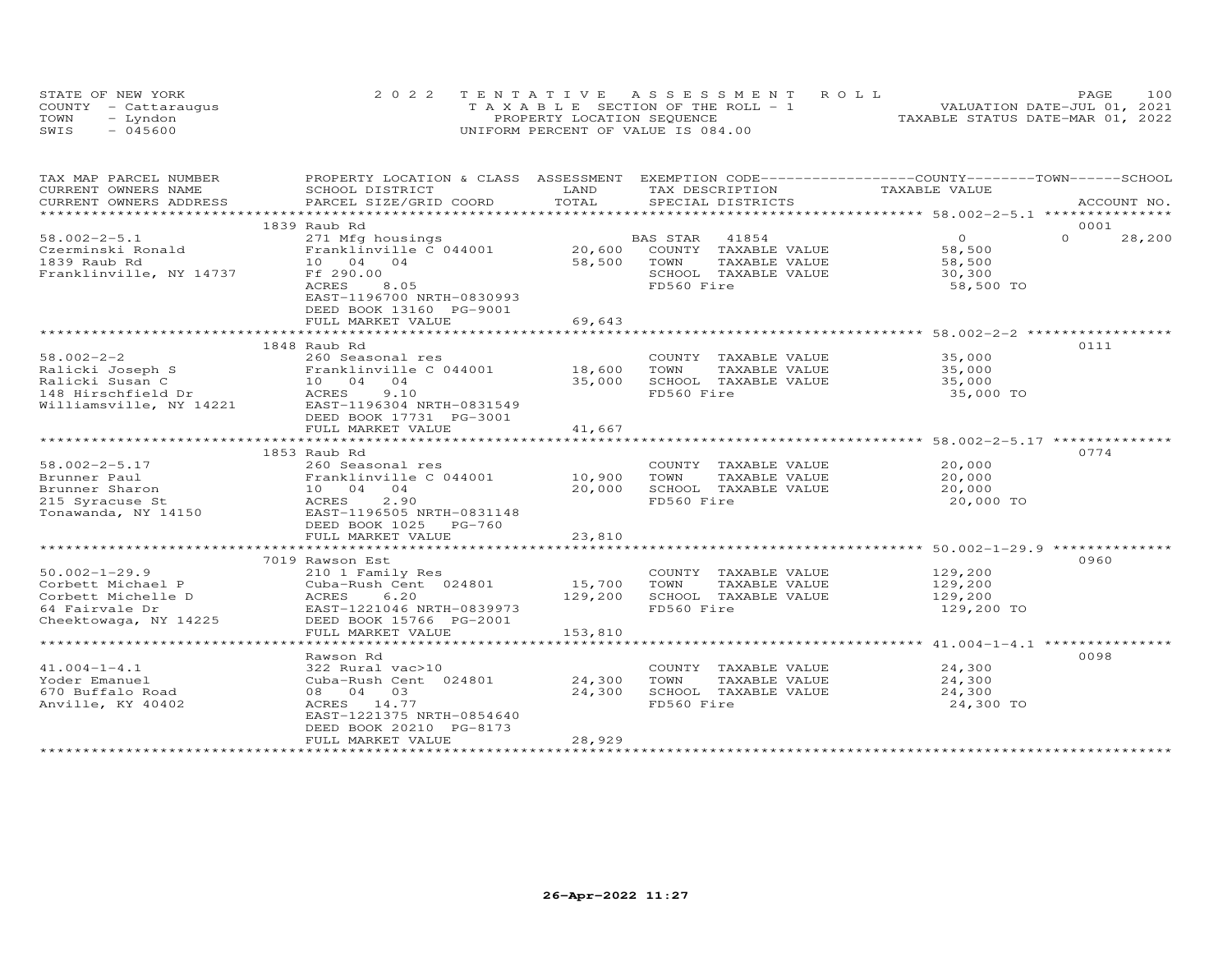|      | STATE OF NEW YORK    | 2022 TENTATIVE ASSESSMENT ROLL        | 101<br>PAGE                      |
|------|----------------------|---------------------------------------|----------------------------------|
|      | COUNTY - Cattaraugus | T A X A B L E SECTION OF THE ROLL - 1 | VALUATION DATE-JUL 01, 2021      |
| TOWN | - Lyndon             | PROPERTY LOCATION SEQUENCE            | TAXABLE STATUS DATE-MAR 01, 2022 |
| SWIS | $-045600$            | UNIFORM PERCENT OF VALUE IS 084.00    |                                  |

| TAX MAP PARCEL NUMBER                      | PROPERTY LOCATION & CLASS ASSESSMENT EXEMPTION CODE----------------COUNTY-------TOWN-----SCHOOL |                |                       |                                                                                  |             |
|--------------------------------------------|-------------------------------------------------------------------------------------------------|----------------|-----------------------|----------------------------------------------------------------------------------|-------------|
| CURRENT OWNERS NAME                        | SCHOOL DISTRICT                                                                                 | LAND           | TAX DESCRIPTION       | TAXABLE VALUE                                                                    |             |
| CURRENT OWNERS ADDRESS                     | PARCEL SIZE/GRID COORD                                                                          | TOTAL          | SPECIAL DISTRICTS     |                                                                                  | ACCOUNT NO. |
| *************************                  |                                                                                                 |                |                       |                                                                                  |             |
|                                            | Rawson Rd                                                                                       |                |                       |                                                                                  | 0098        |
| $41.004 - 1 - 4.3$                         | 314 Rural vac<10                                                                                |                | COUNTY TAXABLE VALUE  | 19,300                                                                           |             |
| Krajewski Donald                           | Cuba-Rush Cent 024801                                                                           | 19,300         | TOWN<br>TAXABLE VALUE | 19,300                                                                           |             |
| Krajewski Cindy                            | 08 04<br>03                                                                                     | 19,300         | SCHOOL TAXABLE VALUE  | 19,300                                                                           |             |
| 269 Barnsdale Avenue                       | 9.80<br>ACRES                                                                                   |                | FD560 Fire            | 19,300 TO                                                                        |             |
| West Seneca, NY 14224                      | EAST-1218150 NRTH-0855180                                                                       |                |                       |                                                                                  |             |
|                                            | DEED BOOK 20210 PG-5612                                                                         |                |                       |                                                                                  |             |
|                                            | FULL MARKET VALUE                                                                               | 22,976         |                       |                                                                                  |             |
|                                            | *************************                                                                       |                |                       | ***********************************41.004-1-4.4 ***********                      |             |
|                                            | Rawson Rd                                                                                       |                |                       |                                                                                  | 0098        |
| $41.004 - 1 - 4.4$                         | 240 Rural res                                                                                   |                | COUNTY TAXABLE VALUE  | 150,000                                                                          |             |
| Miller Levi R                              | Cuba-Rush Cent 024801                                                                           | 68,200         | TOWN<br>TAXABLE VALUE | 150,000                                                                          |             |
| Miller Katie A                             | 08 04 03                                                                                        | 150,000        | SCHOOL TAXABLE VALUE  | 150,000                                                                          |             |
| 8474 South Dayton-Silver Creek ACRES 58.68 |                                                                                                 |                | FD560 Fire            | 150,000 TO                                                                       |             |
| South Dayton, NY 14138                     | EAST-1221315 NRTH-0855440                                                                       |                |                       |                                                                                  |             |
|                                            | DEED BOOK 20210 PG-5849                                                                         |                |                       |                                                                                  |             |
|                                            | FULL MARKET VALUE                                                                               | 178,571        |                       |                                                                                  |             |
|                                            |                                                                                                 | ************** |                       | **********************************41.004-1-4.5 ********************************* |             |
|                                            | Rawson Rd                                                                                       |                |                       |                                                                                  | 0098        |
| $41.004 - 1 - 4.5$                         | 322 Rural vac>10                                                                                |                | COUNTY TAXABLE VALUE  | 61,600                                                                           |             |
| Chirico Michael Anthony                    | Cuba-Rush Cent 024801                                                                           | 61,600         | TOWN<br>TAXABLE VALUE | 61,600                                                                           |             |
| 6138 Powers Road                           | 08 04 03                                                                                        | 61,600         | SCHOOL TAXABLE VALUE  | 61,600                                                                           |             |
| Orchard Park, NY 14127                     | ACRES 52.10                                                                                     |                | FD560 Fire            | 61,600 TO                                                                        |             |
|                                            | EAST-1219520 NRTH-0855080                                                                       |                |                       |                                                                                  |             |
|                                            | DEED BOOK 2021 PG-10322                                                                         |                |                       |                                                                                  |             |
|                                            | FULL MARKET VALUE                                                                               | 73,333         |                       |                                                                                  |             |
|                                            |                                                                                                 |                |                       |                                                                                  |             |
|                                            | Rawson Rd                                                                                       |                |                       |                                                                                  | 0098        |
| $41.004 - 1 - 4.6$                         | 322 Rural vac>10                                                                                |                | COUNTY TAXABLE VALUE  | 29,000                                                                           |             |
| DeTine William E                           | Cuba-Rush Cent 024801                                                                           | 29,000         | TOWN<br>TAXABLE VALUE | 29,000                                                                           |             |
| DeTine Jayne M                             |                                                                                                 | 29,000         | SCHOOL TAXABLE VALUE  |                                                                                  |             |
|                                            | 08 04 03<br>ACRES 19.50                                                                         |                | FD560 Fire            | 29,000                                                                           |             |
| 7317 Sand Hill Road                        |                                                                                                 |                |                       | 29,000 TO                                                                        |             |
| Akron, NY 14001                            | EAST-1218553 NRTH-0855065                                                                       |                |                       |                                                                                  |             |
|                                            | DEED BOOK 20210 PG-7026                                                                         |                |                       |                                                                                  |             |
|                                            | FULL MARKET VALUE                                                                               | 34,524         |                       |                                                                                  |             |
|                                            |                                                                                                 |                |                       |                                                                                  |             |
|                                            | Rawson Rd                                                                                       |                |                       |                                                                                  | 0098        |
| $41.004 - 1 - 4.7$                         | 322 Rural vac>10                                                                                |                | COUNTY TAXABLE VALUE  | 83,700                                                                           |             |
| Taylor Christopher J                       | Cuba-Rush Cent 024801                                                                           | 83,700         | TAXABLE VALUE<br>TOWN | 83,700                                                                           |             |
| Taylor Michelle C                          | 08 04 03                                                                                        | 83,700         | SCHOOL TAXABLE VALUE  | 83,700                                                                           |             |
| 4025 West River Road                       | ACRES 74.22                                                                                     |                | FD560 Fire            | 83,700 TO                                                                        |             |
| Grand Island, NY 14072                     | EAST-1217454 NRTH-0854560                                                                       |                |                       |                                                                                  |             |
|                                            | PG-10896<br>DEED BOOK 2021                                                                      |                |                       |                                                                                  |             |
|                                            | FULL MARKET VALUE                                                                               | 99,643         |                       |                                                                                  |             |
|                                            |                                                                                                 |                |                       |                                                                                  |             |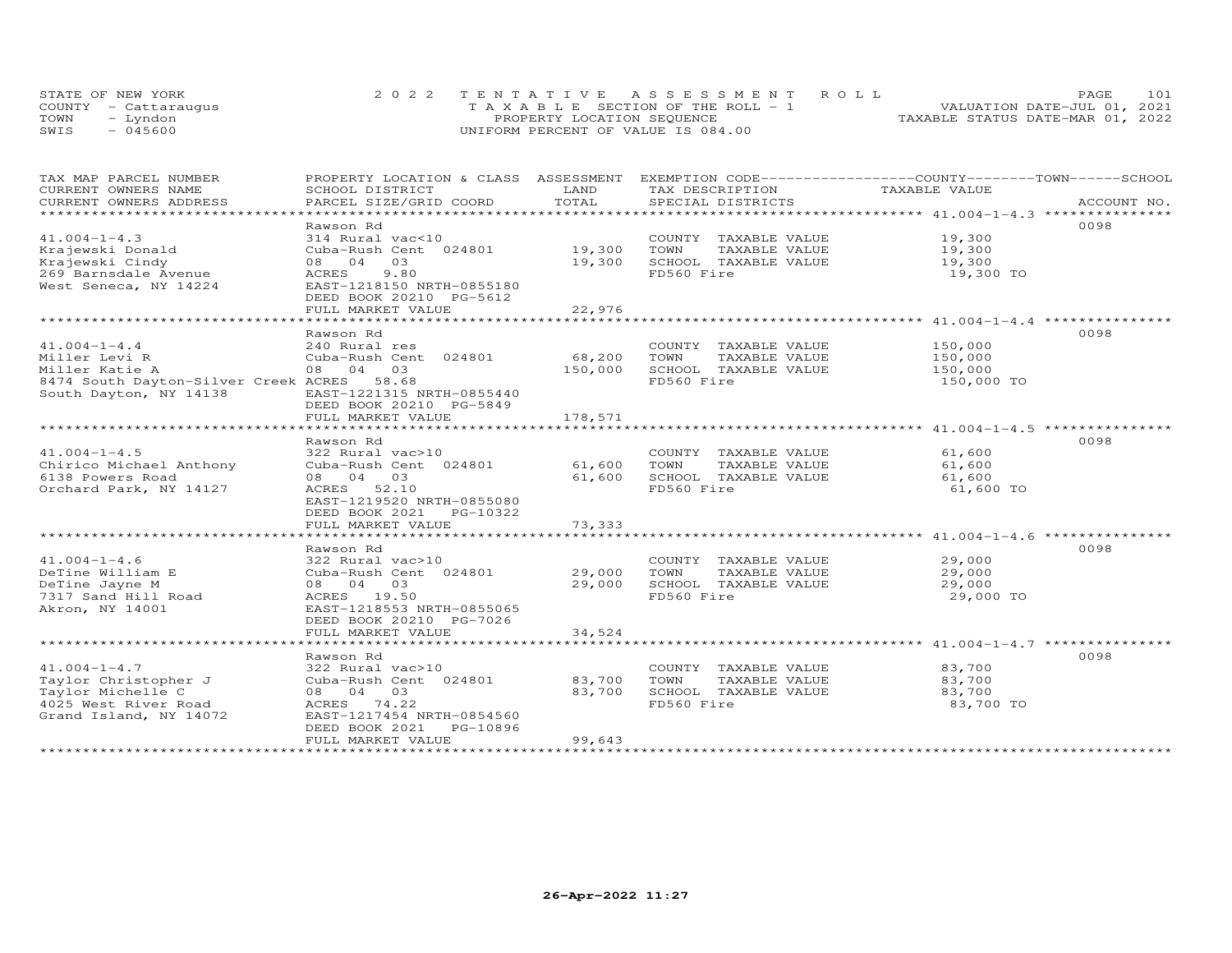|      | STATE OF NEW YORK    | 2022 TENTATIVE ASSESSMENT ROLL          | 102<br><b>PAGE</b>               |
|------|----------------------|-----------------------------------------|----------------------------------|
|      | COUNTY - Cattaraugus | $T A X A B L E$ SECTION OF THE ROLL - 1 | VALUATION DATE-JUL 01, 2021      |
| TOWN | - Lyndon             | PROPERTY LOCATION SEQUENCE              | TAXABLE STATUS DATE-MAR 01, 2022 |
| SWIS | $-045600$            | UNIFORM PERCENT OF VALUE IS 084.00      |                                  |

| TAX MAP PARCEL NUMBER  | PROPERTY LOCATION & CLASS ASSESSMENT EXEMPTION CODE----------------COUNTY-------TOWN------SCHOOL |            |                             |                                                  |             |
|------------------------|--------------------------------------------------------------------------------------------------|------------|-----------------------------|--------------------------------------------------|-------------|
| CURRENT OWNERS NAME    | SCHOOL DISTRICT                                                                                  | LAND       | TAX DESCRIPTION             | TAXABLE VALUE                                    |             |
| CURRENT OWNERS ADDRESS | PARCEL SIZE/GRID COORD                                                                           | TOTAL      | SPECIAL DISTRICTS           |                                                  | ACCOUNT NO. |
| ********************** |                                                                                                  |            |                             |                                                  |             |
|                        | Rawson Rd                                                                                        |            |                             |                                                  | 0098        |
| $41.004 - 1 - 4.8$     | 322 Rural vac>10                                                                                 |            | COUNTY TAXABLE VALUE        | 32,300                                           |             |
| Oun Lisa               | Cuba-Rush Cent 024801                                                                            | 32,300     | TOWN<br>TAXABLE VALUE       | 32,300                                           |             |
| 2055 Lewis Road        | 08 04 03                                                                                         | 32,300     | SCHOOL TAXABLE VALUE        | 32,300                                           |             |
| South Wales, NY 14139  | ACRES 22.76                                                                                      |            | FD560 Fire                  | 32,300 TO                                        |             |
|                        | EAST-1217238 NRTH-0854580                                                                        |            |                             |                                                  |             |
|                        | DEED BOOK 20210 PG-8314                                                                          |            |                             |                                                  |             |
|                        | FULL MARKET VALUE                                                                                | 38,452     |                             |                                                  |             |
|                        | **********************                                                                           | *********  |                             | ************************ 41.004-1-5.1 ********** |             |
|                        | Rawson Rd                                                                                        |            |                             |                                                  | 0328        |
| $41.004 - 1 - 5.1$     | 314 Rural vac<10                                                                                 |            | COUNTY TAXABLE VALUE        | 5,100                                            |             |
| O'Shea Holdings, LLC   | Cuba-Rush Cent 024801                                                                            | 5,100      | TOWN<br>TAXABLE VALUE       | 5,100                                            |             |
| 1207 W State St        | 08 04 03                                                                                         | 5,100      | SCHOOL TAXABLE VALUE        | 5,100                                            |             |
| Olean, NY 14760        | FRNT 470.00 DPTH 170.00                                                                          |            | FD560 Fire                  | 5,100 TO                                         |             |
|                        | EAST-1222422 NRTH-0855241                                                                        |            |                             |                                                  |             |
|                        | DEED BOOK 24915 PG-9002                                                                          |            |                             |                                                  |             |
|                        | FULL MARKET VALUE                                                                                | 6,071      |                             |                                                  |             |
|                        | **********************                                                                           | ********** |                             |                                                  |             |
|                        | Rawson Rd                                                                                        |            |                             |                                                  | 0789        |
| $41.004 - 1 - 5.2$     | 314 Rural vac<10                                                                                 |            | COUNTY TAXABLE VALUE        | 400                                              |             |
| Ferris Ted             | Cuba-Rush Cent 024801                                                                            | 400        | TOWN<br>TAXABLE VALUE       | 400                                              |             |
| 7850 Rawson Rd         | 08 04 03                                                                                         | 400        | SCHOOL TAXABLE VALUE        | 400                                              |             |
| Cuba, NY 14727         | FRNT 200.00 DPTH 53.00                                                                           |            | FD560 Fire                  | 400 TO                                           |             |
|                        | EAST-1222441 NRTH-0854253                                                                        |            |                             |                                                  |             |
|                        | DEED BOOK 17585 PG-8001                                                                          |            |                             |                                                  |             |
|                        |                                                                                                  |            |                             |                                                  |             |
|                        | FULL MARKET VALUE                                                                                | 476        |                             |                                                  |             |
|                        |                                                                                                  |            |                             |                                                  |             |
|                        | Rawson Rd                                                                                        |            |                             |                                                  | 0815        |
| $41.004 - 1 - 5.3$     | 314 Rural vac<10                                                                                 |            | COUNTY TAXABLE VALUE        | 5,500                                            |             |
| Brown Albert           | Cuba-Rush Cent 024801                                                                            |            | 5,500 TOWN<br>TAXABLE VALUE | 5,500                                            |             |
| Albert Jennifer        | 08 04 03                                                                                         | 5,500      | SCHOOL TAXABLE VALUE        | 5,500                                            |             |
| 7892 County Road 7A    | ACRES 1.45                                                                                       |            | FD560 Fire                  | 5,500 TO                                         |             |
| New Hudson, NY 14727   | EAST-1222391 NRTH-0854570                                                                        |            |                             |                                                  |             |
|                        | DEED BOOK 27797 PG-5001                                                                          |            |                             |                                                  |             |
|                        | FULL MARKET VALUE                                                                                | 6,548      |                             |                                                  |             |
|                        |                                                                                                  |            |                             |                                                  |             |
|                        | Rawson Rd                                                                                        |            |                             |                                                  | 0816        |
| $41.004 - 1 - 5.4$     | 314 Rural vac<10                                                                                 |            | COUNTY TAXABLE VALUE        | 5,100                                            |             |
| DeLano Grace           | Cuba-Rush Cent 024801                                                                            | 5,100      | TOWN<br>TAXABLE VALUE       | 5,100                                            |             |
| 807 Bird Ave           | 08 04 03                                                                                         | 5,100      | SCHOOL TAXABLE VALUE        | 5,100                                            |             |
| Buffalo, NY 14209      | ACRES 1.20                                                                                       |            | FD560 Fire                  | 5,100 TO                                         |             |
|                        | EAST-1222379 NRTH-0854901                                                                        |            |                             |                                                  |             |
|                        | DEED BOOK 20190 PG-9199                                                                          |            |                             |                                                  |             |
|                        | FULL MARKET VALUE                                                                                | 6,071      |                             |                                                  |             |
|                        |                                                                                                  |            |                             |                                                  |             |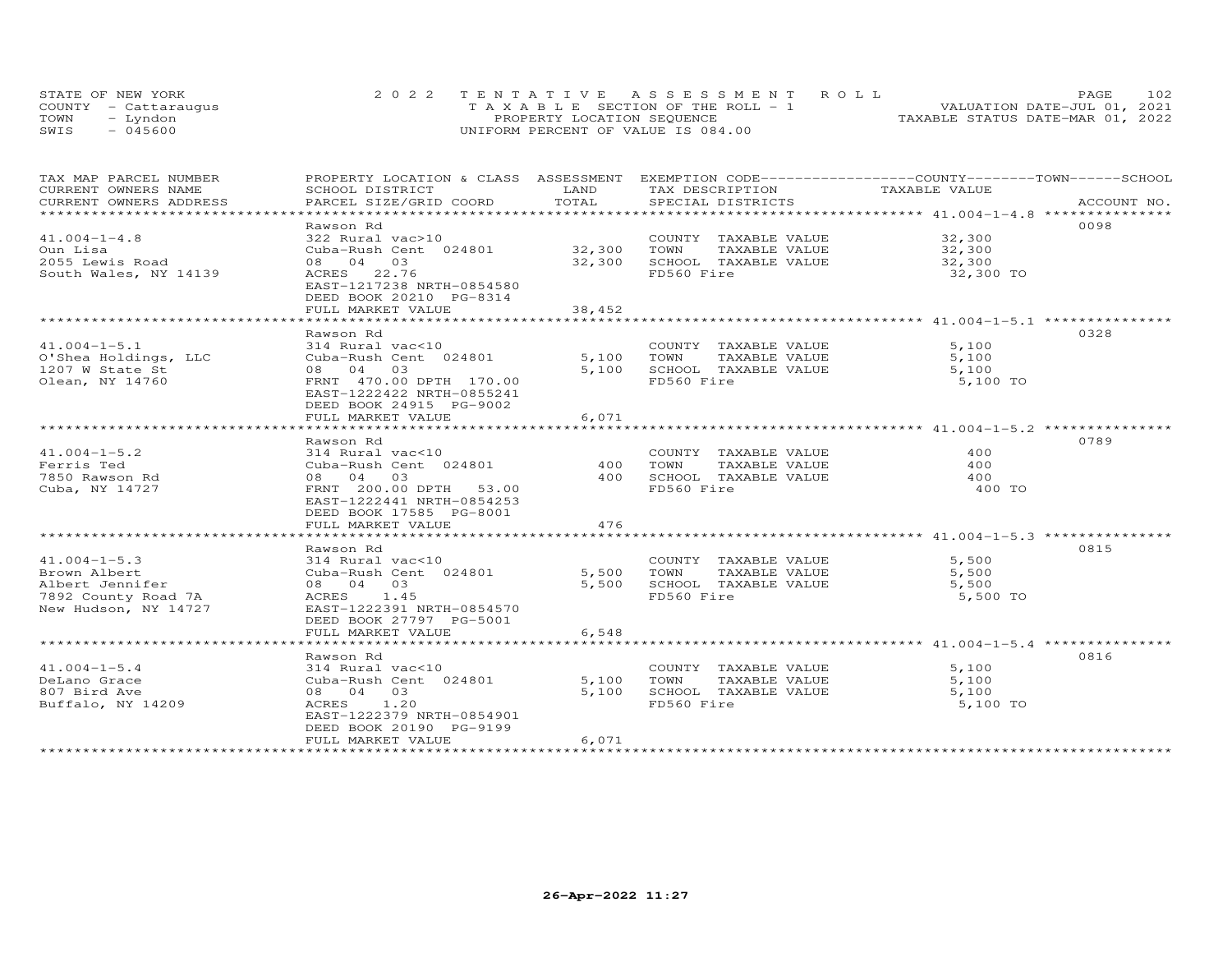| STATE OF NEW YORK    | 2022 TENTATIVE ASSESSMENT ROLL        | 103<br><b>PAGE</b>               |
|----------------------|---------------------------------------|----------------------------------|
| COUNTY - Cattaraugus | T A X A B L E SECTION OF THE ROLL - 1 | VALUATION DATE-JUL 01, 2021      |
| TOWN<br>– Lyndon     | PROPERTY LOCATION SEQUENCE            | TAXABLE STATUS DATE-MAR 01, 2022 |
| SWIS<br>- 045600     | UNIFORM PERCENT OF VALUE IS 084.00    |                                  |

| TAX MAP PARCEL NUMBER     | PROPERTY LOCATION & CLASS ASSESSMENT EXEMPTION CODE-----------------COUNTY-------TOWN------SCHOOL |                |                             |                             |                |
|---------------------------|---------------------------------------------------------------------------------------------------|----------------|-----------------------------|-----------------------------|----------------|
| CURRENT OWNERS NAME       | SCHOOL DISTRICT                                                                                   | LAND           | TAX DESCRIPTION             | TAXABLE VALUE               |                |
| CURRENT OWNERS ADDRESS    | PARCEL SIZE/GRID COORD                                                                            | TOTAL          | SPECIAL DISTRICTS           |                             | ACCOUNT NO.    |
| ***********************   |                                                                                                   |                |                             |                             |                |
|                           | Rawson Rd                                                                                         |                |                             |                             | 0329           |
| $41.004 - 1 - 6.2$        | 322 Rural vac>10                                                                                  |                | COUNTY TAXABLE VALUE        | 24,100                      |                |
| Kenyon Shane              | Cuba-Rush Cent 024801                                                                             | 24,100         | TOWN<br>TAXABLE VALUE       | 24,100                      |                |
| 7837 Rawson Road          | 08 04 03                                                                                          | 24,100         | SCHOOL TAXABLE VALUE        | 24,100                      |                |
| Cuba, NY 14727            | Life Use<br>ACRES 14.55                                                                           |                | FD560 Fire                  | 24,100 TO                   |                |
| MAY BE SUBJECT TO PAYMENT | EAST-1221696 NRTH-0854001                                                                         |                |                             |                             |                |
| UNDER AGDIST LAW TIL 2025 | DEED BOOK 2021    PG-12245                                                                        |                |                             |                             |                |
|                           | FULL MARKET VALUE                                                                                 | 28,690         |                             |                             |                |
|                           |                                                                                                   |                |                             |                             |                |
|                           | Rawson Rd                                                                                         |                |                             |                             | 0643           |
| $41.004 - 1 - 7.2$        | 322 Rural vac>10                                                                                  |                | COUNTY TAXABLE VALUE        | 32,400                      |                |
| Shafer Richard A          | Cuba-Rush Cent 024801                                                                             | 32,400 TOWN    | TAXABLE VALUE               | 32,400                      |                |
| 7839 Rawson Rd            | 07 04 03                                                                                          |                | 32,400 SCHOOL TAXABLE VALUE | 32,400                      |                |
| Cuba, NY 14727            | ACRES 51.55                                                                                       |                | FD560 Fire                  | 32,400 TO                   |                |
|                           | EAST-1220188 NRTH-0851861                                                                         |                |                             |                             |                |
|                           | DEED BOOK 810 PG-00510                                                                            |                |                             |                             |                |
|                           |                                                                                                   |                |                             |                             |                |
|                           | FULL MARKET VALUE                                                                                 | 38,571         |                             |                             |                |
|                           |                                                                                                   |                |                             |                             |                |
|                           | Rawson Rd                                                                                         |                |                             |                             | 0903           |
| $41.004 - 1 - 7.4$        | 322 Rural vac>10                                                                                  |                | COUNTY TAXABLE VALUE        | 25,500                      |                |
| McGill Lisa               | Cuba-Rush Cent 024801 25,500                                                                      |                | TOWN<br>TAXABLE VALUE       | 25,500                      |                |
| 1724 SE Ripplewood Ave    | Enter from Palmer Rd.                                                                             |                | 25,500 SCHOOL TAXABLE VALUE | 25,500                      |                |
| Hillsboro, OR 97123       | ACRES 40.00                                                                                       |                | FD560 Fire                  | 25,500 TO                   |                |
|                           | EAST-1218879 NRTH-0851985                                                                         |                |                             |                             |                |
|                           | DEED BOOK 20110 PG-4002                                                                           |                |                             |                             |                |
|                           | FULL MARKET VALUE                                                                                 | 30,357         |                             |                             |                |
|                           |                                                                                                   |                |                             |                             |                |
|                           | Rawson Rd                                                                                         |                |                             |                             |                |
| $41.004 - 1 - 7.5$        | 322 Rural vac>10                                                                                  |                |                             | COUNTY TAXABLE VALUE 40,200 |                |
| Marshacres, LLC           | Cuba-Rush Cent 024801 40,200 TOWN                                                                 |                | TAXABLE VALUE               | 40,200                      |                |
| 7017 Fadale Rd            | 07 04 03                                                                                          |                | 40,200 SCHOOL TAXABLE VALUE | 40,200                      |                |
| Ellicottville, NY 14731   | ACRES 40.15                                                                                       |                | FD560 Fire                  | 40,200 TO                   |                |
|                           | EAST-1221611 NRTH-0851955                                                                         |                |                             |                             |                |
|                           | DEED BOOK 25743 PG-9002                                                                           |                |                             |                             |                |
|                           | FULL MARKET VALUE                                                                                 | 47,857         |                             |                             |                |
|                           |                                                                                                   |                |                             |                             |                |
|                           | Rawson Rd                                                                                         |                |                             |                             | 0609           |
| $41.004 - 1 - 9.4$        | 105 Vac farmland                                                                                  |                | 41720<br>AG DIST            | 9,642                       | 9,642<br>9,642 |
| Marshacres, LLC           | Cuba-Rush Cent 024801 34,300                                                                      |                | COUNTY TAXABLE VALUE        | 24,658                      |                |
| 7017 Fadale Rd            | $07 - 04 - 03$                                                                                    | 34,300 TOWN    | TAXABLE VALUE               | 24,658                      |                |
| Ellicottville, NY 14731   | ACRES 28.00                                                                                       |                | SCHOOL TAXABLE VALUE        | 24,658                      |                |
|                           | EAST-1221626 NRTH-0849955                                                                         |                | FD560 Fire                  | 34,300 TO                   |                |
| MAY BE SUBJECT TO PAYMENT | DEED BOOK 1023 PG-987                                                                             |                |                             |                             |                |
| UNDER AGDIST LAW TIL 2026 | FULL MARKET VALUE                                                                                 | 40,833         |                             |                             |                |
|                           |                                                                                                   | ************** |                             |                             |                |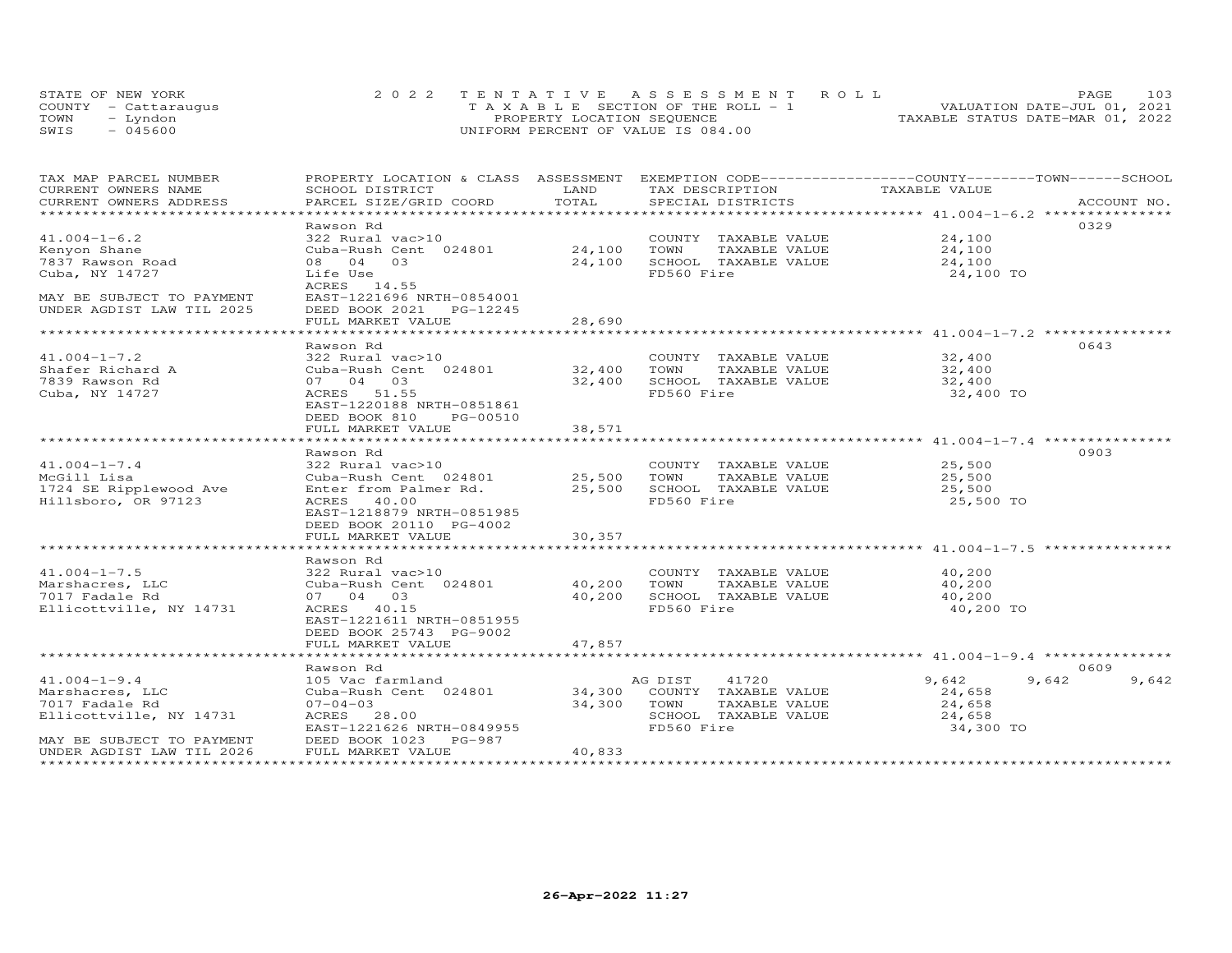|      | STATE OF NEW YORK    | 2022 TENTATIVE ASSESSMENT ROLL     | <b>PAGE</b>                      | 104 |
|------|----------------------|------------------------------------|----------------------------------|-----|
|      | COUNTY - Cattaraugus | TAXABLE SECTION OF THE ROLL - 1    | VALUATION DATE-JUL 01, 2021      |     |
| TOWN | - Lyndon             | PROPERTY LOCATION SEQUENCE         | TAXABLE STATUS DATE-MAR 01, 2022 |     |
| SWIS | $-045600$            | UNIFORM PERCENT OF VALUE IS 084.00 |                                  |     |

| TAX MAP PARCEL NUMBER                                    | PROPERTY LOCATION & CLASS ASSESSMENT EXEMPTION CODE----------------COUNTY-------TOWN-----SCHOOL |                                  |                                                                                |                     |        |
|----------------------------------------------------------|-------------------------------------------------------------------------------------------------|----------------------------------|--------------------------------------------------------------------------------|---------------------|--------|
| CURRENT OWNERS NAME                                      | SCHOOL DISTRICT                                                                                 | LAND                             | TAX DESCRIPTION TAXABLE VALUE                                                  |                     |        |
| CURRENT OWNERS ADDRESS<br>****************************** |                                                                                                 |                                  |                                                                                |                     |        |
|                                                          |                                                                                                 |                                  |                                                                                |                     |        |
|                                                          | Rawson Rd                                                                                       |                                  |                                                                                | 33,505 33,505       | 0344   |
| $41.004 - 1 - 10$                                        |                                                                                                 |                                  |                                                                                |                     | 33,505 |
| Marshacres, LLC<br>7017 Fadale Rd                        | 07 04 03                                                                                        |                                  | TAXABLE VALUE 59,495                                                           | 59,495              |        |
|                                                          |                                                                                                 |                                  |                                                                                |                     |        |
| Ellicottville, NY 14731                                  | ACRES 91.55<br>EAST-1220340 NRTH-0848992                                                        | 93,000 TOWN<br>SCHOOL<br>FD560 F | SCHOOL TAXABLE VALUE<br>FD560 Fire                                             | 59,495<br>93,000 TO |        |
| MAY BE SUBJECT TO PAYMENT                                | DEED BOOK 1023 PG-965                                                                           |                                  |                                                                                |                     |        |
| UNDER AGDIST LAW TIL 2026                                | FULL MARKET VALUE                                                                               | 110,714                          |                                                                                |                     |        |
|                                                          |                                                                                                 |                                  |                                                                                |                     |        |
|                                                          | Rawson Rd                                                                                       |                                  |                                                                                |                     | 0137   |
| $41.004 - 1 - 11$                                        |                                                                                                 |                                  |                                                                                | 5,200               |        |
| Marshacres, LLC                                          | 314 Rural vac<10<br>Cuba-Rush Cent 024801                                                       | COUNTY<br>5,200 TOWN             |                                                                                | 5,200               |        |
| 7017 Fadale Rd                                           | $07 -04$<br>$-03$                                                                               |                                  | COUNTY TAXABLE VALUE<br>5,200 TOWN TAXABLE VALUE<br>5,200 SCHOOL TAXABLE VALUE | 5,200               |        |
| Ellicottville, NY 14731                                  | FRNT 66.00 DPTH 305.00                                                                          |                                  | FD560 Fire                                                                     | 5,200 TO            |        |
|                                                          | EAST-1222258 NRTH-0848482                                                                       |                                  |                                                                                |                     |        |
|                                                          | DEED BOOK 1023 PG-974                                                                           |                                  |                                                                                |                     |        |
|                                                          | FULL MARKET VALUE                                                                               | 6,190                            |                                                                                |                     |        |
|                                                          |                                                                                                 |                                  |                                                                                |                     |        |
|                                                          | Rawson Rd                                                                                       |                                  |                                                                                |                     | 0862   |
| $50.002 - 1 - 29.8$                                      |                                                                                                 |                                  |                                                                                |                     |        |
| Marshacres LLC                                           | 105 Vac farmland COUNTY<br>Cuba-Rush Cent 024801 46,700 TOWN                                    |                                  | COUNTY TAXABLE VALUE 46,700<br>TOWN TAXABLE VALUE 46,700                       |                     |        |
| 7017 Fadale Road                                         | 05 04 03                                                                                        |                                  | 46,700 SCHOOL TAXABLE VALUE 46,700                                             |                     |        |
| Ellicottville, NY 14731                                  | ACRES 37.15                                                                                     |                                  | FD560 Fire                                                                     | 46,700 TO           |        |
|                                                          | EAST-1221823 NRTH-0841562                                                                       |                                  |                                                                                |                     |        |
| MAY BE SUBJECT TO PAYMENT                                | DEED BOOK 20210 PG-9608                                                                         |                                  |                                                                                |                     |        |
| UNDER AGDIST LAW TIL 2026                                | FULL MARKET VALUE                                                                               | 55,595                           |                                                                                |                     |        |
|                                                          |                                                                                                 |                                  |                                                                                |                     |        |
|                                                          | Rawson Rd                                                                                       |                                  |                                                                                |                     | 0754   |
| $50.002 - 1 - 30.3$                                      |                                                                                                 |                                  |                                                                                | 14,500              |        |
| DeJac Kurt W                                             | 312 Vac w/imprv (COUNTY Cuba-Rush Cent 024801 7,400 TOWN                                        |                                  | COUNTY TAXABLE VALUE<br>TOWN      TAXABLE VALUE                                | 14,500              |        |
| DeJac Erin C                                             | 05 04 03                                                                                        |                                  | 14,500 SCHOOL TAXABLE VALUE<br>14,500 SCHOOL TAXABLE VALUE                     | 14,500              |        |
| 1593 Brattleboro Dr                                      | FRNT 200.00 DPTH 175.00                                                                         |                                  | FD560 Fire                                                                     | 14,500 TO           |        |
| Webster, NY 14580                                        | EAST-1222315 NRTH-0840280                                                                       |                                  |                                                                                |                     |        |
|                                                          | DEED BOOK 25395 PG-6001                                                                         |                                  |                                                                                |                     |        |
|                                                          | FULL MARKET VALUE                                                                               | 17,262                           |                                                                                |                     |        |
|                                                          |                                                                                                 |                                  |                                                                                |                     |        |
|                                                          | Rawson Rd                                                                                       |                                  |                                                                                |                     | 0447   |
| $50.004 - 1 - 23.1$                                      | 314 Rural vac<10                                                                                |                                  | COUNTY TAXABLE VALUE                                                           | 15,800              |        |
|                                                          | Cuba-Rush Cent 024801 15,800 TOWN                                                               |                                  | TAXABLE VALUE                                                                  | 15,800              |        |
| 23 Oak Ln                                                | $04 - 04 - 03$                                                                                  | 15,800                           | SCHOOL TAXABLE VALUE                                                           | 15,800              |        |
| Clarence, NY 14301                                       | ACRES 6.30                                                                                      |                                  | FD560 Fire                                                                     | 15,800 TO           |        |
|                                                          | EAST-1221831 NRTH-0836602                                                                       |                                  |                                                                                |                     |        |
|                                                          | DEED BOOK 1023 PG-576                                                                           |                                  |                                                                                |                     |        |
|                                                          | FULL MARKET VALUE                                                                               | 18,810                           |                                                                                |                     |        |
|                                                          |                                                                                                 |                                  |                                                                                |                     |        |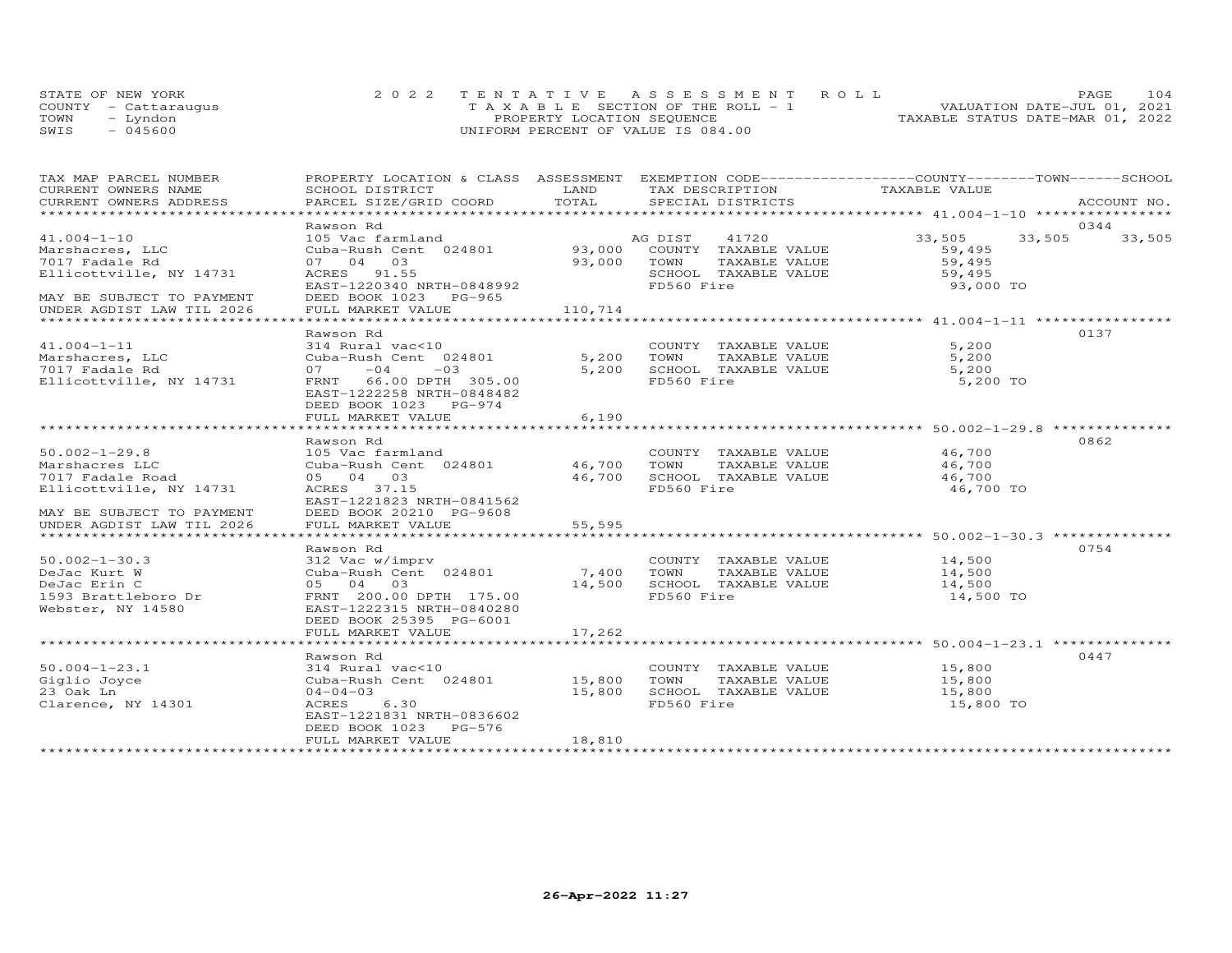|      | STATE OF NEW YORK    | 2022 TENTATIVE ASSESSMENT ROLL     | 105<br><b>PAGE</b>               |
|------|----------------------|------------------------------------|----------------------------------|
|      | COUNTY - Cattaraugus | TAXABLE SECTION OF THE ROLL - 1    | VALUATION DATE-JUL 01, 2021      |
| TOWN | – Lyndon             | PROPERTY LOCATION SEQUENCE         | TAXABLE STATUS DATE-MAR 01, 2022 |
| SWIS | $-045600$            | UNIFORM PERCENT OF VALUE IS 084.00 |                                  |

| TAX MAP PARCEL NUMBER         |                                     |               |                              | PROPERTY LOCATION & CLASS ASSESSMENT EXEMPTION CODE----------------COUNTY-------TOWN-----SCHOOL |             |
|-------------------------------|-------------------------------------|---------------|------------------------------|-------------------------------------------------------------------------------------------------|-------------|
| CURRENT OWNERS NAME           | SCHOOL DISTRICT                     | LAND          | TAX DESCRIPTION              | TAXABLE VALUE                                                                                   |             |
| CURRENT OWNERS ADDRESS        | PARCEL SIZE/GRID COORD              | TOTAL         | SPECIAL DISTRICTS            |                                                                                                 | ACCOUNT NO. |
| ***************************** |                                     |               |                              |                                                                                                 |             |
|                               | Rawson Rd                           |               |                              | 0670                                                                                            |             |
| $50.004 - 1 - 23.2$           | 314 Rural vac<10                    |               | COUNTY TAXABLE VALUE         | 16,700                                                                                          |             |
| Gutman Michael                | Cuba-Rush Cent 024801               | 16,700        | TOWN<br>TAXABLE VALUE        | 16,700                                                                                          |             |
| Gutman Maureen                | $04 - 04 - 3$                       | 16,700        | SCHOOL TAXABLE VALUE         | 16,700                                                                                          |             |
| PO Box 44                     | ACRES<br>7.15                       |               | FD560 Fire                   | 16,700 TO                                                                                       |             |
| S. Wales, NY 14139            | EAST-1221828 NRTH-0836842           |               |                              |                                                                                                 |             |
|                               | DEED BOOK 10892 PG-7002             |               |                              |                                                                                                 |             |
|                               | FULL MARKET VALUE                   | 19,881        |                              |                                                                                                 |             |
|                               |                                     |               |                              |                                                                                                 |             |
|                               |                                     |               |                              | 0671                                                                                            |             |
|                               | Rawson Rd                           |               |                              |                                                                                                 |             |
| $50.004 - 1 - 23.3$           | 314 Rural vac<10                    |               | COUNTY TAXABLE VALUE         | 16,500                                                                                          |             |
| Gutman Michael                | Cuba-Rush Cent 024801               | 16,500        | TOWN<br>TAXABLE VALUE        | 16,500                                                                                          |             |
| Gutman Maureen                | $4 - 4 - 3$                         | 16,500        | SCHOOL TAXABLE VALUE         | 16,500                                                                                          |             |
| PO Box 44                     | ACRES<br>7.00                       |               | FD560 Fire                   | 16,500 TO                                                                                       |             |
| S. Wales, NY 14139            | EAST-1221845 NRTH-0837096           |               |                              |                                                                                                 |             |
|                               | DEED BOOK 10892 PG-7002             |               |                              |                                                                                                 |             |
|                               | FULL MARKET VALUE                   | 19,643        |                              |                                                                                                 |             |
|                               | *********************************** |               |                              |                                                                                                 |             |
|                               | Rawson Rd                           |               |                              | 0017                                                                                            |             |
| $50.004 - 1 - 26.1$           | 105 Vac farmland                    |               | AG DIST 41720                | 13,467<br>13,467                                                                                | 13,467      |
| Marshacres, LLC               | Cuba-Rush Cent 024801               |               | 171,600 COUNTY TAXABLE VALUE | 158,133                                                                                         |             |
| 7107 Fidalle Rd               | 04 04 03                            | 171,600       | TOWN<br>TAXABLE VALUE        | 158,133                                                                                         |             |
| Ellicottville, NY 14731       | L/p 955-996<br>Lot 3                |               | SCHOOL TAXABLE VALUE         | 158,133                                                                                         |             |
|                               | ACRES 218.05                        |               | FD560 Fire                   | 171,600 TO                                                                                      |             |
| MAY BE SUBJECT TO PAYMENT     | EAST-1219698 NRTH-0837151           |               |                              |                                                                                                 |             |
| UNDER AGDIST LAW TIL 2026     | DEED BOOK 16994 PG-6002             |               |                              |                                                                                                 |             |
|                               | FULL MARKET VALUE                   | 204,286       |                              |                                                                                                 |             |
|                               |                                     |               |                              |                                                                                                 |             |
|                               | Rawson Rd                           |               |                              | 0580                                                                                            |             |
| $50.004 - 1 - 30$             | 314 Rural vac<10                    |               | COUNTY TAXABLE VALUE         | 12,100                                                                                          |             |
| Provino Nick Jordan           | Cuba-Rush Cent 024801               | 12,100        | TOWN<br>TAXABLE VALUE        | 12,100                                                                                          |             |
| 258 Norwalk Ave               | 03 04 03                            | 12,100        | SCHOOL TAXABLE VALUE         | 12,100                                                                                          |             |
|                               |                                     |               |                              |                                                                                                 |             |
| Buffalo, NY 14216             | Lot 18                              |               | FD560 Fire                   | 12,100 TO                                                                                       |             |
|                               | 3.75<br>ACRES                       |               |                              |                                                                                                 |             |
|                               | EAST-1222148 NRTH-0834871           |               |                              |                                                                                                 |             |
|                               | DEED BOOK 00953 PG-00759            |               |                              |                                                                                                 |             |
|                               | FULL MARKET VALUE                   | 14,405        |                              |                                                                                                 |             |
|                               |                                     | ************* |                              | ******************************** 50.004-1-31 *****************                                  |             |
|                               | Rawson Rd                           |               |                              | 0594                                                                                            |             |
| $50.004 - 1 - 31$             | 314 Rural vac<10                    |               | COUNTY TAXABLE VALUE         | 12,400                                                                                          |             |
| Levine Mark A                 | Cuba-Rush Cent 024801               | 12,400        | TOWN<br>TAXABLE VALUE        | 12,400                                                                                          |             |
| Levine Patricia A             | $03 - 04 - 03$                      | 12,400        | SCHOOL TAXABLE VALUE         | 12,400                                                                                          |             |
| 383 Banks Rd                  | ACRES 3.92                          |               | FD560 Fire                   | 12,400 TO                                                                                       |             |
| Caledonia, NY 14423           | EAST-1222185 NRTH-0834599           |               |                              |                                                                                                 |             |
|                               | DEED BOOK 1329 PG-6001              |               |                              |                                                                                                 |             |
|                               | FULL MARKET VALUE                   | 14,762        |                              |                                                                                                 |             |
|                               |                                     |               |                              |                                                                                                 |             |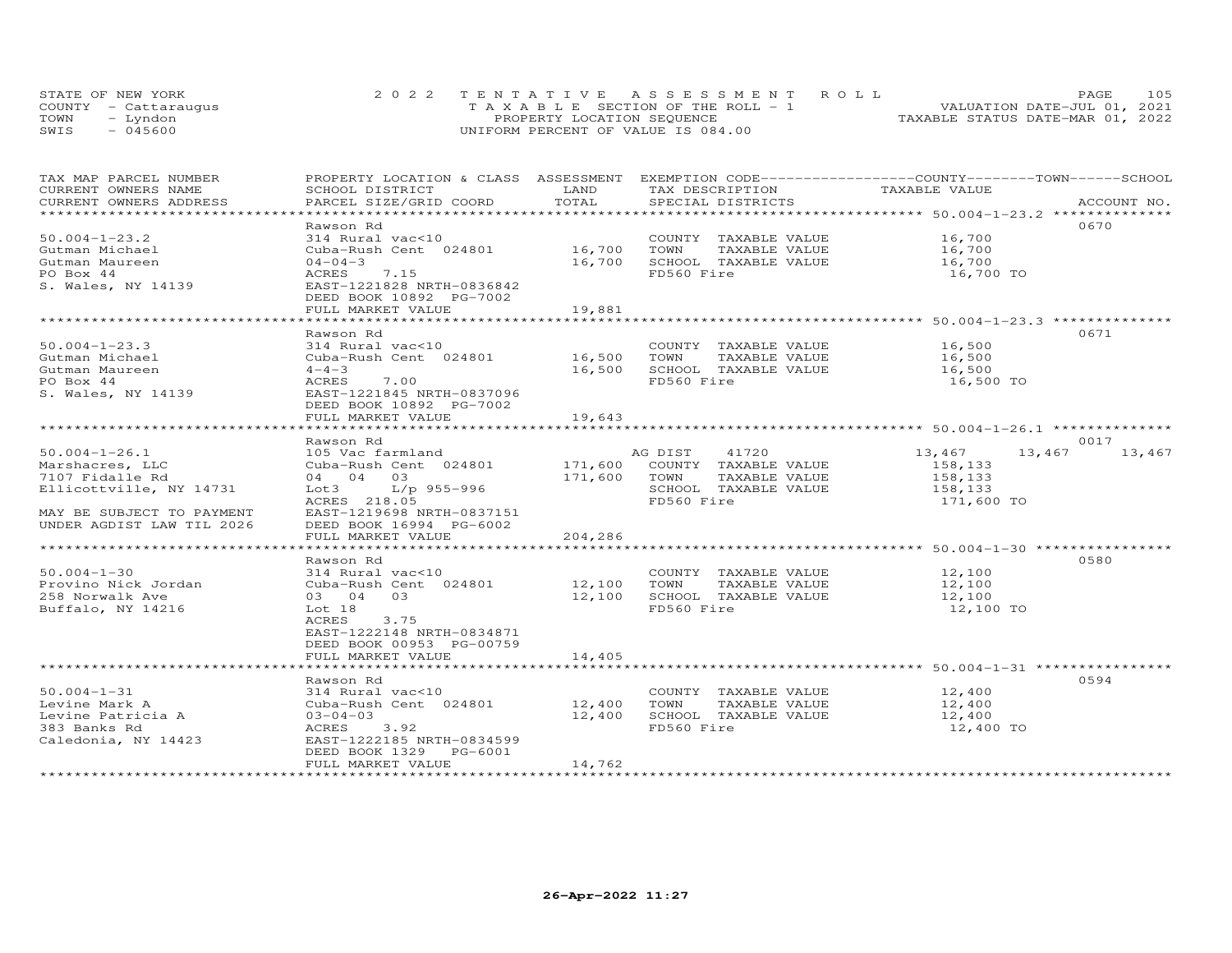|      | STATE OF NEW YORK    |                                    | 2022 TENTATIVE ASSESSMENT ROLL        |                                  | PAGE.                       | 106 |
|------|----------------------|------------------------------------|---------------------------------------|----------------------------------|-----------------------------|-----|
|      | COUNTY - Cattaraugus |                                    | T A X A B L E SECTION OF THE ROLL - 1 |                                  | VALUATION DATE-JUL 01, 2021 |     |
| TOWN | - Lyndon             | PROPERTY LOCATION SEQUENCE         |                                       | TAXABLE STATUS DATE-MAR 01, 2022 |                             |     |
| SWIS | $-045600$            | UNIFORM PERCENT OF VALUE IS 084.00 |                                       |                                  |                             |     |

| TAX MAP PARCEL NUMBER     |                                           |             | PROPERTY LOCATION & CLASS ASSESSMENT EXEMPTION CODE-----------------COUNTY-------TOWN------SCHOOL |               |        |             |
|---------------------------|-------------------------------------------|-------------|---------------------------------------------------------------------------------------------------|---------------|--------|-------------|
| CURRENT OWNERS NAME       | SCHOOL DISTRICT                           | LAND        | TAX DESCRIPTION                                                                                   | TAXABLE VALUE |        |             |
| CURRENT OWNERS ADDRESS    | PARCEL SIZE/GRID COORD                    | TOTAL       | SPECIAL DISTRICTS                                                                                 |               |        | ACCOUNT NO. |
|                           |                                           |             |                                                                                                   |               |        |             |
|                           | Rawson Rd                                 |             |                                                                                                   |               | 0765   |             |
| $50.004 - 1 - 32.2$       | 105 Vac farmland                          |             | 41720<br>AG DIST                                                                                  | 65,324        | 65,324 | 65,324      |
| Marshacres, LLC           | Cuba-Rush Cent 024801                     |             | 178,800 COUNTY TAXABLE VALUE                                                                      | 113,476       |        |             |
| 7017 Fadel Rd             | 03 04 03                                  | 178,800     | TOWN<br>TAXABLE VALUE                                                                             | 113,476       |        |             |
| Ellicottville, NY 14731   | ACRES 169.25                              |             | SCHOOL TAXABLE VALUE                                                                              | 113,476       |        |             |
|                           | EAST-1220103 NRTH-0834261                 |             | FD560 Fire                                                                                        | 178,800 TO    |        |             |
| MAY BE SUBJECT TO PAYMENT | DEED BOOK 3712 PG-2001                    |             |                                                                                                   |               |        |             |
| UNDER AGDIST LAW TIL 2026 | FULL MARKET VALUE                         | 212,857     |                                                                                                   |               |        |             |
|                           |                                           |             |                                                                                                   |               |        |             |
|                           | Rawson Rd                                 |             |                                                                                                   |               | 0680   |             |
| $59.002 - 1 - 15.2$       | 314 Rural vac<10                          |             | COUNTY TAXABLE VALUE                                                                              | 8,500         |        |             |
| Markowski Suzanne         | Cuba-Rush Cent 024801                     | 8,500 TOWN  | TAXABLE VALUE                                                                                     | 8,500         |        |             |
| 10399 Poags Hole Rd       | 02 04 03                                  | 8,500       | SCHOOL TAXABLE VALUE                                                                              | 8,500         |        |             |
| Dansville, NY 14437       | ACRES 1.30                                |             | FD560 Fire                                                                                        | 8,500 TO      |        |             |
|                           | EAST-1222041 NRTH-0828977                 |             |                                                                                                   |               |        |             |
|                           | DEED BOOK 2660 PG-8002                    |             |                                                                                                   |               |        |             |
|                           | FULL MARKET VALUE                         | 10,119      |                                                                                                   |               |        |             |
|                           |                                           |             |                                                                                                   |               |        |             |
|                           | Rawson Rd                                 |             |                                                                                                   |               | 0912   |             |
| $59.002 - 1 - 15.3$       | 912 Forest s480a                          |             | FOREST/A74 47460                                                                                  | 16,456        | 16,456 | 16,456      |
| Markowski Suzanne         | 912 Forest s460a<br>Cuba-Rush Cent 024801 |             | 29,900 COUNTY TAXABLE VALUE                                                                       | 13,444        |        |             |
| 10399 Poags Hole Rd       | 02 04 03                                  | 29,900 TOWN | TAXABLE VALUE                                                                                     | 13,444        |        |             |
| Dansville, NY 14437       | ACRES 20.35                               |             | SCHOOL TAXABLE VALUE                                                                              | 13,444        |        |             |
|                           | EAST-1222302 NRTH-0828775                 |             | FD560 Fire                                                                                        | 29,900 TO     |        |             |
| MAY BE SUBJECT TO PAYMENT | DEED BOOK 2660 PG-8002                    |             |                                                                                                   |               |        |             |
| UNDER RPTL480A UNTIL 2031 | FULL MARKET VALUE                         | 35,595      |                                                                                                   |               |        |             |
|                           |                                           |             |                                                                                                   |               |        |             |
|                           | 6303 Rawson Rd                            |             |                                                                                                   |               | 0259   |             |
| $59.002 - 1 - 16$         | 240 Rural res                             |             | COUNTY TAXABLE VALUE                                                                              | 70,000        |        |             |
| Brown Kristen M           | Cuba-Rush Cent 024801 44,200              |             | TOWN<br>TAXABLE VALUE                                                                             | 70,000        |        |             |
| 606 West Henley St        | 02 04 03                                  | 70,000      | SCHOOL TAXABLE VALUE                                                                              | 70,000        |        |             |
| Olean, NY 14760           | ACRES 47.79                               |             | FD560 Fire                                                                                        | 70,000 TO     |        |             |
|                           | EAST-1221492 NRTH-0828775                 |             |                                                                                                   |               |        |             |
|                           | DEED BOOK 20220 PG-978                    |             |                                                                                                   |               |        |             |
|                           | FULL MARKET VALUE                         | 83,333      |                                                                                                   |               |        |             |
|                           |                                           |             |                                                                                                   |               |        |             |
|                           | 6306 Rawson Rd                            |             |                                                                                                   |               | 0186   |             |
| $59.002 - 1 - 15.1$       | 270 Mfg housing                           |             | COUNTY TAXABLE VALUE                                                                              | 10,500        |        |             |
| Randolph Sean T           | Cuba-Rush Cent 024801                     | 8,000       | TOWN<br>TAXABLE VALUE                                                                             | 10,500        |        |             |
| Randolph Jill S           | 02 04 03                                  | 10,500      | SCHOOL TAXABLE VALUE                                                                              | 10,500        |        |             |
| 6300 Rawson Road          | ACRES 1.00                                |             | FD560 Fire                                                                                        | 10,500 TO     |        |             |
| Cuba, NY 14727            | EAST-1222241 NRTH-0829742                 |             |                                                                                                   |               |        |             |
|                           | DEED BOOK 20210 PG-5713                   |             |                                                                                                   |               |        |             |
|                           | FULL MARKET VALUE                         | 12,500      |                                                                                                   |               |        |             |
|                           |                                           |             |                                                                                                   |               |        |             |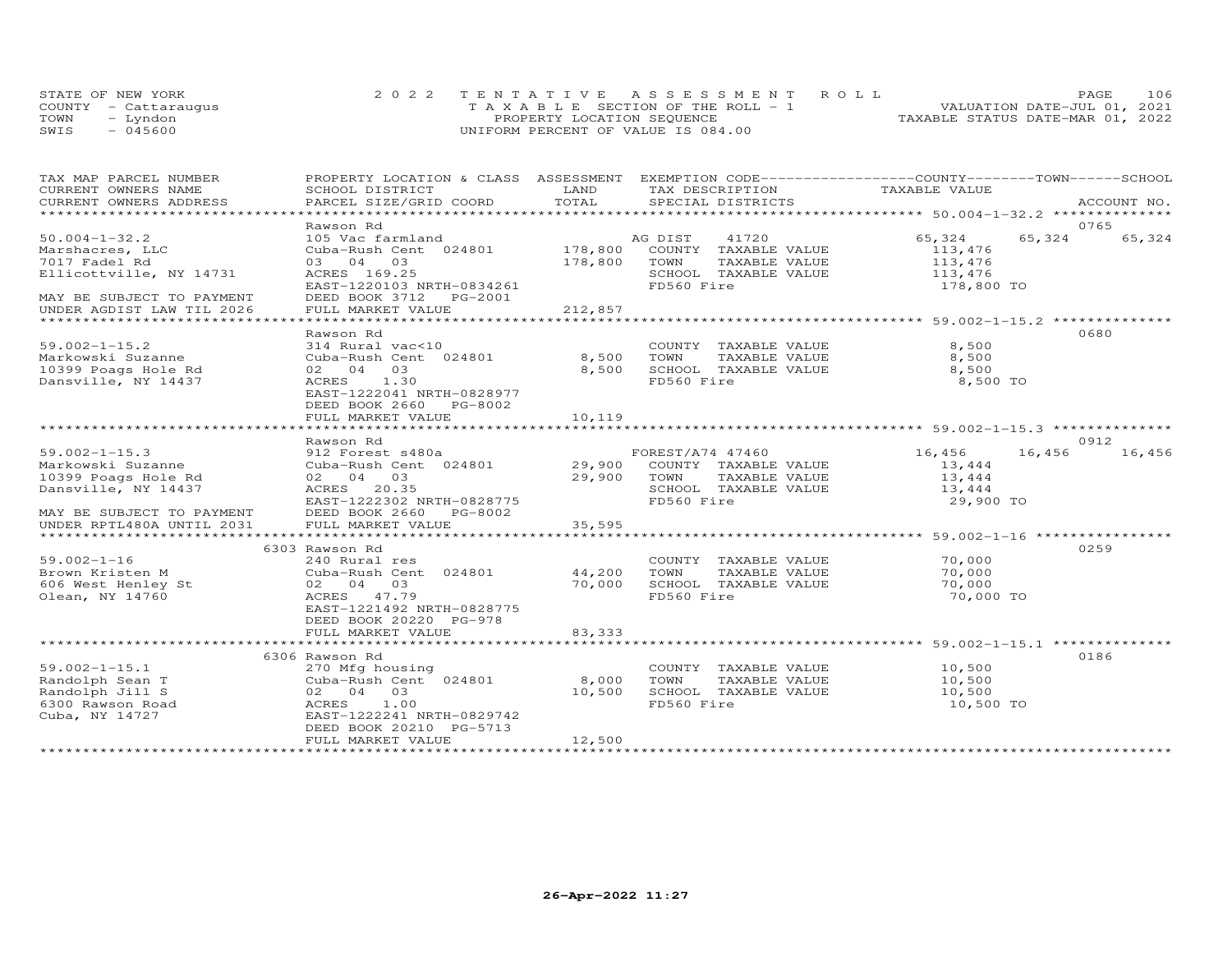|      | STATE OF NEW YORK    | 2022 TENTATIVE ASSESSMENT ROLL        | 107<br>PAGE.                     |  |
|------|----------------------|---------------------------------------|----------------------------------|--|
|      | COUNTY - Cattaraugus | T A X A B L E SECTION OF THE ROLL - 1 | VALUATION DATE-JUL 01, 2021      |  |
| TOWN | – Lyndon             | PROPERTY LOCATION SEQUENCE            | TAXABLE STATUS DATE-MAR 01, 2022 |  |
| SWIS | $-045600$            | UNIFORM PERCENT OF VALUE IS 084.00    |                                  |  |

| TAX MAP PARCEL NUMBER  | PROPERTY LOCATION & CLASS ASSESSMENT EXEMPTION CODE----------------COUNTY-------TOWN------SCHOOL                                                             |              |                       |                    |      |
|------------------------|--------------------------------------------------------------------------------------------------------------------------------------------------------------|--------------|-----------------------|--------------------|------|
| CURRENT OWNERS NAME    | SCHOOL DISTRICT                                                                                                                                              | LAND         | TAX DESCRIPTION       | TAXABLE VALUE      |      |
| CURRENT OWNERS ADDRESS |                                                                                                                                                              | TOTAL        |                       |                    |      |
|                        |                                                                                                                                                              |              |                       |                    |      |
|                        | 6318 Rawson Rd                                                                                                                                               |              |                       |                    | 0186 |
| $59.002 - 1 - 15.4$    | 210 1 Family Res                                                                                                                                             |              | COUNTY TAXABLE VALUE  | 50,000             |      |
| Green Miechelle        | Cuba-Rush Cent 024801                                                                                                                                        | 8,500        | TOWN<br>TAXABLE VALUE | 50,000             |      |
| Mogg Lottie            | 02 04 03                                                                                                                                                     | 50,000       | SCHOOL TAXABLE VALUE  | 50,000             |      |
| 6318 Rawson Rd         | ACRES 1.30                                                                                                                                                   |              | FD560 Fire            | 50,000 TO          |      |
| Cuba, NY 14727         | EAST-1222264 NRTH-0828800                                                                                                                                    |              |                       |                    |      |
|                        | DEED BOOK 2020 PG-10912                                                                                                                                      |              |                       |                    |      |
|                        | FULL MARKET VALUE                                                                                                                                            | 59,524       |                       |                    |      |
|                        |                                                                                                                                                              | ************ |                       |                    |      |
|                        | 6405 Rawson Rd                                                                                                                                               |              |                       |                    | 0362 |
| $59.002 - 1 - 14$      | 260 Seasonal res                                                                                                                                             |              | COUNTY TAXABLE VALUE  | 54,900             |      |
|                        | Steinert-Haas Irrevocable Trus Cuba-Rush Cent 024801 35,100                                                                                                  |              | TOWN<br>TAXABLE VALUE | 54,900             |      |
| Haas Brian             | 02 04 03                                                                                                                                                     | 54,900       | SCHOOL TAXABLE VALUE  | 54,900             |      |
|                        |                                                                                                                                                              |              | FD560 Fire            |                    |      |
|                        |                                                                                                                                                              |              |                       | 54,900 TO          |      |
|                        |                                                                                                                                                              |              |                       |                    |      |
|                        | DEED BOOK 2021    PG-10712                                                                                                                                   |              |                       |                    |      |
|                        | FULL MARKET VALUE                                                                                                                                            | 65,357       |                       |                    |      |
|                        |                                                                                                                                                              |              |                       |                    |      |
|                        | 6476 Rawson Rd                                                                                                                                               |              |                       |                    | 0796 |
| $59.002 - 1 - 12.3$    | 270 Mfg housing                                                                                                                                              |              | COUNTY TAXABLE VALUE  | 23,000             |      |
| Tyler Max              |                                                                                                                                                              |              | TAXABLE VALUE         | 23,000             |      |
| 6502 Rawson Rd         | 02 04 03                                                                                                                                                     | 23,000       | SCHOOL TAXABLE VALUE  | 23,000             |      |
| Cuba, NY 14727         | ACRES<br>7.40                                                                                                                                                |              | FD560 Fire            | 23,000 TO          |      |
|                        | EAST-1222274 NRTH-0831238                                                                                                                                    |              |                       |                    |      |
|                        | DEED BOOK 15562 PG-9001                                                                                                                                      |              |                       |                    |      |
|                        | FULL MARKET VALUE                                                                                                                                            | 27,381       |                       |                    |      |
|                        |                                                                                                                                                              |              |                       |                    |      |
|                        | 6483 Rawson Rd                                                                                                                                               |              |                       |                    | 0524 |
| $59.002 - 1 - 11.1$    |                                                                                                                                                              |              | COUNTY TAXABLE VALUE  |                    |      |
|                        |                                                                                                                                                              |              | TAXABLE VALUE         | 195,500<br>195,500 |      |
|                        |                                                                                                                                                              |              | SCHOOL TAXABLE VALUE  | 195,500            |      |
|                        | 9.002-1-11.1<br>Floc Paul A Cuba-Rush Cent 024801 195,500 TOWNY<br>4680 Clinton Street (2/03 -04 024801 195,500 SCHOOL<br>West Seneca, NY 14224 2CRES 185.95 |              | FD560 Fire            | 195,500 TO         |      |
|                        | EAST-1220140 NRTH-0832003                                                                                                                                    |              |                       |                    |      |
|                        | DEED BOOK 21228 PG-7001                                                                                                                                      |              |                       |                    |      |
|                        | FULL MARKET VALUE                                                                                                                                            | 232,738      |                       |                    |      |
|                        |                                                                                                                                                              |              |                       |                    |      |
|                        | 6502 Rawson Rd                                                                                                                                               |              |                       |                    | 0007 |
| $59.002 - 1 - 12.1$    | 210 1 Family Res                                                                                                                                             |              | COUNTY TAXABLE VALUE  | 90,000             |      |
| Tyler Max              | Cuba-Rush Cent 024801 14,700                                                                                                                                 |              | TOWN<br>TAXABLE VALUE | 90,000             |      |
| 6502 Rawson Rd         | 02 04 03                                                                                                                                                     | 90,000       | SCHOOL TAXABLE VALUE  | 90,000             |      |
| Cuba, NY 14727         | 5.45<br>ACRES                                                                                                                                                |              | FD560 Fire            | 90,000 TO          |      |
|                        | EAST-1222194 NRTH-0831808                                                                                                                                    |              |                       |                    |      |
|                        | DEED BOOK 00935 PG-00969                                                                                                                                     |              |                       |                    |      |
|                        | FULL MARKET VALUE                                                                                                                                            | 107,143      |                       |                    |      |
|                        |                                                                                                                                                              |              |                       |                    |      |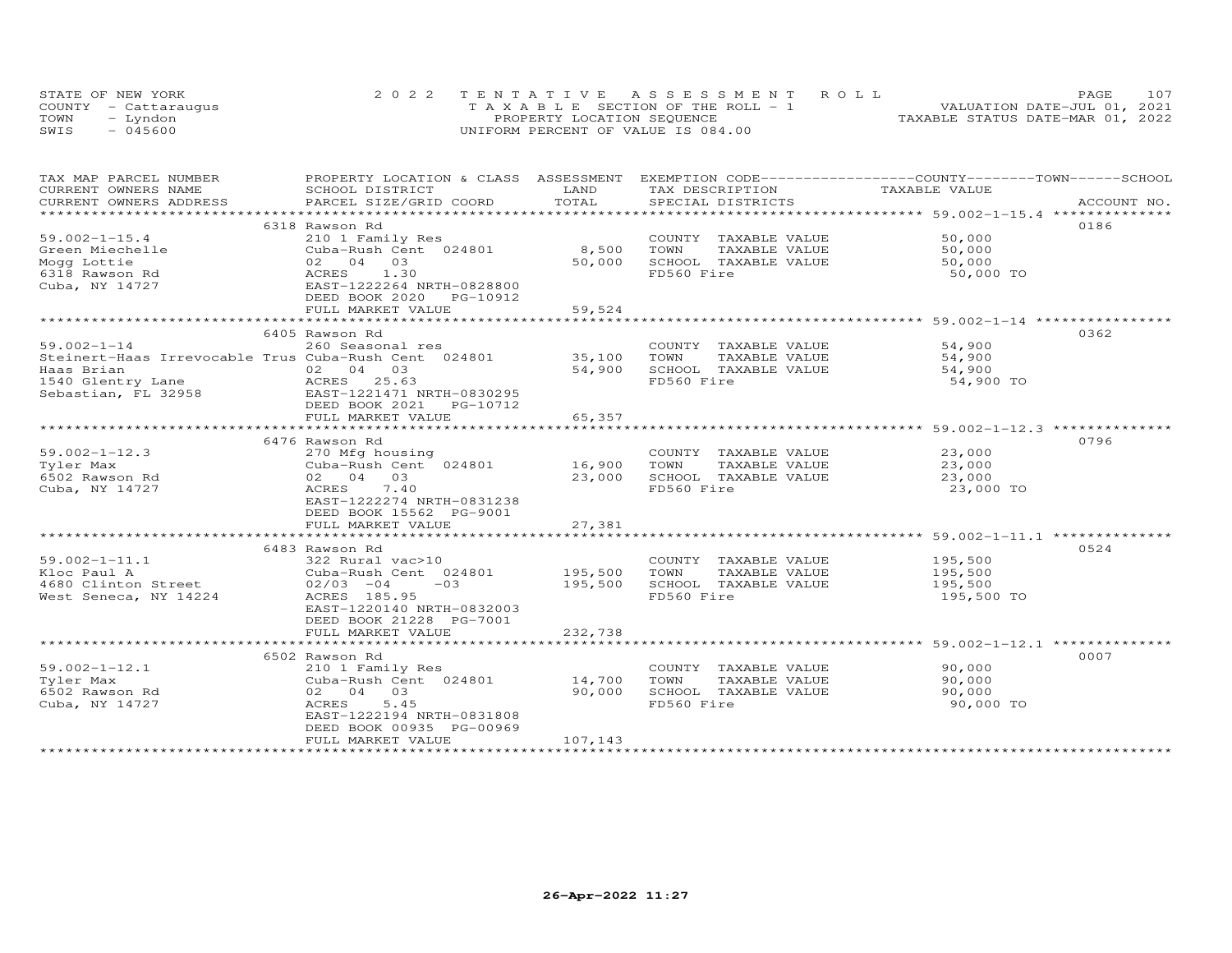|      | STATE OF NEW YORK    | 2022 TENTATIVE ASSESSMENT ROLL        | 108<br><b>PAGE</b>               |
|------|----------------------|---------------------------------------|----------------------------------|
|      | COUNTY - Cattaraugus | T A X A B L E SECTION OF THE ROLL - 1 | VALUATION DATE-JUL 01, 2021      |
| TOWN | – Lyndon             | PROPERTY LOCATION SEQUENCE            | TAXABLE STATUS DATE-MAR 01, 2022 |
| SWIS | $-045600$            | UNIFORM PERCENT OF VALUE IS 084.00    |                                  |

| TAX MAP PARCEL NUMBER                                          | PROPERTY LOCATION & CLASS ASSESSMENT EXEMPTION CODE----------------COUNTY--------TOWN-----SCHOOL                                    |         |                                                                    |                       |                    |
|----------------------------------------------------------------|-------------------------------------------------------------------------------------------------------------------------------------|---------|--------------------------------------------------------------------|-----------------------|--------------------|
| CURRENT OWNERS NAME                                            | SCHOOL DISTRICT                                                                                                                     | LAND    | TAX DESCRIPTION                                                    | TAXABLE VALUE         |                    |
| CURRENT OWNERS ADDRESS                                         | PARCEL SIZE/GRID COORD TOTAL                                                                                                        |         | SPECIAL DISTRICTS                                                  |                       | ACCOUNT NO.        |
|                                                                |                                                                                                                                     |         |                                                                    |                       |                    |
|                                                                | 6528 Rawson Rd                                                                                                                      |         |                                                                    |                       | 0337               |
| $50.004 - 1 - 39.1$                                            | 210 1 Family Res                                                                                                                    |         | ENH STAR 41834                                                     | $\overline{O}$        | $\Omega$<br>56,700 |
| Roberts Richard L                                              |                                                                                                                                     |         | COUNTY TAXABLE VALUE                                               | 56,700                |                    |
| Roberts Rhonda                                                 | 03 04 03                                                                                                                            | 56,700  | TOWN<br>TAXABLE VALUE                                              | 56,700                |                    |
| 6528 Rawson Rd                                                 | 5.10<br>EAST-1222170 NRTH-0832180<br>ERED POOL: 0001-1                                                                              |         | SCHOOL TAXABLE VALUE                                               | $\overline{0}$        |                    |
| Cuba, NY 14727                                                 |                                                                                                                                     |         | FD560 Fire                                                         | 56,700 TO             |                    |
|                                                                | DEED BOOK 00946 PG-00380                                                                                                            |         |                                                                    |                       |                    |
|                                                                |                                                                                                                                     |         |                                                                    |                       |                    |
|                                                                |                                                                                                                                     |         |                                                                    |                       |                    |
|                                                                | 6552 Rawson Rd                                                                                                                      |         |                                                                    |                       | 0697               |
| $50.004 - 1 - 39.2$                                            | 210 1 Family Res                                                                                                                    |         | VET WAR CT 41121                                                   | 11,280                | 11,280<br>$\circ$  |
| Valeri Raymond P                                               | Cuba-Rush Cent 024801 13,400 BAS STAR 41854<br>Cuba-Rush Cent 024801 13,400 BAS STAR 41854<br>03 04 03 109,800 COUNTY TAXABLE VALUE |         |                                                                    | $\overline{O}$        | $\Omega$<br>28,200 |
| Valeri Robin M                                                 |                                                                                                                                     |         |                                                                    | 98,520                |                    |
| 6552 Rawson Rd                                                 | ACRES 4.60                                                                                                                          |         | TOWN<br>TAXABLE VALUE                                              | 98,520                |                    |
| Cuba, NY 14727                                                 | EAST-1222171 NRTH-0832498                                                                                                           |         | SCHOOL TAXABLE VALUE                                               |                       |                    |
|                                                                | DEED BOOK 00996 PG-00126                                                                                                            |         | FD560 Fire                                                         | 81,600<br>109,800 TO  |                    |
|                                                                | FULL MARKET VALUE                                                                                                                   | 130,714 |                                                                    |                       |                    |
|                                                                |                                                                                                                                     |         |                                                                    |                       |                    |
|                                                                | 6560 Rawson Rd                                                                                                                      |         |                                                                    |                       | 0942               |
| $50.004 - 1 - 38.2$                                            | 210 1 Family Res                                                                                                                    |         | COUNTY TAXABLE VALUE 75,000                                        |                       |                    |
| Nutt Zachary                                                   | Cuba-Rush Cent 024801 10,800                                                                                                        |         | TOWN<br>TAXABLE VALUE                                              | 75,000                |                    |
| Nutt Zachary<br>Nutt Sally<br>6560 Rawson Rd<br>Cuba, NY 14727 | 03 04 03                                                                                                                            | 75,000  | SCHOOL TAXABLE VALUE                                               | 75,000                |                    |
|                                                                | 2.85<br>ACRES                                                                                                                       |         | FD560 Fire                                                         | 75,000 TO             |                    |
|                                                                | EAST-1222174 NRTH-0832758                                                                                                           |         |                                                                    |                       |                    |
|                                                                | DEED BOOK 24798 PG-5001                                                                                                             |         |                                                                    |                       |                    |
|                                                                | FULL MARKET VALUE                                                                                                                   | 89,286  |                                                                    |                       |                    |
|                                                                |                                                                                                                                     |         |                                                                    |                       |                    |
|                                                                | 6580 Rawson Rd                                                                                                                      |         |                                                                    |                       | 0570               |
| $50.004 - 1 - 37$                                              | 210 1 Family Res                                                                                                                    |         | BAS STAR 41854                                                     | $\overline{O}$        | $\Omega$<br>28,200 |
| Haas Franklin W                                                | 2101 1 2 and 1 y<br>Cuba - Rush Cen<br>03 04 03<br>ACRES 7.58<br>EAST-1222204<br>Cuba-Rush Cent 024801                              | 17,100  |                                                                    |                       |                    |
| Haas Cynthia                                                   |                                                                                                                                     | 157,000 | COUNTY TAXABLE VALUE 157,000<br>TOWN TAXABLE VALUE 157,000<br>TOWN |                       |                    |
| 6580 Rawson Rd                                                 | 7.58                                                                                                                                |         | SCHOOL TAXABLE VALUE                                               |                       |                    |
|                                                                | EAST-1222204 NRTH-0833230                                                                                                           |         | FD560 Fire                                                         | 128,800<br>157,000 TO |                    |
| Cuba, NY 14727                                                 |                                                                                                                                     |         |                                                                    |                       |                    |
|                                                                | DEED BOOK 00915 PG-00293                                                                                                            | 186,905 |                                                                    |                       |                    |
|                                                                | FULL MARKET VALUE                                                                                                                   |         |                                                                    |                       |                    |
|                                                                |                                                                                                                                     |         |                                                                    |                       |                    |
|                                                                | 6602 Rawson Rd                                                                                                                      |         |                                                                    |                       |                    |
| $50.004 - 1 - 35.2$                                            | 210 1 Family Res                                                                                                                    |         | COUNTY TAXABLE VALUE                                               | 124,000<br>124,000    |                    |
| Power Steven S                                                 | Cuba-Rush Cent 024801                                                                                                               | 14,200  | TOWN<br>TAXABLE VALUE                                              |                       |                    |
| Power Chery L                                                  | 03  04  03                                                                                                                          | 124,000 | SCHOOL TAXABLE VALUE                                               | 124,000               |                    |
| 6602 Rawson Road                                               | Lot23<br>Ff 525.00                                                                                                                  |         | FD560 Fire                                                         | 124,000 TO            |                    |
| Cuba, NY 14727                                                 | $L/p$ 919-1086                                                                                                                      |         |                                                                    |                       |                    |
|                                                                | ACRES<br>5.10                                                                                                                       |         |                                                                    |                       |                    |
|                                                                | EAST-1222213 NRTH-0833645                                                                                                           |         |                                                                    |                       |                    |
|                                                                | DEED BOOK 22160 PG-8002                                                                                                             |         |                                                                    |                       |                    |
|                                                                | FULL MARKET VALUE                                                                                                                   | 147,619 |                                                                    |                       |                    |
|                                                                |                                                                                                                                     |         |                                                                    |                       |                    |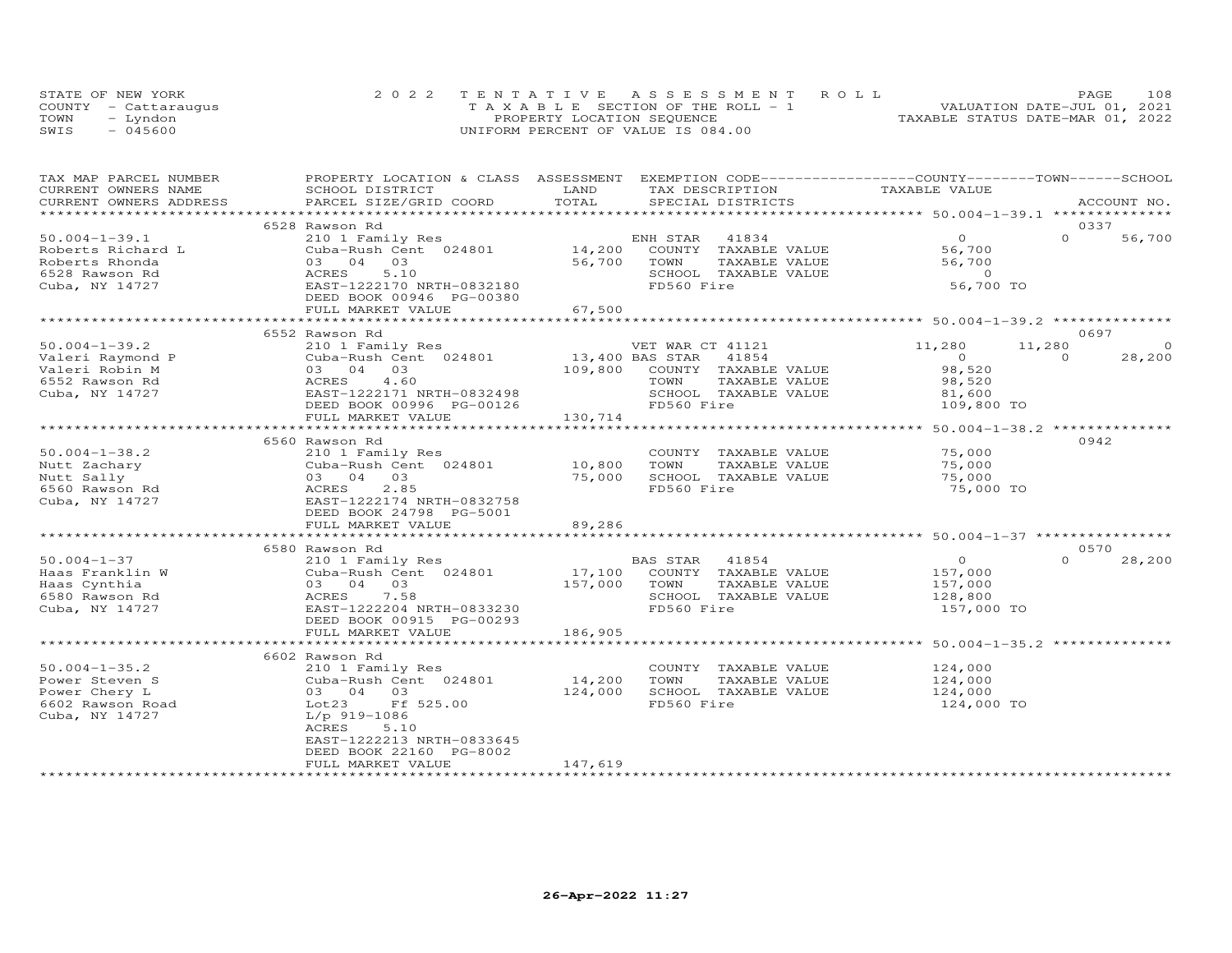| STATE OF NEW YORK    | 2022 TENTATIVE ASSESSMENT ROLL        |                                  | PAGE. | 109 |
|----------------------|---------------------------------------|----------------------------------|-------|-----|
| COUNTY - Cattaraugus | T A X A B L E SECTION OF THE ROLL - 1 | VALUATION DATE-JUL 01, 2021      |       |     |
| TOWN<br>– Lyndon     | PROPERTY LOCATION SEQUENCE            | TAXABLE STATUS DATE-MAR 01, 2022 |       |     |
| SWIS<br>$-045600$    | UNIFORM PERCENT OF VALUE IS 084.00    |                                  |       |     |

| TAX MAP PARCEL NUMBER<br>CURRENT OWNERS NAME | PROPERTY LOCATION & CLASS ASSESSMENT EXEMPTION CODE----------------COUNTY-------TOWN------SCHOOL<br>SCHOOL DISTRICT | LAND    | TAX DESCRIPTION                    | TAXABLE VALUE                                          |                    |
|----------------------------------------------|---------------------------------------------------------------------------------------------------------------------|---------|------------------------------------|--------------------------------------------------------|--------------------|
| CURRENT OWNERS ADDRESS                       | PARCEL SIZE/GRID COORD                                                                                              | TOTAL   | SPECIAL DISTRICTS                  |                                                        | ACCOUNT NO.        |
|                                              | 6636 Rawson Rd                                                                                                      |         |                                    |                                                        | 0613               |
| $50.004 - 1 - 32.1$                          | 210 1 Family Res                                                                                                    |         | ENH STAR<br>41834                  | $\circ$                                                | $\Omega$<br>70,410 |
| Lijewski Eugene                              | Cuba-Rush Cent 024801                                                                                               | 16,100  | COUNTY TAXABLE VALUE               | 115,000                                                |                    |
| Lijewski Bernadine                           | $03 - 04 - 03$                                                                                                      | 115,000 | TOWN<br>TAXABLE VALUE              | 115,000                                                |                    |
| 6636 Rawson Rd                               | 6.60<br>ACRES                                                                                                       |         | SCHOOL TAXABLE VALUE               | 44,590                                                 |                    |
| Cuba, NY 14727                               | EAST-1222214 NRTH-0834176                                                                                           |         | FD560 Fire                         | 115,000 TO                                             |                    |
|                                              | DEED BOOK 1006 PG-345                                                                                               |         |                                    |                                                        |                    |
|                                              | FULL MARKET VALUE                                                                                                   | 136,905 |                                    |                                                        |                    |
|                                              |                                                                                                                     |         |                                    | ******************** 50.004-1-29 **                    |                    |
|                                              | 6694 Rawson Rd                                                                                                      |         |                                    |                                                        | 0579               |
| $50.004 - 1 - 29$                            | 312 Vac w/imprv                                                                                                     |         | COUNTY TAXABLE VALUE               | 15,200                                                 |                    |
| Provino Nick Jordan                          | Cuba-Rush Cent 024801                                                                                               | 15,200  | TOWN<br>TAXABLE VALUE              | 15,200                                                 |                    |
| 258 Norwalk Ave                              | 03<br>03 04                                                                                                         | 15,200  | SCHOOL TAXABLE VALUE               | 15,200                                                 |                    |
| Buffalo, NY 14216                            | Lot 17                                                                                                              |         | FD560 Fire                         | 15,200 TO                                              |                    |
|                                              | ACRES<br>5.81                                                                                                       |         |                                    |                                                        |                    |
|                                              | EAST-1222104 NRTH-0835177                                                                                           |         |                                    |                                                        |                    |
|                                              | DEED BOOK 00953 PG-00759                                                                                            |         |                                    |                                                        |                    |
|                                              | FULL MARKET VALUE                                                                                                   | 18,095  |                                    |                                                        |                    |
|                                              |                                                                                                                     |         |                                    |                                                        |                    |
|                                              | 6728 Rawson Rd                                                                                                      |         |                                    |                                                        | 0438               |
| $50.004 - 1 - 28$                            | 210 1 Family Res                                                                                                    |         | COUNTY TAXABLE VALUE               | 75,000                                                 |                    |
| lorenz Kevin                                 | Cuba-Rush Cent 024801                                                                                               | 16,400  | TOWN<br>TAXABLE VALUE              | 75,000                                                 |                    |
| 54 Wilson Rd                                 | 03 04 03                                                                                                            | 75,000  | SCHOOL TAXABLE VALUE               | 75,000                                                 |                    |
| Williamsville, NY 14221                      | Lot 16                                                                                                              |         | FD560 Fire                         | 75,000 TO                                              |                    |
|                                              | ACRES<br>6.94                                                                                                       |         |                                    |                                                        |                    |
|                                              | EAST-1222039 NRTH-0835526                                                                                           |         |                                    |                                                        |                    |
|                                              | DEED BOOK 2021<br>PG-10261                                                                                          |         |                                    |                                                        |                    |
|                                              | FULL MARKET VALUE                                                                                                   | 89,286  |                                    |                                                        |                    |
|                                              |                                                                                                                     |         |                                    | ******************************* 50.004-1-25 ********** |                    |
|                                              | 6760 Rawson Rd                                                                                                      |         |                                    |                                                        | 0555               |
| $50.004 - 1 - 25$                            | 240 Rural res                                                                                                       |         | BAS STAR 41854                     | $\Omega$                                               | $\Omega$<br>28,200 |
| Wilson Robert A                              | Cuba-Rush Cent 024801                                                                                               | 21,900  | COUNTY TAXABLE VALUE               | 130,000                                                |                    |
| 6760 Rawson Rd                               | 04 04 03                                                                                                            | 130,000 | TOWN<br>TAXABLE VALUE              | 130,000                                                |                    |
| Cuba, NY 14727                               | Lot14                                                                                                               |         | SCHOOL TAXABLE VALUE               | 101,800                                                |                    |
|                                              | ACRES 12.40                                                                                                         |         | FD560 Fire                         | 130,000 TO                                             |                    |
|                                              | EAST-1221924 NRTH-0835959                                                                                           |         |                                    |                                                        |                    |
|                                              | DEED BOOK 1326 PG-8001                                                                                              |         |                                    |                                                        |                    |
|                                              | FULL MARKET VALUE                                                                                                   | 154,762 |                                    |                                                        |                    |
|                                              |                                                                                                                     |         |                                    |                                                        |                    |
| $50.004 - 1 - 24$                            | 6776 Rawson Rd                                                                                                      |         |                                    |                                                        | 0443<br>$\Omega$   |
|                                              | 210 1 Family Res                                                                                                    |         | ENH STAR<br>41834                  | $\overline{O}$                                         | 65,000             |
| Bump Michael J                               | Cuba-Rush Cent 024801                                                                                               | 17,000  | COUNTY TAXABLE VALUE               | 65,000                                                 |                    |
| 6776 Rawson Rd                               | 04 04 03                                                                                                            | 65,000  | TOWN<br>TAXABLE VALUE              | 65,000                                                 |                    |
| Cuba, NY 14727                               | Lot 13<br>7.53<br>ACRES                                                                                             |         | SCHOOL TAXABLE VALUE<br>FD560 Fire | $\circ$<br>65,000 TO                                   |                    |
|                                              | EAST-1221858 NRTH-0836350                                                                                           |         |                                    |                                                        |                    |
|                                              | DEED BOOK 00980 PG-00694                                                                                            |         |                                    |                                                        |                    |
|                                              | FULL MARKET VALUE                                                                                                   | 77,381  |                                    |                                                        |                    |
|                                              |                                                                                                                     |         |                                    |                                                        |                    |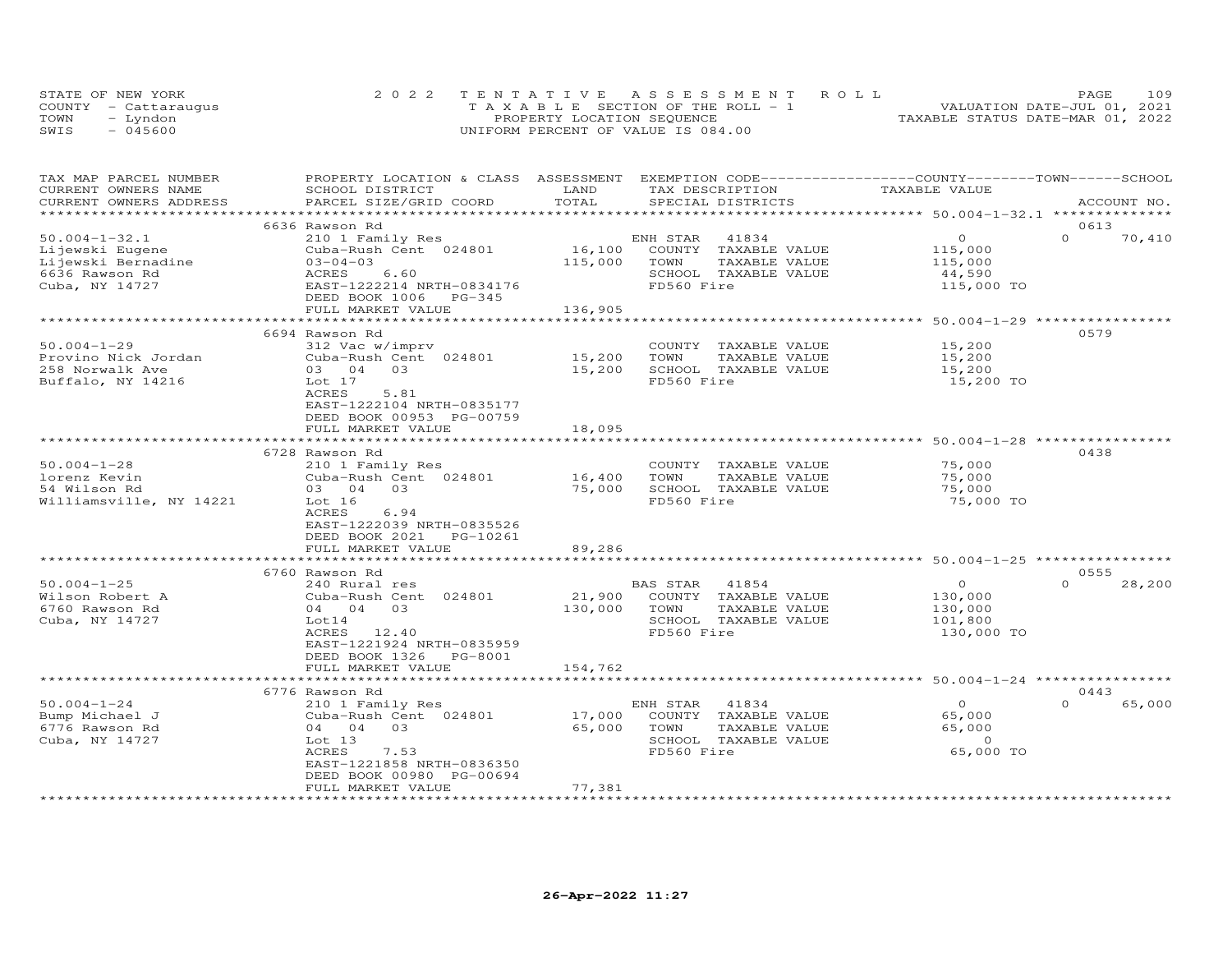|      | STATE OF NEW YORK    | 2022 TENTATIVE ASSESSMENT ROLL        | 110<br>PAGE                      |
|------|----------------------|---------------------------------------|----------------------------------|
|      | COUNTY - Cattaraugus | T A X A B L E SECTION OF THE ROLL - 1 | VALUATION DATE-JUL 01, 2021      |
| TOWN | - Lyndon             | PROPERTY LOCATION SEQUENCE            | TAXABLE STATUS DATE-MAR 01, 2022 |
| SWIS | $-045600$            | UNIFORM PERCENT OF VALUE IS 084.00    |                                  |

| TAX MAP PARCEL NUMBER<br>CURRENT OWNERS NAME | PROPERTY LOCATION & CLASS ASSESSMENT EXEMPTION CODE----------------COUNTY-------TOWN------SCHOOL<br>SCHOOL DISTRICT | LAND             | TAX DESCRIPTION                               | TAXABLE VALUE                                                  |                    |
|----------------------------------------------|---------------------------------------------------------------------------------------------------------------------|------------------|-----------------------------------------------|----------------------------------------------------------------|--------------------|
| CURRENT OWNERS ADDRESS                       | PARCEL SIZE/GRID COORD                                                                                              | TOTAL            | SPECIAL DISTRICTS                             |                                                                | ACCOUNT NO.        |
|                                              |                                                                                                                     |                  |                                               |                                                                |                    |
|                                              | 6785 Rawson Rd                                                                                                      |                  |                                               |                                                                | 0599               |
| $50.004 - 1 - 26.2$                          | 210 1 Family Res                                                                                                    |                  | COUNTY TAXABLE VALUE                          | 55,000                                                         |                    |
| Marshacres, LLC                              | Cuba-Rush Cent 024801                                                                                               | 16,300           | TAXABLE VALUE<br>TOWN                         | 55,000                                                         |                    |
| 7017 Fadale Rd                               | 03/04<br>04<br>03                                                                                                   | 55,000           | SCHOOL TAXABLE VALUE                          | 55,000                                                         |                    |
| Ellicottville, NY 14731                      | ACRES<br>6.80 BANK<br>012<br>EAST-1219613 NRTH-0835614                                                              |                  | FD560 Fire                                    | 55,000 TO                                                      |                    |
|                                              | DEED BOOK 1023 PG-961                                                                                               |                  |                                               |                                                                |                    |
|                                              | FULL MARKET VALUE                                                                                                   | 65,476           |                                               |                                                                |                    |
|                                              |                                                                                                                     |                  |                                               |                                                                |                    |
|                                              | 6832 Rawson Rd                                                                                                      |                  |                                               |                                                                | 0564               |
| $50.004 - 1 - 22$                            | 240 Rural res                                                                                                       |                  | BAS STAR<br>41854                             | $\circ$                                                        | $\Omega$<br>28,200 |
| Loque Peggy                                  | Cuba-Rush Cent 024801                                                                                               | 25,200           | COUNTY TAXABLE VALUE                          | 82,000                                                         |                    |
| 6832 Rawson Rd                               | 04 04<br>03                                                                                                         | 82,000           | TOWN<br>TAXABLE VALUE                         | 82,000                                                         |                    |
| Cuba, NY 14727                               | Lot 9                                                                                                               |                  | SCHOOL TAXABLE VALUE                          | 53,800                                                         |                    |
|                                              | ACRES 15.70                                                                                                         |                  | FD560 Fire                                    | 82,000 TO                                                      |                    |
|                                              | EAST-1221844 NRTH-0837520                                                                                           |                  |                                               |                                                                |                    |
|                                              | DEED BOOK 3420<br>PG-5001                                                                                           |                  |                                               |                                                                |                    |
|                                              | FULL MARKET VALUE                                                                                                   | 97,619           |                                               |                                                                |                    |
|                                              |                                                                                                                     |                  |                                               |                                                                |                    |
| $50.004 - 1 - 20$                            | 6876 Rawson Rd                                                                                                      |                  |                                               | 66,300                                                         | 0567               |
|                                              | 240 Rural res                                                                                                       | 23,500           | COUNTY TAXABLE VALUE<br>TOWN<br>TAXABLE VALUE |                                                                |                    |
| Zogaria Anthony R Jr<br>Zogaria Denise M     | Cuba-Rush Cent 024801<br>04 04<br>03                                                                                | 66,300           | SCHOOL TAXABLE VALUE                          | 66,300<br>66,300                                               |                    |
| 116 Iroquois Ave                             | Lots $6,7$                                                                                                          |                  | FD560 Fire                                    | 66,300 TO                                                      |                    |
| Cheektowaga, NY 14206                        | ACRES 14.00                                                                                                         |                  |                                               |                                                                |                    |
|                                              | EAST-1221892 NRTH-0838119                                                                                           |                  |                                               |                                                                |                    |
|                                              | DEED BOOK 8665<br>PG-7001                                                                                           |                  |                                               |                                                                |                    |
|                                              | FULL MARKET VALUE                                                                                                   | 78,929           |                                               |                                                                |                    |
|                                              |                                                                                                                     | ************     |                                               | ******************************** 50.004-1-18 ***************** |                    |
|                                              | 6900 Rawson Rd                                                                                                      |                  |                                               |                                                                | 0560               |
| $50.004 - 1 - 18$                            | 210 1 Family Res                                                                                                    |                  | VET COM CT 41131                              | 18,800<br>18,800                                               | $\Omega$           |
| Hammond Kevin J                              | Cuba-Rush Cent 024801                                                                                               |                  | 13,300 VET DIS CT 41141                       | 37,600<br>37,600                                               | $\Omega$           |
| 6900 Rawson Rd                               | 04 04 03                                                                                                            | 117,000 BAS STAR | 41854                                         | $\overline{O}$                                                 | 28,200<br>$\Omega$ |
| Cuba, NY 14727                               | Lot 5                                                                                                               |                  | COUNTY TAXABLE VALUE                          | 60,600                                                         |                    |
|                                              | <b>ACRES</b><br>4.51                                                                                                |                  | TOWN<br>TAXABLE VALUE                         | 60,600                                                         |                    |
|                                              | EAST-1221977 NRTH-0838525                                                                                           |                  | SCHOOL TAXABLE VALUE                          | 88,800                                                         |                    |
|                                              | DEED BOOK 20568 PG-3001                                                                                             |                  | FD560 Fire                                    | 117,000 TO                                                     |                    |
|                                              | FULL MARKET VALUE<br>***************************                                                                    | 139,286          |                                               |                                                                |                    |
|                                              |                                                                                                                     |                  |                                               |                                                                |                    |
| $50.004 - 1 - 16$                            | 6964 Rawson Rd                                                                                                      |                  |                                               | $\overline{0}$                                                 | 0312<br>$\Omega$   |
| Keesler Terri J                              | 210 1 Family Res<br>Cuba-Rush Cent 024801                                                                           | 14,500           | BAS STAR<br>41854<br>COUNTY TAXABLE VALUE     | 80,500                                                         | 28,200             |
| Caster Annette M                             | 03<br>04 04                                                                                                         | 80,500           | TOWN<br>TAXABLE VALUE                         | 80,500                                                         |                    |
| 6964 Rawson Rd                               | 5.31<br>ACRES                                                                                                       |                  | SCHOOL TAXABLE VALUE                          | 52,300                                                         |                    |
| Cuba, NY 14727                               | EAST-1222140 NRTH-0839637                                                                                           |                  | FD560 Fire                                    | 80,500 TO                                                      |                    |
|                                              | DEED BOOK 18473 PG-2001                                                                                             |                  |                                               |                                                                |                    |
|                                              | FULL MARKET VALUE                                                                                                   | 95,833           |                                               |                                                                |                    |
|                                              |                                                                                                                     |                  |                                               |                                                                |                    |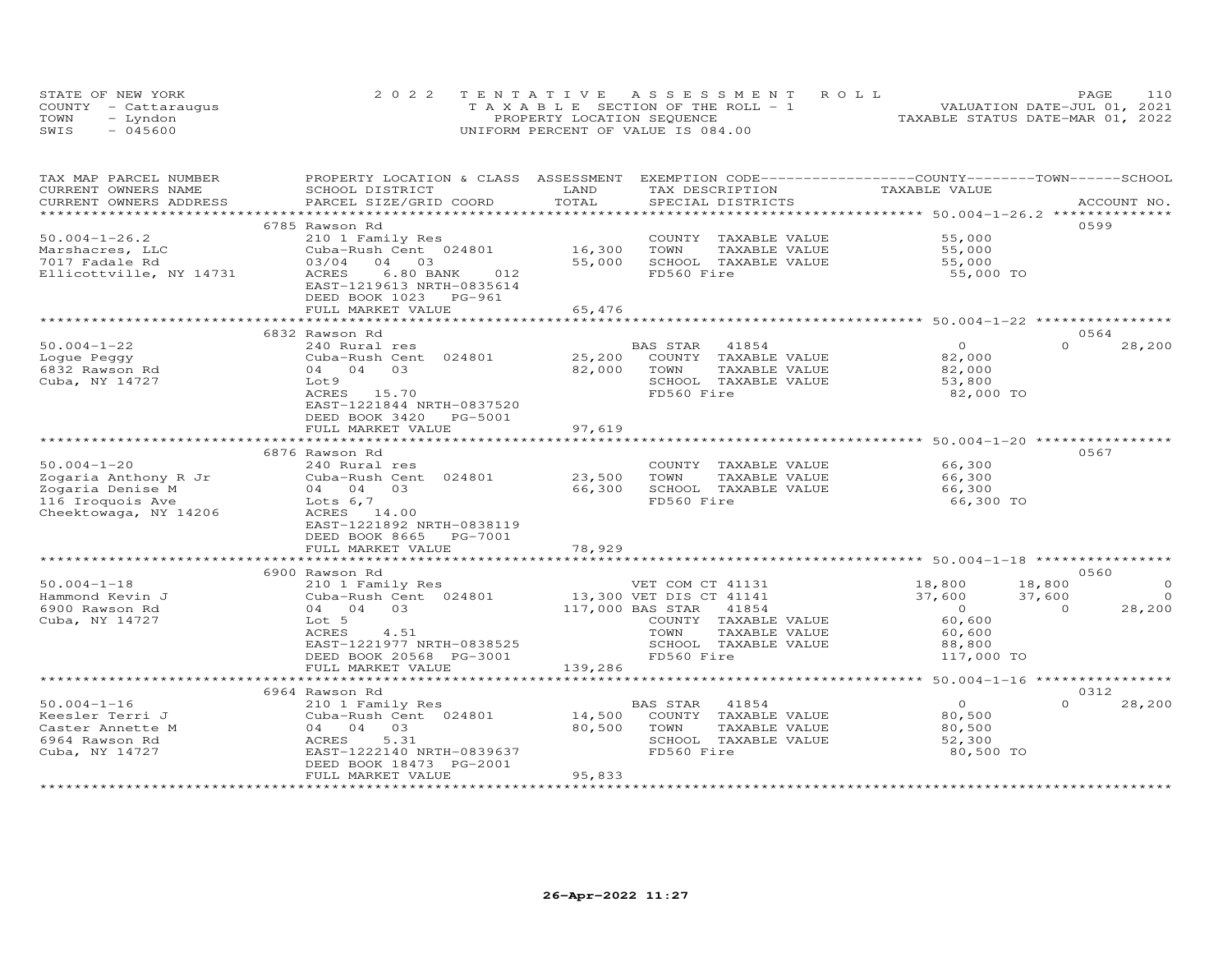| STATE OF NEW YORK    | 2022 TENTATIVE ASSESSMENT ROLL           |                            |  |                                  | PAGE. |  |
|----------------------|------------------------------------------|----------------------------|--|----------------------------------|-------|--|
| COUNTY - Cattaraugus | $T A X A B I E$ SECTION OF THE ROLL $-1$ |                            |  | VALUATION DATE-JUL 01, 2021      |       |  |
| TOWN<br>- Lyndon     |                                          | PROPERTY LOCATION SEQUENCE |  | TAXABLE STATUS DATE-MAR 01, 2022 |       |  |
| $-045600$<br>SWIS    | UNIFORM PERCENT OF VALUE IS 084.00       |                            |  |                                  |       |  |

| TAX MAP PARCEL NUMBER<br>CURRENT OWNERS NAME                              | PROPERTY LOCATION & CLASS ASSESSMENT EXEMPTION CODE----------------COUNTY-------TOWN------SCHOOL<br>SCHOOL DISTRICT | LAND            | TAX DESCRIPTION                       |                            |             |
|---------------------------------------------------------------------------|---------------------------------------------------------------------------------------------------------------------|-----------------|---------------------------------------|----------------------------|-------------|
| CURRENT OWNERS ADDRESS                                                    | PARCEL SIZE/GRID COORD                                                                                              | TOTAL           | SPECIAL DISTRICTS                     | TAXABLE VALUE              | ACCOUNT NO. |
|                                                                           |                                                                                                                     |                 |                                       |                            |             |
|                                                                           | 6981 Rawson Rd                                                                                                      |                 |                                       |                            | 0647        |
| $50.002 - 1 - 29.7$                                                       | 240 Rural res                                                                                                       |                 | AG DIST<br>41720                      | 21,870<br>21,870           | 21,870      |
| Gross Russell J                                                           | Cuba-Rush Cent 024801                                                                                               | 77,400 ENH STAR | 41834                                 | $\Omega$<br>$\overline{0}$ | 70,410      |
| Gross Deborah A                                                           | 04/05 04 03                                                                                                         | 155,000         | COUNTY TAXABLE VALUE                  | 133,130                    |             |
| 6981 Rawson Rd                                                            | ACRES 67.85                                                                                                         |                 | TOWN<br>TAXABLE VALUE                 | 133,130                    |             |
| Cuba, NY 14727                                                            | EAST-1221834 NRTH-0840725                                                                                           |                 | SCHOOL TAXABLE VALUE                  | 62,720                     |             |
|                                                                           | DEED BOOK 6563 PG-5001                                                                                              |                 | FD560 Fire                            | 155,000 TO                 |             |
| MAY BE SUBJECT TO PAYMENT<br>UNDER AGDIST LAW TIL 2026                    | FULL MARKET VALUE                                                                                                   | 184,524         |                                       |                            |             |
|                                                                           |                                                                                                                     |                 |                                       |                            |             |
|                                                                           | 6996 Rawson Rd                                                                                                      |                 |                                       |                            | 0331        |
| $50.002 - 1 - 30.2$                                                       |                                                                                                                     |                 | COUNTY TAXABLE VALUE 35,000           |                            |             |
| Hegge Robert C                                                            | 312 Vac w/imprv<br>Cuba-Rush Cent 024801 10,200                                                                     |                 | TOWN<br>TAXABLE VALUE                 | 35,000                     |             |
| PO Box 61                                                                 | 05 04 03                                                                                                            | 35,000          | SCHOOL TAXABLE VALUE                  | 35,000                     |             |
| Cuba, NY 14727                                                            | 2.45<br>ACRES                                                                                                       |                 | FD560 Fire                            | 35,000 TO                  |             |
|                                                                           | EAST-1222258 NRTH-0840016                                                                                           |                 |                                       |                            |             |
|                                                                           | DEED BOOK 00985 PG-00782                                                                                            |                 |                                       |                            |             |
|                                                                           | FULL MARKET VALUE                                                                                                   | 41,667          |                                       |                            |             |
|                                                                           |                                                                                                                     |                 |                                       |                            |             |
|                                                                           | 7010 Rawson Rd                                                                                                      |                 |                                       |                            | 0622        |
| $50.002 - 1 - 30.1$                                                       | 260 Seasonal res                                                                                                    |                 | COUNTY TAXABLE VALUE                  | 55,000                     |             |
|                                                                           | Cuba-Rush Cent 024801                                                                                               | 10,700 TOWN     | TAXABLE VALUE                         | 55,000                     |             |
|                                                                           |                                                                                                                     | 55,000          | SCHOOL TAXABLE VALUE                  | 55,000                     |             |
|                                                                           |                                                                                                                     |                 | FD560 Fire                            | 55,000 TO                  |             |
|                                                                           |                                                                                                                     |                 |                                       |                            |             |
|                                                                           |                                                                                                                     |                 |                                       |                            |             |
|                                                                           | FULL MARKET VALUE                                                                                                   | 65,476          |                                       |                            |             |
|                                                                           |                                                                                                                     |                 |                                       |                            |             |
|                                                                           | 7449 Rawson Rd                                                                                                      |                 |                                       |                            | 0377        |
| $50.002 - 1 - 14$<br>50.002-1-14<br>Mallards Dairy, LLC<br>7017 Fadale Rd | 112 Dairy farm<br>112 Dairy farm MG BLDG<br>Cuba-Rush Cent 024801 327,400 AG DIST                                   |                 | 41700                                 | 33,800<br>33,800           | 33,800      |
|                                                                           | 06/07 04 03 1700,000 COUNTY TAXABLE VALUE                                                                           |                 | 41720                                 | 139,248<br>139,248         | 139,248     |
| 7017 Fadale Rd                                                            | 984/964                                                                                                             |                 | TOWN                                  | 1526,952<br>1526,952       |             |
| Ellicottville, NY 14731                                                   | ACRES 352.55                                                                                                        |                 | TAXABLE VALUE<br>SCHOOL TAXABLE VALUE | 1526,952                   |             |
|                                                                           | MAY BE SUBJECT TO PAYMENT EAST-1220143 NRTH-0846516                                                                 |                 | FD560 Fire                            | 1700,000 TO                |             |
| UNDER AGDIST LAW TIL 2026                                                 | DEED BOOK 1024 PG-504                                                                                               |                 |                                       |                            |             |
|                                                                           | FULL MARKET VALUE                                                                                                   | 2023,810        |                                       |                            |             |
|                                                                           |                                                                                                                     |                 |                                       |                            |             |
|                                                                           | 7733 Rawson Rd                                                                                                      |                 |                                       |                            | 0218        |
| $41.004 - 1 - 7.1$                                                        | 240 Rural res                                                                                                       |                 | COUNTY TAXABLE VALUE                  | 126,500                    |             |
| Byler John E                                                              | Cuba-Rush Cent 024801                                                                                               | 26,400          | TOWN<br>TAXABLE VALUE                 | $\frac{1}{126}$ , 500      |             |
| 7733 Rawson Rd                                                            | 07 04 03                                                                                                            | 126,500         | SCHOOL TAXABLE VALUE                  | 126,500                    |             |
| Cuba, NY 14727                                                            | Lot 15                                                                                                              |                 | FD560 Fire                            | 126,500 TO                 |             |
|                                                                           | ACRES 16.40                                                                                                         |                 |                                       |                            |             |
|                                                                           | EAST-1221813 NRTH-0851355                                                                                           |                 |                                       |                            |             |
|                                                                           | DEED BOOK 2019<br>PG-16295                                                                                          |                 |                                       |                            |             |
|                                                                           | FULL MARKET VALUE                                                                                                   | 150,595         |                                       |                            |             |
|                                                                           |                                                                                                                     |                 |                                       |                            |             |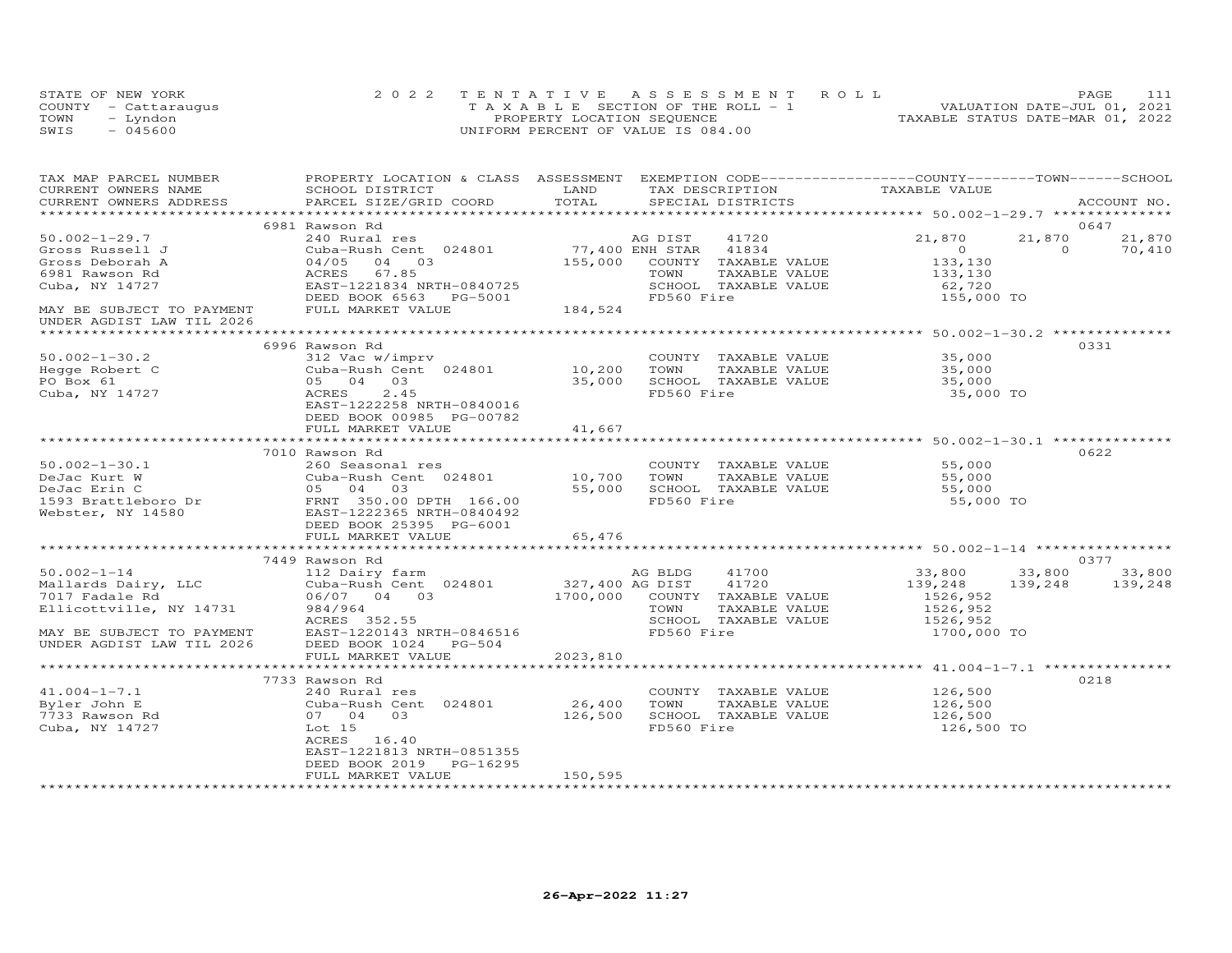|      | STATE OF NEW YORK    | 2022 TENTATIVE ASSESSMENT ROLL        | 112<br>PAGE                      |
|------|----------------------|---------------------------------------|----------------------------------|
|      | COUNTY - Cattaraugus | T A X A B L E SECTION OF THE ROLL - 1 | VALUATION DATE-JUL 01, 2021      |
| TOWN | - Lyndon             | PROPERTY LOCATION SEQUENCE            | TAXABLE STATUS DATE-MAR 01, 2022 |
| SWIS | $-045600$            | UNIFORM PERCENT OF VALUE IS 084.00    |                                  |

| TAX MAP PARCEL NUMBER     | PROPERTY LOCATION & CLASS ASSESSMENT EXEMPTION CODE----------------COUNTY-------TOWN------SCHOOL |         |                             |                |                    |
|---------------------------|--------------------------------------------------------------------------------------------------|---------|-----------------------------|----------------|--------------------|
| CURRENT OWNERS NAME       | SCHOOL DISTRICT                                                                                  | LAND    | TAX DESCRIPTION             | TAXABLE VALUE  |                    |
| CURRENT OWNERS ADDRESS    | PARCEL SIZE/GRID COORD                                                                           | TOTAL   | SPECIAL DISTRICTS           |                | ACCOUNT NO.        |
|                           |                                                                                                  |         |                             |                |                    |
|                           | 7929 Rawson Rd                                                                                   |         |                             |                | 0098               |
| $41.004 - 1 - 4.10$       | 260 Seasonal res                                                                                 |         | COUNTY TAXABLE VALUE        | 65,000         |                    |
| Miller Levi               | Cuba-Rush Cent 024801                                                                            | 16,200  | TOWN<br>TAXABLE VALUE       | 65,000         |                    |
| 7929 Rawson Road          | 08 04 03                                                                                         | 65,000  | SCHOOL TAXABLE VALUE        | 65,000         |                    |
| Cuba, NY 14727            | ACRES 6.67                                                                                       |         | FD560 Fire                  | 65,000 TO      |                    |
|                           | EAST-1221987 NRTH-0854515                                                                        |         |                             |                |                    |
|                           | DEED BOOK 2021 PG-10064                                                                          |         |                             |                |                    |
|                           | FULL MARKET VALUE                                                                                | 77,381  |                             |                |                    |
|                           |                                                                                                  |         |                             |                |                    |
|                           | 6946 6934 Rawson Rd                                                                              |         |                             |                | 0968               |
| $50.004 - 1 - 17.3$       | 280 Res Multiple                                                                                 |         | ENH STAR 41834              | $\Omega$       | $\Omega$<br>70,410 |
| Sheldon Bruce C           | Cuba-Rush Cent 024801                                                                            |         | 26,100 COUNTY TAXABLE VALUE | 150,000        |                    |
|                           | 04 04 03                                                                                         |         | TOWN                        |                |                    |
| 6946 Rawson Rd            |                                                                                                  | 150,000 | TAXABLE VALUE               | 150,000        |                    |
| Cuba, NY 14727            | ACRES 13.55 BANK<br>032                                                                          |         | SCHOOL TAXABLE VALUE        | 79,590         |                    |
|                           | EAST-1222019 NRTH-0838994                                                                        |         | FD560 Fire                  | 150,000 TO     |                    |
|                           | DEED BOOK 29379 PG-9001                                                                          |         |                             |                |                    |
|                           | FULL MARKET VALUE                                                                                | 178,571 |                             |                |                    |
|                           |                                                                                                  |         |                             |                |                    |
|                           | 7839 7849 Rawson Rd                                                                              |         |                             |                | 0329               |
| $41.004 - 1 - 6.1$        | 112 Dairy farm                                                                                   |         | BAS STAR<br>41854           | $\overline{0}$ | $\Omega$<br>28,200 |
| Shafer Richard A          | Cuba-Rush Cent 024801                                                                            | 122,500 | COUNTY TAXABLE VALUE        | 150,000        |                    |
| 7837 Rawson Rd            | 08 04 03                                                                                         | 150,000 | TOWN<br>TAXABLE VALUE       | 150,000        |                    |
| Cuba, NY 14727            | Life Use                                                                                         |         | SCHOOL TAXABLE VALUE        | 121,800        |                    |
|                           | ACRES 136.61                                                                                     |         | FD560 Fire                  | 150,000 TO     |                    |
| MAY BE SUBJECT TO PAYMENT | EAST-1220242 NRTH-0853404                                                                        |         |                             |                |                    |
| UNDER AGDIST LAW TIL 2025 | DEED BOOK 00927 PG-00843                                                                         |         |                             |                |                    |
|                           | FULL MARKET VALUE                                                                                | 178,571 |                             |                |                    |
|                           |                                                                                                  |         |                             |                |                    |
|                           | 6534 S Emmons Ln                                                                                 |         |                             |                | 0740               |
| $50.004 - 1 - 41.19$      |                                                                                                  |         | COUNTY TAXABLE VALUE        | 58,500         |                    |
| Fancher David M           | 280 Res Multiple<br>Franklinville C 044001 15,500                                                |         | TOWN<br>TAXABLE VALUE       | 58,500         |                    |
| 6534 Emmons Ln            | $11 - 04 - 03$                                                                                   | 58,500  | SCHOOL TAXABLE VALUE        | 58,500         |                    |
| Cuba, NY 14727            | ACRES 10.00                                                                                      |         | FD560 Fire                  | 58,500 TO      |                    |
|                           | EAST-1217849 NRTH-0833096                                                                        |         |                             |                |                    |
|                           | DEED BOOK 1020 PG-754                                                                            |         |                             |                |                    |
|                           | FULL MARKET VALUE                                                                                | 69,643  |                             |                |                    |
|                           |                                                                                                  |         |                             |                |                    |
|                           | Sabo Rd                                                                                          |         |                             |                | 0777               |
| $41.003 - 1 - 4.3$        | 322 Rural vac>10                                                                                 |         | COUNTY TAXABLE VALUE        | 181,900        |                    |
| Wilamowski Henry G        | 322 Rural vac>10<br>Franklinville C 044001                                                       | 181,900 | TOWN<br>TAXABLE VALUE       | 181,900        |                    |
| 6355 Woodland Ct          | 40  04  03                                                                                       | 181,900 | SCHOOL TAXABLE VALUE        |                |                    |
|                           |                                                                                                  |         | FD560 Fire                  | 181,900        |                    |
| East Amherst, NY 14051    | ACRES 193.50                                                                                     |         |                             | 181,900 TO     |                    |
|                           | EAST-1205614 NRTH-0851594                                                                        |         |                             |                |                    |
|                           | DEED BOOK 888<br>PG-00962                                                                        |         |                             |                |                    |
|                           | FULL MARKET VALUE                                                                                | 216,548 |                             |                |                    |
|                           |                                                                                                  |         |                             |                |                    |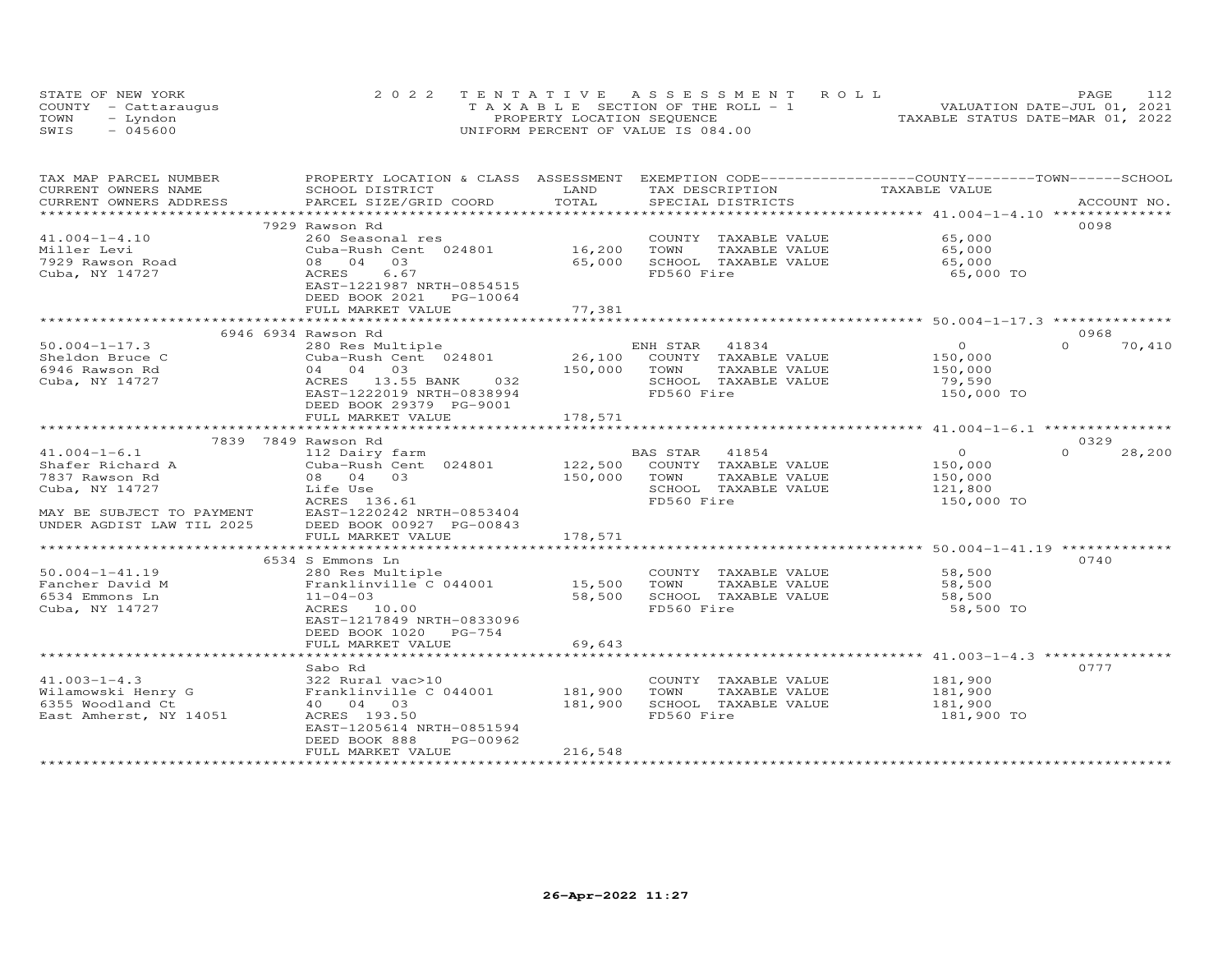| STATE OF NEW YORK    | 2022 TENTATIVE ASSESSMENT ROLL        | 113<br><b>PAGE</b>               |
|----------------------|---------------------------------------|----------------------------------|
| COUNTY - Cattaraugus | T A X A B L E SECTION OF THE ROLL - 1 | VALUATION DATE-JUL 01, 2021      |
| TOWN<br>– Lyndon     | PROPERTY LOCATION SEQUENCE            | TAXABLE STATUS DATE-MAR 01, 2022 |
| SWIS<br>- 045600     | UNIFORM PERCENT OF VALUE IS 084.00    |                                  |

| TAX MAP PARCEL NUMBER                                                                                                                                                                           |                                                                         |         |                       | PROPERTY LOCATION & CLASS ASSESSMENT EXEMPTION CODE----------------COUNTY-------TOWN-----SCHOOL |
|-------------------------------------------------------------------------------------------------------------------------------------------------------------------------------------------------|-------------------------------------------------------------------------|---------|-----------------------|-------------------------------------------------------------------------------------------------|
| CURRENT OWNERS NAME                                                                                                                                                                             | SCHOOL DISTRICT                                                         | LAND    | TAX DESCRIPTION       | TAXABLE VALUE                                                                                   |
| CURRENT OWNERS ADDRESS                                                                                                                                                                          | PARCEL SIZE/GRID COORD                                                  | TOTAL   | SPECIAL DISTRICTS     | ACCOUNT NO.                                                                                     |
|                                                                                                                                                                                                 |                                                                         |         |                       |                                                                                                 |
|                                                                                                                                                                                                 | Sabo Rd                                                                 |         |                       | 0041                                                                                            |
| $41.003 - 1 - 24$                                                                                                                                                                               | 322 Rural vac>10                                                        |         | COUNTY TAXABLE VALUE  | 130,100                                                                                         |
|                                                                                                                                                                                                 | Franklinville C 044001 130,100                                          |         | TAXABLE VALUE<br>TOWN | 130,100                                                                                         |
|                                                                                                                                                                                                 | $31 -04 -03$                                                            | 130,100 | SCHOOL TAXABLE VALUE  | 130,100                                                                                         |
| 41.003-1-24<br>Wilamowski Henry<br>Wilamowski Roberta<br>522 Rural vac<br>Franklinie<br>31 -04<br>522 Rural vac<br>Fast Amherst, NY 14051<br>EAST-1206620 N<br>EAST-1206620 N<br>EAST-1206620 N |                                                                         |         | FD560 Fire            | 130,100 TO                                                                                      |
|                                                                                                                                                                                                 | EAST-1206620 NRTH-0849611                                               |         |                       |                                                                                                 |
|                                                                                                                                                                                                 | DEED BOOK 00911 PG-00380                                                |         |                       |                                                                                                 |
|                                                                                                                                                                                                 | FULL MARKET VALUE                                                       | 154,881 |                       |                                                                                                 |
|                                                                                                                                                                                                 |                                                                         |         |                       | ************************************ 41.003-1-4.2 ******************************                |
|                                                                                                                                                                                                 | 1197 Sabo Rd                                                            |         |                       | 0776                                                                                            |
| $41.003 - 1 - 4.2$                                                                                                                                                                              | 260 Seasonal res                                                        |         | COUNTY TAXABLE VALUE  | 30,000                                                                                          |
| Wilamowski Henry G<br>6355 Woodland Ct<br>East Amherst, NY 14051<br>ACRES 1.80                                                                                                                  |                                                                         | 9,200   | TOWN<br>TAXABLE VALUE | 30,000                                                                                          |
|                                                                                                                                                                                                 |                                                                         | 30,000  | SCHOOL TAXABLE VALUE  | 30,000                                                                                          |
|                                                                                                                                                                                                 |                                                                         |         | FD560 Fire            | 30,000 TO                                                                                       |
|                                                                                                                                                                                                 | EAST-1206172 NRTH-0852747                                               |         |                       |                                                                                                 |
|                                                                                                                                                                                                 | DEED BOOK 888<br>PG-00964                                               |         |                       |                                                                                                 |
|                                                                                                                                                                                                 | FULL MARKET VALUE                                                       | 35,714  |                       |                                                                                                 |
|                                                                                                                                                                                                 |                                                                         |         |                       |                                                                                                 |
|                                                                                                                                                                                                 | 6019 Seward Rd                                                          |         |                       | 0327                                                                                            |
| $59.001 - 1 - 30$                                                                                                                                                                               | 240 Rural res                                                           |         | VET WAR CT 41121      | 11,280<br>11,280<br>$\circ$                                                                     |
| Suckow David K                                                                                                                                                                                  | Franklinville C 044001 101,700 AG DIST                                  |         | 41720                 | 57,312<br>57,312<br>57,312                                                                      |
| Suckow Beth M                                                                                                                                                                                   | 33 04 03                                                                | 165,000 | COUNTY TAXABLE VALUE  | 96,408                                                                                          |
| 6019 Seward Rd                                                                                                                                                                                  | ACRES 94.10                                                             |         | TOWN<br>TAXABLE VALUE | 96,408                                                                                          |
| Cuba, NY 14727                                                                                                                                                                                  | EAST-1204491 NRTH-0824829                                               |         | SCHOOL TAXABLE VALUE  | 107,688                                                                                         |
|                                                                                                                                                                                                 | DEED BOOK 26289 PG-4001                                                 |         | FD560 Fire            | 165,000 TO                                                                                      |
| MAY BE SUBJECT TO PAYMENT                                                                                                                                                                       | FULL MARKET VALUE                                                       | 196,429 |                       |                                                                                                 |
| UNDER AGDIST LAW TIL 2026                                                                                                                                                                       |                                                                         |         |                       |                                                                                                 |
|                                                                                                                                                                                                 |                                                                         |         |                       |                                                                                                 |
|                                                                                                                                                                                                 | Shady Ln                                                                |         |                       | 0508                                                                                            |
| $59.001 - 1 - 47$                                                                                                                                                                               | 314 Rural vac<10                                                        |         | COUNTY TAXABLE VALUE  | 6,900                                                                                           |
| Eisenhart Edward                                                                                                                                                                                | Franklinville C 044001                                                  | 6,900   | TOWN<br>TAXABLE VALUE | 6,900                                                                                           |
| Eisenhart Roberta                                                                                                                                                                               | 33 04 04                                                                | 6,900   | SCHOOL TAXABLE VALUE  | 6,900                                                                                           |
| 151 Brenridge Dr                                                                                                                                                                                | Lot11                                                                   |         | FD560 Fire            | 6,900 TO                                                                                        |
| East Amherst, NY 14051-1382                                                                                                                                                                     | ACRES<br>2.94                                                           |         |                       |                                                                                                 |
|                                                                                                                                                                                                 | EAST-1203589 NRTH-0826392                                               |         |                       |                                                                                                 |
|                                                                                                                                                                                                 | DEED BOOK 800<br>PG-00452                                               |         |                       |                                                                                                 |
|                                                                                                                                                                                                 | FULL MARKET VALUE                                                       | 8,214   |                       |                                                                                                 |
|                                                                                                                                                                                                 |                                                                         |         |                       |                                                                                                 |
|                                                                                                                                                                                                 | 6086 Shady Ln                                                           |         |                       | 0503                                                                                            |
| $59.001 - 1 - 42$                                                                                                                                                                               | 210 1 Family Res                                                        |         | BAS STAR 41854        | $\overline{0}$<br>$\Omega$<br>28,200                                                            |
| Larnder Paul E                                                                                                                                                                                  | --<br>Franklinville<br>33 04 04<br>ACRES 1.75<br>Franklinville C 044001 | 5,100   | COUNTY TAXABLE VALUE  | 60,000                                                                                          |
| Larnder Karla L                                                                                                                                                                                 |                                                                         | 60,000  | TOWN<br>TAXABLE VALUE | 60,000                                                                                          |
| 6086 Shady Ln                                                                                                                                                                                   |                                                                         |         | SCHOOL TAXABLE VALUE  | 31,800                                                                                          |
| Franklinville, NY 14737                                                                                                                                                                         | EAST-1203037 NRTH-0825498                                               |         | FD560 Fire            | 60,000 TO                                                                                       |
|                                                                                                                                                                                                 | DEED BOOK 12626 PG-3001                                                 |         |                       |                                                                                                 |
|                                                                                                                                                                                                 | FULL MARKET VALUE                                                       | 71,429  |                       |                                                                                                 |
|                                                                                                                                                                                                 |                                                                         |         |                       |                                                                                                 |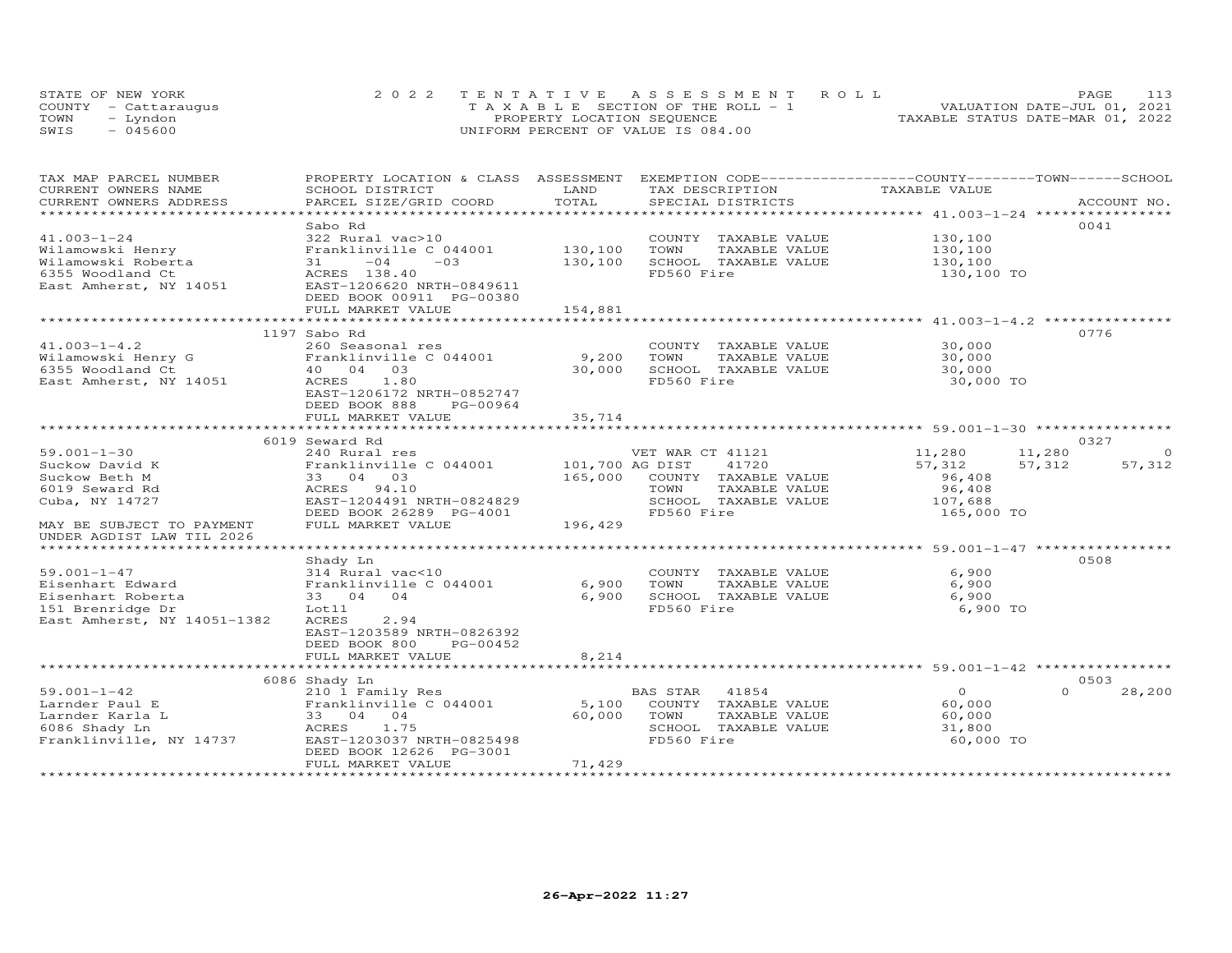|      | STATE OF NEW YORK    | 2022 TENTATIVE ASSESSMENT ROLL        | PAGE                             | 114 |
|------|----------------------|---------------------------------------|----------------------------------|-----|
|      | COUNTY - Cattaraugus | T A X A B L E SECTION OF THE ROLL - 1 | VALUATION DATE-JUL 01, 2021      |     |
| TOWN | - Lyndon             | PROPERTY LOCATION SEQUENCE            | TAXABLE STATUS DATE-MAR 01, 2022 |     |
| SWIS | $-045600$            | UNIFORM PERCENT OF VALUE IS 084.00    |                                  |     |

| TAX MAP PARCEL NUMBER<br>CURRENT OWNERS NAME<br>CURRENT OWNERS ADDRESS | PROPERTY LOCATION & CLASS ASSESSMENT<br>SCHOOL DISTRICT<br>PARCEL SIZE/GRID COORD          | LAND<br>TOTAL   | EXEMPTION CODE-----------------COUNTY-------TOWN-----SCHOOL<br>TAX DESCRIPTION<br>SPECIAL DISTRICTS | TAXABLE VALUE  | ACCOUNT NO.       |
|------------------------------------------------------------------------|--------------------------------------------------------------------------------------------|-----------------|-----------------------------------------------------------------------------------------------------|----------------|-------------------|
|                                                                        |                                                                                            |                 |                                                                                                     |                |                   |
|                                                                        | 6095 Shady Ln                                                                              |                 |                                                                                                     |                | 0505              |
| $59.001 - 1 - 44$                                                      | 270 Mfg housing                                                                            |                 | COUNTY TAXABLE VALUE                                                                                | 8,100          |                   |
| Larnder Paul                                                           | Franklinville C 044001                                                                     | 7,100           | TOWN<br>TAXABLE VALUE                                                                               | 8,100          |                   |
| Larnder Karla                                                          | 33 04 04                                                                                   | 8,100           | SCHOOL TAXABLE VALUE                                                                                | 8,100          |                   |
| 1371 Eash Hill Rd                                                      | Lot17                                                                                      |                 | FD560 Fire                                                                                          | 8,100 TO       |                   |
| Franklinville, NY 14737                                                | ACRES<br>3.05<br>EAST-1203152 NRTH-0826105<br>DEED BOOK 00986 PG-00266                     |                 |                                                                                                     |                |                   |
|                                                                        | FULL MARKET VALUE                                                                          | 9,643           |                                                                                                     |                |                   |
|                                                                        | **************************                                                                 |                 |                                                                                                     |                |                   |
|                                                                        | 6098 Shady Ln                                                                              |                 |                                                                                                     |                | 0502              |
| $59.001 - 1 - 41$                                                      | 210 1 Family Res                                                                           |                 | COUNTY TAXABLE VALUE                                                                                | 20,000         |                   |
| Larnder Shawn                                                          | Franklinville C 044001                                                                     | 4,900           | TOWN<br>TAXABLE VALUE                                                                               | 20,000         |                   |
| Putt Karen M                                                           | 33 04 04                                                                                   | 20,000          | SCHOOL TAXABLE VALUE                                                                                | 20,000         |                   |
| 6098 Shady Lane                                                        | Lot16                                                                                      |                 | FD560 Fire                                                                                          | 20,000 TO      |                   |
| Franklinville, NY 14737                                                | ACRES<br>1.58<br>EAST-1203315 NRTH-0825607<br>DEED BOOK 23438 PG-2001<br>FULL MARKET VALUE | 23,810          |                                                                                                     |                |                   |
|                                                                        |                                                                                            |                 |                                                                                                     |                |                   |
|                                                                        | 6119 Shady Ln                                                                              |                 |                                                                                                     |                | 0507              |
| $59.001 - 1 - 46$                                                      | 210 1 Family Res                                                                           |                 | VET WAR CT 41121                                                                                    | 7,875          | 7,875<br>$\circ$  |
| Bucheister William                                                     | Franklinville C 044001                                                                     |                 | 5,300 AGED C/T/S 41800                                                                              | 22,313         | 22,313<br>26,250  |
| Bucheister Linda K                                                     | 33<br>$-04$<br>$-04$                                                                       | 52,500 ENH STAR | 41834                                                                                               | $\overline{0}$ | $\circ$<br>26,250 |
| 6119 Shady Ln                                                          | Lot13                                                                                      |                 | COUNTY TAXABLE VALUE                                                                                | 22,312         |                   |
| Franklinville, NY 14737                                                | ACRES<br>1.88                                                                              |                 | TAXABLE VALUE<br>TOWN                                                                               | 22,312         |                   |
|                                                                        | EAST-1203522 NRTH-0826091                                                                  |                 | SCHOOL TAXABLE VALUE                                                                                | $\sim$ 0       |                   |
|                                                                        | DEED BOOK 13237 PG-3001                                                                    |                 | FD560 Fire                                                                                          | 52,500 TO      |                   |
|                                                                        | FULL MARKET VALUE                                                                          | 62,500          |                                                                                                     |                |                   |
|                                                                        |                                                                                            |                 |                                                                                                     |                |                   |
|                                                                        | 6120 Shady Ln                                                                              |                 |                                                                                                     |                | 0501              |
| $59.001 - 1 - 40$                                                      | 270 Mfg housing                                                                            |                 | COUNTY TAXABLE VALUE                                                                                | 8,000          |                   |
| Manning Patrick                                                        | Franklinville C 044001                                                                     | 7,100           | TOWN<br>TAXABLE VALUE                                                                               | 8,000          |                   |
| Claxton Trevor                                                         | $33 -04$<br>$-03$                                                                          | 8,000           | SCHOOL TAXABLE VALUE                                                                                | 8,000          |                   |
| 92 Saint Marys Rd, Apt B<br>Buffalo, NY 14211                          | Lot14<br>ACRES<br>1.73<br>EAST-1203648 NRTH-0825772                                        |                 | FD560 Fire                                                                                          | 8,000 TO       |                   |
|                                                                        | DEED BOOK 20210 PG-7629                                                                    |                 |                                                                                                     |                |                   |
|                                                                        | FULL MARKET VALUE                                                                          | 9,524           |                                                                                                     |                |                   |
|                                                                        |                                                                                            |                 |                                                                                                     |                |                   |
|                                                                        | 6129 Shady Ln                                                                              |                 |                                                                                                     |                | 0506              |
| $59.001 - 1 - 45$                                                      | 314 Rural vac<10                                                                           |                 | COUNTY TAXABLE VALUE                                                                                | 6,300          |                   |
| Bucheister William                                                     | Franklinville C 044001                                                                     | 6,300           | TOWN<br>TAXABLE VALUE                                                                               | 6,300          |                   |
| Bucheister Linda K                                                     | 33 04 03                                                                                   | 6,300           | SCHOOL TAXABLE VALUE                                                                                | 6,300          |                   |
| 6129 Shady Ln                                                          | Lot15                                                                                      |                 | FD560 Fire                                                                                          | 6,300 TO       |                   |
| Franklinville, NY 14737                                                | ACRES<br>2.55                                                                              |                 |                                                                                                     |                |                   |
|                                                                        | EAST-1203321 NRTH-0826128                                                                  |                 |                                                                                                     |                |                   |
|                                                                        | DEED BOOK 13237 PG-3001                                                                    |                 |                                                                                                     |                |                   |
|                                                                        | FULL MARKET VALUE                                                                          | 7,500           |                                                                                                     |                |                   |
|                                                                        |                                                                                            |                 |                                                                                                     |                |                   |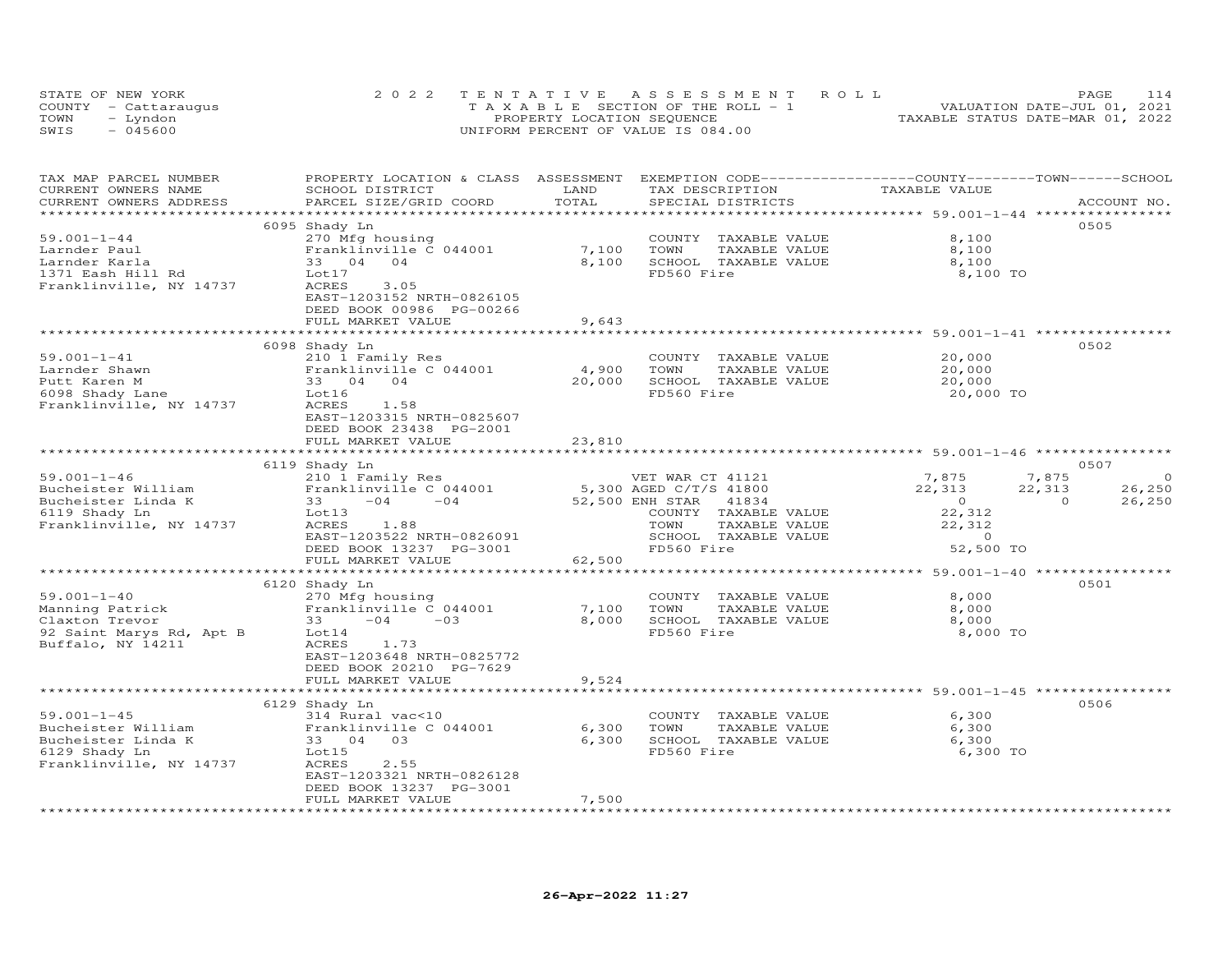| STATE OF NEW YORK    | 2022 TENTATIVE ASSESSMENT ROLL        | PAGE.                            | 115 |
|----------------------|---------------------------------------|----------------------------------|-----|
| COUNTY - Cattaraugus | T A X A B L E SECTION OF THE ROLL - 1 | VALUATION DATE-JUL 01, 2021      |     |
| TOWN<br>- Lyndon     | PROPERTY LOCATION SEQUENCE            | TAXABLE STATUS DATE-MAR 01, 2022 |     |
| $-045600$<br>SWIS    | UNIFORM PERCENT OF VALUE IS 084.00    |                                  |     |

| TAX MAP PARCEL NUMBER<br>CURRENT OWNERS NAME | PROPERTY LOCATION & CLASS ASSESSMENT<br>SCHOOL DISTRICT | LAND           | EXEMPTION CODE------------------COUNTY-------TOWN-----SCHOOL<br>TAX DESCRIPTION | TAXABLE VALUE     |                                         |
|----------------------------------------------|---------------------------------------------------------|----------------|---------------------------------------------------------------------------------|-------------------|-----------------------------------------|
| CURRENT OWNERS ADDRESS                       | PARCEL SIZE/GRID COORD                                  | TOTAL          | SPECIAL DISTRICTS                                                               |                   | ACCOUNT NO.                             |
| ***********************                      | *****************************                           |                |                                                                                 |                   |                                         |
|                                              | 6130 Shady Ln                                           |                |                                                                                 |                   | 0500                                    |
| $59.001 - 1 - 39$                            | 260 Seasonal res                                        |                | COUNTY<br>TAXABLE VALUE                                                         | 25,000            |                                         |
| Aquila Gary M                                | Franklinville C 044001                                  | 7,500          | TAXABLE VALUE<br>TOWN                                                           | 25,000            |                                         |
| Aquila Annette M                             | 33 04<br>04                                             | 25,000         | SCHOOL<br>TAXABLE VALUE                                                         | 25,000            |                                         |
| 24 Oehman Blvd                               | Lot12                                                   |                | FD560 Fire                                                                      | 25,000 TO         |                                         |
| Cheektowaga, NY 14225                        | <b>ACRES</b><br>2.03                                    |                |                                                                                 |                   |                                         |
|                                              | EAST-1203844 NRTH-0825990<br>DEED BOOK 9483<br>PG-7001  |                |                                                                                 |                   |                                         |
|                                              | FULL MARKET VALUE                                       | 29,762         |                                                                                 |                   |                                         |
|                                              | ****************                                        | ************** | ******************************** 59.001-1-36 **********                         |                   |                                         |
|                                              | 6136 Shady Ln                                           |                |                                                                                 |                   | 0498                                    |
| $59.001 - 1 - 36$                            | 260 Seasonal res                                        |                | COUNTY<br>TAXABLE VALUE                                                         | 7,000             |                                         |
| Ackerman Scott                               | Franklinville C 044001                                  | 7,000          | TOWN<br>TAXABLE VALUE                                                           | 7,000             |                                         |
| 29 Pheasant Ln                               | 03<br>33 04                                             | 7,000          | SCHOOL TAXABLE VALUE                                                            | 7,000             |                                         |
| Cheektowaga, NY 14227                        | Lot23                                                   |                | FD560 Fire                                                                      | 7,000 TO          |                                         |
|                                              | <b>ACRES</b><br>2.09                                    |                |                                                                                 |                   |                                         |
|                                              | EAST-1203828 NRTH-0825607                               |                |                                                                                 |                   |                                         |
|                                              | DEED BOOK 00951 PG-00049                                |                |                                                                                 |                   |                                         |
|                                              | FULL MARKET VALUE                                       | 8,333          |                                                                                 |                   |                                         |
|                                              |                                                         |                |                                                                                 |                   |                                         |
|                                              | 6142 Shady Ln                                           |                |                                                                                 |                   | 0499                                    |
| $59.001 - 1 - 38$<br>McConnell Frieda        | 210 1 Family Res<br>Franklinville C 044001              |                | VET WAR CT 41121<br>6,400 BAS STAR<br>41854                                     | 7,500<br>$\Omega$ | 7,500<br>$\Omega$<br>28,200<br>$\Omega$ |
| Pilat Cynthia                                | 33 04<br>0.3                                            | 50,000         | COUNTY<br>TAXABLE VALUE                                                         | 42,500            |                                         |
| 6142 Shady Ln                                | Lot 10                                                  |                | TAXABLE VALUE<br>TOWN                                                           | 42,500            |                                         |
| Franklinville, NY 14737                      | ACRES<br>1.28                                           |                | SCHOOL TAXABLE VALUE                                                            | 21,800            |                                         |
|                                              | EAST-1203907 NRTH-0826301                               |                | FD560 Fire                                                                      | 50,000 TO         |                                         |
|                                              | DEED BOOK 22179 PG-3001                                 |                |                                                                                 |                   |                                         |
|                                              | FULL MARKET VALUE                                       | 59,524         |                                                                                 |                   |                                         |
|                                              |                                                         |                |                                                                                 |                   |                                         |
|                                              | 6167 Shady Ln                                           |                |                                                                                 |                   | 0509                                    |
| $59.001 - 1 - 48$                            | 270 Mfg housing                                         |                | ENH STAR<br>41834                                                               | $\circ$           | $\Omega$<br>23,000                      |
| Eckam Donald M                               | Franklinville C 044001                                  | 5,400          | COUNTY<br>TAXABLE VALUE                                                         | 23,000            |                                         |
| 6167 Shady Ln                                | 33 04<br>04                                             | 23,000         | TOWN<br>TAXABLE VALUE                                                           | 23,000            |                                         |
| Cuba, NY 14727                               | ACRES<br>1.95                                           |                | SCHOOL TAXABLE VALUE                                                            | $\circ$           |                                         |
|                                              | EAST-1203673 NRTH-0826623                               |                | FD560 Fire                                                                      | 23,000 TO         |                                         |
|                                              | DEED BOOK 4968<br>PG-3001                               |                |                                                                                 |                   |                                         |
|                                              | FULL MARKET VALUE                                       | 27,381         |                                                                                 |                   |                                         |
|                                              |                                                         |                |                                                                                 |                   | 0510                                    |
| $59.001 - 1 - 49$                            | 6179 Shady Ln                                           |                | BAS STAR<br>41854                                                               | $\circ$           | 28,200<br>$\Omega$                      |
| Eckam John L                                 | 270 Mfg housing<br>Franklinville C 044001               | 5,800          | COUNTY TAXABLE VALUE                                                            | 34,000            |                                         |
| Eckam Aileen A                               | 33 04<br>04                                             | 34,000         | TOWN<br>TAXABLE VALUE                                                           | 34,000            |                                         |
| 6179 Shady Ln                                | <b>ACRES</b><br>2.17                                    |                | SCHOOL<br>TAXABLE VALUE                                                         | 5,800             |                                         |
| Cuba, NY 14727                               | EAST-1203665 NRTH-0826812                               |                | FD560 Fire                                                                      | 34,000 TO         |                                         |
|                                              | DEED BOOK 00979 PG-00041                                |                |                                                                                 |                   |                                         |
|                                              | FULL MARKET VALUE                                       | 40,476         |                                                                                 |                   |                                         |
|                                              |                                                         |                |                                                                                 |                   |                                         |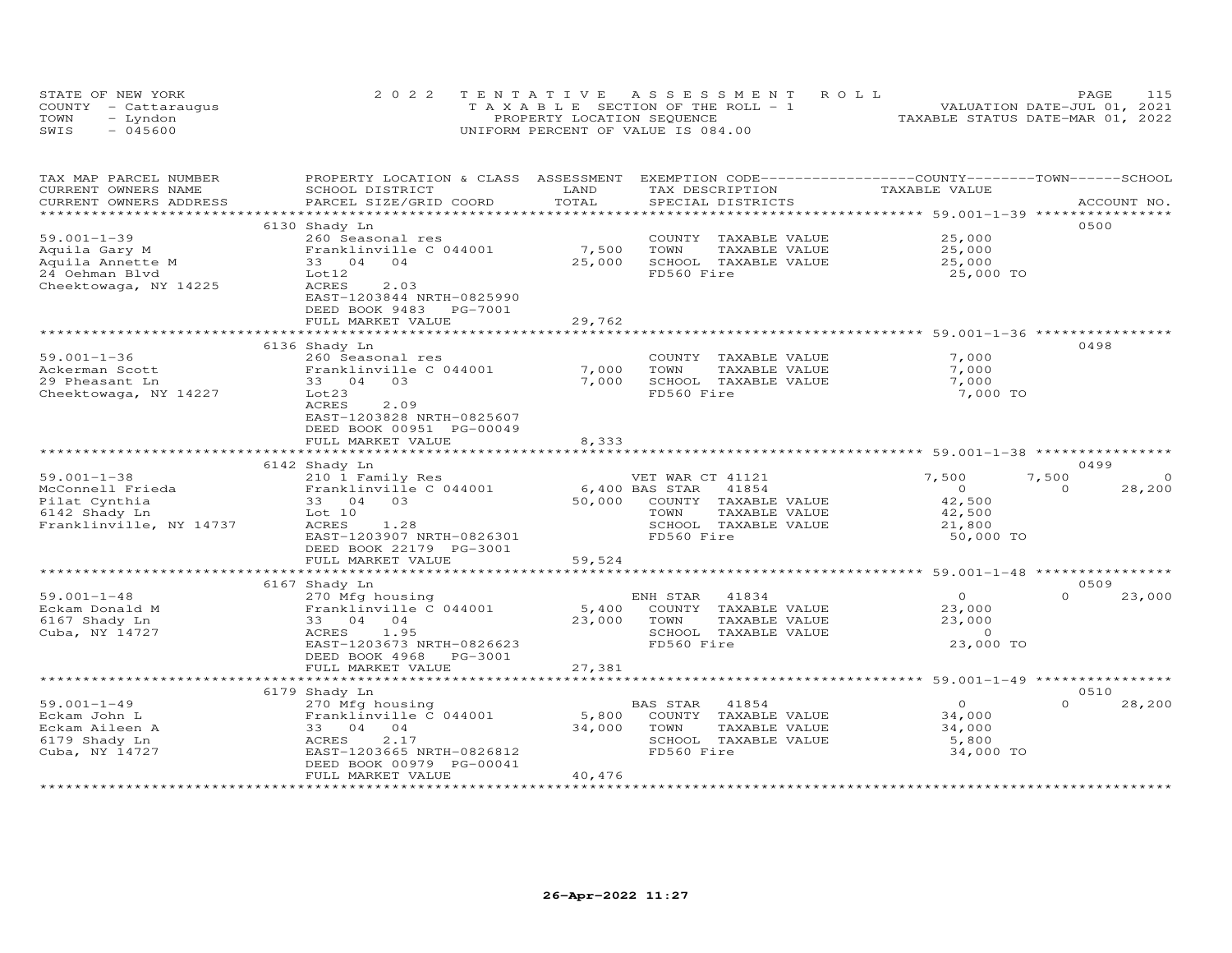| STATE OF NEW YORK    |          | 2022 TENTATIVE ASSESSMENT ROLL        |  |                                  | <b>PAGE</b> | 116 |
|----------------------|----------|---------------------------------------|--|----------------------------------|-------------|-----|
| COUNTY - Cattaraugus |          | T A X A B L E SECTION OF THE ROLL - 1 |  | VALUATION DATE-JUL 01, 2021      |             |     |
| TOWN                 | - Lyndon | PROPERTY LOCATION SEQUENCE            |  | TAXABLE STATUS DATE-MAR 01, 2022 |             |     |
| SWIS                 | - 045600 | UNIFORM PERCENT OF VALUE IS 084.00    |  |                                  |             |     |

| TAX MAP PARCEL NUMBER<br>CURRENT OWNERS NAME | PROPERTY LOCATION & CLASS ASSESSMENT<br>SCHOOL DISTRICT | LAND          | EXEMPTION CODE-----------------COUNTY-------TOWN------SCHOOL<br>TAX DESCRIPTION | TAXABLE VALUE                                         |                    |
|----------------------------------------------|---------------------------------------------------------|---------------|---------------------------------------------------------------------------------|-------------------------------------------------------|--------------------|
| CURRENT OWNERS ADDRESS                       | PARCEL SIZE/GRID COORD                                  | TOTAL         | SPECIAL DISTRICTS                                                               |                                                       | ACCOUNT NO.        |
| *************************                    |                                                         |               |                                                                                 |                                                       |                    |
|                                              | 6191 Shady Ln                                           |               |                                                                                 |                                                       | 0511               |
| $59.001 - 1 - 50$                            | 270 Mfg housing                                         |               | 41854<br>BAS STAR                                                               | $\overline{O}$                                        | $\Omega$<br>28,200 |
| Mohr Stacey A                                | Franklinville C 044001                                  | 5,900         | COUNTY TAXABLE VALUE                                                            | 37,500                                                |                    |
| 6191 Shady Lane Rd                           | 33 04 04                                                | 37,500        | TOWN<br>TAXABLE VALUE                                                           | 37,500                                                |                    |
| Franklinville, NY 14737                      | Lot 7                                                   |               | SCHOOL TAXABLE VALUE                                                            | 9,300                                                 |                    |
|                                              | 2.26<br>ACRES                                           |               | FD560 Fire                                                                      | 37,500 TO                                             |                    |
|                                              | EAST-1203670 NRTH-0827017                               |               |                                                                                 |                                                       |                    |
|                                              | DEED BOOK 10893 PG-8003                                 |               |                                                                                 |                                                       |                    |
|                                              | FULL MARKET VALUE                                       | 44,643        |                                                                                 |                                                       |                    |
|                                              |                                                         |               |                                                                                 |                                                       |                    |
|                                              | 6197 Shady Ln                                           |               |                                                                                 |                                                       | 0733               |
| $59.001 - 1 - 51.3$                          | 314 Rural vac<10                                        |               | COUNTY TAXABLE VALUE                                                            | 3,000                                                 |                    |
| Papierz Scott                                | Franklinville C 044001                                  | 3,000         | TOWN<br>TAXABLE VALUE                                                           | 3,000                                                 |                    |
| 79 Highview Circle                           | 33 04 03                                                | 3,000         | SCHOOL TAXABLE VALUE                                                            | 3,000                                                 |                    |
| Blasdell, NY 14219                           | FRNT 100.00 DPTH 232.00                                 |               | FD560 Fire                                                                      | 3,000 TO                                              |                    |
|                                              | EAST-1203544 NRTH-0827172                               |               |                                                                                 |                                                       |                    |
|                                              | DEED BOOK 20210 PG-4710                                 |               |                                                                                 |                                                       |                    |
|                                              | FULL MARKET VALUE                                       | 3,571         |                                                                                 |                                                       |                    |
|                                              |                                                         |               |                                                                                 |                                                       |                    |
|                                              | 6199 Shady Ln                                           |               |                                                                                 |                                                       | 0588               |
| $59.001 - 1 - 51.1$                          | 210 1 Family Res                                        |               | BAS STAR 41854                                                                  | $\Omega$                                              | $\Omega$<br>28,200 |
| Cobado Kent                                  | Franklinville C 044001                                  | 3,000         | COUNTY TAXABLE VALUE                                                            | 34,000                                                |                    |
|                                              |                                                         | 34,000        | TOWN<br>TAXABLE VALUE                                                           | 34,000                                                |                    |
|                                              |                                                         |               | SCHOOL TAXABLE VALUE                                                            | 5,800                                                 |                    |
|                                              |                                                         |               | FD560 Fire                                                                      | 34,000 TO                                             |                    |
|                                              |                                                         |               |                                                                                 |                                                       |                    |
|                                              | FULL MARKET VALUE                                       | 40,476        |                                                                                 |                                                       |                    |
|                                              | ****************************                            | ************* |                                                                                 | *********************** 59.001-1-51.2 *************** |                    |
|                                              | 6205 Shady Ln                                           |               |                                                                                 |                                                       | 0512               |
| $59.001 - 1 - 51.2$                          | 210 1 Family Res                                        |               | BAS STAR<br>41854                                                               | $\overline{O}$                                        | $\Omega$<br>27,400 |
| Steffennagen William D                       | Franklinville C 044001                                  | 4,100         | COUNTY TAXABLE VALUE                                                            | 27,400                                                |                    |
| Learn Stacy                                  | 33 04 03                                                | 27,400        | TOWN<br>TAXABLE VALUE                                                           | 27,400                                                |                    |
| 6205 Shady Ln                                | ACRES<br>1.09                                           |               | SCHOOL TAXABLE VALUE                                                            | $\overline{0}$                                        |                    |
| Franklinville, NY 14737                      | EAST-1203669 NRTH-0827273                               |               | FD560 Fire                                                                      | 27,400 TO                                             |                    |
|                                              | DEED BOOK 1292 PG-8001                                  |               |                                                                                 |                                                       |                    |
|                                              | FULL MARKET VALUE                                       | 32,619        |                                                                                 |                                                       |                    |
|                                              |                                                         |               |                                                                                 |                                                       |                    |
|                                              | 6211 Shady Ln                                           |               |                                                                                 |                                                       | 0805               |
| $59.001 - 1 - 57.3$                          | 210 1 Family Res                                        |               | BAS STAR<br>41854                                                               | $\overline{O}$                                        | $\Omega$<br>28,200 |
| Steffenhagen William D                       | Franklinville C 044001                                  | 5,400         | COUNTY TAXABLE VALUE                                                            | 67,500                                                |                    |
|                                              |                                                         |               |                                                                                 |                                                       |                    |
| 6211 Shady Ln<br>Franklinville, NY 14737     | 33 04 03                                                | 67,500        | TOWN<br>TAXABLE VALUE<br>SCHOOL TAXABLE VALUE                                   | 67,500                                                |                    |
|                                              | ACRES<br>1.90                                           |               |                                                                                 | 39,300                                                |                    |
|                                              | EAST-1203695 NRTH-0827419                               |               | FD560 Fire                                                                      | 67,500 TO                                             |                    |
|                                              | DEED BOOK 5088<br>PG-7001                               |               |                                                                                 |                                                       |                    |
|                                              | FULL MARKET VALUE                                       | 80,357        |                                                                                 |                                                       |                    |
|                                              |                                                         |               |                                                                                 |                                                       |                    |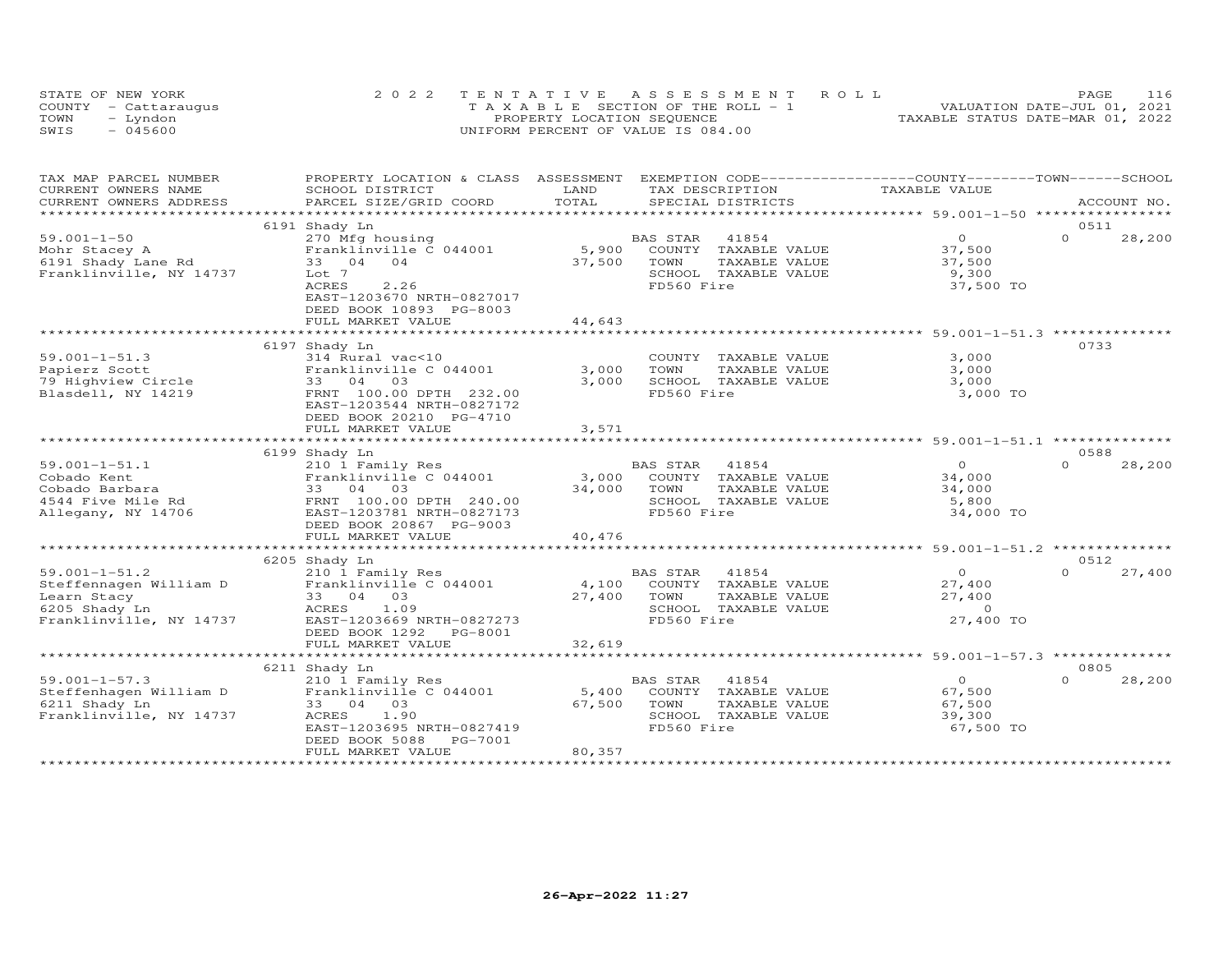| STATE OF NEW YORK    | 2022 TENTATIVE ASSESSMENT ROLL        | 117<br>PAGE                      |
|----------------------|---------------------------------------|----------------------------------|
| COUNTY - Cattaraugus | T A X A B L E SECTION OF THE ROLL - 1 | VALUATION DATE-JUL 01, 2021      |
| TOWN<br>– Lyndon     | PROPERTY LOCATION SEQUENCE            | TAXABLE STATUS DATE-MAR 01, 2022 |
| SWIS<br>- 045600     | UNIFORM PERCENT OF VALUE IS 084.00    |                                  |

| TAX MAP PARCEL NUMBER                                          | PROPERTY LOCATION & CLASS ASSESSMENT |        | EXEMPTION CODE-----------------COUNTY-------TOWN------SCHOOL |               |             |
|----------------------------------------------------------------|--------------------------------------|--------|--------------------------------------------------------------|---------------|-------------|
| CURRENT OWNERS NAME                                            | SCHOOL DISTRICT                      | LAND   | TAX DESCRIPTION                                              | TAXABLE VALUE |             |
| CURRENT OWNERS ADDRESS                                         | PARCEL SIZE/GRID COORD               | TOTAL  | SPECIAL DISTRICTS                                            |               | ACCOUNT NO. |
|                                                                |                                      |        |                                                              |               |             |
|                                                                | 6229 Shady Ln                        |        |                                                              |               | 0587        |
| $59.001 - 1 - 56.3$<br>59.001-1-56.3<br>Steffenhagen William D | 210 1 Family Res                     |        | COUNTY TAXABLE VALUE                                         | 39,500        |             |
|                                                                | Franklinville C 044001               | 4,000  | TOWN<br>TAXABLE VALUE                                        | 39,500        |             |
| 6211 Shady Ln                                                  | 33 04 03                             | 39,500 | SCHOOL TAXABLE VALUE                                         | 39,500        |             |
| Franklinville, NY 14737                                        | ACRES 1.00                           |        | FD560 Fire                                                   | 39,500 TO     |             |
|                                                                | EAST-1203792 NRTH-0827622            |        |                                                              |               |             |
|                                                                | DEED BOOK 20190 PG-6876              |        |                                                              |               |             |
|                                                                | FULL MARKET VALUE                    | 47,024 |                                                              |               |             |
|                                                                |                                      |        |                                                              |               |             |
|                                                                | Slab City Rd                         |        |                                                              |               | 0347        |
| $50.003 - 1 - 20$                                              | 322 Rural vac>10                     |        | COUNTY TAXABLE VALUE                                         | 30,200        |             |
| Gillard Carrie A                                               | Franklinville C 044001               | 30,200 | TOWN<br>TAXABLE VALUE                                        | 30,200        |             |
| 2816 Woodmark Ct                                               | 36 04 03                             | 30,200 | SCHOOL TAXABLE VALUE                                         | 30,200        |             |
| Henrico, VA 23233                                              | ACRES 27.70                          |        | FD560 Fire                                                   | 30,200 TO     |             |
|                                                                | EAST-1205985 NRTH-0838038            |        |                                                              |               |             |
|                                                                | DEED BOOK 29805 PG-9001              |        |                                                              |               |             |
|                                                                | FULL MARKET VALUE                    | 35,952 |                                                              |               |             |
|                                                                |                                      |        |                                                              |               |             |
|                                                                | Slab City Rd                         |        |                                                              |               | 0100        |
| $50.003 - 1 - 21$                                              | 314 Rural vac<10                     |        | COUNTY TAXABLE VALUE                                         | 12,500        |             |
| Gillard Carrie A                                               | Franklinville C 044001               | 12,500 | TOWN<br>TAXABLE VALUE                                        | 12,500        |             |
| 2816 Woodmark Ct                                               | 37 04 03                             | 12,500 | SCHOOL TAXABLE VALUE                                         | 12,500        |             |
| Henrico, VA 23233                                              | ACRES 10.00                          |        | FD560 Fire                                                   | 12,500 TO     |             |
|                                                                | EAST-1205347 NRTH-0838077            |        |                                                              |               |             |
|                                                                | DEED BOOK 29805 PG-9002              |        |                                                              |               |             |
|                                                                | FULL MARKET VALUE                    | 14,881 |                                                              |               |             |
|                                                                |                                      |        |                                                              |               |             |
|                                                                | Slab City Rd                         |        |                                                              |               | 0015        |
| $50.003 - 1 - 22$                                              | 314 Rural vac<10                     |        | COUNTY TAXABLE VALUE                                         | 5,200         |             |
| Gillard Carrie A                                               | Franklinville C 044001               | 5,200  | TOWN<br>TAXABLE VALUE                                        | 5,200         |             |
| 2816 Woodmark Ct                                               | 36 04 03                             | 5,200  | SCHOOL TAXABLE VALUE                                         | 5,200         |             |
| Henrico, VA 23233                                              | 3.49<br>ACRES                        |        | FD560 Fire                                                   | 5,200 TO      |             |
|                                                                | EAST-1205182 NRTH-0838438            |        |                                                              |               |             |
|                                                                | DEED BOOK 29805 PG-9003              |        |                                                              |               |             |
|                                                                | FULL MARKET VALUE                    | 6,190  |                                                              |               |             |
|                                                                |                                      |        |                                                              |               |             |
|                                                                | Slab City Rd                         |        |                                                              |               | 0065        |
| $50.003 - 1 - 23$                                              | 314 Rural vac<10                     |        | COUNTY TAXABLE VALUE                                         | 10,500        |             |
| Gillard Carrie A                                               | Franklinville C 044001               | 10,500 | TOWN<br>TAXABLE VALUE                                        | 10,500        |             |
| 2816 Woodmark Ct                                               | 37 04 03                             | 10,500 | SCHOOL TAXABLE VALUE                                         | 10,500        |             |
| Henrico, VA 23233                                              | 8.00<br>ACRES                        |        | FD560 Fire                                                   | 10,500 TO     |             |
|                                                                | EAST-1205262 NRTH-0838699            |        |                                                              |               |             |
|                                                                | DEED BOOK 29805 PG-9004              |        |                                                              |               |             |
|                                                                | FULL MARKET VALUE                    | 12,500 |                                                              |               |             |
|                                                                |                                      |        |                                                              |               |             |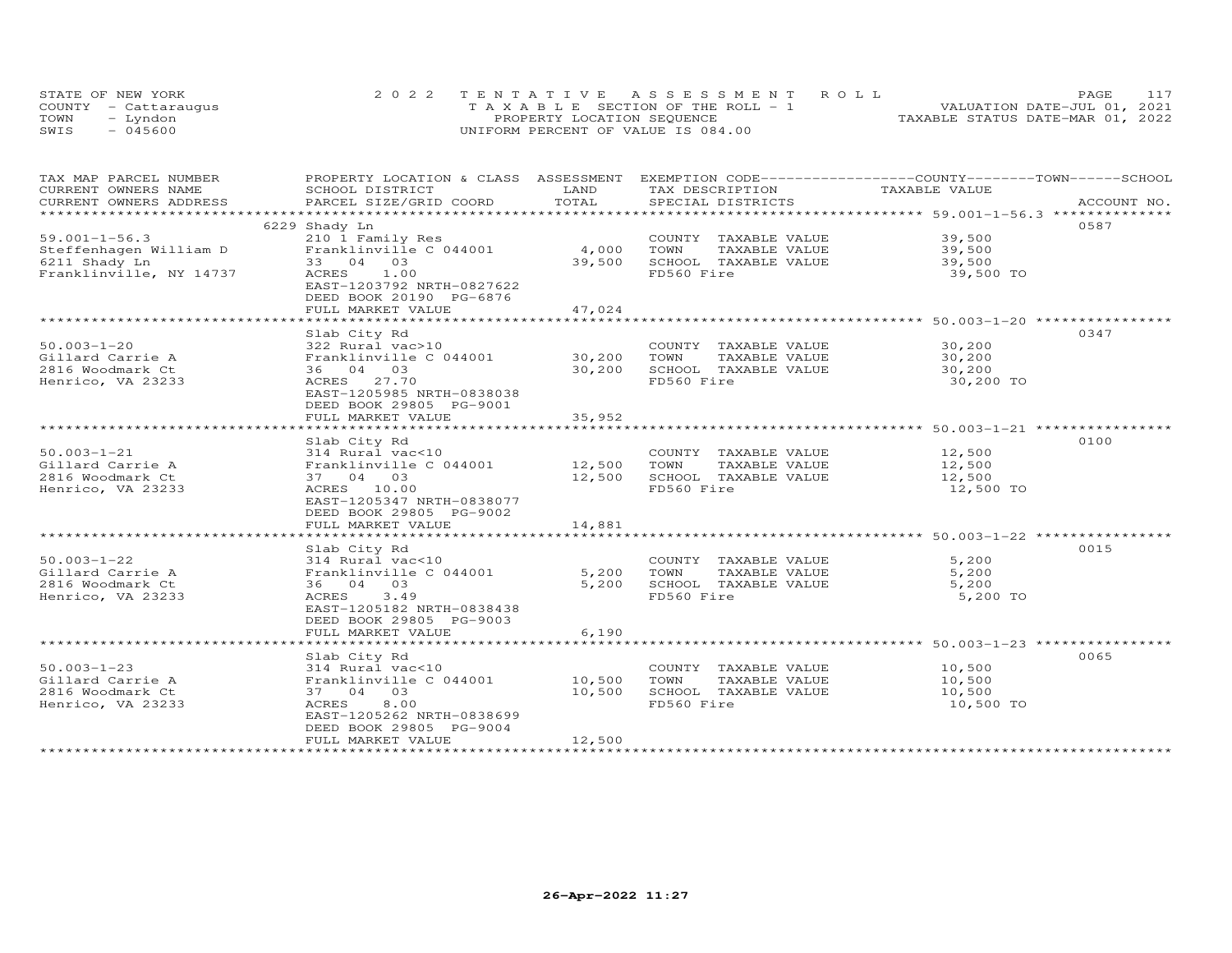|      | STATE OF NEW YORK    | 2022 TENTATIVE ASSESSMENT ROLL        | 118<br><b>PAGE</b>               |
|------|----------------------|---------------------------------------|----------------------------------|
|      | COUNTY - Cattaraugus | T A X A B L E SECTION OF THE ROLL - 1 | VALUATION DATE-JUL 01, 2021      |
| TOWN | – Lyndon             | PROPERTY LOCATION SEQUENCE            | TAXABLE STATUS DATE-MAR 01, 2022 |
| SWIS | $-045600$            | UNIFORM PERCENT OF VALUE IS 084.00    |                                  |

| TAX MAP PARCEL NUMBER<br>CURRENT OWNERS NAME | PROPERTY LOCATION & CLASS ASSESSMENT<br>SCHOOL DISTRICT | LAND        | EXEMPTION CODE-----------------COUNTY-------TOWN------SCHOOL<br>TAX DESCRIPTION | TAXABLE VALUE |             |
|----------------------------------------------|---------------------------------------------------------|-------------|---------------------------------------------------------------------------------|---------------|-------------|
| CURRENT OWNERS ADDRESS                       | PARCEL SIZE/GRID COORD                                  | TOTAL       | SPECIAL DISTRICTS                                                               |               | ACCOUNT NO. |
| *********************                        |                                                         |             |                                                                                 |               |             |
|                                              |                                                         |             |                                                                                 |               | 0044        |
| $50.003 - 1 - 24$                            | Slab City Rd                                            |             |                                                                                 | 7,500         |             |
|                                              | 314 Rural vac<10                                        |             | COUNTY TAXABLE VALUE                                                            |               |             |
| Laspro Richard J                             | Franklinville C 044001                                  | 7,500       | TOWN<br>TAXABLE VALUE                                                           | 7,500         |             |
| Laspro Alesya D                              | 36 04 03                                                | 7,500       | SCHOOL TAXABLE VALUE                                                            | 7,500         |             |
| 6031 Goodrich Road                           | 5.00<br>ACRES                                           |             | FD560 Fire                                                                      | 7,500 TO      |             |
| Clarence Center, NY 14032                    | EAST-1205250 NRTH-0838975                               |             |                                                                                 |               |             |
|                                              | DEED BOOK 20221 PG-1876                                 |             |                                                                                 |               |             |
| PRIOR OWNER ON 3/01/2022                     | FULL MARKET VALUE                                       | 8,929       |                                                                                 |               |             |
| Laspro Richard J                             |                                                         |             |                                                                                 |               |             |
| ********************                         |                                                         |             |                                                                                 |               |             |
|                                              | Slab City Rd                                            |             |                                                                                 |               | 0140        |
| $50.003 - 1 - 25$                            | 314 Rural vac<10                                        |             | COUNTY TAXABLE VALUE                                                            | 11,400        |             |
| Gillard Carrie A                             | Franklinville C 044001                                  | 11,400 TOWN | TAXABLE VALUE                                                                   | 11,400        |             |
| 2816 Woodmark Ct                             | 36 04 03                                                | 11,400      | SCHOOL TAXABLE VALUE                                                            | 11,400        |             |
| Henrico, VA 23233                            | 8.87<br>ACRES                                           |             | FD560 Fire                                                                      | 11,400 TO     |             |
|                                              | EAST-1204460 NRTH-0838870                               |             |                                                                                 |               |             |
|                                              | DEED BOOK 29805 PG-9005                                 |             |                                                                                 |               |             |
|                                              | FULL MARKET VALUE                                       | 13,571      |                                                                                 |               |             |
|                                              |                                                         |             |                                                                                 |               |             |
|                                              | Slab City Rd                                            |             |                                                                                 |               | 0258        |
| $50.003 - 2 - 4$                             | 314 Rural vac<10                                        |             | COUNTY TAXABLE VALUE                                                            | 8,800         |             |
| Morgan Richard G                             | Franklinville C 044001                                  | 8,800       | TOWN<br>TAXABLE VALUE                                                           | 8,800         |             |
| Bingham Rebecca                              | 35 04 03                                                | 8,800       | SCHOOL TAXABLE VALUE                                                            | 8,800         |             |
| Novitt Sherida                               | ACRES 1.54                                              |             | FD560 Fire                                                                      | 8,800 TO      |             |
| 2300 Sw Starling Dr                          | EAST-1205945 NRTH-0835812                               |             |                                                                                 |               |             |
| Palm City, FL 33490                          | DEED BOOK 00949 PG-00588                                |             |                                                                                 |               |             |
|                                              |                                                         | 10,476      |                                                                                 |               |             |
|                                              | FULL MARKET VALUE                                       |             |                                                                                 |               |             |
|                                              |                                                         |             |                                                                                 |               |             |
|                                              | Slab City Rd                                            |             |                                                                                 |               | 0123        |
| $50.003 - 2 - 12.1$                          | 322 Rural vac>10                                        |             | COUNTY TAXABLE VALUE 42,100                                                     |               |             |
| Lembicz Michael N                            | Franklinville C 044001 42,100                           |             | TOWN<br>TAXABLE VALUE                                                           | 42,100        |             |
| 1081 Slab City Rd                            | 27 04 04                                                | 42,100      | SCHOOL TAXABLE VALUE                                                            | 42,100        |             |
| Franklinville, NY 14737                      | ACRES 32.60                                             |             | FD560 Fire                                                                      | 42,100 TO     |             |
|                                              | EAST-1206973 NRTH-0832907                               |             |                                                                                 |               |             |
|                                              | DEED BOOK 15341 PG-3001                                 |             |                                                                                 |               |             |
|                                              | FULL MARKET VALUE                                       | 50,119      |                                                                                 |               |             |
|                                              |                                                         |             |                                                                                 |               |             |
|                                              | Slab City Rd                                            |             |                                                                                 |               | 0638        |
| $50.003 - 2 - 12.3$                          | 322 Rural vac>10                                        |             | COUNTY TAXABLE VALUE                                                            | 46,600        |             |
| Redding Alan                                 | Franklinville C 044001 46,600                           |             | TOWN<br>TAXABLE VALUE                                                           | 46,600        |             |
| Redding Mary                                 | $27 - 04 - 03$                                          | 46,600      | SCHOOL TAXABLE VALUE                                                            | 46,600        |             |
| 1287 Sweeney St                              | ACRES 37.10                                             |             | FD560 Fire                                                                      | 46,600 TO     |             |
| N Tonawanda, NY 14120                        | EAST-1208324 NRTH-0833205                               |             |                                                                                 |               |             |
|                                              | DEED BOOK 808<br>PG-01189                               |             |                                                                                 |               |             |
|                                              | FULL MARKET VALUE                                       | 55,476      |                                                                                 |               |             |
|                                              |                                                         |             |                                                                                 |               |             |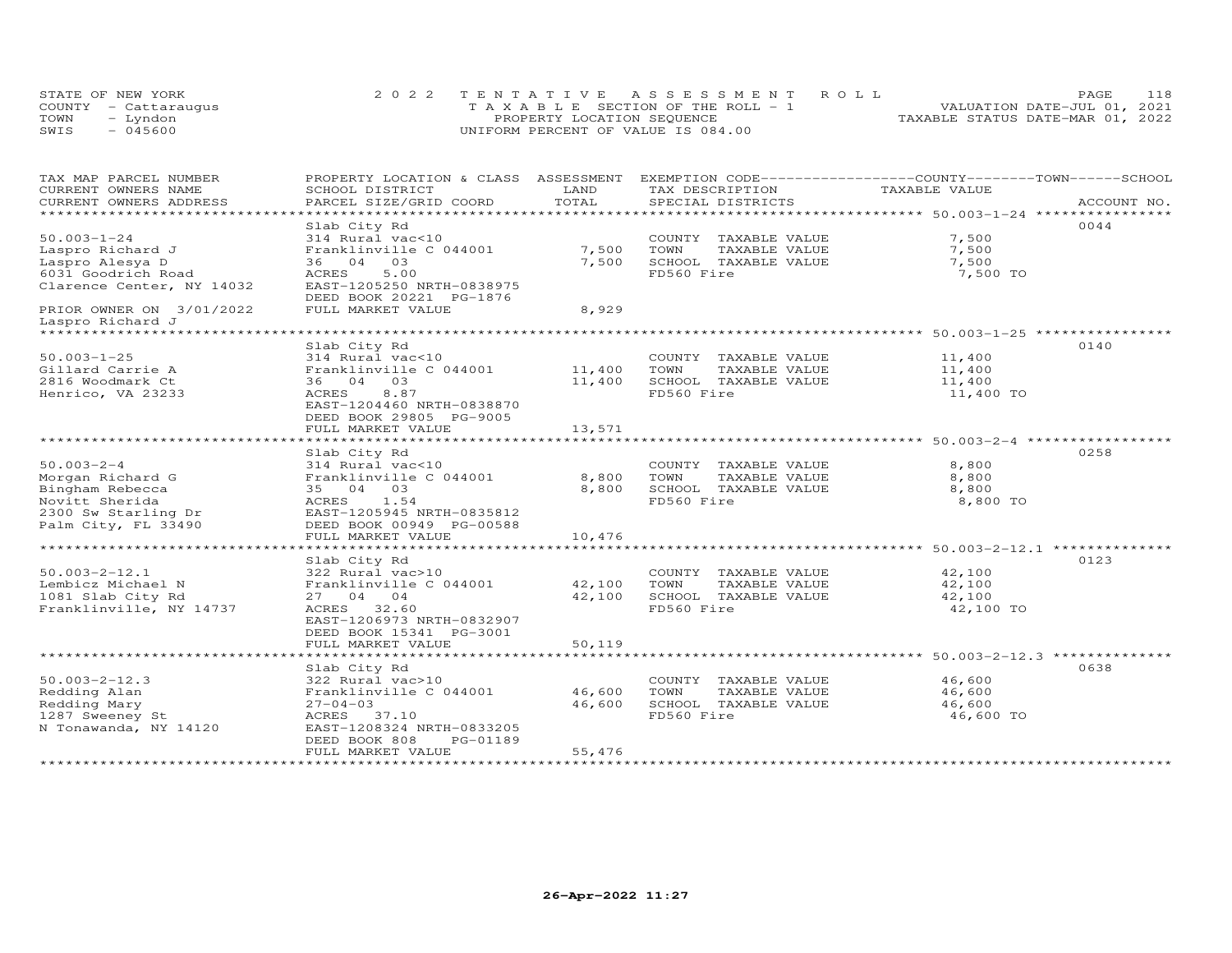| STATE OF NEW YORK    |           | 2022 TENTATIVE ASSESSMENT ROLL        |  |                                  | <b>PAGE</b>                 | 119 |
|----------------------|-----------|---------------------------------------|--|----------------------------------|-----------------------------|-----|
| COUNTY - Cattaraugus |           | T A X A B L E SECTION OF THE ROLL - 1 |  |                                  | VALUATION DATE-JUL 01, 2021 |     |
| TOWN                 | – Lyndon  | PROPERTY LOCATION SEQUENCE            |  | TAXABLE STATUS DATE-MAR 01, 2022 |                             |     |
| SWIS                 | $-045600$ | UNIFORM PERCENT OF VALUE IS 084.00    |  |                                  |                             |     |

| TAX MAP PARCEL NUMBER<br>CURRENT OWNERS NAME      | PROPERTY LOCATION & CLASS<br>SCHOOL DISTRICT                                              | ASSESSMENT<br>LAND | EXEMPTION CODE-----------------COUNTY-------TOWN------SCHOOL<br>TAX DESCRIPTION | TAXABLE VALUE                            |             |
|---------------------------------------------------|-------------------------------------------------------------------------------------------|--------------------|---------------------------------------------------------------------------------|------------------------------------------|-------------|
| CURRENT OWNERS ADDRESS<br>*********************** | PARCEL SIZE/GRID COORD                                                                    | TOTAL              | SPECIAL DISTRICTS                                                               |                                          | ACCOUNT NO. |
|                                                   | Slab City Rd                                                                              |                    |                                                                                 |                                          | 0867        |
| $50.003 - 2 - 12.6$                               | 322 Rural vac>10                                                                          |                    | COUNTY TAXABLE VALUE                                                            | 44,300                                   |             |
| Redding Alan J                                    | Franklinville C 044001                                                                    | 44,300             | TOWN<br>TAXABLE VALUE                                                           | 44,300                                   |             |
| Redding Mary                                      | 27 04 03                                                                                  | 44,300             | SCHOOL TAXABLE VALUE                                                            | 44,300                                   |             |
| 1287 Sweeney St                                   | Ff 125.00                                                                                 |                    | FD560 Fire                                                                      | 44,300 TO                                |             |
| N Tonawanda, NY 14120                             | ACRES 34.75<br>EAST-1207670 NRTH-0833027<br>DEED BOOK 00969 PG-00911<br>FULL MARKET VALUE | 52,738             |                                                                                 |                                          |             |
|                                                   | ************************                                                                  |                    |                                                                                 |                                          |             |
|                                                   | Slab City Rd                                                                              |                    |                                                                                 |                                          | 0956        |
| $50.003 - 2 - 26$                                 | 322 Rural vac>10                                                                          |                    | COUNTY TAXABLE VALUE                                                            | 32,000                                   |             |
| Wojcik Jason M                                    | Franklinville C 044001                                                                    | 32,000             | TOWN<br>TAXABLE VALUE                                                           | 32,000                                   |             |
| Wojcik Jennifer L                                 | ACRES 22.47                                                                               | 32,000             | SCHOOL TAXABLE VALUE                                                            | 32,000                                   |             |
| 60 Castlewood Dr                                  | EAST-1209123 NRTH-0833809                                                                 |                    | FD560 Fire                                                                      | 32,000 TO                                |             |
| Cheektowaga, NY 14227                             | DEED BOOK 29382 PG-6003<br>FULL MARKET VALUE                                              | 38,095             |                                                                                 |                                          |             |
|                                                   |                                                                                           | **********         |                                                                                 | ***************** 50.003-2-24 ********** |             |
|                                                   | 959 Slab City Rd                                                                          |                    |                                                                                 |                                          | 0917        |
| $50.003 - 2 - 24$                                 | 312 Vac w/imprv                                                                           |                    | COUNTY TAXABLE VALUE                                                            | 15,000                                   |             |
| Schultz Clifford                                  | Franklinville C 044001                                                                    | 10,100             | TOWN<br>TAXABLE VALUE                                                           | 15,000                                   |             |
| Schultz Irene                                     | 18/19/26/27 04 03                                                                         | 15,000             | SCHOOL TAXABLE VALUE                                                            | 15,000                                   |             |
| 34 Cowing St                                      | ACRES<br>2,40                                                                             |                    | FD560 Fire                                                                      | 15,000 TO                                |             |
| Depew, NY 14043                                   | EAST-1209364 NRTH-0834621                                                                 |                    |                                                                                 |                                          |             |
|                                                   | DEED BOOK 7797 PG-5002                                                                    |                    |                                                                                 |                                          |             |
|                                                   | FULL MARKET VALUE                                                                         | 17,857             |                                                                                 |                                          |             |
|                                                   |                                                                                           |                    |                                                                                 |                                          |             |
|                                                   | 989 Slab City Rd                                                                          |                    |                                                                                 |                                          | 0204        |
| $50.003 - 2 - 9$<br>Wojcik Jason M                | 260 Seasonal res<br>Franklinville C 044001                                                | 11,300             | COUNTY TAXABLE VALUE<br>TOWN<br>TAXABLE VALUE                                   | 45,000<br>45,000                         |             |
| Wojcik Jennifer L                                 | 27 04 03                                                                                  | 45,000             | SCHOOL TAXABLE VALUE                                                            | 45,000                                   |             |
| 60 Castlewood Dr                                  | 3.21<br>ACRES                                                                             |                    | FD560 Fire                                                                      | 45,000 TO                                |             |
| Cheektowaga, NY 14227                             | EAST-1208909 NRTH-0834282                                                                 |                    |                                                                                 |                                          |             |
|                                                   | DEED BOOK 29382 PG-6002                                                                   |                    |                                                                                 |                                          |             |
|                                                   | FULL MARKET VALUE                                                                         | 53,571             |                                                                                 |                                          |             |
|                                                   |                                                                                           |                    |                                                                                 |                                          |             |
|                                                   | 1001 Slab City Rd                                                                         |                    |                                                                                 |                                          | 0025        |
| $50.003 - 2 - 8$                                  | 270 Mfg housing                                                                           |                    | COUNTY TAXABLE VALUE                                                            | 18,500                                   |             |
| Zaepfel Sharon                                    | Franklinville C 044001                                                                    | 10,100             | TOWN<br>TAXABLE VALUE                                                           | 18,500                                   |             |
| Zaepfel John A                                    | $-04$<br>$-03$<br>27                                                                      | 18,500             | SCHOOL TAXABLE VALUE                                                            | 18,500                                   |             |
| 211 Ayer Road                                     | 2.41<br>ACRES                                                                             |                    | FD560 Fire                                                                      | 18,500 TO                                |             |
| Willimasville, NY 14221                           | EAST-1208772 NRTH-0834402                                                                 |                    |                                                                                 |                                          |             |
|                                                   | DEED BOOK 2019<br>PG-12394<br>FULL MARKET VALUE                                           | 22,024             |                                                                                 |                                          |             |
|                                                   |                                                                                           |                    |                                                                                 |                                          |             |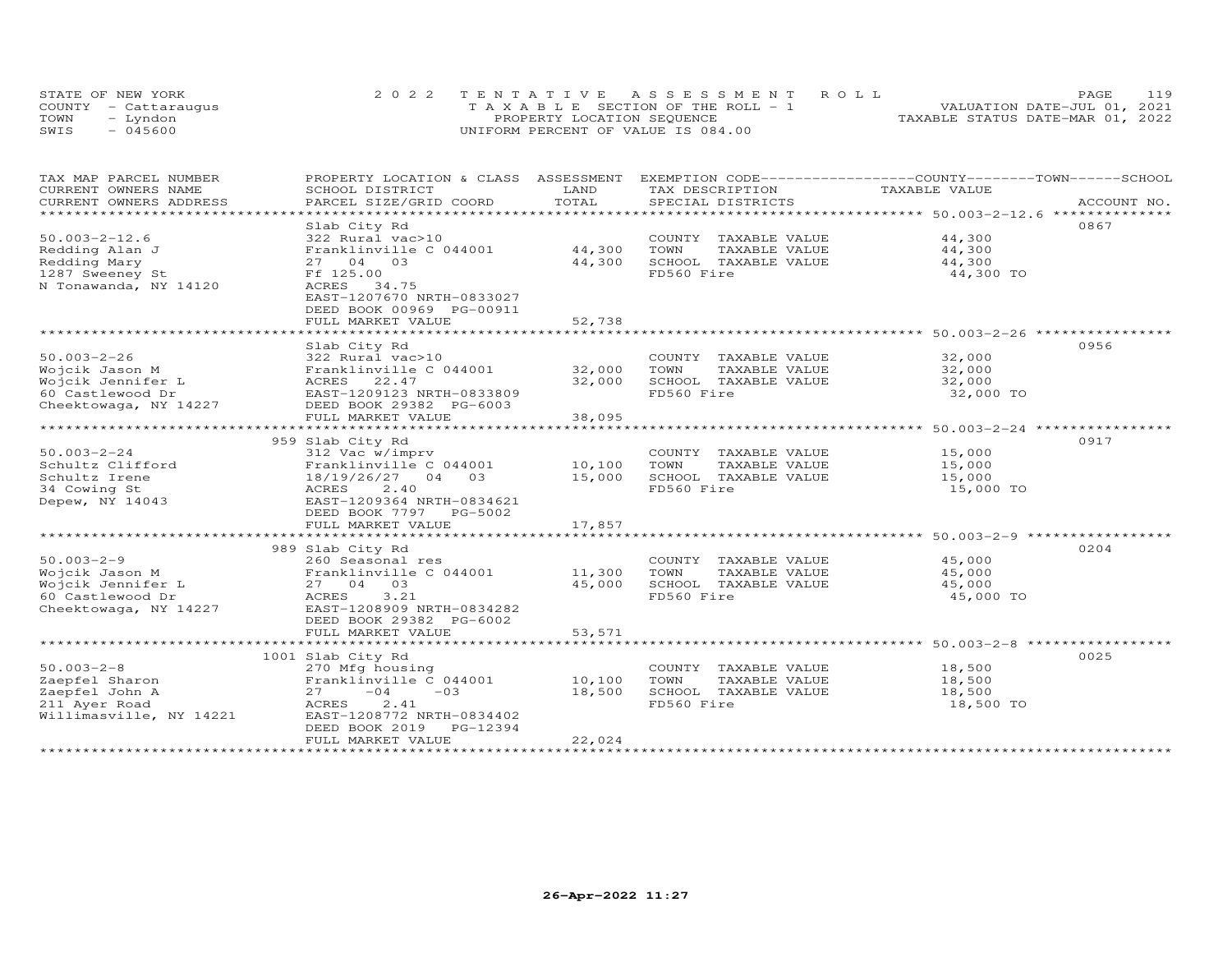|      | STATE OF NEW YORK    | 2022 TENTATIVE ASSESSMENT ROLL        | PAGE.                            | 120 |
|------|----------------------|---------------------------------------|----------------------------------|-----|
|      | COUNTY - Cattaraugus | T A X A B L E SECTION OF THE ROLL - 1 | VALUATION DATE-JUL 01, 2021      |     |
| TOWN | – Lyndon             | PROPERTY LOCATION SEQUENCE            | TAXABLE STATUS DATE-MAR 01, 2022 |     |
| SWIS | $-045600$            | UNIFORM PERCENT OF VALUE IS 084.00    |                                  |     |

| TAX MAP PARCEL NUMBER<br>CURRENT OWNERS NAME                                                                                              | PROPERTY LOCATION & CLASS ASSESSMENT<br>SCHOOL DISTRICT                                                                                     | LAND              | EXEMPTION CODE-----------------COUNTY-------TOWN------SCHOOL<br>TAX DESCRIPTION                          | TAXABLE VALUE                                          |                                  |
|-------------------------------------------------------------------------------------------------------------------------------------------|---------------------------------------------------------------------------------------------------------------------------------------------|-------------------|----------------------------------------------------------------------------------------------------------|--------------------------------------------------------|----------------------------------|
| CURRENT OWNERS ADDRESS                                                                                                                    | PARCEL SIZE/GRID COORD                                                                                                                      | TOTAL             | SPECIAL DISTRICTS                                                                                        |                                                        | ACCOUNT NO.                      |
| ***********************                                                                                                                   |                                                                                                                                             |                   |                                                                                                          |                                                        |                                  |
| $50.003 - 2 - 7$<br>Militello John S                                                                                                      | 1002 Slab City Rd<br>322 Rural vac>10<br>Franklinville C 044001                                                                             | 20,400            | COUNTY TAXABLE VALUE<br>TOWN<br>TAXABLE VALUE                                                            | 20,400<br>20,400                                       | 0122                             |
| Militello Jayne A                                                                                                                         | 27 04 03                                                                                                                                    | 20,400            | SCHOOL TAXABLE VALUE                                                                                     | 20,400                                                 |                                  |
| 15 Haviland Rd<br>Getzville, NY 14068                                                                                                     | FRNT 2600.00 DPTH<br>ACRES 10.85<br>EAST-1207851 NRTH-0834656<br>DEED BOOK 27032 PG-2003<br>FULL MARKET VALUE                               | 24,286            | FD560 Fire                                                                                               | 20,400 TO                                              |                                  |
|                                                                                                                                           |                                                                                                                                             |                   |                                                                                                          |                                                        |                                  |
|                                                                                                                                           | 1081 Slab City Rd                                                                                                                           |                   |                                                                                                          |                                                        | 0821                             |
| $50.003 - 2 - 12.5$<br>Lembicz Michael N<br>1081 Slab City Rd<br>Franklinville, NY 14737                                                  | 210 1 Family Res<br>Franklinville C 044001<br>27 04 03<br>ACRES<br>5.40 BANK<br>002<br>EAST-1207591 NRTH-0834254<br>DEED BOOK 15508 PG-3001 | 14,600<br>106,000 | BAS STAR<br>41854<br>COUNTY TAXABLE VALUE<br>TOWN<br>TAXABLE VALUE<br>SCHOOL TAXABLE VALUE<br>FD560 Fire | $\Omega$<br>106,000<br>106,000<br>77,800<br>106,000 TO | $\Omega$<br>28,200               |
|                                                                                                                                           | FULL MARKET VALUE                                                                                                                           | 126,190           |                                                                                                          |                                                        |                                  |
|                                                                                                                                           |                                                                                                                                             |                   |                                                                                                          |                                                        |                                  |
|                                                                                                                                           | 1135 Slab City Rd                                                                                                                           |                   |                                                                                                          |                                                        | 0322                             |
| $50.003 - 2 - 13.1$                                                                                                                       | 240 Rural res<br>Franklinville C 044001 109,300 BAS STAR                                                                                    |                   | CW_15_VET/ 41162<br>41854                                                                                | 11,280<br>$\overline{O}$                               | $\Omega$<br>$\Omega$<br>$\Omega$ |
| Schuyler Phillip J<br>Schuyler Yvonne R<br>35 04 03<br>1135 Slab City Road<br>Franklinville, NY 14737<br>EAST-1205725 N<br>EAST-1205725 N |                                                                                                                                             |                   | 148,000 COUNTY TAXABLE VALUE                                                                             | 136,720                                                | 28,200                           |
|                                                                                                                                           |                                                                                                                                             |                   | TOWN<br>TAXABLE VALUE                                                                                    | 148,000                                                |                                  |
|                                                                                                                                           | EAST-1205725 NRTH-0834030                                                                                                                   |                   | SCHOOL TAXABLE VALUE                                                                                     | 119,800                                                |                                  |
|                                                                                                                                           | DEED BOOK 2019<br>PG-14898<br>FULL MARKET VALUE                                                                                             | 176,190           | FD560 Fire                                                                                               | 148,000 TO                                             |                                  |
|                                                                                                                                           |                                                                                                                                             |                   | *********************************** 50.003-2-6.2 ***************                                         |                                                        |                                  |
|                                                                                                                                           | 1146 Slab City Rd                                                                                                                           |                   |                                                                                                          |                                                        | 0563                             |
| $50.003 - 2 - 6.2$                                                                                                                        | 270 Mfg housing                                                                                                                             |                   | COUNTY TAXABLE VALUE                                                                                     | 26,000                                                 |                                  |
| Redding Alan                                                                                                                              | Franklinville C 044001                                                                                                                      | 9,800             | TOWN<br>TAXABLE VALUE                                                                                    | 26,000                                                 |                                  |
| Redding Brian                                                                                                                             | 27 04 03                                                                                                                                    | 26,000            | SCHOOL TAXABLE VALUE                                                                                     | 26,000                                                 |                                  |
| 1287 Sweeny Street<br>North Tonawanda, NY 14120                                                                                           | 2.17<br>ACRES<br>EAST-1206773 NRTH-0835054<br>DEED BOOK 20200 PG-5868                                                                       |                   | FD560 Fire                                                                                               | 26,000 TO                                              |                                  |
|                                                                                                                                           | FULL MARKET VALUE                                                                                                                           | 30,952            |                                                                                                          |                                                        |                                  |
|                                                                                                                                           | 1160 Slab City Rd                                                                                                                           |                   |                                                                                                          |                                                        | 0245                             |
| $50.003 - 2 - 5$<br>Smith Lesa A<br>1160 Slab City Rd<br>Franklinville, NY 14737                                                          | 210 1 Family Res<br>Franklinville C 044001<br>35 04 03<br>007<br>ACRES<br>8.76 BANK<br>EAST-1206401 NRTH-0835520<br>DEED BOOK 21362 PG-4001 | 18,300<br>75,000  | BAS STAR<br>41854<br>COUNTY TAXABLE VALUE<br>TOWN<br>TAXABLE VALUE<br>SCHOOL TAXABLE VALUE<br>FD560 Fire | $\Omega$<br>75,000<br>75,000<br>46,800<br>75,000 TO    | $\Omega$<br>28,200               |
|                                                                                                                                           | FULL MARKET VALUE                                                                                                                           | 89,286            |                                                                                                          |                                                        |                                  |
|                                                                                                                                           |                                                                                                                                             |                   |                                                                                                          |                                                        |                                  |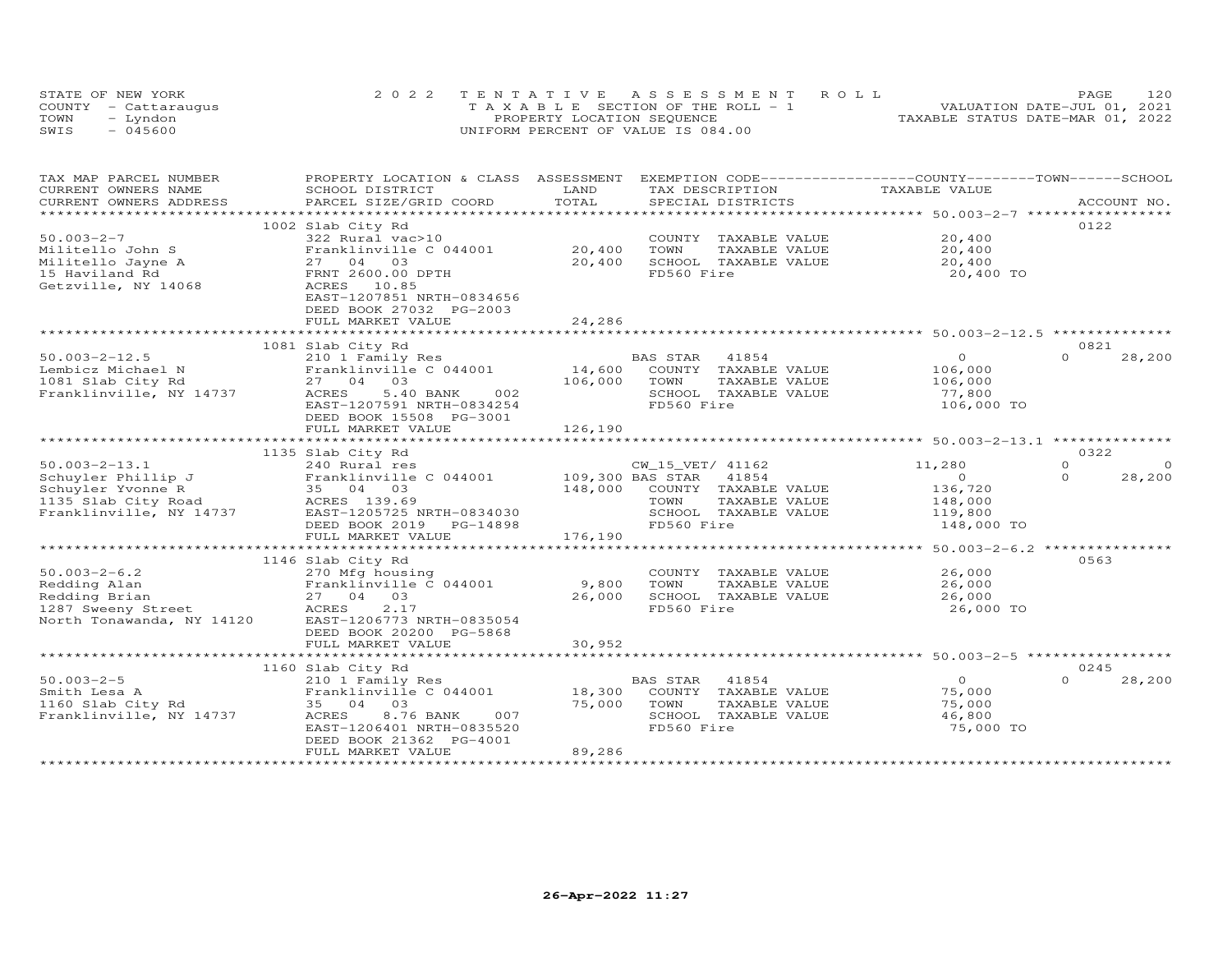|      | STATE OF NEW YORK    | 2022 TENTATIVE ASSESSMENT ROLL        | 121<br>PAGE.                     |
|------|----------------------|---------------------------------------|----------------------------------|
|      | COUNTY - Cattarauqus | T A X A B L E SECTION OF THE ROLL - 1 | VALUATION DATE-JUL 01, 2021      |
| TOWN | – Lyndon             | PROPERTY LOCATION SEQUENCE            | TAXABLE STATUS DATE-MAR 01, 2022 |
| SWIS | $-045600$            | UNIFORM PERCENT OF VALUE IS 084.00    |                                  |

| TAX MAP PARCEL NUMBER<br>CURRENT OWNERS NAME | PROPERTY LOCATION & CLASS ASSESSMENT EXEMPTION CODE----------------COUNTY-------TOWN------SCHOOL<br>SCHOOL DISTRICT | LAND                 | TAX DESCRIPTION                                                | TAXABLE VALUE  |          |             |
|----------------------------------------------|---------------------------------------------------------------------------------------------------------------------|----------------------|----------------------------------------------------------------|----------------|----------|-------------|
| CURRENT OWNERS ADDRESS                       | PARCEL SIZE/GRID COORD                                                                                              | TOTAL                | SPECIAL DISTRICTS                                              |                |          | ACCOUNT NO. |
|                                              |                                                                                                                     |                      |                                                                |                |          |             |
|                                              | 1203 Slab City Rd                                                                                                   |                      |                                                                |                |          | 0896        |
| $50.003 - 2 - 13.3$                          | 210 1 Family Res                                                                                                    |                      | VET WAR CT 41121                                               | 11,280         | 11,280   | $\Omega$    |
| Schuyler Phillip James                       | Franklinville C 044001                                                                                              | 8,200 BAS STAR       | 41854                                                          | $\overline{0}$ | $\Omega$ | 28,200      |
| Schuyler Michelle                            | 35 04 03                                                                                                            | 145,000              | COUNTY TAXABLE VALUE                                           | 133,720        |          |             |
| 1203 Slab City                               | ACRES 1.15                                                                                                          |                      | TOWN<br>TAXABLE VALUE                                          | 133,720        |          |             |
| Franklinville, NY 14737                      | EAST-1205863 NRTH-0835456                                                                                           |                      | SCHOOL TAXABLE VALUE                                           | 116,800        |          |             |
|                                              | DEED BOOK 1005 PG-670                                                                                               |                      | FD560 Fire                                                     | 145,000 TO     |          |             |
|                                              | FULL MARKET VALUE                                                                                                   | 172,619              |                                                                |                |          |             |
|                                              |                                                                                                                     |                      |                                                                |                |          |             |
|                                              | 1205 Slab City Rd                                                                                                   |                      |                                                                |                |          | 0116        |
| $50.003 - 1 - 4$                             | 260 Seasonal res                                                                                                    |                      | COUNTY TAXABLE VALUE                                           | 65,000         |          |             |
| Iacobucci Gary                               | Franklinville C 044001                                                                                              | 52,100               | TOWN<br>TAXABLE VALUE                                          | 65,000         |          |             |
| 3659 N Boston Rd                             | 36 04 03                                                                                                            | 65,000               | SCHOOL TAXABLE VALUE                                           | 65,000         |          |             |
| Eden, NY 14057                               | Lot 36                                                                                                              |                      | FD560 Fire                                                     | 65,000 TO      |          |             |
|                                              | ACRES 42.57                                                                                                         |                      |                                                                |                |          |             |
|                                              | EAST-1204888 NRTH-0839464                                                                                           |                      |                                                                |                |          |             |
|                                              | DEED BOOK 911<br>PG-00016                                                                                           |                      |                                                                |                |          |             |
|                                              | FULL MARKET VALUE                                                                                                   | 77,381               |                                                                |                |          |             |
|                                              |                                                                                                                     | ******************** | ********************************* 50.003-2-3 ***************** |                |          |             |
|                                              | 1217 Slab City Rd                                                                                                   |                      |                                                                |                |          | 0024        |
| $50.003 - 2 - 3$                             | 270 Mfg housing                                                                                                     |                      | COUNTY TAXABLE VALUE                                           | 19,500         |          |             |
| Schappacher Charles                          | Franklinville C 044001 10,000                                                                                       |                      | TOWN<br>TAXABLE VALUE                                          | 19,500         |          |             |
| 231 Adams St                                 | 35 04 03                                                                                                            | 19,500               | SCHOOL TAXABLE VALUE                                           | 19,500         |          |             |
| Olean, NY 14760                              | 2.35<br>ACRES                                                                                                       |                      | FD560 Fire                                                     | 19,500 TO      |          |             |
|                                              | EAST-1205637 NRTH-0835715                                                                                           |                      |                                                                |                |          |             |
|                                              | DEED BOOK 21478 PG-3002                                                                                             |                      |                                                                |                |          |             |
|                                              | FULL MARKET VALUE                                                                                                   | 23, 214              |                                                                |                |          |             |
|                                              |                                                                                                                     |                      |                                                                |                |          |             |
|                                              | 1224 Slab City Rd                                                                                                   |                      |                                                                |                |          | 0363        |
| $50.003 - 1 - 16$                            | 260 Seasonal res                                                                                                    |                      | COUNTY TAXABLE VALUE                                           | 47,500         |          |             |
| Storms Patrick E                             | Franklinville C 044001                                                                                              | 18,400               | TOWN<br>TAXABLE VALUE                                          | 47,500         |          |             |
| Storms Daniel L                              | 36 04 03                                                                                                            | 47,500               | SCHOOL TAXABLE VALUE                                           | 47,500         |          |             |
| 23 Gary Ln                                   | ACRES<br>8.94                                                                                                       |                      | FD560 Fire                                                     | 47,500 TO      |          |             |
| Buffalo, NY 14227                            | EAST-1206135 NRTH-0836134                                                                                           |                      |                                                                |                |          |             |
|                                              | DEED BOOK 00973 PG-01056                                                                                            |                      |                                                                |                |          |             |
|                                              | FULL MARKET VALUE                                                                                                   | 56,548               |                                                                |                |          |             |
|                                              |                                                                                                                     |                      |                                                                |                |          |             |
|                                              | 1237 Slab City Rd                                                                                                   |                      |                                                                |                |          | 0076        |
| $50.003 - 2 - 2$                             | 210 1 Family Res                                                                                                    |                      | COUNTY TAXABLE VALUE                                           | 67,000         |          |             |
| DaHill Jennifer E                            | Franklinville C 044001                                                                                              | 10,900               | TOWN<br>TAXABLE VALUE                                          | 67,000         |          |             |
| 1237 Slab City Rd                            | 35 04 03                                                                                                            | 67,000               | SCHOOL TAXABLE VALUE                                           | 67,000         |          |             |
| Franklinville, NY 14737                      | Partial pole barn value                                                                                             |                      | FD560 Fire                                                     | 67,000 TO      |          |             |
|                                              | 2.95 BANK<br>ACRES<br>005                                                                                           |                      |                                                                |                |          |             |
|                                              | EAST-1205321 NRTH-0835897                                                                                           |                      |                                                                |                |          |             |
|                                              | DEED BOOK 4723 PG-9003                                                                                              |                      |                                                                |                |          |             |
|                                              | FULL MARKET VALUE                                                                                                   | 79,762               |                                                                |                |          |             |
|                                              |                                                                                                                     |                      |                                                                |                |          |             |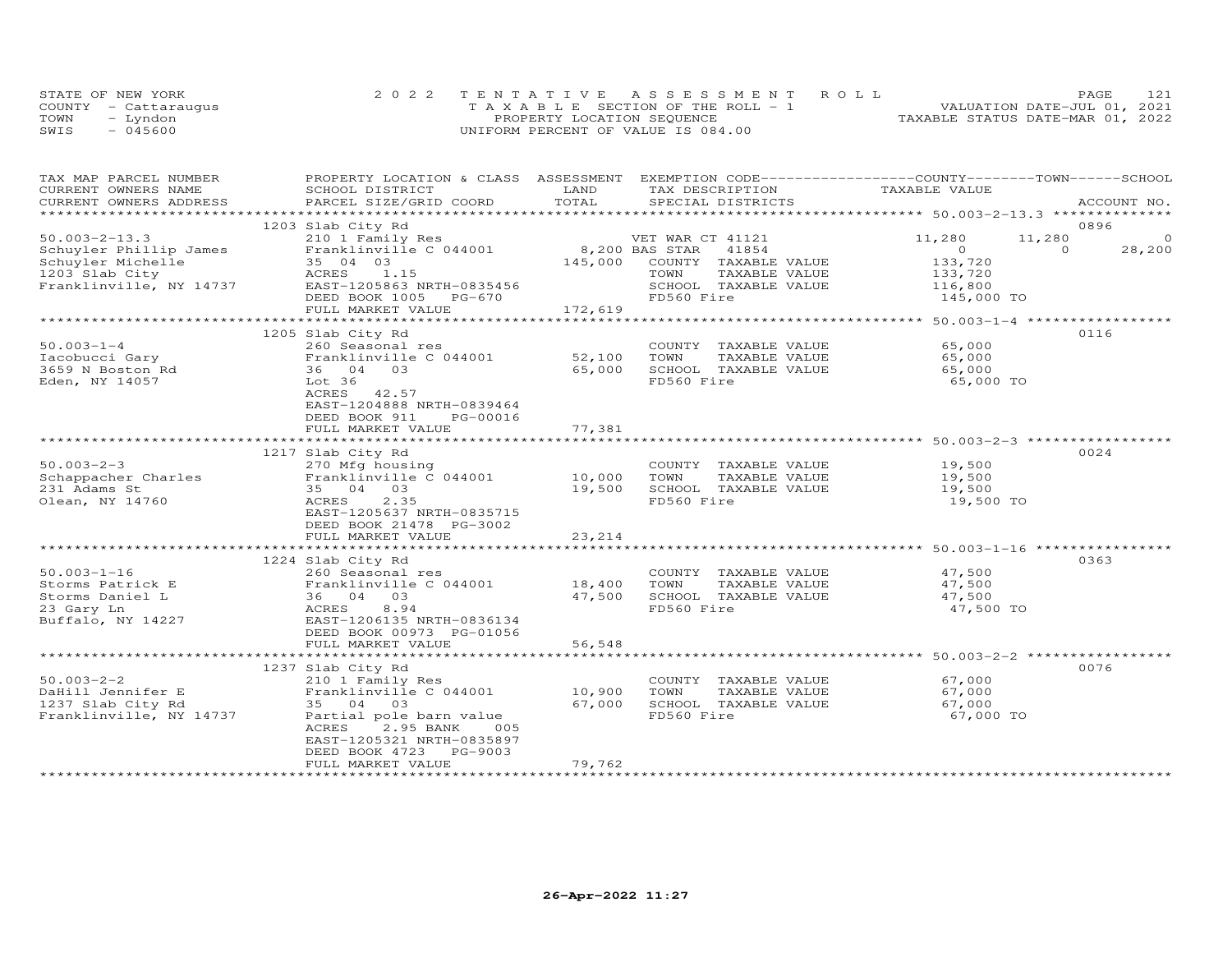|      | STATE OF NEW YORK    | 2022 TENTATIVE ASSESSMENT ROLL        | 122<br>PAGE.                     |
|------|----------------------|---------------------------------------|----------------------------------|
|      | COUNTY - Cattarauqus | T A X A B L E SECTION OF THE ROLL - 1 | VALUATION DATE-JUL 01, 2021      |
| TOWN | – Lyndon             | PROPERTY LOCATION SEQUENCE            | TAXABLE STATUS DATE-MAR 01, 2022 |
| SWIS | $-045600$            | UNIFORM PERCENT OF VALUE IS 084.00    |                                  |

| TAX DESCRIPTION TAXABLE VALUE<br>0280<br>1252 Slab City Rd<br>260 Seasonal res<br>COUNTY TAXABLE VALUE 82,500<br>$50.003 - 1 - 17$<br>Franklinville C 044001<br>20,600<br>TOWN      TAXABLE VALUE<br>SCHOOL   TAXABLE VALUE<br>82,500<br>Houghton Mark C<br>82,500<br>3 8th Ave<br>36 04 03<br>82,500<br>FD560 Fire<br>N. Tonawanda, NY 14120<br>ACRES 11.06 BANK 061<br>82,500 TO<br>EAST-1205900 NRTH-0836512<br>DEED BOOK 24170 PG-3002<br>98,214<br>FULL MARKET VALUE<br>0296<br>1274 Slab City Rd<br>100,000<br>COUNTY TAXABLE VALUE<br>50.003-1-18 240 Rural res<br>Jones Amy W Franklinville C 044001<br>Berndtson Jeffrey W 36 04 03<br>5599 Truscott Terrace ACRES 15.05<br>Lake View, NY 14085<br>EAST-1205445 NRTH-0836881<br>Franklinville C 044001 24,600<br>100,000<br>TOWN<br>TAXABLE VALUE<br>100,000<br>100,000<br>SCHOOL TAXABLE VALUE<br>FD560 Fire<br>100,000 TO<br>DEED BOOK 2020 PG-11456<br>119,048<br>FULL MARKET VALUE<br>0062<br>1298 Slab City Rd<br>50.003-1-19<br>Gabris Stephen<br>Ingold Valerie 13,100<br>13,100<br>13,100<br>13,100<br>13,100<br>158,000<br>158,000<br>158,000<br>158,000<br>158,000<br>158,000<br>158,000<br>158,000<br>158,000<br>158,000<br>158,000<br>158,000<br>158,000<br>158,000<br>158,000<br>158<br>158,000<br>158,000<br>COUNTY TAXABLE VALUE<br>TOWN<br>TAXABLE VALUE<br>SCHOOL TAXABLE VALUE 158,000<br>FD560 Fire<br>158,000 TO<br>DEED BOOK 2021    PG-15331<br>FULL MARKET VALUE<br>188,095<br>0846<br>1307 Slab City Rd<br>$50.003 - 1 - 30.2$<br>$\Omega$<br>28,200<br>240 Rural res<br>BAS STAR<br>AS STAR 41854<br>COUNTY TAXABLE VALUE<br>$\Omega$<br>85,000<br>TOWN<br>TAXABLE VALUE<br>85,000<br>SCHOOL TAXABLE VALUE<br>56,800<br>Franklinville, NY 14737 EAST-1204607 NRTH-0836334<br>FD560 Fire<br>85,000 TO<br>DEED BOOK 20004 PG-8002<br>FULL MARKET VALUE<br>101,190<br>0870<br>1329 Slab City Rd<br>117,500<br>COUNTY TAXABLE VALUE<br>50.003-1-30.8<br>Charnisky Joseph III Franklinville C 044001 65,200<br>Charnisky Debra A 36 04 03 117,500<br>1329 Slab City Rd ACRES 55.70<br>2006 2007 1329 Slab City Rd 2006 2007 1326725<br>117,500<br>TOWN<br>TAXABLE VALUE<br>SCHOOL TAXABLE VALUE<br>117,500<br>FD560 Fire<br>117,500 TO<br>Franklinville, NY 14737<br>EAST-1203568 NRTH-0836725<br>DEED BOOK 00972 PG-01192<br>FULL MARKET VALUE<br>139,881 | TAX MAP PARCEL NUMBER<br>CURRENT OWNERS NAME | PROPERTY LOCATION & CLASS ASSESSMENT EXEMPTION CODE----------------COUNTY-------TOWN-----SCHOOL<br>SCHOOL DISTRICT | LAND |  |  |
|-----------------------------------------------------------------------------------------------------------------------------------------------------------------------------------------------------------------------------------------------------------------------------------------------------------------------------------------------------------------------------------------------------------------------------------------------------------------------------------------------------------------------------------------------------------------------------------------------------------------------------------------------------------------------------------------------------------------------------------------------------------------------------------------------------------------------------------------------------------------------------------------------------------------------------------------------------------------------------------------------------------------------------------------------------------------------------------------------------------------------------------------------------------------------------------------------------------------------------------------------------------------------------------------------------------------------------------------------------------------------------------------------------------------------------------------------------------------------------------------------------------------------------------------------------------------------------------------------------------------------------------------------------------------------------------------------------------------------------------------------------------------------------------------------------------------------------------------------------------------------------------------------------------------------------------------------------------------------------------------------------------------------------------------------------------------------------------------------------------------------------------------------------------------------------------------------------------------------------------------------------------------------------------------------------------------------------------------|----------------------------------------------|--------------------------------------------------------------------------------------------------------------------|------|--|--|
|                                                                                                                                                                                                                                                                                                                                                                                                                                                                                                                                                                                                                                                                                                                                                                                                                                                                                                                                                                                                                                                                                                                                                                                                                                                                                                                                                                                                                                                                                                                                                                                                                                                                                                                                                                                                                                                                                                                                                                                                                                                                                                                                                                                                                                                                                                                                         |                                              |                                                                                                                    |      |  |  |
|                                                                                                                                                                                                                                                                                                                                                                                                                                                                                                                                                                                                                                                                                                                                                                                                                                                                                                                                                                                                                                                                                                                                                                                                                                                                                                                                                                                                                                                                                                                                                                                                                                                                                                                                                                                                                                                                                                                                                                                                                                                                                                                                                                                                                                                                                                                                         |                                              |                                                                                                                    |      |  |  |
|                                                                                                                                                                                                                                                                                                                                                                                                                                                                                                                                                                                                                                                                                                                                                                                                                                                                                                                                                                                                                                                                                                                                                                                                                                                                                                                                                                                                                                                                                                                                                                                                                                                                                                                                                                                                                                                                                                                                                                                                                                                                                                                                                                                                                                                                                                                                         |                                              |                                                                                                                    |      |  |  |
|                                                                                                                                                                                                                                                                                                                                                                                                                                                                                                                                                                                                                                                                                                                                                                                                                                                                                                                                                                                                                                                                                                                                                                                                                                                                                                                                                                                                                                                                                                                                                                                                                                                                                                                                                                                                                                                                                                                                                                                                                                                                                                                                                                                                                                                                                                                                         |                                              |                                                                                                                    |      |  |  |
|                                                                                                                                                                                                                                                                                                                                                                                                                                                                                                                                                                                                                                                                                                                                                                                                                                                                                                                                                                                                                                                                                                                                                                                                                                                                                                                                                                                                                                                                                                                                                                                                                                                                                                                                                                                                                                                                                                                                                                                                                                                                                                                                                                                                                                                                                                                                         |                                              |                                                                                                                    |      |  |  |
|                                                                                                                                                                                                                                                                                                                                                                                                                                                                                                                                                                                                                                                                                                                                                                                                                                                                                                                                                                                                                                                                                                                                                                                                                                                                                                                                                                                                                                                                                                                                                                                                                                                                                                                                                                                                                                                                                                                                                                                                                                                                                                                                                                                                                                                                                                                                         |                                              |                                                                                                                    |      |  |  |
|                                                                                                                                                                                                                                                                                                                                                                                                                                                                                                                                                                                                                                                                                                                                                                                                                                                                                                                                                                                                                                                                                                                                                                                                                                                                                                                                                                                                                                                                                                                                                                                                                                                                                                                                                                                                                                                                                                                                                                                                                                                                                                                                                                                                                                                                                                                                         |                                              |                                                                                                                    |      |  |  |
|                                                                                                                                                                                                                                                                                                                                                                                                                                                                                                                                                                                                                                                                                                                                                                                                                                                                                                                                                                                                                                                                                                                                                                                                                                                                                                                                                                                                                                                                                                                                                                                                                                                                                                                                                                                                                                                                                                                                                                                                                                                                                                                                                                                                                                                                                                                                         |                                              |                                                                                                                    |      |  |  |
|                                                                                                                                                                                                                                                                                                                                                                                                                                                                                                                                                                                                                                                                                                                                                                                                                                                                                                                                                                                                                                                                                                                                                                                                                                                                                                                                                                                                                                                                                                                                                                                                                                                                                                                                                                                                                                                                                                                                                                                                                                                                                                                                                                                                                                                                                                                                         |                                              |                                                                                                                    |      |  |  |
|                                                                                                                                                                                                                                                                                                                                                                                                                                                                                                                                                                                                                                                                                                                                                                                                                                                                                                                                                                                                                                                                                                                                                                                                                                                                                                                                                                                                                                                                                                                                                                                                                                                                                                                                                                                                                                                                                                                                                                                                                                                                                                                                                                                                                                                                                                                                         |                                              |                                                                                                                    |      |  |  |
|                                                                                                                                                                                                                                                                                                                                                                                                                                                                                                                                                                                                                                                                                                                                                                                                                                                                                                                                                                                                                                                                                                                                                                                                                                                                                                                                                                                                                                                                                                                                                                                                                                                                                                                                                                                                                                                                                                                                                                                                                                                                                                                                                                                                                                                                                                                                         |                                              |                                                                                                                    |      |  |  |
|                                                                                                                                                                                                                                                                                                                                                                                                                                                                                                                                                                                                                                                                                                                                                                                                                                                                                                                                                                                                                                                                                                                                                                                                                                                                                                                                                                                                                                                                                                                                                                                                                                                                                                                                                                                                                                                                                                                                                                                                                                                                                                                                                                                                                                                                                                                                         |                                              |                                                                                                                    |      |  |  |
|                                                                                                                                                                                                                                                                                                                                                                                                                                                                                                                                                                                                                                                                                                                                                                                                                                                                                                                                                                                                                                                                                                                                                                                                                                                                                                                                                                                                                                                                                                                                                                                                                                                                                                                                                                                                                                                                                                                                                                                                                                                                                                                                                                                                                                                                                                                                         |                                              |                                                                                                                    |      |  |  |
|                                                                                                                                                                                                                                                                                                                                                                                                                                                                                                                                                                                                                                                                                                                                                                                                                                                                                                                                                                                                                                                                                                                                                                                                                                                                                                                                                                                                                                                                                                                                                                                                                                                                                                                                                                                                                                                                                                                                                                                                                                                                                                                                                                                                                                                                                                                                         |                                              |                                                                                                                    |      |  |  |
|                                                                                                                                                                                                                                                                                                                                                                                                                                                                                                                                                                                                                                                                                                                                                                                                                                                                                                                                                                                                                                                                                                                                                                                                                                                                                                                                                                                                                                                                                                                                                                                                                                                                                                                                                                                                                                                                                                                                                                                                                                                                                                                                                                                                                                                                                                                                         |                                              |                                                                                                                    |      |  |  |
|                                                                                                                                                                                                                                                                                                                                                                                                                                                                                                                                                                                                                                                                                                                                                                                                                                                                                                                                                                                                                                                                                                                                                                                                                                                                                                                                                                                                                                                                                                                                                                                                                                                                                                                                                                                                                                                                                                                                                                                                                                                                                                                                                                                                                                                                                                                                         |                                              |                                                                                                                    |      |  |  |
|                                                                                                                                                                                                                                                                                                                                                                                                                                                                                                                                                                                                                                                                                                                                                                                                                                                                                                                                                                                                                                                                                                                                                                                                                                                                                                                                                                                                                                                                                                                                                                                                                                                                                                                                                                                                                                                                                                                                                                                                                                                                                                                                                                                                                                                                                                                                         |                                              |                                                                                                                    |      |  |  |
|                                                                                                                                                                                                                                                                                                                                                                                                                                                                                                                                                                                                                                                                                                                                                                                                                                                                                                                                                                                                                                                                                                                                                                                                                                                                                                                                                                                                                                                                                                                                                                                                                                                                                                                                                                                                                                                                                                                                                                                                                                                                                                                                                                                                                                                                                                                                         |                                              |                                                                                                                    |      |  |  |
|                                                                                                                                                                                                                                                                                                                                                                                                                                                                                                                                                                                                                                                                                                                                                                                                                                                                                                                                                                                                                                                                                                                                                                                                                                                                                                                                                                                                                                                                                                                                                                                                                                                                                                                                                                                                                                                                                                                                                                                                                                                                                                                                                                                                                                                                                                                                         |                                              |                                                                                                                    |      |  |  |
|                                                                                                                                                                                                                                                                                                                                                                                                                                                                                                                                                                                                                                                                                                                                                                                                                                                                                                                                                                                                                                                                                                                                                                                                                                                                                                                                                                                                                                                                                                                                                                                                                                                                                                                                                                                                                                                                                                                                                                                                                                                                                                                                                                                                                                                                                                                                         |                                              |                                                                                                                    |      |  |  |
|                                                                                                                                                                                                                                                                                                                                                                                                                                                                                                                                                                                                                                                                                                                                                                                                                                                                                                                                                                                                                                                                                                                                                                                                                                                                                                                                                                                                                                                                                                                                                                                                                                                                                                                                                                                                                                                                                                                                                                                                                                                                                                                                                                                                                                                                                                                                         |                                              |                                                                                                                    |      |  |  |
|                                                                                                                                                                                                                                                                                                                                                                                                                                                                                                                                                                                                                                                                                                                                                                                                                                                                                                                                                                                                                                                                                                                                                                                                                                                                                                                                                                                                                                                                                                                                                                                                                                                                                                                                                                                                                                                                                                                                                                                                                                                                                                                                                                                                                                                                                                                                         |                                              |                                                                                                                    |      |  |  |
|                                                                                                                                                                                                                                                                                                                                                                                                                                                                                                                                                                                                                                                                                                                                                                                                                                                                                                                                                                                                                                                                                                                                                                                                                                                                                                                                                                                                                                                                                                                                                                                                                                                                                                                                                                                                                                                                                                                                                                                                                                                                                                                                                                                                                                                                                                                                         |                                              |                                                                                                                    |      |  |  |
|                                                                                                                                                                                                                                                                                                                                                                                                                                                                                                                                                                                                                                                                                                                                                                                                                                                                                                                                                                                                                                                                                                                                                                                                                                                                                                                                                                                                                                                                                                                                                                                                                                                                                                                                                                                                                                                                                                                                                                                                                                                                                                                                                                                                                                                                                                                                         |                                              |                                                                                                                    |      |  |  |
|                                                                                                                                                                                                                                                                                                                                                                                                                                                                                                                                                                                                                                                                                                                                                                                                                                                                                                                                                                                                                                                                                                                                                                                                                                                                                                                                                                                                                                                                                                                                                                                                                                                                                                                                                                                                                                                                                                                                                                                                                                                                                                                                                                                                                                                                                                                                         |                                              |                                                                                                                    |      |  |  |
|                                                                                                                                                                                                                                                                                                                                                                                                                                                                                                                                                                                                                                                                                                                                                                                                                                                                                                                                                                                                                                                                                                                                                                                                                                                                                                                                                                                                                                                                                                                                                                                                                                                                                                                                                                                                                                                                                                                                                                                                                                                                                                                                                                                                                                                                                                                                         |                                              |                                                                                                                    |      |  |  |
|                                                                                                                                                                                                                                                                                                                                                                                                                                                                                                                                                                                                                                                                                                                                                                                                                                                                                                                                                                                                                                                                                                                                                                                                                                                                                                                                                                                                                                                                                                                                                                                                                                                                                                                                                                                                                                                                                                                                                                                                                                                                                                                                                                                                                                                                                                                                         |                                              |                                                                                                                    |      |  |  |
|                                                                                                                                                                                                                                                                                                                                                                                                                                                                                                                                                                                                                                                                                                                                                                                                                                                                                                                                                                                                                                                                                                                                                                                                                                                                                                                                                                                                                                                                                                                                                                                                                                                                                                                                                                                                                                                                                                                                                                                                                                                                                                                                                                                                                                                                                                                                         |                                              |                                                                                                                    |      |  |  |
|                                                                                                                                                                                                                                                                                                                                                                                                                                                                                                                                                                                                                                                                                                                                                                                                                                                                                                                                                                                                                                                                                                                                                                                                                                                                                                                                                                                                                                                                                                                                                                                                                                                                                                                                                                                                                                                                                                                                                                                                                                                                                                                                                                                                                                                                                                                                         |                                              |                                                                                                                    |      |  |  |
|                                                                                                                                                                                                                                                                                                                                                                                                                                                                                                                                                                                                                                                                                                                                                                                                                                                                                                                                                                                                                                                                                                                                                                                                                                                                                                                                                                                                                                                                                                                                                                                                                                                                                                                                                                                                                                                                                                                                                                                                                                                                                                                                                                                                                                                                                                                                         |                                              |                                                                                                                    |      |  |  |
|                                                                                                                                                                                                                                                                                                                                                                                                                                                                                                                                                                                                                                                                                                                                                                                                                                                                                                                                                                                                                                                                                                                                                                                                                                                                                                                                                                                                                                                                                                                                                                                                                                                                                                                                                                                                                                                                                                                                                                                                                                                                                                                                                                                                                                                                                                                                         |                                              |                                                                                                                    |      |  |  |
|                                                                                                                                                                                                                                                                                                                                                                                                                                                                                                                                                                                                                                                                                                                                                                                                                                                                                                                                                                                                                                                                                                                                                                                                                                                                                                                                                                                                                                                                                                                                                                                                                                                                                                                                                                                                                                                                                                                                                                                                                                                                                                                                                                                                                                                                                                                                         |                                              |                                                                                                                    |      |  |  |
|                                                                                                                                                                                                                                                                                                                                                                                                                                                                                                                                                                                                                                                                                                                                                                                                                                                                                                                                                                                                                                                                                                                                                                                                                                                                                                                                                                                                                                                                                                                                                                                                                                                                                                                                                                                                                                                                                                                                                                                                                                                                                                                                                                                                                                                                                                                                         |                                              |                                                                                                                    |      |  |  |
|                                                                                                                                                                                                                                                                                                                                                                                                                                                                                                                                                                                                                                                                                                                                                                                                                                                                                                                                                                                                                                                                                                                                                                                                                                                                                                                                                                                                                                                                                                                                                                                                                                                                                                                                                                                                                                                                                                                                                                                                                                                                                                                                                                                                                                                                                                                                         |                                              |                                                                                                                    |      |  |  |
|                                                                                                                                                                                                                                                                                                                                                                                                                                                                                                                                                                                                                                                                                                                                                                                                                                                                                                                                                                                                                                                                                                                                                                                                                                                                                                                                                                                                                                                                                                                                                                                                                                                                                                                                                                                                                                                                                                                                                                                                                                                                                                                                                                                                                                                                                                                                         |                                              |                                                                                                                    |      |  |  |
|                                                                                                                                                                                                                                                                                                                                                                                                                                                                                                                                                                                                                                                                                                                                                                                                                                                                                                                                                                                                                                                                                                                                                                                                                                                                                                                                                                                                                                                                                                                                                                                                                                                                                                                                                                                                                                                                                                                                                                                                                                                                                                                                                                                                                                                                                                                                         |                                              |                                                                                                                    |      |  |  |
|                                                                                                                                                                                                                                                                                                                                                                                                                                                                                                                                                                                                                                                                                                                                                                                                                                                                                                                                                                                                                                                                                                                                                                                                                                                                                                                                                                                                                                                                                                                                                                                                                                                                                                                                                                                                                                                                                                                                                                                                                                                                                                                                                                                                                                                                                                                                         |                                              |                                                                                                                    |      |  |  |
|                                                                                                                                                                                                                                                                                                                                                                                                                                                                                                                                                                                                                                                                                                                                                                                                                                                                                                                                                                                                                                                                                                                                                                                                                                                                                                                                                                                                                                                                                                                                                                                                                                                                                                                                                                                                                                                                                                                                                                                                                                                                                                                                                                                                                                                                                                                                         |                                              |                                                                                                                    |      |  |  |
|                                                                                                                                                                                                                                                                                                                                                                                                                                                                                                                                                                                                                                                                                                                                                                                                                                                                                                                                                                                                                                                                                                                                                                                                                                                                                                                                                                                                                                                                                                                                                                                                                                                                                                                                                                                                                                                                                                                                                                                                                                                                                                                                                                                                                                                                                                                                         |                                              |                                                                                                                    |      |  |  |
|                                                                                                                                                                                                                                                                                                                                                                                                                                                                                                                                                                                                                                                                                                                                                                                                                                                                                                                                                                                                                                                                                                                                                                                                                                                                                                                                                                                                                                                                                                                                                                                                                                                                                                                                                                                                                                                                                                                                                                                                                                                                                                                                                                                                                                                                                                                                         |                                              |                                                                                                                    |      |  |  |
|                                                                                                                                                                                                                                                                                                                                                                                                                                                                                                                                                                                                                                                                                                                                                                                                                                                                                                                                                                                                                                                                                                                                                                                                                                                                                                                                                                                                                                                                                                                                                                                                                                                                                                                                                                                                                                                                                                                                                                                                                                                                                                                                                                                                                                                                                                                                         |                                              |                                                                                                                    |      |  |  |
|                                                                                                                                                                                                                                                                                                                                                                                                                                                                                                                                                                                                                                                                                                                                                                                                                                                                                                                                                                                                                                                                                                                                                                                                                                                                                                                                                                                                                                                                                                                                                                                                                                                                                                                                                                                                                                                                                                                                                                                                                                                                                                                                                                                                                                                                                                                                         |                                              |                                                                                                                    |      |  |  |
|                                                                                                                                                                                                                                                                                                                                                                                                                                                                                                                                                                                                                                                                                                                                                                                                                                                                                                                                                                                                                                                                                                                                                                                                                                                                                                                                                                                                                                                                                                                                                                                                                                                                                                                                                                                                                                                                                                                                                                                                                                                                                                                                                                                                                                                                                                                                         |                                              |                                                                                                                    |      |  |  |
|                                                                                                                                                                                                                                                                                                                                                                                                                                                                                                                                                                                                                                                                                                                                                                                                                                                                                                                                                                                                                                                                                                                                                                                                                                                                                                                                                                                                                                                                                                                                                                                                                                                                                                                                                                                                                                                                                                                                                                                                                                                                                                                                                                                                                                                                                                                                         |                                              |                                                                                                                    |      |  |  |
|                                                                                                                                                                                                                                                                                                                                                                                                                                                                                                                                                                                                                                                                                                                                                                                                                                                                                                                                                                                                                                                                                                                                                                                                                                                                                                                                                                                                                                                                                                                                                                                                                                                                                                                                                                                                                                                                                                                                                                                                                                                                                                                                                                                                                                                                                                                                         |                                              |                                                                                                                    |      |  |  |
|                                                                                                                                                                                                                                                                                                                                                                                                                                                                                                                                                                                                                                                                                                                                                                                                                                                                                                                                                                                                                                                                                                                                                                                                                                                                                                                                                                                                                                                                                                                                                                                                                                                                                                                                                                                                                                                                                                                                                                                                                                                                                                                                                                                                                                                                                                                                         |                                              |                                                                                                                    |      |  |  |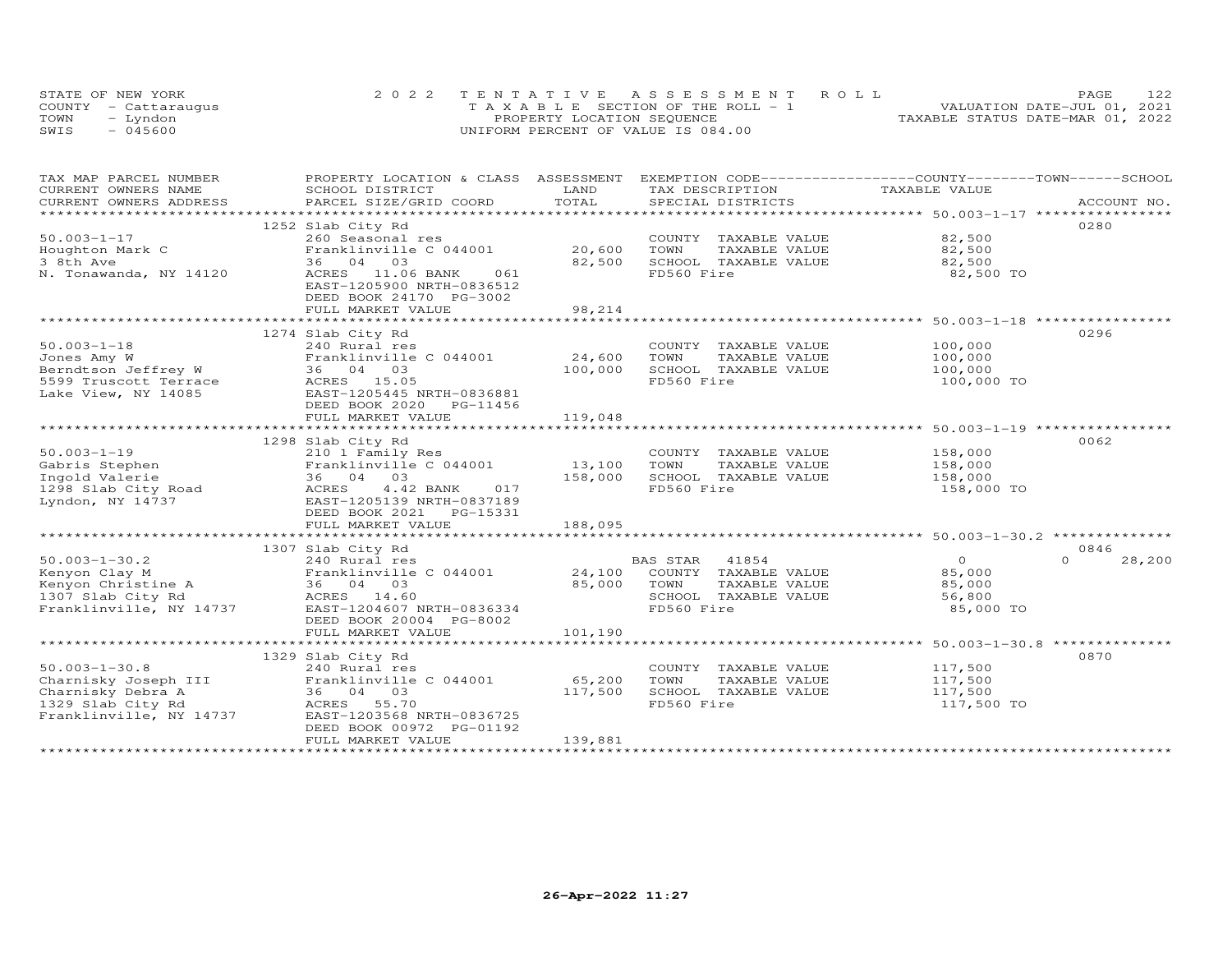|      | STATE OF NEW YORK    | 2022 TENTATIVE ASSESSMENT ROLL        | 123<br>PAGE                      |  |
|------|----------------------|---------------------------------------|----------------------------------|--|
|      | COUNTY - Cattaraugus | T A X A B L E SECTION OF THE ROLL - 1 | VALUATION DATE-JUL 01, 2021      |  |
| TOWN | – Lyndon             | PROPERTY LOCATION SEQUENCE            | TAXABLE STATUS DATE-MAR 01, 2022 |  |
| SWIS | $-045600$            | UNIFORM PERCENT OF VALUE IS 084.00    |                                  |  |

| TAX MAP PARCEL NUMBER<br>CURRENT OWNERS NAME      | PROPERTY LOCATION & CLASS ASSESSMENT<br>SCHOOL DISTRICT | LAND            | EXEMPTION CODE-----------------COUNTY-------TOWN------SCHOOL<br>TAX DESCRIPTION  | TAXABLE VALUE  |                    |
|---------------------------------------------------|---------------------------------------------------------|-----------------|----------------------------------------------------------------------------------|----------------|--------------------|
| CURRENT OWNERS ADDRESS                            | PARCEL SIZE/GRID COORD                                  | TOTAL           | SPECIAL DISTRICTS                                                                |                | ACCOUNT NO.        |
| ***********************                           |                                                         |                 |                                                                                  |                |                    |
|                                                   | 1330 Slab City Rd                                       |                 |                                                                                  |                | 0288               |
| $50.003 - 1 - 28$                                 | 260 Seasonal res                                        |                 | COUNTY TAXABLE VALUE                                                             | 72,000         |                    |
| Burzynski Thaddeus D                              | Franklinville C 044001                                  | 26,100          | TOWN<br>TAXABLE VALUE                                                            | 72,000         |                    |
| Burzynski Robin A                                 | 36 04 03                                                | 72,000          | SCHOOL TAXABLE VALUE                                                             | 72,000         |                    |
| 94 Rosemead Ln                                    | ACRES 16.56                                             |                 | FD560 Fire                                                                       | 72,000 TO      |                    |
| Cheektowaga, NY 14227                             | EAST-1204818 NRTH-0837570                               |                 |                                                                                  |                |                    |
|                                                   | DEED BOOK 00935 PG-00181                                |                 |                                                                                  |                |                    |
|                                                   | FULL MARKET VALUE                                       | 85,714          |                                                                                  |                |                    |
|                                                   | **************************                              |                 |                                                                                  |                |                    |
|                                                   | 1345 Slab City Rd                                       |                 |                                                                                  |                | 0308               |
| $50.003 - 1 - 29$                                 | 210 1 Family Res                                        |                 | VET COM CT 41131                                                                 | 17,500         | $\Omega$<br>17,500 |
| Boysha Joseph                                     | Franklinville C 044001                                  | 10,000 ENH STAR | 41834                                                                            | $\circ$        | 70,000<br>$\Omega$ |
| Boysha Neva                                       | 36 04 03                                                | 70,000          | COUNTY TAXABLE VALUE                                                             | 52,500         |                    |
| Boysna Neva<br>1345 Slab City Rd<br>All New 14737 | ACRES<br>2.35                                           |                 | TOWN<br>TAXABLE VALUE                                                            | 52,500         |                    |
| Franklinville, NY 14737                           | EAST-1204227 NRTH-0837349                               |                 | SCHOOL TAXABLE VALUE                                                             | $\Omega$       |                    |
|                                                   | DEED BOOK 1016<br>PG-1150                               |                 | FD560 Fire                                                                       | 70,000 TO      |                    |
|                                                   |                                                         | 83,333          |                                                                                  |                |                    |
|                                                   | FULL MARKET VALUE                                       |                 | *********************************** 50.003-1-27 ******************************** |                |                    |
|                                                   |                                                         |                 |                                                                                  |                | 0379               |
|                                                   | 1370 Slab City Rd                                       |                 |                                                                                  |                |                    |
| $50.003 - 1 - 27$                                 | 314 Rural vac<10                                        |                 | COUNTY TAXABLE VALUE                                                             | 18,400         |                    |
| Frost Doris                                       | Franklinville C 044001                                  | 18,400          | TOWN<br>TAXABLE VALUE                                                            | 18,400         |                    |
| Bonafede David                                    | 36 04 03                                                | 18,400          | SCHOOL TAXABLE VALUE                                                             | 18,400         |                    |
| David Bonafede                                    | 8.90<br>ACRES                                           |                 | FD560 Fire                                                                       | 18,400 TO      |                    |
| 137 Yeager Dr<br>Cheektowaga, NY 14225            | EAST-1204422 NRTH-0838095                               |                 |                                                                                  |                |                    |
|                                                   | DEED BOOK 00994 PG-00394                                |                 |                                                                                  |                |                    |
|                                                   | FULL MARKET VALUE                                       | 21,905          |                                                                                  |                |                    |
|                                                   |                                                         |                 |                                                                                  |                |                    |
|                                                   | 1390 Slab City Rd                                       |                 |                                                                                  |                | 0458               |
| $50.003 - 1 - 26$                                 | 260 Seasonal res                                        |                 | COUNTY TAXABLE VALUE                                                             | 35,000         |                    |
| Landrigan Brian                                   | Franklinville C 044001                                  | 19,500          | TOWN<br>TAXABLE VALUE                                                            | 35,000         |                    |
| 4283 N Manning Rd                                 | 36 04 03                                                | 35,000          | SCHOOL TAXABLE VALUE                                                             | 35,000         |                    |
| Holley, NY 14470                                  | ACRES 10.01                                             |                 | FD560 Fire                                                                       | 35,000 TO      |                    |
|                                                   | EAST-1204053 NRTH-0838520                               |                 |                                                                                  |                |                    |
|                                                   | DEED BOOK 3933<br>PG-7001                               |                 |                                                                                  |                |                    |
|                                                   | FULL MARKET VALUE                                       | 41,667          |                                                                                  |                |                    |
|                                                   |                                                         |                 |                                                                                  |                |                    |
|                                                   | 1413 Slab City Rd                                       |                 |                                                                                  |                | 0858               |
| $50.003 - 1 - 30.7$                               | 270 Mfg housing                                         |                 | VET WAR CT 41121                                                                 | 8,250          | 8,250<br>$\Omega$  |
| Kenyon Lee A Jr                                   | Franklinville C 044001                                  | 31,600 BAS STAR | 41854                                                                            | $\overline{O}$ | $\Omega$<br>28,200 |
| Kenyon Sandra L                                   | 36 04 03                                                | 55,000          | COUNTY TAXABLE VALUE                                                             | 46,750         |                    |
| 1413 Slab City Rd                                 | Ff 800.00                                               |                 | TOWN<br>TAXABLE VALUE                                                            | 46,750         |                    |
| Franklinville, NY 14737                           | ACRES 22.05                                             |                 | SCHOOL TAXABLE VALUE                                                             | 26,800         |                    |
|                                                   | EAST-1203308 NRTH-0837846                               |                 | FD560 Fire                                                                       | 55,000 TO      |                    |
|                                                   | DEED BOOK 00957 PG-01002                                |                 |                                                                                  |                |                    |
|                                                   | FULL MARKET VALUE                                       | 65,476          |                                                                                  |                |                    |
|                                                   |                                                         |                 |                                                                                  |                |                    |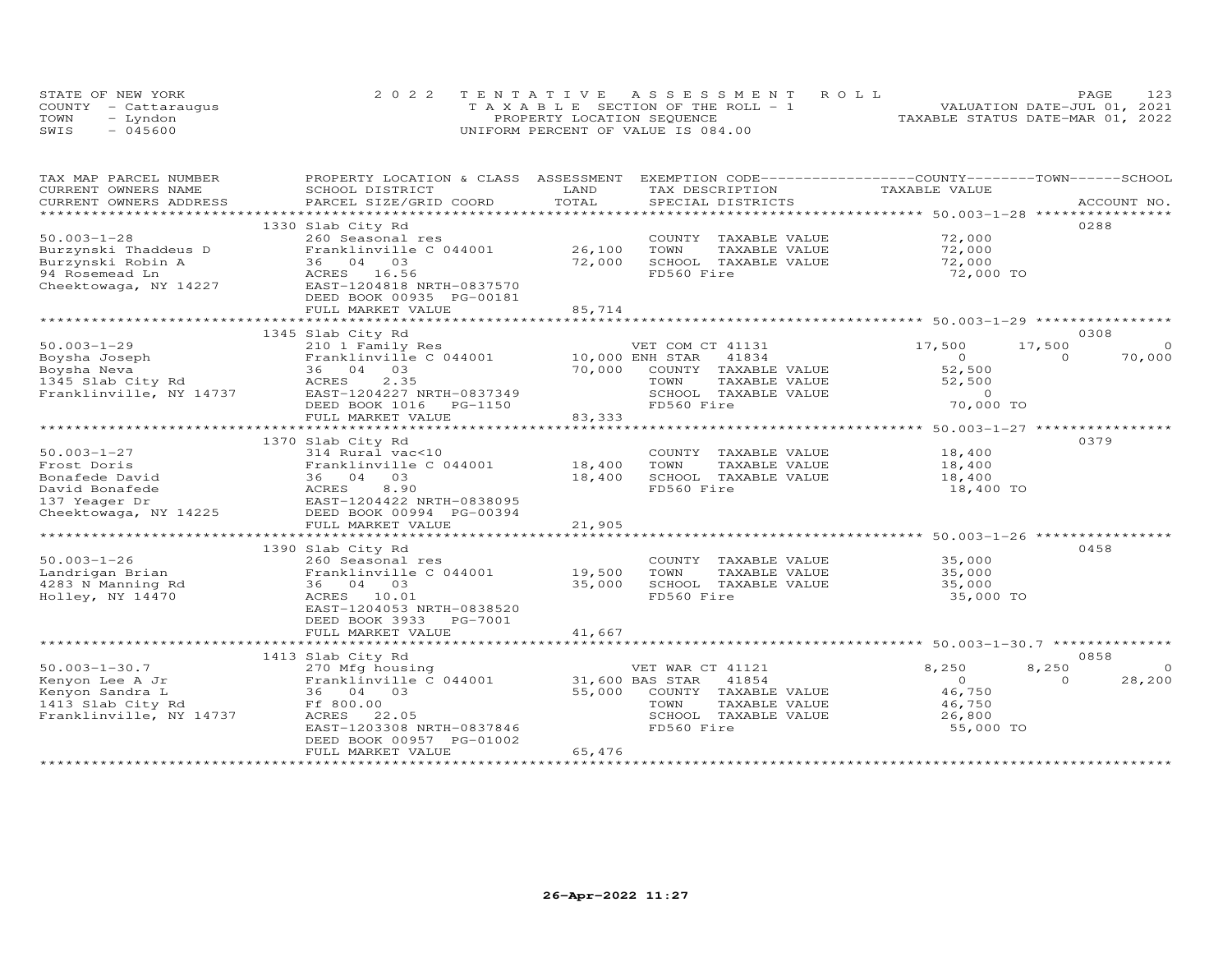|      | STATE OF NEW YORK    | 2022 TENTATIVE ASSESSMENT ROLL        | 124<br>PAGE                      |
|------|----------------------|---------------------------------------|----------------------------------|
|      | COUNTY - Cattaraugus | T A X A B L E SECTION OF THE ROLL - 1 | VALUATION DATE-JUL 01, 2021      |
| TOWN | – Lyndon             | PROPERTY LOCATION SEQUENCE            | TAXABLE STATUS DATE-MAR 01, 2022 |
| SWIS | $-045600$            | UNIFORM PERCENT OF VALUE IS 084.00    |                                  |

| TAX MAP PARCEL NUMBER                                                                                                                                                                                                                                    | PROPERTY LOCATION & CLASS ASSESSMENT EXEMPTION CODE----------------COUNTY-------TOWN------SCHOOL |
|----------------------------------------------------------------------------------------------------------------------------------------------------------------------------------------------------------------------------------------------------------|--------------------------------------------------------------------------------------------------|
| CURRENT OWNERS NAME<br>SCHOOL DISTRICT<br>LAND<br>TAX DESCRIPTION                                                                                                                                                                                        | TAXABLE VALUE                                                                                    |
| PARCEL SIZE/GRID COORD<br>.CURRENT OWNERS ADDRESS PARCEL SIZE/GRID COORD TOTAL SPECIAL DISTRICTS (ACCOUNT NO ACCOUNT NO ACCOUNT NO ACCOUNT NO ACCOUNT NO A LOGGER AND MAXILE ASSESS THAT A LOGGER AND MAXILE SERVER ASSESS THAT A LOGGER AND MAXILE ASSE |                                                                                                  |
|                                                                                                                                                                                                                                                          |                                                                                                  |
| 1431 Slab City Rd                                                                                                                                                                                                                                        | 0856                                                                                             |
| $50.003 - 1 - 30.5$<br>270 Mfg housing<br>Franklinville C 044001               16,600                                                                                                                                                                    | COUNTY TAXABLE VALUE 36,500                                                                      |
| TOWN<br>Michael Ginny                                                                                                                                                                                                                                    | TAXABLE VALUE<br>36,500                                                                          |
| 2530 Citrus Tower Blvd Apt 201 36 04 03<br>36,500<br>SCHOOL TAXABLE VALUE                                                                                                                                                                                | 36,500                                                                                           |
| Clermont, FL 34711<br>FD560 Fire<br>Ff 270.00                                                                                                                                                                                                            | 36,500 TO                                                                                        |
| ACRES<br>7.10                                                                                                                                                                                                                                            |                                                                                                  |
| EAST-1203053 NRTH-0838390                                                                                                                                                                                                                                |                                                                                                  |
| DEED BOOK 00957 PG-00732                                                                                                                                                                                                                                 |                                                                                                  |
| FULL MARKET VALUE<br>43,452                                                                                                                                                                                                                              |                                                                                                  |
|                                                                                                                                                                                                                                                          |                                                                                                  |
| 1465 Slab City Rd                                                                                                                                                                                                                                        | 0857                                                                                             |
| 210 1 Family Res<br>$50.003 - 1 - 30.6$<br>BAS STAR 41854                                                                                                                                                                                                | $\overline{0}$<br>$\Omega$<br>28,200                                                             |
| COUNTY TAXABLE VALUE                                                                                                                                                                                                                                     | 72,000                                                                                           |
|                                                                                                                                                                                                                                                          | TAXABLE VALUE<br>72,000                                                                          |
| SCHOOL TAXABLE VALUE                                                                                                                                                                                                                                     | 43,800                                                                                           |
| 50.003-1-30.6 210 1 Family Res BA<br>Kenyon Amy BA<br>Fernandez Raymond R<br>13,400<br>13,400<br>1465 Slab City FRNT 740.00 DPTH<br>Franklinville, NY 14737 ACRES 4.60 BANK 089<br>72,000 TOWN<br>SCHOO<br>FD560<br>FD560 Fire                           | 72,000 TO                                                                                        |
| EAST-1202947 NRTH-0838740                                                                                                                                                                                                                                |                                                                                                  |
| DEED BOOK 20857 PG-4001                                                                                                                                                                                                                                  |                                                                                                  |
| 85,714<br>FULL MARKET VALUE                                                                                                                                                                                                                              |                                                                                                  |
|                                                                                                                                                                                                                                                          | ************************************50.003-1-3.2 *******************************                 |
|                                                                                                                                                                                                                                                          | 0475                                                                                             |
| 1492 Slab City Rd                                                                                                                                                                                                                                        |                                                                                                  |
|                                                                                                                                                                                                                                                          | $\overline{O}$<br>$\Omega$<br>28,200                                                             |
|                                                                                                                                                                                                                                                          | 58,500                                                                                           |
|                                                                                                                                                                                                                                                          | TAXABLE VALUE<br>58,500                                                                          |
| SCHOOL TAXABLE VALUE                                                                                                                                                                                                                                     | 30,300                                                                                           |
| 58,500 TOWN<br>SCHOC<br>FD560<br>FD560 Fire<br>EAST-0120241 NRTH-0839390                                                                                                                                                                                 | 58,500 TO                                                                                        |
| DEED BOOK 881<br>PG-00503                                                                                                                                                                                                                                |                                                                                                  |
| 69,643<br>FULL MARKET VALUE                                                                                                                                                                                                                              |                                                                                                  |
|                                                                                                                                                                                                                                                          |                                                                                                  |
| 6315 Slab City Rd                                                                                                                                                                                                                                        | 0932                                                                                             |
| $50.003 - 2 - 25$<br>260 Seasonal res                                                                                                                                                                                                                    | COUNTY TAXABLE VALUE 32,500                                                                      |
| TOWN                                                                                                                                                                                                                                                     | TAXABLE VALUE 32,500                                                                             |
| SCHOOL TAXABLE VALUE                                                                                                                                                                                                                                     | 32,500                                                                                           |
| FD560 Fire                                                                                                                                                                                                                                               | 32,500 TO                                                                                        |
| DEED BOOK 18819 PG-9001                                                                                                                                                                                                                                  |                                                                                                  |
| FULL MARKET VALUE<br>38,690                                                                                                                                                                                                                              |                                                                                                  |
|                                                                                                                                                                                                                                                          |                                                                                                  |
| 6892 Slab City Rd                                                                                                                                                                                                                                        | 0583                                                                                             |
| $50.003 - 1 - 3.4$<br>COUNTY TAXABLE VALUE                                                                                                                                                                                                               | 7,300                                                                                            |
| TOWN<br>Krotz Paul J                                                                                                                                                                                                                                     | TAXABLE VALUE 7,300                                                                              |
| 9 Johnson Street<br>SCHOOL TAXABLE VALUE                                                                                                                                                                                                                 | 7,300                                                                                            |
| 314 Rural vac<10<br>Franklinville C 044001 7,300<br>36 04 03 7,300<br>Franklinville, NY 14737 FRNT 150.00 DPTH 230.00<br>FD560 Fire                                                                                                                      | 7,300 TO                                                                                         |
| EAST-1202002 NRTH-0838830                                                                                                                                                                                                                                |                                                                                                  |
| DEED BOOK 20190 PG-8605                                                                                                                                                                                                                                  |                                                                                                  |
| 8,690<br>FULL MARKET VALUE                                                                                                                                                                                                                               |                                                                                                  |
|                                                                                                                                                                                                                                                          |                                                                                                  |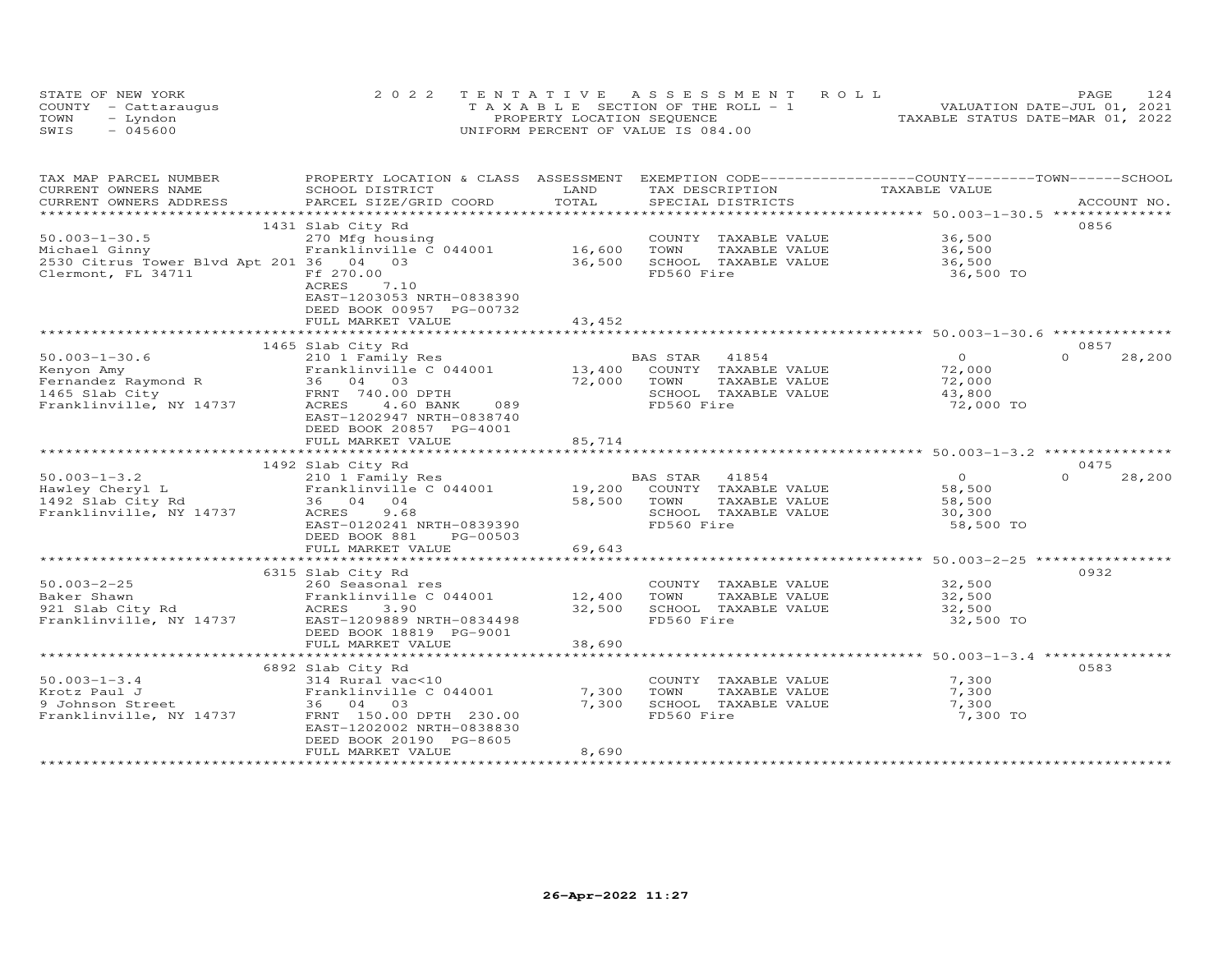|      | STATE OF NEW YORK    | 2022 TENTATIVE ASSESSMENT ROLL        | PAGE.                            | 125 |
|------|----------------------|---------------------------------------|----------------------------------|-----|
|      | COUNTY - Cattaraugus | T A X A B L E SECTION OF THE ROLL - 1 | VALUATION DATE-JUL 01, 2021      |     |
| TOWN | – Lyndon             | PROPERTY LOCATION SEQUENCE            | TAXABLE STATUS DATE-MAR 01, 2022 |     |
| SWIS | $-045600$            | UNIFORM PERCENT OF VALUE IS 084.00    |                                  |     |

| TAX MAP PARCEL NUMBER    |                                                                                                  |        | PROPERTY LOCATION & CLASS ASSESSMENT EXEMPTION CODE-----------------COUNTY-------TOWN------SCHOOL |                  |             |
|--------------------------|--------------------------------------------------------------------------------------------------|--------|---------------------------------------------------------------------------------------------------|------------------|-------------|
| CURRENT OWNERS NAME      | SCHOOL DISTRICT                                                                                  | LAND   | TAX DESCRIPTION                                                                                   | TAXABLE VALUE    |             |
| CURRENT OWNERS ADDRESS   | PARCEL SIZE/GRID COORD                                                                           | TOTAL  | SPECIAL DISTRICTS                                                                                 |                  | ACCOUNT NO. |
|                          |                                                                                                  |        |                                                                                                   |                  |             |
|                          | 11127 Slab City Rd                                                                               |        |                                                                                                   |                  | 0620        |
| $50.003 - 2 - 12.2$      | 260 Seasonal res                                                                                 |        | COUNTY TAXABLE VALUE                                                                              | 46,500           |             |
| Gordon (L/U) Fred        | Franklinville C 044001                                                                           | 23,600 | TOWN<br>TAXABLE VALUE                                                                             | 46,500           |             |
| Gordon (L/U) Florence    | $27 - 04 - 03$                                                                                   | 46,500 | SCHOOL TAXABLE VALUE                                                                              | 46,500           |             |
| Paul Gordon              | ACRES 14.05                                                                                      |        | FD560 Fire                                                                                        | 46,500 TO        |             |
| 1451 Stolle Rd           |                                                                                                  |        |                                                                                                   |                  |             |
| Elma, NY 14059           | ACRES 14.05<br>EAST-1206811 NRTH-0834123<br>DEED BOOK 15140 PG-7001<br>PIII MACRES 15140 PG-7001 |        |                                                                                                   |                  |             |
|                          | FULL MARKET VALUE                                                                                | 55,357 |                                                                                                   |                  |             |
|                          |                                                                                                  |        |                                                                                                   |                  |             |
|                          | 416 Snyder (French) Rd                                                                           |        |                                                                                                   |                  | 0412        |
| $50.004 - 1 - 11$        | 240 Rural res<br>240 Rufai res<br>Franklinville C 044001 19,500 VET DIS CT 41141                 |        | VET COM CT 41131                                                                                  | 13,750<br>13,750 |             |
| Kenyon Harvey N          |                                                                                                  |        |                                                                                                   | 2,750<br>2,750   | $\Omega$    |
| 416 Snyder Rd            | 12 04 03                                                                                         |        | 55,000 COUNTY TAXABLE VALUE                                                                       | 38,500           |             |
| Cuba, NY 14727           | ACRES 10.00                                                                                      |        | TOWN<br>TAXABLE VALUE                                                                             | 38,500           |             |
|                          | EAST-1216314 NRTH-0838046                                                                        |        | SCHOOL TAXABLE VALUE                                                                              | 55,000           |             |
|                          | DEED BOOK 26611 PG-5002                                                                          |        | FD560 Fire                                                                                        | 55,000 TO        |             |
|                          | FULL MARKET VALUE                                                                                | 65,476 |                                                                                                   |                  |             |
|                          |                                                                                                  |        |                                                                                                   |                  |             |
|                          | Snyder Rd                                                                                        |        |                                                                                                   |                  | 0608        |
| $50.004 - 1 - 3.4$       | 314 Rural vac<10                                                                                 |        | COUNTY TAXABLE VALUE                                                                              | 18,900           |             |
| Vandelden Edward         | Franklinville C 044001 18,900                                                                    |        | TOWN<br>TAXABLE VALUE                                                                             | 18,900           |             |
| 524 Grover Cleveland Hwy | 12 04 03                                                                                         | 18,900 | SCHOOL TAXABLE VALUE                                                                              | 18,900           |             |
| Amherst, NY 14226        | ACRES<br>9.41                                                                                    |        | FD560 Fire                                                                                        | 18,900 TO        |             |
|                          | EAST-1214988 NRTH-0836080                                                                        |        |                                                                                                   |                  |             |
|                          | DEED BOOK 00951 PG-00806                                                                         |        |                                                                                                   |                  |             |
|                          | FULL MARKET VALUE                                                                                | 22,500 |                                                                                                   |                  |             |
|                          |                                                                                                  |        |                                                                                                   |                  |             |
|                          | Snyder Rd                                                                                        |        |                                                                                                   |                  | 0436        |
| $50.004 - 1 - 5$         | 322 Rural vac>10                                                                                 |        | COUNTY TAXABLE VALUE                                                                              | 30,900           |             |
| Mehall John              | Franklinville C 044001                                                                           | 30,900 | TOWN<br>TAXABLE VALUE                                                                             | 30,900           |             |
| Mehall Mary Ann          | $12 -04 -03$                                                                                     | 30,900 | SCHOOL TAXABLE VALUE                                                                              | 30,900           |             |
| 104 Norris Ave           | ACRES 21.38                                                                                      |        | FD560 Fire                                                                                        | 30,900 TO        |             |
| Lancaster, NY 14086      | EAST-1217024 NRTH-0836339                                                                        |        |                                                                                                   |                  |             |
|                          | DEED BOOK 816<br>PG-00821                                                                        |        |                                                                                                   |                  |             |
|                          | FULL MARKET VALUE                                                                                | 36,786 |                                                                                                   |                  |             |
|                          |                                                                                                  |        |                                                                                                   |                  |             |
|                          | Snyder Rd                                                                                        |        |                                                                                                   |                  | 0528        |
| $50.004 - 1 - 10.2$      |                                                                                                  |        | COUNTY TAXABLE VALUE                                                                              | 4,300            |             |
| Heidle Kenneth J         | 314 Rural vac<10<br>Franklinville C 044001                                                       | 4,300  | TOWN<br>TAXABLE VALUE                                                                             | 4,300            |             |
| 78 East Hill Run         | 12 04 03                                                                                         | 4,300  | SCHOOL TAXABLE VALUE                                                                              | 4,300            |             |
| Springville, NY 14141    | ACRES 1.08                                                                                       |        | FD560 Fire                                                                                        | 4,300 TO         |             |
|                          | EAST-1216312 NRTH-0837899                                                                        |        |                                                                                                   |                  |             |
|                          | PG-00809<br>DEED BOOK 800                                                                        |        |                                                                                                   |                  |             |
|                          | FULL MARKET VALUE                                                                                | 5,119  |                                                                                                   |                  |             |
|                          |                                                                                                  |        |                                                                                                   |                  |             |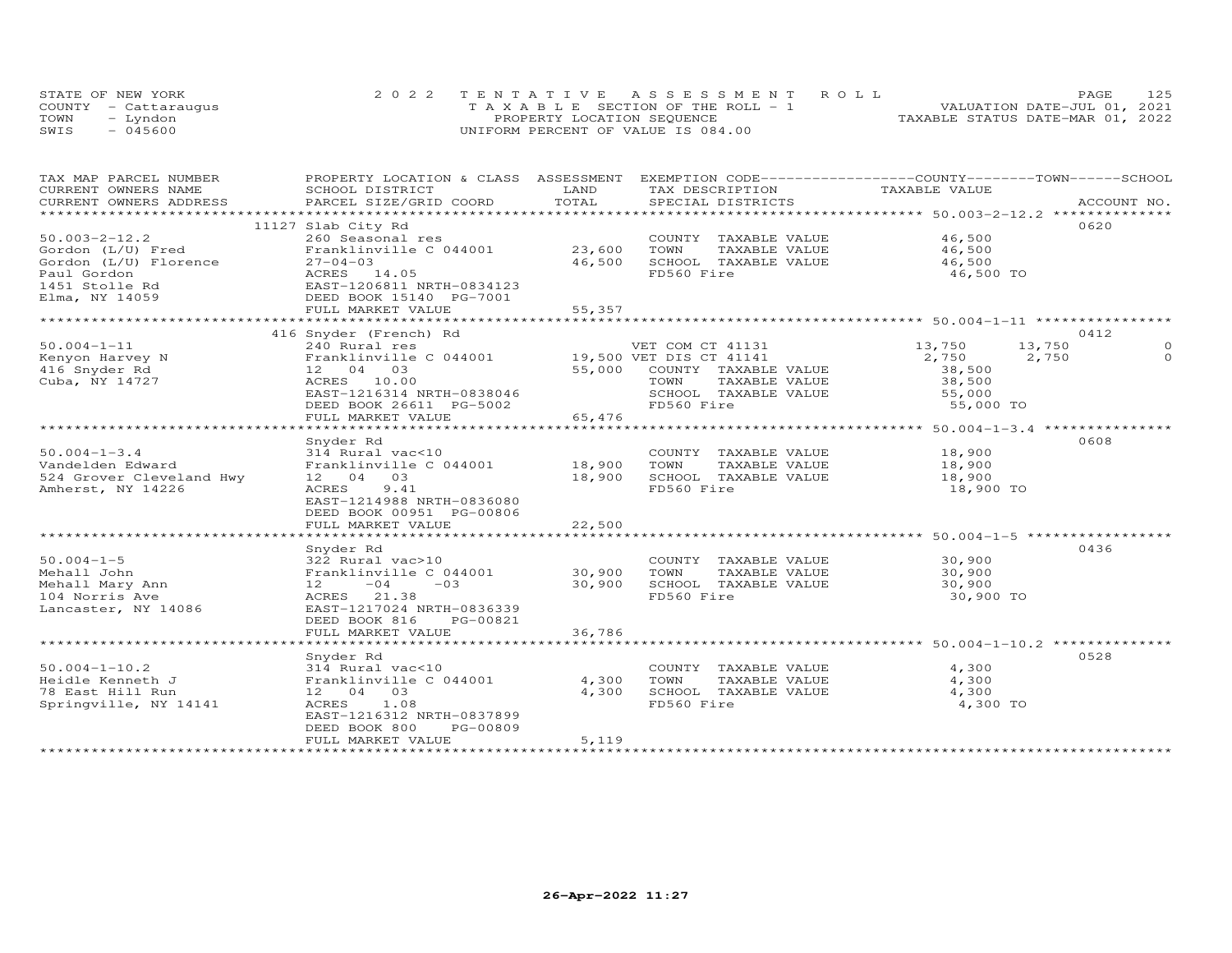| STATE OF NEW YORK    | 2022 TENTATIVE ASSESSMENT ROLL        | 126<br><b>PAGE</b>               |
|----------------------|---------------------------------------|----------------------------------|
| COUNTY - Cattaraugus | T A X A B L E SECTION OF THE ROLL - 1 | VALUATION DATE-JUL 01, 2021      |
| TOWN<br>– Lyndon     | PROPERTY LOCATION SEQUENCE            | TAXABLE STATUS DATE-MAR 01, 2022 |
| SWIS<br>- 045600     | UNIFORM PERCENT OF VALUE IS 084.00    |                                  |

| TAX MAP PARCEL NUMBER     | PROPERTY LOCATION & CLASS ASSESSMENT |            |                       | EXEMPTION CODE-----------------COUNTY-------TOWN------SCHOOL   |
|---------------------------|--------------------------------------|------------|-----------------------|----------------------------------------------------------------|
| CURRENT OWNERS NAME       | SCHOOL DISTRICT                      | LAND       | TAX DESCRIPTION       | TAXABLE VALUE                                                  |
| CURRENT OWNERS ADDRESS    | PARCEL SIZE/GRID COORD               | TOTAL      | SPECIAL DISTRICTS     | ACCOUNT NO.                                                    |
| ************************  |                                      |            |                       |                                                                |
|                           | Snyder Rd                            |            |                       | 0727                                                           |
| $50.004 - 1 - 41.9$       | 322 Rural vac>10                     |            | COUNTY TAXABLE VALUE  | 30,800                                                         |
| Love Charles              | Franklinville C 044001               | 30,800     | TOWN<br>TAXABLE VALUE | 30,800                                                         |
| 6687 Snyder Rd            | 11 04 03                             | 30,800     | SCHOOL TAXABLE VALUE  | 30,800                                                         |
| Cuba, NY 14727            | ACRES 21.25 BANK<br>024              |            | FD560 Fire            | 30,800 TO                                                      |
|                           | EAST-1214994 NRTH-0835471            |            |                       |                                                                |
|                           | DEED BOOK 26746 PG-4001              |            |                       |                                                                |
|                           | FULL MARKET VALUE                    | 36,667     |                       |                                                                |
|                           | ************************             | ********** |                       | ******************************** 50.004-1-41.13 ************** |
|                           | Snyder Rd                            |            |                       | 0734                                                           |
| $50.004 - 1 - 41.13$      | 322 Rural vac>10                     |            | COUNTY TAXABLE VALUE  | 13,300                                                         |
| Fancher Paul              | Franklinville C 044001               | 13,300     | TOWN<br>TAXABLE VALUE | 13,300                                                         |
| Fancher Antoinette        | $11 - 04 - 03$                       | 13,300     | SCHOOL TAXABLE VALUE  | 13,300                                                         |
| 6574 S Emmons Dr          | ACRES 10.76                          |            | FD560 Fire            | 13,300 TO                                                      |
| Cuba, NY 14727            | EAST-1217107 NRTH-0834419            |            |                       |                                                                |
|                           | DEED BOOK 12780 PG-5001              |            |                       |                                                                |
|                           | FULL MARKET VALUE                    | 15,833     |                       |                                                                |
|                           |                                      |            |                       |                                                                |
|                           | Snyder Rd                            |            |                       | 0741                                                           |
| $50.004 - 1 - 41.20$      | 322 Rural vac>10                     |            | COUNTY TAXABLE VALUE  | 21,500                                                         |
| Fancher Paul C            | Franklinville C 044001               | 21,500     | TOWN<br>TAXABLE VALUE | 21,500                                                         |
| 6574 S. Emmons Dr         | 11 04 03                             | 21,500     | SCHOOL TAXABLE VALUE  | 21,500                                                         |
| Cuba, NY 14727            | ACRES 16.00                          |            | FD560 Fire            | 21,500 TO                                                      |
|                           | EAST-1218013 NRTH-0832524            |            |                       |                                                                |
|                           | DEED BOOK 1010 PG-920                |            |                       |                                                                |
|                           | FULL MARKET VALUE                    | 25,595     |                       |                                                                |
|                           |                                      |            |                       |                                                                |
|                           | Snyder Rd                            |            |                       | 0032                                                           |
| $59.002 - 1 - 5.1$        | 322 Rural vac>10                     |            | COUNTY TAXABLE VALUE  | 17,600                                                         |
| Mayer Colleen             | Franklinville C 044001               | 17,600     | TOWN<br>TAXABLE VALUE | 17,600                                                         |
| Mayer Adam                | 10 04 03                             | 17,600     | SCHOOL TAXABLE VALUE  | 17,600                                                         |
| 206 Dekalb St             | ACRES 12.10                          |            | FD560 Fire            | 17,600 TO                                                      |
| Tonawanda, NY 14150       | EAST-1215205 NRTH-0830631            |            |                       |                                                                |
|                           | DEED BOOK 27369 PG-3001              |            |                       |                                                                |
|                           | FULL MARKET VALUE                    | 20,952     |                       |                                                                |
|                           |                                      |            |                       |                                                                |
|                           | Snyder Rd                            |            |                       | 0691                                                           |
| $59.002 - 1 - 5.3$        | 322 Rural vac>10                     |            | COUNTY TAXABLE VALUE  | 28,200                                                         |
| Hastings Ronald           | Franklinville C 044001               | 28,200     | TAXABLE VALUE<br>TOWN | 28,200                                                         |
| 1647 Ruie Rd              | 10 04 03                             | 28,200     | SCHOOL TAXABLE VALUE  | 28,200                                                         |
| North Tonawanda, NY 14120 | ACRES 22.70                          |            | FD560 Fire            | 28,200 TO                                                      |
|                           | EAST-1215206 NRTH-0828457            |            |                       |                                                                |
|                           | DEED BOOK 894<br>PG-01083            |            |                       |                                                                |
|                           | FULL MARKET VALUE                    | 33,571     |                       |                                                                |
|                           |                                      |            |                       |                                                                |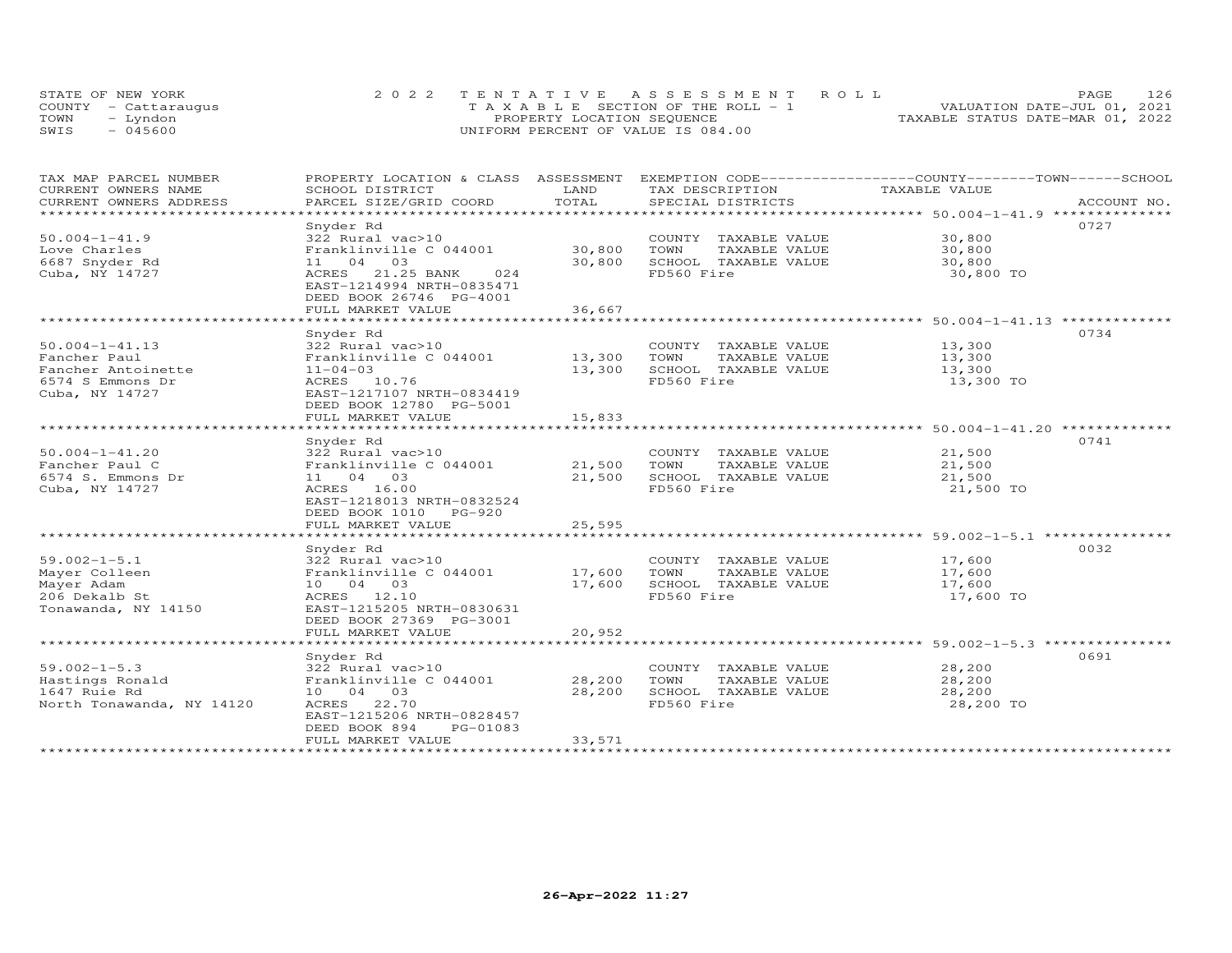|      | STATE OF NEW YORK    | 2022 TENTATIVE ASSESSMENT ROLL        | <b>PAGE</b>                      | 127 |
|------|----------------------|---------------------------------------|----------------------------------|-----|
|      | COUNTY - Cattaraugus | T A X A B L E SECTION OF THE ROLL - 1 | VALUATION DATE-JUL 01, 2021      |     |
| TOWN | - Lyndon             | PROPERTY LOCATION SEQUENCE            | TAXABLE STATUS DATE-MAR 01, 2022 |     |
| SWIS | $-045600$            | UNIFORM PERCENT OF VALUE IS 084.00    |                                  |     |

| TAX MAP PARCEL NUMBER<br>CURRENT OWNERS NAME<br>CURRENT OWNERS ADDRESS                                     | PROPERTY LOCATION & CLASS ASSESSMENT<br>SCHOOL DISTRICT<br>PARCEL SIZE/GRID COORD                                                                                      | LAND<br>TOTAL              | EXEMPTION CODE-----------------COUNTY-------TOWN------SCHOOL<br>TAX DESCRIPTION<br>SPECIAL DISTRICTS | TAXABLE VALUE                                                                                                                     | ACCOUNT NO. |
|------------------------------------------------------------------------------------------------------------|------------------------------------------------------------------------------------------------------------------------------------------------------------------------|----------------------------|------------------------------------------------------------------------------------------------------|-----------------------------------------------------------------------------------------------------------------------------------|-------------|
| *************************                                                                                  |                                                                                                                                                                        |                            |                                                                                                      |                                                                                                                                   |             |
| $59.002 - 1 - 5.8$<br>Rejman Richard M<br>Rejman Karol S<br>12808 Old Big Tree Rd<br>East Aurora, NY 14052 | Snyder Rd<br>322 Rural vac>10<br>Franklinville C 044001<br>10 04 03<br>ACRES 11.35<br>EAST-1215181 NRTH-0829835<br>DEED BOOK 17470 PG-7001<br>FULL MARKET VALUE        | 16,900<br>16,900<br>20,119 | COUNTY TAXABLE VALUE<br>TOWN<br>TAXABLE VALUE<br>SCHOOL TAXABLE VALUE<br>FD560 Fire                  | 16,900<br>$10, 900$<br>$16, 900$<br>16,900 TO<br>***********************************59.002-1-5.9 ******************************** | 0663        |
| $59.002 - 1 - 5.9$<br>Rejman Richard M<br>Rejman Karol S<br>12808 Old Big Tree Rd<br>East Aurora, NY 14052 | Snyder Rd<br>322 Rural vac>10<br>Franklinville C 044001 16,900<br>10 04 03<br>ACRES 11.35<br>EAST-1215192 NRTH-0829440<br>DEED BOOK 17470 PG-7001<br>FULL MARKET VALUE | 16,900<br>20,119           | COUNTY TAXABLE VALUE 16,900<br>TOWN<br>TAXABLE VALUE<br>SCHOOL TAXABLE VALUE<br>FD560 Fire           | 16,900<br>16,900<br>16,900 TO                                                                                                     | 0664        |
| $59.002 - 1 - 7.2$<br>Kloc Paul A<br>4680 Clinton St<br>West Senca, NY 14224                               | Snyder Rd<br>322 Rural vac>10<br>Franklinville C 044001 32,800<br>10 04 03<br>ACRES 23.25<br>EAST-1216624 NRTH-0830559<br>DEED BOOK 16764 PG-3001<br>FULL MARKET VALUE | 32,800<br>39,048           | COUNTY TAXABLE VALUE<br>TOWN<br>TAXABLE VALUE<br>SCHOOL TAXABLE VALUE<br>FD560 Fire                  | 32,800<br>32,800<br>32,800<br>32,800 TO                                                                                           | 0822        |
| $59.002 - 1 - 8$<br>Kottwitz Ronald<br>Kottwitz Mary Alice<br>51 N Main St<br>Franklinville, NY 14737      | Snyder Rd<br>322 Rural vac>10<br>Franklinville C 044001<br>$-03$<br>$10 -04$<br>ACRES 50.00<br>EAST-1217143 NRTH-0831567<br>FULL MARKET VALUE                          | 59,500<br>59,500<br>70,833 | COUNTY TAXABLE VALUE<br>TAXABLE VALUE<br>TOWN<br>SCHOOL TAXABLE VALUE<br>FD560 Fire                  | 59,500<br>59,500<br>59,500<br>59,500 TO                                                                                           | 0206        |
| $59.002 - 1 - 9$<br>Kloc Paul A<br>4680 Clinton St<br>West Seneca, NY 14224<br>*********************       | Snyder Rd<br>322 Rural vac>10<br>Franklinville C 044001<br>10 04 03<br>ACRES 47.75<br>EAST-1217630 NRTH-0830323<br>DEED BOOK 00995 PG-00982<br>FULL MARKET VALUE       | 57,300<br>57,300<br>68,214 | COUNTY TAXABLE VALUE<br>TOWN<br>TAXABLE VALUE<br>SCHOOL TAXABLE VALUE<br>FD560 Fire                  | 57,300<br>57,300<br>57,300<br>57,300 TO                                                                                           | 0558        |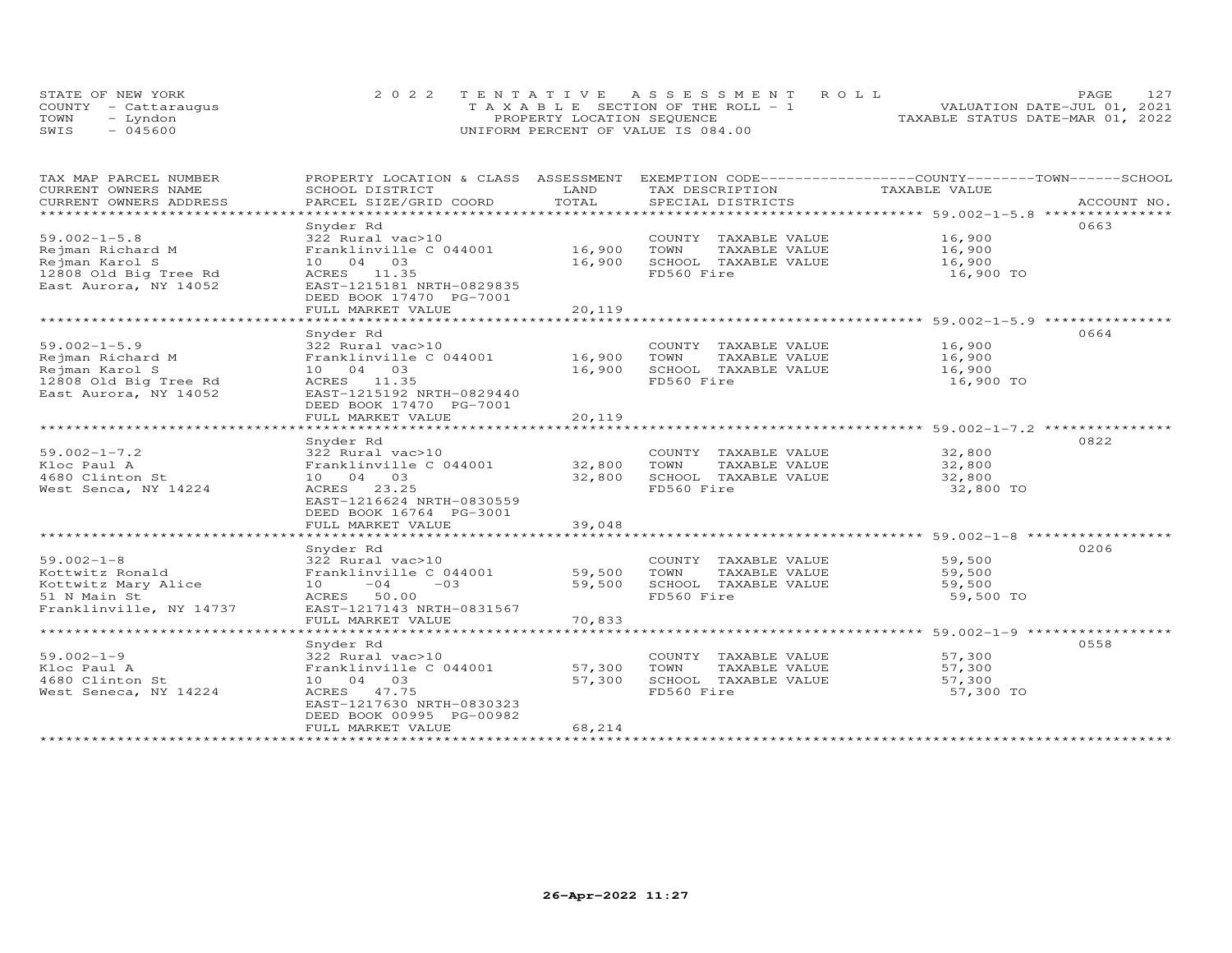| STATE OF NEW YORK    | 2022 TENTATIVE ASSESSMENT ROLL        | 128<br><b>PAGE</b>               |
|----------------------|---------------------------------------|----------------------------------|
| COUNTY - Cattaraugus | T A X A B L E SECTION OF THE ROLL - 1 | VALUATION DATE-JUL 01, 2021      |
| TOWN<br>- Lyndon     | PROPERTY LOCATION SEQUENCE            | TAXABLE STATUS DATE-MAR 01, 2022 |
| $-045600$<br>SWIS    | UNIFORM PERCENT OF VALUE IS 084.00    |                                  |

| TAX MAP PARCEL NUMBER<br>CURRENT OWNERS NAME | PROPERTY LOCATION & CLASS ASSESSMENT<br>SCHOOL DISTRICT | LAND    | EXEMPTION CODE-----------------COUNTY-------TOWN------SCHOOL<br>TAX DESCRIPTION | TAXABLE VALUE |                  |
|----------------------------------------------|---------------------------------------------------------|---------|---------------------------------------------------------------------------------|---------------|------------------|
| CURRENT OWNERS ADDRESS                       | PARCEL SIZE/GRID COORD                                  | TOTAL   | SPECIAL DISTRICTS                                                               |               | ACCOUNT NO.      |
| **********************                       |                                                         |         |                                                                                 |               |                  |
|                                              | Snyder Rd                                               |         |                                                                                 |               | 0402             |
| $59.002 - 1 - 10$                            | 322 Rural vac>10                                        |         | COUNTY TAXABLE VALUE                                                            | 44,300        |                  |
| Kloc Paul A                                  | Franklinville C 044001                                  | 44,300  | TOWN<br>TAXABLE VALUE                                                           | 44,300        |                  |
| 4680 Clinton St                              | 10 04 03                                                | 44,300  | SCHOOL TAXABLE VALUE                                                            | 44,300        |                  |
| West Seneca, NY 14224                        | ACRES 34.78                                             |         | FD560 Fire                                                                      | 44,300 TO     |                  |
|                                              | EAST-1218089 NRTH-0829108                               |         |                                                                                 |               |                  |
|                                              | DEED BOOK 00995 PG-00984                                |         |                                                                                 |               |                  |
|                                              | FULL MARKET VALUE                                       | 52,738  |                                                                                 |               |                  |
|                                              |                                                         |         |                                                                                 |               |                  |
|                                              | Snyder Rd                                               |         |                                                                                 |               | 0298             |
| $59.002 - 1 - 27.1$                          | 105 Vac farmland                                        |         | 41720<br>AG DIST                                                                | 39,400        | 39,400<br>39,400 |
| Terry L Hurlburt                             | Cuba-Rush Cent 024801                                   | 60,400  | COUNTY TAXABLE VALUE                                                            | 21,000        |                  |
| Revocable Living Trust                       | 03<br>09 04                                             | 60,400  | TOWN<br>TAXABLE VALUE                                                           | 21,000        |                  |
| 149 Yankee St.                               | 50.87<br>ACRES                                          |         | SCHOOL TAXABLE VALUE                                                            | 21,000        |                  |
| Cuba, NY 14727                               | EAST-1217294 NRTH-0826074                               |         | FD560 Fire                                                                      | 60,400 TO     |                  |
|                                              | DEED BOOK 20200 PG-2429                                 |         |                                                                                 |               |                  |
| MAY BE SUBJECT TO PAYMENT                    | FULL MARKET VALUE                                       | 71,905  |                                                                                 |               |                  |
| UNDER AGDIST LAW TIL 2026                    |                                                         |         |                                                                                 |               |                  |
|                                              |                                                         |         |                                                                                 |               |                  |
|                                              | 380 Snyder Rd                                           |         |                                                                                 |               | 0764             |
| $50.004 - 1 - 13.2$                          | 260 Seasonal res                                        |         | COUNTY TAXABLE VALUE                                                            | 95,000        |                  |
| Allan Aaron                                  | Franklinville C 044001                                  | 38,000  | TOWN<br>TAXABLE VALUE                                                           | 95,000        |                  |
| 102 N Brier Road                             | 12 04 03                                                | 95,000  | SCHOOL TAXABLE VALUE                                                            | 95,000        |                  |
| Amherst, NY 14228                            | 30.45<br>ACRES                                          |         | FD560 Fire                                                                      | 95,000 TO     |                  |
|                                              | EAST-1217953 NRTH-0839014                               |         |                                                                                 |               |                  |
|                                              | DEED BOOK 20200 PG-8701                                 |         |                                                                                 |               |                  |
|                                              | FULL MARKET VALUE                                       | 113,095 | ********************************** 50.004-1-13.1 ***************                |               |                  |
|                                              | 393 Snyder Rd                                           |         |                                                                                 |               | 0011             |
| $50.004 - 1 - 13.1$                          | 270 Mfg housing                                         |         | COUNTY TAXABLE VALUE                                                            | 100,000       |                  |
| Cook Peter J                                 | Franklinville C 044001                                  | 62,800  | TOWN<br>TAXABLE VALUE                                                           | 100,000       |                  |
| 45 Bert Rd                                   | 12 04 03                                                | 100,000 | SCHOOL TAXABLE VALUE                                                            | 100,000       |                  |
| Cheektowaga, NY 14225                        | ACRES<br>53.30                                          |         | FD560 Fire                                                                      | 100,000 TO    |                  |
|                                              | EAST-1217591 NRTH-0837809                               |         |                                                                                 |               |                  |
|                                              | DEED BOOK 30193 PG-7001                                 |         |                                                                                 |               |                  |
|                                              | FULL MARKET VALUE                                       | 119,048 |                                                                                 |               |                  |
|                                              |                                                         |         |                                                                                 |               |                  |
|                                              | 417 Snyder Rd                                           |         |                                                                                 |               | 0014             |
| $50.004 - 1 - 9$                             | 270 Mfg housing                                         |         | COUNTY TAXABLE VALUE                                                            | 28,500        |                  |
| Kalczynski Nicholas                          | Franklinville C 044001                                  | 25,000  | TOWN<br>TAXABLE VALUE                                                           | 28,500        |                  |
| Banas Stanley                                | 12 04 03                                                | 28,500  | SCHOOL TAXABLE VALUE                                                            | 28,500        |                  |
| 164 Culver Road                              | ACRES 15.46                                             |         | FD560 Fire                                                                      | 28,500 TO     |                  |
| Buffalo, NY 14220                            | EAST-1216684 NRTH-0837488                               |         |                                                                                 |               |                  |
|                                              | DEED BOOK 2021<br>PG-10566                              |         |                                                                                 |               |                  |
|                                              | FULL MARKET VALUE                                       | 33,929  |                                                                                 |               |                  |
|                                              |                                                         |         |                                                                                 |               |                  |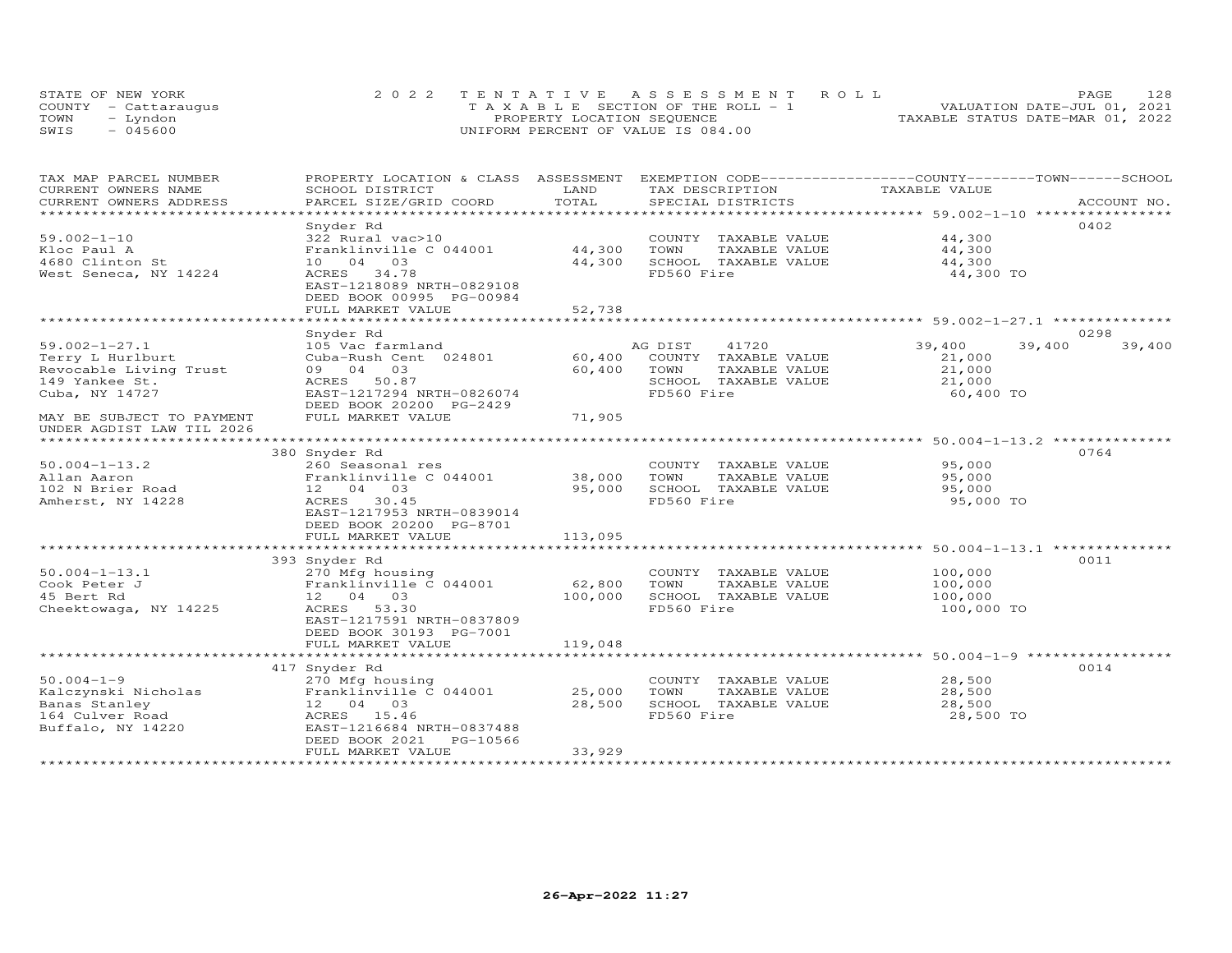| STATE OF NEW YORK    | 2022 TENTATIVE ASSESSMENT ROLL        |                                  | PAGE. | 129 |
|----------------------|---------------------------------------|----------------------------------|-------|-----|
| COUNTY - Cattaraugus | T A X A B L E SECTION OF THE ROLL - 1 | VALUATION DATE-JUL 01, 2021      |       |     |
| TOWN<br>– Lyndon     | PROPERTY LOCATION SEQUENCE            | TAXABLE STATUS DATE-MAR 01, 2022 |       |     |
| $-045600$<br>SWIS    | UNIFORM PERCENT OF VALUE IS 084.00    |                                  |       |     |

| TAX MAP PARCEL NUMBER              | PROPERTY LOCATION & CLASS ASSESSMENT EXEMPTION CODE----------------COUNTY-------TOWN------SCHOOL |             |                                       |                                                         |                    |
|------------------------------------|--------------------------------------------------------------------------------------------------|-------------|---------------------------------------|---------------------------------------------------------|--------------------|
| CURRENT OWNERS NAME                | SCHOOL DISTRICT                                                                                  | LAND        | TAX DESCRIPTION                       | TAXABLE VALUE                                           |                    |
| CURRENT OWNERS ADDRESS             |                                                                                                  | TOTAL       |                                       |                                                         |                    |
| *************************          |                                                                                                  |             |                                       |                                                         |                    |
|                                    | 535 Snyder Rd                                                                                    |             |                                       |                                                         | 0634               |
| $59.002 - 1 - 5.6$                 | 260 Seasonal res                                                                                 |             | COUNTY TAXABLE VALUE                  | 43,500                                                  |                    |
| Mayer Colleen                      | Franklinville C 044001                                                                           | 20,500      | TOWN<br>TAXABLE VALUE                 | 43,500                                                  |                    |
| Mayer Adam                         | 10 04 03                                                                                         | 43,500      | SCHOOL TAXABLE VALUE                  | 43,500                                                  |                    |
| 206 Dekalb St                      | ACRES 11.00                                                                                      |             | FD560 Fire                            | 43,500 TO                                               |                    |
| Tonawanda, NY 14150                | EAST-1215132 NRTH-0831373                                                                        |             |                                       |                                                         |                    |
|                                    | DEED BOOK 27369 PG-3001                                                                          |             |                                       |                                                         |                    |
|                                    | FULL MARKET VALUE                                                                                | 51,786      |                                       |                                                         |                    |
|                                    | **************************                                                                       | *********** |                                       | .***************************** 59.002-1-26 ************ |                    |
|                                    |                                                                                                  |             |                                       |                                                         | 0227               |
|                                    | 6034 Snyder Rd                                                                                   |             |                                       |                                                         | $\Omega$           |
| $59.002 - 1 - 26$                  | 210 1 Family Res                                                                                 |             | BAS STAR<br>41854                     | $\overline{O}$                                          | 28,200             |
| Roulo Timothy D                    | Cuba-Rush Cent 024801                                                                            | 18,800      | COUNTY TAXABLE VALUE                  | 67,500                                                  |                    |
| Roulo Tracey L                     | 09 04 03                                                                                         | 67,500      | TOWN<br>TAXABLE VALUE                 | 67,500                                                  |                    |
| 6034 Snyder Rd.                    | 9.34<br>ACRES                                                                                    |             | SCHOOL TAXABLE VALUE                  | 39,300                                                  |                    |
| Cuba, NY 14727                     | EAST-1218199 NRTH-0824722                                                                        |             | FD560 Fire                            | 67,500 TO                                               |                    |
|                                    | DEED BOOK 20190 PG-9167                                                                          |             |                                       |                                                         |                    |
|                                    | FULL MARKET VALUE                                                                                | 80,357      |                                       |                                                         |                    |
|                                    |                                                                                                  |             |                                       |                                                         |                    |
|                                    | 6051 Snyder Rd                                                                                   |             |                                       |                                                         | 0948               |
| $59.002 - 1 - 27.3$                | 240 Rural res                                                                                    |             | BAS STAR<br>41854                     | $\overline{0}$                                          | $\Omega$<br>28,200 |
| Dibble Tracy A                     | Cuba-Rush Cent 024801                                                                            |             | 25,500 COUNTY TAXABLE VALUE           | 138,000                                                 |                    |
| Dibble Shawn M                     | 09 04 03                                                                                         | 138,000     | TOWN<br>TAXABLE VALUE                 | 138,000                                                 |                    |
| 6051 Snyder Road<br>Cuba. NY 14727 | ACRES 16.00                                                                                      |             | SCHOOL TAXABLE VALUE                  | 109,800                                                 |                    |
| Cuba, NY 14727                     | EAST-1217303 NRTH-0824787                                                                        |             | FD560 Fire                            | 138,000 TO                                              |                    |
|                                    | DEED BOOK 20200 PG-4163                                                                          |             |                                       |                                                         |                    |
|                                    | FULL MARKET VALUE                                                                                | 164,286     |                                       |                                                         |                    |
|                                    |                                                                                                  |             |                                       |                                                         |                    |
|                                    | 6183 Snyder Rd                                                                                   |             |                                       |                                                         | 0725               |
| $59.002 - 1 - 28.2$                | 240 Rural res                                                                                    |             | COUNTY TAXABLE VALUE                  | 62,000                                                  |                    |
| Linderman John E                   | Cuba-Rush Cent 024801                                                                            | 34,600      | TOWN<br>TAXABLE VALUE                 | 62,000                                                  |                    |
| Linderman Roxanne L                | 09 04 03                                                                                         | 62,000      | SCHOOL TAXABLE VALUE                  | 62,000                                                  |                    |
| 416 Abbott Rd                      | ACRES 25.10                                                                                      |             | FD560 Fire                            | 62,000 TO                                               |                    |
| Cuba, NY 14727                     | EAST-1217369 NRTH-0827258                                                                        |             |                                       |                                                         |                    |
|                                    | DEED BOOK 21986 PG-4001                                                                          |             |                                       |                                                         |                    |
|                                    | FULL MARKET VALUE                                                                                | 73,810      |                                       |                                                         |                    |
|                                    |                                                                                                  |             |                                       |                                                         |                    |
|                                    | 6255 Snyder Rd                                                                                   |             |                                       |                                                         | 0066               |
| $59.002 - 1 - 28.1$                | 260 Seasonal res                                                                                 |             | COUNTY TAXABLE VALUE                  | 45,000                                                  |                    |
|                                    |                                                                                                  | 33,100      | TOWN                                  |                                                         |                    |
| Fortman Carol A<br>Fortman David J | Cuba-Rush Cent 024801<br>09/10 04 03                                                             | 45,000      | TAXABLE VALUE<br>SCHOOL TAXABLE VALUE | 45,000<br>45,000                                        |                    |
|                                    |                                                                                                  |             | FD560 Fire                            |                                                         |                    |
| 5231 William Street                | 23.60<br>ACRES                                                                                   |             |                                       | 45,000 TO                                               |                    |
| Lancaster, NY 14086                | EAST-1217321 NRTH-0828213                                                                        |             |                                       |                                                         |                    |
|                                    | DEED BOOK 20200 PG-7951                                                                          |             |                                       |                                                         |                    |
|                                    | FULL MARKET VALUE                                                                                | 53,571      |                                       |                                                         |                    |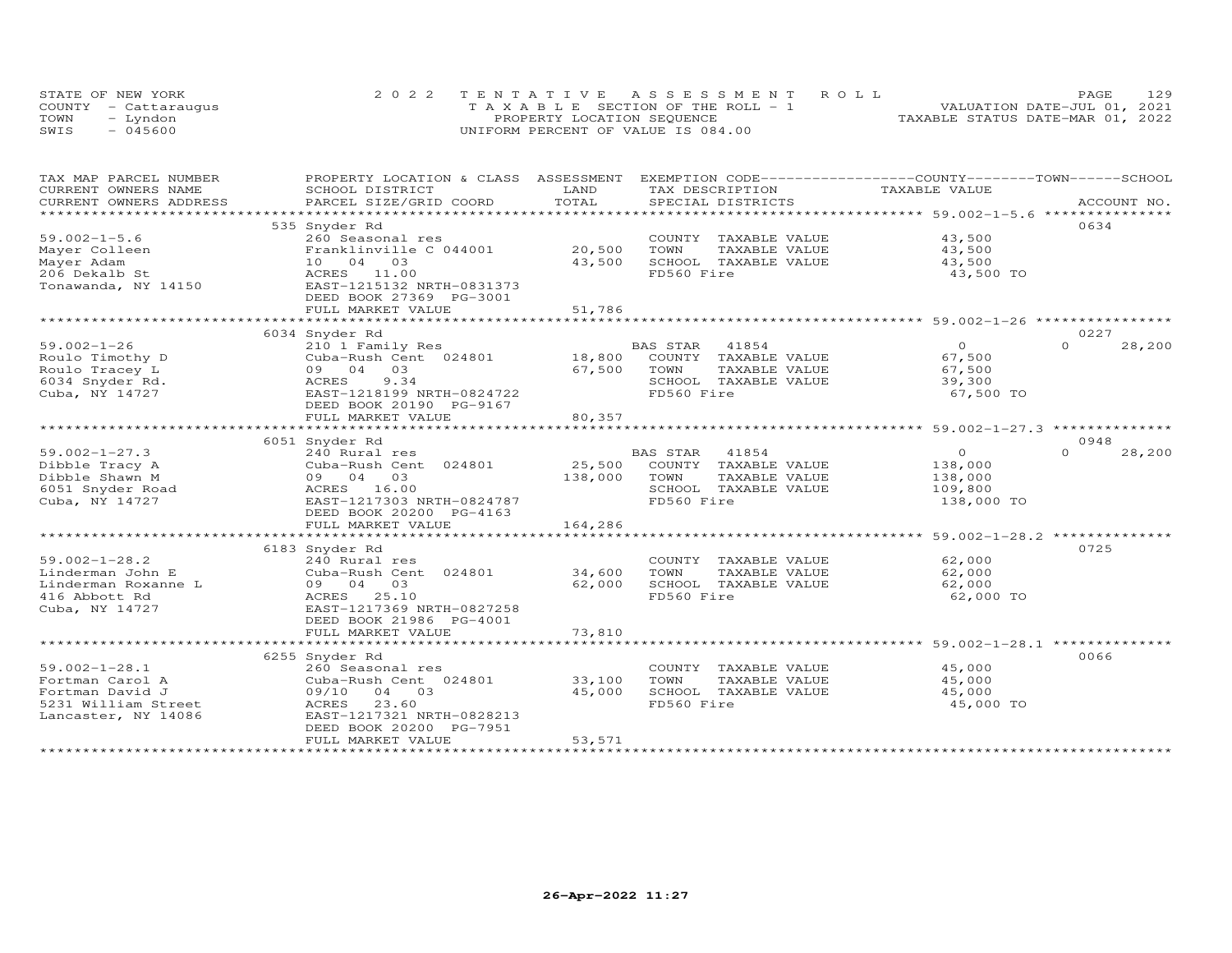|      | STATE OF NEW YORK    | 2022 TENTATIVE ASSESSMENT ROLL        | 130<br>PAGE                      |
|------|----------------------|---------------------------------------|----------------------------------|
|      | COUNTY - Cattaraugus | T A X A B L E SECTION OF THE ROLL - 1 | VALUATION DATE-JUL 01, 2021      |
| TOWN | - Lyndon             | PROPERTY LOCATION SEQUENCE            | TAXABLE STATUS DATE-MAR 01, 2022 |
| SWIS | $-045600$            | UNIFORM PERCENT OF VALUE IS 084.00    |                                  |

| TAX MAP PARCEL NUMBER<br>CURRENT OWNERS NAME        | PROPERTY LOCATION & CLASS ASSESSMENT         | LAND                    | EXEMPTION CODE-----------------COUNTY-------TOWN------SCHOOL<br>TAX DESCRIPTION | TAXABLE VALUE  |                            |
|-----------------------------------------------------|----------------------------------------------|-------------------------|---------------------------------------------------------------------------------|----------------|----------------------------|
| CURRENT OWNERS ADDRESS                              | SCHOOL DISTRICT<br>PARCEL SIZE/GRID COORD    | TOTAL                   |                                                                                 |                |                            |
|                                                     |                                              |                         |                                                                                 |                |                            |
|                                                     | 6335 Snyder Rd                               |                         |                                                                                 |                | 0690                       |
| $59.002 - 1 - 5.4$                                  | 260 Seasonal res                             |                         | COUNTY TAXABLE VALUE                                                            | 68,000         |                            |
| Hastings Ronald J<br>Hastings Jill M                | Franklinville C 044001                       | 16,900                  | TOWN<br>TAXABLE VALUE                                                           | 68,000         |                            |
| Hastings Jill M                                     | 10 04 03                                     | 68,000                  | SCHOOL TAXABLE VALUE                                                            | 68,000         |                            |
| 1647 Ruie Rd                                        | ACRES 11.35                                  |                         | FD560 Fire                                                                      | 68,000 TO      |                            |
| North Tonawanda, NY 14120 EAST-1215197 NRTH-0829045 |                                              |                         |                                                                                 |                |                            |
|                                                     | DEED BOOK 00970 PG-01168                     |                         |                                                                                 |                |                            |
|                                                     | FULL MARKET VALUE                            | 80,952<br>************* |                                                                                 |                |                            |
|                                                     | ****************************                 |                         | ************************************59.002-1-7.1 *****************              |                |                            |
| $59.002 - 1 - 7.1$                                  | 6389 Snyder Rd                               |                         |                                                                                 | 18,800         | 0081<br>18,800<br>$\Omega$ |
|                                                     | 240 Rural res                                |                         | VET COM CT 41131<br>65,300 BAS STAR 41854                                       | $\overline{0}$ | 28,200<br>$\Omega$         |
| Brokaw Ralph J<br>Brokaw Susan G                    | Franklinville C 044001<br>10 04 03           | 131,000                 | COUNTY TAXABLE VALUE                                                            | 112,200        |                            |
| 6389 Snyder Rd                                      | ACRES 55.75                                  |                         | TAXABLE VALUE<br>TOWN                                                           | 112,200        |                            |
| Cuba, NY 14727                                      | EAST-1216389 NRTH-0829088                    |                         | SCHOOL TAXABLE VALUE                                                            | 102,800        |                            |
|                                                     | DEED BOOK 00985 PG-00878                     |                         | FD560 Fire                                                                      | 131,000 TO     |                            |
|                                                     | FULL MARKET VALUE                            | 155,952                 |                                                                                 |                |                            |
|                                                     |                                              |                         |                                                                                 |                |                            |
|                                                     | 6423 Snyder Rd                               |                         |                                                                                 |                | 0262                       |
| $59.002 - 1 - 6$                                    | 210 1 Family Res                             |                         | COUNTY TAXABLE VALUE                                                            | 70,000         |                            |
| Taberski David J                                    | Franklinville C 044001                       | 12,300                  | TOWN<br>TAXABLE VALUE                                                           | 70,000         |                            |
| Taberski Mary                                       | 10 04 03                                     | 70,000                  | SCHOOL TAXABLE VALUE                                                            | 70,000         |                            |
| 87 Brookedge Rd                                     | ACRES<br>3.86                                |                         | FD560 Fire                                                                      | 70,000 TO      |                            |
| Depew, NY 14043                                     | EAST-1215949 NRTH-0830674                    |                         |                                                                                 |                |                            |
|                                                     | DEED BOOK 16610 PG-3002                      |                         |                                                                                 |                |                            |
|                                                     | FULL MARKET VALUE                            | 83, 333                 |                                                                                 |                |                            |
|                                                     |                                              |                         |                                                                                 |                |                            |
|                                                     | 6471 Snyder Rd                               |                         |                                                                                 |                | 0633                       |
| $59.002 - 1 - 5.5$                                  | 260 Seasonal res                             |                         | COUNTY TAXABLE VALUE                                                            | 50,000         |                            |
| Stumberg Peter J                                    | Franklinville C 044001                       | 20,100                  | TOWN<br>TAXABLE VALUE                                                           | 50,000         |                            |
| Stumberg Denise E                                   | 10 04 03                                     | 50,000                  | SCHOOL TAXABLE VALUE                                                            | 50,000         |                            |
| 60 Zittel St                                        | ACRES 10.63                                  |                         | FD560 Fire                                                                      | 50,000 TO      |                            |
| Buffalo, NY 14210                                   | EAST-1215549 NRTH-0831395                    |                         |                                                                                 |                |                            |
|                                                     | DEED BOOK 18871 PG-6001<br>FULL MARKET VALUE | 59,524                  |                                                                                 |                |                            |
|                                                     |                                              |                         |                                                                                 |                |                            |
|                                                     | 6503 Snyder Rd                               |                         |                                                                                 |                | 0743                       |
| $50.004 - 1 - 41.22$                                | 210 1 Family Res                             |                         | BAS STAR 41854                                                                  | $\overline{O}$ | $\cap$<br>28,200           |
| Schnitzler Daryl A                                  | Franklinville C 044001                       | 13,500                  | COUNTY TAXABLE VALUE                                                            | 68,800         |                            |
| 6503 S Emmons Rd                                    | $11 - 04 - 03$                               | 68,800                  | TOWN<br>TAXABLE VALUE                                                           | 68,800         |                            |
| Cuba, NY 14727                                      | 8.00<br>ACRES                                |                         | SCHOOL TAXABLE VALUE                                                            | 40,600         |                            |
|                                                     | EAST-1217550 NRTH-0832295                    |                         | FD560 Fire                                                                      | 68,800 TO      |                            |
|                                                     | DEED BOOK 1005<br>PG-354                     |                         |                                                                                 |                |                            |
|                                                     | FULL MARKET VALUE                            | 81,905                  |                                                                                 |                |                            |
|                                                     |                                              |                         |                                                                                 |                |                            |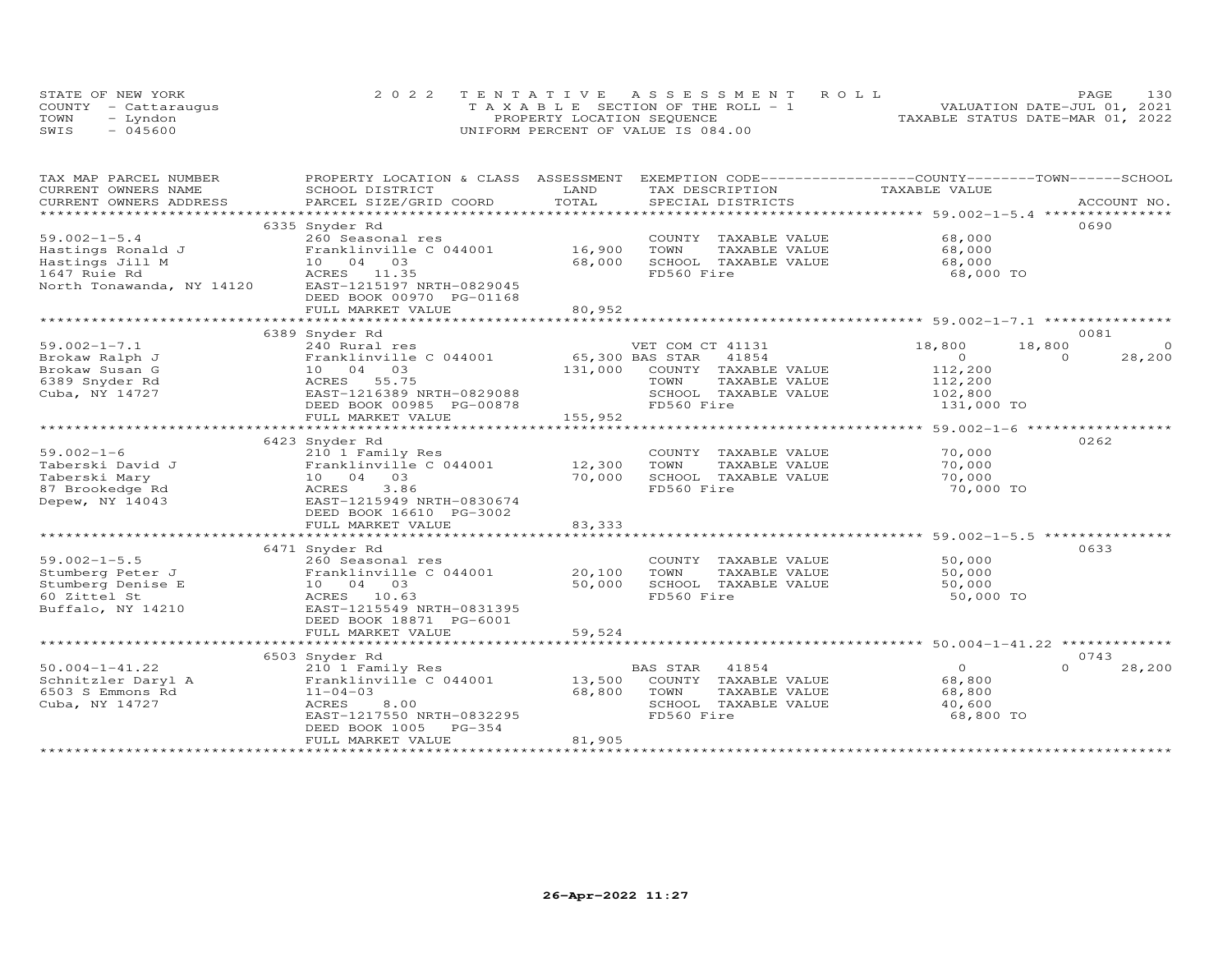|      | STATE OF NEW YORK    | 2022 TENTATIVE ASSESSMENT ROLL        | 131<br>PAGE                      |
|------|----------------------|---------------------------------------|----------------------------------|
|      | COUNTY - Cattaraugus | T A X A B L E SECTION OF THE ROLL - 1 | VALUATION DATE-JUL 01, 2021      |
| TOWN | - Lyndon             | PROPERTY LOCATION SEQUENCE            | TAXABLE STATUS DATE-MAR 01, 2022 |
| SWIS | $-045600$            | UNIFORM PERCENT OF VALUE IS 084.00    |                                  |

| TAX MAP PARCEL NUMBER      |        | PROPERTY LOCATION & CLASS ASSESSMENT |                | EXEMPTION CODE-----------------COUNTY-------TOWN------SCHOOL |               |                  |
|----------------------------|--------|--------------------------------------|----------------|--------------------------------------------------------------|---------------|------------------|
| CURRENT OWNERS NAME        |        | SCHOOL DISTRICT                      | LAND           | TAX DESCRIPTION                                              | TAXABLE VALUE |                  |
| CURRENT OWNERS ADDRESS     |        | PARCEL SIZE/GRID COORD               | TOTAL          | SPECIAL DISTRICTS                                            |               | ACCOUNT NO.      |
| ***********************    |        |                                      |                |                                                              |               |                  |
|                            |        | 6525 Snyder Rd                       |                |                                                              |               | 0713             |
| $50.004 - 1 - 41.7$        |        | 260 Seasonal res                     |                | COUNTY TAXABLE VALUE                                         | 30,000        |                  |
| Obstarczyk Stephen         |        | Franklinville C 044001               | 19,800         | TAXABLE VALUE<br>TOWN                                        | 30,000        |                  |
| Obstarczyk Elizabeth       |        | $11 - 04 - 03$                       | 30,000         | SCHOOL TAXABLE VALUE                                         | 30,000        |                  |
| 15 Palm St                 |        | 6.30<br>ACRES                        |                | FD560 Fire                                                   | 30,000 TO     |                  |
| Buffalo, NY 14218          |        | EAST-1215564 NRTH-0832328            |                |                                                              |               |                  |
|                            |        | DEED BOOK 846<br>PG-01125            |                |                                                              |               |                  |
|                            |        | FULL MARKET VALUE                    | 35,714         |                                                              |               |                  |
|                            |        |                                      |                |                                                              |               |                  |
|                            |        | 6534 Snyder Rd                       |                |                                                              |               | 0739             |
| $50.004 - 1 - 41.18$       |        | 260 Seasonal res                     |                | COUNTY TAXABLE VALUE                                         | 21,000        |                  |
| Gerard Joseph R            |        | Franklinville C 044001               | 15,500         | TOWN<br>TAXABLE VALUE                                        | 21,000        |                  |
| Gerard Joseph N            |        | 11 04 03                             | 21,000         | SCHOOL TAXABLE VALUE                                         | 21,000        |                  |
|                            |        |                                      |                |                                                              |               |                  |
| PO Box 375                 |        | ACRES<br>10.00                       |                | FD560 Fire                                                   | 21,000 TO     |                  |
| Elma, NY 14059             |        | EAST-1217845 NRTH-0833472            |                |                                                              |               |                  |
|                            |        | DEED BOOK 22810 PG-2001              |                |                                                              |               |                  |
|                            |        | FULL MARKET VALUE                    | 25,000         |                                                              |               |                  |
|                            |        |                                      |                |                                                              |               |                  |
|                            |        | 6558 Snyder Rd                       |                |                                                              |               | 0626             |
| $50.004 - 1 - 41.3$        |        | 240 Rural res                        |                | 41700<br>AG BLDG                                             | 40,000        | 40,000<br>40,000 |
| Hall Donald W              |        | Franklinville C 044001               | 89,500         | COUNTY TAXABLE VALUE                                         | 140,000       |                  |
| Hall Nicole L              |        | 11 04 03                             | 180,000        | TOWN<br>TAXABLE VALUE                                        | 140,000       |                  |
| 71 Main St.                |        | ACRES 80.00                          |                | SCHOOL TAXABLE VALUE                                         | 140,000       |                  |
| Bradford, PA 16701         |        | EAST-1216457 NRTH-0833080            |                | FD560 Fire                                                   | 180,000 TO    |                  |
|                            |        | DEED BOOK 26374 PG-6001              |                |                                                              |               |                  |
| MAY BE SUBJECT TO PAYMENT  |        | FULL MARKET VALUE                    | 214,286        |                                                              |               |                  |
| UNDER RPTL483 UNTIL 2028   |        |                                      |                |                                                              |               |                  |
| *************************  |        |                                      |                |                                                              |               |                  |
|                            |        | 6574 Snyder Rd                       |                |                                                              |               | 0738             |
| $50.004 - 1 - 41.17$       |        | 210 1 Family Res                     |                | COUNTY TAXABLE VALUE                                         | 82,500        |                  |
| Fancher Paul               |        | Franklinville C 044001               | 15,500         | TOWN<br>TAXABLE VALUE                                        | 82,500        |                  |
| 6574 S. Emmons Dr          |        | 11 04 03                             | 82,500         | SCHOOL TAXABLE VALUE                                         | 82,500        |                  |
|                            |        |                                      |                |                                                              |               |                  |
| Cuba, NY 14727             |        | ACRES 10.00                          |                | FD560 Fire                                                   | 82,500 TO     |                  |
|                            |        | EAST-1217839 NRTH-0833851            |                |                                                              |               |                  |
|                            |        | DEED BOOK 00980 PG-00241             |                |                                                              |               |                  |
|                            |        | FULL MARKET VALUE                    | 98,214         |                                                              |               |                  |
|                            |        |                                      | ************** |                                                              |               |                  |
|                            |        | 6591 Snyder Rd                       |                |                                                              |               | 0698             |
| $50.004 - 1 - 41.4$        |        | 260 Seasonal res                     |                | COUNTY TAXABLE VALUE                                         | 43,900        |                  |
| Horne Mark                 |        | Franklinville C 044001               | 21,700         | TOWN<br>TAXABLE VALUE                                        | 43,900        |                  |
| Rehm John                  |        | 11 04 03                             | 43,900         | SCHOOL TAXABLE VALUE                                         | 43,900        |                  |
| 54 Maple Leaf Ave          |        | ACRES 12.15                          |                | FD560 Fire                                                   | 43,900 TO     |                  |
| N. Ridgeway, Ont. LOCanada |        | EAST-1215109 NRTH-0833369            |                |                                                              |               |                  |
|                            | LOS1NO | DEED BOOK 8738<br>PG-2001            |                |                                                              |               |                  |
|                            |        | FULL MARKET VALUE                    | 52,262         |                                                              |               |                  |
|                            |        |                                      |                |                                                              |               |                  |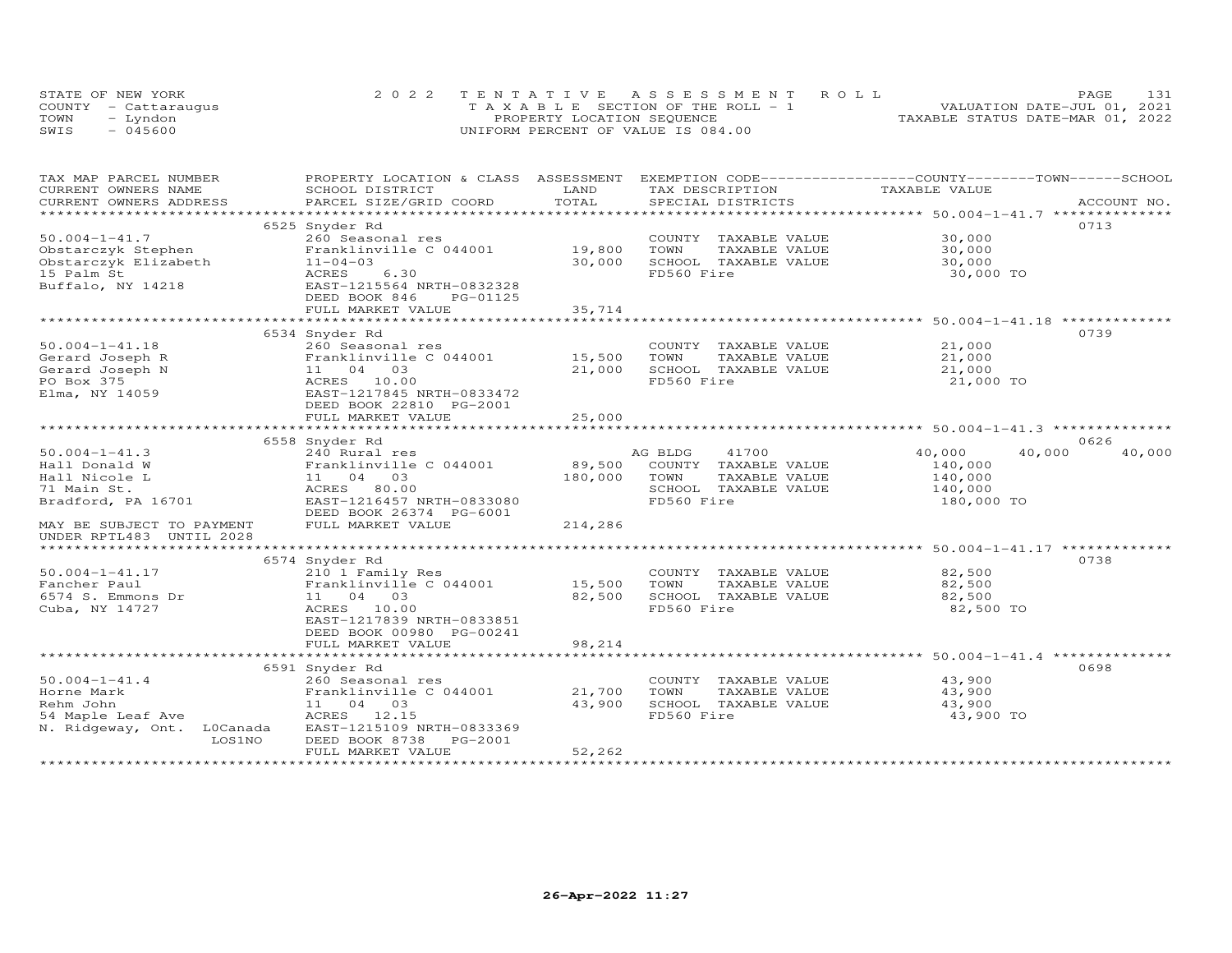| STATE OF NEW YORK |                      | 2022 TENTATIVE ASSESSMENT ROLL                 | PAGE.                            | 132 |
|-------------------|----------------------|------------------------------------------------|----------------------------------|-----|
|                   | COUNTY - Cattaraugus | $T A X A B I F S E C T I ON OF THE RO I J - 1$ | VALUATION DATE-JUL 01, 2021      |     |
| TOWN              | - Lyndon             | PROPERTY LOCATION SEQUENCE                     | TAXABLE STATUS DATE-MAR 01, 2022 |     |
| SWIS              | $-045600$            | UNIFORM PERCENT OF VALUE IS 084.00             |                                  |     |

| TAX MAP PARCEL NUMBER<br>CURRENT OWNERS NAME | PROPERTY LOCATION & CLASS ASSESSMENT EXEMPTION CODE----------------COUNTY-------TOWN------SCHOOL<br>SCHOOL DISTRICT | LAND    | TAX DESCRIPTION       | TAXABLE VALUE                                         |             |
|----------------------------------------------|---------------------------------------------------------------------------------------------------------------------|---------|-----------------------|-------------------------------------------------------|-------------|
| CURRENT OWNERS ADDRESS                       | PARCEL SIZE/GRID COORD                                                                                              | TOTAL   | SPECIAL DISTRICTS     |                                                       | ACCOUNT NO. |
| *************************                    |                                                                                                                     |         |                       |                                                       |             |
|                                              | 6627 Snyder Rd                                                                                                      |         |                       |                                                       | 0728        |
| $50.004 - 1 - 41.10$                         | 240 Rural res                                                                                                       |         | COUNTY TAXABLE VALUE  | 56,000                                                |             |
| Krueger Joseph D                             | Franklinville C 044001                                                                                              | 32,400  | TOWN<br>TAXABLE VALUE | 56,000                                                |             |
| 6627 Snyder Rd                               | 11 04 03                                                                                                            | 56,000  | SCHOOL TAXABLE VALUE  | 56,000                                                |             |
| Cuba, NY 14727                               | ACRES<br>22.85                                                                                                      |         | FD560 Fire            | 56,000 TO                                             |             |
|                                              | EAST-1215085 NRTH-0834187                                                                                           |         |                       |                                                       |             |
|                                              | DEED BOOK 6046 PG-7001                                                                                              |         |                       |                                                       |             |
|                                              | FULL MARKET VALUE                                                                                                   | 66,667  |                       |                                                       |             |
|                                              |                                                                                                                     |         |                       |                                                       |             |
|                                              | 6628 Snyder Rd                                                                                                      |         |                       |                                                       | 0737        |
| $50.004 - 1 - 41.16$                         | 260 Seasonal res                                                                                                    |         | COUNTY TAXABLE VALUE  | 36,900                                                |             |
| Kidder Alvin                                 | Franklinville C 044001                                                                                              | 15,500  | TAXABLE VALUE<br>TOWN | 36,900                                                |             |
| Schmidt Daniel & Jane                        | 11 04 03                                                                                                            | 36,900  | SCHOOL TAXABLE VALUE  | 36,900                                                |             |
| 183 Pries Ave                                | L/u Alvin & Marion Kidder                                                                                           |         | FD560 Fire            | 36,900 TO                                             |             |
| Buffalo, NY 14220                            | ACRES 10.00                                                                                                         |         |                       |                                                       |             |
|                                              | EAST-1217922 NRTH-0834242                                                                                           |         |                       |                                                       |             |
|                                              | DEED BOOK 9286 PG-4001                                                                                              |         |                       |                                                       |             |
|                                              | FULL MARKET VALUE                                                                                                   | 43,929  |                       |                                                       |             |
|                                              |                                                                                                                     |         |                       |                                                       |             |
|                                              | 6638 Snyder Rd                                                                                                      |         |                       |                                                       | 0736        |
| $50.004 - 1 - 41.15$                         | 260 Seasonal res                                                                                                    |         | COUNTY TAXABLE VALUE  | 59,400                                                |             |
| Horne Mark                                   | Franklinville C 044001 15,500                                                                                       |         | TAXABLE VALUE<br>TOWN | 59,400                                                |             |
| Rehm John                                    | 11 04 03                                                                                                            | 59,400  | SCHOOL TAXABLE VALUE  | 59,400                                                |             |
| 54 Maple Leaf Ave                            | ACRES 10.00                                                                                                         |         | FD560 Fire            | 59,400 TO                                             |             |
| Ridgeway, Ont., Canada<br>LOS1NO             | EAST-1218064 NRTH-0834728<br>DEED BOOK 6547<br>PG-8001                                                              |         |                       |                                                       |             |
|                                              | FULL MARKET VALUE                                                                                                   | 70,714  |                       |                                                       |             |
|                                              |                                                                                                                     |         |                       | ************************* 50.004-1-41.14 ************ |             |
|                                              | 6651 Snyder Rd                                                                                                      |         |                       |                                                       | 0735        |
| $50.004 - 1 - 41.14$                         | 260 Seasonal res                                                                                                    |         | COUNTY TAXABLE VALUE  | 87,600                                                |             |
| Castro Tammy                                 | Franklinville C 044001                                                                                              | 19,500  | TOWN<br>TAXABLE VALUE | 87,600                                                |             |
| Taber Richard                                | 11 04 03                                                                                                            | 87,600  | SCHOOL TAXABLE VALUE  | 87,600                                                |             |
| 5807 Elmhurst Rd                             | ACRES 10.01                                                                                                         |         | FD560 Fire            | 87,600 TO                                             |             |
| Lakeview, NY 14085                           | EAST-1217451 NRTH-0834892                                                                                           |         |                       |                                                       |             |
|                                              | DEED BOOK 20210 PG-5964                                                                                             |         |                       |                                                       |             |
|                                              | FULL MARKET VALUE                                                                                                   | 104,286 |                       |                                                       |             |
|                                              |                                                                                                                     |         |                       |                                                       |             |
|                                              | 6666 Snyder Rd                                                                                                      |         |                       |                                                       | 0031        |
| $50.004 - 1 - 41.1$                          | 312 Vac w/imprv                                                                                                     |         | COUNTY TAXABLE VALUE  | 41,000                                                |             |
| Merkle Jonathan Scott                        | Franklinville C 044001                                                                                              | 31,500  | TOWN<br>TAXABLE VALUE | 41,000                                                |             |
| Merkle Carol M                               | 11 04 03                                                                                                            | 41,000  | SCHOOL TAXABLE VALUE  | 41,000                                                |             |
| 6718 Snyder Rd                               | 22.00<br>ACRES                                                                                                      |         | FD560 Fire            | 41,000 TO                                             |             |
| Cuba, NY 14727                               | EAST-1216288 NRTH-0834689                                                                                           |         |                       |                                                       |             |
|                                              | DEED BOOK 19647 PG-4001                                                                                             |         |                       |                                                       |             |
|                                              | FULL MARKET VALUE                                                                                                   | 48,810  |                       |                                                       |             |
|                                              |                                                                                                                     |         |                       |                                                       |             |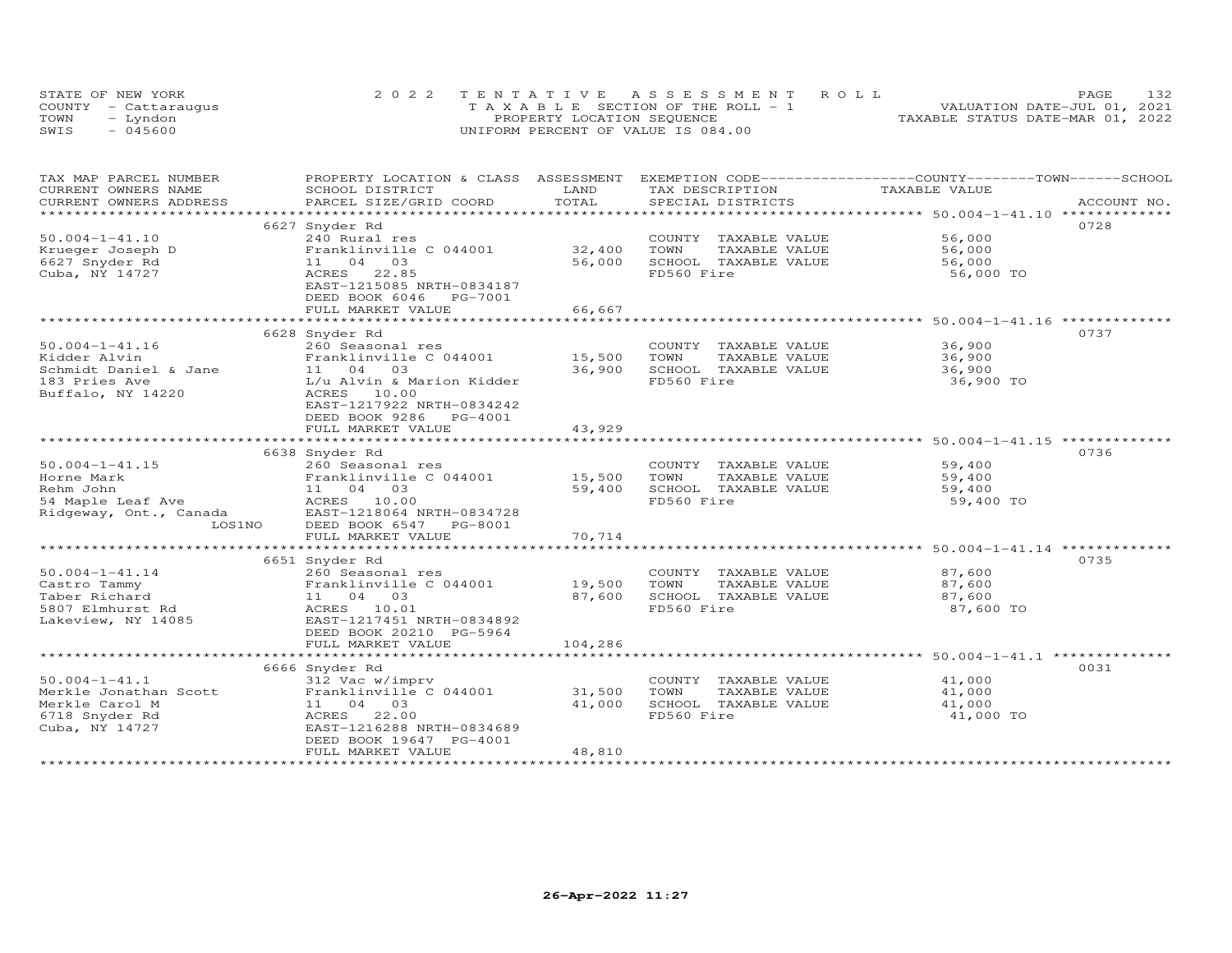| STATE OF NEW YORK    | 2022 TENTATIVE ASSESSMENT ROLL        | PAGE.                            | 133 |
|----------------------|---------------------------------------|----------------------------------|-----|
| COUNTY - Cattaraugus | T A X A B L E SECTION OF THE ROLL - 1 | VALUATION DATE-JUL 01, 2021      |     |
| TOWN<br>- Lyndon     | PROPERTY LOCATION SEQUENCE            | TAXABLE STATUS DATE-MAR 01, 2022 |     |
| $-045600$<br>SWIS    | UNIFORM PERCENT OF VALUE IS 084.00    |                                  |     |

| TAX MAP PARCEL NUMBER        | PROPERTY LOCATION & CLASS ASSESSMENT EXEMPTION CODE----------------COUNTY-------TOWN------SCHOOL |                             |                             |                |                    |
|------------------------------|--------------------------------------------------------------------------------------------------|-----------------------------|-----------------------------|----------------|--------------------|
| CURRENT OWNERS NAME          | SCHOOL DISTRICT                                                                                  | LAND                        | TAX DESCRIPTION             | TAXABLE VALUE  |                    |
| CURRENT OWNERS ADDRESS       | PARCEL SIZE/GRID COORD                                                                           | TOTAL                       | SPECIAL DISTRICTS           |                | ACCOUNT NO.        |
|                              |                                                                                                  |                             |                             |                |                    |
|                              | 6687 Snyder Rd                                                                                   |                             |                             |                | 0712               |
| $50.004 - 1 - 41.6$          | 240 Rural res                                                                                    |                             | VET COM CT 41131            | 18,800         | 18,800<br>$\Omega$ |
| Love Charles                 | Franklinville C 044001                                                                           |                             | 29,100 VET DIS CT 41141     | 37,600         | $\Omega$<br>37,600 |
| 6687 Snyder Rd               | 11 04 03                                                                                         | 104,200                     | COUNTY TAXABLE VALUE        | 47,800         |                    |
| Cuba, NY 14727               | ACRES 19.60 BANK 024<br>EAST-1215075 NRTH-0834708                                                |                             | TOWN<br>TAXABLE VALUE       | 47,800         |                    |
|                              |                                                                                                  |                             | SCHOOL TAXABLE VALUE        | 104,200        |                    |
|                              |                                                                                                  |                             | FD560 Fire                  | 104,200 TO     |                    |
|                              | DEED BOOK 26746 PG-4001<br>FULL MARKET VALUE 124,048                                             |                             |                             |                |                    |
|                              |                                                                                                  |                             |                             |                |                    |
|                              | 6718 Snyder Rd                                                                                   |                             |                             |                | 0396               |
| $50.004 - 1 - 42$            | 240 Rural res                                                                                    |                             | BAS STAR<br>41854           | $\overline{O}$ | $\Omega$<br>28,200 |
| Merkle Jonathan Scott        | Franklinville C 044001                                                                           | 28,900                      | COUNTY TAXABLE VALUE        | 96,500         |                    |
| Merkle Carol M               | 11 04 03                                                                                         | 96,500                      | TOWN<br>TAXABLE VALUE       | 96,500         |                    |
| 6718 Snyder Rd               | ACRES 19.36                                                                                      |                             | SCHOOL TAXABLE VALUE        | 68,300         |                    |
| Cuba, NY 14727               | EAST-1216286 NRTH-0835473                                                                        |                             | FD560 Fire                  | 96,500 TO      |                    |
|                              | DEED BOOK 19647 PG-4001                                                                          |                             |                             |                |                    |
|                              | FULL MARKET VALUE                                                                                | 114,881                     |                             |                |                    |
|                              |                                                                                                  |                             |                             |                |                    |
|                              | 6737 Snyder Rd                                                                                   |                             |                             |                | 0018               |
| $50.004 - 1 - 7.1$           | 260 Seasonal res                                                                                 |                             | COUNTY TAXABLE VALUE 25,000 |                |                    |
| Van Delden Edward            | Cuba-Rush Cent 024801                                                                            | 11,300                      | TOWN<br>TAXABLE VALUE       | 25,000         |                    |
| Van Delden Sandra            | 19 04 03                                                                                         | 25,000                      | SCHOOL TAXABLE VALUE        | 25,000         |                    |
| 524 Grover Cleveland Highway | Lot 2                                                                                            |                             | FD560 Fire                  | 25,000 TO      |                    |
| Amherst, NY 14236            | ACRES<br>3,20                                                                                    |                             |                             |                |                    |
|                              | EAST-1215577 NRTH-0835646                                                                        |                             |                             |                |                    |
|                              | DEED BOOK 28166 PG-7002                                                                          |                             |                             |                |                    |
|                              | FULL MARKET VALUE                                                                                | 29,762                      |                             |                |                    |
|                              |                                                                                                  |                             |                             |                |                    |
|                              | 6738 Snyder Rd                                                                                   |                             |                             |                | 0440               |
| $50.004 - 1 - 4$             | 270 Mfg housing                                                                                  |                             | COUNTY TAXABLE VALUE        | 70,000         |                    |
| Nuhn Donald A                | 270 Mig nousing<br>Franklinville C 044001                                                        | 54,600                      | TOWN<br>TAXABLE VALUE       | 70,000         |                    |
| Nuhn Elizabeth Smith         | 12<br>$-04$<br>$-03$                                                                             | 70,000                      | SCHOOL TAXABLE VALUE        | 70,000         |                    |
|                              |                                                                                                  |                             | FD560 Fire                  |                |                    |
| 12251 Bullis Rd              | Lot 11                                                                                           |                             |                             | 70,000 TO      |                    |
| East Aurora, NY 14052        | ACRES<br>45.06                                                                                   |                             |                             |                |                    |
|                              | EAST-1217356 NRTH-0835715                                                                        |                             |                             |                |                    |
|                              | DEED BOOK 1106 PG-6001                                                                           |                             |                             |                |                    |
|                              | FULL MARKET VALUE                                                                                | 83,333                      |                             |                |                    |
|                              |                                                                                                  |                             |                             |                |                    |
|                              | 6775 Snyder Rd                                                                                   |                             |                             |                | 0611               |
| $50.004 - 1 - 3.5$           | 260 Seasonal res                                                                                 |                             | COUNTY TAXABLE VALUE        | 50,500         |                    |
| Tracy Michael                | Franklinville C 044001                                                                           | 18,500                      | TAXABLE VALUE<br>TOWN       | 50,500         |                    |
| 10 Cherry St.                | 12 04 03                                                                                         | 50,500                      | SCHOOL TAXABLE VALUE        | 50,500         |                    |
| Lockport, NY 14094           | 9.80<br>ACRES                                                                                    |                             | FD560 Fire                  | 50,500 TO      |                    |
|                              | EAST-1215031 NRTH-0836447                                                                        |                             |                             |                |                    |
|                              | DEED BOOK 26954 PG-3001                                                                          |                             |                             |                |                    |
|                              | FULL MARKET VALUE                                                                                | 60,119                      |                             |                |                    |
|                              |                                                                                                  | <b>++++++++++++++++++++</b> |                             |                |                    |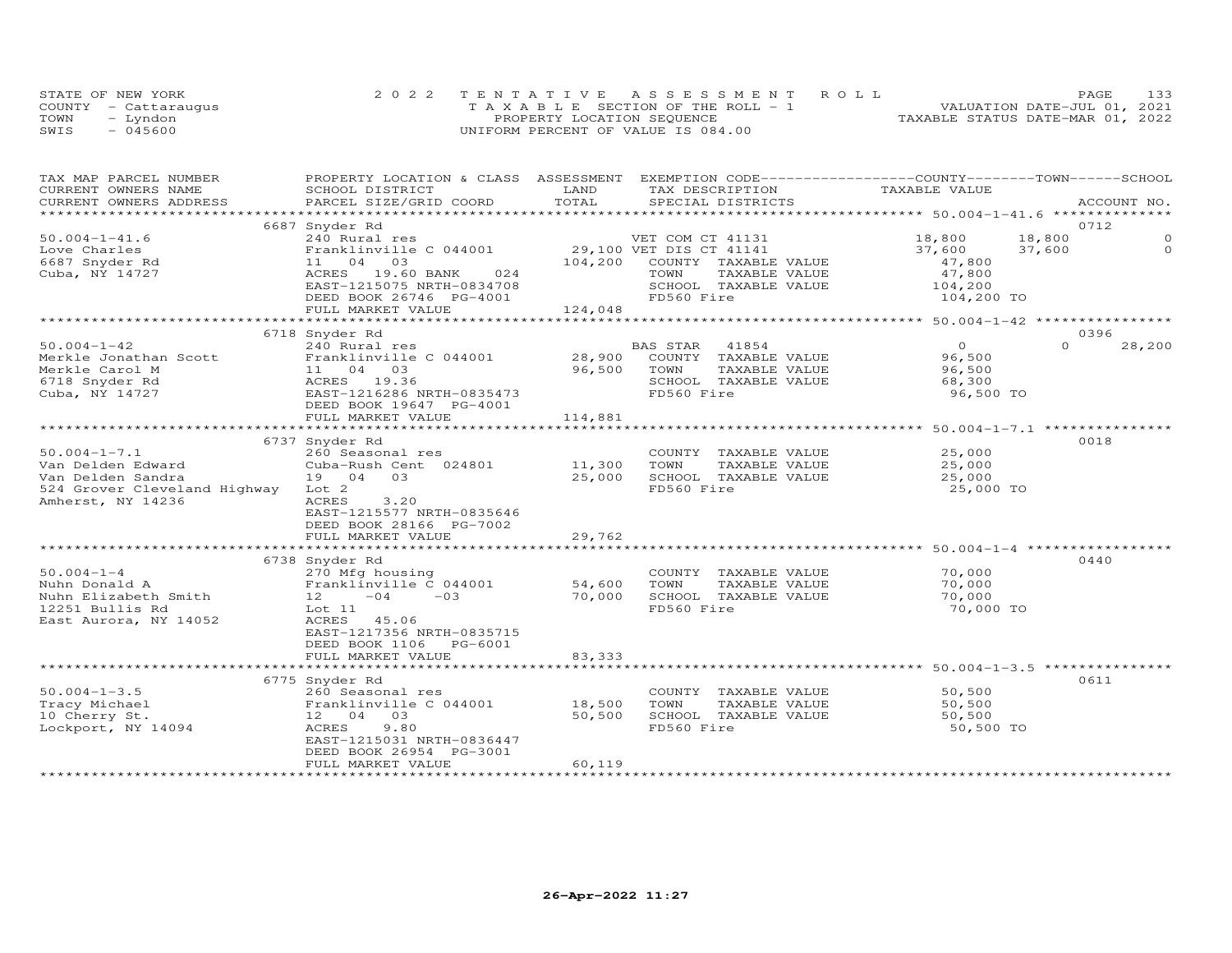|      | STATE OF NEW YORK    | 2022 TENTATIVE ASSESSMENT ROLL        | 134<br><b>PAGE</b>               |
|------|----------------------|---------------------------------------|----------------------------------|
|      | COUNTY - Cattarauqus | T A X A B L E SECTION OF THE ROLL - 1 | VALUATION DATE-JUL 01, 2021      |
| TOWN | - Lyndon             | PROPERTY LOCATION SEQUENCE            | TAXABLE STATUS DATE-MAR 01, 2022 |
| SWIS | $-045600$            | UNIFORM PERCENT OF VALUE IS 084.00    |                                  |

| TAX MAP PARCEL NUMBER   | PROPERTY LOCATION & CLASS ASSESSMENT EXEMPTION CODE-----------------COUNTY-------TOWN------SCHOOL                                                                                                                                    |             |                       |                |                    |
|-------------------------|--------------------------------------------------------------------------------------------------------------------------------------------------------------------------------------------------------------------------------------|-------------|-----------------------|----------------|--------------------|
| CURRENT OWNERS NAME     | SCHOOL DISTRICT                                                                                                                                                                                                                      | LAND        | TAX DESCRIPTION       | TAXABLE VALUE  |                    |
|                         |                                                                                                                                                                                                                                      |             |                       |                | ACCOUNT NO.        |
|                         |                                                                                                                                                                                                                                      |             |                       |                |                    |
|                         | 6784 Snyder Rd                                                                                                                                                                                                                       |             |                       |                | 0621               |
| $50.004 - 1 - 7.3$      | 260 Seasonal res                                                                                                                                                                                                                     |             | COUNTY TAXABLE VALUE  | 74,900         |                    |
| Schaefer David R        | Franklinville C 044001                                                                                                                                                                                                               | 37,900      | TOWN<br>TAXABLE VALUE | 74,900         |                    |
| Schaefer Matthew D      | 12  04  03                                                                                                                                                                                                                           | 74,900      | SCHOOL TAXABLE VALUE  | 74,900         |                    |
| 100 William Kidder Rd   | ACRES 28.35                                                                                                                                                                                                                          |             | FD560 Fire            | 74,900 TO      |                    |
| Lancaster, NY 14086     | EAST-1216910 NRTH-0836758                                                                                                                                                                                                            |             |                       |                |                    |
|                         | DEED BOOK 28437 PG-4002                                                                                                                                                                                                              |             |                       |                |                    |
|                         | FULL MARKET VALUE                                                                                                                                                                                                                    | 89,167      |                       |                |                    |
|                         |                                                                                                                                                                                                                                      |             |                       |                |                    |
|                         | 6791 Snyder Rd                                                                                                                                                                                                                       |             |                       |                | 0551               |
| $50.004 - 1 - 7.2$      | 270 Mfg housing                                                                                                                                                                                                                      |             | BAS STAR<br>41854     | $\overline{O}$ | 26,500<br>$\Omega$ |
| Schaefer William S      |                                                                                                                                                                                                                                      |             |                       | 26,500         |                    |
| 6791 Snyder Rd          | 12 04 03                                                                                                                                                                                                                             | 26,500 TOWN | TAXABLE VALUE         | 26,500         |                    |
| Cuba, NY 14727          | ACRES<br>6.65                                                                                                                                                                                                                        |             | SCHOOL TAXABLE VALUE  | $\overline{0}$ |                    |
|                         | EAST-1215019 NRTH-0836753                                                                                                                                                                                                            |             | FD560 Fire            | 26,500 TO      |                    |
|                         | DEED BOOK 908<br>PG-00165                                                                                                                                                                                                            |             |                       |                |                    |
|                         | FULL MARKET VALUE                                                                                                                                                                                                                    | 31,548      |                       |                |                    |
|                         |                                                                                                                                                                                                                                      |             |                       |                |                    |
|                         | 6798 Snyder Rd                                                                                                                                                                                                                       |             |                       |                | 0873               |
| $50.004 - 1 - 7.5$      |                                                                                                                                                                                                                                      |             | COUNTY TAXABLE VALUE  | 15,000         |                    |
|                         |                                                                                                                                                                                                                                      |             | TOWN<br>TAXABLE VALUE | 15,000         |                    |
| 51 Park Blvd            | 12 04 03                                                                                                                                                                                                                             | 15,000      | SCHOOL TAXABLE VALUE  | 15,000         |                    |
| Lancaster, NY 14086     | FRNT 100.00 DPTH 400.00                                                                                                                                                                                                              |             | FD560 Fire            | 15,000 TO      |                    |
|                         | EAST-1215771 NRTH-0836916                                                                                                                                                                                                            |             |                       |                |                    |
|                         | DEED BOOK 00974 PG-00936                                                                                                                                                                                                             |             |                       |                |                    |
|                         | FULL MARKET VALUE                                                                                                                                                                                                                    | 17,857      |                       |                |                    |
|                         |                                                                                                                                                                                                                                      |             |                       |                |                    |
|                         | 6801 Snyder Rd                                                                                                                                                                                                                       |             |                       |                | 0610               |
| $50.004 - 1 - 3.3$      | 260 Seasonal res                                                                                                                                                                                                                     |             | COUNTY TAXABLE VALUE  | 42,000         |                    |
| Schaefer Thomas J       |                                                                                                                                                                                                                                      |             | TOWN<br>TAXABLE VALUE | 42,000         |                    |
| 12022 Big Tree Road     | 200 Seasonal 100<br>Franklinville C 044001 18,300<br>12.000<br>12 04 03                                                                                                                                                              | 42,000      | SCHOOL TAXABLE VALUE  | 42,000         |                    |
| East Aurora, NY 14052   | 8.80<br>ACRES                                                                                                                                                                                                                        |             | FD560 Fire            | 42,000 TO      |                    |
|                         |                                                                                                                                                                                                                                      |             |                       |                |                    |
|                         | EAST-1214982 NRTH-0837035                                                                                                                                                                                                            |             |                       |                |                    |
|                         | DEED BOOK 23298 PG-8001                                                                                                                                                                                                              |             |                       |                |                    |
|                         | FULL MARKET VALUE                                                                                                                                                                                                                    | 50,000      |                       |                |                    |
|                         |                                                                                                                                                                                                                                      |             |                       |                |                    |
|                         | 6804 Snyder Rd                                                                                                                                                                                                                       |             |                       |                | 0627               |
|                         |                                                                                                                                                                                                                                      |             | COUNTY TAXABLE VALUE  | 30,000         |                    |
|                         |                                                                                                                                                                                                                                      |             | TOWN<br>TAXABLE VALUE | 30,000         |                    |
|                         | UNIVERSITY OF THE SCHOOL SCHOOL SCHOOL SCHOOL SCHOOL SCHOOL SCHOOL SCHOOL SCHOOL SCHOOL SCHOOL SCHOOL SCHOOL S<br>UST SCHOOL SCHOOL SCHOOL SCHOOL SCHOOL SCHOOL SCHOOL SCHOOL SCHOOL SCHOOL SCHOOL SCHOOL SCHOOL SCHOOL SCHOOL S<br> |             | SCHOOL TAXABLE VALUE  | 30,000         |                    |
| Lockport, NY 14094-7949 | 2.86<br>ACRES                                                                                                                                                                                                                        |             | FD560 Fire            | 30,000 TO      |                    |
|                         | EAST-1215819 NRTH-0837075                                                                                                                                                                                                            |             |                       |                |                    |
|                         | DEED BOOK 878<br>PG-01093                                                                                                                                                                                                            |             |                       |                |                    |
|                         | FULL MARKET VALUE                                                                                                                                                                                                                    | 35,714      |                       |                |                    |
|                         |                                                                                                                                                                                                                                      |             |                       |                |                    |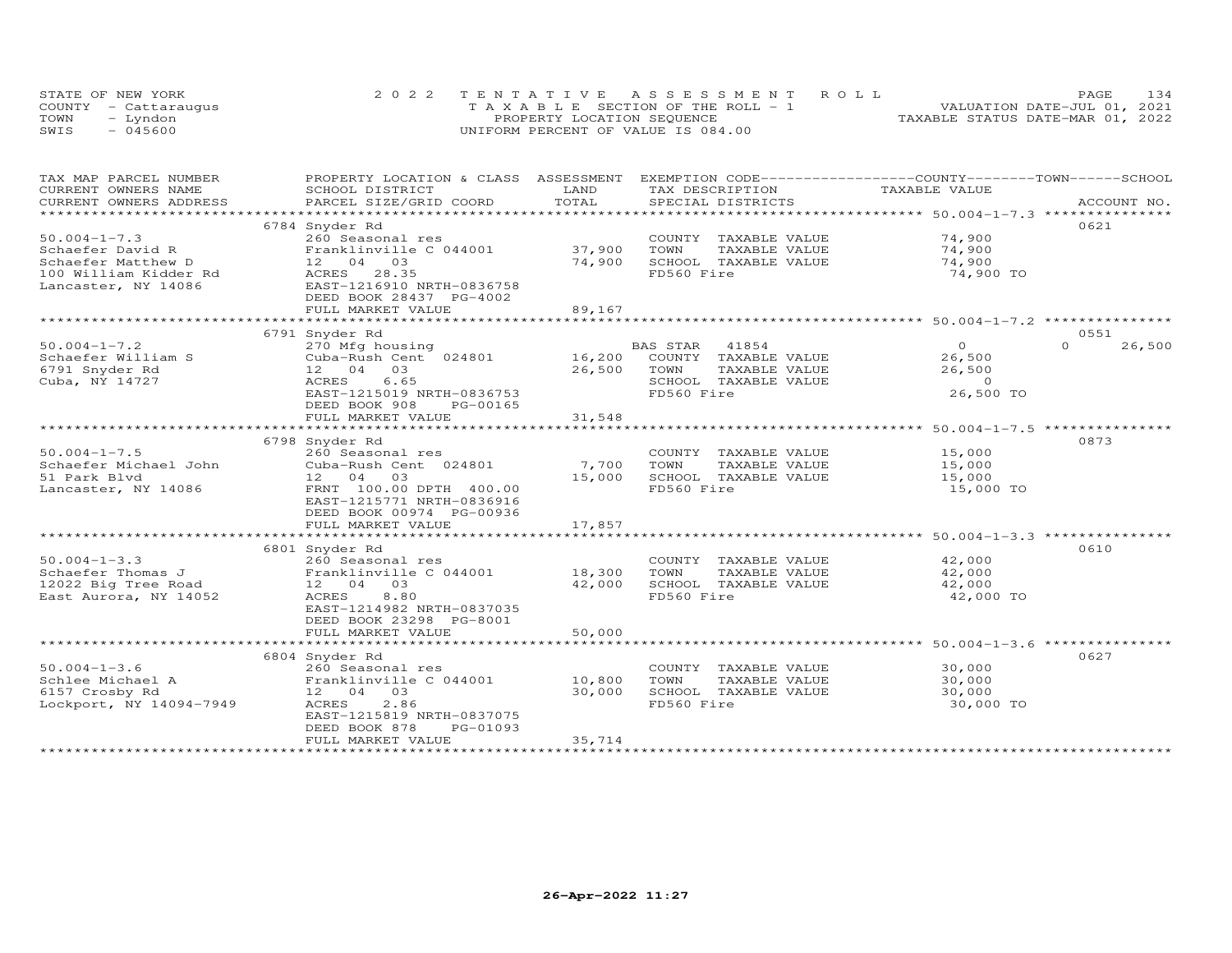| STATE OF NEW YORK    | 2022 TENTATIVE ASSESSMENT ROLL     |  |                                  | <b>PAGE</b>                 | 135 |
|----------------------|------------------------------------|--|----------------------------------|-----------------------------|-----|
| COUNTY - Cattaraugus | TAXABLE SECTION OF THE ROLL - 1    |  |                                  | VALUATION DATE-JUL 01, 2021 |     |
| TOWN<br>- Lyndon     | PROPERTY LOCATION SEQUENCE         |  | TAXABLE STATUS DATE-MAR 01, 2022 |                             |     |
| $-045600$<br>SWIS    | UNIFORM PERCENT OF VALUE IS 084.00 |  |                                  |                             |     |

| TAX MAP PARCEL NUMBER     | PROPERTY LOCATION & CLASS ASSESSMENT                 |                | EXEMPTION CODE-----------------COUNTY-------TOWN------SCHOOL |                                                        |                    |
|---------------------------|------------------------------------------------------|----------------|--------------------------------------------------------------|--------------------------------------------------------|--------------------|
| CURRENT OWNERS NAME       | SCHOOL DISTRICT                                      | LAND           | TAX DESCRIPTION                                              | TAXABLE VALUE                                          |                    |
| CURRENT OWNERS ADDRESS    | PARCEL SIZE/GRID COORD                               | TOTAL          | SPECIAL DISTRICTS                                            |                                                        | ACCOUNT NO.        |
| ************************* |                                                      |                |                                                              |                                                        |                    |
|                           | 6818 Snyder Rd                                       |                |                                                              |                                                        | 0693               |
| $50.004 - 1 - 8.2$        | 260 Seasonal res                                     |                | COUNTY TAXABLE VALUE                                         | 64,500                                                 |                    |
| Trost Christine A         | Franklinville C 044001<br>03                         | 16,500         | TOWN<br>TAXABLE VALUE                                        | 64,500                                                 |                    |
| 6508 White Oak Way        | 12 04                                                | 64,500         | SCHOOL TAXABLE VALUE                                         | 64,500                                                 |                    |
| Lakeview, NY 14085        | 7.04<br>ACRES                                        |                | FD560 Fire                                                   | 64,500 TO                                              |                    |
|                           | EAST-1215977 NRTH-0837410<br>DEED BOOK 21478 PG-3003 |                |                                                              |                                                        |                    |
|                           | FULL MARKET VALUE                                    | 76,786         |                                                              |                                                        |                    |
|                           |                                                      | ************** |                                                              | *********************** 50.004-1-8.1 **********        |                    |
|                           | 6831 Snyder Rd                                       |                |                                                              |                                                        | 0316               |
| $50.004 - 1 - 8.1$        | 260 Seasonal res                                     |                | COUNTY TAXABLE VALUE                                         | 81,800                                                 |                    |
| Valint Brian H            | Franklinville C 044001                               | 16,000         | TOWN<br>TAXABLE VALUE                                        | 81,800                                                 |                    |
| Valint Jane M             | 12 04 03                                             | 81,800         | SCHOOL TAXABLE VALUE                                         | 81,800                                                 |                    |
| 110 Wrexham Court S       | 6.53<br>ACRES                                        |                | FD560 Fire                                                   | 81,800 TO                                              |                    |
| Tonawanda, NY 14150       | EAST-1215019 NRTH-0837321                            |                |                                                              |                                                        |                    |
|                           | DEED BOOK 25739 PG-9002                              |                |                                                              |                                                        |                    |
|                           | FULL MARKET VALUE                                    | 97,381         |                                                              |                                                        |                    |
|                           |                                                      |                |                                                              |                                                        |                    |
|                           | 6853 Snyder Rd                                       |                |                                                              |                                                        | 0797               |
| $50.004 - 1 - 3.7$        | 270 Mfg housing                                      |                | COUNTY TAXABLE VALUE                                         | 29,200                                                 |                    |
| Schaefer Mark             | Franklinville C 044001                               | 29,200         | TOWN<br>TAXABLE VALUE                                        | 29,200                                                 |                    |
| 1015 Burough Rd           | 12 04 03                                             | 29,200         | SCHOOL TAXABLE VALUE                                         | 29,200                                                 |                    |
| Cowlesville, NY 14037     | ACRES 19.70                                          |                | FD560 Fire                                                   | 29,200 TO                                              |                    |
|                           | EAST-1214961 NRTH-0837828                            |                |                                                              |                                                        |                    |
|                           | DEED BOOK 00974 PG-00938                             |                |                                                              |                                                        |                    |
|                           | FULL MARKET VALUE                                    | 34,762         |                                                              |                                                        |                    |
|                           |                                                      |                |                                                              | ************************ 50.004-1-3.1 **************** |                    |
|                           | 6919 Snyder Rd                                       |                |                                                              |                                                        | 0030               |
| $50.004 - 1 - 3.1$        | 322 Rural vac>10                                     |                | COUNTY TAXABLE VALUE                                         | 48,900                                                 |                    |
| Schaefer Joseph B         | Franklinville C 044001                               | 48,900         | TAXABLE VALUE<br>TOWN                                        | 48,900                                                 |                    |
| Schaefer James            | 12 04 03                                             | 48,900         | SCHOOL TAXABLE VALUE                                         | 48,900                                                 |                    |
| James Schaefer            | ACRES 39.43                                          |                | FD560 Fire                                                   | 48,900 TO                                              |                    |
| 5894 Broadway             | EAST-1214972 NRTH-0839022                            |                |                                                              |                                                        |                    |
| Lancaster, NY 14086       | DEED BOOK 00972 PG-00509                             |                |                                                              |                                                        |                    |
|                           | FULL MARKET VALUE<br>************************        | 58,214         |                                                              | .******************************** 50.004-1-12 *****    |                    |
|                           | 6946 Snyder Rd                                       |                |                                                              |                                                        | 0119               |
| $50.004 - 1 - 12$         | 240 Rural res                                        |                | ENH STAR<br>41834                                            | $\circ$                                                | $\Omega$<br>70,410 |
| Gietl Donald J            | Franklinville C 044001                               | 82,100         | COUNTY TAXABLE VALUE                                         | 160,000                                                |                    |
| Gietl Jean                | 12 04<br>03                                          | 160,000        | TOWN<br>TAXABLE VALUE                                        | 160,000                                                |                    |
| 6946 Snyder Rd            | ACRES 72.56                                          |                | SCHOOL TAXABLE VALUE                                         | 89,590                                                 |                    |
| Cuba, NY 14727            | EAST-1216401 NRTH-0839115                            |                | FD560 Fire                                                   | 160,000 TO                                             |                    |
|                           | FULL MARKET VALUE                                    | 190,476        |                                                              |                                                        |                    |
|                           |                                                      |                |                                                              |                                                        |                    |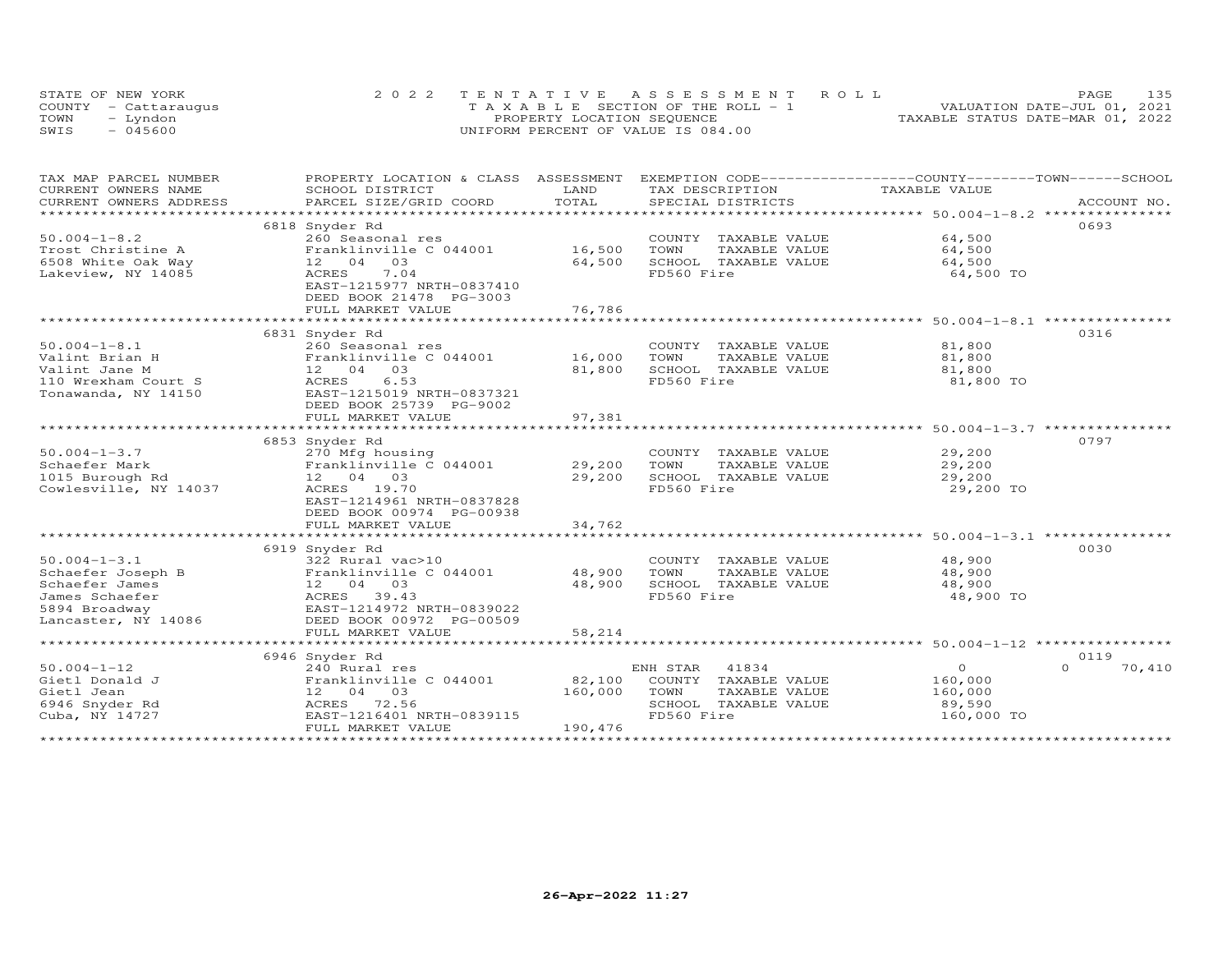| STATE OF NEW YORK    |  | 2022 TENTATIVE ASSESSMENT ROLL     |  |  |                                  | <b>PAGE</b> | 136 |
|----------------------|--|------------------------------------|--|--|----------------------------------|-------------|-----|
| COUNTY - Cattaraugus |  | TAXABLE SECTION OF THE ROLL - 1    |  |  | VALUATION DATE-JUL 01, 2021      |             |     |
| TOWN<br>- Lyndon     |  | PROPERTY LOCATION SEQUENCE         |  |  | TAXABLE STATUS DATE-MAR 01, 2022 |             |     |
| $-045600$<br>SWIS    |  | UNIFORM PERCENT OF VALUE IS 084.00 |  |  |                                  |             |     |

| TAX MAP PARCEL NUMBER     | PROPERTY LOCATION & CLASS ASSESSMENT |                   | EXEMPTION CODE------------------COUNTY-------TOWN------SCHOOL  |                                                         |             |
|---------------------------|--------------------------------------|-------------------|----------------------------------------------------------------|---------------------------------------------------------|-------------|
| CURRENT OWNERS NAME       | SCHOOL DISTRICT                      | LAND              | TAX DESCRIPTION                                                | TAXABLE VALUE                                           |             |
| CURRENT OWNERS ADDRESS    | PARCEL SIZE/GRID COORD               | TOTAL             | SPECIAL DISTRICTS                                              |                                                         | ACCOUNT NO. |
|                           |                                      | * * * * * * * * * | ********************************* 50.002-1-38.2 ************** |                                                         |             |
|                           | 6993 Snyder Rd                       |                   |                                                                |                                                         | 0554        |
| $50.002 - 1 - 38.2$       | 260 Seasonal res                     |                   | COUNTY TAXABLE VALUE                                           | 55,000                                                  |             |
| Fancher Paul              | Franklinville C 044001               | 8,300             | TOWN<br>TAXABLE VALUE                                          | 55,000                                                  |             |
| 6574 Emmons Rd            | 13 04 03                             | 55,000            | SCHOOL TAXABLE VALUE                                           | 55,000                                                  |             |
|                           |                                      |                   |                                                                |                                                         |             |
| Cuba, NY 14727            | ACRES<br>1.23                        |                   | FD560 Fire                                                     | 55,000 TO                                               |             |
|                           | EAST-1215344 NRTH-0839996            |                   |                                                                |                                                         |             |
|                           | DEED BOOK 12769 PG-4001              |                   |                                                                |                                                         |             |
|                           | FULL MARKET VALUE                    | 65,476            |                                                                |                                                         |             |
|                           |                                      |                   |                                                                | ******************* 50.003-1-33.3 **************        |             |
|                           | South Center Rd                      |                   |                                                                |                                                         | 0820        |
| $50.003 - 1 - 33.3$       | 322 Rural vac>10                     |                   | COUNTY TAXABLE VALUE                                           | 41,500                                                  |             |
| Okazaki Saburo            | Franklinville C 044001               | 41,500            | TOWN<br>TAXABLE VALUE                                          | 41,500                                                  |             |
| 5500 N Bailey Ave 1981    | 28 04 03                             | 41,500            | SCHOOL TAXABLE VALUE                                           | 41,500                                                  |             |
| Amherst, NY 14226         | Ff 1655.00                           |                   | FD560 Fire                                                     | 41,500 TO                                               |             |
|                           | ACRES 31.95                          |                   |                                                                |                                                         |             |
|                           | EAST-1209025 NRTH-0838430            |                   |                                                                |                                                         |             |
|                           | DEED BOOK 20210 PG-4092              |                   |                                                                |                                                         |             |
|                           | FULL MARKET VALUE                    | 49,405            |                                                                |                                                         |             |
|                           |                                      | *********         |                                                                | ************************* 50.003-2-27 ***************** |             |
|                           | South Center Rd                      |                   |                                                                |                                                         | 0196        |
| $50.003 - 2 - 27$         | 322 Rural vac>10                     |                   | COUNTY TAXABLE VALUE                                           | 17,100                                                  |             |
| Kottwitz David D          |                                      | 17,100            | TOWN<br>TAXABLE VALUE                                          |                                                         |             |
|                           | Franklinville C 044001<br>0.3        |                   |                                                                | 17,100                                                  |             |
| Kottwitz Barbara          | 18/19/26/27 04                       | 17,100            | SCHOOL TAXABLE VALUE                                           | 17,100                                                  |             |
| 13 Chestnut Street        | ACRES<br>7.63                        |                   | FD560 Fire                                                     | 17,100 TO                                               |             |
| Franklinville, NY 14737   | EAST-1210300 NRTH-0833777            |                   |                                                                |                                                         |             |
|                           | DEED BOOK 20221 PG-1275              |                   |                                                                |                                                         |             |
| PRIOR OWNER ON 3/01/2022  | FULL MARKET VALUE                    | 20,357            |                                                                |                                                         |             |
| Kottwitz David D          |                                      |                   |                                                                |                                                         |             |
|                           |                                      |                   |                                                                |                                                         |             |
| MAY BE SUBJECT TO PAYMENT |                                      |                   |                                                                |                                                         |             |
| UNDER AGDIST LAW TIL 2027 |                                      |                   |                                                                |                                                         |             |
|                           |                                      |                   |                                                                |                                                         |             |
|                           | South Center Rd                      |                   |                                                                |                                                         | 0196        |
| $50.003 - 2 - 28$         | 322 Rural vac>10                     |                   | COUNTY TAXABLE VALUE                                           | 49,300                                                  |             |
| Baker Shawn               | Franklinville C 044001               | 49,300            | TOWN<br>TAXABLE VALUE                                          | 49,300                                                  |             |
| 921 Slab City Road        | 18/19/26/27 04 03                    | 49,300            | SCHOOL TAXABLE VALUE                                           | 49,300                                                  |             |
| Franklinville, NY 14737   | ACRES<br>39.76                       |                   | FD560 Fire                                                     | 49,300 TO                                               |             |
|                           | EAST-1209205 NRTH-0832912            |                   |                                                                |                                                         |             |
| PRIOR OWNER ON 3/01/2022  | DEED BOOK 20221 PG-1287              |                   |                                                                |                                                         |             |
| Baker Shawn               | FULL MARKET VALUE                    | 58,690            |                                                                |                                                         |             |
|                           |                                      |                   |                                                                |                                                         |             |
| MAY BE SUBJECT TO PAYMENT |                                      |                   |                                                                |                                                         |             |
| UNDER AGDIST LAW TIL 2027 |                                      |                   |                                                                |                                                         |             |
|                           |                                      |                   |                                                                |                                                         |             |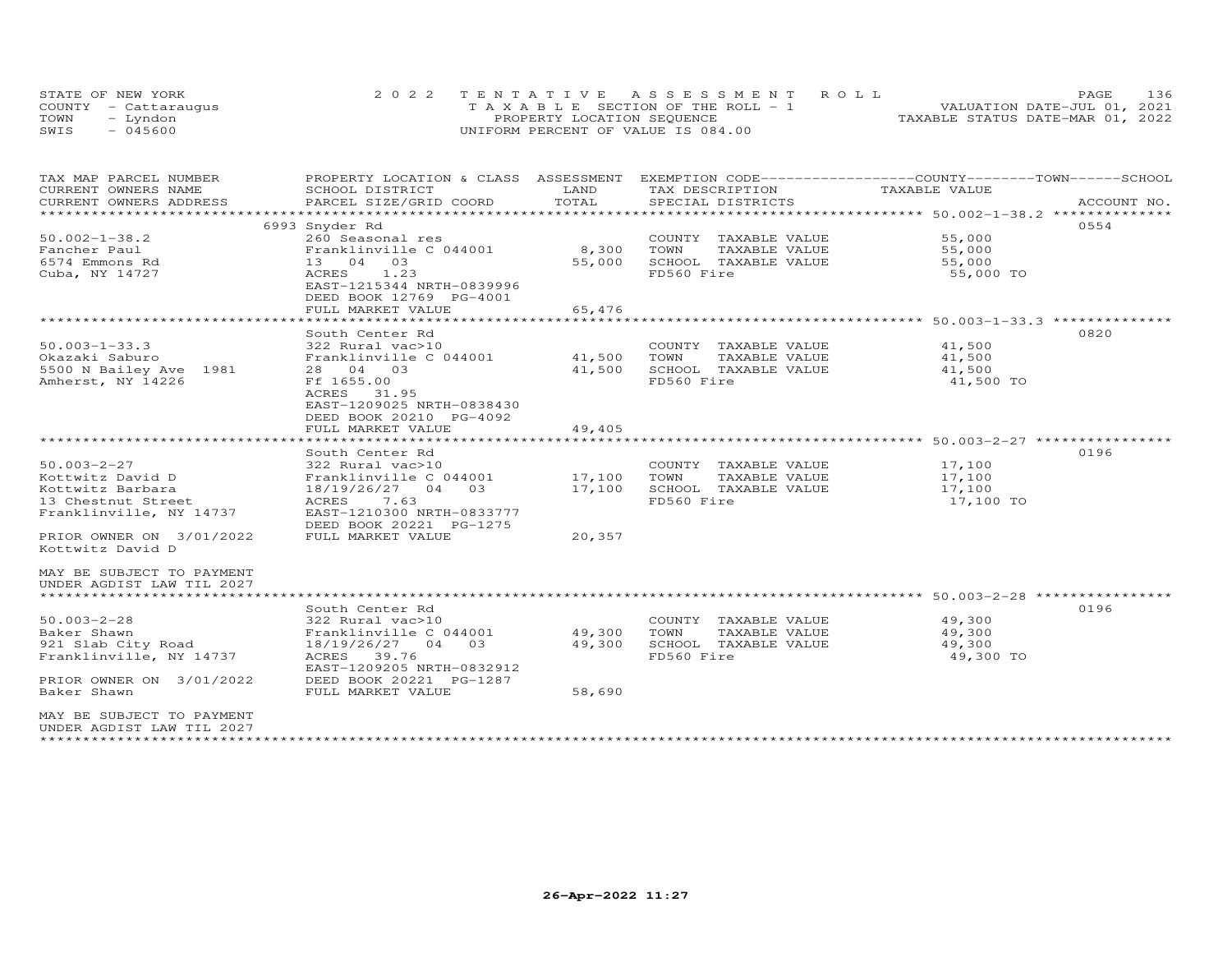| STATE OF NEW YORK    | 2022 TENTATIVE ASSESSMENT ROLL        | 137<br><b>PAGE</b>               |
|----------------------|---------------------------------------|----------------------------------|
| COUNTY - Cattarauqus | T A X A B L E SECTION OF THE ROLL - 1 | VALUATION DATE-JUL 01, 2021      |
| TOWN<br>- Lyndon     | PROPERTY LOCATION SEQUENCE            | TAXABLE STATUS DATE-MAR 01, 2022 |
| SWIS<br>$-045600$    | UNIFORM PERCENT OF VALUE IS 084.00    |                                  |

| TAX MAP PARCEL NUMBER<br>CURRENT OWNERS NAME<br>CURRENT OWNERS ADDRESS                                                             | PROPERTY LOCATION & CLASS ASSESSMENT<br>SCHOOL DISTRICT<br>PARCEL SIZE/GRID COORD                                                                                                                           | LAND<br>TOTAL                                       | TAX DESCRIPTION<br>SPECIAL DISTRICTS                                                | EXEMPTION CODE-----------------COUNTY-------TOWN------SCHOOL<br>TAXABLE VALUE                             | ACCOUNT NO. |
|------------------------------------------------------------------------------------------------------------------------------------|-------------------------------------------------------------------------------------------------------------------------------------------------------------------------------------------------------------|-----------------------------------------------------|-------------------------------------------------------------------------------------|-----------------------------------------------------------------------------------------------------------|-------------|
| **********************<br>$50.004 - 1 - 1.5$<br>Schaefer Michael<br>Schaefer Clint<br>51 Park Blyd<br>Lancaster, NY 14086          | South Center Rd<br>314 Rural vac<10<br>Franklinville C 044001<br>20  04  03<br>8.65<br>ACRES<br>EAST-1210726 NRTH-0837254<br>DEED BOOK 30096 PG-4001<br>FULL MARKET VALUE<br>****************************** | 18,200<br>18,200<br>21,667<br>********************* | COUNTY TAXABLE VALUE<br>TOWN<br>TAXABLE VALUE<br>SCHOOL TAXABLE VALUE<br>FD560 Fire | 18,200<br>18,200<br>18,200<br>18,200 TO<br>************************* 50.004-1-56.1 ***************        | 0887        |
| $50.004 - 1 - 56.1$<br>Chiarilli Daniel J<br>6502 S Center Rd<br>Cuba, NY 14727                                                    | South Center Rd<br>322 Rural vac>10<br>Franklinville C 044001<br>18/19/26/27 04 03<br>ACRES 11.85<br>EAST-1210854 NRTH-0832332<br>DEED BOOK 14859 PG-7003<br>FULL MARKET VALUE                              | 21,400<br>21,400<br>25,476                          | COUNTY TAXABLE VALUE<br>TOWN<br>TAXABLE VALUE<br>SCHOOL TAXABLE VALUE<br>FD560 Fire | 21,400<br>21,400<br>21,400<br>21,400 TO                                                                   | 0953        |
| $59.001 - 1 - 17.4$<br>Rix William<br>Rix Adam<br>9562 Main St<br>Machias, NY 14101                                                | *************************<br>South Center Rd<br>322 Rural vac>10<br>Franklinville C 044001 12,500<br>26 04 03<br>ACRES 10.00<br>EAST-1210332 NRTH-0828620<br>DEED BOOK 22558 PG-9001<br>FULL MARKET VALUE   | 12,500<br>14,881                                    | COUNTY TAXABLE VALUE<br>TOWN<br>TAXABLE VALUE<br>SCHOOL TAXABLE VALUE<br>FD560 Fire | ********************** 59.001-1-17.4 ***************<br>12,500<br>12,500<br>12,500<br>12,500 TO           | 0908        |
| $59.001 - 1 - 17.8$<br>Kellogg Kayla<br>Amerhein James J<br>1126 Abbotts Rd<br>Cuba, NY 14727                                      | ****************************<br>South Center Rd<br>314 Rural vac<10<br>Franklinville C 044001<br>2.35<br>ACRES<br>EAST-1208026 NRTH-0828291<br>DEED BOOK 20210 PG-2102<br>FULL MARKET VALUE                 | 10,000<br>10,000<br>11,905                          | COUNTY TAXABLE VALUE<br>TOWN<br>TAXABLE VALUE<br>SCHOOL TAXABLE VALUE<br>FD560 Fire | 10,000<br>10,000<br>10,000<br>10,000 TO                                                                   | 0955        |
| $59.001 - 1 - 17.12$<br>W. M. FARM<br>6315 S Center Rd<br>Cuba, NY 14727<br>MAY BE SUBJECT TO PAYMENT<br>UNDER AGDIST LAW TIL 2027 | South Center Rd<br>322 Rural vac>10<br>Franklinville C 044001<br>18/19/26/27 04 03<br>ACRES 39.49<br>EAST-1209245 NRTH-0831440<br>DEED BOOK 13797 PG-8001<br>FULL MARKET VALUE                              | 49,000<br>49,000<br>58,333                          | COUNTY TAXABLE VALUE<br>TOWN<br>TAXABLE VALUE<br>SCHOOL TAXABLE VALUE<br>FD560 Fire | ********************************* 59.001-1-17.12 *************<br>49,000<br>49,000<br>49,000<br>49,000 TO | 0196        |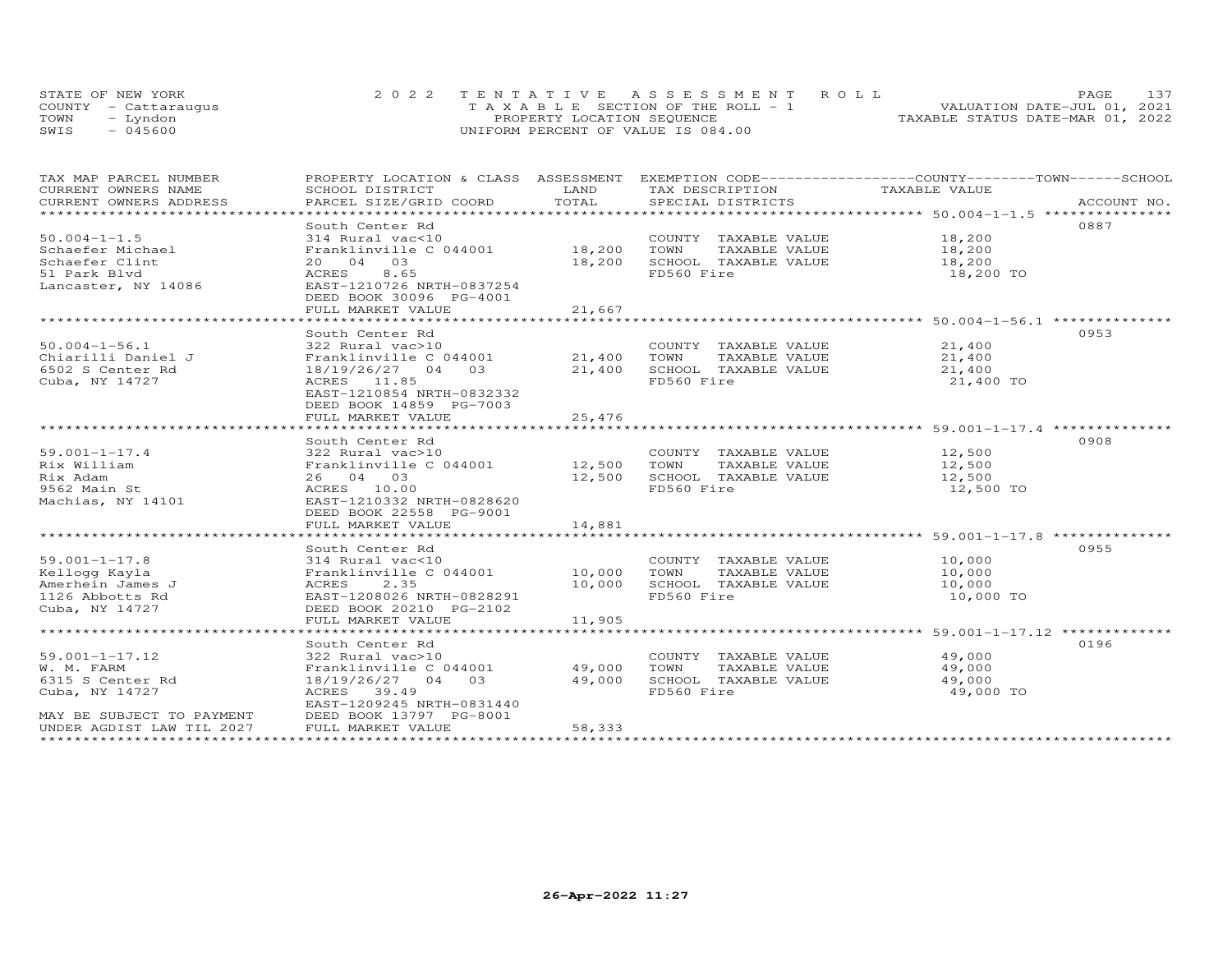|      | STATE OF NEW YORK    | 2022 TENTATIVE ASSESSMENT ROLL        | 138<br><b>PAGE</b>               |
|------|----------------------|---------------------------------------|----------------------------------|
|      | COUNTY - Cattaraugus | T A X A B L E SECTION OF THE ROLL - 1 | VALUATION DATE-JUL 01, 2021      |
| TOWN | - Lyndon             | PROPERTY LOCATION SEQUENCE            | TAXABLE STATUS DATE-MAR 01, 2022 |
| SWIS | - 045600             | UNIFORM PERCENT OF VALUE IS 084.00    |                                  |

| TAX MAP PARCEL NUMBER     | PROPERTY LOCATION & CLASS ASSESSMENT              |                                |                                               | EXEMPTION CODE------------------COUNTY-------TOWN------SCHOOL |                    |
|---------------------------|---------------------------------------------------|--------------------------------|-----------------------------------------------|---------------------------------------------------------------|--------------------|
| CURRENT OWNERS NAME       | SCHOOL DISTRICT                                   | LAND                           | TAX DESCRIPTION                               | TAXABLE VALUE                                                 |                    |
| CURRENT OWNERS ADDRESS    | PARCEL SIZE/GRID COORD<br>*********************** | TOTAL<br>***************       | SPECIAL DISTRICTS                             | ********************* 59.001-1-17.14 **************           | ACCOUNT NO.        |
|                           |                                                   |                                |                                               |                                                               |                    |
|                           | South Center Rd                                   |                                |                                               |                                                               | 0196               |
| $59.001 - 1 - 17.14$      | 314 Rural vac<10                                  |                                | COUNTY TAXABLE VALUE                          | 16,400                                                        |                    |
| Ward Russell<br>Ward Tara | Franklinville C 044001<br>18/19/26/27 04<br>0.3   | 16,400                         | TOWN<br>TAXABLE VALUE<br>SCHOOL TAXABLE VALUE | 16,400                                                        |                    |
| 1198 Abbotts Road         | 6.87<br>ACRES                                     | 16,400                         | FD560 Fire                                    | 16,400<br>16,400 TO                                           |                    |
| Cuba, NY 14727            | EAST-1207880 NRTH-0831447                         |                                |                                               |                                                               |                    |
|                           | DEED BOOK 20221 PG-1274                           |                                |                                               |                                                               |                    |
| PRIOR OWNER ON 3/01/2022  | FULL MARKET VALUE                                 | 19,524                         |                                               |                                                               |                    |
| Ward Russell              |                                                   |                                |                                               |                                                               |                    |
| MAY BE SUBJECT TO PAYMENT |                                                   |                                |                                               |                                                               |                    |
| UNDER AGDIST LAW TIL 2027 |                                                   |                                |                                               |                                                               |                    |
|                           |                                                   |                                |                                               |                                                               |                    |
|                           | 891 South Center Rd                               |                                |                                               |                                                               | 0899               |
| $50.004 - 1 - 1.6$        | 210 1 Family Res                                  |                                | BAS STAR<br>41854                             | $\circ$                                                       | $\Omega$<br>28,200 |
| Kottwitz Michael          | Franklinville C 044001                            | 8,400                          | COUNTY TAXABLE VALUE                          | 47,500                                                        |                    |
| Kottwitz Jodi             | ACRES<br>1.25                                     | 47,500                         | TOWN<br>TAXABLE VALUE                         | 47,500                                                        |                    |
| 891 South Center Rd       | EAST-1210533 NRTH-0839754                         |                                | SCHOOL TAXABLE VALUE                          | 19,300                                                        |                    |
| Franklinville, NY 14737   | DEED BOOK 997<br>$PG-783$                         |                                | FD560 Fire                                    | 47,500 TO                                                     |                    |
|                           | FULL MARKET VALUE                                 | 56,548                         |                                               |                                                               |                    |
|                           |                                                   | ********************           |                                               | *********************** 59.001-1-17.2 **************          |                    |
|                           | 6264 South Center Rd                              |                                |                                               |                                                               | 0817               |
| $59.001 - 1 - 17.2$       | 210 1 Family Res                                  |                                | BAS STAR<br>41854                             | $\Omega$                                                      | $\Omega$<br>28,200 |
| Kellogg James E Jr        | Franklinville C 044001                            | 7,800                          | COUNTY TAXABLE VALUE                          | 55,000                                                        |                    |
| 6264 S Center Rd          | 26 04 03                                          | 55,000                         | TOWN<br>TAXABLE VALUE                         | 55,000                                                        |                    |
| Cuba, NY 14727            | FRNT 171.30 DPTH 241.00                           |                                | SCHOOL TAXABLE VALUE                          | 26,800                                                        |                    |
|                           | EAST-1208435 NRTH-0828309                         |                                | FD560 Fire                                    | 55,000 TO                                                     |                    |
|                           | $PG-6004$<br>DEED BOOK 7778                       |                                |                                               |                                                               |                    |
|                           | FULL MARKET VALUE<br>***********************      | 65,476<br>******************** |                                               |                                                               |                    |
|                           |                                                   |                                |                                               | ******************************** 59.001-1-17.5 ************** |                    |
|                           | 6280 South Center Rd                              |                                |                                               |                                                               | 0944<br>$\Omega$   |
| $59.001 - 1 - 17.5$       | 270 Mfg housing                                   |                                | BAS STAR<br>41854                             | $\circ$                                                       | 28,200             |
| Kellogg Dean              | Franklinville C 044001                            | 8,600                          | COUNTY TAXABLE VALUE                          | 29,000                                                        |                    |
| 6280 S Center Rd          | ACRES<br>1.40                                     | 29,000                         | TOWN<br>TAXABLE VALUE                         | 29,000<br>800                                                 |                    |
| Cuba, NY 14727            | EAST-1208604 NRTH-0828510                         |                                | SCHOOL TAXABLE VALUE<br>FD560 Fire            |                                                               |                    |
|                           | DEED BOOK 9335 PG-6001                            |                                |                                               | 29,000 TO                                                     |                    |
|                           | FULL MARKET VALUE<br>*********************        | 34,524<br>************         |                                               |                                                               |                    |
|                           | 6340 South Center Rd                              |                                |                                               |                                                               | 0196               |
| $59.001 - 1 - 17.10$      | 210 1 Family Res                                  |                                | COUNTY TAXABLE VALUE                          | 162,500                                                       |                    |
| Swartzentruber John       | Franklinville C 044001                            | 59,400                         | TOWN<br>TAXABLE VALUE                         | 162,500                                                       |                    |
| Swartzentruber Emma D     | ACRES 49.94                                       | 162,500                        | SCHOOL TAXABLE VALUE                          | 162,500                                                       |                    |
| 6340 South Center Rd      | EAST-1209900 NRTH-0829835                         |                                | FD560 Fire                                    | 162,500 TO                                                    |                    |
| Cuba, NY 14727            | DEED BOOK 20190 PG-9861                           |                                |                                               |                                                               |                    |
|                           | FULL MARKET VALUE                                 | 193,452                        |                                               |                                                               |                    |
| MAY BE SUBJECT TO PAYMENT |                                                   |                                |                                               |                                                               |                    |
| UNDER AGDIST LAW TIL 2027 |                                                   |                                |                                               |                                                               |                    |
| ************              |                                                   |                                |                                               |                                                               |                    |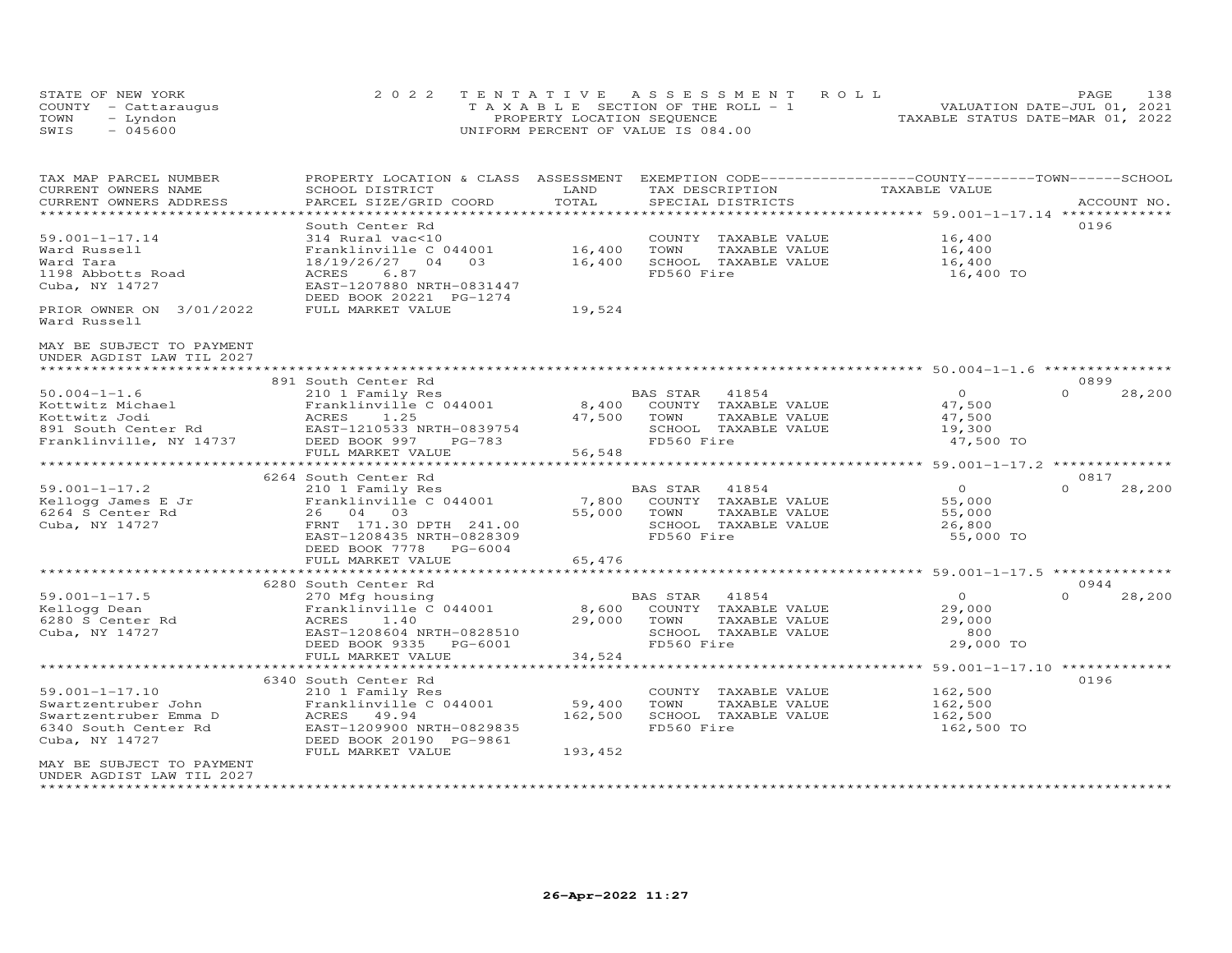|      | STATE OF NEW YORK    | 2022 TENTATIVE ASSESSMENT ROLL        | PAGE                             | 139 |
|------|----------------------|---------------------------------------|----------------------------------|-----|
|      | COUNTY - Cattaraugus | T A X A B L E SECTION OF THE ROLL - 1 | VALUATION DATE-JUL 01, 2021      |     |
| TOWN | - Lyndon             | PROPERTY LOCATION SEQUENCE            | TAXABLE STATUS DATE-MAR 01, 2022 |     |
| SWIS | $-045600$            | UNIFORM PERCENT OF VALUE IS 084.00    |                                  |     |

| TAX MAP PARCEL NUMBER     | PROPERTY LOCATION & CLASS ASSESSMENT |         |                       | EXEMPTION CODE------------------COUNTY-------TOWN------SCHOOL |                    |
|---------------------------|--------------------------------------|---------|-----------------------|---------------------------------------------------------------|--------------------|
| CURRENT OWNERS NAME       | SCHOOL DISTRICT                      | LAND    | TAX DESCRIPTION       | TAXABLE VALUE                                                 |                    |
| CURRENT OWNERS ADDRESS    | PARCEL SIZE/GRID COORD               | TOTAL   | SPECIAL DISTRICTS     |                                                               | ACCOUNT NO.        |
| ******************        |                                      |         |                       |                                                               |                    |
|                           | 6359 South Center Rd                 |         |                       |                                                               | 0196               |
| $59.001 - 1 - 17.11$      | 240 Rural res                        |         | COUNTY TAXABLE VALUE  | 250,000                                                       |                    |
| Miller Raymond            | Franklinville C 044001               | 68,900  | TOWN<br>TAXABLE VALUE | 250,000                                                       |                    |
| Miller Jemima             | 18/19/26/27 04 03                    | 250,000 | SCHOOL TAXABLE VALUE  | 250,000                                                       |                    |
| 6359 S. Center Rd         | ACRES 59.36                          |         | FD560 Fire            | 250,000 TO                                                    |                    |
| Cuba, NY 14727            | EAST-1208454 NRTH-0830158            |         |                       |                                                               |                    |
|                           | DEED BOOK 20200 PG-4145              |         |                       |                                                               |                    |
| MAY BE SUBJECT TO PAYMENT | FULL MARKET VALUE                    | 297,619 |                       |                                                               |                    |
| UNDER AGDIST LAW TIL 2027 |                                      |         |                       |                                                               |                    |
|                           |                                      |         |                       |                                                               |                    |
|                           | 6409 South Center Rd                 |         |                       |                                                               |                    |
| $59.001 - 1 - 17.9$       | 210 1 Family Res                     |         | COUNTY TAXABLE VALUE  | 60,000                                                        |                    |
|                           | Franklinville C 044001               | 13,900  | TOWN<br>TAXABLE VALUE | 60,000                                                        |                    |
| Shetler Johnnie N         |                                      |         |                       |                                                               |                    |
| Shetler Lizzie J          | 18/19/26/27 04 03                    | 60,000  | SCHOOL TAXABLE VALUE  | 60,000                                                        |                    |
| 6409 South Center Road    | ACRES 4.90                           |         | FD560 Fire            | 60,000 TO                                                     |                    |
| Cuba, NY 14727            | EAST-1209414 NRTH-0830645            |         |                       |                                                               |                    |
|                           | DEED BOOK 20210 PG-785               |         |                       |                                                               |                    |
|                           | FULL MARKET VALUE                    | 71,429  |                       |                                                               |                    |
|                           |                                      |         |                       |                                                               |                    |
|                           | 6485 South Center Rd                 |         |                       |                                                               | 0380               |
| $59.001 - 1 - 18.1$       | 270 Mfg housing                      |         | COUNTY TAXABLE VALUE  | 21,000                                                        |                    |
| Liberto Nick              | Franklinville C 044001 19,400        |         | TOWN<br>TAXABLE VALUE | 21,000                                                        |                    |
| Liberto Viola             | 26 04 03                             | 21,000  | SCHOOL TAXABLE VALUE  | 21,000                                                        |                    |
| 104 Greenhill Ter         | ACRES<br>9.90                        |         | FD560 Fire            | 21,000 TO                                                     |                    |
| West Seneca, NY 14224     | EAST-1209963 NRTH-0831544            |         |                       |                                                               |                    |
|                           | DEED BOOK 815<br>PG-00193            |         |                       |                                                               |                    |
|                           | FULL MARKET VALUE                    | 25,000  |                       |                                                               |                    |
|                           |                                      |         |                       |                                                               |                    |
|                           |                                      |         |                       |                                                               | 0673               |
|                           | 6486 South Center Rd                 |         |                       |                                                               |                    |
| $59.001 - 1 - 18.2$       | 270 Mfg housing                      |         | COUNTY TAXABLE VALUE  | 20,000                                                        |                    |
| Peccia Michael            | Franklinville $C$ 044001 18,100      |         | TOWN<br>TAXABLE VALUE | 20,000                                                        |                    |
| Peccia Joseph             | $26 - 04 - 03$                       | 20,000  | SCHOOL TAXABLE VALUE  | 20,000                                                        |                    |
| 56 Tracy Lynn Lane        | ACRES 8.60                           |         | FD560 Fire            | 20,000 TO                                                     |                    |
| West Seneca, NY 14224     | EAST-1210285 NRTH-0831195            |         |                       |                                                               |                    |
|                           | DEED BOOK 1442<br>PG-6001            |         |                       |                                                               |                    |
|                           | FULL MARKET VALUE                    | 23,810  |                       |                                                               |                    |
|                           |                                      |         |                       |                                                               |                    |
|                           | 6502 South Center Rd                 |         |                       |                                                               | 0891               |
| $50.004 - 1 - 46.3$       | 210 1 Family Res                     |         | BAS STAR<br>41854     | $\Omega$                                                      | $\Omega$<br>28,200 |
| Chiarilli Daniel J        | Franklinville C 044001               | 13,900  | COUNTY TAXABLE VALUE  | 60,000                                                        |                    |
| 6502 S Center Rd          | 18/19 04 03                          | 60,000  | TOWN<br>TAXABLE VALUE | 60,000                                                        |                    |
| Cuba, NY 14727            | ACRES<br>4.94                        |         | SCHOOL TAXABLE VALUE  | 31,800                                                        |                    |
|                           | EAST-1210981 NRTH-0831741            |         |                       |                                                               |                    |
|                           | DEED BOOK 14859 PG-7003              |         |                       |                                                               |                    |
|                           | FULL MARKET VALUE                    | 71,429  |                       |                                                               |                    |
|                           |                                      |         |                       |                                                               |                    |
|                           |                                      |         |                       |                                                               |                    |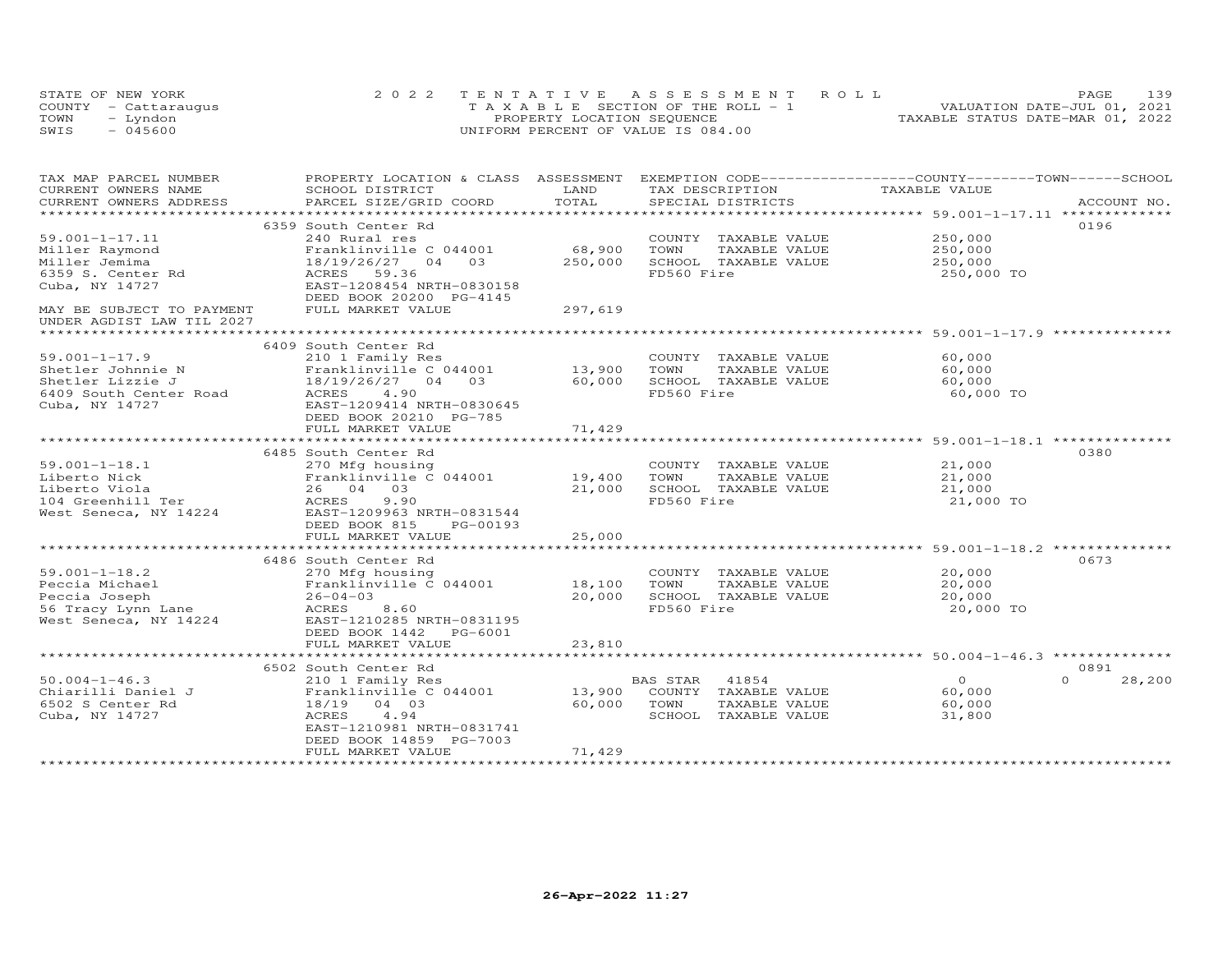|      | STATE OF NEW YORK    | 2022 TENTATIVE ASSESSMENT ROLL               | 140<br>PAGE.                     |
|------|----------------------|----------------------------------------------|----------------------------------|
|      | COUNTY - Cattaraugus | $T A X A B I F S E C T T ON OF THE ROLL - 1$ | VALUATION DATE-JUL 01, 2021      |
| TOWN | Lyndon               | PROPERTY LOCATION SEQUENCE                   | TAXABLE STATUS DATE-MAR 01, 2022 |
| SWIS | - 045600             | UNIFORM PERCENT OF VALUE IS 084.00           |                                  |

| TAX MAP PARCEL NUMBER                                                                                | PROPERTY LOCATION & CLASS ASSESSMENT EXEMPTION CODE----------------COUNTY-------TOWN------SCHOOL                                                                                   |                               |                                                                                                                  |                                                           |                    |
|------------------------------------------------------------------------------------------------------|------------------------------------------------------------------------------------------------------------------------------------------------------------------------------------|-------------------------------|------------------------------------------------------------------------------------------------------------------|-----------------------------------------------------------|--------------------|
| CURRENT OWNERS NAME<br>CURRENT OWNERS ADDRESS                                                        | SCHOOL DISTRICT<br>PARCEL SIZE/GRID COORD                                                                                                                                          | LAND<br>TOTAL                 | TAX DESCRIPTION<br>SPECIAL DISTRICTS                                                                             | TAXABLE VALUE                                             | ACCOUNT NO.        |
|                                                                                                      |                                                                                                                                                                                    |                               |                                                                                                                  |                                                           |                    |
| $50.004 - 1 - 46.2$<br>Chiarilli Daniel J<br>6502 S Center Rd<br>Cuba, NY 14727                      | 6510 South Center Rd<br>312 Vac w/imprv<br>Franklinville C 044001<br>18/19 04 03<br>4.00<br>ACRES<br>EAST-1210729 NRTH-0831568<br>DEED BOOK 14859 PG-7003<br>FULL MARKET VALUE     | 12,500<br>15,000<br>17,857    | COUNTY TAXABLE VALUE 15,000<br>TOWN<br>TAXABLE VALUE<br>SCHOOL TAXABLE VALUE<br>FD560 Fire                       | 15,000<br>15,000<br>15,000 TO                             | 0597               |
| $50.003 - 2 - 11.2$<br>Joy Kenneth M<br>Joy Rose M<br>6535 South Center Road<br>Cuba, NY 14727       | 6535 South Center Rd<br>210 1 Family Res<br>Franklinville C 044001 9,300<br>27 04 03<br>1.85<br>ACRES<br>EAST-1210335 NRTH-0832339<br>DEED BOOK 24266 PG-5001<br>FULL MARKET VALUE | 53,000<br>63,095              | VET WAR CT 41121<br>COUNTY TAXABLE VALUE<br>TOWN<br>TAXABLE VALUE<br>SCHOOL TAXABLE VALUE<br>FD560 Fire          | 7,950<br>45,050<br>45,050<br>53,000<br>53,000 TO          | 7,950<br>$\Omega$  |
|                                                                                                      | 6571 South Center Rd                                                                                                                                                               |                               |                                                                                                                  |                                                           | 0915               |
| $50.003 - 2 - 23$<br>Cuba, NY 14727                                                                  | 270 Mfg housing<br>Franklinville C 044001 34,800 COUNTY TAXABLE VALUE 85,000<br>DEED BOOK 4044    PG-5001<br>FULL MARKET VALUE                                                     | 012 85,000 TOWN<br>101,190    | ENH STAR 41834<br>TAXABLE VALUE<br>SCHOOL TAXABLE VALUE<br>FD560 Fire                                            | $\overline{0}$<br>85,000<br>14,590<br>85,000 TO           | $\Omega$<br>70,410 |
|                                                                                                      | 6586 South Center Rd                                                                                                                                                               |                               |                                                                                                                  |                                                           | 0952               |
| $50.004 - 1 - 55$<br>Kellogg James T<br>6586 South Center Rd<br>Cuba, NY 14727                       | 210 1 Family Res<br>Franklinville C 044001<br>18/19/26/27 04 03<br>6.90<br>ACRES<br>EAST-1210787 NRTH-0833012<br>DEED BOOK 13133 PG-7003<br>FULL MARKET VALUE                      | 101,190                       | BAS STAR 41854<br>16,400 COUNTY TAXABLE VALUE<br>85,000 TOWN TAXABLE VALUE<br>SCHOOL TAXABLE VALUE<br>FD560 Fire | $\overline{O}$<br>85,000<br>85,000<br>56,800<br>85,000 TO | 28,200<br>$\Omega$ |
|                                                                                                      |                                                                                                                                                                                    |                               |                                                                                                                  |                                                           |                    |
| $50.003 - 2 - 6.1$<br>Militello John S<br>Militello Jayne A<br>15 Hoviland Ln<br>Getzville, NY 14068 | 6687 South Center Rd<br>260 Seasonal res<br>Franklinville C 044001<br>27 04 03<br>ACRES 94.40<br>EAST-1208503 NRTH-0835358<br>DEED BOOK 16596 PG-6003<br>FULL MARKET VALUE         | 103,900<br>165,000<br>196,429 | COUNTY TAXABLE VALUE 165,000<br>TAXABLE VALUE<br>TOWN<br>SCHOOL TAXABLE VALUE<br>FD560 Fire                      | 165,000<br>165,000<br>165,000 TO                          | 0343               |
|                                                                                                      |                                                                                                                                                                                    |                               |                                                                                                                  |                                                           |                    |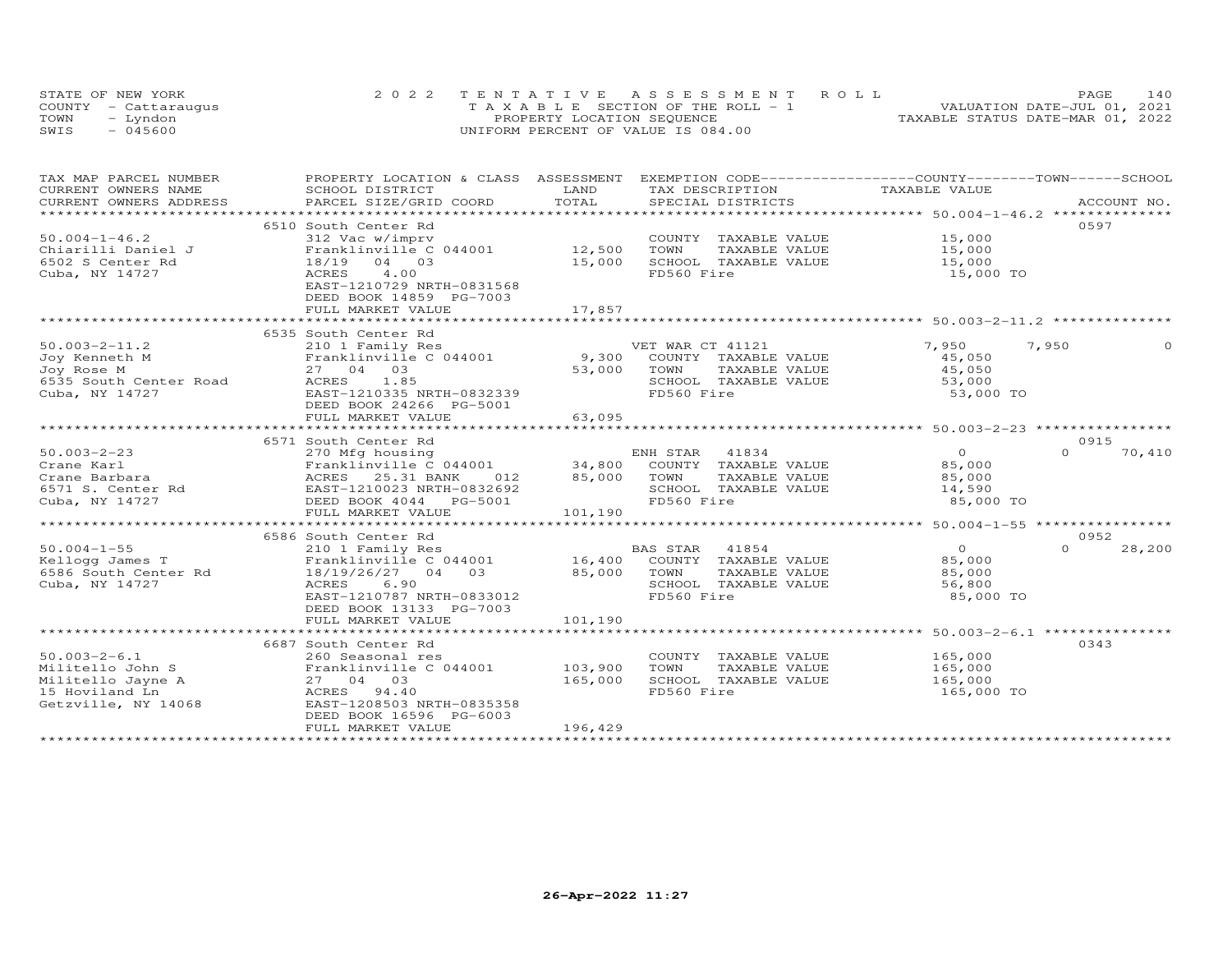|      | STATE OF NEW YORK    | 2022 TENTATIVE ASSESSMENT ROLL        | PAGE                             | 141 |
|------|----------------------|---------------------------------------|----------------------------------|-----|
|      | COUNTY - Cattaraugus | T A X A B L E SECTION OF THE ROLL - 1 | VALUATION DATE-JUL 01, 2021      |     |
| TOWN | - Lyndon             | PROPERTY LOCATION SEQUENCE            | TAXABLE STATUS DATE-MAR 01, 2022 |     |
| SWIS | $-045600$            | UNIFORM PERCENT OF VALUE IS 084.00    |                                  |     |

| TAX MAP PARCEL NUMBER<br>CURRENT OWNERS NAME<br>CURRENT OWNERS ADDRESS | SCHOOL DISTRICT<br>PARCEL SIZE/GRID COORD | LAND<br>TOTAL | TAX DESCRIPTION<br>SPECIAL DISTRICTS | PROPERTY LOCATION & CLASS ASSESSMENT EXEMPTION CODE----------------COUNTY-------TOWN------SCHOOL<br>TAXABLE VALUE<br>ACCOUNT NO. |
|------------------------------------------------------------------------|-------------------------------------------|---------------|--------------------------------------|----------------------------------------------------------------------------------------------------------------------------------|
|                                                                        |                                           |               |                                      |                                                                                                                                  |
|                                                                        | 6696 South Center Rd                      |               |                                      | 0479                                                                                                                             |
| $50.004 - 1 - 43.2$                                                    | 582 Camping park                          |               | COUNTY TAXABLE VALUE                 | 45,000                                                                                                                           |
| Shafer Kevin                                                           | Franklinville C 044001                    | 27,700        | TOWN<br>TAXABLE VALUE                | 45,000                                                                                                                           |
| Cary Dana                                                              | 19 04 03                                  | 45,000        | SCHOOL TAXABLE VALUE                 | 45,000                                                                                                                           |
| 1168 Westwood Dr                                                       | ACRES 18.23                               |               | FD560 Fire                           | 45,000 TO                                                                                                                        |
| Lewis Center, OH 43035                                                 | EAST-1211213 NRTH-0835255                 |               |                                      |                                                                                                                                  |
|                                                                        | DEED BOOK 20190 PG-3284                   |               |                                      |                                                                                                                                  |
|                                                                        | FULL MARKET VALUE                         | 53,571        |                                      |                                                                                                                                  |
|                                                                        | *******************************           | ************* |                                      | ************************* 50.004-1-1.2 ****************                                                                          |
|                                                                        | 6734 South Center Rd                      |               |                                      | 0824                                                                                                                             |
| $50.004 - 1 - 1.2$                                                     | 312 Vac w/imprv                           |               | COUNTY TAXABLE VALUE                 | 15,000                                                                                                                           |
| Reynolds Ricky                                                         | Franklinville C 044001                    | 12,100        | TOWN<br>TAXABLE VALUE                | 15,000                                                                                                                           |
| Reynolds Catherine                                                     | 19 04 03<br>Ff 378.10                     | 15,000        | SCHOOL TAXABLE VALUE<br>FD560 Fire   | 15,000                                                                                                                           |
| 1411 Doron Dr 1A<br>Chambersburg, PA 17202                             | ACRES<br>3,70                             |               |                                      | 15,000 TO                                                                                                                        |
|                                                                        | EAST-1210681 NRTH-0835708                 |               |                                      |                                                                                                                                  |
|                                                                        | DEED BOOK 00927 PG-01021                  |               |                                      |                                                                                                                                  |
|                                                                        | FULL MARKET VALUE                         | 17,857        |                                      |                                                                                                                                  |
|                                                                        |                                           |               |                                      |                                                                                                                                  |
|                                                                        | 6763 South Center Rd                      |               |                                      | 0820                                                                                                                             |
| $50.003 - 1 - 33.1$                                                    | 240 Rural res                             |               | 41854<br>BAS STAR                    | 28,200<br>$\circ$<br>$\cap$                                                                                                      |
| Bojanowski Michael                                                     | Franklinville C 044001                    | 52,650        | COUNTY TAXABLE VALUE                 | 125,000                                                                                                                          |
| Bojanowski Teresa                                                      | 28 04 03                                  | 125,000       | TOWN<br>TAXABLE VALUE                | 125,000                                                                                                                          |
| 6763 S Center Rd                                                       | Ff 1655.00                                |               | SCHOOL TAXABLE VALUE                 | 96,800                                                                                                                           |
| Franklinville, NY 14737                                                | ACRES<br>51.15                            |               | FD560 Fire                           | 125,000 TO                                                                                                                       |
|                                                                        | EAST-1209555 NRTH-0836620                 |               |                                      |                                                                                                                                  |
|                                                                        | DEED BOOK 00979 PG-00202                  |               |                                      |                                                                                                                                  |
|                                                                        | FULL MARKET VALUE                         | 148,810       |                                      |                                                                                                                                  |
|                                                                        |                                           |               |                                      |                                                                                                                                  |
|                                                                        | 6786 South Center Rd                      |               |                                      | 0871                                                                                                                             |
| $50.004 - 1 - 1.3$                                                     | 312 Vac w/imprv                           |               | COUNTY TAXABLE VALUE                 | 65,000                                                                                                                           |
| Songster Thomas M                                                      | Franklinville C 044001                    | 60,900        | TOWN<br>TAXABLE VALUE                | 65,000                                                                                                                           |
| Songster Sandra<br>3072 Bakerstand Rd                                  | 19/20 04<br>0.3<br>Ff 1636.80             | 65,000        | SCHOOL TAXABLE VALUE<br>FD560 Fire   | 65,000<br>65,000 TO                                                                                                              |
| Franklinville, NY 14737                                                | ACRES<br>51.35                            |               |                                      |                                                                                                                                  |
|                                                                        | EAST-1211360 NRTH-0836281                 |               |                                      |                                                                                                                                  |
|                                                                        | DEED BOOK 00973 PG-01044                  |               |                                      |                                                                                                                                  |
|                                                                        | FULL MARKET VALUE                         | 77,381        |                                      |                                                                                                                                  |
|                                                                        |                                           | ************  |                                      | ******************************** 50.004-1-1.1 ****************                                                                   |
|                                                                        | 6975 South Center Rd                      |               |                                      | 0045                                                                                                                             |
| $50.004 - 1 - 1.1$                                                     | 322 Rural vac>10                          |               | COUNTY TAXABLE VALUE                 | 57,700                                                                                                                           |
| Schaefer Timothy                                                       | Franklinville C 044001                    | 57,700        | TOWN<br>TAXABLE VALUE                | 57,700                                                                                                                           |
| Schaefer Clint                                                         | 19/20/28<br>04<br>03                      | 57,700        | SCHOOL TAXABLE VALUE                 | 57,700                                                                                                                           |
| 51 Park Boulevard                                                      | 48.20<br>ACRES                            |               | FD560 Fire                           | 57,700 TO                                                                                                                        |
| Lancaster, NY 14086                                                    | EAST-1211430 NRTH-0839072                 |               |                                      |                                                                                                                                  |
|                                                                        | DEED BOOK 23501 PG-4001                   |               |                                      |                                                                                                                                  |
|                                                                        | FULL MARKET VALUE                         | 68,690        |                                      |                                                                                                                                  |
|                                                                        |                                           |               |                                      |                                                                                                                                  |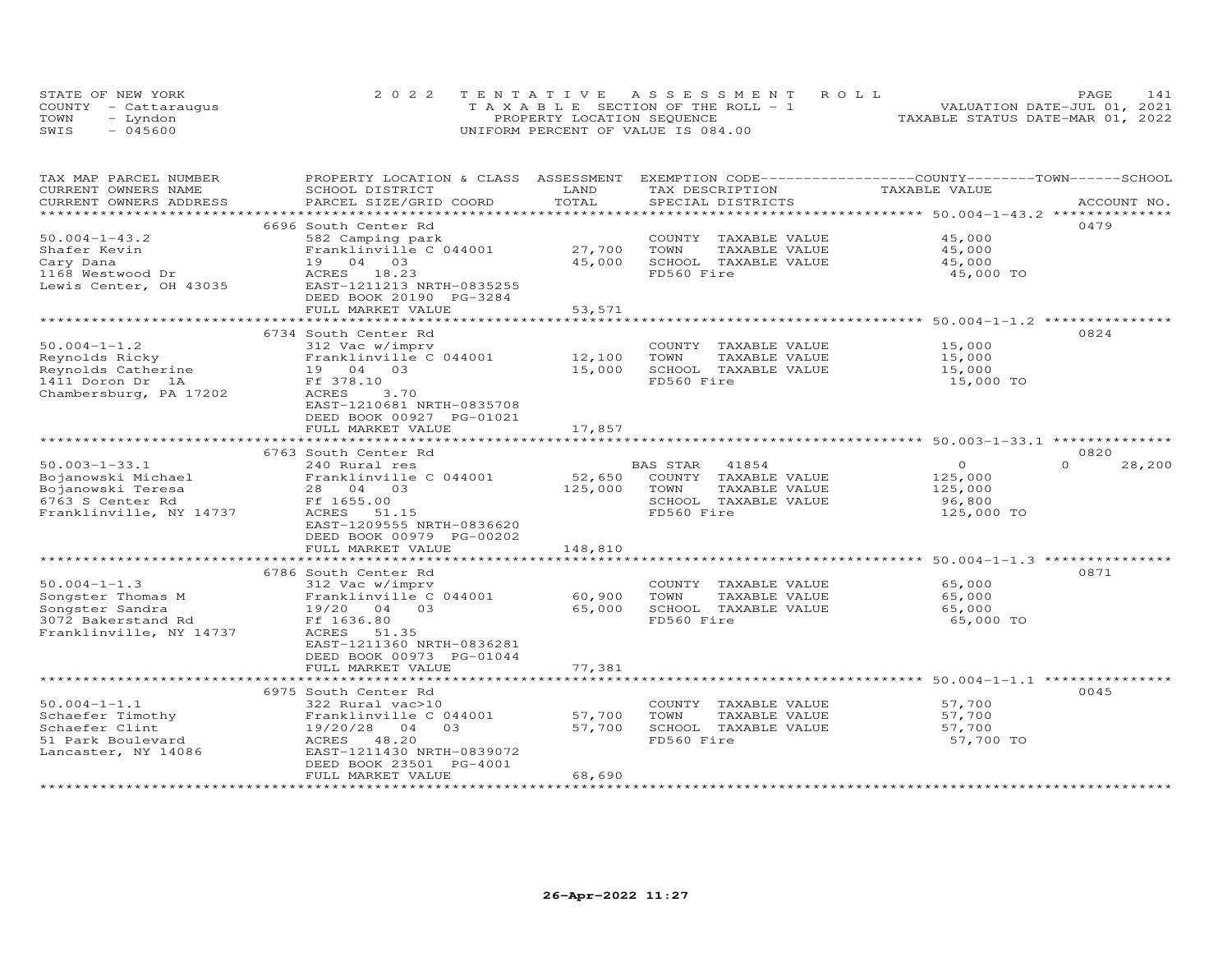|      | STATE OF NEW YORK    | 2022 TENTATIVE ASSESSMENT ROLL        | PAGE                             | 142 |
|------|----------------------|---------------------------------------|----------------------------------|-----|
|      | COUNTY - Cattaraugus | T A X A B L E SECTION OF THE ROLL - 1 | VALUATION DATE-JUL 01, 2021      |     |
| TOWN | – Lyndon             | PROPERTY LOCATION SEQUENCE            | TAXABLE STATUS DATE-MAR 01, 2022 |     |
| SWIS | $-045600$            | UNIFORM PERCENT OF VALUE IS 084.00    |                                  |     |

| TOTAL<br>CURRENT OWNERS ADDRESS<br>PARCEL SIZE/GRID COORD<br>SPECIAL DISTRICTS<br>ACCOUNT NO.<br>***********************<br>6975 South Center Rd<br>$50.004 - 1 - 1.7$<br>312 Vac w/imprv<br>COUNTY TAXABLE VALUE<br>51,800<br>45,800<br>TOWN<br>TAXABLE VALUE<br>Schaefer James<br>Franklinville C 044001<br>51,800<br>5894 Broadway<br>19/20/28<br>04<br>03<br>51,800<br>SCHOOL TAXABLE VALUE<br>51,800<br>FD560 Fire<br>Lancaster, NY 14086<br>ACRES<br>38.80<br>51,800 TO<br>EAST-1211267 NRTH-0838242<br>DEED BOOK 22214 PG-4002<br>FULL MARKET VALUE<br>61,667<br>******************** 50.004-1-1.8<br>*************************<br>الله بله بله بله بله بله بله بله بله<br>6975 South Center Rd<br>$50.004 - 1 - 1.8$<br>COUNTY TAXABLE VALUE<br>33,300<br>322 Rural vac>10<br>Schaefer Timothy<br>Franklinville C 044001<br>33,300<br>TOWN<br>TAXABLE VALUE<br>33,300<br>Schaefer Clint<br>33,300<br>SCHOOL TAXABLE VALUE<br>33,300<br>19/20/28<br>0 <sub>4</sub><br>03<br>51 Park Boulevard<br>FD560 Fire<br>ACRES 23.75<br>33,300 TO<br>EAST-1211409 NRTH-0837319<br>Lancaster, NY 14086<br>DEED BOOK 23501 PG-4001<br>FULL MARKET VALUE<br>39,643<br>0196<br>6315 6317 South Center Rd<br>$\overline{O}$<br>$59.001 - 1 - 17.1$<br>240 Rural res<br>BAS STAR<br>41854<br>$\Omega$<br>28,200<br>W. M. FARM<br>Franklinville C 044001<br>47,700<br>COUNTY TAXABLE VALUE<br>130,000<br>6315 S Center Rd<br>18/19/26/27 04 03<br>130,000<br>TOWN<br>TAXABLE VALUE<br>130,000<br>ACRES 38.18<br>SCHOOL TAXABLE VALUE<br>Cuba, NY 14727<br>101,800<br>FD560 Fire<br>130,000 TO<br>EAST-1209411 NRTH-0828806<br>DEED BOOK 13797 PG-8001<br>MAY BE SUBJECT TO PAYMENT<br>UNDER AGDIST LAW TIL 2027<br>FULL MARKET VALUE<br>154,762<br>0315<br>Taylor Rd<br>$59.001 - 1 - 22.1$<br>39,100<br>322 Rural vac>10<br>COUNTY TAXABLE VALUE<br>Nogle Donna Agnes<br>Franklinville C 044001<br>39,100<br>TOWN<br>TAXABLE VALUE<br>39,100<br>14920 SW 79th Stra<br>25 04 03<br>39,100<br>SCHOOL TAXABLE VALUE<br>39,100<br>Archer, FL 32618<br>FD560 Fire<br>ACRES 33.60<br>39,100 TO<br>EAST-1207716 NRTH-0826964<br>DEED BOOK 00947 PG-00966<br>FULL MARKET VALUE<br>46,548<br>1108 Taylor Rd<br>0333<br>$59.001 - 1 - 27$<br>85,000<br>240 Rural res<br>COUNTY TAXABLE VALUE<br>Knight Scott D<br>Franklinville C 044001<br>52,500<br>TOWN<br>TAXABLE VALUE<br>85,000<br>33 04 03<br>85,000<br>SCHOOL TAXABLE VALUE<br>Knight Catherine<br>85,000<br>ACRES 43.00 BANK<br>FD560 Fire<br>56 Maple St<br>017<br>85,000 TO<br>Tonawanda, NY 14150<br>EAST-1206557 NRTH-0827069<br>DEED BOOK 16583 PG-6002<br>FULL MARKET VALUE<br>101,190 | TAX MAP PARCEL NUMBER | PROPERTY LOCATION & CLASS ASSESSMENT |      | EXEMPTION CODE-----------------COUNTY-------TOWN------SCHOOL |               |  |
|------------------------------------------------------------------------------------------------------------------------------------------------------------------------------------------------------------------------------------------------------------------------------------------------------------------------------------------------------------------------------------------------------------------------------------------------------------------------------------------------------------------------------------------------------------------------------------------------------------------------------------------------------------------------------------------------------------------------------------------------------------------------------------------------------------------------------------------------------------------------------------------------------------------------------------------------------------------------------------------------------------------------------------------------------------------------------------------------------------------------------------------------------------------------------------------------------------------------------------------------------------------------------------------------------------------------------------------------------------------------------------------------------------------------------------------------------------------------------------------------------------------------------------------------------------------------------------------------------------------------------------------------------------------------------------------------------------------------------------------------------------------------------------------------------------------------------------------------------------------------------------------------------------------------------------------------------------------------------------------------------------------------------------------------------------------------------------------------------------------------------------------------------------------------------------------------------------------------------------------------------------------------------------------------------------------------------------------------------------------------------------------------------------------------------------------------------------------------------------------------------------------------------------------------------------------------------------------------------------------------------------|-----------------------|--------------------------------------|------|--------------------------------------------------------------|---------------|--|
|                                                                                                                                                                                                                                                                                                                                                                                                                                                                                                                                                                                                                                                                                                                                                                                                                                                                                                                                                                                                                                                                                                                                                                                                                                                                                                                                                                                                                                                                                                                                                                                                                                                                                                                                                                                                                                                                                                                                                                                                                                                                                                                                                                                                                                                                                                                                                                                                                                                                                                                                                                                                                                    | CURRENT OWNERS NAME   | SCHOOL DISTRICT                      | LAND | TAX DESCRIPTION                                              | TAXABLE VALUE |  |
|                                                                                                                                                                                                                                                                                                                                                                                                                                                                                                                                                                                                                                                                                                                                                                                                                                                                                                                                                                                                                                                                                                                                                                                                                                                                                                                                                                                                                                                                                                                                                                                                                                                                                                                                                                                                                                                                                                                                                                                                                                                                                                                                                                                                                                                                                                                                                                                                                                                                                                                                                                                                                                    |                       |                                      |      |                                                              |               |  |
|                                                                                                                                                                                                                                                                                                                                                                                                                                                                                                                                                                                                                                                                                                                                                                                                                                                                                                                                                                                                                                                                                                                                                                                                                                                                                                                                                                                                                                                                                                                                                                                                                                                                                                                                                                                                                                                                                                                                                                                                                                                                                                                                                                                                                                                                                                                                                                                                                                                                                                                                                                                                                                    |                       |                                      |      |                                                              |               |  |
|                                                                                                                                                                                                                                                                                                                                                                                                                                                                                                                                                                                                                                                                                                                                                                                                                                                                                                                                                                                                                                                                                                                                                                                                                                                                                                                                                                                                                                                                                                                                                                                                                                                                                                                                                                                                                                                                                                                                                                                                                                                                                                                                                                                                                                                                                                                                                                                                                                                                                                                                                                                                                                    |                       |                                      |      |                                                              |               |  |
|                                                                                                                                                                                                                                                                                                                                                                                                                                                                                                                                                                                                                                                                                                                                                                                                                                                                                                                                                                                                                                                                                                                                                                                                                                                                                                                                                                                                                                                                                                                                                                                                                                                                                                                                                                                                                                                                                                                                                                                                                                                                                                                                                                                                                                                                                                                                                                                                                                                                                                                                                                                                                                    |                       |                                      |      |                                                              |               |  |
|                                                                                                                                                                                                                                                                                                                                                                                                                                                                                                                                                                                                                                                                                                                                                                                                                                                                                                                                                                                                                                                                                                                                                                                                                                                                                                                                                                                                                                                                                                                                                                                                                                                                                                                                                                                                                                                                                                                                                                                                                                                                                                                                                                                                                                                                                                                                                                                                                                                                                                                                                                                                                                    |                       |                                      |      |                                                              |               |  |
|                                                                                                                                                                                                                                                                                                                                                                                                                                                                                                                                                                                                                                                                                                                                                                                                                                                                                                                                                                                                                                                                                                                                                                                                                                                                                                                                                                                                                                                                                                                                                                                                                                                                                                                                                                                                                                                                                                                                                                                                                                                                                                                                                                                                                                                                                                                                                                                                                                                                                                                                                                                                                                    |                       |                                      |      |                                                              |               |  |
|                                                                                                                                                                                                                                                                                                                                                                                                                                                                                                                                                                                                                                                                                                                                                                                                                                                                                                                                                                                                                                                                                                                                                                                                                                                                                                                                                                                                                                                                                                                                                                                                                                                                                                                                                                                                                                                                                                                                                                                                                                                                                                                                                                                                                                                                                                                                                                                                                                                                                                                                                                                                                                    |                       |                                      |      |                                                              |               |  |
|                                                                                                                                                                                                                                                                                                                                                                                                                                                                                                                                                                                                                                                                                                                                                                                                                                                                                                                                                                                                                                                                                                                                                                                                                                                                                                                                                                                                                                                                                                                                                                                                                                                                                                                                                                                                                                                                                                                                                                                                                                                                                                                                                                                                                                                                                                                                                                                                                                                                                                                                                                                                                                    |                       |                                      |      |                                                              |               |  |
|                                                                                                                                                                                                                                                                                                                                                                                                                                                                                                                                                                                                                                                                                                                                                                                                                                                                                                                                                                                                                                                                                                                                                                                                                                                                                                                                                                                                                                                                                                                                                                                                                                                                                                                                                                                                                                                                                                                                                                                                                                                                                                                                                                                                                                                                                                                                                                                                                                                                                                                                                                                                                                    |                       |                                      |      |                                                              |               |  |
|                                                                                                                                                                                                                                                                                                                                                                                                                                                                                                                                                                                                                                                                                                                                                                                                                                                                                                                                                                                                                                                                                                                                                                                                                                                                                                                                                                                                                                                                                                                                                                                                                                                                                                                                                                                                                                                                                                                                                                                                                                                                                                                                                                                                                                                                                                                                                                                                                                                                                                                                                                                                                                    |                       |                                      |      |                                                              |               |  |
|                                                                                                                                                                                                                                                                                                                                                                                                                                                                                                                                                                                                                                                                                                                                                                                                                                                                                                                                                                                                                                                                                                                                                                                                                                                                                                                                                                                                                                                                                                                                                                                                                                                                                                                                                                                                                                                                                                                                                                                                                                                                                                                                                                                                                                                                                                                                                                                                                                                                                                                                                                                                                                    |                       |                                      |      |                                                              |               |  |
|                                                                                                                                                                                                                                                                                                                                                                                                                                                                                                                                                                                                                                                                                                                                                                                                                                                                                                                                                                                                                                                                                                                                                                                                                                                                                                                                                                                                                                                                                                                                                                                                                                                                                                                                                                                                                                                                                                                                                                                                                                                                                                                                                                                                                                                                                                                                                                                                                                                                                                                                                                                                                                    |                       |                                      |      |                                                              |               |  |
|                                                                                                                                                                                                                                                                                                                                                                                                                                                                                                                                                                                                                                                                                                                                                                                                                                                                                                                                                                                                                                                                                                                                                                                                                                                                                                                                                                                                                                                                                                                                                                                                                                                                                                                                                                                                                                                                                                                                                                                                                                                                                                                                                                                                                                                                                                                                                                                                                                                                                                                                                                                                                                    |                       |                                      |      |                                                              |               |  |
|                                                                                                                                                                                                                                                                                                                                                                                                                                                                                                                                                                                                                                                                                                                                                                                                                                                                                                                                                                                                                                                                                                                                                                                                                                                                                                                                                                                                                                                                                                                                                                                                                                                                                                                                                                                                                                                                                                                                                                                                                                                                                                                                                                                                                                                                                                                                                                                                                                                                                                                                                                                                                                    |                       |                                      |      |                                                              |               |  |
|                                                                                                                                                                                                                                                                                                                                                                                                                                                                                                                                                                                                                                                                                                                                                                                                                                                                                                                                                                                                                                                                                                                                                                                                                                                                                                                                                                                                                                                                                                                                                                                                                                                                                                                                                                                                                                                                                                                                                                                                                                                                                                                                                                                                                                                                                                                                                                                                                                                                                                                                                                                                                                    |                       |                                      |      |                                                              |               |  |
|                                                                                                                                                                                                                                                                                                                                                                                                                                                                                                                                                                                                                                                                                                                                                                                                                                                                                                                                                                                                                                                                                                                                                                                                                                                                                                                                                                                                                                                                                                                                                                                                                                                                                                                                                                                                                                                                                                                                                                                                                                                                                                                                                                                                                                                                                                                                                                                                                                                                                                                                                                                                                                    |                       |                                      |      |                                                              |               |  |
|                                                                                                                                                                                                                                                                                                                                                                                                                                                                                                                                                                                                                                                                                                                                                                                                                                                                                                                                                                                                                                                                                                                                                                                                                                                                                                                                                                                                                                                                                                                                                                                                                                                                                                                                                                                                                                                                                                                                                                                                                                                                                                                                                                                                                                                                                                                                                                                                                                                                                                                                                                                                                                    |                       |                                      |      |                                                              |               |  |
|                                                                                                                                                                                                                                                                                                                                                                                                                                                                                                                                                                                                                                                                                                                                                                                                                                                                                                                                                                                                                                                                                                                                                                                                                                                                                                                                                                                                                                                                                                                                                                                                                                                                                                                                                                                                                                                                                                                                                                                                                                                                                                                                                                                                                                                                                                                                                                                                                                                                                                                                                                                                                                    |                       |                                      |      |                                                              |               |  |
|                                                                                                                                                                                                                                                                                                                                                                                                                                                                                                                                                                                                                                                                                                                                                                                                                                                                                                                                                                                                                                                                                                                                                                                                                                                                                                                                                                                                                                                                                                                                                                                                                                                                                                                                                                                                                                                                                                                                                                                                                                                                                                                                                                                                                                                                                                                                                                                                                                                                                                                                                                                                                                    |                       |                                      |      |                                                              |               |  |
|                                                                                                                                                                                                                                                                                                                                                                                                                                                                                                                                                                                                                                                                                                                                                                                                                                                                                                                                                                                                                                                                                                                                                                                                                                                                                                                                                                                                                                                                                                                                                                                                                                                                                                                                                                                                                                                                                                                                                                                                                                                                                                                                                                                                                                                                                                                                                                                                                                                                                                                                                                                                                                    |                       |                                      |      |                                                              |               |  |
|                                                                                                                                                                                                                                                                                                                                                                                                                                                                                                                                                                                                                                                                                                                                                                                                                                                                                                                                                                                                                                                                                                                                                                                                                                                                                                                                                                                                                                                                                                                                                                                                                                                                                                                                                                                                                                                                                                                                                                                                                                                                                                                                                                                                                                                                                                                                                                                                                                                                                                                                                                                                                                    |                       |                                      |      |                                                              |               |  |
|                                                                                                                                                                                                                                                                                                                                                                                                                                                                                                                                                                                                                                                                                                                                                                                                                                                                                                                                                                                                                                                                                                                                                                                                                                                                                                                                                                                                                                                                                                                                                                                                                                                                                                                                                                                                                                                                                                                                                                                                                                                                                                                                                                                                                                                                                                                                                                                                                                                                                                                                                                                                                                    |                       |                                      |      |                                                              |               |  |
|                                                                                                                                                                                                                                                                                                                                                                                                                                                                                                                                                                                                                                                                                                                                                                                                                                                                                                                                                                                                                                                                                                                                                                                                                                                                                                                                                                                                                                                                                                                                                                                                                                                                                                                                                                                                                                                                                                                                                                                                                                                                                                                                                                                                                                                                                                                                                                                                                                                                                                                                                                                                                                    |                       |                                      |      |                                                              |               |  |
|                                                                                                                                                                                                                                                                                                                                                                                                                                                                                                                                                                                                                                                                                                                                                                                                                                                                                                                                                                                                                                                                                                                                                                                                                                                                                                                                                                                                                                                                                                                                                                                                                                                                                                                                                                                                                                                                                                                                                                                                                                                                                                                                                                                                                                                                                                                                                                                                                                                                                                                                                                                                                                    |                       |                                      |      |                                                              |               |  |
|                                                                                                                                                                                                                                                                                                                                                                                                                                                                                                                                                                                                                                                                                                                                                                                                                                                                                                                                                                                                                                                                                                                                                                                                                                                                                                                                                                                                                                                                                                                                                                                                                                                                                                                                                                                                                                                                                                                                                                                                                                                                                                                                                                                                                                                                                                                                                                                                                                                                                                                                                                                                                                    |                       |                                      |      |                                                              |               |  |
|                                                                                                                                                                                                                                                                                                                                                                                                                                                                                                                                                                                                                                                                                                                                                                                                                                                                                                                                                                                                                                                                                                                                                                                                                                                                                                                                                                                                                                                                                                                                                                                                                                                                                                                                                                                                                                                                                                                                                                                                                                                                                                                                                                                                                                                                                                                                                                                                                                                                                                                                                                                                                                    |                       |                                      |      |                                                              |               |  |
|                                                                                                                                                                                                                                                                                                                                                                                                                                                                                                                                                                                                                                                                                                                                                                                                                                                                                                                                                                                                                                                                                                                                                                                                                                                                                                                                                                                                                                                                                                                                                                                                                                                                                                                                                                                                                                                                                                                                                                                                                                                                                                                                                                                                                                                                                                                                                                                                                                                                                                                                                                                                                                    |                       |                                      |      |                                                              |               |  |
|                                                                                                                                                                                                                                                                                                                                                                                                                                                                                                                                                                                                                                                                                                                                                                                                                                                                                                                                                                                                                                                                                                                                                                                                                                                                                                                                                                                                                                                                                                                                                                                                                                                                                                                                                                                                                                                                                                                                                                                                                                                                                                                                                                                                                                                                                                                                                                                                                                                                                                                                                                                                                                    |                       |                                      |      |                                                              |               |  |
|                                                                                                                                                                                                                                                                                                                                                                                                                                                                                                                                                                                                                                                                                                                                                                                                                                                                                                                                                                                                                                                                                                                                                                                                                                                                                                                                                                                                                                                                                                                                                                                                                                                                                                                                                                                                                                                                                                                                                                                                                                                                                                                                                                                                                                                                                                                                                                                                                                                                                                                                                                                                                                    |                       |                                      |      |                                                              |               |  |
|                                                                                                                                                                                                                                                                                                                                                                                                                                                                                                                                                                                                                                                                                                                                                                                                                                                                                                                                                                                                                                                                                                                                                                                                                                                                                                                                                                                                                                                                                                                                                                                                                                                                                                                                                                                                                                                                                                                                                                                                                                                                                                                                                                                                                                                                                                                                                                                                                                                                                                                                                                                                                                    |                       |                                      |      |                                                              |               |  |
|                                                                                                                                                                                                                                                                                                                                                                                                                                                                                                                                                                                                                                                                                                                                                                                                                                                                                                                                                                                                                                                                                                                                                                                                                                                                                                                                                                                                                                                                                                                                                                                                                                                                                                                                                                                                                                                                                                                                                                                                                                                                                                                                                                                                                                                                                                                                                                                                                                                                                                                                                                                                                                    |                       |                                      |      |                                                              |               |  |
|                                                                                                                                                                                                                                                                                                                                                                                                                                                                                                                                                                                                                                                                                                                                                                                                                                                                                                                                                                                                                                                                                                                                                                                                                                                                                                                                                                                                                                                                                                                                                                                                                                                                                                                                                                                                                                                                                                                                                                                                                                                                                                                                                                                                                                                                                                                                                                                                                                                                                                                                                                                                                                    |                       |                                      |      |                                                              |               |  |
|                                                                                                                                                                                                                                                                                                                                                                                                                                                                                                                                                                                                                                                                                                                                                                                                                                                                                                                                                                                                                                                                                                                                                                                                                                                                                                                                                                                                                                                                                                                                                                                                                                                                                                                                                                                                                                                                                                                                                                                                                                                                                                                                                                                                                                                                                                                                                                                                                                                                                                                                                                                                                                    |                       |                                      |      |                                                              |               |  |
|                                                                                                                                                                                                                                                                                                                                                                                                                                                                                                                                                                                                                                                                                                                                                                                                                                                                                                                                                                                                                                                                                                                                                                                                                                                                                                                                                                                                                                                                                                                                                                                                                                                                                                                                                                                                                                                                                                                                                                                                                                                                                                                                                                                                                                                                                                                                                                                                                                                                                                                                                                                                                                    |                       |                                      |      |                                                              |               |  |
|                                                                                                                                                                                                                                                                                                                                                                                                                                                                                                                                                                                                                                                                                                                                                                                                                                                                                                                                                                                                                                                                                                                                                                                                                                                                                                                                                                                                                                                                                                                                                                                                                                                                                                                                                                                                                                                                                                                                                                                                                                                                                                                                                                                                                                                                                                                                                                                                                                                                                                                                                                                                                                    |                       |                                      |      |                                                              |               |  |
|                                                                                                                                                                                                                                                                                                                                                                                                                                                                                                                                                                                                                                                                                                                                                                                                                                                                                                                                                                                                                                                                                                                                                                                                                                                                                                                                                                                                                                                                                                                                                                                                                                                                                                                                                                                                                                                                                                                                                                                                                                                                                                                                                                                                                                                                                                                                                                                                                                                                                                                                                                                                                                    |                       |                                      |      |                                                              |               |  |
|                                                                                                                                                                                                                                                                                                                                                                                                                                                                                                                                                                                                                                                                                                                                                                                                                                                                                                                                                                                                                                                                                                                                                                                                                                                                                                                                                                                                                                                                                                                                                                                                                                                                                                                                                                                                                                                                                                                                                                                                                                                                                                                                                                                                                                                                                                                                                                                                                                                                                                                                                                                                                                    |                       |                                      |      |                                                              |               |  |
|                                                                                                                                                                                                                                                                                                                                                                                                                                                                                                                                                                                                                                                                                                                                                                                                                                                                                                                                                                                                                                                                                                                                                                                                                                                                                                                                                                                                                                                                                                                                                                                                                                                                                                                                                                                                                                                                                                                                                                                                                                                                                                                                                                                                                                                                                                                                                                                                                                                                                                                                                                                                                                    |                       |                                      |      |                                                              |               |  |
|                                                                                                                                                                                                                                                                                                                                                                                                                                                                                                                                                                                                                                                                                                                                                                                                                                                                                                                                                                                                                                                                                                                                                                                                                                                                                                                                                                                                                                                                                                                                                                                                                                                                                                                                                                                                                                                                                                                                                                                                                                                                                                                                                                                                                                                                                                                                                                                                                                                                                                                                                                                                                                    |                       |                                      |      |                                                              |               |  |
|                                                                                                                                                                                                                                                                                                                                                                                                                                                                                                                                                                                                                                                                                                                                                                                                                                                                                                                                                                                                                                                                                                                                                                                                                                                                                                                                                                                                                                                                                                                                                                                                                                                                                                                                                                                                                                                                                                                                                                                                                                                                                                                                                                                                                                                                                                                                                                                                                                                                                                                                                                                                                                    |                       |                                      |      |                                                              |               |  |
|                                                                                                                                                                                                                                                                                                                                                                                                                                                                                                                                                                                                                                                                                                                                                                                                                                                                                                                                                                                                                                                                                                                                                                                                                                                                                                                                                                                                                                                                                                                                                                                                                                                                                                                                                                                                                                                                                                                                                                                                                                                                                                                                                                                                                                                                                                                                                                                                                                                                                                                                                                                                                                    |                       |                                      |      |                                                              |               |  |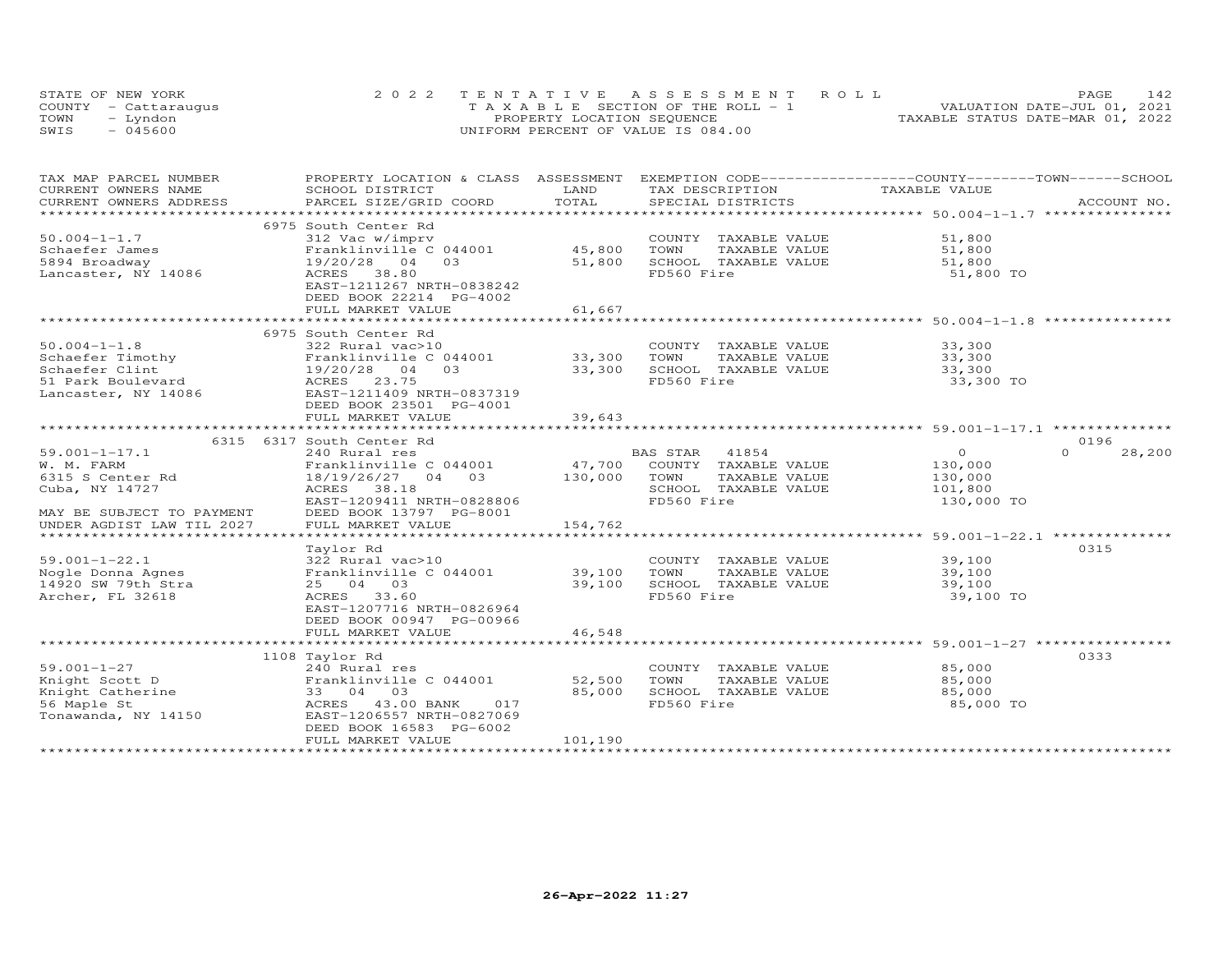| STATE OF NEW YORK    | 2022 TENTATIVE ASSESSMENT ROLL |                            |                                       |  |                                  | <b>PAGE</b> | 143 |
|----------------------|--------------------------------|----------------------------|---------------------------------------|--|----------------------------------|-------------|-----|
| COUNTY - Cattaraugus |                                |                            | T A X A B L E SECTION OF THE ROLL - 1 |  | VALUATION DATE-JUL 01, 2021      |             |     |
| TOWN<br>- Lyndon     |                                | PROPERTY LOCATION SEQUENCE |                                       |  | TAXABLE STATUS DATE-MAR 01, 2022 |             |     |
| $-045600$<br>SWIS    |                                |                            | UNIFORM PERCENT OF VALUE IS 084.00    |  |                                  |             |     |

| TAX MAP PARCEL NUMBER<br>CURRENT OWNERS NAME | PROPERTY LOCATION & CLASS ASSESSMENT EXEMPTION CODE----------------COUNTY-------TOWN-----SCHOOL<br>SCHOOL DISTRICT | LAND    | TAX DESCRIPTION                                                   | TAXABLE VALUE     |             |
|----------------------------------------------|--------------------------------------------------------------------------------------------------------------------|---------|-------------------------------------------------------------------|-------------------|-------------|
| CURRENT OWNERS ADDRESS                       | PARCEL SIZE/GRID COORD                                                                                             | TOTAL   | SPECIAL DISTRICTS                                                 |                   | ACCOUNT NO. |
| *********************                        |                                                                                                                    |         |                                                                   |                   |             |
|                                              | 1269 Taylor Rd                                                                                                     |         |                                                                   |                   | 0281        |
| $59.001 - 1 - 26$                            | 260 Seasonal res                                                                                                   |         | COUNTY TAXABLE VALUE                                              | 63,900            |             |
| KFW Pond LLC                                 | Franklinville C 044001                                                                                             | 31,800  | TOWN<br>TAXABLE VALUE                                             | 63,900            |             |
| 56 Maple Street                              | 33 04 03                                                                                                           | 63,900  | SCHOOL TAXABLE VALUE                                              | 63,900            |             |
| Tonawanda, NY 14150                          | ACRES<br>26.25<br>EAST-1206124 NRTH-0826327<br>DEED BOOK 20190 PG-8134                                             |         | FD560 Fire                                                        | 63,900 TO         |             |
|                                              | FULL MARKET VALUE                                                                                                  | 76,071  |                                                                   |                   |             |
|                                              |                                                                                                                    |         | *********************************** 49.002-2-29.4 *************** |                   |             |
|                                              | Town Line Rd                                                                                                       |         |                                                                   |                   | 0706        |
| $49.002 - 2 - 29.4$                          | 322 Rural vac>10                                                                                                   |         | COUNTY TAXABLE VALUE                                              | 35,500            |             |
| Zielinski Stanley A                          | Franklinville C 044001                                                                                             | 35,500  | TOWN<br>TAXABLE VALUE                                             | 35,500            |             |
| 6561 Clinton St                              | 13 04 04                                                                                                           | 35,500  | SCHOOL TAXABLE VALUE                                              | 35,500            |             |
| Elma, NY 14059                               | 26.00<br>ACRES<br>EAST-1194017 NRTH-0840778<br>DEED BOOK 00996 PG-00562                                            |         | FD560 Fire                                                        | 35,500 TO         |             |
|                                              | FULL MARKET VALUE                                                                                                  | 42,262  |                                                                   |                   |             |
|                                              |                                                                                                                    |         |                                                                   |                   |             |
|                                              | Town Line Rd                                                                                                       |         |                                                                   |                   | 0114        |
| $49.004 - 2 - 41$                            | 314 Rural vac<10                                                                                                   |         | COUNTY TAXABLE VALUE                                              | 8,300             |             |
| Dolling Priscilla                            | Franklinville C 044001                                                                                             | 8,300   | TOWN<br>TAXABLE VALUE                                             | 8,300             |             |
| Hogan Barbara<br>418 Roger Avenue            | $-04$<br>$-04$<br>11 \,<br>ACRES 1.23                                                                              | 8,300   | SCHOOL TAXABLE VALUE<br>FD560 Fire                                | 8,300<br>8,300 TO |             |
| North Tonawanda, NY 14120                    | EAST-1193731 NRTH-0835336                                                                                          |         |                                                                   |                   |             |
|                                              | DEED BOOK 30593 PG-9001                                                                                            |         |                                                                   |                   |             |
|                                              | FULL MARKET VALUE                                                                                                  | 9,881   |                                                                   |                   |             |
|                                              | *****************************                                                                                      |         |                                                                   |                   |             |
|                                              | Town Line Rd                                                                                                       |         |                                                                   |                   | 0213        |
| $49.004 - 2 - 44.1$                          | 312 Vac w/imprv                                                                                                    |         | COUNTY TAXABLE VALUE                                              | 148,000           |             |
| Krueger Douglas W                            | Franklinville C 044001                                                                                             | 145,400 | TOWN<br>TAXABLE VALUE                                             | 148,000           |             |
| Krueger William H                            | ACRES 135.85                                                                                                       | 148,000 | SCHOOL TAXABLE VALUE                                              | 148,000           |             |
| 6830 Town Line Rd                            | EAST-1195557 NRTH-0837403                                                                                          |         | FD560 Fire                                                        | 148,000 TO        |             |
| Franklinville, NY 14737                      | DEED BOOK 17455 PG-8001                                                                                            |         |                                                                   |                   |             |
|                                              | FULL MARKET VALUE                                                                                                  | 176,190 |                                                                   |                   |             |
|                                              | 6772 Town Line Rd                                                                                                  |         |                                                                   |                   | 0207        |
| $49.004 - 2 - 43$                            | 260 Seasonal res                                                                                                   |         | COUNTY TAXABLE VALUE                                              | 98,000            |             |
| Camp Big Bucks, LLC                          | Franklinville C 044001                                                                                             | 83,700  | TOWN<br>TAXABLE VALUE                                             | 98,000            |             |
| Kevin Kowalski                               | 12 04 04                                                                                                           | 98,000  | SCHOOL TAXABLE VALUE                                              | 98,000            |             |
| 520 Penora St                                | ACRES 74.23                                                                                                        |         | FD560 Fire                                                        | 98,000 TO         |             |
| Depew, NY 14043                              | EAST-1195495 NRTH-0836216                                                                                          |         |                                                                   |                   |             |
|                                              | DEED BOOK 13932 PG-5003                                                                                            |         |                                                                   |                   |             |
|                                              | FULL MARKET VALUE                                                                                                  | 116,667 |                                                                   |                   |             |
|                                              |                                                                                                                    |         |                                                                   |                   |             |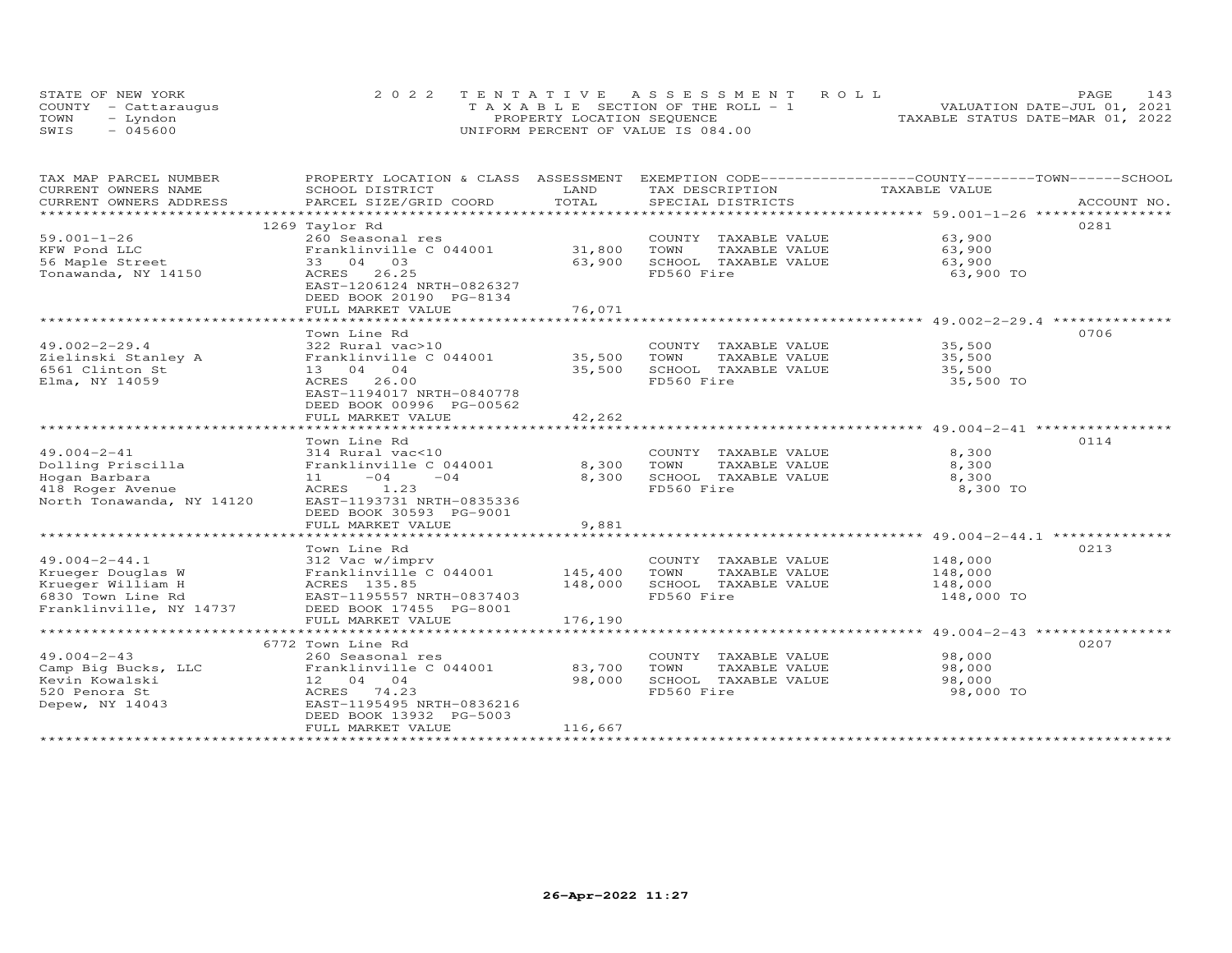|      | STATE OF NEW YORK    | 2022 TENTATIVE ASSESSMENT ROLL        | 144<br><b>PAGE</b>               |
|------|----------------------|---------------------------------------|----------------------------------|
|      | COUNTY - Cattaraugus | T A X A B L E SECTION OF THE ROLL - 1 | VALUATION DATE-JUL 01, 2021      |
| TOWN | – Lyndon             | PROPERTY LOCATION SEQUENCE            | TAXABLE STATUS DATE-MAR 01, 2022 |
| SWIS | $-045600$            | UNIFORM PERCENT OF VALUE IS 084.00    |                                  |

| CURRENT OWNERS NAME<br>SCHOOL DISTRICT<br>LAND<br>TAX DESCRIPTION<br>TAXABLE VALUE<br>TOTAL<br>CURRENT OWNERS ADDRESS<br>PARCEL SIZE/GRID COORD<br>SPECIAL DISTRICTS<br>ACCOUNT NO.<br>*********************** 49.004-2-44.2 ***************<br>***********************<br>6830 Town Line Rd<br>0902<br>$49.004 - 2 - 44.2$<br>41854<br>$\overline{O}$<br>$\Omega$<br>210 1 Family Res<br>BAS STAR<br>28,200<br>9,000<br>Krueger Douglas W<br>Franklinville C 044001<br>COUNTY TAXABLE VALUE<br>81,000<br>Krueger Maureen<br>12 04 04<br>81,000<br>TAXABLE VALUE<br>TOWN<br>81,000<br>6830 Townline Rd<br>$L/u$ - Bernice Krueger<br>SCHOOL TAXABLE VALUE<br>52,800<br>Franklinville, NY 14737<br>FD560 Fire<br>ACRES<br>1.65<br>81,000 TO<br>EAST-1193577 NRTH-0837177<br>DEED BOOK 1030 PG-895<br>96,429<br>FULL MARKET VALUE<br>6894 Town Line Rd<br>0209<br>$49.004 - 2 - 6$<br>312 Vac w/imprv<br>COUNTY<br>17,000<br>TAXABLE VALUE<br>Franklinville C 044001<br>12,100<br>Broad William G<br>TOWN<br>TAXABLE VALUE<br>17,000<br>17,000<br>SCHOOL TAXABLE VALUE<br>12 04 04<br>17,000<br>Broad Marilyn L<br>3.75<br>FD560 Fire<br>664 Beach Rd<br>ACRES<br>17,000 TO<br>Cheektowaga, NY 14225<br>EAST-1194113 NRTH-0838178<br>DEED BOOK 872<br>PG-00750<br>20,238<br>FULL MARKET VALUE<br>0472<br>6906 Town Line Rd<br>20,000<br>$49.004 - 2 - 4.2$<br>COUNTY TAXABLE VALUE<br>270 Mfg housing<br>Franklinville C 044001 13,100<br>20,000<br>TOWN<br>TAXABLE VALUE<br>Monte Kerry<br>Monte Toney David<br>20,000<br>SCHOOL TAXABLE VALUE<br>12 04 04<br>20,000<br>FD560 Fire<br>6906 Town Line Rd<br>ACRES<br>4.38<br>20,000 TO<br>Franklinville, NY 14737<br>EAST-1194007 NRTH-0838326<br>DEED BOOK 00939 PG-00013<br>FULL MARKET VALUE<br>23,810<br>**************************************59.004-2-5 ****************<br>0149<br>6916 Town Line Rd<br>$49.004 - 2 - 5$<br>210 1 Family Res<br>COUNTY TAXABLE VALUE<br>32,200<br>11,900<br>Franklinville C 044001<br>TOWN<br>TAXABLE VALUE<br>32,200<br>Mapes Robert<br>32,200<br>SCHOOL TAXABLE VALUE<br>32,200<br>6916 Townline Rd<br>12 04 03<br>FD560 Fire<br>Franklinville, NY 14737<br>3.62<br>32,200 TO<br>ACRES<br>EAST-1194015 NRTH-0838486<br>DEED BOOK 1003 PG-896<br>FULL MARKET VALUE<br>38,333<br>0272<br>6964 Town Line Rd<br>$\overline{O}$<br>$\Omega$<br>$49.004 - 2 - 4.1$<br>270 Mfg housing<br>BAS STAR<br>41854<br>28,200<br>61,900<br>COUNTY TAXABLE VALUE<br>Olson Daniel<br>Franklinville C 044001<br>63,000<br>6964 Town Line Rd<br>12 04 04<br>63,000<br>TOWN<br>TAXABLE VALUE<br>63,000<br>Franklinville, NY 14737<br>ACRES 52.41<br>SCHOOL TAXABLE VALUE<br>34,800<br>FD560 Fire<br>63,000 TO<br>EAST-1194486 NRTH-0839027<br>DEED BOOK 913<br>PG-01030<br>75,000<br>FULL MARKET VALUE | TAX MAP PARCEL NUMBER | PROPERTY LOCATION & CLASS ASSESSMENT |  | EXEMPTION CODE-----------------COUNTY-------TOWN------SCHOOL |  |
|---------------------------------------------------------------------------------------------------------------------------------------------------------------------------------------------------------------------------------------------------------------------------------------------------------------------------------------------------------------------------------------------------------------------------------------------------------------------------------------------------------------------------------------------------------------------------------------------------------------------------------------------------------------------------------------------------------------------------------------------------------------------------------------------------------------------------------------------------------------------------------------------------------------------------------------------------------------------------------------------------------------------------------------------------------------------------------------------------------------------------------------------------------------------------------------------------------------------------------------------------------------------------------------------------------------------------------------------------------------------------------------------------------------------------------------------------------------------------------------------------------------------------------------------------------------------------------------------------------------------------------------------------------------------------------------------------------------------------------------------------------------------------------------------------------------------------------------------------------------------------------------------------------------------------------------------------------------------------------------------------------------------------------------------------------------------------------------------------------------------------------------------------------------------------------------------------------------------------------------------------------------------------------------------------------------------------------------------------------------------------------------------------------------------------------------------------------------------------------------------------------------------------------------------------------------------------------------------------------------------------------------------------------------------------------------------------------------------------------------------------------------------------|-----------------------|--------------------------------------|--|--------------------------------------------------------------|--|
|                                                                                                                                                                                                                                                                                                                                                                                                                                                                                                                                                                                                                                                                                                                                                                                                                                                                                                                                                                                                                                                                                                                                                                                                                                                                                                                                                                                                                                                                                                                                                                                                                                                                                                                                                                                                                                                                                                                                                                                                                                                                                                                                                                                                                                                                                                                                                                                                                                                                                                                                                                                                                                                                                                                                                                           |                       |                                      |  |                                                              |  |
|                                                                                                                                                                                                                                                                                                                                                                                                                                                                                                                                                                                                                                                                                                                                                                                                                                                                                                                                                                                                                                                                                                                                                                                                                                                                                                                                                                                                                                                                                                                                                                                                                                                                                                                                                                                                                                                                                                                                                                                                                                                                                                                                                                                                                                                                                                                                                                                                                                                                                                                                                                                                                                                                                                                                                                           |                       |                                      |  |                                                              |  |
|                                                                                                                                                                                                                                                                                                                                                                                                                                                                                                                                                                                                                                                                                                                                                                                                                                                                                                                                                                                                                                                                                                                                                                                                                                                                                                                                                                                                                                                                                                                                                                                                                                                                                                                                                                                                                                                                                                                                                                                                                                                                                                                                                                                                                                                                                                                                                                                                                                                                                                                                                                                                                                                                                                                                                                           |                       |                                      |  |                                                              |  |
|                                                                                                                                                                                                                                                                                                                                                                                                                                                                                                                                                                                                                                                                                                                                                                                                                                                                                                                                                                                                                                                                                                                                                                                                                                                                                                                                                                                                                                                                                                                                                                                                                                                                                                                                                                                                                                                                                                                                                                                                                                                                                                                                                                                                                                                                                                                                                                                                                                                                                                                                                                                                                                                                                                                                                                           |                       |                                      |  |                                                              |  |
|                                                                                                                                                                                                                                                                                                                                                                                                                                                                                                                                                                                                                                                                                                                                                                                                                                                                                                                                                                                                                                                                                                                                                                                                                                                                                                                                                                                                                                                                                                                                                                                                                                                                                                                                                                                                                                                                                                                                                                                                                                                                                                                                                                                                                                                                                                                                                                                                                                                                                                                                                                                                                                                                                                                                                                           |                       |                                      |  |                                                              |  |
|                                                                                                                                                                                                                                                                                                                                                                                                                                                                                                                                                                                                                                                                                                                                                                                                                                                                                                                                                                                                                                                                                                                                                                                                                                                                                                                                                                                                                                                                                                                                                                                                                                                                                                                                                                                                                                                                                                                                                                                                                                                                                                                                                                                                                                                                                                                                                                                                                                                                                                                                                                                                                                                                                                                                                                           |                       |                                      |  |                                                              |  |
|                                                                                                                                                                                                                                                                                                                                                                                                                                                                                                                                                                                                                                                                                                                                                                                                                                                                                                                                                                                                                                                                                                                                                                                                                                                                                                                                                                                                                                                                                                                                                                                                                                                                                                                                                                                                                                                                                                                                                                                                                                                                                                                                                                                                                                                                                                                                                                                                                                                                                                                                                                                                                                                                                                                                                                           |                       |                                      |  |                                                              |  |
|                                                                                                                                                                                                                                                                                                                                                                                                                                                                                                                                                                                                                                                                                                                                                                                                                                                                                                                                                                                                                                                                                                                                                                                                                                                                                                                                                                                                                                                                                                                                                                                                                                                                                                                                                                                                                                                                                                                                                                                                                                                                                                                                                                                                                                                                                                                                                                                                                                                                                                                                                                                                                                                                                                                                                                           |                       |                                      |  |                                                              |  |
|                                                                                                                                                                                                                                                                                                                                                                                                                                                                                                                                                                                                                                                                                                                                                                                                                                                                                                                                                                                                                                                                                                                                                                                                                                                                                                                                                                                                                                                                                                                                                                                                                                                                                                                                                                                                                                                                                                                                                                                                                                                                                                                                                                                                                                                                                                                                                                                                                                                                                                                                                                                                                                                                                                                                                                           |                       |                                      |  |                                                              |  |
|                                                                                                                                                                                                                                                                                                                                                                                                                                                                                                                                                                                                                                                                                                                                                                                                                                                                                                                                                                                                                                                                                                                                                                                                                                                                                                                                                                                                                                                                                                                                                                                                                                                                                                                                                                                                                                                                                                                                                                                                                                                                                                                                                                                                                                                                                                                                                                                                                                                                                                                                                                                                                                                                                                                                                                           |                       |                                      |  |                                                              |  |
|                                                                                                                                                                                                                                                                                                                                                                                                                                                                                                                                                                                                                                                                                                                                                                                                                                                                                                                                                                                                                                                                                                                                                                                                                                                                                                                                                                                                                                                                                                                                                                                                                                                                                                                                                                                                                                                                                                                                                                                                                                                                                                                                                                                                                                                                                                                                                                                                                                                                                                                                                                                                                                                                                                                                                                           |                       |                                      |  |                                                              |  |
|                                                                                                                                                                                                                                                                                                                                                                                                                                                                                                                                                                                                                                                                                                                                                                                                                                                                                                                                                                                                                                                                                                                                                                                                                                                                                                                                                                                                                                                                                                                                                                                                                                                                                                                                                                                                                                                                                                                                                                                                                                                                                                                                                                                                                                                                                                                                                                                                                                                                                                                                                                                                                                                                                                                                                                           |                       |                                      |  |                                                              |  |
|                                                                                                                                                                                                                                                                                                                                                                                                                                                                                                                                                                                                                                                                                                                                                                                                                                                                                                                                                                                                                                                                                                                                                                                                                                                                                                                                                                                                                                                                                                                                                                                                                                                                                                                                                                                                                                                                                                                                                                                                                                                                                                                                                                                                                                                                                                                                                                                                                                                                                                                                                                                                                                                                                                                                                                           |                       |                                      |  |                                                              |  |
|                                                                                                                                                                                                                                                                                                                                                                                                                                                                                                                                                                                                                                                                                                                                                                                                                                                                                                                                                                                                                                                                                                                                                                                                                                                                                                                                                                                                                                                                                                                                                                                                                                                                                                                                                                                                                                                                                                                                                                                                                                                                                                                                                                                                                                                                                                                                                                                                                                                                                                                                                                                                                                                                                                                                                                           |                       |                                      |  |                                                              |  |
|                                                                                                                                                                                                                                                                                                                                                                                                                                                                                                                                                                                                                                                                                                                                                                                                                                                                                                                                                                                                                                                                                                                                                                                                                                                                                                                                                                                                                                                                                                                                                                                                                                                                                                                                                                                                                                                                                                                                                                                                                                                                                                                                                                                                                                                                                                                                                                                                                                                                                                                                                                                                                                                                                                                                                                           |                       |                                      |  |                                                              |  |
|                                                                                                                                                                                                                                                                                                                                                                                                                                                                                                                                                                                                                                                                                                                                                                                                                                                                                                                                                                                                                                                                                                                                                                                                                                                                                                                                                                                                                                                                                                                                                                                                                                                                                                                                                                                                                                                                                                                                                                                                                                                                                                                                                                                                                                                                                                                                                                                                                                                                                                                                                                                                                                                                                                                                                                           |                       |                                      |  |                                                              |  |
|                                                                                                                                                                                                                                                                                                                                                                                                                                                                                                                                                                                                                                                                                                                                                                                                                                                                                                                                                                                                                                                                                                                                                                                                                                                                                                                                                                                                                                                                                                                                                                                                                                                                                                                                                                                                                                                                                                                                                                                                                                                                                                                                                                                                                                                                                                                                                                                                                                                                                                                                                                                                                                                                                                                                                                           |                       |                                      |  |                                                              |  |
|                                                                                                                                                                                                                                                                                                                                                                                                                                                                                                                                                                                                                                                                                                                                                                                                                                                                                                                                                                                                                                                                                                                                                                                                                                                                                                                                                                                                                                                                                                                                                                                                                                                                                                                                                                                                                                                                                                                                                                                                                                                                                                                                                                                                                                                                                                                                                                                                                                                                                                                                                                                                                                                                                                                                                                           |                       |                                      |  |                                                              |  |
|                                                                                                                                                                                                                                                                                                                                                                                                                                                                                                                                                                                                                                                                                                                                                                                                                                                                                                                                                                                                                                                                                                                                                                                                                                                                                                                                                                                                                                                                                                                                                                                                                                                                                                                                                                                                                                                                                                                                                                                                                                                                                                                                                                                                                                                                                                                                                                                                                                                                                                                                                                                                                                                                                                                                                                           |                       |                                      |  |                                                              |  |
|                                                                                                                                                                                                                                                                                                                                                                                                                                                                                                                                                                                                                                                                                                                                                                                                                                                                                                                                                                                                                                                                                                                                                                                                                                                                                                                                                                                                                                                                                                                                                                                                                                                                                                                                                                                                                                                                                                                                                                                                                                                                                                                                                                                                                                                                                                                                                                                                                                                                                                                                                                                                                                                                                                                                                                           |                       |                                      |  |                                                              |  |
|                                                                                                                                                                                                                                                                                                                                                                                                                                                                                                                                                                                                                                                                                                                                                                                                                                                                                                                                                                                                                                                                                                                                                                                                                                                                                                                                                                                                                                                                                                                                                                                                                                                                                                                                                                                                                                                                                                                                                                                                                                                                                                                                                                                                                                                                                                                                                                                                                                                                                                                                                                                                                                                                                                                                                                           |                       |                                      |  |                                                              |  |
|                                                                                                                                                                                                                                                                                                                                                                                                                                                                                                                                                                                                                                                                                                                                                                                                                                                                                                                                                                                                                                                                                                                                                                                                                                                                                                                                                                                                                                                                                                                                                                                                                                                                                                                                                                                                                                                                                                                                                                                                                                                                                                                                                                                                                                                                                                                                                                                                                                                                                                                                                                                                                                                                                                                                                                           |                       |                                      |  |                                                              |  |
|                                                                                                                                                                                                                                                                                                                                                                                                                                                                                                                                                                                                                                                                                                                                                                                                                                                                                                                                                                                                                                                                                                                                                                                                                                                                                                                                                                                                                                                                                                                                                                                                                                                                                                                                                                                                                                                                                                                                                                                                                                                                                                                                                                                                                                                                                                                                                                                                                                                                                                                                                                                                                                                                                                                                                                           |                       |                                      |  |                                                              |  |
|                                                                                                                                                                                                                                                                                                                                                                                                                                                                                                                                                                                                                                                                                                                                                                                                                                                                                                                                                                                                                                                                                                                                                                                                                                                                                                                                                                                                                                                                                                                                                                                                                                                                                                                                                                                                                                                                                                                                                                                                                                                                                                                                                                                                                                                                                                                                                                                                                                                                                                                                                                                                                                                                                                                                                                           |                       |                                      |  |                                                              |  |
|                                                                                                                                                                                                                                                                                                                                                                                                                                                                                                                                                                                                                                                                                                                                                                                                                                                                                                                                                                                                                                                                                                                                                                                                                                                                                                                                                                                                                                                                                                                                                                                                                                                                                                                                                                                                                                                                                                                                                                                                                                                                                                                                                                                                                                                                                                                                                                                                                                                                                                                                                                                                                                                                                                                                                                           |                       |                                      |  |                                                              |  |
|                                                                                                                                                                                                                                                                                                                                                                                                                                                                                                                                                                                                                                                                                                                                                                                                                                                                                                                                                                                                                                                                                                                                                                                                                                                                                                                                                                                                                                                                                                                                                                                                                                                                                                                                                                                                                                                                                                                                                                                                                                                                                                                                                                                                                                                                                                                                                                                                                                                                                                                                                                                                                                                                                                                                                                           |                       |                                      |  |                                                              |  |
|                                                                                                                                                                                                                                                                                                                                                                                                                                                                                                                                                                                                                                                                                                                                                                                                                                                                                                                                                                                                                                                                                                                                                                                                                                                                                                                                                                                                                                                                                                                                                                                                                                                                                                                                                                                                                                                                                                                                                                                                                                                                                                                                                                                                                                                                                                                                                                                                                                                                                                                                                                                                                                                                                                                                                                           |                       |                                      |  |                                                              |  |
|                                                                                                                                                                                                                                                                                                                                                                                                                                                                                                                                                                                                                                                                                                                                                                                                                                                                                                                                                                                                                                                                                                                                                                                                                                                                                                                                                                                                                                                                                                                                                                                                                                                                                                                                                                                                                                                                                                                                                                                                                                                                                                                                                                                                                                                                                                                                                                                                                                                                                                                                                                                                                                                                                                                                                                           |                       |                                      |  |                                                              |  |
|                                                                                                                                                                                                                                                                                                                                                                                                                                                                                                                                                                                                                                                                                                                                                                                                                                                                                                                                                                                                                                                                                                                                                                                                                                                                                                                                                                                                                                                                                                                                                                                                                                                                                                                                                                                                                                                                                                                                                                                                                                                                                                                                                                                                                                                                                                                                                                                                                                                                                                                                                                                                                                                                                                                                                                           |                       |                                      |  |                                                              |  |
|                                                                                                                                                                                                                                                                                                                                                                                                                                                                                                                                                                                                                                                                                                                                                                                                                                                                                                                                                                                                                                                                                                                                                                                                                                                                                                                                                                                                                                                                                                                                                                                                                                                                                                                                                                                                                                                                                                                                                                                                                                                                                                                                                                                                                                                                                                                                                                                                                                                                                                                                                                                                                                                                                                                                                                           |                       |                                      |  |                                                              |  |
|                                                                                                                                                                                                                                                                                                                                                                                                                                                                                                                                                                                                                                                                                                                                                                                                                                                                                                                                                                                                                                                                                                                                                                                                                                                                                                                                                                                                                                                                                                                                                                                                                                                                                                                                                                                                                                                                                                                                                                                                                                                                                                                                                                                                                                                                                                                                                                                                                                                                                                                                                                                                                                                                                                                                                                           |                       |                                      |  |                                                              |  |
|                                                                                                                                                                                                                                                                                                                                                                                                                                                                                                                                                                                                                                                                                                                                                                                                                                                                                                                                                                                                                                                                                                                                                                                                                                                                                                                                                                                                                                                                                                                                                                                                                                                                                                                                                                                                                                                                                                                                                                                                                                                                                                                                                                                                                                                                                                                                                                                                                                                                                                                                                                                                                                                                                                                                                                           |                       |                                      |  |                                                              |  |
|                                                                                                                                                                                                                                                                                                                                                                                                                                                                                                                                                                                                                                                                                                                                                                                                                                                                                                                                                                                                                                                                                                                                                                                                                                                                                                                                                                                                                                                                                                                                                                                                                                                                                                                                                                                                                                                                                                                                                                                                                                                                                                                                                                                                                                                                                                                                                                                                                                                                                                                                                                                                                                                                                                                                                                           |                       |                                      |  |                                                              |  |
|                                                                                                                                                                                                                                                                                                                                                                                                                                                                                                                                                                                                                                                                                                                                                                                                                                                                                                                                                                                                                                                                                                                                                                                                                                                                                                                                                                                                                                                                                                                                                                                                                                                                                                                                                                                                                                                                                                                                                                                                                                                                                                                                                                                                                                                                                                                                                                                                                                                                                                                                                                                                                                                                                                                                                                           |                       |                                      |  |                                                              |  |
|                                                                                                                                                                                                                                                                                                                                                                                                                                                                                                                                                                                                                                                                                                                                                                                                                                                                                                                                                                                                                                                                                                                                                                                                                                                                                                                                                                                                                                                                                                                                                                                                                                                                                                                                                                                                                                                                                                                                                                                                                                                                                                                                                                                                                                                                                                                                                                                                                                                                                                                                                                                                                                                                                                                                                                           |                       |                                      |  |                                                              |  |
|                                                                                                                                                                                                                                                                                                                                                                                                                                                                                                                                                                                                                                                                                                                                                                                                                                                                                                                                                                                                                                                                                                                                                                                                                                                                                                                                                                                                                                                                                                                                                                                                                                                                                                                                                                                                                                                                                                                                                                                                                                                                                                                                                                                                                                                                                                                                                                                                                                                                                                                                                                                                                                                                                                                                                                           |                       |                                      |  |                                                              |  |
|                                                                                                                                                                                                                                                                                                                                                                                                                                                                                                                                                                                                                                                                                                                                                                                                                                                                                                                                                                                                                                                                                                                                                                                                                                                                                                                                                                                                                                                                                                                                                                                                                                                                                                                                                                                                                                                                                                                                                                                                                                                                                                                                                                                                                                                                                                                                                                                                                                                                                                                                                                                                                                                                                                                                                                           |                       |                                      |  |                                                              |  |
|                                                                                                                                                                                                                                                                                                                                                                                                                                                                                                                                                                                                                                                                                                                                                                                                                                                                                                                                                                                                                                                                                                                                                                                                                                                                                                                                                                                                                                                                                                                                                                                                                                                                                                                                                                                                                                                                                                                                                                                                                                                                                                                                                                                                                                                                                                                                                                                                                                                                                                                                                                                                                                                                                                                                                                           |                       |                                      |  |                                                              |  |
|                                                                                                                                                                                                                                                                                                                                                                                                                                                                                                                                                                                                                                                                                                                                                                                                                                                                                                                                                                                                                                                                                                                                                                                                                                                                                                                                                                                                                                                                                                                                                                                                                                                                                                                                                                                                                                                                                                                                                                                                                                                                                                                                                                                                                                                                                                                                                                                                                                                                                                                                                                                                                                                                                                                                                                           |                       |                                      |  |                                                              |  |
|                                                                                                                                                                                                                                                                                                                                                                                                                                                                                                                                                                                                                                                                                                                                                                                                                                                                                                                                                                                                                                                                                                                                                                                                                                                                                                                                                                                                                                                                                                                                                                                                                                                                                                                                                                                                                                                                                                                                                                                                                                                                                                                                                                                                                                                                                                                                                                                                                                                                                                                                                                                                                                                                                                                                                                           |                       |                                      |  |                                                              |  |
|                                                                                                                                                                                                                                                                                                                                                                                                                                                                                                                                                                                                                                                                                                                                                                                                                                                                                                                                                                                                                                                                                                                                                                                                                                                                                                                                                                                                                                                                                                                                                                                                                                                                                                                                                                                                                                                                                                                                                                                                                                                                                                                                                                                                                                                                                                                                                                                                                                                                                                                                                                                                                                                                                                                                                                           |                       |                                      |  |                                                              |  |
|                                                                                                                                                                                                                                                                                                                                                                                                                                                                                                                                                                                                                                                                                                                                                                                                                                                                                                                                                                                                                                                                                                                                                                                                                                                                                                                                                                                                                                                                                                                                                                                                                                                                                                                                                                                                                                                                                                                                                                                                                                                                                                                                                                                                                                                                                                                                                                                                                                                                                                                                                                                                                                                                                                                                                                           |                       |                                      |  |                                                              |  |
|                                                                                                                                                                                                                                                                                                                                                                                                                                                                                                                                                                                                                                                                                                                                                                                                                                                                                                                                                                                                                                                                                                                                                                                                                                                                                                                                                                                                                                                                                                                                                                                                                                                                                                                                                                                                                                                                                                                                                                                                                                                                                                                                                                                                                                                                                                                                                                                                                                                                                                                                                                                                                                                                                                                                                                           |                       |                                      |  |                                                              |  |
|                                                                                                                                                                                                                                                                                                                                                                                                                                                                                                                                                                                                                                                                                                                                                                                                                                                                                                                                                                                                                                                                                                                                                                                                                                                                                                                                                                                                                                                                                                                                                                                                                                                                                                                                                                                                                                                                                                                                                                                                                                                                                                                                                                                                                                                                                                                                                                                                                                                                                                                                                                                                                                                                                                                                                                           |                       |                                      |  |                                                              |  |
|                                                                                                                                                                                                                                                                                                                                                                                                                                                                                                                                                                                                                                                                                                                                                                                                                                                                                                                                                                                                                                                                                                                                                                                                                                                                                                                                                                                                                                                                                                                                                                                                                                                                                                                                                                                                                                                                                                                                                                                                                                                                                                                                                                                                                                                                                                                                                                                                                                                                                                                                                                                                                                                                                                                                                                           |                       |                                      |  |                                                              |  |
|                                                                                                                                                                                                                                                                                                                                                                                                                                                                                                                                                                                                                                                                                                                                                                                                                                                                                                                                                                                                                                                                                                                                                                                                                                                                                                                                                                                                                                                                                                                                                                                                                                                                                                                                                                                                                                                                                                                                                                                                                                                                                                                                                                                                                                                                                                                                                                                                                                                                                                                                                                                                                                                                                                                                                                           |                       |                                      |  |                                                              |  |
|                                                                                                                                                                                                                                                                                                                                                                                                                                                                                                                                                                                                                                                                                                                                                                                                                                                                                                                                                                                                                                                                                                                                                                                                                                                                                                                                                                                                                                                                                                                                                                                                                                                                                                                                                                                                                                                                                                                                                                                                                                                                                                                                                                                                                                                                                                                                                                                                                                                                                                                                                                                                                                                                                                                                                                           |                       |                                      |  |                                                              |  |
|                                                                                                                                                                                                                                                                                                                                                                                                                                                                                                                                                                                                                                                                                                                                                                                                                                                                                                                                                                                                                                                                                                                                                                                                                                                                                                                                                                                                                                                                                                                                                                                                                                                                                                                                                                                                                                                                                                                                                                                                                                                                                                                                                                                                                                                                                                                                                                                                                                                                                                                                                                                                                                                                                                                                                                           |                       |                                      |  |                                                              |  |
|                                                                                                                                                                                                                                                                                                                                                                                                                                                                                                                                                                                                                                                                                                                                                                                                                                                                                                                                                                                                                                                                                                                                                                                                                                                                                                                                                                                                                                                                                                                                                                                                                                                                                                                                                                                                                                                                                                                                                                                                                                                                                                                                                                                                                                                                                                                                                                                                                                                                                                                                                                                                                                                                                                                                                                           |                       |                                      |  |                                                              |  |
|                                                                                                                                                                                                                                                                                                                                                                                                                                                                                                                                                                                                                                                                                                                                                                                                                                                                                                                                                                                                                                                                                                                                                                                                                                                                                                                                                                                                                                                                                                                                                                                                                                                                                                                                                                                                                                                                                                                                                                                                                                                                                                                                                                                                                                                                                                                                                                                                                                                                                                                                                                                                                                                                                                                                                                           |                       |                                      |  |                                                              |  |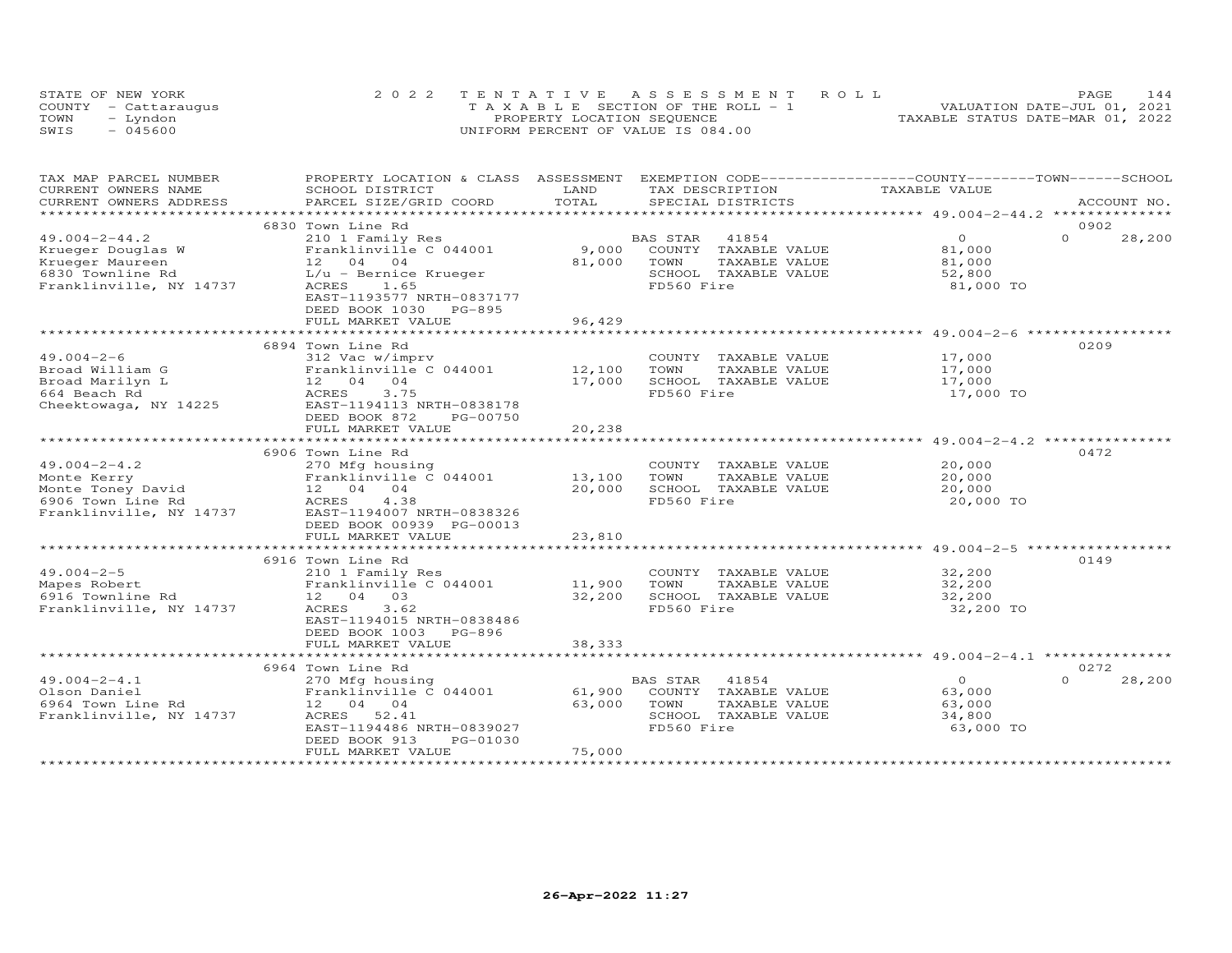| STATE OF NEW YORK    | 2022 TENTATIVE ASSESSMENT ROLL        | <b>PAGE</b>                      | 145 |
|----------------------|---------------------------------------|----------------------------------|-----|
| COUNTY - Cattaraugus | T A X A B L E SECTION OF THE ROLL - 1 | VALUATION DATE-JUL 01, 2021      |     |
| TOWN<br>- Lyndon     | PROPERTY LOCATION SEQUENCE            | TAXABLE STATUS DATE-MAR 01, 2022 |     |
| - 045600<br>SWIS     | UNIFORM PERCENT OF VALUE IS 084.00    |                                  |     |

| TAX MAP PARCEL NUMBER                         | PROPERTY LOCATION & CLASS ASSESSMENT          |                       | EXEMPTION CODE------------------COUNTY-------TOWN------SCHOOL |                                                      |                    |
|-----------------------------------------------|-----------------------------------------------|-----------------------|---------------------------------------------------------------|------------------------------------------------------|--------------------|
| CURRENT OWNERS NAME<br>CURRENT OWNERS ADDRESS | SCHOOL DISTRICT<br>PARCEL SIZE/GRID COORD     | LAND<br>TOTAL         | TAX DESCRIPTION<br>SPECIAL DISTRICTS                          | TAXABLE VALUE                                        | ACCOUNT NO.        |
| *************************                     |                                               |                       |                                                               |                                                      |                    |
|                                               | 6980 Town Line Rd                             |                       |                                                               |                                                      | 0378               |
| $49.004 - 2 - 3$                              | 260 Seasonal res                              |                       | COUNTY TAXABLE VALUE                                          | 30,000                                               |                    |
| Badendyck Beth A                              | Franklinville C 044001                        | 8,000                 | TOWN<br>TAXABLE VALUE                                         | 30,000                                               |                    |
| 2440 Lake Mead Rd                             | 12 04 04                                      | 30,000                | SCHOOL TAXABLE VALUE                                          | 30,000                                               |                    |
| Niagara Falls, NY 14304                       | ACRES<br>1.01                                 |                       | FD560 Fire                                                    | 30,000 TO                                            |                    |
|                                               | EAST-1193672 NRTH-0839428                     |                       |                                                               |                                                      |                    |
|                                               | DEED BOOK 13405 PG-2004                       |                       |                                                               |                                                      |                    |
|                                               | FULL MARKET VALUE                             | 35,714                |                                                               |                                                      |                    |
|                                               |                                               | ***********           |                                                               | *********************** 49.002-2-24 **************** |                    |
|                                               | 7000 Town Line Rd                             |                       |                                                               |                                                      | 0150               |
| $49.002 - 2 - 24$                             | 210 1 Family Res                              |                       | COUNTY TAXABLE VALUE                                          | 48,500                                               |                    |
| Burke Joseph W                                | Franklinville C 044001                        | 13,400                | TOWN<br>TAXABLE VALUE                                         | 48,500                                               |                    |
| 8230 Harpers Ferry Rd                         | 13 04 04                                      | 48,500                | SCHOOL TAXABLE VALUE                                          | 48,500                                               |                    |
| Springwater, NY 14560                         | ACRES<br>4.60                                 |                       | FD560 Fire                                                    | 48,500 TO                                            |                    |
|                                               | EAST-1193733 NRTH-0839734                     |                       |                                                               |                                                      |                    |
|                                               | DEED BOOK 17670 PG-2002                       |                       |                                                               |                                                      |                    |
|                                               | FULL MARKET VALUE<br>************************ | 57,738<br>*********** |                                                               |                                                      |                    |
|                                               |                                               |                       |                                                               | *********************** 49.002-2-25 **********       |                    |
|                                               | 7008 Town Line Rd                             |                       |                                                               |                                                      | 0049               |
| $49.002 - 2 - 25$                             | 260 Seasonal res                              |                       | COUNTY TAXABLE VALUE                                          | 55,000                                               |                    |
| Power John<br>Power Sally                     | Franklinville C 044001<br>13 04 04            | 10,500                | TOWN<br>TAXABLE VALUE<br>SCHOOL TAXABLE VALUE                 | 55,000                                               |                    |
| 254 Ensinger                                  | ACRES<br>2.65                                 | 55,000                | FD560 Fire                                                    | 55,000<br>55,000 TO                                  |                    |
| Tonawanda, NY 14150                           | EAST-1194002 NRTH-0839884                     |                       |                                                               |                                                      |                    |
|                                               | DEED BOOK 00970 PG-00288                      |                       |                                                               |                                                      |                    |
|                                               | FULL MARKET VALUE                             | 65,476                |                                                               |                                                      |                    |
|                                               |                                               |                       |                                                               |                                                      |                    |
|                                               | 7016 Town Line Rd                             |                       |                                                               |                                                      | 0263               |
| $49.002 - 2 - 26$                             | 260 Seasonal res                              |                       | COUNTY TAXABLE VALUE                                          | 20,000                                               |                    |
| Elliott Chantal                               | Franklinville C 044001                        | 10,100                | TOWN<br>TAXABLE VALUE                                         | 20,000                                               |                    |
| 21 Florence Ave Upper                         | $-04$<br>$-04$<br>13                          | 20,000                | SCHOOL TAXABLE VALUE                                          | 20,000                                               |                    |
| Buffalo, NY 14214                             | ACRES<br>2.40                                 |                       | FD560 Fire                                                    | 20,000 TO                                            |                    |
|                                               | EAST-1194000 NRTH-0839985                     |                       |                                                               |                                                      |                    |
|                                               | DEED BOOK 23108 PG-7001                       |                       |                                                               |                                                      |                    |
|                                               | FULL MARKET VALUE                             | 23,810                |                                                               |                                                      |                    |
|                                               |                                               |                       |                                                               |                                                      |                    |
|                                               | 7020 Town Line Rd                             |                       |                                                               |                                                      | 0183               |
| $49.002 - 2 - 27$                             | 210 1 Family Res                              |                       | BAS STAR<br>41854                                             | $\circ$                                              | $\Omega$<br>28,200 |
| Elliott Tammie                                | Franklinville C 044001                        | 9,900                 | COUNTY TAXABLE VALUE                                          | 40,000                                               |                    |
| 7020 Town Line Rd                             | 13 04 04                                      | 40,000                | TOWN<br>TAXABLE VALUE                                         | 40,000                                               |                    |
| Franklinville, NY 14737                       | 2.29<br>ACRES                                 |                       | SCHOOL TAXABLE VALUE                                          | 11,800                                               |                    |
|                                               | EAST-1194009 NRTH-0840080                     |                       | FD560 Fire                                                    | 40,000 TO                                            |                    |
|                                               | DEED BOOK 00982 PG-01028                      |                       |                                                               |                                                      |                    |
|                                               | FULL MARKET VALUE                             | 47,619                |                                                               |                                                      |                    |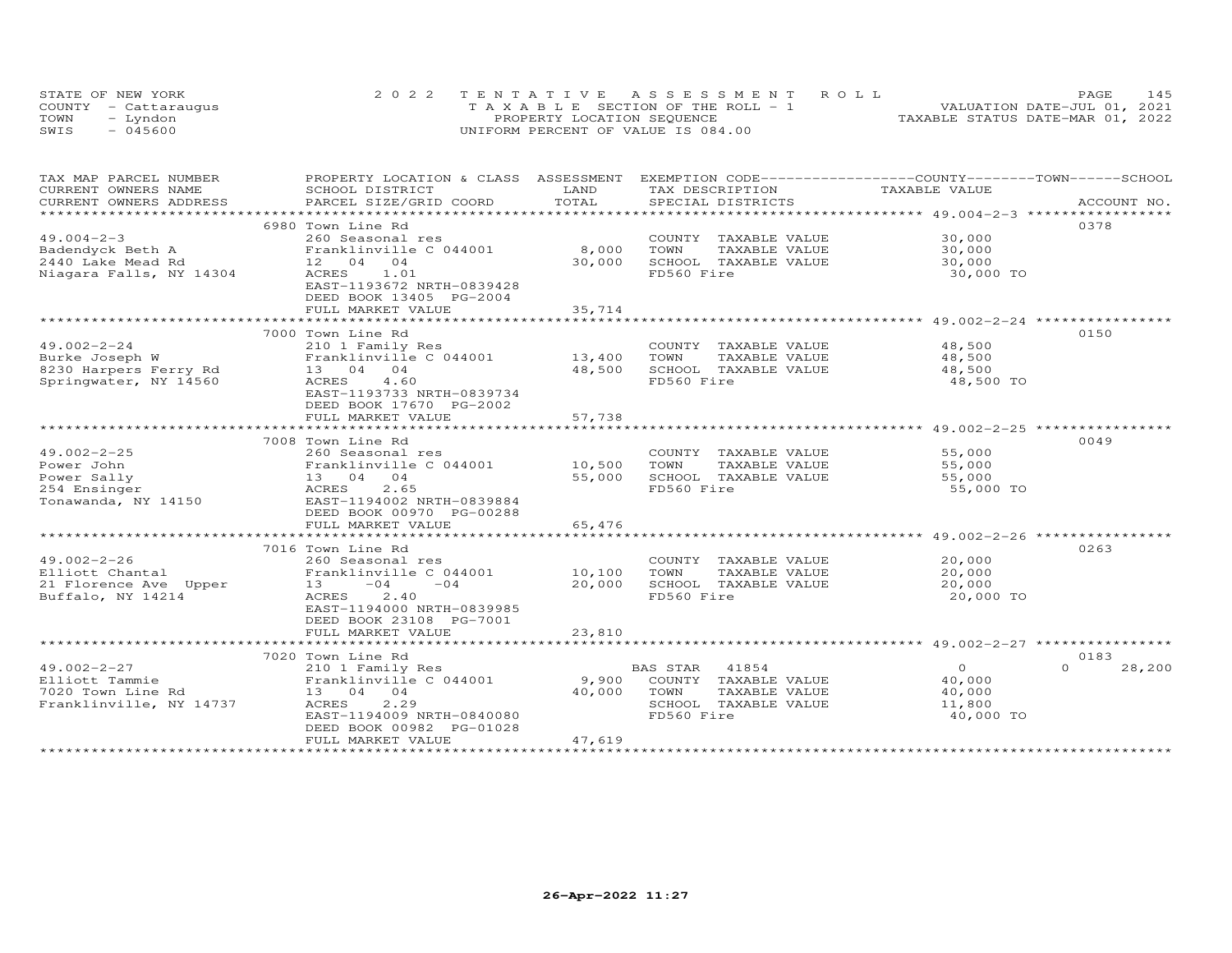| STATE OF NEW YORK    | 2022 TENTATIVE ASSESSMENT ROLL        | <b>PAGE</b>                      | 146 |
|----------------------|---------------------------------------|----------------------------------|-----|
| COUNTY - Cattaraugus | T A X A B L E SECTION OF THE ROLL - 1 | VALUATION DATE-JUL 01, 2021      |     |
| TOWN<br>- Lyndon     | PROPERTY LOCATION SEQUENCE            | TAXABLE STATUS DATE-MAR 01, 2022 |     |
| - 045600<br>SWIS     | UNIFORM PERCENT OF VALUE IS 084.00    |                                  |     |

| TAX MAP PARCEL NUMBER   | PROPERTY LOCATION & CLASS ASSESSMENT EXEMPTION CODE-----------------COUNTY-------TOWN------SCHOOL |               |                       |               |             |
|-------------------------|---------------------------------------------------------------------------------------------------|---------------|-----------------------|---------------|-------------|
| CURRENT OWNERS NAME     | SCHOOL DISTRICT                                                                                   | LAND<br>TOTAL | TAX DESCRIPTION       | TAXABLE VALUE |             |
| CURRENT OWNERS ADDRESS  | PARCEL SIZE/GRID COORD                                                                            |               | SPECIAL DISTRICTS     |               | ACCOUNT NO. |
|                         |                                                                                                   |               |                       |               |             |
|                         | 7026 Town Line Rd                                                                                 |               |                       |               | 0365        |
| $49.002 - 2 - 28$       | 260 Seasonal res                                                                                  |               | COUNTY TAXABLE VALUE  | 45,000        |             |
| Zielinski Stanley A     | Franklinville C 044001                                                                            | 10,600        | TOWN<br>TAXABLE VALUE | 45,000        |             |
| 6561 Clinton St         | 13 04 04                                                                                          | 45,000        | SCHOOL TAXABLE VALUE  | 45,000        |             |
| Elma, NY 14059          | ACRES<br>2.75                                                                                     |               | FD560 Fire            | 45,000 TO     |             |
|                         | EAST-1194002 NRTH-0840186                                                                         |               |                       |               |             |
|                         | DEED BOOK 00996 PG-00560                                                                          |               |                       |               |             |
|                         | FULL MARKET VALUE                                                                                 | 53,571        |                       |               |             |
|                         |                                                                                                   |               |                       |               |             |
|                         | Wilson Rd                                                                                         |               |                       |               | 0931        |
| $40.004 - 2 - 1.9$      | 314 Rural vac<10                                                                                  |               | COUNTY TAXABLE VALUE  | 18,300        |             |
| Scott Robert            | Franklinville C 044001 18,300                                                                     |               | TOWN<br>TAXABLE VALUE | 18,300        |             |
| Scott Lorie             | 16 04 04                                                                                          | 18,300        | SCHOOL TAXABLE VALUE  | 18,300        |             |
| 1873 Wilson Rd          | 8.75<br>ACRES                                                                                     |               | FD560 Fire            | 18,300 TO     |             |
| Franklinville, NY 14737 | EAST-1195269 NRTH-0852833                                                                         |               |                       |               |             |
|                         |                                                                                                   |               |                       |               |             |
|                         | FULL MARKET VALUE                                                                                 | 21,786        |                       |               |             |
|                         |                                                                                                   |               |                       |               |             |
|                         | Wilson Rd                                                                                         |               |                       |               | 0193        |
| $40.004 - 2 - 7$        | 260 Seasonal res                                                                                  |               | COUNTY TAXABLE VALUE  | 90,000        |             |
| Schambach Kevin         | Franklinville C 044001                                                                            | 46,000        | TOWN<br>TAXABLE VALUE | 90,000        |             |
| Schambach Karen         | 08 04 04                                                                                          | 90,000        | SCHOOL TAXABLE VALUE  | 90,000        |             |
| 13030 Route 39          | ACRES 36.49                                                                                       |               | FD560 Fire            | 90,000 TO     |             |
| Sardinia, NY 14137      | EAST-1197732 NRTH-0854780                                                                         |               |                       |               |             |
|                         | DEED BOOK 9288 PG-3003                                                                            |               |                       |               |             |
|                         | FULL MARKET VALUE                                                                                 | 107,143       |                       |               |             |
|                         |                                                                                                   |               |                       |               |             |
|                         | Wilson Rd                                                                                         |               |                       |               | 0642        |
| $40.004 - 2 - 26$       | 270 Mfg housing                                                                                   |               | COUNTY TAXABLE VALUE  | 40,000        |             |
| Fruehauf Keith          | Franklinville C 044001 39,800                                                                     |               | TOWN<br>TAXABLE VALUE | 40,000        |             |
| 599 Getzville Rd        | 40 04 04                                                                                          | 40,000        | SCHOOL TAXABLE VALUE  | 40,000        |             |
| Buffalo, NY 14226       | ACRES 30.30                                                                                       |               | FD560 Fire            | 40,000 TO     |             |
|                         | EAST-1200257 NRTH-0854574                                                                         |               |                       |               |             |
|                         | DEED BOOK 810<br>PG-00540                                                                         |               |                       |               |             |
|                         | FULL MARKET VALUE                                                                                 | 47,619        |                       |               |             |
|                         |                                                                                                   |               |                       |               |             |
|                         | 1557 Wilson Rd                                                                                    |               |                       |               | 0374        |
| $40.004 - 2 - 11$       | 210 1 Family Res                                                                                  |               | COUNTY TAXABLE VALUE  | 34,500        |             |
| Reiller Angel Marie     | Franklinville C 044001                                                                            | 9,100         | TOWN<br>TAXABLE VALUE | 34,500        |             |
| 1557 Wilson Road        | 08 04 04                                                                                          | 34,500        | SCHOOL TAXABLE VALUE  | 34,500        |             |
| Franklinville, NY 14737 | ACRES 1.67                                                                                        |               | FD560 Fire            | 34,500 TO     |             |
|                         | EAST-1201088 NRTH-0853465                                                                         |               |                       |               |             |
|                         | DEED BOOK 20210 PG-630                                                                            |               |                       |               |             |
|                         | FULL MARKET VALUE                                                                                 | 41,071        |                       |               |             |
|                         |                                                                                                   |               |                       |               |             |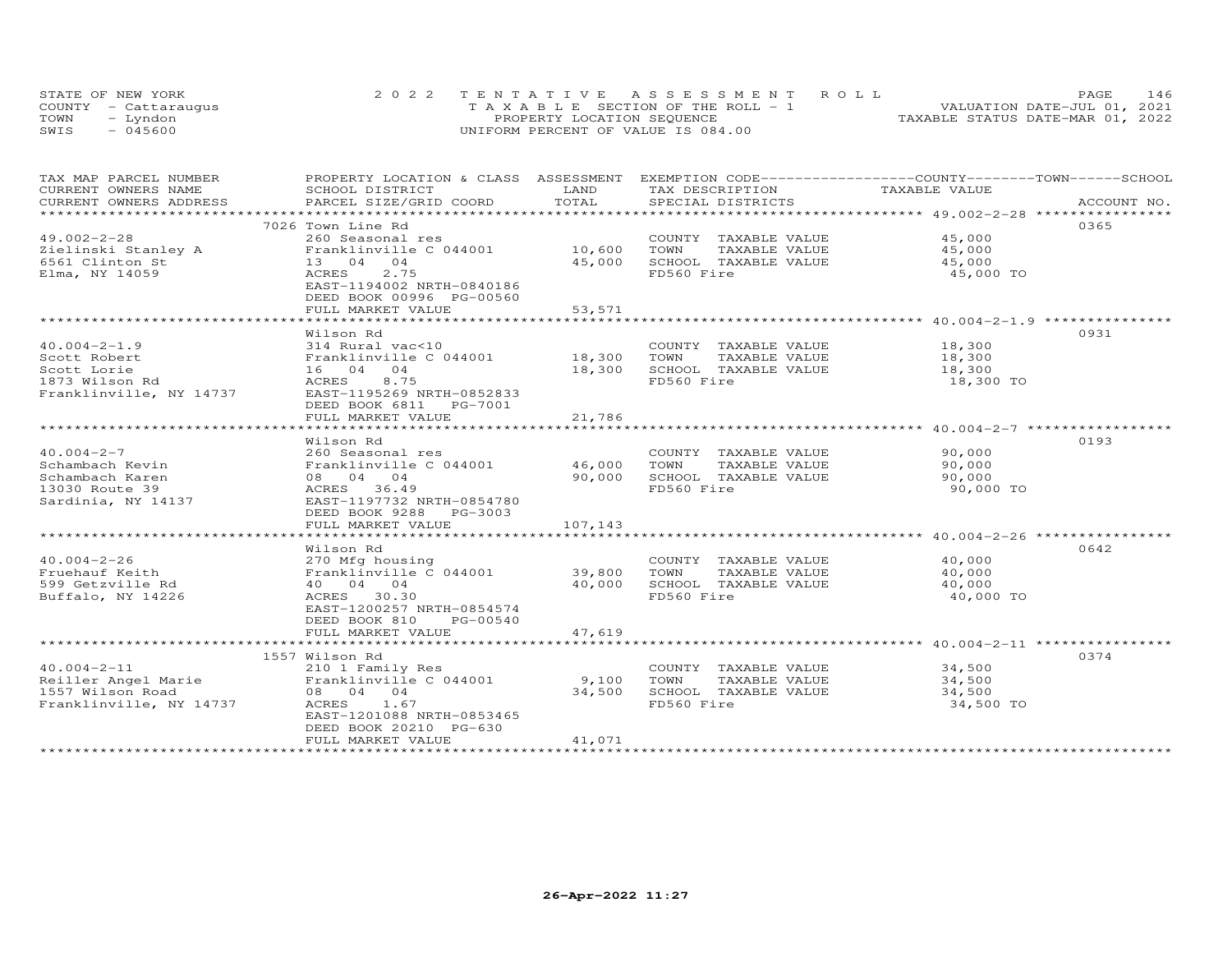| STATE OF NEW YORK    | 2022 TENTATIVE ASSESSMENT ROLL        | 147<br><b>PAGE</b>               |
|----------------------|---------------------------------------|----------------------------------|
| COUNTY - Cattarauqus | T A X A B L E SECTION OF THE ROLL - 1 | VALUATION DATE-JUL 01, 2021      |
| TOWN<br>– Lyndon     | PROPERTY LOCATION SEQUENCE            | TAXABLE STATUS DATE-MAR 01, 2022 |
| SWIS<br>$-045600$    | UNIFORM PERCENT OF VALUE IS 084.00    |                                  |

| TAX MAP PARCEL NUMBER                                                                                                                                                                                                                                                                 | PROPERTY LOCATION & CLASS ASSESSMENT EXEMPTION CODE----------------COUNTY-------TOWN------SCHOOL                                                                                                                                 |         |                                                                    |                                  |        |             |
|---------------------------------------------------------------------------------------------------------------------------------------------------------------------------------------------------------------------------------------------------------------------------------------|----------------------------------------------------------------------------------------------------------------------------------------------------------------------------------------------------------------------------------|---------|--------------------------------------------------------------------|----------------------------------|--------|-------------|
| CURRENT OWNERS NAME                                                                                                                                                                                                                                                                   | SCHOOL DISTRICT                                                                                                                                                                                                                  | LAND    | TAX DESCRIPTION TAXABLE VALUE                                      |                                  |        |             |
| CURRENT OWNERS ADDRESS                                                                                                                                                                                                                                                                | PARCEL SIZE/GRID COORD                                                                                                                                                                                                           | TOTAL   | SPECIAL DISTRICTS                                                  |                                  |        | ACCOUNT NO. |
|                                                                                                                                                                                                                                                                                       |                                                                                                                                                                                                                                  |         |                                                                    |                                  |        |             |
|                                                                                                                                                                                                                                                                                       | 1586 Wilson Rd                                                                                                                                                                                                                   |         |                                                                    |                                  | 0884   |             |
| $40.004 - 2 - 27$                                                                                                                                                                                                                                                                     |                                                                                                                                                                                                                                  |         | AG DIST       41720<br>25,500    COUNTY   TAXABLE  VALUE           | 10,301 10,301                    |        | 10,301      |
|                                                                                                                                                                                                                                                                                       | Franklinville C 044001                                                                                                                                                                                                           |         |                                                                    | 119,699                          |        |             |
|                                                                                                                                                                                                                                                                                       |                                                                                                                                                                                                                                  | 130,000 | TOWN<br>TAXABLE VALUE                                              |                                  |        |             |
|                                                                                                                                                                                                                                                                                       |                                                                                                                                                                                                                                  |         | SCHOOL TAXABLE VALUE                                               | 119,699<br>119,699<br>130,000 TO |        |             |
| $\begin{tabular}{llllllllll} 40.004-2-27 & 240 \text{ Rural res} \\ \hline\text{Nelson David M} & \text{Franklinville} \\ \text{Nelson Susan A} & 08 & 04 & 04 \\ \text{1586 Wilson Rd} & \text{FF 800.00} \\ \text{Franklinville, NY 14737} & \text{ACRES} & 15.95 \\ \end{tabular}$ |                                                                                                                                                                                                                                  |         | FD560 Fire                                                         |                                  |        |             |
|                                                                                                                                                                                                                                                                                       | EAST-1200871 NRTH-0854262                                                                                                                                                                                                        |         |                                                                    |                                  |        |             |
| MAY BE SUBJECT TO PAYMENT<br>UNDER AGDIST LAW TIL 2026 FULL MARKET VALUE                                                                                                                                                                                                              |                                                                                                                                                                                                                                  |         |                                                                    |                                  |        |             |
|                                                                                                                                                                                                                                                                                       |                                                                                                                                                                                                                                  | 154,762 |                                                                    |                                  |        |             |
|                                                                                                                                                                                                                                                                                       |                                                                                                                                                                                                                                  |         |                                                                    |                                  |        |             |
|                                                                                                                                                                                                                                                                                       | 1683 Wilson Rd                                                                                                                                                                                                                   |         |                                                                    |                                  | 0035   |             |
|                                                                                                                                                                                                                                                                                       |                                                                                                                                                                                                                                  |         |                                                                    |                                  |        |             |
|                                                                                                                                                                                                                                                                                       |                                                                                                                                                                                                                                  |         | COUNTY TAXABLE VALUE 194,000<br>TOWN TAXABLE VALUE 194,000<br>TOWN |                                  |        |             |
|                                                                                                                                                                                                                                                                                       |                                                                                                                                                                                                                                  |         | SCHOOL TAXABLE VALUE                                               | 194,000                          |        |             |
|                                                                                                                                                                                                                                                                                       | 40.004-2-9<br>Hyder Jennifer<br>Po Box 161306<br>Boiling Springs, SC 29316<br>Boiling Springs, SC 29316<br>ACRES 181.15<br>ACRES 181.15                                                                                          |         | FD560 Fire                                                         | 194,000 TO                       |        |             |
|                                                                                                                                                                                                                                                                                       | EAST-1198929 NRTH-0853542                                                                                                                                                                                                        |         |                                                                    |                                  |        |             |
|                                                                                                                                                                                                                                                                                       | DEED BOOK 26841 PG-8001                                                                                                                                                                                                          |         |                                                                    |                                  |        |             |
|                                                                                                                                                                                                                                                                                       | FULL MARKET VALUE                                                                                                                                                                                                                | 230,952 |                                                                    |                                  |        |             |
|                                                                                                                                                                                                                                                                                       |                                                                                                                                                                                                                                  |         |                                                                    |                                  |        |             |
|                                                                                                                                                                                                                                                                                       | 1709 Wilson Rd                                                                                                                                                                                                                   |         |                                                                    |                                  | 0147   |             |
| $40.004 - 2 - 8$                                                                                                                                                                                                                                                                      | 260 Seasonal res                                                                                                                                                                                                                 |         | COUNTY TAXABLE VALUE                                               | 70,000                           |        |             |
|                                                                                                                                                                                                                                                                                       |                                                                                                                                                                                                                                  |         | TAXABLE VALUE                                                      | 70,000                           |        |             |
|                                                                                                                                                                                                                                                                                       |                                                                                                                                                                                                                                  |         | 70,000 SCHOOL TAXABLE VALUE                                        | 70,000                           |        |             |
|                                                                                                                                                                                                                                                                                       |                                                                                                                                                                                                                                  |         | FD560 Fire                                                         | 70,000 TO                        |        |             |
|                                                                                                                                                                                                                                                                                       |                                                                                                                                                                                                                                  |         |                                                                    |                                  |        |             |
|                                                                                                                                                                                                                                                                                       | 40.004-2-8<br>Miller Kathleen A Franklinville C 044001 14,000 TOWN<br>Miller William B 08 04 04 70,000 SCHOOI<br>7286 Schultz Rd ACRES 5.00 FD560<br>N. Tonawanda, NY 14120 EAST-1198311 NRTH-0853347<br>DEED BOOK 10509 PG-3002 |         |                                                                    |                                  |        |             |
|                                                                                                                                                                                                                                                                                       | FULL MARKET VALUE                                                                                                                                                                                                                | 83,333  |                                                                    |                                  |        |             |
|                                                                                                                                                                                                                                                                                       |                                                                                                                                                                                                                                  |         |                                                                    |                                  |        |             |
|                                                                                                                                                                                                                                                                                       | 1784 Wilson Rd                                                                                                                                                                                                                   |         |                                                                    |                                  |        | 0921        |
|                                                                                                                                                                                                                                                                                       |                                                                                                                                                                                                                                  |         |                                                                    |                                  | 11,280 | $\Omega$    |
|                                                                                                                                                                                                                                                                                       |                                                                                                                                                                                                                                  |         |                                                                    |                                  | 11,280 | $\Omega$    |
|                                                                                                                                                                                                                                                                                       |                                                                                                                                                                                                                                  |         |                                                                    |                                  |        |             |
|                                                                                                                                                                                                                                                                                       |                                                                                                                                                                                                                                  |         |                                                                    |                                  |        |             |
|                                                                                                                                                                                                                                                                                       |                                                                                                                                                                                                                                  |         |                                                                    |                                  |        |             |
|                                                                                                                                                                                                                                                                                       |                                                                                                                                                                                                                                  |         |                                                                    |                                  |        |             |
|                                                                                                                                                                                                                                                                                       | DEED BOOK 18439 PG-5001                                                                                                                                                                                                          | 208,333 | FD560 Fire                                                         | 175,000 TO                       |        |             |
|                                                                                                                                                                                                                                                                                       | FULL MARKET VALUE                                                                                                                                                                                                                |         |                                                                    |                                  |        |             |
|                                                                                                                                                                                                                                                                                       |                                                                                                                                                                                                                                  |         |                                                                    |                                  |        |             |
|                                                                                                                                                                                                                                                                                       | 1805 Wilson Rd                                                                                                                                                                                                                   |         |                                                                    |                                  | 0355   |             |
|                                                                                                                                                                                                                                                                                       |                                                                                                                                                                                                                                  |         | COUNTY TAXABLE VALUE 115,300<br>TOWN TAXABLE VALUE 115,300         |                                  |        |             |
|                                                                                                                                                                                                                                                                                       |                                                                                                                                                                                                                                  |         |                                                                    |                                  |        |             |
|                                                                                                                                                                                                                                                                                       |                                                                                                                                                                                                                                  |         | SCHOOL TAXABLE VALUE 115,300                                       |                                  |        |             |
|                                                                                                                                                                                                                                                                                       |                                                                                                                                                                                                                                  |         | FD560 Fire                                                         | 115,300 TO                       |        |             |
|                                                                                                                                                                                                                                                                                       |                                                                                                                                                                                                                                  |         |                                                                    |                                  |        |             |
|                                                                                                                                                                                                                                                                                       | DEED BOOK 00949 PG-00627                                                                                                                                                                                                         |         |                                                                    |                                  |        |             |
|                                                                                                                                                                                                                                                                                       | FULL MARKET VALUE                                                                                                                                                                                                                | 137,262 |                                                                    |                                  |        |             |
|                                                                                                                                                                                                                                                                                       |                                                                                                                                                                                                                                  |         |                                                                    |                                  |        |             |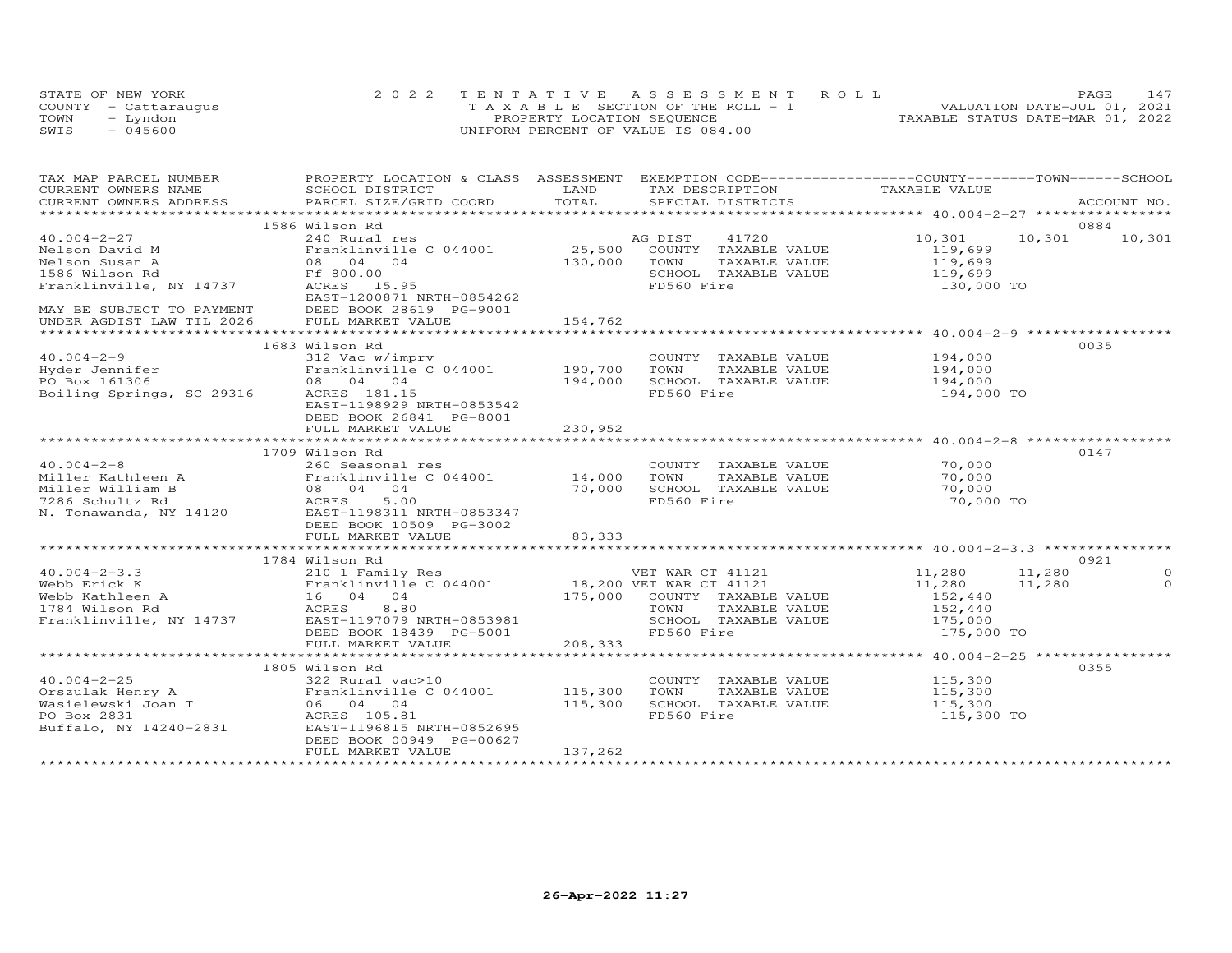|      | STATE OF NEW YORK    | 2022 TENTATIVE ASSESSMENT ROLL        | 148<br>PAGE                      |
|------|----------------------|---------------------------------------|----------------------------------|
|      | COUNTY - Cattaraugus | T A X A B L E SECTION OF THE ROLL - 1 | VALUATION DATE-JUL 01, 2021      |
| TOWN | - Lyndon             | PROPERTY LOCATION SEQUENCE            | TAXABLE STATUS DATE-MAR 01, 2022 |
| SWIS | $-045600$            | UNIFORM PERCENT OF VALUE IS 084.00    |                                  |

| TAX MAP PARCEL NUMBER                            | PROPERTY LOCATION & CLASS ASSESSMENT                                  |        | EXEMPTION CODE-----------------COUNTY-------TOWN------SCHOOL |                |                    |
|--------------------------------------------------|-----------------------------------------------------------------------|--------|--------------------------------------------------------------|----------------|--------------------|
| CURRENT OWNERS NAME                              | SCHOOL DISTRICT                                                       | LAND   | TAX DESCRIPTION                                              | TAXABLE VALUE  |                    |
| CURRENT OWNERS ADDRESS                           | PARCEL SIZE/GRID COORD                                                | TOTAL  | SPECIAL DISTRICTS                                            |                | ACCOUNT NO.        |
|                                                  |                                                                       |        |                                                              |                |                    |
|                                                  | 1816 Wilson Rd                                                        |        |                                                              |                | 0920               |
| $40.004 - 2 - 3.2$                               | 210 1 Family Res                                                      |        | 41834<br>ENH STAR                                            | $\Omega$       | $\Omega$<br>67,500 |
| Fluent Daniel                                    | Franklinville C 044001                                                |        | 19,100 COUNTY TAXABLE VALUE                                  | 67,500         |                    |
| Fluent Sally                                     | 16 04 04                                                              | 67,500 | TOWN<br>TAXABLE VALUE                                        | 67,500         |                    |
| 1816 Wilson Rd                                   | ACRES<br>9.60                                                         |        | SCHOOL TAXABLE VALUE                                         | $\overline{0}$ |                    |
| Franklinville, NY 14737                          | EAST-1196580 NRTH-0853964                                             |        | FD560 Fire                                                   | 67,500 TO      |                    |
|                                                  | DEED BOOK 5356 PG-5004                                                |        |                                                              |                |                    |
|                                                  | FULL MARKET VALUE                                                     | 80,357 |                                                              |                |                    |
|                                                  |                                                                       |        |                                                              |                |                    |
|                                                  | 1844 Wilson Rd                                                        |        |                                                              |                | 0929               |
| $40.004 - 2 - 3.4$                               | % 270 Mtg housing<br>Franklinville C 044001 13,700<br>16 04 04 50.000 |        | COUNTY TAXABLE VALUE                                         | 50,000         |                    |
| Richardson Thomas L                              |                                                                       |        | TAXABLE VALUE<br>TOWN                                        | 50,000         |                    |
| 1844 Wilson Rd                                   |                                                                       |        | SCHOOL TAXABLE VALUE                                         | 50,000         |                    |
| Franklinville, NY 14737                          | 4.80<br>ACRES                                                         |        | FD560 Fire                                                   | 50,000 TO      |                    |
|                                                  | EAST-1195900 NRTH-0853949                                             |        |                                                              |                |                    |
|                                                  | DEED BOOK 27815 PG-9002                                               |        |                                                              |                |                    |
|                                                  | FULL MARKET VALUE                                                     | 59,524 |                                                              |                |                    |
|                                                  |                                                                       |        |                                                              |                |                    |
|                                                  | 1873 Wilson Rd                                                        |        |                                                              |                | 0228               |
| $40.004 - 2 - 2$                                 | 210 1 Family Res                                                      |        | BAS SIAR TION.<br>16,100 COUNTY TAXABLE VALUE                | $\overline{O}$ | $\Omega$<br>28,200 |
| Scott Robert                                     | Franklinville C 044001                                                |        |                                                              | 50,000         |                    |
| Oakes Lorie                                      | 16 04 04                                                              |        |                                                              | 50,000         |                    |
| 1873 Wilson Rd                                   | ACRES<br>6.60                                                         |        | SCHOOL TAXABLE VALUE                                         | 21,800         |                    |
| Franklinville, NY 14737                          | EAST-1195463 NRTH-0852871                                             |        | FD560 Fire                                                   | 50,000 TO      |                    |
|                                                  | DEED BOOK 00970 PG-00082                                              |        |                                                              |                |                    |
|                                                  | FULL MARKET VALUE                                                     | 59,524 |                                                              |                |                    |
|                                                  |                                                                       |        |                                                              |                |                    |
|                                                  | 1888 Wilson Rd                                                        |        |                                                              |                | 0478               |
| $40.004 - 2 - 1.3$                               | 210 1 Family Res                                                      |        | BAS STAR 41854                                               | $\Omega$       | $\Omega$<br>28,200 |
| Schley Jeffrey P                                 | Franklinville C 044001                                                | 8,700  | COUNTY TAXABLE VALUE                                         | 65,000         |                    |
| Schley Julie M                                   |                                                                       | 65,000 | TOWN<br>TAXABLE VALUE                                        | 65,000         |                    |
| 1888 Wilson Rd                                   |                                                                       |        | SCHOOL TAXABLE VALUE                                         | 36,800         |                    |
| Franklinville, NY 14737                          | EAST-1195138 NRTH-0854073                                             |        | FD560 Fire                                                   | 65,000 TO      |                    |
|                                                  | DEED BOOK 6369 PG-9001                                                |        |                                                              |                |                    |
|                                                  | FULL MARKET VALUE                                                     | 77,381 |                                                              |                |                    |
|                                                  |                                                                       |        |                                                              |                |                    |
|                                                  | 1888 Wilson Rd                                                        |        |                                                              |                | 0476               |
| $40.004 - 2 - 1.4$                               | 314 Rural vac<10                                                      |        | COUNTY TAXABLE VALUE                                         | 8,400          |                    |
|                                                  | Franklinville C 044001                                                | 8,400  | TOWN<br>TAXABLE VALUE                                        | 8,400          |                    |
| schley Jeffrey<br>Schley Julie<br>1888 Wilson Rd | 16 04 04                                                              | 8,400  | SCHOOL TAXABLE VALUE                                         | 8,400          |                    |
| 1888 Wilson Rd                                   | 1.25 BANK<br>ACRES<br>019                                             |        | FD560 Fire                                                   | 8,400 TO       |                    |
| Franklinville, NY 14737                          | EAST-1195077 NRTH-0853873                                             |        |                                                              |                |                    |
|                                                  | DEED BOOK 22204 PG-3001                                               |        |                                                              |                |                    |
|                                                  | FULL MARKET VALUE                                                     | 10,000 |                                                              |                |                    |
|                                                  |                                                                       |        |                                                              |                |                    |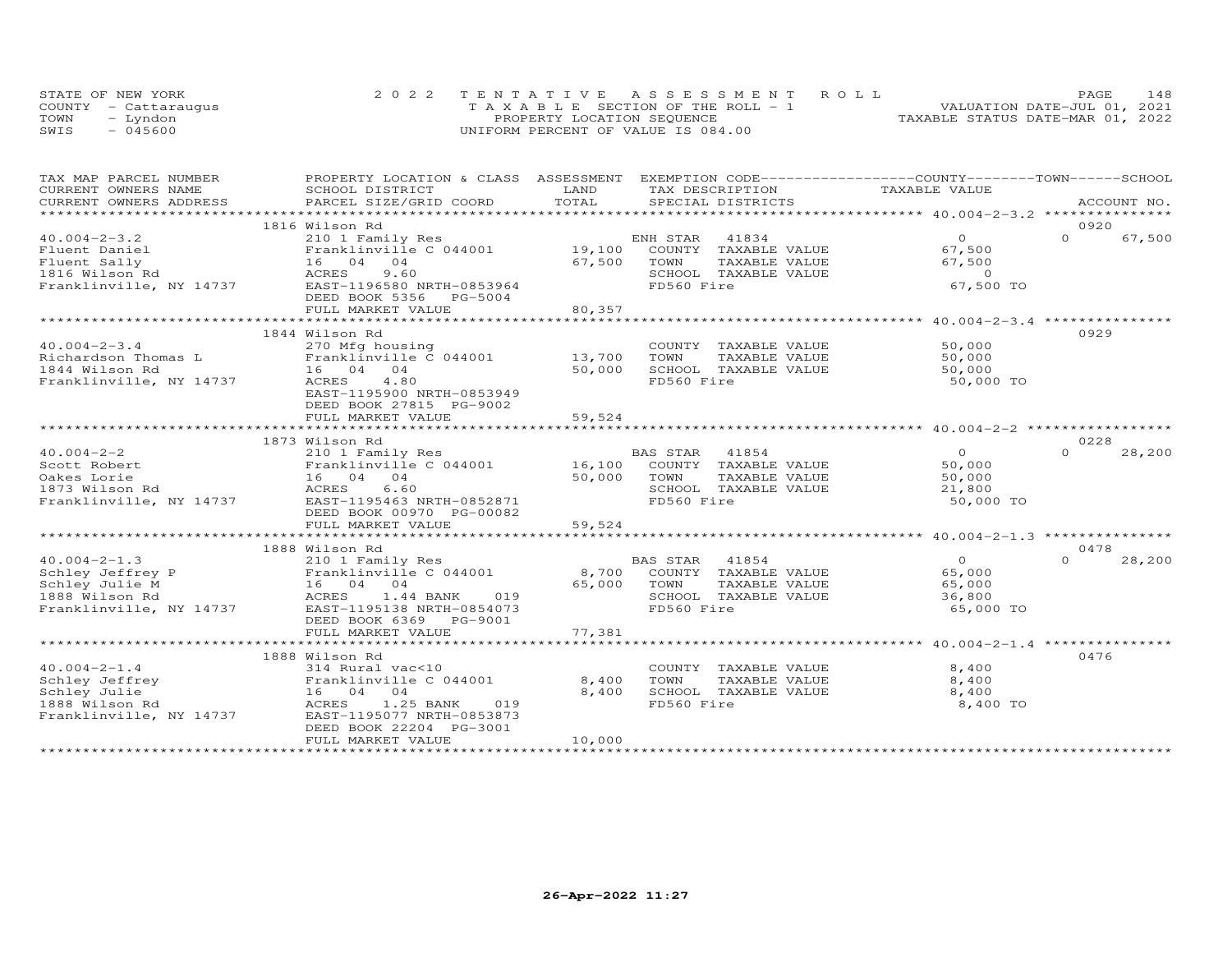| STATE OF NEW YORK    | 2022 TENTATIVE ASSESSMENT ROLL        | 149<br><b>PAGE</b>               |
|----------------------|---------------------------------------|----------------------------------|
| COUNTY - Cattaraugus | T A X A B L E SECTION OF THE ROLL - 1 | VALUATION DATE-JUL 01, 2021      |
| TOWN<br>– Lyndon     | PROPERTY LOCATION SEQUENCE            | TAXABLE STATUS DATE-MAR 01, 2022 |
| SWIS<br>- 045600     | UNIFORM PERCENT OF VALUE IS 084.00    |                                  |

| TAX MAP PARCEL NUMBER   |                                                                                |         |                                  | PROPERTY LOCATION & CLASS ASSESSMENT EXEMPTION CODE----------------COUNTY-------TOWN-----SCHOOL |             |
|-------------------------|--------------------------------------------------------------------------------|---------|----------------------------------|-------------------------------------------------------------------------------------------------|-------------|
| CURRENT OWNERS NAME     | SCHOOL DISTRICT                                                                | LAND    | TAX DESCRIPTION                  | TAXABLE VALUE                                                                                   |             |
| CURRENT OWNERS ADDRESS  | PARCEL SIZE/GRID COORD                                                         | TOTAL   | SPECIAL DISTRICTS                |                                                                                                 | ACCOUNT NO. |
|                         | ************************************<br>****************                       |         |                                  | ****************** 40.004-2-1.2 ********                                                        |             |
|                         | 1890 Wilson Rd                                                                 |         |                                  | 0468                                                                                            |             |
| $40.004 - 2 - 1.2$      | 210 1 Family Res                                                               |         | COUNTY TAXABLE VALUE             | 50,000                                                                                          |             |
| Healy Carl              | Franklinville C 044001                                                         | 9,000   | IAAALLE<br>TAXABLE VALUE<br>TOWN | 50,000                                                                                          |             |
| 1890 Wilson Rd          | 16 04 04                                                                       | 50,000  | SCHOOL TAXABLE VALUE             | 50,000                                                                                          |             |
| Franklinville, NY 14737 | 1.69<br>ACRES                                                                  |         | FD560 Fire                       | 50,000 TO                                                                                       |             |
|                         | EAST-1195228 NRTH-0854343                                                      |         |                                  |                                                                                                 |             |
|                         | DEED BOOK 29075 PG-2001                                                        |         |                                  |                                                                                                 |             |
|                         |                                                                                |         |                                  |                                                                                                 |             |
|                         | FULL MARKET VALUE                                                              | 59,524  |                                  |                                                                                                 |             |
|                         |                                                                                |         |                                  |                                                                                                 |             |
|                         | 1909 Wilson Rd                                                                 |         |                                  | 0405                                                                                            |             |
| $40.004 - 2 - 1.1$      | 210 1 Family Res                                                               |         | VET COM CT 41131                 | 16,250<br>16,250                                                                                |             |
|                         |                                                                                |         | COUNTY TAXABLE VALUE             | 48,750                                                                                          |             |
|                         |                                                                                |         | TOWN<br>TAXABLE VALUE            | 48,750<br>65,000                                                                                |             |
|                         |                                                                                |         | SCHOOL TAXABLE VALUE             |                                                                                                 |             |
|                         |                                                                                |         | FD560 Fire                       | 65,000 TO                                                                                       |             |
|                         |                                                                                |         |                                  |                                                                                                 |             |
|                         | FULL MARKET VALUE                                                              | 77,381  |                                  |                                                                                                 |             |
|                         |                                                                                |         |                                  |                                                                                                 |             |
|                         | 1923 Wilson Rd                                                                 |         |                                  | 0879                                                                                            |             |
| $40.004 - 2 - 1.8$      | 240 Rural res                                                                  |         | VET WAR CT 41121                 | 11,280<br>11,280                                                                                | $\circ$     |
| Wilson Mark             |                                                                                |         | 64,400 BAS STAR 41854            | $\overline{O}$<br>$\Omega$                                                                      | 28,200      |
| 1923 Wilson Rd          |                                                                                |         | 94,500 COUNTY TAXABLE VALUE      |                                                                                                 |             |
|                         | Franklinville C 044001<br>16 04 04<br>Ff 417.0 Wilson Rd<br>Ff 417.0 Wilson Rd |         |                                  | 83,220                                                                                          |             |
| Franklinville, NY 14737 |                                                                                |         | TOWN<br>TAXABLE VALUE            | 83,220                                                                                          |             |
|                         | FRNT 566.00 DPTH                                                               |         | SCHOOL TAXABLE VALUE             | 66,300                                                                                          |             |
|                         | ACRES<br>54.85                                                                 |         | FD560 Fire                       | 94,500 TO                                                                                       |             |
|                         | EAST-1194314 NRTH-0852820                                                      |         |                                  |                                                                                                 |             |
|                         | DEED BOOK 00982 PG-00554                                                       |         |                                  |                                                                                                 |             |
|                         | FULL MARKET VALUE                                                              | 112,500 |                                  |                                                                                                 |             |
|                         | ***********************                                                        |         |                                  | ********************************** 49.002-2-11.1 ***************                                |             |
|                         | Winchell Rd                                                                    |         |                                  |                                                                                                 |             |
| $49.002 - 2 - 11.1$     | 322 Rural vac>10                                                               |         | COUNTY TAXABLE VALUE             | 30,100                                                                                          |             |
|                         | Wright-Way Consulting LLC Franklinville C 044001 30,100                        |         | TOWN<br>TAXABLE VALUE            | 30,100                                                                                          |             |
| 48 Dorris Avenue        | 06 04 04                                                                       | 30,100  | SCHOOL TAXABLE VALUE             | 30,100                                                                                          |             |
| Buffalo, NY 14215       | Lot 38                                                                         |         | FD560 Fire                       | 30,100 TO                                                                                       |             |
|                         | ACRES 20.55                                                                    |         |                                  |                                                                                                 |             |
|                         | EAST-1199957 NRTH-0844337                                                      |         |                                  |                                                                                                 |             |
|                         | DEED BOOK 2020 PG-16312                                                        |         |                                  |                                                                                                 |             |
|                         | FULL MARKET VALUE                                                              | 35,833  |                                  |                                                                                                 |             |
|                         |                                                                                |         |                                  |                                                                                                 |             |
|                         |                                                                                |         |                                  |                                                                                                 |             |
|                         | Winchell Rd                                                                    |         |                                  |                                                                                                 |             |
| $49.002 - 2 - 11.5$     | 322 Rural vac>10<br>322 Rural vac>10<br>Franklinville C 044001                 |         | COUNTY TAXABLE VALUE             | 29,500                                                                                          |             |
| Miller Joseph           |                                                                                | 29,500  | TOWN<br>TAXABLE VALUE            | 29,500                                                                                          |             |
| Miller Barbara A        | 06 04 04                                                                       | 29,500  | SCHOOL TAXABLE VALUE             | 29,500                                                                                          |             |
| 7345 Grove Road         | Lot 38                                                                         |         | FD560 Fire                       | 29,500 TO                                                                                       |             |
| Franklinville, NY 14737 | ACRES 19.95                                                                    |         |                                  |                                                                                                 |             |
|                         | EAST-1199957 NRTH-0844337                                                      |         |                                  |                                                                                                 |             |
|                         | DEED BOOK 2019<br>PG-15818                                                     |         |                                  |                                                                                                 |             |
|                         | FULL MARKET VALUE                                                              | 35,119  |                                  |                                                                                                 |             |
|                         |                                                                                |         |                                  |                                                                                                 |             |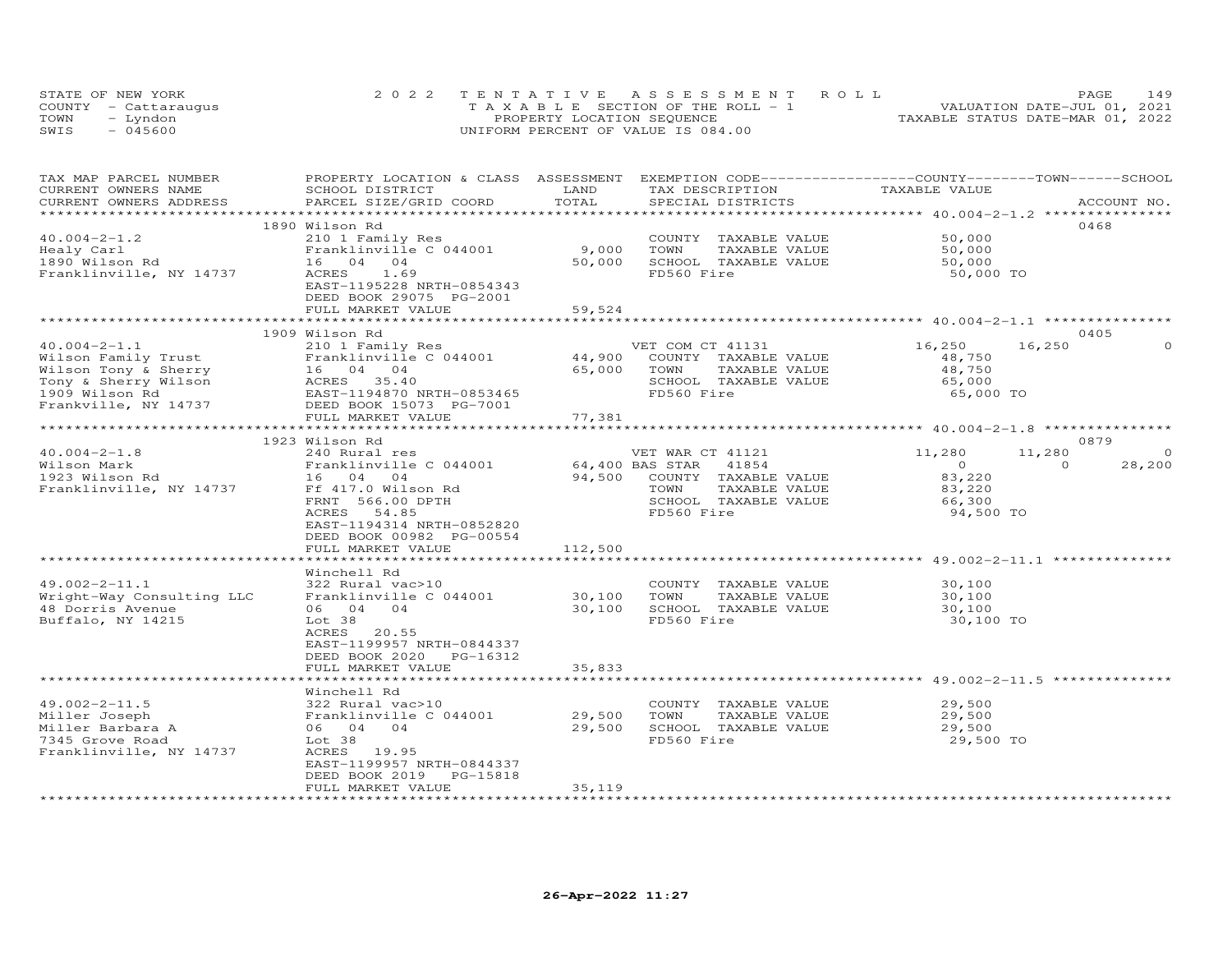|      | STATE OF NEW YORK    | 2022 TENTATIVE ASSESSMENT ROLL        | 150<br>PAGE.                     |
|------|----------------------|---------------------------------------|----------------------------------|
|      | COUNTY - Cattaraugus | T A X A B L E SECTION OF THE ROLL - 1 | VALUATION DATE-JUL 01, 2021      |
| TOWN | - Lyndon             | PROPERTY LOCATION SEQUENCE            | TAXABLE STATUS DATE-MAR 01, 2022 |
| SWIS | - 045600             | UNIFORM PERCENT OF VALUE IS 084.00    |                                  |

| TAX MAP PARCEL NUMBER                         | PROPERTY LOCATION & CLASS ASSESSMENT EXEMPTION CODE----------------COUNTY-------TOWN------SCHOOL       |                       |                                      |                     |             |
|-----------------------------------------------|--------------------------------------------------------------------------------------------------------|-----------------------|--------------------------------------|---------------------|-------------|
| CURRENT OWNERS NAME<br>CURRENT OWNERS ADDRESS | SCHOOL DISTRICT<br>PARCEL SIZE/GRID COORD                                                              | LAND<br>TOTAL         | TAX DESCRIPTION<br>SPECIAL DISTRICTS | TAXABLE VALUE       | ACCOUNT NO. |
|                                               |                                                                                                        |                       |                                      |                     |             |
|                                               | Winchell Rd                                                                                            |                       |                                      |                     | 0461        |
| $50.001 - 1 - 15.2$                           | 322 Rural vac>10                                                                                       |                       | COUNTY TAXABLE VALUE 31,800          |                     |             |
| Ressler Ralph C                               | Franklinville C 044001                                                                                 | 31,800                | TOWN<br>TAXABLE VALUE                | 31,800              |             |
| Ressler Edith E                               | 30 04 03                                                                                               | 31,800                | SCHOOL TAXABLE VALUE                 | 31,800              |             |
| Gary ressler                                  | ACRES 29.33                                                                                            |                       | FD560 Fire                           | 31,800 TO           |             |
| 3085 Four Rod Rd                              | EAST-1208063 NRTH-0845848                                                                              |                       |                                      |                     |             |
| East Aurora, NY 14052                         | DEED BOOK 1006 PG-901                                                                                  |                       |                                      |                     |             |
|                                               | FULL MARKET VALUE                                                                                      | 37,857                |                                      |                     |             |
|                                               | ************************************                                                                   | * * * * * * * * * * * |                                      |                     |             |
|                                               | Winchell Rd                                                                                            |                       |                                      |                     | 0433        |
| $50.001 - 1 - 19$                             | 314 Rural vac<10                                                                                       |                       | COUNTY TAXABLE VALUE 11,600          |                     |             |
| Roll Josh J                                   | Franklinville C 044001                                                                                 | 11,600                | TOWN<br>TAXABLE VALUE                | 11,600              |             |
| 21 2nd Ave                                    | 30  04  03                                                                                             | 11,600                | SCHOOL TAXABLE VALUE                 | 11,600              |             |
| Franklinville, NY 14737                       | 3.37<br>ACRES                                                                                          |                       | FD560 Fire                           | 11,600 TO           |             |
|                                               | EAST-1209653 NRTH-0847795                                                                              |                       |                                      |                     |             |
|                                               | DEED BOOK 24175 PG-2001                                                                                | 13,810                |                                      |                     |             |
|                                               | FULL MARKET VALUE                                                                                      |                       |                                      |                     |             |
|                                               | Winchell Rd                                                                                            |                       |                                      |                     | 0801        |
| $50.001 - 1 - 58.2$                           | 314 Rural vac<10                                                                                       |                       | COUNTY TAXABLE VALUE                 | 13,000              |             |
| Shaffer Kenneth Noel                          | Franklinville C 044001                                                                                 | 13,000                | TOWN<br>TAXABLE VALUE                | 13,000              |             |
| Simmons Todd                                  | 30  04  03                                                                                             | 13,000                | SCHOOL TAXABLE VALUE                 | 13,000              |             |
| 3067 Creek Rd Ste 1                           | ACRES 4.31                                                                                             |                       | FD560 Fire                           | 13,000 TO           |             |
| Cuba, NY 14727                                | EAST-1206623 NRTH-0847181                                                                              |                       |                                      |                     |             |
|                                               | DEED BOOK 00912 PG-00562                                                                               |                       |                                      |                     |             |
|                                               | FULL MARKET VALUE                                                                                      | 15,476                |                                      |                     |             |
|                                               |                                                                                                        |                       |                                      |                     |             |
|                                               | 920 Winchell Rd                                                                                        |                       |                                      |                     | 0166        |
| $41.003 - 1 - 20$                             | 260 Seasonal res                                                                                       |                       | COUNTY TAXABLE VALUE                 | 38,000              |             |
| Fiorella Judy                                 | Franklinville C 044001                                                                                 | 13,400                | TOWN<br>TAXABLE VALUE                | 38,000              |             |
| Fiorella Joseph                               | 31 04 03                                                                                               | 38,000                | SCHOOL TAXABLE VALUE                 | 38,000              |             |
| 79 N Parker Ave                               | ACRES 4.59                                                                                             |                       | FD560 Fire                           | 38,000 TO           |             |
|                                               | Buffalo, NY 14216 EAST-1209995 NRTH-0848147                                                            |                       |                                      |                     |             |
|                                               | DEED BOOK 30498 PG-2002                                                                                |                       |                                      |                     |             |
|                                               | FULL MARKET VALUE                                                                                      | 45,238                |                                      |                     |             |
|                                               |                                                                                                        |                       |                                      |                     |             |
|                                               | 952 Winchell Rd                                                                                        |                       |                                      |                     | 0282        |
| $41.003 - 1 - 21$                             | 260 Seasonal res                                                                                       |                       | COUNTY TAXABLE VALUE                 | 25,000              |             |
|                                               |                                                                                                        |                       | TOWN<br>TAXABLE VALUE                | 25,000              |             |
| 6963 Buhrley Terr                             | Piccione Christopher<br>Piccione Dawn M 31 04 03 25,000<br>6963 Buhrley Terr (ACRES 4.53<br>ACRES 4.53 |                       | SCHOOL TAXABLE VALUE<br>FD560 Fire   | 25,000<br>25,000 TO |             |
| St. Petersqurq, FL 33709                      | EAST-1209451 NRTH-0848144                                                                              |                       |                                      |                     |             |
|                                               | DEED BOOK 14617 PG-5003                                                                                |                       |                                      |                     |             |
|                                               | FULL MARKET VALUE                                                                                      | 29,762                |                                      |                     |             |
|                                               |                                                                                                        |                       |                                      |                     |             |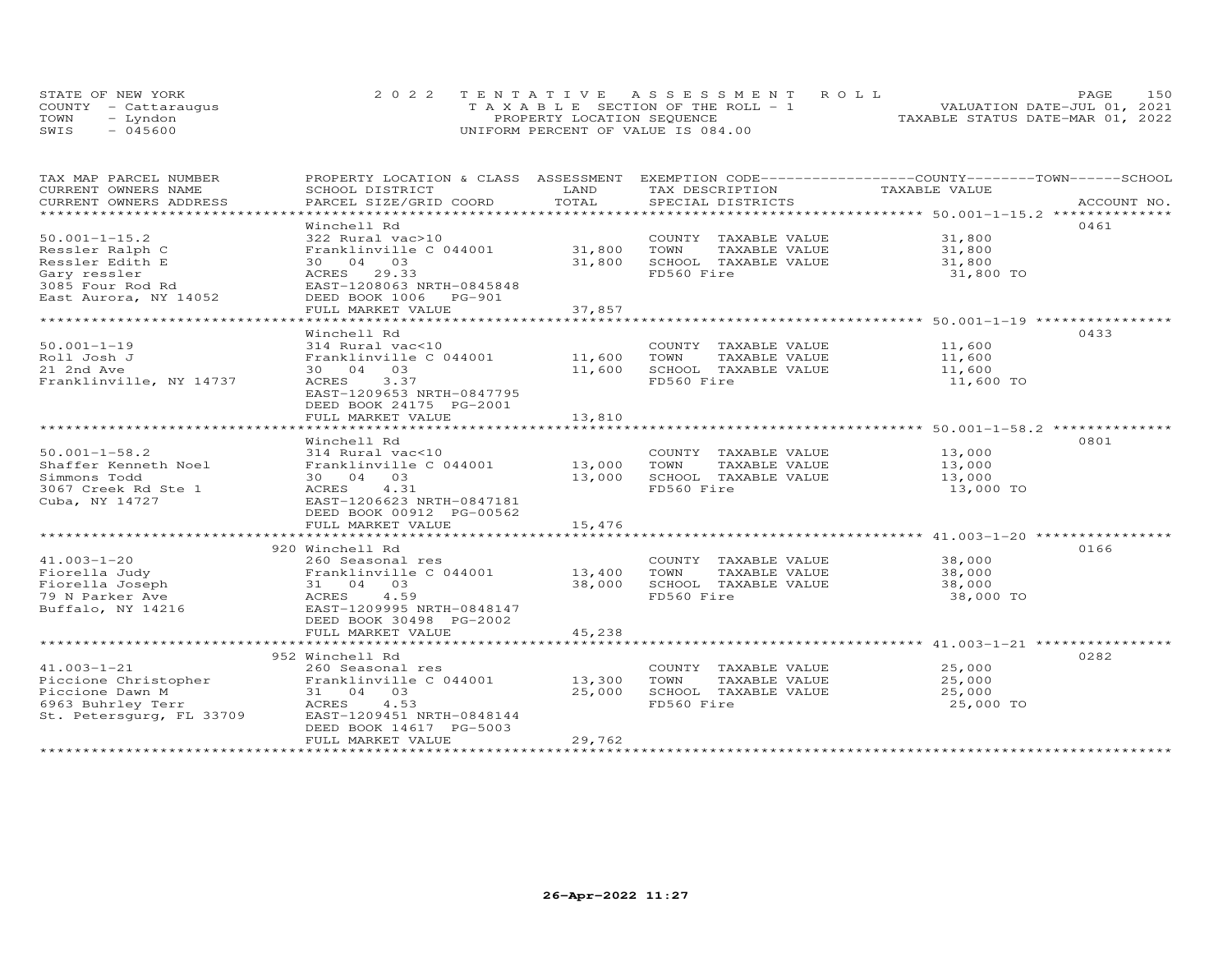| STATE OF NEW YORK    | 2022 TENTATIVE ASSESSMENT ROLL        | PAGE.                            | 151 |
|----------------------|---------------------------------------|----------------------------------|-----|
| COUNTY - Cattaraugus | T A X A B L E SECTION OF THE ROLL - 1 | VALUATION DATE-JUL 01, 2021      |     |
| TOWN<br>- Lyndon     | PROPERTY LOCATION SEQUENCE            | TAXABLE STATUS DATE-MAR 01, 2022 |     |
| $-045600$<br>SWIS    | UNIFORM PERCENT OF VALUE IS 084.00    |                                  |     |

| TAX MAP PARCEL NUMBER                                                                                                                                                                                                                                    | PROPERTY LOCATION & CLASS ASSESSMENT                                                                                       |         | EXEMPTION CODE------------------COUNTY-------TOWN-----SCHOOL   |                                        |                |             |
|----------------------------------------------------------------------------------------------------------------------------------------------------------------------------------------------------------------------------------------------------------|----------------------------------------------------------------------------------------------------------------------------|---------|----------------------------------------------------------------|----------------------------------------|----------------|-------------|
| CURRENT OWNERS NAME                                                                                                                                                                                                                                      | SCHOOL DISTRICT                                                                                                            | LAND    | TAX DESCRIPTION                                                | TAXABLE VALUE                          |                |             |
| CURRENT OWNERS ADDRESS                                                                                                                                                                                                                                   | PARCEL SIZE/GRID COORD                                                                                                     | TOTAL   | SPECIAL DISTRICTS                                              |                                        |                | ACCOUNT NO. |
|                                                                                                                                                                                                                                                          |                                                                                                                            |         |                                                                |                                        |                |             |
|                                                                                                                                                                                                                                                          | 976 Winchell Rd                                                                                                            |         |                                                                |                                        |                | 0.553       |
| $41.003 - 1 - 22.1$                                                                                                                                                                                                                                      |                                                                                                                            |         |                                                                | 18,800                                 | 18,800         | $\circ$     |
| Sittniewski Robert                                                                                                                                                                                                                                       |                                                                                                                            |         |                                                                | $37,600$ $37,600$                      |                | $\Omega$    |
| Sittniewski Cynthia                                                                                                                                                                                                                                      |                                                                                                                            |         | 105,000 ENH STAR 41834                                         | $\begin{array}{c}0\\48,600\end{array}$ | $\overline{0}$ | 70,410      |
| 976 Winchell Rd                                                                                                                                                                                                                                          |                                                                                                                            |         | COUNTY TAXABLE VALUE                                           |                                        |                |             |
| Franklinville, NY 14737                                                                                                                                                                                                                                  | $31$ $04$ .<br>ACRES 75.10<br>$-2.298652$                                                                                  |         |                                                                |                                        |                |             |
|                                                                                                                                                                                                                                                          |                                                                                                                            |         |                                                                |                                        |                |             |
|                                                                                                                                                                                                                                                          | FULL MARKET VALUE                                                                                                          |         | 125,000 FD560 Fire                                             |                                        |                |             |
|                                                                                                                                                                                                                                                          |                                                                                                                            |         |                                                                |                                        |                |             |
|                                                                                                                                                                                                                                                          | 977 Winchell Rd                                                                                                            |         |                                                                |                                        |                | 0064        |
| $50.001 - 1 - 18.1$                                                                                                                                                                                                                                      | 260 Seasonal res                                                                                                           |         | COUNTY TAXABLE VALUE                                           | 24,000                                 |                |             |
|                                                                                                                                                                                                                                                          | Franklinville C $044001$ 16,900                                                                                            |         | TOWN<br>TAXABLE VALUE                                          | $24,000$<br>$24,000$                   |                |             |
|                                                                                                                                                                                                                                                          |                                                                                                                            | 24,000  | SCHOOL TAXABLE VALUE                                           |                                        |                |             |
| Example Ward Example 2014001<br>Krajewski Cindy<br>269 Barnsdale<br>West Seneca, NY 14224<br>269 Barnsdale<br>269 Barnsdale<br>269 Barnsdale<br>269 Barnsdale<br>269 Barnsdale<br>269 Barnsdale<br>269 Barnsdale<br>269 Barnsdale<br>269 Barnsdale<br>26 |                                                                                                                            |         | FD560 Fire                                                     | 24,000 TO                              |                |             |
|                                                                                                                                                                                                                                                          |                                                                                                                            |         |                                                                |                                        |                |             |
|                                                                                                                                                                                                                                                          | DEED BOOK 20200 PG-2818                                                                                                    |         |                                                                |                                        |                |             |
|                                                                                                                                                                                                                                                          | FULL MARKET VALUE                                                                                                          | 28,571  |                                                                |                                        |                |             |
|                                                                                                                                                                                                                                                          |                                                                                                                            |         | ***********************************41.003-1-22.2 ************* |                                        |                |             |
|                                                                                                                                                                                                                                                          | 986 Winchell Rd                                                                                                            |         |                                                                |                                        |                | 0217        |
| $41.003 - 1 - 22.2$                                                                                                                                                                                                                                      | 270 Mfg housing                                                                                                            |         | COUNTY TAXABLE VALUE                                           |                                        |                |             |
| Widmer Edward T                                                                                                                                                                                                                                          | Franklinville C 044001 84,600                                                                                              |         | TOWN<br>TAXABLE VALUE                                          | 93,000                                 |                |             |
| Widmer Susan A                                                                                                                                                                                                                                           | Franklinville<br>31 04 03<br>ACRES 75.14                                                                                   | 93,000  | SCHOOL TAXABLE VALUE                                           | 93,000                                 |                |             |
| 986 Winchell Rd                                                                                                                                                                                                                                          |                                                                                                                            |         | FD560 Fire                                                     | 93,000 TO                              |                |             |
| Franklinville, NY 14737 EAST-1207922 NRTH-0849623                                                                                                                                                                                                        |                                                                                                                            |         |                                                                |                                        |                |             |
|                                                                                                                                                                                                                                                          | DEED BOOK 00975 PG-00921                                                                                                   |         |                                                                |                                        |                |             |
|                                                                                                                                                                                                                                                          | FULL MARKET VALUE                                                                                                          | 110,714 |                                                                |                                        |                |             |
|                                                                                                                                                                                                                                                          |                                                                                                                            |         |                                                                |                                        |                |             |
|                                                                                                                                                                                                                                                          | 997 Winchell Rd                                                                                                            |         |                                                                |                                        |                | 0283        |
| $50.001 - 1 - 18.2$                                                                                                                                                                                                                                      | 270 Mfg housing                                                                                                            |         | COUNTY TAXABLE VALUE                                           | 30,000                                 |                |             |
| Regnet Roger                                                                                                                                                                                                                                             | $\begin{array}{cccc}\n\texttt{Franklinville} \\ 30 & 04 & 03 \\ & 04 & 33\n\end{array}$<br>Franklinville $C$ 044001 14,800 |         | TOWN<br>TAXABLE VALUE                                          |                                        |                |             |
|                                                                                                                                                                                                                                                          |                                                                                                                            | 30,000  | SCHOOL TAXABLE VALUE                                           | $30,000$<br>$30,000$                   |                |             |
| Regnet Josette 30 04 (<br>3873 N Boston Rd 1/p 951-33                                                                                                                                                                                                    |                                                                                                                            |         | FD560 Fire                                                     | 30,000 TO                              |                |             |
| Eden, NY 14057                                                                                                                                                                                                                                           | ACRES 5.55                                                                                                                 |         |                                                                |                                        |                |             |
|                                                                                                                                                                                                                                                          | EAST-1208850 NRTH-0847310                                                                                                  |         |                                                                |                                        |                |             |
|                                                                                                                                                                                                                                                          | DEED BOOK 11919 PG-9001                                                                                                    |         |                                                                |                                        |                |             |
|                                                                                                                                                                                                                                                          | FULL MARKET VALUE                                                                                                          | 35,714  |                                                                |                                        |                |             |
|                                                                                                                                                                                                                                                          |                                                                                                                            |         |                                                                |                                        |                |             |
|                                                                                                                                                                                                                                                          | 1019 Winchell Rd                                                                                                           |         |                                                                |                                        |                | 0063        |
| $50.001 - 1 - 17$                                                                                                                                                                                                                                        | 260 Seasonal res                                                                                                           |         | COUNTY TAXABLE VALUE                                           | 26,500                                 |                |             |
| Engle Randy<br>Engle Doreen<br>26 Molino Road<br>Orwigsburg, PA 17961<br>ENSIERT-1<br>RANGER PA 17961<br>PAST-1<br>PAST-1<br>PAST-1                                                                                                                      | Franklinville C 044001 17,200                                                                                              |         | TOWN                                                           | TAXABLE VALUE 26,500                   |                |             |
|                                                                                                                                                                                                                                                          | 30 04 03                                                                                                                   | 26,500  | SCHOOL TAXABLE VALUE                                           | 26,500                                 |                |             |
|                                                                                                                                                                                                                                                          | 7.70                                                                                                                       |         | FD560 Fire                                                     | 26,500 TO                              |                |             |
|                                                                                                                                                                                                                                                          | EAST-1208528 NRTH-0847235                                                                                                  |         |                                                                |                                        |                |             |
|                                                                                                                                                                                                                                                          | DEED BOOK 31173 PG-2002                                                                                                    |         |                                                                |                                        |                |             |
|                                                                                                                                                                                                                                                          | FULL MARKET VALUE                                                                                                          | 31,548  |                                                                |                                        |                |             |
|                                                                                                                                                                                                                                                          |                                                                                                                            |         |                                                                |                                        |                |             |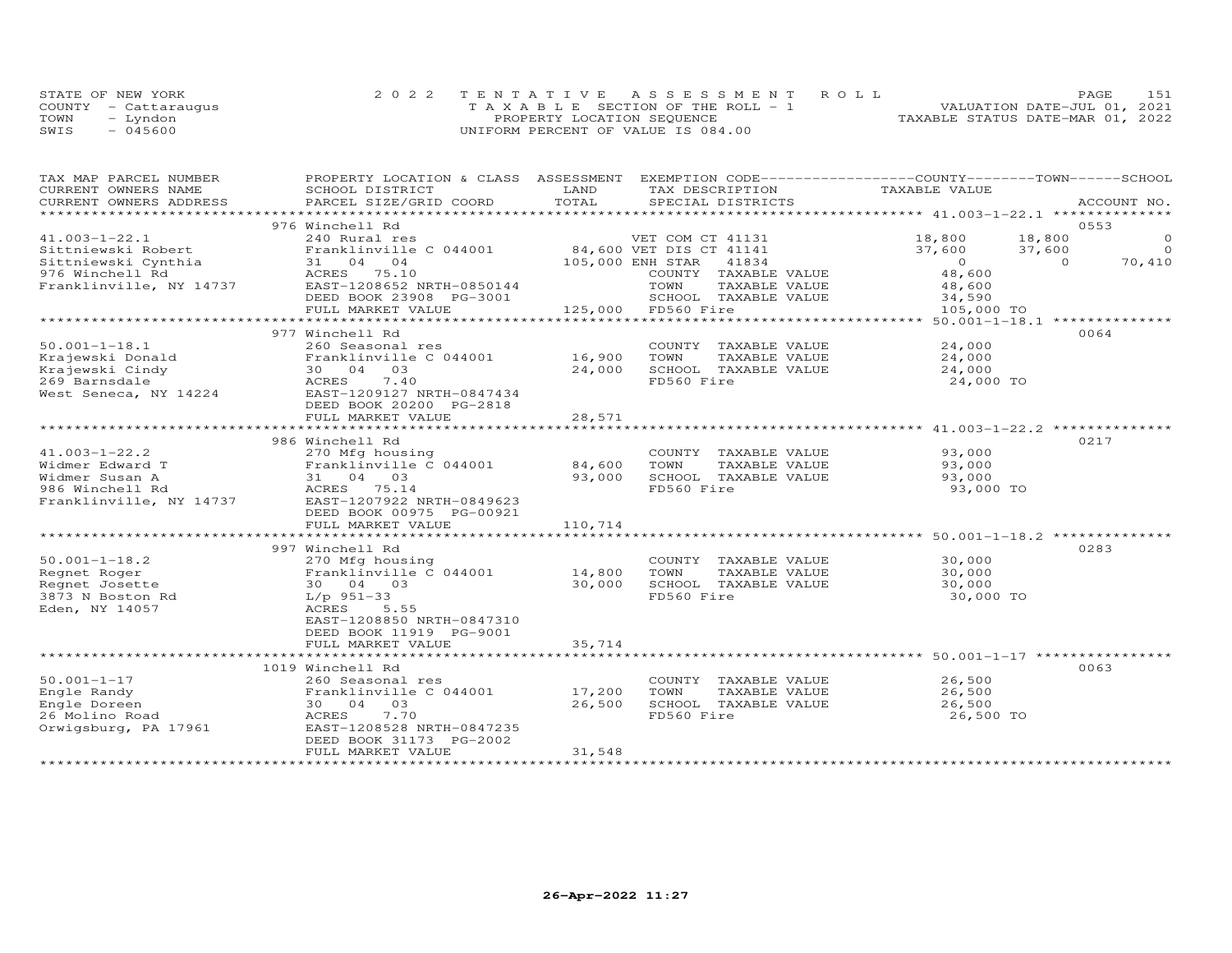|      | STATE OF NEW YORK    | 2022 TENTATIVE ASSESSMENT ROLL        | 152<br>PAGE                      |
|------|----------------------|---------------------------------------|----------------------------------|
|      | COUNTY - Cattaraugus | T A X A B L E SECTION OF THE ROLL - 1 | VALUATION DATE-JUL 01, 2021      |
| TOWN | - Lyndon             | PROPERTY LOCATION SEQUENCE            | TAXABLE STATUS DATE-MAR 01, 2022 |
| SWIS | $-045600$            | UNIFORM PERCENT OF VALUE IS 084.00    |                                  |

| TAX MAP PARCEL NUMBER                  | PROPERTY LOCATION & CLASS ASSESSMENT EXEMPTION CODE----------------COUNTY-------TOWN------SCHOOL |             |            |                      |                                                                |                    |
|----------------------------------------|--------------------------------------------------------------------------------------------------|-------------|------------|----------------------|----------------------------------------------------------------|--------------------|
| CURRENT OWNERS NAME                    | SCHOOL DISTRICT                                                                                  | LAND        |            | TAX DESCRIPTION      | TAXABLE VALUE                                                  |                    |
| CURRENT OWNERS ADDRESS                 | PARCEL SIZE/GRID COORD                                                                           | TOTAL       |            | SPECIAL DISTRICTS    |                                                                | ACCOUNT NO.        |
|                                        |                                                                                                  |             |            |                      |                                                                |                    |
|                                        | 1022 Winchell Rd                                                                                 |             |            |                      |                                                                | 0526               |
| $50.001 - 1 - 16$                      | 270 Mfg housing                                                                                  |             |            | COUNTY TAXABLE VALUE | 26,900                                                         |                    |
| Fiorello Charles T Jr                  | Franklinville C 044001                                                                           | 10,400      | TOWN       | TAXABLE VALUE        | 26,900                                                         |                    |
| Fiorello Louis A                       | 30 04 03                                                                                         | 26,900      |            | SCHOOL TAXABLE VALUE | 26,900                                                         |                    |
| 6387 Center St                         | 2.60<br>ACRES                                                                                    |             | FD560 Fire |                      | 26,900 TO                                                      |                    |
| Lake View, NY 14085                    | EAST-1208555 NRTH-0847829                                                                        |             |            |                      |                                                                |                    |
|                                        | DEED BOOK 7448 PG-8001                                                                           |             |            |                      |                                                                |                    |
|                                        | FULL MARKET VALUE                                                                                | 32,024      |            |                      |                                                                |                    |
|                                        |                                                                                                  |             |            |                      |                                                                |                    |
|                                        | 1038 Winchell Rd                                                                                 |             |            |                      |                                                                | 0792               |
| $50.001 - 1 - 60.1$                    | 270 Mfg housing                                                                                  |             | BAS STAR   | 41854                | $\overline{O}$                                                 | $\Omega$<br>28,200 |
| Vassar Jennifer                        | Franklinville C 044001                                                                           | 9,400       |            | COUNTY TAXABLE VALUE | 45,000                                                         |                    |
| 1038 Winchell Rd                       | 30  04  03                                                                                       | 45,000      | TOWN       | TAXABLE VALUE        | 45,000                                                         |                    |
| Franklinville, NY 14737                | Ff 256.60                                                                                        |             |            | SCHOOL TAXABLE VALUE | 16,800                                                         |                    |
|                                        | ACRES<br>1.90                                                                                    |             | FD560 Fire |                      | 45,000 TO                                                      |                    |
|                                        | EAST-1208191 NRTH-0847749                                                                        |             |            |                      |                                                                |                    |
|                                        | DEED BOOK 14660 PG-9001                                                                          |             |            |                      |                                                                |                    |
|                                        | FULL MARKET VALUE                                                                                | 53,571      |            |                      |                                                                |                    |
|                                        |                                                                                                  | *********** |            |                      | ·******************************* 50.001-1-61 ***************** |                    |
|                                        | 1041 Winchell Rd                                                                                 |             |            |                      |                                                                | 0793               |
| $50.001 - 1 - 61$                      | 260 Seasonal res                                                                                 |             |            | COUNTY TAXABLE VALUE | 40,800                                                         |                    |
| Pinelli Debra                          | Franklinville C 044001                                                                           | 19,000      | TOWN       | TAXABLE VALUE        | 40,800                                                         |                    |
| Valantasis Rose                        | 30 04 03                                                                                         | 40,800      |            | SCHOOL TAXABLE VALUE | 40,800                                                         |                    |
| 2037 Parker Blvd                       | 9.45<br>ACRES                                                                                    |             | FD560 Fire |                      | 40,800 TO                                                      |                    |
| Tonawanda, NY 14150                    | EAST-1208019 NRTH-0847125                                                                        |             |            |                      |                                                                |                    |
|                                        | DEED BOOK 10759 PG-5001                                                                          |             |            |                      |                                                                |                    |
|                                        | FULL MARKET VALUE                                                                                | 48,571      |            |                      |                                                                |                    |
|                                        |                                                                                                  |             |            |                      |                                                                |                    |
|                                        | 1048 Winchell Rd                                                                                 |             |            |                      |                                                                | 0877               |
| $50.001 - 1 - 60.2$                    | 270 Mfg housing                                                                                  |             |            | COUNTY TAXABLE VALUE | 25,000                                                         |                    |
| Graham Stacy                           | Franklinville C 044001                                                                           | 10,300      | TOWN       | TAXABLE VALUE        | 25,000                                                         |                    |
| 267 Vansickle Road                     | 30  04  03                                                                                       | 25,000      |            | SCHOOL TAXABLE VALUE | 25,000                                                         |                    |
| St. Catherines Ontario                 | FRNT 255.90 DPTH                                                                                 |             | FD560 Fire |                      | 25,000 TO                                                      |                    |
| L2S2S9                                 | ACRES<br>2.50                                                                                    |             |            |                      |                                                                |                    |
|                                        | EAST-1207954 NRTH-0847697                                                                        |             |            |                      |                                                                |                    |
|                                        | DEED BOOK 20190 PG-7442                                                                          |             |            |                      |                                                                |                    |
|                                        | FULL MARKET VALUE                                                                                | 29,762      |            |                      |                                                                |                    |
|                                        |                                                                                                  | **********  |            |                      | *********************** 50.001-1-62.2 **************           |                    |
|                                        | 1079 Winchell Rd                                                                                 |             |            |                      |                                                                | 0962               |
| $50.001 - 1 - 62.2$                    |                                                                                                  |             |            | COUNTY TAXABLE VALUE | 19,000                                                         |                    |
| Tester William T                       | 270 Mfg housing<br>Franklinville C 044001                                                        | 13,100      | TOWN       | TAXABLE VALUE        | 19,000                                                         |                    |
| Tester Connie L                        | 30 04 03                                                                                         | 19,000      |            | SCHOOL TAXABLE VALUE | 19,000                                                         |                    |
|                                        |                                                                                                  |             |            |                      |                                                                |                    |
| 285 S Niagara St<br>Lockport, NY 14094 | ACRES<br>4.40<br>EAST-1207425 NRTH-0847009                                                       |             | FD560 Fire |                      | 19,000 TO                                                      |                    |
|                                        |                                                                                                  |             |            |                      |                                                                |                    |
|                                        | DEED BOOK 16397 PG-7002                                                                          |             |            |                      |                                                                |                    |
|                                        | FULL MARKET VALUE                                                                                | 22,619      |            |                      |                                                                |                    |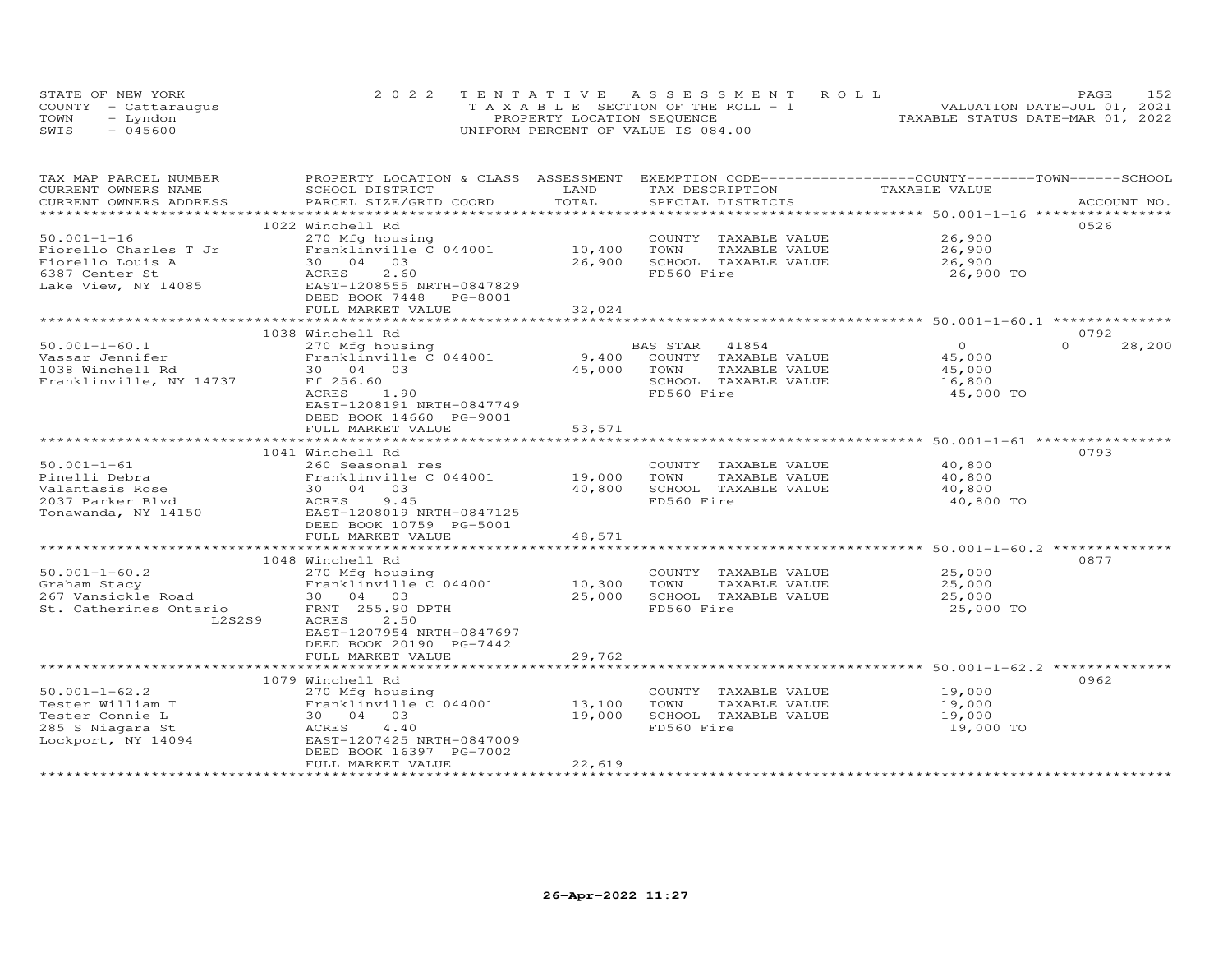| STATE OF NEW YORK    | 2022 TENTATIVE ASSESSMENT ROLL        | PAGE.                            | 153 |
|----------------------|---------------------------------------|----------------------------------|-----|
| COUNTY - Cattaraugus | T A X A B L E SECTION OF THE ROLL - 1 | VALUATION DATE-JUL 01, 2021      |     |
| TOWN<br>- Lyndon     | PROPERTY LOCATION SEQUENCE            | TAXABLE STATUS DATE-MAR 01, 2022 |     |
| $-045600$<br>SWIS    | UNIFORM PERCENT OF VALUE IS 084.00    |                                  |     |

| TAX MAP PARCEL NUMBER   | PROPERTY LOCATION & CLASS ASSESSMENT EXEMPTION CODE----------------COUNTY--------TOWN-----SCHOOL                                                                                                                               |         |                              |                |                    |
|-------------------------|--------------------------------------------------------------------------------------------------------------------------------------------------------------------------------------------------------------------------------|---------|------------------------------|----------------|--------------------|
| CURRENT OWNERS NAME     | SCHOOL DISTRICT                                                                                                                                                                                                                | LAND    | TAX DESCRIPTION              | TAXABLE VALUE  |                    |
|                         | .CURRENT OWNERS ADDRESS PARCEL SIZE/GRID COORD TOTAL SPECIAL DISTRICTS ACCOUNT NO ACCOUNT NO ACCOUNT NO ARE A TALL AND MALL THAT A TALL THAT A THE COLL THAT A TALL THAT A TALL THAT A TALL THAT AND TALL THAT AND TALL THAT A |         |                              |                |                    |
|                         |                                                                                                                                                                                                                                |         |                              |                |                    |
|                         | 1114 Winchell Rd                                                                                                                                                                                                               |         |                              |                | 0790               |
| $50.001 - 1 - 58.1$     | 260 Seasonal res                                                                                                                                                                                                               |         | COUNTY TAXABLE VALUE         | 45,000         |                    |
| Shaffer Kenneth Noel    | Franklinville C 044001                                                                                                                                                                                                         | 10,300  | TOWN<br>TAXABLE VALUE        | 45,000         |                    |
| 3067 Creek Rd Ste 1     | 30 04 03                                                                                                                                                                                                                       | 45,000  | SCHOOL TAXABLE VALUE         | 45,000         |                    |
| Cuba, NY 14727          | 2.50<br>ACRES                                                                                                                                                                                                                  |         | FD560 Fire                   | 45,000 TO      |                    |
|                         | EAST-1207017 NRTH-0847215                                                                                                                                                                                                      |         |                              |                |                    |
|                         | DEED BOOK 4780 PG-4001                                                                                                                                                                                                         |         |                              |                |                    |
|                         | FULL MARKET VALUE                                                                                                                                                                                                              | 53,571  |                              |                |                    |
|                         |                                                                                                                                                                                                                                |         |                              |                |                    |
|                         | 1135 Winchell Rd                                                                                                                                                                                                               |         |                              |                | 0794               |
| $50.001 - 1 - 62.1$     | 270 Mfg housing                                                                                                                                                                                                                |         | BAS STAR 41854               | $\overline{O}$ | 25,000<br>$\Omega$ |
| Reiss Kenneth G         | Franklinville C 044001                                                                                                                                                                                                         |         | 8,800 COUNTY TAXABLE VALUE   | 25,000         |                    |
| 1. Wyant                | 30  04  03                                                                                                                                                                                                                     |         | 25,000 TOWN<br>TAXABLE VALUE | 25,000         |                    |
| 63 Wolf Run Rd          | ACRES 1.50                                                                                                                                                                                                                     |         | SCHOOL TAXABLE VALUE         | $\overline{0}$ |                    |
| Cuba, NY 14727          | EAST-0120733 NRTH-0846927                                                                                                                                                                                                      |         | FD560 Fire                   | 25,000 TO      |                    |
|                         | DEED BOOK 00911 PG-00371                                                                                                                                                                                                       |         |                              |                |                    |
|                         | FULL MARKET VALUE                                                                                                                                                                                                              | 29,762  |                              |                |                    |
|                         |                                                                                                                                                                                                                                |         |                              |                |                    |
|                         | 1150 Winchell Rd                                                                                                                                                                                                               |         |                              |                | 0801               |
|                         |                                                                                                                                                                                                                                |         |                              |                | $\Omega$           |
| $50.001 - 1 - 58.5$     | 210 1 Family Res                                                                                                                                                                                                               |         |                              | $\overline{O}$ | 28,200             |
|                         |                                                                                                                                                                                                                                |         |                              | 75,000         |                    |
| Simmons Todd            | 30 04 03                                                                                                                                                                                                                       | 75,000  | TAXABLE VALUE<br>TOWN        | 75,000         |                    |
| 3067 Creek Rd Ste 1     | ACRES<br>3.04                                                                                                                                                                                                                  |         | SCHOOL TAXABLE VALUE         | 46,800         |                    |
| Cuba, NY 14727          | EAST-1206623 NRTH-0847181                                                                                                                                                                                                      |         | FD560 Fire                   | 75,000 TO      |                    |
|                         | DEED BOOK 00912 PG-00562                                                                                                                                                                                                       |         |                              |                |                    |
|                         | FULL MARKET VALUE                                                                                                                                                                                                              | 89,286  |                              |                |                    |
|                         |                                                                                                                                                                                                                                |         |                              |                |                    |
|                         | 1167 Winchell Rd                                                                                                                                                                                                               |         |                              |                | 0215               |
|                         |                                                                                                                                                                                                                                |         | COUNTY TAXABLE VALUE         | 84,000         |                    |
|                         |                                                                                                                                                                                                                                |         | TOWN<br>TAXABLE VALUE        | 84,000         |                    |
|                         | Corski Raymond A (271 Mfg housings)<br>Sorski Raymond A (1974 Franklinville C 044001 (63,600)<br>30 04 03                                                                                                                      |         | SCHOOL TAXABLE VALUE         | 84,000         |                    |
| Middleport, NY 14105    | ACRES 47.08                                                                                                                                                                                                                    |         | FD560 Fire                   | 84,000 TO      |                    |
|                         | EAST-1207133 NRTH-0846266                                                                                                                                                                                                      |         |                              |                |                    |
|                         | DEED BOOK 00930 PG-00171                                                                                                                                                                                                       |         |                              |                |                    |
|                         | FULL MARKET VALUE                                                                                                                                                                                                              | 100,000 |                              |                |                    |
|                         |                                                                                                                                                                                                                                |         |                              |                |                    |
|                         | 1178 Winchell Rd                                                                                                                                                                                                               |         |                              |                | 0782               |
| $50.001 - 1 - 5.3$      | 240 Rural res                                                                                                                                                                                                                  |         | COUNTY TAXABLE VALUE         | 125,000        |                    |
| Kern David S            | Franklinville C 044001                                                                                                                                                                                                         | 90,100  | TOWN<br>TAXABLE VALUE        | 125,000        |                    |
| Kern Kathy L            | $38 - 04 - 04$                                                                                                                                                                                                                 | 125,000 | SCHOOL TAXABLE VALUE         | 125,000        |                    |
| 1178 Winchell Rd        | ACRES 80.60                                                                                                                                                                                                                    |         | FD560 Fire                   | 125,000 TO     |                    |
| Franklinville, NY 14737 | EAST-1204940 NRTH-0847073                                                                                                                                                                                                      |         |                              |                |                    |
|                         | DEED BOOK 904<br>PG-00933                                                                                                                                                                                                      |         |                              |                |                    |
|                         | FULL MARKET VALUE                                                                                                                                                                                                              | 148,810 |                              |                |                    |
|                         |                                                                                                                                                                                                                                |         |                              |                |                    |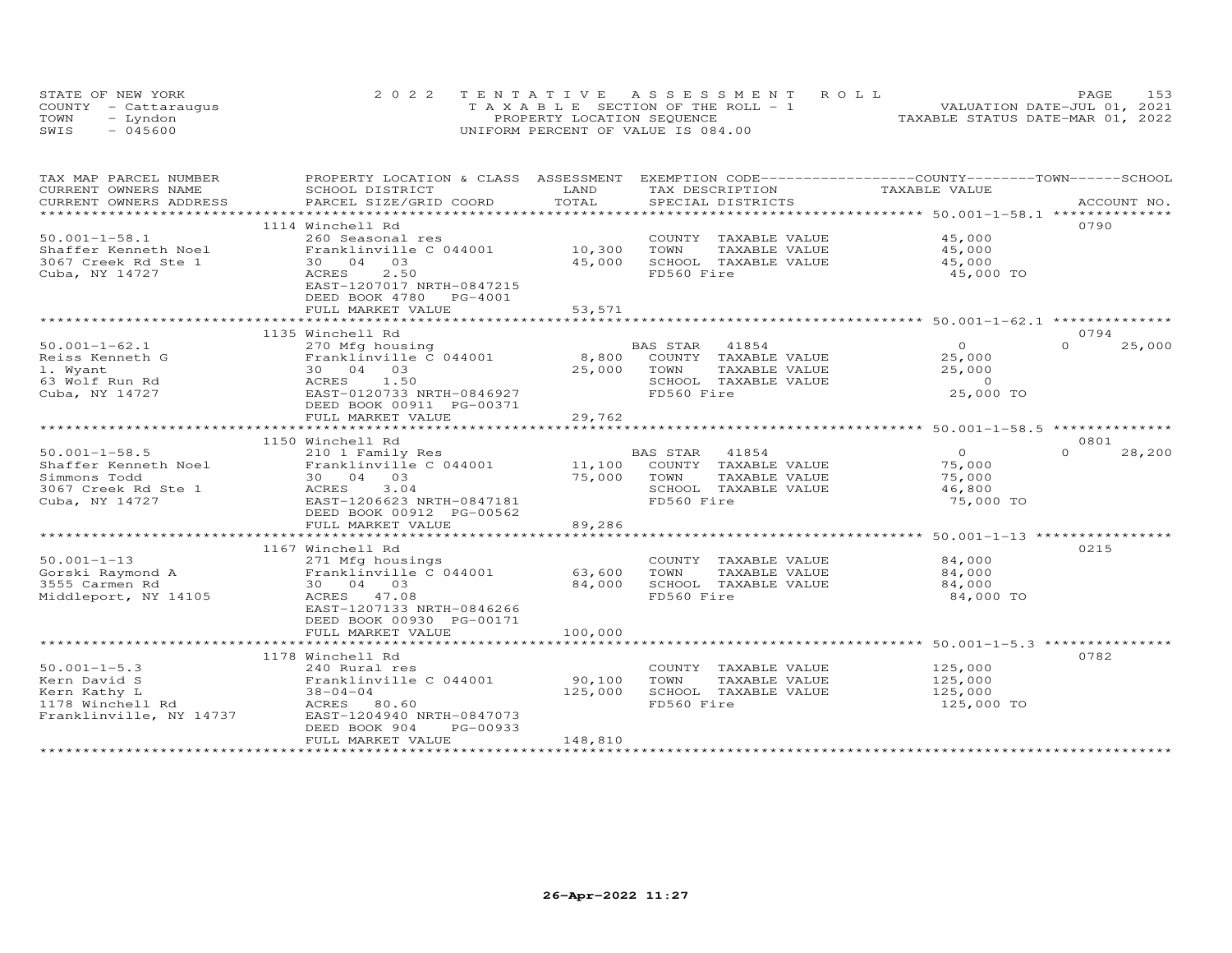|      | STATE OF NEW YORK    | 2022 TENTATIVE ASSESSMENT ROLL        | 1.54<br>PAGE                     |
|------|----------------------|---------------------------------------|----------------------------------|
|      | COUNTY - Cattaraugus | T A X A B L E SECTION OF THE ROLL - 1 | VALUATION DATE-JUL 01, 2021      |
| TOWN | - Lyndon             | PROPERTY LOCATION SEQUENCE            | TAXABLE STATUS DATE-MAR 01, 2022 |
| SWIS | $-045600$            | UNIFORM PERCENT OF VALUE IS 084.00    |                                  |

| TAX MAP PARCEL NUMBER<br>CURRENT OWNERS NAME | PROPERTY LOCATION & CLASS ASSESSMENT<br>SCHOOL DISTRICT | LAND                       | EXEMPTION CODE-----------------COUNTY-------TOWN------SCHOOL<br>TAX DESCRIPTION | TAXABLE VALUE                                            |                    |
|----------------------------------------------|---------------------------------------------------------|----------------------------|---------------------------------------------------------------------------------|----------------------------------------------------------|--------------------|
| CURRENT OWNERS ADDRESS                       | PARCEL SIZE/GRID COORD                                  | TOTAL                      | SPECIAL DISTRICTS                                                               |                                                          | ACCOUNT NO.        |
|                                              |                                                         |                            |                                                                                 |                                                          | 0488               |
| $50.001 - 1 - 8$                             | 1189 Winchell Rd<br>240 Rural res                       |                            | COUNTY TAXABLE VALUE                                                            | 169,300                                                  |                    |
| Trudeau Michael                              | Franklinville C 044001                                  | 126,700                    | TOWN<br>TAXABLE VALUE                                                           | 169,300                                                  |                    |
| Trudeau Carol                                | 38 04 03                                                | 169,300                    | SCHOOL TAXABLE VALUE                                                            | 169,300                                                  |                    |
|                                              | Lots $2, 3, 4, 5, 6, 87$                                |                            | FD560 Fire                                                                      |                                                          |                    |
| 105 Mitchell Dr<br>Tonawanda, NY 14150       | ACRES 117.20                                            |                            |                                                                                 | 169,300 TO                                               |                    |
|                                              | EAST-1205327 NRTH-0845000                               |                            |                                                                                 |                                                          |                    |
|                                              | DEED BOOK 00917 PG-00268                                |                            |                                                                                 |                                                          |                    |
|                                              | FULL MARKET VALUE                                       | 201,548                    |                                                                                 |                                                          |                    |
|                                              |                                                         | ********                   |                                                                                 | ****************** 50.001-1-10 ***********               |                    |
|                                              | 1216 Winchell Rd                                        |                            |                                                                                 |                                                          | 0466               |
| $50.001 - 1 - 10$                            | 260 Seasonal res                                        |                            | COUNTY TAXABLE VALUE                                                            | 67,000                                                   |                    |
| Cholewa Steven W                             | Franklinville C 044001                                  | 20,500                     | TOWN<br>TAXABLE VALUE                                                           | 67,000                                                   |                    |
| Cholewa Cynthia                              | 38 04 03                                                | 67,000                     | SCHOOL TAXABLE VALUE                                                            | 67,000                                                   |                    |
| 6452 Shawnee Rd                              | Lot 8                                                   |                            | FD560 Fire                                                                      | 67,000 TO                                                |                    |
| North Tonawanda, NY 14120                    | ACRES<br>11.02                                          |                            |                                                                                 |                                                          |                    |
|                                              | EAST-1205753 NRTH-0846889                               |                            |                                                                                 |                                                          |                    |
|                                              | DEED BOOK 00953 PG-00178                                |                            |                                                                                 |                                                          |                    |
|                                              | FULL MARKET VALUE                                       | 79,762                     |                                                                                 |                                                          |                    |
|                                              | ***************************                             | * * * * * * * * * * * *    | ******************************** 50.001-1-5.2 ************                      |                                                          |                    |
|                                              | 1278 Winchell Rd                                        |                            |                                                                                 |                                                          | 0591               |
| $50.001 - 1 - 5.2$                           | 210 1 Family Res                                        |                            | VET WAR CT 41121                                                                | 9,750                                                    | 9,750<br>$\Omega$  |
| Starkweather Duane                           | Franklinville C 044001                                  | 11,500 ENH STAR            | 41834                                                                           | $\circ$                                                  | 65,000<br>$\Omega$ |
| 1278 Winchell Rd                             | 38 04 04                                                | 65,000                     | COUNTY TAXABLE VALUE                                                            | 55,250                                                   |                    |
| Franklinville, NY 14737                      | 3.33<br>ACRES                                           |                            | TOWN<br>TAXABLE VALUE                                                           | 55,250                                                   |                    |
|                                              | EAST-1204772 NRTH-0846302                               |                            | SCHOOL TAXABLE VALUE                                                            | $\circ$                                                  |                    |
|                                              | DEED BOOK 00972 PG-00294                                |                            | FD560 Fire                                                                      | 65,000 TO                                                |                    |
|                                              | FULL MARKET VALUE                                       | 77,381                     |                                                                                 |                                                          |                    |
|                                              | *********************                                   |                            |                                                                                 | *************************** 50.001-1-2 ***************** |                    |
|                                              | 1339 Winchell Rd                                        |                            |                                                                                 |                                                          | 0490               |
| $50.001 - 1 - 2$                             | 210 1 Family Res                                        |                            | COUNTY TAXABLE VALUE                                                            | 52,000                                                   |                    |
| Conway Michael S                             | Franklinville C 044001                                  | 16,200                     | TAXABLE VALUE<br>TOWN                                                           | 52,000                                                   |                    |
| Conway Ria                                   | 38 04<br>03                                             | 52,000                     | SCHOOL TAXABLE VALUE                                                            | 52,000                                                   |                    |
| 662 Townline Rd                              | Lot 1                                                   |                            | FD560 Fire                                                                      | 52,000 TO                                                |                    |
| Lancaster, NY 14086                          | ACRES<br>6.80                                           |                            |                                                                                 |                                                          |                    |
|                                              | EAST-1204133 NRTH-0845210                               |                            |                                                                                 |                                                          |                    |
|                                              | DEED BOOK 22799 PG-3002                                 |                            |                                                                                 |                                                          |                    |
|                                              | FULL MARKET VALUE                                       | 61,905                     |                                                                                 |                                                          |                    |
|                                              |                                                         |                            |                                                                                 |                                                          |                    |
|                                              | 1410 Winchell Rd                                        |                            |                                                                                 |                                                          | 0143               |
| $50.001 - 1 - 1.1$                           | 312 Vac w/imprv                                         |                            | VET WAR CT 41121                                                                | 7,050                                                    | 7,050<br>$\Omega$  |
| Hansen Robert                                | Franklinville C 044001                                  |                            | 46,100 BAS STAR<br>41854                                                        | $\circ$                                                  | 28,200<br>$\Omega$ |
| Hansen Teresa A                              | 38 04 03                                                | 47,000                     | COUNTY TAXABLE VALUE                                                            | 39,950                                                   |                    |
| 1410 Winchell Rd                             | L/u - Ruth Hansen                                       |                            | TOWN<br>TAXABLE VALUE                                                           | 39,950                                                   |                    |
| Franklinville, NY 14737                      | ACRES<br>36.60                                          |                            | SCHOOL TAXABLE VALUE                                                            | 18,800                                                   |                    |
|                                              | EAST-1202841 NRTH-0845603                               |                            | FD560 Fire                                                                      | 47,000 TO                                                |                    |
|                                              | DEED BOOK 00976 PG-00872                                |                            |                                                                                 |                                                          |                    |
| ************************                     | FULL MARKET VALUE<br>***********************            | 55,952<br>**************** |                                                                                 |                                                          |                    |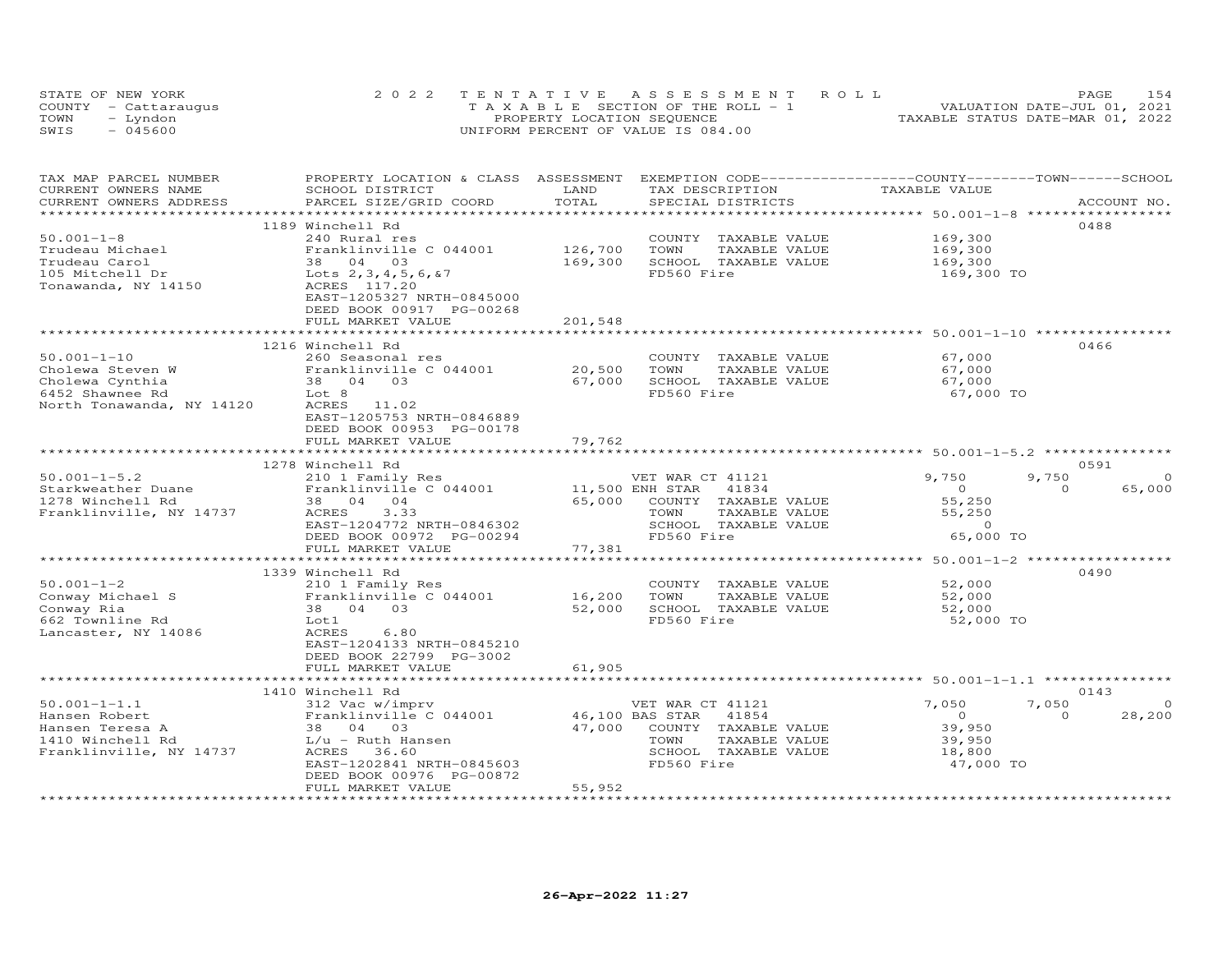| STATE OF NEW YORK    | 2022 TENTATIVE ASSESSMENT ROLL        | 155<br><b>PAGE</b>               |
|----------------------|---------------------------------------|----------------------------------|
| COUNTY - Cattaraugus | T A X A B L E SECTION OF THE ROLL - 1 | VALUATION DATE-JUL 01, 2021      |
| TOWN<br>– Lyndon     | PROPERTY LOCATION SEQUENCE            | TAXABLE STATUS DATE-MAR 01, 2022 |
| $-045600$<br>SWIS    | UNIFORM PERCENT OF VALUE IS 084.00    |                                  |

| TAX MAP PARCEL NUMBER<br>CURRENT OWNERS NAME                                                                                             | PROPERTY LOCATION & CLASS ASSESSMENT EXEMPTION CODE----------------COUNTY-------TOWN------SCHOOL<br>SCHOOL DISTRICT                                                                                                                                                    | LAND    |            |                      | TAX DESCRIPTION TAXABLE VALUE                            |          |        |
|------------------------------------------------------------------------------------------------------------------------------------------|------------------------------------------------------------------------------------------------------------------------------------------------------------------------------------------------------------------------------------------------------------------------|---------|------------|----------------------|----------------------------------------------------------|----------|--------|
|                                                                                                                                          | .CURRENT OWNERS ADDRESS PARCEL SIZE/GRID COORD TOTAL SPECIAL DISTRICTS ACCOUNT NO ACCOUNT NO ACCOUNT NO ARE A LATA AND MALL THAT A LATA AND MALL THAT A LATA AND MALL THAT A LATA AND MALL THAT AND MALL THAT AND MALL THAT AN                                         |         |            |                      |                                                          |          |        |
|                                                                                                                                          |                                                                                                                                                                                                                                                                        |         |            |                      |                                                          |          |        |
|                                                                                                                                          | 1421 Winchell Rd                                                                                                                                                                                                                                                       |         |            |                      |                                                          |          | 0665   |
|                                                                                                                                          |                                                                                                                                                                                                                                                                        |         |            | COUNTY TAXABLE VALUE | 159,000<br>159,000                                       |          |        |
|                                                                                                                                          |                                                                                                                                                                                                                                                                        |         | TOWN       | TAXABLE VALUE        |                                                          |          |        |
|                                                                                                                                          |                                                                                                                                                                                                                                                                        |         |            | SCHOOL TAXABLE VALUE | 159,000                                                  |          |        |
|                                                                                                                                          |                                                                                                                                                                                                                                                                        |         | FD560 Fire |                      | 159,000 TO                                               |          |        |
|                                                                                                                                          |                                                                                                                                                                                                                                                                        |         |            |                      |                                                          |          |        |
|                                                                                                                                          |                                                                                                                                                                                                                                                                        |         |            |                      |                                                          |          |        |
|                                                                                                                                          |                                                                                                                                                                                                                                                                        |         |            |                      |                                                          |          |        |
|                                                                                                                                          | 1467 Winchell Rd                                                                                                                                                                                                                                                       |         |            |                      |                                                          |          |        |
| $50.001 - 1 - 1.4$                                                                                                                       | 271 Mfg housings                                                                                                                                                                                                                                                       |         | AG BLDG    | 41700                | 4,500                                                    | 4,500    | 4,500  |
|                                                                                                                                          |                                                                                                                                                                                                                                                                        |         |            |                      | 45,500                                                   |          |        |
|                                                                                                                                          |                                                                                                                                                                                                                                                                        |         |            |                      | 45,500                                                   |          |        |
|                                                                                                                                          |                                                                                                                                                                                                                                                                        |         |            | SCHOOL TAXABLE VALUE |                                                          |          |        |
|                                                                                                                                          |                                                                                                                                                                                                                                                                        |         |            |                      | 45,500<br>50,000 TO                                      |          |        |
|                                                                                                                                          | 90.001-1-1.4<br>Miller Wollie A 271 Mfg housings<br>Miller Sarah E 38 04 03<br>19,500 COUNTY TAXABLE VALUE<br>Miller Sarah E 38 04 03<br>19,500 COUNTY TAXABLE VALUE<br>50,000 TOWN TAXABLE VALUE<br>SARABLE VALUE<br>Franklinville, NY 14737                          |         |            |                      |                                                          |          |        |
| MAY BE SUBJECT TO PAYMENT FULL MARKET VALUE                                                                                              |                                                                                                                                                                                                                                                                        | 59,524  |            |                      |                                                          |          |        |
| UNDER RPTL483 UNTIL 2029                                                                                                                 |                                                                                                                                                                                                                                                                        |         |            |                      |                                                          |          |        |
|                                                                                                                                          |                                                                                                                                                                                                                                                                        |         |            |                      |                                                          |          |        |
|                                                                                                                                          | 1492 Winchell Rd                                                                                                                                                                                                                                                       |         |            |                      |                                                          |          | 0811   |
| $50.001 - 1 - 1.3$                                                                                                                       | AGED C/T/S 41800<br>Franklinville C 044001 27,200 ENH STAR 41834<br>38 04 03 69,500 COUNTY TAXABLE<br>ACRES 17.70                                                                                                                                                      |         |            |                      | AGED C/T/S 41800 34,750                                  | 34,750   | 34,750 |
| Hansen Paul                                                                                                                              |                                                                                                                                                                                                                                                                        |         |            |                      | $\overline{0}$                                           | $\Omega$ | 34,750 |
|                                                                                                                                          |                                                                                                                                                                                                                                                                        |         |            |                      | 34,750                                                   |          |        |
| Hansen Laui<br>Hansen Susan<br>1513 Winchell Rd                                                                                          | Hansen Susan and the Market Susan and the Market Susan and the Market Susan and Market Susan and Market Susan<br>Franklinville, NY 14737 EAST-1201619 NRTH-0845288 SCHOOL TAXABLE VALUE<br>DEED BOOK 1023 PG-395 FD560 Fire FD560                                      |         |            |                      |                                                          |          |        |
|                                                                                                                                          |                                                                                                                                                                                                                                                                        |         |            |                      |                                                          |          |        |
|                                                                                                                                          | DEED BOOK 1023 PG-395                                                                                                                                                                                                                                                  |         |            |                      | TAXABLE VALUE 34,750<br>TAXABLE VALUE 0<br>ire 69,500 TO |          |        |
|                                                                                                                                          | FULL MARKET VALUE                                                                                                                                                                                                                                                      | 82,738  |            |                      |                                                          |          |        |
|                                                                                                                                          |                                                                                                                                                                                                                                                                        |         |            |                      |                                                          |          |        |
|                                                                                                                                          | 1568 Winchell Rd                                                                                                                                                                                                                                                       |         |            |                      |                                                          |          | 0138   |
|                                                                                                                                          |                                                                                                                                                                                                                                                                        |         |            |                      | COUNTY TAXABLE VALUE 160,000                             |          |        |
|                                                                                                                                          |                                                                                                                                                                                                                                                                        |         | TOWN       | TAXABLE VALUE        | 160,000<br>160,000                                       |          |        |
|                                                                                                                                          |                                                                                                                                                                                                                                                                        |         |            | SCHOOL TAXABLE VALUE |                                                          |          |        |
|                                                                                                                                          | 49.002-2-11.4<br>Detweiler Daniel S<br>Detweiler Amanda R (6 04 04 160,000<br>160,000<br>160,000<br>160,000<br>1737<br>202.95<br>202.95<br>202.95<br>202.95<br>202.95<br>202.95<br>202.95<br>202.95<br>202.95<br>202.95<br>202.95<br>202.95<br>202.95<br>202.95<br>202 |         | FD560 Fire |                      | 160,000 TO                                               |          |        |
|                                                                                                                                          |                                                                                                                                                                                                                                                                        |         |            |                      |                                                          |          |        |
|                                                                                                                                          | EAST-1201238 NRTH-0845362                                                                                                                                                                                                                                              |         |            |                      |                                                          |          |        |
|                                                                                                                                          | DEED BOOK 20190 PG-4345                                                                                                                                                                                                                                                | 190,476 |            |                      |                                                          |          |        |
|                                                                                                                                          | FULL MARKET VALUE                                                                                                                                                                                                                                                      |         |            |                      |                                                          |          |        |
|                                                                                                                                          | 7309 Winchell Rd                                                                                                                                                                                                                                                       |         |            |                      |                                                          |          | 0301   |
| $50.001 - 1 - 15.1$                                                                                                                      | 260 Seasonal res                                                                                                                                                                                                                                                       |         |            |                      | COUNTY TAXABLE VALUE 98,000                              |          |        |
|                                                                                                                                          | Franklinville C 044001                                                                                                                                                                                                                                                 | 80,700  | TOWN       | TAXABLE VALUE        | 98,000                                                   |          |        |
|                                                                                                                                          |                                                                                                                                                                                                                                                                        | 98,000  |            | SCHOOL TAXABLE VALUE | 98,000                                                   |          |        |
| Example 11 Franklinville<br>Ressler Edith 30 04 03<br>Gary Ressler B3085 Four Rod Rd ACRES 78.23<br>East Aurora, NY 14052 EAST-1207632 N |                                                                                                                                                                                                                                                                        |         | FD560 Fire |                      | 98,000 TO                                                |          |        |
|                                                                                                                                          |                                                                                                                                                                                                                                                                        |         |            |                      |                                                          |          |        |
|                                                                                                                                          | EAST-1207632 NRTH-0844597                                                                                                                                                                                                                                              |         |            |                      |                                                          |          |        |
|                                                                                                                                          | FULL MARKET VALUE                                                                                                                                                                                                                                                      | 116,667 |            |                      |                                                          |          |        |
|                                                                                                                                          |                                                                                                                                                                                                                                                                        |         |            |                      |                                                          |          |        |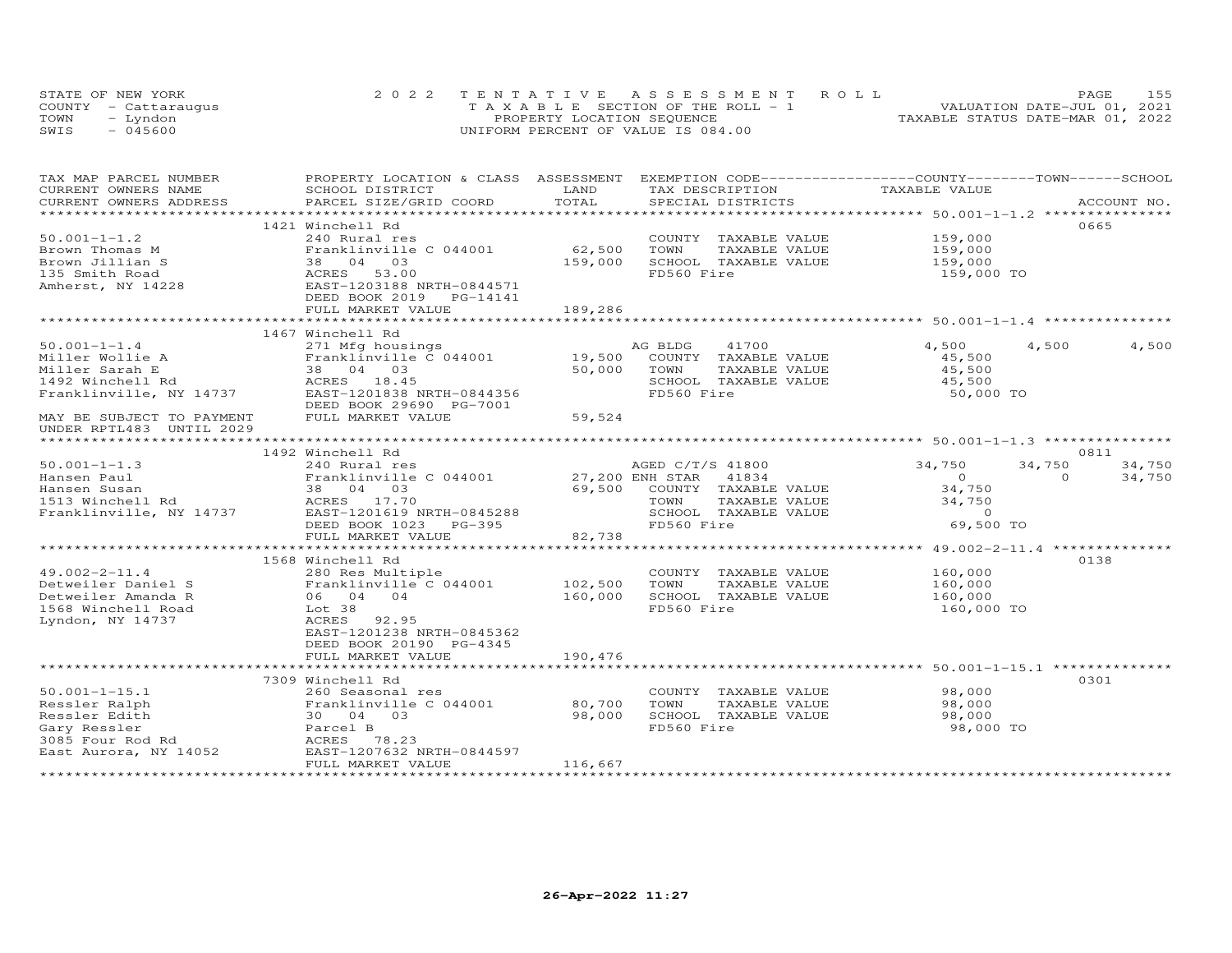|      | STATE OF NEW YORK    | 2022 TENTATIVE ASSESSMENT ROLL        | 156<br>PAGE                      |
|------|----------------------|---------------------------------------|----------------------------------|
|      | COUNTY - Cattaraugus | T A X A B L E SECTION OF THE ROLL - 1 | VALUATION DATE-JUL 01, 2021      |
| TOWN | - Lyndon             | PROPERTY LOCATION SEQUENCE            | TAXABLE STATUS DATE-MAR 01, 2022 |
| SWIS | $-045600$            | UNIFORM PERCENT OF VALUE IS 084.00    |                                  |

| TAX MAP PARCEL NUMBER  | PROPERTY LOCATION & CLASS ASSESSMENT    |                |            |                      | EXEMPTION CODE------------------COUNTY-------TOWN------SCHOOL |             |
|------------------------|-----------------------------------------|----------------|------------|----------------------|---------------------------------------------------------------|-------------|
| CURRENT OWNERS NAME    | SCHOOL DISTRICT                         | LAND           |            | TAX DESCRIPTION      | TAXABLE VALUE                                                 |             |
| CURRENT OWNERS ADDRESS | PARCEL SIZE/GRID COORD                  | TOTAL          |            | SPECIAL DISTRICTS    |                                                               | ACCOUNT NO. |
|                        |                                         |                |            |                      |                                                               |             |
|                        | 7384 Winchell Rd                        |                |            |                      |                                                               | 0791        |
| $50.001 - 1 - 59$      | 270 Mfg housing                         |                |            | COUNTY TAXABLE VALUE | 22,600                                                        |             |
| Ishman Jerry B         | Franklinville C 044001 13,900           |                | TOWN       | TAXABLE VALUE        | 22,600                                                        |             |
| Cotter Tina M          | 30  04  03                              | 22,600         |            | SCHOOL TAXABLE VALUE | 22,600                                                        |             |
| Jerry Ishman           | ACRES 8.35<br>EAST-1207518 NRTH-0847616 |                | FD560 Fire |                      | 22,600 TO                                                     |             |
| 64 Steele Cir          |                                         |                |            |                      |                                                               |             |
|                        |                                         |                |            |                      |                                                               |             |
|                        | FULL MARKET VALUE                       | 26,905         |            |                      |                                                               |             |
|                        |                                         |                |            |                      |                                                               |             |
|                        | 7408 Winchell Rd                        |                |            |                      |                                                               | 0835        |
| $50.001 - 1 - 58.4$    | 312 Vac w/imprv                         |                |            | COUNTY TAXABLE VALUE | 10,000                                                        |             |
| Caldwell James A       | Franklinville C 044001                  | 9,700          | TOWN       | TAXABLE VALUE        | 10,000                                                        |             |
| Caldwell Cynthia       | 30 04 03                                | 10,000         |            | SCHOOL TAXABLE VALUE | 10,000                                                        |             |
| PO Box 652             | 4.80<br>ACRES                           |                | FD560 Fire |                      | 10,000 TO                                                     |             |
| Sanborn, NY 14132      | EAST-1206621 NRTH-0847711               |                |            |                      |                                                               |             |
|                        | DEED BOOK 1005<br>$PG-412$              |                |            |                      |                                                               |             |
|                        | FULL MARKET VALUE                       | 11,905         |            |                      |                                                               |             |
|                        |                                         |                |            |                      |                                                               |             |
|                        | 7411 Winchell Rd                        |                |            |                      |                                                               | 0834        |
| $50.001 - 1 - 58.3$    | 260 Seasonal res                        |                |            | COUNTY TAXABLE VALUE | 45,400                                                        |             |
| Graczyk William        | Franklinville C 044001                  | 14,600         | TOWN       | TAXABLE VALUE        | 45,400                                                        |             |
| 224 Clover Pl          | 30 04 03                                | 45,400         |            | SCHOOL TAXABLE VALUE | 45,400                                                        |             |
| Cheektowaga, NY 14225  | 5.40<br>ACRES                           |                | FD560 Fire |                      | 45,400 TO                                                     |             |
|                        | EAST-1207102 NRTH-0847606               |                |            |                      |                                                               |             |
|                        | DEED BOOK 998<br>$PG-838$               |                |            |                      |                                                               |             |
|                        | FULL MARKET VALUE                       | 54,048         |            |                      |                                                               |             |
|                        | **************************************  | ************** |            |                      | ************************ 50.001-1-20.1 **************         |             |
|                        | 7477 Winchell Rd                        |                |            |                      |                                                               | 0120        |
| $50.001 - 1 - 20.1$    | 314 Rural vac<10                        |                |            | COUNTY TAXABLE VALUE | 15,400                                                        |             |
| Fiorella Judy          | Franklinville C 044001                  | 15,400         | TOWN       | TAXABLE VALUE        | 15,400                                                        |             |
| Fiorella Joseph        | 30 04 03                                | 15,400         |            | SCHOOL TAXABLE VALUE | 15,400                                                        |             |
| 79 N Parker Ave        | ACRES<br>5.90                           |                | FD560 Fire |                      | 15,400 TO                                                     |             |
| Buffalo, NY 14216      | EAST-1209790 NRTH-0847606               |                |            |                      |                                                               |             |
|                        | DEED BOOK 30498 PG-2002                 |                |            |                      |                                                               |             |
|                        | FULL MARKET VALUE                       | 18,333         |            |                      |                                                               |             |
|                        |                                         |                |            |                      |                                                               |             |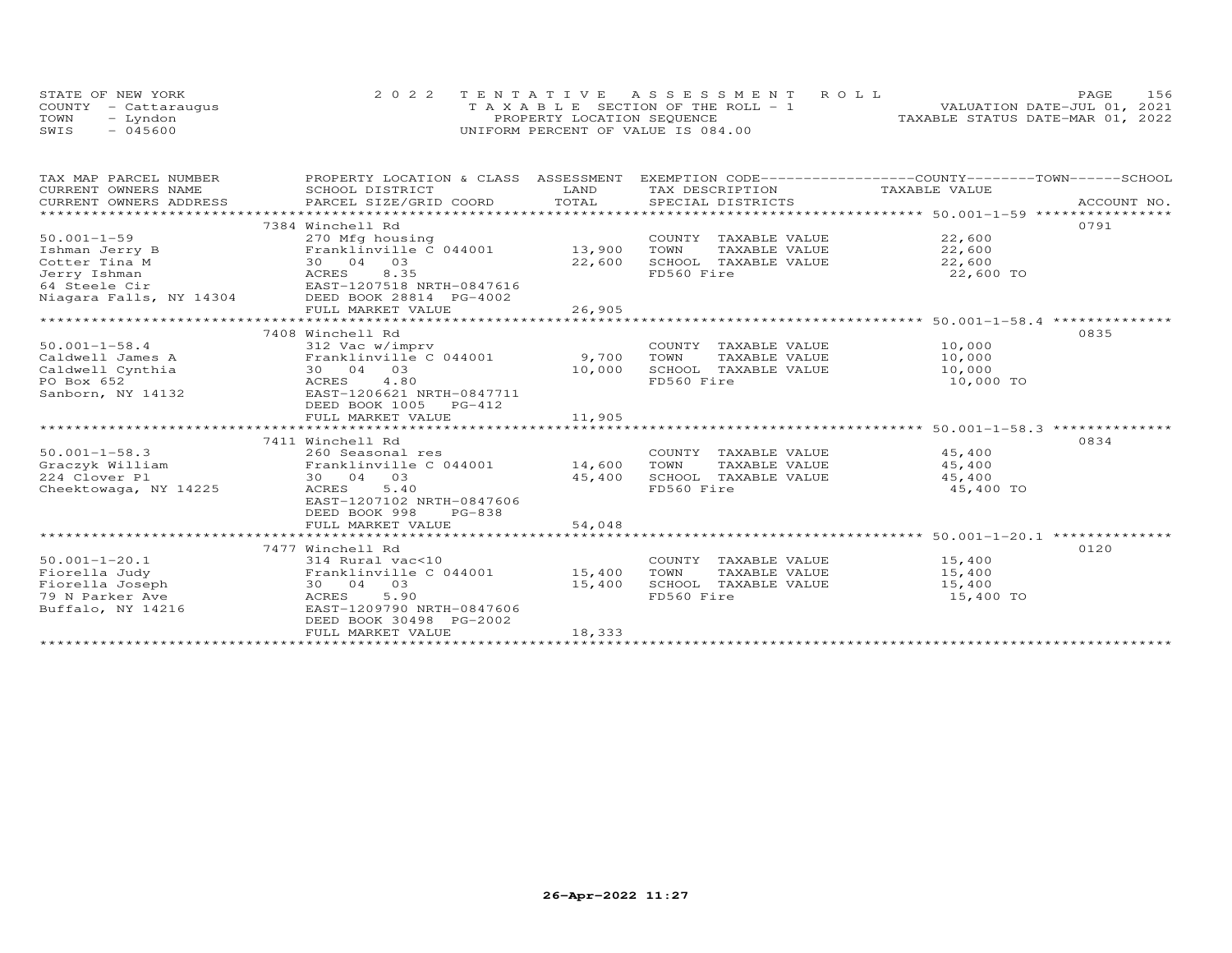| COUNTY<br>TOWN<br>SWIS | STATE OF NEW YORK<br>- Cattaraugus<br>- Lyndon<br>$-045600$ |                  |                          | 2 0 2 2                   | TENTATIVE<br>T A X A B L E SECTION OF THE ROLL - 1 | A S S E S S M E N T            | ROLL                  | TAXABLE STATUS DATE-MAR 01, 2022 | 157<br>PAGE<br>VALUATION DATE-JUL 01, 2021<br>RPS150/V04/L015 |
|------------------------|-------------------------------------------------------------|------------------|--------------------------|---------------------------|----------------------------------------------------|--------------------------------|-----------------------|----------------------------------|---------------------------------------------------------------|
|                        |                                                             |                  |                          |                           | UNIFORM PERCENT OF VALUE IS 084.00                 |                                |                       | CURRENT DATE                     | 4/26/2022                                                     |
|                        |                                                             |                  |                          | ROLL.                     | SECTION-<br>S U B                                  | $-$ T O T A L S                |                       |                                  |                                                               |
|                        |                                                             |                  | $***$                    | SPECIAL                   | DISTRICT                                           | SUMMARY ***                    |                       |                                  |                                                               |
| CODE                   | DISTRICT NAME                                               | TOTAL<br>PARCELS | <b>EXTENSION</b><br>TYPE | <b>EXTENSION</b><br>VALUE | AD VALOREM<br>VALUE                                | <b>EXEMPT</b><br>AMOUNT        | TAXABLE<br>VALUE      |                                  |                                                               |
| FD560 Fire             |                                                             |                  | 775 TOTAL                |                           | 51175,700                                          |                                | 51175,700             |                                  |                                                               |
|                        |                                                             |                  |                          | S C H O O L<br>***        | DISTRICT                                           | SUMMARY                        | ***                   |                                  |                                                               |
| CODE                   | DISTRICT NAME                                               |                  | TOTAL<br>PARCELS         | ASSESSED<br>LAND          | ASSESSED<br>TOTAL                                  | <b>EXEMPT</b><br><b>AMOUNT</b> | TOTAL<br>TAXABLE      | STAR<br>AMOUNT                   | STAR<br>TAXABLE                                               |
| 024801<br>044001       | Cuba-Rush Cent<br>Franklinville Cent                        |                  | 126<br>651               | 4848,400<br>20431,550     | 10106,800<br>41143,900                             | 566,794<br>1502,607            | 9540,006<br>39641,293 | 1138,650<br>5841,530             | 8401,356<br>33799,763                                         |
|                        | $SUB - TO TAL$                                              |                  | 777                      | 25279,950                 | 51250,700                                          | 2069,401                       | 49181,299             | 6980,180                         | 42201,119                                                     |
|                        | TOTAL                                                       |                  | 777                      | 25279,950                 | 51250,700                                          | 2069,401                       | 49181,299             | 6980,180                         | 42201,119                                                     |

#### NO SYSTEM EXEMPTIONS AT THIS LEVEL

# \*\*\* E X E M P T I O N S U M M A R Y \*\*\*

|       |              | TOTAL                    |          |          |          |
|-------|--------------|--------------------------|----------|----------|----------|
| CODE  | DESCRIPTION  | PARCELS                  | COUNTY   | TOWN     | SCHOOL   |
| 41121 | VET WAR CT   | 24                       | 224,880  | 224,880  |          |
| 41122 | VET WAR C    |                          | 11,280   |          |          |
| 41131 | VET COM CT   | 18                       | 316,375  | 316,375  |          |
| 41141 | VET DIS CT   | 11                       | 241,325  | 241,325  |          |
| 41162 | CW 15 VET/   | $\overline{4}$           | 42,240   |          |          |
| 41700 | AG BLDG      | $\overline{\phantom{0}}$ | 173,600  | 173,600  | 173,600  |
| 41720 | AG DIST      | 26                       | 1113,138 | 1113,138 | 1113,138 |
| 41730 | AG DISTOUT   | 3                        | 92,579   | 92,579   | 92,579   |
| 41800 | AGED $C/T/S$ | 14                       | 532,938  | 537,450  | 572,369  |
| 41801 | AGED C/T     | 3                        | 92,738   | 92,738   |          |
| 41802 | AGED C       |                          | 38,500   |          |          |
| 41804 | AGED S       |                          |          |          | 73,759   |
| 41806 | AGED T/S     |                          |          | 27,500   | 27,500   |
|       |              |                          |          |          |          |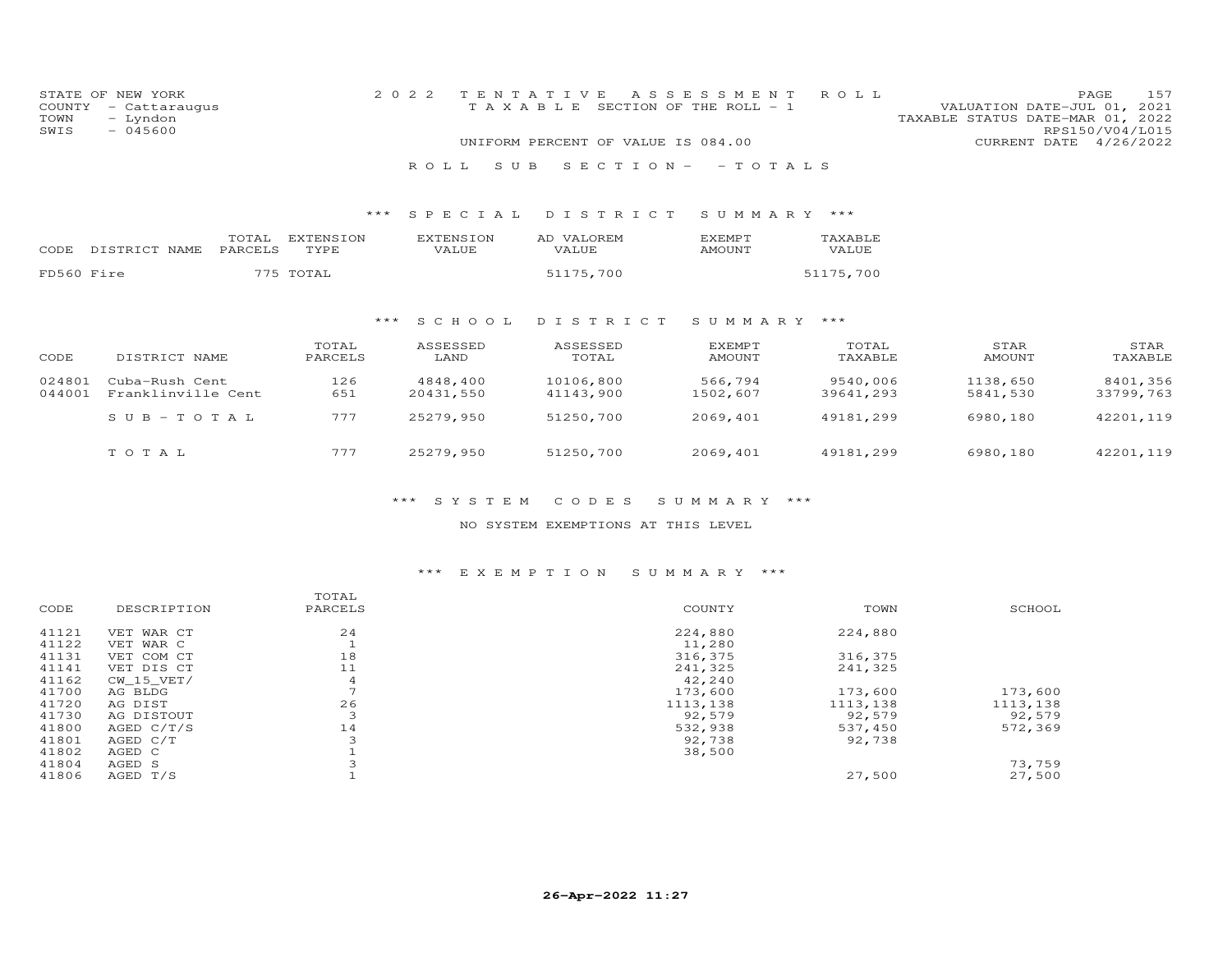|      | STATE OF NEW YORK    |  |                                    | 2022 TENTATIVE ASSESSMENT ROLL        |                                  |                        | <b>PAGE</b> | 158 |
|------|----------------------|--|------------------------------------|---------------------------------------|----------------------------------|------------------------|-------------|-----|
|      | COUNTY - Cattaraugus |  |                                    | T A X A B L E SECTION OF THE ROLL - 1 | VALUATION DATE-JUL 01, 2021      |                        |             |     |
| TOWN | - Lyndon             |  |                                    |                                       | TAXABLE STATUS DATE-MAR 01, 2022 |                        |             |     |
| SWIS | $-045600$            |  |                                    |                                       |                                  | RPS150/V04/L015        |             |     |
|      |                      |  | UNIFORM PERCENT OF VALUE IS 084.00 |                                       |                                  | CURRENT DATE 4/26/2022 |             |     |
|      |                      |  |                                    | ROLL SUB SECTION- - TOTALS            |                                  |                        |             |     |

# \*\*\* E X E M P T I O N S U M M A R Y \*\*\*

| CODE  | DESCRIPTION | TOTAL<br>PARCELS | COUNTY   | TOWN     | SCHOOL   |
|-------|-------------|------------------|----------|----------|----------|
| 41834 | ENH STAR    | 59               |          |          | 3606,380 |
| 41854 | BAS STAR    | 121              |          |          | 3373,800 |
| 47460 | FOREST/A74  |                  | 16,456   | 16,456   | 16,456   |
|       | TOTAL       | 297              | 2896,049 | 2836,041 | 9049.581 |

| ROLL<br>SEC | DESCRIPTION   | TOTAL<br><b>DARCETS</b> | LAND       | TOTAL          | <b>AXABLE</b><br>COTINTV | AXABI F<br>TOWN | AXABI.F<br><b>SCHOOT</b> | STAR<br><b>AVARTE</b> |
|-------------|---------------|-------------------------|------------|----------------|--------------------------|-----------------|--------------------------|-----------------------|
|             | <b>PAVADT</b> | $\blacksquare$          | 79<br>,950 | 51250<br>. 700 | 65                       | 4 659           | 10197<br>299             | $\cap$ $\cap$ $\cap$  |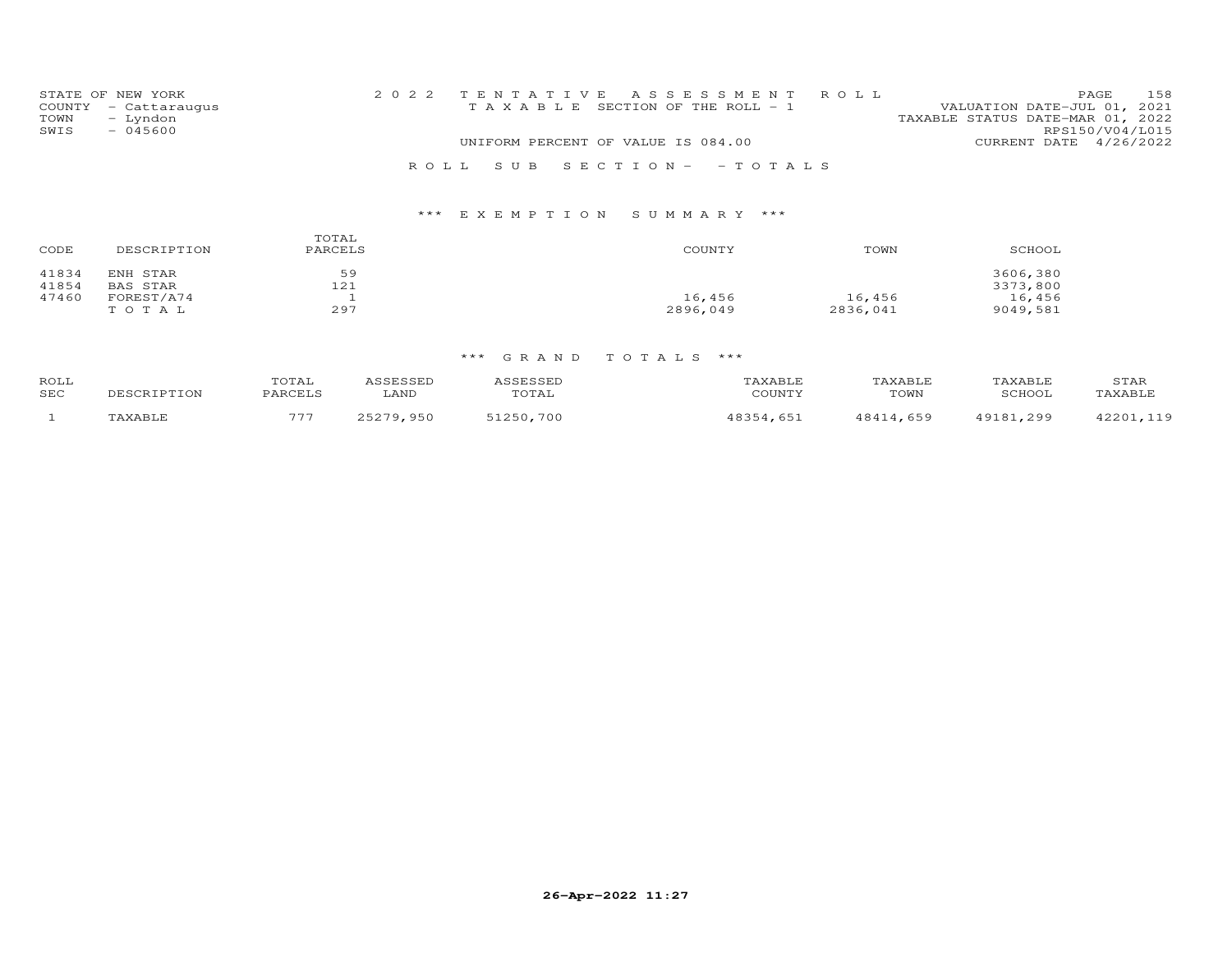| STATE OF NEW YORK    | 2022 TENTATIVE ASSESSMENT ROLL                                                 |                                  | <b>PAGE</b> | 159 |
|----------------------|--------------------------------------------------------------------------------|----------------------------------|-------------|-----|
| COUNTY - Cattaraugus | T A X A B L E SECTION OF THE ROLL - 1 SUB-SECT - 1 VALUATION DATE-JUL 01, 2021 |                                  |             |     |
| TOWN<br>– Lyndon     | PROPERTY LOCATION SEQUENCE                                                     | TAXABLE STATUS DATE-MAR 01, 2022 |             |     |
| $-045600$<br>SWIS    | UNIFORM PERCENT OF VALUE IS 084.00                                             |                                  |             |     |

| TAX MAP PARCEL NUMBER | PROPERTY LOCATION & CLASS ASSESSMENT |        |            |                                    | EXEMPTION CODE------------------COUNTY-------TOWN-----SCHOOL |      |
|-----------------------|--------------------------------------|--------|------------|------------------------------------|--------------------------------------------------------------|------|
| CURRENT OWNERS NAME   | SCHOOL DISTRICT                      |        |            | LAND TAX DESCRIPTION TAXABLE VALUE |                                                              |      |
|                       |                                      |        |            |                                    |                                                              |      |
|                       |                                      |        |            |                                    |                                                              |      |
|                       | 1744 East Hill Rd                    |        |            |                                    |                                                              | 0650 |
| $58.002 - 2 - 5.5$    | 260 Seasonal res                     |        | COUNTY     | TAXABLE VALUE                      | 27,500                                                       |      |
| Watson Rodney J       | Franklinville C 044001 8,900         |        | TOWN       | TAXABLE VALUE                      | 27,500                                                       |      |
| 81 Highledge Dr       | $02 \t04 \t04$                       | 27,500 |            | SCHOOL TAXABLE VALUE               | 27,500                                                       |      |
| Penfield, NY 14526    | Lot 1                                |        | FD560 Fire |                                    | 27,500 TO                                                    |      |
|                       | 1.60<br>ACRES                        |        |            |                                    |                                                              |      |
|                       | EAST-1197921 NRTH-0831607            |        |            |                                    |                                                              |      |
|                       | DEED BOOK 8095 PG-4004               |        |            |                                    |                                                              |      |
|                       | FULL MARKET VALUE                    | 32,738 |            |                                    |                                                              |      |
|                       |                                      |        |            |                                    |                                                              |      |
|                       | 6730 Town Line Rd                    |        |            |                                    |                                                              | 0077 |
| $49.004 - 2 - 42$     | 260 Seasonal res                     |        |            | COUNTY TAXABLE VALUE               | 26,000                                                       |      |
| Wilczak Julian        | Franklinville C 044001               | 14,000 | TOWN       | TAXABLE VALUE                      | 26,000                                                       |      |
| 36 Donna Court        | 11 04 04                             | 26,000 |            | SCHOOL TAXABLE VALUE               | 26,000                                                       |      |
| Depew, NY 14043       | ACRES 4.98                           |        | FD560 Fire |                                    | 26,000 TO                                                    |      |
|                       | EAST-1193728 NRTH-0835595            |        |            |                                    |                                                              |      |
|                       | DEED BOOK 26558 PG-2001              |        |            |                                    |                                                              |      |
|                       | FULL MARKET VALUE                    | 30,952 |            |                                    |                                                              |      |
|                       |                                      |        |            |                                    |                                                              |      |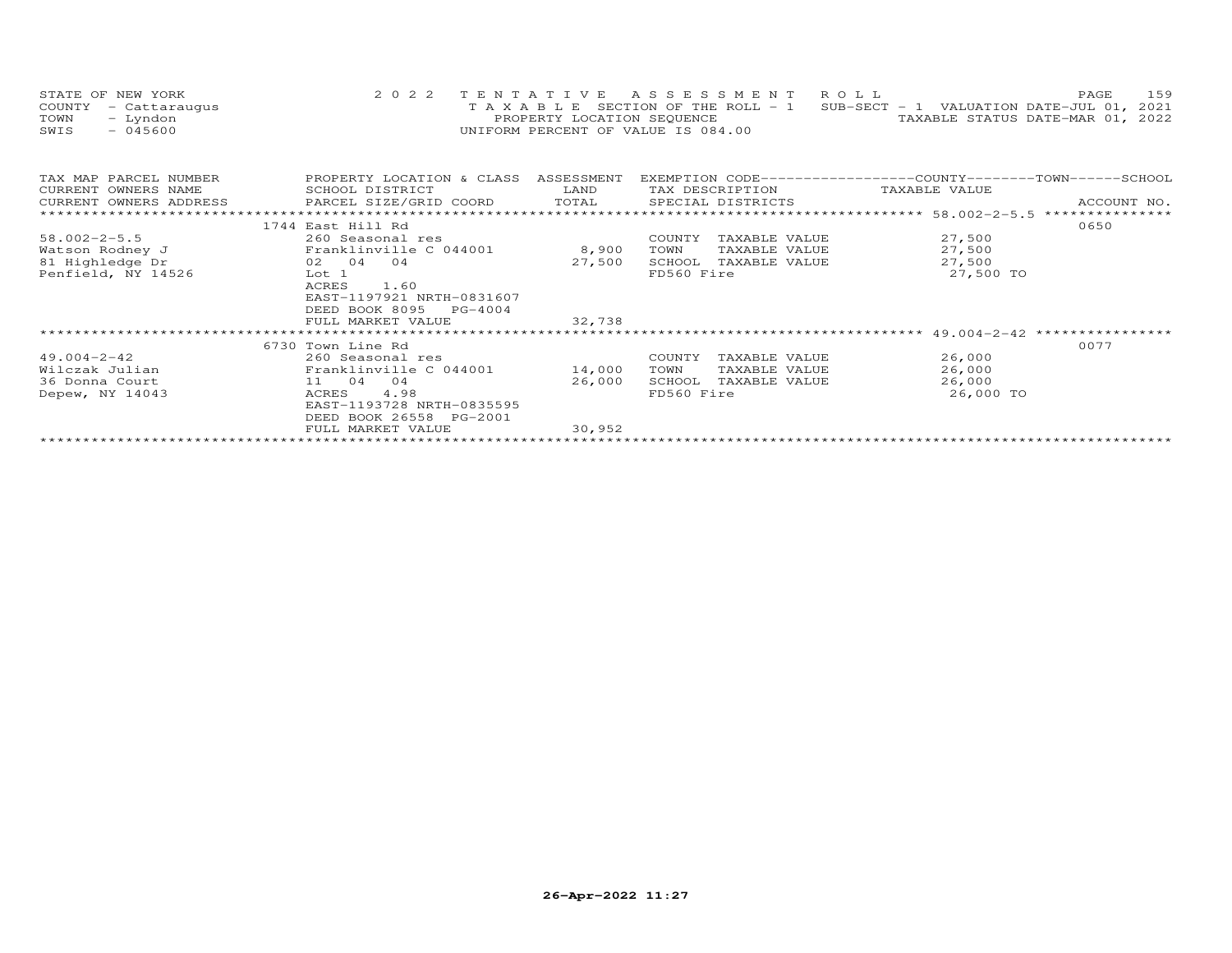| COUNTY<br>TOWN<br>SWIS | STATE OF NEW YORK<br>- Cattaraugus<br>- Lyndon<br>$-045600$ |                         | 2 0 2 2<br>ROLL. | S U B                     | TENTATIVE<br>TAXABLE SECTION OF THE ROLL - 1<br>UNIFORM PERCENT OF VALUE IS 084.00 | A S S E S S M E N T<br>SECTION-1-TOTALS | ROLL             | SUB-SECT - 1 VALUATION DATE-JUL 01, 2021<br>TAXABLE STATUS DATE-MAR 01, 2022 | PAGE<br>160<br>RPS150/V04/L015<br>CURRENT DATE 4/26/2022 |
|------------------------|-------------------------------------------------------------|-------------------------|------------------|---------------------------|------------------------------------------------------------------------------------|-----------------------------------------|------------------|------------------------------------------------------------------------------|----------------------------------------------------------|
|                        |                                                             |                         | ***              | S P E C I A L             | DISTRICT                                                                           | SUMMARY ***                             |                  |                                                                              |                                                          |
| CODE                   | DISTRICT NAME<br>PARCELS                                    | TOTAL EXTENSION<br>TYPE |                  | <b>EXTENSION</b><br>VALUE | AD VALOREM<br>VALUE                                                                | EXEMPT<br><b>AMOUNT</b>                 | TAXABLE<br>VALUE |                                                                              |                                                          |
| FD560 Fire             |                                                             | 2 TOTAL                 |                  |                           | 53,500                                                                             |                                         | 53,500           |                                                                              |                                                          |
|                        |                                                             |                         | $***$            | S C H O O L               | DISTRICT                                                                           | SUMMARY ***                             |                  |                                                                              |                                                          |
| CODE                   | DISTRICT NAME                                               | TOTAL<br>PARCELS        |                  | ASSESSED<br>LAND          | ASSESSED<br>TOTAL                                                                  | <b>EXEMPT</b><br><b>AMOUNT</b>          | TOTAL<br>TAXABLE | STAR<br><b>AMOUNT</b>                                                        | STAR<br>TAXABLE                                          |
| 044001                 | Franklinville Cent                                          | 2                       |                  | 22,900                    | 53,500                                                                             |                                         | 53,500           |                                                                              | 53,500                                                   |
|                        | $S$ U B - T O T A L                                         | 2                       |                  | 22,900                    | 53,500                                                                             |                                         | 53,500           |                                                                              | 53,500                                                   |
|                        | TO TAL                                                      | 2                       |                  | 22,900                    | 53,500                                                                             |                                         | 53,500           |                                                                              | 53,500                                                   |
|                        |                                                             |                         |                  | *** SYSTEM                | CODES                                                                              | SUMMARY ***                             |                  |                                                                              |                                                          |
|                        |                                                             |                         |                  |                           | NO SYSTEM EXEMPTIONS AT THIS LEVEL                                                 |                                         |                  |                                                                              |                                                          |
|                        |                                                             |                         | ***              |                           | EXEMPTION                                                                          | SUMMARY ***                             |                  |                                                                              |                                                          |
|                        |                                                             |                         |                  |                           | NO EXEMPTIONS AT THIS LEVEL                                                        |                                         |                  |                                                                              |                                                          |
|                        |                                                             |                         |                  |                           |                                                                                    |                                         |                  |                                                                              |                                                          |
|                        |                                                             |                         |                  | *** GRAND                 |                                                                                    | TOTALS ***                              |                  |                                                                              |                                                          |
| ROLL<br><b>SEC</b>     | DESCRIPTION                                                 | TOTAL<br>PARCELS        | ASSESSED<br>LAND | ASSESSED                  | TOTAL                                                                              | TAXABLE<br>COUNTY                       |                  | TAXABLE<br>TAXABLE<br>TOWN<br>SCHOOL                                         | STAR<br>TAXABLE                                          |
| $\mathbf{1}$           | TAXABLE                                                     | 2                       | 22,900           |                           | 53,500                                                                             | 53,500                                  |                  | 53,500<br>53,500                                                             | 53,500                                                   |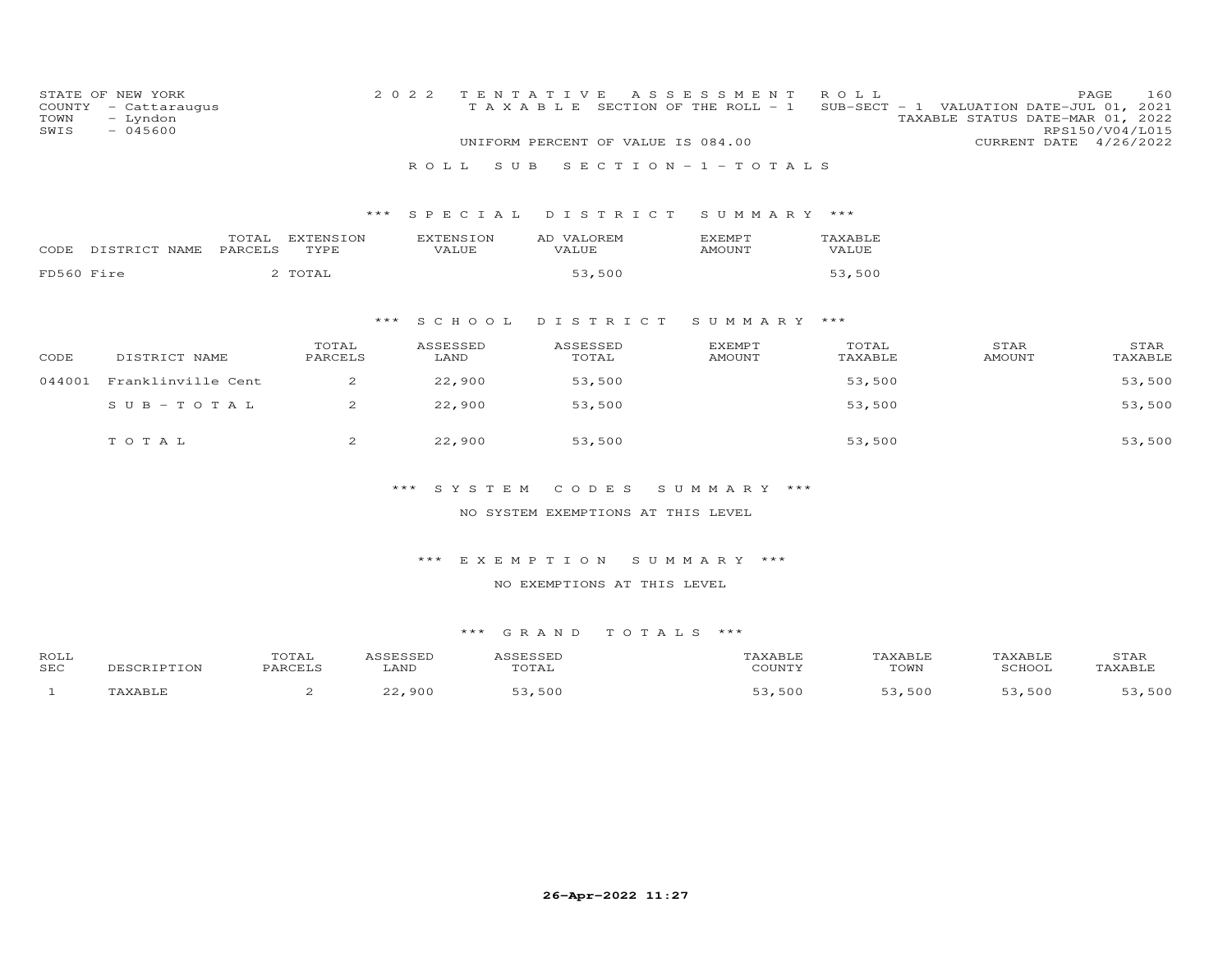| STATE OF NEW YORK    | 2022 TENTATIVE ASSESSMENT ROLL                                                 |                                  | PAGE | 161 |
|----------------------|--------------------------------------------------------------------------------|----------------------------------|------|-----|
| COUNTY - Cattaraugus | T A X A B L E SECTION OF THE ROLL - 1 SUB-SECT - 3 VALUATION DATE-JUL 01, 2021 |                                  |      |     |
| TOWN - Lyndon        | PROPERTY LOCATION SEQUENCE                                                     | TAXABLE STATUS DATE-MAR 01, 2022 |      |     |
| $-045600$<br>SWIS    | UNIFORM PERCENT OF VALUE IS 084.00                                             |                                  |      |     |
|                      |                                                                                |                                  |      |     |

| TAX MAP PARCEL NUMBER   | PROPERTY LOCATION & CLASS | ASSESSMENT |            |                   | EXEMPTION CODE-----------------COUNTY-------TOWN------SCHOOL |      |             |
|-------------------------|---------------------------|------------|------------|-------------------|--------------------------------------------------------------|------|-------------|
| CURRENT OWNERS NAME     | SCHOOL DISTRICT           | LAND       |            | TAX DESCRIPTION   | TAXABLE VALUE                                                |      |             |
| CURRENT OWNERS ADDRESS  | PARCEL SIZE/GRID COORD    | TOTAL      |            | SPECIAL DISTRICTS |                                                              |      | ACCOUNT NO. |
|                         |                           |            |            |                   |                                                              |      |             |
|                         | Livingston Rd             |            |            |                   |                                                              | 0420 |             |
| $40.004 - 2 - 22$       | 942 Co. reforest          |            | XMPT CTY   | 33302             | 106,800                                                      |      | $\Omega$    |
| Catt Co Forest          | Franklinville C 044001    | 106,800    | COUNTY     | TAXABLE VALUE     |                                                              |      |             |
| Attn: County Treasurer  | 04<br>04<br>1.5           | 106,800    | TOWN       | TAXABLE VALUE     | 106,800                                                      |      |             |
| Little Valley, NY 14755 | 97.26<br>ACRES            |            | SCHOOL     | TAXABLE VALUE     | 106,800                                                      |      |             |
|                         | EAST-1195844 NRTH-0850352 |            | FD560 Fire |                   | 106,800 TO                                                   |      |             |
|                         | FULL MARKET VALUE         | 127,143    |            |                   |                                                              |      |             |
|                         |                           |            |            |                   |                                                              |      |             |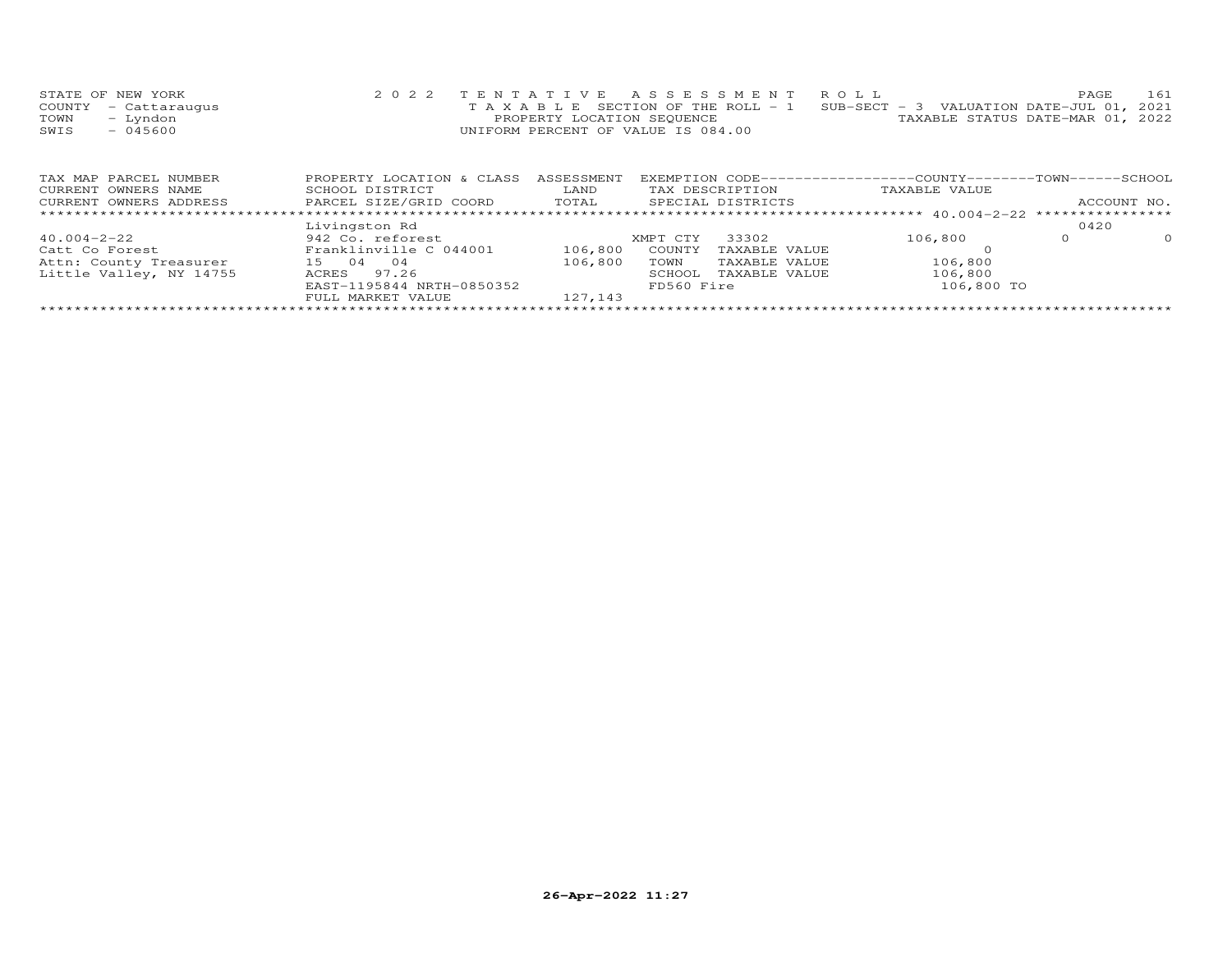| COUNTY<br>TOWN<br>SWIS | STATE OF NEW YORK<br>- Cattaraugus<br>- Lyndon<br>$-045600$ |         |                  |       | 2 0 2 2 |                  | TENTATIVE<br>TAXABLE |                   |          |  | A S S E S S M E N T<br>SECTION OF THE ROLL - 1<br>UNIFORM PERCENT OF VALUE IS 084.00 | ROLL<br>$SUB-SECTION - 3$ |  |                       | PAGE<br>VALUATION DATE-JUL 01,<br>TAXABLE STATUS DATE-MAR 01, 2022<br>RPS150/V04/L015<br>CURRENT DATE 4/26/2022 | 162<br>2021     |
|------------------------|-------------------------------------------------------------|---------|------------------|-------|---------|------------------|----------------------|-------------------|----------|--|--------------------------------------------------------------------------------------|---------------------------|--|-----------------------|-----------------------------------------------------------------------------------------------------------------|-----------------|
|                        |                                                             |         |                  |       | ROLL    |                  | S U B                |                   |          |  | SECTION - $3$ - TOTALS                                                               |                           |  |                       |                                                                                                                 |                 |
|                        |                                                             |         |                  | $***$ |         | SPECIAL          |                      |                   | DISTRICT |  | SUMMARY ***                                                                          |                           |  |                       |                                                                                                                 |                 |
|                        |                                                             | TOTAL   | EXTENSION        |       |         | <b>EXTENSION</b> |                      | AD VALOREM        |          |  | <b>EXEMPT</b>                                                                        | TAXABLE                   |  |                       |                                                                                                                 |                 |
| CODE                   | DISTRICT NAME                                               | PARCELS | TYPE             |       |         | VALUE            |                      | VALUE             |          |  | <b>AMOUNT</b>                                                                        | VALUE                     |  |                       |                                                                                                                 |                 |
| FD560 Fire             |                                                             |         | 1 TOTAL          |       |         |                  |                      | 106,800           |          |  |                                                                                      | 106,800                   |  |                       |                                                                                                                 |                 |
|                        |                                                             |         |                  |       |         |                  |                      |                   |          |  |                                                                                      |                           |  |                       |                                                                                                                 |                 |
|                        |                                                             |         |                  | $***$ |         | S C H O O L      |                      |                   | DISTRICT |  | SUMMARY                                                                              | ***                       |  |                       |                                                                                                                 |                 |
| CODE                   | DISTRICT NAME                                               |         | TOTAL<br>PARCELS |       |         | ASSESSED<br>LAND |                      | ASSESSED<br>TOTAL |          |  | <b>EXEMPT</b><br><b>AMOUNT</b>                                                       | TOTAL<br>TAXABLE          |  | STAR<br><b>AMOUNT</b> |                                                                                                                 | STAR<br>TAXABLE |
| 044001                 | Franklinville Cent                                          |         | $\mathbf{1}$     |       |         | 106,800          |                      | 106,800           |          |  |                                                                                      | 106,800                   |  |                       |                                                                                                                 | 106,800         |
|                        | $SUB - TO TAL$                                              |         | $\mathbf{1}$     |       |         | 106,800          |                      | 106,800           |          |  |                                                                                      | 106,800                   |  |                       |                                                                                                                 | 106,800         |
|                        | TOTAL                                                       |         | $\mathbf{1}$     |       |         | 106,800          |                      | 106,800           |          |  |                                                                                      | 106,800                   |  |                       |                                                                                                                 | 106,800         |
|                        |                                                             |         |                  | $***$ |         | SYSTEM           |                      |                   | CODES    |  | SUMMARY ***                                                                          |                           |  |                       |                                                                                                                 |                 |

# NO SYSTEM EXEMPTIONS AT THIS LEVEL

# \*\*\* E X E M P T I O N S U M M A R Y \*\*\*

| CODE  | DESCRIPTION       | TOTAL<br>PARCELS | COUNTY             | TOWN | SCHOOL |
|-------|-------------------|------------------|--------------------|------|--------|
| 33302 | XMPT CTY<br>TOTAL | <b>.</b><br>۰    | 106,800<br>106,800 |      |        |

| ROLL<br>SEC | DESCRIPTION | TOTAL<br>PARCELS | LAND                  | ACCECCEL<br>.<br>TOTAL | CCTNTT1 | TOWN    | SCHOOT        | STAR<br>,XABLI |
|-------------|-------------|------------------|-----------------------|------------------------|---------|---------|---------------|----------------|
|             |             |                  | $\sim$ $\sim$<br>-800 | 106,800                |         | 106.800 | ,800<br>່ ດ 6 | .800<br>۱ ∩ հ  |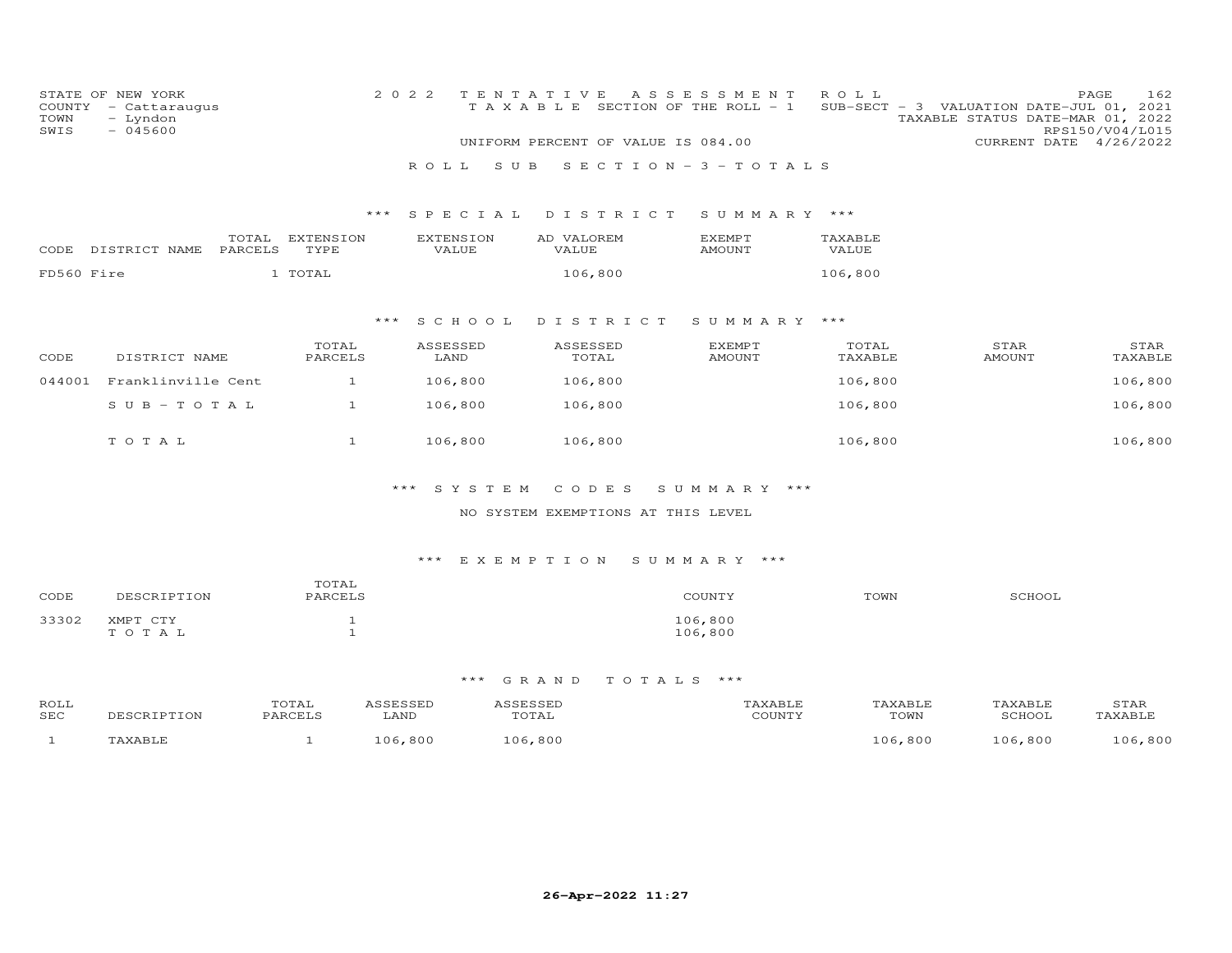| STATE OF NEW YORK    | 2022 TENTATIVE ASSESSMENT ROLL     |  |                                  | PAGE.                  | 163 |
|----------------------|------------------------------------|--|----------------------------------|------------------------|-----|
| COUNTY - Cattaraugus | TAXABLE SECTION OF THE ROLL - 1    |  | VALUATION DATE-JUL 01, 2021      |                        |     |
| TOWN<br>- Lyndon     |                                    |  | TAXABLE STATUS DATE-MAR 01, 2022 |                        |     |
| $-045600$<br>SWIS    | UNIFORM PERCENT OF VALUE IS 084.00 |  |                                  | RPS150/V04/L015        |     |
|                      |                                    |  |                                  | CURRENT DATE 4/26/2022 |     |
|                      |                                    |  |                                  |                        |     |

## R O L L S E C T I O N T O T A L S

## \*\*\* S P E C I A L D I S T R I C T S U M M A R Y \*\*\*

| CODE.      | DISTRICT NAME PARCELS | TOTAL | EXTENSION<br>TYPE. | <b>EXTENSION</b><br>VALUE | AD VALOREM<br>VALUE. | <b>F.XFMPT</b><br>AMOUNT | TAXABLE<br><b>VALUE</b> |
|------------|-----------------------|-------|--------------------|---------------------------|----------------------|--------------------------|-------------------------|
| FD560 Fire |                       |       | 778 TOTAL          |                           | 51336,000            |                          | 51336,000               |

# \*\*\* S C H O O L D I S T R I C T S U M M A R Y \*\*\*

| CODE             | DISTRICT NAME                        | TOTAL<br>PARCELS | ASSESSED<br>LAND      | ASSESSED<br>TOTAL      | EXEMPT<br>AMOUNT    | TOTAL<br>TAXABLE      | STAR<br>AMOUNT       | STAR<br>TAXABLE       |
|------------------|--------------------------------------|------------------|-----------------------|------------------------|---------------------|-----------------------|----------------------|-----------------------|
| 024801<br>044001 | Cuba-Rush Cent<br>Franklinville Cent | 126<br>654       | 4848,400<br>20561,250 | 10106,800<br>41304,200 | 566,794<br>1502,607 | 9540,006<br>39801,593 | 1138,650<br>5841,530 | 8401,356<br>33960,063 |
|                  | $SUB-TOTAL$                          | 780              | 25409,650             | 51411,000              | 2069,401            | 49341,599             | 6980,180             | 42361, 419            |
|                  | TOTAL                                | 780              | 25409,650             | 51411,000              | 2069,401            | 49341,599             | 6980,180             | 42361, 419            |

## \*\*\* S Y S T E M C O D E S S U M M A R Y \*\*\*

#### NO SYSTEM EXEMPTIONS AT THIS LEVEL

#### \*\*\* E X E M P T I O N S U M M A R Y \*\*\*

|       |              | TOTAL          |          |          |          |
|-------|--------------|----------------|----------|----------|----------|
| CODE  | DESCRIPTION  | PARCELS        | COUNTY   | TOWN     | SCHOOL   |
| 33302 | XMPT CTY     | <b>J</b>       | 106,800  |          |          |
| 41121 | VET WAR CT   | 24             | 224,880  | 224,880  |          |
| 41122 | VET WAR C    | ᆠ              | 11,280   |          |          |
| 41131 | VET COM CT   | 18             | 316,375  | 316,375  |          |
| 41141 | VET DIS CT   | 11             | 241,325  | 241,325  |          |
| 41162 | $CW_15_VET/$ | $\overline{4}$ | 42,240   |          |          |
| 41700 | AG BLDG      |                | 173,600  | 173,600  | 173,600  |
| 41720 | AG DIST      | 26             | 1113,138 | 1113,138 | 1113,138 |
| 41730 | AG DISTOUT   | 3              | 92,579   | 92,579   | 92,579   |
| 41800 | AGED $C/T/S$ | 14             | 532,938  | 537,450  | 572,369  |
| 41801 | AGED C/T     | 3              | 92,738   | 92,738   |          |
| 41802 | AGED C       |                | 38,500   |          |          |
| 41804 | AGED S       |                |          |          | 73,759   |
|       |              |                |          |          |          |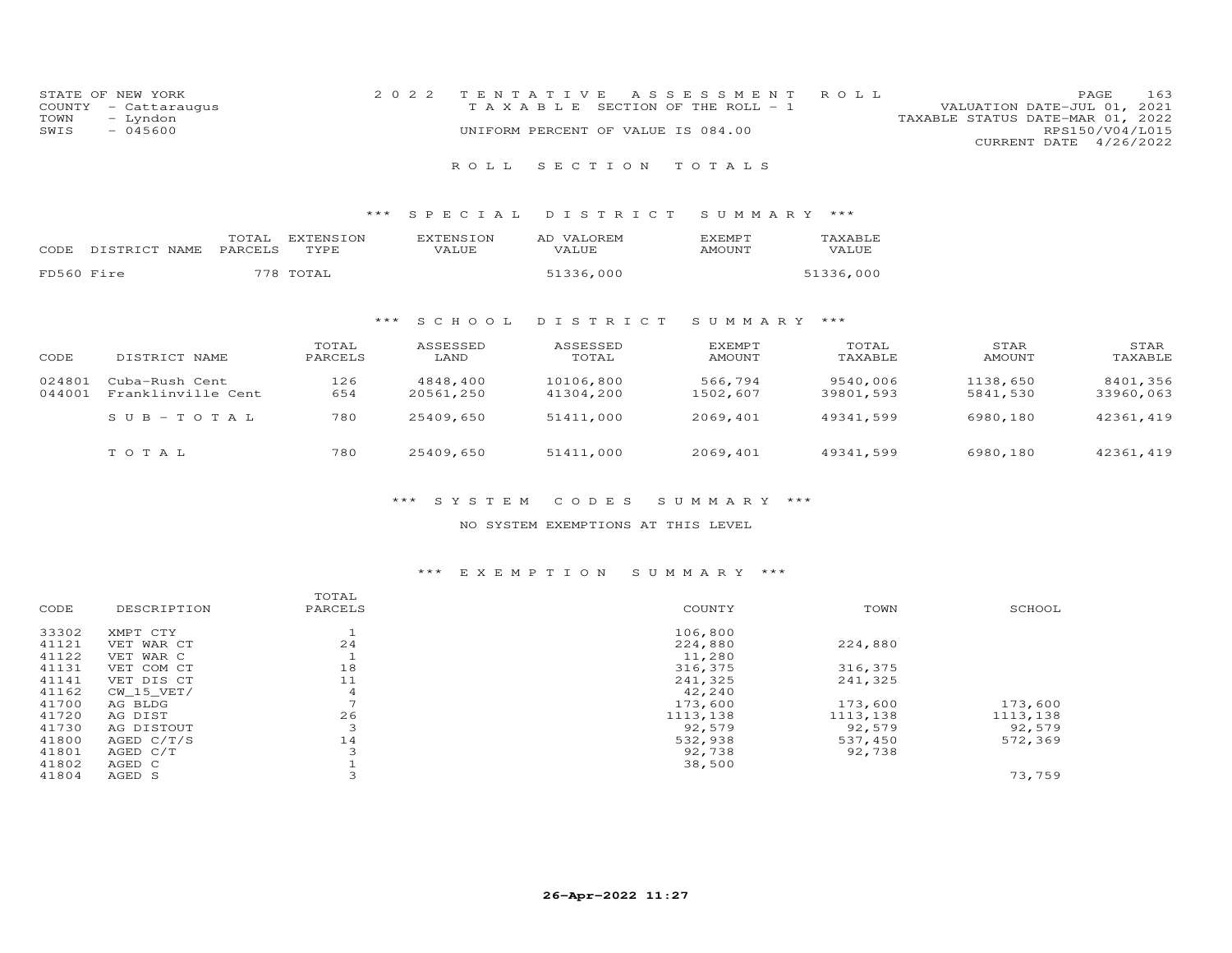|      | STATE OF NEW YORK    |                                    |  | 2022 TENTATIVE ASSESSMENT ROLL        |                                  | PAGE            | 164 |
|------|----------------------|------------------------------------|--|---------------------------------------|----------------------------------|-----------------|-----|
|      | COUNTY - Cattaraugus |                                    |  | T A X A B L E SECTION OF THE ROLL - 1 | VALUATION DATE-JUL 01, 2021      |                 |     |
| TOWN | - Lyndon             |                                    |  |                                       | TAXABLE STATUS DATE-MAR 01, 2022 |                 |     |
| SWIS | $-045600$            | UNIFORM PERCENT OF VALUE IS 084.00 |  |                                       |                                  | RPS150/V04/L015 |     |
|      |                      |                                    |  |                                       | CURRENT DATE 4/26/2022           |                 |     |
|      |                      |                                    |  |                                       |                                  |                 |     |
|      |                      |                                    |  | ROLL SECTION TOTALS                   |                                  |                 |     |

# \*\*\* E X E M P T I O N S U M M A R Y \*\*\*

| CODE  | DESCRIPTION | TOTAL<br>PARCELS | COUNTY   | TOWN     | SCHOOL   |
|-------|-------------|------------------|----------|----------|----------|
| 41806 | AGED T/S    |                  |          | 27,500   | 27,500   |
| 41834 | ENH STAR    | 59               |          |          | 3606,380 |
| 41854 | BAS STAR    | 121              |          |          | 3373,800 |
| 47460 | FOREST/A74  |                  | 16,456   | 16,456   | 16,456   |
|       | TOTAL       | 298              | 3002,849 | 2836,041 | 9049,581 |

| ROLL<br>SEC | DESCRIPTION | "OTAL<br>PARCELS | ASSESSED<br>LAND | ASSESSED<br>TOTAL | TAXABLE<br>COUNTY | TAXABLE<br>TOWN | TAXABLE<br>SCHOOL | STAR<br>TAXABLE |
|-------------|-------------|------------------|------------------|-------------------|-------------------|-----------------|-------------------|-----------------|
|             | TAXABLE     | 780              | 25409,650        | 51411,000         | 48408,151         | 48574,959       | 49341,599         | 42361, 419      |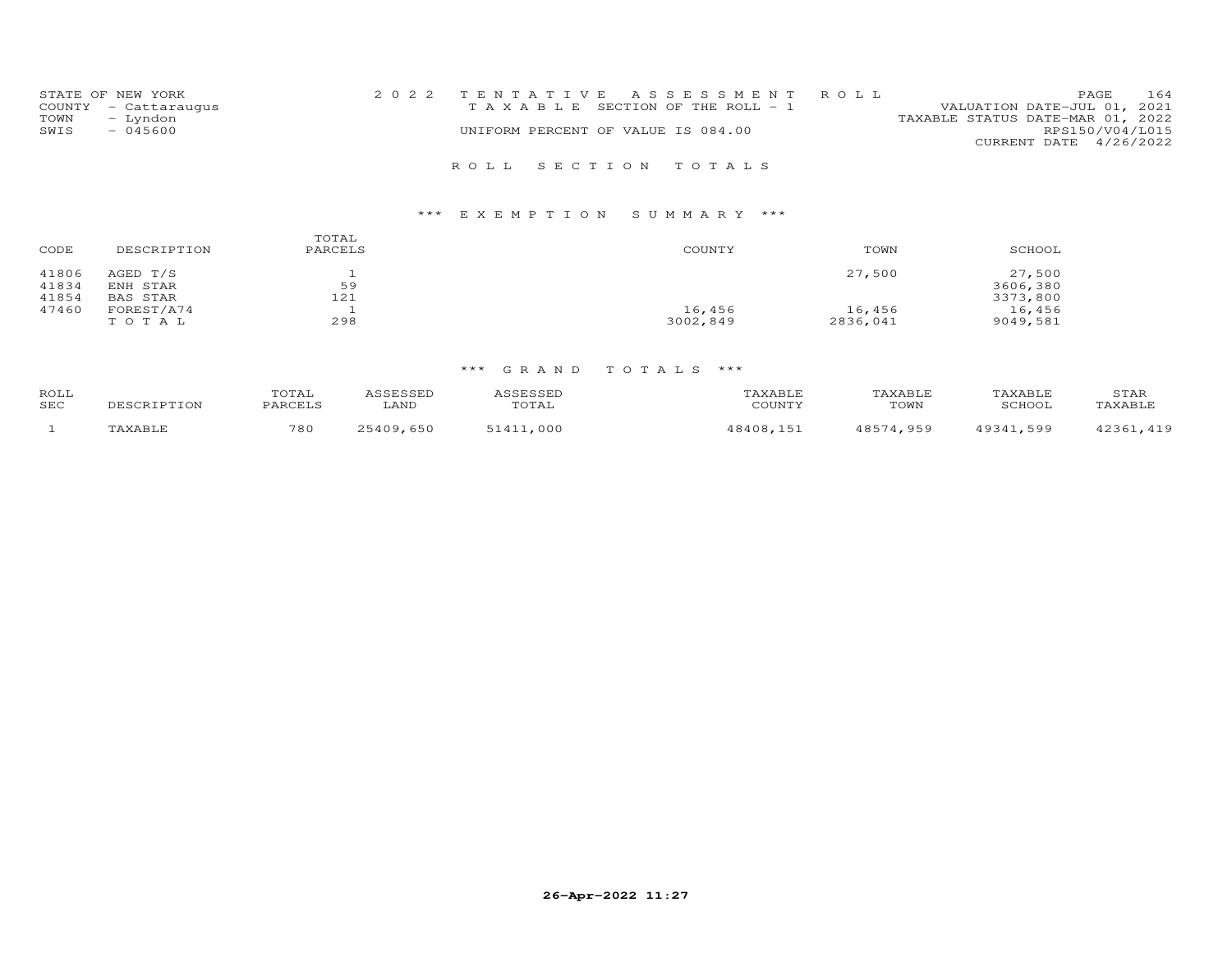| STATE OF NEW YORK<br>COUNTY - Cattaraugus<br>TOWN<br>- Lyndon<br>$-045600$<br>SWIS | 2 0 2 2<br>ROLL SUB-SECT - N- SECTION 534                                                       | PROPERTY LOCATION SEQUENCE | TENTATIVE ASSESSMENT<br>ROLL<br>STATE OWNED LAND SECTION OF THE ROLL - $3$ SUB-SECT - N VALUATION DATE-JUL 01, 2021<br>RPTL REFORESTATION<br>UNIFORM PERCENT OF VALUE IS 084.00 | TAXABLE STATUS DATE-MAR 01, 2022 | PAGE                | 165      |
|------------------------------------------------------------------------------------|-------------------------------------------------------------------------------------------------|----------------------------|---------------------------------------------------------------------------------------------------------------------------------------------------------------------------------|----------------------------------|---------------------|----------|
| TAX MAP PARCEL NUMBER                                                              | PROPERTY LOCATION & CLASS ASSESSMENT EXEMPTION CODE----------------COUNTY-------TOWN-----SCHOOL |                            |                                                                                                                                                                                 |                                  |                     |          |
| CURRENT OWNERS NAME<br>CURRENT OWNERS ADDRESS                                      | SCHOOL DISTRICT<br>PARCEL SIZE/GRID COORD                                                       | LAND<br>TOTAL              | TAX DESCRIPTION<br>SPECIAL DISTRICTS                                                                                                                                            | TAXABLE VALUE                    | ACCOUNT NO.         |          |
|                                                                                    |                                                                                                 |                            |                                                                                                                                                                                 |                                  |                     |          |
| $41.004 - 1 - 2$                                                                   | 416 Clark Rd<br>932 Forest s532b                                                                |                            | STATE C<br>32252                                                                                                                                                                | 241,900                          | 0110002<br>$\Omega$ | $\Omega$ |
| State Of New York                                                                  | Franklinville C 044001                                                                          | 143,799                    | COUNTY TAXABLE VALUE                                                                                                                                                            | $\Omega$                         |                     |          |
| Attn: County Treasurer                                                             | 16/24 04 03                                                                                     | 241,900                    | TOWN<br>TAXABLE VALUE                                                                                                                                                           | 241,900                          |                     |          |
| Cattaraugus County                                                                 | Catt Reforest                                                                                   |                            | SCHOOL TAXABLE VALUE                                                                                                                                                            | 241,900                          |                     |          |
| 303 Court St                                                                       | Area H                                                                                          |                            | FD560 Fire                                                                                                                                                                      | 241,900 TO                       |                     |          |
| Little Valley, NY 14755                                                            | ACRES 209.87                                                                                    |                            |                                                                                                                                                                                 |                                  |                     |          |
|                                                                                    | EAST-1214563 NRTH-0854282                                                                       |                            |                                                                                                                                                                                 |                                  |                     |          |
|                                                                                    | FULL MARKET VALUE                                                                               | 287,976                    |                                                                                                                                                                                 |                                  |                     |          |
|                                                                                    | 418 Clark Rd                                                                                    |                            |                                                                                                                                                                                 |                                  | 0130001             |          |
| $41.004 - 1 - 1$                                                                   | 932 Forest s532b                                                                                |                            | STATE C<br>32252                                                                                                                                                                | 283,400                          | $\Omega$            | $\Omega$ |
| State Of New York                                                                  | Franklinville C 044001                                                                          | 148,587                    | COUNTY TAXABLE VALUE                                                                                                                                                            | $\Omega$                         |                     |          |
| Attn: County Treasurer                                                             | 24 04 03                                                                                        | 283,400                    | TOWN<br>TAXABLE VALUE                                                                                                                                                           | 283,400                          |                     |          |
| Cattaraugus County                                                                 | Catt Reforest                                                                                   |                            | SCHOOL TAXABLE VALUE                                                                                                                                                            | 283,400                          |                     |          |
| 303 Court St                                                                       | Area J                                                                                          |                            | FD560 Fire                                                                                                                                                                      | 283,400 TO                       |                     |          |
| Little Valley, NY 14755                                                            | ACRES 204.07                                                                                    |                            |                                                                                                                                                                                 |                                  |                     |          |
|                                                                                    | EAST-1212057 NRTH-0853858                                                                       |                            |                                                                                                                                                                                 |                                  |                     |          |
|                                                                                    | FULL MARKET VALUE                                                                               | 337,381                    |                                                                                                                                                                                 |                                  |                     |          |
|                                                                                    | 417 Palmer Rd                                                                                   |                            |                                                                                                                                                                                 |                                  | 0120003             |          |
| $41.004 - 1 - 13$                                                                  | 932 Forest s532b                                                                                |                            | STATE C<br>32252                                                                                                                                                                | 294,800                          | $\Omega$            |          |
| State Of New York                                                                  | Cuba-Rush Cent 024801                                                                           | 294,800                    | COUNTY TAXABLE VALUE                                                                                                                                                            | $\circ$                          |                     |          |
| Attn: County Treasurer                                                             | 0.3<br>15/16/23<br>04                                                                           | 294,800                    | TOWN<br>TAXABLE VALUE                                                                                                                                                           | 294,800                          |                     |          |
| Cattaraugus County                                                                 | Catt Reforest                                                                                   |                            | SCHOOL TAXABLE VALUE                                                                                                                                                            | 294,800                          |                     |          |
| 303 Court St                                                                       | Area I                                                                                          |                            | FD560 Fire                                                                                                                                                                      | 294,800 TO                       |                     |          |
| Little Valley, NY 14755                                                            | ACRES 298.51                                                                                    |                            |                                                                                                                                                                                 |                                  |                     |          |
|                                                                                    | EAST-1215270 NRTH-0850857                                                                       |                            |                                                                                                                                                                                 |                                  |                     |          |
|                                                                                    | FULL MARKET VALUE                                                                               | 350,952                    |                                                                                                                                                                                 |                                  |                     |          |
|                                                                                    |                                                                                                 |                            |                                                                                                                                                                                 |                                  |                     |          |
| $41.004 - 1 - 14$                                                                  | 419 Palmer Rd<br>932 Forest s532b                                                               |                            | STATE C<br>32252                                                                                                                                                                | 202,100                          | 0140001<br>$\Omega$ |          |
| State Of New York                                                                  | Franklinville C 044001                                                                          | 202,100                    | COUNTY TAXABLE VALUE                                                                                                                                                            | $\Omega$                         |                     |          |
| Attn: County Treasurer                                                             | 23 04 03                                                                                        | 202,100                    | TOWN<br>TAXABLE VALUE                                                                                                                                                           | 202,100                          |                     |          |
| Cattaraugus County                                                                 | Catt Reforest                                                                                   |                            | SCHOOL TAXABLE VALUE                                                                                                                                                            | 202,100                          |                     |          |
| 303 Court St                                                                       | Area K                                                                                          |                            | FD560 Fire                                                                                                                                                                      | 202,100 TO                       |                     |          |
| Little Valley, NY 14755                                                            | ACRES 140.53                                                                                    |                            |                                                                                                                                                                                 |                                  |                     |          |
|                                                                                    | EAST-1213138 NRTH-0850135                                                                       |                            |                                                                                                                                                                                 |                                  |                     |          |
|                                                                                    | FULL MARKET VALUE                                                                               | 240,595                    |                                                                                                                                                                                 |                                  |                     |          |
|                                                                                    |                                                                                                 |                            |                                                                                                                                                                                 |                                  |                     |          |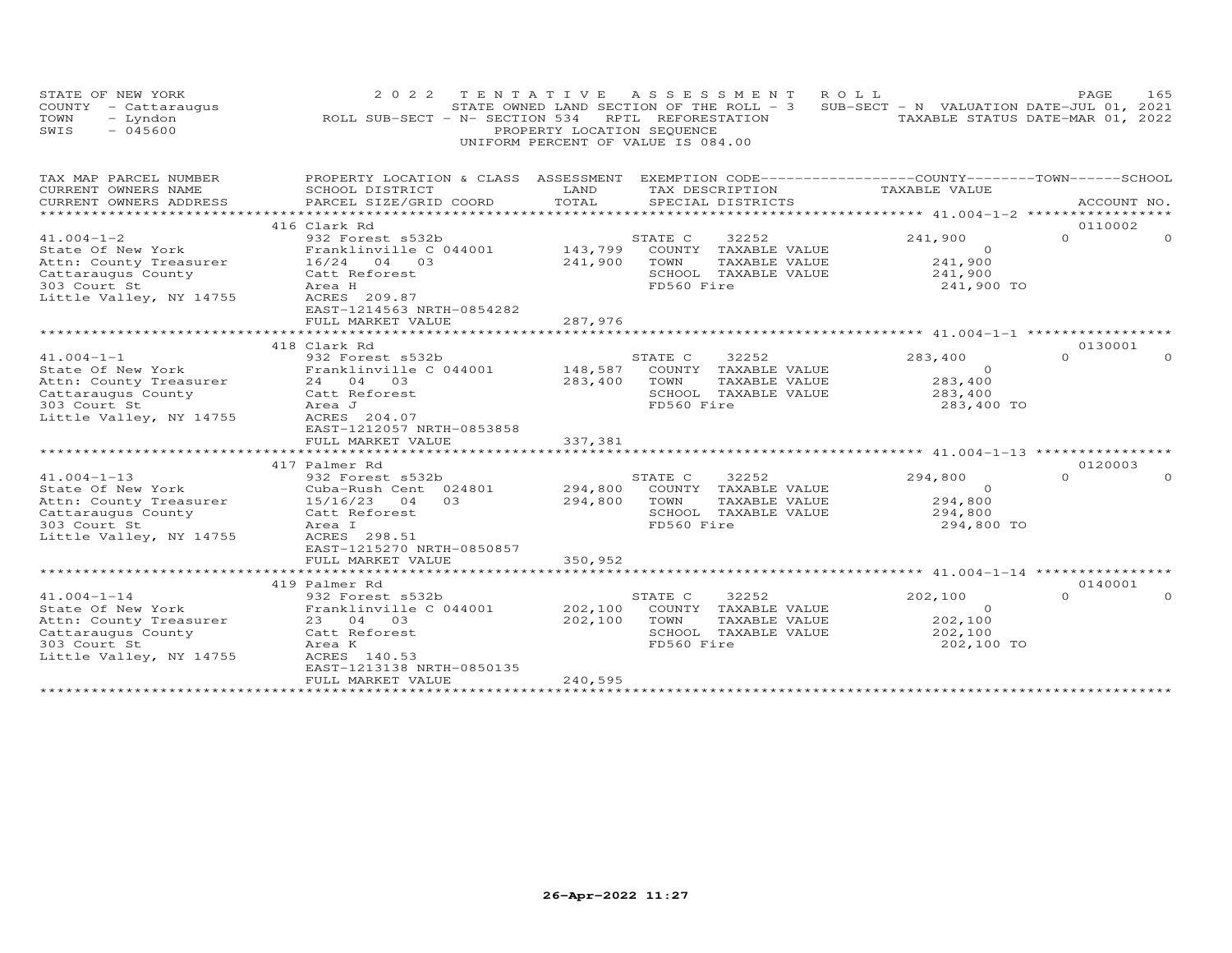| COUNTY<br>TOWN<br>SWIS | STATE OF NEW YORK<br>- Cattaraugus<br>- Lyndon<br>$-045600$ |         |              | 2 0 2 2 | ROLL SUB-SECT - N- SECTION 534 | TENTATIVE<br>STATE OWNED LAND SECTION OF THE ROLL - 3<br>RPTL | A S S E S S M E N T<br>REFORESTATION | ROLL     |               | PAGE<br>SUB-SECT - N VALUATION DATE-JUL 01, 2021<br>TAXABLE STATUS DATE-MAR 01, 2022<br>RPS150/V04/L015<br>CURRENT DATE 4/26/2022 | 166 |
|------------------------|-------------------------------------------------------------|---------|--------------|---------|--------------------------------|---------------------------------------------------------------|--------------------------------------|----------|---------------|-----------------------------------------------------------------------------------------------------------------------------------|-----|
|                        |                                                             |         |              |         | S U B<br>ROLL.                 | UNIFORM PERCENT OF VALUE IS 084.00<br>SECTION - $N - T$ OTALS |                                      |          |               |                                                                                                                                   |     |
|                        |                                                             |         |              |         |                                |                                                               |                                      |          |               |                                                                                                                                   |     |
|                        |                                                             |         |              | ***     | SPECIAL                        | DISTRICT                                                      | SUMMARY ***                          |          |               |                                                                                                                                   |     |
|                        |                                                             | TOTAL   | EXTENSION    |         | <b>EXTENSION</b>               | AD VALOREM                                                    | <b>EXEMPT</b>                        | TAXABLE  |               |                                                                                                                                   |     |
| CODE                   | DISTRICT NAME                                               | PARCELS | TYPE         |         | VALUE                          | VALUE                                                         | <b>AMOUNT</b>                        | VALUE    |               |                                                                                                                                   |     |
| FD560 Fire             |                                                             |         | 4 TOTAL      |         |                                | 1022,200                                                      |                                      | 1022,200 |               |                                                                                                                                   |     |
|                        |                                                             |         |              |         |                                |                                                               |                                      |          |               |                                                                                                                                   |     |
|                        |                                                             |         |              | ***     | S C H O O L                    | DISTRICT                                                      | SUMMARY ***                          |          |               |                                                                                                                                   |     |
|                        |                                                             |         | TOTAL        |         | ASSESSED                       | ASSESSED                                                      | <b>EXEMPT</b>                        | TOTAL    | STAR          | STAR                                                                                                                              |     |
| CODE                   | DISTRICT NAME                                               |         | PARCELS      |         | LAND                           | TOTAL                                                         | AMOUNT                               | TAXABLE  | <b>AMOUNT</b> | TAXABLE                                                                                                                           |     |
| 024801                 | Cuba-Rush Cent                                              |         | $\mathbf{1}$ |         | 294,800                        | 294,800                                                       |                                      | 294,800  |               | 294,800                                                                                                                           |     |
| 044001                 | Franklinville Cent                                          |         | 3            |         | 494,486                        | 727,400                                                       |                                      | 727,400  |               | 727,400                                                                                                                           |     |
|                        | $SUB - TO TAL$                                              |         | 4            |         | 789,286                        | 1022,200                                                      |                                      | 1022,200 |               | 1022,200                                                                                                                          |     |
|                        | TOTAL                                                       |         | 4            |         | 789,286                        | 1022,200                                                      |                                      | 1022,200 |               | 1022,200                                                                                                                          |     |
|                        |                                                             |         |              |         |                                |                                                               |                                      |          |               |                                                                                                                                   |     |

## NO SYSTEM EXEMPTIONS AT THIS LEVEL

# \*\*\* E X E M P T I O N S U M M A R Y \*\*\*

| CODE  | DESCRIPTION      | TOTAL<br>PARCELS | COUNTY               | TOWN | SCHOOL |
|-------|------------------|------------------|----------------------|------|--------|
| 32252 | STATE C<br>TOTAL | ഺ                | 1022,200<br>1022,200 |      |        |

| ROLI<br>SEC | DESCRIPTION      | TOTAL<br>PARCELS | LAND    | SESSED<br>TOTAL | 'AXABLE<br>COUNTY | TAXABLE<br>TOWN | TAXABLE<br>SCHOOL | STAR<br><b>TAXABLT</b> |
|-------------|------------------|------------------|---------|-----------------|-------------------|-----------------|-------------------|------------------------|
|             | STATE OWNED LAND |                  | 789,286 | .022, 200       |                   | 022,200         | 1022,200          | いつつ<br>,200            |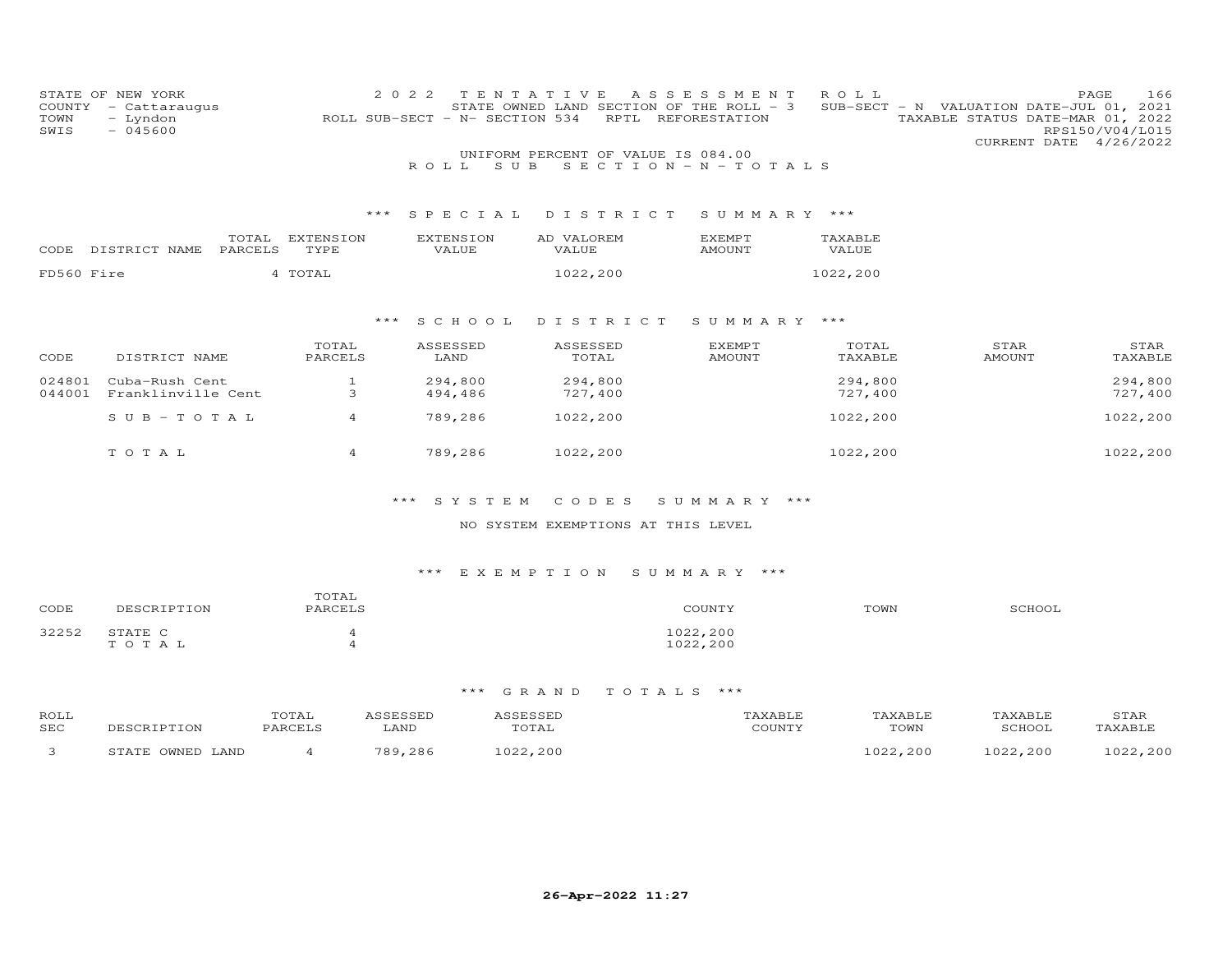| STATE OF NEW YORK<br>COUNTY<br>- Cattaraugus<br>- Lyndon<br>TOWN<br>$-045600$<br>SWIS | 2 0 2 2<br>ROLL SUB-SECT - Y- SECTION 545                   | PROPERTY LOCATION SEQUENCE | TENTATIVE ASSESSMENT ROLL<br>STATE OWNED LAND SECTION OF THE ROLL - 3 SUB-SECT - Y VALUATION DATE-JUL 01, 2021<br>RPTL TRANSITION ASSESSMENTS<br>UNIFORM PERCENT OF VALUE IS 084.00<br>UNIFORM PERCENT OF VALUE IS 084.00 |                                                 | 167<br>PAGE<br>TAXABLE STATUS DATE-MAR 01, 2022 |  |  |
|---------------------------------------------------------------------------------------|-------------------------------------------------------------|----------------------------|---------------------------------------------------------------------------------------------------------------------------------------------------------------------------------------------------------------------------|-------------------------------------------------|-------------------------------------------------|--|--|
| TAX MAP PARCEL NUMBER<br>CURRENT OWNERS NAME                                          | PROPERTY LOCATION & CLASS<br>SCHOOL DISTRICT                | ASSESSMENT<br>LAND         | EXEMPTION CODE------------------COUNTY-------TOWN-----SCHOOL<br>TAX DESCRIPTION                                                                                                                                           | TAXABLE VALUE                                   |                                                 |  |  |
| CURRENT OWNERS ADDRESS                                                                | PARCEL SIZE/GRID COORD                                      | TOTAL                      | SPECIAL DISTRICTS                                                                                                                                                                                                         |                                                 | ACCOUNT NO.                                     |  |  |
|                                                                                       | TOWN Transition Assessment                                  |                            |                                                                                                                                                                                                                           | ****************** 333.000-56-2 *************** | 8000002                                         |  |  |
| $333.000 - 56 - 2$                                                                    | 993 Transition t                                            |                            | TOWN TAXBL 50005                                                                                                                                                                                                          | 3,580                                           | $\Omega$<br>3,580                               |  |  |
| State Of New York                                                                     | Illegal School 040404                                       | $\Omega$                   | COUNTY TAXABLE VALUE                                                                                                                                                                                                      | $\Omega$                                        |                                                 |  |  |
| Attn: County Treasurer                                                                | ACRES 0.01                                                  | 3,580                      | TAXABLE VALUE<br>TOWN                                                                                                                                                                                                     | 3,580                                           |                                                 |  |  |
| Cattaraugus County                                                                    | FULL MARKET VALUE                                           | 4,262                      | SCHOOL TAXABLE VALUE                                                                                                                                                                                                      | $\Omega$                                        |                                                 |  |  |
| 303 Court St                                                                          |                                                             |                            | FD560 Fire                                                                                                                                                                                                                | 3,580 TO                                        |                                                 |  |  |
| Little Valley, NY 14755                                                               |                                                             |                            |                                                                                                                                                                                                                           |                                                 |                                                 |  |  |
|                                                                                       |                                                             |                            |                                                                                                                                                                                                                           | *********** 333.000-56-3 ***************        |                                                 |  |  |
|                                                                                       | SCHOOL Transition Assessment                                |                            |                                                                                                                                                                                                                           |                                                 | 8026401                                         |  |  |
| $333.000 - 56 - 3$                                                                    | 993 Transition t                                            |                            | SCHL TAXBL 50001                                                                                                                                                                                                          | 1,030                                           | 1,030                                           |  |  |
| State Of New York                                                                     | Cuba-Rush Cent 024801                                       | $\Omega$                   | COUNTY TAXABLE VALUE                                                                                                                                                                                                      | $\Omega$                                        |                                                 |  |  |
| Attn: County Treasurer                                                                | 0.01<br>ACRES                                               | 1,030                      | TOWN<br>TAXABLE VALUE                                                                                                                                                                                                     |                                                 |                                                 |  |  |
| Cattaraugus County                                                                    | FULL MARKET VALUE                                           | 1,226                      | SCHOOL TAXABLE VALUE                                                                                                                                                                                                      | 1,030                                           |                                                 |  |  |
| 303 Court St<br>Little Valley, NY 14755                                               |                                                             |                            |                                                                                                                                                                                                                           |                                                 |                                                 |  |  |
|                                                                                       |                                                             |                            |                                                                                                                                                                                                                           |                                                 |                                                 |  |  |
|                                                                                       | SCHOOL Transition Assessment                                |                            |                                                                                                                                                                                                                           |                                                 | 8044001                                         |  |  |
| $333.000 - 56 - 4$                                                                    | 993 Transition t                                            |                            | SCHL TAXBL 50001                                                                                                                                                                                                          | 2,550                                           | 2,550                                           |  |  |
| State Of New York                                                                     | Franklinville C 044001                                      | $\Omega$                   | COUNTY TAXABLE VALUE                                                                                                                                                                                                      | $\circ$                                         |                                                 |  |  |
| Attn: County Treasurer                                                                | ACRES 0.01                                                  | 2,550                      | TOWN<br>TAXABLE VALUE                                                                                                                                                                                                     | $\Omega$                                        |                                                 |  |  |
| Cattaraugus County                                                                    | 2,550<br>FULL MARKET VALUE<br>3,036<br>SCHOOL TAXABLE VALUE |                            |                                                                                                                                                                                                                           |                                                 |                                                 |  |  |
| 303 Court St                                                                          |                                                             |                            |                                                                                                                                                                                                                           |                                                 |                                                 |  |  |
| Little Valley, NY 14755                                                               |                                                             |                            |                                                                                                                                                                                                                           |                                                 |                                                 |  |  |
|                                                                                       |                                                             |                            |                                                                                                                                                                                                                           |                                                 |                                                 |  |  |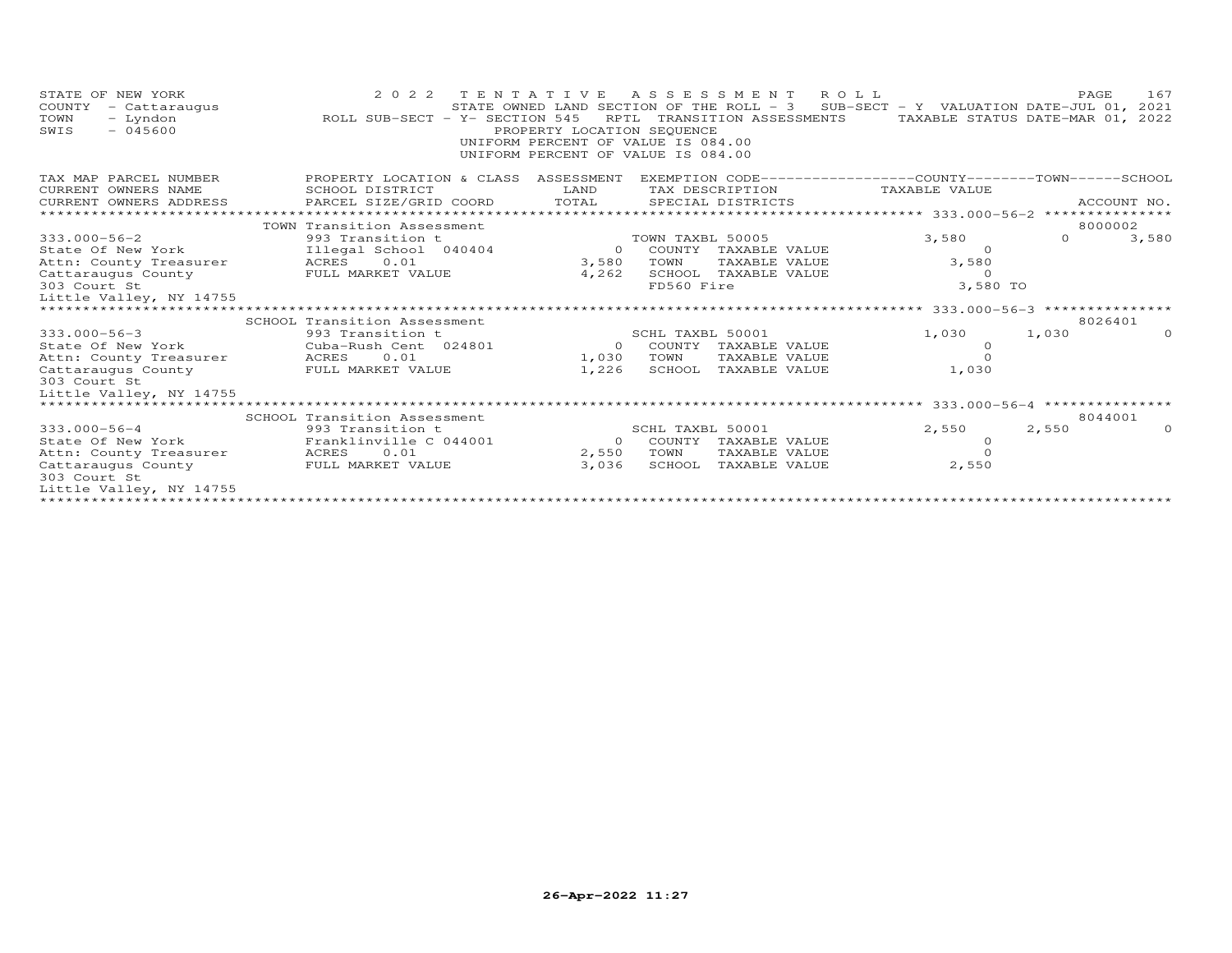| STATE OF NEW YORK<br>COUNTY<br>- Cattaraugus<br>TOWN<br>- Lyndon<br>SWIS<br>$-045600$ |                  |                          | 2022<br>T E<br>N<br>T A<br>ROLL SUB-SECT - Y- SECTION 545 | V<br>Е<br>- S<br>- S<br>STATE OWNED LAND SECTION OF THE ROLL - 3<br>RPTL | E<br>S<br>S M E<br>N T<br>TRANSITION ASSESSMENTS | R O L L          | SUB-SECT - Y VALUATION DATE-JUL $01$ , | PAGE<br>168<br>2021<br>TAXABLE STATUS DATE-MAR 01, 2022<br>RPS150/V04/L015 |
|---------------------------------------------------------------------------------------|------------------|--------------------------|-----------------------------------------------------------|--------------------------------------------------------------------------|--------------------------------------------------|------------------|----------------------------------------|----------------------------------------------------------------------------|
|                                                                                       |                  |                          |                                                           | UNIFORM PERCENT OF VALUE IS 084.00                                       |                                                  |                  |                                        | CURRENT DATE 4/26/2022                                                     |
|                                                                                       |                  |                          | S U B<br>ROLL.                                            |                                                                          | $S E C T I O N - Y - T O T A L S$                |                  |                                        |                                                                            |
|                                                                                       |                  | $***$                    | S P E C I A L                                             | DISTRICT                                                                 | SUMMARY ***                                      |                  |                                        |                                                                            |
| DISTRICT NAME<br>CODE                                                                 | TOTAL<br>PARCELS | <b>EXTENSION</b><br>TYPE | <b>EXTENSION</b><br>VALUE                                 | AD VALOREM<br>VALUE                                                      | <b>EXEMPT</b><br><b>AMOUNT</b>                   | TAXABLE<br>VALUE |                                        |                                                                            |
| FD560 Fire                                                                            |                  | 1 TOTAL                  |                                                           | 3,580                                                                    |                                                  | 3,580            |                                        |                                                                            |
|                                                                                       |                  | ***                      | S C H O O L                                               | DISTRICT                                                                 | SUMMARY ***                                      |                  |                                        |                                                                            |
| CODE<br>DISTRICT NAME                                                                 |                  | TOTAL<br>PARCELS         | ASSESSED<br>LAND                                          | ASSESSED<br>TOTAL                                                        | <b>EXEMPT</b><br><b>AMOUNT</b>                   | TOTAL<br>TAXABLE | STAR<br><b>AMOUNT</b>                  | STAR<br>TAXABLE                                                            |
| 024801<br>Cuba-Rush Cent                                                              |                  |                          |                                                           | 1,030                                                                    |                                                  | 1,030            |                                        | 1,030                                                                      |
| 040404<br>Illegal School<br>Franklinville Cent<br>044001                              |                  |                          |                                                           | 3,580<br>2,550                                                           | 3,580                                            | 2,550            |                                        | 2,550                                                                      |
| $SUB - TO TAL$                                                                        |                  | 3                        |                                                           | 7,160                                                                    | 3,580                                            | 3,580            |                                        | 3,580                                                                      |
| TOTAL                                                                                 |                  | 3                        |                                                           | 7,160                                                                    | 3,580                                            | 3,580            |                                        | 3,580                                                                      |

| CODE  | DESCRIPTION | TOTAL<br>PARCELS | COUNTY | TOWN  | SCHOOL |
|-------|-------------|------------------|--------|-------|--------|
| 50001 | SCHL TAXBL  |                  | 3,580  | 3,580 |        |
| 50005 | TOWN TAXBL  |                  | 3,580  |       | 3,580  |
|       | TOTAL       |                  | 7,160  | 3,580 | 3,580  |

#### \*\*\* E X E M P T I O N S U M M A R Y \*\*\*

NO EXEMPTIONS AT THIS LEVEL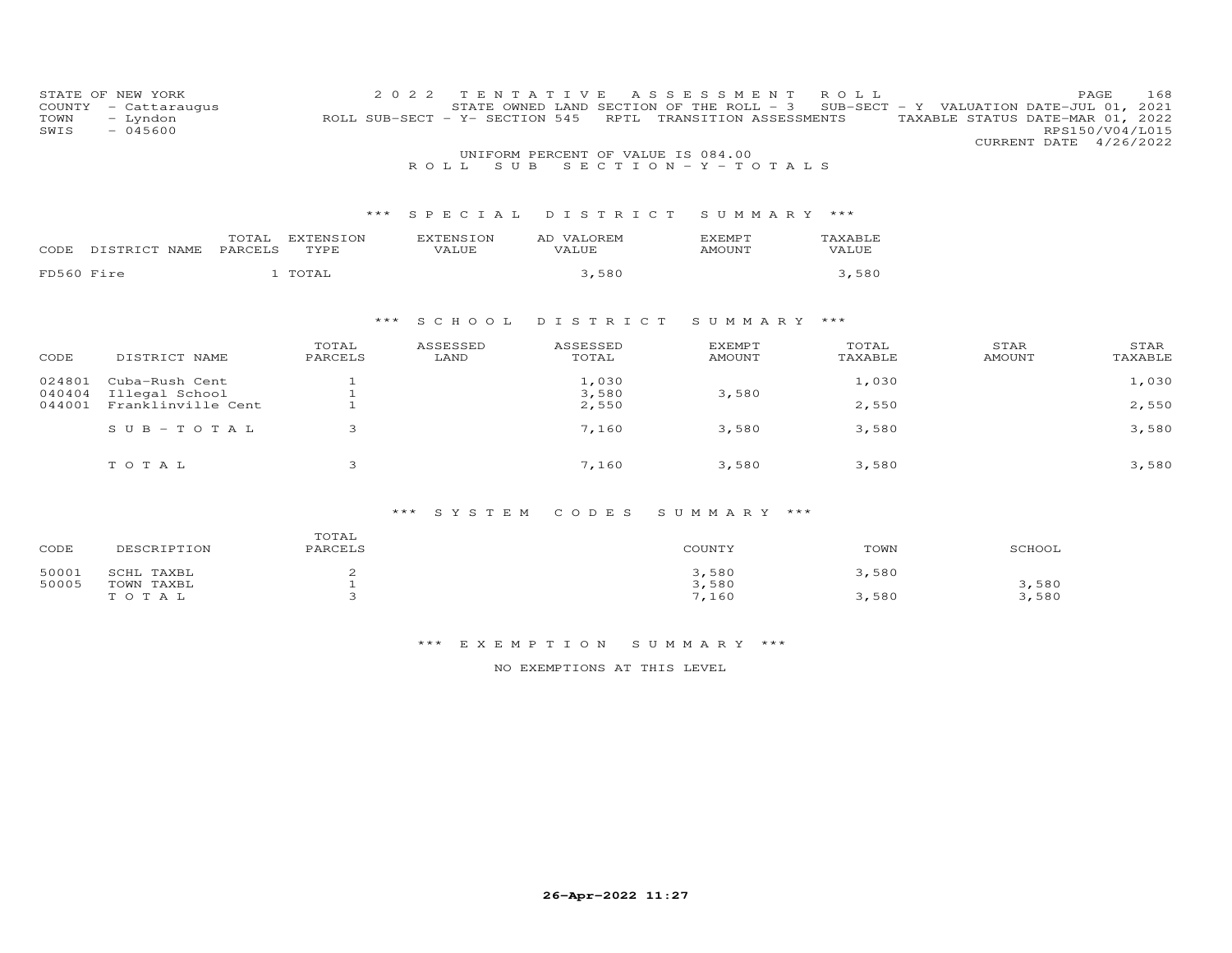|      | STATE OF NEW YORK                  |                                                            | 2022 TENTATIVE ASSESSMENT ROLL                                                      |  |  |  |  |  |                                  | PAGE. | 169 |
|------|------------------------------------|------------------------------------------------------------|-------------------------------------------------------------------------------------|--|--|--|--|--|----------------------------------|-------|-----|
|      | COUNTY - Cattaraugus               |                                                            | STATE OWNED LAND SECTION OF THE ROLL - $3$ SUB-SECT - Y VALUATION DATE-JUL 01, 2021 |  |  |  |  |  |                                  |       |     |
| TOWN | – Lyndon                           | ROLL SUB-SECT - Y- SECTION 545 RPTL TRANSITION ASSESSMENTS |                                                                                     |  |  |  |  |  | TAXABLE STATUS DATE-MAR 01, 2022 |       |     |
| SWIS | $-045600$                          |                                                            |                                                                                     |  |  |  |  |  | RPS150/V04/L015                  |       |     |
|      |                                    |                                                            |                                                                                     |  |  |  |  |  | CURRENT DATE 4/26/2022           |       |     |
|      | UNIFORM PERCENT OF VALUE IS 084.00 |                                                            |                                                                                     |  |  |  |  |  |                                  |       |     |
|      |                                    |                                                            | ROLL SUB SECTION-Y-TOTALS                                                           |  |  |  |  |  |                                  |       |     |

| ROLL<br>SEC |                                               | OTAI | LAND | $m \wedge m \wedge n$<br>TAT. | AXABLE<br>TOWN | $\overline{a}$ | STAR |
|-------------|-----------------------------------------------|------|------|-------------------------------|----------------|----------------|------|
|             | <b>DITATE F</b><br>AND.<br>3m 3m <sup>3</sup> |      |      | 60                            | ,580           | 580            | 580  |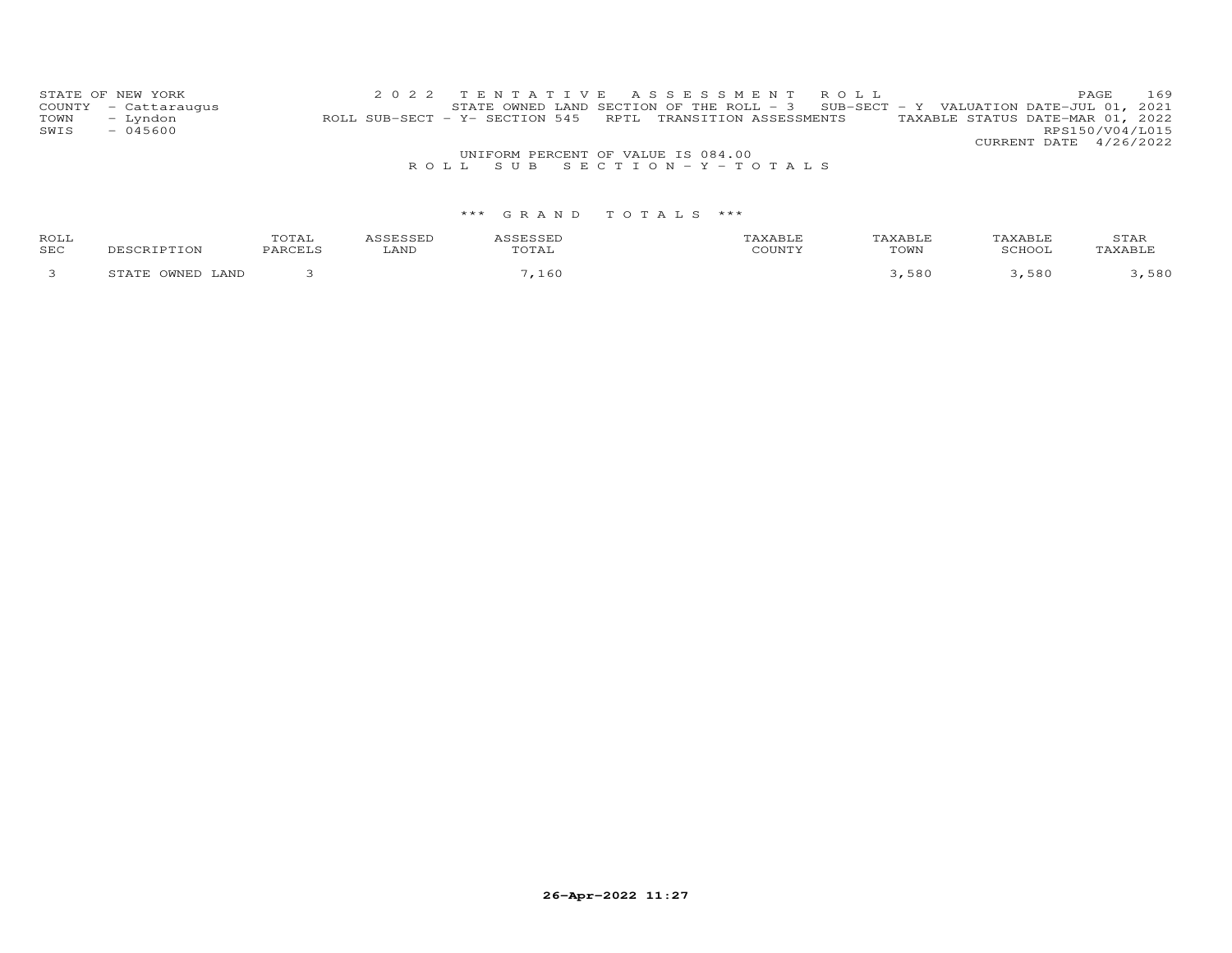| COUNTY<br>TOWN<br>SWIS | STATE OF NEW YORK<br>- Cattaraugus<br>- Lyndon<br>$-045600$ |                  |                   | 2 0 2 2                   | TENTATIVE<br>STATE OWNED LAND SECTION OF THE ROLL - 3<br>UNIFORM PERCENT OF VALUE IS 084.00 | A S S E S S M E N T     | ROLL             | VALUATION DATE-JUL 01, 2021<br>TAXABLE STATUS DATE-MAR 01, 2022 | 170<br>PAGE<br>RPS150/V04/L015<br>CURRENT DATE 4/26/2022 |
|------------------------|-------------------------------------------------------------|------------------|-------------------|---------------------------|---------------------------------------------------------------------------------------------|-------------------------|------------------|-----------------------------------------------------------------|----------------------------------------------------------|
|                        |                                                             |                  |                   |                           |                                                                                             |                         |                  |                                                                 |                                                          |
|                        |                                                             |                  |                   | ROLL                      | SECTION                                                                                     | TOTALS                  |                  |                                                                 |                                                          |
|                        |                                                             |                  | * * *             | SPECIAL                   | DISTRICT                                                                                    | SUMMARY ***             |                  |                                                                 |                                                          |
| CODE                   | DISTRICT NAME                                               | TOTAL<br>PARCELS | EXTENSION<br>TYPE | <b>EXTENSION</b><br>VALUE | AD VALOREM<br>VALUE                                                                         | <b>EXEMPT</b><br>AMOUNT | TAXABLE<br>VALUE |                                                                 |                                                          |
| FD560 Fire             |                                                             |                  | 5 TOTAL           |                           | 1025,780                                                                                    |                         | 1025,780         |                                                                 |                                                          |
|                        |                                                             |                  | ***               | S C H O O L               | DISTRICT                                                                                    | SUMMARY ***             |                  |                                                                 |                                                          |
| CODE                   | DISTRICT NAME                                               |                  | TOTAL<br>PARCELS  | ASSESSED<br>LAND          | ASSESSED<br>TOTAL                                                                           | EXEMPT<br><b>AMOUNT</b> | TOTAL<br>TAXABLE | STAR<br><b>AMOUNT</b>                                           | STAR<br>TAXABLE                                          |
| 024801<br>040404       | Cuba-Rush Cent<br>Illegal School                            |                  | 2<br>$\mathbf{1}$ | 294,800                   | 295,830<br>3,580                                                                            | 3,580                   | 295,830          |                                                                 | 295,830                                                  |
| 044001                 | Franklinville Cent                                          |                  | $\overline{4}$    | 494,486                   | 729,950                                                                                     |                         | 729,950          |                                                                 | 729,950                                                  |
|                        | $S \cup B - TO T A L$                                       |                  | $7\overline{ }$   | 789,286                   | 1029,360                                                                                    | 3,580                   | 1025,780         |                                                                 | 1025,780                                                 |
|                        | TOTAL                                                       |                  | $\overline{7}$    | 789,286                   | 1029,360                                                                                    | 3,580                   | 1025,780         |                                                                 | 1025,780                                                 |
|                        |                                                             |                  |                   |                           |                                                                                             |                         |                  |                                                                 |                                                          |

| CODE  | DESCRIPTION | TOTAL<br>PARCELS | COUNTY | TOWN  | SCHOOL |
|-------|-------------|------------------|--------|-------|--------|
| 50001 | SCHL TAXBL  |                  | 3,580  | 3,580 |        |
| 50005 | TOWN TAXBL  |                  | 3,580  |       | 3,580  |
|       | TOTAL       |                  | 7,160  | 3,580 | 3,580  |

#### \*\*\* E X E M P T I O N S U M M A R Y \*\*\*

| CODE  | DESCRIPTION      | TOTAL<br>PARCELS | COUNTY               | TOWN | SCHOOL |
|-------|------------------|------------------|----------------------|------|--------|
| 32252 | STATE C<br>TOTAL |                  | 1022,200<br>1022,200 |      |        |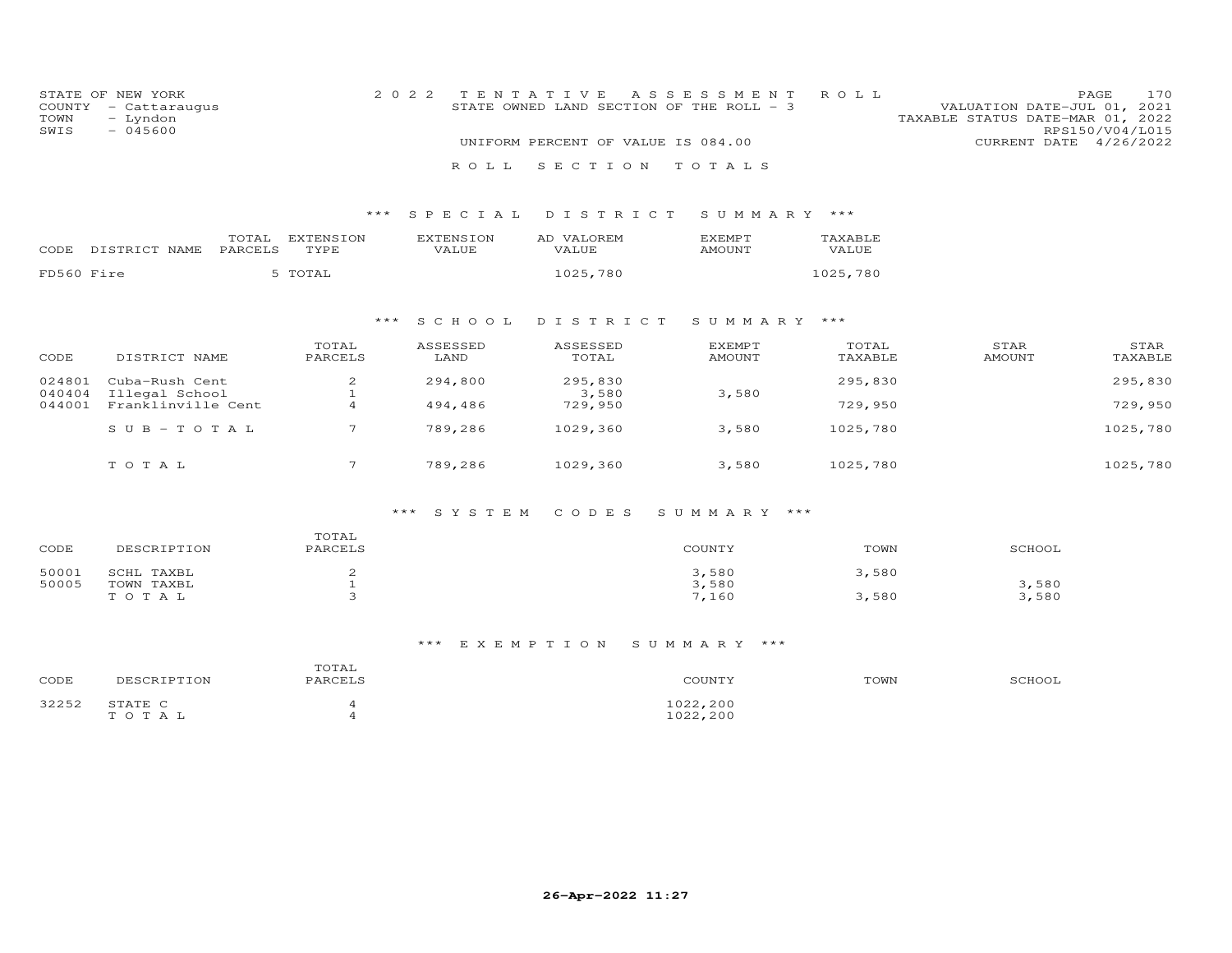| STATE OF NEW YORK<br>COUNTY - Cattaraugus<br>TOWN<br>- Lyndon<br>SWIS<br>$-045600$ | 2022 TENTATIVE ASSESSMENT ROLL<br>STATE OWNED LAND SECTION OF THE ROLL - 3 | 171<br>PAGE<br>VALUATION DATE-JUL 01, 2021<br>TAXABLE STATUS DATE-MAR 01, 2022<br>RPS150/V04/L015 |
|------------------------------------------------------------------------------------|----------------------------------------------------------------------------|---------------------------------------------------------------------------------------------------|
|                                                                                    | UNIFORM PERCENT OF VALUE IS 084.00                                         | CURRENT DATE 4/26/2022                                                                            |
|                                                                                    | ROLL SECTION TOTALS                                                        |                                                                                                   |

| ROLL<br>SEC | <b>DESCRIPTION</b>              | $T$ $\cap$ $T$ $\cap$ $T$<br>O T UT<br>PARCELS | LAND       | TOTAL | AXABLF<br>$C$ $C$ $T$ $T$ $T$ $T$ $T$ $T$ $T$ | TAXABLE<br>TOWN                        | TAXABLE<br>SCHOO1 | STAR<br>TAXABLF |
|-------------|---------------------------------|------------------------------------------------|------------|-------|-----------------------------------------------|----------------------------------------|-------------------|-----------------|
|             | <b>OMNET</b><br>יחת מחי<br>LAND |                                                | 700<br>286 |       |                                               | 780<br>$\circ$ $\cap$ $\cap$ $\subset$ | 025<br>780        | 780<br>ハつに      |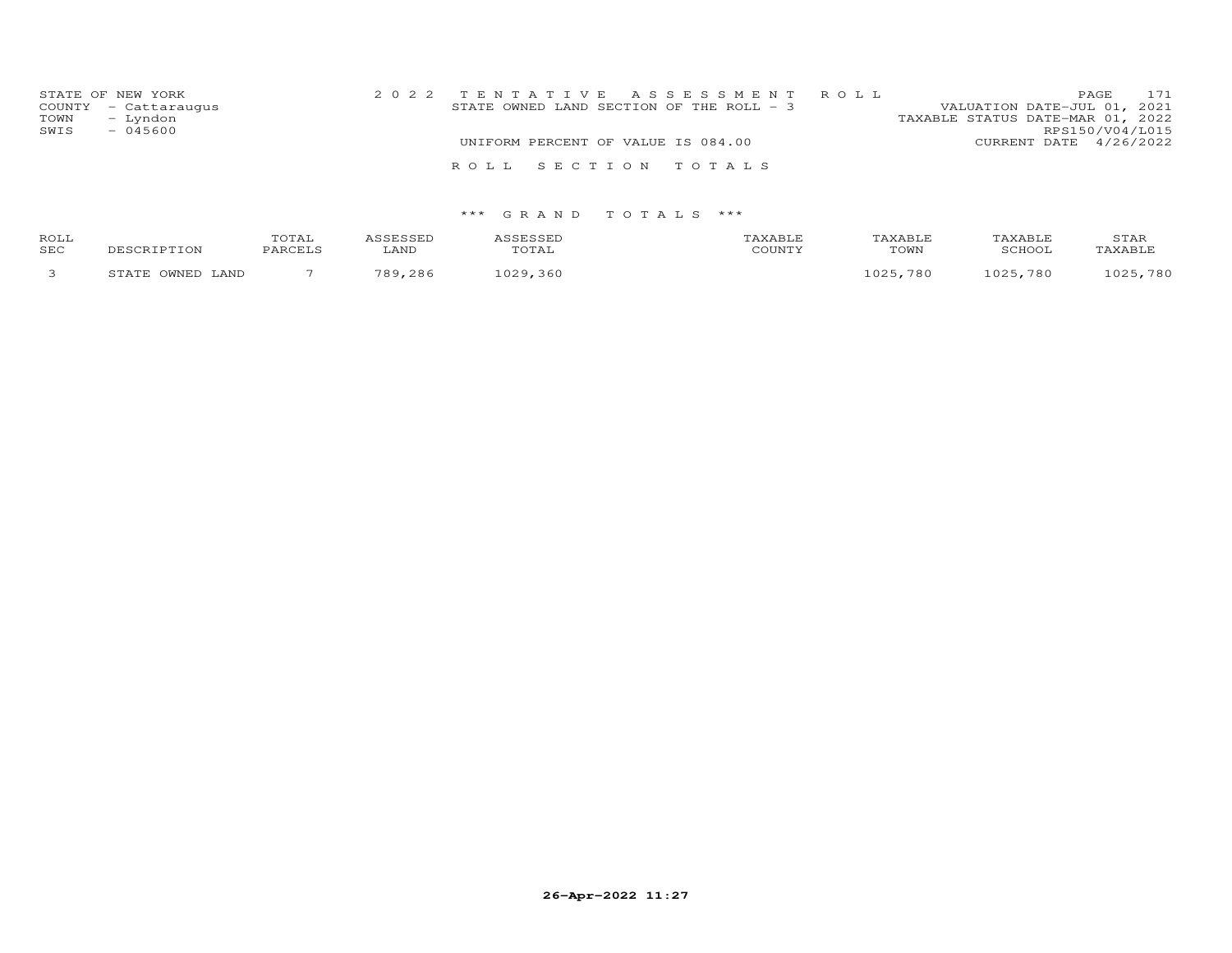|      | STATE OF NEW YORK    | 2022 TENTATIVE ASSESSMENT ROLL             | 172<br><b>PAGE</b>               |
|------|----------------------|--------------------------------------------|----------------------------------|
|      | COUNTY - Cattarauqus | SPECIAL FRANCHISE SECTION OF THE ROLL $-5$ | VALUATION DATE-JUL 01, 2021      |
| TOWN | – Lyndon             | PROPERTY LOCATION SEQUENCE                 | TAXABLE STATUS DATE-MAR 01, 2022 |
| SWIS | $-045600$            | UNIFORM PERCENT OF VALUE IS 084.00         |                                  |

| TAX MAP PARCEL NUMBER<br>CURRENT OWNERS NAME | PROPERTY LOCATION & CLASS<br>SCHOOL DISTRICT | ASSESSMENT<br>LAND | TAX DESCRIPTION TAXABLE VALUE | EXEMPTION CODE------------------COUNTY-------TOWN------SCHOOL |
|----------------------------------------------|----------------------------------------------|--------------------|-------------------------------|---------------------------------------------------------------|
| CURRENT OWNERS ADDRESS                       | PARCEL SIZE/GRID COORD                       | TOTAL              | SPECIAL DISTRICTS             | ACCOUNT NO.                                                   |
|                                              |                                              |                    |                               |                                                               |
|                                              | Special Franchise                            |                    |                               | 0616                                                          |
| 556.000-9901-132.350                         | 861 Elec & gas                               |                    | COUNTY TAXABLE VALUE          | 124,118                                                       |
| Niagara Mohawk Power Corp                    | Cuba-Rush Cent 024801                        | $\overline{O}$     | TOWN<br>TAXABLE VALUE         | 124,118                                                       |
| 300 Erie Blvd West                           | Town Outside                                 | 124,118            | SCHOOL TAXABLE VALUE          | 124,118                                                       |
| Syracuse, NY 13202                           | 26%                                          |                    | FD560 Fire                    | 124,118 TO                                                    |
|                                              | FULL MARKET VALUE 147,760                    |                    |                               |                                                               |
|                                              |                                              |                    |                               |                                                               |
|                                              | Special Franchise                            |                    |                               | 0614                                                          |
| 556.000-9901-631.900                         | 866 Telephone                                |                    | COUNTY TAXABLE VALUE          | 8,814                                                         |
| Verizon New York Inc                         | Cuba-Rush Cent 024801                        | $\Omega$           | TOWN<br>TAXABLE VALUE         | 8,814                                                         |
| Duff and Phelps. LLC                         | Town Outside                                 | 8,814              | SCHOOL TAXABLE VALUE          | 8,814                                                         |
| PO Box 2749                                  | $27\%$ - Cuba/rushford                       |                    | FD560 Fire                    | 8,814 TO                                                      |
| Addison, TX 75001                            | ACRES 0.01                                   |                    |                               |                                                               |
|                                              | FULL MARKET VALUE                            | 10,493             |                               |                                                               |
|                                              |                                              |                    |                               | ********************* 556.000-9902-123.700/288 ***            |
|                                              | Special Franchise                            |                    |                               | 0904                                                          |
| 556.000-9902-123.700/288                     | 861 Elec & gas                               |                    | COUNTY TAXABLE VALUE          | 1,916                                                         |
| National Fuel Gas Dist. Corp.                | Cuba-Rush Cent 024801                        | $\Omega$           | TOWN<br>TAXABLE VALUE         | 1,916                                                         |
| Attn: Real Property Tax Dept.                | New parcel from 2004 tent                    | 1,916              | SCHOOL TAXABLE VALUE          | 1,916                                                         |
| 6363 Main St                                 | special franchise.                           |                    | FD560 Fire                    | 1,916 TO                                                      |
|                                              |                                              |                    |                               |                                                               |
| Williamsville, NY 14221-5887                 | New Assmt #123700-0456                       |                    |                               |                                                               |
|                                              | ACRES<br>0.01                                |                    |                               |                                                               |
|                                              | FULL MARKET VALUE                            | 2,281              |                               |                                                               |
|                                              | ***************************                  | **************     |                               | ******************* 556.000-9907-132.350 *******              |
|                                              | Special Franchise                            |                    |                               | 0424                                                          |
| 556.000-9907-132.350                         | 861 Elec & gas                               |                    | COUNTY TAXABLE VALUE          | 353,257                                                       |
| Niagara Mohawk Power Corp                    | Franklinville C 044001                       |                    | 0 TOWN<br>TAXABLE VALUE       | 353,257                                                       |
| 300 Erie Blvd West                           | Town Outside                                 | 353,257            | SCHOOL TAXABLE VALUE          | 353,257                                                       |
| Syracuse, NY 13202                           | 74%                                          |                    | FD560 Fire                    | 353,257 TO                                                    |
|                                              | FULL MARKET VALUE                            | 420,544            |                               |                                                               |
|                                              |                                              |                    |                               |                                                               |
|                                              | Special Franchise                            |                    |                               | 0425                                                          |
| 556.000-9907-631.900                         | 866 Telephone                                |                    | COUNTY TAXABLE VALUE          | 23,829                                                        |
| Verizon New York Inc                         | Franklinville C 044001                       | $\circ$            | TOWN<br>TAXABLE VALUE         | 23,829                                                        |
| Duff and Phelps. LLC                         | Town Outside                                 | 23,829             | SCHOOL TAXABLE VALUE          | 23,829                                                        |
| PO Box 2749                                  | 73%                                          |                    | FD560 Fire                    | 23,829 TO                                                     |
| Addison, TX 75001                            | FULL MARKET VALUE                            | 28,368             |                               |                                                               |
|                                              |                                              |                    |                               |                                                               |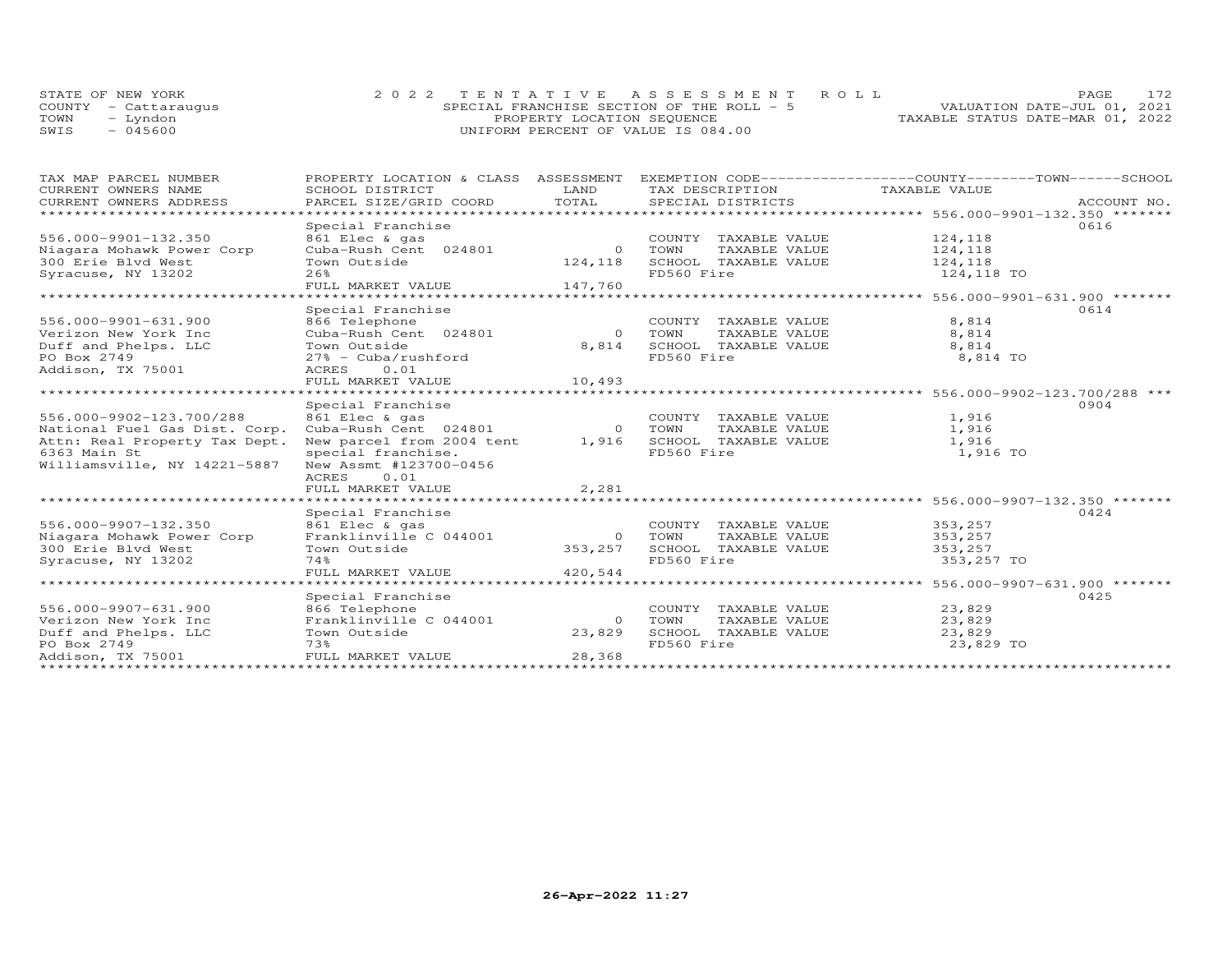| COUNTY<br>TOWN<br>SWIS | STATE OF NEW YORK<br>- Cattaraugus<br>- Lyndon<br>$-045600$ |                  |                   | 2 0 2 2                   | TENTATIVE<br>SPECIAL FRANCHISE SECTION OF THE ROLL - 5 | A S S E S S M E N T             | ROLL             | TAXABLE STATUS DATE-MAR 01, 2022 | 173<br>PAGE<br>VALUATION DATE-JUL 01, 2021<br>RPS150/V04/L015 |
|------------------------|-------------------------------------------------------------|------------------|-------------------|---------------------------|--------------------------------------------------------|---------------------------------|------------------|----------------------------------|---------------------------------------------------------------|
|                        |                                                             |                  |                   |                           | UNIFORM PERCENT OF VALUE IS 084.00                     |                                 |                  |                                  | CURRENT DATE 4/26/2022                                        |
|                        |                                                             |                  |                   | ROLL                      | S U B                                                  | $S E C T I O N - - T O T A L S$ |                  |                                  |                                                               |
|                        |                                                             |                  |                   | SPECIAL<br>***            | DISTRICT                                               | SUMMARY ***                     |                  |                                  |                                                               |
|                        | CODE DISTRICT NAME                                          | TOTAL<br>PARCELS | EXTENSION<br>TYPE | <b>EXTENSION</b><br>VALUE | AD VALOREM<br>VALUE                                    | EXEMPT<br><b>AMOUNT</b>         | TAXABLE<br>VALUE |                                  |                                                               |
| FD560 Fire             |                                                             |                  | 5 TOTAL           |                           | 511,934                                                |                                 | 511,934          |                                  |                                                               |
|                        |                                                             |                  |                   | S C H O O L<br>***        | DISTRICT                                               | SUMMARY ***                     |                  |                                  |                                                               |
|                        |                                                             |                  | TOTAL             | <b>ASSESSED</b>           | ASSESSED                                               | <b>EXEMPT</b>                   | TOTAL            | STAR                             | STAR                                                          |
| CODE                   | DISTRICT NAME                                               |                  | PARCELS           | LAND                      | TOTAL                                                  | <b>AMOUNT</b>                   | TAXABLE          | <b>AMOUNT</b>                    | TAXABLE                                                       |
| 024801                 | Cuba-Rush Cent                                              |                  | 3                 |                           | 134,848                                                |                                 | 134,848          |                                  | 134,848                                                       |
| 044001                 | Franklinville Cent                                          |                  | 2                 |                           | 377,086                                                |                                 | 377,086          |                                  | 377,086                                                       |
|                        | $S \cup B - TO T A L$                                       |                  | 5                 |                           | 511,934                                                |                                 | 511,934          |                                  | 511,934                                                       |
|                        | TOTAL                                                       |                  | 5                 |                           | 511,934                                                |                                 | 511,934          |                                  | 511,934                                                       |
|                        |                                                             |                  |                   | ***<br>SYSTEM             | CODES                                                  | SUMMARY ***                     |                  |                                  |                                                               |

NO SYSTEM EXEMPTIONS AT THIS LEVEL

\*\*\* E X E M P T I O N S U M M A R Y \*\*\*

NO EXEMPTIONS AT THIS LEVEL

| <b>ROLL</b> |                   | TOTAL   | ASSESSED | ASSESSED | TAXABLE | TAXABLE | TAXABLE        | STAR    |
|-------------|-------------------|---------|----------|----------|---------|---------|----------------|---------|
| SEC         | DESCRIPTION       | PARCELS | LAND     | TOTAL    | COUNTY  | TOWN    | SCHOOL         | TAXABLE |
|             | SPECIAL FRANCHISE |         |          | 511,934  | 511,934 | 511,934 | 511<br>11,934ء | 511,934 |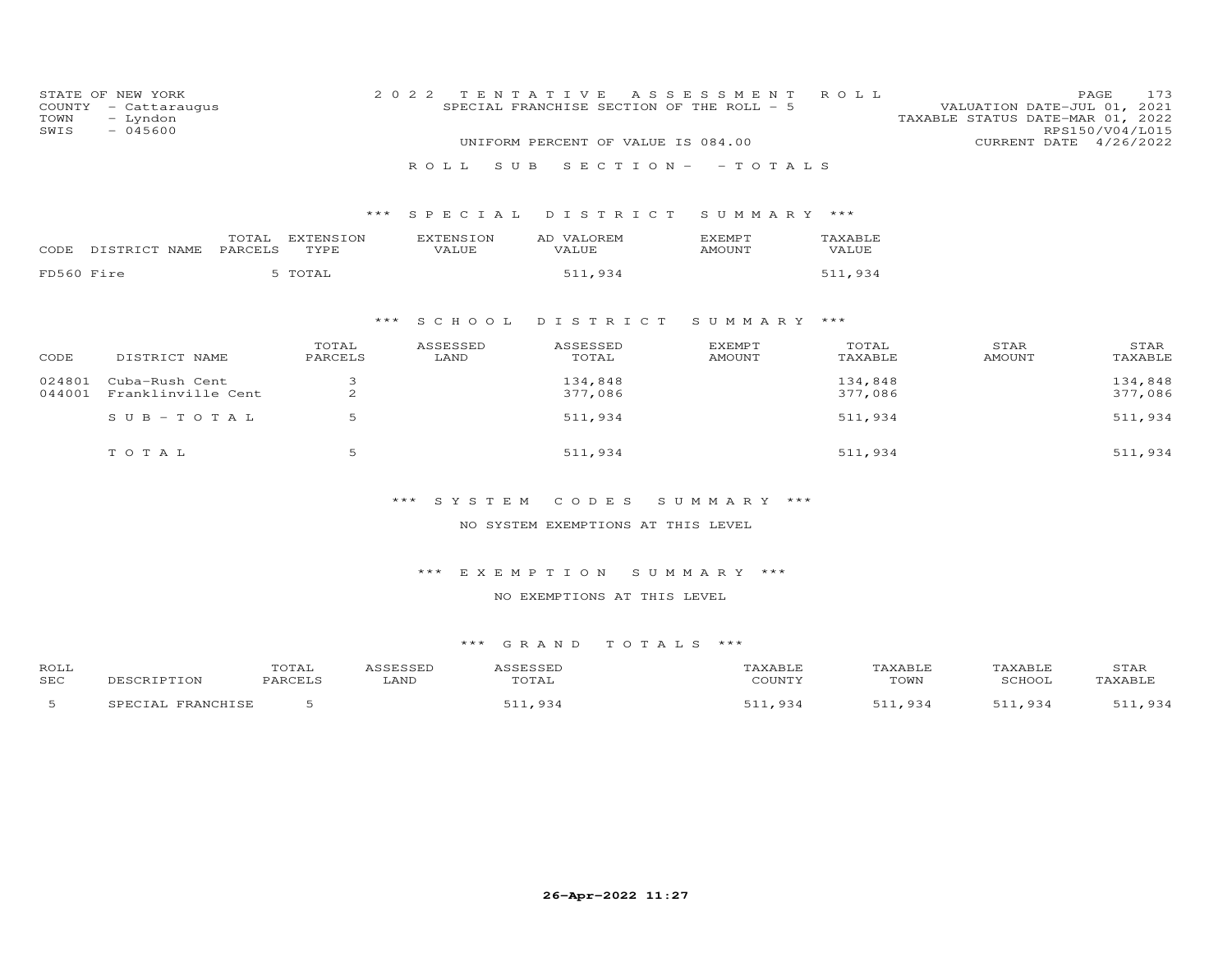| STATE OF NEW YORK<br>COUNTY<br>- Cattaraugus<br>- Lyndon<br>TOWN<br>$-045600$<br>SWIS |                                       | 2022 TENTATIVE     | SPECIAL FRANCHISE SECTION OF THE ROLL - 5<br>UNIFORM PERCENT OF VALUE IS 084.00 | A S S E S S M E N T | ROLL             | 174<br>PAGE<br>VALUATION DATE-JUL 01, 2021<br>TAXABLE STATUS DATE-MAR 01, 2022<br>RPS150/V04/L015<br>CURRENT DATE 4/26/2022 |
|---------------------------------------------------------------------------------------|---------------------------------------|--------------------|---------------------------------------------------------------------------------|---------------------|------------------|-----------------------------------------------------------------------------------------------------------------------------|
|                                                                                       |                                       | R O L L            | SECTION TOTALS                                                                  |                     |                  |                                                                                                                             |
|                                                                                       |                                       |                    | *** SPECIAL DISTRICT                                                            | SUMMARY ***         |                  |                                                                                                                             |
| DISTRICT NAME<br>CODE                                                                 | EXTENSION<br>TOTAL<br>PARCELS<br>TYPE | EXTENSION<br>VALUE | AD VALOREM<br>VALUE                                                             | EXEMPT<br>AMOUNT    | TAXABLE<br>VALUE |                                                                                                                             |
| FD560 Fire                                                                            | 5 TOTAL                               |                    | 511,934                                                                         |                     | 511,934          |                                                                                                                             |
|                                                                                       |                                       |                    | $+ + +$ COUQOT DTCTDTCT CUMMADV $+ +$                                           |                     |                  |                                                                                                                             |

# \*\*\* S C H O O L D I S T R I C T S U M M A R Y \*\*\*

| CODE             | DISTRICT NAME                        | TOTAL<br>PARCELS | ASSESSED<br>LAND | ASSESSED<br>TOTAL  | <b>EXEMPT</b><br>AMOUNT | TOTAL<br>TAXABLE   | STAR<br>AMOUNT | STAR<br>TAXABLE    |
|------------------|--------------------------------------|------------------|------------------|--------------------|-------------------------|--------------------|----------------|--------------------|
| 024801<br>044001 | Cuba-Rush Cent<br>Franklinville Cent | $\sim$<br>∠      |                  | 134,848<br>377,086 |                         | 134,848<br>377,086 |                | 134,848<br>377,086 |
|                  | SUB-TOTAL                            | 5                |                  | 511,934            |                         | 511,934            |                | 511,934            |
|                  | TOTAL                                |                  |                  | 511,934            |                         | 511,934            |                | 511,934            |

## \*\*\* S Y S T E M C O D E S S U M M A R Y \*\*\*

#### NO SYSTEM EXEMPTIONS AT THIS LEVEL

## \*\*\* E X E M P T I O N S U M M A R Y \*\*\*

#### NO EXEMPTIONS AT THIS LEVEL

| ROLL       |                        | TOTAL   | ASSESSED | ASSESSED | TAXABLE | TAXABLE | TAXABLE               | STAR    |
|------------|------------------------|---------|----------|----------|---------|---------|-----------------------|---------|
| <b>SEC</b> | DESCRIPTION            | PARCELS | LAND     | TOTAL    | COUNTY  | TOWN    | SCHOOL                | TAXABLE |
|            | FRANCHISE<br>SPECIAL . |         |          | 511,934  | .934    | 511,934 | <b>C11</b><br>934 ہ⊥۔ | 511,934 |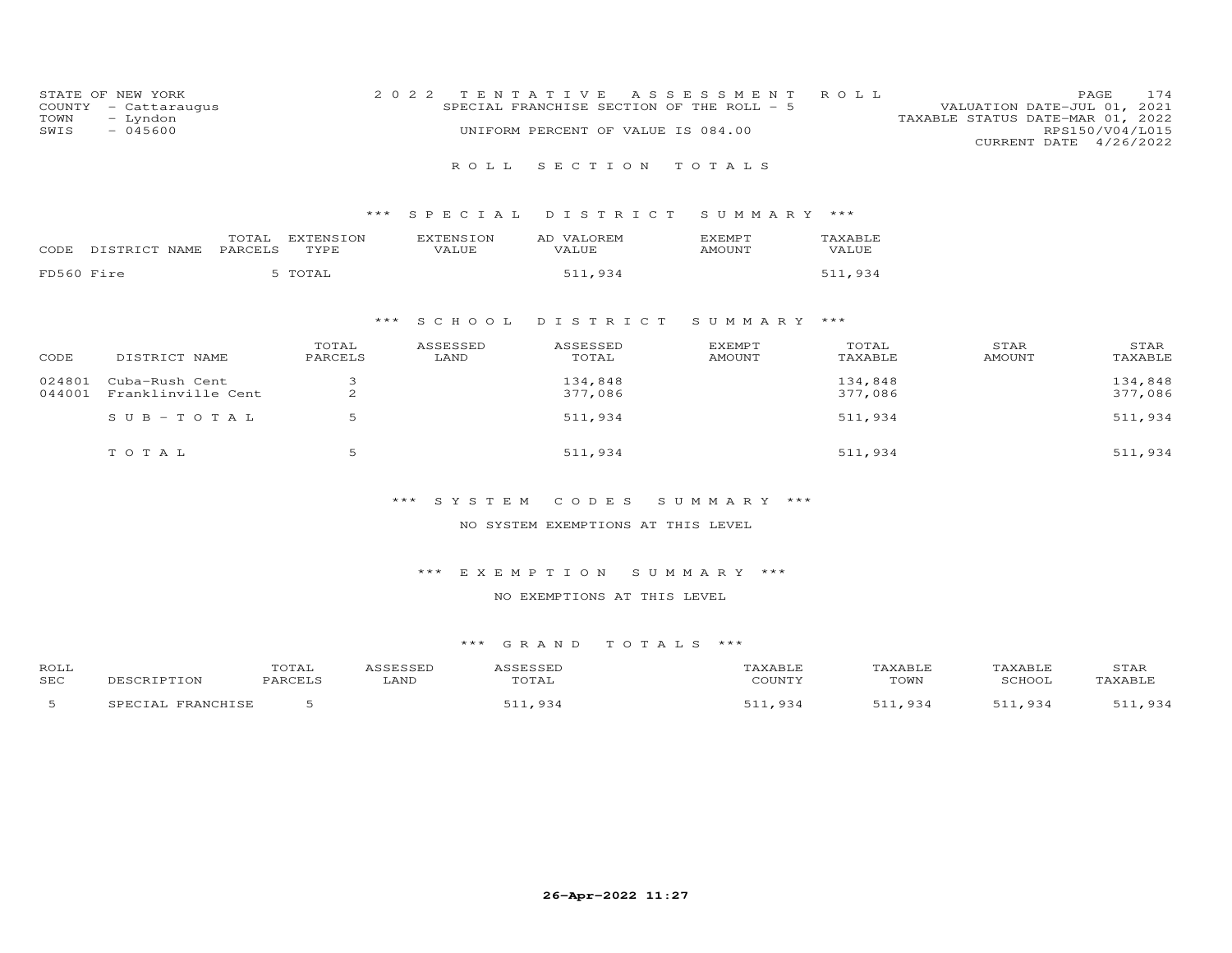|      | STATE OF NEW YORK    | 2022 TENTATIVE ASSESSMENT ROLL          |  |                                  | PAGE. | 175 |
|------|----------------------|-----------------------------------------|--|----------------------------------|-------|-----|
|      | COUNTY - Cattaraugus | UTILITY & R.R. SECTION OF THE ROLL $-6$ |  | VALUATION DATE-JUL 01, 2021      |       |     |
| TOWN | - Lyndon             | PROPERTY LOCATION SEOUENCE              |  | TAXABLE STATUS DATE-MAR 01, 2022 |       |     |
| SWIS | $-045600$            | UNIFORM PERCENT OF VALUE IS 084.00      |  |                                  |       |     |

| TAX MAP PARCEL NUMBER                                          | PROPERTY LOCATION & CLASS ASSESSMENT |          | EXEMPTION CODE-----------------COUNTY-------TOWN------SCHOOL |                                                      |                |
|----------------------------------------------------------------|--------------------------------------|----------|--------------------------------------------------------------|------------------------------------------------------|----------------|
| CURRENT OWNERS NAME                                            | SCHOOL DISTRICT                      | LAND     | TAX DESCRIPTION                                              | TAXABLE VALUE                                        |                |
| CURRENT OWNERS ADDRESS                                         | PARCEL SIZE/GRID COORD               | TOTAL    | SPECIAL DISTRICTS                                            |                                                      | ACCOUNT NO.    |
|                                                                |                                      |          |                                                              |                                                      |                |
|                                                                | Gas Dist.                            |          |                                                              |                                                      | 7001           |
| 656.000-9907-123.700/288                                       | 885 Gas Outside Pla                  |          | COUNTY TAXABLE VALUE                                         | 45,253                                               |                |
| National Fuel Gas Dist Corp.                                   | Franklinville C 044001               | $\circ$  | TOWN<br>TAXABLE VALUE                                        | 45,253                                               |                |
| Attn: Real Property Tax Dept.                                  |                                      | 45,253   | SCHOOL TAXABLE VALUE                                         | 45,253                                               |                |
| 6363 Main St                                                   | FULL MARKET VALUE                    | 53,873   |                                                              |                                                      |                |
| Williamsville, NY 14221-5887<br>****************************** |                                      |          |                                                              |                                                      |                |
|                                                                | Outside Plant                        |          |                                                              |                                                      | 0606           |
| 656.000-0000-631.900/1881                                      | 836 Telecom. eq.                     |          | Mass Telec 47100                                             | 1,160                                                | 1,160<br>1,160 |
| Verizon New York Inc                                           | Cuba-Rush Cent 024801                | $\Omega$ | COUNTY TAXABLE VALUE                                         | 14,770                                               |                |
| Duff and Phelps. LLC                                           | 888888                               | 15,930   | TOWN<br>TAXABLE VALUE                                        | 14,770                                               |                |
| PO Box 2749                                                    | $0.2020 - Cuba/rushford$             |          | SCHOOL TAXABLE VALUE                                         | 14,770                                               |                |
| Addison, TX 75001                                              | Poles, Wires, Cable, Etc             |          | FD560 Fire                                                   | 15,930 TO                                            |                |
|                                                                | FULL MARKET VALUE                    | 18,964   |                                                              |                                                      |                |
|                                                                | *************************            |          |                                                              | *********************** 656.000-0000-631.900/1882*** |                |
|                                                                | Outside Plant                        |          |                                                              |                                                      | 0422           |
| 656.000-0000-631.900/1882                                      | 836 Telecom. eq.                     |          | Mass Telec 47100                                             | 4,583                                                | 4,583<br>4,583 |
| Verizon New York Inc                                           | Franklinville C 044001               |          | 0 COUNTY TAXABLE VALUE                                       | 58,349                                               |                |
| Duff and Phelps. LLC                                           | 888888                               | 62,932   | TOWN<br>TAXABLE VALUE                                        | 58,349                                               |                |
| PO Box 2749                                                    | 0.798 - Franklinville                |          | SCHOOL TAXABLE VALUE                                         | 58,349                                               |                |
| Addison, TX 75001                                              | Poles, Wires, Cable, Etc             |          | FD560 Fire                                                   | 62,932 TO                                            |                |
|                                                                | FULL MARKET VALUE                    | 74,919   |                                                              |                                                      |                |
|                                                                | **********************               |          |                                                              | ********************* 656.000-9901-132.350/188 ***   |                |
|                                                                | Outside Plant                        |          |                                                              |                                                      | 0602           |
| 656.000-9901-132.350/188                                       | 884 Elec Dist Out                    |          | COUNTY TAXABLE VALUE                                         | 284,998                                              |                |
| Niagara Mohawk Power Corp                                      | Cuba-Rush Cent 024801                | $\circ$  | TAXABLE VALUE<br>TOWN                                        | 284,998                                              |                |
| 300 Erie Blvd West                                             | 888888                               | 284,998  | SCHOOL TAXABLE VALUE                                         | 284,998                                              |                |
| Syracuse, NY 13202                                             | $.2741 - Cuba/rushford$              |          | FD560 Fire                                                   | 284,998 TO                                           |                |
|                                                                | Total Elec Dist                      |          |                                                              |                                                      |                |
|                                                                | ACRES<br>0.01                        |          |                                                              |                                                      |                |
|                                                                | FULL MARKET VALUE                    | 339,283  |                                                              |                                                      |                |
|                                                                |                                      |          |                                                              |                                                      |                |
|                                                                | Outside Plant                        |          |                                                              |                                                      | 0423           |
| 656.000-9907-132.350/188                                       | 884 Elec Dist Out                    |          | COUNTY TAXABLE VALUE                                         | 754,763                                              |                |
| Niagara Mohawk Power Corp                                      | Franklinville C 044001               | $\Omega$ | TOWN<br>TAXABLE VALUE                                        | 754,763                                              |                |
| 300 Erie Blvd West                                             | 888888                               | 754,763  | SCHOOL TAXABLE VALUE                                         | 754,763                                              |                |
| Syracuse, NY 13202                                             | .7259 - Franklinville                |          | FD560 Fire                                                   | 754,763 TO                                           |                |
|                                                                | Total Elec Dist                      |          |                                                              |                                                      |                |
|                                                                | FULL MARKET VALUE                    | 898,527  |                                                              |                                                      |                |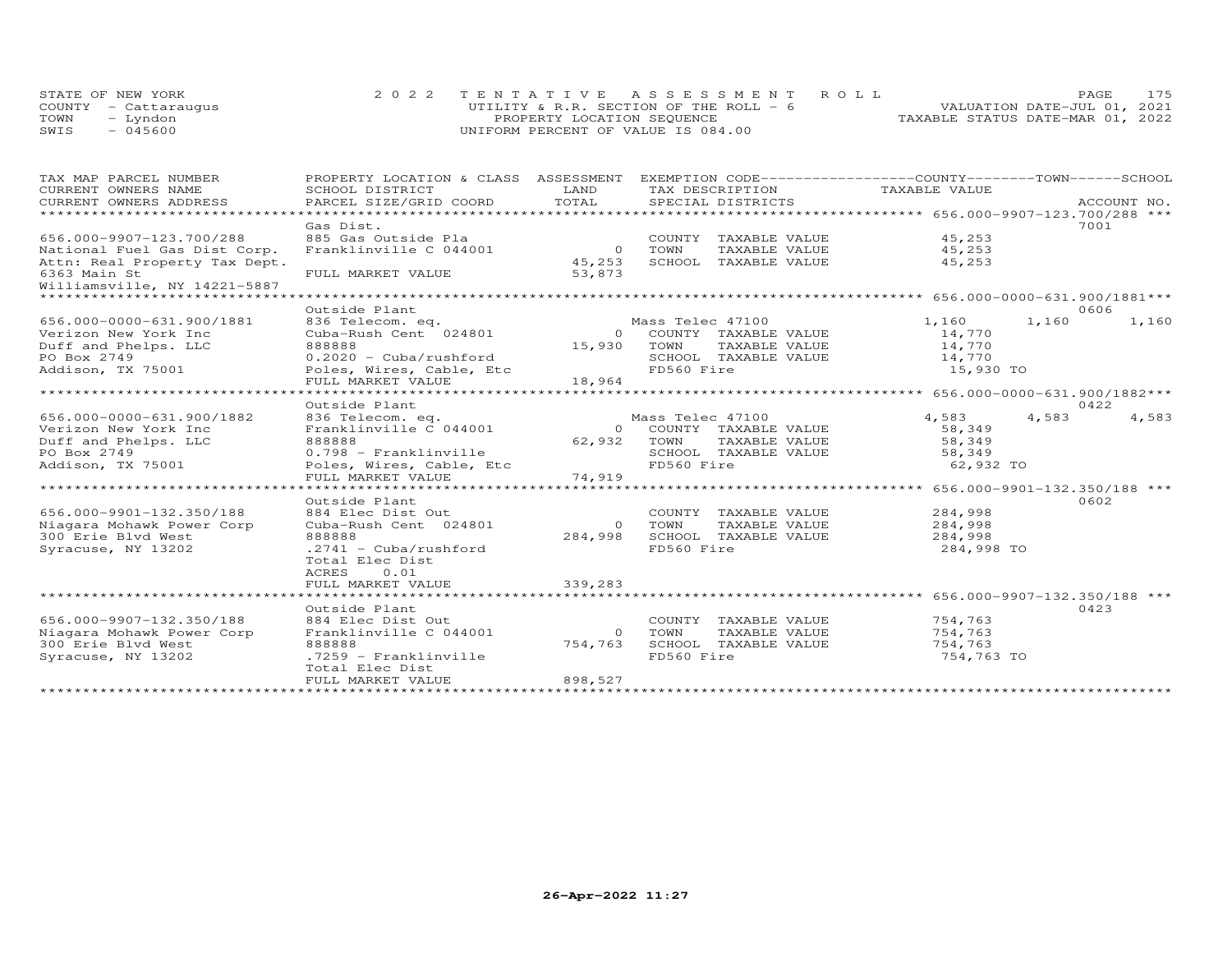| STATE OF<br>COUNTY<br>TOWN<br>SWIS | NEW YORK<br>- Cattaraugus<br>- Lyndon<br>$-045600$ |                  |                   | 2 0 2 2 |                           | TENTATIVE<br>UTILITY & R.R. SECTION OF THE ROLL - 6 | A S S E S S M E N T            | ROLL               | VALUATION DATE-JUL 01, 2021<br>TAXABLE STATUS DATE-MAR 01, 2022 | 176<br>PAGE<br>RPS150/V04/L015 |
|------------------------------------|----------------------------------------------------|------------------|-------------------|---------|---------------------------|-----------------------------------------------------|--------------------------------|--------------------|-----------------------------------------------------------------|--------------------------------|
|                                    |                                                    |                  |                   |         |                           | UNIFORM PERCENT OF VALUE IS 084.00                  |                                |                    | CURRENT DATE 4/26/2022                                          |                                |
|                                    |                                                    |                  |                   |         | S U B<br>ROLL.            | $S E C T I O N -$                                   | $-TOTALS$                      |                    |                                                                 |                                |
|                                    |                                                    |                  |                   | ***     | SPECIAL                   | DISTRICT                                            | SUMMARY ***                    |                    |                                                                 |                                |
| CODE                               | DISTRICT NAME                                      | TOTAL<br>PARCELS | EXTENSION<br>TYPE |         | <b>EXTENSION</b><br>VALUE | AD VALOREM<br>VALUE                                 | <b>EXEMPT</b><br><b>AMOUNT</b> | TAXABLE<br>VALUE   |                                                                 |                                |
| FD560 Fire                         |                                                    |                  | 4 TOTAL           |         |                           | 1118,623                                            |                                | 1118,623           |                                                                 |                                |
|                                    |                                                    |                  |                   | $***$   | S C H O O L               | DISTRICT                                            | SUMMARY                        | ***                |                                                                 |                                |
| CODE                               | DISTRICT NAME                                      |                  | TOTAL<br>PARCELS  |         | ASSESSED<br>LAND          | ASSESSED<br>TOTAL                                   | <b>EXEMPT</b><br><b>AMOUNT</b> | TOTAL<br>TAXABLE   | STAR<br><b>AMOUNT</b>                                           | STAR<br>TAXABLE                |
| 024801<br>044001                   | Cuba-Rush Cent<br>Franklinville Cent               |                  | $\frac{2}{3}$     |         |                           | 300,928<br>862,948                                  | 1,160<br>4,583                 | 299,768<br>858,365 |                                                                 | 299,768<br>858,365             |
|                                    | $SUB - TO TAL$                                     |                  | 5                 |         |                           | 1163,876                                            | 5,743                          | 1158,133           |                                                                 | 1158,133                       |
|                                    | TOTAL                                              |                  | 5                 |         |                           | 1163,876                                            | 5,743                          | 1158,133           |                                                                 | 1158,133                       |

#### NO SYSTEM EXEMPTIONS AT THIS LEVEL

# \*\*\* E X E M P T I O N S U M M A R Y \*\*\*

| CODE  | <b>TDTTOM</b><br>DECCD.                                           | TOTAT<br>ז החימות ה | COUNTY                                           | TOWN                           | CCTIOC      |
|-------|-------------------------------------------------------------------|---------------------|--------------------------------------------------|--------------------------------|-------------|
| 47100 | Telec<br>$M \cap \cap \cap$<br><b>Service</b><br>$\sim$<br>$\sim$ |                     | $\Box$<br>$\frac{1}{2}$<br>7 J J<br>5.743<br>۔ ب | . 743<br>. .<br>.743<br>$\sim$ | 743<br>,743 |

| ROLL<br>SEC | ור | TOTAL<br>PARCELS | LAND | , , , , , , , , , ,<br>UTAL | $C$ $C$ $T$ $T$ $T$ $T$ $T$ | AXABLE<br>TOWN | <b>SCHOOT</b> | STAR |
|-------------|----|------------------|------|-----------------------------|-----------------------------|----------------|---------------|------|
|             |    |                  |      |                             |                             | ∸◡             |               |      |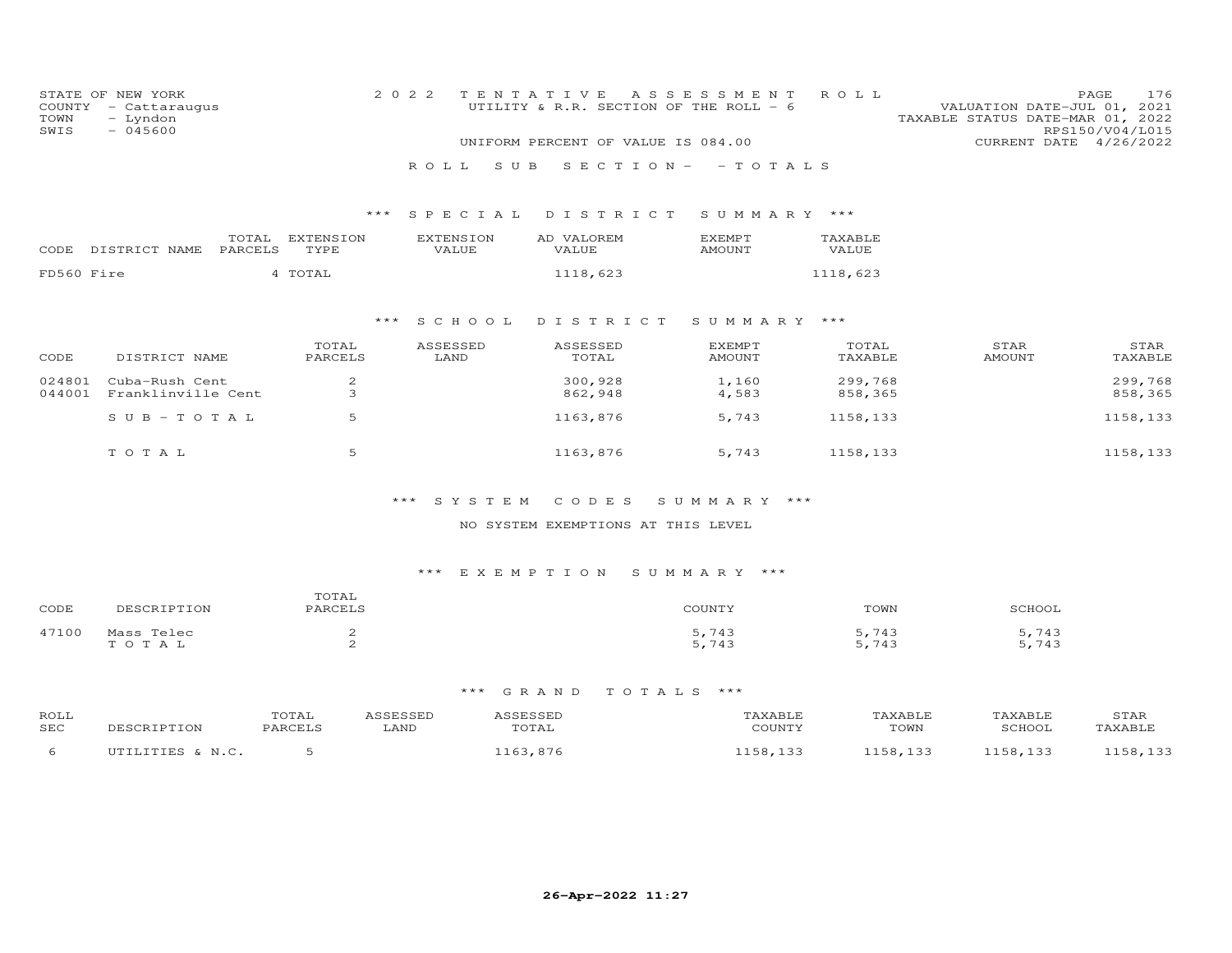| STATE OF NEW YORK    | 2022 TENTATIVE ASSESSMENT ROLL         |                                  | <b>PAGE</b>            | 177 |
|----------------------|----------------------------------------|----------------------------------|------------------------|-----|
| COUNTY - Cattaraugus | UTILITY & R.R. SECTION OF THE ROLL - 6 | VALUATION DATE-JUL 01, 2021      |                        |     |
| TOWN<br>- Lyndon     |                                        | TAXABLE STATUS DATE-MAR 01, 2022 |                        |     |
| $-045600$<br>SWIS    | UNIFORM PERCENT OF VALUE IS 084.00     |                                  | RPS150/V04/L015        |     |
|                      |                                        |                                  | CURRENT DATE 4/26/2022 |     |
|                      |                                        |                                  |                        |     |

## R O L L S E C T I O N T O T A L S

## \*\*\* S P E C I A L D I S T R I C T S U M M A R Y \*\*\*

| CODE       | DISTRICT NAME | TOTAL<br>PARCELS | EXTENSION<br>TYPE | <b>EXTENSION</b><br>VALUE | AD VALOREM<br>VALUE. | <b>EXEMPT</b><br><b>AMOUNT</b> | <b>TAXABLE</b><br>VALUE |
|------------|---------------|------------------|-------------------|---------------------------|----------------------|--------------------------------|-------------------------|
| FD560 Fire |               |                  | TOTAL             |                           | 1118,623             |                                | 1118.623                |

## \*\*\* S C H O O L D I S T R I C T S U M M A R Y \*\*\*

| CODE             | DISTRICT NAME                        | TOTAL<br>PARCELS | ASSESSED<br>LAND | ASSESSED<br>TOTAL  | <b>EXEMPT</b><br>AMOUNT | TOTAL<br>TAXABLE   | STAR<br>AMOUNT | STAR<br>TAXABLE    |
|------------------|--------------------------------------|------------------|------------------|--------------------|-------------------------|--------------------|----------------|--------------------|
| 024801<br>044001 | Cuba-Rush Cent<br>Franklinville Cent |                  |                  | 300,928<br>862,948 | 1,160<br>4,583          | 299,768<br>858,365 |                | 299,768<br>858,365 |
|                  | $SUB - TO T AL$                      | .5               |                  | 1163,876           | 5,743                   | 1158,133           |                | 1158,133           |
|                  | TOTAL                                |                  |                  | 1163,876           | 5,743                   | 1158,133           |                | 1158,133           |

## \*\*\* S Y S T E M C O D E S S U M M A R Y \*\*\*

#### NO SYSTEM EXEMPTIONS AT THIS LEVEL

#### \*\*\* E X E M P T I O N S U M M A R Y \*\*\*

| CODE  | <b>DTTON</b><br>フロピレ                                         | TOTAL<br>PARCELS | COLINTY                                | TOWN                           | SCHOOL      |
|-------|--------------------------------------------------------------|------------------|----------------------------------------|--------------------------------|-------------|
| 47100 | Telec<br>Mass<br>$\sim$ $\blacksquare$<br>$\sim$<br>$\Delta$ |                  | . 740<br>≖◡<br>743ء<br>$\cdot$ $\cdot$ | 743<br>$1 - 1$<br>5 743<br>. . | 743<br>.743 |

| ROLL<br>SEC | ור | TOTAL<br>PARCELS | LAND | , , , , , , , , , ,<br>UTAL | $C$ $C$ $T$ $T$ $T$ $T$ $T$ | AXABLE<br>TOWN | <b>SCHOOT</b> | STAR |
|-------------|----|------------------|------|-----------------------------|-----------------------------|----------------|---------------|------|
|             |    |                  |      |                             |                             | ∸◡             |               |      |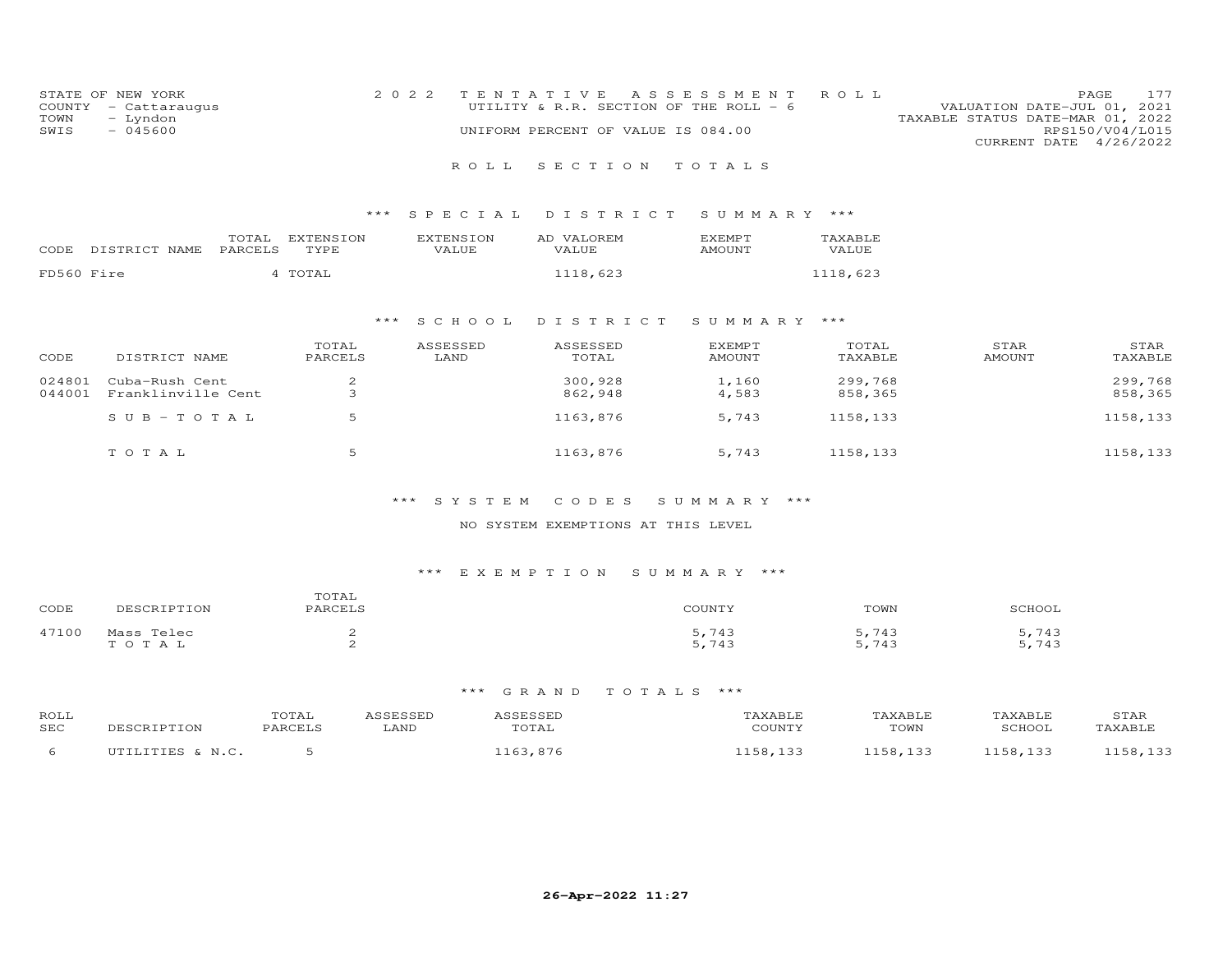|      | STATE OF NEW YORK    | 2022 TENTATIVE ASSESSMENT ROLL         |  |                                  | PAGE | 178 |
|------|----------------------|----------------------------------------|--|----------------------------------|------|-----|
|      | COUNTY - Cattaraugus | WHOLLY EXEMPT SECTION OF THE ROLL $-8$ |  | VALUATION DATE-JUL 01, 2021      |      |     |
| TOWN | - Lyndon             | PROPERTY LOCATION SEQUENCE             |  | TAXABLE STATUS DATE-MAR 01, 2022 |      |     |
| SWIS | $-045600$            | UNIFORM PERCENT OF VALUE IS 084.00     |  |                                  |      |     |

| TAX MAP PARCEL NUMBER    | PROPERTY LOCATION & CLASS ASSESSMENT EXEMPTION CODE----------------COUNTY-------TOWN-----SCHOOL |         |                             |               |                |             |
|--------------------------|-------------------------------------------------------------------------------------------------|---------|-----------------------------|---------------|----------------|-------------|
| CURRENT OWNERS NAME      | SCHOOL DISTRICT                                                                                 | LAND    | TAX DESCRIPTION             | TAXABLE VALUE |                |             |
| CURRENT OWNERS ADDRESS   | PARCEL SIZE/GRID COORD                                                                          | TOTAL   | SPECIAL DISTRICTS           |               |                | ACCOUNT NO. |
| ************************ |                                                                                                 |         |                             |               |                |             |
|                          | 1074 Clark Rd                                                                                   |         |                             |               |                | 5008        |
| $41.003 - 1 - 5$         | 322 Rural vac>10                                                                                |         | NON-PROFIT 25300            | 60,500        | 60,500         | 60,500      |
| Ten Broeck Academy       | Franklinville C 044001                                                                          | 60,500  | COUNTY TAXABLE VALUE        |               |                |             |
| Franklinville, NY 14737  | 32<br>$-04$<br>$-03$                                                                            | 60,500  | TOWN<br>TAXABLE VALUE       |               |                |             |
|                          | ACRES 50.97                                                                                     |         | SCHOOL TAXABLE VALUE        |               |                |             |
|                          | EAST-1207647 NRTH-0853867                                                                       |         | FD560 Fire                  |               | 0 <sub>T</sub> |             |
|                          | FULL MARKET VALUE                                                                               | 72,024  | 60,500 EX                   |               |                |             |
|                          |                                                                                                 |         |                             |               |                |             |
|                          | Lyndon Center Rd                                                                                |         |                             |               |                | 0918        |
| $50.002 - 1 - 39.6$      | 331 Com vac w/im                                                                                |         | TOWN-PROP 13500             | 102,700       | 102,700        | 102,700     |
| Town of Lyndon           | Franklinville C 044001                                                                          | 4,000   | COUNTY TAXABLE VALUE        | $\Omega$      |                |             |
| 852 Lyndon Center Rd     | 21 04 03                                                                                        | 102,700 | TOWN<br>TAXABLE VALUE       | $\Omega$      |                |             |
| Cuba, NY 14727           | ACRES<br>1.10                                                                                   |         | SCHOOL TAXABLE VALUE        | $\Omega$      |                |             |
|                          | EAST-1211006 NRTH-0840142                                                                       |         | FD560 Fire                  |               | 0 TO           |             |
|                          | DEED BOOK 4892 PG-4003                                                                          |         | 102,700 EX                  |               |                |             |
|                          | FULL MARKET VALUE                                                                               | 122,262 |                             |               |                |             |
|                          |                                                                                                 |         |                             |               |                |             |
|                          | Lyndon Center Rd                                                                                |         |                             |               |                | 0060        |
| $50.002 - 1 - 43$        | 312 Vac w/imprv                                                                                 |         | TOWN-PROP 13500             | 11,000        | 11,000         | 11,000      |
| Town of Lyndon           | Franklinville C 044001                                                                          |         | 11,000 COUNTY TAXABLE VALUE | $\Omega$      |                |             |
| 852 Lyndon Center Road   | $-04$<br>$-03$<br>21                                                                            | 11,000  | TOWN<br>TAXABLE VALUE       | $\Omega$      |                |             |
| Cuba, NY 14727           | FRNT 318.12 DPTH 188.00                                                                         |         | SCHOOL TAXABLE VALUE        |               |                |             |
|                          | EAST-1210701 NRTH-0839995                                                                       |         | FD560 Fire                  |               | 0 TO           |             |
|                          | DEED BOOK 20628 PG-6001                                                                         |         | 11,000 EX                   |               |                |             |
|                          | FULL MARKET VALUE                                                                               | 13,095  |                             |               |                |             |
|                          | **************************                                                                      |         |                             |               |                |             |
|                          | 828 Lyndon Center Rd                                                                            |         |                             |               |                | 0758        |
| $50.002 - 1 - 39.3$      | 662 Police/fire                                                                                 |         | FIRE-DEPT 26400             | 176,000       | 176,000        | 176,000     |
| Lyndon Volunteer Fire Co | Franklinville C 044001                                                                          |         | 9,100 COUNTY TAXABLE VALUE  | $\Omega$      |                |             |
| 852 Lyndon Center Rd     | 21 04 03                                                                                        | 176,000 | TOWN<br>TAXABLE VALUE       | $\Omega$      |                |             |
| Cuba, NY 14727           | 1.75<br>ACRES                                                                                   |         | SCHOOL TAXABLE VALUE        |               |                |             |
|                          | EAST-1211269 NRTH-0840073                                                                       |         | FD560 Fire                  |               | 0 TO           |             |
|                          | DEED BOOK 865<br>PG-00848                                                                       |         | 176,000 EX                  |               |                |             |
|                          | FULL MARKET VALUE                                                                               | 209,524 |                             |               |                |             |
|                          |                                                                                                 |         |                             |               |                |             |
|                          | 852 Lyndon Center Rd                                                                            |         |                             |               |                | 0905        |
| $50.002 - 1 - 39.5$      | 314 Rural vac<10                                                                                |         | TOWN-PROP 13500             | 9,100         | 9,100          | 9,100       |
| Town of Lyndon           | Franklinville C 044001                                                                          |         | 9,100 COUNTY TAXABLE VALUE  | $\Omega$      |                |             |
| 852 Lyndon Center Rd     | ACRES<br>1.75                                                                                   | 9,100   | TOWN<br>TAXABLE VALUE       | $\Omega$      |                |             |
| Cuba, NY 14727           | EAST-1210635 NRTH-0840176                                                                       |         | SCHOOL TAXABLE VALUE        |               |                |             |
|                          | PG-2001<br>DEED BOOK 852                                                                        |         | FD560 Fire                  |               | 0 TO           |             |
|                          | FULL MARKET VALUE                                                                               | 10,833  | 9,100 EX                    |               |                |             |
|                          |                                                                                                 |         |                             |               |                |             |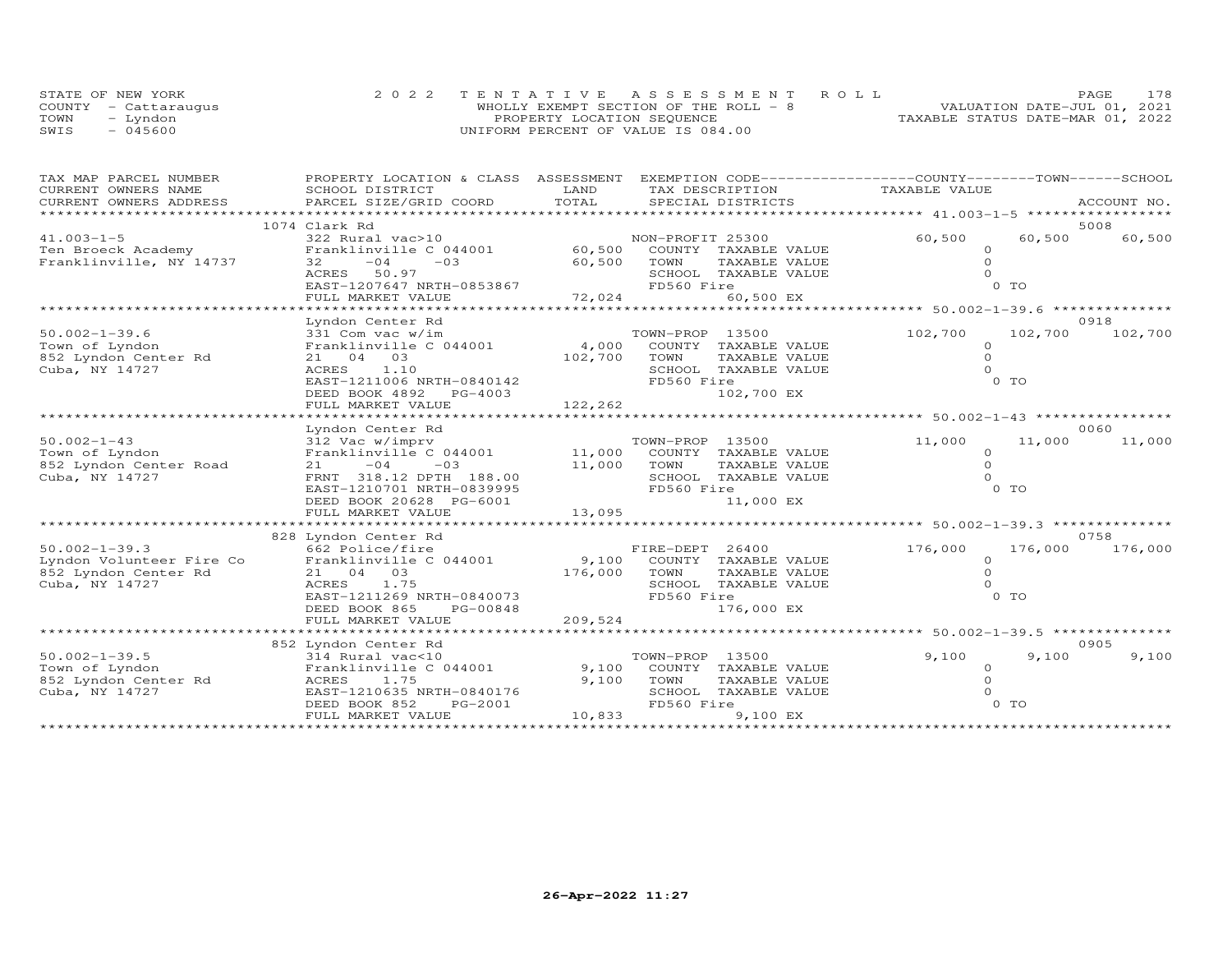| STATE OF NEW YORK    | 2022 TENTATIVE ASSESSMENT ROLL        | PAGE                             | 179 |
|----------------------|---------------------------------------|----------------------------------|-----|
| COUNTY - Cattaraugus | WHOLLY EXEMPT SECTION OF THE ROLL - 8 | VALUATION DATE-JUL 01, 2021      |     |
| TOWN<br>- Lyndon     | PROPERTY LOCATION SEQUENCE            | TAXABLE STATUS DATE-MAR 01, 2022 |     |
| $-045600$<br>SWIS    | UNIFORM PERCENT OF VALUE IS 084.00    |                                  |     |

| TAX MAP PARCEL NUMBER                                                                                                                                                                                                                                    | PROPERTY LOCATION & CLASS ASSESSMENT EXEMPTION CODE----------------COUNTY-------TOWN------SCHOOL                                                                      |      |                |                                       |                     |         |                 |
|----------------------------------------------------------------------------------------------------------------------------------------------------------------------------------------------------------------------------------------------------------|-----------------------------------------------------------------------------------------------------------------------------------------------------------------------|------|----------------|---------------------------------------|---------------------|---------|-----------------|
| CURRENT OWNERS NAME                                                                                                                                                                                                                                      | SCHOOL DISTRICT                                                                                                                                                       | LAND |                | TAX DESCRIPTION                       | TAXABLE VALUE       |         |                 |
| .CURRENT OWNERS ADDRESS PARCEL SIZE/GRID COORD TOTAL SPECIAL DISTRICTS ACCOUNT NO ACCOUNT NO ACCOUNT NO ARE A LATA AND MALL THAT A LATA A LATA A LATA A LATA A LATA A LATA A LATA A LATA A LATA A LATA A LATA A LATA A LATA A                            |                                                                                                                                                                       |      |                |                                       |                     |         | ACCOUNT NO.     |
|                                                                                                                                                                                                                                                          |                                                                                                                                                                       |      |                |                                       |                     |         | 5002            |
| $50.002 - 1 - 42$                                                                                                                                                                                                                                        | 852 Lyndon Center Rd                                                                                                                                                  |      |                |                                       | 193,500             |         | 193,500 193,500 |
|                                                                                                                                                                                                                                                          |                                                                                                                                                                       |      |                |                                       | $\Omega$            |         |                 |
| Town of Lyndon<br>852 Lyndon Center Rd<br>Cube NY 14707                                                                                                                                                                                                  |                                                                                                                                                                       |      |                |                                       | $\Omega$            |         |                 |
| Cuba, NY 14727                                                                                                                                                                                                                                           | 21 $-04$ $-03$ $193,500$ TOWN                                                                                                                                         |      |                | TAXABLE VALUE<br>SCHOOL TAXABLE VALUE | $\Omega$            |         |                 |
|                                                                                                                                                                                                                                                          | Town Hall<br>FRNT 267.30 DPTH 147.54                                                                                                                                  |      | FD560 Fire     |                                       |                     | $0$ TO  |                 |
|                                                                                                                                                                                                                                                          |                                                                                                                                                                       |      |                | 193,500 EX                            |                     |         |                 |
|                                                                                                                                                                                                                                                          | EAST-1211016 NRTH-0839988                                                                                                                                             |      |                |                                       |                     |         |                 |
|                                                                                                                                                                                                                                                          |                                                                                                                                                                       |      |                |                                       |                     |         |                 |
|                                                                                                                                                                                                                                                          |                                                                                                                                                                       |      |                |                                       |                     |         |                 |
|                                                                                                                                                                                                                                                          |                                                                                                                                                                       |      |                |                                       |                     |         |                 |
|                                                                                                                                                                                                                                                          | 6198 Martin Corners Rd                                                                                                                                                |      |                |                                       |                     |         | 0967            |
|                                                                                                                                                                                                                                                          |                                                                                                                                                                       |      | SCH-DIST 13800 |                                       | 22,000              | 22,000  | 22,000          |
|                                                                                                                                                                                                                                                          | Franklinville C 044001 8,000 COUNTY TAXABLE VALUE                                                                                                                     |      |                |                                       | $\circ$             |         |                 |
|                                                                                                                                                                                                                                                          |                                                                                                                                                                       |      |                | TAXABLE VALUE                         | $\Omega$            |         |                 |
|                                                                                                                                                                                                                                                          |                                                                                                                                                                       |      |                | SCHOOL TAXABLE VALUE                  | $\Omega$            |         |                 |
|                                                                                                                                                                                                                                                          |                                                                                                                                                                       |      | FD560 Fire     |                                       |                     | 0 TO    |                 |
|                                                                                                                                                                                                                                                          |                                                                                                                                                                       |      |                | 22,000 EX                             |                     |         |                 |
| MAY BE SUBJECT TO PAYMENT                                                                                                                                                                                                                                |                                                                                                                                                                       |      |                |                                       |                     |         |                 |
| UNDER RPTL483 UNTIL 2022                                                                                                                                                                                                                                 |                                                                                                                                                                       |      |                |                                       |                     |         |                 |
|                                                                                                                                                                                                                                                          |                                                                                                                                                                       |      |                |                                       |                     |         |                 |
|                                                                                                                                                                                                                                                          | 1933 Raub Rd                                                                                                                                                          |      |                |                                       |                     |         | 5000            |
| 968.002-2-1<br>United Students Govt Svcs Grp Franklinville C 044001<br>1300 Elmwood Ave 14222<br>Buffalo, NY 14222<br>292.40<br>2020-202.40<br>2020-202.40<br>2020-202.40<br>2020-202.40<br>2020-202.40<br>2020-202.40<br>2020-202.40<br>2020-202.40<br> |                                                                                                                                                                       |      |                |                                       | $865,000$<br>0<br>0 | 865,000 | 865,000         |
|                                                                                                                                                                                                                                                          |                                                                                                                                                                       |      |                |                                       |                     |         |                 |
|                                                                                                                                                                                                                                                          |                                                                                                                                                                       |      |                |                                       |                     |         |                 |
|                                                                                                                                                                                                                                                          |                                                                                                                                                                       |      |                |                                       | $\Omega$            |         |                 |
|                                                                                                                                                                                                                                                          | ACRES 292.40<br>EAST-1194705 NRTH-0829339<br>DEED BOOK 1025                                                                                                           |      |                |                                       |                     | 0 TO    |                 |
|                                                                                                                                                                                                                                                          |                                                                                                                                                                       |      |                | 865,000 EX                            |                     |         |                 |
|                                                                                                                                                                                                                                                          |                                                                                                                                                                       |      |                |                                       |                     |         |                 |
|                                                                                                                                                                                                                                                          |                                                                                                                                                                       |      |                |                                       |                     |         |                 |
|                                                                                                                                                                                                                                                          |                                                                                                                                                                       |      |                |                                       |                     |         |                 |
|                                                                                                                                                                                                                                                          | Rawson Rd                                                                                                                                                             |      |                |                                       |                     |         | 5007            |
| 41.004-1-9.2<br>Lyndon Cemetery                                                                                                                                                                                                                          | 695 Cemetery                                                                                                                                                          |      |                |                                       | 9,400               | 9,400   | 9,400           |
|                                                                                                                                                                                                                                                          |                                                                                                                                                                       |      |                |                                       | $\circ$             |         |                 |
| Attn: Rawson Baptist Church                                                                                                                                                                                                                              |                                                                                                                                                                       |      |                |                                       | $\Omega$            |         |                 |
| Cuba, NY 14727                                                                                                                                                                                                                                           |                                                                                                                                                                       |      |                |                                       |                     |         |                 |
|                                                                                                                                                                                                                                                          |                                                                                                                                                                       |      |                |                                       |                     |         |                 |
|                                                                                                                                                                                                                                                          |                                                                                                                                                                       |      |                |                                       |                     |         |                 |
|                                                                                                                                                                                                                                                          |                                                                                                                                                                       |      |                |                                       |                     |         |                 |
|                                                                                                                                                                                                                                                          | Rawson Rd                                                                                                                                                             |      |                |                                       |                     |         | 5006            |
| $41.004 - 1 - 9.3$                                                                                                                                                                                                                                       |                                                                                                                                                                       |      |                |                                       | 62,000              | 62,000  | 62,000          |
|                                                                                                                                                                                                                                                          |                                                                                                                                                                       |      |                |                                       | $\circ$             |         |                 |
|                                                                                                                                                                                                                                                          |                                                                                                                                                                       |      |                |                                       | $\Omega$            |         |                 |
|                                                                                                                                                                                                                                                          |                                                                                                                                                                       |      |                |                                       | $\Omega$            |         |                 |
|                                                                                                                                                                                                                                                          |                                                                                                                                                                       |      | FD560 Fire     |                                       |                     | 0 TO    |                 |
|                                                                                                                                                                                                                                                          | Franklinville C 044001 (2014)<br>07 - 04 - 044001 (62,000 TOWN<br>FRNT 135.80 DPTH 240.00 (62,000 TOWN<br>EAST-1222294 NRTH-0849693 FD56<br>FULL MARKET VALUE (73,810 |      |                | 62,000 EX                             |                     |         |                 |
|                                                                                                                                                                                                                                                          |                                                                                                                                                                       |      |                |                                       |                     |         |                 |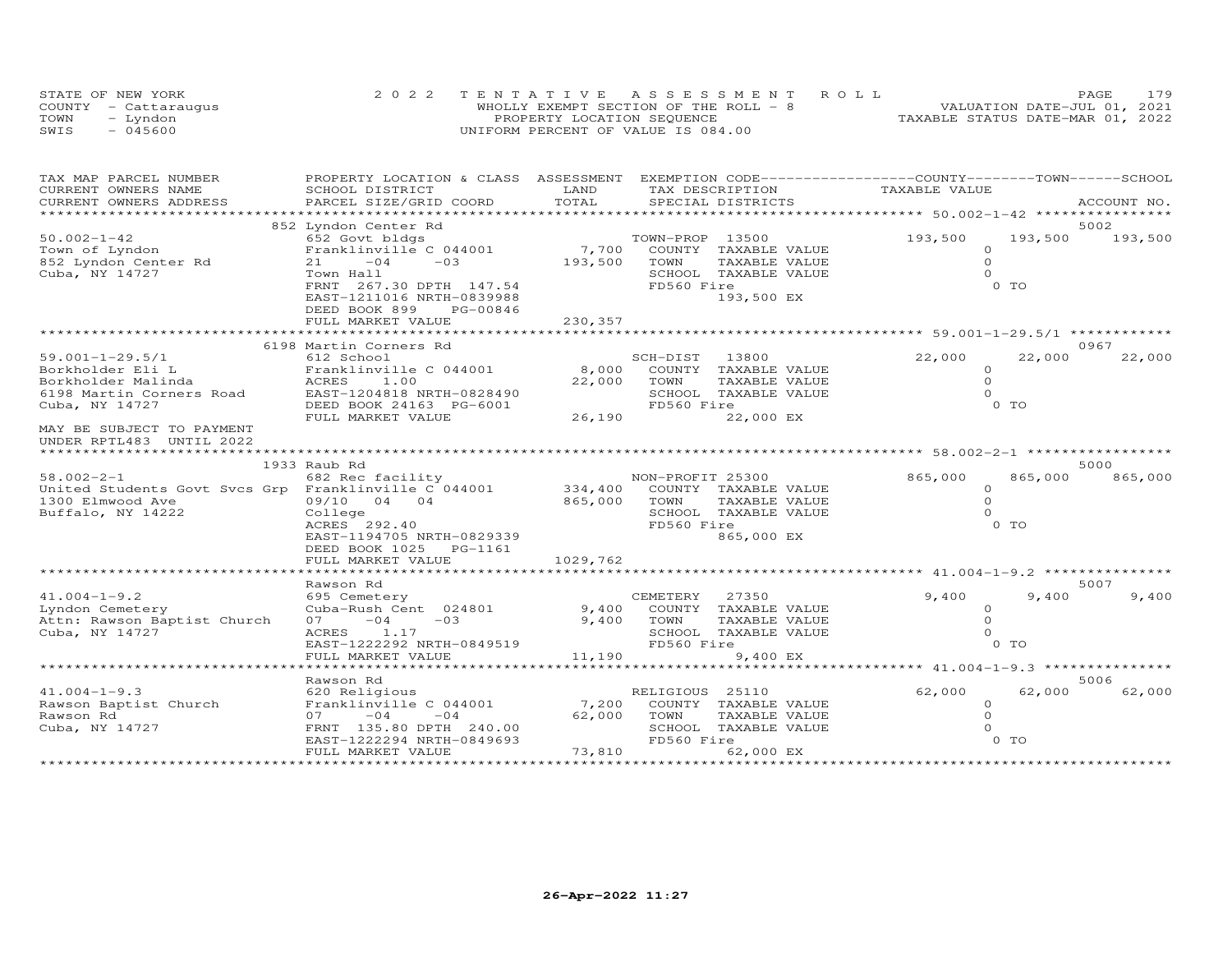| 180                              |
|----------------------------------|
| VALUATION DATE-JUL 01, 2021      |
| TAXABLE STATUS DATE-MAR 01, 2022 |
|                                  |
|                                  |
|                                  |

| TAX MAP PARCEL NUMBER  | PROPERTY LOCATION & CLASS | ASSESSMENT | EXEMPTION CODE-----------------COUNTY-------TOWN------SCHOOL |                  |              |
|------------------------|---------------------------|------------|--------------------------------------------------------------|------------------|--------------|
| CURRENT OWNERS NAME    | SCHOOL DISTRICT           | LAND       | TAX DESCRIPTION                                              | TAXABLE VALUE    |              |
| CURRENT OWNERS ADDRESS | PARCEL SIZE/GRID COORD    | TOTAL      | SPECIAL DISTRICTS                                            |                  | ACCOUNT NO.  |
|                        |                           |            |                                                              |                  | ************ |
|                        | 1568 Winchell Rd          |            |                                                              |                  | 0138         |
| 49.002-2-11.4/1        | 612 School                |            | 25120<br>EDUCATION                                           | 63,000<br>63,000 | 63,000       |
| Detweiler Daniel S     | Franklinville C 044001    |            | COUNTY<br>TAXABLE VALUE                                      |                  |              |
| Detweiler Amanda R     | 04<br>04<br>06.           | 63,000     | TAXABLE VALUE<br>TOWN                                        |                  |              |
| 1568 Winchell Road     | Lot 38                    |            | TAXABLE VALUE<br>SCHOOL                                      |                  |              |
| Lyndon, NY 14737       | ACRES<br>0.99             |            | FD560 Fire                                                   | 0 TO             |              |
|                        | EAST-1201238 NRTH-0845362 |            | 63,000 EX                                                    |                  |              |
|                        | DEED BOOK 20190 PG-4345   |            |                                                              |                  |              |
|                        | FULL MARKET VALUE         | 75,000     |                                                              |                  |              |
|                        |                           |            |                                                              |                  |              |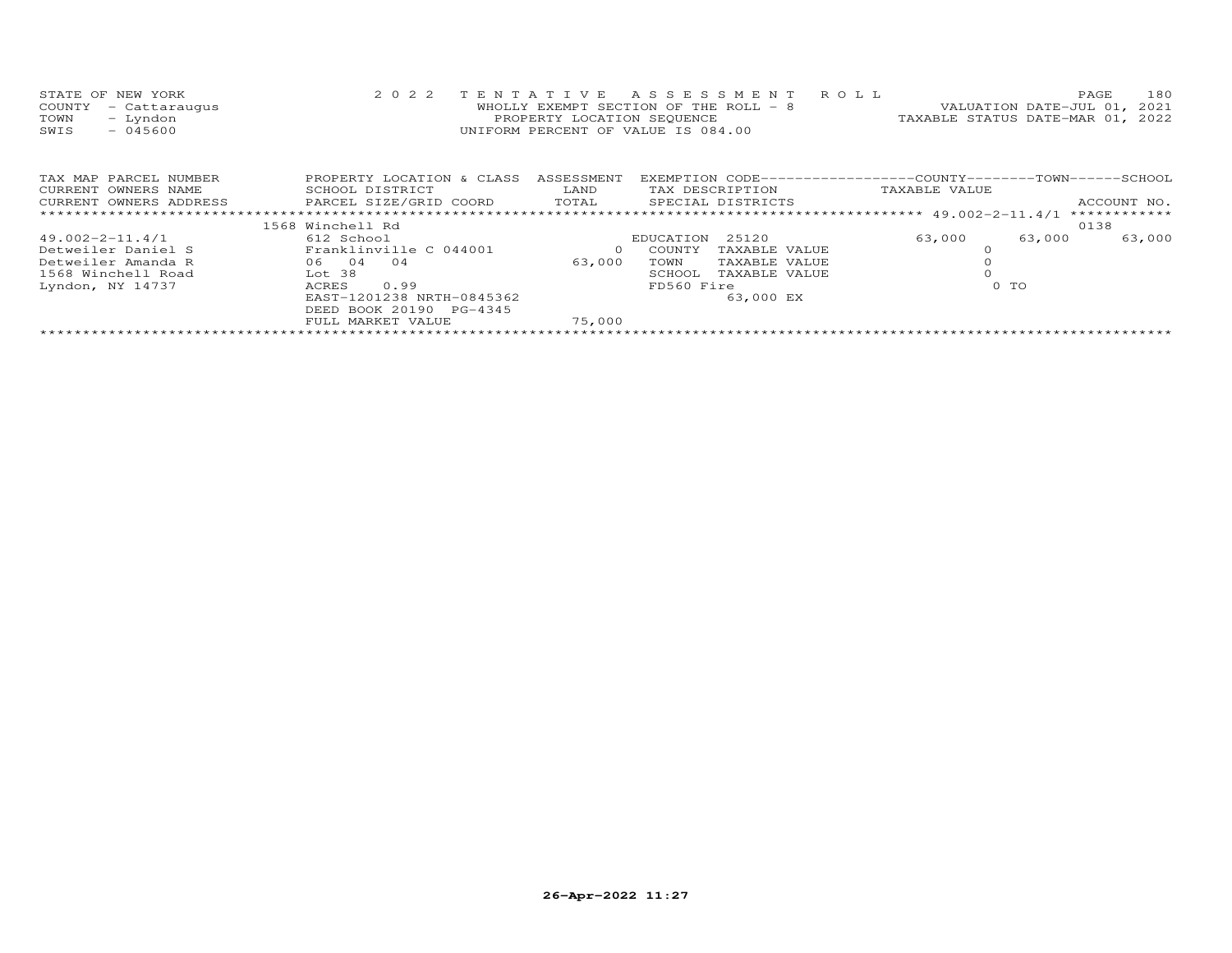| STATE OF<br>COUNTY<br>TOWN<br>SWIS | NEW YORK<br>- Cattaraugus<br>- Lyndon<br>$-045600$ |                  |                   | 2 0 2 2<br>R O L L<br>S U B      | TENTATIVE<br>WHOLLY EXEMPT SECTION OF THE ROLL - 8<br>UNIFORM PERCENT OF VALUE IS 084.00 | A S S E S S M E N T<br>$S E C T I ON - - T O T AL S$ | ROLL             | PAGE<br>VALUATION DATE-JUL 01, 2021<br>TAXABLE STATUS DATE-MAR 01, 2022<br>CURRENT DATE 4/26/2022 | 181<br>RPS150/V04/L015 |
|------------------------------------|----------------------------------------------------|------------------|-------------------|----------------------------------|------------------------------------------------------------------------------------------|------------------------------------------------------|------------------|---------------------------------------------------------------------------------------------------|------------------------|
|                                    |                                                    |                  |                   |                                  | *** SPECIAL DISTRICT                                                                     | SUMMARY ***                                          |                  |                                                                                                   |                        |
|                                    | CODE DISTRICT NAME                                 | TOTAL<br>PARCELS | EXTENSION<br>TYPE | <b>EXTENSION</b><br><b>VALUE</b> | AD VALOREM<br>VALUE                                                                      | <b>EXEMPT</b><br>AMOUNT                              | TAXABLE<br>VALUE |                                                                                                   |                        |
| FD560 Fire                         |                                                    |                  | 11 TOTAL          |                                  | 1574,200                                                                                 | 1574,200                                             |                  |                                                                                                   |                        |
|                                    |                                                    |                  | ***               | S C H O O L                      | DISTRICT                                                                                 | SUMMARY ***                                          |                  |                                                                                                   |                        |
| CODE                               | DISTRICT NAME                                      |                  | TOTAL<br>PARCELS  | ASSESSED<br>LAND                 | ASSESSED<br>TOTAL                                                                        | <b>EXEMPT</b><br>AMOUNT                              | TOTAL<br>TAXABLE | STAR<br>AMOUNT                                                                                    | STAR<br>TAXABLE        |
|                                    |                                                    |                  |                   |                                  |                                                                                          |                                                      |                  |                                                                                                   |                        |
| 024801                             | Cuba-Rush Cent                                     |                  | $\mathbf{1}$      | 9,400                            | 9,400                                                                                    | 9,400                                                |                  |                                                                                                   |                        |
| 044001                             | Franklinville Cent                                 |                  | 10                | 451,000                          | 1564,800                                                                                 | 1564,800                                             |                  |                                                                                                   |                        |
|                                    | $SUB - TO TAL$                                     |                  | 11                | 460,400                          | 1574,200                                                                                 | 1574,200                                             |                  |                                                                                                   |                        |

### \*\*\* S Y S T E M C O D E S S U M M A R Y \*\*\*

### NO SYSTEM EXEMPTIONS AT THIS LEVEL

# \*\*\* E X E M P T I O N S U M M A R Y \*\*\*

| CODE  | DESCRIPTION | TOTAL<br>PARCELS | COUNTY   | TOWN     | SCHOOL   |
|-------|-------------|------------------|----------|----------|----------|
| 13500 | TOWN-PROP   |                  | 316,300  | 316,300  | 316,300  |
| 13800 | SCH-DIST    |                  | 22,000   | 22,000   | 22,000   |
| 25110 | RELIGIOUS   |                  | 62,000   | 62,000   | 62,000   |
| 25120 | EDUCATION   |                  | 63,000   | 63,000   | 63,000   |
| 25300 | NON-PROFIT  | $\sim$           | 925,500  | 925,500  | 925,500  |
| 26400 | FIRE-DEPT   |                  | 176,000  | 176,000  | 176,000  |
| 27350 | CEMETERY    |                  | 9,400    | 9,400    | 9,400    |
|       | TOTAL       | 11               | 1574,200 | 1574,200 | 1574,200 |
|       |             |                  |          |          |          |

T O T A L 11 460,400 1574,200 1574,200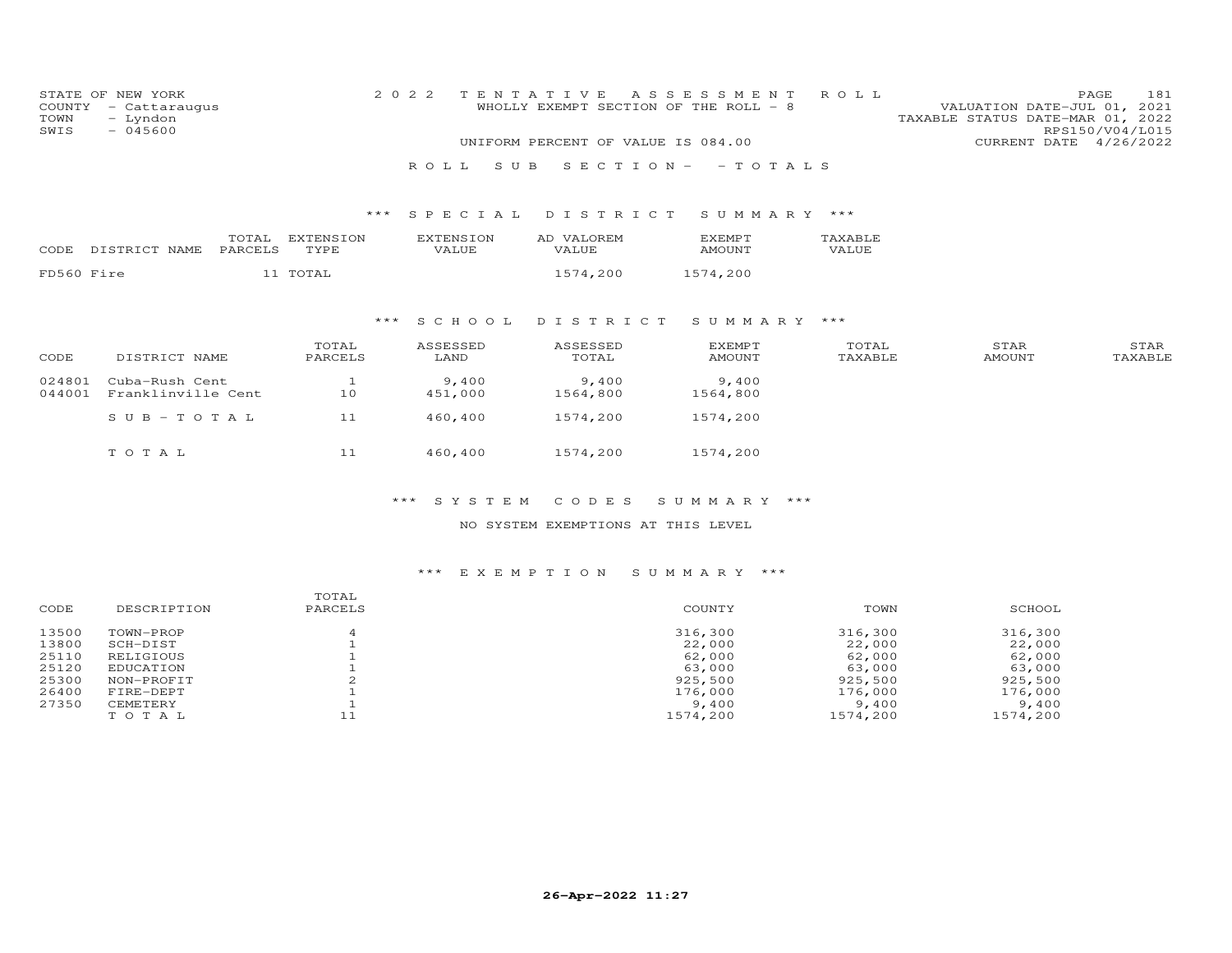| STATE OF NEW YORK |                      |                                    |  | 2022 TENTATIVE ASSESSMENT ROLL        |                                  |                        | <b>PAGE</b> | 182 |
|-------------------|----------------------|------------------------------------|--|---------------------------------------|----------------------------------|------------------------|-------------|-----|
|                   | COUNTY - Cattaraugus |                                    |  | WHOLLY EXEMPT SECTION OF THE ROLL - 8 | VALUATION DATE-JUL 01, 2021      |                        |             |     |
| TOWN              | - Lyndon             |                                    |  |                                       | TAXABLE STATUS DATE-MAR 01, 2022 |                        |             |     |
| SWIS              | $-045600$            |                                    |  |                                       |                                  | RPS150/V04/L015        |             |     |
|                   |                      | UNIFORM PERCENT OF VALUE IS 084.00 |  |                                       |                                  | CURRENT DATE 4/26/2022 |             |     |
|                   |                      |                                    |  | ROLL SUB SECTION- - TOTALS            |                                  |                        |             |     |

| ROL:<br>SEC |  |  | TOWN | $\cdots$ |
|-------------|--|--|------|----------|
|             |  |  |      |          |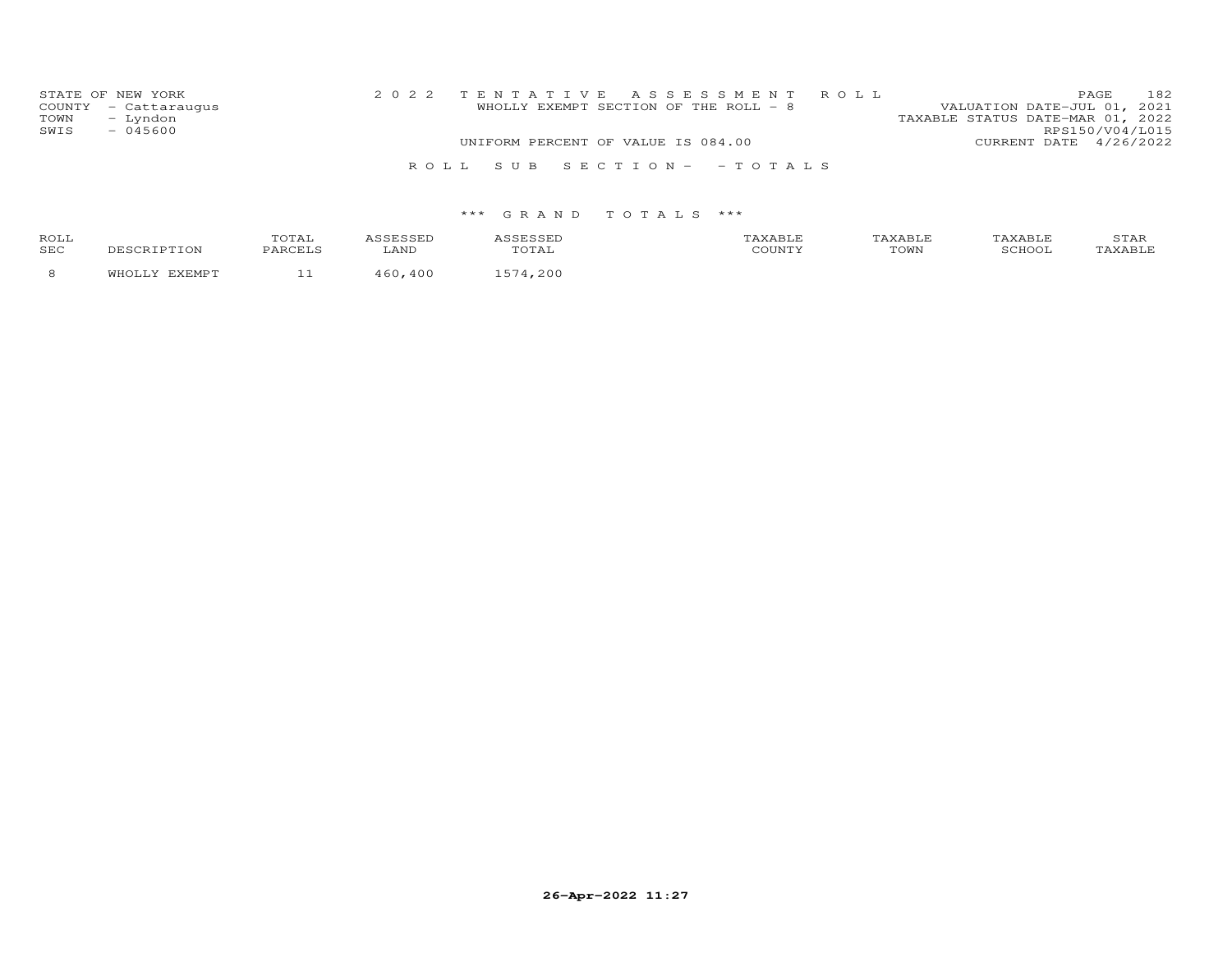| STATE OF NEW YORK    | 2022 TENTATIVE ASSESSMENT ROLL        |                                  | <b>PAGE</b>     | 183 |
|----------------------|---------------------------------------|----------------------------------|-----------------|-----|
| COUNTY - Cattaraugus | WHOLLY EXEMPT SECTION OF THE ROLL - 8 | VALUATION DATE-JUL 01, 2021      |                 |     |
| TOWN<br>- Lyndon     |                                       | TAXABLE STATUS DATE-MAR 01, 2022 |                 |     |
| SWIS<br>- 045600     | UNIFORM PERCENT OF VALUE IS 084.00    |                                  | RPS150/V04/L015 |     |
|                      |                                       | CURRENT DATE 4/26/2022           |                 |     |

### R O L L S E C T I O N T O T A L S

### \*\*\* S P E C I A L D I S T R I C T S U M M A R Y \*\*\*

| CODE       | NAME.<br>DISTRICT | TOTAL<br>PARCELS | <b>FNSTON</b><br>TVDF<br>---- | $\sim$ דר $\sim$<br>7ATJIF. | <b>TZAT</b><br>LOREM<br>AΓ<br>VALUE | $\times$ EMP $-$<br>$AMOIIN+$ | TAYARLE<br>VALUE |
|------------|-------------------|------------------|-------------------------------|-----------------------------|-------------------------------------|-------------------------------|------------------|
| FD560 Fire |                   |                  | momm                          |                             |                                     | ,200<br>- 5                   |                  |

### \*\*\* S C H O O L D I S T R I C T S U M M A R Y \*\*\*

| CODE             | DISTRICT NAME                        | TOTAL<br>PARCELS | ASSESSED<br>LAND | ASSESSED<br>TOTAL | <b>EXEMPT</b><br><b>AMOUNT</b> | TOTAL<br>TAXABLE | STAR<br><b>AMOUNT</b> | STAR<br>TAXABLE |
|------------------|--------------------------------------|------------------|------------------|-------------------|--------------------------------|------------------|-----------------------|-----------------|
| 024801<br>044001 | Cuba-Rush Cent<br>Franklinville Cent | 10               | 9,400<br>451,000 | 9,400<br>1564,800 | 9,400<br>1564,800              |                  |                       |                 |
|                  | $SUB - TO T AL$                      | 11               | 460,400          | 1574,200          | 1574,200                       |                  |                       |                 |
|                  | TOTAL                                | 11               | 460,400          | 1574,200          | 1574,200                       |                  |                       |                 |

### \*\*\* S Y S T E M C O D E S S U M M A R Y \*\*\*

#### NO SYSTEM EXEMPTIONS AT THIS LEVEL

#### \*\*\* E X E M P T I O N S U M M A R Y \*\*\*

| CODE  | DESCRIPTION | TOTAL<br>PARCELS | COUNTY   | TOWN     | SCHOOL   |
|-------|-------------|------------------|----------|----------|----------|
| 13500 | TOWN-PROP   | 4                | 316,300  | 316,300  | 316,300  |
| 13800 | SCH-DIST    |                  | 22,000   | 22,000   | 22,000   |
| 25110 | RELIGIOUS   |                  | 62,000   | 62,000   | 62,000   |
| 25120 | EDUCATION   |                  | 63,000   | 63,000   | 63,000   |
| 25300 | NON-PROFIT  |                  | 925,500  | 925,500  | 925,500  |
| 26400 | FIRE-DEPT   |                  | 176,000  | 176,000  | 176,000  |
| 27350 | CEMETERY    |                  | 9,400    | 9,400    | 9,400    |
|       | TOTAL       |                  | 1574,200 | 1574,200 | 1574,200 |
|       |             |                  |          |          |          |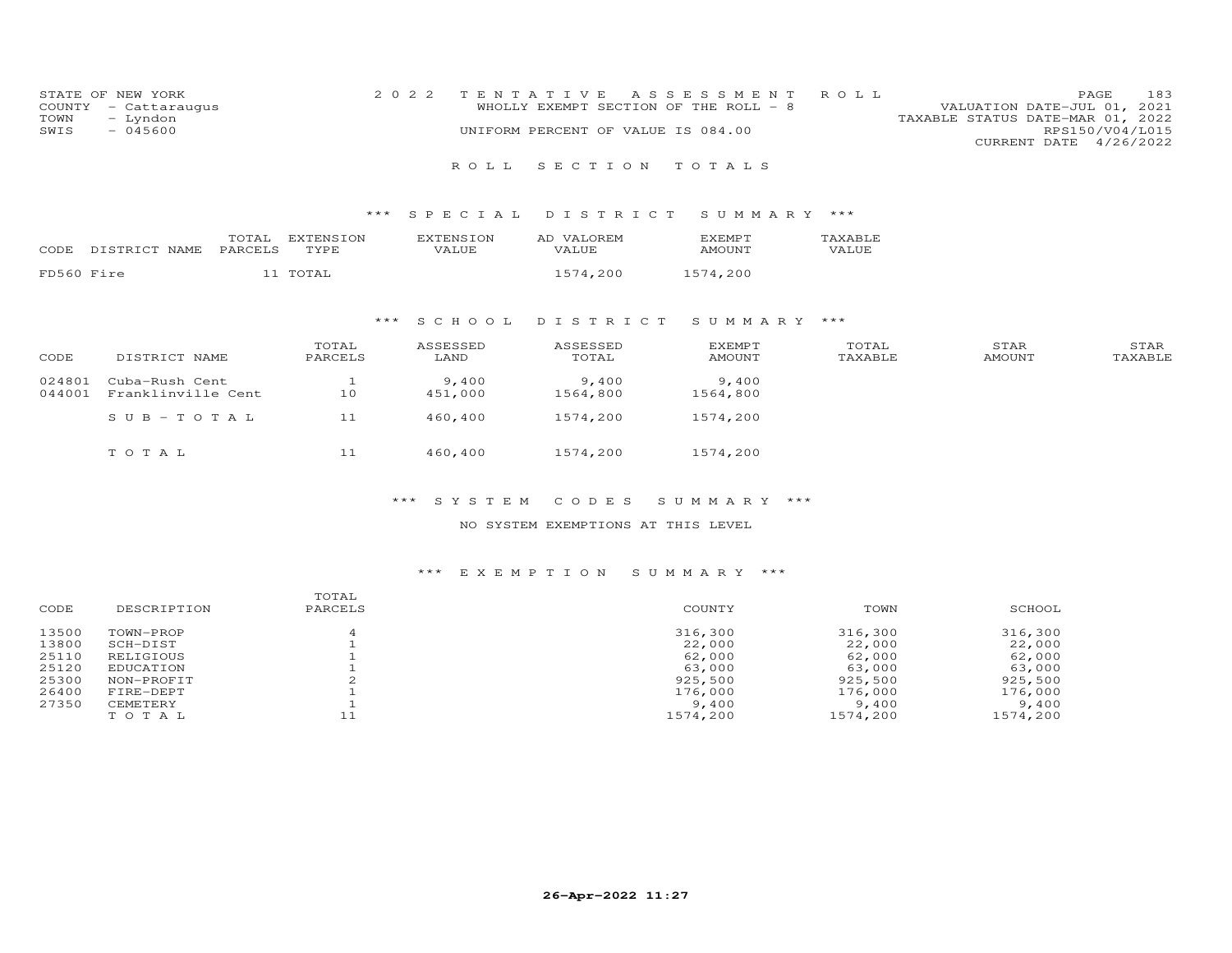| STATE OF NEW YORK    | 2022 TENTATIVE ASSESSMENT ROLL        | 184<br>PAGE.                     |
|----------------------|---------------------------------------|----------------------------------|
| COUNTY - Cattaraugus | WHOLLY EXEMPT SECTION OF THE ROLL - 8 | VALUATION DATE-JUL 01, 2021      |
| - Lyndon<br>TOWN     |                                       | TAXABLE STATUS DATE-MAR 01, 2022 |
| $-045600$<br>SWIS    | UNIFORM PERCENT OF VALUE IS 084.00    | RPS150/V04/L015                  |
|                      |                                       | CURRENT DATE 4/26/2022           |
|                      | ROLL SECTION TOTALS                   |                                  |

| <b>ROLI</b><br>SEC |  |  | TOWN | ∸⊷ |
|--------------------|--|--|------|----|
|                    |  |  |      |    |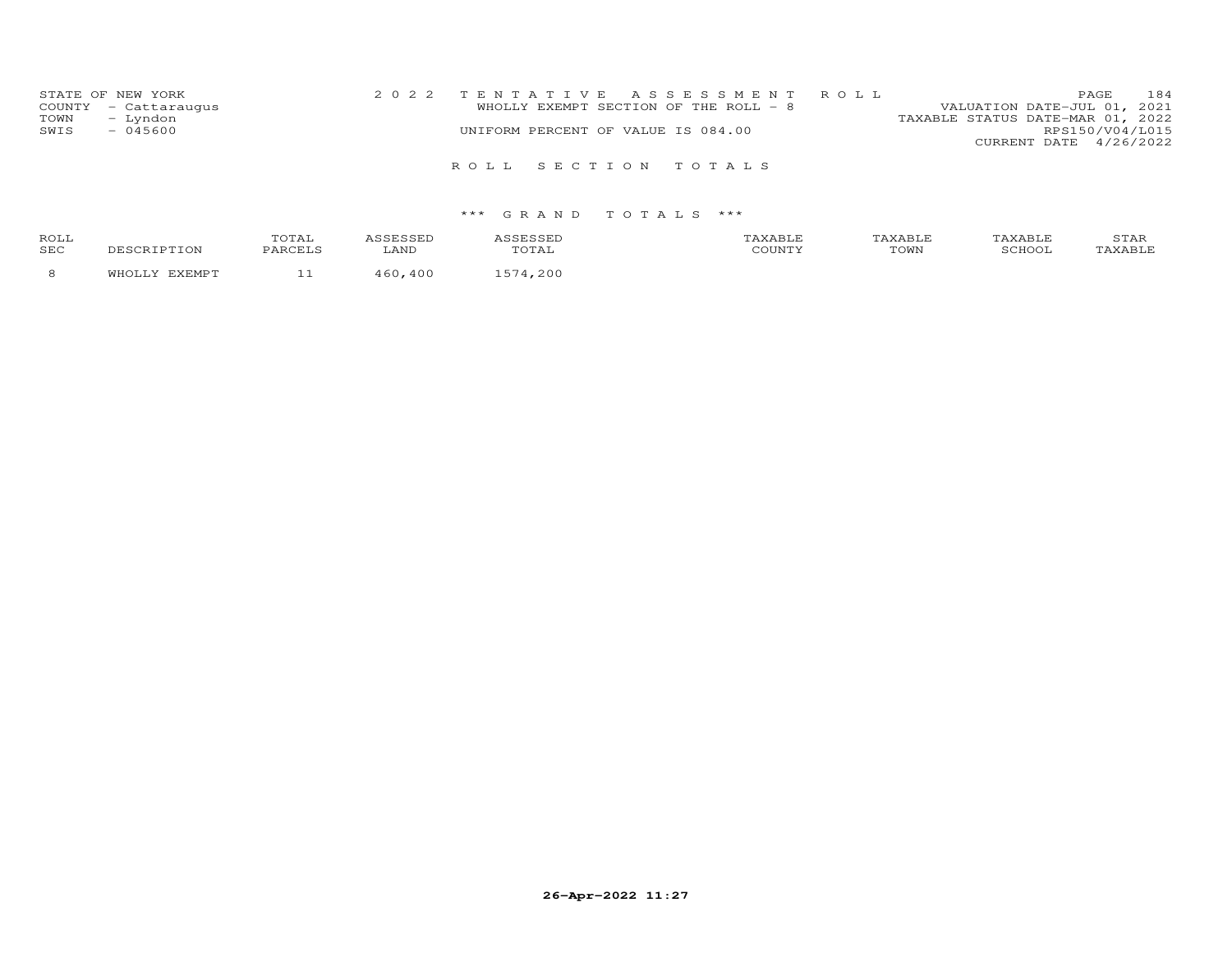|      | STATE OF NEW YORK    |                                    | 2022 TENTATIVE ASSESSMENT ROLL |                                  | PAGE                   | 185 |
|------|----------------------|------------------------------------|--------------------------------|----------------------------------|------------------------|-----|
|      | COUNTY - Cattaraugus |                                    |                                | VALUATION DATE-JUL 01, 2021      |                        |     |
| TOWN | – Lyndon             |                                    | SWIS TOTALS                    | TAXABLE STATUS DATE-MAR 01, 2022 |                        |     |
| SWIS | - 045600             | UNIFORM PERCENT OF VALUE IS 084.00 |                                |                                  | RPS150/V04/L015        |     |
|      |                      |                                    |                                |                                  | CURRENT DATE 4/26/2022 |     |

### \*\*\* S P E C I A L D I S T R I C T S U M M A R Y \*\*\*

| CODE       | DISTRICT NAME | TOTAL<br>PARCELS | EXTENSION<br>TYPE | <b>EXTENSION</b><br>VALUE | AD VALOREM<br>VALUE | F.X F.MP T<br><b>AMOUNT</b> | TAXABLE<br>VALUE |
|------------|---------------|------------------|-------------------|---------------------------|---------------------|-----------------------------|------------------|
| FD560 Fire |               | 803              | TOTAL             |                           | 55566,537           | 1574.200                    | 53992,337        |

#### \*\*\* S C H O O L D I S T R I C T S U M M A R Y \*\*\*

| CODE             | DISTRICT NAME                        | TOTAL<br>PARCELS | ASSESSED<br>LAND | ASSESSED<br>TOTAL  | <b>EXEMPT</b><br>AMOUNT | TOTAL<br>TAXABLE | STAR<br>AMOUNT | STAR<br>TAXABLE |
|------------------|--------------------------------------|------------------|------------------|--------------------|-------------------------|------------------|----------------|-----------------|
| 024801           | Cuba-Rush Cent                       | 134              | 5152,600         | 10847,806          | 577,354                 | 10270,452        | 1138,650       | 9131,802        |
| 040404<br>044001 | Illegal School<br>Franklinville Cent | 673              | 21506,736        | 3,580<br>44838,984 | 3,580<br>3071,990       | 41766,994        | 5841,530       | 35925,464       |
|                  | $SUB - TO T AL$                      | 808              | 26659,336        | 55690,370          | 3652,924                | 52037.446        | 6980,180       | 45057,266       |
|                  | TOTAL                                | 808              | 26659,336        | 55690,370          | 3652,924                | 52037,446        | 6980,180       | 45057,266       |

### \*\*\* S Y S T E M C O D E S S U M M A R Y \*\*\*

| CODE  | DESCRIPTION | TOTAL<br>PARCELS | COUNTY | TOWN  | SCHOOL |
|-------|-------------|------------------|--------|-------|--------|
| 50001 | SCHL TAXBL  |                  | 3,580  | 3,580 |        |
| 50005 | TOWN TAXBL  |                  | 3,580  |       | 3,580  |
|       | TOTAL       |                  | 7,160  | 3,580 | 3,580  |

### \*\*\* E X E M P T I O N S U M M A R Y \*\*\*

| CODE  | DESCRIPTION | TOTAL<br>PARCELS | COUNTY  | TOWN    | SCHOOL  |
|-------|-------------|------------------|---------|---------|---------|
| 13500 | TOWN-PROP   |                  | 316,300 | 316,300 | 316,300 |
| 13800 | SCH-DIST    |                  | 22,000  | 22,000  | 22,000  |
| 25110 | RELIGIOUS   |                  | 62,000  | 62,000  | 62,000  |
| 25120 | EDUCATION   |                  | 63,000  | 63,000  | 63,000  |
| 25300 | NON-PROFIT  | ∠                | 925,500 | 925,500 | 925,500 |
| 26400 | FIRE-DEPT   |                  | 176,000 | 176,000 | 176,000 |
| 27350 | CEMETERY    |                  | 9,400   | 9,400   | 9,400   |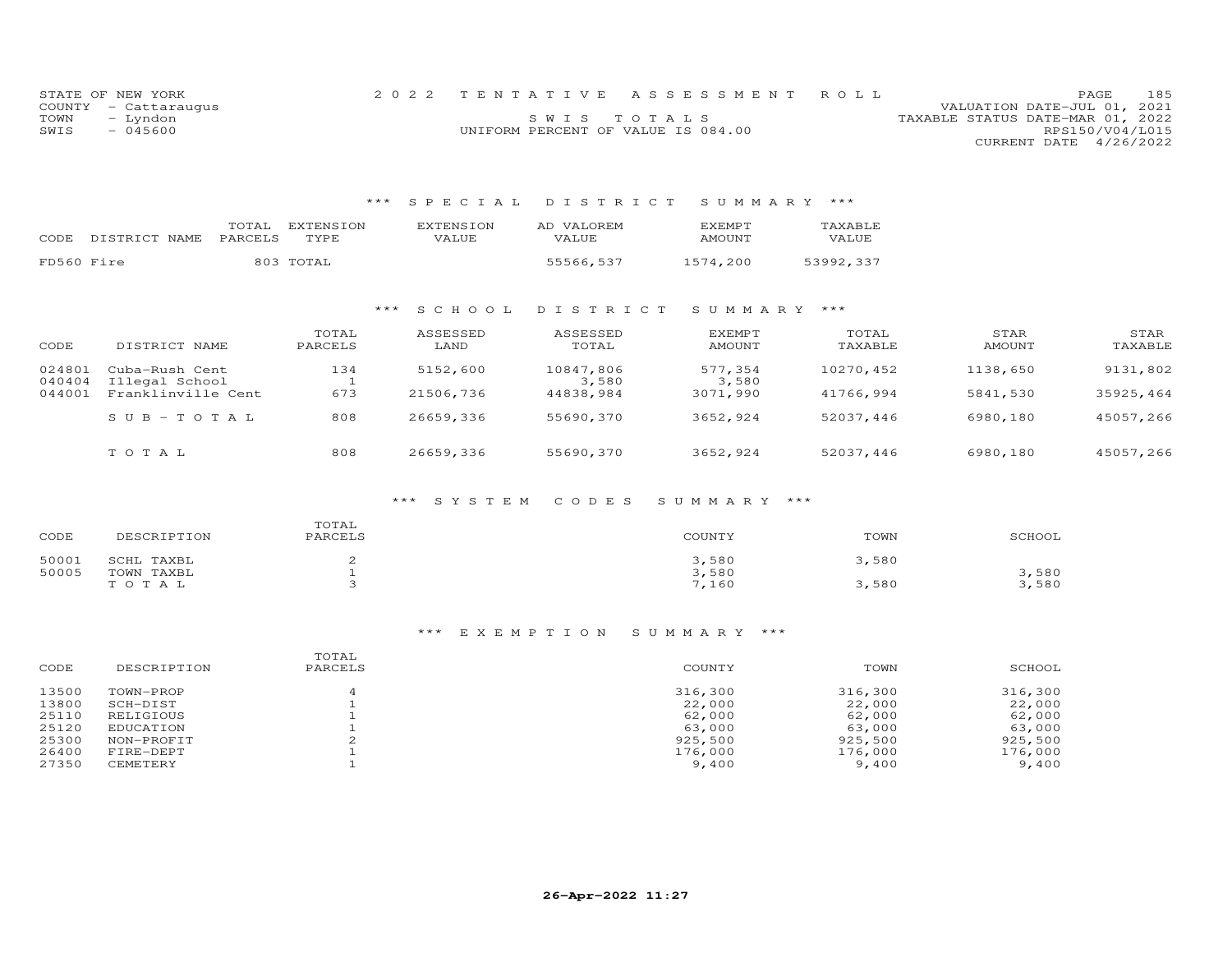|      | STATE OF NEW YORK    |                                    | 2022 TENTATIVE ASSESSMENT ROLL |                                  | <b>PAGE</b>            | 186 |
|------|----------------------|------------------------------------|--------------------------------|----------------------------------|------------------------|-----|
|      | COUNTY - Cattaraugus |                                    |                                | VALUATION DATE-JUL 01, 2021      |                        |     |
| TOWN | - Lyndon             |                                    | SWIS TOTALS                    | TAXABLE STATUS DATE-MAR 01, 2022 |                        |     |
| SWIS | $-045600$            | UNIFORM PERCENT OF VALUE IS 084.00 |                                |                                  | RPS150/V04/L015        |     |
|      |                      |                                    |                                |                                  | CURRENT DATE 4/26/2022 |     |

# \*\*\* E X E M P T I O N S U M M A R Y \*\*\*

|       |                 | TOTAL   |          |          |           |
|-------|-----------------|---------|----------|----------|-----------|
| CODE  | DESCRIPTION     | PARCELS | COUNTY   | TOWN     | SCHOOL    |
| 32252 | STATE C         |         | 1022,200 |          |           |
| 33302 | XMPT CTY        |         | 106,800  |          |           |
| 41121 | VET WAR CT      | 24      | 224,880  | 224,880  |           |
| 41122 | VET WAR C       |         | 11,280   |          |           |
| 41131 | VET COM CT      | 18      | 316,375  | 316,375  |           |
| 41141 | VET DIS CT      | 11      | 241,325  | 241,325  |           |
| 41162 | $CW$ 15 $VET/$  | 4       | 42,240   |          |           |
| 41700 | AG BLDG         |         | 173,600  | 173,600  | 173,600   |
| 41720 | AG DIST         | 26      | 1113,138 | 1113,138 | 1113,138  |
| 41730 | AG DISTOUT      | 3       | 92,579   | 92,579   | 92,579    |
| 41800 | AGED $C/T/S$    | 14      | 532,938  | 537,450  | 572,369   |
| 41801 | AGED C/T        |         | 92,738   | 92,738   |           |
| 41802 | AGED C          |         | 38,500   |          |           |
| 41804 | AGED S          |         |          |          | 73,759    |
| 41806 | AGED T/S        |         |          | 27,500   | 27,500    |
| 41834 | ENH STAR        | 59      |          |          | 3606,380  |
| 41854 | <b>BAS STAR</b> | 121     |          |          | 3373,800  |
| 47100 | Mass Telec      | 2       | 5,743    | 5,743    | 5,743     |
| 47460 | FOREST/A74      |         | 16,456   | 16,456   | 16,456    |
|       | TOTAL           | 315     | 5604,992 | 4415,984 | 10629,524 |

| ROLL<br>SEC | DESCRIPTION       | TOTAL<br>PARCELS | ASSESSED<br>LAND | ASSESSED<br>TOTAL | TAXABLE<br>COUNTY | TAXABLE<br>TOWN | TAXABLE<br>SCHOOL | STAR<br>TAXABLE |
|-------------|-------------------|------------------|------------------|-------------------|-------------------|-----------------|-------------------|-----------------|
|             | TAXABLE           | 780              | 25409,650        | 51411,000         | 48408,151         | 48574.959       | 49341,599         | 42361,419       |
| 3           | STATE OWNED LAND  |                  | 789,286          | 1029,360          |                   | 1025,780        | 1025,780          | 1025,780        |
| 5           | SPECIAL FRANCHISE |                  |                  | 511,934           | 511,934           | 511,934         | 511,934           | 511,934         |
| 6           | UTILITIES & N.C.  |                  |                  | 1163,876          | 1158,133          | 1158,133        | 1158,133          | 1158,133        |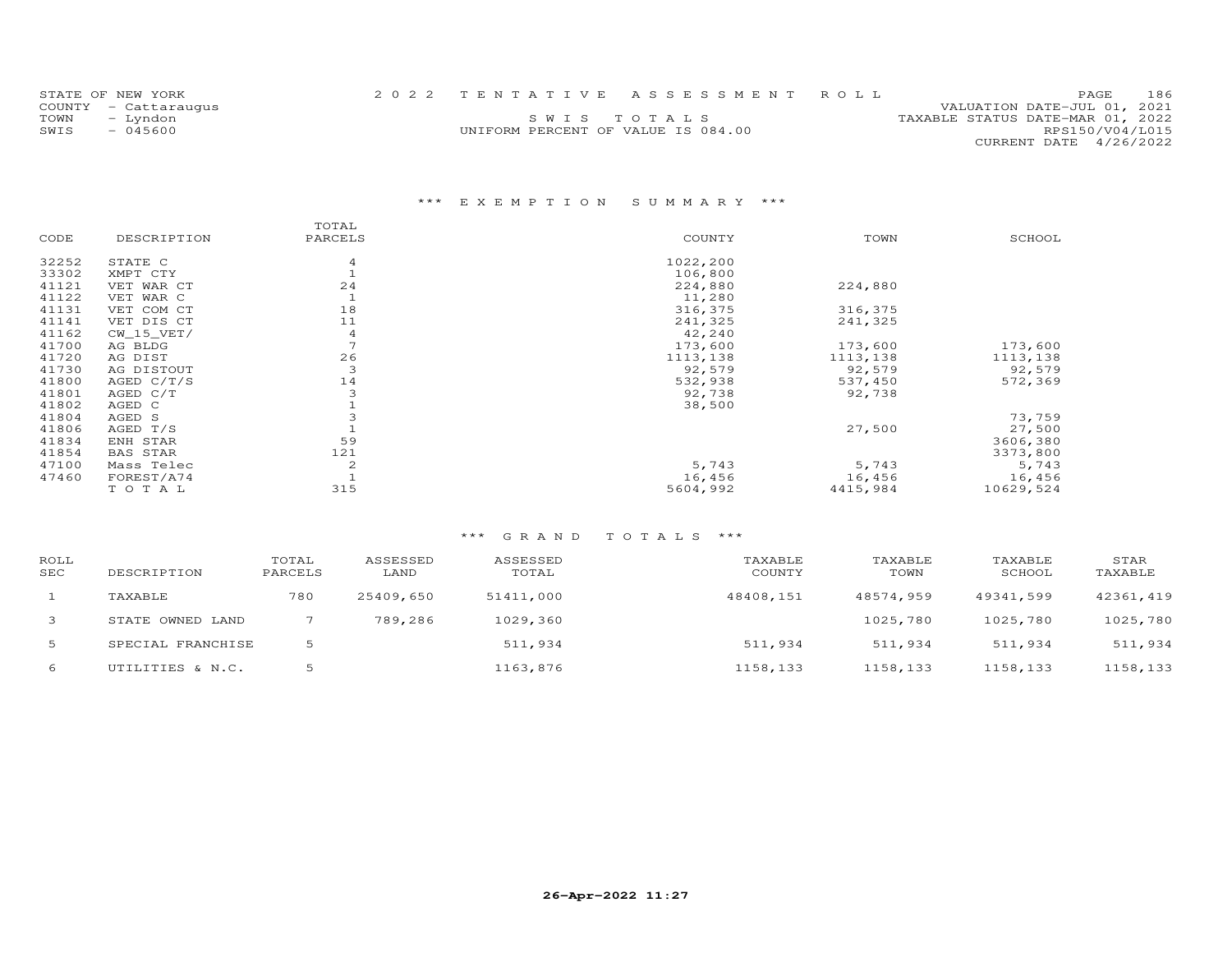|      | STATE OF NEW YORK    |                                    | 2022 TENTATIVE ASSESSMENT ROLL |                                  | PAGE.                  | 187 |
|------|----------------------|------------------------------------|--------------------------------|----------------------------------|------------------------|-----|
|      | COUNTY - Cattaraugus |                                    |                                | VALUATION DATE-JUL 01, 2021      |                        |     |
| TOWN | - Lyndon             |                                    | SWIS TOTALS                    | TAXABLE STATUS DATE-MAR 01, 2022 |                        |     |
| SWIS | $-045600$            | UNIFORM PERCENT OF VALUE IS 084.00 |                                |                                  | RPS150/V04/L015        |     |
|      |                      |                                    |                                |                                  | CURRENT DATE 4/26/2022 |     |

| ROLL<br>SEC | DESCRIPTION   | TOTAL<br>PARCELS | ASSESSED<br>LAND | ASSESSED<br>TOTAL | TAXABLE<br>COUNTY | TAXABLE<br>TOWN | TAXABLE<br>SCHOOL | STAR<br>TAXABLE |
|-------------|---------------|------------------|------------------|-------------------|-------------------|-----------------|-------------------|-----------------|
| 8           | WHOLLY EXEMPT | 11               | 460,400          | 1574,200          |                   |                 |                   |                 |
| $\star$     | TOTAL<br>SUB  | 808              | 26659,336        | 55690,370         | 50078,218         | 51270,806       | 52037,446         | 45057,266       |
| $***$       | GRAND TOTAL   | 808              | 26659,336        | 55690,370         | 50078,218         | 51270,806       | 52037,446         | 45057,266       |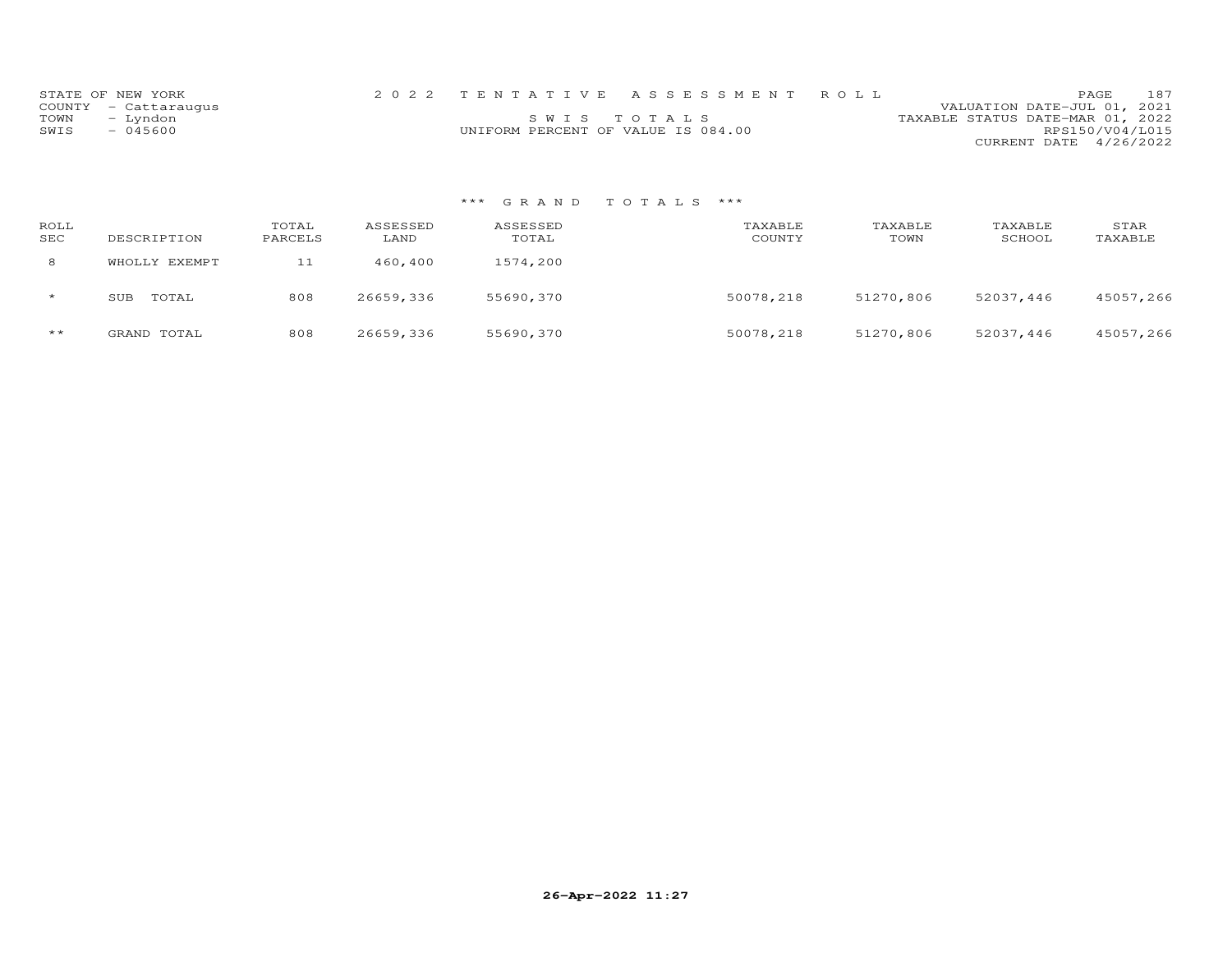| STATE OF NEW YORK    |          | 2022 TENTATIVE ASSESSMENT ROLL     |  |                                  |                        | PAGE. | 188 |
|----------------------|----------|------------------------------------|--|----------------------------------|------------------------|-------|-----|
| COUNTY - Cattaraugus |          | TOWN TOTALS                        |  | VALUATION DATE-JUL 01, 2021      |                        |       |     |
| TOWN                 | - Lyndon |                                    |  | TAXABLE STATUS DATE-MAR 01, 2022 |                        |       |     |
| SWIS                 | $-0456$  | UNIFORM PERCENT OF VALUE IS 084.00 |  |                                  | RPS150/V04/L015        |       |     |
|                      |          |                                    |  |                                  | CURRENT DATE 4/26/2022 |       |     |

# \*\*\* S P E C I A L D I S T R I C T S U M M A R Y \*\*\*

|            |               | TOTAL   | EXTENSION   | EXTENSION | AD VALOREM | <b>F.XFMPT</b> | TAXABLE   |
|------------|---------------|---------|-------------|-----------|------------|----------------|-----------|
| CODE.      | DISTRICT NAME | PARCELS | <b>TYPE</b> | VALUE     | VALUE      | AMOUNT         | VALUE     |
|            |               |         |             |           |            |                |           |
| FD560 Fire |               |         | 803 TOTAL   |           | 55566,537  | 1574.200       | 53992,337 |

#### \*\*\* S C H O O L D I S T R I C T S U M M A R Y \*\*\*

| CODE             | DISTRICT NAME                    | TOTAL<br>PARCELS | ASSESSED<br>LAND | ASSESSED<br>TOTAL  | <b>EXEMPT</b><br>AMOUNT | TOTAL<br>TAXABLE | STAR<br>AMOUNT | STAR<br>TAXABLE |
|------------------|----------------------------------|------------------|------------------|--------------------|-------------------------|------------------|----------------|-----------------|
| 024801<br>040404 | Cuba-Rush Cent<br>Illegal School | 134              | 5152,600         | 10847,806<br>3,580 | 577,354<br>3,580        | 10270,452        | 1138,650       | 9131,802        |
| 044001           | Franklinville Cent               | 673              | 21506,736        | 44838,984          | 3071,990                | 41766,994        | 5841,530       | 35925,464       |
|                  | $S \cup B - TO T A L$            | 808              | 26659,336        | 55690,370          | 3652,924                | 52037,446        | 6980,180       | 45057,266       |
|                  | TOTAL                            | 808              | 26659,336        | 55690,370          | 3652,924                | 52037,446        | 6980,180       | 45057,266       |

### \*\*\* S Y S T E M C O D E S S U M M A R Y \*\*\*

| CODE  | DESCRIPTION | TOTAL<br>PARCELS | COUNTY | TOWN  | SCHOOL |
|-------|-------------|------------------|--------|-------|--------|
| 50001 | SCHL TAXBL  |                  | 3,580  | 3,580 |        |
| 50005 | TOWN TAXBL  |                  | 3,580  |       | 3,580  |
|       | TOTAL       |                  | 7,160  | 3,580 | 3,580  |

### \*\*\* E X E M P T I O N S U M M A R Y \*\*\*

| CODE  | DESCRIPTION | TOTAL<br>PARCELS | COUNTY  | TOWN    | SCHOOL  |
|-------|-------------|------------------|---------|---------|---------|
| 13500 | TOWN-PROP   |                  | 316,300 | 316,300 | 316,300 |
| 13800 | SCH-DIST    |                  | 22,000  | 22,000  | 22,000  |
| 25110 | RELIGIOUS   |                  | 62,000  | 62,000  | 62,000  |
| 25120 | EDUCATION   |                  | 63,000  | 63,000  | 63,000  |
| 25300 | NON-PROFIT  | ∠                | 925,500 | 925,500 | 925,500 |
| 26400 | FIRE-DEPT   |                  | 176,000 | 176,000 | 176,000 |
| 27350 | CEMETERY    |                  | 9,400   | 9,400   | 9,400   |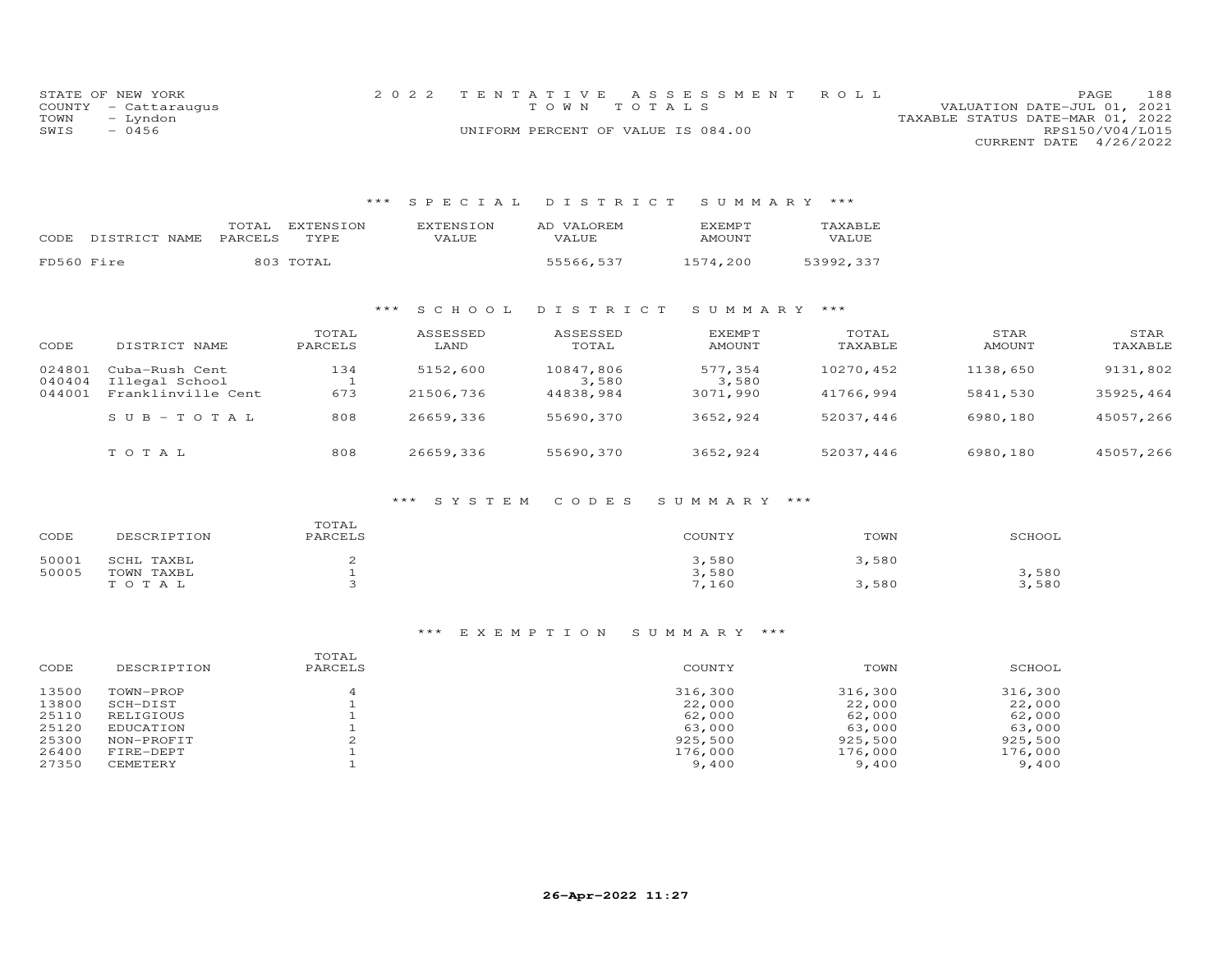|      | STATE OF NEW YORK    | 2022 TENTATIVE ASSESSMENT ROLL     |  |                                  |                        | PAGE. | 189 |
|------|----------------------|------------------------------------|--|----------------------------------|------------------------|-------|-----|
|      | COUNTY - Cattaraugus | TOWN TOTALS                        |  | VALUATION DATE-JUL 01, 2021      |                        |       |     |
| TOWN | - Lyndon             |                                    |  | TAXABLE STATUS DATE-MAR 01, 2022 |                        |       |     |
| SWIS | $-0456$              | UNIFORM PERCENT OF VALUE IS 084.00 |  |                                  | RPS150/V04/L015        |       |     |
|      |                      |                                    |  |                                  | CURRENT DATE 4/26/2022 |       |     |

# \*\*\* E X E M P T I O N S U M M A R Y \*\*\*

|       |                 | TOTAL          |          |          |           |
|-------|-----------------|----------------|----------|----------|-----------|
| CODE  | DESCRIPTION     | PARCELS        | COUNTY   | TOWN     | SCHOOL    |
| 32252 | STATE C         | 4              | 1022,200 |          |           |
| 33302 | XMPT CTY        |                | 106,800  |          |           |
| 41121 | VET WAR CT      | 24             | 224,880  | 224,880  |           |
| 41122 | VET WAR C       |                | 11,280   |          |           |
| 41131 | VET COM CT      | 18             | 316,375  | 316,375  |           |
| 41141 | VET DIS CT      | 11             | 241,325  | 241,325  |           |
| 41162 | $CW_15_VET/$    | 4              | 42,240   |          |           |
| 41700 | AG BLDG         | $\overline{ }$ | 173,600  | 173,600  | 173,600   |
| 41720 | AG DIST         | 26             | 1113,138 | 1113,138 | 1113,138  |
| 41730 | AG DISTOUT      | 3              | 92,579   | 92,579   | 92,579    |
| 41800 | AGED $C/T/S$    | 14             | 532,938  | 537,450  | 572,369   |
| 41801 | AGED C/T        |                | 92,738   | 92,738   |           |
| 41802 | AGED C          |                | 38,500   |          |           |
| 41804 | AGED S          |                |          |          | 73,759    |
| 41806 | AGED T/S        |                |          | 27,500   | 27,500    |
| 41834 | ENH STAR        | 59             |          |          | 3606,380  |
| 41854 | <b>BAS STAR</b> | 121            |          |          | 3373,800  |
| 47100 | Mass Telec      | 2              | 5,743    | 5,743    | 5,743     |
| 47460 | FOREST/A74      |                | 16,456   | 16,456   | 16,456    |
|       | TOTAL           | 315            | 5604,992 | 4415,984 | 10629,524 |

| ROLL<br>SEC | DESCRIPTION       | TOTAL<br>PARCELS | ASSESSED<br>LAND | ASSESSED<br>TOTAL | TAXABLE<br>COUNTY | TAXABLE<br>TOWN | TAXABLE<br>SCHOOL | STAR<br>TAXABLE |
|-------------|-------------------|------------------|------------------|-------------------|-------------------|-----------------|-------------------|-----------------|
|             | TAXABLE           | 780              | 25409,650        | 51411,000         | 48408,151         | 48574,959       | 49341,599         | 42361,419       |
| 3           | STATE OWNED LAND  |                  | 789,286          | 1029,360          |                   | 1025,780        | 1025,780          | 1025,780        |
| 5           | SPECIAL FRANCHISE | 5                |                  | 511,934           | 511,934           | 511,934         | 511,934           | 511,934         |
| 6           | UTILITIES & N.C.  |                  |                  | 1163,876          | 1158,133          | 1158,133        | 1158,133          | 1158,133        |